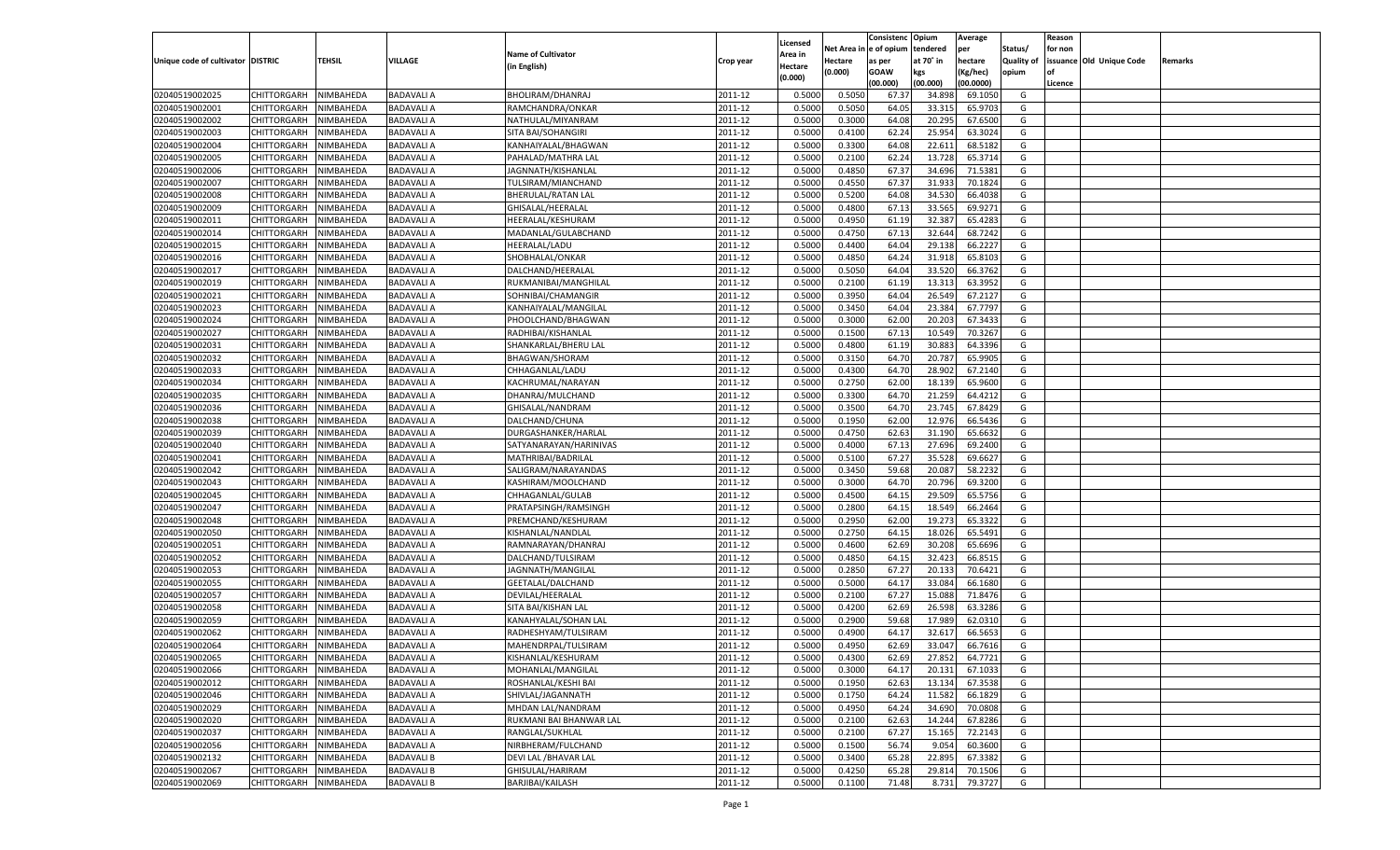|                                   |                    |           |                   |                               |           |          |          | Consistenc Opium |           | Average   |                   | Reason    |                          |         |
|-----------------------------------|--------------------|-----------|-------------------|-------------------------------|-----------|----------|----------|------------------|-----------|-----------|-------------------|-----------|--------------------------|---------|
|                                   |                    |           |                   |                               |           | Licensed | Net Area | e of opium       | tendered  | per       | Status/           | for non   |                          |         |
| Unique code of cultivator DISTRIC |                    | TEHSIL    | VILLAGE           | <b>Name of Cultivator</b>     | Crop year | Area in  | Hectare  | as per           | at 70˚ in | hectare   | <b>Quality of</b> |           | issuance Old Unique Code | Remarks |
|                                   |                    |           |                   | (in English)                  |           | Hectare  | (0.000)  | <b>GOAW</b>      | kgs       | (Kg/hec)  | opium             | <b>of</b> |                          |         |
|                                   |                    |           |                   |                               |           | (0.000)  |          | (00.000)         | (00.000)  | (00.0000) |                   | Licence   |                          |         |
| 02040519002071                    | CHITTORGARH        | NIMBAHEDA | <b>BADAVALI B</b> | DHANRAJ/BHERULAL              | 2011-12   | 0.5000   | 0.3900   | 68.66            | 29.80     | 76.4308   | G                 |           |                          |         |
| 02040519002072                    | CHITTORGARH        | NIMBAHEDA | <b>BADAVALI B</b> | ONKARLAL/GABUR                | 2011-12   | 0.5000   | 0.3000   | 65.28            | 20.91     | 69.7267   | G                 |           |                          |         |
| 02040519002073                    |                    | NIMBAHEDA | <b>BADAVALI B</b> |                               | 2011-12   | 0.5000   | 0.3950   | 62.06            | 26.296    | 66.5722   | G                 |           |                          |         |
|                                   | <b>CHITTORGARH</b> |           |                   | NANDLAL/BADRILAL              |           |          |          |                  |           |           |                   |           |                          |         |
| 02040519002074                    | CHITTORGARH        | NIMBAHEDA | <b>BADAVALI B</b> | GHANSHYAM/SOHANLAL            | 2011-12   | 0.5000   | 0.5000   | 62.06            | 32.191    | 64.3820   | - 1               | 02        |                          |         |
| 02040519002075                    | CHITTORGARH        | NIMBAHEDA | <b>BADAVALI B</b> | GANESHLAL/CHHAGANLAL          | 2011-12   | 0.5000   | 0.5000   | 65.56            | 33.698    | 67.3960   | G                 |           |                          |         |
| 02040519002076                    | CHITTORGARH        | NIMBAHEDA | <b>BADAVALI B</b> | <b>GOPAL DAS/BALU DAS</b>     | 2011-12   | 0.5000   | 0.2700   | 62.06            | 18.423    | 68.2333   | G                 |           |                          |         |
| 02040519002078                    | CHITTORGARH        | NIMBAHEDA | <b>BADAVALI B</b> | RAMESHWARLAL/MANGILAL         | 2011-12   | 0.5000   | 0.3200   | 65.56            | 21.401    | 66.8781   | G                 |           |                          |         |
| 02040519002079                    | CHITTORGARH        | NIMBAHEDA | <b>BADAVALI B</b> | KALUGIRI/CHAMANGIRI           | 2011-12   | 0.5000   | 0.3050   | 65.56            | 21.504    | 70.5049   | G                 |           |                          |         |
| 02040519002080                    | CHITTORGARH        | NIMBAHEDA | <b>BADAVALI B</b> | PRABHULAL/MEGHRAJ             | 2011-12   | 0.5000   | 0.1100   | 71.48            | 8.659     | 78.7182   | G                 |           |                          |         |
| 02040519002081                    | CHITTORGARH        | NIMBAHEDA | <b>BADAVALI B</b> | KISHANLAL/KANHAIYALAL         | 2011-12   | 0.5000   | 0.3900   | 65.56            | 27.516    | 70.5538   | G                 |           |                          |         |
| 02040519002082                    | CHITTORGARH        | NIMBAHEDA | <b>BADAVALI B</b> | MADANLAL/MEGHRAJ              | 2011-12   | 0.5000   | 0.2150   | 67.06            | 14.073    | 65.4558   | G                 |           |                          |         |
| 02040519002083                    | CHITTORGARH        | NIMBAHEDA | <b>BADAVALI B</b> | SHANKERLAL/MATHURALAL         | 2011-12   | 0.5000   | 0.3050   | 65.56            | 20.726    | 67.9541   | G                 |           |                          |         |
| 02040519002084                    | CHITTORGARH        | NIMBAHEDA | <b>BADAVALI B</b> | SOHAN BAI/DEEPCHAND           | 2011-12   | 0.5000   | 0.4850   | 62.06            | 30.303    | 62.4804   | G                 |           |                          |         |
| 02040519002085                    | CHITTORGARH        | NIMBAHEDA | <b>BADAVALI B</b> | NANALAL/DHANNA                | 2011-12   | 0.5000   | 0.4300   | 58.09            | 25.07     | 58.3023   | G                 |           |                          |         |
| 02040519002086                    | <b>CHITTORGARH</b> | NIMBAHEDA | <b>BADAVALI B</b> | <b>BHARATGIRI/SOHANGIRI</b>   | 2011-12   | 0.5000   | 0.3050   | 64.45            | 20.053    | 65.747    | G                 |           |                          |         |
| 02040519002087                    | CHITTORGARH        | NIMBAHEDA | <b>BADAVALI B</b> | MOHANLAL/MANGILAL             | 2011-12   | 0.5000   | 0.3000   | 67.06            | 19.831    | 66.1033   | G                 |           |                          |         |
|                                   | <b>CHITTORGARH</b> | NIMBAHEDA | <b>BADAVALI B</b> |                               | 2011-12   |          |          | 61.27            |           | 63.9194   | G                 |           |                          |         |
| 02040519002088                    |                    |           |                   | DEVILAL/RAMCHAND              |           | 0.3500   | 0.3600   |                  | 23.011    |           |                   |           |                          |         |
| 02040519002089                    | CHITTORGARH        | NIMBAHEDA | <b>BADAVALI B</b> | AMARCHAND/KISHANLAI           | 2011-12   | 0.5000   | 0.4800   | 64.4             | 31.599    | 65.831    | G                 |           |                          |         |
| 02040519002092                    | <b>CHITTORGARH</b> | NIMBAHEDA | <b>BADAVALI B</b> | RAMESHWAR/NARULAL             | 2011-12   | 0.5000   | 0.5050   | 61.27            | 32.176    | 63.7149   | G                 |           |                          |         |
| 02040519002093                    | CHITTORGARH        | NIMBAHEDA | <b>BADAVALI B</b> | MITHULAL/BOTLAL               | 2011-12   | 0.5000   | 0.4550   | 61.27            | 31.878    | 70.0615   | G                 |           |                          |         |
| 02040519002094                    | <b>CHITTORGARH</b> | NIMBAHEDA | <b>BADAVALI B</b> | KISHAN LAL/DHANNA JI          | 2011-12   | 0.5000   | 0.2450   | 64.21            | 16.291    | 66.4939   | G                 |           |                          |         |
| 02040519002095                    | CHITTORGARH        | NIMBAHEDA | <b>BADAVALI B</b> | BHERULAL/BOTLAL               | 2011-12   | 0.5000   | 0.2550   | 65.28            | 17.299    | 67.8392   | G                 |           |                          |         |
| 02040519002096                    | <b>CHITTORGARH</b> | NIMBAHEDA | <b>BADAVALIB</b>  | MANGUGIRI/CHAMANGIRI          | 2011-12   | 0.5000   | 0.1500   | 67.06            | 11.084    | 73.8933   | G                 |           |                          |         |
| 02040519002099                    | CHITTORGARH        | NIMBAHEDA | <b>BADAVALI B</b> | GANESHALAL/BADRILAL           | 2011-12   | 0.5000   | 0.3450   | 67.06            | 25.02     | 72.5304   | G                 |           |                          |         |
| 02040519002100                    | <b>CHITTORGARH</b> | NIMBAHEDA | <b>BADAVALI B</b> | MANGILAL/KACHRUMAL            | 2011-12   | 0.5000   | 0.3000   | 64.45            | 20.504    | 68.3467   | G                 |           |                          |         |
| 02040519002102                    | CHITTORGARH        | NIMBAHEDA | <b>BADAVALI B</b> | JAGDISH PRASAD/KISHANLAL      | 2011-12   | 0.5000   | 0.2700   | 64.4             | 18.147    | 67.2111   | G                 |           |                          |         |
| 02040519002103                    | <b>CHITTORGARH</b> | NIMBAHEDA | <b>BADAVALIB</b>  | HULASI BAI/MOHAN LAL          | 2011-12   | 0.5000   | 0.4300   | 65.11            | 28.397    | 66.0395   | G                 |           |                          |         |
| 02040519002104                    | CHITTORGARH        | NIMBAHEDA | <b>BADAVALI B</b> | RAMESHWARLAL/SHANKERLAL       | 2011-12   | 0.5000   | 0.3100   | 62.48            | 19.985    | 64.4677   | G                 |           |                          |         |
| 02040519002105                    | <b>CHITTORGARH</b> | NIMBAHEDA | <b>BADAVALI B</b> | SATYANARAYAN/BADRILAL         | 2011-12   | 0.5000   | 0.2000   | 62.48            | 12.880    | 64.4000   | G                 |           |                          |         |
| 02040519002106                    | CHITTORGARH        | NIMBAHEDA | <b>BADAVALI B</b> | RAMNARAYAN/JAGNNATH           | 2011-12   | 0.5000   | 0.4600   | 65.11            | 31.653    | 68.810    | G                 |           |                          |         |
| 02040519002109                    | CHITTORGARH        | NIMBAHEDA | <b>BADAVALI B</b> | BHANIRAM/KAJOD                | 2011-12   | 0.5000   | 0.4600   | 65.11            | 31.039    | 67.4761   | G                 |           |                          |         |
|                                   |                    |           |                   |                               |           |          |          |                  |           | 68.6410   |                   |           |                          |         |
| 02040519002111                    | CHITTORGARH        | NIMBAHEDA | <b>BADAVALI B</b> | PRABHULAL/BHERA               | 2011-12   | 0.5000   | 0.1950   | 65.11            | 13.385    |           | G                 |           |                          |         |
| 02040519002113                    | CHITTORGARH        | NIMBAHEDA | <b>BADAVALI B</b> | OMPRAKASH/SHIVLAL             | 2011-12   | 0.5000   | 0.4450   | 62.48            | 28.598    | 64.2652   | G                 |           |                          |         |
| 02040519002114                    | CHITTORGARH        | NIMBAHEDA | <b>BADAVALI B</b> | HEERALAL/JAGNNATH             | 2011-12   | 0.5000   | 0.4650   | 67.06            | 32.591    | 70.0882   | G                 |           |                          |         |
| 02040519002115                    | CHITTORGARH        | NIMBAHEDA | <b>BADAVALI B</b> | BABULAL/SHOBHALAL             | 2011-12   | 0.3500   | 0.3600   | 65.11            | 24.267    | 67.4083   | G                 |           |                          |         |
| 02040519002117                    | CHITTORGARH        | NIMBAHEDA | <b>BADAVALI B</b> | KHEMRAJ/JASRAJ                | 2011-12   | 0.5000   | 0.4700   | 62.48            | 30.71     | 65.3468   | G                 |           |                          |         |
| 02040519002118                    | CHITTORGARH        | NIMBAHEDA | <b>BADAVALI B</b> | BANSHILAL/JAGNNATH            | 2011-12   | 0.5000   | 0.4950   | 65.08            | 32.438    | 65.531    | G                 |           |                          |         |
| 02040519002119                    | CHITTORGARH        | NIMBAHEDA | <b>BADAVALI B</b> | JAGDISHCHAND/GHISULAL         | 2011-12   | 0.5000   | 0.5000   | 65.08            | 33.544    | 67.0880   | G                 |           |                          |         |
| 02040519002120                    | CHITTORGARH        | NIMBAHEDA | <b>BADAVALIB</b>  | KAILASHDASH/SALIGRAM          | 2011-12   | 0.5000   | 0.2450   | 65.08            | 17.274    | 70.5061   | G                 |           |                          |         |
| 02040519002121                    | CHITTORGARH        | NIMBAHEDA | <b>BADAVALI B</b> | BHARATKUMAR/KISHANLAL         | 2011-12   | 0.5000   | 0.2250   | 68.26            | 15.69     | 69.733    | G                 |           |                          |         |
| 02040519002122                    | CHITTORGARH        | NIMBAHEDA | <b>BADAVALI B</b> | AMARCHAND/HEMRAJ              | 2011-12   | 0.5000   | 0.4900   | 62.44            | 32.121    | 65.5531   | G                 |           |                          |         |
| 02040519002125                    | CHITTORGARH        | NIMBAHEDA | <b>BADAVALI B</b> | CHHAGANLAL/PHOOLCHAND         | 2011-12   | 0.5000   | 0.3000   | 62.11            | 19.17     | 63.913    | G                 |           |                          |         |
| 02040519002126                    | CHITTORGARH        | NIMBAHEDA | <b>BADAVALI B</b> | RAMESHWARLAL/JAGNNATH         | 2011-12   | 0.5000   | 0.4750   | 68.26            | 34.666    | 72.9811   | G                 |           |                          |         |
| 02040519002127                    | CHITTORGARH        | NIMBAHEDA | <b>BADAVALI B</b> | RAMESHCHANDRA/DALCHAND        | 2011-12   | 0.5000   | 0.4850   | 58.09            | 29.51     | 60.8619   | G                 |           |                          |         |
| 02040519002129                    | CHITTORGARH        | NIMBAHEDA | <b>BADAVALI B</b> | SHANTI BAI/MITHULAL           | 2011-12   | 0.5000   | 0.1950   | 64.55            | 13.417    | 68.8051   | G                 |           |                          |         |
| 02040519002130                    | CHITTORGARH        | NIMBAHEDA | <b>BADAVALI B</b> | RAMLAL/PREMCHAND              | 2011-12   | 0.5000   | 0.3550   | 62.11            | 23.043    | 64.9099   | G                 |           |                          |         |
| 02040519002131                    | <b>CHITTORGARH</b> | NIMBAHEDA | <b>BADAVALI B</b> | RADHESHYAM/KHYALIRAM          | 2011-12   | 0.5000   | 0.4750   | 64.55            | 32.948    | 69.3642   | G                 |           |                          |         |
| 02040519002133                    | CHITTORGARH        | NIMBAHEDA |                   | GOPAL/BHERU LAL               |           |          |          |                  |           |           |                   |           |                          |         |
|                                   |                    |           | <b>BADAVALI B</b> |                               | 2011-12   | 0.5000   | 0.3000   | 64.51            | 20.533    | 68.4433   | G                 |           |                          |         |
| 02040519002134                    | <b>CHITTORGARH</b> | NIMBAHEDA | <b>BADAVALI B</b> | JAI CHAND/BALU                | 2011-12   | 0.5000   | 0.4700   | 64.51            | 31.232    | 66.4511   | G                 |           |                          |         |
| 02040519002135                    | <b>CHITTORGARH</b> | NIMBAHEDA | <b>BADAVALI B</b> | KHEMI BAI/UKAR LAL            | 2011-12   | 0.5000   | 0.4000   | 62.11            | 26.051    | 65.1275   | G                 |           |                          |         |
| 02040519002136                    | <b>CHITTORGARH</b> | NIMBAHEDA | <b>BADAVALI B</b> | MANNA LAL/CHUNA JI            | 2011-12   | 0.3500   | 0.1450   | 62.11            | 10.000    | 68.9655   | G                 |           |                          |         |
| 02040519002137                    | <b>CHITTORGARH</b> | NIMBAHEDA | <b>BADAVALI B</b> | RATAN LAL/CHUNNI LAL PRAJAPAT | 2011-12   | 0.5000   | 0.4550   | 62.14            | 29.383    | 64.5780   | G                 |           |                          |         |
| 02040519002139                    | <b>CHITTORGARH</b> | NIMBAHEDA | <b>BADAVALI B</b> | TULSIRAM/KHAYALI LAL SHARMA   | 2011-12   | 0.5000   | 0.2950   | 71.48            | 22.138    | 75.0441   | G                 |           |                          |         |
| 02040519002140                    | <b>CHITTORGARH</b> | NIMBAHEDA | <b>BADAVALI B</b> | JANI BAI/RAMCHANDRA           | 2011-12   | 0.5000   |          |                  |           |           | N                 |           |                          |         |
| 02040519002142                    | <b>CHITTORGARH</b> | NIMBAHEDA | <b>BADAVALI B</b> | DEVILAAL/GULAB JI BALAI       | 2011-12   | 0.5000   | 0.5050   | 62.14            | 31.922    | 63.2119   | G                 |           |                          |         |
| 02040519002143                    | CHITTORGARH        | NIMBAHEDA | <b>BADAVALI B</b> | NAND LAL/KISHAN LAL SHARMA    | 2011-12   | 0.5000   | 0.2450   | 64.51            | 16.505    | 67.3673   | G                 |           |                          |         |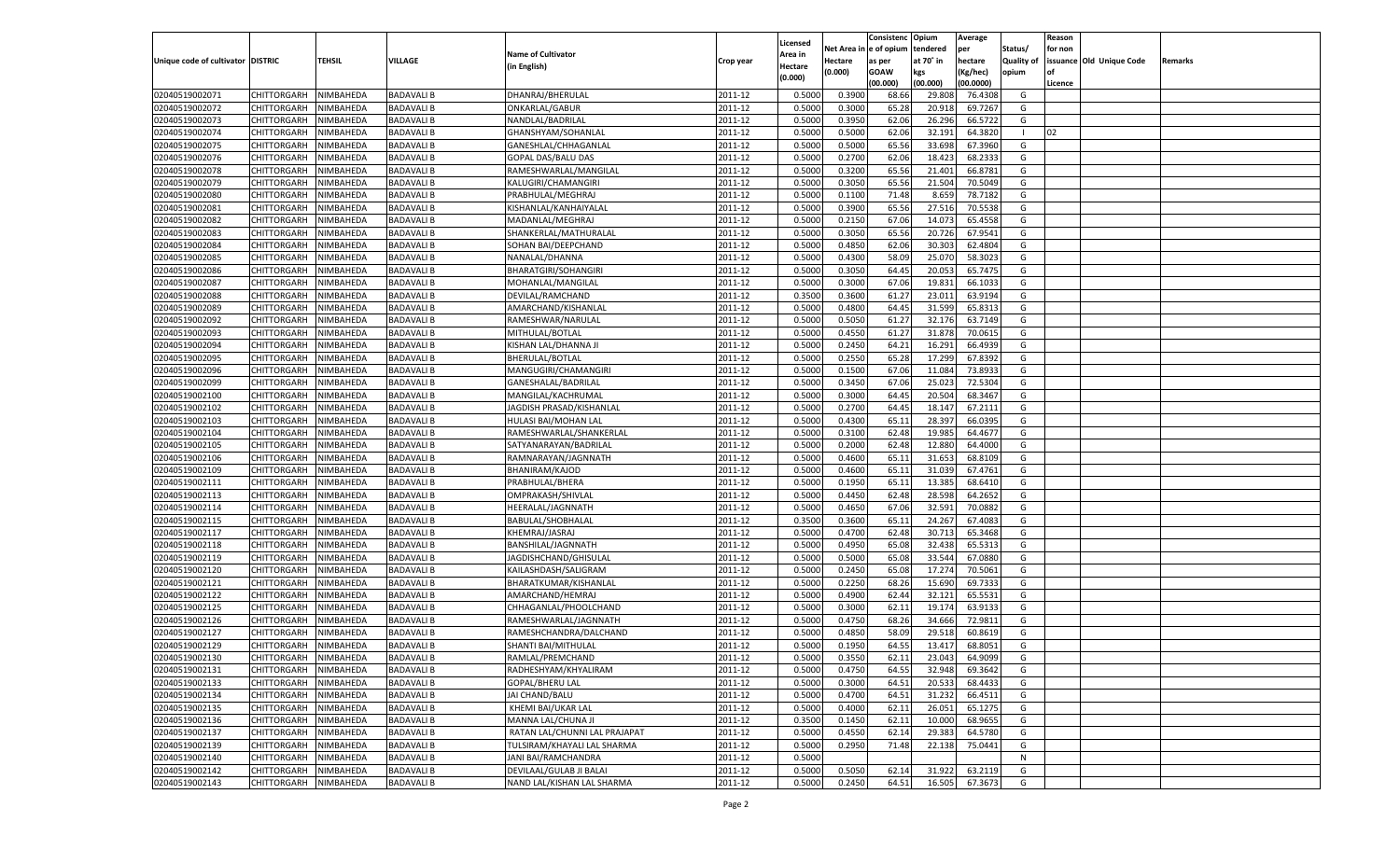|                                   |                                   |           |                       |                                 |           |          |          | Consistenc Opium |           | Average   |                   | Reason    |                          |                    |
|-----------------------------------|-----------------------------------|-----------|-----------------------|---------------------------------|-----------|----------|----------|------------------|-----------|-----------|-------------------|-----------|--------------------------|--------------------|
|                                   |                                   |           |                       |                                 |           | Licensed | Net Area | e of opium       | tendered  | per       | Status/           | for non   |                          |                    |
| Unique code of cultivator DISTRIC |                                   | TEHSIL    | VILLAGE               | <b>Name of Cultivator</b>       | Crop year | Area in  | Hectare  | as per           | at 70˚ in | hectare   | <b>Quality of</b> |           | issuance Old Unique Code | Remarks            |
|                                   |                                   |           |                       | (in English)                    |           | Hectare  | (0.000)  | <b>GOAW</b>      | kgs       | (Kg/hec)  | opium             | <b>of</b> |                          |                    |
|                                   |                                   |           |                       |                                 |           | (0.000)  |          | (00.000)         | (00.000)  | (00.0000) |                   | Licence   |                          |                    |
|                                   |                                   |           |                       |                                 |           |          |          |                  |           |           |                   |           |                          |                    |
| 02040519002146                    | CHITTORGARH                       | NIMBAHEDA | <b>BADAVALI B</b>     | PRABHU LAL/KISHAN LAL DHAKAD    | 2011-12   | 0.5000   | 0.3050   | 68.26            | 22.116    | 72.5115   | G                 |           |                          |                    |
| 02040519002148                    | CHITTORGARH                       | NIMBAHEDA | <b>BADAVALI B</b>     | BOTH LAL/CHOGA LAL NAI          | 2011-12   | 0.5000   | 0.2450   | 68.26            | 17.328    | 70.7265   | G                 |           |                          |                    |
| 02040519002149                    | <b>CHITTORGARH</b>                | NIMBAHEDA | <b>BADAVALI B</b>     | DHAN RAJ/NAND LAL SHARMA        | 2011-12   | 0.5000   | 0.3500   | 62.14            | 21.713    | 62.0371   | - 1               | 02        |                          |                    |
| 02040519002151                    | CHITTORGARH                       | NIMBAHEDA | <b>BADAVALI B</b>     | SUKHLAL/NATHU LAL DHAKAD        | 2011-12   | 0.5000   | 0.1950   | 68.66            | 14.693    | 75.3487   | G                 |           |                          |                    |
| 02040519002152                    | CHITTORGARH                       | NIMBAHEDA | <b>BADAVALI B</b>     | DINESH CHANDRA/MADAN LAL DHAKAD | 2011-12   | 0.5000   | 0.4100   | 64.51            | 27.583    | 67.2756   | G                 |           |                          |                    |
| 02040519002153                    | CHITTORGARH                       | NIMBAHEDA | <b>BADAVALI B</b>     | LILA SHANKAR/GHISU LAL DHAKAD   | 2011-12   | 0.5000   | 0.4950   | 68.66            | 34.487    | 69.6707   | G                 |           |                          |                    |
| 02040519002154                    | CHITTORGARH                       | NIMBAHEDA | <b>BADAVALI B</b>     | SHRILAL/TULSIRAM                | 2011-12   | 0.5000   | 0.3900   | 64.51            | 26.163    | 67.0846   | G                 |           |                          |                    |
| 02040519002138                    | CHITTORGARH                       | NIMBAHEDA | <b>BADAVALI B</b>     | VISHNU GIRI/MANOHAR GIRI        | 2011-12   | 0.5000   | 0.4950   | 64.21            | 33.096    | 66.8606   | G                 |           |                          |                    |
| 02040519002141                    | CHITTORGARH                       | NIMBAHEDA | <b>BADAVALI B</b>     | RATAN SINGH/BHIM SINGH          | 2011-12   | 0.3500   | 0.3050   | 68.66            | 21.15     | 69.3672   | G                 |           |                          |                    |
| 02040519002128                    | CHITTORGARH                       | NIMBAHEDA | <b>BADAVALI B</b>     | BHERU LAL/NATHU LAL             | 2011-12   | 0.5000   | 0.2550   | 62.14            | 17.142    | 67.2235   | G                 |           |                          |                    |
| 02040519002107                    | CHITTORGARH                       | NIMBAHEDA | <b>BADAVALI B</b>     | DEVISINGH/BHIMSINGH             | 2011-12   | 0.3500   | 0.2100   | 65.28            | 14.24     | 67.8095   | G                 |           |                          |                    |
| 02040519002097                    | CHITTORGARH                       | NIMBAHEDA | <b>BADAVALI B</b>     | SHAMBHU LAL/BAGDIRAM            | 2011-12   | 0.5000   | 0.2500   | 64.21            | 16.51     | 66.0440   | G                 |           |                          |                    |
| 02040519002110                    | <b>CHITTORGARH</b>                | NIMBAHEDA | <b>BADAVALI B</b>     | <b>OUNKARI BAI/OUNKAR</b>       | 2011-12   | 0.5000   | 0.2950   | 64.21            | 19.465    | 65.9831   | G                 |           |                          |                    |
|                                   |                                   |           |                       |                                 |           |          |          |                  |           |           |                   |           |                          |                    |
| 02040519003030                    | CHITTORGARH                       | NIMBAHEDA | <b>BANGEDAGHATA A</b> | HEERA LAL/JIVRAJ                | 2011-12   | 0.5000   | 0.4150   | 64.07            | 27.34     | 65.8795   | G                 |           |                          |                    |
| 02040519003001                    | <b>CHITTORGARH</b>                | NIMBAHEDA | <b>BANGEDAGHATA A</b> | MANGILAL/RAMALAL                | 2011-12   | 0.5000   | 0.5050   | 64.07            | 33.948    | 67.2238   | G                 |           |                          |                    |
| 02040519003002                    | CHITTORGARH                       | NIMBAHEDA | BANGEDAGHATA A        | RATANLAL/KISHANLAL              | 2011-12   | 0.5000   | 0.4150   | 58.86            | 25.125    | 60.5422   | G                 |           |                          |                    |
| 02040519003003                    | <b>CHITTORGARH</b>                | NIMBAHEDA | <b>BANGEDAGHATA A</b> | VARJIBAI/TEKCHAND               | 2011-12   | 0.5000   | 0.2300   | 70.12            | 16.278    | 70.7739   | G                 |           |                          |                    |
| 02040519003004                    | CHITTORGARH                       | NIMBAHEDA | <b>BANGEDAGHATA A</b> | MANGILAL/ONKAR                  | 2011-12   | 0.3500   | 0.3400   | 64.07            | 23.239    | 68.3500   | G                 |           |                          |                    |
| 02040519003005                    | <b>CHITTORGARH</b>                | NIMBAHEDA | <b>BANGEDAGHATA A</b> | BHURALAL/BHANWAR LAL            | 2011-12   | 0.5000   | 0.2000   | 64.07            | 13.446    | 67.2300   | G                 |           |                          |                    |
| 02040519003006                    | CHITTORGARH                       | NIMBAHEDA | BANGEDAGHATA A        | MOTIYABAI/MANGILAL              | 2011-12   | 0.5000   | 0.4550   | 64.08            | 30.411    | 66.8374   | G                 |           |                          |                    |
| 02040519003007                    | <b>CHITTORGARH</b>                | NIMBAHEDA | <b>BANGEDAGHATA A</b> | GOPALLAL/LALU                   | 2011-12   | 0.5000   | 0.4700   | 62.08            | 29.639    | 63.061    | G                 |           |                          |                    |
| 02040519003009                    | CHITTORGARH                       | NIMBAHEDA | BANGEDAGHATA A        | SOSAR BAI/BHUVANIRAM            | 2011-12   | 0.5000   | 0.1100   | 67.12            | 7.863     | 71.4818   | G                 |           |                          |                    |
| 02040519003010                    | <b>CHITTORGARH</b>                | NIMBAHEDA | <b>BANGEDAGHATA A</b> | BHUWANIRAM/JAGNNATH             | 2011-12   | 0.5000   | 0.1600   | 67.12            | 11.497    | 71.8563   | G                 |           |                          |                    |
| 02040519003011                    | CHITTORGARH                       | NIMBAHEDA | <b>BANGEDAGHATA A</b> | BHERULAL/GHISALAL               | 2011-12   | 0.5000   | 0.5050   | 64.08            | 32.781    | 64.9129   | G                 |           |                          |                    |
| 02040519003012                    | <b>CHITTORGARH</b>                | NIMBAHEDA | BANGEDAGHATA A        | SHANTILAL/HEERALAL              | 2011-12   | 0.5000   | 0.4700   | 67.12            | 32.611    | 69.3851   | G                 |           |                          |                    |
|                                   |                                   |           |                       |                                 |           |          |          |                  |           |           |                   |           |                          |                    |
| 02040519003013                    | CHITTORGARH                       | NIMBAHEDA | <b>BANGEDAGHATA A</b> | RAMESHWARLAL/BHUVANIRAM         | 2011-12   | 0.5000   | 0.5000   | 64.02            | 33.51     | 67.0200   | G                 |           |                          |                    |
| 02040519003014                    | <b>CHITTORGARH</b>                | NIMBAHEDA | <b>BANGEDAGHATA A</b> | BADRILAL/NANURAM                | 2011-12   | 0.5000   | 0.2000   | 64.02            | 13.728    | 68.6400   | G                 |           |                          |                    |
| 02040519003015                    | CHITTORGARH                       | NIMBAHEDA | <b>BANGEDAGHATA A</b> | BHANWARLAL/KESHURAM             | 2011-12   | 0.5000   | 0.1000   | 64.08            | 6.875     | 68.7500   | G                 |           |                          |                    |
| 02040519003016                    | <b>CHITTORGARH</b>                | NIMBAHEDA | BANGEDAGHATA A        | BHAGVATIBAI/CHHAGANLAL          | 2011-12   | 0.3500   | 0.3400   | 62.08            | 22.198    | 65.2882   | G                 |           |                          | <b>NAME CHANGE</b> |
| 02040519003018                    | CHITTORGARH                       | NIMBAHEDA | BANGEDAGHATA A        | MANGHI BAI/NANALAL              | 2011-12   | 0.5000   | 0.4050   | 64.08            | 26.99     | 66.6568   | G                 |           |                          |                    |
| 02040519003020                    | CHITTORGARH                       | NIMBAHEDA | <b>BANGEDAGHATA A</b> | SHIVNARAYAN/PRABHULAL           | 2011-12   | 0.5000   | 0.4900   | 70.04            | 34.53     | 70.4694   | G                 |           |                          |                    |
| 02040519003021                    | CHITTORGARH                       | NIMBAHEDA | <b>BANGEDAGHATA A</b> | RAMESHWARI BAI/GANGARAM         | 2011-12   | 0.5000   | 0.4500   | 58.56            | 27.19     | 60.4378   | G                 |           |                          |                    |
| 02040519003022                    | CHITTORGARH                       | NIMBAHEDA | <b>BANGEDAGHATA A</b> | RADHESHYAM/BHURIBAI             | 2011-12   | 0.5000   | 0.5000   | 64.08            | 32.196    | 64.3920   | G                 |           |                          |                    |
| 02040519003023                    | CHITTORGARH                       | NIMBAHEDA | BANGEDAGHATA A        | ONKARLAL/BHAGIRATH              | 2011-12   | 0.5000   | 0.1800   | 64.08            | 11.836    | 65.7556   | G                 |           |                          |                    |
| 02040519003024                    | CHITTORGARH                       | NIMBAHEDA | <b>BANGEDAGHATA A</b> | VARDICHAND/PYARA                | 2011-12   | 0.5000   | 0.5050   | 64.08            | 33.322    | 65.9842   | G                 |           |                          |                    |
| 02040519003025                    | CHITTORGARH                       | NIMBAHEDA | <b>BANGEDAGHATA A</b> | PHOOLCHAND/SUKHDEV              | 2011-12   | 0.5000   | 0.1050   | 67.12            | 7.278     | 69.3143   | G                 |           |                          |                    |
| 02040519003026                    | CHITTORGARH                       | NIMBAHEDA | <b>BANGEDAGHATA A</b> | PYARIBAI/NANA LAL               | 2011-12   | 0.5000   | 0.5100   | 62.08            | 32.14     | 63.0196   | G                 |           |                          |                    |
| 02040519003028                    | CHITTORGARH                       | NIMBAHEDA | BANGEDAGHATA A        | KANHAIYALAL/BHUWANIRAM          | 2011-12   | 0.5000   | 0.4150   | 64.05            | 28.045    | 67.578    | G                 |           |                          |                    |
| 02040519003031                    | CHITTORGARH                       | NIMBAHEDA | <b>BANGEDAGHATA A</b> | SITA BAI/LABCHAND               | 2011-12   | 0.5000   | 0.4000   | 64.05            | 26.736    | 66.8400   | G                 |           |                          |                    |
| 02040519003032                    |                                   |           |                       |                                 | 2011-12   |          | 0.3650   |                  |           | 66.8466   | G                 |           |                          |                    |
|                                   | CHITTORGARH<br><b>CHITTORGARH</b> | NIMBAHEDA | <b>BANGEDAGHATA A</b> | MOHANLAL/NANALAL                |           | 0.5000   |          | 61.48            | 24.39     |           |                   |           |                          |                    |
| 02040519003035                    |                                   | NIMBAHEDA | <b>BANGEDAGHATA A</b> | KISHANLAL/BHUWANIRAM            | 2011-12   | 0.5000   | 0.4000   | 58.56            | 24.461    | 61.1525   | G                 |           |                          |                    |
| 02040519003036                    | CHITTORGARH                       | NIMBAHEDA | BANGEDAGHATA A        | NANIBAI/BHANWARLAL              | 2011-12   | 0.5000   | 0.1750   | 61.48            | 11.488    | 65.645    | G                 |           |                          |                    |
| 02040519003037                    | CHITTORGARH                       | NIMBAHEDA | <b>BANGEDAGHATA A</b> | PRABHULAL/ONKARLAL              | 2011-12   | 0.5000   | 0.2000   | 67.1             | 14.162    | 70.8100   | G                 |           |                          |                    |
| 02040519003038                    | CHITTORGARH                       | NIMBAHEDA | <b>BANGEDAGHATA A</b> | MANGILAL/NANALAL                | 2011-12   | 0.5000   | 0.5000   | 64.0             | 32.83     | 65.6600   | G                 |           |                          |                    |
| 02040519003039                    | CHITTORGARH                       | NIMBAHEDA | <b>BANGEDAGHATA A</b> | ASHOKKUMAR/BHAWARLAL            | 2011-12   | 0.5000   | 0.2150   | 67.09            | 14.587    | 67.8465   | G                 |           |                          |                    |
| 02040519003040                    | CHITTORGARH NIMBAHEDA             |           | <b>BANGEDAGHATA A</b> | SHUWAGI BAI/RAM LAL             | 2011-12   | 0.5000   | 0.2000   | 64.05            | 13.496    | 67.4800   | G                 |           |                          |                    |
| 02040519003043                    | <b>CHITTORGARH</b>                | NIMBAHEDA | <b>BANGEDAGHATA A</b> | DEUBAI/MOTILAL                  | 2011-12   | 0.5000   | 0.3850   | 64.03            | 24.670    | 64.0779   | G                 |           |                          |                    |
| 02040519003044                    | <b>CHITTORGARH</b>                | NIMBAHEDA | <b>BANGEDAGHATA A</b> | KALURAM/KHEMRAJ                 | 2011-12   | 0.5000   | 0.4200   | 58.56            | 25.775    | 61.3690   | G                 |           |                          |                    |
| 02040519003046                    | <b>CHITTORGARH</b>                | NIMBAHEDA | <b>BANGEDAGHATA A</b> | CHUNNILAL/BADRILAL              | 2011-12   | 0.5000   | 0.4050   | 61.48            | 25.655    | 63.3457   | G                 |           |                          |                    |
| 02040519003047                    | <b>CHITTORGARH</b>                | NIMBAHEDA | <b>BANGEDAGHATA A</b> | GISULAL/NANDLAL                 | 2011-12   | 0.5000   | 0.5150   | 61.48            | 33.375    | 64.8058   | G                 |           |                          |                    |
| 02040519003049                    | <b>CHITTORGARH</b>                | NIMBAHEDA | <b>BANGEDAGHATA A</b> | SHRILAL/KISHANLAL               | 2011-12   | 0.5000   | 0.4200   | 67.09            | 29.865    | 71.1071   | G                 |           |                          |                    |
| 02040519003051                    | <b>CHITTORGARH</b>                | NIMBAHEDA | <b>BANGEDAGHATA A</b> | NANDLAL/KHEMRAJ                 | 2011-12   | 0.5000   | 0.2050   | 58.56            | 12.214    | 59.5805   | G                 |           |                          |                    |
| 02040519003053                    | <b>CHITTORGARH</b>                | NIMBAHEDA | <b>BANGEDAGHATA A</b> | MANGIBAI/HEERALAL               | 2011-12   | 0.5000   | 0.4900   | 70.04            | 34.660    | 70.7347   | G                 |           |                          |                    |
| 02040519003054                    | <b>CHITTORGARH</b>                | NIMBAHEDA | <b>BANGEDAGHATA A</b> | RAMSUKHI BAI/PARBHU LAL         | 2011-12   | 0.5000   | 0.2100   | 64.03            | 13.97     | 66.5571   | G                 |           |                          |                    |
| 02040519003055                    | <b>CHITTORGARH</b>                | NIMBAHEDA | <b>BANGEDAGHATA A</b> | JEETU/NANA                      | 2011-12   | 0.5000   | 0.4900   | 67.09            | 34.379    | 70.1612   | G                 |           |                          |                    |
|                                   |                                   |           |                       |                                 |           |          |          |                  |           |           |                   |           |                          |                    |
| 02040519003057                    | CHITTORGARH                       | NIMBAHEDA | <b>BANGEDAGHATA A</b> | KANHAIYALAL/ONKAR               | 2011-12   | 0.3500   | 0.1450   | 64.03            | 9.321     | 64.2828   | G                 |           |                          |                    |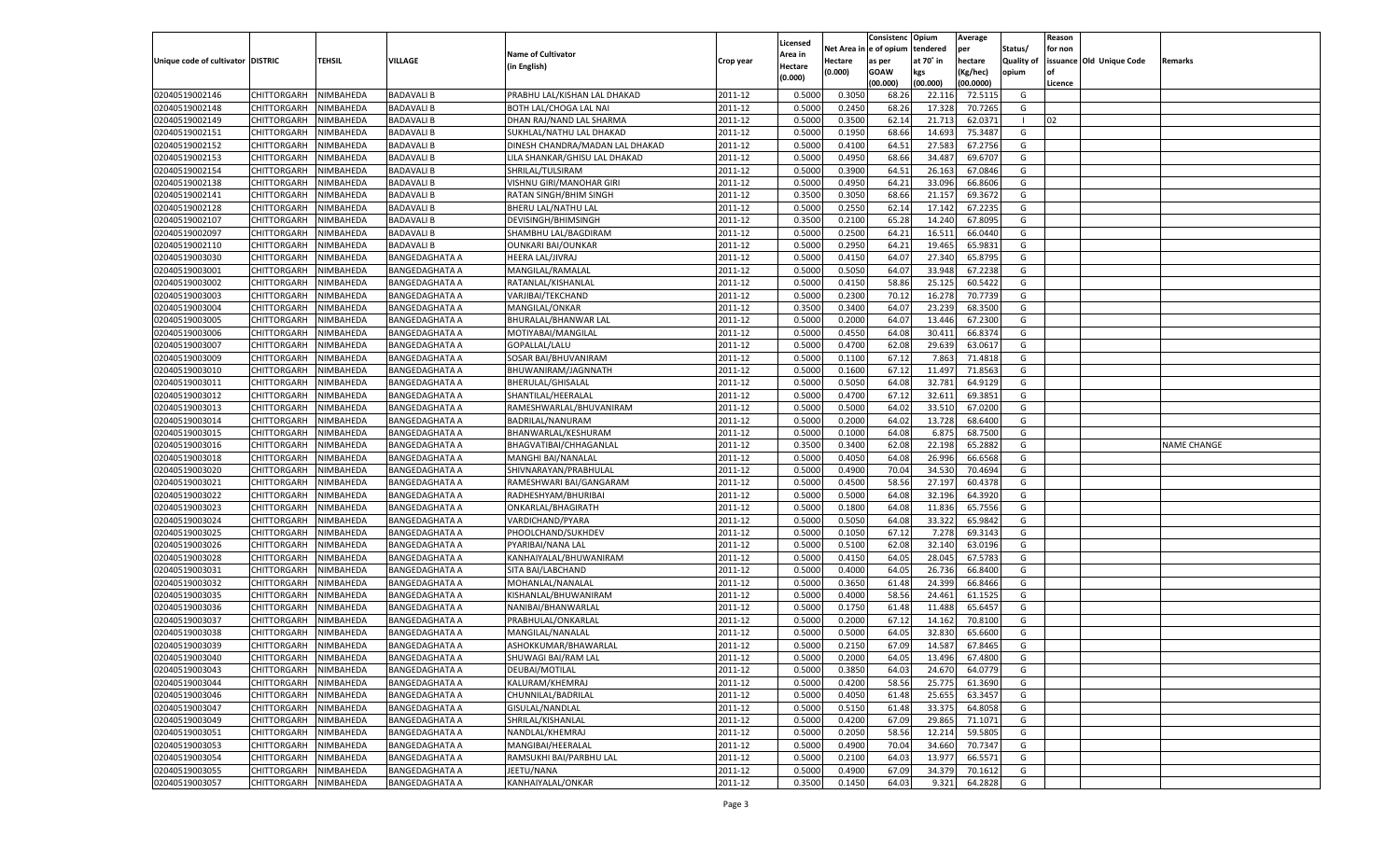|                                   |                    |                        |                                                |                                  |           |          |                  | Consistenc Opium |           | Average   |                   | Reason    |                          |                    |
|-----------------------------------|--------------------|------------------------|------------------------------------------------|----------------------------------|-----------|----------|------------------|------------------|-----------|-----------|-------------------|-----------|--------------------------|--------------------|
|                                   |                    |                        |                                                |                                  |           | Licensed | Net Area         | e of opium       | tendered  | per       | Status/           | for non   |                          |                    |
| Unique code of cultivator DISTRIC |                    | TEHSIL                 | VILLAGE                                        | <b>Name of Cultivator</b>        | Crop year | Area in  | Hectare          | as per           | at 70˚ in | hectare   | <b>Quality of</b> |           | issuance Old Unique Code | Remarks            |
|                                   |                    |                        |                                                | (in English)                     |           | Hectare  | (0.000)          | <b>GOAW</b>      | kgs       | (Kg/hec)  | opium             | <b>of</b> |                          |                    |
|                                   |                    |                        |                                                |                                  |           | (0.000)  |                  | (00.000)         | (00.000)  | (00.0000) |                   | Licence   |                          |                    |
| 02040519003058                    | CHITTORGARH        | NIMBAHEDA              | <b>BANGEDAGHATA A</b>                          | PHOOLCHAND/SHANKERLAL-KASHIRAM   | 2011-12   | 0.5000   | 0.3650           | 67.09            | 25.45     | 69.7425   | G                 |           |                          |                    |
| 02040519003060                    | CHITTORGARH        | NIMBAHEDA              | <b>BANGEDAGHATA A</b>                          | CHHAGANLAL/ONKARLAL              | 2011-12   | 0.5000   | 0.4950           | 67.32            | 35.43     | 71.5758   | G                 |           |                          |                    |
| 02040519003062                    | <b>CHITTORGARH</b> | NIMBAHEDA              | <b>BANGEDAGHATA A</b>                          | LABHCHAND/HARLAL                 | 2011-12   | 0.5000   | 0.0850           | 67.32            | 6.03      | 70.9412   | G                 |           |                          |                    |
| 02040519003063                    | CHITTORGARH        | NIMBAHEDA              | <b>BANGEDAGHATA A</b>                          | <b>BABULAL/BHAGU REGAR</b>       | 2011-12   | 0.5000   | 0.1750           | 70.12            | 12.82     | 73.2686   | G                 |           |                          |                    |
| 02040519003064                    | CHITTORGARH        | NIMBAHEDA              | <b>BANGEDAGHATA A</b>                          | GHISU/KISHANLAL                  | 2011-12   | 0.5000   | 0.2800           | 70.12            | 19.964    | 71.3000   | G                 |           |                          |                    |
| 02040519003065                    | CHITTORGARH        | NIMBAHEDA              | <b>BANGEDAGHATA A</b>                          | MANGILAL/HUKMA REGAR             | 2011-12   | 0.5000   | 0.4650           | 64.03            | 30.46     | 65.5247   | G                 |           |                          |                    |
| 02040519003066                    | CHITTORGARH        | NIMBAHEDA              | <b>BANGEDAGHATA A</b>                          | CHATRULAL/BHAGWAN REGAR          | 2011-12   | 0.5000   | 0.2950           | 64.03            | 19.236    | 65.2068   | G                 |           |                          |                    |
| 02040519003067                    | CHITTORGARH        | NIMBAHEDA              | <b>BANGEDAGHATA A</b>                          | ONKARLAL/BHAGU                   | 2011-12   | 0.5000   | 0.3350           | 62.08            | 21.364    | 63.7731   | G                 |           |                          |                    |
| 02040519003068                    | CHITTORGARH        | NIMBAHEDA              | <b>BANGEDAGHATA A</b>                          | RATANLAL/ONKAR                   | 2011-12   | 0.5000   | 0.2300           | 61.15            | 14.737    | 64.0739   | G                 |           |                          |                    |
| 02040519003069                    | CHITTORGARH        | NIMBAHEDA              | <b>BANGEDAGHATA A</b>                          | AMBALAL/JAGNNATH                 | 2011-12   | 0.5000   | 0.3550           | 67.87            | 24.84     | 69.9718   | G                 |           |                          |                    |
| 02040519003070                    | CHITTORGARH        | NIMBAHEDA              | <b>BANGEDAGHATA A</b>                          | TULSIRAM/BHANWARLAL              | 2011-12   | 0.5000   | 0.1050           | 61.15            | 7.058     | 67.2190   | G                 |           |                          |                    |
| 02040519003072                    | CHITTORGARH        | NIMBAHEDA              | <b>BANGEDAGHATA A</b>                          | MANGILAL/KISHAN                  | 2011-12   | 0.5000   | 0.2000           | 71.62            | 15.153    | 75.7650   | G                 |           |                          |                    |
| 02040519003073                    | CHITTORGARH        | NIMBAHEDA              | <b>BANGEDAGHATA A</b>                          | NANDLAL/BHAGWAN                  | 2011-12   | 0.5000   | 0.4550           | 66.64            | 30.759    | 67.6022   | G                 |           |                          |                    |
| 02040519003074                    | CHITTORGARH        | NIMBAHEDA              | <b>BANGEDAGHATA A</b>                          | BHERULAL/SHANKERLAL              | 2011-12   | 0.5000   | 0.5050           | 67.03            | 35.745    | 70.7822   | G                 |           |                          |                    |
| 02040519003075                    | <b>CHITTORGARH</b> | NIMBAHEDA              | <b>BANGEDAGHATA A</b>                          | KALURAM/KISHANLAL                | 2011-12   | 0.5000   | 0.2000           | 65.93            | 13.883    | 69.4150   | G                 |           |                          |                    |
| 02040519003076                    | CHITTORGARH        | NIMBAHEDA              | BANGEDAGHATA A                                 | VARDICHAND/BHAGU                 | 2011-12   | 0.5000   | 0.4500           | 67.15            | 30.889    | 68.6422   | G                 |           |                          |                    |
| 02040519003078                    | <b>CHITTORGARH</b> | NIMBAHEDA              | <b>BANGEDAGHATA A</b>                          | PHOOLCHAND/BHANWARLAL            | 2011-12   | 0.5000   | 0.3100           | 62.01            | 21.695    | 69.9839   | G                 |           |                          |                    |
| 02040519003079                    | CHITTORGARH        | NIMBAHEDA              | <b>BANGEDAGHATA A</b>                          | CHAGAN LAL/NARAYAN               | 2011-12   | 0.5000   | 0.2050           | 64.25            | 13.878    | 67.6976   | G                 |           |                          |                    |
| 02040519003080                    | <b>CHITTORGARH</b> | NIMBAHEDA              | <b>BANGEDAGHATA A</b>                          | KISHANLAL/MODIRAM                | 2011-12   | 0.5000   | 0.3850           | 61.15            | 24.512    | 63.667    | G                 |           |                          |                    |
| 02040519003082                    | CHITTORGARH        | NIMBAHEDA              | BANGEDAGHATA A                                 | <b>HEMRAJ/NARAYAN</b>            | 2011-12   | 0.5000   | 0.4900           | 67.22            | 33.618    | 68.6082   | G                 |           |                          |                    |
| 02040519003083                    | <b>CHITTORGARH</b> | NIMBAHEDA              | <b>BANGEDAGHATA A</b>                          | NANDLAL/HARLAL                   | 2011-12   | 0.5000   | 0.4900           | 67.98            | 33.738    | 68.8531   | G                 |           |                          |                    |
| 02040519003084                    | CHITTORGARH        | NIMBAHEDA              | <b>BANGEDAGHATA A</b>                          | LABHCHAND/NARAYAN                | 2011-12   | 0.5000   | 0.4750           | 67.98            | 33.271    | 70.0442   | G                 |           |                          |                    |
| 02040519003085                    | <b>CHITTORGARH</b> | NIMBAHEDA              | <b>BANGEDAGHATA A</b>                          | AMARCHAND/KHEMRAJ                | 2011-12   | 0.5000   | 0.1150           | 61.15            | 7.469     | 64.9478   | G                 |           |                          |                    |
| 02040519003086                    | CHITTORGARH        | NIMBAHEDA              | BANGEDAGHATA A                                 | <b>BANSHILAL/ONKAR</b>           | 2011-12   | 0.5000   | 0.4800           | 61.48            | 30.714    | 63.987    | G                 |           |                          |                    |
| 02040519003088                    | <b>CHITTORGARH</b> | NIMBAHEDA              | <b>BANGEDAGHATA A</b>                          | NANDU BAI/GISALAL                | 2011-12   | 0.5000   | 0.3000           | 64.25            | 20.037    | 66.7900   | G                 |           |                          |                    |
| 02040519003092                    | CHITTORGARH        | NIMBAHEDA              | <b>BANGEDAGHATA A</b>                          | <b>DHAPUBAI/GOKUL</b>            | 2011-12   | 0.5000   | 0.3950           | 64.13            | 25.734    | 65.1494   | G                 |           |                          |                    |
| 02040519003093                    | <b>CHITTORGARH</b> | NIMBAHEDA              | <b>BANGEDAGHATA A</b>                          | LABHCHAND/KISHANLAL              | 2011-12   | 0.5000   | 0.4950           | 66.83            | 33.962    | 68.6101   | G                 |           |                          |                    |
| 02040519003095                    | CHITTORGARH        | NIMBAHEDA              | BANGEDAGHATA A                                 | <b>GEETALAL/NANDLAL</b>          | 2011-12   | 0.5000   | 0.3100           | 61.48            | 20.35     | 65.6452   | G                 |           |                          |                    |
| 02040519003097                    | <b>CHITTORGARH</b> | NIMBAHEDA              | <b>BANGEDAGHATA A</b>                          | KALURAM/JAGGA                    | 2011-12   | 0.5000   | 0.3800           | 64.13            | 24.562    | 64.6368   | G                 |           |                          |                    |
| 02040519003098                    | CHITTORGARH        | NIMBAHEDA              | <b>BANGEDAGHATA A</b>                          | MANGILAL/NATHULAL                | 2011-12   | 0.5000   | 0.3700           | 59.24            | 22.503    | 60.8189   | G                 |           |                          |                    |
| 02040519003100                    | CHITTORGARH        | NIMBAHEDA              | <b>BANGEDAGHATA A</b>                          | RAMESHWARLAL/KISHANLAL           | 2011-12   | 0.5000   | 0.4950           | 64.13            | 32.019    | 64.6848   | G                 |           |                          |                    |
| 02040519003101                    | CHITTORGARH        | NIMBAHEDA              | <b>BANGEDAGHATA A</b>                          | PUSHKARLAL/BHERULAL              | 2011-12   | 0.5000   | 0.4650           | 64.13            | 30.865    | 66.3763   | G                 |           |                          |                    |
| 02040519003104                    | CHITTORGARH        | NIMBAHEDA              | <b>BANGEDAGHATA A</b>                          | MOHANLAL/KALURAM                 | 2011-12   | 0.5000   | 0.4700           | 67.98            | 34.107    | 72.5681   | G                 |           |                          |                    |
| 02040519003105                    | CHITTORGARH        | NIMBAHEDA              | <b>BANGEDAGHATA A</b>                          | SHANTILAL/RAM LAL                | 2011-12   | 0.5000   | 0.4850           | 64.05            | 31.568    | 65.088    | G                 |           |                          |                    |
| 02040519003106                    | CHITTORGARH        | NIMBAHEDA              | <b>BANGEDAGHATA A</b>                          | BANSILAL/KASHIRAM MALI           | 2011-12   | 0.5000   | 0.2950           | 61.48            | 19.155    | 64.9322   | G                 |           |                          |                    |
| 02040519003107                    | CHITTORGARH        | NIMBAHEDA              | <b>BANGEDAGHATA A</b>                          | RAMCHANDRA/MOTILAL REGAR         | 2011-12   | 0.5000   | 0.5100           | 59.24            | 30.53     | 59.870    | G                 |           |                          |                    |
| 02040519003108                    | CHITTORGARH        | NIMBAHEDA              | <b>BANGEDAGHATA A</b>                          | BABULAL/JAIRAM                   | 2011-12   | 0.5000   | 0.4900           | 55.08            | 28.138    | 57.4245   | G                 |           |                          |                    |
| 02040519003111                    | CHITTORGARH        | NIMBAHEDA              | <b>BANGEDAGHATA A</b>                          | ONKARLAL/MOTILAL                 | 2011-12   | 0.5000   | 0.5000           | 61.11            | 31.498    | 62.9960   | G                 |           |                          |                    |
| 02040519003112                    | CHITTORGARH        | NIMBAHEDA              | <b>BANGEDAGHATA A</b>                          | SURAJMAL/BHERULAL                | 2011-12   | 0.5000   | 0.2350           | 64.05            | 15.775    | 67.1277   | G                 |           |                          |                    |
| 02040519003113                    | CHITTORGARH        | NIMBAHEDA              | <b>BANGEDAGHATA A</b>                          | GOPALLAL/BANSHILAL               | 2011-12   | 0.5000   | 0.4750           | 64.05            | 31.613    | 66.5537   | G                 |           |                          |                    |
| 02040519003114                    | CHITTORGARH        | NIMBAHEDA              | <b>BANGEDAGHATA A</b>                          | SHAMBHULAL/JAIRAJ                | 2011-12   | 0.5000   | 0.4500           | 61.11            | 28.32     | 62.9333   | G                 |           |                          |                    |
| 02040519003116                    | CHITTORGARH        | NIMBAHEDA              | <b>BANGEDAGHATA A</b>                          | ASHARAM/MODIRAM                  | 2011-12   | 0.5000   | 0.3400           | 56.87            | 19.87     | 58.4471   | G                 |           |                          |                    |
| 02040519003118                    | CHITTORGARH        | NIMBAHEDA              | <b>BANGEDAGHATA A</b>                          | KANHAIYALAL/MOTILAL              | 2011-12   | 0.5000   | 0.4300           | 64.0             | 28.42     | 66.0930   | G                 |           |                          |                    |
| 02040519003120                    | CHITTORGARH        | NIMBAHEDA              | <b>BANGEDAGHATA A</b>                          | MADANLAL/PRABHULAL               | 2011-12   | 0.5000   | 0.3850           | 64.06            | 26.28     | 68.2675   | G                 |           |                          |                    |
| 02040519003121                    | CHITTORGARH        | NIMBAHEDA              | <b>BANGEDAGHATA A</b>                          | PRABHULAL/KASHIRAM               | 2011-12   | 0.5000   | 0.5150           | 64.06            | 34.071    | 66.1573   | G                 |           |                          |                    |
|                                   | <b>CHITTORGARH</b> |                        |                                                |                                  | 2011-12   | 0.5000   |                  | 64.06            | 22.860    | 64.3944   | G                 |           |                          |                    |
| 02040519003122<br>02040519003263  | <b>CHITTORGARH</b> | NIMBAHEDA              | <b>BANGEDAGHATA A</b><br><b>BANGEDAGHATA A</b> | NOJIBAI/JAGLIYA<br>RATANLAL/MANA | 2011-12   | 0.5000   | 0.3550<br>0.3300 | 67.15            | 22.601    | 68.4879   | G                 |           |                          |                    |
| 02040519003061                    | <b>CHITTORGARH</b> | NIMBAHEDA<br>NIMBAHEDA | <b>BANGEDAGHATA A</b>                          | <b>BHGAVAN/BHURA</b>             | 2011-12   | 0.5000   | 0.4750           | 61.11            | 30.276    | 63.7389   | G                 |           |                          |                    |
|                                   |                    |                        |                                                |                                  |           |          |                  |                  |           |           |                   |           |                          |                    |
| 02040519003019                    | <b>CHITTORGARH</b> | NIMBAHEDA              | <b>BANGEDAGHATA A</b>                          | CUNNI LAL/AMARCHAND              | 2011-12   | 0.5000   | 0.5000           | 65.88            | 33.751    | 67.5020   | G                 |           |                          |                    |
| 02040519003081                    | <b>CHITTORGARH</b> | NIMBAHEDA              | <b>BANGEDAGHATA A</b>                          | RAMCHANDRA/DEVA BALAI            | 2011-12   | 0.5000   | 0.2650           | 50.10            | 13.219    | 49.8830   | G                 | 04        |                          |                    |
| 02040519003094                    | <b>CHITTORGARH</b> | NIMBAHEDA              | <b>BANGEDAGHATA A</b>                          | MANGI LAL/VARDI CHAND            | 2011-12   | 0.5000   | 0.5000           | 67.15            | 34.160    | 68.3200   | G                 |           |                          |                    |
| 02040519003264                    | <b>CHITTORGARH</b> | NIMBAHEDA              | <b>BANGEDAGHATA A</b>                          | SHIVLAL/JIVRAJ                   | 2011-12   | 0.5000   | 0.3000           | 59.24            | 18.212    | 60.7067   | G                 |           |                          |                    |
| 02040519003117                    | <b>CHITTORGARH</b> | NIMBAHEDA              | <b>BANGEDAGHATA A</b>                          | UDAIRAM/BHANWARLAL DHAKAD        | 2011-12   | 0.5000   | 0.4800           | 61.74            | 31.249    | 65.1021   | G                 |           |                          |                    |
| 02040519003017                    | <b>CHITTORGARH</b> | NIMBAHEDA              | <b>BANGEDAGHATA A</b>                          | SAMPATBAI/MOTI LAL               | 2011-12   | 0.5000   | 0.4450           | 67.15            | 30.620    | 68.8090   | G                 |           |                          |                    |
| 02040519003041                    | <b>CHITTORGARH</b> | NIMBAHEDA              | <b>BANGEDAGHATA A</b>                          | BHANWAR LAL/LAKHMI CHAND         | 2011-12   | 0.5000   | 0.3450           | 58.86            | 22.056    | 63.9304   | G                 |           |                          |                    |
| 02040519003091                    | CHITTORGARH        | NIMBAHEDA              | <b>BANGEDAGHATA A</b>                          | BHAGVATIBAI/CHAGAN LAL           | 2011-12   | 0.3500   | 0.2100           | 61.74            | 14.165    | 67.4524   | G                 |           |                          | <b>NAME CHANGE</b> |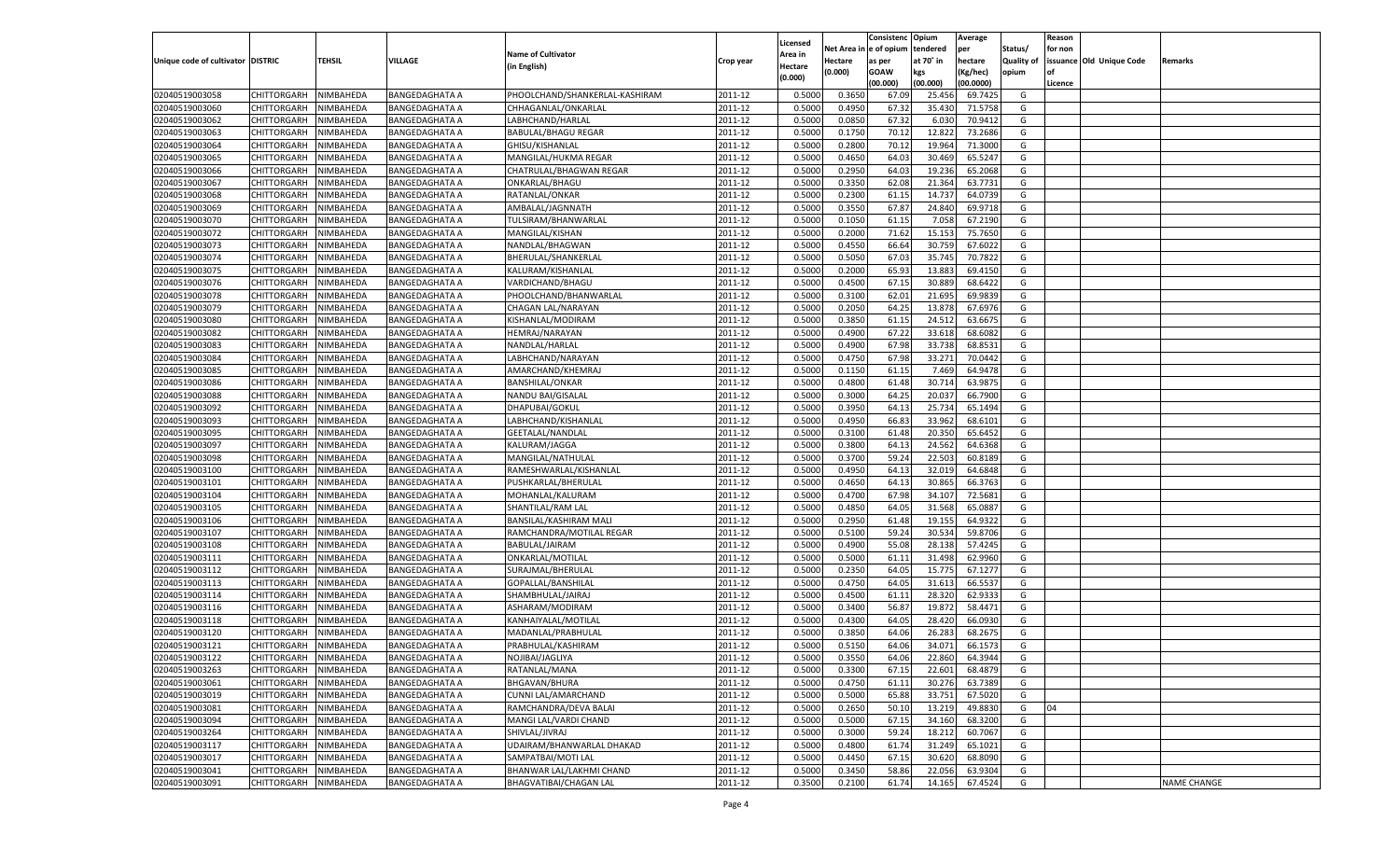|                                   |                         |           |                       |                             |           |          |          | Consistenc Opium |           | Average   |                   | Reason    |                          |                 |
|-----------------------------------|-------------------------|-----------|-----------------------|-----------------------------|-----------|----------|----------|------------------|-----------|-----------|-------------------|-----------|--------------------------|-----------------|
|                                   |                         |           |                       |                             |           | Licensed | Net Area | e of opium       | tendered  | per       | Status/           | for non   |                          |                 |
| Unique code of cultivator DISTRIC |                         | TEHSIL    | VILLAGE               | <b>Name of Cultivator</b>   | Crop year | Area in  | Hectare  | as per           | at 70˚ in | hectare   | <b>Quality of</b> |           | issuance Old Unique Code | Remarks         |
|                                   |                         |           |                       | (in English)                |           | Hectare  | (0.000)  | <b>GOAW</b>      | kgs       | (Kg/hec)  | opium             | <b>of</b> |                          |                 |
|                                   |                         |           |                       |                             |           | (0.000)  |          | (00.000)         | (00.000)  | (00.0000) |                   | Licence   |                          |                 |
| 02040519003102                    | CHITTORGARH             | NIMBAHEDA | <b>BANGEDAGHATA A</b> | NARAYAN LAL/MATHRA          | 2011-12   | 0.5000   | 0.5000   | 67.11,67.        | 34.09     | 68.1840   | - 1               | 02        |                          |                 |
| 02040519003109                    | CHITTORGARH             | NIMBAHEDA | <b>BANGEDAGHATA A</b> | GOPALLAL/RATANLAL           | 2011-12   | 0.5000   | 0.4750   | 64.06            | 30.84     | 64.926    | G                 |           |                          |                 |
| 02040519003110                    |                         | NIMBAHEDA | <b>BANGEDAGHATA A</b> |                             | 2011-12   | 0.5000   | 0.4850   | 61.74            | 30.685    | 63.2680   | G                 |           |                          |                 |
|                                   | <b>CHITTORGARH</b>      |           |                       | GISALAL/RATANLAL            |           |          |          |                  |           |           |                   |           |                          |                 |
| 02040519003123                    | CHITTORGARH             | NIMBAHEDA | <b>BANGEDAGHATA A</b> | <b>BANSILAL/SHANKAR</b>     | 2011-12   | 0.5000   | 0.1900   | 61.74            | 13.548    | 71.3053   | G                 |           |                          |                 |
| 02040519003087                    | CHITTORGARH             | NIMBAHEDA | <b>BANGEDAGHATA A</b> | MOHAN LAL/BHAGVANLAL        | 2011-12   | 0.5000   | 0.5100   | 58.86            | 31.549    | 61.8608   | G                 |           |                          |                 |
| 02040519003029                    | CHITTORGARH             | NIMBAHEDA | BANGEDAGHATA A        | <b>BHERU LAL/DANRAJ</b>     | 2011-12   | 0.3500   | 0.2050   | 61.74            | 13.186    | 64.3220   | G                 |           |                          |                 |
| 02040519003273                    | CHITTORGARH             | NIMBAHEDA | <b>BANGEDAGHATA A</b> | LUXMINARAYAN/NANDLAL        | 2011-12   | 0.5000   | 0.1900   | 68.67            | 13.901    | 73.1632   | G                 |           | 02040519019202           | <b>TRANSFER</b> |
| 02040519003201                    | CHITTORGARH             | NIMBAHEDA | <b>BANGEDAGHATA B</b> | GOPALLAL/HEERALAI           | 2011-12   | 0.5000   | 0.4850   | 70.04            | 34.93     | 72.0206   | G                 |           |                          |                 |
| 02040519003126                    | CHITTORGARH             | NIMBAHEDA | <b>BANGEDAGHATA B</b> | SUKHLAL/TEKCHAND DHAKAD     | 2011-12   | 0.5000   | 0.2200   | 70.04            | 15.789    | 71.7682   | G                 |           |                          |                 |
| 02040519003132                    | CHITTORGARH             | NIMBAHEDA | <b>BANGEDAGHATA B</b> | BANSHILAL/JAIRAJ            | 2011-12   | 0.5000   | 0.5000   | 62.74            | 32.65     | 65.3040   | G                 |           |                          |                 |
| 02040519003133                    | CHITTORGARH             | NIMBAHEDA | <b>BANGEDAGHATA B</b> | BANSHILAL/NARAYAN           | 2011-12   | 0.5000   | 0.3950   | 68.26            | 28.308    | 71.6658   | G                 |           |                          |                 |
| 02040519003134                    | CHITTORGARH             | NIMBAHEDA | <b>BANGEDAGHATA B</b> | MANGILAL/HEMRAJ             | 2011-12   | 0.5000   | 0.2950   | 59.50            | 18.01     | 61.0576   | G                 |           |                          |                 |
| 02040519003135                    | CHITTORGARH             | NIMBAHEDA | <b>BANGEDAGHATA B</b> | NANALAL/HARIRAM             | 2011-12   | 0.5000   | 0.4350   | 62.46            | 28.08     | 64.5517   | G                 |           |                          |                 |
| 02040519003137                    | CHITTORGARH             | NIMBAHEDA | <b>BANGEDAGHATA B</b> | <b>BANSHILAL/DEVA</b>       | 2011-12   | 0.5000   | 0.3700   | 68.26            | 26.57     | 71.8189   | G                 |           |                          |                 |
| 02040519003138                    | <b>CHITTORGARH</b>      | NIMBAHEDA | <b>BANGEDAGHATA B</b> | RATANLAL/MULA               | 2011-12   | 0.5000   | 0.4000   | 70.04            | 30.247    | 75.6175   | G                 |           |                          |                 |
| 02040519003141                    | CHITTORGARH             | NIMBAHEDA | <b>BANGEDAGHATA B</b> | KAILASHCHAND/JAGLIYA        | 2011-12   | 0.5000   | 0.2550   | 68.22            | 17.445    | 68.4118   | G                 |           |                          |                 |
|                                   |                         |           |                       |                             |           |          |          |                  |           |           |                   |           |                          |                 |
| 02040519003142                    | <b>CHITTORGARH</b>      | NIMBAHEDA | <b>BANGEDAGHATA B</b> | NANALAL/ROOPA               | 2011-12   | 0.5000   | 0.5100   | 56.59            | 28.998    | 56.8588   | G                 |           |                          |                 |
| 02040519003143                    | CHITTORGARH             | NIMBAHEDA | <b>BANGEDAGHATA B</b> | <b>HEERALAL/BHANA</b>       | 2011-12   | 0.5000   | 0.4050   | 65.40            | 26.90     | 66.4370   | G                 |           |                          |                 |
| 02040519003148                    | <b>CHITTORGARH</b>      | NIMBAHEDA | <b>BANGEDAGHATA B</b> | LABHCHAND/MAGNA             | 2011-12   | 0.5000   | 0.3950   | 70.04            | 28.296    | 71.6354   | G                 |           |                          |                 |
| 02040519003153                    | CHITTORGARH             | NIMBAHEDA | <b>BANGEDAGHATA B</b> | RAMESHWARLAL/MANGILAL       | 2011-12   | 0.5000   | 0.3050   | 68.22            | 21.723    | 71.2230   | G                 |           |                          |                 |
| 02040519003157                    | <b>CHITTORGARH</b>      | NIMBAHEDA | <b>BANGEDAGHATA B</b> | HEERALAL/MOTILAL            | 2011-12   | 0.5000   | 0.2450   | 68.22            | 16.948    | 69.1755   | G                 |           |                          |                 |
| 02040519003159                    | CHITTORGARH             | NIMBAHEDA | <b>BANGEDAGHATA B</b> | KANA/MOOLA                  | 2011-12   | 0.5000   | 0.3000   | 68.2             | 21.041    | 70.1367   | G                 |           |                          |                 |
| 02040519003161                    | <b>CHITTORGARH</b>      | NIMBAHEDA | <b>BANGEDAGHATA B</b> | HARJUBAI/MANA               | 2011-12   | 0.5000   | 0.1950   | 62.46            | 13.161    | 67.4923   | G                 |           |                          |                 |
| 02040519003162                    | CHITTORGARH             | NIMBAHEDA | <b>BANGEDAGHATA B</b> | <b>GEETALAL/ONKARLAL</b>    | 2011-12   | 0.5000   | 0.4250   | 65.57            | 28.851    | 67.8847   | G                 |           |                          |                 |
| 02040519003164                    | <b>CHITTORGARH</b>      | NIMBAHEDA | <b>BANGEDAGHATA B</b> | BANSHILAL/KESHURAM          | 2011-12   | 0.5000   | 0.1950   | 62.46            | 12.894    | 66.1231   | G                 |           |                          |                 |
| 02040519003165                    | CHITTORGARH             | NIMBAHEDA | <b>BANGEDAGHATA B</b> | KANHAIYALAL/PREMCHAND       | 2011-12   | 0.5000   | 0.3750   | 62.46            | 25.475    | 67.9333   | G                 |           |                          |                 |
| 02040519003166                    | <b>CHITTORGARH</b>      | NIMBAHEDA | <b>BANGEDAGHATA B</b> | MADANLAL/NANALAL            | 2011-12   | 0.5000   | 0.3050   | 62.46            | 19.880    | 65.1803   | G                 |           |                          |                 |
| 02040519003167                    | CHITTORGARH             | NIMBAHEDA | <b>BANGEDAGHATA B</b> | LILABAI/MODIRAM             | 2011-12   | 0.5000   | 0.3100   | 62.46            | 21.227    | 68.4742   | G                 |           |                          |                 |
| 02040519003169                    | <b>CHITTORGARH</b>      | NIMBAHEDA | <b>BANGEDAGHATA B</b> | CHHAGANLAL/BHERULAL         | 2011-12   | 0.5000   | 0.2950   | 68.22            | 20.778    | 70.4339   | G                 |           |                          |                 |
| 02040519003176                    |                         |           |                       |                             | 2011-12   | 0.5000   | 0.4550   | 68.85            | 32.782    | 72.0484   | G                 |           |                          |                 |
|                                   | CHITTORGARH             | NIMBAHEDA | <b>BANGEDAGHATA B</b> | DINESHCHANDRA/SHIVLAL       |           |          |          |                  |           |           |                   |           |                          |                 |
| 02040519003177                    | CHITTORGARH             | NIMBAHEDA | <b>BANGEDAGHATA B</b> | KANHAIYALAL/CHHAGANLAL      | 2011-12   | 0.5000   | 0.4400   | 65.57            | 30.91     | 70.2545   | G                 |           |                          |                 |
| 02040519003178                    | CHITTORGARH             | NIMBAHEDA | <b>BANGEDAGHATA B</b> | SHANTILAL/SHANKERLAL        | 2011-12   | 0.5000   | 0.5000   | 68.85            | 35.98     | 71.9780   | G                 |           |                          |                 |
| 02040519003180                    | CHITTORGARH             | NIMBAHEDA | <b>BANGEDAGHATA B</b> | BHAGIRATH/BHANWARLAL        | 2011-12   | 0.5000   | 0.5000   | 65.57            | 33.93     | 67.8740   | G                 |           |                          |                 |
| 02040519003181                    | CHITTORGARH             | NIMBAHEDA | <b>BANGEDAGHATA B</b> | KHEMRAJ/MANGILAL            | 2011-12   | 0.5000   | 0.4800   | 62.50            | 31.116    | 64.8250   | G                 |           |                          |                 |
| 02040519003182                    | CHITTORGARH             | NIMBAHEDA | <b>BANGEDAGHATA B</b> | DALCHAND/BADRILAL           | 2011-12   | 0.5000   | 0.2500   | 68.85            | 18.619    | 74.4760   | G                 |           |                          |                 |
| 02040519003183                    | CHITTORGARH             | NIMBAHEDA | <b>BANGEDAGHATA B</b> | LUXMINARAYAN/PHOOLCHAND     | 2011-12   | 0.5000   | 0.1400   | 68.85            | 9.97      | 71.2357   | G                 |           |                          |                 |
| 02040519003184                    | CHITTORGARH             | NIMBAHEDA | <b>BANGEDAGHATA B</b> | GORILAL/HEERALAL            | 2011-12   | 0.5000   | 0.4450   | 62.50            | 28.42     | 63.8652   | G                 |           |                          |                 |
| 02040519003185                    | CHITTORGARH             | NIMBAHEDA | <b>BANGEDAGHATA B</b> | PRITHWIRAJ/BHAWANIRAM       | 2011-12   | 0.5000   | 0.5050   | 62.72            | 33.009    | 65.3644   | G                 |           |                          |                 |
| 02040519003188                    | CHITTORGARH             | NIMBAHEDA | <b>BANGEDAGHATA B</b> | KANHAIYALAL/HEERALAL        | 2011-12   | 0.5000   | 0.3200   | 65.59            | 21.898    | 68.4313   | G                 |           |                          |                 |
| 02040519003189                    | CHITTORGARH             | NIMBAHEDA | <b>BANGEDAGHATA B</b> | RADHESHYAM/CHHAGANLAI       | 2011-12   | 0.5000   | 0.4600   | 62.70            | 30.29     | 65.8543   | G                 |           |                          |                 |
| 02040519003190                    | CHITTORGARH             | NIMBAHEDA | <b>BANGEDAGHATA B</b> | SHIVLAL/NANALAL             | 2011-12   | 0.5000   | 0.3450   | 65.71            | 23.468    | 68.0232   | G                 |           |                          |                 |
| 02040519003192                    | CHITTORGARH             | NIMBAHEDA | <b>BANGEDAGHATA B</b> | MANGILAL/CHUNNILAL          | 2011-12   | 0.5000   | 0.4650   | 62.70            | 30.03     | 64.5871   | G                 |           |                          |                 |
| 02040519003193                    | CHITTORGARH             | NIMBAHEDA | <b>BANGEDAGHATA B</b> | SURESHCHAND/SOHANLAL        | 2011-12   | 0.5000   | 0.1900   | 62.70            | 12.361    | 65.0579   | G                 |           |                          |                 |
| 02040519003195                    | CHITTORGARH             | NIMBAHEDA | <b>BANGEDAGHATA B</b> | LUXMINARAYAN/NANALAL        | 2011-12   | 0.5000   | 0.4300   | 65.7             | 30.19     | 70.227    | G                 |           |                          |                 |
| 02040519003196                    | CHITTORGARH             | NIMBAHEDA | <b>BANGEDAGHATA B</b> | RAMESHWARLAL/BHANWARLAL     | 2011-12   | 0.5000   | 0.2000   | 68.80            | 14.016    | 70.0800   | G                 |           |                          |                 |
| 02040519003197                    | CHITTORGARH   NIMBAHEDA |           | <b>BANGEDAGHATA B</b> |                             | 2011-12   | 0.5000   | 0.4800   | 62.70            | 31.422    |           | G                 |           |                          |                 |
| 02040519003198                    | <b>CHITTORGARH</b>      |           |                       | KISHANLAL/NATHULAL          |           |          |          |                  |           | 65.4625   | G                 |           |                          |                 |
|                                   |                         | NIMBAHEDA | <b>BANGEDAGHATA B</b> | DEVILAL/NANALAL             | 2011-12   | 0.5000   | 0.2600   | 65.71            | 18.558    | 71.3769   |                   |           |                          |                 |
| 02040519003200                    | <b>CHITTORGARH</b>      | NIMBAHEDA | <b>BANGEDAGHATA B</b> | SHANKERLAL/VARDICHAND       | 2011-12   | 0.5000   | 0.1500   | 62.60            | 10.168    | 67.7867   | G                 |           |                          |                 |
| 02040519003202                    | <b>CHITTORGARH</b>      | NIMBAHEDA | <b>BANGEDAGHATA B</b> | RATANLAL/TEKCHAND           | 2011-12   | 0.5000   | 0.2500   | 62.60            | 16.294    | 65.1760   | G                 |           |                          |                 |
| 02040519003203                    | <b>CHITTORGARH</b>      | NIMBAHEDA | <b>BANGEDAGHATA B</b> | JAICHAND/NANALAL            | 2011-12   | 0.5000   | 0.4050   | 62.60            | 26.489    | 65.4049   | G                 |           |                          |                 |
| 02040519003204                    | <b>CHITTORGARH</b>      | NIMBAHEDA | <b>BANGEDAGHATA B</b> | BOTLAL/KISHANLAL            | 2011-12   | 0.5000   | 0.4350   | 59.78            | 26.688    | 61.3517   | G                 |           |                          |                 |
| 02040519003205                    | <b>CHITTORGARH</b>      | NIMBAHEDA | <b>BANGEDAGHATA B</b> | <b>GEETA BAI/RADAKISHAN</b> | 2011-12   | 0.5000   | 0.5100   | 68.80            | 36.395    | 71.3627   | G                 |           |                          |                 |
| 02040519003208                    | <b>CHITTORGARH</b>      | NIMBAHEDA | <b>BANGEDAGHATA B</b> | RADHESHYAM/TEKCHAND         | 2011-12   | 0.5000   | 0.2500   | 68.68            | 17.190    | 68.7600   | G                 |           |                          |                 |
| 02040519003209                    | <b>CHITTORGARH</b>      | NIMBAHEDA | <b>BANGEDAGHATA B</b> | SHANTI BAI/SURESH CHAND     | 2011-12   | 0.5000   | 0.4850   | 68.68            | 34.683    | 71.5113   | G                 |           |                          |                 |
| 02040519003210                    | <b>CHITTORGARH</b>      | NIMBAHEDA | <b>BANGEDAGHATA B</b> | RATANLAL/PRABHULAL          | 2011-12   | 0.5000   | 0.3600   | 68.68            | 25.451    | 70.6972   | G                 |           |                          |                 |
| 02040519003211                    | <b>CHITTORGARH</b>      | NIMBAHEDA | <b>BANGEDAGHATA B</b> | SUKHLAL/CHUNNILAL           | 2011-12   | 0.5000   | 0.4950   | 68.68            | 33.859    | 68.4020   | G                 |           |                          |                 |
|                                   |                         |           |                       |                             |           |          |          |                  |           |           |                   |           |                          |                 |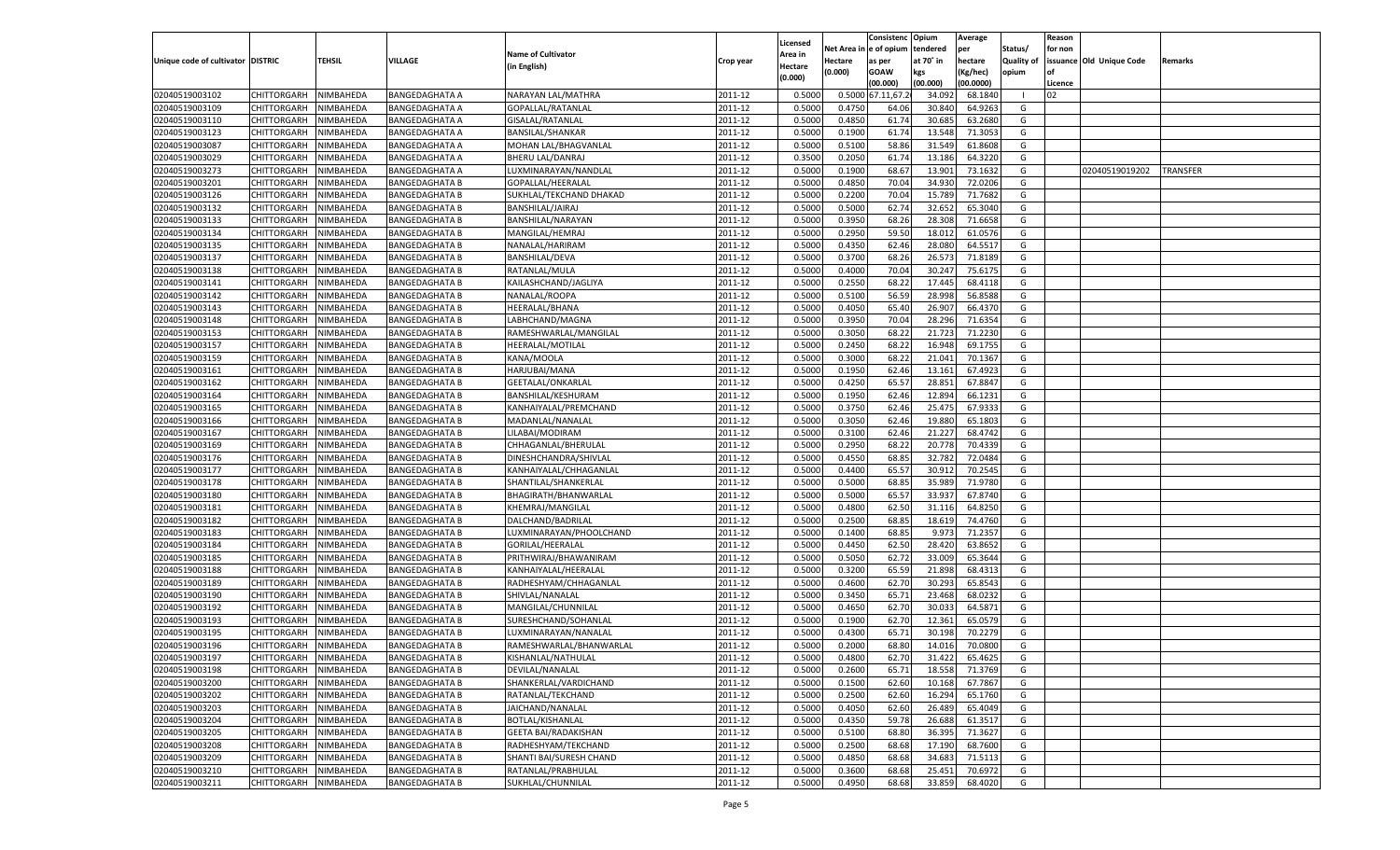|                                   |                       |               |                       |                               |           |                    |            | Consistenc Opium |           | Average        |                   | Reason  |                          |                    |
|-----------------------------------|-----------------------|---------------|-----------------------|-------------------------------|-----------|--------------------|------------|------------------|-----------|----------------|-------------------|---------|--------------------------|--------------------|
|                                   |                       |               |                       | <b>Name of Cultivator</b>     |           | Licensed           | Net Area i | n  e of opium    | tendered  | per            | Status/           | for non |                          |                    |
| Unique code of cultivator DISTRIC |                       | <b>TEHSIL</b> | VILLAGE               | (in English)                  | Crop year | Area in<br>Hectare | Hectare    | as per           | at 70˚ in | hectare        | <b>Quality of</b> |         | issuance Old Unique Code | Remarks            |
|                                   |                       |               |                       |                               |           | (0.000)            | (0.000)    | <b>GOAW</b>      | kgs       | (Kg/hec)       | opium             | οf      |                          |                    |
|                                   |                       |               |                       |                               |           |                    |            | (00.000)         | (00.000)  | (00.0000)      |                   | Licence |                          |                    |
| 02040519003215                    | CHITTORGARH           | NIMBAHEDA     | <b>BANGEDAGHATA B</b> | SHANTILAL/SHANKERLAL          | 2011-12   | 0.5000             | 0.0950     | 67.06            | 7.645     | 80.4737        | G                 |         |                          |                    |
| 02040519003216                    | CHITTORGARH           | NIMBAHEDA     | <b>BANGEDAGHATA B</b> | SOHANLAL/NARAYAN              | 2011-12   | 0.5000             | 0.4300     | 67.06            | 29.324    | 68.1953        | G                 |         |                          |                    |
| 02040519003218                    | <b>CHITTORGARH</b>    | NIMBAHEDA     | <b>BANGEDAGHATA B</b> | SHIVLAL/PHOOLCHAND            | 2011-12   | 0.5000             | 0.4950     | 67.06            | 33.520    | 67.7172        | G                 |         |                          |                    |
| 02040519003219                    | CHITTORGARH           | NIMBAHEDA     | <b>BANGEDAGHATA B</b> | NANALAL/RAMLAL                | 2011-12   | 0.5000             | 0.4950     | 68.01            | 35.103    | 70.9152        | G                 |         |                          |                    |
| 02040519003220                    | <b>CHITTORGARH</b>    | NIMBAHEDA     | <b>BANGEDAGHATA B</b> | PHOOLCHAND/GEETALAL           | 2011-12   | 0.5000             | 0.5100     | 62.60            | 32.954    | 64.6157        | G                 |         |                          |                    |
| 02040519003221                    | CHITTORGARH           | NIMBAHEDA     | <b>BANGEDAGHATA B</b> | PREMLATA/SHOBHALAL            | 2011-12   | 0.3500             | 0.3500     | 62.72            | 21.997    | 62.8486        | G                 |         |                          |                    |
| 02040519003222                    | <b>CHITTORGARH</b>    | NIMBAHEDA     | <b>BANGEDAGHATA B</b> | GOPALLAL/SOHANLAL             | 2011-12   | 0.5000             | 0.1850     | 65.71            | 12.701    | 68.6541        | G                 |         |                          |                    |
| 02040519003223                    | CHITTORGARH           | NIMBAHEDA     | <b>BANGEDAGHATA B</b> | GEETALAL/MOHANLAL             | 2011-12   | 0.5000             | 0.4600     | 65.71            | 30.968    | 67.3217        | G                 |         |                          |                    |
| 02040519003224                    | <b>CHITTORGARH</b>    | NIMBAHEDA     | <b>BANGEDAGHATA B</b> | SHYAMLAL/BHERULAL             | 2011-12   | 0.5000             | 0.4850     | 65.65            | 32.140    | 66.2680        | G                 |         |                          |                    |
| 02040519003225                    | CHITTORGARH           | NIMBAHEDA     | <b>BANGEDAGHATA B</b> | KAMLABAI/SHANKERLAL           | 2011-12   | 0.5000             | 0.4900     | 62.82            | 31.913    | 65.1286        | G                 |         |                          |                    |
| 02040519003227                    | <b>CHITTORGARH</b>    | NIMBAHEDA     | <b>BANGEDAGHATA B</b> | RATANLAL/LALU                 | 2011-12   | 0.5000             | 0.2000     | 65.65            | 13.599    | 67.9950        | G                 |         |                          |                    |
| 02040519003228                    | CHITTORGARH           | NIMBAHEDA     | <b>BANGEDAGHATA B</b> | NIRBHAIRAM/PHOOLCHAND         | 2011-12   | 0.5000             | 0.4850     | 65.65            | 32.703    | 67.4289        | G                 |         |                          |                    |
| 02040519003229                    | <b>CHITTORGARH</b>    | NIMBAHEDA     | <b>BANGEDAGHATA B</b> | MANGILAL/GULAB CHAND          | 2011-12   | 0.5000             | 0.3700     | 70.20            | 26.957    | 72.8568        | G                 |         |                          |                    |
| 02040519003231                    | CHITTORGARH           | NIMBAHEDA     | <b>BANGEDAGHATA B</b> | KISHOR KUMAR/KHEMRAJ          | 2011-12   | 0.5000             | 0.1000     | 70.20            | 7.361     | 73.6100        | G                 |         |                          |                    |
| 02040519003234                    | <b>CHITTORGARH</b>    | NIMBAHEDA     | <b>BANGEDAGHATA B</b> | FULCHAND/DALUJI DHAKAD        | 2011-12   | 0.3500             | 0.2800     | 62.82            | 17.967    | 64.1679        | G                 |         |                          |                    |
| 02040519003235                    | CHITTORGARH           | NIMBAHEDA     | <b>BANGEDAGHATA B</b> | SHANKARLAL/DEVABALAI          | 2011-12   | 0.5000             | 0.2350     | 68.01            | 16.925    | 72.0213        | G                 |         |                          |                    |
| 02040519003237                    | <b>CHITTORGARH</b>    | NIMBAHEDA     | <b>BANGEDAGHATA B</b> | MADANLAL/MANGILAL DHAKAD      | 2011-12   | 0.5000             | 0.4900     | 62.82            | 32.056    | 65.4204        | G                 |         |                          |                    |
| 02040519003238                    | CHITTORGARH           | NIMBAHEDA     | <b>BANGEDAGHATA B</b> | KALURAM/KASHIRAM MALI         | 2011-12   | 0.5000             | 0.2000     | 68.01            | 15.351    | 76.7550        | G                 |         |                          |                    |
| 02040519003241                    | <b>CHITTORGARH</b>    | NIMBAHEDA     | <b>BANGEDAGHATA B</b> | BAGDIRAM/NANALAL              | 2011-12   | 0.5000             | 0.3450     | 65.65            | 23.643    | 68.5304        | G                 |         |                          |                    |
| 02040519003243                    | CHITTORGARH           | NIMBAHEDA     | <b>BANGEDAGHATA B</b> | NANALAL/BHUVANIRAM            | 2011-12   | 0.5000             | 0.3050     | 62.74            | 19.924    | 65.3246        | G                 |         |                          |                    |
| 02040519003244                    | <b>CHITTORGARH</b>    | NIMBAHEDA     | <b>BANGEDAGHATA B</b> | RADHESHYAM/MADHOLAL           | 2011-12   | 0.5000             | 0.3150     | 65.40            | 21.376    | 67.8603        | G                 |         |                          |                    |
| 02040519003245                    | CHITTORGARH           | NIMBAHEDA     | <b>BANGEDAGHATA B</b> | MOHANLAL/PRABHULAL BHII       | 2011-12   | 0.3500             | 0.3550     | 65.40            | 24.217    | 68.2169        | G                 |         |                          |                    |
| 02040519003252                    | <b>CHITTORGARH</b>    | NIMBAHEDA     | <b>BANGEDAGHATA B</b> | PRABHULAL/BHERULAL DHAKAD     | 2011-12   | 0.5000             | 0.5050     | 65.40            | 34.055    | 67.4356        | G                 |         |                          |                    |
| 02040519003253                    | CHITTORGARH           | NIMBAHEDA     | <b>BANGEDAGHATA B</b> | MOTILAL/AASHARAM              | 2011-12   | 0.5000             | 0.3800     | 62.74            | 24.119    | 63.4711        | G                 |         |                          |                    |
| 02040519003255                    | <b>CHITTORGARH</b>    | NIMBAHEDA     | <b>BANGEDAGHATA B</b> | BAGDIRAM/NARAYAN DHAKAD       | 2011-12   | 0.5000             | 0.4800     | 59.78            | 28.532    | 59.4417        | G                 |         |                          |                    |
| 02040519003256                    | CHITTORGARH           | NIMBAHEDA     | <b>BANGEDAGHATA B</b> | <b>HIRALAL/MAGNA REGAR</b>    | 2011-12   | 0.5000             | 0.2300     | 65.1             | 15.564    | 67.6696        | G                 |         |                          |                    |
| 02040519003260                    | <b>CHITTORGARH</b>    | NIMBAHEDA     | <b>BANGEDAGHATA B</b> | JAGDISH CHANDRA/JAIRAAM REGAR | 2011-12   | 0.5000             | 0.1500     | 64.50            | 9.832     | 65.5467        | G                 |         |                          |                    |
| 02040519003261                    | CHITTORGARH           | NIMBAHEDA     | <b>BANGEDAGHATA B</b> | RATANLAL/ONKARLAL             | 2011-12   | 0.5000             | 0.4950     | 70.56            | 36.469    | 73.6747        | G                 |         |                          |                    |
| 02040519003262                    | <b>CHITTORGARH</b>    | NIMBAHEDA     | <b>BANGEDAGHATA B</b> | NANDLAL/SHANKARLAL DHAKAD     | 2011-12   | 0.5000             | 0.5000     | 70.56            | 36.742    | 73.4840        | G                 |         |                          |                    |
| 02040519003131                    | CHITTORGARH           | NIMBAHEDA     | <b>BANGEDAGHATA B</b> | JHERAM/MOTI                   | 2011-12   | 0.5000             | 0.2500     | 64.50            | 16.484    | 65.9360        | G                 |         |                          |                    |
| 02040519003144                    | <b>CHITTORGARH</b>    | NIMBAHEDA     | <b>BANGEDAGHATA B</b> | CHATRU/KAJOD                  | 2011-12   | 0.5000             | 0.2450     | 62.85            | 16.673    | 68.0531        | G                 |         |                          |                    |
| 02040519003156                    | CHITTORGARH           | NIMBAHEDA     | <b>BANGEDAGHATA B</b> | NANDLAL/JAGNNTH               | 2011-12   | 0.5000             | 0.2000     | 62.85            | 13.234    | 66.1700        | G                 |         |                          |                    |
| 02040519003170                    | CHITTORGARH           | NIMBAHEDA     | <b>BANGEDAGHATA B</b> | <b>BABULAL/MOTILAL</b>        | 2011-12   | 0.5000             | 0.4450     | 57.09            | 25.960    | 58.3371        | G                 |         |                          |                    |
| 02040519003214                    | CHITTORGARH           | NIMBAHEDA     | <b>BANGEDAGHATA B</b> | MOHANLAL/RAMCHANDRA           | 2011-12   | 0.5000             | 0.5150     | 64.50            | 34.793    | 67.5592        | G                 |         |                          |                    |
| 02040519003251                    | <b>CHITTORGARH</b>    | NIMBAHEDA     |                       |                               | 2011-12   | 0.3500             | 0.3500     | 65.69            | 23.057    | 65.8771        | G                 |         |                          |                    |
|                                   |                       |               | <b>BANGEDAGHATA B</b> | MANGHI BAI/KASHIRAM           |           |                    |            |                  |           | 72.2384        | G                 |         |                          |                    |
| 02040519003233                    | CHITTORGARH           | NIMBAHEDA     | <b>BANGEDAGHATA B</b> | KAMLIBAI/NARU                 | 2011-12   | 0.5000             | 0.4950     | 67.63            | 35.758    |                |                   |         |                          |                    |
| 02040519003151                    | <b>CHITTORGARH</b>    | NIMBAHEDA     | <b>BANGEDAGHATA B</b> | NANDU BAI/RAMLAL              | 2011-12   | 0.5000             | 0.2100     | 62.57            | 13.417    | 63.8905        | G                 |         |                          |                    |
| 02040519003267                    | CHITTORGARH           | NIMBAHEDA     | <b>BANGEDAGHATA B</b> | RANGLAL/BHANWARLAL            | 2011-12   | 0.5000             | 0.5000     | 62.85            | 32.853    | 65.7060        | G                 |         |                          |                    |
| 02040519003268                    | <b>CHITTORGARH</b>    | NIMBAHEDA     | <b>BANGEDAGHATA B</b> | OMPARKASH/BHAGVAN             | 2011-12   | 0.5000             | 0.2850     | 64.50            | 18.862    | 66.1825        | G                 |         |                          |                    |
| 02040519003269                    | CHITTORGARH           | NIMBAHEDA     | <b>BANGEDAGHATA B</b> | NIRBHERAM/KJODH               | 2011-12   | 0.5000             | 0.5100     | .91,67.          | 35.478    | 69.5647        | G                 |         |                          |                    |
| 02040519003271                    | <b>CHITTORGARH</b>    | NIMBAHEDA     | <b>BANGEDAGHATA B</b> | JAGDISH/MOTILAL               | 2011-12   | 0.3500             | 0.3500     | 68.86            | 24.504    | 70.0114        | G                 |         |                          | <b>NAME CHANGE</b> |
| 02040519003270                    | CHITTORGARH           | NIMBAHEDA     | <b>BANGEDAGHATA B</b> | RUKAMNIBAI/GANPATLAL          | 2011-12   | 0.5000             | 0.3800     | 65.04            | 25.393    | 66.823         | G                 |         |                          |                    |
| 02040519003163                    | CHITTORGARH           | NIMBAHEDA     | <b>BANGEDAGHATA B</b> | SHYAMLAL/BHANA                | 2011-12   | 0.5000             | 0.3300     | 65.19            | 22.453    | 68.0394        | G                 |         |                          |                    |
| 02040519003155                    | CHITTORGARH           | NIMBAHEDA     | <b>BANGEDAGHATA B</b> | DALCHAND/SHANKAR              | 2011-12   | 0.5000             | 0.4950     | 62.85            | 33.553    | 67.7838        | G                 |         |                          |                    |
| 02040519003207                    | CHITTORGARH           | NIMBAHEDA     | <b>BANGEDAGHATA B</b> | RAMESHWAR/KACHRULAL           | 2011-12   | 0.5000             | 0.2000     | 66.44            | 13.791    | 68.9550        | G                 |         |                          |                    |
| 02040519003213                    | CHITTORGARH NIMBAHEDA |               | <b>BANGEDAGHATA B</b> | MANGILAL/NARAYANLAL           | 2011-12   | 0.5000             | 0.3500     | 64.50            | 24.224    | 69.2114        | G                 |         |                          |                    |
| 02040519003140                    | <b>CHITTORGARH</b>    | NIMBAHEDA     | <b>BANGEDAGHATA B</b> | DALLESINGH/MOHANSINGH         | 2011-12   | 0.5000             | 0.5050     | 62.72            | 33.403    | 66.1446        | G                 |         |                          |                    |
| 02040519003129                    | <b>CHITTORGARH</b>    | NIMBAHEDA     | <b>BANGEDAGHATA B</b> | PANNALAL/MOTI                 | 2011-12   | 0.5000             | 0.4150     | 70.20            | 29.654    | 71.4554        | G                 |         |                          |                    |
| 02040519003130                    | <b>CHITTORGARH</b>    | NIMBAHEDA     | <b>BANGEDAGHATA B</b> | RAMCHANDRA/SHANKAR            | 2011-12   | 0.5000             | 0.4950     | 57.09            | 28.888    | 58.3596        | G                 |         |                          |                    |
| 02040519003145                    | <b>CHITTORGARH</b>    | NIMBAHEDA     | <b>BANGEDAGHATA B</b> | SHIVLAL/CHTRU                 | 2011-12   | 0.3500             | 0.3650     | 65.59            | 25.233    | 69.1315        | G                 |         |                          |                    |
| 02040519003146                    | <b>CHITTORGARH</b>    | NIMBAHEDA     | <b>BANGEDAGHATA B</b> | NANI BAI/PYARCHAND            | 2011-12   | 0.3500             | 0.3650     | 65.59            | 25.130    | 68.8493        | G                 |         |                          |                    |
| 02040519003152                    | <b>CHITTORGARH</b>    | NIMBAHEDA     | <b>BANGEDAGHATA B</b> | NANALAL/HUKMA                 | 2011-12   | 0.5000             | 0.4050     | 65.59            | 28.260    | 69.7778        | G                 |         |                          |                    |
| 02040519003191                    | <b>CHITTORGARH</b>    | NIMBAHEDA     | <b>BANGEDAGHATA B</b> | SUKHLAL/HEERALAL              | 2011-12   | 0.3500             | 0.2650     | 68.80            | 19.303    | 72.8415        | G                 |         |                          |                    |
| 02040519003250                    | <b>CHITTORGARH</b>    | NIMBAHEDA     | <b>BANGEDAGHATA B</b> | KISHANLAL/BHURALAL            | 2011-12   | 0.5000             | 0.2950     | 68.80            | 21.731    | 73.6644        | G                 |         |                          |                    |
| 02040519003127                    | <b>CHITTORGARH</b>    | NIMBAHEDA     | <b>BANGEDAGHATA B</b> | MANOHARLAL/BHAVARLAL SHARMA   | 2011-12   | 0.3500             |            |                  |           |                | F                 |         |                          |                    |
| 02040519003272                    | <b>CHITTORGARH</b>    | NIMBAHEDA     | <b>BANGEDAGHATA B</b> | DINESHCHANDRA/SUKHLAL         | 2011-12   | 0.5000             | 0.4350     | 65.59            |           | 29.778 68.4552 | G                 |         |                          |                    |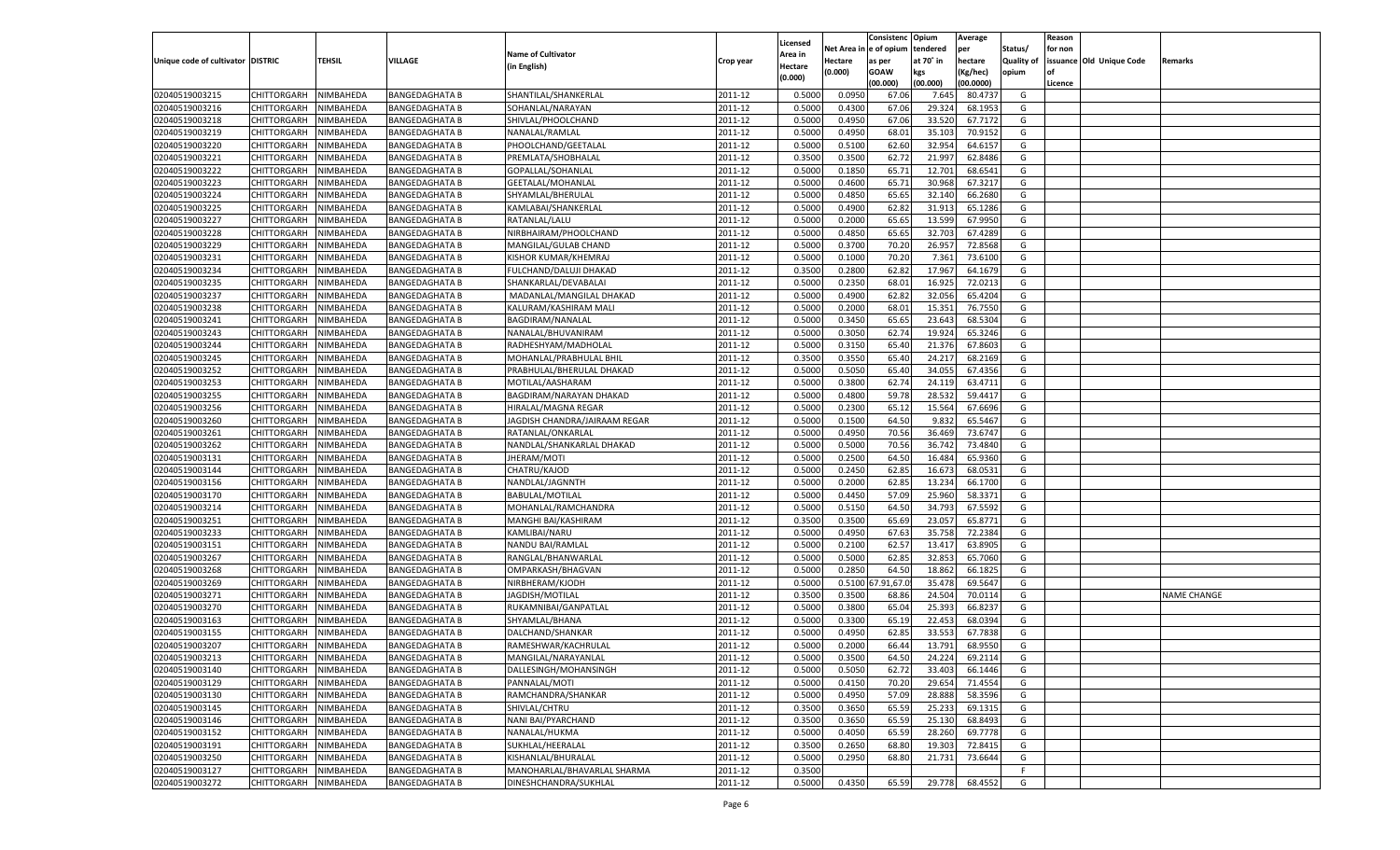|                                   |                       |           |                          |                                |           |          |          | Consistenc  | Opium     | Average   |                   | Reason    |                          |                        |
|-----------------------------------|-----------------------|-----------|--------------------------|--------------------------------|-----------|----------|----------|-------------|-----------|-----------|-------------------|-----------|--------------------------|------------------------|
|                                   |                       |           |                          |                                |           | Licensed | Net Area | e of opium  | tendered  | per       | Status/           | for non   |                          |                        |
| Unique code of cultivator DISTRIC |                       | TEHSIL    | VILLAGE                  | <b>Name of Cultivator</b>      | Crop year | Area in  | Hectare  | as per      | at 70˚ in | hectare   | <b>Quality of</b> |           | issuance Old Unique Code | Remarks                |
|                                   |                       |           |                          | (in English)                   |           | Hectare  | (0.000)  | <b>GOAW</b> | kgs       | (Kg/hec)  | opium             | <b>of</b> |                          |                        |
|                                   |                       |           |                          |                                |           | (0.000)  |          | (00.000)    | (00.000)  | (00.0000) |                   | Licence   |                          |                        |
| 02040519125001                    | CHITTORGARH           | NIMBAHEDA | BHUWANIYAKHEDI           | ROOPA/KALU                     | 2011-12   | 0.5000   | 0.3000   | 62.07       | 20.81     | 69.3700   | G                 |           | 02040519010146           | <b>TRANSFER</b>        |
| 02040519125002                    | CHITTORGARH           | NIMBAHEDA | BHUWANIYAKHED            | PRABHUBAI/GHASI                | 2011-12   | 0.5000   | 0.2400   | 70.04       | 18.37     | 76.5417   | G                 |           | 02040519010150           | <b>TRANSFER</b>        |
| 02040519125003                    | <b>CHITTORGARH</b>    | NIMBAHEDA | BHUWANIYAKHED            | SHYAMSUNDER/BHERULAL           | 2011-12   | 0.5000   | 0.1200   | 65.52       | 8.564     | 71.3667   | G                 |           | 02040519010170           | TRANSFER               |
| 02040519125004                    | CHITTORGARH           | NIMBAHEDA | BHUWANIYAKHEDI           | RATANLAL/NONDRAM               | 2011-12   | 0.5000   | 0.2050   | 65.52       | 13.825    | 67.4390   | G                 |           | 02040519010489           | TRANSFER               |
| 02040519125005                    | CHITTORGARH           | NIMBAHEDA | BHUWANIYAKHEDI           | HIRALAL/KHEMRAJ                | 2011-12   | 0.5000   | 0.2000   | 65.52       | 13.89     | 69.4500   | G                 |           | 02040519010400           | <b>TRANSFER</b>        |
| 02040519125006                    | CHITTORGARH           | NIMBAHEDA | BHUWANIYAKHED            | DHAPUBAI/MANGILAL              | 2011-12   | 0.5000   | 0.2100   | 65.59       | 15.51     | 73.890    | G                 |           | 02040519010317           | TRANSFER               |
| 02040519125007                    | CHITTORGARH           | NIMBAHEDA | BHUWANIYAKHED            | DALURAM/TODULAL                | 2011-12   | 0.5000   | 0.2000   | 59.11       | 12.818    | 64.0900   | G                 |           | 02040519010285           | TRANSFER               |
| 02040519125008                    | CHITTORGARH           | NIMBAHEDA | BHUWANIYAKHEDI           | GIRDHARI/RAMLAL                | 2011-12   | 0.5000   | 0.1950   | 65.52       | 13.263    | 68.0154   | G                 |           | 02040519010240           | TRANSFER               |
| 02040519125009                    | CHITTORGARH           | NIMBAHEDA | BHUWANIYAKHEDI           | SNEHLATA/JAGDISH               | 2011-12   | 0.5000   | 0.3800   | 62.07       | 25.342    | 66.6895   | G                 |           | 02040519010104           | TRANSFER               |
|                                   |                       |           |                          |                                |           |          |          |             |           |           |                   |           |                          |                        |
| 02040519125010                    | CHITTORGARH           | NIMBAHEDA | BHUWANIYAKHED            | KAMLADEVI/JAGDISH              | 2011-12   | 0.5000   | 0.1200   | 70.04       | 9.145     | 76.208    | G                 |           | 02040519010466           | TRANSFER               |
| 02040519125011                    | CHITTORGARH           | NIMBAHEDA | BHUWANIYAKHEDI           | GULABHCHAND/DALU               | 2011-12   | 0.5000   |          |             |           |           | F                 |           | 02040519013030           | <b>TRANSFER</b>        |
| 02040519004002                    | CHITTORGARH           | NIMBAHEDA | DEEPPURA                 | TOKUBAI/PRABHULAL              | 2011-12   | 0.5000   | 0.4650   | 64.15       | 31.910    | 68.6237   | G                 |           |                          |                        |
| 02040519004004                    | CHITTORGARH           | NIMBAHEDA | <b>DEEPPURA</b>          | HIRA BAI/NANALAL               | 2011-12   | 0.5000   |          |             |           |           | F                 |           |                          |                        |
| 02040519004007                    | CHITTORGARH           | NIMBAHEDA | DEEPPURA                 | NARAYANIBAI/HJARI              | 2011-12   | 0.5000   | 0.0950   | 67.12       | 7.153     | 75.2947   | G                 |           |                          |                        |
| 02040519004009                    | <b>CHITTORGARH</b>    | NIMBAHEDA | DEEPPURA                 | <b>BALU/NARU KUMAR</b>         | 2011-12   | 0.5000   | 0.2450   | 67.12       | 17.470    | 71.3061   | G                 |           |                          |                        |
| 02040519004012                    | CHITTORGARH           | NIMBAHEDA | DEEPPURA                 | JANIBAI/SHANKAR                | 2011-12   | 0.5000   | 0.3000   | 64.15       | 20.143    | 67.1433   | G                 |           |                          |                        |
| 02040519004013                    | <b>CHITTORGARH</b>    | NIMBAHEDA | DEEPPURA                 | UDHAERAM/KISHNA                | 2011-12   | 0.5000   | 0.4450   | 64.15       | 30.664    | 68.9079   | G                 |           |                          |                        |
| 02040519004014                    | CHITTORGARH           | NIMBAHEDA | DEEPPURA                 | RAMLAL/GOKEL                   | 2011-12   | 0.5000   |          |             |           |           | F                 |           |                          |                        |
| 02040519004016                    | <b>CHITTORGARH</b>    | NIMBAHEDA | DEEPPURA                 | <b>BHERULAL/GISULAL</b>        | 2011-12   | 0.5000   | 0.3350   | 58.31       | 20.975    | 62.6119   | G                 |           |                          |                        |
| 02040519004018                    | CHITTORGARH           | NIMBAHEDA | DEEPPURA                 | SOHANIBAI/GISALAL              | 2011-12   | 0.5000   |          |             |           |           | F.                |           |                          |                        |
| 02040519004020                    | <b>CHITTORGARH</b>    | NIMBAHEDA | DEEPPURA                 | CUNNILAL/HARLAL                | 2011-12   | 0.5000   |          |             |           |           | F                 |           |                          |                        |
| 02040519004024                    | CHITTORGARH           | NIMBAHEDA | DEEPPURA                 | <b>BHERU/WARDA</b>             | 2011-12   | 0.3500   | 0.3500   | 64.16       | 23.703    | 67.7229   | G                 |           |                          |                        |
| 02040519004025                    | <b>CHITTORGARH</b>    | NIMBAHEDA | DEEPPURA                 | GOPALKARSAN/MHDANLAL           | 2011-12   | 0.5000   |          |             |           |           | F                 |           |                          |                        |
| 02040519004017                    | CHITTORGARH           | NIMBAHEDA | DEEPPURA                 | MODIRAM/HARLAL                 | 2011-12   | 0.5000   |          |             |           |           | F.                |           |                          |                        |
| 02040519004003                    | <b>CHITTORGARH</b>    | NIMBAHEDA | DEEPPURA                 | KAMLA BAI/HJARILAL             | 2011-12   | 0.5000   |          |             |           |           | F                 |           |                          |                        |
| 02040519004006                    | CHITTORGARH           | NIMBAHEDA | DEEPPURA                 | UDHA/NARAYAN                   | 2011-12   | 0.5000   | 0.2450   | 64.16       | 15.939    | 65.0571   | G                 |           |                          |                        |
| 02040519004026                    | <b>CHITTORGARH</b>    | NIMBAHEDA | DEEPPURA                 | <b>GOPAL LAL/MANGI LAL</b>     | 2011-12   | 0.5000   | 0.5200   | 64.16       | 34.252    | 65.8692   | G                 |           |                          | TRANSFER/BANGEDAGHATAA |
| 02040519005036                    | CHITTORGARH           | NIMBAHEDA | DHARESHVAR               | <b>GULAB SING/RAM SING</b>     | 2011-12   | 0.5000   | 0.3950   | 67.48       | 27.580    | 69.8228   | G                 |           |                          |                        |
| 02040519005002                    | <b>CHITTORGARH</b>    | NIMBAHEDA | DHARESHVAR               | MATHURIBAI/RUPA                | 2011-12   | 0.5000   | 0.4550   | 62.38       | 29.229    | 64.2396   | G                 |           |                          |                        |
| 02040519005004                    | CHITTORGARH           |           |                          |                                | 2011-12   | 0.5000   | 0.2750   | 64.62       | 18.04     | 65.625    | G                 |           |                          |                        |
|                                   | CHITTORGARH           | NIMBAHEDA | DHARESHVAR<br>DHARESHVAR | GOURILAL/NANDA                 |           |          |          |             |           |           | G                 |           |                          |                        |
| 02040519005006                    |                       | NIMBAHEDA |                          | AIDAAN/GOVIND CHARAN           | 2011-12   | 0.5000   | 0.2850   | 62.38       | 18.39     | 64.5368   |                   |           |                          |                        |
| 02040519005013                    | CHITTORGARH           | NIMBAHEDA | DHARESHVAR               | <b>BHURA/GOVINDJI</b>          | 2011-12   | 0.5000   | 0.2500   | 67.48       | 17.45     | 69.8320   | G                 |           |                          |                        |
| 02040519005018                    | CHITTORGARH           | NIMBAHEDA | DHARESHVAR               | <b>GORAJI/LALA CHARAN</b>      | 2011-12   | 0.3500   | 0.2500   | 64.62       | 16.709    | 66.8360   | G                 |           |                          |                        |
| 02040519005021                    | CHITTORGARH           | NIMBAHEDA | DHARESHVAR               | BHURALAL/NANDAJI CHARAN        | 2011-12   | 0.5000   | 0.2550   | 67.48       | 17.921    | 70.2784   | G                 |           |                          |                        |
| 02040519005022                    | CHITTORGARH           | NIMBAHEDA | DHARESHVAR               | KISHAN/NANDAJI CHARAN          | 2011-12   | 0.5000   | 0.2000   | 67.48       | 13.968    | 69.8400   | G                 |           |                          |                        |
| 02040519005029                    | CHITTORGARH           | NIMBAHEDA | DHARESHVAR               | <b>BADRILAL/GHISA DHAKAD</b>   | 2011-12   | 0.5000   | 0.3050   | 64.62       | 20.62     | 67.6164   | G                 |           |                          |                        |
| 02040519005033                    | CHITTORGARH           | NIMBAHEDA | DHARESHVAR               | KISHANLAL/GOVIND CHARAN        | 2011-12   | 0.5000   | 0.2900   | 64.62       | 19.155    | 66.0517   | G                 |           |                          |                        |
| 02040519005034                    | CHITTORGARH           | NIMBAHEDA | DHARESHVAR               | <b>BAHADUR SINGH/RAM SINGH</b> | 2011-12   | 0.5000   | 0.3000   | 67.03       | 21.584    | 71.9467   | G                 |           |                          |                        |
| 02040519005035                    | CHITTORGARH           | NIMBAHEDA | DHARESHVAR               | CHATAR SINGH/DEVI SING         | 2011-12   | 0.5000   | 0.2950   | 65.17       | 20.547    | 69.6508   | G                 |           |                          |                        |
| 02040519005025                    | CHITTORGARH           | NIMBAHEDA | DHARESHVAR               | INDRA MAL/GORAJI BHIL          | 2011-12   | 0.5000   | 0.2050   | 65.17       | 14.05     | 68.5756   | G                 |           |                          |                        |
| 02040519005019                    | CHITTORGARH           | NIMBAHEDA | DHARESHVAR               | KISHANLAL/KARNAJI CHARAN       | 2011-12   | 0.5000   | 0.4250   | 67.03       | 28.90     | 68.0000   | G                 |           |                          |                        |
| 02040519005027                    | CHITTORGARH           | NIMBAHEDA | DHARESHVAR               | HIRALAL/RUPA DHAKAD            | 2011-12   | 0.5000   | 0.3500   | 65.1        | 23.768    | 67.9086   | G                 |           |                          |                        |
| 02040519005009                    | CHITTORGARH           | NIMBAHEDA | DHARESHVAR               | KANA/BALU                      | 2011-12   | 0.5000   | 0.4500   | 65.17       | 31.92     | 70.9422   | G                 |           |                          |                        |
| 02040519005014                    | CHITTORGARH           | NIMBAHEDA | DHARESHVAR               | SUNDARBAI/GOKEL                | 2011-12   | 0.5000   | 0.2350   | 62.37       | 15.09     | 64.2298   | G                 |           |                          |                        |
| 02040519005030                    | CHITTORGARH           | NIMBAHEDA | DHARESHVAR               | BHAVARLAL/NANDLAL              | 2011-12   | 0.5000   | 0.3000   | 67.03       | 20.798    | 69.3267   | G                 |           |                          |                        |
| 02040519005008                    | CHITTORGARH NIMBAHEDA |           | DHARESHVAR               | MATHURA/KHEMA                  | 2011-12   | 0.3500   | 0.3450   | 59.01       | 21.623    | 62.6754   | G                 |           |                          |                        |
| 02040519126001                    | <b>CHITTORGARH</b>    | NIMBAHEDA | DEVPURIYA                | RAMNARAYAN/ROOPA               | 2011-12   | 0.5000   | 0.4250   | 65.12       | 26.336    | 61.9671   | G                 |           | 02040519019028           | <b>TRANSFER</b>        |
| 02040519126002                    | <b>CHITTORGARH</b>    | NIMBAHEDA | DEVPURIYA                | GHISA/NARAYAN                  | 2011-12   | 0.5000   | 0.1700   | 68.14       | 12.401    | 72.9471   | G                 |           | 02040519019052           | <b>TRANSFER</b>        |
| 02040519126003                    | <b>CHITTORGARH</b>    | NIMBAHEDA | DEVPURIYA                | KISHNA/KESHURAM                | 2011-12   | 0.5000   | 0.1800   | 65.12       | 12.977    | 72.0944   | G                 |           | 02040519019124           | <b>TRANSFER</b>        |
| 02040519126004                    | <b>CHITTORGARH</b>    | NIMBAHEDA | DEVPURIYA                | FULCHAND BANSILAL/KISHANLAL    | 2011-12   | 0.5000   | 0.1800   | 65.12       | 12.643    | 70.2389   | G                 |           | 02040519019096           | TRANSFER               |
| 02040519126005                    | <b>CHITTORGARH</b>    | NIMBAHEDA | DEVPURIYA                | KANHAILAL/KISHANLAL            | 2011-12   | 0.5000   | 0.2100   | 65.12       | 14.661    | 69.8143   | G                 |           | 02040519019147           | <b>TRANSFER</b>        |
| 02040519126006                    | <b>CHITTORGARH</b>    | NIMBAHEDA | DEVPURIYA                | SHAMLAL/BHAVARLAL              | 2011-12   | 0.5000   | 0.1900   | 68.14       | 13.268    | 69.8316   | G                 |           | 02040519022012           | TRANSFER               |
|                                   |                       | NIMBAHEDA |                          |                                |           |          |          |             |           |           |                   |           |                          |                        |
| 02040519126007                    | <b>CHITTORGARH</b>    |           | DEVPURIYA                | DEVILAL/RADHAKISHAN            | 2011-12   | 0.5000   | 0.3000   | 59.11       | 18.324    | 61.0800   | G                 |           | 02040519022058           | <b>TRANSFER</b>        |
| 02040519126008                    | <b>CHITTORGARH</b>    | NIMBAHEDA | DEVPURIYA                | CHHAGANL/GHEESA                | 2011-12   | 0.5000   | 0.3450   | 65.12       | 23.108    | 66.9797   | G                 |           | 02040519022031           | TRANSFER               |
| 02040519126009                    | <b>CHITTORGARH</b>    | NIMBAHEDA | <b>DEVPURIYA</b>         | RADHESHAYAM/KISHANLAL          | 2011-12   | 0.5000   | 0.4000   | 65.12       | 27.518    | 68.7950   | G                 |           | 02040519016077           | TRANSFER               |
| 02040519126010                    | CHITTORGARH           | NIMBAHEDA | <b>DEVPURIYA</b>         | BALCHAND/SHANKERLAL            | 2011-12   | 0.5000   | 0.2100   | 65.62       | 13.958    | 66.4667   | G                 |           | 02040519022040           | TRANSFER               |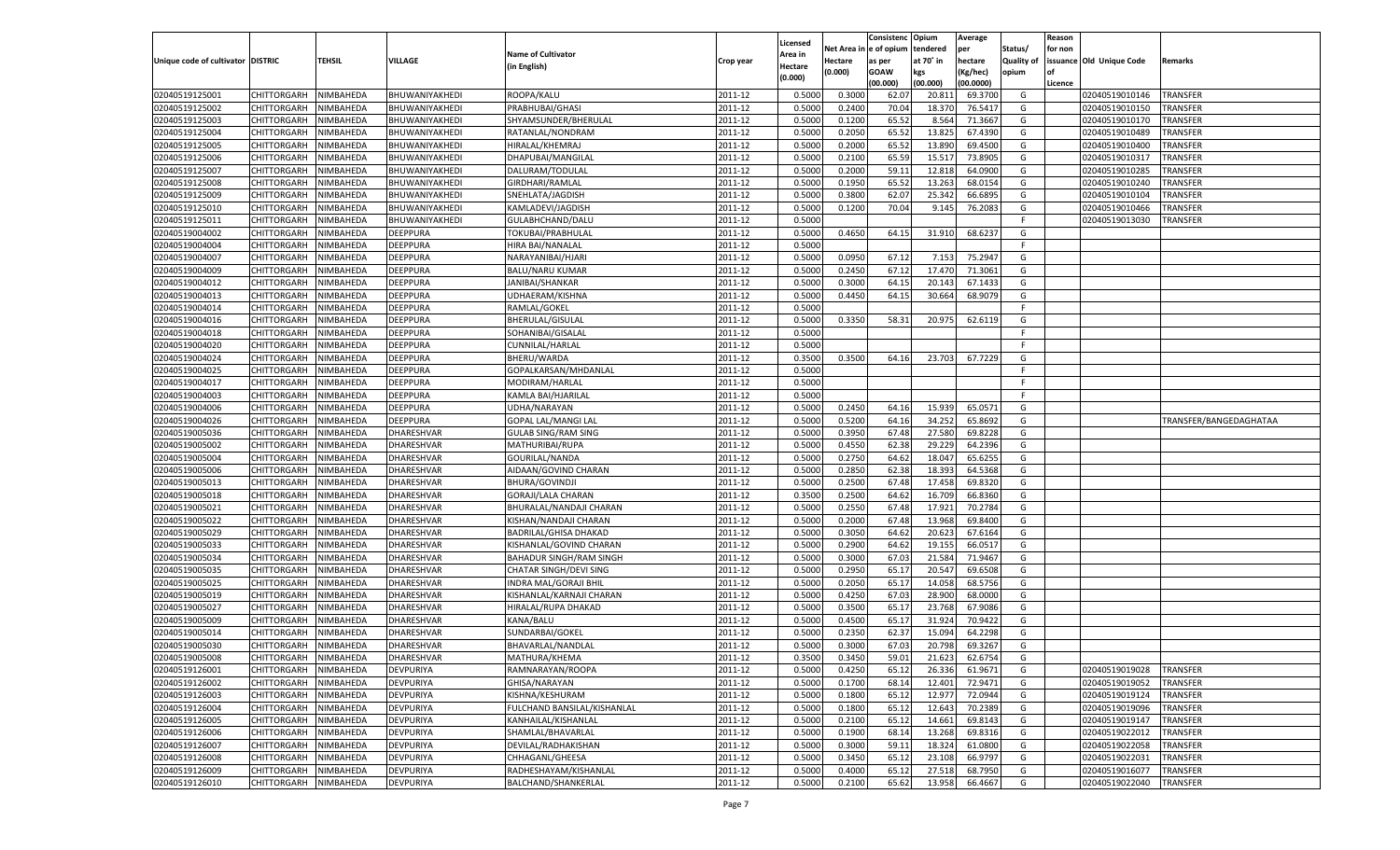|                                   |                       |           |                 |                              |           |          |          | Consistenc Opium |           | Average   |                   | Reason    |                          |         |
|-----------------------------------|-----------------------|-----------|-----------------|------------------------------|-----------|----------|----------|------------------|-----------|-----------|-------------------|-----------|--------------------------|---------|
|                                   |                       |           |                 |                              |           | Licensed | Net Area | e of opium       | tendered  | per       | Status/           | for non   |                          |         |
| Unique code of cultivator DISTRIC |                       | TEHSIL    | VILLAGE         | <b>Name of Cultivator</b>    | Crop year | Area in  | Hectare  | as per           | at 70° in | hectare   | <b>Quality of</b> |           | issuance Old Unique Code | Remarks |
|                                   |                       |           |                 | (in English)                 |           | Hectare  | (0.000)  | <b>GOAW</b>      | kgs       | (Kg/hec)  | opium             | <b>of</b> |                          |         |
|                                   |                       |           |                 |                              |           | (0.000)  |          | (00.000)         | (00.000)  | (00.0000) |                   | Licence   |                          |         |
| 02040519007010                    | CHITTORGARH           | NIMBAHEDA | GARVADA         | ONKARLAL/WAKTAWAR            | 2011-12   | 0.5000   | 0.3550   | 61.63            | 21.55     | 60.7127   | G                 |           |                          |         |
| 02040519007014                    | CHITTORGARH           | NIMBAHEDA | <b>GARVADA</b>  | LACHHIBAI/NANDA              | 2011-12   | 0.5000   | 0.4950   | 67.18            | 34.35     | 69.4101   | G                 |           |                          |         |
| 02040519007020                    | <b>CHITTORGARH</b>    | NIMBAHEDA | GARVADA         | LUXMAN/NAARU                 | 2011-12   | 0.5000   | 0.2450   | 67.18            | 17.15     | 70.0000   | G                 |           |                          |         |
| 02040519007032                    | CHITTORGARH           | NIMBAHEDA | GARVADA         | RAM LAL/HEERA JI             | 2011-12   | 0.5000   | 0.4900   | 61.63            | 31.519    | 64.3245   | G                 |           |                          |         |
| 02040519007019                    | <b>CHITTORGARH</b>    | NIMBAHEDA | GARVADA         | BHERA/NANDA KUMAR            | 2011-12   | 0.5000   | 0.4000   | 64.17            | 26.649    | 66.6225   | G                 |           |                          |         |
| 02040519007030                    | CHITTORGARH           | NIMBAHEDA | <b>GARVADA</b>  | TARADEVI/JALAM               | 2011-12   | 0.5000   |          |                  |           |           | F                 |           |                          |         |
| 02040519010458                    | CHITTORGARH           | NIMBAHEDA | KANERA A        | SURESHCHANDRA/JAGANNATH      | 2011-12   | 0.3500   | 0.2300   | 64.72            | 15.33     | 66.691    | G                 |           |                          |         |
| 02040519010001                    | CHITTORGARH           | NIMBAHEDA | KANERA A        | KISHANLAL/NATHU              | 2011-12   | 0.3500   | 0.3500   | 59.42            | 22.130    | 63.2286   | G                 |           |                          |         |
| 02040519010002                    | CHITTORGARH           | NIMBAHEDA | KANERA A        | LAKHMICHAND/CHUNNILAL        | 2011-12   | 0.5000   | 0.4850   | 62.39            | 32.461    | 66.9299   | G                 |           |                          |         |
|                                   |                       |           |                 |                              |           |          |          |                  |           |           |                   |           |                          |         |
| 02040519010003                    | CHITTORGARH           | NIMBAHEDA | KANERA A        | KHAYALILAL/KHEMRAJ           | 2011-12   | 0.5000   | 0.3550   | 59.42            | 22.681    | 63.8901   | G                 |           |                          |         |
| 02040519010004                    | CHITTORGARH           | NIMBAHEDA | KANERA A        | BHAGWANLAL/KASHIRAM          | 2011-12   | 0.5000   | 0.4900   | 59.42            | 33.122    | 67.5959   | G                 |           |                          |         |
| 02040519010005                    | CHITTORGARH           | NIMBAHEDA | KANERA A        | SHYAMLAL/GABUR               | 2011-12   | 0.3500   | 0.3550   | 59.39            | 22.645    | 63.7887   | G                 |           |                          |         |
| 02040519010006                    | CHITTORGARH           | NIMBAHEDA | KANERA A        | BANSHILAL/KUKA               | 2011-12   | 0.5000   | 0.2600   | 64.72            | 17.650    | 67.8846   | G                 |           |                          |         |
| 02040519010008                    | CHITTORGARH           | NIMBAHEDA | KANERA A        | PHOOLCHAND/BHANWARLAL        | 2011-12   | 0.5000   | 0.2550   | 64.72            | 17.826    | 69.9059   | G                 |           |                          |         |
| 02040519010009                    | <b>CHITTORGARH</b>    | NIMBAHEDA | KANERA A        | BHAGWANLAL/NANALAL           | 2011-12   | 0.5000   | 0.3450   | 61.33            | 22.543    | 65.3420   | G                 |           |                          |         |
| 02040519010011                    | CHITTORGARH           | NIMBAHEDA | KANERA A        | DEVILAL/JAGNNATH             | 2011-12   | 0.5000   | 0.0750   | 64.72            | 5.141     | 68.5467   | G                 |           |                          |         |
| 02040519010013                    | <b>CHITTORGARH</b>    | NIMBAHEDA | KANERA A        | DEVILAL/MADHO                | 2011-12   | 0.5000   | 0.4000   | 65.39            | 30.107    | 75.2675   | G                 |           |                          |         |
| 02040519010014                    | CHITTORGARH           | NIMBAHEDA | KANERA A        | <b>KAMLABAI/ONKAR</b>        | 2011-12   | 0.3500   | 0.2900   | 61.33            | 19.354    | 66.7379   | G                 |           |                          |         |
| 02040519010016                    | <b>CHITTORGARH</b>    | NIMBAHEDA | KANERA A        | CHHAGANLAL/TODU              | 2011-12   | 0.3500   |          |                  |           |           | F                 |           |                          |         |
| 02040519010017                    | CHITTORGARH           | NIMBAHEDA | KANERA A        | KISHAN/PARBHU                | 2011-12   | 0.3500   | 0.3500   | 65.39            | 24.092    | 68.8343   | G                 |           |                          |         |
| 02040519010018                    | <b>CHITTORGARH</b>    | NIMBAHEDA | KANERA A        | JAGNNATH/KAJOD               | 2011-12   | 0.5000   | 0.3950   | 65.39            | 26.053    | 65.9570   | G                 |           |                          |         |
| 02040519010020                    | CHITTORGARH           | NIMBAHEDA | KANERA A        | PHOOCHAND/GANGARAM           | 2011-12   | 0.3500   |          |                  |           |           | F                 |           |                          |         |
| 02040519010021                    | <b>CHITTORGARH</b>    | NIMBAHEDA | KANERA A        | KISHANLAL/RAMLAL             | 2011-12   | 0.3500   | 0.0450   | 68.3             | 3.406     | 75.6889   | G                 |           |                          |         |
| 02040519010022                    | CHITTORGARH           | NIMBAHEDA | KANERA A        | JANIBAI/BHUVANIRAM           | 2011-12   | 0.5000   | 0.4900   | 61.33            | 32.435    | 66.1939   | G                 |           |                          |         |
| 02040519010023                    | <b>CHITTORGARH</b>    | NIMBAHEDA | KANERA A        | RAMESHVAR/BHAGWANLAL/KANIRAM | 2011-12   | 0.5000   | 0.2000   | 61.33            | 13.195    | 65.9750   | G                 |           |                          |         |
| 02040519010025                    | <b>CHITTORGARH</b>    | NIMBAHEDA | KANERA A        | BANSHILAL/PRABHULAL          | 2011-12   | 0.5000   | 0.3050   | 65.39            | 20.168    | 66.1246   | G                 |           |                          |         |
| 02040519010026                    | <b>CHITTORGARH</b>    | NIMBAHEDA | KANERA A        | JEEVRAJ/RAMLAL               | 2011-12   | 0.5000   | 0.3800   | 70.68            | 26.919    | 70.8395   | G                 |           |                          |         |
| 02040519010027                    | CHITTORGARH           | NIMBAHEDA | KANERA A        | LALIBAI/PREMCHAND            | 2011-12   | 0.5000   |          |                  |           |           | F                 |           |                          |         |
| 02040519010028                    | <b>CHITTORGARH</b>    | NIMBAHEDA | KANERA A        | BHAGIRATH/BHAWANIRAM         | 2011-12   | 0.5000   | 0.3050   | 59.39            | 19.115    | 62.6721   | G                 |           |                          |         |
| 02040519010029                    | CHITTORGARH           | NIMBAHEDA | KANERA A        | RATANLAL/RAMLAL              | 2011-12   | 0.5000   | 0.4150   | 64.27            | 27.884    | 67.1904   | G                 |           |                          |         |
| 02040519010030                    | CHITTORGARH           | NIMBAHEDA | KANERA A        |                              | 2011-12   | 0.5000   | 0.4300   | 62.30            | 27.928    | 64.9488   | G                 |           |                          |         |
|                                   |                       |           |                 | NANDLAL/KISHANLAI            |           |          |          |                  |           |           |                   |           |                          |         |
| 02040519010031                    | CHITTORGARH           | NIMBAHEDA | KANERA A        | LAHRIBAI/BHANWARLAL          | 2011-12   | 0.5000   | 0.1000   | 70.10            | 7.381     | 73.8100   | G                 |           |                          |         |
| 02040519010032                    | <b>CHITTORGARH</b>    | NIMBAHEDA | KANERA A        | MOHNIBAI/NARAYAN             | 2011-12   | 0.5000   | 0.3900   | 64.27            | 27.260    | 69.8974   | G                 |           |                          |         |
| 02040519010035                    | CHITTORGARH           | NIMBAHEDA | KANERA A        | ONKARLAL/LALU                | 2011-12   | 0.5000   | 0.4600   | 67.13            | 33.52     | 72.8848   | G                 |           |                          |         |
| 02040519010036                    | CHITTORGARH           | NIMBAHEDA | KANERA A        | SOHANLAL/MANGILAL            | 2011-12   | 0.5000   | 0.2850   | 59.39            | 17.910    | 62.8421   | G                 |           |                          |         |
| 02040519010037                    | CHITTORGARH           | NIMBAHEDA | KANERA A        | NANALAL/KASHIRAM             | 2011-12   | 0.3500   | 0.2450   | 64.27            | 17.85     | 72.8898   | G                 |           |                          |         |
| 02040519010040                    | <b>CHITTORGARH</b>    | NIMBAHEDA | KANERA A        | CHHAGANLAL/RATANLAL          | 2011-12   | 0.5000   | 0.1600   | 62.30            | 11.018    | 68.862    | G                 |           |                          |         |
| 02040519010041                    | CHITTORGARH           | NIMBAHEDA | KANERA A        | DHAPUBAI/GOVERDHANLAL        | 2011-12   | 0.5000   | 0.2550   | 64.27            | 17.38     | 68.1569   | G                 |           |                          |         |
| 02040519010045                    | CHITTORGARH           | NIMBAHEDA | KANERA A        | NANDLAL/MOOLCHAND            | 2011-12   | 0.5000   | 0.4400   | 62.30            | 29.779    | 67.6795   | G                 |           |                          |         |
| 02040519010435                    | CHITTORGARH           | NIMBAHEDA | KANERA A        | LAXMI NARAYAN/PRATHVIRAJ     | 2011-12   | 0.5000   | 0.3550   | 62.30            | 23.31     | 65.6845   | G                 |           |                          |         |
| 02040519010048                    | CHITTORGARH           | NIMBAHEDA | KANERA A        | NANALAL/MANGILAL             | 2011-12   | 0.5000   | 0.1900   | 62.46            | 13.295    | 69.9737   | G                 |           |                          |         |
| 02040519010049                    | CHITTORGARH           | NIMBAHEDA | KANERA A        | CHATRI BAI/RAMNARAYAN        | 2011-12   | 0.5000   | 0.2900   | 62.30            | 19.31     | 66.5966   | G                 |           |                          |         |
| 02040519010052                    | CHITTORGARH           | NIMBAHEDA | KANERA A        | SOHANLAL/DHANNRA,            | 2011-12   | 0.3500   | 0.3050   | 62.46            | 20.978    | 68.7803   | G                 |           |                          |         |
| 02040519010054                    | CHITTORGARH           | NIMBAHEDA | KANERA A        | DAULATRAM/ROOPA              | 2011-12   | 0.3500   | 0.1750   | 56.96            | 10.27     | 58.7257   | G                 |           |                          |         |
| 02040519010058                    | CHITTORGARH           | NIMBAHEDA | KANERA A        | GHASILAL/NARAYAN             | 2011-12   | 0.5000   | 0.3100   | 62.46            | 20.192    | 65.1355   | G                 |           |                          |         |
| 02040519010059                    | CHITTORGARH NIMBAHEDA |           | <b>KANERA A</b> | RADHESHYAM/RATANLAL          | 2011-12   | 0.5000   | 0.5000   | 64.48            | 34.294    | 68.5880   | G                 |           |                          |         |
| 02040519010060                    | <b>CHITTORGARH</b>    | NIMBAHEDA | <b>KANERA A</b> | RAJENDRAKUMAR/BHANWARLAL     | 2011-12   | 0.5000   | 0.2500   | 64.48            | 17.032    | 68.1280   | G                 |           |                          |         |
| 02040519010063                    | CHITTORGARH           | NIMBAHEDA | <b>KANERA A</b> | MADANLAL/UDA                 | 2011-12   | 0.5000   | 0.3000   | 64.48            | 19.924    | 66.4133   | G                 |           |                          |         |
| 02040519010065                    | <b>CHITTORGARH</b>    | NIMBAHEDA | <b>KANERA A</b> | MATHRIBAI/CHATARBHUJ         | 2011-12   | 0.5000   | 0.5000   | 59.39            | 33.046    | 66.0920   | G                 |           |                          |         |
| 02040519010066                    | <b>CHITTORGARH</b>    | NIMBAHEDA | <b>KANERA A</b> | KESHURAM/BHAWANIRAM          | 2011-12   | 0.5000   | 0.3350   | 64.48            | 22.927    | 68.4388   | G                 |           |                          |         |
| 02040519010067                    | <b>CHITTORGARH</b>    | NIMBAHEDA | <b>KANERA A</b> | ROOPLAL/PREAMCHAND           | 2011-12   | 0.5000   | 0.3250   | 67.13            | 23.448    | 72.1477   | G                 |           |                          |         |
| 02040519010070                    | <b>CHITTORGARH</b>    | NIMBAHEDA | <b>KANERA A</b> | JAGDISH/PANNALAL             | 2011-12   | 0.3500   | 0.2100   | 64.45            | 15.247    | 72.6048   | G                 |           |                          |         |
|                                   | <b>CHITTORGARH</b>    | NIMBAHEDA | <b>KANERA A</b> | DHANRAJ/HEERALAL             | 2011-12   |          | 0.2000   | 64.45            | 13.608    | 68.0400   | G                 |           |                          |         |
| 02040519010073                    |                       |           |                 |                              |           | 0.5000   |          |                  |           |           |                   |           |                          |         |
| 02040519010075                    | <b>CHITTORGARH</b>    | NIMBAHEDA | <b>KANERA A</b> | KAILASHCHANDRA/KANHAIYALAL   | 2011-12   | 0.5000   | 0.3200   | 56.65            | 19.301    | 60.3156   | G                 |           |                          |         |
| 02040519010077                    | <b>CHITTORGARH</b>    | NIMBAHEDA | <b>KANERA A</b> | RAMESHWAR/BADRILAL           | 2011-12   | 0.5000   | 0.1250   | 64.45            | 8.213     | 65.7040   | G                 |           |                          |         |
| 02040519010079                    | CHITTORGARH           | NIMBAHEDA | <b>KANERA A</b> | DINESH/DHANRAJ               | 2011-12   | 0.3500   | 0.1050   | 64.45            | 6.804     | 64.8000   | G                 |           |                          |         |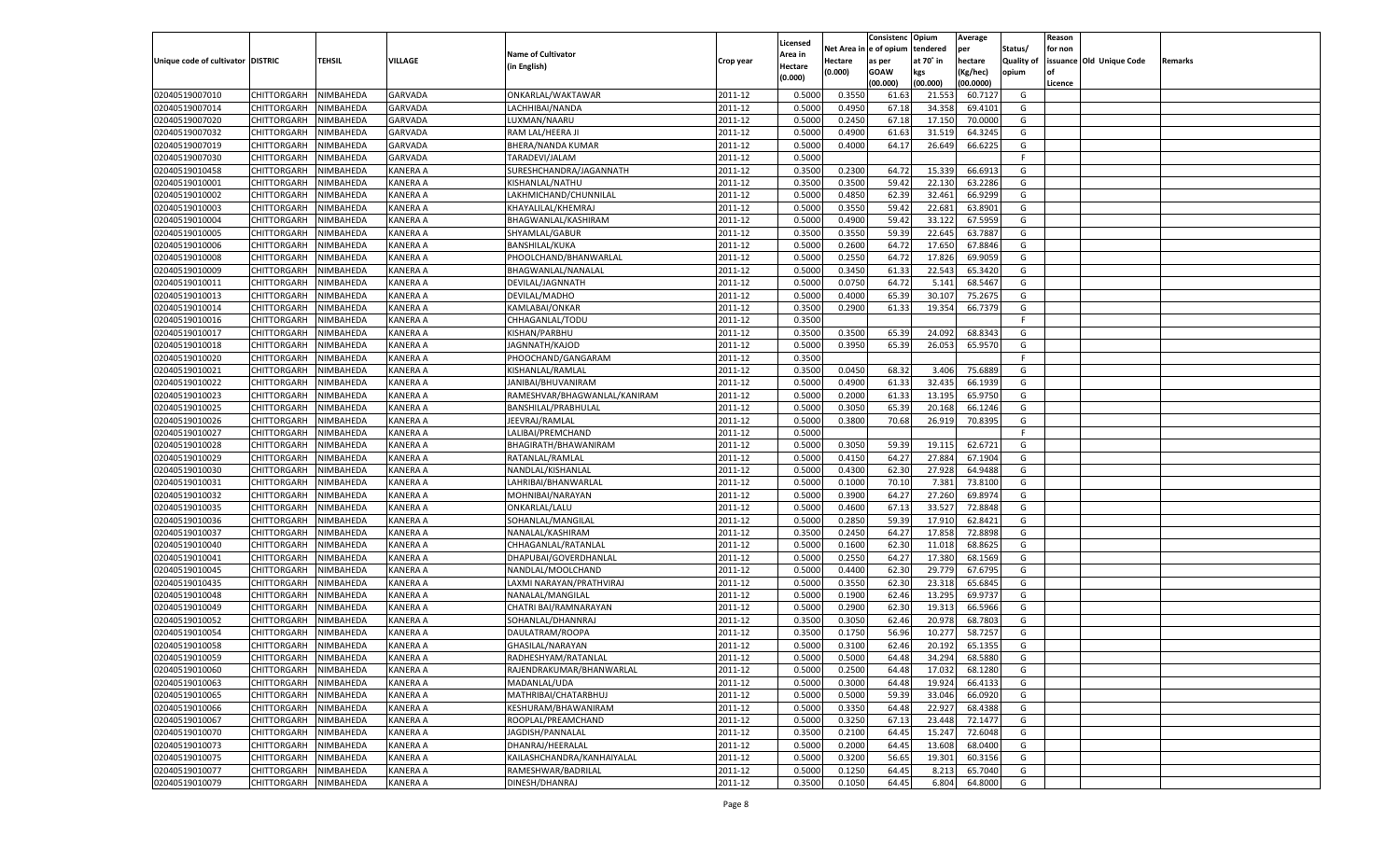|                                   |                       |               |                 |                                                     |           |                           |          | Consistenc       | Opium     | Average   |                   | Reason  |                          |                    |
|-----------------------------------|-----------------------|---------------|-----------------|-----------------------------------------------------|-----------|---------------------------|----------|------------------|-----------|-----------|-------------------|---------|--------------------------|--------------------|
|                                   |                       |               |                 | <b>Name of Cultivator</b>                           |           | Licensed                  | Net Area | e of opium       | tendered  | per       | Status/           | for non |                          |                    |
| Unique code of cultivator DISTRIC |                       | <b>TEHSIL</b> | VILLAGE         | (in English)                                        | Crop year | <b>Area in</b><br>Hectare | Hectare  | as per           | at 70° in | hectare   | <b>Quality of</b> |         | issuance Old Unique Code | Remarks            |
|                                   |                       |               |                 |                                                     |           | (0.000)                   | (0.000)  | <b>GOAW</b>      | kgs       | (Kg/hec)  | opium             |         |                          |                    |
|                                   |                       |               |                 |                                                     |           |                           |          | (00.000)         | (00.000)  | (00.0000) |                   | Licence |                          |                    |
| 02040519010078                    | CHITTORGARH           | NIMBAHEDA     | KANERA A        | LABHCHAND/BADRILAL                                  | 2011-12   | 0.5000                    | 0.4900   | 67.1             | 33.814    | 69.008    | G                 |         |                          |                    |
| 02040519010080                    | CHITTORGARH           | NIMBAHEDA     | KANERA A        | DHANRAJ/KALU                                        | 2011-12   | 0.5000                    | 0.2050   | 62.46            | 13.411    | 65.4195   | G                 |         |                          |                    |
| 02040519010082                    | CHITTORGARH           | NIMBAHEDA     | KANERA A        | HARISHANKER/LUXMINARAYAN                            | 2011-12   | 0.5000                    | 0.2050   | 64.45            | 13.719    | 66.9220   | G                 |         |                          |                    |
| 02040519010085                    | CHITTORGARH           | NIMBAHEDA     | KANERA A        | SUNDERBAI/BHURALAL                                  | 2011-12   | 0.5000                    | 0.4550   | 64.99            | 31.604    | 69.4593   | G                 |         |                          |                    |
| 02040519010087                    | CHITTORGARH           | NIMBAHEDA     | KANERA A        | BHURALAL/HUKMA                                      | 2011-12   | 0.5000                    | 0.2400   | 62.46            | 16.124    | 67.183    | G                 |         |                          |                    |
| 02040519010092                    | CHITTORGARH           | NIMBAHEDA     | KANERA A        | MOHANLAL/MATHURA                                    | 2011-12   | 0.3500                    | 0.0500   | 64.99            | 3.352     | 67.0400   | G                 |         |                          |                    |
| 02040519010093                    | CHITTORGARH           | NIMBAHEDA     | KANERA A        | <b>BADRILAL/GHISA</b>                               | 2011-12   | 0.5000                    |          |                  |           |           | F.                |         |                          |                    |
| 02040519010096                    | CHITTORGARH           | NIMBAHEDA     | KANERA A        | KANHAIYALAL/HEERALAL                                | 2011-12   | 0.5000                    | 0.4900   | 64.99            | 32.950    | 67.2449   | G                 |         |                          |                    |
| 02040519010098                    | CHITTORGARH           | NIMBAHEDA     | KANERA A        | GOPAL/PHOOLCHAND                                    | 2011-12   | 0.5000                    | 0.2150   | 62.35            | 14.697    | 68.3581   | G                 |         |                          |                    |
| 02040519010102                    | CHITTORGARH           | NIMBAHEDA     | KANERA A        | ONKARLAL/BHANWARLAL                                 | 2011-12   | 0.5000                    | 0.2450   | 64.99            | 17.77     | 72.5306   | G                 |         |                          |                    |
| 02040519010103                    | CHITTORGARH           | NIMBAHEDA     | KANERA A        | SOBHALAL/JAGNNTH                                    | 2011-12   | 0.5000                    | 0.1750   | 64.21            | 11.989    | 68.5086   | G                 |         |                          |                    |
| 02040519010105                    | CHITTORGARH           | NIMBAHEDA     | KANERA A        | RAMESHWAR/RAMLAL                                    | 2011-12   | 0.5000                    | 0.0900   | 61.14            | 6.009     | 66.7667   | G                 |         |                          |                    |
| 02040519010108                    | CHITTORGARH           | NIMBAHEDA     | KANERA A        | KISHANLAL/CHUNNILAL                                 | 2011-12   | 0.5000                    | 0.3200   | 67.12            | 23.156    | 72.3625   | G                 |         |                          |                    |
| 02040519010411                    | CHITTORGARH           | NIMBAHEDA     | KANERA A        | NANADLAL/RAMESHWARLAL-JETHIBAI                      | 2011-12   | 0.5000                    | 0.1200   | 64.21            | 8.549     | 71.2417   | G                 |         |                          |                    |
| 02040519010412                    | CHITTORGARH           | NIMBAHEDA     | KANERA A        | KHEMRAJ/GABUR                                       | 2011-12   | 0.5000                    | 0.0900   | 64.21            | 6.614     | 73.4889   | G                 |         |                          |                    |
| 02040519010413                    | CHITTORGARH           | NIMBAHEDA     | KANERA A        | GOPAL/HERALAL                                       | 2011-12   | 0.5000                    | 0.4000   | 61.14            | 27.277    | 68.1925   | G                 |         |                          |                    |
| 02040519010415                    | CHITTORGARH           | NIMBAHEDA     | KANERA A        | LILASHANKAR/NANALAL                                 | 2011-12   | 0.5000                    |          |                  |           |           | F                 |         |                          |                    |
| 02040519010422                    | CHITTORGARH           | NIMBAHEDA     | KANERA A        | RATANLAL/PRABHULAL                                  | 2011-12   | 0.5000                    | 0.1000   | 59.75            | 6.760     | 67.6000   | G                 |         |                          |                    |
| 02040519010424                    | CHITTORGARH           | NIMBAHEDA     | KANERA A        | FULCHAND/MANGILAL                                   | 2011-12   | 0.5000                    | 0.2000   | 70.07            | 15.536    | 77.6800   | G                 |         |                          |                    |
| 02040519010426                    | CHITTORGARH           | NIMBAHEDA     | KANERA A        | GANESHLAL/BHAGWANLAL                                | 2011-12   | 0.5000                    | 0.1000   | 70.07            | 7.598     | 75.9800   | G                 |         |                          |                    |
| 02040519010428                    | CHITTORGARH           | NIMBAHEDA     | KANERA A        | SATYANARAYAN/CHAGANLAI                              | 2011-12   | 0.3500                    | 0.1700   | 62.39            | 11.667    | 68.6294   | G                 |         |                          |                    |
| 02040519010429                    | CHITTORGARH           | NIMBAHEDA     | KANERA A        | LABHCHAND/BHURA JI                                  | 2011-12   | 0.5000                    | 0.3050   | 61.14            | 20.237    | 66.3508   | G                 |         |                          |                    |
| 02040519010431                    | CHITTORGARH           | NIMBAHEDA     | KANERA A        | LAXMI CHAND/GULAB SANGITARA                         | 2011-12   | 0.5000                    | 0.3200   | 64.03            | 21.450    | 67.0313   | G                 |         |                          |                    |
| 02040519010433                    | CHITTORGARH           | NIMBAHEDA     | KANERA A        | SHANTILAL/JAGANNATH (BAMNIYA)                       | 2011-12   | 0.5000                    | 0.4100   | 67.12            | 28.890    | 70.4634   | G                 |         |                          |                    |
| 02040519010434                    | CHITTORGARH           | NIMBAHEDA     | KANERA A        | LAXMI NARAYAN/AMAR CHAND                            | 2011-12   | 0.5000                    | 0.3850   | 61.14            | 24.622    | 63.9532   | G                 |         |                          |                    |
| 02040519010442                    | CHITTORGARH           | NIMBAHEDA     | KANERA A        | BABULAL/NARAYANLAI                                  | 2011-12   | 0.5000                    | 0.2800   | 64.03            | 19.575    | 69.9107   | G                 |         |                          |                    |
| 02040519010445                    | CHITTORGARH           | NIMBAHEDA     | KANERA A        | KISHANLAL/GHISALAL                                  | 2011-12   | 0.5000                    | 0.1250   | 67.12            | 9.742     | 77.9360   | G                 |         |                          |                    |
| 02040519010446                    | CHITTORGARH           | NIMBAHEDA     | KANERA A        | DEVILAL/MOHANLAL                                    | 2011-12   | 0.5000                    | 0.2500   | 64.03            | 17.745    | 70.9800   | G                 |         |                          |                    |
| 02040519010447                    | CHITTORGARH           | NIMBAHEDA     | KANERA A        | FUL CHAND/LAKHMI CHAND                              | 2011-12   | 0.5000                    | 0.3800   | 59.75            | 23.473    | 61.7711   | G                 |         |                          |                    |
| 02040519010449                    | CHITTORGARH           | NIMBAHEDA     | KANERA A        | CHAGANLAL/AMARCHAND                                 | 2011-12   | 0.5000                    | 0.2200   | 64.03            | 15.139    | 68.8136   | G                 |         |                          |                    |
| 02040519010452                    | CHITTORGARH           | NIMBAHEDA     | KANERA A        | CHAMPALAL/DALICHAND                                 | 2011-12   | 0.5000                    | 0.2600   | 67.12            | 19.273    | 74.1269   | G                 |         |                          |                    |
| 02040519010455                    | CHITTORGARH           | NIMBAHEDA     | KANERA A        | RAMESHWARLAL/BHURALAL                               | 2011-12   | 0.5000                    | 0.2900   | 70.07            | 21.622    | 74.5586   | G                 |         |                          |                    |
| 02040519010456                    | CHITTORGARH           | NIMBAHEDA     | KANERA A        | RAMESHCHANDRA/KHEMRAJ                               | 2011-12   | 0.5000                    | 0.2250   | 61.14            | 14.787    | 65.7200   | G                 |         |                          |                    |
| 02040519010457                    | CHITTORGARH           | NIMBAHEDA     | KANERA A        | RATANLAL/BHURALAL PANCHORIYA                        | 2011-12   | 0.5000                    | 0.3200   | 61.84            | 21.688    | 67.7750   | G                 |         |                          |                    |
| 02040519010460                    | <b>CHITTORGARH</b>    | NIMBAHEDA     | KANERA A        | MANOHARLAL/NARAYAN JI BHANGURA                      | 2011-12   | 0.3500                    | 0.3200   | 61.4             | 21.127    | 66.0219   | G                 |         |                          |                    |
| 02040519010461                    | CHITTORGARH           | NIMBAHEDA     | KANERA A        | KISHANLAL/GABUR JI BAMBORIYA                        | 2011-12   | 0.5000                    | 0.4450   | 61.33            | 29.368    | 65.995    | G                 |         |                          |                    |
| 02040519010463                    | <b>CHITTORGARH</b>    | NIMBAHEDA     | KANERA A        | SHOKINLAL/SHIVLAL                                   | 2011-12   | 0.5000                    | 0.3900   | 59.75            | 26.025    | 66.7308   | G                 |         |                          |                    |
| 02040519010517                    | CHITTORGARH           | NIMBAHEDA     | KANERA A        | PREMCHAND/NATHUJI                                   | 2011-12   | 0.5000                    | 0.2650   | 61.64            | 18.580    | 70.1132   | G                 |         |                          |                    |
| 02040519010430                    |                       |               | KANERA A        |                                                     | 2011-12   | 0.5000                    | 0.3300   | 67.12            | 23.176    | 70.2303   | G                 |         |                          |                    |
| 02040519010451                    | <b>CHITTORGARH</b>    | NIMBAHEDA     |                 | LAXMI NARAYAN/ KUKA BAMNIYA<br>BHAGWANLAL/DULICHAND |           |                           |          | 65.43            |           |           |                   |         |                          |                    |
|                                   | CHITTORGARH           | NIMBAHEDA     | KANERA A        |                                                     | 2011-12   | 0.5000                    | 0.2900   |                  | 20.33     | 70.1034   | G                 |         |                          |                    |
| 02040519010459                    | CHITTORGARH           | NIMBAHEDA     | KANERA A        | NANALAL/HOKMA                                       | 2011-12   | 0.5000                    | 0.3100   | 64.02            | 20.916    | 67.4710   | G                 |         |                          |                    |
| 02040519010076                    | CHITTORGARH           | NIMBAHEDA     | KANERA A        | RAMCHANDRA/MODA                                     | 2011-12   | 0.5000                    | 0.3300   | 60.27            | 21.534    | 65.2545   | G                 |         |                          |                    |
| 02040519010074                    | CHITTORGARH           | NIMBAHEDA     | KANERA A        | KANKUBAI/KEVALRAM                                   | 2011-12   | 0.5000                    | 0.1950   | 67.12            | 14.71     | 75.4769   | G                 |         |                          |                    |
| 02040519010097                    | CHITTORGARH           | NIMBAHEDA     | KANERA A        | CHATAR SINGH/SOHANLAL                               | 2011-12   | 0.5000                    | 0.1500   | 60.39            | 10.65     | 71.0333   | G                 |         |                          |                    |
| 02040519010038                    | CHITTORGARH           | NIMBAHEDA     | KANERA A        | RAMLAL/PRTHVIRAJ                                    | 2011-12   | 0.5000                    |          | 0.4950 64.94,65. | 33.932    | 68.5495   | G                 |         |                          |                    |
| 02040519010044                    | CHITTORGARH NIMBAHEDA |               | <b>KANERA A</b> | JAGNNTH/GOPILAL                                     | 2011-12   | 0.5000                    | 0.3800   | 59.75            | 23.670    | 62.2895   | G                 |         |                          |                    |
| 02040519010046                    | <b>CHITTORGARH</b>    | NIMBAHEDA     | <b>KANERA A</b> | NANIBAI/MULCHAND                                    | 2011-12   | 0.3500                    | 0.2900   | 67.12            | 20.740    | 71.5172   | G                 |         |                          |                    |
| 02040519010441                    | CHITTORGARH           | NIMBAHEDA     | <b>KANERA A</b> | KANHAYALAL/GOPI JI                                  | 2011-12   | 0.5000                    | 0.2350   | 64.26            | 16.313    | 69.4170   | G                 |         |                          |                    |
| 02040519010420                    | <b>CHITTORGARH</b>    | NIMBAHEDA     | <b>KANERA A</b> | NOJIBAI/BANSHILAL                                   | 2011-12   | 0.3500                    | 0.2500   | 61.11            | 16.325    | 65.3000   | G                 |         |                          | <b>NAME CHANGE</b> |
| 02040519010100                    | <b>CHITTORGARH</b>    | NIMBAHEDA     | <b>KANERA A</b> | BADRILAL/MANGILAL                                   | 2011-12   | 0.5000                    | 0.5050   | 61.11            | 32.633    | 64.6198   | G                 |         |                          |                    |
| 02040519010101                    | <b>CHITTORGARH</b>    | NIMBAHEDA     | <b>KANERA A</b> | SOHAN/SHANKAR TELI                                  | 2011-12   | 0.5000                    | 0.3350   | 67.15            | 24.222    | 72.3045   | G                 |         |                          |                    |
| 02040519010034                    | <b>CHITTORGARH</b>    | NIMBAHEDA     | <b>KANERA A</b> | SHRILAL/NANALAL                                     | 2011-12   | 0.5000                    | 0.1350   | 64.26            | 9.951     | 73.7111   | G                 |         |                          |                    |
| 02040519010053                    | <b>CHITTORGARH</b>    | NIMBAHEDA     | <b>KANERA A</b> | MANKUVAR/MOHANLAL                                   | 2011-12   | 0.5000                    |          |                  |           |           | F                 |         |                          |                    |
| 02040519010055                    | <b>CHITTORGARH</b>    | NIMBAHEDA     | KANERA A        | BSANTILAL/HEERALAL                                  | 2011-12   | 0.5000                    | 0.1000   | 61.11            | 6.678     | 66.7800   | G                 |         |                          |                    |
| 02040519010069                    | <b>CHITTORGARH</b>    | NIMBAHEDA     | <b>KANERA A</b> | BALKISHAN/HEERALAL                                  | 2011-12   | 0.5000                    |          |                  |           |           | F                 |         |                          |                    |
| 02040519010072                    | <b>CHITTORGARH</b>    | NIMBAHEDA     | <b>KANERA A</b> | RAMLAL/MAGNAJI                                      | 2011-12   | 0.5000                    | 0.2000   | 64.26            | 13.577    | 67.8850   | G                 |         |                          |                    |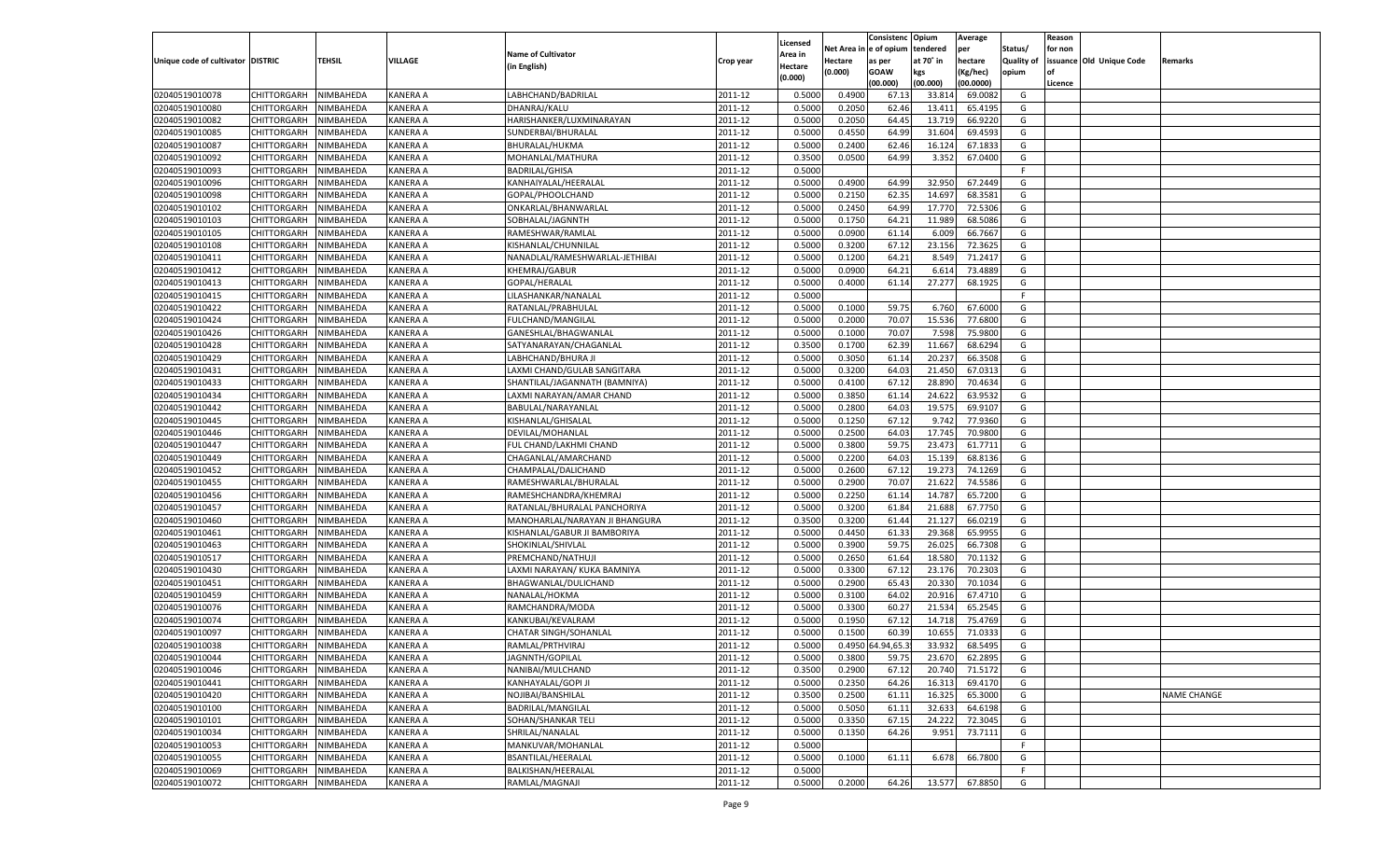|                                   |                                          |           |                 |                           |                    |                     |            | Consistenc   | Opium     | Average   |            | Reason  |                          |         |
|-----------------------------------|------------------------------------------|-----------|-----------------|---------------------------|--------------------|---------------------|------------|--------------|-----------|-----------|------------|---------|--------------------------|---------|
|                                   |                                          |           |                 | <b>Name of Cultivator</b> |                    | Licensed<br>Area in | Net Area i | n e of opium | tendered  | per       | Status/    | for non |                          |         |
| Unique code of cultivator DISTRIC |                                          | TEHSIL    | VILLAGE         | (in English)              | Crop year          | Hectare             | Hectare    | as per       | at 70° in | hectare   | Quality of |         | issuance Old Unique Code | Remarks |
|                                   |                                          |           |                 |                           |                    | (0.000)             | (0.000)    | <b>GOAW</b>  | kgs       | (Kg/hec)  | opium      |         |                          |         |
|                                   |                                          |           |                 |                           |                    |                     |            | (00.000)     | (00.000)  | (00.0000) |            | Licence |                          |         |
| 02040519010086                    | CHITTORGARH                              | NIMBAHEDA | <b>KANERA A</b> | JAGNNTH/HEERALAL          | 2011-12            | 0.5000              |            |              |           |           | F          |         |                          |         |
| 02040519010094                    | CHITTORGARH                              | NIMBAHEDA | <b>KANERA A</b> | LAD DEVI/RAMESHCHANDRA    | 2011-12            | 0.3500              | 0.1000     | 67.15        | 7.166     | 71.6600   | G          |         |                          |         |
| 02040519010416                    | CHITTORGARH                              | NIMBAHEDA | <b>KANERA A</b> | KAMLABAI/TENK CHAND       | 2011-12            | 0.5000              | 0.4550     | 61.11        | 29.830    | 65.5604   | G          |         |                          |         |
| 02040519010417                    | CHITTORGARH                              | NIMBAHEDA | <b>KANERA A</b> | KISHANLAL/RAAMLAL         | 2011-12            | 0.5000              | 0.4050     | 64.26        | 27.21     | 67.1852   | G          |         |                          |         |
| 02040519010438                    | CHITTORGARH                              | NIMBAHEDA | <b>KANERA A</b> | GANESHLAL/PREMCHAND       | 2011-12            | 0.5000              | 0.3300     | 64.26        | 23.189    | 70.2697   | G          |         |                          |         |
| 02040519010440                    | CHITTORGARH                              | NIMBAHEDA | <b>KANERA A</b> | RADHESHAYAM/CHAMPALAL     | 2011-12            | 0.5000              | 0.4850     | 64.02        | 35.120    | 72.4124   | G          |         |                          |         |
| 02040519010462                    | CHITTORGARH                              | NIMBAHEDA | <b>KANERA A</b> | KANHAYALAL/NANALAL        | 2011-12            | 0.5000              | 0.2000     | 67.15        | 14.831    | 74.1550   | G          |         |                          |         |
| 02040519010443                    | CHITTORGARH                              | NIMBAHEDA | <b>KANERA A</b> | LABH CHAND/NARAYAN        | 2011-12            | 0.5000              | 0.5000     | 64.02        | 34.415    | 68.8300   | G          |         |                          |         |
| 02040519010437                    | CHITTORGARH                              | NIMBAHEDA | <b>KANERA A</b> | DEVILAL / BHOLIRAAM       | 2011-12            | 0.5000              | 0.1200     | 64.02        | 8.158     | 67.9833   | G          |         |                          |         |
| 02040519010511                    | CHITTORGARH                              | NIMBAHEDA | <b>KANERA A</b> | SHABHULAL/NAGJIRAM        | 2011-12            | 0.5000              | 0.4700     | 62.39        | 29.742    | 63.2809   | G          |         |                          |         |
| 02040519010309                    | CHITTORGARH                              | NIMBAHEDA | <b>KANERA A</b> | GOPALLAL/KANIRAM          | 2011-12            | 0.5000              | 0.3850     | 62.39        | 25.544    | 66.3481   | G          |         |                          |         |
| 02040519010323                    | CHITTORGARH                              | NIMBAHEDA | <b>KANERA A</b> | <b>BAGDIRAM/RATANLAL</b>  | 2011-12            | 0.5000              | 0.3000     | 67.15        | 22.112    | 73.7067   | G          |         |                          |         |
| 02040519010042                    | CHITTORGARH                              | NIMBAHEDA | <b>KANERA A</b> | KASTHURIBAI/MANGILAL      | 2011-12            | 0.5000              | 0.4000     | 67.1         | 28.222    | 70.5550   | G          |         |                          |         |
| 02040519010223                    | CHITTORGARH                              | NIMBAHEDA | KANERA B        | GOPALLAL/LAKHMICHAND      | 2011-12            | 0.3500              | 0.1950     | 64.33        | 17.176    | 88.0821   | G          |         |                          |         |
| 02040519010110                    | CHITTORGARH                              | NIMBAHEDA | KANERA B        | CHHAGANLAL/KALU           | 2011-12            | 0.5000              | 0.5050     | 59.52        | 32.472    | 64.3010   | G          |         |                          |         |
| 02040519010111                    | CHITTORGARH                              | NIMBAHEDA | KANERA B        | MADANLAL/NATHULAL         | 2011-12            | 0.5000              | 0.2000     | 61.78        | 13.239    | 66.1950   | G          |         |                          |         |
| 02040519010112                    | CHITTORGARH                              | NIMBAHEDA | KANERA B        | SOHANLAL/RADHAKISHAN      | 2011-12            | 0.5000              | 0.5000     | 67.59        | 37.715    | 75.4300   | G          |         |                          |         |
| 02040519010113                    | CHITTORGARH                              | NIMBAHEDA | KANERA B        | KALURAM/TULSIRAM          | 2011-12            | 0.5000              | 0.3700     | 70.59        | 28.700    | 77.5676   | G          |         |                          |         |
| 02040519010116                    | CHITTORGARH                              | NIMBAHEDA | KANERA B        | MADANLAL/RATANLAL         | 2011-12            | 0.5000              | 0.4800     | 67.59        | 34.432    | 71.7333   | G          |         |                          |         |
| 02040519010121                    | CHITTORGARH                              | NIMBAHEDA | KANERA B        | CHHAGANLAL/NANDA          | 2011-12            | 0.5000              | 0.1050     | 61.78        | 7.184     | 68.4190   | G          |         |                          |         |
| 02040519010122                    | CHITTORGARH                              | NIMBAHEDA | KANERA B        | AMARCHAND/SHANKERLAL      | 2011-12            | 0.5000              | 0.1850     | 64.10        | 12.554    | 67.8595   | G          |         |                          |         |
| 02040519010128                    | CHITTORGARH                              | NIMBAHEDA | KANERA B        | NARAYANIBAI/NANALAL       | 2011-12            | 0.5000              | 0.4550     | 61.78        | 29.928    | 65.7758   | G          |         |                          |         |
| 02040519010129                    | CHITTORGARH                              | NIMBAHEDA | KANERA B        | MANGILAL/VARDICHAND       | 2011-12            | 0.3500              | 0.3000     | 64.10        | 19.816    | 66.0533   | G          |         |                          |         |
| 02040519010130                    | CHITTORGARH                              | NIMBAHEDA | KANERA B        | PYARCHAND/LAKHMICHAND     | 2011-12            | 0.5000              | 0.1900     | 64.10        | 13.379    | 70.4158   | G          |         |                          |         |
| 02040519010132                    | CHITTORGARH                              | NIMBAHEDA | KANERA B        | MANGILAL/KELA             | 2011-12            | 0.5000              |            |              |           |           | ${\sf N}$  |         |                          |         |
| 02040519010134                    | CHITTORGARH                              | NIMBAHEDA | KANERA B        | JAGDISH/LAKHMICHAND       | 2011-12            | 0.5000              | 0.2750     | 64.10        | 19.276    | 70.0945   | G          |         |                          |         |
| 02040519010136                    | CHITTORGARH                              | NIMBAHEDA | KANERA B        | <b>HEERALAL/GABUR</b>     | 2011-12            | 0.3500              | 0.2350     | 59.34        | 15.267    | 64.9660   | G          |         |                          |         |
| 02040519010138                    | CHITTORGARH                              | NIMBAHEDA | KANERA B        | CHHAGANLAL/LAKHMICHAND    | 2011-12            | 0.5000              | 0.4050     | 61.78        | 26.857    | 66.3136   | G          |         |                          |         |
| 02040519010140                    | CHITTORGARH                              | NIMBAHEDA | KANERA B        | NANIBAI/NANALAL           | 2011-12            | 0.5000              | 0.4050     | 59.52        | 26.265    | 64.8519   | G          |         |                          |         |
| 02040519010141                    | CHITTORGARH                              | NIMBAHEDA | <b>KANERA B</b> | SUKHLAL/BHOLIRAM          | 2011-12            | 0.5000              | 0.4900     | 64.10        | 33.378    | 68.1184   | G          |         |                          |         |
| 02040519010142                    | CHITTORGARH                              | NIMBAHEDA | <b>KANERA B</b> | RAMCHAND/GANGARAM         | 2011-12            | 0.5000              | 0.4350     | 65.52        | 30.149    | 69.3080   | G          |         |                          |         |
| 02040519010143                    | CHITTORGARH                              | NIMBAHEDA | <b>KANERA B</b> | KISHANLAL/GANGARAM        | 2011-12            | 0.5000              | 0.4150     | 65.52        | 28.745    | 69.2651   | G          |         |                          |         |
| 02040519010144                    | CHITTORGARH                              | NIMBAHEDA | <b>KANERA B</b> | ONKARLAL/LAKHMICHAND      | 2011-12            | 0.5000              | 0.2100     | 65.52        | 14.143    | 67.3476   | G          |         |                          |         |
| 02040519010147                    | CHITTORGARH                              | NIMBAHEDA | <b>KANERA B</b> | RUKMANIBAI/KHEMRAJ        | 2011-12            | 0.5000              | 0.1000     | 65.52        | 7.301     | 73.0100   | G          |         |                          |         |
| 02040519010148                    | CHITTORGARH                              | NIMBAHEDA | <b>KANERA B</b> | NANALAL/BHAGATRAM         | 2011-12            | 0.5000              | 0.1950     | 65.52        | 14.330    | 73.4872   | G          |         |                          |         |
| 02040519010151                    | CHITTORGARH                              | NIMBAHEDA | <b>KANERA B</b> | STYANARAYN/KHEMRAJ        | 2011-12            | 0.5000              | 0.2500     | 61.78        | 16.575    | 66.3000   | G          |         |                          |         |
| 02040519010157                    | CHITTORGARH                              | NIMBAHEDA | <b>KANERA B</b> | RATANLAL/GULAB            | 2011-12            | 0.5000              | 0.5050     | 59.52        | 33.561    | 66.4574   | G          |         |                          |         |
| 02040519010158                    | CHITTORGARH                              | NIMBAHEDA | <b>KANERA B</b> | PHOOLCHAND/GANGARAM       | 2011-12            | 0.5000              | 0.3200     | 58.48        | 19.783    | 61.8219   | G          |         |                          |         |
| 02040519010159                    | CHITTORGARH                              | NIMBAHEDA | <b>KANERA B</b> | KALURAM/BHAGIRATH         | 2011-12            | 0.5000              | 0.5150     | 67.59        | 37.088    | 72.0155   | G          |         |                          |         |
| 02040519010161                    | CHITTORGARH                              | NIMBAHEDA | <b>KANERA B</b> | NARAYAN/TEKCHAND          | 2011-12            | 0.5000              | 0.2400     | 61.22        | 15.926    | 66.3583   | G          |         |                          |         |
| 02040519010163                    | CHITTORGARH                              | NIMBAHEDA | <b>KANERA B</b> | NATHULAL/KHEMRAJ          | 2011-12            | 0.5000              | 0.3200     | 61.22        | 21.270    | 66.4688   | G          |         |                          |         |
| 02040519010164                    | CHITTORGARH                              | NIMBAHEDA | KANERA B        | GANPATLAL/PYARCHAND       | 2011-12            | 0.3500              |            |              |           |           | N          |         |                          |         |
| 02040519010166                    | CHITTORGARH                              | NIMBAHEDA | <b>KANERA B</b> | GANGABAI/MODA             | 2011-12            | 0.5000              | 0.2850     | 65.09        | 19.83     | 69.5930   | G          |         |                          |         |
| 02040519010168                    | CHITTORGARH                              | NIMBAHEDA | KANERA B        | CHAMPALAL/MOOLCHAND       | 2011-12            | 0.5000              | 0.2950     | 58.48        | 18.521    | 62.7831   | G          |         |                          |         |
| 02040519010173                    | CHITTORGARH                              | NIMBAHEDA | <b>KANERA B</b> | <b>BAGDIRAM/NANA</b>      | 2011-12            | 0.5000              |            |              |           |           | F.         |         |                          |         |
|                                   | CHITTORGARH NIMBAHEDA                    |           | <b>KANERA B</b> | RADHESHYAM/JAGNNATH       |                    | 0.5000              | 0.3150     | 68.14        | 22.243    | 70.6127   | G          |         |                          |         |
| 02040519010174<br>02040519010175  |                                          | NIMBAHEDA | <b>KANERA B</b> | RAMCHANDRA/SHANKERLAL     | 2011-12<br>2011-12 | 0.5000              | 0.2000     | 68.14        | 14.942    | 74.7100   | G          |         |                          |         |
|                                   | <b>CHITTORGARH</b><br><b>CHITTORGARH</b> |           |                 | RATANLAL/GABUR            |                    |                     |            | 58.48        | 31.496    |           |            |         |                          |         |
| 02040519010176                    |                                          | NIMBAHEDA | <b>KANERA B</b> |                           | 2011-12            | 0.5000              | 0.4950     |              |           | 63.6283   | G          |         |                          |         |
| 02040519010177                    | CHITTORGARH                              | NIMBAHEDA | <b>KANERA B</b> | RUKMANI BAI/BHUVANIRAM    | 2011-12            | 0.5000              | 0.2550     | 65.09        | 17.388    | 68.1882   | G          |         |                          |         |
| 02040519010178                    | CHITTORGARH                              | NIMBAHEDA | <b>KANERA B</b> | VARJI BAI/DHANRAJ         | 2011-12            | 0.5000              | 0.2600     | 59.72        | 17.634    | 67.8231   | G          |         |                          |         |
| 02040519010179                    | CHITTORGARH                              | NIMBAHEDA | <b>KANERA B</b> | NATHULAL/RAMNARAYAN       | 2011-12            | 0.5000              |            |              |           |           | F.         |         |                          |         |
| 02040519010180                    | <b>CHITTORGARH</b>                       | NIMBAHEDA | <b>KANERA B</b> | <b>BADRI/GULAB</b>        | 2011-12            | 0.5000              |            |              |           |           | F.         |         |                          |         |
| 02040519010183                    | CHITTORGARH                              | NIMBAHEDA | <b>KANERA B</b> | NATHULAL/KESRIMAL         | 2011-12            | 0.5000              | 0.3000     | 61.22        | 20.001    | 66.6700   | G          |         |                          |         |
| 02040519010184                    | <b>CHITTORGARH</b>                       | NIMBAHEDA | <b>KANERA B</b> | <b>BAGDIRAM/KISHORE</b>   | 2011-12            | 0.5000              | 0.3050     | 65.09        | 21.963    | 72.0098   | G          |         |                          |         |
| 02040519010192                    | CHITTORGARH                              | NIMBAHEDA | <b>KANERA B</b> | KANKUBAI/BHERULAL         | 2011-12            | 0.5000              | 0.4100     | 61.22        | 26.430    | 64.4634   | G          |         |                          |         |
| 02040519010196                    | <b>CHITTORGARH</b>                       | NIMBAHEDA | <b>KANERA B</b> | KANI BAI/MANGILAL         | 2011-12            | 0.5000              | 0.4100     | 61.22        | 28.415    | 69.3049   | G          |         |                          |         |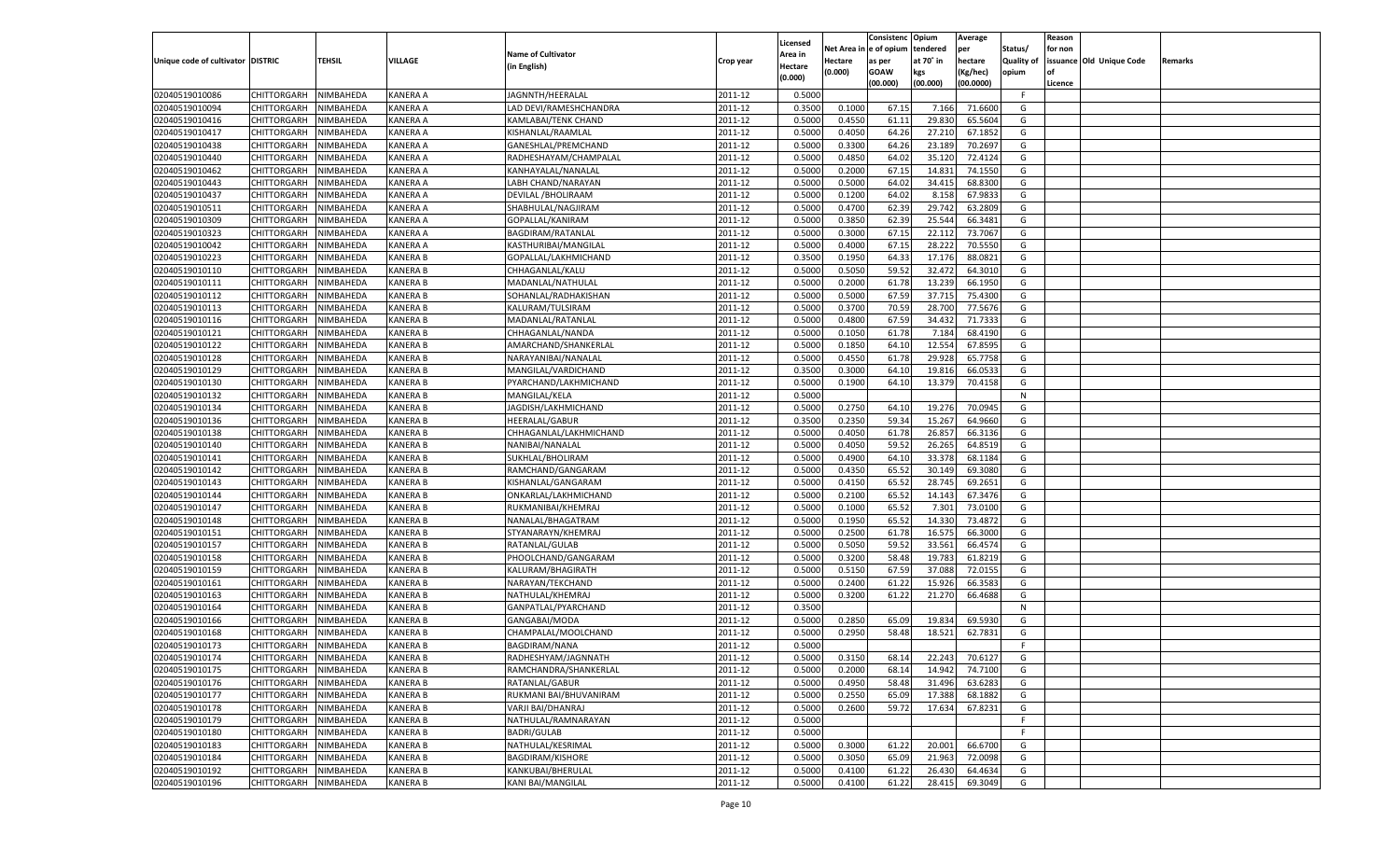|                                   |                            |               |                 |                           |           |                           |          | Consistenc  | Opium     | Average            |                   | Reason  |                          |                    |
|-----------------------------------|----------------------------|---------------|-----------------|---------------------------|-----------|---------------------------|----------|-------------|-----------|--------------------|-------------------|---------|--------------------------|--------------------|
|                                   |                            |               |                 | <b>Name of Cultivator</b> |           | Licensed                  | Net Area | e of opium  | tendered  | per                | Status/           | for non |                          |                    |
| Unique code of cultivator DISTRIC |                            | <b>TEHSIL</b> | VILLAGE         | (in English)              | Crop year | <b>Area in</b><br>Hectare | Hectare  | as per      | at 70° in | hectare            | <b>Quality of</b> |         | issuance Old Unique Code | Remarks            |
|                                   |                            |               |                 |                           |           | (0.000)                   | (0.000)  | <b>GOAW</b> | kgs       | (Kg/hec)           | opium             |         |                          |                    |
|                                   |                            |               |                 |                           |           |                           |          | (00.000)    | (00.000)  | (00.0000)          |                   | Licence |                          |                    |
| 02040519010197                    | CHITTORGARH                | NIMBAHEDA     | KANERA B        | CHATRULAL/NANDA           | 2011-12   | 0.5000                    | 0.2100   | 61.07       | 13.13     | 62.5667            | G                 |         |                          |                    |
| 02040519010198                    | CHITTORGARH                | NIMBAHEDA     | KANERA B        | SURESHCHANDRA/PRABHULAL   | 2011-12   | 0.5000                    | 0.4950   | 61.07       | 32.149    | 64.9475            | G                 |         |                          |                    |
| 02040519010199                    | CHITTORGARH                | NIMBAHEDA     | KANERA B        | KISHANLAL/NANAJI          | 2011-12   | 0.5000                    | 0.4850   | 61.07       | 32.995    | 68.0309            | G                 |         |                          |                    |
| 02040519010200                    | CHITTORGARH                | NIMBAHEDA     | KANERA B        | DEVILAL/KHEMRAJ           | 2011-12   | 0.5000                    | 0.3050   | 62.23       | 20.571    | 67.4459            | G                 |         |                          |                    |
| 02040519010201                    | CHITTORGARH                | NIMBAHEDA     | KANERA B        | PARVATIDEVI/PHOOLCHAND    | 2011-12   | 0.5000                    | 0.5000   | 68.14       | 35.306    | 70.6120            | G                 |         |                          |                    |
| 02040519010203                    | CHITTORGARH                | NIMBAHEDA     | KANERA B        | MOTILAL/MANGILAL          | 2011-12   | 0.5000                    | 0.5000   | 59.7        | 31.822    | 63.6440            | G                 |         |                          |                    |
| 02040519010205                    | CHITTORGARH                | NIMBAHEDA     | KANERA B        | CHHAGANLAL/LALUJ          | 2011-12   | 0.5000                    | 0.3000   | 62.23       | 19.620    | 65.4000            | G                 |         |                          |                    |
| 02040519010206                    | CHITTORGARH                | NIMBAHEDA     | KANERA B        | RADHESHYAM/ONKARLAL       | 2011-12   | 0.3500                    | 0.3600   | 62.23       | 23.532    | 65.3667            | G                 |         |                          |                    |
| 02040519010207                    | CHITTORGARH                | NIMBAHEDA     | KANERA B        | KALURAM/CHAMPALAL         | 2011-12   | 0.5000                    | 0.3550   | 65.09       | 23.832    | 67.1324            | G                 |         |                          |                    |
| 02040519010209                    | CHITTORGARH                | NIMBAHEDA     | KANERA B        | KANHAIYALAL/PRABHULAL     | 2011-12   | 0.5000                    | 0.4600   | 59.7        | 28.99     | 63.0217            | G                 |         |                          |                    |
| 02040519010212                    | CHITTORGARH                | NIMBAHEDA     | KANERA B        | KANHAIYALAL/GHISALAL      | 2011-12   | 0.5000                    | 0.3000   | 68.14       | 20.734    | 69.1133            | G                 |         |                          |                    |
| 02040519010214                    | CHITTORGARH                | NIMBAHEDA     | KANERA B        | LUXMINARAYAN/NANALAL      | 2011-12   | 0.5000                    |          |             |           |                    | F.                |         |                          |                    |
| 02040519010216                    | CHITTORGARH                | NIMBAHEDA     | KANERA B        | BABULAL/PRABHULAL         | 2011-12   | 0.5000                    | 0.3250   | 65.09       | 22.382    | 68.867             | G                 |         |                          |                    |
| 02040519010217                    | CHITTORGARH                | NIMBAHEDA     | KANERA B        | NANALAL/CHUNNILAL         | 2011-12   | 0.5000                    | 0.3950   | 61.20       | 25.809    | 65.3392            | G                 |         |                          |                    |
| 02040519010219                    | CHITTORGARH                | NIMBAHEDA     | KANERA B        | RAMESHWAR/PRABHULAL       | 2011-12   | 0.5000                    | 0.2050   | 65.63       | 13.970    | 68.1463            | G                 |         |                          |                    |
| 02040519010220                    | CHITTORGARH                | NIMBAHEDA     | KANERA B        | AMBALAL/PYARCHAND         | 2011-12   | 0.5000                    | 0.4750   | 65.28       | 31.204    | 65.6926            | G                 |         |                          |                    |
| 02040519010221                    | CHITTORGARH                | NIMBAHEDA     | KANERA B        | BABULAL/MANGILAL          | 2011-12   | 0.5000                    | 0.1000   | 65.28       | 7.507     | 75.0700            | G                 |         |                          |                    |
| 02040519010222                    | CHITTORGARH                | NIMBAHEDA     | KANERA B        | SATYANARAYAN/PYARCHAND    | 2011-12   | 0.5000                    | 0.1050   | 61.20       | 6.924     | 65.9429            | G                 |         |                          |                    |
| 02040519010226                    | CHITTORGARH                | NIMBAHEDA     | KANERA B        | BADRIDAS/SUKHRAMDAS       | 2011-12   | 0.5000                    | 0.3100   | 70.11       | 22.575    | 72.8226            | G                 |         |                          |                    |
| 02040519010227                    | CHITTORGARH                | NIMBAHEDA     | KANERA B        | BHAGWANLAL/KANIRAM        | 2011-12   | 0.5000                    | 0.0950   | 68.55       | 7.031     | 74.0105            | G                 |         |                          |                    |
| 02040519010229                    | CHITTORGARH                | NIMBAHEDA     | KANERA B        | MANHOHERLAL/ONKARLAL      | 2011-12   | 0.5000                    | 0.3100   | 61.20       | 20.581    | 66.3903            | G                 |         |                          |                    |
| 02040519010230                    | CHITTORGARH                | NIMBAHEDA     | KANERA B        | SHANTILAL/GORILAL         | 2011-12   | 0.5000                    | 0.5100   | 62.51       | 33.220    | 65.1373            | G                 |         |                          |                    |
| 02040519010231                    | CHITTORGARH                | NIMBAHEDA     | KANERA B        | BABULAL/BADRILAL          | 2011-12   | 0.5000                    | 0.3000   | 59.52       | 19.837    | 66.1233            | G                 |         |                          |                    |
| 02040519010466                    | CHITTORGARH                | NIMBAHEDA     | KANERA B        | RAMNARAYAN/LAKHMICHAND    | 2011-12   | 0.5000                    | 0.0500   | 65.28       | 3.488     | 69.7600            | G                 |         |                          |                    |
| 02040519010469                    |                            | NIMBAHEDA     | KANERA B        |                           | 2011-12   | 0.5000                    | 0.4900   | 62.51       | 32.353    | 66.0265            | G                 |         |                          |                    |
| 02040519010470                    | CHITTORGARH                |               | KANERA B        | SOHANLAL/PREMCHAND        | 2011-12   |                           | 0.2400   | 65.28       | 17.150    | 71.458             | G                 |         |                          |                    |
| 02040519010471                    | CHITTORGARH                | NIMBAHEDA     | KANERA B        | BHAVARLAL/NARAYAN         | 2011-12   | 0.5000<br>0.5000          | 0.3000   | 62.51       | 19.101    | 63.6700            | G                 |         |                          |                    |
|                                   | CHITTORGARH<br>CHITTORGARH | NIMBAHEDA     |                 | SURESHCHANDRA/BHAVARLAL   |           | 0.5000                    |          |             |           |                    |                   |         |                          |                    |
| 02040519010473                    |                            | NIMBAHEDA     | KANERA B        | TULSIRAM/MANGILAL         | 2011-12   |                           | 0.3700   | 62.46       | 25.189    | 68.0784<br>68.7120 | G<br>G            |         |                          |                    |
| 02040519010476                    | CHITTORGARH                | NIMBAHEDA     | KANERA B        | SHIVLAL/MANGILAL          | 2011-12   | 0.5000                    | 0.2500   | 65.28       | 17.178    |                    |                   |         |                          |                    |
| 02040519010477                    | CHITTORGARH                | NIMBAHEDA     | KANERA B        | BANSHILAL/NANURAM         | 2011-12   | 0.3500                    | 0.3100   | 52.07       | 18.016    | 58.1161            | G                 | 05      |                          | <b>NAME CHANGE</b> |
| 02040519010479                    | CHITTORGARH                | NIMBAHEDA     | KANERA B        | KISHANLAL/MATHRALAL       | 2011-12   | 0.5000                    |          |             |           |                    | F.                |         |                          |                    |
| 02040519010482                    | CHITTORGARH                | NIMBAHEDA     | KANERA B        | MOHANLAL/RATANLAL         | 2011-12   | 0.5000                    | 0.1450   | 65.54       | 10.496    | 72.3862            | G                 |         |                          |                    |
| 02040519010483                    | CHITTORGARH                | NIMBAHEDA     | KANERA B        | CHAMPALAL/KHAYALILAL      | 2011-12   | 0.5000                    | 0.1100   | 65.54       | 7.546     | 68.6000            | G                 |         |                          |                    |
| 02040519010484                    | CHITTORGARH                | NIMBAHEDA     | KANERA B        | PREMCHAND/KHAYALILAL      | 2011-12   | 0.5000                    |          |             |           |                    | F.                |         |                          |                    |
| 02040519010485                    | <b>CHITTORGARH</b>         | NIMBAHEDA     | KANERA B        | SHAYAMLAL/JAMNALAL        | 2011-12   | 0.5000                    | 0.3900   | 62.4        | 27.688    | 70.9949            | G                 |         |                          |                    |
| 02040519010488                    | CHITTORGARH                | NIMBAHEDA     | KANERA B        | JAGDISH/HIRALAL           | 2011-12   | 0.5000                    | 0.4600   | 68.55       | 33.922    | 73.7435            | G                 |         |                          |                    |
| 02040519010489                    | CHITTORGARH                | NIMBAHEDA     | KANERA B        | PAHLAD/PYARCHAND          | 2011-12   | 0.5000                    | 0.3700   | 59.52       | 24.080    | 65.0811            | G                 |         |                          |                    |
| 02040519010491                    | CHITTORGARH                | NIMBAHEDA     | KANERA B        | AMARCHAND/BHAGIRATH       | 2011-12   | 0.5000                    | 0.3400   | 65.54       | 23.857    | 70.1676            | G                 |         |                          |                    |
| 02040519010493                    | <b>CHITTORGARH</b>         | NIMBAHEDA     | KANERA B        | BHERULAL/MANGILAL         | 2011-12   | 0.3500                    |          |             |           |                    | F.                |         |                          |                    |
| 02040519010494                    | CHITTORGARH                | NIMBAHEDA     | KANERA B        | GOPAL/GORILAL             | 2011-12   | 0.5000                    | 0.1850   | 62.46       | 12.367    | 66.8486            | G                 |         |                          |                    |
| 02040519010495                    | CHITTORGARH                | NIMBAHEDA     | KANERA B        | SHOBHALAL/DUNGA           | 2011-12   | 0.5000                    | 0.1850   | 62.46       | 12.635    | 68.2973            | G                 |         |                          |                    |
| 02040519010497                    | CHITTORGARH                | NIMBAHEDA     | KANERA B        | KANHAYALAL/KHEMRAJ        | 2011-12   | 0.5000                    | 0.2550   | 62.46       | 17.150    | 67.2549            | G                 |         |                          |                    |
| 02040519010500                    | CHITTORGARH                | NIMBAHEDA     | KANERA B        | GHISALAL/CHAMPALAL        | 2011-12   | 0.5000                    | 0.2950   | 62.55       | 19.221    | 65.1559            | G                 |         |                          |                    |
| 02040519010228                    | CHITTORGARH                | NIMBAHEDA     | <b>KANERA B</b> | RAMESVARLAL/RAMNARAYAN    | 2011-12   | 0.5000                    | 0.5050   | 62.5        | 34.108    | 67.5406            | G                 |         |                          |                    |
| 02040519010480                    | CHITTORGARH                | NIMBAHEDA     | KANERA B        | VIDYA BAI/RADHESHYAM      | 2011-12   | 0.5000                    | 0.5150   | 59.52       | 32.881    | 63.8466            | G                 |         |                          |                    |
| 02040519010499                    | CHITTORGARH NIMBAHEDA      |               | <b>KANERA B</b> | KANHAYALAL/CHAMPALAL      | 2011-12   | 0.5000                    | 0.4200   | 65.54       | 28.707    | 68.3500            | G                 |         |                          |                    |
| 02040519010126                    | <b>CHITTORGARH</b>         | NIMBAHEDA     | <b>KANERA B</b> | <b>BHAGIRTH/GOPI</b>      | 2011-12   | 0.3500                    | 0.2050   | 59.52       | 12.984    | 63.3366            | G                 |         |                          |                    |
| 02040519010133                    | CHITTORGARH                | NIMBAHEDA     | <b>KANERA B</b> | GITABAI/NANALAL           | 2011-12   | 0.3500                    | 0.1050   | 65.54       | 7.593     | 72.3143            | G                 |         |                          | NAME CHANGE        |
| 02040519010145                    | <b>CHITTORGARH</b>         | NIMBAHEDA     | <b>KANERA B</b> | SHRILAL/HARLAL            | 2011-12   | 0.5000                    | 0.4150   | 62.55       | 27.853    | 67.1157            | G                 |         |                          |                    |
| 02040519010185                    | <b>CHITTORGARH</b>         | NIMBAHEDA     | KANERA B        | SOHANLAL/NANALAL          | 2011-12   | 0.5000                    | 0.1800   | 59.42       | 11.129    | 61.8278            | G                 |         |                          |                    |
| 02040519010118                    | <b>CHITTORGARH</b>         | NIMBAHEDA     | <b>KANERA B</b> | SHYAMLAL/BHAGIRTH         | 2011-12   | 0.5000                    | 0.4250   | 61.60       | 28.697    | 67.5224            | G                 |         |                          |                    |
| 02040519010165                    | <b>CHITTORGARH</b>         | NIMBAHEDA     | <b>KANERA B</b> | PARBHULAL/TARACHAND       | 2011-12   | 0.5000                    | 0.3600   | 65.56       | 25.203    | 70.0083            | G                 |         |                          |                    |
| 02040519010167                    | <b>CHITTORGARH</b>         | NIMBAHEDA     | <b>KANERA B</b> | AMBHALAL/NANALAL          | 2011-12   | 0.5000                    | 0.1100   | 61.60       | 7.427     | 67.5182            | G                 |         |                          |                    |
| 02040519010172                    | <b>CHITTORGARH</b>         | NIMBAHEDA     | KANERA B        | KISHANLAL/BADRILAL        | 2011-12   | 0.5000                    | 0.1950   | 59.42       | 12.733    | 65.2974            | G                 |         |                          |                    |
| 02040519010182                    | <b>CHITTORGARH</b>         | NIMBAHEDA     | <b>KANERA B</b> | KASHI BAI/RUPA            | 2011-12   | 0.5000                    | 0.2850   | 59.42       | 18.412    | 64.6035            | G                 |         |                          |                    |
| 02040519010474                    | <b>CHITTORGARH</b>         | NIMBAHEDA     | <b>KANERA B</b> | BANSHILAL/GANGARAM        | 2011-12   | 0.5000                    | 0.3200   | 61.60       | 20.354    | 63.6063            | G                 |         |                          |                    |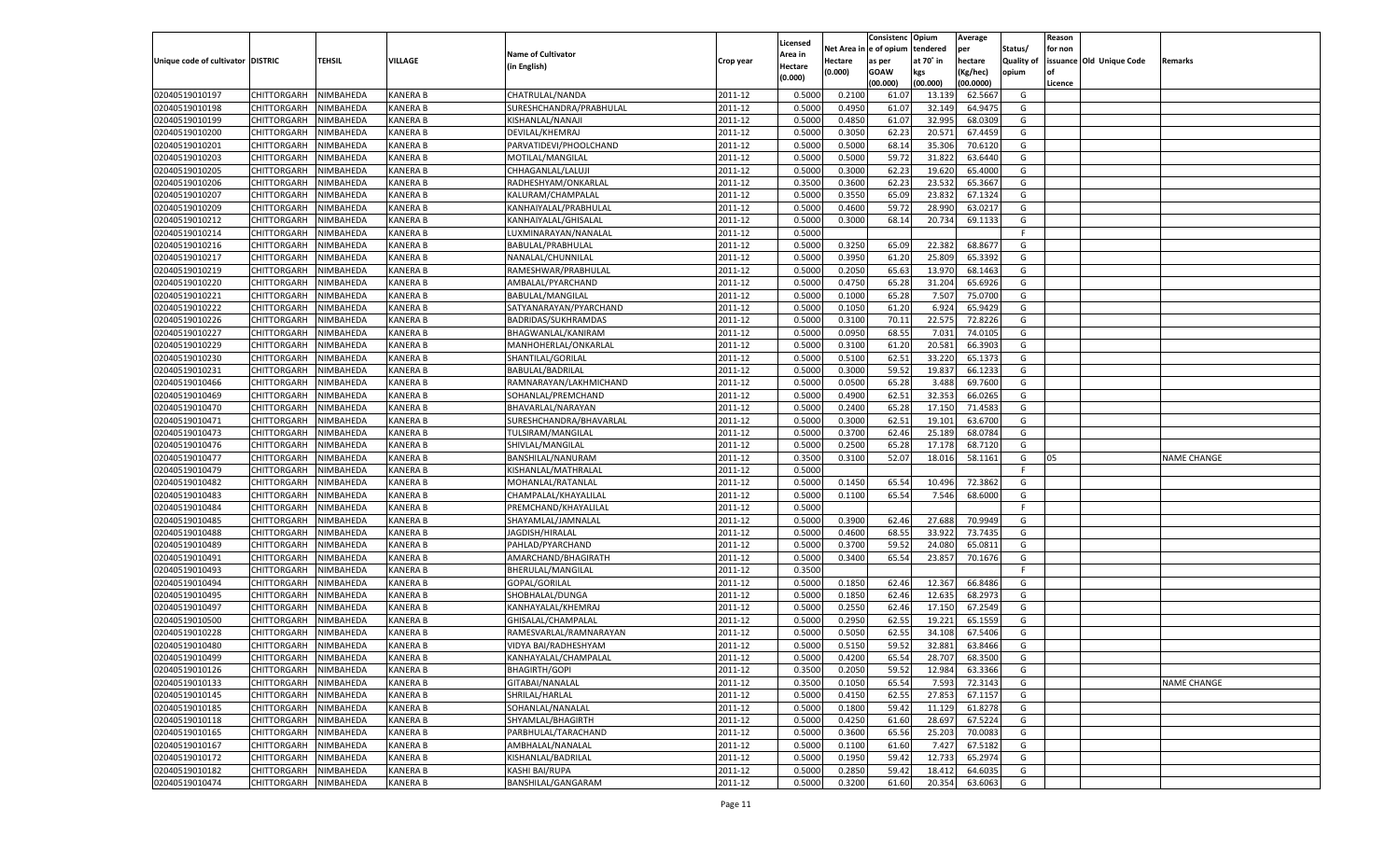|                                   |                       |               |                 |                           |           |                           |          | Consistenc  | Opium     | Average   |                   | Reason  |                          |         |
|-----------------------------------|-----------------------|---------------|-----------------|---------------------------|-----------|---------------------------|----------|-------------|-----------|-----------|-------------------|---------|--------------------------|---------|
|                                   |                       |               |                 | <b>Name of Cultivator</b> |           | Licensed                  | Net Area | e of opium  | tendered  | per       | Status/           | for non |                          |         |
| Unique code of cultivator DISTRIC |                       | <b>TEHSIL</b> | VILLAGE         | (in English)              | Crop year | <b>Area in</b><br>Hectare | Hectare  | as per      | at 70° in | hectare   | <b>Quality of</b> |         | issuance Old Unique Code | Remarks |
|                                   |                       |               |                 |                           |           | (0.000)                   | (0.000)  | <b>GOAW</b> | kgs       | (Kg/hec)  | opium             |         |                          |         |
|                                   |                       |               |                 |                           |           |                           |          | (00.000)    | (00.000)  | (00.0000) |                   | Licence |                          |         |
| 02040519010504                    | CHITTORGARH           | NIMBAHEDA     | KANERA B        | TARACHAND/BHOLA           | 2011-12   | 0.5000                    | 0.4700   | 65.56       | 32.583    | 69.3255   | G                 |         |                          |         |
| 02040519010508                    | CHITTORGARH           | NIMBAHEDA     | KANERA B        | VARDICHAND/LAKHMICHAND    | 2011-12   | 0.5000                    | 0.3450   | 61.60       | 22.950    | 66.5217   | G                 |         |                          |         |
| 02040519010171                    | CHITTORGARH           | NIMBAHEDA     | KANERA B        | JAGNNTH/MANGILAL          | 2011-12   | 0.5000                    | 0.4950   | 59.42       | 31.849    | 64.3414   | G                 |         |                          |         |
| 02040519010131                    | CHITTORGARH           | NIMBAHEDA     | KANERA B        | MADHOLAL/MULCHAND         | 2011-12   | 0.5000                    | 0.3000   | 61.60       | 20.662    | 68.873    | G                 |         |                          |         |
| 02040519010233                    | CHITTORGARH           | NIMBAHEDA     | KANERA B        | JAGNNTH/LALUJI            | 2011-12   | 0.5000                    | 0.2400   | 65.56       | 16.727    | 69.6958   | G                 |         |                          |         |
| 02040519010139                    | CHITTORGARH           | NIMBAHEDA     | KANERA B        | RAMNARAYAN/SHANKARLAL     | 2011-12   | 0.3500                    | 0.3650   | 65.56       | 26.112    | 71.539    | G                 |         |                          |         |
| 02040519010310                    | CHITTORGARH           | NIMBAHEDA     | KANERA C        | SUKHLAL/RAMCHANDRA        | 2011-12   | 0.5000                    | 0.4600   | 65.7        | 31.776    | 69.078    | G                 |         |                          |         |
| 02040519010234                    | CHITTORGARH           | NIMBAHEDA     | KANERA C        | BADRILAL/BHUWANIRAM       | 2011-12   | 0.5000                    | 0.3400   | 65.7        | 23.851    | 70.1500   | G                 |         |                          |         |
| 02040519010236                    | CHITTORGARH           | NIMBAHEDA     | KANERA C        | ABDUL RASHID/SULTAN       | 2011-12   | 0.5000                    | 0.0950   | 65.73       | 6.939     | 73.0421   | G                 |         |                          |         |
| 02040519010237                    | CHITTORGARH           | NIMBAHEDA     | KANERA C        | RAM KISHAN/NANALAL        | 2011-12   | 0.5000                    | 0.4000   | 61.76       | 26.945    | 67.362    | G                 |         |                          |         |
| 02040519010238                    | CHITTORGARH           | NIMBAHEDA     | KANERA C        | JAGNNATH/MODA             | 2011-12   | 0.5000                    | 0.3500   | 65.73       | 24.799    | 70.8543   | G                 |         |                          |         |
| 02040519010239                    | CHITTORGARH           | NIMBAHEDA     | KANERA C        | TALKU BAI//KANAJI         | 2011-12   | 0.5000                    | 0.4550   | 65.7        | 31.128    | 68.4132   | G                 |         |                          |         |
| 02040519010242                    | CHITTORGARH           | NIMBAHEDA     | KANERA C        | PRAHLAD RAM/RADHAKISHAN   | 2011-12   | 0.5000                    | 0.3150   | 59.09       | 20.665    | 65.603    | G                 |         |                          |         |
| 02040519010243                    | CHITTORGARH           | NIMBAHEDA     | KANERA C        | SHRILAL/HUKAMJI           | 2011-12   | 0.5000                    | 0.1000   | 65.73       | 7.174     | 71.7400   | G                 |         |                          |         |
| 02040519010247                    | CHITTORGARH           | NIMBAHEDA     | KANERA C        | BAGDIRAM/NARAYANLAL       | 2011-12   | 0.5000                    | 0.5000   | 61.76       | 32.909    | 65.8180   | G                 |         |                          |         |
| 02040519010248                    | CHITTORGARH           | NIMBAHEDA     | KANERA C        | MOTILAL/RAMCHANDRA        | 2011-12   | 0.3500                    | 0.1650   | 61.76       | 11.249    | 68.1758   | G                 |         |                          |         |
| 02040519010250                    | CHITTORGARH           | NIMBAHEDA     | KANERA C        | SUKHLAL/NANALAL           | 2011-12   | 0.5000                    | 0.3500   | 68.42       | 25.413    | 72.6086   | G                 |         |                          |         |
| 02040519010256                    | CHITTORGARH           | NIMBAHEDA     | KANERA C        | BANSHILAL/MANGILAL        | 2011-12   | 0.5000                    | 0.3500   | 62.4        | 23.062    | 65.8914   | G                 |         |                          |         |
| 02040519010258                    | CHITTORGARH           | NIMBAHEDA     | KANERA C        | MUKESH KUMAR/RATANLAL     | 2011-12   | 0.5000                    | 0.3500   | 62.45       | 22.705    | 64.8714   | G                 |         |                          |         |
| 02040519010260                    | CHITTORGARH           | NIMBAHEDA     | KANERA C        | <b>GORILAL/RATANLAL</b>   | 2011-12   | 0.5000                    | 0.0700   | 71.20       | 5.147     | 73.5286   | G                 |         |                          |         |
| 02040519010261                    | CHITTORGARH           | NIMBAHEDA     | KANERA C        | <b>BAGDIRAM/LALU</b>      | 2011-12   | 0.5000                    | 0.1550   | 68.42       | 10.947    | 70.6258   | G                 |         |                          |         |
| 02040519010262                    | CHITTORGARH           | NIMBAHEDA     | KANERA C        | GEETALAL/JAGNNATH         | 2011-12   | 0.5000                    | 0.0900   | 68.42       | 6.930     | 77.0000   | G                 |         |                          |         |
| 02040519010264                    | CHITTORGARH           | NIMBAHEDA     | KANERA C        | JAGDISH/NANALAI           | 2011-12   | 0.5000                    | 0.2150   | 68.42       | 15.600    | 72.5581   | G                 |         |                          |         |
| 02040519010265                    | CHITTORGARH           | NIMBAHEDA     | KANERA C        | MANGILAL/HEMRAM           | 2011-12   | 0.5000                    | 0.4800   | 71.20       | 35.753    | 74.4854   | G                 |         |                          |         |
| 02040519010266                    | CHITTORGARH           | NIMBAHEDA     | KANERA C        | RAMESHWAR/PANNALAL        | 2011-12   | 0.5000                    | 0.2500   | 67.67       | 17.904    | 71.6160   | G                 |         |                          |         |
| 02040519010268                    | CHITTORGARH           | NIMBAHEDA     | KANERA C        | <b>BABULAL/ONKARLAL</b>   | 2011-12   | 0.5000                    | 0.3800   | 65.58       | 26.401    | 69.476    | G                 |         |                          |         |
| 02040519010275                    | CHITTORGARH           | NIMBAHEDA     | KANERA C        | KAILASH/PREMCHAND         | 2011-12   | 0.5000                    | 0.3200   | 62.45       | 20.644    | 64.5125   | G                 |         |                          |         |
| 02040519010276                    | CHITTORGARH           | NIMBAHEDA     | KANERA C        | RAMESHWAR/PREMCHANDRA     | 2011-12   | 0.5000                    | 0.0750   | 65.58       | 5.809     | 77.4533   | G                 |         |                          |         |
| 02040519010282                    | CHITTORGARH           | NIMBAHEDA     | KANERA C        | PANNALAL/MANGILAL         | 2011-12   | 0.5000                    | 0.2000   | 65.58       | 14.043    | 70.2150   | G                 |         |                          |         |
| 02040519010283                    | CHITTORGARH           | NIMBAHEDA     | KANERA C        | SHOBHALAL/RAMCHANDRA      | 2011-12   | 0.5000                    | 0.3400   | 65.58       | 23.281    | 68.4735   | G                 |         |                          |         |
| 02040519010289                    | CHITTORGARH           | NIMBAHEDA     | KANERA C        | GOPAL/BHANWARLAI          | 2011-12   | 0.5000                    | 0.4700   | 62.45       | 32.180    | 68.4681   | G                 |         |                          |         |
| 02040519010290                    | CHITTORGARH           | NIMBAHEDA     | KANERA C        | GOPAL/CHHAGANLAI          | 2011-12   | 0.5000                    | 0.3000   | 65.58       | 21.595    | 71.983    | G                 |         |                          |         |
| 02040519010291                    | CHITTORGARH           | NIMBAHEDA     | KANERA C        | RAMNIWAS/RATANLAI         | 2011-12   | 0.5000                    | 0.4550   | 71.20       | 34.491    | 75.8044   | G                 |         |                          |         |
| 02040519010293                    | CHITTORGARH           | NIMBAHEDA     | KANERA C        | PREMCHANDRA/GHISA         | 2011-12   | 0.5000                    | 0.1600   | 67.67       | 11.775    | 73.5938   | G                 |         |                          |         |
| 02040519010294                    |                       |               | KANERA C        |                           | 2011-12   | 0.5000                    | 0.1900   | 62.92       | 13.249    | 69.7316   | G                 |         |                          |         |
| 02040519010295                    | CHITTORGARH           | NIMBAHEDA     | KANERA C        | MOHANLAL/MADANLAL RATHI   | 2011-12   |                           |          | 65.58       | 25.501    | 68.0027   | G                 |         |                          |         |
|                                   | CHITTORGARH           | NIMBAHEDA     |                 | NANALAL/KALU              |           | 0.5000                    | 0.3750   |             |           | 70.4500   |                   |         |                          |         |
| 02040519010297                    | CHITTORGARH           | NIMBAHEDA     | KANERA C        | LABHCHAND/RAMLAL          | 2011-12   | 0.5000                    | 0.2400   | 62.92       | 16.908    |           | G                 |         |                          |         |
| 02040519010302                    | CHITTORGARH           | NIMBAHEDA     | KANERA C        | GOPAL/JAGNNATH            | 2011-12   | 0.5000                    | 0.3650   | 62.92       | 24.368    | 66.7616   | G                 |         |                          |         |
| 02040519010304                    | <b>CHITTORGARH</b>    | NIMBAHEDA     | <b>KANERA C</b> | SHIVNARAYAN/ONKARLAL      | 2011-12   | 0.5000                    | 0.2500   | 65.20       | 17.772    | 71.0880   | G                 |         |                          |         |
| 02040519010305                    | CHITTORGARH           | NIMBAHEDA     | KANERA C        | KANHAIYALAL/HEERALAL      | 2011-12   | 0.5000                    | 0.3050   | 62.92       | 20.242    | 66.3672   | G                 |         |                          |         |
| 02040519010306                    | CHITTORGARH           | NIMBAHEDA     | KANERA C        | JAGDISH/BHAGIRATH         | 2011-12   | 0.5000                    | 0.1000   | 65.20       | 7.023     | 70.2300   | G                 |         |                          |         |
| 02040519010307                    | CHITTORGARH           | NIMBAHEDA     | KANERA C        | PHOOLCHAND/PREMCHAND      | 2011-12   | 0.5000                    | 0.4950   | 62.38       | 33.694    | 68.068    | G                 |         |                          |         |
| 02040519010313                    | CHITTORGARH           | NIMBAHEDA     | KANERA C        | BADRILAL/HARLAL           | 2011-12   | 0.5000                    |          |             |           |           | F.                |         |                          |         |
| 02040519010314                    | CHITTORGARH           | NIMBAHEDA     | KANERA C        | SEETABAI/RAMLAL           | 2011-12   | 0.5000                    | 0.3900   | 62.38       | 26.975    | 69.1667   | G                 |         |                          |         |
| 02040519010315                    | CHITTORGARH           | NIMBAHEDA     | KANERA C        | PHOOLCHAND/GANGARAM       | 2011-12   | 0.5000                    | 0.1800   | 68.37       | 13.606    | 75.5889   | G                 |         |                          |         |
| 02040519010318                    | CHITTORGARH NIMBAHEDA |               | <b>KANERA C</b> | GOPAL/BHAGWANLAL          | 2011-12   | 0.5000                    | 0.3000   | 62.76       | 20.325    | 67.7500   | G                 |         |                          |         |
| 02040519010320                    | <b>CHITTORGARH</b>    | NIMBAHEDA     | <b>KANERA C</b> | DAULATRAM/PREMCHAND       | 2011-12   | 0.5000                    | 0.5100   | 64.09       | 35.378    | 69.3686   | G                 |         |                          |         |
| 02040519010321                    | <b>CHITTORGARH</b>    | NIMBAHEDA     | <b>KANERA C</b> | RAMESHWAR/CHHAGANLAL      | 2011-12   | 0.5000                    | 0.4800   | 64.06       | 32.277    | 67.2438   | G                 |         |                          |         |
| 02040519010326                    | <b>CHITTORGARH</b>    | NIMBAHEDA     | <b>KANERA C</b> | JAGDISH/RAMLAL            | 2011-12   | 0.5000                    | 0.3950   | 59.19       | 25.190    | 63.7722   | G                 |         |                          |         |
| 02040519010327                    | <b>CHITTORGARH</b>    | NIMBAHEDA     | <b>KANERA C</b> | RAMPRASAD/SHIVLAL         | 2011-12   | 0.5000                    | 0.1950   | 68.51       | 14.289    | 73.2769   | G                 |         |                          |         |
| 02040519010328                    | <b>CHITTORGARH</b>    | NIMBAHEDA     | <b>KANERA C</b> | JAGDISH/JAGNNATH          | 2011-12   | 0.5000                    | 0.4900   | 67.50       | 35.071    | 71.5735   | G                 |         |                          |         |
| 02040519010332                    | <b>CHITTORGARH</b>    | NIMBAHEDA     | <b>KANERA C</b> | ABDUL HAKIM/ABDUL RAHIM   | 2011-12   | 0.5000                    |          |             |           |           | F.                |         |                          |         |
| 02040519010333                    | <b>CHITTORGARH</b>    | NIMBAHEDA     | <b>KANERA C</b> | SOHANLAL/JAIRAM           | 2011-12   | 0.5000                    |          |             |           |           | F.                |         |                          |         |
| 02040519010339                    | <b>CHITTORGARH</b>    | NIMBAHEDA     | <b>KANERA C</b> | GANESHLAL/GHISALAL        | 2011-12   | 0.5000                    | 0.1000   | 62.76       | 6.814     | 68.1400   | G                 |         |                          |         |
| 02040519010341                    | <b>CHITTORGARH</b>    | NIMBAHEDA     | <b>KANERA C</b> | KAILASH/BADRILAL JOSHI    | 2011-12   | 0.5000                    | 0.1000   | 64.06       | 7.294     | 72.9400   | G                 |         |                          |         |
| 02040519010342                    | <b>CHITTORGARH</b>    | NIMBAHEDA     | <b>KANERA C</b> | BHERULAL/RATANLAL         | 2011-12   | 0.5000                    | 0.1200   | 70.91       | 8.692     | 72.4333   | G                 |         |                          |         |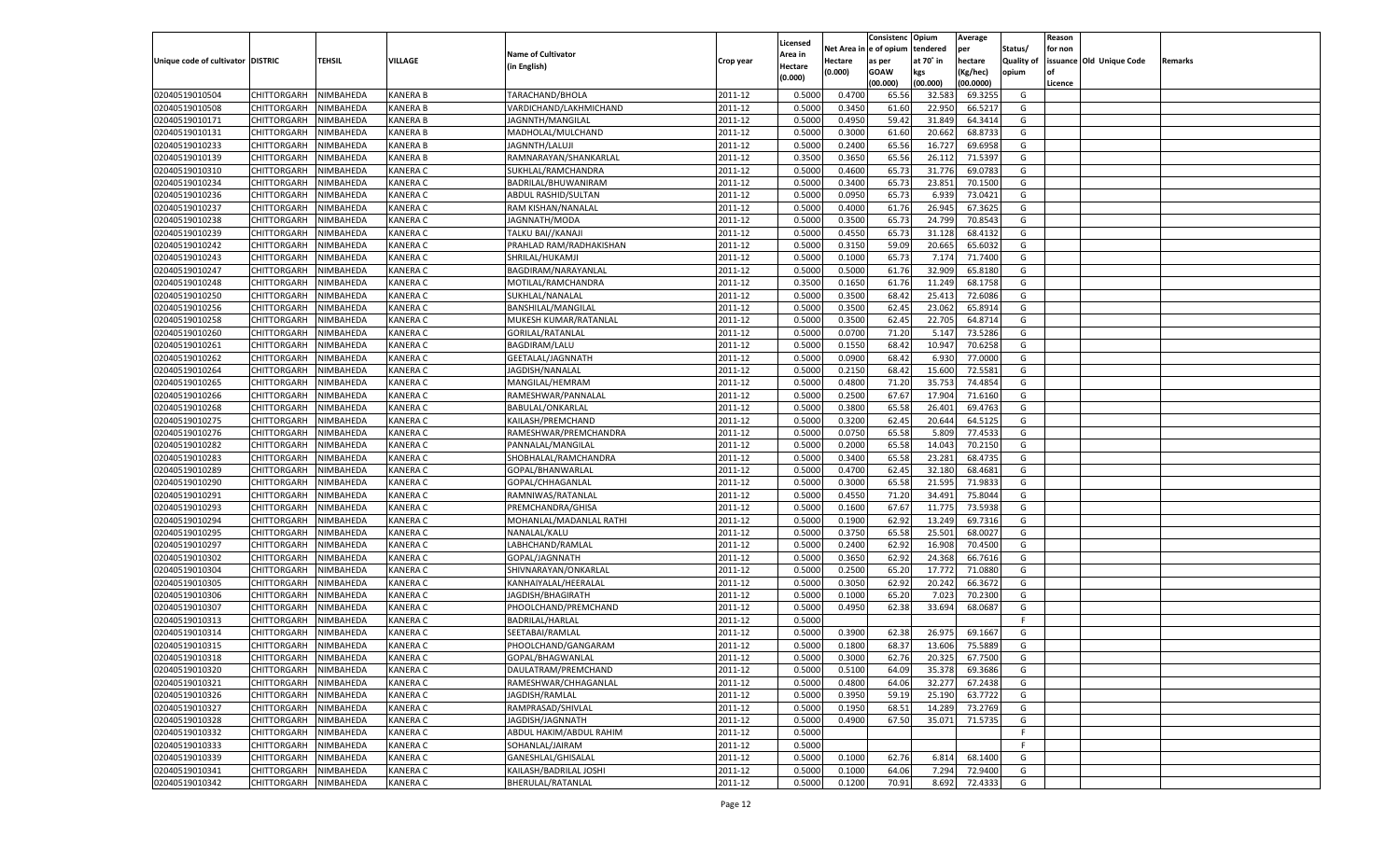|                                   |                         |           |                 |                              |           |          |          | Consistenc Opium |           | Average   |                   | Reason    |                          |         |
|-----------------------------------|-------------------------|-----------|-----------------|------------------------------|-----------|----------|----------|------------------|-----------|-----------|-------------------|-----------|--------------------------|---------|
|                                   |                         |           |                 |                              |           | Licensed | Net Area | e of opium       | tendered  | per       | Status/           | for non   |                          |         |
| Unique code of cultivator DISTRIC |                         | TEHSIL    | VILLAGE         | <b>Name of Cultivator</b>    | Crop year | Area in  | Hectare  | as per           | at 70° in | hectare   | <b>Quality of</b> |           | issuance Old Unique Code | Remarks |
|                                   |                         |           |                 | (in English)                 |           | Hectare  | (0.000)  | <b>GOAW</b>      | kgs       | (Kg/hec)  | opium             | <b>of</b> |                          |         |
|                                   |                         |           |                 |                              |           | (0.000)  |          | (00.000)         | (00.000)  | (00.0000) |                   | Licence   |                          |         |
|                                   |                         |           |                 |                              |           |          |          |                  |           |           |                   |           |                          |         |
| 02040519010343                    | CHITTORGARH             | NIMBAHEDA | <b>KANERA C</b> | MOTILAL/PRABHULAL            | 2011-12   | 0.5000   | 0.3900   | 62.76            | 27.40     | 70.2769   | G                 |           |                          |         |
| 02040519010344                    | CHITTORGARH             | NIMBAHEDA | KANERA C        | SOHANLAL/NANDLAL             | 2011-12   | 0.5000   | 0.2850   | 62.76            | 18.667    | 65.4982   | G                 |           |                          |         |
| 02040519010346                    | <b>CHITTORGARH</b>      | NIMBAHEDA | KANERA C        | LABHCHAN/SHRILAL             | 2011-12   | 0.5000   | 0.1000   | 64.06            | 6.918     | 69.1800   | G                 |           |                          |         |
| 02040519010347                    | CHITTORGARH             | NIMBAHEDA | KANERA C        | RAMPRASAD/JEEVRAJ            | 2011-12   | 0.5000   | 0.2900   | 67.50            | 21.050    | 72.5862   | G                 |           |                          |         |
| 02040519010348                    | CHITTORGARH             | NIMBAHEDA | KANERA C        | CHHAGANLAL/GABUR             | 2011-12   | 0.5000   | 0.1050   | 64.06            | 7.211     | 68.6762   | G                 |           |                          |         |
| 02040519010350                    | CHITTORGARH             | NIMBAHEDA | KANERA C        | KESHURAM/RAMLAL              | 2011-12   | 0.5000   | 0.0950   | 53.12            | 5.608     | 59.0316   | G                 | 05        |                          |         |
| 02040519010351                    | CHITTORGARH             | NIMBAHEDA | KANERA C        | RAMESHWARLAL/RATANLAL        | 2011-12   | 0.5000   | 0.4100   | 65.14            | 27.489    | 67.0463   | G                 |           |                          |         |
| 02040519010352                    | CHITTORGARH             | NIMBAHEDA | KANERA C        | KISHANLAL/KHAYALIRAM         | 2011-12   | 0.5000   | 0.3450   | 62.76            | 22.504    | 65.2290   | G                 |           |                          |         |
| 02040519010353                    | CHITTORGARH             | NIMBAHEDA | KANERA C        | GEETALAL/BHAGWANLAI          | 2011-12   | 0.5000   | 0.4500   | 67.50            | 32.82     | 72.9422   | G                 | 01        |                          |         |
| 02040519010355                    | CHITTORGARH             | NIMBAHEDA | KANERA C        | PHOOLCHAND/MANGILAL          | 2011-12   | 0.5000   | 0.1550   | 62.42            | 10.95     | 70.7032   | G                 |           |                          |         |
| 02040519010356                    | CHITTORGARH             | NIMBAHEDA | KANERA C        | GORILAL/HEERALAL             | 2011-12   | 0.5000   | 0.1000   | 65.49            | 6.979     | 69.7900   | G                 |           |                          |         |
|                                   |                         |           |                 |                              |           |          |          |                  |           |           |                   |           |                          |         |
| 02040519010357                    | CHITTORGARH             | NIMBAHEDA | KANERA C        | SOHANLAL/KUSHAL              | 2011-12   | 0.5000   | 0.4050   | 67.50            | 29.845    | 73.6914   | G                 |           |                          |         |
| 02040519010358                    | CHITTORGARH             | NIMBAHEDA | KANERA C        | KISHANLAL/BHERULAL           | 2011-12   | 0.5000   | 0.2750   | 67.50            | 20.41     | 74.2327   | G                 |           |                          |         |
| 02040519010360                    | CHITTORGARH             | NIMBAHEDA | KANERA C        | MOHANLAL/KUKA                | 2011-12   | 0.5000   | 0.2450   | 62.4             | 15.84     | 64.6776   | G                 |           |                          |         |
| 02040519010361                    | <b>CHITTORGARH</b>      | NIMBAHEDA | <b>KANERA C</b> | BABULAL/BHANIRAM             | 2011-12   | 0.5000   | 0.1950   | 65.49            | 14.221    | 72.9282   | G                 |           |                          |         |
| 02040519010367                    | CHITTORGARH             | NIMBAHEDA | <b>KANERA C</b> | DEVILAL/LAKHMICHAND          | 2011-12   | 0.5000   | 0.3200   | 62.42            | 20.759    | 64.8719   | G                 |           |                          |         |
| 02040519010370                    | <b>CHITTORGARH</b>      | NIMBAHEDA | KANERA C        | RAJENDRA PRASAD/GOVARDHANLAL | 2011-12   | 0.5000   | 0.3550   | 70.05            | 26.559    | 74.8141   | G                 |           |                          |         |
| 02040519010375                    | CHITTORGARH             | NIMBAHEDA | KANERA C        | KANTA JOSHI/GENDMAL JOSHI    | 2011-12   | 0.5000   | 0.2050   | 65.49            | 14.389    | 70.1902   | G                 |           |                          |         |
| 02040519010377                    | <b>CHITTORGARH</b>      | NIMBAHEDA | <b>KANERA C</b> | MAGNIRAM/LACHA BHIL          | 2011-12   | 0.3500   | 0.2150   | 59.09            | 13.270    | 61.7209   | G                 |           |                          |         |
| 02040519010382                    | CHITTORGARH             | NIMBAHEDA | <b>KANERA C</b> | RAMGOPAL/RAMCHAND            | 2011-12   | 0.5000   | 0.5000   | 62.42            | 32.967    | 65.9340   | G                 |           |                          |         |
| 02040519010383                    | <b>CHITTORGARH</b>      | NIMBAHEDA | KANERA C        | GOVARDHANLAL/NANALAL SHARMA  | 2011-12   | 0.5000   | 0.1600   | 65.49            | 10.993    | 68.7063   | G                 |           |                          |         |
| 02040519010384                    | CHITTORGARH             | NIMBAHEDA | KANERA C        | BHERU SINGH/MADAN SINGH      | 2011-12   | 0.5000   | 0.5000   | 59.19            | 32.478    | 64.9560   | G                 |           |                          |         |
| 02040519010385                    | <b>CHITTORGARH</b>      | NIMBAHEDA | KANERA C        | RADHESHAYAM/RAMCHANDRA       | 2011-12   | 0.5000   | 0.2700   | 59.19            | 17.520    | 64.8889   | G                 |           |                          |         |
|                                   |                         |           |                 |                              |           |          |          |                  |           |           |                   |           |                          |         |
| 02040519010386                    | CHITTORGARH             | NIMBAHEDA | <b>KANERA C</b> | SITA BAI/MOHANLAL            | 2011-12   | 0.5000   | 0.2950   | 59.75            | 18.642    | 63.1932   | G                 |           |                          |         |
| 02040519010390                    | <b>CHITTORGARH</b>      | NIMBAHEDA | KANERA C        | PAHLAD/BANSHILAL             | 2011-12   | 0.5000   | 0.1850   | 62.18            | 12.170    | 65.7838   | G                 |           |                          |         |
| 02040519010394                    | <b>CHITTORGARH</b>      | NIMBAHEDA | KANERA C        | PREM PRAKASH/HAJARILAL       | 2011-12   | 0.5000   | 0.2100   | 62.18            | 13.564    | 64.5905   | G                 |           |                          |         |
| 02040519010395                    | <b>CHITTORGARH</b>      | NIMBAHEDA | KANERA C        | GHISALAL/JAGANNATH           | 2011-12   | 0.5000   | 0.3200   | 62.18            | 21.985    | 68.7031   | G                 |           |                          |         |
| 02040519010396                    | CHITTORGARH             | NIMBAHEDA | <b>KANERA C</b> | SATYANARAYAN/BADRILAL JOSHI  | 2011-12   | 0.5000   | 0.1950   | 64.70            | 13.153    | 67.4513   | G                 |           |                          |         |
| 02040519010397                    | <b>CHITTORGARH</b>      | NIMBAHEDA | KANERA C        | KANHAYALAL/RUPA              | 2011-12   | 0.5000   | 0.2500   | 64.70            | 16.961    | 67.8440   | G                 |           |                          |         |
| 02040519010399                    | CHITTORGARH             | NIMBAHEDA | KANERA C        | LABH CHAND/KHYALILAL         | 2011-12   | 0.5000   | 0.3750   | 62.18            | 26.471    | 70.589    | G                 |           |                          |         |
| 02040519010400                    | CHITTORGARH             | NIMBAHEDA | KANERA C        | <b>BANSILAL/MOTILAL</b>      | 2011-12   | 0.5000   | 0.3600   | 64.70            | 25.187    | 69.9639   | G                 |           |                          |         |
| 02040519010403                    | CHITTORGARH             | NIMBAHEDA | KANERA C        | BALKISHAN/PARASMAL           | 2011-12   | 0.5000   | 0.0800   | 64.52            | 5.751     | 71.887    | G                 |           |                          |         |
| 02040519010404                    | CHITTORGARH             | NIMBAHEDA | KANERA C        | CHAGANLAL/KASHIRAM           | 2011-12   | 0.5000   | 0.3600   | 64.52            | 25.227    | 70.0750   | G                 |           |                          |         |
| 02040519010409                    | CHITTORGARH             | NIMBAHEDA | KANERA C        | PRATHVIRAJ/GANGARAM          | 2011-12   | 0.5000   | 0.2250   | 64.52            | 15.245    | 67.7556   | G                 |           |                          |         |
| 02040519010378                    | CHITTORGARH             | NIMBAHEDA | KANERA C        | KISHAN LAL/LAKHMI CHAND      | 2011-12   | 0.3500   | 0.3350   | 62.52            | 22.043    | 65.8000   | G                 |           |                          |         |
| 02040519010244                    | CHITTORGARH             | NIMBAHEDA | KANERA C        | SHYAMLAL/NANDLAL             | 2011-12   | 0.5000   | 0.2850   | 59.75            | 18.685    | 65.5614   | G                 |           |                          |         |
|                                   | CHITTORGARH             | NIMBAHEDA | KANERA C        |                              | 2011-12   | 0.5000   |          |                  |           |           | F                 |           |                          |         |
| 02040519010381                    |                         |           |                 | TARA CHAND/BHARMAL           |           |          |          |                  |           |           |                   |           |                          |         |
| 02040519010269                    | CHITTORGARH             | NIMBAHEDA | KANERA C        | BHIMRAJ/BHAVARLAL            | 2011-12   | 0.5000   | 0.0900   | 64.52            | 6.701     | 74.4556   | G                 |           |                          |         |
| 02040519010286                    | CHITTORGARH             | NIMBAHEDA | KANERA C        | DEVILAL/NANALAL              | 2011-12   | 0.5000   | 0.3000   | 62.84            | 20.746    | 69.1533   | G                 |           |                          |         |
| 02040519010292                    | CHITTORGARH             | NIMBAHEDA | KANERA C        | BAGDIRAM/UDHERAM             | 2011-12   | 0.5000   | 0.2100   | 59.75            | 13.307    | 63.3667   | G                 |           |                          |         |
| 02040519010316                    | <b>CHITTORGARH</b>      | NIMBAHEDA | KANERA C        | RAMESVARI/SOHANLAL           | 2011-12   | 0.5000   |          |                  |           |           | F                 |           |                          |         |
| 02040519010349                    | CHITTORGARH             | NIMBAHEDA | KANERA C        | BADRILAL/BHANWARLAL          | 2011-12   | 0.5000   | 0.2050   | 67.11            | 15.215    | 74.219    | G                 |           |                          |         |
| 02040519010503                    | CHITTORGARH             | NIMBAHEDA | KANERA C        | MANGIDEVI/SATYANARAYAN       | 2011-12   | 0.3500   | 0.2700   | 53.39            | 15.422    | 57.1185   | G                 | 05        |                          |         |
| 02040519010254                    | CHITTORGARH             | NIMBAHEDA | KANERA C        | LAXMINARAYAN/SHANKARLAL      | 2011-12   | 0.3500   | 0.3400   | 62.38            | 23.196    | 68.2235   | G                 |           |                          |         |
| 02040519010263                    | CHITTORGARH             | NIMBAHEDA | <b>KANERA C</b> | NANDLAL/GOPILAL              | 2011-12   | 0.3500   | 0.2000   | 62.84            | 13.439    | 67.1950   | G                 |           |                          |         |
| 02040519010274                    | CHITTORGARH   NIMBAHEDA |           | <b>KANERA C</b> | BADRILAL/RAMCHANDRA          | 2011-12   | 0.5000   | 0.4500   | 62.84            | 30.504    | 67.7867   | G                 |           |                          |         |
| 02040519010301                    | <b>CHITTORGARH</b>      | NIMBAHEDA | <b>KANERA C</b> | BHANWARLAL/NARAYAN           | 2011-12   | 0.5000   | 0.1550   | 67.11            | 11.332    | 73.1097   | G                 |           |                          |         |
| 02040519010322                    | <b>CHITTORGARH</b>      | NIMBAHEDA | <b>KANERA C</b> | GISALAL/MANGANIRAM           | 2011-12   | 0.5000   | 0.4000   | 62.84            | 26.680    | 66.7000   | G                 |           |                          |         |
| 02040519010372                    | <b>CHITTORGARH</b>      | NIMBAHEDA | <b>KANERA C</b> | RAM NATHIBAI/BALURAAM        | 2011-12   | 0.5000   |          |                  |           |           | F                 |           |                          |         |
| 02040519010388                    | <b>CHITTORGARH</b>      | NIMBAHEDA | <b>KANERA C</b> | ASHOK KUMAR/DEVILAL SHARMA   | 2011-12   | 0.3500   | 0.2050   | 59.75            | 12.343    | 60.2098   | G                 |           |                          |         |
|                                   |                         |           |                 |                              |           |          |          |                  |           |           |                   |           |                          |         |
| 02040519010270                    | <b>CHITTORGARH</b>      | NIMBAHEDA | <b>KANERA C</b> | SITABAI/SHANKARLAL           | 2011-12   | 0.5000   | 0.1000   | 67.11            | 7.056     | 70.5600   | G                 |           |                          |         |
| 02040519010509                    | <b>CHITTORGARH</b>      | NIMBAHEDA | <b>KANERA C</b> | INDARMAL/KHEMRAJ             | 2011-12   | 0.3500   | 0.1600   | 64.09            | 10.318    | 64.4875   | G                 |           |                          |         |
| 02040519010510                    | <b>CHITTORGARH</b>      | NIMBAHEDA | <b>KANERA C</b> | MOTILAL/MANGILAL             | 2011-12   | 0.5000   | 0.3200   | 64.52            | 21.034    | 65.7313   | G                 |           |                          |         |
| 02040519010288                    | <b>CHITTORGARH</b>      | NIMBAHEDA | <b>KANERA C</b> | MANGILAL/OUNKARLAL           | 2011-12   | 0.5000   | 0.3900   | 59.75            | 25.582    | 65.5949   | G                 |           |                          |         |
| 02040519010241                    | <b>CHITTORGARH</b>      | NIMBAHEDA | <b>KANERA C</b> | RATANLAL/NANALAL             | 2011-12   | 0.3500   | 0.3400   | 64.09            | 22.642    | 66.5941   | G                 |           |                          |         |
| 02040519010235                    | CHITTORGARH             | NIMBAHEDA | <b>KANERA C</b> | FULCHAND/DANRAJ              | 2011-12   | 0.5000   | 0.3950   | 62.84            | 26.061    | 65.9772   | G                 |           |                          |         |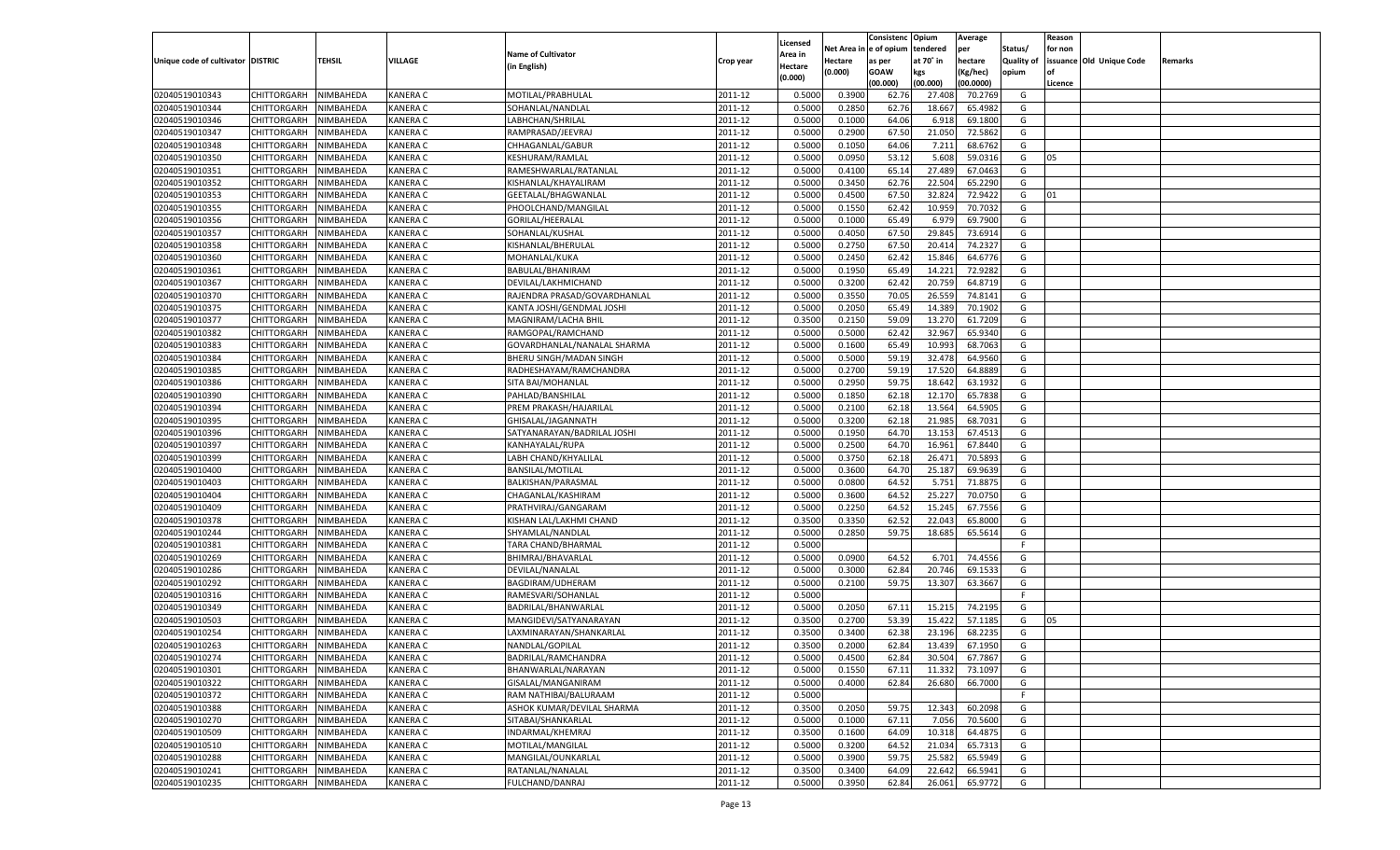|                                   |                       |               |               |                           |           |                           |          | Consistenc  | Opium     | Average   |                   | Reason  |                          |          |
|-----------------------------------|-----------------------|---------------|---------------|---------------------------|-----------|---------------------------|----------|-------------|-----------|-----------|-------------------|---------|--------------------------|----------|
|                                   |                       |               |               | <b>Name of Cultivator</b> |           | Licensed                  | Net Area | e of opium  | tendered  | per       | Status/           | for non |                          |          |
| Unique code of cultivator DISTRIC |                       | <b>TEHSIL</b> | VILLAGE       | (in English)              | Crop year | <b>Area in</b><br>Hectare | Hectare  | as per      | at 70° in | hectare   | <b>Quality of</b> |         | issuance Old Unique Code | Remarks  |
|                                   |                       |               |               |                           |           | (0.000)                   | (0.000)  | <b>GOAW</b> | kgs       | (Kg/hec)  | opium             |         |                          |          |
|                                   |                       |               |               |                           |           |                           |          | (00.000)    | (00.000)  | (00.0000) |                   | Licence |                          |          |
| 02040519010303                    | CHITTORGARH           | NIMBAHEDA     | KANERA C      | NARAYANI BAI/MANGILAL     | 2011-12   | 0.5000                    | 0.3000   | 64.09       | 20.63     | 68.7900   | G                 |         |                          |          |
| 02040519010246                    | CHITTORGARH           | NIMBAHEDA     | KANERA C      | SHANKARLAL/BADRILAL       | 2011-12   | 0.5000                    | 0.4900   | 60.63,60.   | 29.67     | 60.5510   | G                 |         |                          |          |
| 02040519010255                    | CHITTORGARH           | NIMBAHEDA     | KANERA C      | MAGNIRAM/KAJOD            | 2011-12   | 0.5000                    | 0.2750   | 62.38       | 18.848    | 68.5382   | G                 |         |                          |          |
| 02040519010512                    | CHITTORGARH           | NIMBAHEDA     | KANERA C      | LABHCHAND/HEERALAL        | 2011-12   | 0.3500                    | 0.3450   | 56.59       | 21.359    | 61.9101   | G                 |         | 02040519013099           | TRANSFER |
| 02040519010513                    | CHITTORGARH           | NIMBAHEDA     | KANERA C      | BHURALAL/NANALAL          | 2011-12   | 0.5000                    | 0.2200   | 68.11       | 15.74     | 71.5591   | G                 |         | 02040519013100           | TRANSFER |
| 02040519011007                    | CHITTORGARH           | NIMBAHEDA     | KOCHWA        | KISHANLAL/KASHIRAM        | 2011-12   | 0.5000                    | 0.2100   | 64.76       | 14.654    | 69.7810   | G                 |         |                          |          |
| 02040519011001                    | CHITTORGARH           | NIMBAHEDA     | KOCHWA        | JAGDISH/RADHAKISHAN       | 2011-12   | 0.5000                    | 0.4050   | 64.76       | 27.995    | 69.1235   | G                 |         |                          |          |
| 02040519011002                    | CHITTORGARH           | NIMBAHEDA     | KOCHWA        | LABHCHAND/KASHIRAM        | 2011-12   | 0.5000                    | 0.3250   | 65.23       | 22.989    | 70.7354   | G                 |         |                          |          |
| 02040519011003                    | CHITTORGARH           | NIMBAHEDA     | KOCHWA        | TULSIBAI/AMARCHAND        | 2011-12   | 0.5000                    | 0.3100   | 67.36       | 22.604    | 72.9161   | G                 |         |                          |          |
| 02040519011004                    | CHITTORGARH           | NIMBAHEDA     | KOCHWA        | <b>BANSHILAL/GHISA</b>    | 2011-12   | 0.5000                    | 0.4600   | 65.2        | 32.606    | 70.8826   | G                 |         |                          |          |
| 02040519011005                    | CHITTORGARH           | NIMBAHEDA     | KOCHWA        | BADRILAL/DHANRAJ          | 2011-12   | 0.5000                    | 0.2050   | 67.36       | 15.00     | 73.1805   | G                 |         |                          |          |
| 02040519011006                    | CHITTORGARH           | NIMBAHEDA     | KOCHWA        | JAGDISH/KISHANLAL         | 2011-12   | 0.5000                    | 0.3550   | 67.36       | 26.21     | 73.8394   | G                 |         |                          |          |
| 02040519011008                    | CHITTORGARH           | NIMBAHEDA     | KOCHWA        | AMARCHAND/GHISA (BADA)    | 2011-12   | 0.5000                    | 0.5050   | 65.23       | 34.544    | 68.4040   | G                 |         |                          |          |
| 02040519011009                    | CHITTORGARH           | NIMBAHEDA     | KOCHWA        | BHANWARLAL/NATHU          | 2011-12   | 0.5000                    | 0.3900   | 65.38       | 27.758    | 71.1744   | G                 |         |                          |          |
| 02040519011010                    | CHITTORGARH           | NIMBAHEDA     | KOCHWA        | MULCHAND/BHANWARLAL       | 2011-12   | 0.5000                    | 0.2500   | 65.38       | 17.494    | 69.9760   | G                 |         |                          |          |
| 02040519011011                    | CHITTORGARH           | NIMBAHEDA     | KOCHWA        | LILA SHANKAR/KASHIRAM     | 2011-12   | 0.5000                    | 0.2750   | 59.69       | 18.802    | 68.3709   | G                 |         |                          |          |
| 02040519011012                    | CHITTORGARH           | NIMBAHEDA     | KOCHWA        | AMARCHAND/GHISA (CHHOTA)  | 2011-12   | 0.5000                    | 0.3050   | 65.38       | 19.698    | 64.5836   | G                 |         |                          |          |
| 02040519011013                    | CHITTORGARH           | NIMBAHEDA     | KOCHWA        | <b>BHOLI BAI/HEMRAJ</b>   | 2011-12   | 0.5000                    | 0.4100   | 59.71       | 26.110    | 63.6829   | G                 |         |                          |          |
| 02040519011014                    | CHITTORGARH           | NIMBAHEDA     | KOCHWA        | GHISALAL/PEMA             | 2011-12   | 0.5000                    | 0.3000   | 59.71       | 19.500    | 65.0000   | G                 |         |                          |          |
| 02040519011015                    | CHITTORGARH           | NIMBAHEDA     | KOCHWA        | BANSHILAL/RADHAKISHAN     | 2011-12   | 0.5000                    | 0.4400   | 65.38       | 32.671    | 74.2523   | G                 |         |                          |          |
| 02040519011016                    | CHITTORGARH           | NIMBAHEDA     | KOCHWA        | JAMNIBAI/PAYARA           | 2011-12   | 0.3500                    | 0.2300   | 62.69       | 15.878    | 69.0348   | G                 |         |                          |          |
| 02040519011017                    | CHITTORGARH           | NIMBAHEDA     | KOCHWA        | MATHRA/RAMA               | 2011-12   | 0.5000                    | 0.4550   | 1.55,61.    | 30.499    | 67.0308   | G                 |         |                          |          |
| 02040519011018                    | CHITTORGARH           | NIMBAHEDA     | KOCHWA        | BHERULAL/RAMSUKH          | 2011-12   | 0.5000                    | 0.2950   | 62.69       | 20.222    | 68.5492   | G                 |         |                          |          |
| 02040519011022                    | CHITTORGARH           | NIMBAHEDA     | KOCHWA        | SHANKERLAL/DEVJI          | 2011-12   | 0.5000                    | 0.4800   | 59.71       | 30.520    | 63.5833   | G                 |         |                          |          |
| 02040519011023                    | CHITTORGARH           | NIMBAHEDA     | KOCHWA        | BHERULAL/BHANWARLAL       | 2011-12   | 0.5000                    | 0.2500   | 67.36       | 17.927    | 71.7080   | G                 |         |                          |          |
| 02040519011024                    | CHITTORGARH           | NIMBAHEDA     | KOCHWA        | RATANLAL/HARIRAM          | 2011-12   | 0.5000                    | 0.3700   | 62.69       | 24.763    | 66.9270   | G                 |         |                          |          |
| 02040519011025                    | CHITTORGARH           | NIMBAHEDA     | KOCHWA        | NOJIBAI/PRABHULAI         | 2011-12   | 0.5000                    | 0.2350   | 59.71       | 15.209    | 64.7191   | G                 |         |                          |          |
| 02040519011026                    | CHITTORGARH           | NIMBAHEDA     | KOCHWA        | <b>BHERULAL/GHISA</b>     | 2011-12   | 0.5000                    | 0.3200   | 62.69       | 21.879    | 68.3719   | G                 |         |                          |          |
| 02040519011028                    | CHITTORGARH           | NIMBAHEDA     | KOCHWA        | GHISULAL/RAMA             | 2011-12   | 0.5000                    | 0.4500   | 64.49       | 30.983    | 68.8511   | G                 |         |                          |          |
| 02040519011029                    | CHITTORGARH           | NIMBAHEDA     | KOCHWA        | RUKMANIBAI/DEVILAL        | 2011-12   | 0.5000                    | 0.2750   | 64.40       | 20.452    | 74.3709   | G                 |         |                          |          |
| 02040519011030                    | CHITTORGARH           | NIMBAHEDA     | KOCHWA        | JAGNNATH/BALU             | 2011-12   | 0.5000                    | 0.3100   | 67.10       | 22.48     | 72.5419   | G                 |         |                          |          |
| 02040519011031                    | CHITTORGARH           | NIMBAHEDA     | KOCHWA        | LILA BAI/RADHESHYAM       | 2011-12   | 0.5000                    | 0.3150   | 65.28       | 22.279    | 70.7270   | G                 |         |                          |          |
| 02040519011032                    | CHITTORGARH           | NIMBAHEDA     | KOCHWA        | PRABHULAL/GULAB           | 2011-12   | 0.5000                    | 0.4400   | 67.81       | 31.803    | 72.2795   | G                 |         |                          |          |
| 02040519011033                    | CHITTORGARH           | NIMBAHEDA     | KOCHWA        | LABHCHAND/NANALAI         | 2011-12   | 0.5000                    | 0.2550   | 62.4        | 17.242    | 67.615    | G                 |         |                          |          |
| 02040519011034                    | CHITTORGARH           | NIMBAHEDA     | KOCHWA        | MANGILAL/NARAYAN          | 2011-12   | 0.5000                    | 0.4750   | 62.4        | 31.720    | 66.7789   | G                 |         |                          |          |
| 02040519011035                    | CHITTORGARH           | NIMBAHEDA     | KOCHWA        | JAGANNATH/RAMA            | 2011-12   | 0.5000                    | 0.3450   | 62.4        | 23.495    | 68.1014   | G                 |         |                          |          |
| 02040519011036                    | CHITTORGARH           | NIMBAHEDA     | KOCHWA        | NANDLAL/GABURJI           | 2011-12   | 0.5000                    | 0.3450   | 70.34       | 26.388    | 76.4870   | G                 |         |                          |          |
| 02040519011039                    | CHITTORGARH           | NIMBAHEDA     | KOCHWA        | MATHRA LAL/HAR LAL        | 2011-12   | 0.5000                    | 0.2950   | 62.79       | 21.429    | 72.6407   | G                 |         |                          |          |
| 02040519011040                    | <b>CHITTORGARH</b>    | NIMBAHEDA     | KOCHWA        | <b>BHERU LAL/PYARA</b>    | 2011-12   | 0.5000                    | 0.4350   | 65.28       | 30.318    | 69.6966   | G                 |         |                          |          |
| 02040519011041                    | CHITTORGARH           | NIMBAHEDA     | KOCHWA        | BOTLAL/BHANWARLAL         | 2011-12   | 0.5000                    | 0.3050   | 67.36       | 21.988    | 72.0918   | G                 |         |                          |          |
| 02040519011042                    | CHITTORGARH           | NIMBAHEDA     | KOCHWA        | GHISALAL/NAGJIRAM         | 2011-12   | 0.5000                    | 0.5000   | 67.10       | 35.84     | 71.6820   | G                 |         |                          |          |
| 02040519011043                    | CHITTORGARH           | NIMBAHEDA     | KOCHWA        | MANGIBAI/HARIRAM          | 2011-12   | 0.5000                    | 0.3500   | 62.79       | 23.771    | 67.9171   | G                 |         |                          |          |
| 02040519011044                    | CHITTORGARH           | NIMBAHEDA     | KOCHWA        | PANIBAI/NATHU             | 2011-12   | 0.5000                    | 0.2650   | 56.69       | 16.24     | 61.3057   | G                 |         |                          |          |
| 02040519011045                    | CHITTORGARH           | NIMBAHEDA     | KOCHWA        | PHOOLCHAND/RADHAKISHAN    | 2011-12   | 0.5000                    | 0.3350   | 62.79       | 22.61     | 67.501    | G                 |         |                          |          |
| 02040519011046                    |                       | NIMBAHEDA     | KOCHWA        |                           |           | 0.5000                    | 0.4550   | 65.28       |           | 69.4813   | G                 |         |                          |          |
|                                   | CHITTORGARH           |               |               | BHAGWAN/NARAYAN           | 2011-12   |                           |          |             | 31.614    |           |                   |         |                          |          |
| 02040519011048                    | CHITTORGARH NIMBAHEDA |               | <b>KOCHWA</b> | KAMLABAI/JAGNNATH         | 2011-12   | 0.5000                    | 0.2750   | 62.79       | 18.595    | 67.6182   | G                 |         |                          |          |
| 02040519011050                    | <b>CHITTORGARH</b>    | NIMBAHEDA     | <b>KOCHWA</b> | GOPAL/BADRILAL            | 2011-12   | 0.5000                    | 0.2550   | 67.10       | 18.893    | 74.0902   | G                 |         |                          |          |
| 02040519011051                    | <b>CHITTORGARH</b>    | NIMBAHEDA     | <b>KOCHWA</b> | SHANTILAL/BANSHILAL       | 2011-12   | 0.5000                    | 0.3750   | 62.79       | 25.295    | 67.4533   | G                 |         |                          |          |
| 02040519011054                    | <b>CHITTORGARH</b>    | NIMBAHEDA     | <b>KOCHWA</b> | CHHAGANLAL/HARLAL         | 2011-12   | 0.5000                    | 0.2300   | 65.28       | 16.208    | 70.4696   | G                 |         |                          |          |
| 02040519011056                    | <b>CHITTORGARH</b>    | NIMBAHEDA     | KOCHWA        | CHAMPALAL/MANNALAL        | 2011-12   | 0.5000                    | 0.4950   | 64.19       | 34.195    | 69.0808   | G                 |         |                          |          |
| 02040519011057                    | <b>CHITTORGARH</b>    | NIMBAHEDA     | <b>KOCHWA</b> | JASRAJ/PREMCHAND          | 2011-12   | 0.5000                    | 0.3000   | 62.79       | 20.461    | 68.2033   | G                 |         |                          |          |
| 02040519011058                    | <b>CHITTORGARH</b>    | NIMBAHEDA     | <b>KOCHWA</b> | MADANLAL/BHERULAL         | 2011-12   | 0.5000                    | 0.4000   | 67.10       | 28.623    | 71.5575   | G                 |         |                          |          |
| 02040519011059                    | <b>CHITTORGARH</b>    | NIMBAHEDA     | <b>KOCHWA</b> | TANKUBAI/RAMNARAYAN       | 2011-12   | 0.5000                    | 0.3500   | 65.28       | 24.321    | 69.4886   | G                 |         |                          |          |
| 02040519011060                    | <b>CHITTORGARH</b>    | NIMBAHEDA     | KOCHWA        | HEERALAL/NARAYAN          | 2011-12   | 0.5000                    | 0.3950   | 62.79       | 26.497    | 67.0810   | G                 |         |                          |          |
| 02040519011061                    | <b>CHITTORGARH</b>    | NIMBAHEDA     | <b>KOCHWA</b> | BADRILAL/GHISALAL         | 2011-12   | 0.5000                    | 0.3400   | 65.28       | 24.004    | 70.6000   | G                 |         |                          |          |
| 02040519011062                    | <b>CHITTORGARH</b>    | NIMBAHEDA     | <b>KOCHWA</b> | BABULAL/CHHAGANLAL        | 2011-12   | 0.5000                    | 0.2250   | 67.47       | 16.530    | 73.4667   | G                 |         |                          |          |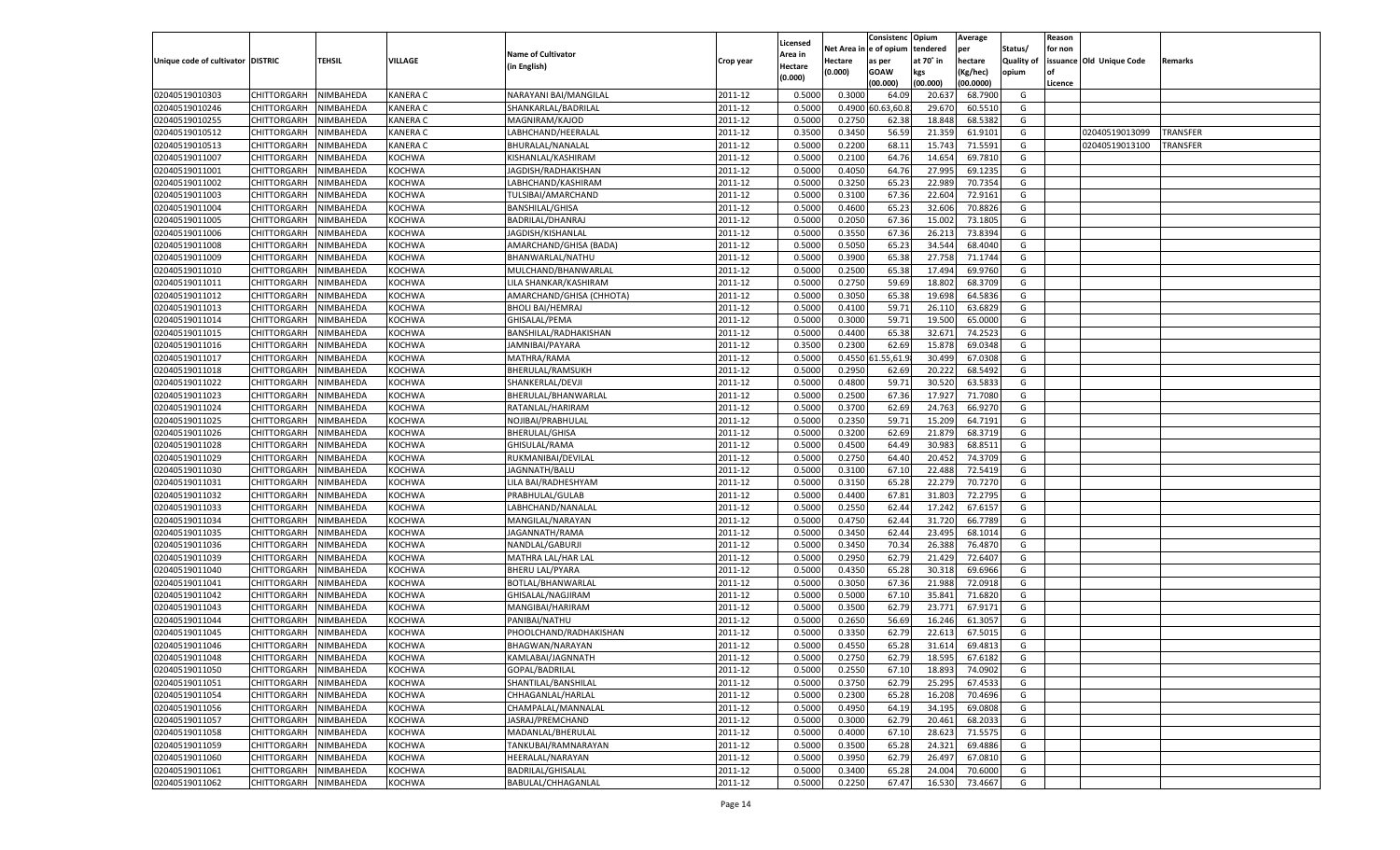|                                   |                                          |               |               |                           |           |                           |          | Consistenc  | Opium     | Average            |                   | Reason  |                          |                    |
|-----------------------------------|------------------------------------------|---------------|---------------|---------------------------|-----------|---------------------------|----------|-------------|-----------|--------------------|-------------------|---------|--------------------------|--------------------|
|                                   |                                          |               |               | <b>Name of Cultivator</b> |           | Licensed                  | Net Area | e of opium  | tendered  | per                | Status/           | for non |                          |                    |
| Unique code of cultivator DISTRIC |                                          | <b>TEHSIL</b> | VILLAGE       | (in English)              | Crop year | <b>Area in</b><br>Hectare | Hectare  | as per      | at 70° in | hectare            | <b>Quality of</b> |         | issuance Old Unique Code | Remarks            |
|                                   |                                          |               |               |                           |           | (0.000)                   | (0.000)  | <b>GOAW</b> | kgs       | (Kg/hec)           | opium             |         |                          |                    |
|                                   |                                          |               |               |                           |           |                           |          | (00.000)    | (00.000)  | (00.0000)          |                   | Licence |                          |                    |
| 02040519011063                    | CHITTORGARH                              | NIMBAHEDA     | KOCHWA        | ONKARLAL/PREMCHAND        | 2011-12   | 0.5000                    | 0.2500   | 65.2        | 17.346    | 69.3840            | G                 |         |                          |                    |
| 02040519011064                    | CHITTORGARH                              | NIMBAHEDA     | KOCHWA        | KISHANLAL/PREMCHAND       | 2011-12   | 0.5000                    | 0.4150   | 67.4        | 30.419    | 73.2988            | G                 |         |                          |                    |
| 02040519011065                    | CHITTORGARH                              | NIMBAHEDA     | KOCHWA        | DHAPUBAI/OUNKAR           | 2011-12   | 0.5000                    | 0.1200   | 67.12       | 8.812     | 73.4333            | G                 |         |                          |                    |
| 02040519011068                    | CHITTORGARH                              | NIMBAHEDA     | KOCHWA        | KANHAIYALAL/BHANWARLAL    | 2011-12   | 0.5000                    | 0.3400   | 65.21       | 23.233    | 68.3324            | G                 |         |                          |                    |
| 02040519011069                    | CHITTORGARH                              | NIMBAHEDA     | KOCHWA        | BADRILAL/SUKHDEV          | 2011-12   | 0.5000                    | 0.2650   | 62.40       | 18.051    | 68.1170            | G                 |         |                          |                    |
| 02040519011071                    | CHITTORGARH                              | NIMBAHEDA     | KOCHWA        | RANGLAL/BANSHILAL         | 2011-12   | 0.5000                    | 0.4800   | 62.40       | 32.145    | 66.9688            | G                 |         |                          |                    |
| 02040519011073                    | CHITTORGARH                              | NIMBAHEDA     | KOCHWA        | MOHANLAL/KASHIRAM         | 2011-12   | 0.5000                    | 0.3550   | 67.1        | 25.448    | 71.6845            | G                 |         |                          |                    |
| 02040519011075                    | CHITTORGARH                              | NIMBAHEDA     | KOCHWA        | GOPAL/BHANWARLAL          | 2011-12   | 0.5000                    | 0.2850   | 65.2        | 19.964    | 70.0491            | G                 |         |                          |                    |
| 02040519011076                    | CHITTORGARH                              | NIMBAHEDA     | KOCHWA        | MANGILAL/RAMLAL           | 2011-12   | 0.5000                    | 0.4000   | 62.4        | 26.760    | 66.9000            | G                 |         |                          |                    |
| 02040519011077                    | CHITTORGARH                              | NIMBAHEDA     | KOCHWA        | KANHAIYALAL/RADHAKISHAN   | 2011-12   | 0.5000                    | 0.2900   | 62.4        | 19.903    | 68.6310            | G                 |         |                          |                    |
| 02040519011079                    | CHITTORGARH                              | NIMBAHEDA     | KOCHWA        | LABHCHAND/MANGILAL        | 2011-12   | 0.5000                    | 0.3200   | 65.2        | 22.116    | 69.1125            | G                 |         |                          |                    |
| 02040519011080                    | CHITTORGARH                              | NIMBAHEDA     | KOCHWA        | SOHANIBAI/GANGARAM        | 2011-12   | 0.5000                    | 0.5050   | 62.4        | 33.243    | 65.8277            | G                 |         |                          |                    |
| 02040519011081                    | CHITTORGARH                              | NIMBAHEDA     | KOCHWA        | RATANLAL/CHATURBHUJ       | 2011-12   | 0.5000                    | 0.2600   | 67.1        | 18.525    | 71.2500            | G                 |         |                          |                    |
| 02040519011082                    | CHITTORGARH                              | NIMBAHEDA     | KOCHWA        | PHOOLCHAND/SHANKER        | 2011-12   | 0.5000                    | 0.5100   | 67.12       | 36.552    | 71.6706            | G                 |         |                          |                    |
| 02040519011084                    | CHITTORGARH                              | NIMBAHEDA     | KOCHWA        | KANHAIYALAL/GHISULAL      | 2011-12   | 0.5000                    | 0.4300   | 59.69       | 27.585    | 64.1512            | G                 |         |                          |                    |
| 02040519011085                    | CHITTORGARH                              | NIMBAHEDA     | KOCHWA        | <b>BADRILAL/RAMA</b>      | 2011-12   | 0.5000                    | 0.2000   | 71.75       | 15.601    | 78.0050            | G                 |         |                          |                    |
| 02040519011086                    | CHITTORGARH                              | NIMBAHEDA     | KOCHWA        | BANSHILAL/NARAYAN         | 2011-12   | 0.5000                    | 0.3100   | 67.81       | 22.348    | 72.0903            | G                 |         |                          |                    |
| 02040519011087                    | CHITTORGARH                              | NIMBAHEDA     | KOCHWA        | MADHULAL/KALU             | 2011-12   | 0.5000                    | 0.1700   | 65.21       | 12.492    | 73.4824            | G                 |         |                          |                    |
| 02040519011088                    | CHITTORGARH                              | NIMBAHEDA     | KOCHWA        | JAGANNATH/DEVJI           | 2011-12   | 0.5000                    | 0.4050   | 64.76       | 28.975    | 71.5432            | G                 |         |                          |                    |
| 02040519011090                    | CHITTORGARH                              | NIMBAHEDA     | KOCHWA        | BHANWARLAL/MANGILAL       | 2011-12   | 0.5000                    | 0.3150   | 64.76       | 22.148    | 70.3111            | G                 |         |                          |                    |
| 02040519011092                    | CHITTORGARH                              | NIMBAHEDA     | KOCHWA        | GEETALAL/HARIRAM          | 2011-12   | 0.5000                    | 0.4750   | 67.81       | 34.060    | 71.7053            | G                 |         |                          |                    |
| 02040519011093                    | CHITTORGARH                              | NIMBAHEDA     | KOCHWA        | RADHESHYAM/HEMRAJ (BADA)  | 2011-12   | 0.5000                    | 0.4400   | 59.69       | 28.609    | 65.0205            | G                 |         |                          |                    |
| 02040519011094                    | CHITTORGARH                              | NIMBAHEDA     | KOCHWA        | SOHALAL/GOPI              | 2011-12   | 0.5000                    | 0.2000   | 62.69       | 13.138    | 65.6900            | G                 |         |                          |                    |
| 02040519011095                    | CHITTORGARH                              | NIMBAHEDA     | KOCHWA        | MANGILAL/BHAWANIRAM       | 2011-12   | 0.5000                    | 0.3950   | 64.76       | 27.745    | 70.2405            | G                 |         |                          |                    |
| 02040519011096                    | CHITTORGARH                              | NIMBAHEDA     | KOCHWA        | LADULAL/KANIRAM           | 2011-12   | 0.5000                    | 0.3600   | 62.25       | 25.265    | 70.1806            | G                 |         |                          |                    |
| 02040519011097                    | CHITTORGARH                              | NIMBAHEDA     | KOCHWA        | BHERULAL/GHISULAL         | 2011-12   | 0.5000                    | 0.3000   | 64.39       | 20.890    | 69.6333            | G                 |         |                          |                    |
| 02040519011099                    | CHITTORGARH                              | NIMBAHEDA     | KOCHWA        | GHISI BAI/CHAMPA LAL      | 2011-12   | 0.5000                    | 0.4600   | 62.25       | 30.814    | 66.9870            | G                 |         |                          |                    |
| 02040519011100                    | CHITTORGARH                              | NIMBAHEDA     | KOCHWA        | GORDHAN/JAIRAJ            | 2011-12   | 0.5000                    | 0.3900   | 62.25       | 26.456    | 67.8359            | G                 |         |                          |                    |
| 02040519011101                    | CHITTORGARH                              | NIMBAHEDA     | KOCHWA        | HARIRAM/NANALAL           | 2011-12   | 0.5000                    | 0.4850   | 59.74       | 32.652    | 67.3237            | G                 |         |                          |                    |
| 02040519011103                    | CHITTORGARH                              | NIMBAHEDA     | KOCHWA        | DILIP/GHISULAL            | 2011-12   | 0.5000                    | 0.4100   | 64.39       | 28.810    | 70.2683            | G                 |         |                          |                    |
| 02040519011104                    | CHITTORGARH                              | NIMBAHEDA     | KOCHWA        | SURESHCNAND/BANSHILAL     | 2011-12   | 0.5000                    | 0.3300   | 62.25       | 21.779    | 65.9970            | G                 |         |                          |                    |
| 02040519011106                    | CHITTORGARH                              | NIMBAHEDA     | KOCHWA        | BABULAL/PREMCHAND         | 2011-12   | 0.5000                    | 0.1900   | 64.67       | 13.55     | 71.3316            | G                 |         |                          |                    |
| 02040519011107                    | CHITTORGARH                              | NIMBAHEDA     | KOCHWA        | GOPAL/NARAYAN             | 2011-12   | 0.5000                    | 0.5000   | 62.51       | 32.978    | 65.9560            | G                 |         |                          |                    |
| 02040519011108                    | CHITTORGARH                              | NIMBAHEDA     | KOCHWA        | BIHARILAL/KISHANLAL       | 2011-12   | 0.5000                    | 0.2850   | 67.4        | 20.88     | 73.2877            | G                 |         |                          |                    |
| 02040519011111                    | <b>CHITTORGARH</b>                       | NIMBAHEDA     | KOCHWA        | NIHAL KUNWAR/BALU SINGH   | 2011-12   | 0.5000                    | 0.4350   | 62.51       | 27.933    | 64.2138            | G                 |         |                          |                    |
| 02040519011112                    | CHITTORGARH                              | NIMBAHEDA     | KOCHWA        | SHANKARLAL/KAJOD PRAJAPAT | 2011-12   | 0.5000                    | 0.3000   | 59.74       | 19.177    | 63.923             | G                 |         |                          |                    |
| 02040519011113                    | <b>CHITTORGARH</b>                       | NIMBAHEDA     | KOCHWA        | GHISALAL/HARLAL GAJI      | 2011-12   | 0.5000                    | 0.2350   | 62.51       | 15.413    | 65.5872            | G                 |         |                          |                    |
| 02040519011115                    | CHITTORGARH                              | NIMBAHEDA     | KOCHWA        | BHAGVANLAL/KASHIRAM       | 2011-12   | 0.5000                    | 0.2000   | 64.39       | 14.000    | 70.0000            | G                 |         |                          |                    |
| 02040519011116                    | <b>CHITTORGARH</b>                       | NIMBAHEDA     | KOCHWA        | PRABHULAL/NANALAL         | 2011-12   | 0.5000                    | 0.2750   | 59.69       | 18.18     | 66.1382            | G                 |         |                          |                    |
| 02040519011119                    | CHITTORGARH                              | NIMBAHEDA     | KOCHWA        | AMARCHAND/PREMCHAND       | 2011-12   | 0.5000                    | 0.4850   | 62.51       | 33.264    | 68.5856            | G                 |         |                          |                    |
| 02040519011122                    | CHITTORGARH                              | NIMBAHEDA     | KOCHWA        | UNKARLAL/NANALAL DHAKAD   | 2011-12   | 0.5000                    | 0.3550   | 64.39       | 24.569    | 69.2085            | G                 |         |                          |                    |
| 02040519011123                    | CHITTORGARH                              | NIMBAHEDA     | KOCHWA        | JAGANNATH/KESHURAM JATIYA | 2011-12   | 0.5000                    | 0.4400   | 56.75       | 27.986    | 63.6045            | G                 |         |                          |                    |
| 02040519011124                    | CHITTORGARH                              | NIMBAHEDA     | KOCHWA        | HEERALAL/NATHULAL         | 2011-12   | 0.3500                    | 0.3300   | 62.29       | 21.83     | 66.1727            | G                 |         |                          | <b>NAME CHANGE</b> |
| 02040519011126                    | CHITTORGARH                              | NIMBAHEDA     | KOCHWA        | NATHULAL/NANDA JI BHIL    | 2011-12   | 0.5000                    | 0.5050   | 62.29       | 33.548    | 66.431             | G                 |         |                          |                    |
| 02040519011127                    | CHITTORGARH                              | NIMBAHEDA     | KOCHWA        | BHERULAL/NANALAL DHAKAD   | 2011-12   | 0.5000                    | 0.1200   | 62.29       | 8.071     | 67.2583            | G                 |         |                          |                    |
| 02040519011128                    | CHITTORGARH NIMBAHEDA                    |               | <b>KOCHWA</b> | MEGRAJ/NARAYAN JI         | 2011-12   | 0.5000                    | 0.4850   | 62.29       | 31.554    | 65.0598            | G                 |         |                          |                    |
| 02040519011129                    | <b>CHITTORGARH</b>                       | NIMBAHEDA     | <b>KOCHWA</b> | NANDLAL/KISHANLAL NAYAMA  | 2011-12   | 0.5000                    | 0.3550   | 59.69       | 23.100    | 65.0704            | G                 |         |                          |                    |
| 02040519011130                    |                                          |               |               |                           |           |                           |          | 64.39       |           |                    |                   |         |                          |                    |
|                                   | <b>CHITTORGARH</b><br><b>CHITTORGARH</b> | NIMBAHEDA     | <b>KOCHWA</b> | RADHESHYAM/HEMRAJ DHAKAD  | 2011-12   | 0.5000                    | 0.3100   |             | 21.433    | 69.1387<br>69.9434 | G                 |         |                          |                    |
| 02040519011132<br>02040519011133  |                                          | NIMBAHEDA     | <b>KOCHWA</b> | RAMESHWARLAL/PREMCHAND    | 2011-12   | 0.5000                    | 0.2650   | 64.39       | 18.535    |                    | G                 |         |                          |                    |
|                                   | <b>CHITTORGARH</b>                       | NIMBAHEDA     | KOCHWA        | JAGDISH/NANDA BHIL        | 2011-12   | 0.5000                    | 0.2050   | 62.40       | 13.755    | 67.0976            | G                 |         |                          |                    |
| 02040519011049                    | <b>CHITTORGARH</b>                       | NIMBAHEDA     | <b>KOCHWA</b> | KANYA LAL/BHAGVAN         | 2011-12   | 0.5000                    | 0.3400   | 64.67       | 23.050    | 67.7941            | G                 |         |                          |                    |
| 02040519011105                    | <b>CHITTORGARH</b>                       | NIMBAHEDA     | <b>KOCHWA</b> | RADHESHYAM/BHAVARLAL      | 2011-12   | 0.5000                    | 0.4150   | 62.40       | 28.258    | 68.0916            | G                 |         |                          |                    |
| 02040519011117                    | <b>CHITTORGARH</b>                       | NIMBAHEDA     | <b>KOCHWA</b> | PRABHULAL/HARLAL JATIYA   | 2011-12   | 0.5000                    | 0.4650   | 70.36       | 35.062    | 75.4022            | G                 |         |                          |                    |
| 02040519011134                    | <b>CHITTORGARH</b>                       | NIMBAHEDA     | KOCHWA        | BASNTIBAI/LAXMICHAND      | 2011-12   | 0.5000                    | 0.0950   | 67.47       | 7.586     | 79.8526            | G                 |         |                          |                    |
| 02040519011053                    | <b>CHITTORGARH</b>                       | NIMBAHEDA     | <b>KOCHWA</b> | BADRI LAL/HAR LAL(JATIYA) | 2011-12   | 0.5000                    | 0.4350   | 64.67       | 30.349    | 69.7678            | G                 |         |                          |                    |
| 02040519011078                    | <b>CHITTORGARH</b>                       | NIMBAHEDA     | <b>KOCHWA</b> | ASHOK KUMAR/LABHCHAND     | 2011-12   | 0.5000                    | 0.2750   | 64.67       | 19.678    | 71.5564            | G                 |         |                          |                    |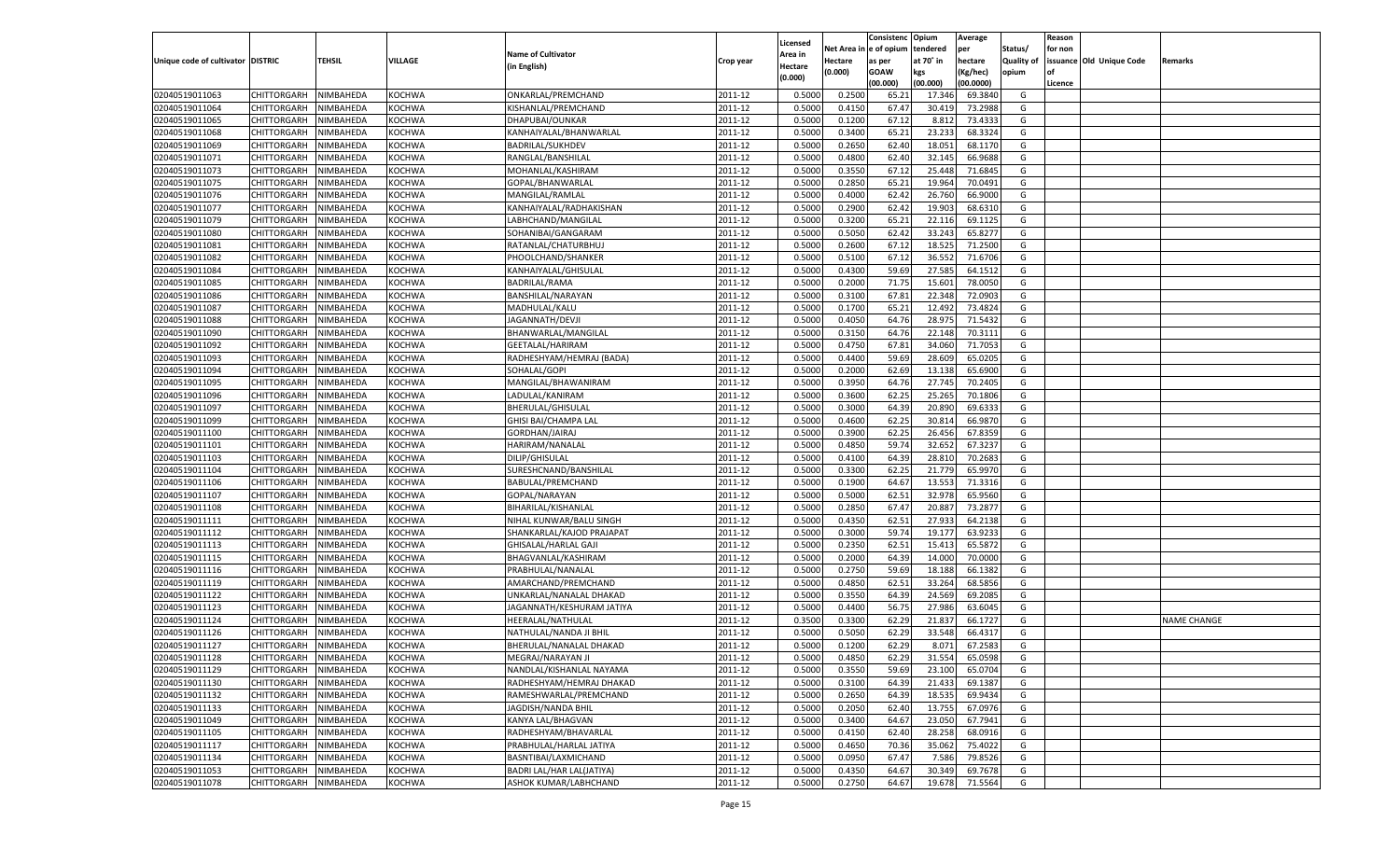|                                   |                       |                        |                        |                             |                    |          |                  | Consistenc Opium |           | Average   |                   | Reason    |                          |         |
|-----------------------------------|-----------------------|------------------------|------------------------|-----------------------------|--------------------|----------|------------------|------------------|-----------|-----------|-------------------|-----------|--------------------------|---------|
|                                   |                       |                        |                        |                             |                    | Licensed | Net Area         | e of opium       | tendered  | per       | Status/           | for non   |                          |         |
| Unique code of cultivator DISTRIC |                       | TEHSIL                 | VILLAGE                | <b>Name of Cultivator</b>   | Crop year          | Area in  | Hectare          | as per           | at 70° in | hectare   | <b>Quality of</b> |           | issuance Old Unique Code | Remarks |
|                                   |                       |                        |                        | (in English)                |                    | Hectare  | (0.000)          | <b>GOAW</b>      | kgs       | (Kg/hec)  | opium             | <b>of</b> |                          |         |
|                                   |                       |                        |                        |                             |                    | (0.000)  |                  | (00.000)         | (00.000)  | (00.0000) |                   | Licence   |                          |         |
| 02040519013007                    | CHITTORGARH           | NIMBAHEDA              | LUNKHANDA              | <b>BHOTLAL/RATANA</b>       | 2011-12            | 0.5000   | 0.1050           | 70.21            | 7.934     | 75.5619   | G                 |           |                          |         |
| 02040519013002                    | CHITTORGARH           | NIMBAHEDA              | LUNKHANDA              | MANGILAL/KANIRAM            | 2011-12            | 0.5000   | 0.3000           | 64.02            | 21.218    | 70.7267   | G                 |           |                          |         |
| 02040519013003                    | <b>CHITTORGARH</b>    | NIMBAHEDA              | LUNKHANDA              | MOHANLAL/LUXMICHAND         | 2011-12            | 0.5000   | 0.4200           | 67.43            | 30.315    | 72.1786   | G                 |           |                          |         |
|                                   |                       |                        |                        |                             |                    |          |                  |                  |           |           |                   |           |                          |         |
| 02040519013004                    | CHITTORGARH           | NIMBAHEDA              | LUNKHANDA              | NANALAL/NATHULAL            | 2011-12            | 0.5000   | 0.1000           | 70.21            | 7.272     | 72.7200   | G                 |           |                          |         |
| 02040519013005                    | CHITTORGARH           | NIMBAHEDA              | LUNKHANDA              | KAMLIBAI/LABHCHAND-VARDA    | 2011-12            | 0.5000   | 0.1450           | 67.43            | 9.922     | 68.4276   | G                 |           |                          |         |
| 02040519013006                    | CHITTORGARH           | NIMBAHEDA              | LUNKHANDA              | <b>BABULAL/RAMLAL</b>       | 2011-12            | 0.5000   | 0.2500           | 64.02            | 16.042    | 64.1680   | G                 |           |                          |         |
| 02040519013010                    | <b>CHITTORGARH</b>    | NIMBAHEDA              | LUNKHANDA              | HIRALAL/NANDA JI            | 2011-12            | 0.5000   | 0.1950           | 64.02            | 13.033    | 66.8359   | G                 |           |                          |         |
| 02040519013011                    | CHITTORGARH           | NIMBAHEDA              | LUNKHANDA              | JANIBAI/NANALAL             | 2011-12            | 0.5000   | 0.3100           | 67.43            | 21.077    | 67.9903   | G                 |           |                          |         |
| 02040519013012                    | CHITTORGARH           | NIMBAHEDA              | LUNKHANDA              | MANGILAL/GANGARAM           | 2011-12            | 0.5000   | 0.1600           | 67.43            | 11.03     | 68.9375   | G                 |           |                          |         |
| 02040519013013                    | CHITTORGARH           | NIMBAHEDA              | LUNKHANDA              | SHRILAL/HEERALAL            | 2011-12            | 0.5000   | 0.4350           | 64.02            | 29.21     | 67.1517   | G                 |           |                          |         |
| 02040519013014                    | CHITTORGARH           | NIMBAHEDA              | LUNKHANDA              | LABHCHAND/PHOOLCHAND        | 2011-12            | 0.5000   | 0.3800           | 61.07            | 24.158    | 63.5737   | G                 |           |                          |         |
| 02040519013015                    | CHITTORGARH           | NIMBAHEDA              | LUNKHANDA              | MOHANLAL/RUPA               | 2011-12            | 0.5000   | 0.0500           | 64.02            | 3.347     | 66.9400   | G                 |           |                          |         |
| 02040519013016                    | CHITTORGARH           | NIMBAHEDA              | LUNKHANDA              | ONKAR/NARAYAN               | 2011-12            | 0.3500   | 0.3500           | 64.39            | 23.410    | 66.885    | G                 |           |                          |         |
| 02040519013017                    | CHITTORGARH           | NIMBAHEDA              | LUNKHANDA              | BHANWARLAL/LAKSHMICHAND     | 2011-12            | 0.5000   | 0.2550           | 61.07            | 16.428    | 64.4235   | G                 |           |                          |         |
| 02040519013018                    | <b>CHITTORGARH</b>    | NIMBAHEDA              | LUNKHANDA              | GHISA/NARAYAN               | 2011-12            | 0.5000   |                  |                  |           |           | F                 |           |                          |         |
| 02040519013019                    | CHITTORGARH           | NIMBAHEDA              | LUNKHANDA              | KESARBAI/BHANWARLAL         | 2011-12            | 0.5000   | 0.1500           | 64.39            | 10.026    | 66.8400   | G                 |           |                          |         |
| 02040519013020                    | <b>CHITTORGARH</b>    | NIMBAHEDA              | UNKHANDA               | <b>BADRILAL/DAULA</b>       | 2011-12            | 0.5000   | 0.1300           | 67.48            | 9.563     | 73.5615   | G                 |           |                          |         |
| 02040519013021                    | CHITTORGARH           | NIMBAHEDA              | LUNKHANDA              | GISIBAI/KJODH               | 2011-12            | 0.5000   |                  |                  |           |           | F                 |           |                          |         |
| 02040519013022                    | <b>CHITTORGARH</b>    | NIMBAHEDA              | LUNKHANDA              | RAMLAL/KASHIRAM             | 2011-12            | 0.5000   | 0.2000           | 64.39            | 13.733    | 68.6650   | G                 |           |                          |         |
| 02040519013024                    | CHITTORGARH           | NIMBAHEDA              | LUNKHANDA              | ONKAR/BHURA                 | 2011-12            | 0.5000   | 0.0850           | 64.39            | 6.062     | 71.3176   | G                 |           |                          |         |
| 02040519013025                    | <b>CHITTORGARH</b>    | NIMBAHEDA              | UNKHANDA               | PHOOLCHAND/LAXMICHAND       | 2011-12            | 0.5000   | 0.2200           | 61.39            | 14.418    | 65.5364   | G                 |           |                          |         |
| 02040519013026                    | CHITTORGARH           | NIMBAHEDA              | LUNKHANDA              | MIYACHAND/NAANJI            | 2011-12            | 0.5000   |                  |                  |           |           | F                 |           |                          |         |
| 02040519013027                    | <b>CHITTORGARH</b>    | NIMBAHEDA              | LUNKHANDA              | RADHESHYAM/SHANKERLAL       | 2011-12            | 0.5000   | 0.2000           | 59.31            | 12.955    | 64.7750   | G                 |           |                          |         |
|                                   |                       |                        |                        | PANNALAL/GOTU               | 2011-12            | 0.3500   | 0.2900           | 61.39            | 19.057    | 65.7138   |                   |           |                          |         |
| 02040519013028                    | CHITTORGARH           | NIMBAHEDA              | LUNKHANDA              |                             |                    |          |                  |                  |           |           | G                 |           |                          |         |
| 02040519013029                    | <b>CHITTORGARH</b>    | NIMBAHEDA              | UNKHANDA               | CHHAGANLAL/PRABHULAL        | 2011-12            | 0.5000   | 0.0500           | 64.39            | 3.679     | 73.5800   | G                 |           |                          |         |
| 02040519013031                    | CHITTORGARH           | NIMBAHEDA<br>NIMBAHEDA | UNKHANDA.              | KASHIRAM/HARIRAM            | 2011-12            | 0.5000   | 0.0800           | 70.21            | 5.948     | 74.3500   | G                 |           |                          |         |
| 02040519013032                    | <b>CHITTORGARH</b>    |                        | LUNKHANDA              | NARAYANIBAI/NARAYAN         | 2011-12            | 0.5000   |                  |                  |           |           | F                 |           |                          |         |
| 02040519013033                    | CHITTORGARH           | NIMBAHEDA              | LUNKHANDA              | MANGILAL/BHANWARLAL         | 2011-12            | 0.5000   | 0.4900           | 64.23            | 32.812    | 66.963    | G                 |           |                          |         |
| 02040519013037                    | <b>CHITTORGARH</b>    | NIMBAHEDA              | <b>UNKHANDA</b>        | NANDKISHORE/HEERALAL        | 2011-12            | 0.5000   | 0.3900           | 64.23            | 26.132    | 67.0051   | G                 |           |                          |         |
| 02040519013039                    | CHITTORGARH           | NIMBAHEDA              | LUNKHANDA              | BHERULAL/HARIRAM            | 2011-12            | 0.5000   |                  |                  |           |           | F                 |           |                          |         |
| 02040519013040                    | CHITTORGARH           | NIMBAHEDA              | <b>UNKHANDA</b>        | JAGDISH/ONKARLAL            | 2011-12            | 0.3500   | 0.3150           | 64.23            | 21.646    | 68.7175   | G                 |           |                          |         |
| 02040519013042                    | CHITTORGARH           | NIMBAHEDA              | LUNKHANDA              | <b>BABULAL/ONKARLAL</b>     | 2011-12            | 0.5000   |                  |                  |           |           | F                 |           |                          |         |
| 02040519013043                    | CHITTORGARH           | NIMBAHEDA              | <b>UNKHANDA</b>        | RADHESHYAM/HEERALAL         | 2011-12            | 0.5000   | 0.3750           | 61.39            | 24.179    | 64.477    | G                 |           |                          |         |
| 02040519013044                    | CHITTORGARH           | NIMBAHEDA              | UNKHANDA.              | SOHANLAL/KIMSI              | 2011-12            | 0.5000   | 0.2000           | 64.23            | 13.534    | 67.6700   | G                 |           |                          |         |
| 02040519013045                    | CHITTORGARH           | NIMBAHEDA              | <b>UNKHANDA</b>        | SUKHLAL/NANDA               | 2011-12            | 0.5000   | 0.3050           | 64.05            | 20.039    | 65.7016   | G                 |           |                          |         |
| 02040519013046                    | CHITTORGARH           | NIMBAHEDA              | LUNKHANDA              | BHERULAL/MOTILAL            | 2011-12            | 0.5000   | 0.4000           | 67.48            | 29.14     | 72.8550   | G                 |           |                          |         |
| 02040519013047                    | CHITTORGARH           | NIMBAHEDA              | UNKHANDA               | GOURILAL/KANIRAM            | 2011-12            | 0.5000   | 0.2900           | 64.05            | 19.49     | 67.2069   | G                 |           |                          |         |
| 02040519013048                    | CHITTORGARH           | NIMBAHEDA              | UNKHANDA.              | SHRILAL/PRABHULAL DHAKAD    | 2011-12            | 0.5000   | 0.2950           | 61.39            | 19.127    | 64.837    | G                 |           |                          |         |
| 02040519013049                    | CHITTORGARH           | NIMBAHEDA              | <b>UNKHANDA</b>        | JAGDISH/PRABHULAL           | 2011-12            | 0.5000   |                  |                  |           |           | F                 |           |                          |         |
| 02040519013050                    | CHITTORGARH           | NIMBAHEDA              | LUNKHANDA              | SAMPATLAL/HEERALAL          | 2011-12            | 0.5000   | 0.1050           | 61.39            | 7.016     | 66.8190   | G                 |           |                          |         |
| 02040519013051                    | CHITTORGARH           | NIMBAHEDA              | LUNKHANDA              | RADHESHYAM/BHANWARLAL       | 2011-12            | 0.5000   | 0.3400           | 62.24            | 21.668    | 63.7294   | G                 |           |                          |         |
| 02040519013052                    | CHITTORGARH           | NIMBAHEDA              | LUNKHANDA              | HEERALAL/LUXMICHAND         | 2011-12            | 0.5000   | 0.4600           | 70.21            | 34.21     | 74.3739   | G                 |           |                          |         |
| 02040519013054                    | CHITTORGARH           | NIMBAHEDA              | UNKHANDA.              | DHAPU BAI/NANALAI           | 2011-12            | 0.5000   | 0.1500           | 67.48            | 10.315    | 68.7667   | G                 |           |                          |         |
| 02040519013055                    | CHITTORGARH           | NIMBAHEDA              | UNKHANDA.              | JAGNNATH/NARAYAN            | 2011-12            | 0.5000   | 0.1600           | 64.05            | 10.568    | 66.0500   | G                 |           |                          |         |
| 02040519013056                    | CHITTORGARH           | NIMBAHEDA              | LUNKHANDA              | SOHANLAL/DALU               | 2011-12            | 0.5000   | 0.1100           | 62.24            | 7.113     | 64.6636   | G                 |           |                          |         |
| 02040519013058                    | CHITTORGARH NIMBAHEDA |                        | LUNKHANDA              | SHYAMUBAI/JAGNNTH           | 2011-12            | 0.5000   | 0.2550           | 62.24            | 16.743    | 65.6588   | G                 |           |                          |         |
| 02040519013059                    | <b>CHITTORGARH</b>    | NIMBAHEDA              | LUNKHANDA              | KAILASHCHANDRA/AMARCHAND    | 2011-12            | 0.5000   |                  |                  |           |           | F                 |           |                          |         |
|                                   | CHITTORGARH           |                        |                        | MOHANIBAICHAGANLAL          |                    |          |                  |                  |           |           |                   |           |                          |         |
| 02040519013062<br>02040519013063  | <b>CHITTORGARH</b>    | NIMBAHEDA<br>NIMBAHEDA | LUNKHANDA<br>LUNKHANDA | RHADIBAI/PANNALAL           | 2011-12<br>2011-12 | 0.5000   | 0.4750<br>0.0350 | 67.48<br>68.04   | 33.200    | 69.8947   | G<br>G            |           |                          |         |
|                                   |                       |                        |                        |                             |                    | 0.5000   |                  |                  | 2.440     | 69.7143   |                   |           |                          |         |
| 02040519013064                    | <b>CHITTORGARH</b>    | NIMBAHEDA              | LUNKHANDA              | JAGDISHCHANDRA/CHAGANLAL    | 2011-12            | 0.5000   | 0.4850           | 65.37            | 33.563    | 69.2021   | G                 |           |                          |         |
| 02040519013067                    | <b>CHITTORGARH</b>    | NIMBAHEDA              | LUNKHANDA              | SHAMBHULAL/SHANKARLAL       | 2011-12            | 0.5000   | 0.1050           | 59.55            | 6.533     | 62.2190   | G                 |           |                          |         |
| 02040519013068                    | <b>CHITTORGARH</b>    | NIMBAHEDA              | LUNKHANDA              | NANDLAL/NARAYAN DHAKAD      | 2011-12            | 0.5000   | 0.1100           | 59.31            | 7.016     | 63.7818   | G                 |           |                          |         |
| 02040519013071                    | <b>CHITTORGARH</b>    | NIMBAHEDA              | LUNKHANDA              | RAMCHANDRA/BARDA JI DHAKAD  | 2011-12            | 0.5000   | 0.0700           | 68.04            | 5.132     | 73.3143   | G                 |           |                          |         |
| 02040519013072                    | <b>CHITTORGARH</b>    | NIMBAHEDA              | LUNKHANDA              | PRABHULAL/KASHIRAM SUTHAR   | 2011-12            | 0.5000   | 0.3900           | 68.04            | 28.246    | 72.4256   | G                 |           |                          |         |
| 02040519013073                    | CHITTORGARH           | NIMBAHEDA              | LUNKHANDA              | BAGDIRAM/NARAYAN DHAKAD     | 2011-12            | 0.5000   | 0.1450           | 65.37            | 9.890     | 68.2069   | G                 |           |                          |         |
| 02040519013074                    | CHITTORGARH           | NIMBAHEDA              | LUNKHANDA              | GORILAL/AMAR CHANDRA DHAKAD | 2011-12            | 0.5000   |                  |                  |           |           | F                 |           |                          |         |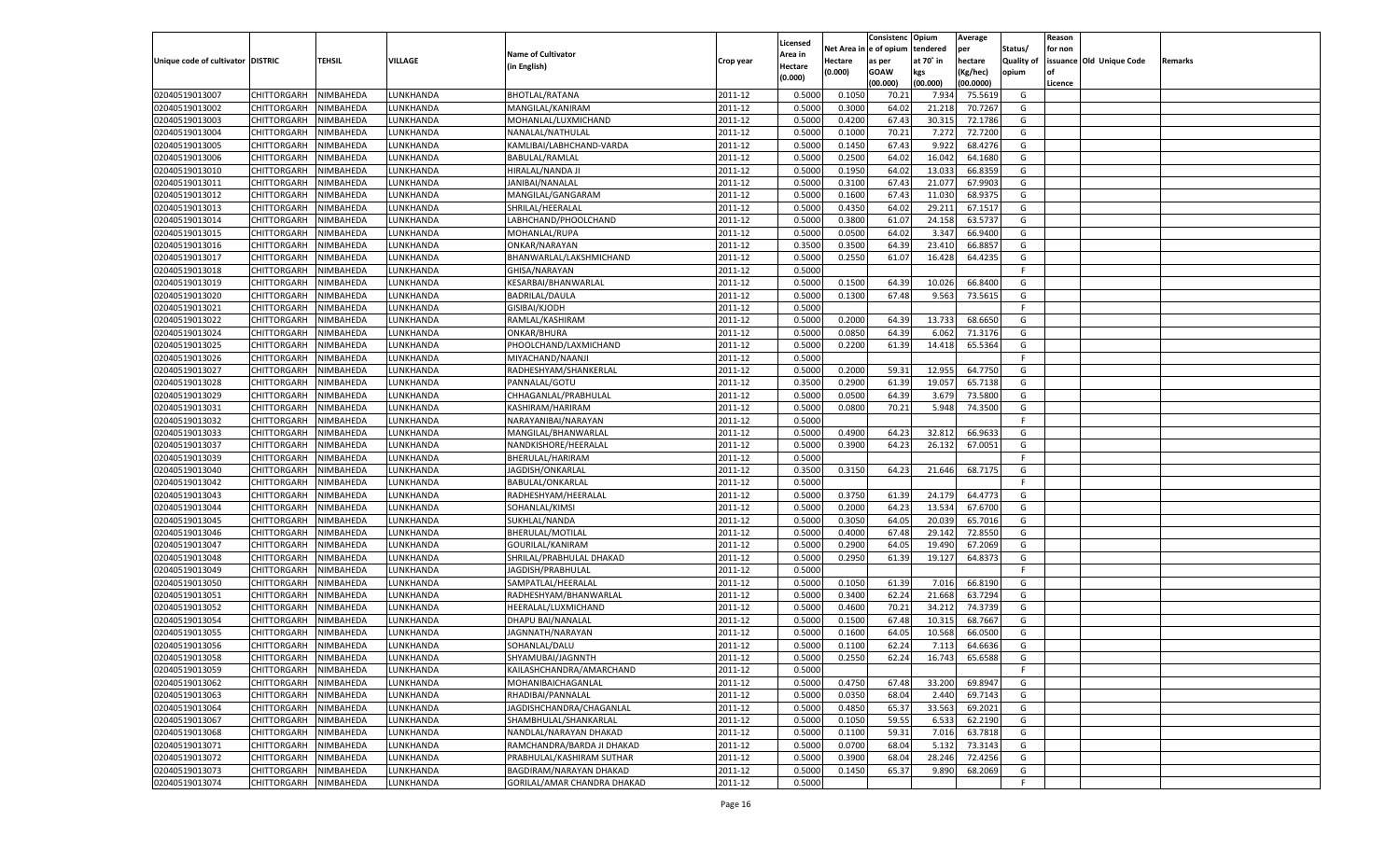|                                   |                       |               |                          |                             |           |                           |          | Consistenc  | Opium     | Average   |                   | Reason  |                          |         |
|-----------------------------------|-----------------------|---------------|--------------------------|-----------------------------|-----------|---------------------------|----------|-------------|-----------|-----------|-------------------|---------|--------------------------|---------|
|                                   |                       |               |                          | <b>Name of Cultivator</b>   |           | Licensed                  | Net Area | e of opium  | tendered  | per       | Status/           | for non |                          |         |
| Unique code of cultivator DISTRIC |                       | <b>TEHSIL</b> | VILLAGE                  | (in English)                | Crop year | <b>Area in</b><br>Hectare | Hectare  | as per      | at 70° in | hectare   | <b>Quality of</b> |         | issuance Old Unique Code | Remarks |
|                                   |                       |               |                          |                             |           | (0.000)                   | (0.000)  | <b>GOAW</b> | kgs       | (Kg/hec)  | opium             |         |                          |         |
|                                   |                       |               |                          |                             |           |                           |          | (00.000)    | (00.000)  | (00.0000) |                   | Licence |                          |         |
| 02040519013076                    | CHITTORGARH           | NIMBAHEDA     | LUNKHANDA                | CHAGANLAL/BHAGWAN BALAI     | 2011-12   | 0.5000                    | 0.2950   | 70.46       | 24.28     | 82.3356   | G                 |         |                          |         |
| 02040519013079                    | CHITTORGARH           | NIMBAHEDA     | LUNKHANDA                | NATHULAL/DEVA DHAKAD        | 2011-12   | 0.5000                    | 0.2050   | 70.46       | 14.13     | 68.9366   | G                 |         |                          |         |
| 02040519013080                    | CHITTORGARH           | NIMBAHEDA     | LUNKHANDA                | RAMLAL/HANSRAJ DHAKAD       | 2011-12   | 0.5000                    | 0.2500   | 61.07       | 15.913    | 63.6520   | G                 |         |                          |         |
| 02040519013081                    | CHITTORGARH           | NIMBAHEDA     | LUNKHANDA                | KISHANLAL/BHAVARLAL DHAKAD  | 2011-12   | 0.5000                    | 0.0850   | 68.04       | 5.706     | 67.1294   | G                 |         |                          |         |
| 02040519013082                    | CHITTORGARH           | NIMBAHEDA     | UNKHANDA.                | LABH CHAND/AMARCHAND DHAKAD | 2011-12   | 0.5000                    | 0.4200   | 61.07       | 26.531    | 63.1690   | G                 |         |                          |         |
| 02040519013083                    | CHITTORGARH           | NIMBAHEDA     | UNKHANDA.                | BHURALAL/KISMI JI DHAKAD    | 2011-12   | 0.5000                    | 0.2300   | 68.45       | 16.839    | 73.2130   | G                 |         |                          |         |
| 02040519013086                    | CHITTORGARH           | NIMBAHEDA     | LUNKHANDA                | GOPALLAL/HARIRAM DHAKAD     | 2011-12   | 0.5000                    | 0.1350   | 61.07       | 8.899     | 65.9185   | G                 |         |                          |         |
| 02040519013087                    | CHITTORGARH           | NIMBAHEDA     | LUNKHANDA                | NANALAL/TEKCHAND DHAKAD     | 2011-12   | 0.5000                    | 0.3300   | 64.53       | 22.161    | 67.1545   | G                 |         |                          |         |
| 02040519013089                    | CHITTORGARH           | NIMBAHEDA     | UNKHANDA.                | SHANTILAL/LABHCHAND DHAKAD  | 2011-12   | 0.5000                    | 0.1450   | 68.45       | 10.072    | 69.4621   | G                 |         |                          |         |
| 02040519013090                    | CHITTORGARH           | NIMBAHEDA     | UNKHANDA.                | SOHANLAL/MANGU JI BHIL      | 2011-12   | 0.5000                    | 0.3000   | 68.4        | 22.01     | 73.3733   | G                 |         |                          |         |
| 02040519013091                    | CHITTORGARH           | NIMBAHEDA     | LUNKHANDA                | JIVRAJ/AMARCHAND DHAKAD     | 2011-12   | 0.5000                    | 0.2000   | 65.3        | 13.746    | 68.7300   | G                 |         |                          |         |
| 02040519013038                    | CHITTORGARH           | NIMBAHEDA     | LUNKHANDA                | MANGHI BAI/ MANGHI LAL      | 2011-12   | 0.5000                    | 0.4200   | 61.07       | 26.295    | 62.6071   | G                 |         |                          |         |
| 02040519013041                    | CHITTORGARH           | NIMBAHEDA     | UNKHANDA.                | SHYAMLAL/KASIRAM            | 2011-12   | 0.5000                    | 0.3450   | 68.45       | 24.798    | 71.878    | G                 |         |                          |         |
| 02040519013075                    | CHITTORGARH           | NIMBAHEDA     | <b>UNKHANDA</b>          | KASHIRAM/MAGNA JI BALAI     | 2011-12   | 0.5000                    | 0.0950   | 61.07       | 6.439     | 67.7789   | G                 |         |                          |         |
| 02040519013023                    | CHITTORGARH           | NIMBAHEDA     | <b>UNKHANDA</b>          | MANGILAL/HARLAL             | 2011-12   | 0.5000                    | 0.3000   | 68.45       | 20.701    | 69.0033   | G                 |         |                          |         |
| 02040519013060                    | CHITTORGARH           | NIMBAHEDA     | <b>UNKHANDA</b>          | SOHANLAL/KUKA               | 2011-12   | 0.5000                    | 0.0600   | 64.53       | 3.964     | 66.0667   | G                 |         |                          |         |
| 02040519013084                    | CHITTORGARH           | NIMBAHEDA     | <b>UNKHANDA</b>          | DHANRAJ/MAGNIRAM KUMHAR     | 2011-12   | 0.5000                    | 0.2200   | 61.07       | 14.901    | 67.7318   | G                 |         |                          |         |
| 02040519013061                    | CHITTORGARH           | NIMBAHEDA     | <b>UNKHANDA</b>          | PREAMCHAND/KJODH            | 2011-12   | 0.5000                    | 0.3100   | 64.53       | 21.645    | 69.8226   | G                 |         |                          |         |
| 02040519013096                    | CHITTORGARH           | NIMBAHEDA     | <b>UNKHANDA</b>          | NANALAL/RAMLAL              | 2011-12   | 0.5000                    | 0.2100   | 64.53       | 15.100    | 71.9048   | G                 |         |                          |         |
| 02040519013097                    | CHITTORGARH           | NIMBAHEDA     | <b>UNKHANDA</b>          | GOPALSINGH/OUNKARSINGH      | 2011-12   | 0.5000                    |          |             |           |           | F.                |         |                          |         |
| 02040519013098                    | CHITTORGARH           | NIMBAHEDA     | <b>UNKHANDA</b>          | GIRJA KUWAR/KHUMANSINGH     | 2011-12   | 0.5000                    | 0.0800   | 59.31       | 4.999     | 62.487    | G                 |         |                          |         |
| 02040519013085                    | CHITTORGARH           | NIMBAHEDA     | <b>UNKHANDA</b>          | GORILAL/KIMSHI JI           | 2011-12   | 0.5000                    | 0.2550   | 59.31       | 15.573    | 61.070    | G                 |         |                          |         |
| 02040519013036                    | CHITTORGARH           | NIMBAHEDA     | <b>UNKHANDA</b>          | RADHABAI/POKHER             | 2011-12   | 0.5000                    | 0.2900   | 64.53       | 19.737    | 68.0586   | G                 |         |                          |         |
| 02040519013088                    | CHITTORGARH           | NIMBAHEDA     | <b>UNKHANDA</b>          | BHAVAR KUVAR/GULABSINGH     | 2011-12   | 0.5000                    | 0.1550   | 59.31       | 9.591     | 61.8774   | G                 |         |                          |         |
| 02040519013101                    | CHITTORGARH           | NIMBAHEDA     | <b>UNKHANDA</b>          | HEERALAL/GULAB              | 2011-12   | 0.5000                    | 0.3000   | 61.07       | 19.865    | 66.2167   | G                 |         |                          |         |
| 02040519012005                    | CHITTORGARH           | NIMBAHEDA     | UXMIPURA1                | SUKHLAL/JAGNNTH             | 2011-12   | 0.5000                    | 0.3650   | 57.13       | 22.575    | 61.8493   | G                 |         |                          |         |
| 02040519012001                    | CHITTORGARH           | NIMBAHEDA     | UXMIPURA1                | DALIBAI/ MANGILAL           | 2011-12   | 0.5000                    | 0.4400   | 70.05       | 32.683    | 74.2795   | G                 |         |                          |         |
| 02040519012002                    | CHITTORGARH           | NIMBAHEDA     | UXMIPURA1                | NANDLAL/CHAMPALAL           | 2011-12   | 0.3500                    | 0.3500   | 65.85       | 24.675    | 70.5000   | G                 |         |                          |         |
| 02040519012003                    | CHITTORGARH           | NIMBAHEDA     | UXMIPURA1                | KESARBAI/PARBHULAL          | 2011-12   | 0.5000                    | 0.2100   | 67.13       | 15.075    | 71.7857   | G                 |         |                          |         |
| 02040519012004                    | CHITTORGARH           | NIMBAHEDA     | LUXMIPURA1               | PHOOLCHAND/MOOLCHAND 5      | 2011-12   | 0.5000                    | 0.2000   | 70.05       | 15.091    | 75.4550   | G                 |         |                          |         |
| 02040519012007                    | CHITTORGARH           | NIMBAHEDA     | LUXMIPURA1               | NANDUBAI/JASRAJ             | 2011-12   | 0.5000                    | 0.5100   | 59.13       | 31.795    | 62.3431   | G                 |         |                          |         |
| 02040519012009                    | CHITTORGARH           | NIMBAHEDA     | LUXMIPURA1               | SUKHLAL/DALU                | 2011-12   | 0.5000                    | 0.3200   | 67.13       | 22.978    | 71.8063   | G                 |         |                          |         |
| 02040519012010                    | <b>CHITTORGARH</b>    | NIMBAHEDA     | LUXMIPURA1               | KANCHANBAI/SOHANLAL         | 2011-12   | 0.5000                    | 0.2250   | 67.13       | 15.660    | 69.6000   | G                 |         |                          |         |
| 02040519012011                    | CHITTORGARH           | NIMBAHEDA     | LUXMIPURA1               | DAKHIBAI/LOBHIRAM           | 2011-12   | 0.5000                    | 0.1700   | 62.29       | 12.164    | 71.5529   | G                 |         |                          |         |
| 02040519012013                    | <b>CHITTORGARH</b>    | NIMBAHEDA     | LUXMIPURA1               | <b>BAGDIRAM/GISA</b>        | 2011-12   | 0.5000                    | 0.3050   | 70.05       | 22.266    | 73.003    | G                 |         |                          |         |
| 02040519012014                    | CHITTORGARH           | NIMBAHEDA     | LUXMIPURA1               | RADHESHYAM/MIYACHAND        | 2011-12   | 0.5000                    | 0.1950   | 62.29       | 12.752    | 65.3949   | G                 |         |                          |         |
| 02040519012015                    | <b>CHITTORGARH</b>    | NIMBAHEDA     | LUXMIPURA1               | RADHABAI/MOHANLAL           | 2011-12   | 0.5000                    | 0.1800   | 67.13       | 13.359    | 74.2167   | G                 |         |                          |         |
| 02040519012016                    | CHITTORGARH           | NIMBAHEDA     | LUXMIPURA1               | KANHAIYALAL/CHAMPALAL       | 2011-12   | 0.5000                    | 0.3100   | 65.85       | 21.053    | 67.9129   | G                 |         |                          |         |
| 02040519012017                    | CHITTORGARH           | NIMBAHEDA     | LUXMIPURA1               | LABHCHAND/DALURAM           | 2011-12   | 0.5000                    | 0.3150   | 71.63       | 23.28     | 73.9048   | G                 |         |                          |         |
| 02040519012020                    | CHITTORGARH           | NIMBAHEDA     | LUXMIPURA1               | MOHANLAL/LOBHIRAM           | 2011-12   | 0.5000                    | 0.3300   | 67.13       | 24.01     | 72.7667   | G                 |         |                          |         |
| 02040519012022                    | CHITTORGARH           | NIMBAHEDA     | LUXMIPURA1               | MADANLAL/NANALAL            | 2011-12   | 0.5000                    | 0.2050   | 67.65       | 15.076    | 73.5415   | G                 |         |                          |         |
| 02040519012023                    | CHITTORGARH           | NIMBAHEDA     | LUXMIPURA1               | BAGDIRAM/LOBHCHAND          | 2011-12   | 0.5000                    | 0.2300   | 64.69       | 16.69     | 72.6043   | G                 |         |                          |         |
| 02040519012025                    | CHITTORGARH           | NIMBAHEDA     | LUXMIPURA1               | KALABAI/SHYAMLAL            | 2011-12   | 0.5000                    | 0.2500   | 67.65       | 17.91     | 71.6720   | G                 |         |                          |         |
| 02040519012026                    | CHITTORGARH           | NIMBAHEDA     | LUXMIPURA1               | GHISA/JAGNNATH              | 2011-12   | 0.5000                    | 0.4700   | 71.63       | 35.73     | 76.0277   | G                 |         |                          |         |
| 02040519012027                    |                       | NIMBAHEDA     |                          |                             |           | 0.5000                    | 0.2850   | 64.69       | 20.257    | 71.0772   | G                 |         |                          |         |
|                                   | CHITTORGARH           |               | LUXMIPURA1               | BHAGWAN/GAMERA              | 2011-12   |                           |          |             |           |           |                   |         |                          |         |
| 02040519012006<br>02040519012021  | CHITTORGARH NIMBAHEDA |               | LUXMIPURA1<br>LUXMIPURA1 | NARAYAN/DHULA               | 2011-12   | 0.5000                    |          |             |           |           |                   |         |                          |         |
|                                   | <b>CHITTORGARH</b>    | NIMBAHEDA     |                          | MANGILAL/RUPJI              | 2011-12   | 0.5000                    | 0.5000   | 67.65       | 35.603    | 71.2060   | G                 |         |                          |         |
| 02040519012032                    | CHITTORGARH           | NIMBAHEDA     | LUXMIPURA1               | GOPILAL/RATANA              | 2011-12   | 0.5000                    | 0.3550   | 64.69       | 25.562    | 72.0056   | G                 |         |                          |         |
| 02040519015001                    | <b>CHITTORGARH</b>    | NIMBAHEDA     | <b>MELANA A</b>          | SITA BAI/NARAYAN            | 2011-12   | 0.5000                    | 0.2950   | 61.83       | 19.618    | 66.5017   | G                 |         |                          |         |
| 02040519015003                    | <b>CHITTORGARH</b>    | NIMBAHEDA     | <b>MELANA A</b>          | NIRBHAIRAM/RAMLAL           | 2011-12   | 0.5000                    | 0.2950   | 70.09       | 22.689    | 76.9119   | G                 |         |                          |         |
| 02040519015004                    | <b>CHITTORGARH</b>    | NIMBAHEDA     | <b>MELANA A</b>          | GHISALAL/DHULA              | 2011-12   | 0.5000                    | 0.3500   | 62.22       | 23.173    | 66.2086   | G                 |         |                          |         |
| 02040519015005                    | <b>CHITTORGARH</b>    | NIMBAHEDA     | <b>MELANA A</b>          | <b>DAKHI BAI/SOLAL</b>      | 2011-12   | 0.5000                    | 0.1350   | 64.61       | 9.082     | 67.2741   | G                 |         |                          |         |
| 02040519015006                    | <b>CHITTORGARH</b>    | NIMBAHEDA     | <b>MELANA A</b>          | LAHRI BAI/UDHA              | 2011-12   | 0.5000                    | 0.2100   | 67.34       | 14.632    | 69.6762   | G                 |         |                          |         |
| 02040519015007                    | <b>CHITTORGARH</b>    | NIMBAHEDA     | <b>MELANA A</b>          | <b>BALU/PARBHULAL</b>       | 2011-12   | 0.5000                    | 0.3950   | 65.09       | 27.970    | 70.8101   | G                 |         |                          |         |
| 02040519015008                    | <b>CHITTORGARH</b>    | NIMBAHEDA     | <b>MELANA A</b>          | GHISALAL/GOPILAL            | 2011-12   | 0.5000                    | 0.3500   | 64.61       | 25.475    | 72.7857   | G                 |         |                          |         |
| 02040519015010                    | <b>CHITTORGARH</b>    | NIMBAHEDA     | <b>MELANA A</b>          | RAMCHANDRA/SHANKER          | 2011-12   | 0.5000                    | 0.1000   | 62.22       | 7.351     | 73.5100   | G                 |         |                          |         |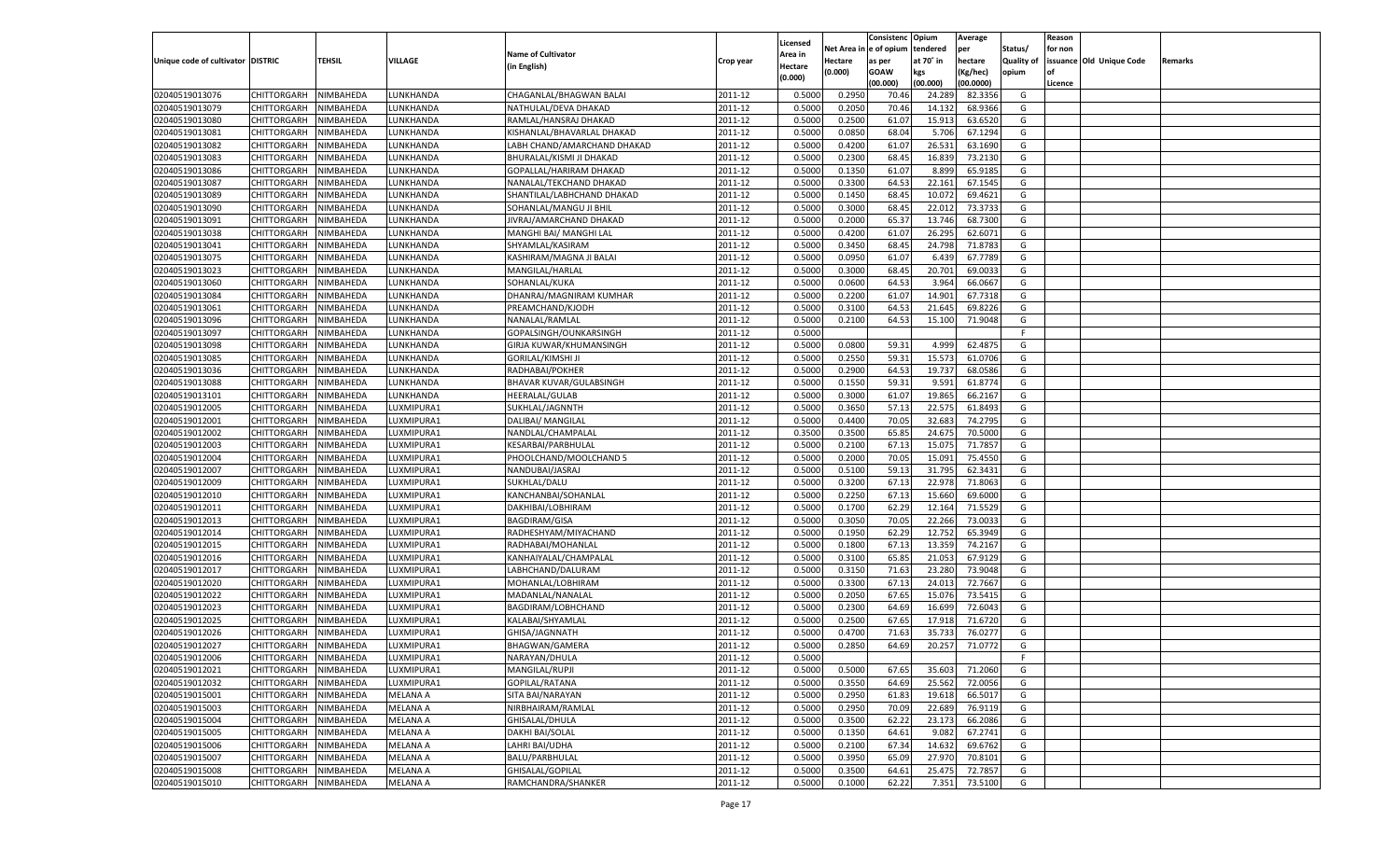|                                   |                       |               |                      |                                        |           |                           |          | Consistenc     | Opium     | Average            |                   | Reason  |                          |         |
|-----------------------------------|-----------------------|---------------|----------------------|----------------------------------------|-----------|---------------------------|----------|----------------|-----------|--------------------|-------------------|---------|--------------------------|---------|
|                                   |                       |               |                      | <b>Name of Cultivator</b>              |           | Licensed                  | Net Area | e of opium     | tendered  | per                | Status/           | for non |                          |         |
| Unique code of cultivator DISTRIC |                       | <b>TEHSIL</b> | VILLAGE              | (in English)                           | Crop year | <b>Area in</b><br>Hectare | Hectare  | as per         | at 70° in | hectare            | <b>Quality of</b> |         | issuance Old Unique Code | Remarks |
|                                   |                       |               |                      |                                        |           | (0.000)                   | (0.000)  | <b>GOAW</b>    | kgs       | (Kg/hec)           | opium             |         |                          |         |
|                                   |                       |               |                      |                                        |           |                           |          | (00.000)       | (00.000)  | (00.0000)          |                   | Licence |                          |         |
| 02040519015012                    | CHITTORGARH           | NIMBAHEDA     | MELANA A             | GANSHAYAM/BHANWARLAL                   | 2011-12   | 0.5000                    | 0.3100   | 67.34          | 22.078    | 71.2194            | G                 |         |                          |         |
| 02040519015013                    | CHITTORGARH           | NIMBAHEDA     | MELANA A             | NAVAL RAM//OUNKARLAL                   | 2011-12   | 0.5000                    | 0.0550   | 64.61          | 3.747     | 68.127             | G                 |         |                          |         |
| 02040519015014                    | CHITTORGARH           | NIMBAHEDA     | MELANA A             | JAGDISH/JAGNNATH                       | 2011-12   | 0.5000                    | 0.2100   | 67.34          | 15.18     | 72.2857            | G                 |         |                          |         |
| 02040519015015                    | CHITTORGARH           | NIMBAHEDA     | MELANA A             | RADHESHYAM/KALU                        | 2011-12   | 0.5000                    | 0.3500   | 67.09          | 24.545    | 70.1286            | G                 |         |                          |         |
| 02040519015016                    | CHITTORGARH           | NIMBAHEDA     | MELANA A             | MUL CHAND/GANGA                        | 2011-12   | 0.5000                    | 0.4900   | 67.25          | 37.429    | 76.3857            | G                 |         |                          |         |
| 02040519015017                    | CHITTORGARH           | NIMBAHEDA     | MELANA A             | KALURAM/BOTLAL                         | 2011-12   | 0.5000                    | 0.2850   | 67.09          | 21.373    | 74.9930            | G                 |         |                          |         |
| 02040519015019                    | CHITTORGARH           | NIMBAHEDA     | MELANA A             | SHANKERLAL/RAMA                        | 2011-12   | 0.3500                    | 0.2700   | 62.22          | 18.826    | 69.7259            | G                 |         |                          |         |
| 02040519015022                    | CHITTORGARH           | NIMBAHEDA     | MELANA A             | NARAYAN/MANGILAL                       | 2011-12   | 0.5000                    | 0.4100   | 59.00          | 25.909    | 63.1927            | G                 |         |                          |         |
| 02040519015023                    | CHITTORGARH           | NIMBAHEDA     | MELANA A             | JAGDISH/PRABHU                         | 2011-12   | 0.5000                    | 0.5100   | 67.09          | 37.379    | 73.2922            | G                 |         |                          |         |
| 02040519015024                    | CHITTORGARH           | NIMBAHEDA     | MELANA A             | PRABHULAL/HARLAL                       | 2011-12   | 0.5000                    | 0.2750   | 59.06          | 16.883    | 61.3927            | G                 |         |                          |         |
| 02040519015025                    | CHITTORGARH           | NIMBAHEDA     | MELANA A             | <b>HIRALAL/GABUR</b>                   | 2011-12   | 0.5000                    | 0.1150   | 64.61          | 7.735     | 67.2609            | G                 |         |                          |         |
| 02040519015026                    | CHITTORGARH           | NIMBAHEDA     | MELANA A             | <b>SUKHI BAI/SHANKAR</b>               | 2011-12   | 0.5000                    | 0.3550   | 62.22          | 24.195    | 68.1549            | G                 |         |                          |         |
| 02040519015027                    | CHITTORGARH           | NIMBAHEDA     | MELANA A             | <b>BALU/CHAMPA</b>                     | 2011-12   | 0.3500                    | 0.0900   | 64.55          | 6.529     | 72.5444            | G                 |         |                          |         |
| 02040519015028                    | CHITTORGARH           | NIMBAHEDA     | MELANA A             | LAHRIBAI/SEVARAM                       | 2011-12   | 0.5000                    | 0.2650   | 65.16          | 18.496    | 69.7962            | G                 |         |                          |         |
| 02040519015029                    | CHITTORGARH           | NIMBAHEDA     | MELANA A             | BHAGWAN/MAGNIRAM                       | 2011-12   | 0.5000                    | 0.2250   | 62.22          | 16.711    | 74.2711            | G                 |         |                          |         |
| 02040519015030                    | CHITTORGARH           | NIMBAHEDA     | MELANA A             | DEVKISHAN/GORILAL                      | 2011-12   | 0.3500                    | 0.3450   | 67.09          | 23.750    | 68.8406            | G                 |         |                          |         |
| 02040519015031                    | CHITTORGARH           | NIMBAHEDA     | <b>MELANA A</b>      | PARBHU/NARAYAN                         | 2011-12   | 0.5000                    | 0.3750   | 65.09          | 26.017    | 69.3787            | G                 |         |                          |         |
| 02040519015033                    | CHITTORGARH           | NIMBAHEDA     | MELANA A             | BHANWARLAL/KALU                        | 2011-12   | 0.5000                    | 0.4700   | 67.03          | 34.645    | 73.7128            | G                 |         |                          |         |
| 02040519015034                    | CHITTORGARH           | NIMBAHEDA     | MELANA A             | JAGNNATH/CHAMPA                        | 2011-12   | 0.5000                    | 0.3900   | 67.03          | 27.693    | 71.0077            | G                 |         |                          |         |
| 02040519015035                    | CHITTORGARH           | NIMBAHEDA     | MELANA A             | DEVILAL/GOTU                           | 2011-12   | 0.5000                    | 0.4100   | 67.03          | 27.923    | 68.1049            | G                 |         |                          |         |
| 02040519015036                    | CHITTORGARH           | NIMBAHEDA     | <b>MELANA A</b>      | BHAGWANLAL/OUNKAR                      | 2011-12   | 0.5000                    | 0.2100   | 62.09          | 13.890    | 66.1429            | G                 |         |                          |         |
| 02040519015037                    | CHITTORGARH           | NIMBAHEDA     | MELANA A             | <b>BANSILAL/MAGNA</b>                  | 2011-12   | 0.5000                    | 0.2950   | 67.64          | 21.683    | 73.5017            | G                 |         |                          |         |
| 02040519015038                    | CHITTORGARH           | NIMBAHEDA     | MELANA A             | HEERALAL/DAULA                         | 2011-12   | 0.5000                    | 0.1900   | 62.09          | 13.429    | 70.6789            | G                 |         |                          |         |
| 02040519015039                    | CHITTORGARH           | NIMBAHEDA     | MELANA A             | PAHLAD/CHAGAN                          | 2011-12   | 0.5000                    | 0.2600   | 67.03          | 18.663    | 71.7808            | G                 |         |                          |         |
| 02040519015040                    | CHITTORGARH           | NIMBAHEDA     | <b>MELANA A</b>      | MOHANLAL//GOTTU                        | 2011-12   | 0.5000                    | 0.1700   | 61.83          | 11.704    | 68.8471            | G                 |         |                          |         |
| 02040519015041                    |                       |               |                      |                                        | 2011-12   |                           | 0.4400   |                | 28.353    | 64.4386            | G                 |         |                          |         |
| 02040519015042                    | CHITTORGARH           | NIMBAHEDA     | MELANA A<br>MELANA A | NANIBAI/NARAYAN<br>NANALAL/LAKHMICHAND | 2011-12   | 0.5000<br>0.5000          | 0.3550   | 61.83<br>67.98 | 25.696    | 72.3831            | G                 |         |                          |         |
|                                   | CHITTORGARH           | NIMBAHEDA     |                      |                                        |           |                           |          |                |           |                    |                   |         |                          |         |
| 02040519015043                    | CHITTORGARH           | NIMBAHEDA     | MELANA A             | GOPAL/NANDA                            | 2011-12   | 0.5000                    | 0.3000   | 67.98          | 22.152    | 73.8400<br>70.9367 | G<br>G            |         |                          |         |
| 02040519015044                    | CHITTORGARH           | NIMBAHEDA     | MELANA A             | GEETABAI/NATHU                         | 2011-12   | 0.5000                    | 0.3950   | 62.09          | 28.020    |                    |                   |         |                          |         |
| 02040519015046                    | CHITTORGARH           | NIMBAHEDA     | MELANA A             | MOHANLAL/MATHURA                       | 2011-12   | 0.5000                    | 0.4200   | 59.06          | 27.049    | 64.4024            | G                 |         |                          |         |
| 02040519015047                    | CHITTORGARH           | NIMBAHEDA     | MELANA A             | RAMLAL/LALU                            | 2011-12   | 0.5000                    | 0.1950   | 70.09          | 15.46     | 79.2821            | G                 |         |                          |         |
| 02040519015048                    | CHITTORGARH           | NIMBAHEDA     | MELANA A             | RATAN/PYARA                            | 2011-12   | 0.5000                    | 0.3300   | 61.83          | 21.941    | 66.4879            | G                 |         |                          |         |
| 02040519015050                    | CHITTORGARH           | NIMBAHEDA     | MELANA A             | KELASHICHANDRA/BADRILAL                | 2011-12   | 0.5000                    | 0.2050   | 61.77          | 13.766    | 67.151             | G                 |         |                          |         |
| 02040519015051                    | CHITTORGARH           | NIMBAHEDA     | MELANA A             | NAWALRAM/SHANKER                       | 2011-12   | 0.5000                    | 0.3550   | 65.16          | 26.967    | 75.9634            | G                 |         |                          |         |
| 02040519015053                    | CHITTORGARH           | NIMBAHEDA     | <b>MELANA A</b>      | KANHAIYALAL/MOHANLAL                   | 2011-12   | 0.5000                    | 0.1600   | 65.16          | 11.133    | 69.581             | G                 |         |                          |         |
| 02040519015054                    | CHITTORGARH           | NIMBAHEDA     | MELANA A             | DEVILAL/RAMCHAND                       | 2011-12   | 0.5000                    | 0.3200   | 65.16          | 22.462    | 70.1938            | G                 |         |                          |         |
| 02040519015055                    | CHITTORGARH           | NIMBAHEDA     | MELANA A             | JAICHAND/BHAGIRATH                     | 2011-12   | 0.3500                    | 0.1550   | 62.09          | 10.271    | 66.2645            | G                 |         |                          |         |
| 02040519015056                    | CHITTORGARH           | NIMBAHEDA     | MELANA A             | JAGDISHCHANDRA/BHANWARLAI              | 2011-12   | 0.5000                    | 0.4650   | 61.77          | 31.84     | 68.488             | G                 |         |                          |         |
| 02040519015057                    | CHITTORGARH           | NIMBAHEDA     | <b>MELANA A</b>      | RADHESHYAM/GANESH                      | 2011-12   | 0.5000                    | 0.2250   | 65.16          | 16.216    | 72.0711            | G                 |         |                          |         |
| 02040519015059                    | CHITTORGARH           | NIMBAHEDA     | MELANA A             | KESRIMAL/MANGUSINGH                    | 2011-12   | 0.5000                    | 0.2250   | 62.44          | 14.352    | 63.7867            | G                 |         |                          |         |
| 02040519015061                    | CHITTORGARH           | NIMBAHEDA     | <b>MELANA A</b>      | BALCHAND/BHAGCHAND                     | 2011-12   | 0.5000                    | 0.2150   | 58.09          | 12.772    | 59.4047            | G                 |         |                          |         |
| 02040519015063                    | CHITTORGARH           | NIMBAHEDA     | MELANA A             | MANGILAL/NAGJIRAM                      | 2011-12   | 0.5000                    | 0.3400   | 61.77          | 22.396    | 65.870             | G                 |         |                          |         |
| 02040519015065                    | CHITTORGARH           | NIMBAHEDA     | <b>MELANA A</b>      | CHANDRIBAI/SHANKERLAL                  | 2011-12   | 0.5000                    | 0.4600   | 59.06          | 28.69     | 62.3804            | G                 |         |                          |         |
| 02040519015068                    | CHITTORGARH           | NIMBAHEDA     | MELANA A             | MOHANLAL/ONKAR                         | 2011-12   | 0.5000                    | 0.1900   | 67.98          | 13.53     | 71.2526            | G                 |         |                          |         |
| 02040519015069                    | CHITTORGARH           | NIMBAHEDA     | MELANA A             | SHAMBHULAL/GHISALAL                    | 2011-12   | 0.5000                    | 0.3550   | 62.09          | 23.674    | 66.6873            | G                 |         |                          |         |
| 02040519015070                    | CHITTORGARH NIMBAHEDA |               | <b>MELANA A</b>      | JAGDISH/MEGHRAJ                        | 2011-12   | 0.5000                    | 0.2700   | 62.44          | 18.464    | 68.3852            | G                 |         |                          |         |
| 02040519015071                    | <b>CHITTORGARH</b>    | NIMBAHEDA     | <b>MELANA A</b>      | KALURAM/SHANKERLAL                     | 2011-12   | 0.5000                    | 0.5050   | 59.06          | 34.483    | 68.2832            | G                 |         |                          |         |
| 02040519015072                    | <b>CHITTORGARH</b>    | NIMBAHEDA     | <b>MELANA A</b>      | BANSILAL/PREAMCHAND                    | 2011-12   | 0.5000                    | 0.1700   | 67.25          | 12.854    | 75.6118            | G                 |         |                          |         |
| 02040519015073                    | <b>CHITTORGARH</b>    | NIMBAHEDA     | <b>MELANA A</b>      | JAGNNATH/PRABHULAL                     | 2011-12   | 0.5000                    | 0.3450   | 67.98          | 24.483    | 70.9652            | G                 |         |                          |         |
| 02040519015074                    | <b>CHITTORGARH</b>    | NIMBAHEDA     | <b>MELANA A</b>      | DEVILAL/PARBHULAL                      | 2011-12   | 0.5000                    | 0.2550   | 64.25          | 17.439    | 68.3882            | G                 |         |                          |         |
| 02040519015075                    | <b>CHITTORGARH</b>    | NIMBAHEDA     | <b>MELANA A</b>      | BHERULAL/BADRILAL                      | 2011-12   | 0.5000                    | 0.2000   | 62.44          | 13.469    | 67.3450            | G                 |         |                          |         |
| 02040519015076                    | <b>CHITTORGARH</b>    | NIMBAHEDA     | <b>MELANA A</b>      | CHOOGALAL/RAMA                         | 2011-12   | 0.5000                    | 0.3550   | 64.55          | 24.271    | 68.3690            | G                 |         |                          |         |
| 02040519015077                    | <b>CHITTORGARH</b>    | NIMBAHEDA     | <b>MELANA A</b>      | RAMLAL/LAKHMICHAND                     | 2011-12   | 0.5000                    | 0.2500   | 64.61          | 17.094    | 68.3760            | G                 |         |                          |         |
| 02040519015078                    | <b>CHITTORGARH</b>    | NIMBAHEDA     | <b>MELANA A</b>      | MAGNIRAM/RATANLAL                      | 2011-12   | 0.5000                    | 0.2400   | 67.25          | 18.407    | 76.6958            | G                 |         |                          |         |
| 02040519015079                    | <b>CHITTORGARH</b>    | NIMBAHEDA     | <b>MELANA A</b>      | RAMCHANDRA/RAMA                        | 2011-12   | 0.5000                    | 0.3900   | 58.09          | 24.240    | 62.1538            | G                 |         |                          |         |
| 02040519015080                    | <b>CHITTORGARH</b>    | NIMBAHEDA     | <b>MELANA A</b>      | HEERALAL/GULAB                         | 2011-12   | 0.5000                    |          |                |           |                    | F.                |         |                          |         |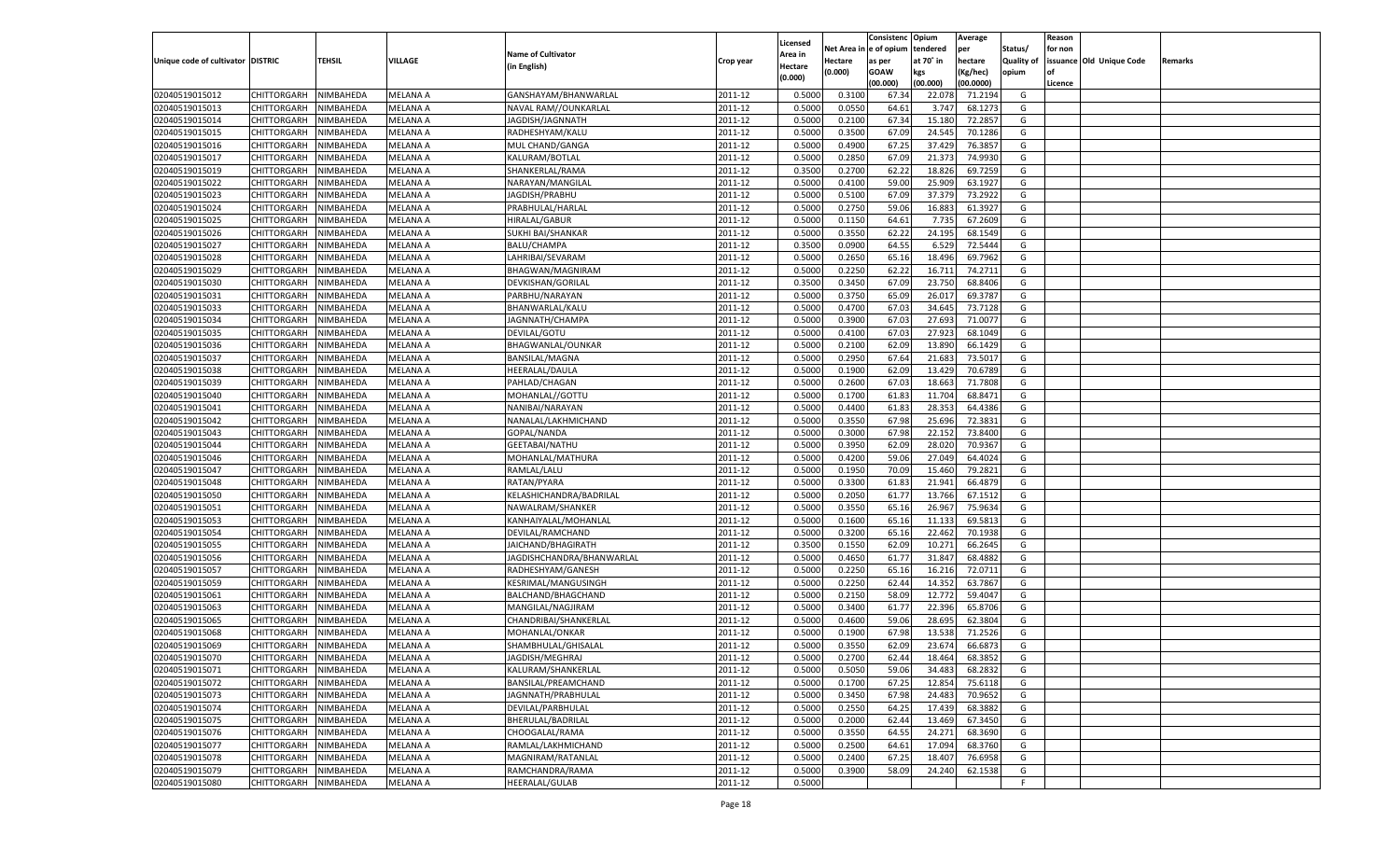|                                   |                       |           |                 |                           |           |          |          | Consistenc Opium |           | Average   |                   | Reason    |                          |                    |
|-----------------------------------|-----------------------|-----------|-----------------|---------------------------|-----------|----------|----------|------------------|-----------|-----------|-------------------|-----------|--------------------------|--------------------|
|                                   |                       |           |                 |                           |           | Licensed | Net Area | e of opium       | tendered  | per       | Status/           | for non   |                          |                    |
| Unique code of cultivator DISTRIC |                       | TEHSIL    | VILLAGE         | <b>Name of Cultivator</b> | Crop year | Area in  | Hectare  | as per           | at 70° in | hectare   | <b>Quality of</b> |           | issuance Old Unique Code | Remarks            |
|                                   |                       |           |                 | (in English)              |           | Hectare  | (0.000)  | <b>GOAW</b>      | kgs       | (Kg/hec)  | opium             | <b>of</b> |                          |                    |
|                                   |                       |           |                 |                           |           | (0.000)  |          | (00.000)         | (00.000)  | (00.0000) |                   | Licence   |                          |                    |
| 02040519015081                    | CHITTORGARH           | NIMBAHEDA | <b>MELANA A</b> | RAMESHWAR/KISHANLAL       | 2011-12   | 0.5000   | 0.2550   | 67.98            | 18.94     | 74.3020   | G                 |           |                          |                    |
| 02040519015082                    | CHITTORGARH           | NIMBAHEDA | MELANA A        | BAGDIRAM/GAUTAM           | 2011-12   | 0.5000   | 0.2900   | 64.55            | 20.112    | 69.3517   | G                 |           |                          |                    |
| 02040519015083                    | <b>CHITTORGARH</b>    | NIMBAHEDA | <b>MELANA B</b> | LAXMIBAI/BADRILAL         | 2011-12   | 0.5000   | 0.4700   | 67.75            | 34.105    | 72.5638   | G                 |           |                          |                    |
| 02040519015084                    | CHITTORGARH           | NIMBAHEDA | MELANA B        | SEETABAI/VIJAYSINGH       | 2011-12   | 0.5000   | 0.4950   | 66.07            | 35.371    | 71.4566   | G                 |           |                          |                    |
| 02040519015085                    | CHITTORGARH           | NIMBAHEDA | <b>MELANA B</b> | SEETABAI/NANALAL          | 2011-12   | 0.5000   | 0.3650   | 62.86            | 24.013    | 65.7890   | G                 |           |                          |                    |
| 02040519015087                    | CHITTORGARH           | NIMBAHEDA | MELANA B        | NATHULAL/BHANWARLAI       | 2011-12   | 0.5000   | 0.4600   | 65.4             | 32.402    | 70.4391   | G                 |           |                          |                    |
| 02040519015088                    | CHITTORGARH           | NIMBAHEDA | <b>MELANA B</b> | PANNALAL/PRABHULAI        | 2011-12   | 0.5000   | 0.4900   | 63.17            | 35.465    | 72.3776   | G                 |           |                          |                    |
| 02040519015089                    | CHITTORGARH           | NIMBAHEDA | MELANA B        | SHIVLAL/BHANWARLAL        | 2011-12   | 0.5000   | 0.5150   | 65.44            | 34.62     | 67.2369   | G                 |           |                          |                    |
| 02040519015090                    | CHITTORGARH           | NIMBAHEDA | <b>MELANA B</b> | GABURLAL/BHURA            | 2011-12   | 0.5000   | 0.3950   | 63.17            | 27.65     | 70.0000   | G                 |           |                          |                    |
| 02040519015091                    | CHITTORGARH           | NIMBAHEDA | MELANA B        | JAGNNATH/CHUNNILAL        | 2011-12   | 0.3500   | 0.3550   | 63.17            | 23.34     | 65.7634   | G                 |           |                          |                    |
| 02040519015092                    | CHITTORGARH           | NIMBAHEDA | <b>MELANA B</b> | BHANWARLAL/HARLAL         | 2011-12   | 0.5000   | 0.2450   | 65.44            | 17.426    | 71.1265   | G                 |           |                          |                    |
| 02040519015093                    | CHITTORGARH           | NIMBAHEDA | MELANA B        | RADHESHYAM/NANDLAL        | 2011-12   | 0.5000   | 0.2650   | 68.11            | 20.141    | 76.0038   | G                 |           |                          |                    |
| 02040519015094                    | CHITTORGARH           | NIMBAHEDA | <b>MELANA B</b> | BHANWARLAL/PYARA          | 2011-12   | 0.5000   | 0.2000   | 63.17            | 13.879    | 69.3950   | G                 |           |                          |                    |
| 02040519015095                    | CHITTORGARH           | NIMBAHEDA | <b>MELANA B</b> | HEERALAL/NANALAL          | 2011-12   | 0.5000   | 0.1750   | 62.33            | 11.825    | 67.5714   | G                 |           |                          |                    |
|                                   | <b>CHITTORGARH</b>    | NIMBAHEDA | <b>MELANA B</b> |                           | 2011-12   |          |          | 64.33            |           | 73.0448   | G                 |           |                          |                    |
| 02040519015096                    |                       |           |                 | SHANKERLAL/PRABHULAL      |           | 0.5000   | 0.2900   |                  | 21.183    |           |                   |           |                          |                    |
| 02040519015097                    | CHITTORGARH           | NIMBAHEDA | <b>MELANA B</b> | KANHAIYALAL/KALURAM       | 2011-12   | 0.5000   |          |                  |           |           | F.                |           |                          |                    |
| 02040519015098                    | <b>CHITTORGARH</b>    | NIMBAHEDA | <b>MELANA B</b> | MADHOLAL/NANALAL          | 2011-12   | 0.5000   | 0.2800   | 56.93            | 18.478    | 65.9929   | G                 |           |                          |                    |
| 02040519015099                    | CHITTORGARH           | NIMBAHEDA | <b>MELANA B</b> | KISHNALAL/LADU            | 2011-12   | 0.5000   | 0.2050   | 65.50            | 14.494    | 70.7024   | G                 |           |                          |                    |
| 02040519015100                    | <b>CHITTORGARH</b>    | NIMBAHEDA | <b>MELANA B</b> | MADHOLAL/PRABHULAL        | 2011-12   | 0.5000   | 0.4900   | 65.50            | 34.631    | 70.6755   | G                 |           |                          |                    |
| 02040519015101                    | CHITTORGARH           | NIMBAHEDA | <b>MELANA B</b> | RATANLAL/MEGHRAJ          | 2011-12   | 0.5000   | 0.4050   | 62.33            | 27.764    | 68.5531   | G                 |           |                          |                    |
| 02040519015102                    | <b>CHITTORGARH</b>    | NIMBAHEDA | <b>MELANA B</b> | SUKHIBAI/BADRILAL         | 2011-12   | 0.5000   | 0.3500   | 65.50            | 25.077    | 71.6486   | G                 |           |                          |                    |
| 02040519015103                    | CHITTORGARH           | NIMBAHEDA | <b>MELANA B</b> | TULSIRAM/GANGARAM         | 2011-12   | 0.5000   | 0.1700   | 65.50            | 12.688    | 74.6353   | G                 |           |                          |                    |
| 02040519015105                    | <b>CHITTORGARH</b>    | NIMBAHEDA | <b>MELANA B</b> | MOHANLAL/NANALAL          | 2011-12   | 0.5000   | 0.3450   | 62.33            | 23.810    | 69.0145   | G                 |           |                          |                    |
| 02040519015106                    | CHITTORGARH           | NIMBAHEDA | <b>MELANA B</b> | DEVILAL/GAMER             | 2011-12   | 0.5000   | 0.2500   | 69.44            | 19.066    | 76.2640   | G                 |           |                          |                    |
| 02040519015107                    | <b>CHITTORGARH</b>    | NIMBAHEDA | <b>MELANA B</b> | PANNALAL/HARIRAM          | 2011-12   | 0.5000   | 0.3250   | 56.93            | 21.129    | 65.0123   | G                 |           |                          |                    |
| 02040519015108                    | CHITTORGARH           | NIMBAHEDA | <b>MELANA B</b> | JAGDISH/RAMLAL            | 2011-12   | 0.5000   | 0.4850   | 62.33            | 32.786    | 67.6000   | G                 |           |                          |                    |
| 02040519015109                    | <b>CHITTORGARH</b>    | NIMBAHEDA | <b>MELANA B</b> | <b>VENIRAM/DOLA</b>       | 2011-12   | 0.5000   | 0.1000   | 66.92            | 7.485     | 74.8500   | G                 |           |                          |                    |
| 02040519015110                    | CHITTORGARH           | NIMBAHEDA | <b>MELANA B</b> | RAMESHWAR/MODIRAM         | 2011-12   | 0.5000   | 0.4200   | 64.00            | 29.367    | 69.9214   | G                 |           |                          |                    |
| 02040519015111                    | <b>CHITTORGARH</b>    | NIMBAHEDA | <b>MELANA B</b> | SUNDARBAI/RADHESHYAM      | 2011-12   | 0.5000   | 0.3350   | 59.89            | 21.911    | 65.4060   | G                 |           |                          |                    |
| 02040519015112                    | CHITTORGARH           | NIMBAHEDA | <b>MELANA B</b> | NANALAL/NATHULAL          | 2011-12   | 0.5000   | 0.4750   | 56.93            | 28.969    | 60.9874   | G                 |           |                          |                    |
| 02040519015115                    | CHITTORGARH           | NIMBAHEDA | <b>MELANA B</b> | PREMCHAND/CHUNNILAI       | 2011-12   | 0.5000   | 0.2700   | 62.21            | 18.97     | 70.2741   | G                 |           |                          |                    |
| 02040519015116                    | CHITTORGARH           | NIMBAHEDA | MELANA B        | HANGAMIBAI/CHUNNILAL      | 2011-12   | 0.5000   | 0.4950   | 62.21            | 32.67     | 66.0162   | G                 |           |                          |                    |
| 02040519015117                    | CHITTORGARH           | NIMBAHEDA | <b>MELANA B</b> | SUKHLAL/BARDICHAND        | 2011-12   | 0.5000   | 0.4900   | 61.29            | 31.88     | 65.0612   | G                 |           |                          |                    |
| 02040519015118                    | CHITTORGARH           | NIMBAHEDA | <b>MELANA B</b> | SHIVNARAYAN/CHHAGANLAL    | 2011-12   | 0.3500   | 0.3550   | 62.21            | 22.46     | 63.287    | G                 |           |                          |                    |
| 02040519015119                    | CHITTORGARH           | NIMBAHEDA | <b>MELANA B</b> | SOHANLAL/MAHADEV          | 2011-12   | 0.3500   | 0.2950   | 62.50            | 21.491    | 72.8508   | G                 |           |                          |                    |
| 02040519015120                    | CHITTORGARH           | NIMBAHEDA | <b>MELANA B</b> | BHERULAL/CHMPA            | 2011-12   | 0.5000   | 0.2350   | 62.59            | 17.03     | 72.4809   | G                 |           |                          |                    |
| 02040519015121                    | CHITTORGARH           | NIMBAHEDA | <b>MELANA B</b> | JANIBAI/LABHCHAND         | 2011-12   | 0.3500   | 0.3400   | 62.86            | 24.686    | 72.6059   | G                 |           |                          |                    |
| 02040519015123                    | CHITTORGARH           | NIMBAHEDA | <b>MELANA B</b> | KANHAIYALAL/KASHIRAM      | 2011-12   | 0.5000   | 0.3100   | 59.81            | 20.23     | 65.2677   | G                 |           |                          |                    |
|                                   |                       |           |                 |                           |           |          |          |                  |           |           |                   |           |                          |                    |
| 02040519015124                    | CHITTORGARH           | NIMBAHEDA | <b>MELANA B</b> | BABULAL/MGANIRAM          | 2011-12   | 0.5000   | 0.1800   | 62.86            | 12.419    | 68.9944   | G                 |           |                          |                    |
| 02040519015125                    | CHITTORGARH           | NIMBAHEDA | <b>MELANA B</b> | RUKMANIBAI/KISHANLAI      | 2011-12   | 0.5000   | 0.4600   | 59.81            | 29.768    | 64.7130   | G                 |           |                          |                    |
| 02040519015126                    | CHITTORGARH           | NIMBAHEDA | <b>MELANA B</b> | MOOLCHAND/NANDA           | 2011-12   | 0.5000   | 0.2000   | 62.54            | 14.063    | 70.3150   | G                 |           |                          |                    |
| 02040519015127                    | CHITTORGARH           | NIMBAHEDA | <b>MELANA B</b> | PARBHULAL/BHURA           | 2011-12   | 0.5000   | 0.1950   | 59.81            | 12.791    | 65.5949   | G                 |           |                          |                    |
| 02040519015129                    | CHITTORGARH           | NIMBAHEDA | <b>MELANA B</b> | BHERULAL/MANGILAI         | 2011-12   | 0.5000   | 0.5050   | 62.54            | 33.906    | 67.1406   | G                 |           |                          |                    |
| 02040519015131                    | CHITTORGARH           | NIMBAHEDA | <b>MELANA B</b> | BHERULAL/NARAYAN          | 2011-12   | 0.3500   | 0.2550   | 64.1             | 17.649    | 69.2118   | G                 |           |                          |                    |
| 02040519015132                    | CHITTORGARH           | NIMBAHEDA | <b>MELANA B</b> | MEGHRAJ/NARAYAN           | 2011-12   | 0.5000   | 0.4350   | 63.07            | 29.616    | 68.0828   | G                 |           |                          |                    |
| 02040519015133                    | CHITTORGARH NIMBAHEDA |           | <b>MELANA B</b> | NANDLAL/SAJJAN SINGH      | 2011-12   | 0.5000   | 0.3100   | 62.54            | 20.236    | 65.2774   | G                 |           |                          |                    |
| 02040519015134                    | <b>CHITTORGARH</b>    | NIMBAHEDA | <b>MELANA B</b> | JAGNNATHI BAI/MODIRAM     | 2011-12   | 0.5000   | 0.3450   | 59.81            | 22.087    | 64.0203   | G                 |           |                          |                    |
| 02040519015137                    | <b>CHITTORGARH</b>    | NIMBAHEDA | <b>MELANA B</b> | MANGILAL/NATHULAL         | 2011-12   | 0.5000   | 0.3900   | 64.90            | 27.907    | 71.5564   | G                 |           |                          |                    |
| 02040519015139                    | <b>CHITTORGARH</b>    | NIMBAHEDA | <b>MELANA B</b> | LUXMAN/BHAGIRATH          | 2011-12   | 0.5000   | 0.4150   | 62.54            | 27.116    | 65.3398   | G                 |           |                          |                    |
| 02040519015141                    | <b>CHITTORGARH</b>    | NIMBAHEDA | <b>MELANA B</b> | RAMESHWAR/CHHAGANLAL      | 2011-12   | 0.3500   | 0.2000   | 59.89            | 13.398    | 66.9900   | G                 |           |                          | <b>NAME CHANGE</b> |
| 02040519015143                    | <b>CHITTORGARH</b>    | NIMBAHEDA | <b>MELANA B</b> | NANALAL/NARAYAN           | 2011-12   | 0.5000   | 0.3300   | 67.41            | 25.259    | 76.5424   | G                 |           |                          |                    |
| 02040519015144                    | <b>CHITTORGARH</b>    | NIMBAHEDA | <b>MELANA B</b> | GAUTAMLAL/GABBA           | 2011-12   | 0.5000   | 0.4050   | 62.59            | 27.566    | 68.0642   | G                 |           |                          |                    |
| 02040519015145                    | <b>CHITTORGARH</b>    | NIMBAHEDA | <b>MELANA B</b> | GHISALAL/MANGILAL         | 2011-12   | 0.5000   | 0.1900   | 56.93            | 12.525    | 65.9211   | G                 |           |                          |                    |
| 02040519015146                    | <b>CHITTORGARH</b>    | NIMBAHEDA | <b>MELANA B</b> | JAGDISH/NANALAL           | 2011-12   | 0.5000   | 0.3600   | 59.77            | 24.053    | 66.8139   | G                 |           |                          |                    |
| 02040519015147                    | <b>CHITTORGARH</b>    | NIMBAHEDA | <b>MELANA B</b> | MANGILAL/NANALAL          | 2011-12   | 0.5000   | 0.4900   | 64.67            | 33.453    | 68.2714   | G                 |           |                          |                    |
| 02040519015148                    | <b>CHITTORGARH</b>    | NIMBAHEDA | <b>MELANA B</b> | KANHAIYALAL/TULSIRAM      | 2011-12   | 0.5000   | 0.5000   | 64.11            | 36.140    | 72.2800   | G                 |           |                          |                    |
|                                   |                       |           |                 |                           |           |          |          |                  |           |           |                   |           |                          |                    |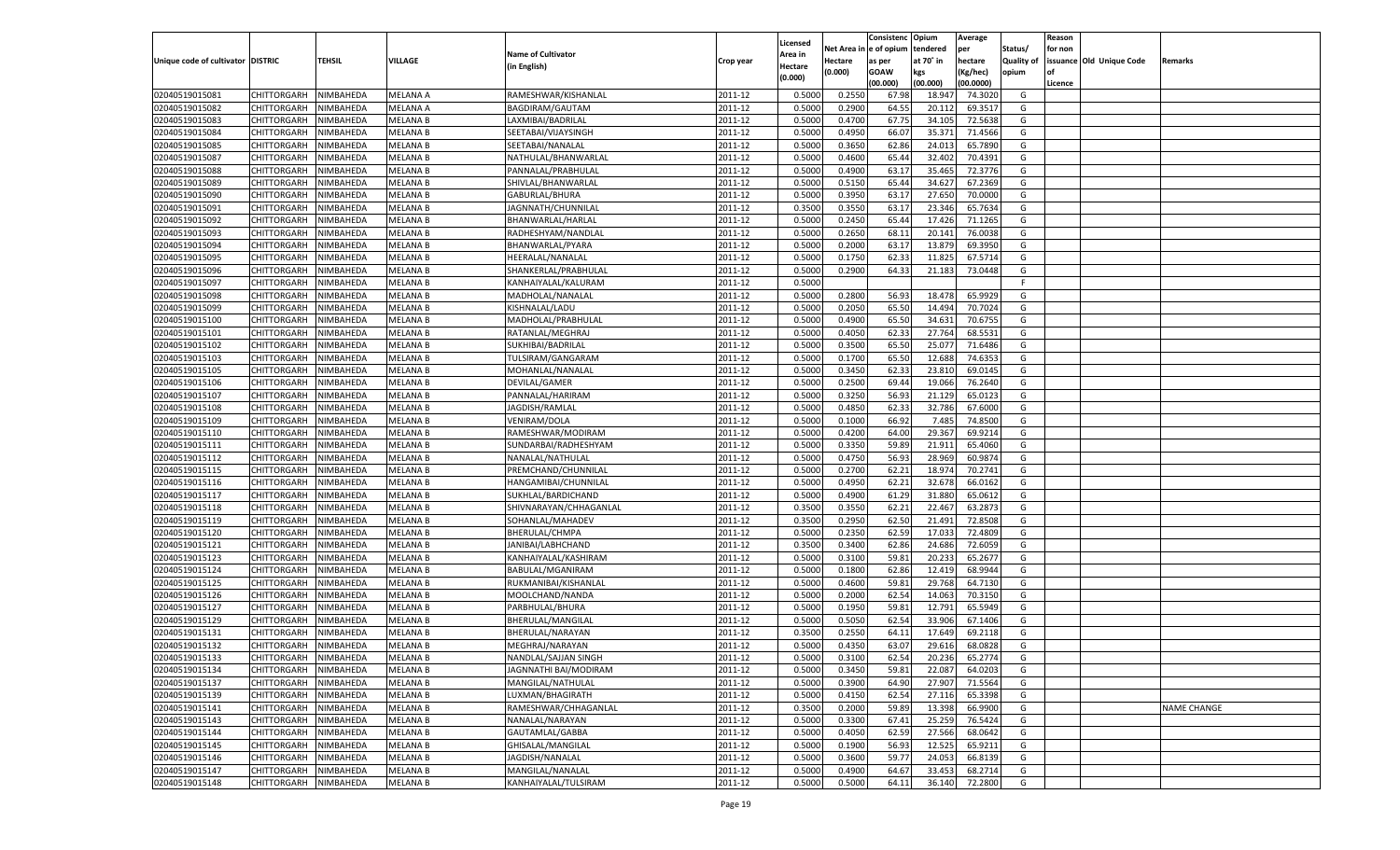|                                   |                       |           |                 |                                   |           |          |          | Consistenc  | Opium     | Average   |                   | Reason    |                          |                    |
|-----------------------------------|-----------------------|-----------|-----------------|-----------------------------------|-----------|----------|----------|-------------|-----------|-----------|-------------------|-----------|--------------------------|--------------------|
|                                   |                       |           |                 |                                   |           | Licensed | Net Area | e of opium  | tendered  | per       | Status/           | for non   |                          |                    |
| Unique code of cultivator DISTRIC |                       | TEHSIL    | VILLAGE         | <b>Name of Cultivator</b>         | Crop year | Area in  | Hectare  | as per      | at 70˚ in | hectare   | <b>Quality of</b> |           | issuance Old Unique Code | Remarks            |
|                                   |                       |           |                 | (in English)                      |           | Hectare  | (0.000)  | <b>GOAW</b> | kgs       | (Kg/hec)  | opium             | <b>of</b> |                          |                    |
|                                   |                       |           |                 |                                   |           | (0.000)  |          | (00.000)    | (00.000)  | (00.0000) |                   | Licence   |                          |                    |
| 02040519015149                    | CHITTORGARH           | NIMBAHEDA | <b>MELANA B</b> | KASIRAM/BHANWARLAL                | 2011-12   | 0.3500   | 0.1000   | 61.38       | 7.602     | 76.0200   | G                 |           |                          |                    |
| 02040519015150                    | CHITTORGARH           | NIMBAHEDA | <b>MELANA B</b> | RAMCHANDRA/BADRILAL               | 2011-12   | 0.5000   | 0.4000   | 62.86       | 29.25     | 73.1425   | G                 |           |                          |                    |
| 02040519015151                    | <b>CHITTORGARH</b>    | NIMBAHEDA | <b>MELANA B</b> | NATHULAL/BHANWARLAI               | 2011-12   | 0.5000   | 0.1500   | 64.67       | 10.985    | 73.2333   | G                 |           |                          |                    |
| 02040519015152                    | CHITTORGARH           | NIMBAHEDA | MELANA B        | RADHAKISHAN/LALURAM               | 2011-12   | 0.5000   | 0.1800   | 70.84       | 13.976    | 77.6444   | G                 |           |                          |                    |
| 02040519015153                    | <b>CHITTORGARH</b>    | NIMBAHEDA | <b>MELANA B</b> | SHANKARLAL/CHMPALAL               | 2011-12   | 0.5000   | 0.2300   | 67.24       | 16.86     | 73.3391   | G                 |           |                          |                    |
| 02040519015154                    | CHITTORGARH           | NIMBAHEDA | MELANA B        | GHISALAL/KISHANLAL                | 2011-12   | 0.5000   | 0.2800   | 62.59       | 18.69     | 66.7750   | G                 |           |                          |                    |
| 02040519015155                    | <b>CHITTORGARH</b>    | NIMBAHEDA | <b>MELANA B</b> | RAMESVARLAL/GIRDHARI              | 2011-12   | 0.5000   | 0.3400   | 62.86       | 23.303    | 68.5382   | G                 |           |                          |                    |
| 02040519015157                    | CHITTORGARH           | NIMBAHEDA | MELANA B        | KAILACHANDRA/BHANWARLAL           | 2011-12   | 0.5000   | 0.1850   | 61.4        | 12.549    | 67.8324   | G                 |           |                          |                    |
| 02040519015158                    | <b>CHITTORGARH</b>    | NIMBAHEDA | <b>MELANA B</b> | DEVILAL/NARAYAN AHIR              | 2011-12   | 0.5000   | 0.1950   | 62.59       | 14.190    | 72.7692   | G                 |           |                          |                    |
| 02040519015159                    | CHITTORGARH           | NIMBAHEDA | MELANA B        | BABRU/MANGILAL                    | 2011-12   | 0.5000   | 0.2700   | 61.01       | 18.521    | 68.596    | G                 |           |                          |                    |
| 02040519015160                    | <b>CHITTORGARH</b>    | NIMBAHEDA | <b>MELANA B</b> | RADHAKISHAN/RAMA DHOBI            | 2011-12   | 0.5000   | 0.0900   | 64.11       | 6.035     | 67.0556   | G                 |           |                          |                    |
| 02040519015161                    | CHITTORGARH           | NIMBAHEDA | MELANA B        | PREAMCHAND/SHANKARLAL             | 2011-12   | 0.5000   | 0.2350   | 64.35       | 17.126    | 72.8766   | G                 |           |                          |                    |
| 02040519015162                    | <b>CHITTORGARH</b>    | NIMBAHEDA | <b>MELANA B</b> | BARDICHAND/CUNNILAL               | 2011-12   | 0.5000   | 0.2150   | 62.86       | 14.593    | 67.8744   | G                 |           |                          |                    |
| 02040519015163                    | CHITTORGARH           | NIMBAHEDA | <b>MELANA B</b> | DEVILAL/GABUR DHAKAD              | 2011-12   | 0.5000   | 0.3450   | 61.4        | 23.262    | 67.4261   | G                 |           |                          |                    |
| 02040519015165                    | <b>CHITTORGARH</b>    | NIMBAHEDA | <b>MELANA B</b> |                                   | 2011-12   | 0.5000   | 0.4600   | 61.47       | 31.525    | 68.5326   | G                 |           |                          |                    |
| 02040519015166                    |                       |           | <b>MELANA B</b> | CHHAGANLAL/CHUNNILAL              | 2011-12   |          | 0.2000   | 64.11       | 13.463    | 67.3150   |                   |           |                          |                    |
|                                   | CHITTORGARH           | NIMBAHEDA |                 | BHERULAL/MAGNIRAM                 |           | 0.5000   |          |             |           |           | G                 |           |                          |                    |
| 02040519015167                    | <b>CHITTORGARH</b>    | NIMBAHEDA | <b>MELANA B</b> | NANDLAL/GIRDHARILAL               | 2011-12   | 0.3500   | 0.3350   | 61.19       | 23.287    | 69.5134   | G                 |           |                          |                    |
| 02040519015168                    | <b>CHITTORGARH</b>    | NIMBAHEDA | <b>MELANA B</b> | JAGDISH/MADHOLAL                  | 2011-12   | 0.5000   | 0.1100   | 64.67       | 8.222     | 74.7455   | G                 |           |                          |                    |
| 02040519015170                    | <b>CHITTORGARH</b>    | NIMBAHEDA | <b>MELANA B</b> | MEGRAJ/GOTTU                      | 2011-12   | 0.5000   | 0.1650   | 62.59       | 11.570    | 70.1212   | G                 |           |                          |                    |
| 02040519015171                    | CHITTORGARH           | NIMBAHEDA | <b>MELANA B</b> | KASHIRAM/CHAMPALAL                | 2011-12   | 0.5000   | 0.2150   | 67.08       | 15.917    | 74.0326   | G                 |           |                          |                    |
| 02040519015173                    | <b>CHITTORGARH</b>    | NIMBAHEDA | <b>MELANA B</b> | MANGILAL/GAUTAMLAL                | 2011-12   | 0.5000   | 0.4050   | 59.77       | 25.727    | 63.5235   | G                 |           |                          |                    |
| 02040519015175                    | <b>CHITTORGARH</b>    | NIMBAHEDA | <b>MELANA B</b> | GOPALLAL/PARBHULAL                | 2011-12   | 0.5000   | 0.3050   | 65.27       | 21.744    | 71.2918   | G                 |           |                          |                    |
| 02040519015178                    | <b>CHITTORGARH</b>    | NIMBAHEDA | <b>MELANA B</b> | MATHRALAL/GANGARAM                | 2011-12   | 0.5000   | 0.2450   | 53.85       | 14.686    | 59.9429   | G                 | 05        |                          |                    |
| 02040519015179                    | CHITTORGARH           | NIMBAHEDA | <b>MELANA B</b> | KHAYALILAL/MANGILAL               | 2011-12   | 0.5000   | 0.2450   | 65.69       | 17.924    | 73.1592   | G                 |           |                          |                    |
| 02040519015180                    | <b>CHITTORGARH</b>    | NIMBAHEDA | <b>MELANA B</b> | MITTULAL/NANALAL                  | 2011-12   | 0.5000   | 0.2650   | 64.24       | 18.437    | 69.5736   | G                 |           |                          |                    |
| 02040519015181                    | <b>CHITTORGARH</b>    | NIMBAHEDA | <b>MELANA B</b> | HIRALAL/KASHIRAM DHAKAD           | 2011-12   | 0.5000   | 0.2200   | 64.67       | 15.52     | 70.5500   | G                 |           |                          |                    |
| 02040519015183                    | <b>CHITTORGARH</b>    | NIMBAHEDA | <b>MELANA B</b> | BABULAL/MODIRAM DHAKAD            | 2011-12   | 0.5000   | 0.4000   | 61.47       | 26.195    | 65.487    | G                 |           |                          |                    |
| 02040519015184                    | CHITTORGARH           | NIMBAHEDA | <b>MELANA B</b> | MADHOLAL/UDA JI AHIR              | 2011-12   | 0.5000   | 0.2050   | 64.67       | 13.959    | 68.0927   | G                 |           |                          |                    |
| 02040519015185                    | <b>CHITTORGARH</b>    | NIMBAHEDA | <b>MELANA B</b> | RAMPYARI BAI/KANHAYALAI           | 2011-12   | 0.5000   | 0.2300   | 64.14       | 15.614    | 67.8870   | G                 |           |                          |                    |
| 02040519015186                    | CHITTORGARH           | NIMBAHEDA | <b>MELANA B</b> | NANDLAL/BENIRAM DHOBI             | 2011-12   | 0.5000   | 0.1350   | 64.66       | 10.226    | 75.7481   | G                 |           |                          |                    |
| 02040519015187                    | CHITTORGARH           | NIMBAHEDA | <b>MELANA B</b> | PREMCHAND/PRABHULAL DHAKAD        | 2011-12   | 0.5000   | 0.3950   | 62.91       | 27.051    | 68.4835   | G                 |           |                          |                    |
| 02040519015188                    | CHITTORGARH           | NIMBAHEDA | <b>MELANA B</b> | JANI BAI/TARACHAND                | 2011-12   | 0.3500   | 0.3500   | 64.91       | 24.74     | 70.6857   | G                 |           |                          |                    |
| 02040519015189                    | <b>CHITTORGARH</b>    | NIMBAHEDA | <b>MELANA B</b> | BHAVARLAL/MEGHRAJ DHAKAD          | 2011-12   | 0.5000   | 0.1000   | 64.66       | 7.704     | 77.0400   | G                 |           |                          |                    |
| 02040519015190                    | CHITTORGARH           | NIMBAHEDA | <b>MELANA B</b> | DEVILAL/BHAVARLAL DHAKAD          | 2011-12   | 0.5000   | 0.1400   | 59.77       | 10.07     | 71.9714   | G                 |           |                          |                    |
| 02040519015191                    | CHITTORGARH           | NIMBAHEDA | <b>MELANA B</b> | RATANLAL/MOTI JI DHAKAD           | 2011-12   | 0.5000   | 0.4700   | 64.66       | 34.639    | 73.7000   | G                 |           |                          |                    |
| 02040519015192                    | CHITTORGARH           | NIMBAHEDA | <b>MELANA B</b> | DHANRAJ/BADRILAL DHAKAD           | 2011-12   | 0.5000   | 0.2950   | 62.91       | 20.43     | 69.2780   | G                 |           |                          |                    |
| 02040519015193                    | <b>CHITTORGARH</b>    | NIMBAHEDA | <b>MELANA B</b> | MEGHRAJ/KALULAL DHAKAD            | 2011-12   | 0.5000   | 0.3450   | 64.66       | 23.629    | 68.4899   | G                 |           |                          |                    |
| 02040519015194                    | CHITTORGARH           | NIMBAHEDA | <b>MELANA B</b> | ONKARLAL/KALULAL DHAKAD           | 2011-12   | 0.5000   | 0.5000   | 65.1        | 34.31     | 68.6340   | G                 |           |                          |                    |
| 02040519015195                    | CHITTORGARH           | NIMBAHEDA | <b>MELANA B</b> | ONKARLAL/CHUNNILAL AHIR           | 2011-12   | 0.3500   | 0.2700   | 62.91       | 18.199    | 67.4037   | G                 |           |                          |                    |
| 02040519015196                    | CHITTORGARH           | NIMBAHEDA | <b>MELANA B</b> | SHANKARLAL/BADRILAL               | 2011-12   | 0.5000   | 0.2900   | 65.17       | 19.13     | 65.9724   | G                 |           |                          |                    |
| 02040519015197                    | <b>CHITTORGARH</b>    | NIMBAHEDA | <b>MELANA B</b> | JAGDISH CHANDRA/VIJAY SINGH KALAL | 2011-12   | 0.5000   | 0.1600   | 56.93       | 9.955     | 62.2188   | G                 |           |                          |                    |
| 02040519015200                    | CHITTORGARH           | NIMBAHEDA | <b>MELANA B</b> | JAGDISH/GIRDHARI NAT              | 2011-12   | 0.5000   | 0.3000   | 62.91       | 20.32     | 67.7633   | G                 |           |                          |                    |
| 02040519015201                    | CHITTORGARH           | NIMBAHEDA | <b>MELANA B</b> | KANHAYALAL/BADRILAL               | 2011-12   | 0.3500   | 0.3400   | 59.77       | 22.363    | 65.7735   | G                 |           |                          | <b>NAME CHANGE</b> |
| 02040519015202                    |                       |           |                 |                                   |           |          |          |             |           |           |                   |           |                          |                    |
|                                   | CHITTORGARH           | NIMBAHEDA | <b>MELANA B</b> | OUNKARLAL/NARAYANLAL AHIR         | 2011-12   | 0.5000   | 0.3950   | 59.7        | 27.264    | 69.0228   | G                 |           |                          |                    |
| 02040519015204                    | CHITTORGARH           | NIMBAHEDA | <b>MELANA B</b> | RAJKUMAR/MANGILAL SALVI           | 2011-12   | 0.5000   | 0.1950   | 65.17       | 13.797    | 70.7538   | G                 |           |                          |                    |
| 02040519015205                    | CHITTORGARH NIMBAHEDA |           | <b>MELANA B</b> | ONKARLAL/GHISALAL DHAKAD          | 2011-12   | 0.5000   | 0.2400   | 62.91       | 16.114    | 67.1417   | G                 |           |                          |                    |
| 02040519015206                    | <b>CHITTORGARH</b>    | NIMBAHEDA | <b>MELANA B</b> | SHIVLAL/BHAVARLAL                 | 2011-12   | 0.5000   | 0.2250   | 65.17       | 15.585    | 69.2667   | G                 |           |                          |                    |
| 02040519015207                    | CHITTORGARH           | NIMBAHEDA | <b>MELANA B</b> | TULSIRAM/PANNALAL DHAKAD          | 2011-12   | 0.5000   | 0.2750   | 59.89       | 18.874    | 68.6327   | G                 |           |                          |                    |
| 02040519015208                    | <b>CHITTORGARH</b>    | NIMBAHEDA | <b>MELANA B</b> | KASHIRAM/PRABHULAL DHAKAD         | 2011-12   | 0.5000   | 0.3050   | 65.17       | 20.836    | 68.3148   | G                 |           |                          |                    |
| 02040519015209                    | <b>CHITTORGARH</b>    | NIMBAHEDA | <b>MELANA B</b> | KISHANLAL/GOTAM                   | 2011-12   | 0.5000   | 0.3900   | 59.89       | 27.259    | 69.8949   | G                 |           |                          |                    |
| 02040519015210                    | <b>CHITTORGARH</b>    | NIMBAHEDA | <b>MELANA B</b> | NANDLAL/GANGARAM DHAKAD           | 2011-12   | 0.3500   | 0.2100   | 62.78       | 14.197    | 67.6048   | G                 |           |                          |                    |
| 02040519015198                    | <b>CHITTORGARH</b>    | NIMBAHEDA | <b>MELANA B</b> | NANALAL/MANGILAL AHIR             | 2011-12   | 0.5000   | 0.4550   | 59.89       | 29.201    | 64.1780   | G                 |           |                          |                    |
| 02040519015243                    | <b>CHITTORGARH</b>    | NIMBAHEDA | <b>MELANA B</b> | BHANWAR LAL/GANGARAM              | 2011-12   | 0.5000   | 0.1500   | 67.38       | 10.752    | 71.6800   | G                 |           |                          |                    |
| 02040519015211                    | <b>CHITTORGARH</b>    | NIMBAHEDA | <b>MELANA A</b> | BHAVARLAL/GULAB JI DHAKAD         | 2011-12   | 0.5000   | 0.3700   | 61.77       | 25.37     | 68.5676   | G                 |           |                          |                    |
| 02040519015212                    | CHITTORGARH           | NIMBAHEDA | <b>MELANA A</b> | HARLAL/HEMA JI BHIL               | 2011-12   | 0.5000   | 0.4400   | 59.00       | 26.938    | 61.2227   | G                 |           |                          |                    |
| 02040519015213                    | CHITTORGARH           | NIMBAHEDA | <b>MELANA A</b> | DHAPUBAI/RAM CHANDRA              | 2011-12   | 0.5000   | 0.1050   | 65.09       | 7.504     | 71.4667   | G                 |           |                          |                    |
|                                   |                       |           |                 |                                   |           |          |          |             |           |           |                   |           |                          |                    |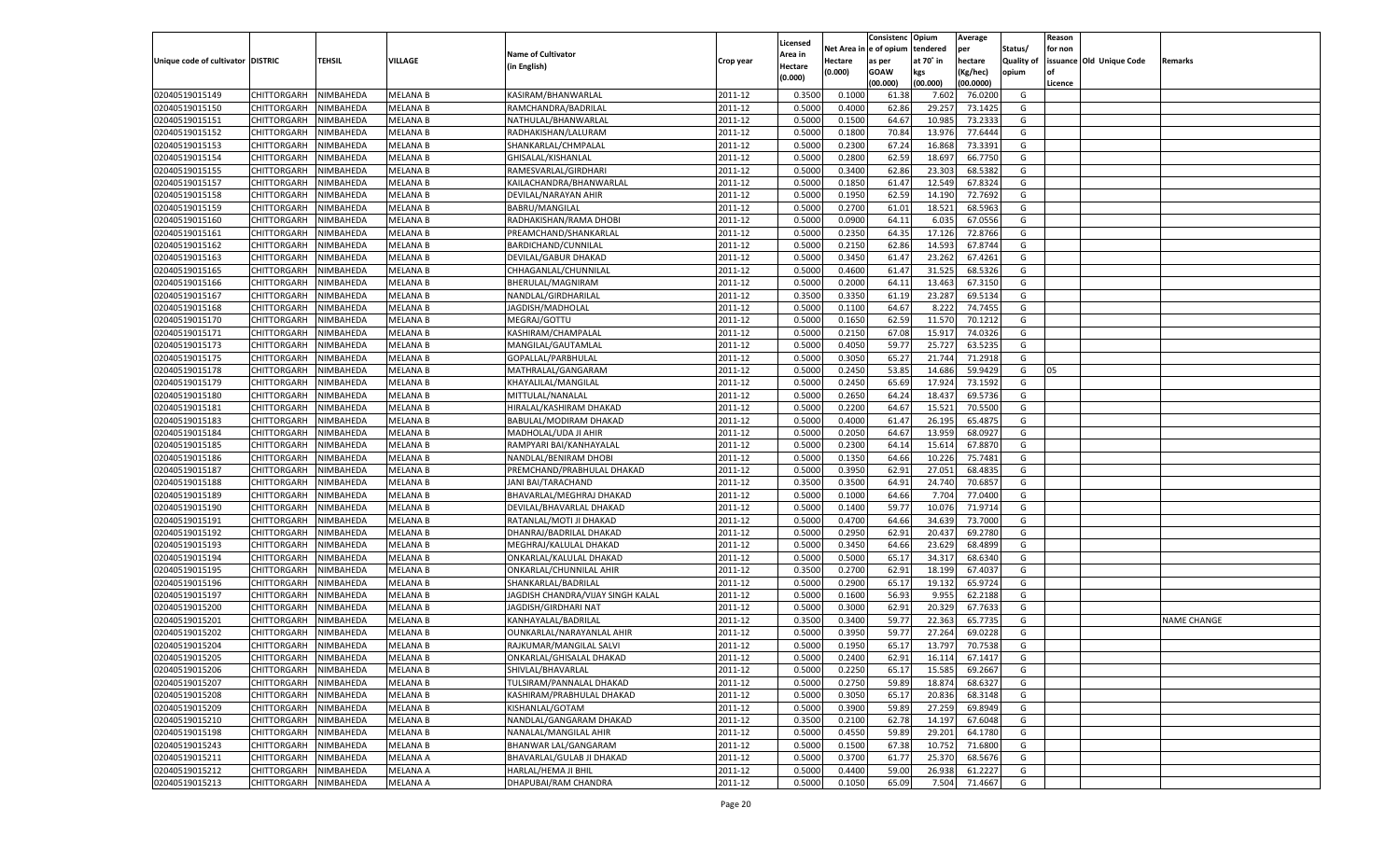|                                   |                       |                        |                              |                             |                    |                  |          | Consistenc Opium |           | Average            |                   | Reason    |                          |         |
|-----------------------------------|-----------------------|------------------------|------------------------------|-----------------------------|--------------------|------------------|----------|------------------|-----------|--------------------|-------------------|-----------|--------------------------|---------|
|                                   |                       |                        |                              |                             |                    | Licensed         | Net Area | e of opium       | tendered  | per                | Status/           | for non   |                          |         |
| Unique code of cultivator DISTRIC |                       | TEHSIL                 | VILLAGE                      | <b>Name of Cultivator</b>   | Crop year          | Area in          | Hectare  | as per           | at 70˚ in | hectare            | <b>Quality of</b> |           | issuance Old Unique Code | Remarks |
|                                   |                       |                        |                              | (in English)                |                    | Hectare          | (0.000)  | <b>GOAW</b>      | kgs       | (Kg/hec)           | opium             | <b>of</b> |                          |         |
|                                   |                       |                        |                              |                             |                    | (0.000)          |          | (00.000)         | (00.000)  | (00.0000)          |                   | Licence   |                          |         |
| 02040519015214                    | CHITTORGARH           | NIMBAHEDA              | <b>MELANA A</b>              | MOHANLAL/GOKUL JI AHIR      | 2011-12            | 0.3500           | 0.0350   | 67.34            | 3.165     | 90.4286            | G                 |           |                          |         |
| 02040519015215                    | CHITTORGARH           | NIMBAHEDA              | MELANA A                     | SHANKARLAL/GOPI JI DHAKAD   | 2011-12            | 0.5000           | 0.5250   | 65.09            | 35.790    | 68.1714            | G                 |           |                          |         |
| 02040519015216                    | <b>CHITTORGARH</b>    | NIMBAHEDA              | <b>MELANA A</b>              | GANSHAYAM/JAGANNATH DHAKAD  | 2011-12            | 0.5000           | 0.4700   | 67.64            | 33.279    | 70.8064            | G                 |           |                          |         |
| 02040519015219                    | CHITTORGARH           | NIMBAHEDA              | MELANA A                     | DYARAM/RUPA JI DHAKAD       | 2011-12            | 0.5000           | 0.4750   | 59.00            | 31.068    | 65.4063            | G                 |           |                          |         |
| 02040519015220                    | CHITTORGARH           | NIMBAHEDA              | <b>MELANA A</b>              | SOHANLAL/ GOTU JI DHAKAD    | 2011-12            | 0.5000           | 0.1500   | 64.25            | 10.372    | 69.1467            | G                 |           |                          |         |
| 02040519015221                    | CHITTORGARH           | NIMBAHEDA              | MELANA A                     | NATHU DAS/DEVIDAS BAIRAGI   | 2011-12            | 0.5000           | 0.2500   | 62.22            | 16.595    | 66.3800            | G                 |           |                          |         |
| 02040519015222                    | CHITTORGARH           | NIMBAHEDA              | <b>MELANA A</b>              | JAGANNATH/OKAR JI DHAKAD    | 2011-12            | 0.5000           | 0.1500   | 64.25            | 10.363    | 69.086             | G                 |           |                          |         |
| 02040519015223                    | CHITTORGARH           | NIMBAHEDA              | MELANA A                     | BALIBAI/NANALAL             | 2011-12            | 0.5000           | 0.1500   | 65.09            | 10.219    | 68.1267            | G                 |           |                          |         |
| 02040519015224                    | CHITTORGARH           | NIMBAHEDA              | <b>MELANA A</b>              | HEMRAJ/LALU JI BHIL         | 2011-12            | 0.5000           | 0.2000   | 61.83            | 13.134    | 65.6700            | G                 |           |                          |         |
| 02040519015225                    | CHITTORGARH           | NIMBAHEDA              | MELANA A                     | MUNNI BAI/BANSHILAL KALAL   | 2011-12            | 0.3500           | 0.2350   | 62.22            | 15.377    | 65.4340            | G                 |           |                          |         |
| 02040519015227                    | CHITTORGARH           | NIMBAHEDA              | <b>MELANA A</b>              | GOTAMLAL/NANDA JI DHAKAD    | 2011-12            | 0.5000           | 0.2600   | 67.06            | 19.045    | 73.2500            | G                 |           |                          |         |
| 02040519015228                    | CHITTORGARH           | NIMBAHEDA              | MELANA A                     | HIRALAL/NANDA JI DHAKAD     | 2011-12            | 0.5000           | 0.3050   | 62.22            | 20.81     | 68.2525            | G                 |           |                          |         |
| 02040519015230                    | CHITTORGARH           | NIMBAHEDA              | <b>MELANA A</b>              | MANGILAL/BHAVARLAL DHAKAD   | 2011-12            | 0.5000           | 0.3000   | 64.25            | 20.395    | 67.983             | G                 |           |                          |         |
| 02040519015232                    | CHITTORGARH           | NIMBAHEDA              | <b>MELANA A</b>              | DALCHAND/UDAIRAM DHAKAD     | 2011-12            | 0.5000           | 0.2500   | 67.06            | 17.675    | 70.7000            | G                 |           |                          |         |
| 02040519015231                    | <b>CHITTORGARH</b>    | NIMBAHEDA              | <b>MELANA A</b>              | CHAMPALAL/MANGNA BHIL       | 2011-12            | 0.5000           | 0.2500   | 62.22            | 15.902    | 63.6080            | G                 |           |                          |         |
| 02040519015233                    | CHITTORGARH           | NIMBAHEDA              | <b>MELANA A</b>              | SURESHCHANDRA/RAMLAL DHAKAD | 2011-12            | 0.5000           | 0.3050   | 67.06            | 22.149    | 72.6197            | G                 |           |                          |         |
| 02040519015234                    | <b>CHITTORGARH</b>    | NIMBAHEDA              | <b>MELANA A</b>              | BADRILAL/NATHULAL DHAKAD    | 2011-12            | 0.5000           | 0.4800   | 65.09            | 34.349    | 71.5604            | G                 |           |                          |         |
| 02040519015236                    | <b>CHITTORGARH</b>    | NIMBAHEDA              | <b>MELANA A</b>              | KISHANLAL/MANGILAL DHAKAD   | 2011-12            | 0.5000           | 0.3700   | 64.25            | 24.663    | 66.6568            | G                 |           |                          |         |
| 02040519015237                    | <b>CHITTORGARH</b>    | NIMBAHEDA              | <b>MELANA A</b>              | HEMRAJ/CHUNNILAL DHAKAD     | 2011-12            | 0.5000           | 0.3450   | 67.64            | 25.394    | 73.6058            | G                 |           |                          |         |
| 02040519015240                    | CHITTORGARH           | NIMBAHEDA              | <b>MELANA A</b>              | MODIRAM/BHERULAL MEGHWAL    | 2011-12            | 0.5000           | 0.2500   | 59.00            | 15.83     | 63.3480            | G                 |           |                          |         |
| 02040519015009                    | <b>CHITTORGARH</b>    | NIMBAHEDA              | <b>MELANA A</b>              | SUKHLAL/MANGILAL            | 2011-12            | 0.5000           | 0.4550   | 70.09            | 33.543    | 73.7209            | G                 |           |                          |         |
| 02040519015032                    | <b>CHITTORGARH</b>    | NIMBAHEDA              | <b>MELANA A</b>              | MOHANI BAI/KANAHYALAL       | 2011-12            | 0.5000           | 0.1300   | 62.22            | 9.671     | 74.3923            | G                 |           |                          |         |
| 02040519015244                    | <b>CHITTORGARH</b>    | NIMBAHEDA              | <b>MELANA A</b>              | MOOLCHAND/JAGNNATH          | 2011-12            | 0.5000           | 0.1050   | 67.34            | 7.581     | 72.2000            | G                 |           |                          |         |
| 02040519015245                    | CHITTORGARH           | NIMBAHEDA              | MELANA B                     | RAMCHANDRA/KUKAJI           | 2011-12            | 0.5000           | 0.2900   | 67.24            | 21.238    | 73.2345            | G                 |           |                          |         |
| 02040519015246                    | <b>CHITTORGARH</b>    | NIMBAHEDA              | MELANA B                     | RADHESHYAM/MOTILAL          | 2011-12            | 0.5000           | 0.1300   | 62.61            | 8.613     | 66.2538            | G                 |           |                          |         |
| 02040519014062                    | CHITTORGARH           | NIMBAHEDA              | MANOHERKHEDI                 | <b>GISU LAL/JABUR</b>       | 2011-12            | 0.5000           | 0.3400   | 68.44            | 26.301    | 77.3559            | G                 |           |                          |         |
| 02040519014001                    | <b>CHITTORGARH</b>    | NIMBAHEDA              | MANOHERKHEDI                 | BHANWARLAL/PURANMAL         | 2011-12            | 0.5000           | 0.3750   | 64.01            | 26.034    | 69.4240            | G                 |           |                          |         |
| 02040519014003                    | CHITTORGARH           | NIMBAHEDA              | MANOHERKHEDI                 | KISHAN/JAGNNATH             | 2011-12            | 0.5000           | 0.4700   | 61.42            | 30.535    | 64.9681            | G                 |           |                          |         |
| 02040519014004                    | <b>CHITTORGARH</b>    | NIMBAHEDA              | MANOHERKHEDI                 | ONKARLAL/DALURAM            | 2011-12            | 0.5000           | 0.5000   | 61.42            | 31.868    | 63.7360            | G                 |           |                          |         |
| 02040519014005                    | CHITTORGARH           | NIMBAHEDA              | MANOHERKHEDI                 | LALU/KASHIRAM               | 2011-12            | 0.5000           | 0.4050   | 64.01            | 25.92     | 64.0099            | G                 |           |                          |         |
| 02040519014006                    | CHITTORGARH           | NIMBAHEDA              | MANOHERKHEDI                 | <b>BHAGDI BAI/ BHIMRAJ</b>  | 2011-12            | 0.5000           | 0.3350   | 58.83            | 20.406    | 60.9134            | G                 |           |                          |         |
| 02040519014008                    | CHITTORGARH           | NIMBAHEDA              | MANOHERKHEDI                 | MANGILAL/AMARCHAND          | 2011-12            | 0.5000           | 0.5000   | 65.26            | 33.72     | 67.4420            | G                 |           |                          |         |
| 02040519014009                    | CHITTORGARH           | NIMBAHEDA              | MANOHERKHEDI                 | SUKHIBAI/NARAYAN            | 2011-12            | 0.5000           | 0.3000   | 65.26            | 20.193    | 67.3100            | G                 |           |                          |         |
| 02040519014011                    | CHITTORGARH           | NIMBAHEDA              | MANOHERKHEDI                 | MOOLCHAND/MOTILAL           | 2011-12            | 0.5000           | 0.4950   | 58.83            | 29.650    | 59.8990            | G                 |           |                          |         |
| 02040519014012                    | CHITTORGARH           | NIMBAHEDA              | MANOHERKHEDI                 | RAMLAL/PURANMAL             | 2011-12            | 0.5000           |          |                  |           |                    | F                 |           |                          |         |
| 02040519014013                    | CHITTORGARH           | NIMBAHEDA              | MANOHERKHEDI                 | DHALUBAI/RAMCHANDRA         | 2011-12            | 0.5000           | 0.4600   | 61.4             | 29.166    | 63.404             | G                 |           |                          |         |
| 02040519014014                    | <b>CHITTORGARH</b>    | NIMBAHEDA              | MANOHERKHEDI                 | MADHOLAL/JAICHAND           | 2011-12            | 0.5000           | 0.2900   | 61.07            | 18.600    | 64.1379            | G                 |           |                          |         |
| 02040519014015                    | CHITTORGARH           | NIMBAHEDA              | MANOHERKHEDI                 | RANGLAL/PRABHULAL           | 2011-12            | 0.5000           | 0.4950   | 68.44            | 34.611    | 69.921             | G                 |           |                          |         |
| 02040519014020                    | CHITTORGARH           | NIMBAHEDA              | MANOHERKHEDI                 | AMBALAL/KHAYALILAL          | 2011-12            | 0.5000           | 0.4900   | 61.07            | 31.678    | 64.6490            | G                 |           |                          |         |
| 02040519014019                    | <b>CHITTORGARH</b>    | NIMBAHEDA              | MANOHERKHEDI                 | RAMESHWARLAL/PRABHULAL      | 2011-12            | 0.5000           | 0.3300   | 61.07            | 20.703    | 62.7364            | G                 |           |                          |         |
| 02040519014022                    | CHITTORGARH           | NIMBAHEDA              | MANOHERKHEDI                 | SUKHIBAI/HEERALAL           | 2011-12            | 0.5000           | 0.5000   | 61.07            | 31.373    | 62.7460            | G                 |           |                          |         |
| 02040519014023                    | CHITTORGARH           | NIMBAHEDA              | MANOHERKHEDI                 | <b>BOTLAL/GULAB</b>         | 2011-12            | 0.5000           | 0.2050   | 58.83            | 12.632    | 61.6195            | G                 |           |                          |         |
| 02040519014028                    | CHITTORGARH           | NIMBAHEDA              | MANOHERKHEDI                 | MATHURI BAI/MATHURALAL      | 2011-12            | 0.5000           | 0.2950   | 61.79            | 18.846    | 63.8847            | G                 |           |                          |         |
| 02040519014029                    | CHITTORGARH           | NIMBAHEDA              | MANOHERKHEDI                 | TULSIRAM/LUXMICHAND         | 2011-12            | 0.5000           | 0.2650   | 68.44            | 20.71     | 78.1811            | G                 |           |                          |         |
| 02040519014030                    | CHITTORGARH           | NIMBAHEDA              | MANOHERKHEDI                 | BABULAL/PRABHULAL           | 2011-12            | 0.5000           | 0.4000   | 65.26            | 26.551    | 66.3775            | G                 |           |                          |         |
|                                   | CHITTORGARH NIMBAHEDA |                        |                              | BADRILAL/MADHOLAL           | 2011-12            |                  | 0.3250   |                  | 22.487    |                    | G                 |           |                          |         |
| 02040519014033                    | <b>CHITTORGARH</b>    |                        | MANOHERKHEDI                 | KISHANDAS/NANALAL           |                    | 0.5000           | 0.4900   | 65.26            | 34.586    | 69.1908<br>70.5837 | G                 |           |                          |         |
| 02040519014034<br>02040519014035  | CHITTORGARH           | NIMBAHEDA<br>NIMBAHEDA | MANOHERKHEDI<br>MANOHERKHEDI | DAULATRAM/BHEEMRAJ          | 2011-12<br>2011-12 | 0.5000<br>0.3500 | 0.3350   | 67.55            | 21.591    | 64.4507            | G                 |           |                          |         |
|                                   | <b>CHITTORGARH</b>    | NIMBAHEDA              | MANOHERKHEDI                 | SHRILAL/MANGILAL            | 2011-12            |                  | 0.2200   | 61.79            |           | 72.4636            | G                 |           |                          |         |
| 02040519014036                    |                       |                        |                              | PREMCHANDRA/KHEMRAJ         |                    | 0.5000           |          | 67.55            | 15.942    |                    |                   |           |                          |         |
| 02040519014037                    | <b>CHITTORGARH</b>    | NIMBAHEDA              | MANOHERKHEDI                 |                             | 2011-12            | 0.5000           | 0.5100   | 64.17            | 34.203    | 67.0647            | G                 |           |                          |         |
| 02040519014038                    | <b>CHITTORGARH</b>    | NIMBAHEDA              | MANOHERKHEDI                 | CHHAGANLAL/MATHRALAL        | 2011-12            | 0.5000           | 0.3700   | 61.79            | 24.019    | 64.9162            | G                 |           |                          |         |
| 02040519014040                    | <b>CHITTORGARH</b>    | NIMBAHEDA              | MANOHERKHEDI                 | MANGILAL/RAMCHANDRA         | 2011-12            | 0.5000           | 0.5100   | 64.17            | 33.799    | 66.2725            | G                 |           |                          |         |
| 02040519014043                    | <b>CHITTORGARH</b>    | NIMBAHEDA              | MANOHERKHEDI                 | <b>GORILAL/MOTILAL</b>      | 2011-12            | 0.5000           | 0.1500   | 61.79            | 9.463     | 63.0867            | G                 |           |                          |         |
| 02040519014045                    | <b>CHITTORGARH</b>    | NIMBAHEDA              | MANOHERKHEDI                 | PRAKASHCHANDRA/CHHAGANLAL   | 2011-12            | 0.5000           | 0.3850   | 64.17            | 25.439    | 66.0753            | G                 |           |                          |         |
| 02040519014046                    | <b>CHITTORGARH</b>    | NIMBAHEDA              | MANOHERKHEDI                 | BHERULAL/BHEEMRAJ           | 2011-12            | 0.5000           | 0.3950   | 67.55            | 27.956    | 70.7747            | G                 |           |                          |         |
| 02040519014047                    | <b>CHITTORGARH</b>    | NIMBAHEDA              | MANOHERKHEDI                 | NANALAL/RAMCHANDRA          | 2011-12            | 0.5000           | 0.2000   | 62.49            | 12.953    | 64.7650            | G                 |           |                          |         |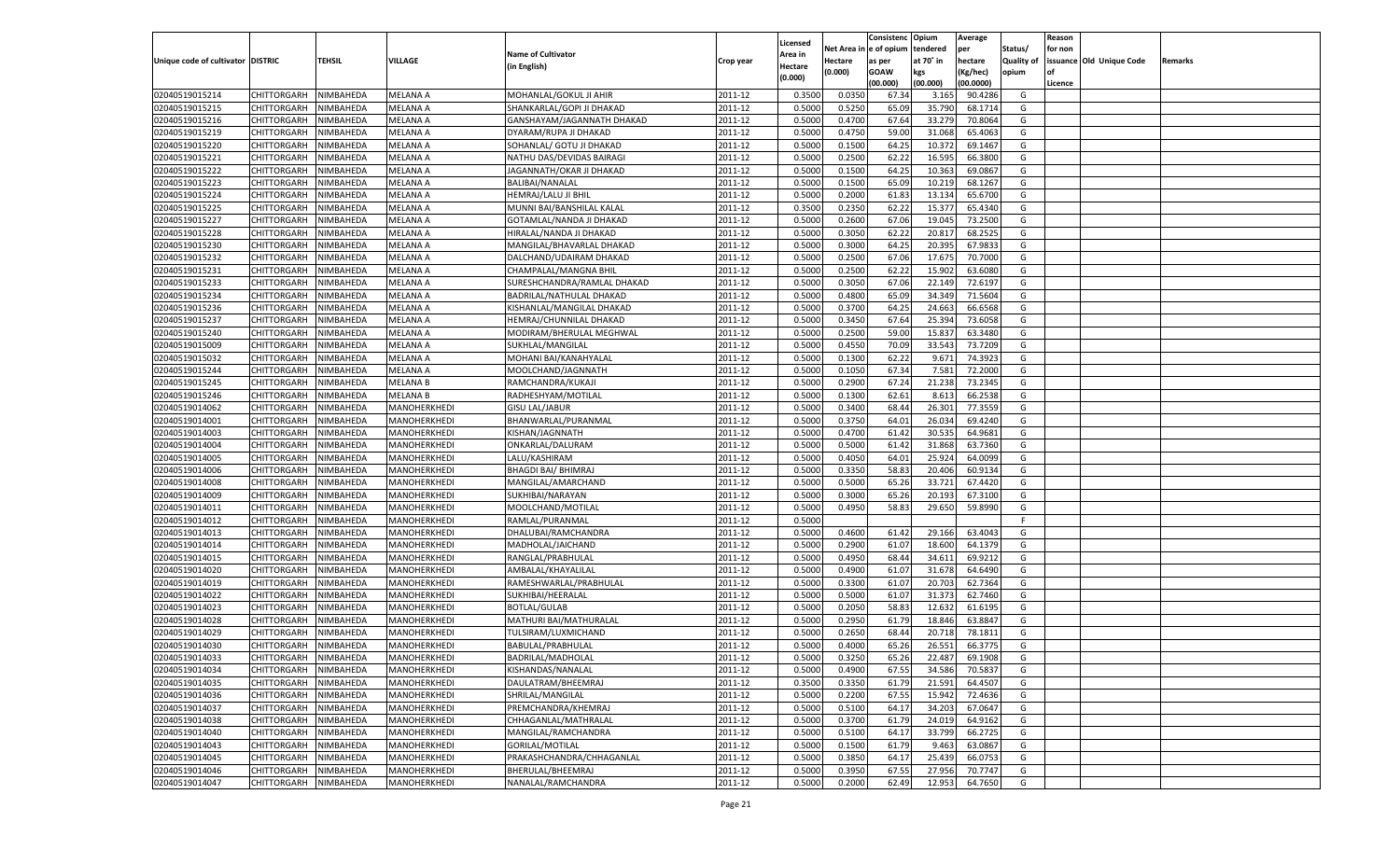|                                   |                       |               |              |                           |           |                           |          | Consistenc  | Opium     | Average   |                   | Reason  |                          |         |
|-----------------------------------|-----------------------|---------------|--------------|---------------------------|-----------|---------------------------|----------|-------------|-----------|-----------|-------------------|---------|--------------------------|---------|
|                                   |                       |               |              | <b>Name of Cultivator</b> |           | Licensed                  | Net Area | e of opium  | tendered  | per       | Status/           | for non |                          |         |
| Unique code of cultivator DISTRIC |                       | <b>TEHSIL</b> | VILLAGE      | (in English)              | Crop year | <b>Area in</b><br>Hectare | Hectare  | as per      | at 70° in | hectare   | <b>Quality of</b> |         | issuance Old Unique Code | Remarks |
|                                   |                       |               |              |                           |           | (0.000)                   | (0.000)  | <b>GOAW</b> | kgs       | (Kg/hec)  | opium             |         |                          |         |
|                                   |                       |               |              |                           |           |                           |          | (00.000)    | (00.000)  | (00.0000) |                   | Licence |                          |         |
| 02040519014048                    | CHITTORGARH           | NIMBAHEDA     | MANOHERKHEDI | RATANLAL/PREMCHAND        | 2011-12   | 0.5000                    | 0.3050   | 64.3        | 20.19     | 66.1967   | G                 |         |                          |         |
| 02040519014049                    | CHITTORGARH           | NIMBAHEDA     | MANOHERKHEDI | BANSHILAL/PRABHULAL       | 2011-12   | 0.5000                    | 0.2200   | 64.33       | 15.145    | 68.8409   | G                 |         |                          |         |
| 02040519014054                    | CHITTORGARH           | NIMBAHEDA     | MANOHERKHEDI | GEETALAL/ONKARLAL         | 2011-12   | 0.5000                    | 0.5000   | 62.23       | 32.262    | 64.5240   | G                 |         |                          |         |
| 02040519014055                    | CHITTORGARH           | NIMBAHEDA     | MANOHERKHEDI | MADANLAL/NANALAL          | 2011-12   | 0.5000                    | 0.2300   | 61.49       | 14.406    | 62.6348   | G                 |         |                          |         |
| 02040519014056                    | CHITTORGARH           | NIMBAHEDA     | MANOHERKHEDI | BHANWARLAL/RAMCHANDRA     | 2011-12   | 0.5000                    | 0.4900   | 64.33       | 32.698    | 66.7306   | G                 |         |                          |         |
| 02040519014057                    | CHITTORGARH           | NIMBAHEDA     | MANOHERKHEDI | SUKHLAL/MATHURALAL        | 2011-12   | 0.5000                    | 0.3550   | 61.49       | 22.883    | 64.459    | G                 |         |                          |         |
| 02040519014059                    | CHITTORGARH           | NIMBAHEDA     | MANOHERKHEDI | DALCHAND/RAMLAL           | 2011-12   | 0.5000                    | 0.4850   | 59.34       | 31.450    | 64.8454   | G                 |         |                          |         |
| 02040519014061                    | CHITTORGARH           | NIMBAHEDA     | MANOHERKHEDI | BHANWARLAL/KISHANLAL      | 2011-12   | 0.5000                    | 0.5000   | 59.34       | 31.145    | 62.2900   | G                 |         |                          |         |
| 02040519014063                    | CHITTORGARH           | NIMBAHEDA     | MANOHERKHEDI | RAMLAL/GULABCHAND         | 2011-12   | 0.5000                    | 0.3150   | 64.01       | 20.538    | 65.2000   | G                 |         |                          |         |
| 02040519014064                    | CHITTORGARH           | NIMBAHEDA     | MANOHERKHEDI | DHAPU BAI/NANDLAI         | 2011-12   | 0.5000                    | 0.2000   | 61.49       | 12.72     | 63.6000   | G                 |         |                          |         |
| 02040519014065                    | CHITTORGARH           | NIMBAHEDA     | MANOHERKHEDI | SHANTILAL/PRABHULAL       | 2011-12   | 0.5000                    | 0.4150   | 67.87       | 30.154    | 72.6602   | G                 |         |                          |         |
| 02040519014066                    | CHITTORGARH           | NIMBAHEDA     | MANOHERKHEDI | SHANTILAL/PREMCHAND       | 2011-12   | 0.5000                    | 0.4700   | 66.4        | 32.695    | 69.5638   | G                 |         |                          |         |
| 02040519014068                    | CHITTORGARH           | NIMBAHEDA     | MANOHERKHEDI | HIRALAL/KALU              | 2011-12   | 0.5000                    | 0.5050   | 61.49       | 31.922    | 63.2119   | G                 |         |                          |         |
| 02040519014070                    | CHITTORGARH           | NIMBAHEDA     | MANOHERKHEDI | <b>BALI BAI/DHANRAJ</b>   | 2011-12   | 0.5000                    | 0.5000   | 61.4        | 31.921    | 63.8420   | G                 |         |                          |         |
| 02040519014017                    | CHITTORGARH           | NIMBAHEDA     | MANOHERKHEDI | GABUR/BALU                | 2011-12   | 0.5000                    | 0.3050   | 67.12       | 22.236    | 72.9049   | G                 |         |                          |         |
| 02040519014024                    | CHITTORGARH           | NIMBAHEDA     | MANOHERKHEDI | JANI BAI/UDHA             | 2011-12   | 0.5000                    | 0.4500   | 58.57       | 27.243    | 60.5400   | G                 |         |                          |         |
| 02040519014027                    | CHITTORGARH           | NIMBAHEDA     | MANOHERKHEDI | BHERU SINGH/DULE SINGH    | 2011-12   | 0.5000                    | 0.4050   | 58.57       | 25.269    | 62.3926   | G                 |         |                          |         |
| 02040519014041                    | CHITTORGARH           | NIMBAHEDA     | MANOHERKHEDI | OUNKAR LAL/LAKHMI CHAND   | 2011-12   | 0.5000                    | 0.3300   | 61.4        | 21.927    | 66.4455   | G                 |         |                          |         |
| 02040519014042                    | CHITTORGARH           | NIMBAHEDA     | MANOHERKHEDI | LABHCHAND/BHIMRAJ         | 2011-12   | 0.5000                    | 0.4950   | 61.42       | 31.842    | 64.3273   | G                 |         |                          |         |
| 02040519014050                    | CHITTORGARH           | NIMBAHEDA     | MANOHERKHEDI | RAM LAL/BHIMRAJ           | 2011-12   | 0.5000                    | 0.2050   | 61.4        | 13.214    | 64.4585   | G                 |         |                          |         |
| 02040519014053                    | CHITTORGARH           | NIMBAHEDA     | MANOHERKHEDI | GOVERDHAN LAL/BHANWAR LAL | 2011-12   | 0.5000                    | 0.2750   | 61.14       | 16.377    | 59.5527   | G                 |         |                          |         |
| 02040519014072                    | CHITTORGARH           | NIMBAHEDA     | MANOHERKHEDI | RUPLAL/PYARA              | 2011-12   | 0.5000                    | 0.4550   | 58.57       | 27.528    | 60.5011   | G                 |         |                          |         |
| 02040519014025                    | CHITTORGARH           | NIMBAHEDA     | MANOHERKHEDI | MOTI LAL/KISHAN LAL       | 2011-12   | 0.5000                    | 0.5000   | 61.14       | 31.435    | 62.8700   | G                 |         |                          |         |
| 02040519014060                    | CHITTORGARH           | NIMBAHEDA     | MANOHERKHEDI | SATYE NARAYAN/MULCHAND    | 2011-12   | 0.5000                    | 0.5100   | 64.01       | 34.547    | 67.7392   | G                 |         |                          |         |
| 02040519014075                    | CHITTORGARH           | NIMBAHEDA     | MANOHERKHEDI | MANGI LAL/KASIRAM         | 2011-12   | 0.5000                    | 0.5150   | 61.14       | 32.684    | 63.4641   | G                 |         |                          |         |
| 02040519014076                    | CHITTORGARH           | NIMBAHEDA     | MANOHERKHEDI | SHYAMI BAI/NARAYAN        | 2011-12   | 0.5000                    | 0.3000   | 58.57       | 18.006    | 60.0200   | G                 |         |                          |         |
| 02040519014077                    | CHITTORGARH           | NIMBAHEDA     | MANOHERKHEDI | KAILASH/JITU              | 2011-12   | 0.5000                    | 0.2550   | 67.67       | 17.904    | 70.2118   | G                 |         |                          |         |
| 02040519016038                    | CHITTORGARH           | NIMBAHEDA     | NIMBODA      | PANNALAL/BHURA            | 2011-12   | 0.5000                    | 0.2100   | 62.10       | 14.416    | 68.6476   | G                 |         |                          |         |
| 02040519016010                    | CHITTORGARH           | NIMBAHEDA     | NIMBODA      | NARAYANLAL/NANAJI         | 2011-12   | 0.5000                    | 0.2500   | 62.69       | 16.917    | 67.6680   | G                 |         |                          |         |
| 02040519016016                    | CHITTORGARH           | NIMBAHEDA     | NIMBODA      | HEMRAJ/NANDA              | 2011-12   | 0.5000                    | 0.2100   | 59.35       | 12.302    | 58.5810   | G                 |         |                          |         |
| 02040519016036                    | CHITTORGARH           | NIMBAHEDA     | NIMBODA      | AMRA/NANAJI               | 2011-12   | 0.5000                    | 0.2000   | 59.35       | 12.972    | 64.8600   | G                 |         |                          |         |
| 02040519016073                    | CHITTORGARH           | NIMBAHEDA     | NIMBODA      | SHOBHARAM/MANGU           | 2011-12   | 0.5000                    | 0.5000   | 59.35       | 30.633    | 61.2660   | G                 |         |                          |         |
| 02040519016075                    | CHITTORGARH           | NIMBAHEDA     | NIMBODA      | KISHNA/KHETA              | 2011-12   | 0.5000                    | 0.3400   | 59.35       | 21.400    | 62.9412   | G                 |         |                          |         |
| 02040519016028                    | CHITTORGARH           | NIMBAHEDA     | NIMBODA      | SUKHIBAI/HARLAL           | 2011-12   | 0.5000                    | 0.5000   | 64.06       | 33.668    | 67.3360   | G                 |         |                          |         |
| 02040519016012                    |                       |               | NIMBODA      | KISHANLAL/KARNIDAN        | 2011-12   | 0.5000                    | 0.1000   | 59.14       |           | 63.7900   | G                 |         |                          |         |
| 02040519016047                    | CHITTORGARH           | NIMBAHEDA     |              |                           | 2011-12   | 0.5000                    |          | 64.06       | 6.379     | 68.8390   | G                 |         |                          |         |
|                                   | CHITTORGARH           | NIMBAHEDA     | NIMBODA      | GOVIND/KUKA               |           |                           | 0.2050   |             | 14.112    | 61.4653   |                   |         |                          |         |
| 02040519016071                    | CHITTORGARH           | NIMBAHEDA     | NIMBODA      | BANSHILAL/SHOJI           | 2011-12   | 0.5000                    | 0.5050   | 59.14       | 31.040    |           | G                 |         |                          |         |
| 02040519016072                    | CHITTORGARH           | NIMBAHEDA     | NIMBODA      | KISHNA/HIRA               | 2011-12   | 0.5000                    | 0.5050   | 59.14       | 30.82     | 61.029    | G                 |         |                          |         |
| 02040519016074                    | CHITTORGARH           | NIMBAHEDA     | NIMBODA      | GORU/MOTI                 | 2011-12   | 0.5000                    | 0.4550   | 62.69       | 29.563    | 64.9736   | G                 |         |                          |         |
| 02040519016001                    | CHITTORGARH           | NIMBAHEDA     | NIMBODA      | DHANNA/MANNA              | 2011-12   | 0.5000                    | 0.2200   | 58.94       | 14.08     | 64.0318   | G                 |         |                          |         |
| 02040519016076                    | CHITTORGARH           | NIMBAHEDA     | NIMBODA      | CUNNILAL/NARAYAN          | 2011-12   | 0.5000                    | 0.2500   | 62.69       | 15.968    | 63.8720   | G                 |         |                          |         |
| 02040519016078                    | CHITTORGARH           | NIMBAHEDA     | NIMBODA      | NIRBHERAM/GISALAI         | 2011-12   | 0.5000                    | 0.3850   | 65.34       | 25.445    | 66.0909   | G                 |         |                          |         |
| 02040519016082                    | CHITTORGARH           | NIMBAHEDA     | NIMBODA      | PYARCHAND/OUNKARLAL       | 2011-12   | 0.5000                    | 0.5050   | 65.34       | 35.116    | 69.5366   | G                 |         |                          |         |
| 02040519016084                    | CHITTORGARH           | NIMBAHEDA     | NIMBODA      | LOBHCHAND/KUKA            | 2011-12   | 0.5000                    | 0.5050   | 67.03       | 34.30     | 67.9208   | G                 |         |                          |         |
| 02040519016029                    | CHITTORGARH           | NIMBAHEDA     | NIMBODA      | ONKARDAN/SHIVDAN          | 2011-12   | 0.5000                    | 0.5000   | 58.94       | 32.493    | 64.9860   | G                 |         |                          |         |
| 02040519016087                    | CHITTORGARH NIMBAHEDA |               | NIMBODA      | AMARCHAND/DHANNA          | 2011-12   | 0.5000                    | 0.4200   | 62.69       | 28.506    | 67.8714   | G                 |         |                          |         |
| 02040519016088                    | <b>CHITTORGARH</b>    | NIMBAHEDA     | NIMBODA      | KUKA/DHANNA               | 2011-12   | 0.5000                    | 0.5000   | 61.64       | 34.052    | 68.1040   | G                 |         |                          |         |
| 02040519016089                    | CHITTORGARH           | NIMBAHEDA     | NIMBODA      | MANGURAM/DANA JI          | 2011-12   | 0.5000                    | 0.3500   | 58.94       | 22.465    | 64.1857   | G                 |         |                          |         |
| 02040519016090                    | <b>CHITTORGARH</b>    | NIMBAHEDA     | NIMBODA      | NARAYANKUVAR/BHEEMSINGH   | 2011-12   | 0.5000                    | 0.5050   | 70.17       | 38.082    | 75.4099   | G                 |         |                          |         |
| 02040519017012                    | <b>CHITTORGARH</b>    | NIMBAHEDA     | PEELKHEDI    | MOHANLAL/BHAGIRTH         | 2011-12   | 0.5000                    | 0.2500   | 70.99       | 18.528    | 74.1120   | G                 |         |                          |         |
| 02040519017006                    | <b>CHITTORGARH</b>    | NIMBAHEDA     | PEELKHEDI    | BHANWARLAL/HARIRAM        | 2011-12   | 0.5000                    | 0.2150   | 59.56       | 15.001    | 69.7721   | G                 |         |                          |         |
| 02040519017009                    | <b>CHITTORGARH</b>    | NIMBAHEDA     | PEELKHEDI    | CHAMPALAL/KUKA            | 2011-12   | 0.5000                    | 0.2650   | 61.96       | 17.225    | 65.0000   | G                 |         |                          |         |
| 02040519017017                    | <b>CHITTORGARH</b>    | NIMBAHEDA     | PEELKHEDI    | KASTURIBAI/BANSHIDAS      | 2011-12   | 0.5000                    | 0.4200   | 61.96       | 27.112    | 64.5524   | G                 |         |                          |         |
| 02040519017044                    | <b>CHITTORGARH</b>    | NIMBAHEDA     | PEELKHEDI    | OUNKARLAL/BHAVARLAL AHIR  | 2011-12   | 0.5000                    | 0.3350   | 59.56       | 21.527    | 64.2597   | G                 |         |                          |         |
| 02040519017007                    | <b>CHITTORGARH</b>    | NIMBAHEDA     | PEELKHEDI    | RADHA BAI/MANGILAL        | 2011-12   | 0.5000                    | 0.4200   | 59.56       | 28.095    | 66.8929   | G                 |         |                          |         |
| 02040519017005                    | <b>CHITTORGARH</b>    | NIMBAHEDA     | PEELKHEDI    | BHAGWATI BAI/LAXMAN       | 2011-12   | 0.5000                    | 0.2550   | 61.96       | 16.437    | 64.4588   | G                 |         |                          |         |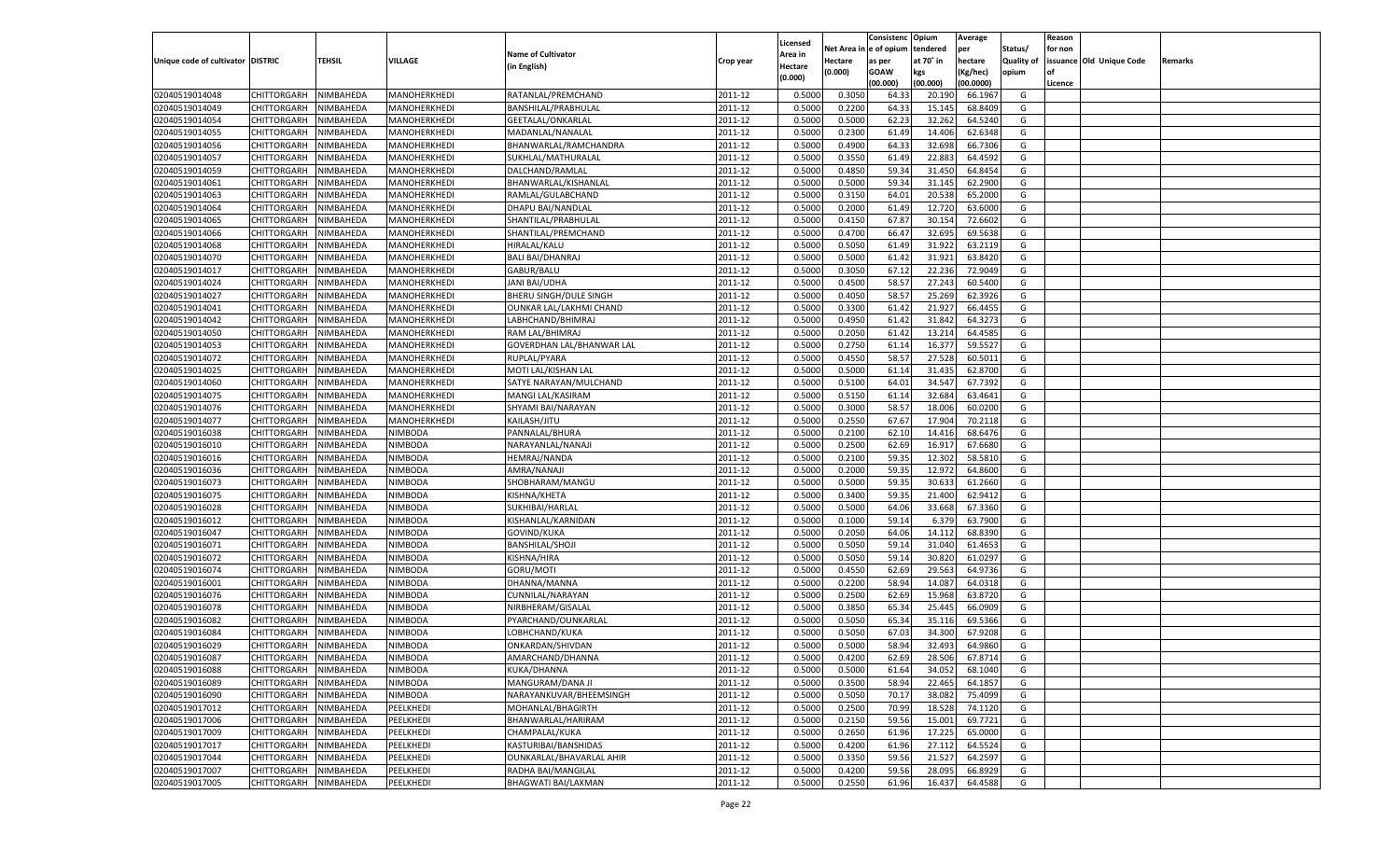|                                   |                       |           |                |                           |                    |                     |            | Consistenc   | Opium     | Average   |            | Reason  |                          |                     |
|-----------------------------------|-----------------------|-----------|----------------|---------------------------|--------------------|---------------------|------------|--------------|-----------|-----------|------------|---------|--------------------------|---------------------|
|                                   |                       |           |                | <b>Name of Cultivator</b> |                    | Licensed<br>Area in | Net Area i | n e of opium | tendered  | per       | Status/    | for non |                          |                     |
| Unique code of cultivator DISTRIC |                       | TEHSIL    | VILLAGE        | (in English)              | Crop year          | Hectare             | Hectare    | as per       | at 70° in | hectare   | Quality of |         | issuance Old Unique Code | Remarks             |
|                                   |                       |           |                |                           |                    | (0.000)             | (0.000)    | <b>GOAW</b>  | kgs       | (Kg/hec)  | opium      |         |                          |                     |
|                                   |                       |           |                |                           |                    |                     |            | (00.000)     | (00.000)  | (00.0000) |            | Licence |                          |                     |
| 02040519017016                    | CHITTORGARH           | NIMBAHEDA | PEELKHEDI      | SHIVLAL/MOHANLAL          | 2011-12            | 0.3500              | 0.3550     | 59.56        | 23.492    | 66.1746   | G          |         |                          |                     |
| 02040519017031                    | CHITTORGARH           | NIMBAHEDA | PEELKHEDI      | DEVILAL/NANALAL           | 2011-12            | 0.5000              | 0.1950     | 59.56        | 13.13     | 67.3692   | G          |         |                          |                     |
| 02040519017002                    | CHITTORGARH           | NIMBAHEDA | PEELKHEDI      | TARACHAND/BHOTHLAL        | 2011-12            | 0.5000              | 0.3500     | 59.56        | 23.586    | 67.3886   | G          |         |                          |                     |
| 02040519017035                    | CHITTORGARH           | NIMBAHEDA | PEELKHEDI      | MANGILAL/HEMRAJ           | 2011-12            | 0.5000              | 0.2950     | 59.56        | 19.893    | 67.4339   | G          |         |                          |                     |
| 02040519017037                    | CHITTORGARH           | NIMBAHEDA | PEELKHEDI      | SANTILAL/LAXMAN           | 2011-12            | 0.5000              | 0.3800     | 61.96        | 25.873    | 68.0868   | G          |         |                          |                     |
| 02040519017034                    | CHITTORGARH           | NIMBAHEDA | PEELKHEDI      | DEVIDAS/MATHURADAS        | 2011-12            | 0.5000              | 0.2450     | 67.08        | 17.364    | 70.8735   | G          |         |                          |                     |
| 02040519017023                    | CHITTORGARH           | NIMBAHEDA | PEELKHEDI      | ONKAR SINGH/MOHAN SINGH   | 2011-12            | 0.5000              | 0.2000     | 67.08        | 15.103    | 75.5150   | G          |         |                          |                     |
| 02040519017052                    | CHITTORGARH           | NIMBAHEDA | PEELKHEDI      | BHAGVATILAL/NARAYAN AHIR  | 2011-12            | 0.5000              | 0.2400     | 59.56        | 16.626    | 69.2750   | G          |         |                          |                     |
| 02040519018006                    | CHITTORGARH           | NIMBAHEDA | RAVLIYA KANERA | HARDEV/HAZARI             | 2011-12            | 0.5000              | 0.1700     | 70.09        | 13.117    | 77.1588   | G          |         |                          |                     |
| 02040519018001                    | CHITTORGARH           | NIMBAHEDA | RAVLIYA KANERA | HAZARILAL/RAMLAL          | 2011-12            | 0.5000              | 0.4050     | 70.09        | 28.607    | 70.6346   | G          |         |                          |                     |
| 02040519018002                    | CHITTORGARH           | NIMBAHEDA | RAVLIYA KANERA | KASTURI BAI/JITMAL        | 2011-12            | 0.3500              | 0.3400     | 62.30        | 21.387    | 62.9029   | G          |         |                          |                     |
| 02040519018003                    | CHITTORGARH           | NIMBAHEDA | RAVLIYA KANERA | NAGJIRAM/UDA              | 2011-12            | 0.5000              | 0.3200     | 62.30        | 22.010    | 68.7813   | G          |         |                          |                     |
| 02040519018013                    | CHITTORGARH           | NIMBAHEDA | RAVLIYA KANERA | KANA/NATHU                | 2011-12            | 0.5000              | 0.2650     | 65.09        | 17.398    | 65.6528   | G          |         |                          |                     |
| 02040519018017                    | CHITTORGARH           | NIMBAHEDA | RAVLIYA KANERA | KALURAM/NARAYAN           | 2011-12            | 0.5000              | 0.3550     | 67.06        | 24.889    | 70.1099   | G          |         |                          |                     |
| 02040519018008                    | CHITTORGARH           | NIMBAHEDA | RAVLIYA KANERA | KHEMRAJ/BHAGVAN           | 2011-12            | 0.5000              | 0.2050     | 65.09        | 14.264    | 69.5805   | G          |         |                          |                     |
| 02040519018012                    | CHITTORGARH           | NIMBAHEDA | RAVLIYA KANERA | KANHAIYALAL/NAGJIRAM      | 2011-12            | 0.5000              | 0.3050     | 62.30        | 21.511    | 70.5279   | G          |         |                          |                     |
| 02040519018014                    | CHITTORGARH           | NIMBAHEDA | RAVLIYA KANERA | BHERULAL/UDHA             | 2011-12            | 0.5000              | 0.5000     | 62.30        | 31.301    | 62.6020   | G          |         |                          |                     |
| 02040519018019                    | CHITTORGARH           | NIMBAHEDA | RAVLIYA KANERA | MUKESH(ASHISH)/GOPAL      | 2011-12            | 0.5000              |            |              |           |           | F.         |         |                          |                     |
| 02040519018020                    | CHITTORGARH           | NIMBAHEDA | RAVLIYA KANERA | KASIRAM/NANDA             | 2011-12            | 0.5000              | 0.4900     | 61.05        | 30.394    | 62.0286   | G          |         |                          | TRANSFER/Venipuriya |
| 02040519018021                    | CHITTORGARH           | NIMBAHEDA | RAVLIYA KANERA | NANDLAL/SHRILAL           | 2011-12            | 0.3500              | 0.2050     | 67.06        | 14.504    | 70.7512   | G          |         |                          |                     |
| 02040519018022                    | CHITTORGARH           | NIMBAHEDA | RAVLIYA KANERA | SOSARBAI/SHRILAL          | 2011-12            | 0.5000              | 0.4850     | 61.05        | 31.999    | 65.9773   | G          |         |                          |                     |
| 02040519018025                    | CHITTORGARH           | NIMBAHEDA | RAVLIYA KANERA | JITMAL/MULCHAND           | 2011-12            | 0.5000              |            |              |           |           | F.         |         |                          | TRANSFER/KANERA C   |
| 02040519018024                    | CHITTORGARH           | NIMBAHEDA | RAVLIYA KANERA | MOOLCHAND/NATHURAM        | 2011-12            | 0.5000              | 0.2400     | 70.09        | 17.242    | 71.8417   | G          |         |                          |                     |
| 02040519019020                    | CHITTORGARH           | NIMBAHEDA | SARSI A        | <b>BANSILAL/GOKEL</b>     | 2011-12            | 0.5000              | 0.4950     | 70.03        | 41.188    | 83.2081   | G          |         |                          |                     |
| 02040519019001                    | CHITTORGARH           | NIMBAHEDA | <b>SARSIA</b>  | LAHRI BAI/HEERALAI        | 2011-12            | 0.5000              | 0.3550     | 62.22        | 22.524    | 63.4479   | G          |         |                          |                     |
| 02040519019002                    | CHITTORGARH           | NIMBAHEDA | <b>SARSIA</b>  | <b>HEMRAJ/NANALAL</b>     | 2011-12            | 0.5000              | 0.1450     | 70.03        | 10.565    | 72.8621   | G          |         |                          |                     |
| 02040519019003                    | CHITTORGARH           | NIMBAHEDA | <b>SARSIA</b>  | CHHAGANLAL/KANIRAM        | 2011-12            | 0.3500              | 0.2150     | 65.06        | 14.620    | 68.0000   | G          |         |                          |                     |
| 02040519019004                    | CHITTORGARH           | NIMBAHEDA | <b>SARSIA</b>  | MULIBAI/PREMCHAND         | 2011-12            | 0.5000              | 0.4600     | 67.41        | 32.626    | 70.9261   | G          |         |                          |                     |
| 02040519019005                    | CHITTORGARH           | NIMBAHEDA | <b>SARSIA</b>  | GISALAL/KISHANLAL         | 2011-12            | 0.5000              | 0.4600     | 59.50        | 28.135    | 61.1630   | G          |         |                          |                     |
| 02040519019006                    | CHITTORGARH           | NIMBAHEDA | <b>SARSIA</b>  | GABURLAL/LAKHMICHAND      | 2011-12            | 0.5000              | 0.2300     | 65.06        | 15.196    | 66.0696   | G          |         |                          |                     |
| 02040519019007                    | CHITTORGARH           | NIMBAHEDA | <b>SARSIA</b>  | <b>BANSHILAL/MOTILAL</b>  | 2011-12            | 0.5000              | 0.3100     | 67.41        | 20.743    | 66.9129   | G          |         |                          |                     |
| 02040519019008                    | CHITTORGARH           | NIMBAHEDA | <b>SARSIA</b>  | SOHANLAL/MADHOLAL         | 2011-12            | 0.5000              | 0.2500     | 70.01        | 17.352    | 69.4080   | G          |         |                          |                     |
| 02040519019009                    | CHITTORGARH           | NIMBAHEDA | <b>SARSIA</b>  | TULSHIBAI/MANGILAL        | 2011-12            | 0.5000              | 0.4750     | 67.41        | 31.452    | 66.2147   | G          |         |                          |                     |
| 02040519019012                    | CHITTORGARH           | NIMBAHEDA | <b>SARSIA</b>  | BHURIBAI/RAMLAL           | 2011-12            | 0.5000              | 0.3000     | 70.01        | 21.903    | 73.0100   | G          |         |                          |                     |
| 02040519019011                    | CHITTORGARH           | NIMBAHEDA | <b>SARSIA</b>  | BALU/TARACHAND            | 2011-12            | 0.5000              | 0.2050     | 70.01        | 14.482    | 70.6439   | G          |         |                          |                     |
| 02040519019013                    | CHITTORGARH           | NIMBAHEDA | <b>SARSIA</b>  | HEERALAL/SUKHLAL          | 2011-12            | 0.5000              | 0.1000     | 65.06        | 6.413     | 64.1300   | G          |         |                          |                     |
| 02040519019014                    | CHITTORGARH           | NIMBAHEDA | <b>SARSIA</b>  | PRATAPI BAI/NANALAI       | 2011-12            | 0.5000              | 0.4250     | 65.06        | 28.747    | 67.6400   | G          |         |                          |                     |
| 02040519019015                    | CHITTORGARH           | NIMBAHEDA | SARSI A        | MOHANLAL/BADRILAL         | 2011-12            | 0.5000              | 0.4050     | 67.41        | 28.640    | 70.7160   | G          |         |                          |                     |
| 02040519019016                    | CHITTORGARH           | NIMBAHEDA | <b>SARSIA</b>  | BALIBAI/BHANWARLAI        | 2011-12            | 0.5000              | 0.5000     | 65.37        | 33.63     | 67.2760   | G          |         |                          |                     |
| 02040519019017                    | CHITTORGARH           | NIMBAHEDA | <b>SARSIA</b>  | KALLABAI/FULCHAND         | 2011-12            | 0.5000              | 0.2200     | 65.37        | 15.100    | 68.6364   | G          |         |                          |                     |
| 02040519019019                    | CHITTORGARH           | NIMBAHEDA | <b>SARSIA</b>  | <b>BADRILAL/GULAB</b>     | 2011-12            | 0.5000              | 0.2800     | 70.01        | 19.573    | 69.9036   | G          |         |                          |                     |
| 02040519019022                    | CHITTORGARH           | NIMBAHEDA | SARSI A        | <b>BADRILAL/UNKAR</b>     | 2011-12            | 0.5000              | 0.2000     | 62.22        | 12.684    | 63.4200   | G          |         |                          |                     |
| 02040519019024                    | CHITTORGARH           | NIMBAHEDA | <b>SARSIA</b>  | MOHANLAL/KASHIRAN         | 2011-12            | 0.5000              | 0.2000     | 67.4         | 13.983    | 69.9150   | G          |         |                          |                     |
| 02040519019027                    | CHITTORGARH           | NIMBAHEDA | <b>SARSIA</b>  | KASTURI BAI/DANRAJ        | 2011-12            | 0.5000              | 0.5000     | 65.3         | 33.91     | 67.8360   | G          |         |                          |                     |
| 02040519019029                    | CHITTORGARH           | NIMBAHEDA | <b>SARSIA</b>  | KISHNA/RAMSUKH            | 2011-12            | 0.5000              | 0.5000     | 65.49        | 33.568    | 67.1360   | G          |         |                          |                     |
| 02040519019030                    | CHITTORGARH NIMBAHEDA |           | <b>SARSIA</b>  | KANHAIYALAL/HARJI BAI     |                    | 0.5000              | 0.3100     | 70.01        | 22.483    | 72.5258   | G          |         |                          |                     |
| 02040519019031                    |                       | NIMBAHEDA | <b>SARSIA</b>  | GHISALAL/DAULA            | 2011-12<br>2011-12 | 0.5000              | 0.2500     | 67.26        | 16.825    | 67.3000   | G          |         |                          |                     |
| 02040519019032                    | <b>CHITTORGARH</b>    |           | <b>SARSIA</b>  |                           |                    |                     |            |              |           |           |            |         |                          |                     |
|                                   | CHITTORGARH           | NIMBAHEDA |                | GOPALLAL/PREMCHAND        | 2011-12            | 0.5000              | 0.3950     | 70.09        | 29.328    | 74.2481   | G          |         |                          |                     |
| 02040519019033                    | <b>CHITTORGARH</b>    | NIMBAHEDA | <b>SARSIA</b>  | GORDHAN/MOHANLAL          | 2011-12            | 0.5000              | 0.2400     | 65.49        | 17.476    | 72.8167   | G          |         |                          |                     |
| 02040519019034                    | <b>CHITTORGARH</b>    | NIMBAHEDA | <b>SARSIA</b>  | LABHCHAND/DAYARAM         | 2011-12            | 0.5000              | 0.3800     | 65.49        | 25.672    | 67.5579   | G          |         |                          |                     |
| 02040519019035                    | CHITTORGARH           | NIMBAHEDA | <b>SARSIA</b>  | MANGILAL/BADRILAL         | 2011-12            | 0.5000              | 0.3850     | 70.09        | 28.186    | 73.2104   | G          |         |                          |                     |
| 02040519019036                    | <b>CHITTORGARH</b>    | NIMBAHEDA | <b>SARSIA</b>  | BADRILAL/RAMSUKH          | 2011-12            | 0.3500              | 0.3150     | 70.03        | 22.059    | 70.0286   | G          |         |                          |                     |
| 02040519019037                    | CHITTORGARH           | NIMBAHEDA | <b>SARSIA</b>  | KAJODIBAI/NARAYAN         | 2011-12            | 0.5000              | 0.2950     | 65.49        | 20.321    | 68.8847   | G          |         |                          |                     |
| 02040519019039                    | <b>CHITTORGARH</b>    | NIMBAHEDA | <b>SARSIA</b>  | RAMNATH/KUKA              | 2011-12            | 0.5000              | 0.5050     | 65.36        | 33.716    | 66.7644   | G          |         |                          |                     |
| 02040519019040                    | <b>CHITTORGARH</b>    | NIMBAHEDA | <b>SARSIA</b>  | KANHAIYALAL/ONKARLAL      | 2011-12            | 0.5000              | 0.4800     | 65.36        | 32.335    | 67.3646   | G          |         |                          |                     |
| 02040519019041                    | <b>CHITTORGARH</b>    | NIMBAHEDA | <b>SARSIA</b>  | DEVILAL/KACHRULAL         | 2011-12            | 0.3500              | 0.3500     | 70.09        | 23.320    | 66.6286   | G          |         |                          |                     |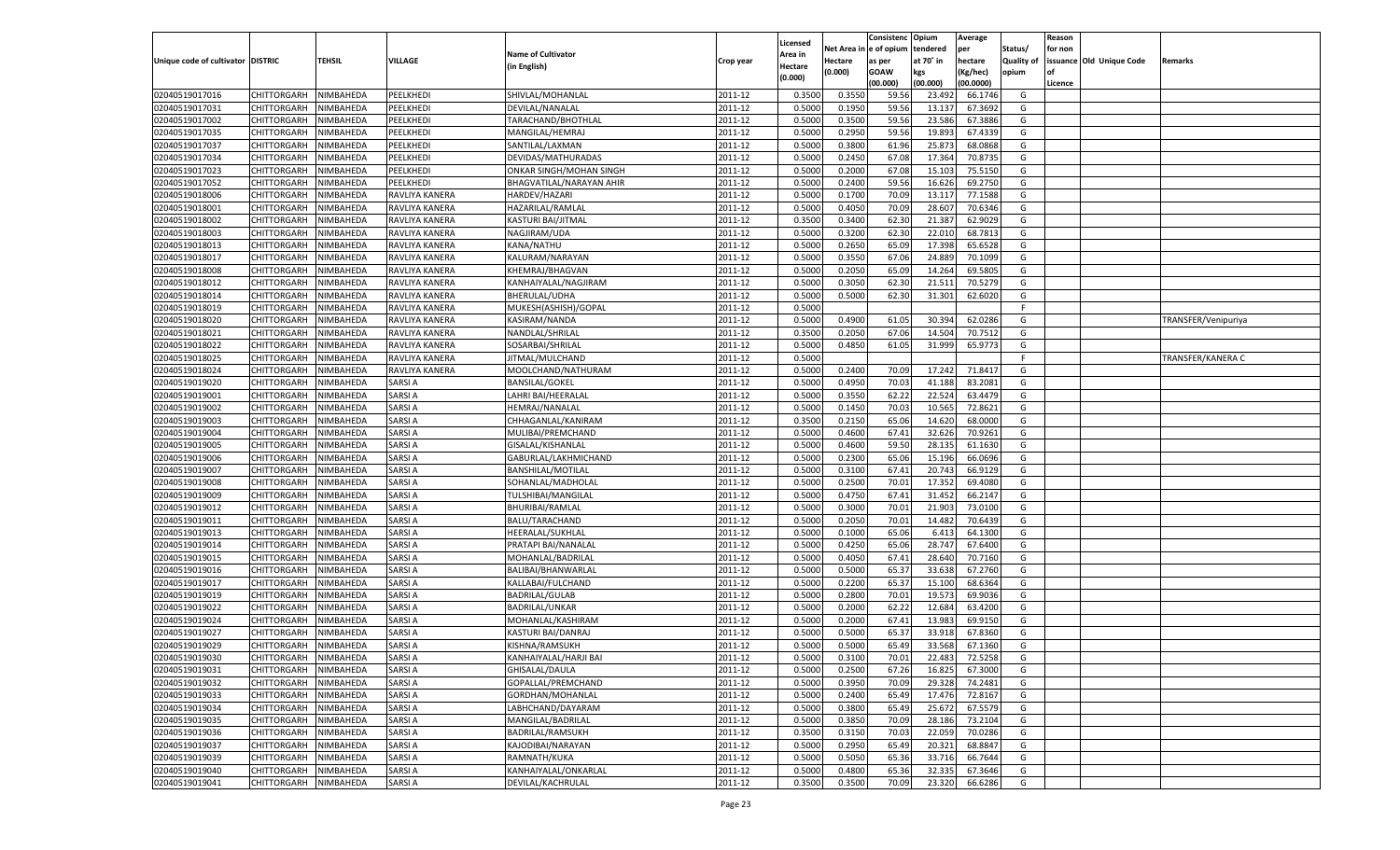|                                   |                       |               |               |                            |           |                           |          | Consistenc  | Opium     | Average   |                   | Reason  |                          |         |
|-----------------------------------|-----------------------|---------------|---------------|----------------------------|-----------|---------------------------|----------|-------------|-----------|-----------|-------------------|---------|--------------------------|---------|
|                                   |                       |               |               | <b>Name of Cultivator</b>  |           | Licensed                  | Net Area | e of opium  | tendered  | per       | Status/           | for non |                          |         |
| Unique code of cultivator DISTRIC |                       | <b>TEHSIL</b> | VILLAGE       | (in English)               | Crop year | <b>Area in</b><br>Hectare | Hectare  | as per      | at 70° in | hectare   | <b>Quality of</b> |         | issuance Old Unique Code | Remarks |
|                                   |                       |               |               |                            |           | (0.000)                   | (0.000)  | <b>GOAW</b> | kgs       | (Kg/hec)  | opium             |         |                          |         |
|                                   |                       |               |               |                            |           |                           |          | (00.000)    | (00.000)  | (00.0000) |                   | Licence |                          |         |
| 02040519019042                    | CHITTORGARH           | NIMBAHEDA     | SARSI A       | MATRIBAI/RAMCHANRA         | 2011-12   | 0.5000                    | 0.2050   | 67.26       | 14.961    | 72.980    | G                 |         |                          |         |
| 02040519019045                    | CHITTORGARH           | NIMBAHEDA     | SARSI A       | KANHAIYALAL/GANGARAM       | 2011-12   | 0.5000                    | 0.3800   | 67.26       | 26.539    | 69.8395   | G                 |         |                          |         |
| 02040519019046                    | CHITTORGARH           | NIMBAHEDA     | SARSI A       | MOHANLAL/PREMCHANDRA       | 2011-12   | 0.5000                    | 0.2350   | 59.50       | 14.459    | 61.5277   | G                 |         |                          |         |
| 02040519019047                    | CHITTORGARH           | NIMBAHEDA     | SARSI A       | HORAM/GOPILAL              | 2011-12   | 0.5000                    | 0.1000   | 65.36       | 6.853     | 68.5300   | G                 |         |                          |         |
| 02040519019048                    | CHITTORGARH           | NIMBAHEDA     | SARSI A       | BALULAL/RAMSUKH            | 2011-12   | 0.5000                    | 0.1950   | 65.31       | 13.127    | 67.3179   | G                 |         |                          |         |
| 02040519019049                    | CHITTORGARH           | NIMBAHEDA     | SARSI A       | JAGDISH/SHANKER            | 2011-12   | 0.5000                    | 0.3000   | 65.31       | 19.929    | 66.4300   | G                 |         |                          |         |
| 02040519019051                    | CHITTORGARH           | NIMBAHEDA     | SARSI A       | BHERULAL/RATANA            | 2011-12   | 0.5000                    | 0.3150   | 59.50       | 18.862    | 59.879    | G                 |         |                          |         |
| 02040519019053                    | CHITTORGARH           | NIMBAHEDA     | SARSI A       | DHANRAJ/ONKAR              | 2011-12   | 0.5000                    | 0.3400   | 59.04       | 21.963    | 64.5971   | G                 |         |                          |         |
| 02040519019055                    | CHITTORGARH           | NIMBAHEDA     | SARSI A       | PRAKASH/BHANWARLAL         | 2011-12   | 0.5000                    | 0.1650   | 67.4        | 11.544    | 69.9636   | G                 |         |                          |         |
| 02040519019057                    | CHITTORGARH           | NIMBAHEDA     | SARSI A       | KAILASHCHANDRA/BABULAL     | 2011-12   | 0.5000                    | 0.2050   | 65.38       | 14.14     | 68.980    | G                 |         |                          |         |
| 02040519019058                    | CHITTORGARH           | NIMBAHEDA     | SARSI A       | MANGILAL/SHANKERLAL        | 2011-12   | 0.5000                    | 0.4300   | 67.45       | 30.622    | 71.2140   | G                 |         |                          |         |
| 02040519019061                    | CHITTORGARH           | NIMBAHEDA     | SARSI A       | KISHANLAL/HARLAI           | 2011-12   | 0.5000                    | 0.2500   | 64.26       | 16.04     | 64.1880   | G                 |         |                          |         |
| 02040519019062                    | CHITTORGARH           | NIMBAHEDA     | SARSI A       | KANHAIYALAL/GABURLAL       | 2011-12   | 0.5000                    | 0.2700   | 67.62       | 18.325    | 67.8704   | G                 |         |                          |         |
| 02040519019063                    | CHITTORGARH           | NIMBAHEDA     | SARSI A       | <b>BALU/MAGNA</b>          | 2011-12   | 0.5000                    | 0.5000   | 67.62       | 31.955    | 63.9100   | G                 |         |                          |         |
| 02040519019066                    | CHITTORGARH           | NIMBAHEDA     | SARSI A       | NARAYANIBAI/KACRIYA        | 2011-12   | 0.5000                    | 0.3550   | 62.03       | 22.685    | 63.9014   | G                 |         |                          |         |
| 02040519019064                    | CHITTORGARH           | NIMBAHEDA     | SARSI A       | CHHAGANLAL/GULAB           | 2011-12   | 0.5000                    | 0.2200   | 70.03       | 16.047    | 72.9409   | G                 |         |                          |         |
| 02040519019067                    | CHITTORGARH           | NIMBAHEDA     | SARSI A       | GOPAL/NANA                 | 2011-12   | 0.5000                    | 0.2700   | 59.04       | 16.388    | 60.696    | G                 |         |                          |         |
| 02040519019069                    | CHITTORGARH           | NIMBAHEDA     | SARSI A       | NANALAL/DAULA              | 2011-12   | 0.5000                    | 0.4150   | 67.62       | 27.328    | 65.8506   | G                 |         |                          |         |
| 02040519019070                    | CHITTORGARH           | NIMBAHEDA     | SARSI A       | GHISALAL/SHANKERLAL        | 2011-12   | 0.5000                    | 0.2600   | 62.03       | 16.518    | 63.5308   | G                 |         |                          |         |
| 02040519019072                    | CHITTORGARH           | NIMBAHEDA     | SARSI A       | PANNALAL/MANGILAL          | 2011-12   | 0.5000                    | 0.2250   | 59.04       | 13.739    | 61.0622   | G                 |         |                          |         |
| 02040519019076                    | CHITTORGARH           | NIMBAHEDA     | SARSI A       | SOHANLAL/MANGILAL          | 2011-12   | 0.5000                    | 0.2050   | 62.22       | 13.191    | 64.3463   | G                 |         |                          |         |
| 02040519019078                    | CHITTORGARH           | NIMBAHEDA     | SARSI A       | RAMCHANDRA/HANSRAJ         | 2011-12   | 0.5000                    | 0.2500   | 64.26       | 16.221    | 64.8840   | G                 |         |                          |         |
| 02040519019079                    | CHITTORGARH           | NIMBAHEDA     | SARSI A       | RANGLAL/BHANWARLAI         | 2011-12   | 0.5000                    | 0.3200   | 64.26       | 21.426    | 66.9563   | G                 |         |                          |         |
| 02040519019082                    | CHITTORGARH           | NIMBAHEDA     | SARSI A       | KANHAIYALALA/BHANWARLAL    | 2011-12   | 0.5000                    | 0.2550   | 62.22       | 16.079    | 63.0549   | G                 |         |                          |         |
| 02040519019083                    | CHITTORGARH           | NIMBAHEDA     | SARSI A       | KANHAILAL/PREMCHAND        | 2011-12   | 0.5000                    | 0.2100   | 67.62       | 14.934    | 71.1143   | G                 |         |                          |         |
| 02040519019087                    | CHITTORGARH           | NIMBAHEDA     | SARSI A       | SURESHCHANDRA/SHOBHALAL    | 2011-12   | 0.3500                    | 0.3400   | 64.26       | 23.767    | 69.9029   | G                 |         |                          |         |
| 02040519019088                    | CHITTORGARH           | NIMBAHEDA     | SARSI A       | MATHRALAL/HEMRAJ           | 2011-12   | 0.3500                    | 0.1950   | 64.09       | 12.690    | 65.0769   | G                 |         |                          |         |
| 02040519019090                    | CHITTORGARH           | NIMBAHEDA     | SARSI A       | KISHANLAL/NARAYAN          | 2011-12   | 0.5000                    | 0.2650   | 64.09       | 17.332    | 65.4038   | G                 |         |                          |         |
| 02040519019095                    | CHITTORGARH           | NIMBAHEDA     | SARSI A       | CHHAGANLAL/MODIRAM         | 2011-12   | 0.5000                    | 0.3050   | 64.09       | 20.490    | 67.1803   | G                 |         |                          |         |
| 02040519019054                    | CHITTORGARH           | NIMBAHEDA     | SARSI A       | RAMNARAYAN/HARLAL          | 2011-12   | 0.5000                    | 0.1900   | 64.09       | 12.800    | 67.3684   | G                 |         |                          |         |
| 02040519019094                    | CHITTORGARH           | NIMBAHEDA     | SARSI A       | KANIYALAL/RAMSUKH          | 2011-12   | 0.5000                    | 0.4250   | 67.62       | 27.28     | 64.1882   | G                 |         |                          |         |
| 02040519019093                    | CHITTORGARH           | NIMBAHEDA     | SARSI A       | RAMLAL/KUKA                | 2011-12   | 0.5000                    | 0.2900   | 59.50       | 18.573    | 64.0448   | G                 |         |                          |         |
| 02040519019201                    | CHITTORGARH           | NIMBAHEDA     | SARSI A       | LILABAI/GOPAL              | 2011-12   | 0.5000                    |          |             |           |           | F.                |         |                          |         |
| 02040519019038                    | CHITTORGARH           | NIMBAHEDA     | SARSI A       | BHERULAL/DAYARAM           | 2011-12   | 0.5000                    | 0.2400   | 64.09       | 15.839    | 65.9958   | G                 |         |                          |         |
| 02040519019198                    | CHITTORGARH           | NIMBAHEDA     | SARSI A       | LABHCHAND/MATHURALAL       | 2011-12   | 0.5000                    | 0.4050   | 65.06       | 26.675    | 65.8642   | G                 |         |                          |         |
| 02040519019195                    | CHITTORGARH           | NIMBAHEDA     | SARSI B       | SOHANLAL/MANGILAL          | 2011-12   | 0.5000                    | 0.1950   | 71.40       | 14.12     | 72.4462   | G                 |         |                          |         |
| 02040519019097                    | CHITTORGARH           | NIMBAHEDA     | SARSI B       | DEVILAL/GORILAL            | 2011-12   | 0.5000                    | 0.3100   | 59.46       | 19.112    | 61.6516   | G                 |         |                          |         |
| 02040519019098                    | CHITTORGARH           | NIMBAHEDA     | SARSI B       | <b>BHOLI BAI/JAIKISHAN</b> | 2011-12   | 0.5000                    | 0.2400   | 59.46       | 14.984    | 62.4333   | G                 |         |                          |         |
| 02040519019102                    | <b>CHITTORGARH</b>    | NIMBAHEDA     | SARSI B       | BADRILAL/SHANKARLAL        | 2011-12   | 0.5000                    | 0.2450   | 58.05       | 14.960    | 61.0612   | G                 |         |                          |         |
| 02040519019103                    | CHITTORGARH           | NIMBAHEDA     | SARSI B       | SUKHLAL/HEMRAJ             | 2011-12   | 0.5000                    | 0.5050   | 67.90       | 35.095    | 69.4950   | G                 | 01      |                          |         |
| 02040519019104                    | CHITTORGARH           | NIMBAHEDA     | SARSI B       | GHISALAL/NARAIN            | 2011-12   | 0.5000                    | 0.1250   | 56.77       | 7.43      | 59.4960   | G                 |         |                          |         |
| 02040519019105                    | CHITTORGARH           | NIMBAHEDA     | SARSI B       | BHAIRULAL/PREMCHAND        | 2011-12   | 0.3500                    | 0.2900   | 62.56       | 18.929    | 65.2724   | G                 |         |                          |         |
| 02040519019106                    | CHITTORGARH           | NIMBAHEDA     | SARSI B       | MANGILAL/PARBHULAL         | 2011-12   | 0.3500                    | 0.2900   | 64.4        | 19.746    | 68.089    | G                 |         |                          |         |
| 02040519019107                    | CHITTORGARH           | NIMBAHEDA     | SARSI B       | <b>BANSILAL/KANRAM</b>     | 2011-12   | 0.5000                    | 0.3450   | 67.90       | 25.29     | 73.327    | G                 |         |                          |         |
| 02040519019108                    |                       | NIMBAHEDA     | SARSI B       |                            |           | 0.5000                    | 0.1300   | 62.56       | 8.124     | 62.4923   | G                 |         |                          |         |
|                                   | CHITTORGARH           |               |               | MANGILAL/DEVA              | 2011-12   |                           |          |             |           |           |                   |         |                          |         |
| 02040519019110                    | CHITTORGARH NIMBAHEDA |               | <b>SARSIB</b> | JANIBAI/MANGILAL           | 2011-12   | 0.5000                    | 0.1600   | 64.44       | 10.725    | 67.0313   | G                 |         |                          |         |
| 02040519019112                    | <b>CHITTORGARH</b>    | NIMBAHEDA     | <b>SARSIB</b> | MOHAN/UNKAR                | 2011-12   | 0.5000                    | 0.1600   | 58.05       | 9.694     | 60.5875   | G                 |         |                          |         |
| 02040519019113                    | CHITTORGARH           | NIMBAHEDA     | SARSI B       | RATANLAL/HUKMA             | 2011-12   | 0.5000                    | 0.1250   | 70.90       | 10.250    | 82.0000   | G                 |         |                          |         |
| 02040519019114                    | <b>CHITTORGARH</b>    | NIMBAHEDA     | <b>SARSIB</b> | SHANKARLAL/MOTILAL         | 2011-12   | 0.3500                    | 0.3100   | 61.11       | 20.358    | 65.6710   | G                 |         |                          |         |
| 02040519019115                    | <b>CHITTORGARH</b>    | NIMBAHEDA     | SARSI B       | SHAMBUBAI/SHUKHLAL         | 2011-12   | 0.5000                    | 0.3450   | 64.44       | 22.600    | 65.5072   | G                 |         |                          |         |
| 02040519019118                    | <b>CHITTORGARH</b>    | NIMBAHEDA     | <b>SARSIB</b> | JAGNNATH/BALU              | 2011-12   | 0.5000                    | 0.3350   | 62.56       | 21.127    | 63.0657   | G                 |         |                          |         |
| 02040519019119                    | <b>CHITTORGARH</b>    | NIMBAHEDA     | <b>SARSIB</b> | PRABHULAL/BHANWARLAL       | 2011-12   | 0.5000                    | 0.1850   | 70.60       | 14.140    | 76.4324   | G                 |         |                          |         |
| 02040519019120                    | <b>CHITTORGARH</b>    | NIMBAHEDA     | <b>SARSIB</b> | HIRALAL/JAIRAM             | 2011-12   | 0.5000                    | 0.2050   | 62.56       | 13.379    | 65.2634   | G                 |         |                          |         |
| 02040519019121                    | <b>CHITTORGARH</b>    | NIMBAHEDA     | SARSI B       | PARBHU/GABUR               | 2011-12   | 0.5000                    | 0.3400   | 71.99       | 24.888    | 73.2000   | G                 |         |                          |         |
| 02040519019122                    | <b>CHITTORGARH</b>    | NIMBAHEDA     | <b>SARSIB</b> | BADRI/NARAIN               | 2011-12   | 0.5000                    | 0.3250   | 58.05       | 19.588    | 60.2708   | G                 |         |                          |         |
| 02040519019123                    | <b>CHITTORGARH</b>    | NIMBAHEDA     | <b>SARSIB</b> | NANIBAI/JAGDISH            | 2011-12   | 0.5000                    | 0.4100   | 58.05       | 25.243    | 61.5683   | G                 |         |                          |         |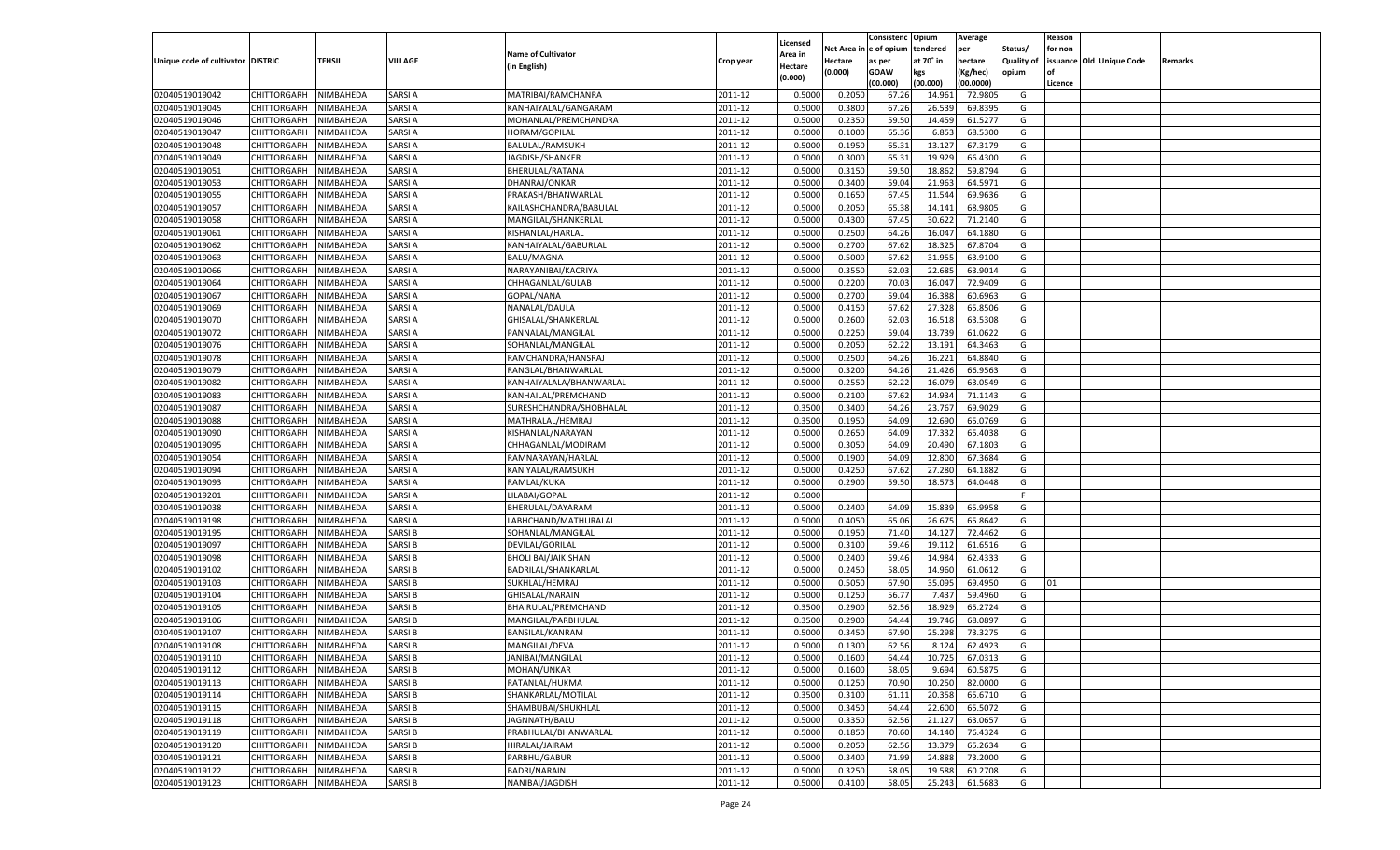|                                   |                                          |                        |                                |                                              |                    |                     |                  | Consistenc     | Opium            | Average            |                   | Reason  |                          |                    |
|-----------------------------------|------------------------------------------|------------------------|--------------------------------|----------------------------------------------|--------------------|---------------------|------------------|----------------|------------------|--------------------|-------------------|---------|--------------------------|--------------------|
|                                   |                                          |                        |                                | <b>Name of Cultivator</b>                    |                    | Licensed<br>\rea in | Net Area         | e of opium     | tendered         | per                | Status/           | for non |                          |                    |
| Unique code of cultivator DISTRIC |                                          | <b>TEHSIL</b>          | VILLAGE                        | (in English)                                 | Crop year          | Hectare             | Hectare          | as per         | at 70° in        | hectare            | <b>Quality of</b> |         | issuance Old Unique Code | Remarks            |
|                                   |                                          |                        |                                |                                              |                    | (0.000)             | (0.000)          | <b>GOAW</b>    | kgs              | (Kg/hec)           | opium             |         |                          |                    |
|                                   |                                          |                        |                                |                                              |                    |                     |                  | (00.000)       | (00.000)         | (00.0000)          |                   | Licence |                          |                    |
| 02040519019126                    | CHITTORGARH                              | NIMBAHEDA              | SARSI B                        | RUKMANI BAI/BHANWARLAL                       | 2011-12            | 0.5000              | 0.4550           | 58.05          | 26.728           | 58.7429            | G                 |         |                          |                    |
| 02040519019127                    | CHITTORGARH                              | NIMBAHEDA              | SARSI B                        | BALU/NARAYAN                                 | 2011-12            | 0.5000              | 0.2600           | 62.43          | 16.767           | 64.4885            | G                 |         |                          |                    |
| 02040519019128                    | CHITTORGARH                              | NIMBAHEDA              | SARSI B                        | NANIBAI/MANGILAL                             | 2011-12            | 0.5000              | 0.2250           | 67.90          | 16.005           | 71.1333            | G                 |         |                          |                    |
| 02040519019130                    | CHITTORGARH                              | NIMBAHEDA              | SARSI B                        | LABHCHAND/DEVA                               | 2011-12            | 0.5000              | 0.3800           | 70.50          | 27.989           | 73.6553            | G                 |         |                          |                    |
| 02040519019134                    | CHITTORGARH                              | NIMBAHEDA              | SARSI B                        | BABULAL/MANGILAI                             | 2011-12            | 0.5000              | 0.3050           | 64.44          | 19.488           | 63.8951            | G                 |         |                          |                    |
| 02040519019135                    | CHITTORGARH                              | NIMBAHEDA              | SARSI B                        | SHOBHALAL/BALU                               | 2011-12            | 0.5000              | 0.4150           | 64.44          | 26.733           | 64.4169            | G                 |         |                          |                    |
| 02040519019136                    | CHITTORGARH                              | NIMBAHEDA              | SARSI B                        | MOHANLAL/SITARAM                             | 2011-12            | 0.5000              | 0.1400           | 67.24          | 9.721            | 69.4357            | G                 |         |                          |                    |
| 02040519019137                    | CHITTORGARH                              | NIMBAHEDA              | SARSI B                        | MADHULAL/DAYARAM                             | 2011-12            | 0.5000              | 0.1950           | 62.43          | 12.71            | 65.2205            | G                 |         |                          |                    |
| 02040519019140                    | CHITTORGARH                              | NIMBAHEDA              | SARSI B                        | RAMESHWARLAL/KISHANLAL                       | 2011-12            | 0.5000              | 0.4600           | 62.43          | 30.716           | 66.7739            | G                 |         |                          |                    |
| 02040519019141                    | CHITTORGARH                              | NIMBAHEDA              | SARSI B                        | YAMUNALAL/GABURLAL                           | 2011-12            | 0.5000              | 0.2900           | 65.61          | 19.21            | 66.2552            | G                 |         |                          |                    |
| 02040519019143                    | CHITTORGARH                              | NIMBAHEDA              | SARSI B                        | MATHURALAL/PREMCHAND                         | 2011-12            | 0.5000              | 0.4600           | 67.24          | 31.276           | 67.991             | G                 |         |                          |                    |
| 02040519019144                    | CHITTORGARH                              | NIMBAHEDA              | SARSI B                        | SOHNI BAI/NANALAL                            | 2011-12            | 0.5000              | 0.3200           | 65.61          | 22.054           | 68.9188            | G                 |         |                          |                    |
| 02040519019146                    | CHITTORGARH                              | NIMBAHEDA              | SARSI B                        | PREMCHAND/HOKMA                              | 2011-12            | 0.5000              | 0.2250           | 67.24          | 15.974           | 70.9956            | G                 |         |                          |                    |
| 02040519019149                    | CHITTORGARH                              | NIMBAHEDA              | SARSI B                        | MOHANLAL/PREMCHAND                           | 2011-12            | 0.5000              | 0.2050           | 65.61          | 14.012           | 68.3512            | G                 |         |                          |                    |
| 02040519019152                    | CHITTORGARH                              | NIMBAHEDA              | SARSI B                        | BABULAL/GOKAL                                | 2011-12            | 0.5000              | 0.3600           | 62.43          | 22.528           | 62.5778            | G                 |         |                          |                    |
| 02040519019153                    | CHITTORGARH                              | NIMBAHEDA              | SARSI B                        | <b>BHAGWAN/GOKAL</b>                         | 2011-12            | 0.5000              | 0.3450           | 65.61          | 22.785           | 66.0435            | G                 |         |                          |                    |
| 02040519019154                    | CHITTORGARH                              | NIMBAHEDA              | SARSI B                        | CHHAGANLAL/PRABHULAL                         | 2011-12            | 0.5000              | 0.4650           | 65.61          | 30.949           | 66.5570            | G                 |         |                          |                    |
| 02040519019156                    | CHITTORGARH                              | NIMBAHEDA              | SARSI B                        | MOHANLAL/BHAGIRATH                           | 2011-12            | 0.5000              | 0.3500           | 64.35          | 23.276           | 66.5029            | G                 |         |                          |                    |
| 02040519019157                    | CHITTORGARH                              | NIMBAHEDA              | SARSI B                        | BHANWARLAL/NANALAL                           | 2011-12            | 0.5000              | 0.2950           | 61.11          | 18.516           | 62.7661            | G                 |         |                          |                    |
| 02040519019158                    | CHITTORGARH                              | NIMBAHEDA              | SARSI B                        | PRABHULAL/SHANKERLAL                         | 2011-12            | 0.5000              | 0.1950           | 65.49          | 13.276           | 68.0821            | G                 |         |                          |                    |
| 02040519019159                    | CHITTORGARH                              | NIMBAHEDA              | SARSI B                        | <b>BADRILAL/GOPILAL</b>                      | 2011-12            | 0.5000              | 0.2750           | 71.04          | 20.145           | 73.2545            | G                 |         |                          |                    |
| 02040519019160                    | CHITTORGARH                              | NIMBAHEDA              | SARSI B                        | BABULAL/MATHURALAL                           | 2011-12            | 0.5000              | 0.4000           | 65.49          | 26.701           | 66.7525            | G                 |         |                          |                    |
| 02040519019161                    | CHITTORGARH                              | NIMBAHEDA              | SARSI B                        | LUXMINARAYAN/BHANWARLAL                      | 2011-12            | 0.5000              | 0.5000           | 58.83          | 29.642           | 59.2840            | G                 |         |                          |                    |
| 02040519019162                    | CHITTORGARH                              | NIMBAHEDA              | SARSI B                        | SHANKERLAL/PRABHULAL                         | 2011-12            | 0.5000              | 0.2150           | 65.49          | 14.557           | 67.7070            | G                 |         |                          |                    |
| 02040519019163                    | CHITTORGARH                              | NIMBAHEDA              | SARSI B                        | SHYAMLAL/DAYARAM                             | 2011-12            | 0.5000              | 0.2000           | 59.46          | 12.376           | 61.8800            | G                 |         |                          |                    |
| 02040519019168                    | CHITTORGARH                              | NIMBAHEDA              | SARSI B                        | MATHURALALAL/KASHIRAM                        | 2011-12            | 0.5000              | 0.4200           | 65.49          | 28.039           | 66.7595            | G                 |         |                          |                    |
| 02040519019169                    | CHITTORGARH                              | NIMBAHEDA              | SARSI B                        | <b>GANGARAM/PYAR JI</b>                      | 2011-12            | 0.5000              | 0.3000           | 67.13          | 20.829           | 69.4300            | G                 |         |                          |                    |
| 02040519019170                    | CHITTORGARH                              | NIMBAHEDA              | SARSI B                        | MUKESH KUMAR/BANSHILAL                       | 2011-12            | 0.5000              | 0.2050           | 67.13          | 13.915           | 67.8780            | G                 |         |                          |                    |
| 02040519019175                    | CHITTORGARH                              | NIMBAHEDA              | SARSI B                        | SURESHCHAND/MANGILAL                         | 2011-12            | 0.5000              | 0.1250           | 62.49          | 7.918            | 63.3440            | G                 |         |                          |                    |
| 02040519019177                    | CHITTORGARH                              | NIMBAHEDA              | SARSI B                        | RAMLAL/MATHURALAL                            | 2011-12            | 0.5000              | 0.1000           | 64.69          | 6.682            | 66.8200            | G                 |         |                          |                    |
| 02040519019178                    | CHITTORGARH                              | NIMBAHEDA              | SARSI B                        | JAMUNALAL/MOHANLAL                           | 2011-12            | 0.5000              | 0.5100           | 59.46          | 31.871           | 62.4922            | G                 |         |                          |                    |
| 02040519019180                    | CHITTORGARH                              | NIMBAHEDA              | SARSI B                        | GOPAL/NANALAL                                | 2011-12            | 0.5000              | 0.3450           | 64.69          | 22.688           | 65.7623            | G                 |         |                          |                    |
| 02040519019182                    | CHITTORGARH                              | NIMBAHEDA              | SARSI B                        | BABULAL/HIRALAL                              | 2011-12            | 0.5000              | 0.3500           | 62.49          | 22.729           | 64.9400            | G                 |         |                          |                    |
| 02040519019183                    | CHITTORGARH                              | NIMBAHEDA              | SARSI B                        | KISHANLAL/NARAYAN                            | 2011-12            | 0.5000              | 0.2850           | 62.49          | 17.881           | 62.7404            | G                 |         |                          |                    |
| 02040519019184                    | CHITTORGARH                              | NIMBAHEDA              | SARSI B                        | TARACHAND/NANALAL                            | 2011-12            | 0.5000              | 0.1200           | 64.69          | 8.114            | 67.6167            | G                 |         |                          |                    |
| 02040519019187                    | CHITTORGARH                              | NIMBAHEDA              | SARSI B                        | BHERULAL/KHEMRAJ                             | 2011-12            | 0.5000              | 0.3500           | 62.49          | 21.934           | 62.6686            | G                 |         |                          |                    |
| 02040519019189                    | CHITTORGARH                              | NIMBAHEDA              | SARSI B                        | PRABHULAL/RAMSUKH                            | 2011-12            | 0.5000              | 0.5050           | 64.69          | 32.631           | 64.6158            | G                 |         |                          |                    |
| 02040519019191                    | CHITTORGARH                              | NIMBAHEDA              | SARSI B                        | KISHANLAL/CHUNNILAI                          | 2011-12            | 0.5000              | 0.4850           | 62.53          | 31.363           | 64.6660            | G                 |         |                          |                    |
| 02040519019192                    | CHITTORGARH                              | NIMBAHEDA              | SARSI B                        | RAMESHWARLAL/GABURLAL                        | 2011-12            | 0.5000              | 0.1800           | 62.53          | 12.122           | 67.3444            | G                 |         |                          |                    |
| 02040519019129                    | CHITTORGARH                              | NIMBAHEDA              | SARSI B                        | <b>BALI BAI/DHAPU BAI</b>                    | 2011-12            | 0.5000              | 0.4800           | 67.90          | 33.708           | 70.2250            | G                 |         |                          |                    |
| 02040519019111                    | CHITTORGARH                              | NIMBAHEDA              | SARSI B                        | SUKHLAL/NANA                                 | 2011-12            | 0.5000              | 0.4200           | 67.13          | 28.665           | 68.2500            | G                 |         |                          |                    |
| 02040519019117                    | CHITTORGARH                              | NIMBAHEDA              | SARSI B                        | GOPAL/NANALAL                                | 2011-12            | 0.5000              | 0.3250           | 64.89          | 21.525           | 66.2308            | G                 |         |                          |                    |
| 02040519019167                    | CHITTORGARH                              | NIMBAHEDA              | SARSI B                        | DINESH/MOTILAL                               | 2011-12            | 0.5000              | 0.1500           | 56.77          | 8.783            | 58.5533            | G                 |         |                          |                    |
| 02040519019190                    | CHITTORGARH                              | NIMBAHEDA              | SARSI B                        | RUKMANIBAI/SUKHLAL                           | 2011-12            | 0.3500              | 0.3300           | 64.89          | 22.572           | 68.4000            | G                 |         |                          |                    |
| 02040519019109                    |                                          | NIMBAHEDA              | SARSI B                        |                                              |                    | 0.5000              | 0.3650           | 67.13          | 25.011           | 68.5233            | G                 |         |                          |                    |
|                                   | CHITTORGARH                              |                        |                                | BADRILAL/SEETARAM                            | 2011-12            |                     |                  |                |                  |                    | G                 |         |                          |                    |
| 02040519019138                    | CHITTORGARH NIMBAHEDA                    |                        | <b>SARSIB</b>                  | NANDLAL/CHGANLAL                             | 2011-12            | 0.5000              | 0.2150           | 64.89          | 13.988           | 65.0605            |                   |         |                          |                    |
| 02040519019164<br>02040519019174  | <b>CHITTORGARH</b><br><b>CHITTORGARH</b> | NIMBAHEDA<br>NIMBAHEDA | <b>SARSIB</b><br><b>SARSIB</b> | RAMESVARLAL/NARAYAN<br>RAMKUWARIBAI/GHISALAL | 2011-12<br>2011-12 | 0.5000<br>0.3500    | 0.2400<br>0.2550 | 62.53<br>64.89 | 16.034<br>16.732 | 66.8083<br>65.6157 | G<br>G            |         |                          | NAME CHANGE        |
|                                   |                                          |                        |                                |                                              |                    |                     |                  |                |                  |                    |                   |         |                          |                    |
| 02040519019188                    | <b>CHITTORGARH</b>                       | NIMBAHEDA              | <b>SARSIB</b>                  | KELASHIBAI/PRABHULAL                         | 2011-12            | 0.5000              | 0.0950           | 64.89          | 6.489            | 68.3053            | G                 |         |                          |                    |
| 02040519019200                    | <b>CHITTORGARH</b>                       | NIMBAHEDA              | <b>SARSIB</b>                  | JAYRAM/NANDA                                 | 2011-12            | 0.5000              | 0.1150           | 62.53          | 7.548            | 65.6348            | G                 |         |                          |                    |
| 02040519019101                    | <b>CHITTORGARH</b>                       | NIMBAHEDA              | <b>SARSIB</b>                  | SHAMLAL/JANKILAL                             | 2011-12            | 0.3500              | 0.3250           | 67.13          | 22.134           | 68.1046            | G                 |         |                          | <b>NAME CHANGE</b> |
| 02040519019203                    | <b>CHITTORGARH</b>                       | NIMBAHEDA              | <b>SARSIB</b>                  | RADHAKISHAN/HEERALAL                         | 2011-12            | 0.5000              | 0.5000           | 62.56          | 32.674           | 65.3480            | G                 |         |                          |                    |
| 02040519020004                    | <b>CHITTORGARH</b>                       | NIMBAHEDA              | SEMLIYA-1                      | PYARCHAND/DEVILAL                            | 2011-12            | 0.5000              | 0.4000           | 68.46          | 28.734           | 71.8350            | G                 |         |                          |                    |
| 02040519020005                    | <b>CHITTORGARH</b>                       | NIMBAHEDA              | SEMLIYA-1                      | MOHANIBAI/NATHULAL                           | 2011-12            | 0.5000              | 0.1250           | 64.44          | 8.442            | 67.5360            | G                 |         |                          |                    |
| 02040519020006                    | <b>CHITTORGARH</b>                       | NIMBAHEDA              | SEMLIYA-1                      | <b>BADRILAL/BHURA</b>                        | 2011-12            | 0.5000              | 0.2050           | 62.56          | 13.781           | 67.2244            | G                 |         |                          |                    |
| 02040519020007                    | <b>CHITTORGARH</b>                       | NIMBAHEDA              | SEMLIYA-1                      | KANAHYALAL/UDA                               | 2011-12            | 0.5000              | 0.0550           | 65.63          | 3.816            | 69.3818            | G                 |         |                          |                    |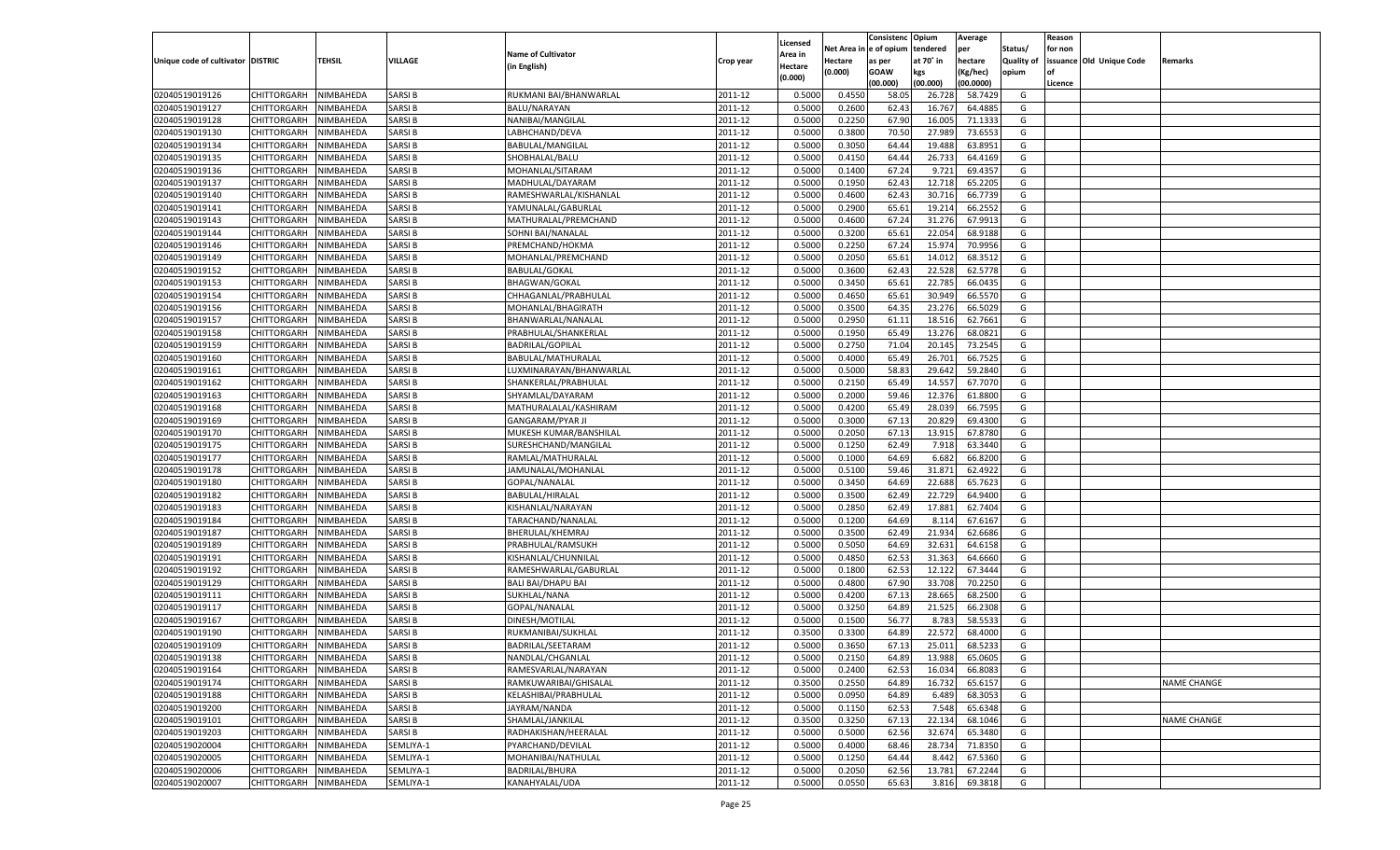|                                   |                    |           |                 |                            |           |          |            | Consistenc Opium |           | Average   |                   | Reason  |                          |                    |
|-----------------------------------|--------------------|-----------|-----------------|----------------------------|-----------|----------|------------|------------------|-----------|-----------|-------------------|---------|--------------------------|--------------------|
|                                   |                    |           |                 |                            |           | Licensed | Net Area i | l e of opium     | tendered  | per       | Status/           | for non |                          |                    |
| Unique code of cultivator DISTRIC |                    | TEHSIL    | VILLAGE         | <b>Name of Cultivator</b>  | Crop year | Area in  | Hectare    | as per           | at 70° in | hectare   | <b>Quality of</b> |         | issuance Old Unique Code | Remarks            |
|                                   |                    |           |                 | (in English)               |           | Hectare  | (0.000)    | <b>GOAW</b>      | kgs       | (Kg/hec)  | opium             | nf      |                          |                    |
|                                   |                    |           |                 |                            |           | (0.000)  |            | (00.000)         | (00.000)  | (00.0000) |                   | Licence |                          |                    |
| 02040519020008                    | CHITTORGARH        | NIMBAHEDA | SEMLIYA-1       | PREM CHAND/AMAR CHAND      | 2011-12   | 0.5000   | 0.4800     | 62.56            | 32.63     | 67.9958   | G                 |         |                          |                    |
| 02040519020009                    | CHITTORGARH        | NIMBAHEDA | SEMLIYA-1       | SARDARSINGH/MANNALAL       | 2011-12   | 0.5000   | 0.2000     | 58.97            | 13.117    | 65.5850   | G                 |         |                          |                    |
| 02040519020010                    | CHITTORGARH        | NIMBAHEDA | SEMLIYA-1       | KANTIBAI/JODHRAJ           | 2011-12   | 0.5000   | 0.1400     | 68.46            | 9.956     | 71.1143   | G                 |         |                          |                    |
| 02040519020011                    | CHITTORGARH        | NIMBAHEDA | SEMLIYA-1       | DAULATRAM/MODU             | 2011-12   | 0.5000   | 0.4500     | 67.73            | 32.307    | 71.7933   | G                 |         |                          |                    |
| 02040519020012                    | CHITTORGARH        | NIMBAHEDA | SEMLIYA-1       | RAMLAL/ROOPAJI             | 2011-12   | 0.5000   | 0.2500     | 65.63            | 16.914    | 67.6560   | G                 |         |                          |                    |
| 02040519020013                    | CHITTORGARH        | NIMBAHEDA | SEMLIYA-1       | HAZARILAL/HARLAL           | 2011-12   | 0.5000   | 0.1500     | 62.27            | 9.785     | 65.2333   | G                 |         |                          |                    |
| 02040519020014                    | CHITTORGARH        | NIMBAHEDA | SEMLIYA-1       | <b>FULIBAI/BANSILAL</b>    | 2011-12   | 0.5000   | 0.1100     | 62.27            | 7.339     | 66.7182   | G                 |         |                          |                    |
| 02040519020015                    | CHITTORGARH        | NIMBAHEDA | SEMLIYA-1       | NANALAL/CHUNNILAL          | 2011-12   | 0.5000   | 0.4900     | 65.63            | 34.006    | 69.4000   | G                 |         |                          |                    |
| 02040519020016                    | CHITTORGARH        | NIMBAHEDA | SEMLIYA-1       | <b>BOTLAL/UDA</b>          | 2011-12   | 0.5000   | 0.2000     | 65.18            | 14.302    | 71.5100   | G                 |         |                          |                    |
| 02040519020017                    | CHITTORGARH        | NIMBAHEDA | SEMLIYA-1       | KALABAI/VIKRAMDAS          | 2011-12   | 0.3500   | 0.3050     | 62.27            | 19.820    | 64.9836   | G                 |         |                          | <b>NAME CHANGE</b> |
| 02040519020018                    | CHITTORGARH        | NIMBAHEDA | SEMLIYA-1       | PRAHLAD/BHERULAL           | 2011-12   | 0.5000   | 0.4000     | 67.73            | 28.969    | 72.4225   | G                 |         | 02040519010330           | TRANSFER           |
| 02040519020019                    | CHITTORGARH        | NIMBAHEDA | SEMLIYA-1       | MANGILAL/CHUNNILAL         | 2011-12   | 0.5000   | 0.1050     | 65.18            | 7.412     | 70.5905   | G                 |         | 02040519010387           | TRANSFER           |
| 02040519020020                    | CHITTORGARH        | NIMBAHEDA | SEMLIYA-1       | DEVILAL/MADANLAL           | 2011-12   | 0.5000   | 0.1200     | 65.18            | 8.650     | 72.0833   | G                 |         | 02040519010401           | <b>TRANSFER</b>    |
| 02040519020021                    | CHITTORGARH        | NIMBAHEDA | SEMLIYA-1       | LABHCHAND/MOTIRAM          | 2011-12   | 0.5000   | 0.2100     | 65.18            | 14.293    | 68.0619   | G                 |         | 02040519022052           | TRANSFER           |
| 02040519020022                    | CHITTORGARH        | NIMBAHEDA | SEMLIYA-1       | KALURAM/NANALAL            | 2011-12   | 0.5000   | 0.2000     | 62.27            | 13.175    | 65.8750   | G                 |         | 02040519022053           | TRANSFER           |
| 02040519020023                    | CHITTORGARH        | NIMBAHEDA | SEMLIYA-1       | SHANTILAL/RAMNARAYAN       | 2011-12   | 0.3500   | 0.2000     | 62.27            | 13.103    | 65.5150   | G                 |         | 02040519022056           | TRANSFER           |
| 02040519020024                    | CHITTORGARH        | NIMBAHEDA | SEMLIYA-1       | SHUHAGIBAI/TULSIRAM        | 2011-12   | 0.5000   | 0.2350     | 58.97            | 14.962    | 63.6681   | G                 |         | 02040519022041           | TRANSFER           |
| 02040519021027                    | CHITTORGARH        | NIMBAHEDA | <b>SHRIPURA</b> | <b>BADRI LAL/SHRI LAL</b>  | 2011-12   | 0.5000   | 0.4450     | 64.41            | 29.757    | 66.8697   | G                 |         |                          |                    |
| 02040519021001                    | CHITTORGARH        | NIMBAHEDA | <b>SHRIPURA</b> | <b>GENDIBAI/RAMLAL</b>     | 2011-12   | 0.3500   | 0.3500     | 61.10            | 22.406    | 64.0171   | G                 |         |                          |                    |
| 02040519021003                    | CHITTORGARH        | NIMBAHEDA | <b>SHRIPURA</b> | <b>BANSHILAL/BHURA</b>     | 2011-12   | 0.5000   | 0.4950     | 61.10            | 31.170    | 62.9697   | G                 |         |                          |                    |
| 02040519021004                    | CHITTORGARH        | NIMBAHEDA | <b>SHRIPURA</b> | KANA/NARAYAN               | 2011-12   | 0.5000   | 0.4000     | 67.81            | 28.345    | 70.8625   | G                 |         |                          |                    |
| 02040519021005                    | CHITTORGARH        | NIMBAHEDA | <b>SHRIPURA</b> | LAKSHMICHAND/BHERA         | 2011-12   | 0.5000   | 0.5100     | 64.41            | 33.935    | 66.5392   | G                 |         |                          |                    |
| 02040519021007                    | CHITTORGARH        | NIMBAHEDA | <b>SHRIPURA</b> | SOHNIBAI/BARDICHAND        | 2011-12   | 0.5000   | 0.4000     | 67.81            | 27.424    | 68.5600   | G                 |         |                          |                    |
| 02040519021008                    | CHITTORGARH        | NIMBAHEDA | <b>SHRIPURA</b> | NARAYAN/HEERALAL           | 2011-12   | 0.5000   | 0.5000     | 64.41            | 33.916    | 67.8320   | G                 |         |                          |                    |
| 02040519021009                    | CHITTORGARH        | NIMBAHEDA | <b>SHRIPURA</b> | SURECHAND/CHHAGANLAL       | 2011-12   | 0.5000   | 0.3750     | 61.10            | 24.082    | 64.2187   | G                 |         |                          |                    |
| 02040519021010                    | CHITTORGARH        | NIMBAHEDA | <b>SHRIPURA</b> | JAGDISH/BADRILAL           | 2011-12   | 0.5000   | 0.4700     | 61.10            | 29.328    | 62.4000   | G                 |         |                          |                    |
| 02040519021011                    | CHITTORGARH        | NIMBAHEDA | <b>SHRIPURA</b> | MANGILAL/CHHAGANLAI        | 2011-12   | 0.5000   | 0.5200     | 64.07            | 34.744    | 66.8154   | G                 |         |                          |                    |
| 02040519021017                    | CHITTORGARH        | NIMBAHEDA | <b>SHRIPURA</b> | MANGILAL/BADRI LAL         | 2011-12   | 0.5000   | 0.5150     | 61.10            | 30.454    | 59.1340   | G                 |         |                          |                    |
| 02040519021018                    | CHITTORGARH        | NIMBAHEDA | <b>SHRIPURA</b> | CHHGANLAL/NARAYAN          | 2011-12   | 0.5000   | 0.5000     | 64.07            | 33.390    | 66.7800   | G                 |         |                          |                    |
| 02040519021020                    | CHITTORGARH        | NIMBAHEDA | <b>SHRIPURA</b> | BADRILAL/NARAYAN           | 2011-12   | 0.5000   | 0.4250     | 64.07            | 28.209    | 66.3741   | G                 |         |                          |                    |
| 02040519021021                    | CHITTORGARH        | NIMBAHEDA | <b>SHRIPURA</b> | MANGILAL/BARDICHAND        | 2011-12   | 0.5000   | 0.4600     | 70.10            | 34.049    | 74.0196   | G                 |         |                          |                    |
| 02040519021022                    | CHITTORGARH        | NIMBAHEDA | <b>SHRIPURA</b> | MOHANLAL/BANSHILAL         | 2011-12   | 0.5000   | 0.2000     | 64.77            | 14.33     | 71.6650   | G                 |         |                          |                    |
| 02040519021023                    | CHITTORGARH        | NIMBAHEDA | <b>SHRIPURA</b> | KISHANLAL/GHASI            | 2011-12   | 0.5000   | 0.4500     | 62.53            | 29.148    | 64.7733   | G                 |         |                          |                    |
| 02040519021025                    | CHITTORGARH        | NIMBAHEDA | SHRIPURA        | RAM PYARI/BHERU LAL        | 2011-12   | 0.5000   | 0.3700     | 64.77            | 25.945    | 70.1216   | G                 |         |                          |                    |
| 02040519021026                    | CHITTORGARH        | NIMBAHEDA | <b>SHRIPURA</b> | BHERULAL/HEERALAL          | 2011-12   | 0.5000   | 0.4950     | 64.77            | 33.643    | 67.9657   | G                 |         |                          |                    |
| 02040519021030                    | CHITTORGARH        | NIMBAHEDA | <b>SHRIPURA</b> | BHERULAL/KANHAIYALAL       | 2011-12   | 0.5000   | 0.4650     | 67.81            | 32.965    | 70.8925   | G                 |         |                          |                    |
| 02040519021031                    | CHITTORGARH        | NIMBAHEDA | <b>SHRIPURA</b> | LABHCHNAD/BHANWARLAL       | 2011-12   | 0.5000   | 0.2750     | 64.77            | 19.338    | 70.3200   | G                 |         |                          |                    |
| 02040519021033                    | CHITTORGARH        | NIMBAHEDA | <b>SHRIPURA</b> | NANDUBAI/MANGILAL          | 2011-12   | 0.5000   | 0.5000     | 62.53            | 32.257    | 64.5140   | G                 |         |                          |                    |
| 02040519021034                    | CHITTORGARH        | NIMBAHEDA | <b>SHRIPURA</b> | KALURAM/NANA CHAMAR        | 2011-12   | 0.5000   | 0.2600     | 64.41            | 17.345    | 66.7115   | G                 |         |                          |                    |
| 02040519021035                    | CHITTORGARH        | NIMBAHEDA | <b>SHRIPURA</b> | KAMLA BAI/TARACHAND JI     | 2011-12   | 0.5000   | 0.3700     | 67.81            | 27.172    | 73.4378   | G                 |         |                          |                    |
| 02040519021036                    | CHITTORGARH        | NIMBAHEDA | <b>SHRIPURA</b> | RAMESH/JALAM JI            | 2011-12   | 0.5000   | 0.3900     | 61.05            | 25.327    | 64.9410   | G                 |         |                          |                    |
| 02040519021037                    | CHITTORGARH        | NIMBAHEDA | <b>SHRIPURA</b> | MATHURALAL/PANNALAL        | 2011-12   | 0.5000   | 0.2000     | 67.81            | 14.037    | 70.1850   | G                 |         |                          |                    |
| 02040519021040                    | CHITTORGARH        | NIMBAHEDA | <b>SHRIPURA</b> | DAMORLAL/BANSHILAL         | 2011-12   | 0.5000   | 0.4950     | 61.05            | 31.676    | 63.9919   | G                 |         |                          |                    |
| 02040519021043                    | CHITTORGARH        | NIMBAHEDA | <b>SHRIPURA</b> | <b>JANI BAI/RATANLAL</b>   | 2011-12   | 0.5000   | 0.5050     | 64.05            | 34.181    | 67.6851   | G                 |         |                          |                    |
| 02040519021041                    | CHITTORGARH        | NIMBAHEDA | <b>SHRIPURA</b> | KISHANLAL/BANSHILAL DHAKAD | 2011-12   | 0.5000   | 0.4700     | 69.94            | 36.098    | 76.8043   | G                 |         |                          |                    |
|                                   |                    |           |                 |                            |           |          |            |                  |           |           | G                 |         |                          |                    |
| 02040519021046                    | <b>CHITTORGARH</b> | NIMBAHEDA | <b>SHRIPURA</b> | RUPLAL/NARAYAN JI DHAKAD   | 2011-12   | 0.5000   | 0.4900     | 61.05            | 31.824    | 64.9469   |                   |         |                          |                    |
| 02040519021047                    | CHITTORGARH        | NIMBAHEDA | <b>SHRIPURA</b> | HIRALAL/CHUNNILAL DHAKAD   | 2011-12   | 0.5000   | 0.4950     | 58.11            | 29.777    | 60.1556   | G                 |         |                          |                    |
| 02040519021048                    | CHITTORGARH        | NIMBAHEDA | <b>SHRIPURA</b> | DOLATRAM/HEMRAJ DHAKAD     | 2011-12   | 0.5000   | 0.1650     | 58.13            | 9.816     | 59.4909   | G                 |         |                          |                    |
| 02040519021050                    | CHITTORGARH        | NIMBAHEDA | <b>SHRIPURA</b> | SHANKARLAL/NATHULAL        | 2011-12   | 0.3500   | 0.3400     | 65.13            | 23.130    | 68.0294   | G                 |         |                          |                    |
| 02040519021051                    | CHITTORGARH        | NIMBAHEDA | <b>SHRIPURA</b> | SOHANLAL/NATHURAM          | 2011-12   | 0.5000   | 0.4050     | 68.39            | 28.822    | 71.1654   | G                 |         |                          |                    |
| 02040519021052                    | CHITTORGARH        | NIMBAHEDA | <b>SHRIPURA</b> | BHERULAL/NATHULAL          | 2011-12   | 0.5000   | 0.4800     | 68.39            | 34.283    | 71.4229   | G                 |         |                          |                    |
| 02040519021053                    | CHITTORGARH        | NIMBAHEDA | <b>SHRIPURA</b> | JHECHAND/NATHURAM          | 2011-12   | 0.5000   | 0.5100     | 68.39            | 36.071    | 70.7275   | G                 |         |                          |                    |
| 02040519021054                    | CHITTORGARH        | NIMBAHEDA | <b>SHRIPURA</b> | SHOBHALAL/KUKA             | 2011-12   | 0.5000   | 0.5050     | 61.04            | 34.017    | 67.3604   | G                 |         |                          |                    |
| 02040519021055                    | CHITTORGARH        | NIMBAHEDA | <b>SHRIPURA</b> | MHDANLAL/SOBHALAL          | 2011-12   | 0.5000   | 0.4950     | 61.04            | 32.456    | 65.5677   | G                 |         |                          |                    |
| 02040519021028                    | CHITTORGARH        | NIMBAHEDA | <b>SHRIPURA</b> | DANRAJ/NATHU JI            | 2011-12   | 0.5000   | 0.2450     | 68.53            | 17.700    | 72.2449   | G                 |         |                          |                    |
| 02040519022018                    | CHITTORGARH        | NIMBAHEDA | VENIPURIYA      | PARBHU/MATHRALAL           | 2011-12   | 0.5000   | 0.3650     | 64.19            | 23.549    | 64.5178   | G                 |         |                          |                    |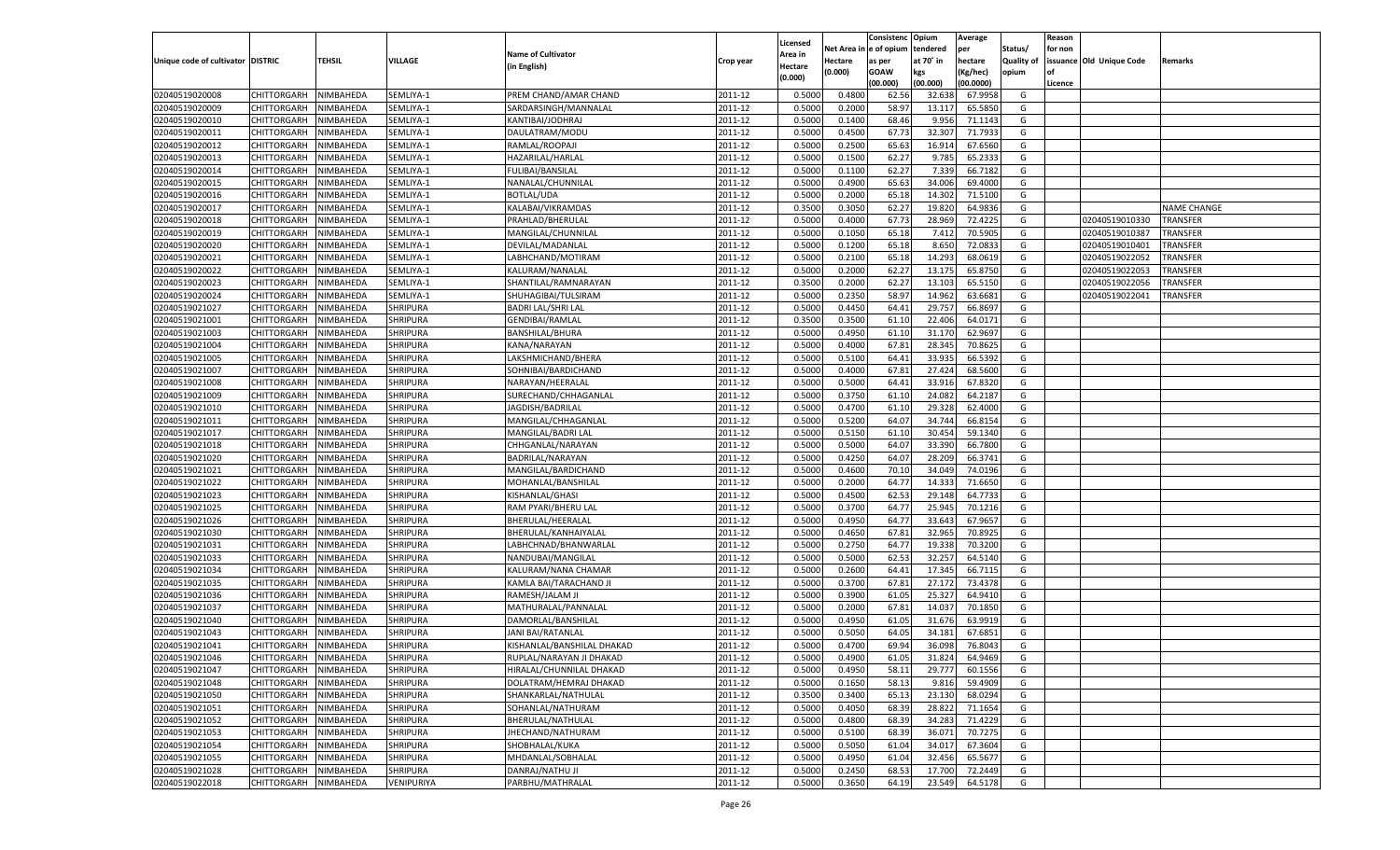|                                   |                                          |               |            |                                      |           |                           |          | Consistenc  | Opium     | Average   |                   | Reason  |                          |         |
|-----------------------------------|------------------------------------------|---------------|------------|--------------------------------------|-----------|---------------------------|----------|-------------|-----------|-----------|-------------------|---------|--------------------------|---------|
|                                   |                                          |               |            | <b>Name of Cultivator</b>            |           | Licensed                  | Net Area | e of opium  | tendered  | per       | Status/           | for non |                          |         |
| Unique code of cultivator DISTRIC |                                          | <b>TEHSIL</b> | VILLAGE    | (in English)                         | Crop year | <b>Area in</b><br>Hectare | Hectare  | as per      | at 70° in | hectare   | <b>Quality of</b> |         | issuance Old Unique Code | Remarks |
|                                   |                                          |               |            |                                      |           | (0.000)                   | (0.000)  | <b>GOAW</b> | kgs       | (Kg/hec)  | opium             |         |                          |         |
|                                   |                                          |               |            |                                      |           |                           |          | (00.000)    | (00.000)  | (00.0000) |                   | Licence |                          |         |
| 02040519022001                    | CHITTORGARH                              | NIMBAHEDA     | VENIPURIYA | MANGIBAI/SUKHLAL                     | 2011-12   | 0.5000                    | 0.3400   | 64.19       | 23.154    | 68.1000   | G                 |         |                          |         |
| 02040519022002                    | CHITTORGARH                              | NIMBAHEDA     | VENIPURIYA | HEERALAL/KASHIRAM                    | 2011-12   | 0.5000                    | 0.4900   | 64.19       | 32.517    | 66.361    | G                 |         |                          |         |
| 02040519022004                    | CHITTORGARH                              | NIMBAHEDA     | VENIPURIYA | LALURAM/JETMAL                       | 2011-12   | 0.5000                    | 0.5050   | 65.42       | 35.411    | 70.1208   | G                 |         |                          |         |
| 02040519022005                    | CHITTORGARH                              | NIMBAHEDA     | VENIPURIYA | GHISIBAI/MATHURALAL                  | 2011-12   | 0.5000                    | 0.5000   | 68.53       | 35.430    | 70.8600   | G                 |         |                          |         |
| 02040519022006                    | CHITTORGARH                              | NIMBAHEDA     | VENIPURIYA | NANALAL/KASHIRAM                     | 2011-12   | 0.5000                    | 0.4700   | 65.4        | 31.486    | 66.9915   | G                 |         |                          |         |
| 02040519022007                    | CHITTORGARH                              | NIMBAHEDA     | VENIPURIYA | DHAPUBAI/LAXMICHAND                  | 2011-12   | 0.5000                    | 0.2850   | 65.4        | 19.551    | 68.6000   | G                 |         |                          |         |
| 02040519022008                    | CHITTORGARH                              | NIMBAHEDA     | VENIPURIYA | MANGHI BAI/PARBHULAL                 | 2011-12   | 0.5000                    | 0.2550   | 68.53       | 17.612    | 69.0667   | G                 |         |                          |         |
| 02040519022009                    | CHITTORGARH                              | NIMBAHEDA     | VENIPURIYA | KASTURI BAINATHULAL                  | 2011-12   | 0.5000                    | 0.2400   | 67.24       | 16.647    | 69.3625   | G                 |         |                          |         |
| 02040519022010                    | CHITTORGARH                              | NIMBAHEDA     | VENIPURIYA | NARULAL/DHANRAJ                      | 2011-12   | 0.5000                    | 0.4450   | 56.75       | 25.935    | 58.2809   | G                 |         |                          |         |
| 02040519022011                    | CHITTORGARH                              | NIMBAHEDA     | VENIPURIYA | <b>BHAGWAN/GABUR</b>                 | 2011-12   | 0.5000                    | 0.2600   | 68.3        | 18.167    | 69.873    | G                 |         |                          |         |
| 02040519022014                    | CHITTORGARH                              | NIMBAHEDA     | VENIPURIYA | <b>BOTLAL/GOGA</b>                   | 2011-12   | 0.5000                    | 0.1900   | 65.42       | 13.047    | 68.6684   | G                 |         |                          |         |
| 02040519022015                    | CHITTORGARH                              | NIMBAHEDA     | VENIPURIYA | NANDLAL/JEETMAL                      | 2011-12   | 0.5000                    | 0.4100   | 64.1        | 26.903    | 65.6171   | G                 |         |                          |         |
| 02040519022016                    | CHITTORGARH                              | NIMBAHEDA     | VENIPURIYA | KASTURIBAI/NANDLAL                   | 2011-12   | 0.5000                    | 0.4500   | 64.12       | 29.303    | 65.1178   | G                 |         |                          |         |
| 02040519022017                    | CHITTORGARH                              | NIMBAHEDA     | VENIPURIYA | HANGAMIBAI/NANURAM                   | 2011-12   | 0.5000                    | 0.3600   | 61.78       | 23.141    | 64.280    | G                 |         |                          |         |
| 02040519022020                    | CHITTORGARH                              | NIMBAHEDA     | VENIPURIYA | KISHANLAL/BHANWARLAL                 | 2011-12   | 0.5000                    | 0.3200   | 64.12       | 21.572    | 67.4125   | G                 |         |                          |         |
| 02040519022021                    | CHITTORGARH                              | NIMBAHEDA     | VENIPURIYA | CHHAGANLAL/GABUR                     | 2011-12   | 0.5000                    | 0.4100   | 64.12       | 26.830    | 65.4390   | G                 |         |                          |         |
| 02040519022022                    | CHITTORGARH                              | NIMBAHEDA     | VENIPURIYA | <b>GOPAL LAL/NANALAL</b>             | 2011-12   | 0.5000                    | 0.4700   | 70.10       | 33.237    | 70.7170   | G                 |         |                          |         |
| 02040519022025                    | CHITTORGARH                              | NIMBAHEDA     | VENIPURIYA | HUDIBAI/FULCHAND                     | 2011-12   | 0.5000                    | 0.3000   | 65.15       | 20.224    | 67.4133   | G                 |         |                          |         |
| 02040519022026                    | CHITTORGARH                              | NIMBAHEDA     | VENIPURIYA | KANHAIYALAL/HARIKISHAN               | 2011-12   | 0.5000                    | 0.1850   | 68.37       | 13.606    | 73.5459   | G                 |         |                          |         |
| 02040519022029                    | CHITTORGARH                              | NIMBAHEDA     | VENIPURIYA | BANSHILAL/KHAYALILAL                 | 2011-12   | 0.5000                    | 0.2700   | 68.3        | 18.987    | 70.3222   | G                 |         |                          |         |
| 02040519022030                    | CHITTORGARH                              | NIMBAHEDA     | VENIPURIYA | NANALALAL/GOGAJI                     | 2011-12   | 0.5000                    | 0.3050   | 68.37       | 21.214    | 69.5541   | G                 |         |                          |         |
| 02040519022033                    | CHITTORGARH                              | NIMBAHEDA     | VENIPURIYA | DEVBAI/RAMCHANDRA                    | 2011-12   | 0.5000                    | 0.2800   | 64.12       | 18.586    | 66.3786   | G                 |         |                          |         |
| 02040519022035                    | CHITTORGARH                              | NIMBAHEDA     | VENIPURIYA | BHANWARLAL/HUKMICHAND                | 2011-12   | 0.5000                    | 0.2750   | 68.37       | 19.056    | 69.2945   | G                 |         |                          |         |
| 02040519022037                    | CHITTORGARH                              | NIMBAHEDA     | VENIPURIYA | RAMLAL/BHANWARLAL                    | 2011-12   | 0.5000                    | 0.3850   | 67.24       | 27.242    | 70.7584   | G                 |         |                          |         |
| 02040519022043                    | CHITTORGARH                              | NIMBAHEDA     | VENIPURIYA | <b>BADRILAL/KAJOD</b>                | 2011-12   | 0.5000                    | 0.3100   | 64.06       | 20.929    | 67.5129   | G                 |         |                          |         |
| 02040519022046                    | CHITTORGARH                              | NIMBAHEDA     | VENIPURIYA | GHISALAL/BOTLAL                      | 2011-12   | 0.5000                    | 0.4050   | 64.06       | 26.841    | 66.2741   | G                 |         |                          |         |
| 02040519022048                    | CHITTORGARH                              | NIMBAHEDA     | VENIPURIYA | SHANTILAL/BHANWARLAL                 | 2011-12   | 0.5000                    | 0.1400   | 59.74       | 8.654     | 61.8143   | G                 |         |                          |         |
| 02040519022051                    | CHITTORGARH                              | NIMBAHEDA     | VENIPURIYA | MOOLCHAND/MATHURALAL                 | 2011-12   | 0.5000                    | 0.2550   | 70.12       | 17.901    | 70.2000   | G                 |         |                          |         |
| 02040519022054                    | CHITTORGARH                              | NIMBAHEDA     | VENIPURIYA | BHAGWANLAL/MANGILAL                  | 2011-12   | 0.5000                    | 0.3950   | 64.06       | 26.466    | 67.0025   | G                 |         |                          |         |
| 02040519022055                    | CHITTORGARH                              | NIMBAHEDA     | VENIPURIYA | <b>BHURI BAI/BADRILAL</b>            | 2011-12   | 0.5000                    | 0.1450   | 64.06       | 9.536     | 65.7655   | G                 |         |                          |         |
| 02040519022019                    | CHITTORGARH                              | NIMBAHEDA     | VENIPURIYA | RADHESHYAM/MATHRALAL                 | 2011-12   | 0.5000                    | 0.3200   | 64.06       | 21.295    | 66.5469   | G                 |         |                          |         |
| 02040519022024                    | CHITTORGARH                              | NIMBAHEDA     | VENIPURIYA | <b>GITA BAI/PARBHULAI</b>            | 2011-12   | 0.5000                    | 0.2950   | 65.15       | 19.759    | 66.9797   | G                 |         |                          |         |
| 02040519022059                    | CHITTORGARH                              | NIMBAHEDA     | VENIPURIYA | CHAMPALAL/PRABHULAL                  | 2011-12   | 0.5000                    | 0.1950   | 61.78       | 12.382    | 63.4974   | G                 |         |                          |         |
| 02040519022060                    | CHITTORGARH                              | NIMBAHEDA     | VENIPURIYA | GHISALAL/KETHURAM                    | 2011-12   | 0.5000                    | 0.4700   | 70.12       | 35.11     | 74.7021   | G                 |         |                          |         |
| 02040519023001                    | CHITTORGARH                              | NIMBAHEDA     | AAJAMPURA  | RAMLAL/RUPAJI                        | 2011-12   | 0.5000                    | 0.3000   | 64.05       | 20.84     | 69.4800   | G                 |         |                          |         |
| 02040519023007                    | CHITTORGARH                              | NIMBAHEDA     | AAJAMPURA  | DOLATRAM/KHEMRAJ                     | 2011-12   | 0.5000                    | 0.3000   | 64.05       | 20.514    | 68.3800   | G                 |         |                          |         |
| 02040519023009                    | CHITTORGARH                              | NIMBAHEDA     | AAJAMPURA  | SHIVNARAYAN/DOLATRAM                 | 2011-12   | 0.5000                    |          |             |           |           | F.                |         |                          |         |
| 02040519023018                    | CHITTORGARH                              | NIMBAHEDA     | AAJAMPURA  | GORILAL/CHATRBHUJ                    | 2011-12   | 0.3500                    | 0.1950   | 61.10       | 12.683    | 65.0410   | G                 |         |                          |         |
| 02040519023019                    | CHITTORGARH                              | NIMBAHEDA     | AAJAMPURA  | UDAIRAM/MANGU                        | 2011-12   | 0.5000                    | 0.4450   | 61.03       | 28.03     | 62.9888   | G                 |         |                          |         |
| 02040519023020                    | CHITTORGARH                              | NIMBAHEDA     | AAJAMPURA  | BHURALAL/BARDICHAND                  | 2011-12   | 0.5000                    | 0.4850   | 56.07       | 31.095    | 64.1134   | G                 |         |                          |         |
| 02040519023021                    | CHITTORGARH                              | NIMBAHEDA     | AAJAMPURA  | BHOTHLAL/DADAMCHAND                  | 2011-12   | 0.5000                    | 0.2450   | 61.03       | 16.129    | 65.8327   | G                 |         |                          |         |
| 02040519023022                    | CHITTORGARH                              | NIMBAHEDA     | AAJAMPURA  | NAGJIRAM/KISHANLAL                   | 2011-12   | 0.5000                    | 0.3500   | 59.06       | 22.957    | 65.5914   | G                 |         |                          |         |
| 02040519023023                    | CHITTORGARH                              | NIMBAHEDA     | AAJAMPURA  | CHTRBHUJ/NANALAL                     | 2011-12   | 0.3500                    | 0.3000   | 61.03       | 20.14     | 67.1333   | G                 |         |                          |         |
| 02040519023024                    | CHITTORGARH                              | NIMBAHEDA     | AAJAMPURA  | MOTILAL/AMARTHRAM                    | 2011-12   | 0.3500                    | 0.1500   | 59.06       | 9.686     | 64.5733   | G                 |         |                          |         |
| 02040519023025                    |                                          | NIMBAHEDA     |            | SOHANLAL/HJARI                       |           | 0.5000                    | 0.4050   | 59.06       | 25.716    | 63.4963   | G                 |         |                          |         |
| 02040519023026                    | CHITTORGARH                              |               | AAJAMPURA  |                                      | 2011-12   |                           |          |             |           |           |                   |         |                          |         |
|                                   | CHITTORGARH NIMBAHEDA                    |               | AAJAMPURA  | DAKHIBAI/SHRIRAM                     | 2011-12   | 0.5000                    | 0.2050   | 61.03       | 14.002    | 68.3024   | G                 |         |                          |         |
| 02040519023027<br>02040519023028  | <b>CHITTORGARH</b><br><b>CHITTORGARH</b> | NIMBAHEDA     | AAJAMPURA  | AMBHALAL/DHANRAJ<br>JASRAJ/OUNKARLAL | 2011-12   | 0.5000                    | 0.3950   | 56.07       | 24.206    | 61.2810   | G                 |         |                          |         |
|                                   |                                          | NIMBAHEDA     | AAJAMPURA  |                                      | 2011-12   | 0.3500                    | 0.3000   | 59.06       | 19.996    | 66.6533   | G                 |         |                          |         |
| 02040519023029                    | <b>CHITTORGARH</b>                       | NIMBAHEDA     | AAJAMPURA  | PRTHVIRAJ/OUNKARLAL                  | 2011-12   | 0.5000                    | 0.2050   | 61.03       | 14.002    | 68.3024   | G                 |         |                          |         |
| 02040519023030                    | <b>CHITTORGARH</b>                       | NIMBAHEDA     | AAJAMPURA  | RAMNARAYAN/GHAMANDIRAN               | 2011-12   | 0.5000                    | 0.3150   | 67.55       | 23.893    | 75.8508   | G                 |         |                          |         |
| 02040519023034                    | <b>CHITTORGARH</b>                       | NIMBAHEDA     | AAJAMPURA  | SHANKARLAL/RAMBAX                    | 2011-12   | 0.3500                    | 0.1650   | 64.05       | 13.130    | 79.5758   | G                 |         |                          |         |
| 02040519023005                    | <b>CHITTORGARH</b>                       | NIMBAHEDA     | AAJAMPURA  | DOLATRAM/FHETELAL                    | 2011-12   | 0.3500                    | 0.3600   | 64.05       | 24.851    | 69.0306   | G                 |         |                          |         |
| 02040519023008                    | <b>CHITTORGARH</b>                       | NIMBAHEDA     | AAJAMPURA  | JASHRAJ/PRTHVIRAJ                    | 2011-12   | 0.5000                    | 0.4250   | 61.10       | 26.544    | 62.4565   | G                 |         |                          |         |
| 02040519023014                    | <b>CHITTORGARH</b>                       | NIMBAHEDA     | AAJAMPURA  | MNOHARSINGH/PRTHVIRAJ                | 2011-12   | 0.5000                    | 0.1950   | 59.06       | 13.871    | 71.1333   | G                 |         |                          |         |
| 02040519023036                    | <b>CHITTORGARH</b>                       | NIMBAHEDA     | AAJAMPURA  | NANDLAL/OUNKARLAL                    | 2011-12   | 0.5000                    | 0.3550   | 64.05       | 26.325    | 74.1549   | G                 |         |                          |         |
| 02040519023037                    | <b>CHITTORGARH</b>                       | NIMBAHEDA     | AAJAMPURA  | OUNKARLAL/BASRAJ                     | 2011-12   | 0.5000                    | 0.2450   | 64.16       | 18.267    | 74.5592   | G                 |         |                          |         |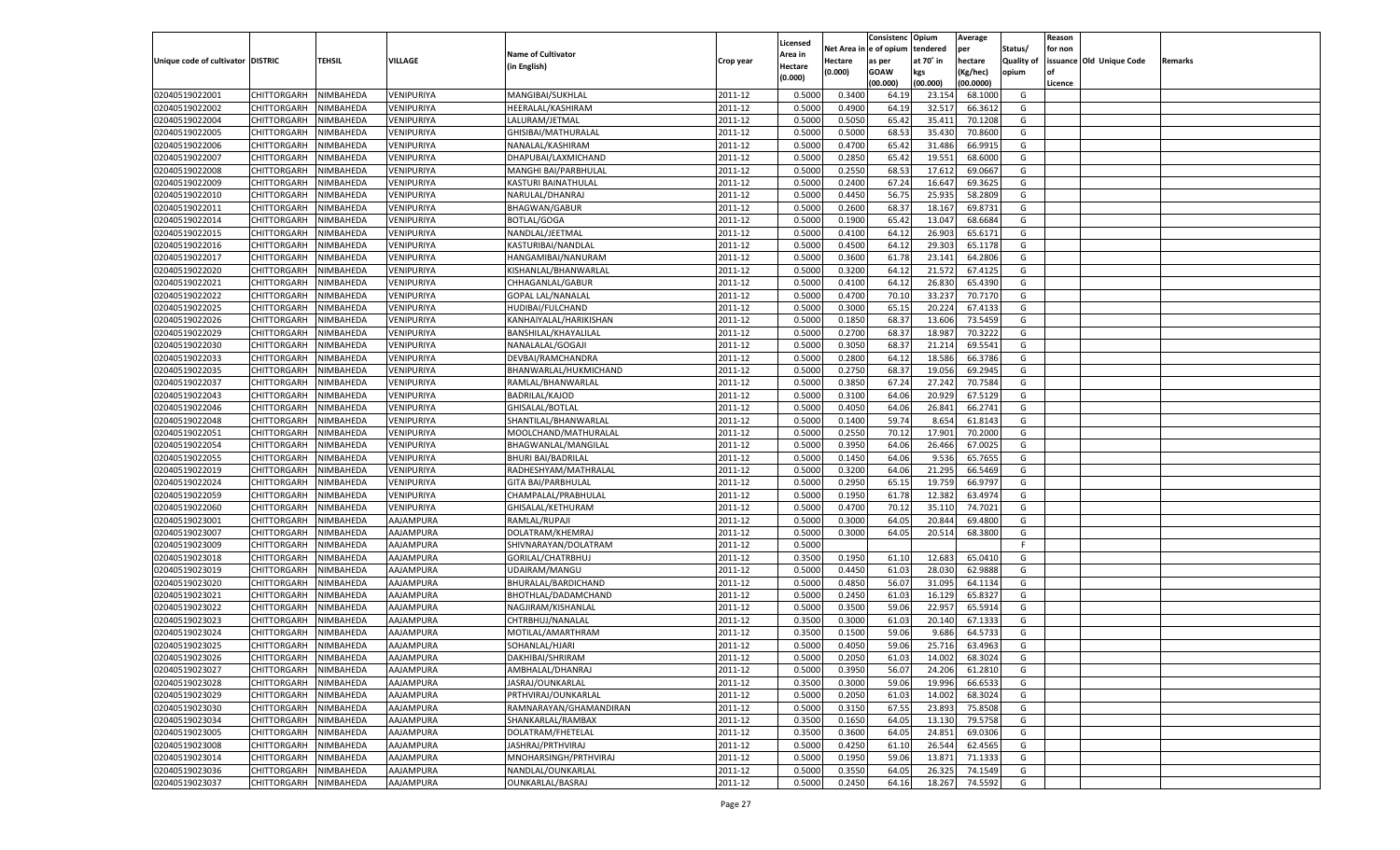|                                   |                    |           |              |                           |           |          |          | Consistenc Opium |           | Average   |                   | Reason    |                          |         |
|-----------------------------------|--------------------|-----------|--------------|---------------------------|-----------|----------|----------|------------------|-----------|-----------|-------------------|-----------|--------------------------|---------|
|                                   |                    |           |              |                           |           | Licensed | Net Area | e of opium       | tendered  | per       | Status/           | for non   |                          |         |
| Unique code of cultivator DISTRIC |                    | TEHSIL    | VILLAGE      | <b>Name of Cultivator</b> | Crop year | Area in  | Hectare  | as per           | at 70˚ in | hectare   | <b>Quality of</b> |           | issuance Old Unique Code | Remarks |
|                                   |                    |           |              | (in English)              |           | Hectare  | (0.000)  | <b>GOAW</b>      | kgs       | (Kg/hec)  | opium             | <b>of</b> |                          |         |
|                                   |                    |           |              |                           |           | (0.000)  |          | (00.000)         | (00.000)  | (00.0000) |                   | Licence   |                          |         |
| 02040519023016                    | CHITTORGARH        | NIMBAHEDA | AAJAMPURA    | GOPAL/RAMLAL              | 2011-12   | 0.5000   | 0.2950   | 64.16            | 21.301    | 72.2068   | G                 |           |                          |         |
| 02040519023038                    | CHITTORGARH        | NIMBAHEDA | AAJAMPURA    | BHERULAL/NAGJIRAM         | 2011-12   | 0.5000   | 0.1000   | 61.10            | 7.297     | 72.9700   | G                 |           |                          |         |
| 02040519023039                    | <b>CHITTORGARH</b> | NIMBAHEDA | AAJAMPURA    | BHERULAL/CHAUTHA          | 2011-12   | 0.5000   | 0.4300   | 61.10            | 30.044    | 69.8698   | G                 |           |                          |         |
| 02040519023040                    | CHITTORGARH        | NIMBAHEDA | AAJAMPURA    | MANOHARSINGH/SRILAL       | 2011-12   | 0.3500   | 0.2000   | 61.10            | 14.088    | 70.4400   | G                 |           |                          |         |
| 02040519025027                    | CHITTORGARH        | NIMBAHEDA | ARNIYAJOSI-A | BABRULAL/PANNALAL         | 2011-12   | 0.5000   | 0.1700   | 65.95            | 12.63     | 74.3176   | G                 |           |                          |         |
| 02040519025003                    | CHITTORGARH        | NIMBAHEDA | ARNIYAJOSI-A | OUNKARLAL/BHURALAL        | 2011-12   | 0.5000   | 0.2700   | 70.13            | 23.65     | 87.6074   | G                 |           |                          |         |
| 02040519025005                    | CHITTORGARH        | NIMBAHEDA | ARNIYAJOSI-A | PARBHULAL/KALU            | 2011-12   | 0.5000   | 0.3550   | 62.15            | 26.245    | 73.929    | G                 |           |                          |         |
| 02040519025007                    | CHITTORGARH        | NIMBAHEDA | ARNIYAJOSI-A | MANGILAL/MOHANLAL         | 2011-12   | 0.5000   | 0.2100   | 62.15            | 14.241    | 67.8143   | G                 |           |                          |         |
| 02040519025009                    | CHITTORGARH        | NIMBAHEDA | ARNIYAJOSI-A | HEERALAL/BHANWARLAL       | 2011-12   | 0.5000   | 0.1000   | 62.15            | 7.165     | 71.6500   | G                 |           |                          |         |
| 02040519025015                    | CHITTORGARH        | NIMBAHEDA | ARNIYAJOSI-A | NANALAL/SHANKARLAL        | 2011-12   | 0.5000   | 0.3900   | 62.15            | 28.101    | 72.0538   | G                 |           |                          |         |
| 02040519025017                    | CHITTORGARH        | NIMBAHEDA | ARNIYAJOSI-A | CHTRBHJ/MEGRAJ            | 2011-12   | 0.5000   | 0.4100   | 61.75            | 27.673    | 67.4951   | G                 |           |                          |         |
| 02040519025021                    | CHITTORGARH        | NIMBAHEDA | ARNIYAJOSI-A | NANALAL/KASIRAM           | 2011-12   | 0.5000   | 0.4150   | 68.31            | 31.559    | 76.0458   | G                 |           |                          |         |
| 02040519025023                    | CHITTORGARH        | NIMBAHEDA | ARNIYAJOSI-A | BANSILAL/BHAGVANLAL       | 2011-12   | 0.5000   | 0.3600   | 68.31            | 26.943    | 74.8417   | G                 |           |                          |         |
| 02040519025024                    | CHITTORGARH        | NIMBAHEDA | ARNIYAJOSI-A | BABRULAL/DHANNA           | 2011-12   | 0.5000   | 0.5100   | 58.97            | 31.869    | 62.4882   | G                 |           |                          |         |
| 02040519025025                    | <b>CHITTORGARH</b> | NIMBAHEDA | ARNIYAJOSI-A | NANALAL/GOKEL             | 2011-12   | 0.3500   | 0.2500   | 61.75            | 16.620    | 66.4800   | G                 |           |                          |         |
| 02040519025028                    | CHITTORGARH        | NIMBAHEDA | ARNIYAJOSI-A | RADHESHYAM/DOLATRAM       | 2011-12   | 0.5000   | 0.5100   | 58.67            | 33.400    | 65.4902   | G                 |           |                          |         |
| 02040519025039                    | <b>CHITTORGARH</b> | NIMBAHEDA | ARNIYAJOSI-A | NIRBHERAM/PARBHULAL       | 2011-12   | 0.5000   | 0.4000   | 61.75            | 28.502    | 71.2550   | G                 |           |                          |         |
| 02040519025040                    | CHITTORGARH        | NIMBAHEDA | ARNIYAJOSI-A | BABRULAL/BHERULAL         | 2011-12   | 0.5000   | 0.4200   | 58.67            | 28.120    | 66.9524   | G                 |           |                          |         |
| 02040519025110                    | <b>CHITTORGARH</b> | NIMBAHEDA | ARNIYAJOSI-A | BHAGIRTH/DOLATRAM         | 2011-12   | 0.5000   | 0.4000   | 61.75            | 26.711    | 66.7775   | G                 |           |                          |         |
| 02040519025111                    | CHITTORGARH        | NIMBAHEDA | ARNIYAJOSI-A | MOTILAL/POKHERJI          | 2011-12   | 0.5000   | 0.4350   | 61.75            | 29.702    | 68.2805   | G                 |           |                          |         |
| 02040519025012                    | <b>CHITTORGARH</b> | NIMBAHEDA | ARNIYAJOSI-A | <b>MANGILAL/PYARA</b>     | 2011-12   | 0.3500   | 0.3000   | 65.95            | 22.790    | 75.9667   | G                 |           |                          |         |
| 02040519025004                    | CHITTORGARH        | NIMBAHEDA | ARNIYAJOSI-A | CHAGANLAL/PYARA           | 2011-12   | 0.5000   | 0.4200   | 56.25            | 26.855    | 63.9405   | G                 |           |                          |         |
| 02040519025019                    | <b>CHITTORGARH</b> | NIMBAHEDA | ARNIYAJOSI-A | CHAMPALAL/BADRILAL        | 2011-12   | 0.5000   | 0.2000   | 68.31            | 17.800    | 89.0000   | G                 |           |                          |         |
|                                   |                    |           | ARNIYAJOSI-A |                           | 2011-12   |          | 0.3050   | 65.95            | 23.243    | 76.2066   |                   |           |                          |         |
| 02040519025041                    | CHITTORGARH        | NIMBAHEDA | ARNIYAJOSI-A | JAGNNATH/GOPILAL          |           | 0.5000   |          |                  |           |           | G                 |           |                          |         |
| 02040519025044                    | <b>CHITTORGARH</b> | NIMBAHEDA |              | SUKHLAL/PANNALAL          | 2011-12   | 0.5000   | 0.3200   | 65.95            | 23.610    | 73.7813   | G                 |           |                          |         |
| 02040519025046                    | CHITTORGARH        | NIMBAHEDA | ARNIYAJOSI-A | PARBHULAL/NANDA           | 2011-12   | 0.3500   | 0.3000   | 62.14            | 21.385    | 71.2833   | G                 |           |                          |         |
| 02040519025002                    | <b>CHITTORGARH</b> | NIMBAHEDA | ARNIYAJOSI-A | JAGNNATHIBAI/BHAWARLAL    | 2011-12   | 0.5000   | 0.2950   | 62.14            | 21.048    | 71.3492   | G                 |           |                          |         |
| 02040519025026                    | CHITTORGARH        | NIMBAHEDA | ARNIYAJOSI-A | SHRILAL/PYARA             | 2011-12   | 0.5000   | 0.1900   | 65.95            | 14.123    | 74.3316   | G                 |           |                          |         |
| 02040519025063                    | <b>CHITTORGARH</b> | NIMBAHEDA | ARNIYAJOSI-B | MOTI/PANNA                | 2011-12   | 0.3500   | 0.2050   | 64.10            | 16.776    | 81.8341   | G                 |           |                          |         |
| 02040519025057                    | CHITTORGARH        | NIMBAHEDA | ARNIYAJOSI-B | SANTIBAI/BADRILAL         | 2011-12   | 0.5000   | 0.2100   | 67.07            | 14.669    | 69.8524   | G                 |           |                          |         |
| 02040519025059                    | CHITTORGARH        | NIMBAHEDA | ARNIYAJOSI-B | HARISHANKAR/PYARCHAND     | 2011-12   | 0.5000   | 0.2500   | 67.07            | 19.278    | 77.1120   | G                 |           |                          |         |
| 02040519025065                    | CHITTORGARH        | NIMBAHEDA | ARNIYAJOSI-B | NANALAL/KHEMA             | 2011-12   | 0.5000   | 0.2450   | 67.07            | 19.163    | 78.2163   | G                 |           |                          |         |
| 02040519025080                    | CHITTORGARH        | NIMBAHEDA | ARNIYAJOSI-B | GORILAL/KHEMRAJ           | 2011-12   | 0.5000   | 0.2000   | 70.09            | 15.079    | 75.3950   | G                 |           |                          |         |
| 02040519025082                    | CHITTORGARH        | NIMBAHEDA | ARNIYAJOSI-B | GOPALLAL/HEERALAI         | 2011-12   | 0.5000   | 0.1450   | 64.10            | 10.00     | 68.965    | G                 |           |                          |         |
| 02040519025084                    | CHITTORGARH        | NIMBAHEDA | ARNIYAJOSI-B | NANDKISOR/KHEMRAJ         | 2011-12   | 0.5000   | 0.2500   | 67.07            | 16.978    | 67.9120   | G                 |           |                          |         |
| 02040519025085                    | CHITTORGARH        | NIMBAHEDA | ARNIYAJOSI-B | HEERALAL/CUNNILAL         | 2011-12   | 0.3500   | 0.1200   | 64.23            | 8.001     | 66.6750   | G                 |           |                          |         |
| 02040519025087                    | CHITTORGARH        | NIMBAHEDA | ARNIYAJOSI-B | <b>BANSIDAS/PYARDAS</b>   | 2011-12   | 0.3500   | 0.3400   | 67.29            | 23.936    | 70.4000   | G                 |           |                          |         |
| 02040519025101                    | CHITTORGARH        | NIMBAHEDA | ARNIYAJOSI-B | BANSILAL/HEERALAL         | 2011-12   | 0.3500   | 0.1950   | 62.55            | 13.252    | 67.9590   | G                 |           |                          |         |
| 02040519025107                    | CHITTORGARH        | NIMBAHEDA | ARNIYAJOSI-B | MANNALAL/DEVRAM           | 2011-12   | 0.5000   | 0.2950   | 64.23            | 19.939    | 67.5898   | G                 |           |                          |         |
| 02040519025108                    | CHITTORGARH        | NIMBAHEDA | ARNIYAJOSI-B | SHANKARLAL/MOTILAL        | 2011-12   | 0.5000   | 0.2700   | 63.93            | 18.969    | 70.2556   | G                 |           |                          |         |
| 02040519025118                    | CHITTORGARH        | NIMBAHEDA | ARNIYAJOSI-B | BHAGIRTH/DOLATRAM         | 2011-12   | 0.5000   | 0.3900   | 64.23            | 27.041    | 69.3359   | G                 |           |                          |         |
| 02040519025054                    | CHITTORGARH        | NIMBAHEDA | ARNIYAJOSI-B | FAKIRCHAND/MAGNA          | 2011-12   | 0.5000   | 0.2500   | 64.23            | 16.792    | 67.1680   | G                 |           |                          |         |
| 02040519025062                    | CHITTORGARH        | NIMBAHEDA | ARNIYAJOSI-B | POKERLAL/RATANA           | 2011-12   | 0.3500   | 0.3450   | 62.55            | 23.456    | 67.9884   | G                 |           |                          |         |
| 02040519025097                    | CHITTORGARH        | NIMBAHEDA | ARNIYAJOSI-B | MANGILAL/POKER            | 2011-12   | 0.5000   | 0.4200   | 64.23            | 28.67     | 68.2714   | G                 |           |                          |         |
| 02040519025051                    | CHITTORGARH        | NIMBAHEDA | ARNIYAJOSI-B | BHAGVANLAL/DEVRAM         | 2011-12   | 0.5000   | 0.1900   | 67.12            | 14.881    | 78.3211   | G                 |           |                          |         |
| 02040519025052                    | CHITTORGARH        | NIMBAHEDA | ARNIYAJOSI-B | DEVNARAYAN/TULSIRAM       | 2011-12   | 0.3500   | 0.2000   | 65.20            | 13.832    | 69.1600   | G                 |           |                          |         |
| 02040519026049                    | <b>CHITTORGARH</b> | NIMBAHEDA | ARNODA-A     | KISHANDAS/RAMDAS          | 2011-12   | 0.5000   | 0.2700   | 59.06            | 16.343    | 60.5296   | G                 |           |                          |         |
| 02040519026001                    | CHITTORGARH        | NIMBAHEDA | ARNODA-A     | MHDANLAL/PURANMAL         | 2011-12   | 0.5000   | 0.3700   | 67.26            | 26.203    | 70.8189   | G                 |           |                          |         |
| 02040519026002                    | <b>CHITTORGARH</b> | NIMBAHEDA | ARNODA-A     | BHOLIRAM/SHAMBHULAL       | 2011-12   | 0.5000   | 0.4100   | 65.31            | 28.680    | 69.9512   | G                 |           |                          |         |
| 02040519026003                    | <b>CHITTORGARH</b> | NIMBAHEDA | ARNODA-A     | AMRTHRAM/BHAGIRTH         | 2011-12   | 0.5000   | 0.3750   | 67.26            | 25.982    | 69.2853   | G                 |           |                          |         |
| 02040519026004                    | <b>CHITTORGARH</b> | NIMBAHEDA | ARNODA-A     | RAMESVARLAL/NANDRAM       | 2011-12   | 0.5000   | 0.2050   | 65.31            | 14.107    | 68.8146   | G                 |           |                          |         |
| 02040519026007                    | <b>CHITTORGARH</b> | NIMBAHEDA | ARNODA-A     | MANGILAL/HUKMICHAND       | 2011-12   | 0.5000   | 0.4100   | 67.63            | 29.187    | 71.1878   | G                 |           |                          |         |
| 02040519026008                    | <b>CHITTORGARH</b> | NIMBAHEDA | ARNODA-A     | PUSHKAR/NANDLAL           | 2011-12   | 0.5000   | 0.1500   | 67.63            | 10.463    | 69.7533   | G                 |           |                          |         |
| 02040519026009                    | <b>CHITTORGARH</b> | NIMBAHEDA | ARNODA-A     | <b>BANSILAL/BHOTHLAL</b>  | 2011-12   | 0.5000   | 0.4600   | 65.31            | 31.004    | 67.4000   | G                 |           |                          |         |
| 02040519026010                    | <b>CHITTORGARH</b> | NIMBAHEDA | ARNODA-A     | DEVRAM/KISHANLAL          | 2011-12   | 0.5000   | 0.4900   | 65.58            | 33.343    | 68.0469   | G                 |           |                          |         |
| 02040519026011                    | CHITTORGARH        | NIMBAHEDA | ARNODA-A     | SATEYENARAYAN/CUNNILAL    | 2011-12   | 0.5000   | 0.3500   | 65.58            | 23.637    | 67.5343   | G                 |           |                          |         |
|                                   |                    |           |              |                           |           |          |          |                  |           |           |                   |           |                          |         |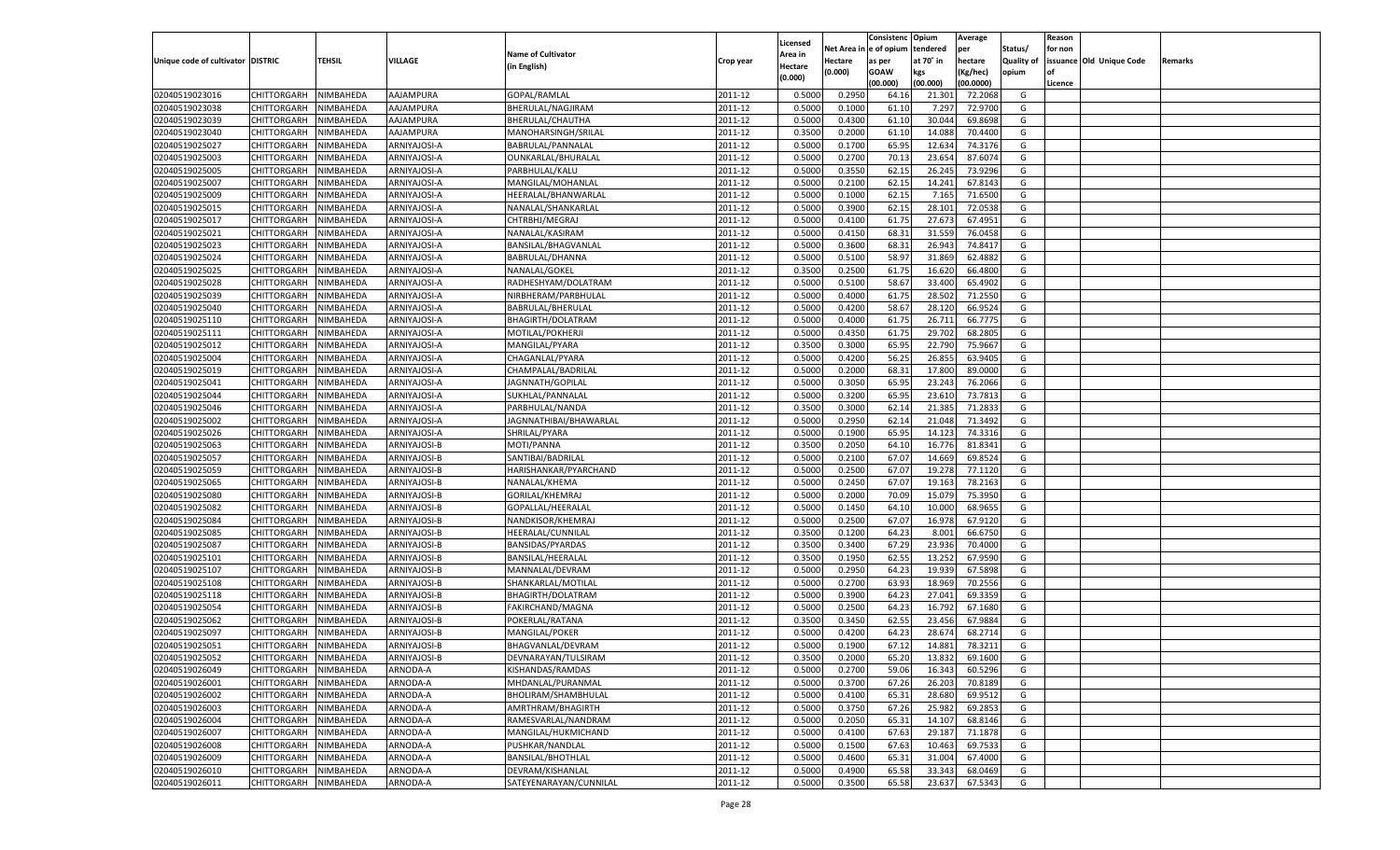|                                   |                            |                        |                      |                                               |                    | Licensed         |                  | Consistenc     | Opium            | Average              |                   | Reason  |                          |                  |
|-----------------------------------|----------------------------|------------------------|----------------------|-----------------------------------------------|--------------------|------------------|------------------|----------------|------------------|----------------------|-------------------|---------|--------------------------|------------------|
|                                   |                            |                        |                      | <b>Name of Cultivator</b>                     |                    | <b>Area in</b>   | Net Area         | e of opium     | tendered         | per                  | Status/           | for non |                          |                  |
| Unique code of cultivator DISTRIC |                            | <b>TEHSIL</b>          | VILLAGE              | (in English)                                  | Crop year          | Hectare          | Hectare          | as per         | at 70° in        | hectare              | <b>Quality of</b> |         | issuance Old Unique Code | Remarks          |
|                                   |                            |                        |                      |                                               |                    | (0.000)          | (0.000)          | <b>GOAW</b>    | kgs              | (Kg/hec)             | opium             |         |                          |                  |
| 02040519026012                    |                            |                        | ARNODA-A             | BADRILAL/HEMRAJ                               |                    | 0.5000           |                  | (00.000)       | (00.000)         | (00.0000)<br>68.0884 | G                 | Licence |                          |                  |
| 02040519026013                    | CHITTORGARH                | NIMBAHEDA              |                      |                                               | 2011-12            |                  | 0.2150           | 70.09          | 14.639           |                      |                   |         |                          |                  |
| 02040519026014                    | CHITTORGARH<br>CHITTORGARH | NIMBAHEDA<br>NIMBAHEDA | ARNODA-A<br>ARNODA-A | GANGARAM/VENAGUJAR<br>UDHA/KALU               | 2011-12<br>2011-12 | 0.5000<br>0.5000 | 0.4200<br>0.1800 | 61.16<br>65.58 | 26.491<br>12.385 | 63.0738<br>68.8056   | G<br>G            |         |                          |                  |
| 02040519026015                    | CHITTORGARH                | NIMBAHEDA              | ARNODA-A             |                                               | 2011-12            | 0.5000           | 0.2850           | 65.58          | 19.852           | 69.6561              | G                 |         |                          |                  |
|                                   |                            |                        | ARNODA-A             | BABULAL/MANGILAL                              | 2011-12            | 0.5000           | 0.3800           | 67.63          |                  | 68.5211              | G                 |         |                          |                  |
| 02040519026017<br>02040519026019  | CHITTORGARH<br>CHITTORGARH | NIMBAHEDA<br>NIMBAHEDA | ARNODA-A             | NATHULAL/MADHO<br>RAMPARSADH/MOTIRAM          | 2011-12            | 0.5000           | 0.2150           | 61.16          | 26.038<br>13.307 | 61.8930              | G                 |         |                          |                  |
| 02040519026022                    | CHITTORGARH                | NIMBAHEDA              | ARNODA-A             | MANGILAL/PYARCHAND                            | 2011-12            | 0.3500           | 0.2950           | 67.15          | 20.74            | 70.3051              | G                 |         |                          |                  |
| 02040519026025                    | CHITTORGARH                | NIMBAHEDA              | ARNODA-A             | NARAYAN/GISALAL                               | 2011-12            | 0.5000           | 0.4300           | 64.11          | 27.815           | 64.6860              | G                 |         |                          |                  |
| 02040519026028                    | CHITTORGARH                | NIMBAHEDA              | ARNODA-A             | MOHANIBAI/JANKIBAI                            | 2011-12            | 0.3500           | 0.1750           | 61.16          | 10.983           | 62.7600              | G                 |         |                          |                  |
| 02040519026029                    | CHITTORGARH                | NIMBAHEDA              | ARNODA-A             | BHERULAL/NARAYAN                              | 2011-12            | 0.5000           | 0.2000           | 64.1           | 13.051           | 65.2550              | G                 |         |                          |                  |
| 02040519026030                    | CHITTORGARH                | NIMBAHEDA              | ARNODA-A             | PURANMAL/GULABH                               | 2011-12            | 0.5000           | 0.3100           | 64.11          | 20.460           | 66.0000              | G                 |         |                          |                  |
| 02040519026031                    | CHITTORGARH                | NIMBAHEDA              | ARNODA-A             | PRTHVIRAJ/RADHU                               | 2011-12            | 0.5000           |                  |                |                  |                      | F.                |         |                          |                  |
| 02040519026033                    | CHITTORGARH                | NIMBAHEDA              | ARNODA-A             | CHAGANLAL/NARAYAN                             | 2011-12            | 0.5000           | 0.2350           | 67.63          | 16.135           | 68.6596              | G                 |         |                          |                  |
| 02040519026034                    |                            |                        | ARNODA-A             |                                               | 2011-12            | 0.5000           | 0.2050           | 61.16          | 13.193           | 64.3561              | G                 |         |                          |                  |
| 02040519026036                    | CHITTORGARH                | NIMBAHEDA              | ARNODA-A             | AMBHALAL/DEVRAJ                               | 2011-12            | 0.5000           | 0.2000           | 64.11          | 13.280           | 66.4000              | G                 |         |                          |                  |
| 02040519026039                    | CHITTORGARH<br>CHITTORGARH | NIMBAHEDA<br>NIMBAHEDA | ARNODA-A             | KALURAM/HARIRAM<br>LILABAI/BABULAL/SHAMBHULAL | 2011-12            | 0.5000           | 0.4000           | 61.16          | 25.329           | 63.3225              | G                 |         |                          |                  |
| 02040519026042                    | CHITTORGARH                | NIMBAHEDA              | ARNODA-A             | RASHESHYAM/BHERULAL                           | 2011-12            | 0.3500           | 0.2900           | 67.63          | 20.820           | 71.7931              | G                 |         |                          |                  |
| 02040519026045                    | CHITTORGARH                | NIMBAHEDA              | ARNODA-A             | BAGDIRAM/KALURAM                              | 2011-12            | 0.5000           | 0.3600           | 59.06          | 21.650           | 60.1389              | G                 |         |                          |                  |
| 02040519026046                    |                            |                        | ARNODA-A             |                                               | 2011-12            | 0.5000           | 0.4700           | 59.06          | 28.366           | 60.3532              | G                 |         |                          |                  |
| 02040519026052                    | CHITTORGARH<br>CHITTORGARH | NIMBAHEDA              | ARNODA-A             | MODIRAM/PURANMAL                              | 2011-12            | 0.5000           | 0.3100           | 67.15          | 22.054           |                      | G                 |         |                          |                  |
|                                   |                            | NIMBAHEDA              | ARNODA-A             | PARHLAD/BHERULAL                              |                    |                  |                  |                |                  | 71.1419<br>69.6450   | G                 |         |                          |                  |
| 02040519026053                    | CHITTORGARH                | NIMBAHEDA              |                      | RAMCHANDRA/BHOTHLAL                           | 2011-12            | 0.5000           | 0.4000           | 67.15          | 27.858           |                      |                   |         |                          |                  |
| 02040519026313<br>02040519026020  | CHITTORGARH                | NIMBAHEDA              | ARNODA-A<br>ARNODA-A | GOPAL/BANSILAL<br><b>KESURAM/GISALAL</b>      | 2011-12            | 0.5000           | 0.1750           | 61.64          | 11.078           | 63.3029<br>61.6208   | G                 |         |                          |                  |
|                                   | CHITTORGARH                | NIMBAHEDA              |                      |                                               | 2011-12            | 0.5000           | 0.2400           | 58.82          | 14.789           | 64.4240              | G                 |         |                          |                  |
| 02040519026335<br>02040519026336  | CHITTORGARH                | NIMBAHEDA              | ARNODA-A<br>ARNODA-A | SUNDARLAL/DEVILAL/PYARCHAND                   | 2011-12            | 0.5000           | 0.2500           | 61.64          | 16.106           | 65.9803              | G<br>G            |         |                          |                  |
| 02040519026337                    | CHITTORGARH                | NIMBAHEDA              | ARNODA-A             | GOVINDRAM/CHAGANLAL<br>NANDLAL/BHANWARLAI     | 2011-12<br>2011-12 | 0.5000           | 0.3550<br>0.1250 | 61.64<br>64.11 | 23.423<br>8.609  | 68.8720              | G                 |         |                          |                  |
| 02040519026338                    | CHITTORGARH                | NIMBAHEDA              | ARNODA-A             | KALURAM/PYARCHAND                             | 2011-12            | 0.5000<br>0.5000 | 0.4550           | 65.34          | 31.195           | 68.5604              | G                 |         |                          |                  |
| 02040519026339                    | CHITTORGARH                | NIMBAHEDA              | ARNODA-A             |                                               | 2011-12            | 0.5000           | 0.2050           | 65.34          | 13.581           | 66.2488              | G                 |         |                          |                  |
| 02040519026340                    | CHITTORGARH                | NIMBAHEDA              | ARNODA-A             | KISHANKAK/SHALIGRAM                           | 2011-12            | 0.5000           | 0.3500           | 67.15          | 23.704           | 67.7257              | G                 |         |                          |                  |
| 02040519026341                    | CHITTORGARH                | NIMBAHEDA              | ARNODA-A             | NANIBAI/BHUVANIRAM                            | 2011-12            |                  |                  |                | 21.086           |                      | G                 |         |                          |                  |
| 02040519026037                    | CHITTORGARH                | NIMBAHEDA              | ARNODA-A             | BABULAL/CUNNIBAI                              | 2011-12            | 0.5000<br>0.5000 | 0.3050<br>0.3900 | 65.34<br>61.64 | 24.64            | 69.1344<br>63.1974   | G                 |         |                          |                  |
| 02040519026048                    | CHITTORGARH<br>CHITTORGARH | NIMBAHEDA<br>NIMBAHEDA | ARNODA-A             | BHANWARLAL/GOKEI<br>PARHLAD/KALURAM           | 2011-12            | 0.5000           | 0.3150           | 67.15          | 22.044           | 69.9810              | G                 |         |                          |                  |
| 02040519026316                    | CHITTORGARH                | NIMBAHEDA              | ARNODA-B             | NANDLAL/PRTHVIRAJ                             | 2011-12            | 0.5000           | 0.1600           | 64.18          | 10.608           | 66.3000              | G                 |         |                          |                  |
| 02040519026055                    | CHITTORGARH                | NIMBAHEDA              | ARNODA-B             | HUKMICHAND/CHTRBHUJ                           | 2011-12            | 0.5000           | 0.1450           | 64.18          | 9.792            | 67.5310              | G                 |         |                          |                  |
| 02040519026056                    | CHITTORGARH                | NIMBAHEDA              | ARNODA-B             | PUSKAR/JIVRAJ                                 | 2011-12            | 0.5000           | 0.1500           | 67.26          | 10.85            | 72.3867              | G                 |         |                          |                  |
| 02040519026057                    | CHITTORGARH                | NIMBAHEDA              | ARNODA-B             | YUSUFH M./HEDARSHAHA                          | 2011-12            | 0.5000           | 0.1450           | 57.06          | 8.314            | 57.3379              | G                 |         |                          |                  |
| 02040519026062                    | CHITTORGARH                | NIMBAHEDA              | ARNODA-B             | PERAMCHAND/MEGRAJ                             | 2011-12            | 0.5000           | 0.2000           | 59.69          | 12.305           | 61.5250              | G                 |         |                          |                  |
| 02040519026063                    | CHITTORGARH                | NIMBAHEDA              | ARNODA-B             | JAGDISH/KESARMAL                              | 2011-12            | 0.5000           | 0.2050           | 67.26          | 14.336           | 69.9317              | G                 |         |                          |                  |
| 02040519026067                    | CHITTORGARH                | NIMBAHEDA              | ARNODA-B             | NATHU/NANDA                                   | 2011-12            | 0.5000           | 0.4500           | 61.60          | 28.926           | 64.2800              | G                 |         |                          |                  |
| 02040519026070                    | CHITTORGARH                | NIMBAHEDA              | ARNODA-B             | SALIMSHA/KASAMSHA                             | 2011-12            | 0.3500           | 0.1000           | 59.69          | 6.404            | 64.0400              | G                 |         |                          |                  |
| 02040519026065                    | CHITTORGARH                | NIMBAHEDA              | ARNODA-B             | CHAGANLAL/HARIRAM                             | 2011-12            | 0.5000           | 0.2600           | 67.50          | 18.428           | 70.8769              | G                 |         |                          |                  |
| 02040519026073                    | CHITTORGARH                | NIMBAHEDA              | ARNODA-B             | BHANWARLAL/KHEMRA                             | 2011-12            | 0.5000           | 0.4100           | 61.60          | 25.793           | 62.9098              | G                 |         |                          |                  |
| 02040519026075                    | CHITTORGARH                | NIMBAHEDA              | ARNODA-B             | SHIVRAM/RAMBAX                                | 2011-12            | 0.5000           | 0.2600           | 65.39          | 17.291           | 66.5038              | G                 |         |                          |                  |
| 02040519026076                    | CHITTORGARH                | NIMBAHEDA              | ARNODA-B             | SEETARAM/PARSHRAM                             | 2011-12            | 0.5000           | 0.2550           | 65.39          | 16.973           | 66.5608              | G                 |         |                          |                  |
| 02040519026078                    | CHITTORGARH                | NIMBAHEDA              | ARNODA-B             | HEERALAL/NARAYAN                              | 2011-12            | 0.5000           | 0.5050           | 65.39          | 37.244           | 73.7505              | G                 |         |                          |                  |
| 02040519026079                    | CHITTORGARH NIMBAHEDA      |                        | ARNODA-B             | MOHANLAL/KESARIMAL                            | 2011-12            | 0.5000           | 0.2000           | 65.39          | 13.928           | 69.6400              | G                 |         |                          |                  |
| 02040519026088                    | <b>CHITTORGARH</b>         | NIMBAHEDA              | ARNODA-B             | NAVLSINGH/MEGSINGH                            | 2011-12            | 0.3500           | 0.2550           | 61.60          | 16.315           | 63.9804              | G                 |         |                          |                  |
| 02040519026092                    | <b>CHITTORGARH</b>         | NIMBAHEDA              | ARNODA-B             | GANESHRAM/SOBHARAM                            | 2011-12            | 0.5000           | 0.3500           | 65.93          | 24.677           | 70.5057              | G                 |         |                          |                  |
| 02040519026098                    | <b>CHITTORGARH</b>         | NIMBAHEDA              | ARNODA-B             | RADHESHYAM/CUNNILAL                           | 2011-12            | 0.3500           | 0.1950           | 65.93          | 14.203           | 72.8359              | G                 |         |                          |                  |
| 02040519026100                    | <b>CHITTORGARH</b>         | NIMBAHEDA              | ARNODA-B             | JASRAJ/BHVANIRAM                              | 2011-12            | 0.5000           | 0.4450           | 67.50          | 31.947           | 71.7910              | G                 |         |                          |                  |
| 02040519026102                    | <b>CHITTORGARH</b>         | NIMBAHEDA              | ARNODA-B             | HEERALAL/DOLATRAM                             | 2011-12            | 0.5000           | 0.1950           | 59.69          | 12.833           | 65.8103              | G                 |         |                          |                  |
| 02040519026103                    | <b>CHITTORGARH</b>         | NIMBAHEDA              | ARNODA-B             | NANDLAL/RATANLAL                              | 2011-12            | 0.5000           | 0.2650           | 67.50          | 18.485           | 69.7547              | G                 |         |                          |                  |
| 02040519026105                    | <b>CHITTORGARH</b>         | NIMBAHEDA              | ARNODA-B             | RAMESVAR/MOJIRAM                              | 2011-12            | 0.5000           | 0.3000           | 65.93          | 21.861           | 72.8700              | G                 |         |                          |                  |
| 02040519026109                    | <b>CHITTORGARH</b>         | NIMBAHEDA              | ARNODA-B             | TULSIRAM/NANURAM                              | 2011-12            | 0.5000           | 0.1850           | 59.69          | 12.066           | 65.2216              | G                 |         |                          |                  |
| 02040519026113                    | <b>CHITTORGARH</b>         | NIMBAHEDA              | ARNODA-B             | ASHOKKUMAR/TULSIRAM                           | 2011-12            | 0.5000           |                  |                |                  |                      | $\circ$           | 01      |                          | <b>NDPS CASE</b> |
| 02040519026114                    | <b>CHITTORGARH</b>         | NIMBAHEDA              | ARNODA-B             | BHERULAL/PARBHULAL                            | 2011-12            | 0.5000           | 0.4800           | 65.93          | 35.414           | 73.7792              | G                 |         |                          |                  |
|                                   |                            |                        |                      |                                               |                    |                  |                  |                |                  |                      |                   |         |                          |                  |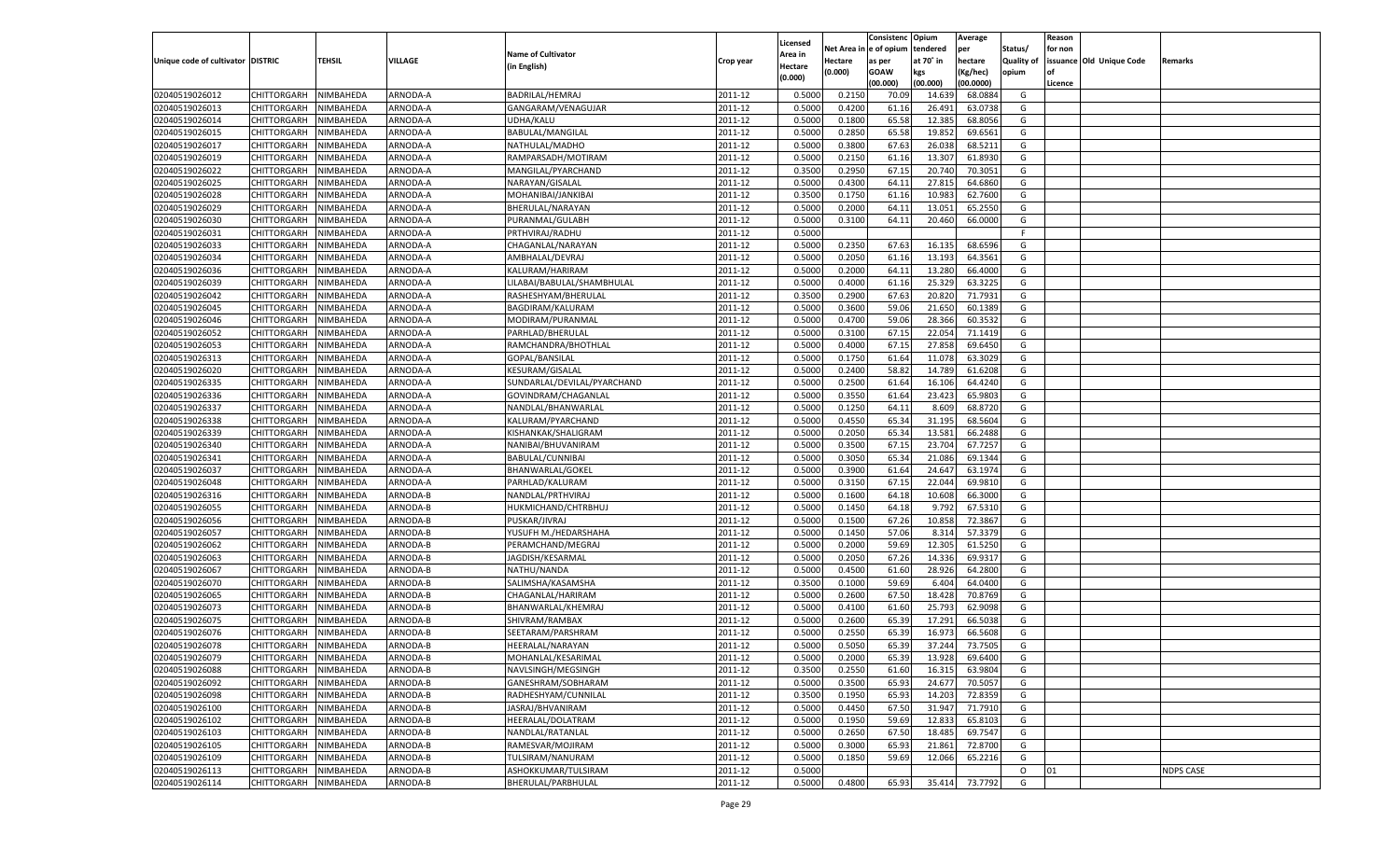|                                   |                       |               |                      |                                       |                    |                           |                  | Consistenc     | Opium            | Average            |                   | Reason  |                          |         |
|-----------------------------------|-----------------------|---------------|----------------------|---------------------------------------|--------------------|---------------------------|------------------|----------------|------------------|--------------------|-------------------|---------|--------------------------|---------|
|                                   |                       |               |                      | <b>Name of Cultivator</b>             |                    | Licensed                  | Net Area         | e of opium     | tendered         | per                | Status/           | for non |                          |         |
| Unique code of cultivator DISTRIC |                       | <b>TEHSIL</b> | VILLAGE              | (in English)                          | Crop year          | <b>Area in</b><br>Hectare | Hectare          | as per         | at 70° in        | hectare            | <b>Quality of</b> |         | issuance Old Unique Code | Remarks |
|                                   |                       |               |                      |                                       |                    | (0.000)                   | (0.000)          | <b>GOAW</b>    | kgs              | (Kg/hec)           | opium             |         |                          |         |
|                                   |                       |               |                      |                                       |                    |                           |                  | (00.000)       | (00.000)         | (00.0000)          |                   | Licence |                          |         |
| 02040519026118                    | CHITTORGARH           | NIMBAHEDA     | ARNODA-B             | GOPILAL/KISHANLAL                     | 2011-12            | 0.5000                    | 0.2800           | 59.69          | 17.37            | 62.035             | G                 |         |                          |         |
| 02040519026120                    | CHITTORGARH           | NIMBAHEDA     | ARNODA-B             | BHURALAL/WARDA                        | 2011-12            | 0.5000                    | 0.3050           | 61.60          | 19.624           | 64.3410            | G                 |         |                          |         |
| 02040519026125                    | CHITTORGARH           | NIMBAHEDA     | ARNODA-B             | MNOHAR/BADRILAL                       | 2011-12            | 0.5000                    | 0.1700           | 61.60          | 11.299           | 66.4647            | G                 |         |                          |         |
| 02040519026128                    | CHITTORGARH           | NIMBAHEDA     | ARNODA-B             | SEETARAM/NANDRAM                      | 2011-12            | 0.5000                    | 0.2000           | 67.50          | 14.223           | 71.1150            | G                 |         |                          |         |
| 02040519026130                    | CHITTORGARH           | NIMBAHEDA     | ARNODA-B             | JAGDISHCHAND/NANDRAM                  | 2011-12            | 0.5000                    | 0.3250           | 67.50          | 22.719           | 69.9046            | G                 |         |                          |         |
| 02040519026133                    | CHITTORGARH           | NIMBAHEDA     | ARNODA-B             | SHANKARLAL/KISHANLAL                  | 2011-12            | 0.5000                    | 0.2850           | 67.26          | 20.101           | 70.5298            | G                 |         |                          |         |
| 02040519026314                    | CHITTORGARH           | NIMBAHEDA     | ARNODA-B             | ISMAILSHA/HEDARSHA                    | 2011-12            | 0.3500                    | 0.1200           | 58.06          | 7.838            | 65.3167            | G                 |         |                          |         |
| 02040519026315                    | CHITTORGARH           | NIMBAHEDA     | ARNODA-B             | GOVINDRAM/DALLICHAND                  | 2011-12            | 0.5000                    | 0.3900           | 55.08          | 23.071           | 59.1564            | G                 |         |                          |         |
| 02040519026324                    | CHITTORGARH           | NIMBAHEDA     | ARNODA-B             | <b>FULCHAND/BARDA</b>                 | 2011-12            | 0.5000                    | 0.2100           | 61.31          | 13.085           | 62.3095            | G                 |         |                          |         |
| 02040519026322                    | CHITTORGARH           | NIMBAHEDA     | ARNODA-B             | BALURAM/HUKMICHAND                    | 2011-12            | 0.5000                    | 0.2850           | 61.3           | 17.867           | 62.691             | G                 |         |                          |         |
| 02040519026325                    | CHITTORGARH           | NIMBAHEDA     | ARNODA-B             | RADHESHYAM/CUNNILAL                   | 2011-12            | 0.5000                    | 0.4950           | 64.62          | 35.28            | 71.2788            | G                 |         |                          |         |
| 02040519026323                    | CHITTORGARH           | NIMBAHEDA     | ARNODA-B             | SHRILAL/SHAMBHULAL                    | 2011-12            | 0.5000                    | 0.2250           | 64.62          | 15.97            | 70.9778            | G                 |         |                          |         |
| 02040519026328                    | CHITTORGARH           | NIMBAHEDA     | ARNODA-B             | BADRILAL/BHURALL                      | 2011-12            | 0.5000                    | 0.2200           | 67.26          | 16.560           | 75.2727            | G                 |         |                          |         |
| 02040519026329                    | CHITTORGARH           | NIMBAHEDA     | ARNODA-B             | JAGDISHCHAND/TEKCHAND                 | 2011-12            | 0.5000                    | 0.2750           | 61.31          | 19.059           | 69.3055            | G                 |         |                          |         |
| 02040519026330                    | CHITTORGARH           | NIMBAHEDA     | ARNODA-B             | RAMPARSHAD/DEVRAM                     | 2011-12            | 0.5000                    | 0.2300           | 55.08          | 13.668           | 59.4261            | G                 |         |                          |         |
| 02040519026066                    | CHITTORGARH           | NIMBAHEDA     | ARNODA-B             | RUPLAL/KISHANLAL                      | 2011-12            | 0.5000                    | 0.3700           | 61.31          | 24.489           | 66.1865            | G                 |         |                          |         |
| 02040519026069                    | CHITTORGARH           | NIMBAHEDA     | ARNODA-B             | DEVRAJ/BARDA                          | 2011-12            | 0.5000                    | 0.2500           | 58.06          | 14.938           | 59.7520            | G                 |         |                          |         |
| 02040519026093                    | CHITTORGARH           | NIMBAHEDA     | ARNODA-B             | MHDANLAL/SOBHARAM                     | 2011-12            | 0.5000                    | 0.1600           | 64.62          | 11.438           | 71.4875            | G                 |         |                          |         |
| 02040519026317                    | CHITTORGARH           | NIMBAHEDA     | ARNODA-B             | RATANIBAI/KALURAM                     | 2011-12            | 0.5000                    |                  |                |                  |                    | F                 |         |                          |         |
| 02040519026132                    | CHITTORGARH           | NIMBAHEDA     | ARNODA-B             | SHAMBHULAL/BHURALAL                   | 2011-12            | 0.5000                    | 0.2000           | 64.18          | 14.110           | 70.5500            | G                 |         |                          |         |
| 02040519026123                    | CHITTORGARH           | NIMBAHEDA     | ARNODA-B             | CHAGANLAL/RUPLAL                      | 2011-12            | 0.5000                    | 0.2000           | 64.18          | 13.414           | 67.0700            | G                 |         |                          |         |
| 02040519026061                    | CHITTORGARH           | NIMBAHEDA     | ARNODA-B             | SATYANARAYAN/KISANLAL                 | 2011-12            | 0.5000                    | 0.3900           | 64.18          | 27.148           | 69.610             | G                 |         |                          |         |
| 02040519026320                    | CHITTORGARH           | NIMBAHEDA     | ARNODA-B             | SHRYAMLAL/MANGILAL                    | 2011-12            | 0.5000                    | 0.4050           | 61.31          | 26.749           | 66.0469            | G                 |         |                          |         |
| 02040519026068                    | CHITTORGARH           | NIMBAHEDA     | ARNODA-B             | ABDULKARIMSHA/NATHIBAI                | 2011-12            | 0.5000                    | 0.4950           | 58.06          | 29.611           | 59.8202            | G                 |         |                          |         |
| 02040519026081                    | CHITTORGARH           | NIMBAHEDA     | ARNODA-B             | BHANWARLAL/MATHRA                     | 2011-12            | 0.5000                    | 0.2400           | 61.08          | 15.959           | 66.4958            | G                 |         |                          |         |
| 02040519026097                    | CHITTORGARH           | NIMBAHEDA     | ARNODA-B             | SAKINA/NANU                           | 2011-12            | 0.5000                    |                  |                |                  |                    | F.                |         |                          |         |
| 02040519026119                    | CHITTORGARH           | NIMBAHEDA     | ARNODA-B             | TULSIRAM/BHAGU                        | 2011-12            | 0.5000                    | 0.4650           | 61.08          | 30.941           | 66.5398            | G                 |         |                          |         |
| 02040519026054                    | CHITTORGARH           | NIMBAHEDA     | ARNODA-B             | DINDAYAL/HUKMICHAND                   | 2011-12            | 0.5000                    | 0.2600           | 70.22          | 19.000           | 73.0751            | G                 |         |                          |         |
| 02040519026071                    | CHITTORGARH           | NIMBAHEDA     | ARNODA-B             | DALURAM/CHAMPABA                      | 2011-12            | 0.5000                    | 0.3400           | 53.74          | 19.915           | 58.5735            | G                 | 05      |                          |         |
| 02040519026087                    | CHITTORGARH           | NIMBAHEDA     | ARNODA-B             | HUKMICHAND/BHERULAL                   | 2011-12            | 0.5000                    | 0.3050           | 64.43          | 22.265           | 73.0000            | G                 |         |                          |         |
| 02040519026319                    | CHITTORGARH           | NIMBAHEDA     | ARNODA-B             | DURGASHANKAR/RAMCHANDRA               | 2011-12            | 0.5000                    | 0.1500           | 61.08          | 9.720            | 64.8000            | G                 |         |                          |         |
| 02040519026342                    | CHITTORGARH           | NIMBAHEDA     | ARNODA-B             | PARBHULAL/HARIRAM                     | 2011-12            | 0.5000                    | 0.2550           | 61.08          | 16.622           | 65.1843            | G                 |         |                          |         |
| 02040519026183                    | CHITTORGARH           | NIMBAHEDA     | ARNODA-C             | MUKESHKUMAR/GANSHYAM                  | 2011-12            | 0.5000                    | 0.4050           | 65.49          | 27.478           | 67.8469            | G                 |         |                          |         |
| 02040519026134                    | CHITTORGARH           | NIMBAHEDA     | ARNODA-C             | BHAGVATIPARSAD/BHANWARLAL             | 2011-12            | 0.5000                    | 0.0950           | 70.11          | 6.911            | 72.7474            | G                 |         |                          |         |
| 02040519026136                    | CHITTORGARH           | NIMBAHEDA     | ARNODA-C             | KALURAM/HEMRAJ                        | 2011-12            | 0.5000                    | 0.2500           | 67.63          | 17.110           | 68.4400            | G                 |         |                          |         |
| 02040519026137                    | CHITTORGARH           | NIMBAHEDA     | ARNODA-C             | MURLIPARSAD/BHANWARLAL                | 2011-12            | 0.5000                    | 0.2400           | 67.63          | 16.888           | 70.3667            | G                 |         |                          |         |
| 02040519026138                    | CHITTORGARH           | NIMBAHEDA     | ARNODA-C             | RATANLAL/JAICHAND                     | 2011-12            | 0.5000                    | 0.2500           | 65.49          | 17.009           | 68.0360            | G                 |         |                          |         |
| 02040519026141                    | CHITTORGARH           | NIMBAHEDA     | ARNODA-C             | LAXMINARAYAN/BADRILAL                 | 2011-12            | 0.5000                    | 0.2150           | 62.67          | 13.85            | 64.4605            | G                 |         |                          |         |
| 02040519026148                    | CHITTORGARH           | NIMBAHEDA     | ARNODA-C             | JAGDISH/MODIRAM                       | 2011-12            | 0.5000                    | 0.2900           | 65.49          | 19.75            | 68.1345            | G                 |         |                          |         |
| 02040519026150                    | CHITTORGARH           | NIMBAHEDA     | ARNODA-C             | <b>BADRILAL/DALLA</b>                 | 2011-12            | 0.5000                    | 0.2900           | 62.67          | 19.231           | 66.3138            | G                 |         |                          |         |
| 02040519026154                    | CHITTORGARH           | NIMBAHEDA     | ARNODA-C             | RAMCHANDRA/CUNNILAL                   | 2011-12            | 0.5000                    | 0.2500           | 65.36          | 17.199           | 68.7960            | G                 |         |                          |         |
| 02040519026155                    | CHITTORGARH           | NIMBAHEDA     | ARNODA-C             | BARDICHAND/CHAMPALAL                  | 2011-12            | 0.5000                    | 0.1000           | 65.36          | 6.723            | 67.2300            | G                 |         |                          |         |
| 02040519026156                    | CHITTORGARH           | NIMBAHEDA     | ARNODA-C             | GISALAL/MOTIRAM                       | 2011-12            | 0.5000                    | 0.4400           | 62.67          | 28.30            | 64.3182            | G                 |         |                          |         |
| 02040519026162                    | CHITTORGARH           | NIMBAHEDA     | ARNODA-C             | KHEMRAJ/RODA                          | 2011-12            | 0.5000                    | 0.1950           | 67.63          | 14.08            | 72.2359            | G                 |         |                          |         |
| 02040519026163                    |                       | NIMBAHEDA     | ARNODA-C             |                                       |                    | 0.5000                    | 0.1550           | 61.73          | 10.362           | 66.8516            | G                 |         |                          |         |
| 02040519026164                    | CHITTORGARH           |               |                      | DHAPUBAI/MEGRAJ                       | 2011-12            |                           |                  |                |                  |                    | G                 |         |                          |         |
| 02040519026165                    | CHITTORGARH NIMBAHEDA | NIMBAHEDA     | ARNODA-C<br>ARNODA-C | BANSILAL/GOPAL<br>SHYAMBAI/RAMNARAYAN | 2011-12<br>2011-12 | 0.5000<br>0.5000          | 0.2650<br>0.2000 | 65.36<br>65.36 | 17.666<br>13.380 | 66.6642<br>66.9000 | G                 |         |                          |         |
|                                   | <b>CHITTORGARH</b>    |               |                      |                                       |                    |                           |                  |                |                  |                    |                   |         |                          |         |
| 02040519026166<br>02040519026169  | CHITTORGARH           | NIMBAHEDA     | ARNODA-C             | BAGDIRAM/MEGRAJ                       | 2011-12            | 0.5000                    | 0.2850           | 65.36          | 19.403           | 68.0807            | G                 |         |                          |         |
|                                   | <b>CHITTORGARH</b>    | NIMBAHEDA     | ARNODA-C             | SOHANBAI/RAMCHANDRA                   | 2011-12            | 0.5000                    | 0.4450           | 65.63          | 29.768           | 66.8944            | G                 |         |                          |         |
| 02040519026171                    | <b>CHITTORGARH</b>    | NIMBAHEDA     | ARNODA-C             | PYARCHAND/RADHU                       | 2011-12            | 0.5000                    | 0.3950           | 70.11          | 30.748           | 77.8430            | G                 |         |                          |         |
| 02040519026172                    | <b>CHITTORGARH</b>    | NIMBAHEDA     | ARNODA-C             | RAMESHCHANDRA/BADRILAL                | 2011-12            | 0.5000                    | 0.2700           | 61.73          | 17.064           | 63.2000            | G                 |         |                          |         |
| 02040519026174                    | <b>CHITTORGARH</b>    | NIMBAHEDA     | ARNODA-C             | BAPULAL/RAMNARAYAN                    | 2011-12            | 0.5000                    | 0.1000           | 65.63          | 6.994            | 69.9400            | G                 |         |                          |         |
| 02040519026180                    | <b>CHITTORGARH</b>    | NIMBAHEDA     | ARNODA-C             | KOSLYABAI/BADRILAL                    | 2011-12            | 0.3500                    | 0.2150           | 67.63          | 15.168           | 70.5488            | G                 |         |                          |         |
| 02040519026182                    | <b>CHITTORGARH</b>    | NIMBAHEDA     | ARNODA-C             | <b>BAPULAL/SHRILAL</b>                | 2011-12            | 0.5000                    | 0.3100           | 67.63          | 21.101           | 68.0677            | G                 |         |                          |         |
| 02040519026185                    | <b>CHITTORGARH</b>    | NIMBAHEDA     | ARNODA-C             | MANKUWAR/OMPARKASH                    | 2011-12            | 0.5000                    | 0.1500           | 68.55          | 10.909           | 72.7267            | G                 |         |                          |         |
| 02040519026187                    | <b>CHITTORGARH</b>    | NIMBAHEDA     | ARNODA-C             | BHAGATRAM/BHUVANIRAM                  | 2011-12            | 0.5000                    | 0.3650           | 61.73          | 23.113           | 63.3233            | G                 |         |                          |         |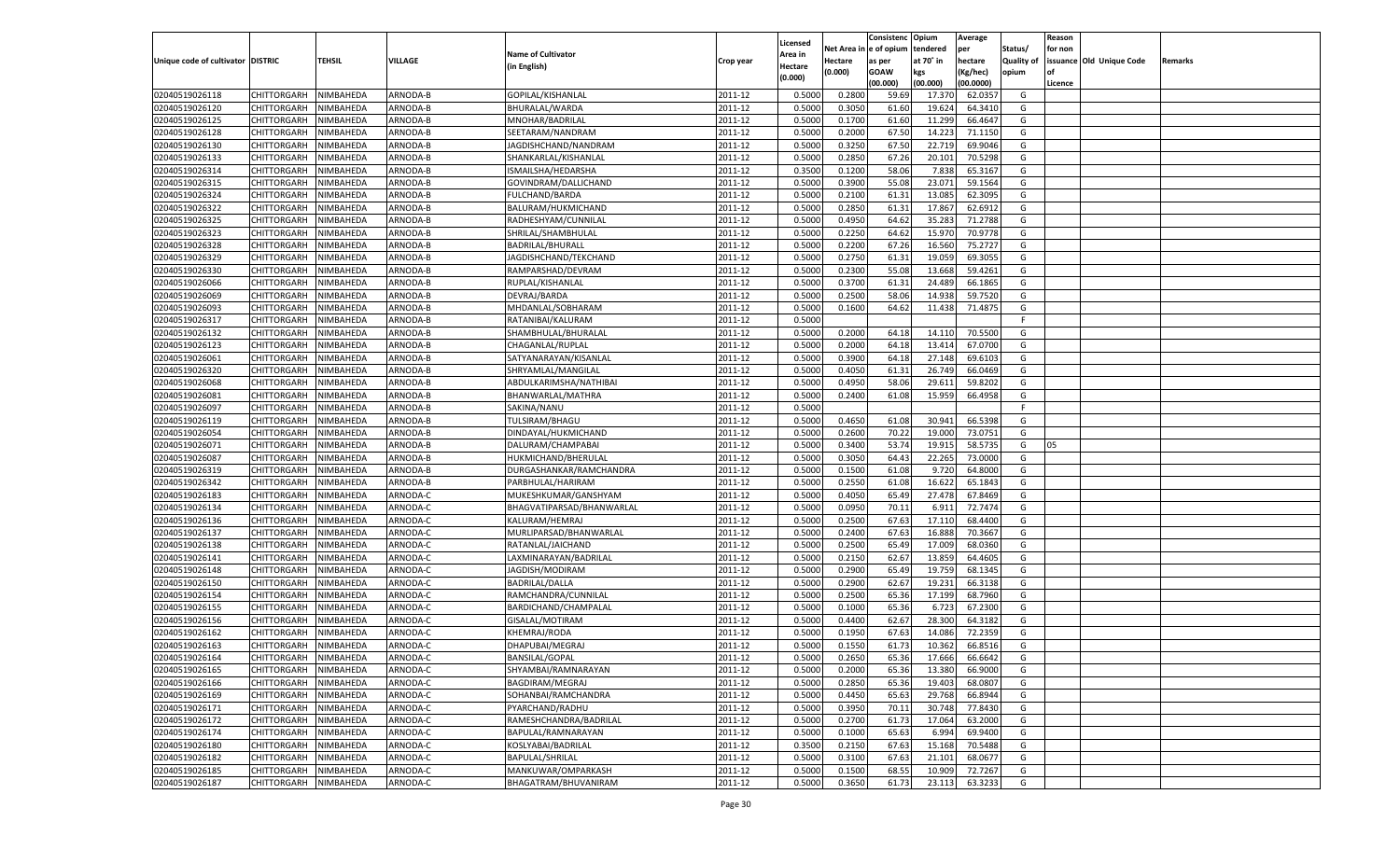|                                   |                                          |           |          |                              |           |          |          | Consistenc Opium |           | Average   |                   | Reason    |                          |         |
|-----------------------------------|------------------------------------------|-----------|----------|------------------------------|-----------|----------|----------|------------------|-----------|-----------|-------------------|-----------|--------------------------|---------|
|                                   |                                          |           |          |                              |           | Licensed | Net Area | e of opium       | tendered  | per       | Status/           | for non   |                          |         |
| Unique code of cultivator DISTRIC |                                          | TEHSIL    | VILLAGE  | <b>Name of Cultivator</b>    | Crop year | Area in  | Hectare  | as per           | at 70° in | hectare   | <b>Quality of</b> |           | issuance Old Unique Code | Remarks |
|                                   |                                          |           |          | (in English)                 |           | Hectare  | (0.000)  | <b>GOAW</b>      | kgs       | (Kg/hec)  | opium             | <b>of</b> |                          |         |
|                                   |                                          |           |          |                              |           | (0.000)  |          | (00.000)         | (00.000)  | (00.0000) |                   | Licence   |                          |         |
| 02040519026191                    | CHITTORGARH                              | NIMBAHEDA | ARNODA-C | SEETARAM/NIRBHERAM           | 2011-12   | 0.5000   | 0.4500   | 61.73            | 28.96     | 64.3556   | G                 |           |                          |         |
| 02040519026192                    | CHITTORGARH                              | NIMBAHEDA | ARNODA-C | CHAMPALAL/WARDA              | 2011-12   | 0.5000   | 0.2050   | 68.67            | 14.87     | 72.5461   | G                 |           |                          |         |
| 02040519026193                    | <b>CHITTORGARH</b>                       | NIMBAHEDA | ARNODA-C | SANTILAL/NATHULAL            | 2011-12   | 0.5000   | 0.3550   | 68.67            | 24.672    | 69.4990   | G                 |           |                          |         |
| 02040519026195                    | CHITTORGARH                              | NIMBAHEDA | ARNODA-C | KALURAM/OUNKARLAL            | 2011-12   | 0.5000   | 0.3000   | 68.67            | 21.082    | 70.2723   | G                 |           |                          |         |
| 02040519026196                    | CHITTORGARH                              | NIMBAHEDA | ARNODA-C | MHDANLAL/BHANWARLAL          | 2011-12   | 0.5000   | 0.1900   | 65.49            | 13.63     | 71.7421   | G                 |           |                          |         |
| 02040519026198                    | CHITTORGARH                              | NIMBAHEDA | ARNODA-C | MHDANLAL/KALURAM             | 2011-12   | 0.5000   | 0.3400   | 65.49            | 22.84     | 67.1971   | G                 |           |                          |         |
| 02040519026199                    | CHITTORGARH                              | NIMBAHEDA | ARNODA-C | BHANWARLAL/MEGRAJ            | 2011-12   | 0.3500   | 0.2050   | 68.67            | 14.882    | 72.5951   | G                 |           |                          |         |
| 02040519026200                    | CHITTORGARH                              | NIMBAHEDA | ARNODA-C | MOJIRAM/NARAYAN              | 2011-12   | 0.5000   | 0.1950   | 71.48            | 14.541    | 74.5696   | G                 |           |                          |         |
| 02040519026201                    | CHITTORGARH                              | NIMBAHEDA | ARNODA-C | DHANSUKH/SHRILAL             | 2011-12   | 0.5000   | 0.2400   | 68.67            | 17.118    | 71.3269   | G                 |           |                          |         |
| 02040519026331                    | CHITTORGARH                              | NIMBAHEDA | ARNODA-C | NANDLAL/MOHANLAL             | 2011-12   | 0.5000   | 0.3350   | 67.90            | 23.649    | 70.5940   | G                 |           |                          |         |
| 02040519026332                    | CHITTORGARH                              | NIMBAHEDA | ARNODA-C | KHEMRAJ/DALURAM              | 2011-12   | 0.5000   | 0.1700   | 67.90            | 11.718    | 68.929    | G                 |           |                          |         |
| 02040519026135                    | CHITTORGARH                              | NIMBAHEDA | ARNODA-C | BANSILAL/HEMRAJ              | 2011-12   | 0.5000   | 0.1500   | 65.49            | 10.001    | 66.6733   | G                 |           |                          |         |
| 02040519026139                    | CHITTORGARH                              | NIMBAHEDA | ARNODA-C | BANSILAL/BHANWARLAL          | 2011-12   | 0.5000   | 0.2500   | 65.49            | 16.924    | 67.6960   | G                 |           |                          |         |
| 02040519026143                    | CHITTORGARH                              | NIMBAHEDA | ARNODA-C | DAMARLAL/BHERULAL            | 2011-12   | 0.3500   | 0.1700   | 59.24            | 10.51     | 61.8294   | G                 |           |                          |         |
| 02040519026160                    | <b>CHITTORGARH</b>                       | NIMBAHEDA | ARNODA-C | CHAMPALAL/KISHANLAL          | 2011-12   | 0.5000   | 0.1000   | 67.90            | 6.945     | 69.4500   | G                 |           |                          |         |
| 02040519026333                    | CHITTORGARH                              | NIMBAHEDA | ARNODA-C | RAMPARSHAD/KANIRAM           | 2011-12   | 0.5000   | 0.1950   | 71.48            | 15.123    | 77.5545   | G                 |           |                          |         |
| 02040519026142                    | <b>CHITTORGARH</b>                       | NIMBAHEDA | ARNODA-C | MANKUWAR/MANGILAL            | 2011-12   | 0.5000   | 0.2850   | 67.90            | 22.145    | 77.7018   | G                 |           |                          |         |
| 02040519026144                    | CHITTORGARH                              | NIMBAHEDA | ARNODA-C | SATEYENARAYAN/NIRBHERAM      | 2011-12   | 0.5000   | 0.2150   | 62.67            | 13.689    | 63.6698   | G                 |           |                          |         |
| 02040519026146                    | <b>CHITTORGARH</b>                       | NIMBAHEDA | ARNODA-C | MOTIRAM/PRTHVIRAJ            | 2011-12   | 0.3500   | 0.3250   | 59.24            | 19.693    | 60.5938   | G                 |           |                          |         |
| 02040519026161                    | CHITTORGARH                              | NIMBAHEDA | ARNODA-C | BANSILAL/RAMCHANDRA          | 2011-12   | 0.5000   | 0.3250   | 67.90            | 23.47     | 72.2277   | G                 |           |                          |         |
| 02040519026168                    | <b>CHITTORGARH</b>                       | NIMBAHEDA | ARNODA-C | SHANKARLAL/DOLATRAM          | 2011-12   | 0.5000   | 0.4800   | 65.49            | 32.287    | 67.2646   | G                 |           |                          |         |
| 02040519026175                    | <b>CHITTORGARH</b>                       | NIMBAHEDA | ARNODA-C | BHAWANIRAM/BHERULAL/NANDUBAI | 2011-12   | 0.5000   | 0.4500   | 62.67            | 28.381    | 63.0689   | G                 |           |                          |         |
| 02040519026184                    | <b>CHITTORGARH</b>                       | NIMBAHEDA | ARNODA-C | <b>KAMLABAI/GOKEL</b>        | 2011-12   | 0.5000   | 0.3000   | 60.09            | 18.611    | 62.0367   | G                 |           |                          |         |
|                                   |                                          |           | ARNODA-C | <b>GISALAL/RODA</b>          | 2011-12   |          | 0.1750   | 65.49            | 12.247    | 69.9829   | G                 |           |                          |         |
| 02040519026152                    | CHITTORGARH                              | NIMBAHEDA |          |                              |           | 0.5000   |          |                  |           |           |                   |           |                          |         |
| 02040519026153                    | <b>CHITTORGARH</b><br><b>CHITTORGARH</b> | NIMBAHEDA | ARNODA-C | SANTAKUMARI/BHANWARLAL       | 2011-12   | 0.3500   | 0.1650   | 67.63            | 12.415    | 75.2424   | G                 |           |                          |         |
| 02040519026167                    |                                          | NIMBAHEDA | ARNODA-C | <b>BABULAL/MEGRAJ</b>        | 2011-12   | 0.5000   | 0.2400   | 62.67            | 15.641    | 65.1708   | G                 |           |                          |         |
| 02040519026206                    | <b>CHITTORGARH</b>                       | NIMBAHEDA | ARNODA-D | PREAMCHAND/HEERA             | 2011-12   | 0.5000   | 0.4850   | 67.15            | 32.280    | 66.5567   | G                 |           |                          |         |
| 02040519026202                    | CHITTORGARH                              | NIMBAHEDA | ARNODA-D | SATEYENARAYAN/BHERULAL       | 2011-12   | 0.5000   | 0.4500   | 58.63            | 28.754    | 63.8978   | G                 |           |                          |         |
| 02040519026203                    | <b>CHITTORGARH</b>                       | NIMBAHEDA | ARNODA-D | BHANWARLAL/RATANLAL          | 2011-12   | 0.5000   | 0.2050   | 58.63            | 13.167    | 64.2293   | G                 |           |                          |         |
| 02040519026208                    | CHITTORGARH                              | NIMBAHEDA | ARNODA-D | RADHESHYAM/BHANWARLAI        | 2011-12   | 0.5000   | 0.4000   | 64.71            | 26.818    | 67.0450   | G                 |           |                          |         |
| 02040519026209                    | CHITTORGARH                              | NIMBAHEDA | ARNODA-D | RUPA/BHAGVAN                 | 2011-12   | 0.5000   | 0.4300   | 67.28            | 29.594    | 68.8233   | G                 |           |                          |         |
| 02040519026211                    | CHITTORGARH                              | NIMBAHEDA | ARNODA-D | NANDUBAI/OUNKARLAL           | 2011-12   | 0.5000   | 0.3000   | 67.15            | 20.22     | 67.4067   | G                 |           |                          |         |
| 02040519026212                    | CHITTORGARH                              | NIMBAHEDA | ARNODA-D | NIRBHERAM/NARAYAN            | 2011-12   | 0.5000   | 0.2600   | 61.51            | 16.42     | 63.1654   | G                 |           |                          |         |
| 02040519026213                    | CHITTORGARH                              | NIMBAHEDA | ARNODA-D | <b>BAGDIRAM/SUKHDEV</b>      | 2011-12   | 0.5000   | 0.2000   | 58.63            | 11.994    | 59.970    | G                 |           |                          |         |
| 02040519026214                    | CHITTORGARH                              | NIMBAHEDA | ARNODA-D | NANDLAL/BHERULAL             | 2011-12   | 0.5000   | 0.2000   | 67.28            | 14.609    | 73.0450   | G                 |           |                          |         |
| 02040519026218                    | CHITTORGARH                              | NIMBAHEDA | ARNODA-D | DHAPUBAI/SOBHARAM            | 2011-12   | 0.5000   | 0.2750   | 61.51            | 17.75     | 64.5782   | G                 |           |                          |         |
| 02040519026221                    | CHITTORGARH                              | NIMBAHEDA | ARNODA-D | DEVILAL/PYARA                | 2011-12   | 0.5000   | 0.2000   | 70.12            | 14.875    | 74.3750   | G                 |           |                          |         |
| 02040519026222                    | CHITTORGARH                              | NIMBAHEDA | ARNODA-D | GOPILAL/RAMLAL               | 2011-12   | 0.5000   | 0.1400   | 61.51            | 9.385     | 67.035    | G                 |           |                          |         |
| 02040519026223                    | CHITTORGARH                              | NIMBAHEDA | ARNODA-D | KANKMAL/PRTHVIRAJ            | 2011-12   | 0.5000   | 0.2400   | 70.12            | 17.820    | 74.2500   | G                 |           |                          |         |
| 02040519026226                    | <b>CHITTORGARH</b>                       | NIMBAHEDA | ARNODA-D | MOHANLAL/HEERALAL            | 2011-12   | 0.5000   | 0.2700   | 58.63            | 16.936    | 62.7259   | G                 |           |                          |         |
| 02040519026227                    | CHITTORGARH                              | NIMBAHEDA | ARNODA-D | KALU/HEERA                   | 2011-12   | 0.5000   | 0.1000   | 67.28            | 6.747     | 67.4700   | G                 |           |                          |         |
| 02040519026230                    | CHITTORGARH                              | NIMBAHEDA | ARNODA-D | NANDUBAI/CUNNILAL            | 2011-12   | 0.5000   | 0.3850   | 61.51            | 24.560    | 63.7922   | G                 |           |                          |         |
| 02040519026231                    | CHITTORGARH                              | NIMBAHEDA | ARNODA-D | NARMDABAI/CHENRAM            | 2011-12   | 0.5000   | 0.2950   | 58.63            | 20.244    | 68.6237   | G                 |           |                          |         |
| 02040519026238                    | CHITTORGARH                              | NIMBAHEDA | ARNODA-D | DALU/PYARA                   | 2011-12   | 0.5000   | 0.3000   | 62.16            | 19.63     | 65.4467   | G                 |           |                          |         |
| 02040519026239                    | CHITTORGARH                              | NIMBAHEDA | ARNODA-D | DALU/BHERA                   | 2011-12   | 0.5000   | 0.1950   | 64.71            | 13.358    | 68.5026   | G                 |           |                          |         |
| 02040519026242                    | CHITTORGARH NIMBAHEDA                    |           | ARNODA-D | UTHAMCHAND/BHAGIRTH          | 2011-12   | 0.5000   | 0.2550   | 59.09            | 15.195    | 59.5882   | G                 |           |                          |         |
| 02040519026243                    | <b>CHITTORGARH</b>                       | NIMBAHEDA | ARNODA-D | HEERALAL/SUHAGIBAI           | 2011-12   | 0.5000   | 0.1900   | 70.12            | 13.663    | 71.9105   | G                 |           |                          |         |
| 02040519026253                    | CHITTORGARH                              | NIMBAHEDA | ARNODA-D | MHDANLAL/BHAGIRTH            | 2011-12   | 0.5000   | 0.1300   | 64.71            | 9.078     | 69.8308   | G                 |           |                          |         |
| 02040519026255                    | <b>CHITTORGARH</b>                       | NIMBAHEDA | ARNODA-D | BANSILAL/BADRILAL            | 2011-12   | 0.5000   | 0.4950   | 64.71            | 31.662    | 63.9636   | G                 |           |                          |         |
| 02040519026257                    | <b>CHITTORGARH</b>                       | NIMBAHEDA | ARNODA-D | BAGDIRAM/MODIRAM             | 2011-12   | 0.5000   | 0.3900   | 62.16            | 26.072    | 66.8513   | G                 |           |                          |         |
| 02040519026258                    | <b>CHITTORGARH</b>                       | NIMBAHEDA | ARNODA-D | RATANLAL/NANURAM             | 2011-12   | 0.5000   | 0.2000   | 70.12            | 14.635    | 73.1750   | G                 |           |                          |         |
| 02040519026260                    | <b>CHITTORGARH</b>                       | NIMBAHEDA | ARNODA-D | PRTHVIRAJ/NARAYAN            | 2011-12   | 0.5000   | 0.2000   | 64.06            | 13.178    | 65.8900   | G                 |           |                          |         |
| 02040519026262                    | <b>CHITTORGARH</b>                       | NIMBAHEDA | ARNODA-D | SANTILAL/DEVRAM              | 2011-12   | 0.5000   | 0.3000   | 62.16            | 19.465    | 64.8833   | G                 |           |                          |         |
| 02040519026263                    | <b>CHITTORGARH</b>                       | NIMBAHEDA | ARNODA-D | BALARAM/BAGDIRAM             | 2011-12   | 0.5000   | 0.2000   | 62.16            | 12.929    | 64.6450   | G                 |           |                          |         |
| 02040519026264                    | <b>CHITTORGARH</b>                       | NIMBAHEDA | ARNODA-D | RAMCHANDRA/BHAGIRTH          | 2011-12   | 0.5000   | 0.3200   | 62.16            | 20.433    | 63.8531   | G                 |           |                          |         |
| 02040519026266                    | CHITTORGARH                              | NIMBAHEDA | ARNODA-D | GOPALLAL/KANIRAM             | 2011-12   | 0.5000   | 0.3000   | 61.18            | 19.053    | 63.5100   | G                 |           |                          |         |
|                                   |                                          |           |          |                              |           |          |          |                  |           |           |                   |           |                          |         |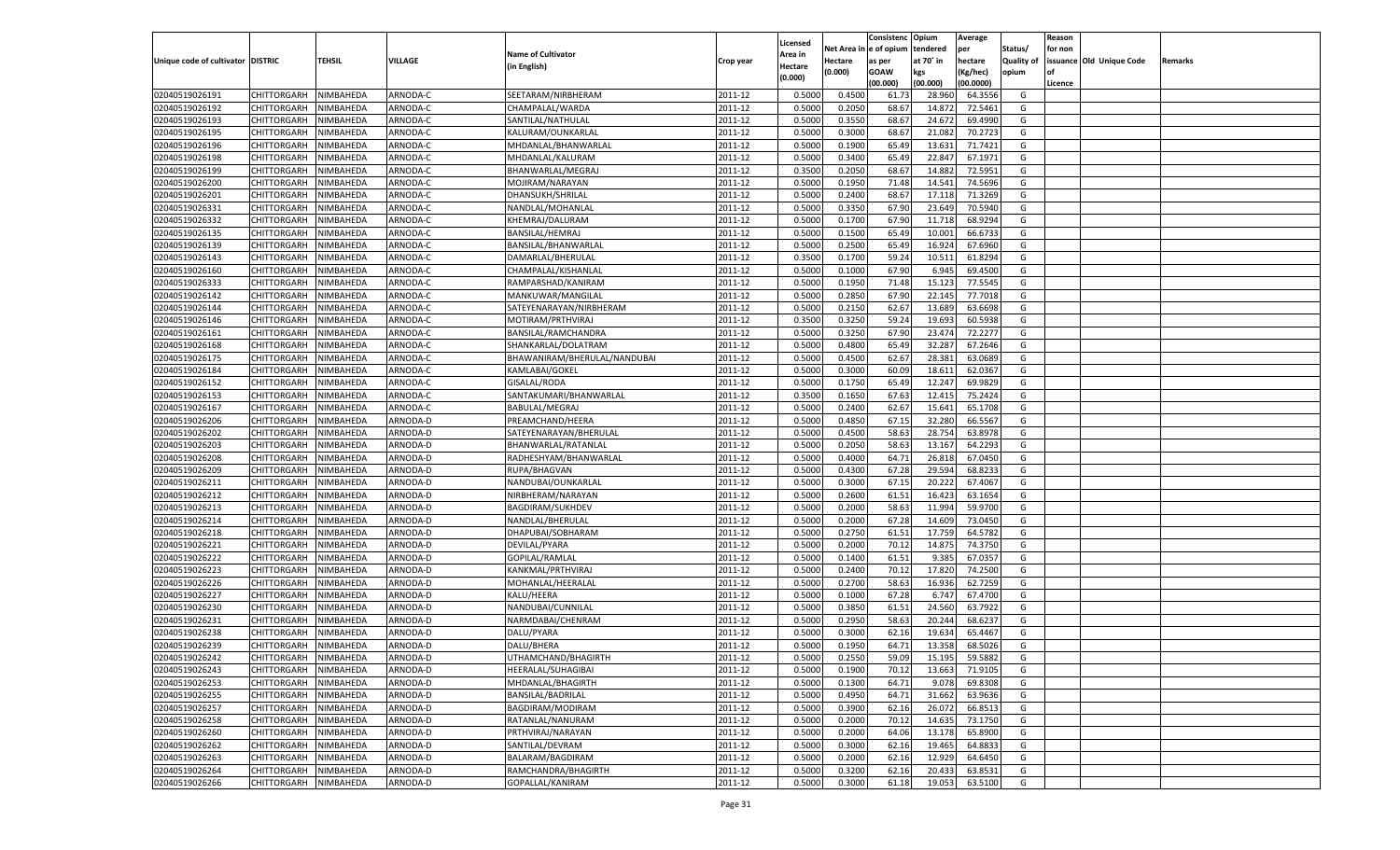|                                   |                    |           |                      |                                    |           |          |          | Consistenc Opium |           | Average   |                   | Reason    |                          |                  |
|-----------------------------------|--------------------|-----------|----------------------|------------------------------------|-----------|----------|----------|------------------|-----------|-----------|-------------------|-----------|--------------------------|------------------|
|                                   |                    |           |                      |                                    |           | Licensed | Net Area | e of opium       | tendered  | per       | Status/           | for non   |                          |                  |
| Unique code of cultivator DISTRIC |                    | TEHSIL    | VILLAGE              | <b>Name of Cultivator</b>          | Crop year | Area in  | Hectare  | as per           | at 70˚ in | hectare   | <b>Quality of</b> |           | issuance Old Unique Code | Remarks          |
|                                   |                    |           |                      | (in English)                       |           | Hectare  | (0.000)  | <b>GOAW</b>      | kgs       | (Kg/hec)  | opium             | <b>of</b> |                          |                  |
|                                   |                    |           |                      |                                    |           | (0.000)  |          | (00.000)         | (00.000)  | (00.0000) |                   | Licence   |                          |                  |
| 02040519026271                    | CHITTORGARH        | NIMBAHEDA | ARNODA-D             | UDHERAM/PREAMCHAND                 | 2011-12   | 0.5000   | 0.3350   | 64.06            | 26.22     | 78.2925   | G                 |           |                          |                  |
| 02040519026273                    | CHITTORGARH        | NIMBAHEDA | ARNODA-D             | DALLICHAND/PYARCHAND               | 2011-12   | 0.5000   | 0.2850   | 59.09            | 17.65     | 61.9614   | G                 |           |                          |                  |
| 02040519026274                    | <b>CHITTORGARH</b> | NIMBAHEDA | ARNODA-D             | RAMESHCHANDRA/MEGRAJ               | 2011-12   | 0.5000   | 0.3200   | 67.28            | 24.009    | 75.0281   | G                 |           |                          |                  |
| 02040519026277                    | CHITTORGARH        | NIMBAHEDA | ARNODA-D             | NYAJYUKHAN/SULTANKHAN              | 2011-12   | 0.5000   | 0.2650   | 65.20            | 17.883    | 67.4830   | G                 |           |                          |                  |
| 02040519026278                    | CHITTORGARH        | NIMBAHEDA | ARNODA-D             | SHANKARLAL/BAGDIRAM                | 2011-12   | 0.5000   | 0.4500   | 61.60            | 28.03     | 62.3044   | G                 |           |                          |                  |
| 02040519026279                    | CHITTORGARH        | NIMBAHEDA | ARNODA-D             | OMPARKASH/BADRILAL                 | 2011-12   | 0.5000   | 0.2200   | 67.39            | 15.192    | 69.0545   | G                 |           |                          |                  |
| 02040519026281                    | CHITTORGARH        | NIMBAHEDA | ARNODA-D             | DALCHAND/OUNKARLAI                 | 2011-12   | 0.5000   | 0.4050   | 67.39            | 27.611    | 68.175    | G                 |           |                          |                  |
| 02040519026282                    | CHITTORGARH        | NIMBAHEDA | ARNODA-D             | OMPARKASH/BAGDIRAM                 | 2011-12   | 0.5000   | 0.2200   | 67.39            | 15.606    | 70.9364   | G                 |           |                          |                  |
| 02040519026284                    | CHITTORGARH        | NIMBAHEDA | ARNODA-D             | SOBHARAM/BHANWARLAL                | 2011-12   | 0.5000   | 0.1000   | 71.04            | 7.672     | 76.7200   | G                 |           |                          |                  |
| 02040519026285                    | CHITTORGARH        | NIMBAHEDA | ARNODA-D             | KISHANLAL/PYARCHAND                | 2011-12   | 0.5000   | 0.1900   | 61.60            | 12.232    | 64.3789   | G                 |           |                          |                  |
| 02040519026288                    | CHITTORGARH        | NIMBAHEDA | ARNODA-D             | KELASHCHANDRA/RAMLAL               | 2011-12   | 0.5000   | 0.1300   | 61.60            | 8.149     | 62.6846   | G                 |           |                          |                  |
| 02040519026289                    | CHITTORGARH        | NIMBAHEDA | ARNODA-D             | OUNKARLAL/CHUNNILAL                | 2011-12   | 0.5000   | 0.3600   | 61.60            | 22.695    | 63.0417   | G                 |           |                          |                  |
| 02040519026290                    | CHITTORGARH        | NIMBAHEDA | ARNODA-D             | BHAGATRAM/CHAMPALAL                | 2011-12   | 0.5000   | 0.1450   | 65.20            | 10.022    | 69.1172   | G                 |           |                          |                  |
| 02040519026291                    | CHITTORGARH        | NIMBAHEDA | ARNODA-D             | RAMLAL/RUPLAL                      | 2011-12   | 0.5000   | 0.1900   | 56.56            | 11.466    | 60.3474   | G                 |           |                          |                  |
| 02040519026292                    | <b>CHITTORGARH</b> | NIMBAHEDA | ARNODA-D             | SOHANLAL/BANSILAL                  | 2011-12   | 0.5000   | 0.2950   | 65.20            | 19.551    | 66.2746   | G                 |           |                          |                  |
| 02040519026296                    | CHITTORGARH        | NIMBAHEDA | ARNODA-D             | KELASHCHAND/MANGILAL               | 2011-12   | 0.5000   | 0.3450   | 59.63            | 21.552    | 62.4696   | G                 |           |                          |                  |
| 02040519026297                    | <b>CHITTORGARH</b> | NIMBAHEDA | ARNODA-D             | DALIBAI/PARBHULAL                  | 2011-12   | 0.5000   | 0.2150   | 67.39            | 15.028    | 69.8977   | G                 |           |                          |                  |
| 02040519026299                    | CHITTORGARH        | NIMBAHEDA | ARNODA-D             | SHIVNARAYAN/KISHANLAL              | 2011-12   | 0.5000   | 0.2600   | 58.15            | 15.676    | 60.2923   | G                 |           |                          |                  |
| 02040519026308                    | <b>CHITTORGARH</b> | NIMBAHEDA | ARNODA-D             | BANSILAL/RADHUJI                   | 2011-12   | 0.5000   | 0.2550   | 58.15            | 15.019    | 58.8980   | G                 |           |                          |                  |
|                                   |                    |           | ARNODA-D             |                                    |           |          |          | 65.20            | 17.148    | 68.5920   | G                 |           |                          |                  |
| 02040519026311                    | CHITTORGARH        | NIMBAHEDA |                      | CHTRBHUJ/KISHANLAL                 | 2011-12   | 0.5000   | 0.2500   |                  |           |           |                   |           |                          |                  |
| 02040519026236                    | <b>CHITTORGARH</b> | NIMBAHEDA | ARNODA-D             | BHUVANIRAM/KALURAM                 | 2011-12   | 0.5000   | 0.2000   | 65.20            | 13.403    | 67.0150   | G                 |           |                          |                  |
| 02040519026205                    | CHITTORGARH        | NIMBAHEDA | ARNODA-D             | KANIRAM/OUNKAR                     | 2011-12   | 0.5000   | 0.2200   | 56.74            | 12.831    | 58.3227   | G                 |           |                          |                  |
| 02040519026216                    | <b>CHITTORGARH</b> | NIMBAHEDA | ARNODA-D             | MANIGIBAI/MANGILAL                 | 2011-12   | 0.5000   | 0.1400   | 71.04            | 10.321    | 73.7214   | G                 |           |                          |                  |
| 02040519026219                    | CHITTORGARH        | NIMBAHEDA | ARNODA-D             | NARAYAN/KANIRAM                    | 2011-12   | 0.3500   | 0.2800   | 65.20            | 18.796    | 67.1286   | G                 |           |                          |                  |
| 02040519026225                    | <b>CHITTORGARH</b> | NIMBAHEDA | ARNODA-D             | NANDA/NANA                         | 2011-12   | 0.5000   | 0.3850   | 61.60            | 25.511    | 66.2623   | G                 |           |                          |                  |
| 02040519026232                    | CHITTORGARH        | NIMBAHEDA | ARNODA-D             | MODIBAI/NATHU                      | 2011-12   | 0.5000   | 0.3750   | 61.60            | 23.822    | 63.525    | G                 |           |                          |                  |
| 02040519026261                    | <b>CHITTORGARH</b> | NIMBAHEDA | ARNODA-D             | KAVARLAL/MANGILAL                  | 2011-12   | 0.5000   | 0.2450   | 65.28            | 17.047    | 69.5796   | G                 |           |                          |                  |
| 02040519026237                    | CHITTORGARH        | NIMBAHEDA | ARNODA-D             | MEGHRAJ/HEMRAJ                     | 2011-12   | 0.5000   | 0.3850   | 58.15            | 24.082    | 62.5506   | G                 |           |                          |                  |
| 02040519026246                    | <b>CHITTORGARH</b> | NIMBAHEDA | ARNODA-D             | <b>BHERU/KESURAM</b>               | 2011-12   | 0.5000   | 0.1000   | 67.22            | 7.221     | 72.2100   | G                 |           |                          |                  |
| 02040519026306                    | CHITTORGARH        | NIMBAHEDA | ARNODA-D             | PYARIBAI/RAMLAL                    | 2011-12   | 0.5000   | 0.4750   | 71.04            | 34.647    | 72.9411   | G                 |           |                          |                  |
| 02040519026224                    | CHITTORGARH        | NIMBAHEDA | ARNODA-D             | CHANDMAL/HEMRAJ                    | 2011-12   | 0.3500   | 0.1500   | 67.22            | 10.035    | 66.9000   | G                 |           |                          |                  |
| 02040519026228                    | CHITTORGARH        | NIMBAHEDA | ARNODA-D             | JIVRAJ/DHANRAJ                     | 2011-12   | 0.5000   | 0.1000   | 58.15            | 6.222     | 62.2200   | G                 |           |                          |                  |
| 02040519026287                    | CHITTORGARH        | NIMBAHEDA | ARNODA-D             | OUNKARLAL/RAMLAL                   | 2011-12   | 0.5000   | 0.0900   | 62.12            | 5.884     | 65.3778   | G                 |           |                          |                  |
| 02040519026300                    | CHITTORGARH        | NIMBAHEDA | ARNODA-D             | KAMLIBAI/RATANBALAHI               | 2011-12   | 0.5000   | 0.3000   | 62.12            | 19.603    | 65.343    | G                 |           |                          |                  |
| 02040519026233                    | CHITTORGARH        | NIMBAHEDA | ARNODA-D             | MANGILAL/KOJU                      | 2011-12   | 0.5000   | 0.2900   | 58.49            | 21.357    | 73.6448   | G                 |           |                          |                  |
| 02040519027028                    | CHITTORGARH        | NIMBAHEDA | BADOLIGHATA-A        | LABHCHAND/BHAGVAN SUTHAR           | 2011-12   | 0.5000   | 0.2900   | 67.09            | 22.772    | 78.5241   | G                 |           |                          |                  |
| 02040519027005                    | CHITTORGARH        | NIMBAHEDA | BADOLIGHATA-A        | GASI/KHEMRAJ                       | 2011-12   | 0.5000   | 0.4250   | 67.09            | 29.55     | 69.5482   | G                 |           |                          |                  |
| 02040519027006                    | CHITTORGARH        | NIMBAHEDA | BADOLIGHATA-A        | GAMNDIRAM/KISHANRAM                | 2011-12   | 0.5000   | 0.4350   | 62.30            | 28.16     | 64.7356   | G                 |           |                          |                  |
| 02040519027012                    | CHITTORGARH        | NIMBAHEDA | BADOLIGHATA-A        | NATHUDAS/RADHUDAS                  | 2011-12   | 0.3500   | 0.2650   | 59.00            | 19.706    | 74.3623   | G                 |           |                          |                  |
| 02040519027014                    | CHITTORGARH        | NIMBAHEDA | BADOLIGHATA-A        | ANOPIBAI/KISHANLAL                 | 2011-12   | 0.5000   | 0.4050   | 71.74            | 30.192    | 74.5481   | G                 |           |                          |                  |
| 02040519027032                    | CHITTORGARH        | NIMBAHEDA | <b>BADOLIGHATA-A</b> | PREAMDAS/BANSIDAS                  | 2011-12   | 0.5000   | 0.3850   | 67.12            | 26.81     | 69.6364   | G                 |           |                          |                  |
| 02040519027033                    | CHITTORGARH        | NIMBAHEDA | BADOLIGHATA-A        | AMBHALAL/CHTRBHUJ                  | 2011-12   | 0.5000   | 0.4550   | 64.56            | 30.98     | 68.087    | G                 |           |                          |                  |
| 02040519027038                    | CHITTORGARH        | NIMBAHEDA | BADOLIGHATA-A        | HULASIBAI/DHARMCHAND               | 2011-12   | 0.5000   | 0.4350   | 71.74            | 32.775    | 75.3448   | G                 |           |                          |                  |
| 02040519027078                    | CHITTORGARH        | NIMBAHEDA | BADOLIGHATA-A        | GISIBAI/BALDEV                     | 2011-12   | 0.5000   | 0.2800   | 64.56            | 18.10     | 64.6571   | G                 |           |                          |                  |
| 02040519027030                    | CHITTORGARH        | NIMBAHEDA | BADOLIGHATA-A        | GIRDHARI/MANA                      | 2011-12   | 0.5000   | 0.2400   | 64.56            | 17.404    | 72.5167   | G                 |           |                          |                  |
| 02040519027059                    | CHITTORGARH        | NIMBAHEDA | <b>BADOLIGHATA-A</b> | SAGARMAL/GISALAL                   | 2011-12   | 0.5000   | 0.4150   | 71.74            | 30.910    | 74.4819   | G                 |           |                          |                  |
| 02040519027075                    | <b>CHITTORGARH</b> | NIMBAHEDA | BADOLIGHATA-A        | PARVATIBAI/GOTTU                   | 2011-12   | 0.5000   | 0.4450   | 64.56            | 31.265    | 70.2584   | G                 |           |                          |                  |
| 02040519027015                    | CHITTORGARH        | NIMBAHEDA | BADOLIGHATA-A        | BHANWARLAL/BHAGIRTH                | 2011-12   | 0.5000   | 0.4000   | 67.12            | 29.638    | 74.0950   | G                 |           |                          |                  |
| 02040519027067                    | <b>CHITTORGARH</b> | NIMBAHEDA | <b>BADOLIGHATA-A</b> | BAPULAL/CHTRBHUJ                   | 2011-12   | 0.5000   | 0.3600   | 62.36            | 23.786    | 66.0722   | G                 |           |                          |                  |
| 02040519027150                    | <b>CHITTORGARH</b> | NIMBAHEDA | BADOLIGHATA-A        | UTHAMCHAND/CHTRBHUJ                | 2011-12   | 0.5000   | 0.3450   | 64.56            | 23.177    | 67.1797   | G                 |           |                          |                  |
| 02040519027151                    | <b>CHITTORGARH</b> | NIMBAHEDA | BADOLIGHATA-A        | HEMRAJ/CHENABHIL                   | 2011-12   | 0.5000   | 0.3850   | 67.12            | 27.855    | 72.3506   | G                 |           |                          |                  |
| 02040519027152                    | <b>CHITTORGARH</b> | NIMBAHEDA | <b>BADOLIGHATA-A</b> | RAMSVRUP UARF RAMESHVARLAL/NANDLAL | 2011-12   | 0.5000   | 0.2000   | 64.39            | 13.733    | 68.6650   | G                 |           |                          |                  |
| 02040519027154                    | <b>CHITTORGARH</b> | NIMBAHEDA | BADOLIGHATA-A        | BHANWARLAL/MOHANLAL                | 2011-12   | 0.5000   | 0.4500   | 64.39            | 29.969    | 66.5978   | G                 |           |                          |                  |
| 02040519027158                    | <b>CHITTORGARH</b> | NIMBAHEDA | BADOLIGHATA-A        | GOTTU/BHAGGA                       | 2011-12   | 0.5000   | 0.4850   | 67.12            | 33.675    | 69.4330   | G                 |           |                          | TRANSFER/SHAHBAD |
| 02040519027159                    | <b>CHITTORGARH</b> | NIMBAHEDA | BADOLIGHATA-A        | RAMNARAYAN/BHOLIRAM                | 2011-12   | 0.5000   | 0.2900   | 64.39            | 19.722    | 68.0069   | G                 |           |                          |                  |
| 02040519027018                    | CHITTORGARH        | NIMBAHEDA | <b>BADOLIGHATA-A</b> | NANIBAI/OUNKAR                     | 2011-12   | 0.5000   | 0.4250   | 56.16            | 24.558    | 57.7835   | G                 |           |                          |                  |
|                                   |                    |           |                      |                                    |           |          |          |                  |           |           |                   |           |                          |                  |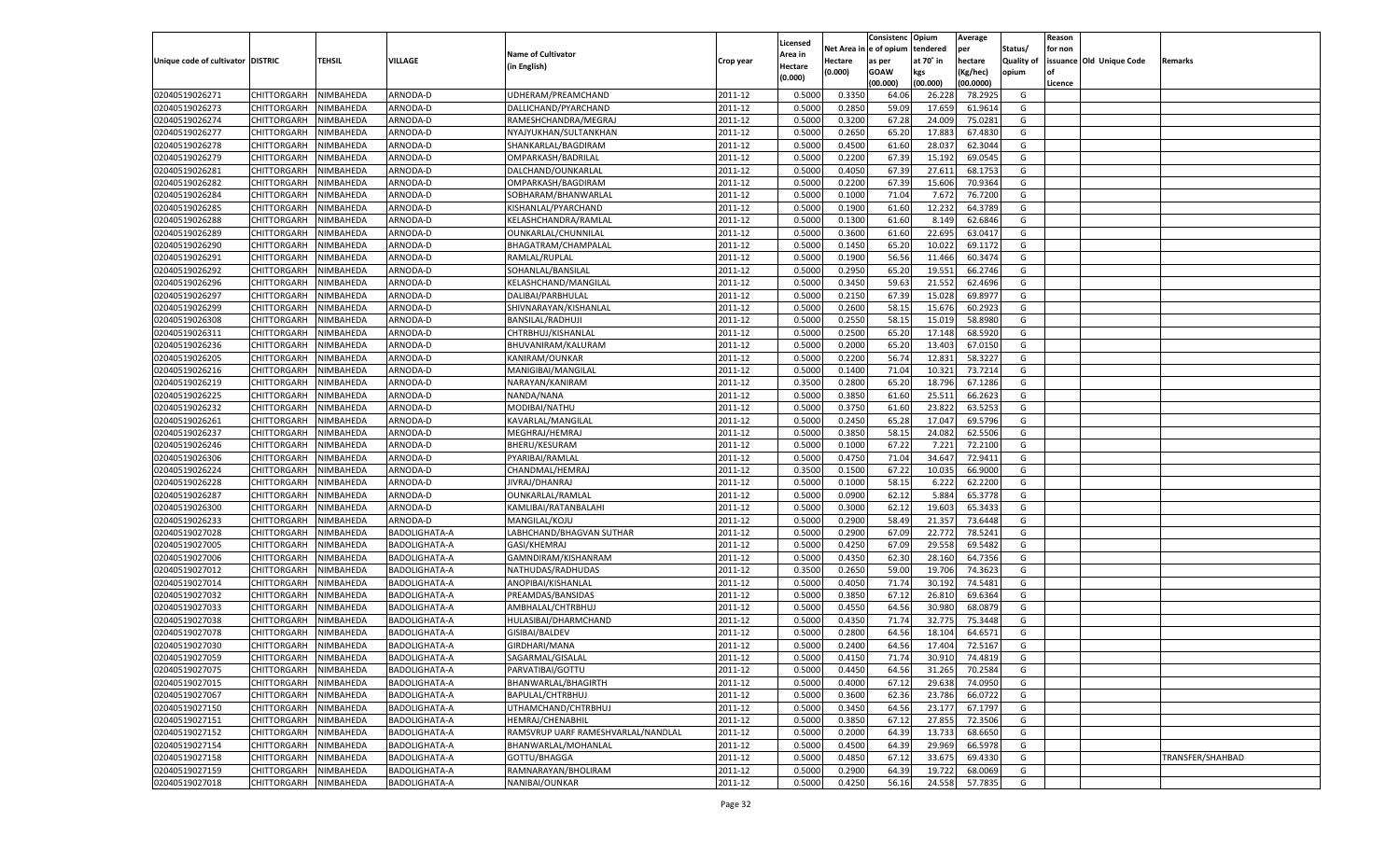|                                   |                       |           |                      |                           |                    |                    |             | Consistenc    | Opium     | Average            |                   | Reason  |                          |         |
|-----------------------------------|-----------------------|-----------|----------------------|---------------------------|--------------------|--------------------|-------------|---------------|-----------|--------------------|-------------------|---------|--------------------------|---------|
|                                   |                       |           |                      |                           |                    | Licensed           | Net Area iı | n  e of opium | tendered  | per                | Status/           | for non |                          |         |
| Unique code of cultivator DISTRIC |                       | TEHSIL    | VILLAGE              | <b>Name of Cultivator</b> | Crop year          | Area in            | Hectare     | as per        | at 70° in | hectare            | <b>Quality of</b> |         | issuance Old Unique Code | Remarks |
|                                   |                       |           |                      | (in English)              |                    | Hectare<br>(0.000) | (0.000)     | <b>GOAW</b>   | kgs       | (Kg/hec)           | opium             |         |                          |         |
|                                   |                       |           |                      |                           |                    |                    |             | (00.000)      | (00.000)  | (00.0000)          |                   | Licence |                          |         |
| 02040519027025                    | CHITTORGARH           | NIMBAHEDA | BADOLIGHATA-A        | BHERULAL/RAMLAL           | 2011-12            | 0.5000             | 0.4500      | 68.3          | 32.481    | 72.1800            | G                 |         |                          |         |
| 02040519027039                    | CHITTORGARH           | NIMBAHEDA | <b>BADOLIGHATA-A</b> | SHYAMLAL/PRTHVIRAJ        | 2011-12            | 0.5000             | 0.2550      | 62.36         | 16.810    | 65.9216            | G                 |         |                          |         |
| 02040519027003                    | CHITTORGARH           | NIMBAHEDA | <b>BADOLIGHATA-A</b> | KHEMRAJ/NARAYAN           | 2011-12            | 0.5000             |             |               |           |                    | F.                |         |                          |         |
| 02040519027052                    | CHITTORGARH           | NIMBAHEDA | <b>BADOLIGHATA-A</b> | DALLICHAND/KISHNRAM       | 2011-12            | 0.3500             | 0.3150      | 64.39         | 21.607    | 68.5937            | G                 |         |                          |         |
| 02040519027053                    | CHITTORGARH           | NIMBAHEDA | <b>BADOLIGHATA-A</b> | MHDANLAL/CHAGNA           | 2011-12            | 0.5000             | 0.2400      | 64.39         | 17.109    | 71.2875            | G                 |         |                          |         |
| 02040519027069                    | CHITTORGARH           | NIMBAHEDA | <b>BADOLIGHATA-A</b> | RAMLAL/CHTRBHUJ           | 2011-12            | 0.5000             | 0.2950      | 64.39         | 21.221    | 71.9356            | G                 |         |                          |         |
| 02040519027176                    | CHITTORGARH           | NIMBAHEDA | <b>BADOLIGHATA-A</b> | <b>BHAGU/HARIRAM</b>      | 2011-12            | 0.5000             | 0.4300      | 64.39         | 29.656    | 68.9674            | G                 |         |                          |         |
| 02040519027160                    | CHITTORGARH           | NIMBAHEDA | <b>BADOLIGHATA-A</b> | BARDIBAI/NAVLRAM          | 2011-12            | 0.5000             | 0.3850      | 64.39         | 26.915    | 69.9091            | G                 |         |                          |         |
| 02040519027161                    | CHITTORGARH           | NIMBAHEDA | <b>BADOLIGHATA-A</b> | BHOLIRAM/BHANWARLAL       | 2011-12            | 0.5000             | 0.3150      | 64.39         | 22.776    | 72.3048            | G                 |         |                          |         |
| 02040519027162                    | CHITTORGARH           | NIMBAHEDA | <b>BADOLIGHATA-A</b> | BAPULAL/JASRAJ            | 2011-12            | 0.5000             |             |               |           |                    | F.                |         |                          |         |
| 02040519027163                    | CHITTORGARH           | NIMBAHEDA | <b>BADOLIGHATA-A</b> | HUDIBAI/CHTRBHUJ          | 2011-12            | 0.5000             | 0.1500      | 62.36         | 10.236    | 68.2400            | G                 |         |                          |         |
| 02040519027164                    | CHITTORGARH           | NIMBAHEDA | <b>BADOLIGHATA-A</b> | DADAMCHAND/CHTRBHUJ       | 2011-12            | 0.5000             | 0.2500      | 68.32         | 17.666    | 70.6640            | G                 |         |                          |         |
| 02040519027165                    | CHITTORGARH           | NIMBAHEDA | <b>BADOLIGHATA-A</b> | GITABAI/SHOBHARAM         | 2011-12            | 0.5000             | 0.2900      | 64.39         | 19.915    | 68.6724            | G                 |         |                          |         |
| 02040519027166                    | CHITTORGARH           | NIMBAHEDA | BADOLIGHATA-A        | RAMSINGH/SOBHARAM         | 2011-12            | 0.5000             | 0.2900      | 68.32         | 21.179    | 73.0310            | G                 |         |                          |         |
| 02040519027168                    | CHITTORGARH           | NIMBAHEDA | <b>BADOLIGHATA-A</b> | LAXMIBAI/NANDLAL          | 2011-12            | 0.5000             | 0.4100      | 64.39         | 28.046    | 68.4049            | G                 |         |                          |         |
| 02040519027170                    | CHITTORGARH           | NIMBAHEDA | BADOLIGHATA-A        | GEHRILAL/JASRAJ           | 2011-12            | 0.5000             | 0.4500      | 68.32         | 32.540    | 72.3111            | G                 |         |                          |         |
| 02040519027171                    | CHITTORGARH           | NIMBAHEDA | BADOLIGHATA-A        | <b>BHOTHLAL/HEERALAL</b>  | 2011-12            | 0.5000             | 0.3450      | 62.36         | 23.750    | 68.8406            | G                 |         |                          |         |
| 02040519027122                    | CHITTORGARH           | NIMBAHEDA | BADOLIGHATA-B        | PARSHRAM/SHAMBHULAL       | 2011-12            | 0.5000             | 0.3850      | 67.03         | 28.555    | 74.1688            | G                 |         |                          |         |
| 02040519027081                    | CHITTORGARH           | NIMBAHEDA | <b>BADOLIGHATA-B</b> | SOHANIBAI/SOHANLAI        | 2011-12            | 0.5000             | 0.2150      | 67.03         | 16.844    | 78.3442            | G                 |         |                          |         |
| 02040519027084                    | CHITTORGARH           | NIMBAHEDA | BADOLIGHATA-B        | OMPARKASH/SOHANIBAI       | 2011-12            | 0.5000             | 0.2900      | 67.03         | 22.675    | 78.1897            | G                 |         |                          |         |
| 02040519027086                    | CHITTORGARH           | NIMBAHEDA | BADOLIGHATA-B        | <b>BARDICHAND/DEVA</b>    | 2011-12            | 0.5000             | 0.3400      | 70.17         | 26.835    | 78.9265            | G                 |         |                          |         |
| 02040519027097                    | CHITTORGARH           | NIMBAHEDA | BADOLIGHATA-B        | DHAPUBAI/BHAGVAN          | 2011-12            | 0.5000             | 0.3100      | 70.17         | 25.412    | 81.9742            | G                 |         |                          |         |
| 02040519027102                    | CHITTORGARH           | NIMBAHEDA | <b>BADOLIGHATA-B</b> | UMASHANKAR/MOHANLAL       | 2011-12            | 0.5000             | 0.3050      | 64.06         | 20.984    | 68.8000            | G                 |         |                          |         |
| 02040519027106                    | CHITTORGARH           | NIMBAHEDA | BADOLIGHATA-B        | LALCHAND/BHANA            | 2011-12            | 0.5000             | 0.3850      | 68.88         | 28.142    | 73.0961            | G                 |         |                          |         |
| 02040519027107                    | CHITTORGARH           |           |                      | <b>OUNKAR/BHERA</b>       | 2011-12            | 0.5000             | 0.2400      | 65.45         | 16.970    | 70.7083            | G                 |         |                          |         |
| 02040519027119                    | CHITTORGARH           | NIMBAHEDA | BADOLIGHATA-B        |                           |                    |                    |             |               |           |                    |                   |         |                          |         |
|                                   |                       | NIMBAHEDA | BADOLIGHATA-B        | KELASHCHANDRA/SOHANLAL    | 2011-12<br>2011-12 | 0.5000<br>0.5000   | 0.2250      | 68.88         | 18.125    | 80.5556<br>82.0987 | G                 |         |                          |         |
| 02040519027121<br>02040519027131  | CHITTORGARH           | NIMBAHEDA | <b>BADOLIGHATA-B</b> | SHAMBHULAL/KASIRAM        |                    |                    | 0.3850      | 70.15         | 31.608    |                    | G                 |         |                          |         |
|                                   | CHITTORGARH           | NIMBAHEDA | BADOLIGHATA-B        | MOHANLAL/RODA             | 2011-12            | 0.3500             | 0.1700      | 67.09         | 13.140    | 77.2941            | G                 |         |                          |         |
| 02040519027136                    | CHITTORGARH           | NIMBAHEDA | <b>BADOLIGHATA-B</b> | GERILAL/SHANKARLAL        | 2011-12            | 0.5000             | 0.2900      | 68.88         | 20.251    | 69.8310            | G                 |         |                          |         |
| 02040519027141                    | CHITTORGARH           | NIMBAHEDA | <b>BADOLIGHATA-B</b> | SURAJMAL/OMJI             | 2011-12            | 0.3500             | 0.3050      | 68.88         | 24.177    | 79.2689            | G                 |         |                          |         |
| 02040519027095                    | CHITTORGARH           | NIMBAHEDA | <b>BADOLIGHATA-B</b> | RATANLAL/SHANKARLAL       | 2011-12            | 0.5000             | 0.2550      | 68.88         | 21.067    | 82.615             | G                 |         |                          |         |
| 02040519027080                    | CHITTORGARH           | NIMBAHEDA | <b>BADOLIGHATA-B</b> | SHANKARLAL/UDHA           | 2011-12            | 0.5000             | 0.2800      | 68.4          | 21.363    | 76.2964            | G                 |         |                          |         |
| 02040519027082                    | CHITTORGARH           | NIMBAHEDA | <b>BADOLIGHATA-B</b> | BHERULAL/KASIRAN          | 2011-12            | 0.5000             | 0.3800      | 68.44         | 27.777    | 73.0974            | G                 |         |                          |         |
| 02040519027083                    | CHITTORGARH           | NIMBAHEDA | <b>BADOLIGHATA-B</b> | BHURA/BHUVANA             | 2011-12            | 0.5000             | 0.2500      | 65.45         | 18.83     | 75.3240            | G                 |         |                          |         |
| 02040519027085                    | CHITTORGARH           | NIMBAHEDA | <b>BADOLIGHATA-B</b> | SUHAGIBAI/NATHU           | 2011-12            | 0.5000             | 0.3650      | 65.45         | 26.04     | 71.3425            | G                 |         |                          |         |
| 02040519027096                    | CHITTORGARH           | NIMBAHEDA | <b>BADOLIGHATA-B</b> | DEVILAL/MEGRAJ            | 2011-12            | 0.5000             | 0.3950      | 70.15         | 30.195    | 76.4430            | G                 |         |                          |         |
| 02040519027111                    | CHITTORGARH           | NIMBAHEDA | <b>BADOLIGHATA-B</b> | WARDIBAI/SHANKARLAL       | 2011-12            | 0.5000             | 0.3500      | 62.10         | 22.374    | 63.9257            | G                 |         |                          |         |
| 02040519027123                    | CHITTORGARH           | NIMBAHEDA | <b>BADOLIGHATA-B</b> | BAGDIRAM/GANGARAM         | 2011-12            | 0.5000             | 0.2950      | 70.15         | 22.007    | 74.6000            | G                 |         |                          |         |
| 02040519027126                    | CHITTORGARH           | NIMBAHEDA | <b>BADOLIGHATA-B</b> | KANTABAI/AMARSINGH        | 2011-12            | 0.5000             |             |               |           |                    | F.                |         |                          |         |
| 02040519027133                    | CHITTORGARH           | NIMBAHEDA | <b>BADOLIGHATA-B</b> | KHEMRAJ/DEVA              | 2011-12            | 0.5000             |             |               |           |                    | F                 |         |                          |         |
| 02040519027143                    | CHITTORGARH           | NIMBAHEDA | <b>BADOLIGHATA-B</b> | MOHANLAL/NARAYAN          | 2011-12            | 0.3500             | 0.2600      | 59.92         | 16.572    | 63.7385            | G                 |         |                          |         |
| 02040519027144                    | CHITTORGARH           | NIMBAHEDA | <b>BADOLIGHATA-B</b> | MANGILAL/RAMAJI           | 2011-12            | 0.5000             | 0.2600      | 70.15         | 19.432    | 74.7385            | G                 |         |                          |         |
| 02040519027147                    | CHITTORGARH           | NIMBAHEDA | <b>BADOLIGHATA-B</b> | DOLATRAM/LALCHAND         | 2011-12            | 0.3500             | 0.3200      | 68.44         | 22.64     | 70.7625            | G                 |         |                          |         |
| 02040519027099                    | CHITTORGARH           | NIMBAHEDA | <b>BADOLIGHATA-B</b> | FAKIRCHAND/NARAYAN        | 2011-12            | 0.5000             | 0.2600      | 71.74         | 19.93     | 76.6654            | G                 |         |                          |         |
| 02040519027155                    | CHITTORGARH           | NIMBAHEDA | <b>BADOLIGHATA-B</b> | MOTIYABAI/SHANKARLAI      | 2011-12            | 0.5000             | 0.3750      | 65.45         | 26.657    | 71.0853            | G                 |         |                          |         |
| 02040519027091                    | CHITTORGARH NIMBAHEDA |           | <b>BADOLIGHATA-B</b> | FAKIRCHAND/RAMA           | 2011-12            | 0.3500             | 0.2950      | 65.45         | 21.253    | 72.0441            | G                 |         |                          |         |
| 02040519027087                    | <b>CHITTORGARH</b>    | NIMBAHEDA | BADOLIGHATA-B        | PYARIBAI/NANA             | 2011-12            | 0.5000             | 0.2600      | 59.92         | 16.726    | 64.3308            | G                 |         |                          |         |
| 02040519027090                    | CHITTORGARH           | NIMBAHEDA | BADOLIGHATA-B        | WARDIBAI/GOPAL            | 2011-12            | 0.5000             | 0.2900      | 68.44         | 23.211    | 80.0379            | G                 |         |                          |         |
| 02040519027098                    | CHITTORGARH           | NIMBAHEDA | <b>BADOLIGHATA-B</b> | SOHANIBAI/BHAGVAN         | 2011-12            | 0.5000             | 0.3700      | 68.44         | 26.477    | 71.5595            | G                 |         |                          |         |
| 02040519027105                    | CHITTORGARH           | NIMBAHEDA | BADOLIGHATA-B        | KHEMRAJ/RODA              | 2011-12            | 0.5000             | 0.2500      | 64.36         | 19.832    | 79.3280            | G                 |         |                          |         |
| 02040519027120                    | CHITTORGARH           | NIMBAHEDA | <b>BADOLIGHATA-B</b> | BHANWARLAL/CHTRBHUJ       | 2011-12            | 0.5000             | 0.1000      | 64.36         | 6.887     | 68.8700            | G                 |         |                          |         |
| 02040519027128                    | <b>CHITTORGARH</b>    | NIMBAHEDA | BADOLIGHATA-B        | SOHANLAL/CUNA             | 2011-12            | 0.5000             | 0.3200      | 64.36         | 23.675    | 73.9844            | G                 |         |                          |         |
| 02040519027116                    | CHITTORGARH           | NIMBAHEDA | BADOLIGHATA-B        | KANKUBAI/GANGARAM         | 2011-12            | 0.5000             | 0.3800      | 64.36         | 24.604    | 64.7474            | G                 |         |                          |         |
| 02040519027139                    | <b>CHITTORGARH</b>    | NIMBAHEDA | BADOLIGHATA-B        | MANGILAL/BHOLIRAM         | 2011-12            | 0.3500             | 0.3100      | 67.09         | 23.625    | 76.2097            | G                 |         |                          |         |
| 02040519027132                    | CHITTORGARH           | NIMBAHEDA | BADOLIGHATA-B        | GASI/UDHA                 | 2011-12            | 0.5000             | 0.2550      | 62.10         | 17.290    | 67.8039            | G                 |         |                          |         |
| 02040519027172                    | CHITTORGARH           | NIMBAHEDA | BADOLIGHATA-B        | <b>UDIBAI/GORILAL</b>     | 2011-12            | 0.5000             | 0.4200      | 59.92         | 26.947    | 64.1595            | G                 |         |                          |         |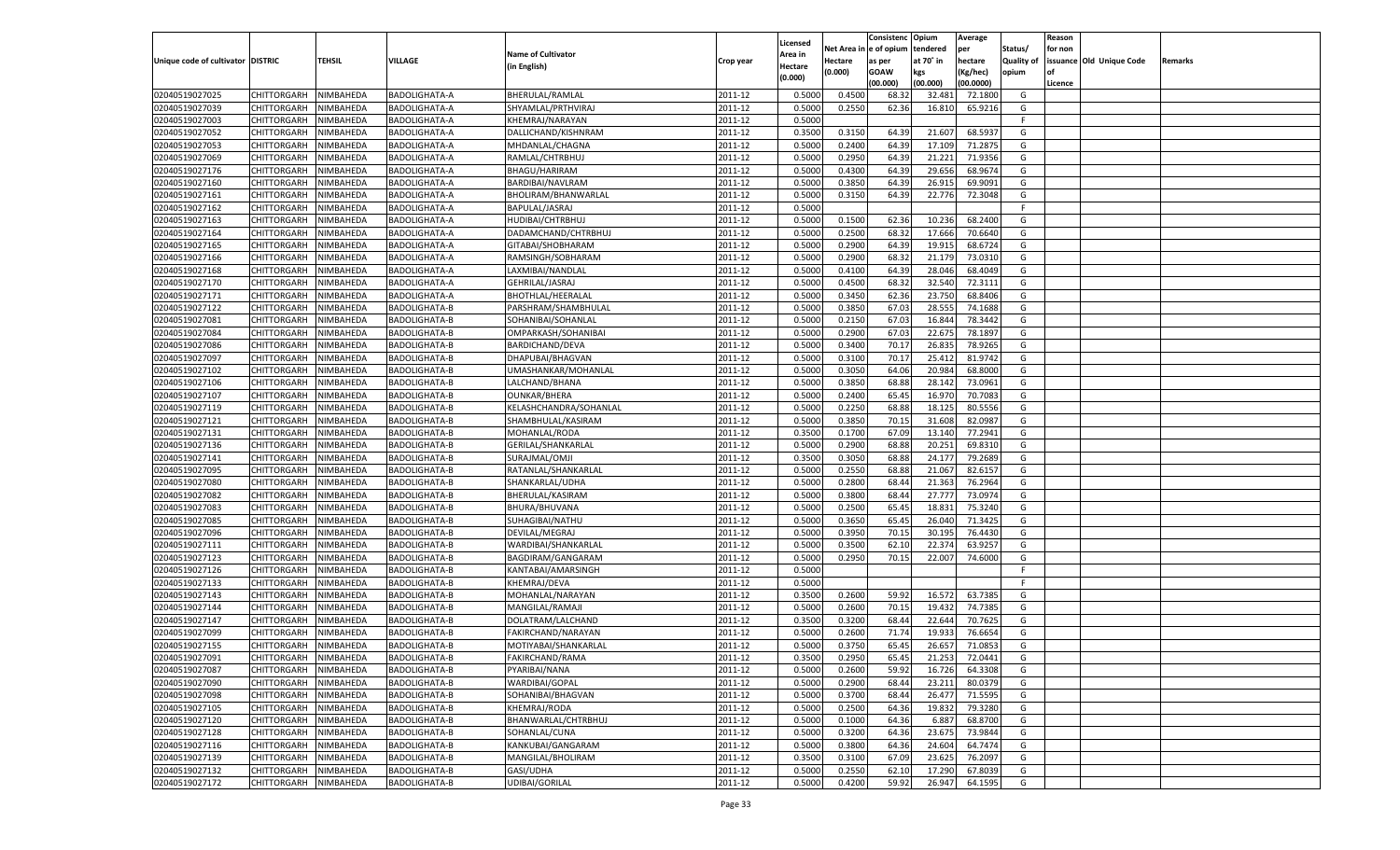| Licensed<br>Net Area i<br>l e of opium<br>tendered<br>per<br>Status/<br>for non<br><b>Name of Cultivator</b><br>Area in<br>at 70° in<br><b>Quality of</b><br>issuance Old Unique Code<br>Unique code of cultivator DISTRIC<br>TEHSIL<br>VILLAGE<br>Crop year<br>Hectare<br>as per<br>hectare<br>Remarks<br>(in English)<br>Hectare<br>(0.000)<br><b>GOAW</b><br>kgs<br>(Kg/hec)<br>opium<br>nf<br>(0.000)<br>(00.000)<br>(00.000)<br>(00.0000)<br>Licence<br>68.5241<br>02040519027173<br>CHITTORGARH<br>NIMBAHEDA<br><b>BADOLIGHATA-B</b><br><b>BHAGIRTH/BHERA</b><br>2011-12<br>0.5000<br>0.4350<br>64.36<br>29.80<br>G<br>02040519027174<br>67.09<br>34.465<br>CHITTORGARH<br>NIMBAHEDA<br><b>BADOLIGHATA-B</b><br>BHUVANA/PRTHA<br>2011-12<br>0.5000<br>0.4950<br>69.6263<br>G<br>02040519027175<br>CHITTORGARH<br>2011-12<br>0.5000<br>0.4500<br>62.10<br>28.566<br>63.4800<br>NIMBAHEDA<br><b>BADOLIGHATA-B</b><br>KALU/SHANKER<br>G<br>02040519099027<br>TRANSFER<br>02040519029004<br>0.4000<br>26.954<br>67.3850<br>CHITTORGARH<br>NIMBAHEDA<br>BHAVLIYA<br>MANAKBAI/GITMAL<br>2011-12<br>0.5000<br>61.58<br>G<br>02040519029084<br><b>BHAVLIYA</b><br>2011-12<br>0.5000<br>0.2900<br>65.47<br>68.1138<br>CHITTORGARH<br>NIMBAHEDA<br>BASNTIBAI/BHANWARLAL<br>19.753<br>G<br>02040519029002<br>2011-12<br>55.01<br>21.179<br>61.3884<br>CHITTORGARH<br>NIMBAHEDA<br>BHAVLIYA<br>BOTHIBAI/BANSILAL<br>0.3500<br>0.3450<br>G<br>02040519029085<br>BHAVLIYA<br>2011-12<br>0.5000<br>0.4900<br>65.43<br>36.108<br>73.6898<br>CHITTORGARH<br>NIMBAHEDA<br>SOHAN DAS/BHOLUDAS<br>G<br>02040519029007<br>0.5000<br>0.1900<br>65.47<br>13.880<br>CHITTORGARH<br>NIMBAHEDA<br>BHAVLIYA<br>KANKUBAI/BHANWARLAL<br>2011-12<br>73.0526<br>G<br>02040519029041<br>BHAVLIYA<br>2011-12<br>0.5000<br>0.2900<br>59.67<br>18.285<br>CHITTORGARH<br>NIMBAHEDA<br><b>BHAGIRTH/KHEMRAJ</b><br>63.0517<br>G<br>02040519029068<br>2011-12<br>65.43<br>14.516<br>72.5800<br>CHITTORGARH<br>NIMBAHEDA<br>BHAVLIYA<br>MOHANLAL/SEETARAM<br>0.5000<br>0.2000<br>G<br>02040519029077<br>BHAVLIYA<br>2011-12<br>0.5000<br>0.3300<br>67.06<br>22.963<br>69.5848<br>CHITTORGARH<br>NIMBAHEDA<br>SURESHCHANDRA/NIYATLAL<br>G<br>02040519029053<br>0.2000<br>61.58<br>12.773<br>63.8650<br>CHITTORGARH<br>NIMBAHEDA<br>BHAVLIYA<br>PANNALAL/SHRILAL<br>2011-12<br>0.3500<br>G<br>02040519029102<br>BHAVLIYA<br>2011-12<br>0.5000<br>0.1950<br>65.43<br>13.609<br>CHITTORGARH<br>NIMBAHEDA<br>SHANKARLAL/DAMARLAL<br>69.7897<br>G<br>02040519029103<br>CHITTORGARH<br>BHAVLIYA<br>2011-12<br>0.5000<br>0.1850<br>61.58<br>11.894<br>64.2919<br>G<br>NIMBAHEDA<br>AMBHALAL/PARSHRAM<br>02040519029104<br>CHITTORGARH<br>NIMBAHEDA<br>BHAVLIYA<br>2011-12<br>0.5000<br>0.1900<br>61.58<br>13.002<br>68.4316<br>G<br>BHANWARLAL/RUPLAL<br>02040519029105<br>CHITTORGARH<br>BHAVLIYA<br>2011-12<br>0.5000<br>0.2900<br>65.43<br>19.722<br>68.0069<br>G<br>NIMBAHEDA<br>SOSARBAI/NARAYANLAL<br>02040519029106<br>CHITTORGARH<br>BHAVLIYA<br>2011-12<br>0.5000<br>F.<br>NIMBAHEDA<br>SHTYENARAYAN/SOHANLAL<br>02040519029001<br>CHITTORGARH<br>BHAVLIYA<br>2011-12<br>0.3500<br>0.2400<br>61.12<br>16.625<br>69.2708<br>G<br>NIMBAHEDA<br>KANU/SHVA<br>02040519029107<br>CHITTORGARH<br>NIMBAHEDA<br>BHAVLIYA<br>GOPILAL/ONKAR<br>2011-12<br>0.5000<br>0.3000<br>65.43<br>25.518<br>85.0600<br>G<br>02040519053003<br><b>TRANSFER</b><br>02040519029108<br>CHITTORGARH<br>BHAVLIYA<br>KALLURAM/HAJARI<br>2011-12<br>0.5000<br>0.3700<br>55.01<br>21.808<br>58.9405<br>G<br>02040519053014<br>TRANSFER<br>NIMBAHEDA<br>02040519029109<br>CHITTORGARH<br>BHAVLIYA<br>2011-12<br>0.5000<br>0.2950<br>61.12<br>23.540<br>79.7966<br>G<br>02040519053005<br>TRANSFER<br>NIMBAHEDA<br>NANALAL/ONKAR<br>02040519030016<br>CHITTORGARH<br>BHUJIYAKHEDI<br>NIRBHERAM/MADHU<br>2011-12<br>0.3500<br>0.2000<br>62.98<br>12.884<br>64.4200<br>G<br>NIMBAHEDA<br>02040519030004<br>CHITTORGARH<br>NIMBAHEDA<br>2011-12<br>0.5000<br>0.2000<br>70.47<br>16.238<br>81.1900<br>G<br>BHUJIYAKHEDI<br>KASTURIBAI/PARBHULAL<br>02040519030005<br>CHITTORGARH<br>DALLICHAND/NANDA<br>2011-12<br>0.5000<br>0.3950<br>68.23<br>29.768<br>75.3620<br>G<br>NIMBAHEDA<br>BHUJIYAKHEDI<br>02040519030006<br>CHITTORGARH<br>2011-12<br>0.3500<br>0.1750<br>70.47<br>13.248<br>75.7029<br>G<br>NIMBAHEDA<br>BHUJIYAKHEDI<br>MATHRIBAI/BHANWARLAL<br>02040519030009<br>CHITTORGARH<br>BHUJIYAKHEDI<br>2011-12<br>0.5000<br>0.3000<br>70.4<br>22.621<br>75.403<br>G<br>NIMBAHEDA<br>RAMCHANDRA/PYARCHAND<br>02040519030012<br>CHITTORGARH<br>NIMBAHEDA<br>MANGILAL/KALU<br>2011-12<br>0.5000<br>0.2000<br>64.08<br>13.365<br>66.8250<br>G<br>BHUJIYAKHEDI<br>02040519030018<br>CHITTORGARH<br>2011-12<br>0.5000<br>0.3150<br>58.46<br>19.208<br>60.9778<br>G<br>NIMBAHEDA<br>BHUJIYAKHEDI<br>MITTULAL/CUNNILAL<br>02040519030023<br>CHITTORGARH<br>2011-12<br>0.5000<br>0.3000<br>62.98<br>20.208<br>67.3600<br>G<br>NIMBAHEDA<br>BHUJIYAKHEDI<br>SANTILAL/VJAIRAM<br>02040519030039<br>CHITTORGARH<br>KISHANLAL/JAIRAJ<br>2011-12<br>0.5000<br>0.2450<br>64.08<br>16.761<br>68.4122<br>G<br>NIMBAHEDA<br>BHUJIYAKHEDI<br>02040519030040<br>CHITTORGARH<br>NIMBAHEDA<br>2011-12<br>0.5000<br>0.3350<br>62.98<br>21.908<br>65.3970<br>G<br>BHUJIYAKHEDI<br>BANSILAL/CUNNILAL<br>02040519030041<br>2011-12<br>0.5000<br>0.2500<br>64.08<br>19.389<br>77.5560<br>G<br>CHITTORGARH<br>NIMBAHEDA<br>BHUJIYAKHEDI<br>SANTILAL/JAIRAJ<br>02040519030042<br>CHITTORGARH<br>2011-12<br>0.5000<br>0.2850<br>58.46<br>17.722<br>62.1825<br>G<br>NIMBAHEDA<br>BHUJIYAKHEDI<br>JAGNNATH/MADHU<br>02040519030047<br>2011-12<br>0.5000<br>0.3300<br>64.08<br>22.767<br>68.9909<br>G<br>CHITTORGARH<br>NIMBAHEDA<br>BHUJIYAKHEDI<br>GITABAI/DALCHAND<br>02040519030055<br>CHITTORGARH<br>NIMBAHEDA<br>SEETABAI/BABULAL<br>2011-12<br>0.5000<br>0.2650<br>68.23<br>17.584<br>66.3547<br>G<br>BHUJIYAKHEDI<br>02040519030059<br>2011-12<br>0.5000<br>0.2450<br>64.08<br>17.805<br>72.6735<br>G<br>CHITTORGARH<br>NIMBAHEDA<br>BHUJIYAKHEDI<br>JAGDISH/ASHARAM<br>02040519030064<br>CHITTORGARH<br>2011-12<br>0.5000<br>0.1950<br>62.98<br>13.469<br>69.0718<br>G<br>NIMBAHEDA<br>BHUJIYAKHEDI<br>KALURAM/VJAIRAM<br>02040519030067<br>2011-12<br>0.5000<br>0.4950<br>62.74<br>34.659<br>70.018<br>G<br>CHITTORGARH<br>NIMBAHEDA<br>BHUJIYAKHEDI<br>LAXMILAL/DOLATRAM<br>02040519030069<br>CHITTORGARH<br>NIMBAHEDA<br>2011-12<br>0.3500<br>0.1950<br>61.25<br>13.134<br>67.3538<br>G<br>BHUJIYAKHEDI<br>UDHERAM/DOLATRAM<br>02040519030070<br>2011-12<br>0.5000<br>0.2500<br>65.71<br>17.498<br>69.9920<br>G<br>CHITTORGARH<br>NIMBAHEDA<br>BHUJIYAKHEDI<br>BHIMRAJ/LAKHMICHAND<br>02040519030071<br>CHITTORGARH<br>2011-12<br>0.3500<br>0.3300<br>59.69<br>20.781<br>62.9727<br>G<br>NIMBAHEDA<br>BHUJIYAKHEDI<br>DEVILAL/GASIRAM<br>02040519030072<br>RAMESVARLAL/BHANWARLAL<br>2011-12<br>0.2650<br>67.09<br>18.047<br>G<br>CHITTORGARH<br>NIMBAHEDA<br>BHUJIYAKHEDI<br>0.5000<br>68.1019<br>02040519030033<br>CHITTORGARH<br>2011-12<br>0.5000<br>0.3800<br>67.09<br>27.267<br>71.7553<br>G<br>NIMBAHEDA<br>BHUJIYAKHEDI<br>NATHULAL/FAKIRCHAND<br>02040519030036<br>2011-12<br>0.3550<br>65.7<br>24.960<br>70.3099<br>CHITTORGARH<br>NIMBAHEDA<br>BHUJIYAKHEDI<br>FAKIRCHAND/CUNNILAL<br>0.5000<br>G<br>02040519030054<br>2011-12<br>0.3500<br>0.3500<br>65.71<br>24.557<br>70.1629<br>G<br>CHITTORGARH<br>NIMBAHEDA<br>BHUJIYAKHEDI<br>MUKANDLAL/JAIRAM<br>2011-12<br>0.2100<br>72.6000<br>G<br>0.5000<br>62.74<br>15.246<br>CHITTORGARH<br>NIMBAHEDA<br>BHUJIYAKHEDI<br>MITTULAL/BANSILAL<br>CHITTORGARH<br>NIMBAHEDA<br>BHUJIYAKHEDI<br>DOLATRAM/NANDA<br>2011-12<br>0.5000<br>0.1550<br>67.09<br>12.239<br>78.9613<br>G<br>CHITTORGARH<br>NIMBAHEDA<br>BHUJIYAKHEDI<br>GORILAL/SHOHANIBAI/LAKSHMICHAND<br>2011-12<br>0.5000<br>0.1450<br>65.71<br>11.077<br>76.3931<br>G<br>02040519030013<br>CHITTORGARH<br>NIMBAHEDA<br>BHUJIYAKHEDI<br>RAMLAL/ONKAR<br>2011-12<br>0.5000<br>0.4900<br>62.74<br>34.588<br>70.5878<br>G<br>CHITTORGARH<br>NIMBAHEDA<br>BHUJIYAKHEDI<br>NANA/KALU<br>2011-12<br>0.3500<br>0.2050<br>59.69<br>13.336<br>65.0537<br>G<br>02040519030010<br>CHITTORGARH<br>NIMBAHEDA<br>BHUJIYAKHEDI<br>BALIBAI/FAKIRCHAND<br>2011-12<br>0.5000<br>0.2850<br>67.09<br>20.855<br>73.1754<br>G<br>CHITTORGARH<br>NIMBAHEDA<br>BHUJIYAKHEDI<br>KALURAM/DEVA<br>2011-12<br>0.5000<br>0.3400<br>70.47<br>25.299<br>74.4088<br>G<br>02040519030021<br>CHITTORGARH<br>NIMBAHEDA<br>BHUJIYAKHEDI<br>SUKHLAL/LALU<br>2011-12<br>0.5000<br>0.4550<br>65.71<br>31.165<br>68.4945<br>G<br>02040519030022<br>CHITTORGARH<br>NIMBAHEDA<br>BHUJIYAKHEDI<br><b>BADRILAL/MOTI</b><br>2011-12<br>0.5000<br>0.4800<br>59.69<br>29.342<br>61.1292<br>G<br>02040519030002<br>CHITTORGARH<br>NIMBAHEDA<br>BHUJIYAKHEDI<br>RANGLAL/MANGILAL<br>2011-12<br>0.5000<br>0.3000<br>61.25<br>20.878<br>69.5933<br>G<br>CHITTORGARH<br>NIMBAHEDA<br>BHUJIYAKHEDI<br>NANDA/KESURAM<br>2011-12<br>0.3500<br>0.3250<br>67.09<br>24.565<br>75.5846<br>G |                |  |  |  | Consistenc Opium | Average | Reason |  |
|---------------------------------------------------------------------------------------------------------------------------------------------------------------------------------------------------------------------------------------------------------------------------------------------------------------------------------------------------------------------------------------------------------------------------------------------------------------------------------------------------------------------------------------------------------------------------------------------------------------------------------------------------------------------------------------------------------------------------------------------------------------------------------------------------------------------------------------------------------------------------------------------------------------------------------------------------------------------------------------------------------------------------------------------------------------------------------------------------------------------------------------------------------------------------------------------------------------------------------------------------------------------------------------------------------------------------------------------------------------------------------------------------------------------------------------------------------------------------------------------------------------------------------------------------------------------------------------------------------------------------------------------------------------------------------------------------------------------------------------------------------------------------------------------------------------------------------------------------------------------------------------------------------------------------------------------------------------------------------------------------------------------------------------------------------------------------------------------------------------------------------------------------------------------------------------------------------------------------------------------------------------------------------------------------------------------------------------------------------------------------------------------------------------------------------------------------------------------------------------------------------------------------------------------------------------------------------------------------------------------------------------------------------------------------------------------------------------------------------------------------------------------------------------------------------------------------------------------------------------------------------------------------------------------------------------------------------------------------------------------------------------------------------------------------------------------------------------------------------------------------------------------------------------------------------------------------------------------------------------------------------------------------------------------------------------------------------------------------------------------------------------------------------------------------------------------------------------------------------------------------------------------------------------------------------------------------------------------------------------------------------------------------------------------------------------------------------------------------------------------------------------------------------------------------------------------------------------------------------------------------------------------------------------------------------------------------------------------------------------------------------------------------------------------------------------------------------------------------------------------------------------------------------------------------------------------------------------------------------------------------------------------------------------------------------------------------------------------------------------------------------------------------------------------------------------------------------------------------------------------------------------------------------------------------------------------------------------------------------------------------------------------------------------------------------------------------------------------------------------------------------------------------------------------------------------------------------------------------------------------------------------------------------------------------------------------------------------------------------------------------------------------------------------------------------------------------------------------------------------------------------------------------------------------------------------------------------------------------------------------------------------------------------------------------------------------------------------------------------------------------------------------------------------------------------------------------------------------------------------------------------------------------------------------------------------------------------------------------------------------------------------------------------------------------------------------------------------------------------------------------------------------------------------------------------------------------------------------------------------------------------------------------------------------------------------------------------------------------------------------------------------------------------------------------------------------------------------------------------------------------------------------------------------------------------------------------------------------------------------------------------------------------------------------------------------------------------------------------------------------------------------------------------------------------------------------------------------------------------------------------------------------------------------------------------------------------------------------------------------------------------------------------------------------------------------------------------------------------------------------------------------------------------------------------------------------------------------------------------------------------------------------------------------------------------------------------------------------------------------------------------------------------------------------------------------------------------------------------------------------------------------------------------------------------------------------------------------------------------------------------------------------------------------------------------------------------------------------------------------------------------------------------------------------------------------------------------------------------------------------------------------------------------------------------------------------------------------------------------------------------------------------------------------------------------------------------------------------------------------------------------------------------------------------------------------------------------------------------------------------------------------------------------------------------------------------------------------------------------------------------------------------------------------------------------------------------------------------------------------------------------------------------------------------------------------------------------------------------------------------------------------------------------------------------------------------------------------------------------------------------------------------------------------------------------------------------------------------------------------------------------------------------------------------------------------------------------------------------------------------------------------------------------------------------------------------------------------------------------------------------------------------------------------------------------------------------------------------------------------------------------------------------------------------------------------------------------------------------------------------------------------------------------------------------------------|----------------|--|--|--|------------------|---------|--------|--|
|                                                                                                                                                                                                                                                                                                                                                                                                                                                                                                                                                                                                                                                                                                                                                                                                                                                                                                                                                                                                                                                                                                                                                                                                                                                                                                                                                                                                                                                                                                                                                                                                                                                                                                                                                                                                                                                                                                                                                                                                                                                                                                                                                                                                                                                                                                                                                                                                                                                                                                                                                                                                                                                                                                                                                                                                                                                                                                                                                                                                                                                                                                                                                                                                                                                                                                                                                                                                                                                                                                                                                                                                                                                                                                                                                                                                                                                                                                                                                                                                                                                                                                                                                                                                                                                                                                                                                                                                                                                                                                                                                                                                                                                                                                                                                                                                                                                                                                                                                                                                                                                                                                                                                                                                                                                                                                                                                                                                                                                                                                                                                                                                                                                                                                                                                                                                                                                                                                                                                                                                                                                                                                                                                                                                                                                                                                                                                                                                                                                                                                                                                                                                                                                                                                                                                                                                                                                                                                                                                                                                                                                                                                                                                                                                                                                                                                                                                                                                                                                                                                                                                                                                                                                                                                                                                                                                                                                                                                                                                                                                                                                                                                                                                                                                                                                                                                                                                                                                                                                                                                                                                                                                                                                                                                                                                                                                                                                                                                                                                                                                                                                               |                |  |  |  |                  |         |        |  |
|                                                                                                                                                                                                                                                                                                                                                                                                                                                                                                                                                                                                                                                                                                                                                                                                                                                                                                                                                                                                                                                                                                                                                                                                                                                                                                                                                                                                                                                                                                                                                                                                                                                                                                                                                                                                                                                                                                                                                                                                                                                                                                                                                                                                                                                                                                                                                                                                                                                                                                                                                                                                                                                                                                                                                                                                                                                                                                                                                                                                                                                                                                                                                                                                                                                                                                                                                                                                                                                                                                                                                                                                                                                                                                                                                                                                                                                                                                                                                                                                                                                                                                                                                                                                                                                                                                                                                                                                                                                                                                                                                                                                                                                                                                                                                                                                                                                                                                                                                                                                                                                                                                                                                                                                                                                                                                                                                                                                                                                                                                                                                                                                                                                                                                                                                                                                                                                                                                                                                                                                                                                                                                                                                                                                                                                                                                                                                                                                                                                                                                                                                                                                                                                                                                                                                                                                                                                                                                                                                                                                                                                                                                                                                                                                                                                                                                                                                                                                                                                                                                                                                                                                                                                                                                                                                                                                                                                                                                                                                                                                                                                                                                                                                                                                                                                                                                                                                                                                                                                                                                                                                                                                                                                                                                                                                                                                                                                                                                                                                                                                                                                               |                |  |  |  |                  |         |        |  |
|                                                                                                                                                                                                                                                                                                                                                                                                                                                                                                                                                                                                                                                                                                                                                                                                                                                                                                                                                                                                                                                                                                                                                                                                                                                                                                                                                                                                                                                                                                                                                                                                                                                                                                                                                                                                                                                                                                                                                                                                                                                                                                                                                                                                                                                                                                                                                                                                                                                                                                                                                                                                                                                                                                                                                                                                                                                                                                                                                                                                                                                                                                                                                                                                                                                                                                                                                                                                                                                                                                                                                                                                                                                                                                                                                                                                                                                                                                                                                                                                                                                                                                                                                                                                                                                                                                                                                                                                                                                                                                                                                                                                                                                                                                                                                                                                                                                                                                                                                                                                                                                                                                                                                                                                                                                                                                                                                                                                                                                                                                                                                                                                                                                                                                                                                                                                                                                                                                                                                                                                                                                                                                                                                                                                                                                                                                                                                                                                                                                                                                                                                                                                                                                                                                                                                                                                                                                                                                                                                                                                                                                                                                                                                                                                                                                                                                                                                                                                                                                                                                                                                                                                                                                                                                                                                                                                                                                                                                                                                                                                                                                                                                                                                                                                                                                                                                                                                                                                                                                                                                                                                                                                                                                                                                                                                                                                                                                                                                                                                                                                                                                               |                |  |  |  |                  |         |        |  |
|                                                                                                                                                                                                                                                                                                                                                                                                                                                                                                                                                                                                                                                                                                                                                                                                                                                                                                                                                                                                                                                                                                                                                                                                                                                                                                                                                                                                                                                                                                                                                                                                                                                                                                                                                                                                                                                                                                                                                                                                                                                                                                                                                                                                                                                                                                                                                                                                                                                                                                                                                                                                                                                                                                                                                                                                                                                                                                                                                                                                                                                                                                                                                                                                                                                                                                                                                                                                                                                                                                                                                                                                                                                                                                                                                                                                                                                                                                                                                                                                                                                                                                                                                                                                                                                                                                                                                                                                                                                                                                                                                                                                                                                                                                                                                                                                                                                                                                                                                                                                                                                                                                                                                                                                                                                                                                                                                                                                                                                                                                                                                                                                                                                                                                                                                                                                                                                                                                                                                                                                                                                                                                                                                                                                                                                                                                                                                                                                                                                                                                                                                                                                                                                                                                                                                                                                                                                                                                                                                                                                                                                                                                                                                                                                                                                                                                                                                                                                                                                                                                                                                                                                                                                                                                                                                                                                                                                                                                                                                                                                                                                                                                                                                                                                                                                                                                                                                                                                                                                                                                                                                                                                                                                                                                                                                                                                                                                                                                                                                                                                                                                               |                |  |  |  |                  |         |        |  |
|                                                                                                                                                                                                                                                                                                                                                                                                                                                                                                                                                                                                                                                                                                                                                                                                                                                                                                                                                                                                                                                                                                                                                                                                                                                                                                                                                                                                                                                                                                                                                                                                                                                                                                                                                                                                                                                                                                                                                                                                                                                                                                                                                                                                                                                                                                                                                                                                                                                                                                                                                                                                                                                                                                                                                                                                                                                                                                                                                                                                                                                                                                                                                                                                                                                                                                                                                                                                                                                                                                                                                                                                                                                                                                                                                                                                                                                                                                                                                                                                                                                                                                                                                                                                                                                                                                                                                                                                                                                                                                                                                                                                                                                                                                                                                                                                                                                                                                                                                                                                                                                                                                                                                                                                                                                                                                                                                                                                                                                                                                                                                                                                                                                                                                                                                                                                                                                                                                                                                                                                                                                                                                                                                                                                                                                                                                                                                                                                                                                                                                                                                                                                                                                                                                                                                                                                                                                                                                                                                                                                                                                                                                                                                                                                                                                                                                                                                                                                                                                                                                                                                                                                                                                                                                                                                                                                                                                                                                                                                                                                                                                                                                                                                                                                                                                                                                                                                                                                                                                                                                                                                                                                                                                                                                                                                                                                                                                                                                                                                                                                                                                               |                |  |  |  |                  |         |        |  |
|                                                                                                                                                                                                                                                                                                                                                                                                                                                                                                                                                                                                                                                                                                                                                                                                                                                                                                                                                                                                                                                                                                                                                                                                                                                                                                                                                                                                                                                                                                                                                                                                                                                                                                                                                                                                                                                                                                                                                                                                                                                                                                                                                                                                                                                                                                                                                                                                                                                                                                                                                                                                                                                                                                                                                                                                                                                                                                                                                                                                                                                                                                                                                                                                                                                                                                                                                                                                                                                                                                                                                                                                                                                                                                                                                                                                                                                                                                                                                                                                                                                                                                                                                                                                                                                                                                                                                                                                                                                                                                                                                                                                                                                                                                                                                                                                                                                                                                                                                                                                                                                                                                                                                                                                                                                                                                                                                                                                                                                                                                                                                                                                                                                                                                                                                                                                                                                                                                                                                                                                                                                                                                                                                                                                                                                                                                                                                                                                                                                                                                                                                                                                                                                                                                                                                                                                                                                                                                                                                                                                                                                                                                                                                                                                                                                                                                                                                                                                                                                                                                                                                                                                                                                                                                                                                                                                                                                                                                                                                                                                                                                                                                                                                                                                                                                                                                                                                                                                                                                                                                                                                                                                                                                                                                                                                                                                                                                                                                                                                                                                                                                               |                |  |  |  |                  |         |        |  |
|                                                                                                                                                                                                                                                                                                                                                                                                                                                                                                                                                                                                                                                                                                                                                                                                                                                                                                                                                                                                                                                                                                                                                                                                                                                                                                                                                                                                                                                                                                                                                                                                                                                                                                                                                                                                                                                                                                                                                                                                                                                                                                                                                                                                                                                                                                                                                                                                                                                                                                                                                                                                                                                                                                                                                                                                                                                                                                                                                                                                                                                                                                                                                                                                                                                                                                                                                                                                                                                                                                                                                                                                                                                                                                                                                                                                                                                                                                                                                                                                                                                                                                                                                                                                                                                                                                                                                                                                                                                                                                                                                                                                                                                                                                                                                                                                                                                                                                                                                                                                                                                                                                                                                                                                                                                                                                                                                                                                                                                                                                                                                                                                                                                                                                                                                                                                                                                                                                                                                                                                                                                                                                                                                                                                                                                                                                                                                                                                                                                                                                                                                                                                                                                                                                                                                                                                                                                                                                                                                                                                                                                                                                                                                                                                                                                                                                                                                                                                                                                                                                                                                                                                                                                                                                                                                                                                                                                                                                                                                                                                                                                                                                                                                                                                                                                                                                                                                                                                                                                                                                                                                                                                                                                                                                                                                                                                                                                                                                                                                                                                                                                               |                |  |  |  |                  |         |        |  |
|                                                                                                                                                                                                                                                                                                                                                                                                                                                                                                                                                                                                                                                                                                                                                                                                                                                                                                                                                                                                                                                                                                                                                                                                                                                                                                                                                                                                                                                                                                                                                                                                                                                                                                                                                                                                                                                                                                                                                                                                                                                                                                                                                                                                                                                                                                                                                                                                                                                                                                                                                                                                                                                                                                                                                                                                                                                                                                                                                                                                                                                                                                                                                                                                                                                                                                                                                                                                                                                                                                                                                                                                                                                                                                                                                                                                                                                                                                                                                                                                                                                                                                                                                                                                                                                                                                                                                                                                                                                                                                                                                                                                                                                                                                                                                                                                                                                                                                                                                                                                                                                                                                                                                                                                                                                                                                                                                                                                                                                                                                                                                                                                                                                                                                                                                                                                                                                                                                                                                                                                                                                                                                                                                                                                                                                                                                                                                                                                                                                                                                                                                                                                                                                                                                                                                                                                                                                                                                                                                                                                                                                                                                                                                                                                                                                                                                                                                                                                                                                                                                                                                                                                                                                                                                                                                                                                                                                                                                                                                                                                                                                                                                                                                                                                                                                                                                                                                                                                                                                                                                                                                                                                                                                                                                                                                                                                                                                                                                                                                                                                                                                               |                |  |  |  |                  |         |        |  |
|                                                                                                                                                                                                                                                                                                                                                                                                                                                                                                                                                                                                                                                                                                                                                                                                                                                                                                                                                                                                                                                                                                                                                                                                                                                                                                                                                                                                                                                                                                                                                                                                                                                                                                                                                                                                                                                                                                                                                                                                                                                                                                                                                                                                                                                                                                                                                                                                                                                                                                                                                                                                                                                                                                                                                                                                                                                                                                                                                                                                                                                                                                                                                                                                                                                                                                                                                                                                                                                                                                                                                                                                                                                                                                                                                                                                                                                                                                                                                                                                                                                                                                                                                                                                                                                                                                                                                                                                                                                                                                                                                                                                                                                                                                                                                                                                                                                                                                                                                                                                                                                                                                                                                                                                                                                                                                                                                                                                                                                                                                                                                                                                                                                                                                                                                                                                                                                                                                                                                                                                                                                                                                                                                                                                                                                                                                                                                                                                                                                                                                                                                                                                                                                                                                                                                                                                                                                                                                                                                                                                                                                                                                                                                                                                                                                                                                                                                                                                                                                                                                                                                                                                                                                                                                                                                                                                                                                                                                                                                                                                                                                                                                                                                                                                                                                                                                                                                                                                                                                                                                                                                                                                                                                                                                                                                                                                                                                                                                                                                                                                                                                               |                |  |  |  |                  |         |        |  |
|                                                                                                                                                                                                                                                                                                                                                                                                                                                                                                                                                                                                                                                                                                                                                                                                                                                                                                                                                                                                                                                                                                                                                                                                                                                                                                                                                                                                                                                                                                                                                                                                                                                                                                                                                                                                                                                                                                                                                                                                                                                                                                                                                                                                                                                                                                                                                                                                                                                                                                                                                                                                                                                                                                                                                                                                                                                                                                                                                                                                                                                                                                                                                                                                                                                                                                                                                                                                                                                                                                                                                                                                                                                                                                                                                                                                                                                                                                                                                                                                                                                                                                                                                                                                                                                                                                                                                                                                                                                                                                                                                                                                                                                                                                                                                                                                                                                                                                                                                                                                                                                                                                                                                                                                                                                                                                                                                                                                                                                                                                                                                                                                                                                                                                                                                                                                                                                                                                                                                                                                                                                                                                                                                                                                                                                                                                                                                                                                                                                                                                                                                                                                                                                                                                                                                                                                                                                                                                                                                                                                                                                                                                                                                                                                                                                                                                                                                                                                                                                                                                                                                                                                                                                                                                                                                                                                                                                                                                                                                                                                                                                                                                                                                                                                                                                                                                                                                                                                                                                                                                                                                                                                                                                                                                                                                                                                                                                                                                                                                                                                                                                               |                |  |  |  |                  |         |        |  |
|                                                                                                                                                                                                                                                                                                                                                                                                                                                                                                                                                                                                                                                                                                                                                                                                                                                                                                                                                                                                                                                                                                                                                                                                                                                                                                                                                                                                                                                                                                                                                                                                                                                                                                                                                                                                                                                                                                                                                                                                                                                                                                                                                                                                                                                                                                                                                                                                                                                                                                                                                                                                                                                                                                                                                                                                                                                                                                                                                                                                                                                                                                                                                                                                                                                                                                                                                                                                                                                                                                                                                                                                                                                                                                                                                                                                                                                                                                                                                                                                                                                                                                                                                                                                                                                                                                                                                                                                                                                                                                                                                                                                                                                                                                                                                                                                                                                                                                                                                                                                                                                                                                                                                                                                                                                                                                                                                                                                                                                                                                                                                                                                                                                                                                                                                                                                                                                                                                                                                                                                                                                                                                                                                                                                                                                                                                                                                                                                                                                                                                                                                                                                                                                                                                                                                                                                                                                                                                                                                                                                                                                                                                                                                                                                                                                                                                                                                                                                                                                                                                                                                                                                                                                                                                                                                                                                                                                                                                                                                                                                                                                                                                                                                                                                                                                                                                                                                                                                                                                                                                                                                                                                                                                                                                                                                                                                                                                                                                                                                                                                                                                               |                |  |  |  |                  |         |        |  |
|                                                                                                                                                                                                                                                                                                                                                                                                                                                                                                                                                                                                                                                                                                                                                                                                                                                                                                                                                                                                                                                                                                                                                                                                                                                                                                                                                                                                                                                                                                                                                                                                                                                                                                                                                                                                                                                                                                                                                                                                                                                                                                                                                                                                                                                                                                                                                                                                                                                                                                                                                                                                                                                                                                                                                                                                                                                                                                                                                                                                                                                                                                                                                                                                                                                                                                                                                                                                                                                                                                                                                                                                                                                                                                                                                                                                                                                                                                                                                                                                                                                                                                                                                                                                                                                                                                                                                                                                                                                                                                                                                                                                                                                                                                                                                                                                                                                                                                                                                                                                                                                                                                                                                                                                                                                                                                                                                                                                                                                                                                                                                                                                                                                                                                                                                                                                                                                                                                                                                                                                                                                                                                                                                                                                                                                                                                                                                                                                                                                                                                                                                                                                                                                                                                                                                                                                                                                                                                                                                                                                                                                                                                                                                                                                                                                                                                                                                                                                                                                                                                                                                                                                                                                                                                                                                                                                                                                                                                                                                                                                                                                                                                                                                                                                                                                                                                                                                                                                                                                                                                                                                                                                                                                                                                                                                                                                                                                                                                                                                                                                                                                               |                |  |  |  |                  |         |        |  |
|                                                                                                                                                                                                                                                                                                                                                                                                                                                                                                                                                                                                                                                                                                                                                                                                                                                                                                                                                                                                                                                                                                                                                                                                                                                                                                                                                                                                                                                                                                                                                                                                                                                                                                                                                                                                                                                                                                                                                                                                                                                                                                                                                                                                                                                                                                                                                                                                                                                                                                                                                                                                                                                                                                                                                                                                                                                                                                                                                                                                                                                                                                                                                                                                                                                                                                                                                                                                                                                                                                                                                                                                                                                                                                                                                                                                                                                                                                                                                                                                                                                                                                                                                                                                                                                                                                                                                                                                                                                                                                                                                                                                                                                                                                                                                                                                                                                                                                                                                                                                                                                                                                                                                                                                                                                                                                                                                                                                                                                                                                                                                                                                                                                                                                                                                                                                                                                                                                                                                                                                                                                                                                                                                                                                                                                                                                                                                                                                                                                                                                                                                                                                                                                                                                                                                                                                                                                                                                                                                                                                                                                                                                                                                                                                                                                                                                                                                                                                                                                                                                                                                                                                                                                                                                                                                                                                                                                                                                                                                                                                                                                                                                                                                                                                                                                                                                                                                                                                                                                                                                                                                                                                                                                                                                                                                                                                                                                                                                                                                                                                                                                               |                |  |  |  |                  |         |        |  |
|                                                                                                                                                                                                                                                                                                                                                                                                                                                                                                                                                                                                                                                                                                                                                                                                                                                                                                                                                                                                                                                                                                                                                                                                                                                                                                                                                                                                                                                                                                                                                                                                                                                                                                                                                                                                                                                                                                                                                                                                                                                                                                                                                                                                                                                                                                                                                                                                                                                                                                                                                                                                                                                                                                                                                                                                                                                                                                                                                                                                                                                                                                                                                                                                                                                                                                                                                                                                                                                                                                                                                                                                                                                                                                                                                                                                                                                                                                                                                                                                                                                                                                                                                                                                                                                                                                                                                                                                                                                                                                                                                                                                                                                                                                                                                                                                                                                                                                                                                                                                                                                                                                                                                                                                                                                                                                                                                                                                                                                                                                                                                                                                                                                                                                                                                                                                                                                                                                                                                                                                                                                                                                                                                                                                                                                                                                                                                                                                                                                                                                                                                                                                                                                                                                                                                                                                                                                                                                                                                                                                                                                                                                                                                                                                                                                                                                                                                                                                                                                                                                                                                                                                                                                                                                                                                                                                                                                                                                                                                                                                                                                                                                                                                                                                                                                                                                                                                                                                                                                                                                                                                                                                                                                                                                                                                                                                                                                                                                                                                                                                                                                               |                |  |  |  |                  |         |        |  |
|                                                                                                                                                                                                                                                                                                                                                                                                                                                                                                                                                                                                                                                                                                                                                                                                                                                                                                                                                                                                                                                                                                                                                                                                                                                                                                                                                                                                                                                                                                                                                                                                                                                                                                                                                                                                                                                                                                                                                                                                                                                                                                                                                                                                                                                                                                                                                                                                                                                                                                                                                                                                                                                                                                                                                                                                                                                                                                                                                                                                                                                                                                                                                                                                                                                                                                                                                                                                                                                                                                                                                                                                                                                                                                                                                                                                                                                                                                                                                                                                                                                                                                                                                                                                                                                                                                                                                                                                                                                                                                                                                                                                                                                                                                                                                                                                                                                                                                                                                                                                                                                                                                                                                                                                                                                                                                                                                                                                                                                                                                                                                                                                                                                                                                                                                                                                                                                                                                                                                                                                                                                                                                                                                                                                                                                                                                                                                                                                                                                                                                                                                                                                                                                                                                                                                                                                                                                                                                                                                                                                                                                                                                                                                                                                                                                                                                                                                                                                                                                                                                                                                                                                                                                                                                                                                                                                                                                                                                                                                                                                                                                                                                                                                                                                                                                                                                                                                                                                                                                                                                                                                                                                                                                                                                                                                                                                                                                                                                                                                                                                                                                               |                |  |  |  |                  |         |        |  |
|                                                                                                                                                                                                                                                                                                                                                                                                                                                                                                                                                                                                                                                                                                                                                                                                                                                                                                                                                                                                                                                                                                                                                                                                                                                                                                                                                                                                                                                                                                                                                                                                                                                                                                                                                                                                                                                                                                                                                                                                                                                                                                                                                                                                                                                                                                                                                                                                                                                                                                                                                                                                                                                                                                                                                                                                                                                                                                                                                                                                                                                                                                                                                                                                                                                                                                                                                                                                                                                                                                                                                                                                                                                                                                                                                                                                                                                                                                                                                                                                                                                                                                                                                                                                                                                                                                                                                                                                                                                                                                                                                                                                                                                                                                                                                                                                                                                                                                                                                                                                                                                                                                                                                                                                                                                                                                                                                                                                                                                                                                                                                                                                                                                                                                                                                                                                                                                                                                                                                                                                                                                                                                                                                                                                                                                                                                                                                                                                                                                                                                                                                                                                                                                                                                                                                                                                                                                                                                                                                                                                                                                                                                                                                                                                                                                                                                                                                                                                                                                                                                                                                                                                                                                                                                                                                                                                                                                                                                                                                                                                                                                                                                                                                                                                                                                                                                                                                                                                                                                                                                                                                                                                                                                                                                                                                                                                                                                                                                                                                                                                                                                               |                |  |  |  |                  |         |        |  |
|                                                                                                                                                                                                                                                                                                                                                                                                                                                                                                                                                                                                                                                                                                                                                                                                                                                                                                                                                                                                                                                                                                                                                                                                                                                                                                                                                                                                                                                                                                                                                                                                                                                                                                                                                                                                                                                                                                                                                                                                                                                                                                                                                                                                                                                                                                                                                                                                                                                                                                                                                                                                                                                                                                                                                                                                                                                                                                                                                                                                                                                                                                                                                                                                                                                                                                                                                                                                                                                                                                                                                                                                                                                                                                                                                                                                                                                                                                                                                                                                                                                                                                                                                                                                                                                                                                                                                                                                                                                                                                                                                                                                                                                                                                                                                                                                                                                                                                                                                                                                                                                                                                                                                                                                                                                                                                                                                                                                                                                                                                                                                                                                                                                                                                                                                                                                                                                                                                                                                                                                                                                                                                                                                                                                                                                                                                                                                                                                                                                                                                                                                                                                                                                                                                                                                                                                                                                                                                                                                                                                                                                                                                                                                                                                                                                                                                                                                                                                                                                                                                                                                                                                                                                                                                                                                                                                                                                                                                                                                                                                                                                                                                                                                                                                                                                                                                                                                                                                                                                                                                                                                                                                                                                                                                                                                                                                                                                                                                                                                                                                                                                               |                |  |  |  |                  |         |        |  |
|                                                                                                                                                                                                                                                                                                                                                                                                                                                                                                                                                                                                                                                                                                                                                                                                                                                                                                                                                                                                                                                                                                                                                                                                                                                                                                                                                                                                                                                                                                                                                                                                                                                                                                                                                                                                                                                                                                                                                                                                                                                                                                                                                                                                                                                                                                                                                                                                                                                                                                                                                                                                                                                                                                                                                                                                                                                                                                                                                                                                                                                                                                                                                                                                                                                                                                                                                                                                                                                                                                                                                                                                                                                                                                                                                                                                                                                                                                                                                                                                                                                                                                                                                                                                                                                                                                                                                                                                                                                                                                                                                                                                                                                                                                                                                                                                                                                                                                                                                                                                                                                                                                                                                                                                                                                                                                                                                                                                                                                                                                                                                                                                                                                                                                                                                                                                                                                                                                                                                                                                                                                                                                                                                                                                                                                                                                                                                                                                                                                                                                                                                                                                                                                                                                                                                                                                                                                                                                                                                                                                                                                                                                                                                                                                                                                                                                                                                                                                                                                                                                                                                                                                                                                                                                                                                                                                                                                                                                                                                                                                                                                                                                                                                                                                                                                                                                                                                                                                                                                                                                                                                                                                                                                                                                                                                                                                                                                                                                                                                                                                                                                               |                |  |  |  |                  |         |        |  |
|                                                                                                                                                                                                                                                                                                                                                                                                                                                                                                                                                                                                                                                                                                                                                                                                                                                                                                                                                                                                                                                                                                                                                                                                                                                                                                                                                                                                                                                                                                                                                                                                                                                                                                                                                                                                                                                                                                                                                                                                                                                                                                                                                                                                                                                                                                                                                                                                                                                                                                                                                                                                                                                                                                                                                                                                                                                                                                                                                                                                                                                                                                                                                                                                                                                                                                                                                                                                                                                                                                                                                                                                                                                                                                                                                                                                                                                                                                                                                                                                                                                                                                                                                                                                                                                                                                                                                                                                                                                                                                                                                                                                                                                                                                                                                                                                                                                                                                                                                                                                                                                                                                                                                                                                                                                                                                                                                                                                                                                                                                                                                                                                                                                                                                                                                                                                                                                                                                                                                                                                                                                                                                                                                                                                                                                                                                                                                                                                                                                                                                                                                                                                                                                                                                                                                                                                                                                                                                                                                                                                                                                                                                                                                                                                                                                                                                                                                                                                                                                                                                                                                                                                                                                                                                                                                                                                                                                                                                                                                                                                                                                                                                                                                                                                                                                                                                                                                                                                                                                                                                                                                                                                                                                                                                                                                                                                                                                                                                                                                                                                                                                               |                |  |  |  |                  |         |        |  |
|                                                                                                                                                                                                                                                                                                                                                                                                                                                                                                                                                                                                                                                                                                                                                                                                                                                                                                                                                                                                                                                                                                                                                                                                                                                                                                                                                                                                                                                                                                                                                                                                                                                                                                                                                                                                                                                                                                                                                                                                                                                                                                                                                                                                                                                                                                                                                                                                                                                                                                                                                                                                                                                                                                                                                                                                                                                                                                                                                                                                                                                                                                                                                                                                                                                                                                                                                                                                                                                                                                                                                                                                                                                                                                                                                                                                                                                                                                                                                                                                                                                                                                                                                                                                                                                                                                                                                                                                                                                                                                                                                                                                                                                                                                                                                                                                                                                                                                                                                                                                                                                                                                                                                                                                                                                                                                                                                                                                                                                                                                                                                                                                                                                                                                                                                                                                                                                                                                                                                                                                                                                                                                                                                                                                                                                                                                                                                                                                                                                                                                                                                                                                                                                                                                                                                                                                                                                                                                                                                                                                                                                                                                                                                                                                                                                                                                                                                                                                                                                                                                                                                                                                                                                                                                                                                                                                                                                                                                                                                                                                                                                                                                                                                                                                                                                                                                                                                                                                                                                                                                                                                                                                                                                                                                                                                                                                                                                                                                                                                                                                                                                               |                |  |  |  |                  |         |        |  |
|                                                                                                                                                                                                                                                                                                                                                                                                                                                                                                                                                                                                                                                                                                                                                                                                                                                                                                                                                                                                                                                                                                                                                                                                                                                                                                                                                                                                                                                                                                                                                                                                                                                                                                                                                                                                                                                                                                                                                                                                                                                                                                                                                                                                                                                                                                                                                                                                                                                                                                                                                                                                                                                                                                                                                                                                                                                                                                                                                                                                                                                                                                                                                                                                                                                                                                                                                                                                                                                                                                                                                                                                                                                                                                                                                                                                                                                                                                                                                                                                                                                                                                                                                                                                                                                                                                                                                                                                                                                                                                                                                                                                                                                                                                                                                                                                                                                                                                                                                                                                                                                                                                                                                                                                                                                                                                                                                                                                                                                                                                                                                                                                                                                                                                                                                                                                                                                                                                                                                                                                                                                                                                                                                                                                                                                                                                                                                                                                                                                                                                                                                                                                                                                                                                                                                                                                                                                                                                                                                                                                                                                                                                                                                                                                                                                                                                                                                                                                                                                                                                                                                                                                                                                                                                                                                                                                                                                                                                                                                                                                                                                                                                                                                                                                                                                                                                                                                                                                                                                                                                                                                                                                                                                                                                                                                                                                                                                                                                                                                                                                                                                               |                |  |  |  |                  |         |        |  |
|                                                                                                                                                                                                                                                                                                                                                                                                                                                                                                                                                                                                                                                                                                                                                                                                                                                                                                                                                                                                                                                                                                                                                                                                                                                                                                                                                                                                                                                                                                                                                                                                                                                                                                                                                                                                                                                                                                                                                                                                                                                                                                                                                                                                                                                                                                                                                                                                                                                                                                                                                                                                                                                                                                                                                                                                                                                                                                                                                                                                                                                                                                                                                                                                                                                                                                                                                                                                                                                                                                                                                                                                                                                                                                                                                                                                                                                                                                                                                                                                                                                                                                                                                                                                                                                                                                                                                                                                                                                                                                                                                                                                                                                                                                                                                                                                                                                                                                                                                                                                                                                                                                                                                                                                                                                                                                                                                                                                                                                                                                                                                                                                                                                                                                                                                                                                                                                                                                                                                                                                                                                                                                                                                                                                                                                                                                                                                                                                                                                                                                                                                                                                                                                                                                                                                                                                                                                                                                                                                                                                                                                                                                                                                                                                                                                                                                                                                                                                                                                                                                                                                                                                                                                                                                                                                                                                                                                                                                                                                                                                                                                                                                                                                                                                                                                                                                                                                                                                                                                                                                                                                                                                                                                                                                                                                                                                                                                                                                                                                                                                                                                               |                |  |  |  |                  |         |        |  |
|                                                                                                                                                                                                                                                                                                                                                                                                                                                                                                                                                                                                                                                                                                                                                                                                                                                                                                                                                                                                                                                                                                                                                                                                                                                                                                                                                                                                                                                                                                                                                                                                                                                                                                                                                                                                                                                                                                                                                                                                                                                                                                                                                                                                                                                                                                                                                                                                                                                                                                                                                                                                                                                                                                                                                                                                                                                                                                                                                                                                                                                                                                                                                                                                                                                                                                                                                                                                                                                                                                                                                                                                                                                                                                                                                                                                                                                                                                                                                                                                                                                                                                                                                                                                                                                                                                                                                                                                                                                                                                                                                                                                                                                                                                                                                                                                                                                                                                                                                                                                                                                                                                                                                                                                                                                                                                                                                                                                                                                                                                                                                                                                                                                                                                                                                                                                                                                                                                                                                                                                                                                                                                                                                                                                                                                                                                                                                                                                                                                                                                                                                                                                                                                                                                                                                                                                                                                                                                                                                                                                                                                                                                                                                                                                                                                                                                                                                                                                                                                                                                                                                                                                                                                                                                                                                                                                                                                                                                                                                                                                                                                                                                                                                                                                                                                                                                                                                                                                                                                                                                                                                                                                                                                                                                                                                                                                                                                                                                                                                                                                                                                               |                |  |  |  |                  |         |        |  |
|                                                                                                                                                                                                                                                                                                                                                                                                                                                                                                                                                                                                                                                                                                                                                                                                                                                                                                                                                                                                                                                                                                                                                                                                                                                                                                                                                                                                                                                                                                                                                                                                                                                                                                                                                                                                                                                                                                                                                                                                                                                                                                                                                                                                                                                                                                                                                                                                                                                                                                                                                                                                                                                                                                                                                                                                                                                                                                                                                                                                                                                                                                                                                                                                                                                                                                                                                                                                                                                                                                                                                                                                                                                                                                                                                                                                                                                                                                                                                                                                                                                                                                                                                                                                                                                                                                                                                                                                                                                                                                                                                                                                                                                                                                                                                                                                                                                                                                                                                                                                                                                                                                                                                                                                                                                                                                                                                                                                                                                                                                                                                                                                                                                                                                                                                                                                                                                                                                                                                                                                                                                                                                                                                                                                                                                                                                                                                                                                                                                                                                                                                                                                                                                                                                                                                                                                                                                                                                                                                                                                                                                                                                                                                                                                                                                                                                                                                                                                                                                                                                                                                                                                                                                                                                                                                                                                                                                                                                                                                                                                                                                                                                                                                                                                                                                                                                                                                                                                                                                                                                                                                                                                                                                                                                                                                                                                                                                                                                                                                                                                                                                               |                |  |  |  |                  |         |        |  |
|                                                                                                                                                                                                                                                                                                                                                                                                                                                                                                                                                                                                                                                                                                                                                                                                                                                                                                                                                                                                                                                                                                                                                                                                                                                                                                                                                                                                                                                                                                                                                                                                                                                                                                                                                                                                                                                                                                                                                                                                                                                                                                                                                                                                                                                                                                                                                                                                                                                                                                                                                                                                                                                                                                                                                                                                                                                                                                                                                                                                                                                                                                                                                                                                                                                                                                                                                                                                                                                                                                                                                                                                                                                                                                                                                                                                                                                                                                                                                                                                                                                                                                                                                                                                                                                                                                                                                                                                                                                                                                                                                                                                                                                                                                                                                                                                                                                                                                                                                                                                                                                                                                                                                                                                                                                                                                                                                                                                                                                                                                                                                                                                                                                                                                                                                                                                                                                                                                                                                                                                                                                                                                                                                                                                                                                                                                                                                                                                                                                                                                                                                                                                                                                                                                                                                                                                                                                                                                                                                                                                                                                                                                                                                                                                                                                                                                                                                                                                                                                                                                                                                                                                                                                                                                                                                                                                                                                                                                                                                                                                                                                                                                                                                                                                                                                                                                                                                                                                                                                                                                                                                                                                                                                                                                                                                                                                                                                                                                                                                                                                                                                               |                |  |  |  |                  |         |        |  |
|                                                                                                                                                                                                                                                                                                                                                                                                                                                                                                                                                                                                                                                                                                                                                                                                                                                                                                                                                                                                                                                                                                                                                                                                                                                                                                                                                                                                                                                                                                                                                                                                                                                                                                                                                                                                                                                                                                                                                                                                                                                                                                                                                                                                                                                                                                                                                                                                                                                                                                                                                                                                                                                                                                                                                                                                                                                                                                                                                                                                                                                                                                                                                                                                                                                                                                                                                                                                                                                                                                                                                                                                                                                                                                                                                                                                                                                                                                                                                                                                                                                                                                                                                                                                                                                                                                                                                                                                                                                                                                                                                                                                                                                                                                                                                                                                                                                                                                                                                                                                                                                                                                                                                                                                                                                                                                                                                                                                                                                                                                                                                                                                                                                                                                                                                                                                                                                                                                                                                                                                                                                                                                                                                                                                                                                                                                                                                                                                                                                                                                                                                                                                                                                                                                                                                                                                                                                                                                                                                                                                                                                                                                                                                                                                                                                                                                                                                                                                                                                                                                                                                                                                                                                                                                                                                                                                                                                                                                                                                                                                                                                                                                                                                                                                                                                                                                                                                                                                                                                                                                                                                                                                                                                                                                                                                                                                                                                                                                                                                                                                                                                               |                |  |  |  |                  |         |        |  |
|                                                                                                                                                                                                                                                                                                                                                                                                                                                                                                                                                                                                                                                                                                                                                                                                                                                                                                                                                                                                                                                                                                                                                                                                                                                                                                                                                                                                                                                                                                                                                                                                                                                                                                                                                                                                                                                                                                                                                                                                                                                                                                                                                                                                                                                                                                                                                                                                                                                                                                                                                                                                                                                                                                                                                                                                                                                                                                                                                                                                                                                                                                                                                                                                                                                                                                                                                                                                                                                                                                                                                                                                                                                                                                                                                                                                                                                                                                                                                                                                                                                                                                                                                                                                                                                                                                                                                                                                                                                                                                                                                                                                                                                                                                                                                                                                                                                                                                                                                                                                                                                                                                                                                                                                                                                                                                                                                                                                                                                                                                                                                                                                                                                                                                                                                                                                                                                                                                                                                                                                                                                                                                                                                                                                                                                                                                                                                                                                                                                                                                                                                                                                                                                                                                                                                                                                                                                                                                                                                                                                                                                                                                                                                                                                                                                                                                                                                                                                                                                                                                                                                                                                                                                                                                                                                                                                                                                                                                                                                                                                                                                                                                                                                                                                                                                                                                                                                                                                                                                                                                                                                                                                                                                                                                                                                                                                                                                                                                                                                                                                                                                               |                |  |  |  |                  |         |        |  |
|                                                                                                                                                                                                                                                                                                                                                                                                                                                                                                                                                                                                                                                                                                                                                                                                                                                                                                                                                                                                                                                                                                                                                                                                                                                                                                                                                                                                                                                                                                                                                                                                                                                                                                                                                                                                                                                                                                                                                                                                                                                                                                                                                                                                                                                                                                                                                                                                                                                                                                                                                                                                                                                                                                                                                                                                                                                                                                                                                                                                                                                                                                                                                                                                                                                                                                                                                                                                                                                                                                                                                                                                                                                                                                                                                                                                                                                                                                                                                                                                                                                                                                                                                                                                                                                                                                                                                                                                                                                                                                                                                                                                                                                                                                                                                                                                                                                                                                                                                                                                                                                                                                                                                                                                                                                                                                                                                                                                                                                                                                                                                                                                                                                                                                                                                                                                                                                                                                                                                                                                                                                                                                                                                                                                                                                                                                                                                                                                                                                                                                                                                                                                                                                                                                                                                                                                                                                                                                                                                                                                                                                                                                                                                                                                                                                                                                                                                                                                                                                                                                                                                                                                                                                                                                                                                                                                                                                                                                                                                                                                                                                                                                                                                                                                                                                                                                                                                                                                                                                                                                                                                                                                                                                                                                                                                                                                                                                                                                                                                                                                                                                               |                |  |  |  |                  |         |        |  |
|                                                                                                                                                                                                                                                                                                                                                                                                                                                                                                                                                                                                                                                                                                                                                                                                                                                                                                                                                                                                                                                                                                                                                                                                                                                                                                                                                                                                                                                                                                                                                                                                                                                                                                                                                                                                                                                                                                                                                                                                                                                                                                                                                                                                                                                                                                                                                                                                                                                                                                                                                                                                                                                                                                                                                                                                                                                                                                                                                                                                                                                                                                                                                                                                                                                                                                                                                                                                                                                                                                                                                                                                                                                                                                                                                                                                                                                                                                                                                                                                                                                                                                                                                                                                                                                                                                                                                                                                                                                                                                                                                                                                                                                                                                                                                                                                                                                                                                                                                                                                                                                                                                                                                                                                                                                                                                                                                                                                                                                                                                                                                                                                                                                                                                                                                                                                                                                                                                                                                                                                                                                                                                                                                                                                                                                                                                                                                                                                                                                                                                                                                                                                                                                                                                                                                                                                                                                                                                                                                                                                                                                                                                                                                                                                                                                                                                                                                                                                                                                                                                                                                                                                                                                                                                                                                                                                                                                                                                                                                                                                                                                                                                                                                                                                                                                                                                                                                                                                                                                                                                                                                                                                                                                                                                                                                                                                                                                                                                                                                                                                                                                               |                |  |  |  |                  |         |        |  |
|                                                                                                                                                                                                                                                                                                                                                                                                                                                                                                                                                                                                                                                                                                                                                                                                                                                                                                                                                                                                                                                                                                                                                                                                                                                                                                                                                                                                                                                                                                                                                                                                                                                                                                                                                                                                                                                                                                                                                                                                                                                                                                                                                                                                                                                                                                                                                                                                                                                                                                                                                                                                                                                                                                                                                                                                                                                                                                                                                                                                                                                                                                                                                                                                                                                                                                                                                                                                                                                                                                                                                                                                                                                                                                                                                                                                                                                                                                                                                                                                                                                                                                                                                                                                                                                                                                                                                                                                                                                                                                                                                                                                                                                                                                                                                                                                                                                                                                                                                                                                                                                                                                                                                                                                                                                                                                                                                                                                                                                                                                                                                                                                                                                                                                                                                                                                                                                                                                                                                                                                                                                                                                                                                                                                                                                                                                                                                                                                                                                                                                                                                                                                                                                                                                                                                                                                                                                                                                                                                                                                                                                                                                                                                                                                                                                                                                                                                                                                                                                                                                                                                                                                                                                                                                                                                                                                                                                                                                                                                                                                                                                                                                                                                                                                                                                                                                                                                                                                                                                                                                                                                                                                                                                                                                                                                                                                                                                                                                                                                                                                                                                               |                |  |  |  |                  |         |        |  |
|                                                                                                                                                                                                                                                                                                                                                                                                                                                                                                                                                                                                                                                                                                                                                                                                                                                                                                                                                                                                                                                                                                                                                                                                                                                                                                                                                                                                                                                                                                                                                                                                                                                                                                                                                                                                                                                                                                                                                                                                                                                                                                                                                                                                                                                                                                                                                                                                                                                                                                                                                                                                                                                                                                                                                                                                                                                                                                                                                                                                                                                                                                                                                                                                                                                                                                                                                                                                                                                                                                                                                                                                                                                                                                                                                                                                                                                                                                                                                                                                                                                                                                                                                                                                                                                                                                                                                                                                                                                                                                                                                                                                                                                                                                                                                                                                                                                                                                                                                                                                                                                                                                                                                                                                                                                                                                                                                                                                                                                                                                                                                                                                                                                                                                                                                                                                                                                                                                                                                                                                                                                                                                                                                                                                                                                                                                                                                                                                                                                                                                                                                                                                                                                                                                                                                                                                                                                                                                                                                                                                                                                                                                                                                                                                                                                                                                                                                                                                                                                                                                                                                                                                                                                                                                                                                                                                                                                                                                                                                                                                                                                                                                                                                                                                                                                                                                                                                                                                                                                                                                                                                                                                                                                                                                                                                                                                                                                                                                                                                                                                                                                               |                |  |  |  |                  |         |        |  |
|                                                                                                                                                                                                                                                                                                                                                                                                                                                                                                                                                                                                                                                                                                                                                                                                                                                                                                                                                                                                                                                                                                                                                                                                                                                                                                                                                                                                                                                                                                                                                                                                                                                                                                                                                                                                                                                                                                                                                                                                                                                                                                                                                                                                                                                                                                                                                                                                                                                                                                                                                                                                                                                                                                                                                                                                                                                                                                                                                                                                                                                                                                                                                                                                                                                                                                                                                                                                                                                                                                                                                                                                                                                                                                                                                                                                                                                                                                                                                                                                                                                                                                                                                                                                                                                                                                                                                                                                                                                                                                                                                                                                                                                                                                                                                                                                                                                                                                                                                                                                                                                                                                                                                                                                                                                                                                                                                                                                                                                                                                                                                                                                                                                                                                                                                                                                                                                                                                                                                                                                                                                                                                                                                                                                                                                                                                                                                                                                                                                                                                                                                                                                                                                                                                                                                                                                                                                                                                                                                                                                                                                                                                                                                                                                                                                                                                                                                                                                                                                                                                                                                                                                                                                                                                                                                                                                                                                                                                                                                                                                                                                                                                                                                                                                                                                                                                                                                                                                                                                                                                                                                                                                                                                                                                                                                                                                                                                                                                                                                                                                                                                               |                |  |  |  |                  |         |        |  |
|                                                                                                                                                                                                                                                                                                                                                                                                                                                                                                                                                                                                                                                                                                                                                                                                                                                                                                                                                                                                                                                                                                                                                                                                                                                                                                                                                                                                                                                                                                                                                                                                                                                                                                                                                                                                                                                                                                                                                                                                                                                                                                                                                                                                                                                                                                                                                                                                                                                                                                                                                                                                                                                                                                                                                                                                                                                                                                                                                                                                                                                                                                                                                                                                                                                                                                                                                                                                                                                                                                                                                                                                                                                                                                                                                                                                                                                                                                                                                                                                                                                                                                                                                                                                                                                                                                                                                                                                                                                                                                                                                                                                                                                                                                                                                                                                                                                                                                                                                                                                                                                                                                                                                                                                                                                                                                                                                                                                                                                                                                                                                                                                                                                                                                                                                                                                                                                                                                                                                                                                                                                                                                                                                                                                                                                                                                                                                                                                                                                                                                                                                                                                                                                                                                                                                                                                                                                                                                                                                                                                                                                                                                                                                                                                                                                                                                                                                                                                                                                                                                                                                                                                                                                                                                                                                                                                                                                                                                                                                                                                                                                                                                                                                                                                                                                                                                                                                                                                                                                                                                                                                                                                                                                                                                                                                                                                                                                                                                                                                                                                                                                               |                |  |  |  |                  |         |        |  |
|                                                                                                                                                                                                                                                                                                                                                                                                                                                                                                                                                                                                                                                                                                                                                                                                                                                                                                                                                                                                                                                                                                                                                                                                                                                                                                                                                                                                                                                                                                                                                                                                                                                                                                                                                                                                                                                                                                                                                                                                                                                                                                                                                                                                                                                                                                                                                                                                                                                                                                                                                                                                                                                                                                                                                                                                                                                                                                                                                                                                                                                                                                                                                                                                                                                                                                                                                                                                                                                                                                                                                                                                                                                                                                                                                                                                                                                                                                                                                                                                                                                                                                                                                                                                                                                                                                                                                                                                                                                                                                                                                                                                                                                                                                                                                                                                                                                                                                                                                                                                                                                                                                                                                                                                                                                                                                                                                                                                                                                                                                                                                                                                                                                                                                                                                                                                                                                                                                                                                                                                                                                                                                                                                                                                                                                                                                                                                                                                                                                                                                                                                                                                                                                                                                                                                                                                                                                                                                                                                                                                                                                                                                                                                                                                                                                                                                                                                                                                                                                                                                                                                                                                                                                                                                                                                                                                                                                                                                                                                                                                                                                                                                                                                                                                                                                                                                                                                                                                                                                                                                                                                                                                                                                                                                                                                                                                                                                                                                                                                                                                                                                               |                |  |  |  |                  |         |        |  |
|                                                                                                                                                                                                                                                                                                                                                                                                                                                                                                                                                                                                                                                                                                                                                                                                                                                                                                                                                                                                                                                                                                                                                                                                                                                                                                                                                                                                                                                                                                                                                                                                                                                                                                                                                                                                                                                                                                                                                                                                                                                                                                                                                                                                                                                                                                                                                                                                                                                                                                                                                                                                                                                                                                                                                                                                                                                                                                                                                                                                                                                                                                                                                                                                                                                                                                                                                                                                                                                                                                                                                                                                                                                                                                                                                                                                                                                                                                                                                                                                                                                                                                                                                                                                                                                                                                                                                                                                                                                                                                                                                                                                                                                                                                                                                                                                                                                                                                                                                                                                                                                                                                                                                                                                                                                                                                                                                                                                                                                                                                                                                                                                                                                                                                                                                                                                                                                                                                                                                                                                                                                                                                                                                                                                                                                                                                                                                                                                                                                                                                                                                                                                                                                                                                                                                                                                                                                                                                                                                                                                                                                                                                                                                                                                                                                                                                                                                                                                                                                                                                                                                                                                                                                                                                                                                                                                                                                                                                                                                                                                                                                                                                                                                                                                                                                                                                                                                                                                                                                                                                                                                                                                                                                                                                                                                                                                                                                                                                                                                                                                                                                               |                |  |  |  |                  |         |        |  |
|                                                                                                                                                                                                                                                                                                                                                                                                                                                                                                                                                                                                                                                                                                                                                                                                                                                                                                                                                                                                                                                                                                                                                                                                                                                                                                                                                                                                                                                                                                                                                                                                                                                                                                                                                                                                                                                                                                                                                                                                                                                                                                                                                                                                                                                                                                                                                                                                                                                                                                                                                                                                                                                                                                                                                                                                                                                                                                                                                                                                                                                                                                                                                                                                                                                                                                                                                                                                                                                                                                                                                                                                                                                                                                                                                                                                                                                                                                                                                                                                                                                                                                                                                                                                                                                                                                                                                                                                                                                                                                                                                                                                                                                                                                                                                                                                                                                                                                                                                                                                                                                                                                                                                                                                                                                                                                                                                                                                                                                                                                                                                                                                                                                                                                                                                                                                                                                                                                                                                                                                                                                                                                                                                                                                                                                                                                                                                                                                                                                                                                                                                                                                                                                                                                                                                                                                                                                                                                                                                                                                                                                                                                                                                                                                                                                                                                                                                                                                                                                                                                                                                                                                                                                                                                                                                                                                                                                                                                                                                                                                                                                                                                                                                                                                                                                                                                                                                                                                                                                                                                                                                                                                                                                                                                                                                                                                                                                                                                                                                                                                                                                               |                |  |  |  |                  |         |        |  |
|                                                                                                                                                                                                                                                                                                                                                                                                                                                                                                                                                                                                                                                                                                                                                                                                                                                                                                                                                                                                                                                                                                                                                                                                                                                                                                                                                                                                                                                                                                                                                                                                                                                                                                                                                                                                                                                                                                                                                                                                                                                                                                                                                                                                                                                                                                                                                                                                                                                                                                                                                                                                                                                                                                                                                                                                                                                                                                                                                                                                                                                                                                                                                                                                                                                                                                                                                                                                                                                                                                                                                                                                                                                                                                                                                                                                                                                                                                                                                                                                                                                                                                                                                                                                                                                                                                                                                                                                                                                                                                                                                                                                                                                                                                                                                                                                                                                                                                                                                                                                                                                                                                                                                                                                                                                                                                                                                                                                                                                                                                                                                                                                                                                                                                                                                                                                                                                                                                                                                                                                                                                                                                                                                                                                                                                                                                                                                                                                                                                                                                                                                                                                                                                                                                                                                                                                                                                                                                                                                                                                                                                                                                                                                                                                                                                                                                                                                                                                                                                                                                                                                                                                                                                                                                                                                                                                                                                                                                                                                                                                                                                                                                                                                                                                                                                                                                                                                                                                                                                                                                                                                                                                                                                                                                                                                                                                                                                                                                                                                                                                                                                               |                |  |  |  |                  |         |        |  |
|                                                                                                                                                                                                                                                                                                                                                                                                                                                                                                                                                                                                                                                                                                                                                                                                                                                                                                                                                                                                                                                                                                                                                                                                                                                                                                                                                                                                                                                                                                                                                                                                                                                                                                                                                                                                                                                                                                                                                                                                                                                                                                                                                                                                                                                                                                                                                                                                                                                                                                                                                                                                                                                                                                                                                                                                                                                                                                                                                                                                                                                                                                                                                                                                                                                                                                                                                                                                                                                                                                                                                                                                                                                                                                                                                                                                                                                                                                                                                                                                                                                                                                                                                                                                                                                                                                                                                                                                                                                                                                                                                                                                                                                                                                                                                                                                                                                                                                                                                                                                                                                                                                                                                                                                                                                                                                                                                                                                                                                                                                                                                                                                                                                                                                                                                                                                                                                                                                                                                                                                                                                                                                                                                                                                                                                                                                                                                                                                                                                                                                                                                                                                                                                                                                                                                                                                                                                                                                                                                                                                                                                                                                                                                                                                                                                                                                                                                                                                                                                                                                                                                                                                                                                                                                                                                                                                                                                                                                                                                                                                                                                                                                                                                                                                                                                                                                                                                                                                                                                                                                                                                                                                                                                                                                                                                                                                                                                                                                                                                                                                                                                               |                |  |  |  |                  |         |        |  |
|                                                                                                                                                                                                                                                                                                                                                                                                                                                                                                                                                                                                                                                                                                                                                                                                                                                                                                                                                                                                                                                                                                                                                                                                                                                                                                                                                                                                                                                                                                                                                                                                                                                                                                                                                                                                                                                                                                                                                                                                                                                                                                                                                                                                                                                                                                                                                                                                                                                                                                                                                                                                                                                                                                                                                                                                                                                                                                                                                                                                                                                                                                                                                                                                                                                                                                                                                                                                                                                                                                                                                                                                                                                                                                                                                                                                                                                                                                                                                                                                                                                                                                                                                                                                                                                                                                                                                                                                                                                                                                                                                                                                                                                                                                                                                                                                                                                                                                                                                                                                                                                                                                                                                                                                                                                                                                                                                                                                                                                                                                                                                                                                                                                                                                                                                                                                                                                                                                                                                                                                                                                                                                                                                                                                                                                                                                                                                                                                                                                                                                                                                                                                                                                                                                                                                                                                                                                                                                                                                                                                                                                                                                                                                                                                                                                                                                                                                                                                                                                                                                                                                                                                                                                                                                                                                                                                                                                                                                                                                                                                                                                                                                                                                                                                                                                                                                                                                                                                                                                                                                                                                                                                                                                                                                                                                                                                                                                                                                                                                                                                                                                               |                |  |  |  |                  |         |        |  |
|                                                                                                                                                                                                                                                                                                                                                                                                                                                                                                                                                                                                                                                                                                                                                                                                                                                                                                                                                                                                                                                                                                                                                                                                                                                                                                                                                                                                                                                                                                                                                                                                                                                                                                                                                                                                                                                                                                                                                                                                                                                                                                                                                                                                                                                                                                                                                                                                                                                                                                                                                                                                                                                                                                                                                                                                                                                                                                                                                                                                                                                                                                                                                                                                                                                                                                                                                                                                                                                                                                                                                                                                                                                                                                                                                                                                                                                                                                                                                                                                                                                                                                                                                                                                                                                                                                                                                                                                                                                                                                                                                                                                                                                                                                                                                                                                                                                                                                                                                                                                                                                                                                                                                                                                                                                                                                                                                                                                                                                                                                                                                                                                                                                                                                                                                                                                                                                                                                                                                                                                                                                                                                                                                                                                                                                                                                                                                                                                                                                                                                                                                                                                                                                                                                                                                                                                                                                                                                                                                                                                                                                                                                                                                                                                                                                                                                                                                                                                                                                                                                                                                                                                                                                                                                                                                                                                                                                                                                                                                                                                                                                                                                                                                                                                                                                                                                                                                                                                                                                                                                                                                                                                                                                                                                                                                                                                                                                                                                                                                                                                                                                               |                |  |  |  |                  |         |        |  |
|                                                                                                                                                                                                                                                                                                                                                                                                                                                                                                                                                                                                                                                                                                                                                                                                                                                                                                                                                                                                                                                                                                                                                                                                                                                                                                                                                                                                                                                                                                                                                                                                                                                                                                                                                                                                                                                                                                                                                                                                                                                                                                                                                                                                                                                                                                                                                                                                                                                                                                                                                                                                                                                                                                                                                                                                                                                                                                                                                                                                                                                                                                                                                                                                                                                                                                                                                                                                                                                                                                                                                                                                                                                                                                                                                                                                                                                                                                                                                                                                                                                                                                                                                                                                                                                                                                                                                                                                                                                                                                                                                                                                                                                                                                                                                                                                                                                                                                                                                                                                                                                                                                                                                                                                                                                                                                                                                                                                                                                                                                                                                                                                                                                                                                                                                                                                                                                                                                                                                                                                                                                                                                                                                                                                                                                                                                                                                                                                                                                                                                                                                                                                                                                                                                                                                                                                                                                                                                                                                                                                                                                                                                                                                                                                                                                                                                                                                                                                                                                                                                                                                                                                                                                                                                                                                                                                                                                                                                                                                                                                                                                                                                                                                                                                                                                                                                                                                                                                                                                                                                                                                                                                                                                                                                                                                                                                                                                                                                                                                                                                                                                               |                |  |  |  |                  |         |        |  |
|                                                                                                                                                                                                                                                                                                                                                                                                                                                                                                                                                                                                                                                                                                                                                                                                                                                                                                                                                                                                                                                                                                                                                                                                                                                                                                                                                                                                                                                                                                                                                                                                                                                                                                                                                                                                                                                                                                                                                                                                                                                                                                                                                                                                                                                                                                                                                                                                                                                                                                                                                                                                                                                                                                                                                                                                                                                                                                                                                                                                                                                                                                                                                                                                                                                                                                                                                                                                                                                                                                                                                                                                                                                                                                                                                                                                                                                                                                                                                                                                                                                                                                                                                                                                                                                                                                                                                                                                                                                                                                                                                                                                                                                                                                                                                                                                                                                                                                                                                                                                                                                                                                                                                                                                                                                                                                                                                                                                                                                                                                                                                                                                                                                                                                                                                                                                                                                                                                                                                                                                                                                                                                                                                                                                                                                                                                                                                                                                                                                                                                                                                                                                                                                                                                                                                                                                                                                                                                                                                                                                                                                                                                                                                                                                                                                                                                                                                                                                                                                                                                                                                                                                                                                                                                                                                                                                                                                                                                                                                                                                                                                                                                                                                                                                                                                                                                                                                                                                                                                                                                                                                                                                                                                                                                                                                                                                                                                                                                                                                                                                                                                               |                |  |  |  |                  |         |        |  |
|                                                                                                                                                                                                                                                                                                                                                                                                                                                                                                                                                                                                                                                                                                                                                                                                                                                                                                                                                                                                                                                                                                                                                                                                                                                                                                                                                                                                                                                                                                                                                                                                                                                                                                                                                                                                                                                                                                                                                                                                                                                                                                                                                                                                                                                                                                                                                                                                                                                                                                                                                                                                                                                                                                                                                                                                                                                                                                                                                                                                                                                                                                                                                                                                                                                                                                                                                                                                                                                                                                                                                                                                                                                                                                                                                                                                                                                                                                                                                                                                                                                                                                                                                                                                                                                                                                                                                                                                                                                                                                                                                                                                                                                                                                                                                                                                                                                                                                                                                                                                                                                                                                                                                                                                                                                                                                                                                                                                                                                                                                                                                                                                                                                                                                                                                                                                                                                                                                                                                                                                                                                                                                                                                                                                                                                                                                                                                                                                                                                                                                                                                                                                                                                                                                                                                                                                                                                                                                                                                                                                                                                                                                                                                                                                                                                                                                                                                                                                                                                                                                                                                                                                                                                                                                                                                                                                                                                                                                                                                                                                                                                                                                                                                                                                                                                                                                                                                                                                                                                                                                                                                                                                                                                                                                                                                                                                                                                                                                                                                                                                                                                               |                |  |  |  |                  |         |        |  |
|                                                                                                                                                                                                                                                                                                                                                                                                                                                                                                                                                                                                                                                                                                                                                                                                                                                                                                                                                                                                                                                                                                                                                                                                                                                                                                                                                                                                                                                                                                                                                                                                                                                                                                                                                                                                                                                                                                                                                                                                                                                                                                                                                                                                                                                                                                                                                                                                                                                                                                                                                                                                                                                                                                                                                                                                                                                                                                                                                                                                                                                                                                                                                                                                                                                                                                                                                                                                                                                                                                                                                                                                                                                                                                                                                                                                                                                                                                                                                                                                                                                                                                                                                                                                                                                                                                                                                                                                                                                                                                                                                                                                                                                                                                                                                                                                                                                                                                                                                                                                                                                                                                                                                                                                                                                                                                                                                                                                                                                                                                                                                                                                                                                                                                                                                                                                                                                                                                                                                                                                                                                                                                                                                                                                                                                                                                                                                                                                                                                                                                                                                                                                                                                                                                                                                                                                                                                                                                                                                                                                                                                                                                                                                                                                                                                                                                                                                                                                                                                                                                                                                                                                                                                                                                                                                                                                                                                                                                                                                                                                                                                                                                                                                                                                                                                                                                                                                                                                                                                                                                                                                                                                                                                                                                                                                                                                                                                                                                                                                                                                                                                               |                |  |  |  |                  |         |        |  |
|                                                                                                                                                                                                                                                                                                                                                                                                                                                                                                                                                                                                                                                                                                                                                                                                                                                                                                                                                                                                                                                                                                                                                                                                                                                                                                                                                                                                                                                                                                                                                                                                                                                                                                                                                                                                                                                                                                                                                                                                                                                                                                                                                                                                                                                                                                                                                                                                                                                                                                                                                                                                                                                                                                                                                                                                                                                                                                                                                                                                                                                                                                                                                                                                                                                                                                                                                                                                                                                                                                                                                                                                                                                                                                                                                                                                                                                                                                                                                                                                                                                                                                                                                                                                                                                                                                                                                                                                                                                                                                                                                                                                                                                                                                                                                                                                                                                                                                                                                                                                                                                                                                                                                                                                                                                                                                                                                                                                                                                                                                                                                                                                                                                                                                                                                                                                                                                                                                                                                                                                                                                                                                                                                                                                                                                                                                                                                                                                                                                                                                                                                                                                                                                                                                                                                                                                                                                                                                                                                                                                                                                                                                                                                                                                                                                                                                                                                                                                                                                                                                                                                                                                                                                                                                                                                                                                                                                                                                                                                                                                                                                                                                                                                                                                                                                                                                                                                                                                                                                                                                                                                                                                                                                                                                                                                                                                                                                                                                                                                                                                                                                               |                |  |  |  |                  |         |        |  |
|                                                                                                                                                                                                                                                                                                                                                                                                                                                                                                                                                                                                                                                                                                                                                                                                                                                                                                                                                                                                                                                                                                                                                                                                                                                                                                                                                                                                                                                                                                                                                                                                                                                                                                                                                                                                                                                                                                                                                                                                                                                                                                                                                                                                                                                                                                                                                                                                                                                                                                                                                                                                                                                                                                                                                                                                                                                                                                                                                                                                                                                                                                                                                                                                                                                                                                                                                                                                                                                                                                                                                                                                                                                                                                                                                                                                                                                                                                                                                                                                                                                                                                                                                                                                                                                                                                                                                                                                                                                                                                                                                                                                                                                                                                                                                                                                                                                                                                                                                                                                                                                                                                                                                                                                                                                                                                                                                                                                                                                                                                                                                                                                                                                                                                                                                                                                                                                                                                                                                                                                                                                                                                                                                                                                                                                                                                                                                                                                                                                                                                                                                                                                                                                                                                                                                                                                                                                                                                                                                                                                                                                                                                                                                                                                                                                                                                                                                                                                                                                                                                                                                                                                                                                                                                                                                                                                                                                                                                                                                                                                                                                                                                                                                                                                                                                                                                                                                                                                                                                                                                                                                                                                                                                                                                                                                                                                                                                                                                                                                                                                                                                               |                |  |  |  |                  |         |        |  |
|                                                                                                                                                                                                                                                                                                                                                                                                                                                                                                                                                                                                                                                                                                                                                                                                                                                                                                                                                                                                                                                                                                                                                                                                                                                                                                                                                                                                                                                                                                                                                                                                                                                                                                                                                                                                                                                                                                                                                                                                                                                                                                                                                                                                                                                                                                                                                                                                                                                                                                                                                                                                                                                                                                                                                                                                                                                                                                                                                                                                                                                                                                                                                                                                                                                                                                                                                                                                                                                                                                                                                                                                                                                                                                                                                                                                                                                                                                                                                                                                                                                                                                                                                                                                                                                                                                                                                                                                                                                                                                                                                                                                                                                                                                                                                                                                                                                                                                                                                                                                                                                                                                                                                                                                                                                                                                                                                                                                                                                                                                                                                                                                                                                                                                                                                                                                                                                                                                                                                                                                                                                                                                                                                                                                                                                                                                                                                                                                                                                                                                                                                                                                                                                                                                                                                                                                                                                                                                                                                                                                                                                                                                                                                                                                                                                                                                                                                                                                                                                                                                                                                                                                                                                                                                                                                                                                                                                                                                                                                                                                                                                                                                                                                                                                                                                                                                                                                                                                                                                                                                                                                                                                                                                                                                                                                                                                                                                                                                                                                                                                                                                               |                |  |  |  |                  |         |        |  |
|                                                                                                                                                                                                                                                                                                                                                                                                                                                                                                                                                                                                                                                                                                                                                                                                                                                                                                                                                                                                                                                                                                                                                                                                                                                                                                                                                                                                                                                                                                                                                                                                                                                                                                                                                                                                                                                                                                                                                                                                                                                                                                                                                                                                                                                                                                                                                                                                                                                                                                                                                                                                                                                                                                                                                                                                                                                                                                                                                                                                                                                                                                                                                                                                                                                                                                                                                                                                                                                                                                                                                                                                                                                                                                                                                                                                                                                                                                                                                                                                                                                                                                                                                                                                                                                                                                                                                                                                                                                                                                                                                                                                                                                                                                                                                                                                                                                                                                                                                                                                                                                                                                                                                                                                                                                                                                                                                                                                                                                                                                                                                                                                                                                                                                                                                                                                                                                                                                                                                                                                                                                                                                                                                                                                                                                                                                                                                                                                                                                                                                                                                                                                                                                                                                                                                                                                                                                                                                                                                                                                                                                                                                                                                                                                                                                                                                                                                                                                                                                                                                                                                                                                                                                                                                                                                                                                                                                                                                                                                                                                                                                                                                                                                                                                                                                                                                                                                                                                                                                                                                                                                                                                                                                                                                                                                                                                                                                                                                                                                                                                                                                               |                |  |  |  |                  |         |        |  |
|                                                                                                                                                                                                                                                                                                                                                                                                                                                                                                                                                                                                                                                                                                                                                                                                                                                                                                                                                                                                                                                                                                                                                                                                                                                                                                                                                                                                                                                                                                                                                                                                                                                                                                                                                                                                                                                                                                                                                                                                                                                                                                                                                                                                                                                                                                                                                                                                                                                                                                                                                                                                                                                                                                                                                                                                                                                                                                                                                                                                                                                                                                                                                                                                                                                                                                                                                                                                                                                                                                                                                                                                                                                                                                                                                                                                                                                                                                                                                                                                                                                                                                                                                                                                                                                                                                                                                                                                                                                                                                                                                                                                                                                                                                                                                                                                                                                                                                                                                                                                                                                                                                                                                                                                                                                                                                                                                                                                                                                                                                                                                                                                                                                                                                                                                                                                                                                                                                                                                                                                                                                                                                                                                                                                                                                                                                                                                                                                                                                                                                                                                                                                                                                                                                                                                                                                                                                                                                                                                                                                                                                                                                                                                                                                                                                                                                                                                                                                                                                                                                                                                                                                                                                                                                                                                                                                                                                                                                                                                                                                                                                                                                                                                                                                                                                                                                                                                                                                                                                                                                                                                                                                                                                                                                                                                                                                                                                                                                                                                                                                                                                               |                |  |  |  |                  |         |        |  |
|                                                                                                                                                                                                                                                                                                                                                                                                                                                                                                                                                                                                                                                                                                                                                                                                                                                                                                                                                                                                                                                                                                                                                                                                                                                                                                                                                                                                                                                                                                                                                                                                                                                                                                                                                                                                                                                                                                                                                                                                                                                                                                                                                                                                                                                                                                                                                                                                                                                                                                                                                                                                                                                                                                                                                                                                                                                                                                                                                                                                                                                                                                                                                                                                                                                                                                                                                                                                                                                                                                                                                                                                                                                                                                                                                                                                                                                                                                                                                                                                                                                                                                                                                                                                                                                                                                                                                                                                                                                                                                                                                                                                                                                                                                                                                                                                                                                                                                                                                                                                                                                                                                                                                                                                                                                                                                                                                                                                                                                                                                                                                                                                                                                                                                                                                                                                                                                                                                                                                                                                                                                                                                                                                                                                                                                                                                                                                                                                                                                                                                                                                                                                                                                                                                                                                                                                                                                                                                                                                                                                                                                                                                                                                                                                                                                                                                                                                                                                                                                                                                                                                                                                                                                                                                                                                                                                                                                                                                                                                                                                                                                                                                                                                                                                                                                                                                                                                                                                                                                                                                                                                                                                                                                                                                                                                                                                                                                                                                                                                                                                                                                               |                |  |  |  |                  |         |        |  |
|                                                                                                                                                                                                                                                                                                                                                                                                                                                                                                                                                                                                                                                                                                                                                                                                                                                                                                                                                                                                                                                                                                                                                                                                                                                                                                                                                                                                                                                                                                                                                                                                                                                                                                                                                                                                                                                                                                                                                                                                                                                                                                                                                                                                                                                                                                                                                                                                                                                                                                                                                                                                                                                                                                                                                                                                                                                                                                                                                                                                                                                                                                                                                                                                                                                                                                                                                                                                                                                                                                                                                                                                                                                                                                                                                                                                                                                                                                                                                                                                                                                                                                                                                                                                                                                                                                                                                                                                                                                                                                                                                                                                                                                                                                                                                                                                                                                                                                                                                                                                                                                                                                                                                                                                                                                                                                                                                                                                                                                                                                                                                                                                                                                                                                                                                                                                                                                                                                                                                                                                                                                                                                                                                                                                                                                                                                                                                                                                                                                                                                                                                                                                                                                                                                                                                                                                                                                                                                                                                                                                                                                                                                                                                                                                                                                                                                                                                                                                                                                                                                                                                                                                                                                                                                                                                                                                                                                                                                                                                                                                                                                                                                                                                                                                                                                                                                                                                                                                                                                                                                                                                                                                                                                                                                                                                                                                                                                                                                                                                                                                                                                               | 02040519030060 |  |  |  |                  |         |        |  |
|                                                                                                                                                                                                                                                                                                                                                                                                                                                                                                                                                                                                                                                                                                                                                                                                                                                                                                                                                                                                                                                                                                                                                                                                                                                                                                                                                                                                                                                                                                                                                                                                                                                                                                                                                                                                                                                                                                                                                                                                                                                                                                                                                                                                                                                                                                                                                                                                                                                                                                                                                                                                                                                                                                                                                                                                                                                                                                                                                                                                                                                                                                                                                                                                                                                                                                                                                                                                                                                                                                                                                                                                                                                                                                                                                                                                                                                                                                                                                                                                                                                                                                                                                                                                                                                                                                                                                                                                                                                                                                                                                                                                                                                                                                                                                                                                                                                                                                                                                                                                                                                                                                                                                                                                                                                                                                                                                                                                                                                                                                                                                                                                                                                                                                                                                                                                                                                                                                                                                                                                                                                                                                                                                                                                                                                                                                                                                                                                                                                                                                                                                                                                                                                                                                                                                                                                                                                                                                                                                                                                                                                                                                                                                                                                                                                                                                                                                                                                                                                                                                                                                                                                                                                                                                                                                                                                                                                                                                                                                                                                                                                                                                                                                                                                                                                                                                                                                                                                                                                                                                                                                                                                                                                                                                                                                                                                                                                                                                                                                                                                                                                               | 02040519030003 |  |  |  |                  |         |        |  |
|                                                                                                                                                                                                                                                                                                                                                                                                                                                                                                                                                                                                                                                                                                                                                                                                                                                                                                                                                                                                                                                                                                                                                                                                                                                                                                                                                                                                                                                                                                                                                                                                                                                                                                                                                                                                                                                                                                                                                                                                                                                                                                                                                                                                                                                                                                                                                                                                                                                                                                                                                                                                                                                                                                                                                                                                                                                                                                                                                                                                                                                                                                                                                                                                                                                                                                                                                                                                                                                                                                                                                                                                                                                                                                                                                                                                                                                                                                                                                                                                                                                                                                                                                                                                                                                                                                                                                                                                                                                                                                                                                                                                                                                                                                                                                                                                                                                                                                                                                                                                                                                                                                                                                                                                                                                                                                                                                                                                                                                                                                                                                                                                                                                                                                                                                                                                                                                                                                                                                                                                                                                                                                                                                                                                                                                                                                                                                                                                                                                                                                                                                                                                                                                                                                                                                                                                                                                                                                                                                                                                                                                                                                                                                                                                                                                                                                                                                                                                                                                                                                                                                                                                                                                                                                                                                                                                                                                                                                                                                                                                                                                                                                                                                                                                                                                                                                                                                                                                                                                                                                                                                                                                                                                                                                                                                                                                                                                                                                                                                                                                                                                               | 02040519030024 |  |  |  |                  |         |        |  |
|                                                                                                                                                                                                                                                                                                                                                                                                                                                                                                                                                                                                                                                                                                                                                                                                                                                                                                                                                                                                                                                                                                                                                                                                                                                                                                                                                                                                                                                                                                                                                                                                                                                                                                                                                                                                                                                                                                                                                                                                                                                                                                                                                                                                                                                                                                                                                                                                                                                                                                                                                                                                                                                                                                                                                                                                                                                                                                                                                                                                                                                                                                                                                                                                                                                                                                                                                                                                                                                                                                                                                                                                                                                                                                                                                                                                                                                                                                                                                                                                                                                                                                                                                                                                                                                                                                                                                                                                                                                                                                                                                                                                                                                                                                                                                                                                                                                                                                                                                                                                                                                                                                                                                                                                                                                                                                                                                                                                                                                                                                                                                                                                                                                                                                                                                                                                                                                                                                                                                                                                                                                                                                                                                                                                                                                                                                                                                                                                                                                                                                                                                                                                                                                                                                                                                                                                                                                                                                                                                                                                                                                                                                                                                                                                                                                                                                                                                                                                                                                                                                                                                                                                                                                                                                                                                                                                                                                                                                                                                                                                                                                                                                                                                                                                                                                                                                                                                                                                                                                                                                                                                                                                                                                                                                                                                                                                                                                                                                                                                                                                                                                               |                |  |  |  |                  |         |        |  |
|                                                                                                                                                                                                                                                                                                                                                                                                                                                                                                                                                                                                                                                                                                                                                                                                                                                                                                                                                                                                                                                                                                                                                                                                                                                                                                                                                                                                                                                                                                                                                                                                                                                                                                                                                                                                                                                                                                                                                                                                                                                                                                                                                                                                                                                                                                                                                                                                                                                                                                                                                                                                                                                                                                                                                                                                                                                                                                                                                                                                                                                                                                                                                                                                                                                                                                                                                                                                                                                                                                                                                                                                                                                                                                                                                                                                                                                                                                                                                                                                                                                                                                                                                                                                                                                                                                                                                                                                                                                                                                                                                                                                                                                                                                                                                                                                                                                                                                                                                                                                                                                                                                                                                                                                                                                                                                                                                                                                                                                                                                                                                                                                                                                                                                                                                                                                                                                                                                                                                                                                                                                                                                                                                                                                                                                                                                                                                                                                                                                                                                                                                                                                                                                                                                                                                                                                                                                                                                                                                                                                                                                                                                                                                                                                                                                                                                                                                                                                                                                                                                                                                                                                                                                                                                                                                                                                                                                                                                                                                                                                                                                                                                                                                                                                                                                                                                                                                                                                                                                                                                                                                                                                                                                                                                                                                                                                                                                                                                                                                                                                                                                               | 02040519030027 |  |  |  |                  |         |        |  |
|                                                                                                                                                                                                                                                                                                                                                                                                                                                                                                                                                                                                                                                                                                                                                                                                                                                                                                                                                                                                                                                                                                                                                                                                                                                                                                                                                                                                                                                                                                                                                                                                                                                                                                                                                                                                                                                                                                                                                                                                                                                                                                                                                                                                                                                                                                                                                                                                                                                                                                                                                                                                                                                                                                                                                                                                                                                                                                                                                                                                                                                                                                                                                                                                                                                                                                                                                                                                                                                                                                                                                                                                                                                                                                                                                                                                                                                                                                                                                                                                                                                                                                                                                                                                                                                                                                                                                                                                                                                                                                                                                                                                                                                                                                                                                                                                                                                                                                                                                                                                                                                                                                                                                                                                                                                                                                                                                                                                                                                                                                                                                                                                                                                                                                                                                                                                                                                                                                                                                                                                                                                                                                                                                                                                                                                                                                                                                                                                                                                                                                                                                                                                                                                                                                                                                                                                                                                                                                                                                                                                                                                                                                                                                                                                                                                                                                                                                                                                                                                                                                                                                                                                                                                                                                                                                                                                                                                                                                                                                                                                                                                                                                                                                                                                                                                                                                                                                                                                                                                                                                                                                                                                                                                                                                                                                                                                                                                                                                                                                                                                                                                               |                |  |  |  |                  |         |        |  |
|                                                                                                                                                                                                                                                                                                                                                                                                                                                                                                                                                                                                                                                                                                                                                                                                                                                                                                                                                                                                                                                                                                                                                                                                                                                                                                                                                                                                                                                                                                                                                                                                                                                                                                                                                                                                                                                                                                                                                                                                                                                                                                                                                                                                                                                                                                                                                                                                                                                                                                                                                                                                                                                                                                                                                                                                                                                                                                                                                                                                                                                                                                                                                                                                                                                                                                                                                                                                                                                                                                                                                                                                                                                                                                                                                                                                                                                                                                                                                                                                                                                                                                                                                                                                                                                                                                                                                                                                                                                                                                                                                                                                                                                                                                                                                                                                                                                                                                                                                                                                                                                                                                                                                                                                                                                                                                                                                                                                                                                                                                                                                                                                                                                                                                                                                                                                                                                                                                                                                                                                                                                                                                                                                                                                                                                                                                                                                                                                                                                                                                                                                                                                                                                                                                                                                                                                                                                                                                                                                                                                                                                                                                                                                                                                                                                                                                                                                                                                                                                                                                                                                                                                                                                                                                                                                                                                                                                                                                                                                                                                                                                                                                                                                                                                                                                                                                                                                                                                                                                                                                                                                                                                                                                                                                                                                                                                                                                                                                                                                                                                                                                               | 02040519030015 |  |  |  |                  |         |        |  |
|                                                                                                                                                                                                                                                                                                                                                                                                                                                                                                                                                                                                                                                                                                                                                                                                                                                                                                                                                                                                                                                                                                                                                                                                                                                                                                                                                                                                                                                                                                                                                                                                                                                                                                                                                                                                                                                                                                                                                                                                                                                                                                                                                                                                                                                                                                                                                                                                                                                                                                                                                                                                                                                                                                                                                                                                                                                                                                                                                                                                                                                                                                                                                                                                                                                                                                                                                                                                                                                                                                                                                                                                                                                                                                                                                                                                                                                                                                                                                                                                                                                                                                                                                                                                                                                                                                                                                                                                                                                                                                                                                                                                                                                                                                                                                                                                                                                                                                                                                                                                                                                                                                                                                                                                                                                                                                                                                                                                                                                                                                                                                                                                                                                                                                                                                                                                                                                                                                                                                                                                                                                                                                                                                                                                                                                                                                                                                                                                                                                                                                                                                                                                                                                                                                                                                                                                                                                                                                                                                                                                                                                                                                                                                                                                                                                                                                                                                                                                                                                                                                                                                                                                                                                                                                                                                                                                                                                                                                                                                                                                                                                                                                                                                                                                                                                                                                                                                                                                                                                                                                                                                                                                                                                                                                                                                                                                                                                                                                                                                                                                                                                               |                |  |  |  |                  |         |        |  |
|                                                                                                                                                                                                                                                                                                                                                                                                                                                                                                                                                                                                                                                                                                                                                                                                                                                                                                                                                                                                                                                                                                                                                                                                                                                                                                                                                                                                                                                                                                                                                                                                                                                                                                                                                                                                                                                                                                                                                                                                                                                                                                                                                                                                                                                                                                                                                                                                                                                                                                                                                                                                                                                                                                                                                                                                                                                                                                                                                                                                                                                                                                                                                                                                                                                                                                                                                                                                                                                                                                                                                                                                                                                                                                                                                                                                                                                                                                                                                                                                                                                                                                                                                                                                                                                                                                                                                                                                                                                                                                                                                                                                                                                                                                                                                                                                                                                                                                                                                                                                                                                                                                                                                                                                                                                                                                                                                                                                                                                                                                                                                                                                                                                                                                                                                                                                                                                                                                                                                                                                                                                                                                                                                                                                                                                                                                                                                                                                                                                                                                                                                                                                                                                                                                                                                                                                                                                                                                                                                                                                                                                                                                                                                                                                                                                                                                                                                                                                                                                                                                                                                                                                                                                                                                                                                                                                                                                                                                                                                                                                                                                                                                                                                                                                                                                                                                                                                                                                                                                                                                                                                                                                                                                                                                                                                                                                                                                                                                                                                                                                                                                               |                |  |  |  |                  |         |        |  |
|                                                                                                                                                                                                                                                                                                                                                                                                                                                                                                                                                                                                                                                                                                                                                                                                                                                                                                                                                                                                                                                                                                                                                                                                                                                                                                                                                                                                                                                                                                                                                                                                                                                                                                                                                                                                                                                                                                                                                                                                                                                                                                                                                                                                                                                                                                                                                                                                                                                                                                                                                                                                                                                                                                                                                                                                                                                                                                                                                                                                                                                                                                                                                                                                                                                                                                                                                                                                                                                                                                                                                                                                                                                                                                                                                                                                                                                                                                                                                                                                                                                                                                                                                                                                                                                                                                                                                                                                                                                                                                                                                                                                                                                                                                                                                                                                                                                                                                                                                                                                                                                                                                                                                                                                                                                                                                                                                                                                                                                                                                                                                                                                                                                                                                                                                                                                                                                                                                                                                                                                                                                                                                                                                                                                                                                                                                                                                                                                                                                                                                                                                                                                                                                                                                                                                                                                                                                                                                                                                                                                                                                                                                                                                                                                                                                                                                                                                                                                                                                                                                                                                                                                                                                                                                                                                                                                                                                                                                                                                                                                                                                                                                                                                                                                                                                                                                                                                                                                                                                                                                                                                                                                                                                                                                                                                                                                                                                                                                                                                                                                                                                               |                |  |  |  |                  |         |        |  |
|                                                                                                                                                                                                                                                                                                                                                                                                                                                                                                                                                                                                                                                                                                                                                                                                                                                                                                                                                                                                                                                                                                                                                                                                                                                                                                                                                                                                                                                                                                                                                                                                                                                                                                                                                                                                                                                                                                                                                                                                                                                                                                                                                                                                                                                                                                                                                                                                                                                                                                                                                                                                                                                                                                                                                                                                                                                                                                                                                                                                                                                                                                                                                                                                                                                                                                                                                                                                                                                                                                                                                                                                                                                                                                                                                                                                                                                                                                                                                                                                                                                                                                                                                                                                                                                                                                                                                                                                                                                                                                                                                                                                                                                                                                                                                                                                                                                                                                                                                                                                                                                                                                                                                                                                                                                                                                                                                                                                                                                                                                                                                                                                                                                                                                                                                                                                                                                                                                                                                                                                                                                                                                                                                                                                                                                                                                                                                                                                                                                                                                                                                                                                                                                                                                                                                                                                                                                                                                                                                                                                                                                                                                                                                                                                                                                                                                                                                                                                                                                                                                                                                                                                                                                                                                                                                                                                                                                                                                                                                                                                                                                                                                                                                                                                                                                                                                                                                                                                                                                                                                                                                                                                                                                                                                                                                                                                                                                                                                                                                                                                                                                               | 02040519030011 |  |  |  |                  |         |        |  |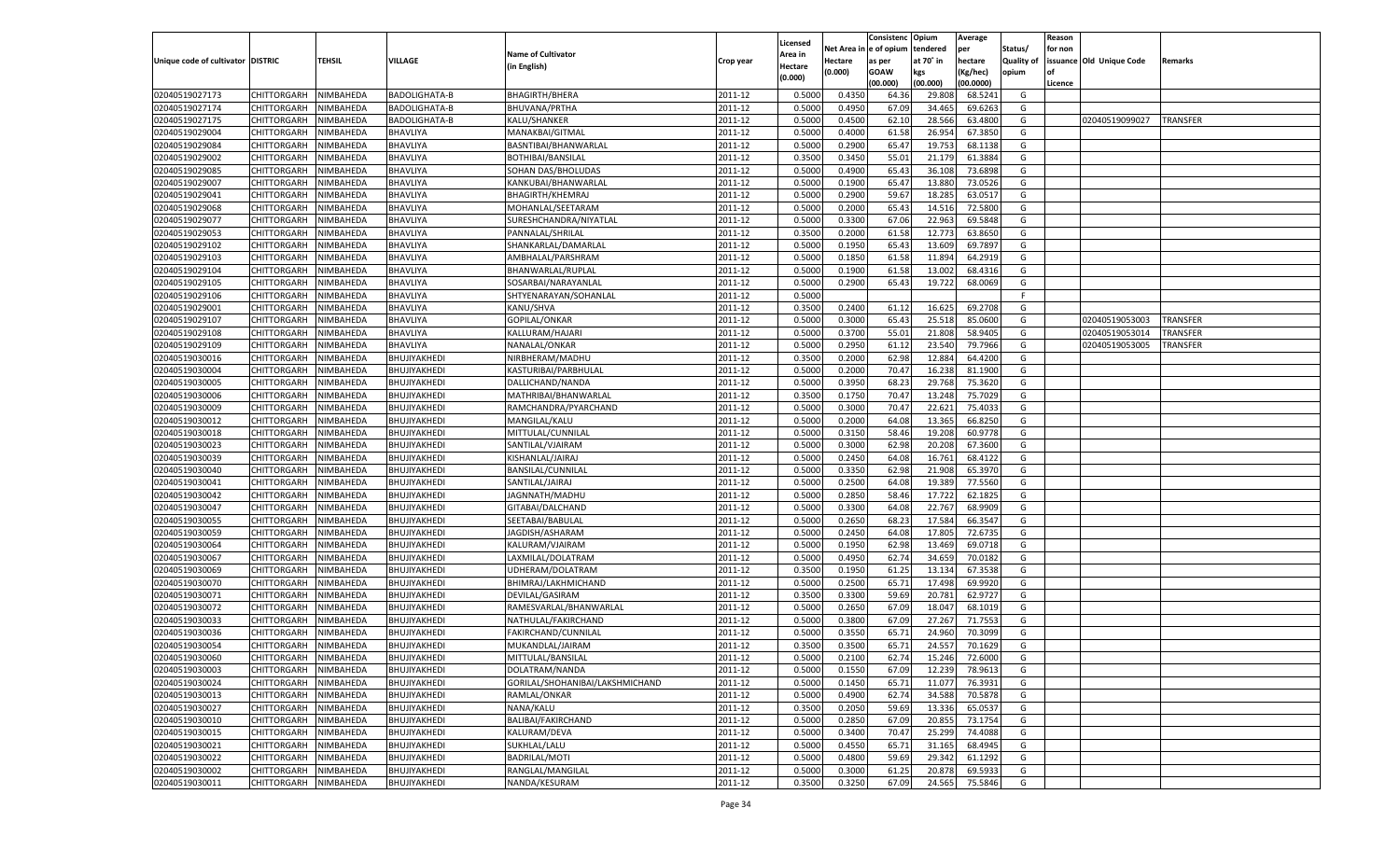|                                   |                    |           |                 |                           |           | Licensed |                  | Consistenc Opium       |           | Average   |                   | Reason  |                          |                |
|-----------------------------------|--------------------|-----------|-----------------|---------------------------|-----------|----------|------------------|------------------------|-----------|-----------|-------------------|---------|--------------------------|----------------|
|                                   |                    |           |                 | <b>Name of Cultivator</b> |           | Area in  |                  | Net Area in e of opium | tendered  | per       | Status/           | for non |                          |                |
| Unique code of cultivator DISTRIC |                    | TEHSIL    | VILLAGE         | (in English)              | Crop year | Hectare  | Hectare          | as per                 | at 70° in | hectare   | <b>Quality of</b> |         | issuance Old Unique Code | <b>Remarks</b> |
|                                   |                    |           |                 |                           |           | (0.000)  | (0.000)          | <b>GOAW</b>            | kgs       | (Kg/hec)  | opium             |         |                          |                |
|                                   |                    |           |                 |                           |           |          |                  | (00.000)               | (00.000)  | (00.0000) |                   | Licence |                          |                |
| 02040519031001                    | CHITTORGARH        | NIMBAHEDA | <b>BORKHEDI</b> | BADAMIBAI/MOTILAL         | 2011-12   | 0.5000   |                  |                        |           |           | -F.               |         |                          |                |
| 02040519031002                    | CHITTORGARH        | NIMBAHEDA | BORKHEDI        | SHANKAR/GIRDHARI          | 2011-12   | 0.5000   | 0.4750           | 59.03                  | 30.696    | 64.6232   | G                 |         |                          |                |
| 02040519031003                    | CHITTORGARH        | NIMBAHEDA | <b>BORKHEDI</b> | DEVILAL/TARACHAND         | 2011-12   | 0.5000   | 0.5000           | 64.90                  | 34.545    | 69.0900   | G                 |         |                          |                |
| 02040519031020                    | CHITTORGARH        | NIMBAHEDA | BORKHEDI        | GOKEL/HARIRAM             | 2011-12   | 0.5000   |                  |                        |           |           | F.                |         |                          |                |
| 02040519031048                    | CHITTORGARH        | NIMBAHEDA | <b>BORKHEDI</b> | SOHANIBAI/KANA            | 2011-12   | 0.5000   | 0.3100           | 67.71                  | 23.524    | 75.8839   | G                 |         |                          |                |
| 02040519031066                    | CHITTORGARH        | NIMBAHEDA | <b>BORKHEDI</b> | KISHANLAL/OUNKAR          | 2011-12   | 0.5000   | 0.4950           | 64.90                  | 34.805    | 70.3131   | G                 |         |                          |                |
| 02040519031063                    | CHITTORGARH        | NIMBAHEDA | <b>BORKHEDI</b> | JAMNALAL/GOMA             | 2011-12   | 0.5000   | 0.4250           | 59.03                  | 29.017    | 68.2753   | G                 |         |                          |                |
| 02040519031036                    | CHITTORGARH        | NIMBAHEDA | BORKHEDI        | BADAMIBAI/GULABCHAND      | 2011-12   | 0.5000   | 0.5050           | 58.57                  | 33.410    | 66.1584   | G                 |         |                          |                |
| 02040519031077                    | CHITTORGARH        | NIMBAHEDA | <b>BORKHEDI</b> | RAMLAL/SORAM              | 2011-12   | 0.3500   |                  |                        |           |           | F.                |         |                          |                |
| 02040519031057                    | CHITTORGARH        | NIMBAHEDA | <b>BORKHEDI</b> | MOHANLAL/RAMCHANDRA       | 2011-12   | 0.5000   |                  |                        |           |           | -F                |         |                          |                |
| 02040519031078                    | CHITTORGARH        | NIMBAHEDA | <b>BORKHEDI</b> | KANIYALAL/SORAM           | 2011-12   | 0.3500   | 0.2550           | 58.57                  | 16.709    | 65.5255   | G                 |         |                          |                |
| 02040519031053                    | CHITTORGARH        | NIMBAHEDA | BORKHEDI        | NARAYAN/SHANKARLAL        | 2011-12   | 0.3500   | 0.3450           | 64.90                  | 24.959    | 72.3449   | G                 |         |                          |                |
| 02040519031015                    | CHITTORGARH        | NIMBAHEDA | <b>BORKHEDI</b> | CHOGALAL/TARACHAND        | 2011-12   | 0.3500   | 0.3400           | 70.42                  | 26.458    | 77.8176   | G                 |         |                          |                |
| 02040519031014                    | CHITTORGARH        | NIMBAHEDA | BORKHEDI        | GORIBAI/SORAM             | 2011-12   | 0.3500   |                  |                        |           |           | E                 |         |                          |                |
| 02040519031039                    | CHITTORGARH        | NIMBAHEDA | BORKHEDI        | NANIBAI/GOMA              | 2011-12   | 0.3500   | 0.3350           | 67.71                  | 26.397    | 78.7970   | G                 |         |                          |                |
| 02040519031047                    | CHITTORGARH        | NIMBAHEDA | BORKHEDI        | MANSINGH/GOVERDHANSINGH   | 2011-12   | 0.5000   | 0.5050           | 61.93                  | 35.477    | 70.2515   | G                 |         |                          |                |
| 02040519031005                    | CHITTORGARH        | NIMBAHEDA | <b>BORKHEDI</b> | MATHRIBAI/PARBHULAL       | 2011-12   | 0.3500   | 0.3500           | 61.93                  | 24.728    | 70.6514   | G                 |         |                          |                |
| 02040519031080                    | CHITTORGARH        | NIMBAHEDA | BORKHEDI        | RAMESVARLAL/KUKA          | 2011-12   | 0.5000   | 0.4800           | 61.93                  | 35.557    | 74.0771   | G                 |         |                          |                |
| 02040519031081                    | CHITTORGARH        | NIMBAHEDA | BORKHEDI        | CHANDMAL/SHANKARLAL       | 2011-12   | 0.3500   | 0.3500           | 58.57                  | 22.349    | 63.8543   | G                 |         |                          |                |
| 02040519033001                    | CHITTORGARH        | NIMBAHEDA | CHARLIYAMEVASA  | PARVATIBAI/NATHU          | 2011-12   | 0.5000   | 0.3100           | 62.37                  | 20.520    | 66.1935   | G                 |         |                          |                |
| 02040519033002                    | CHITTORGARH        | NIMBAHEDA | CHARLIYAMEVASA  | KANTIBAI/TULSIRAM         | 2011-12   | 0.5000   | 0.4300           | 64.83                  | 30.007    | 69.7837   | G                 |         |                          |                |
| 02040519033006                    | CHITTORGARH        | NIMBAHEDA | CHARLIYAMEVASA  | BHAVARIBAI/GOPAL          | 2011-12   | 0.5000   | 0.2700           | 58.57                  | 17.688    | 65.5111   | G                 |         |                          |                |
| 02040519033007                    | CHITTORGARH        | NIMBAHEDA | CHARLIYAMEVASA  | <b>BHERULAL/GOKEL</b>     | 2011-12   | 0.5000   | 0.2100           | 64.83                  | 14.374    | 68.4476   | G                 |         |                          |                |
| 02040519033023                    | CHITTORGARH        | NIMBAHEDA | CHARLIYAMEVASA  | <b>BANSILAL/RUPA</b>      | 2011-12   | 0.5000   | 0.4450           | 62.37                  | 30.330    | 68.1573   | G                 |         |                          |                |
| 02040519033031                    | CHITTORGARH        | NIMBAHEDA | CHARLIYAMEVASA  | SHYAMLAL/LAKHMICHAND      | 2011-12   | 0.5000   | 0.2400           | 67.15                  | 16.701    | 69.5875   | G                 |         |                          |                |
| 02040519033032                    | CHITTORGARH        | NIMBAHEDA | CHARLIYAMEVASA  | JAMKUBAI/OUNKAR           | 2011-12   | 0.5000   | 0.3950           | 58.57                  | 25.670    | 64.9873   | G                 |         |                          |                |
| 02040519033036                    | CHITTORGARH        | NIMBAHEDA | CHARLIYAMEVASA  | DEVILAL/BHERULAL          | 2011-12   | 0.5000   | 0.3300           | 67.15                  | 24.078    | 72.9636   | G                 |         |                          |                |
| 02040519033040                    | CHITTORGARH        | NIMBAHEDA | CHARLIYAMEVASA  | PANNALAL/WAGLU            | 2011-12   | 0.5000   | 0.2300           | 64.83                  | 15.624    | 67.9304   | G                 |         |                          |                |
| 02040519033046                    | CHITTORGARH        | NIMBAHEDA | CHARLIYAMEVASA  | GOPALDAS/CHENDAS          | 2011-12   | 0.5000   | 0.2750           | 62.37                  | 19.967    | 72.6073   | G                 |         |                          |                |
| 02040519033068                    | CHITTORGARH        | NIMBAHEDA | CHARLIYAMEVASA  | RUKMNIBAI/MANGILAL        | 2011-12   | 0.5000   | 0.1900           | 67.15                  | 12.586    | 66.2421   | G                 |         |                          |                |
| 02040519033070                    | CHITTORGARH        | NIMBAHEDA | CHARLIYAMEVASA  | RAMLAL/BAGDIRAM           | 2011-12   | 0.5000   | 0.4750           | 58.57                  | 28.340    | 59.6632   | G                 |         |                          |                |
| 02040519033076                    | CHITTORGARH        | NIMBAHEDA | CHARLIYAMEVASA  | RADHESHYAM/BHERULAL       | 2011-12   | 0.5000   | 0.2250           | 64.83                  | 15.420    | 68.5333   | G                 |         |                          |                |
| 02040519033081                    | CHITTORGARH        | NIMBAHEDA | CHARLIYAMEVASA  | SATEYENARAYAN/MANGILAI    | 2011-12   | 0.5000   | 0.3600           | 58.57                  | 21.989    | 61.0806   | G                 |         |                          |                |
| 02040519033038                    | CHITTORGARH        | NIMBAHEDA | CHARLIYAMEVASA  | BHAGVATILAL/NATHULAL      | 2011-12   | 0.5000   | 0.3400           | 58.18                  | 20.912    | 61.5059   | G                 |         |                          |                |
| 02040519033050                    | CHITTORGARH        | NIMBAHEDA | CHARLIYAMEVASA  | SANTILAL/OUNKAR           | 2011-12   | 0.5000   | 0.3000           | 62.37                  | 19.424    | 64.7467   | G                 |         |                          |                |
| 02040519033058                    | CHITTORGARH        | NIMBAHEDA | CHARLIYAMEVASA  | MANGILAL/KALU             | 2011-12   | 0.5000   | 0.4850           | 64.83                  | 32.730    | 67.4845   | G                 |         |                          |                |
| 02040519033071                    | CHITTORGARH        | NIMBAHEDA | CHARLIYAMEVASA  | KALIBAI/DEVA              | 2011-12   | 0.5000   | 0.4750           | 64.18                  | 31.567    | 66.4568   | G                 |         |                          |                |
| 02040519033079                    | CHITTORGARH        | NIMBAHEDA | CHARLIYAMEVASA  | GEETABAI//KALURAM         | 2011-12   | 0.5000   | 0.3000           | 58.57                  | 18.199    | 60.663    | G                 |         |                          |                |
| 02040519033042                    | CHITTORGARH        | NIMBAHEDA | CHARLIYAMEVASA  | GISALAL/OUNKAR            | 2011-12   | 0.5000   | 0.4700           | 64.18                  | 32.163    | 68.4319   | G                 |         |                          |                |
| 02040519033063                    | CHITTORGARH        | NIMBAHEDA | CHARLIYAMEVASA  | KHEMRAJ/GOTTULAL          | 2011-12   | 0.5000   | 0.3600           | 64.18                  | 25.379    | 70.4972   | G                 |         |                          |                |
| 02040519033083                    | CHITTORGARH        | NIMBAHEDA | CHARLIYAMEVASA  | TRILOKCHAND/BAGDIRAM      | 2011-12   | 0.5000   | 0.3500           | 65.61                  | 23.948    | 68.4229   | G                 |         | 02040519046015           | TRANSFER       |
| 02040519033084                    | CHITTORGARH        | NIMBAHEDA | CHARLIYAMEVASA  | LAKSAMIBAI/MOHANLAI       | 2011-12   | 0.5000   | 0.2350           | 67.1                   | 16.778    | 71.3957   | G                 |         | 02040519046045           | TRANSFER       |
| 02040519034043                    | CHITTORGARH        | NIMBAHEDA | <b>DHANI</b>    | RAJARAM/HATHA             | 2011-12   | 0.5000   | 0.4450           | 64.13                  | 30.819    | 69.2562   | G                 |         |                          |                |
|                                   |                    |           | <b>DHANI</b>    |                           |           |          |                  |                        |           |           |                   |         |                          |                |
| 02040519034001                    | CHITTORGARH        | NIMBAHEDA |                 | CUNNILAL/RAMCHANDRA       | 2011-12   | 0.5000   | 0.4850<br>0.4400 | 68.3<br>64.13          | 35.748    | 73.7072   | G<br>G            |         |                          |                |
| 02040519034002                    | CHITTORGARH        | NIMBAHEDA | <b>DHANI</b>    | JANIALAL/HJARI            | 2011-12   | 0.5000   |                  |                        | 30.269    | 68.7932   |                   |         |                          |                |
| 02040519034005                    | CHITTORGARH        | NIMBAHEDA | <b>DHANI</b>    | NATHULAL/BHGGA            | 2011-12   | 0.5000   | 0.3900           | 64.13                  | 25.945    | 66.5256   | G                 |         |                          |                |
| 02040519034009                    | CHITTORGARH        | NIMBAHEDA | <b>DHANI</b>    | SHAMBHUBAI/PRHLAD         | 2011-12   | 0.5000   | 0.4600           | 64.13                  | 31.057    | 67.5152   | G                 |         |                          |                |
| 02040519034010                    | <b>CHITTORGARH</b> | NIMBAHEDA | DHANI           | DARIYAVBAI/BAGGA          | 2011-12   | 0.5000   | 0.4450           | 59.04                  | 27.799    | 62.4697   | G                 |         |                          |                |
| 02040519034011                    | <b>CHITTORGARH</b> | NIMBAHEDA | <b>DHANI</b>    | RATANLAL/KASTURIBAI       | 2011-12   | 0.5000   | 0.4250           | 58.43                  | 25.142    | 59.1576   | G                 |         |                          |                |
| 02040519034016                    | <b>CHITTORGARH</b> | NIMBAHEDA | <b>DHANI</b>    | BAKSU/UDHA                | 2011-12   | 0.5000   | 0.4950           | 61.72                  | 32.050    | 64.7475   | G                 |         |                          |                |
| 02040519034022                    | <b>CHITTORGARH</b> | NIMBAHEDA | <b>DHANI</b>    | MAHADEV/NANURAM           | 2011-12   | 0.5000   | 0.4850           | 68.37                  | 34.683    | 71.5113   | G                 |         |                          |                |
| 02040519034024                    | <b>CHITTORGARH</b> | NIMBAHEDA | <b>DHANI</b>    | DHAPUBAI/KHEMA            | 2011-12   | 0.3500   | 0.3400           | 68.16                  | 23.408    | 68.8471   | G                 |         |                          |                |
| 02040519034027                    | <b>CHITTORGARH</b> | NIMBAHEDA | <b>DHANI</b>    | RADHULAL/SHVLAL           | 2011-12   | 0.5000   | 0.4650           | 61.72                  | 30.243    | 65.0387   | G                 |         |                          |                |
| 02040519034031                    | <b>CHITTORGARH</b> | NIMBAHEDA | <b>DHANI</b>    | KARU/NANURAM              | 2011-12   | 0.5000   | 0.3800           | 61.72                  | 26.037    | 68.5184   | G                 |         |                          |                |
| 02040519034034                    | <b>CHITTORGARH</b> | NIMBAHEDA | <b>DHANI</b>    | NOJUBAI/GOVINDRAM         | 2011-12   | 0.5000   | 0.2800           | 64.92                  | 19.281    | 68.8607   | G                 |         |                          |                |
| 02040519034035                    | <b>CHITTORGARH</b> | NIMBAHEDA | <b>DHANI</b>    | BAGGARAM/DANNA            | 2011-12   | 0.3500   | 0.3400           | 64.62                  | 22.469    | 66.0853   | G                 |         |                          |                |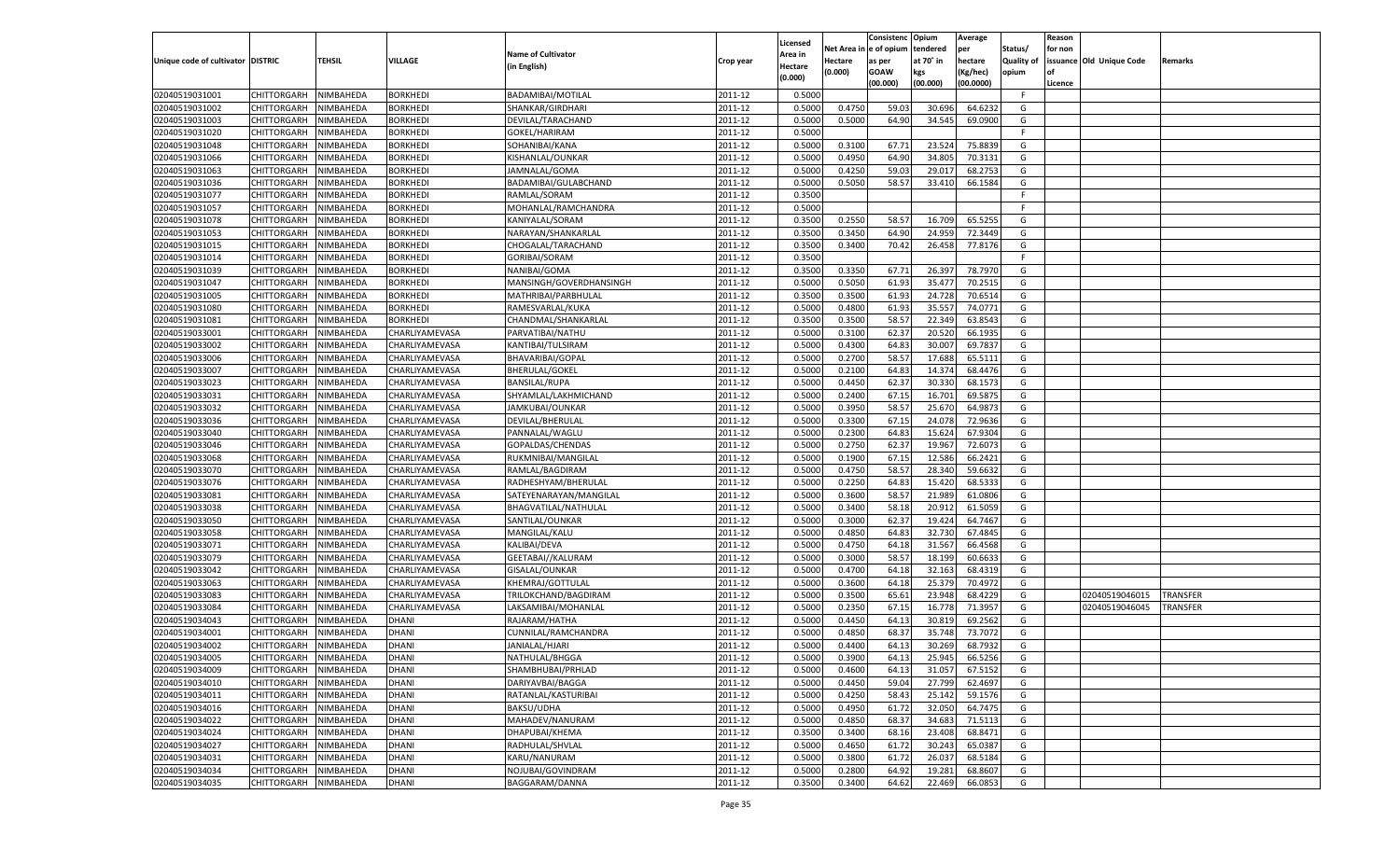|                                   |                       |               |                |                           |           |                    |          | Consistenc  | Opium     | Average   |                   | Reason  |                          |                 |
|-----------------------------------|-----------------------|---------------|----------------|---------------------------|-----------|--------------------|----------|-------------|-----------|-----------|-------------------|---------|--------------------------|-----------------|
|                                   |                       |               |                | <b>Name of Cultivator</b> |           | Licensed           | Net Area | e of opium  | tendered  | per       | Status/           | for non |                          |                 |
| Unique code of cultivator DISTRIC |                       | <b>TEHSIL</b> | VILLAGE        | (in English)              | Crop year | \rea in<br>Hectare | Hectare  | as per      | at 70° in | hectare   | <b>Quality of</b> |         | issuance Old Unique Code | Remarks         |
|                                   |                       |               |                |                           |           | (0.000)            | (0.000)  | <b>GOAW</b> | kgs       | (Kg/hec)  | opium             |         |                          |                 |
|                                   |                       |               |                |                           |           |                    |          | (00.000)    | (00.000)  | (00.0000) |                   | Licence |                          |                 |
| 02040519034036                    | CHITTORGARH           | NIMBAHEDA     | DHANI          | HEERALAL/RATANLAL         | 2011-12   | 0.5000             | 0.4300   | 61.7        | 28.78     | 66.9488   | G                 |         |                          |                 |
| 02040519034038                    | CHITTORGARH           | NIMBAHEDA     | DHANI          | UDHERAM/MAGNA             | 2011-12   | 0.5000             | 0.4600   | 64.92       | 30.522    | 66.3522   | G                 |         |                          |                 |
| 02040519034045                    | CHITTORGARH           | NIMBAHEDA     | DHANI          | <b>BAGDU/SHVA</b>         | 2011-12   | 0.5000             | 0.4800   | 64.92       | 33.81     | 70.4458   | G                 |         |                          |                 |
| 02040519034048                    | CHITTORGARH           | NIMBAHEDA     | DHANI          | RATIRAM/NARAYAN           | 2011-12   | 0.5000             | 0.4100   | 62.38       | 26.315    | 64.1829   | G                 |         |                          |                 |
| 02040519034049                    | CHITTORGARH           | NIMBAHEDA     | DHANI          | BHERULAL/SEETARAM         | 2011-12   | 0.5000             | 0.4650   | 59.04       | 29.503    | 63.4473   | G                 |         |                          |                 |
| 02040519034051                    | CHITTORGARH           | NIMBAHEDA     | DHANI          | GANPATLAL/BHOMA           | 2011-12   | 0.5000             | 0.4800   | 64.4        | 32.491    | 67.6896   | G                 |         |                          |                 |
| 02040519034040                    | CHITTORGARH           | NIMBAHEDA     | DHANI          | JANIBAI/HJARILAL          | 2011-12   | 0.5000             | 0.3550   | 64.43       | 24.134    | 67.9831   | G                 |         |                          |                 |
| 02040519034003                    | CHITTORGARH           | NIMBAHEDA     | DHANI          | RATANIBAI/MANGILAL        | 2011-12   | 0.5000             | 0.3600   | 64.43       | 23.094    | 64.1500   | G                 |         |                          |                 |
| 02040519034030                    | CHITTORGARH           | NIMBAHEDA     | DHANI          | SARWANLAL/BHOMA           | 2011-12   | 0.5000             | 0.5050   | 59.04       | 30.422    | 60.2416   | G                 |         |                          |                 |
| 02040519034041                    | CHITTORGARH           | NIMBAHEDA     | DHANI          | JUMMABAI/BADRILAL         | 2011-12   | 0.5000             | 0.4850   | 64.43       | 32.068    | 66.1196   | G                 |         |                          |                 |
| 02040519034046                    | CHITTORGARH           | NIMBAHEDA     | DHANI          | CHANDALAL/DEVA            | 2011-12   | 0.5000             | 0.4800   | 62.38       | 30.967    | 64.5146   | G                 |         |                          |                 |
| 02040519035004                    | CHITTORGARH           | NIMBAHEDA     | FACHARSOLANKI  | BARJIBAI/SHANKARLAL       | 2011-12   | 0.5000             | 0.4900   | 65.20       | 37.434    | 76.3959   | G                 |         |                          |                 |
| 02040519035001                    | CHITTORGARH           | NIMBAHEDA     | FACHARSOLANKI  | SHUKDEV/NANURAM           | 2011-12   | 0.3500             | 0.1950   | 66.57       | 14.893    | 76.3744   | G                 |         |                          |                 |
| 02040519035003                    | CHITTORGARH           | NIMBAHEDA     | FACHARSOLANKI  | HANSIBAI/BHAGIRTH         | 2011-12   | 0.3500             | 0.3050   | 64.90       | 22.557    | 73.9574   | G                 |         |                          |                 |
| 02040519035009                    | CHITTORGARH           | NIMBAHEDA     | FACHARSOLANKI  | NARAYANIBAI/MOHANLAL      | 2011-12   | 0.3500             | 0.3450   | 62.02       | 23.408    | 67.8493   | G                 |         |                          |                 |
| 02040519035010                    | CHITTORGARH           | NIMBAHEDA     | FACHARSOLANKI  | SHANKARLAL/KJODH          | 2011-12   | 0.3500             | 0.3400   | 65.20       | 23.994    | 70.5706   | G                 |         |                          |                 |
| 02040519035012                    | CHITTORGARH           | NIMBAHEDA     | FACHARSOLANKI  | NANDLAL/GOPILAL           | 2011-12   | 0.3500             | 0.1000   | 68.66       | 7.847     | 78.4700   | G                 |         |                          |                 |
| 02040519035016                    | CHITTORGARH           | NIMBAHEDA     | FACHARSOLANKI  | MULCHAND/NANURAM          | 2011-12   | 0.3500             | 0.3450   | 65.20       | 24.161    | 70.0319   | G                 |         |                          |                 |
| 02040519035017                    | CHITTORGARH           | NIMBAHEDA     | FACHARSOLANKI  | BADAMIBAI/DOLATRAM        | 2011-12   | 0.5000             | 0.4950   | 64.06       | 34.656    | 70.0121   | G                 |         |                          |                 |
| 02040519035018                    | CHITTORGARH           | NIMBAHEDA     | FACHARSOLANKI  | SHYAMA/HEERA              | 2011-12   | 0.3500             | 0.1550   | 62.02       | 10.712    | 69.1097   | G                 |         |                          |                 |
| 02040519035026                    | CHITTORGARH           | NIMBAHEDA     | FACHARSOLANKI  | RUKAMNKVAR/GORISINGH      | 2011-12   | 0.3500             | 0.3450   | 64.06       | 23.171    | 67.1623   | G                 |         |                          |                 |
| 02040519035036                    | CHITTORGARH           | NIMBAHEDA     | FACHARSOLANKI  | HARKLAL/BHAGIRTH          | 2011-12   | 0.3500             | 0.1950   | 67.71       | 14.780    | 75.7949   | G                 |         |                          |                 |
| 02040519035039                    | CHITTORGARH           | NIMBAHEDA     | FACHARSOLANKI  | SHIVLAL/GOPILAL           | 2011-12   | 0.5000             | 0.1900   | 67.71       | 14.113    | 74.2789   | G                 |         |                          |                 |
| 02040519035041                    | CHITTORGARH           | NIMBAHEDA     | FACHARSOLANKI  | AMARSINGH/GORISINGH       | 2011-12   | 0.3500             | 0.3500   | 70.09       | 26.494    | 75.6971   | G                 |         |                          |                 |
| 02040519035042                    | CHITTORGARH           | NIMBAHEDA     | FACHARSOLANKI  | RAMNARAYAN/SUKHDEV        | 2011-12   | 0.5000             |          |             |           |           | F                 |         |                          |                 |
| 02040519035025                    | CHITTORGARH           | NIMBAHEDA     | FACHARSOLANKI  | SHANKAR/KJODH             | 2011-12   | 0.3500             | 0.3000   | 62.02       | 21.601    | 72.003    | G                 |         |                          |                 |
| 02040519035008                    | CHITTORGARH           | NIMBAHEDA     | FACHARSOLANKI  | DANNA/KHEMA               | 2011-12   | 0.3500             | 0.3300   | 64.06       | 24.590    | 74.5152   | G                 |         |                          |                 |
| 02040519035005                    | CHITTORGARH           | NIMBAHEDA     | FACHARSOLANKI  | KALURAM/KASIRAM           | 2011-12   | 0.3500             | 0.2100   | 58.11       | 15.059    | 71.7095   | G                 |         |                          |                 |
| 02040519035014                    | CHITTORGARH           | NIMBAHEDA     | FACHARSOLANKI  | BHERU/WARDA               | 2011-12   | 0.5000             | 0.3500   | 58.11       | 22.588    | 64.5371   | G                 |         |                          |                 |
| 02040519035015                    | CHITTORGARH           | NIMBAHEDA     | FACHARSOLANKI  | RADHAKISHAN/MODA          | 2011-12   | 0.3500             | 0.1750   | 64.06       | 12.391    | 70.8057   | G                 |         |                          |                 |
| 02040519035022                    |                       | NIMBAHEDA     |                |                           | 2011-12   | 0.5000             |          |             |           |           | F.                |         |                          |                 |
|                                   | CHITTORGARH           |               | FACHARSOLANKI  | GORILAL/BHAGIRTH          |           |                    |          | 64.90       | 22.242    | 74.1400   |                   |         |                          |                 |
| 02040519035023                    | CHITTORGARH           | NIMBAHEDA     | FACHARSOLANKI  | <b>KESURAM/KHEMA</b>      | 2011-12   | 0.5000             | 0.3000   |             |           |           | G                 |         |                          |                 |
| 02040519035002                    | CHITTORGARH           | NIMBAHEDA     | FACHARSOLANKI  | NARAYAN/PANNALAL          | 2011-12   | 0.5000             | 0.2850   | 67.71       | 22.170    | 77.7895   | G                 |         |                          |                 |
| 02040519035007                    | CHITTORGARH           | NIMBAHEDA     | FACHARSOLANKI  | PARVATIBAI/UTHAMCHAND     | 2011-12   | 0.5000             | 0.1200   | 67.71       | 9.209     | 76.7417   | G                 |         |                          |                 |
| 02040519035038                    | CHITTORGARH           | NIMBAHEDA     | FACHARSOLANKI  | LAXMILAL/UTHAMCHAND       | 2011-12   | 0.5000             |          |             |           |           | F.                |         |                          |                 |
| 02040519035044                    | CHITTORGARH           | NIMBAHEDA     | FACHARSOLANKI  | SHANKARLAL/BHANWARLAL     | 2011-12   | 0.5000             | 0.3150   | 62.02       | 20.839    | 66.1556   | G                 |         |                          |                 |
| 02040519035045                    | CHITTORGARH           | NIMBAHEDA     | FACHARSOLANKI  | RAMESVARLAL/CUNNILAL      | 2011-12   | 0.3500             | 0.3250   | 64.90       | 23.883    | 73.4862   | G                 |         |                          |                 |
| 02040519037206                    | CHITTORGARH           | NIMBAHEDA     | GADOLA-B       | BABULAL/SHANKARLAL        | 2011-12   | 0.5000             | 0.4900   | 70.43       | 39.773    | 81.1694   | - 1               | 02      |                          |                 |
| 02040519037176                    | CHITTORGARH           | NIMBAHEDA     | GADOLA-B       | SHANKARLAL/NARAYAN        | 2011-12   | 0.5000             | 0.4850   | 68.68       | 37.84     | 78.0309   | G                 |         |                          |                 |
| 02040519037185                    | CHITTORGARH           | NIMBAHEDA     | GADOLA-B       | RATANLAL/BHAGVANLAL       | 2011-12   | 0.5000             | 0.4900   | 62.09       | 33.19     | 67.7449   | G                 |         |                          |                 |
| 02040519037006                    | CHITTORGARH           | NIMBAHEDA     | GADOLA-B       | BHAVANIRAM/BHARMAL        | 2011-12   | 0.5000             | 0.4850   | 56.51       | 30.007    | 61.8701   | G                 |         |                          |                 |
| 02040519037034                    | CHITTORGARH           | NIMBAHEDA     | GADOLA-B       | LALURAM/BHANWARLAL        | 2011-12   | 0.5000             |          |             |           |           | F.                |         |                          |                 |
| 02040519037005                    | CHITTORGARH           | NIMBAHEDA     | GADOLA-B       | SAMANDIBAI/BHERU          | 2011-12   | 0.5000             | 0.2450   | 56.51       | 15.686    | 64.0245   | G                 |         |                          |                 |
| 02040519037231                    | CHITTORGARH           | NIMBAHEDA     | GADOLA-B       | MADULAL/KISHNA            | 2011-12   | 0.5000             |          |             |           |           | $\circ$           | 01      |                          | <b>NDPS</b>     |
| 02040519037213                    | CHITTORGARH           | NIMBAHEDA     | GADOLA-B       | RAJARAM/AMBHALAI          | 2011-12   | 0.5000             | 0.4950   | 70.69       | 38.152    | 77.0747   | G                 |         |                          |                 |
| 02040519037220                    | CHITTORGARH NIMBAHEDA |               | GADOLA-B       | KELASHDAS/NARAYANDAS      | 2011-12   | 0.5000             | 0.4700   | 70.69       | 37.809    | 80.4447   | G                 |         |                          |                 |
| 02040519037237                    | <b>CHITTORGARH</b>    | NIMBAHEDA     | GADOLA-B       | SHANKERLAL/SHOLAL         | 2011-12   | 0.5000             |          |             |           |           | F.                |         |                          |                 |
| 02040519037238                    | <b>CHITTORGARH</b>    | NIMBAHEDA     | GADOLA-B       | HEERALAL/GIRDHARI         | 2011-12   | 0.5000             | 0.4850   | 67.07       | 35.854    | 73.9258   | - 1               | 02      | 02030514105022           | <b>TRANSFER</b> |
| 02040519039029                    | <b>CHITTORGARH</b>    | NIMBAHEDA     | <b>KANPURA</b> | SHANKARLAL/GULABH         | 2011-12   | 0.3500             | 0.3500   | 59.04       | 24.249    | 69.2829   | G                 |         |                          |                 |
| 02040519039032                    | <b>CHITTORGARH</b>    | NIMBAHEDA     | KANPURA        | BHERULAL/HARCHAND         | 2011-12   | 0.5000             | 0.4950   | 65.38       | 36.099    | 72.9273   | G                 |         |                          |                 |
| 02040519039005                    | <b>CHITTORGARH</b>    | NIMBAHEDA     | <b>KANPURA</b> | SHANKARLAL/BHANWARLAL     | 2011-12   | 0.5000             | 0.3800   | 65.38       | 28.067    | 73.8605   | G                 |         |                          |                 |
| 02040519039037                    | <b>CHITTORGARH</b>    | NIMBAHEDA     | KANPURA        | GHERILAL/GANGARAM         | 2011-12   | 0.5000             | 0.4150   | 55.12       | 27.009    | 65.0819   | G                 |         |                          |                 |
| 02040519039020                    | <b>CHITTORGARH</b>    | NIMBAHEDA     | <b>KANPURA</b> | BAGDIRAM/SHANKAR          | 2011-12   | 0.5000             | 0.4450   | 62.03       | 28.427    | 63.8809   | G                 |         |                          |                 |
| 02040519039026                    | <b>CHITTORGARH</b>    | NIMBAHEDA     | KANPURA        | NANDA/MEGA                | 2011-12   | 0.3500             | 0.3450   | 67.45       | 24.359    | 70.6058   | G                 |         |                          |                 |
| 02040519039001                    | <b>CHITTORGARH</b>    | NIMBAHEDA     | <b>KANPURA</b> | KHEMRAJ/BHURA             | 2011-12   | 0.5000             | 0.3950   | 67.45       | 29.158    | 73.8177   | G                 |         |                          |                 |
| 02040519039050                    | <b>CHITTORGARH</b>    | NIMBAHEDA     | KANPURA        | MANGILAL/HIRALAL          | 2011-12   | 0.5000             | 0.4800   | 62.03       | 32.840    | 68.4167   | G                 |         | 02040519052132           | <b>TRANSFER</b> |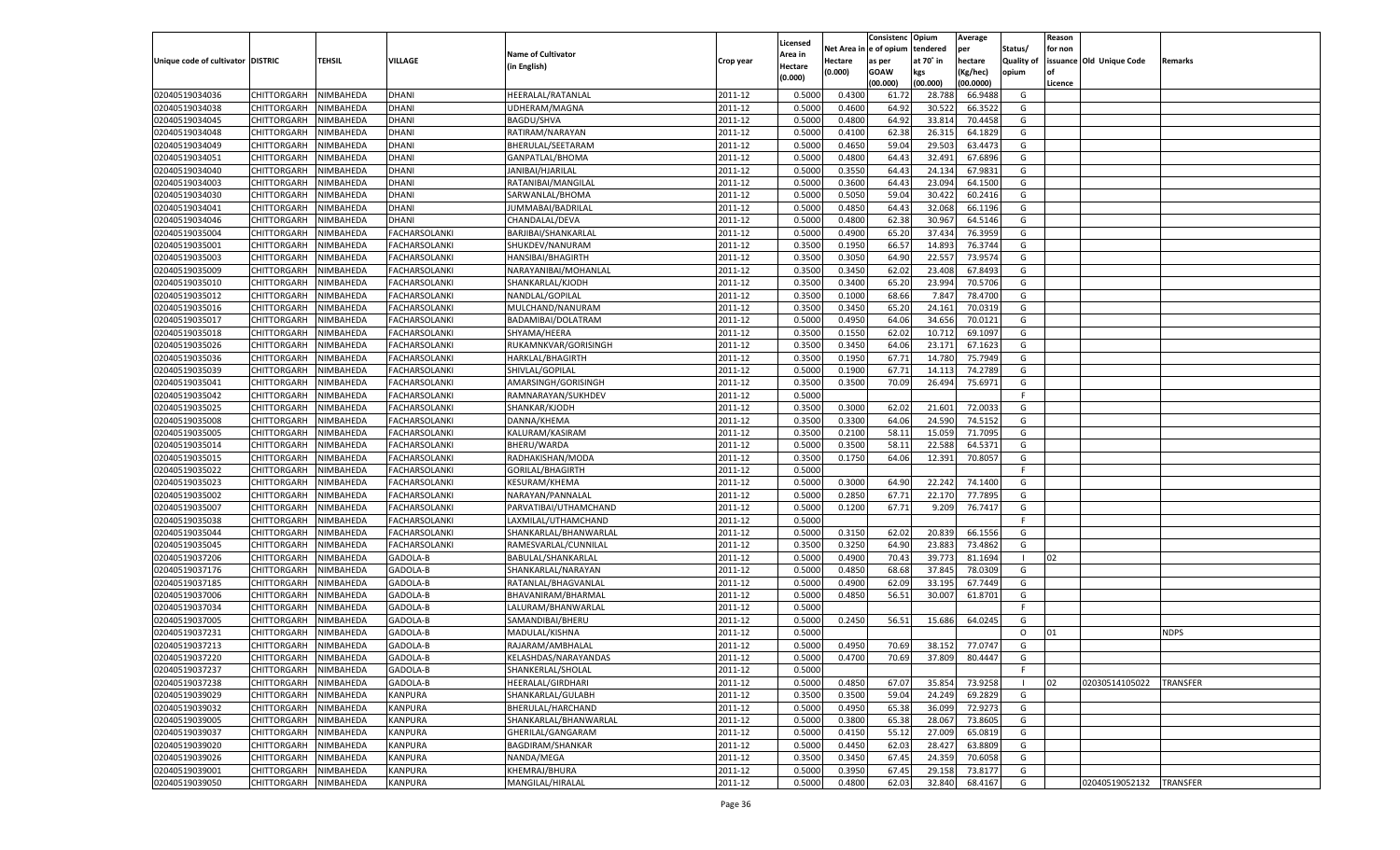|                                   |                       |               |                 |                           |                    |                           |          | Consistenc  | Opium     | Average   |                   | Reason  |                          |         |
|-----------------------------------|-----------------------|---------------|-----------------|---------------------------|--------------------|---------------------------|----------|-------------|-----------|-----------|-------------------|---------|--------------------------|---------|
|                                   |                       |               |                 | <b>Name of Cultivator</b> |                    | Licensed                  | Net Area | e of opium  | tendered  | per       | Status/           | for non |                          |         |
| Unique code of cultivator DISTRIC |                       | <b>TEHSIL</b> | VILLAGE         | (in English)              | Crop year          | <b>Area in</b><br>Hectare | Hectare  | as per      | at 70° in | hectare   | <b>Quality of</b> |         | issuance Old Unique Code | Remarks |
|                                   |                       |               |                 |                           |                    | (0.000)                   | (0.000)  | <b>GOAW</b> | kgs       | (Kg/hec)  | opium             |         |                          |         |
|                                   |                       |               |                 |                           |                    |                           |          | (00.000)    | (00.000)  | (00.0000) |                   | Licence |                          |         |
| 02040519040025                    | CHITTORGARH           | NIMBAHEDA     | <b>KARTHANA</b> | RAMCHANDRA/MANGILAL       | 2011-12            | 0.5000                    | 0.3900   | 67.73       | 30.072    | 77.1077   | G                 |         |                          |         |
| 02040519040003                    | CHITTORGARH           | NIMBAHEDA     | KARTHANA        | LAXMIBAI/CUNNILAL         | 2011-12            | 0.5000                    |          |             |           |           | F.                |         |                          |         |
| 02040519040024                    | CHITTORGARH           | NIMBAHEDA     | KARTHANA        | DEVILAL/RUPA              | 2011-12            | 0.5000                    | 0.2100   | 67.7        | 18.73     | 89.2000   | G                 |         |                          |         |
| 02040519040028                    | CHITTORGARH           | NIMBAHEDA     | KARTHANA        | SHAMBHULAL/RAMLAL         | 2011-12            | 0.5000                    | 0.2450   | 67.73       | 17.726    | 72.3510   | G                 |         |                          |         |
| 02040519040004                    | CHITTORGARH           | NIMBAHEDA     | KARTHANA        | SURESHCHAND/MANGILAL      | 2011-12            | 0.5000                    |          |             |           |           | F.                |         |                          |         |
| 02040519040013                    | CHITTORGARH           | NIMBAHEDA     | KARTHANA        | GISALAL/RANGLAL           | 2011-12            | 0.5000                    | 0.5000   | 67.19       | 36.820    | 73.6400   | G                 |         |                          |         |
| 02040519040017                    | CHITTORGARH           | NIMBAHEDA     | KARTHANA        | DEVILAL/NANURAM           | 2011-12            | 0.5000                    | 0.2050   | 58.79       | 12.967    | 63.2537   | G                 |         |                          |         |
| 02040519040001                    | CHITTORGARH           | NIMBAHEDA     | KARTHANA        | RAMLAL/HARIRAM            | 2011-12            | 0.3500                    | 0.2500   | 67.19       | 18.093    | 72.3720   | G                 |         |                          |         |
| 02040519040002                    | CHITTORGARH           | NIMBAHEDA     | KARTHANA        | KISHANLAL/HEMRAJ          | 2011-12            | 0.5000                    | 0.4850   | 62.19       | 33.511    | 69.0948   | G                 |         |                          |         |
| 02040519041001                    | CHITTORGARH           | NIMBAHEDA     | KARUNDA         | KESIBAI/NATHU             | 2011-12            | 0.5000                    | 0.5000   | 59.1        | 34.976    | 69.9520   | G                 |         |                          |         |
| 02040519041002                    | CHITTORGARH           | NIMBAHEDA     | KARUNDA         | GANESH/TULSIRAM           | 2011-12            | 0.5000                    | 0.4800   | 55.94       | 31.071    | 64.7313   | G                 |         |                          |         |
| 02040519041008                    | CHITTORGARH           | NIMBAHEDA     | KARUNDA         | OUNKAR/CHAGANLAL          | 2011-12            | 0.5000                    | 0.4950   | 55.94       | 30.168    | 60.9455   | G                 |         |                          |         |
| 02040519041012                    | CHITTORGARH           | NIMBAHEDA     | KARUNDA         | NARAYAN/MIYACHAND         | 2011-12            | 0.3500                    | 0.3400   | 58.12       | 24.045    | 70.7206   | G                 |         |                          |         |
| 02040519041005                    | CHITTORGARH           | NIMBAHEDA     | KARUNDA         | DEVBAI/NARAYAN            | 2011-12            | 0.5000                    | 0.4650   | 58.12       | 31.592    | 67.9398   | G                 |         |                          |         |
| 02040519041015                    | CHITTORGARH           | NIMBAHEDA     | KARUNDA         | BARDICHANDRA/AMARLAL      | 2011-12            | 0.5000                    | 0.5050   | 62.29       | 35.772    | 70.8356   | G                 |         |                          |         |
| 02040519041017                    | CHITTORGARH           | NIMBAHEDA     | KARUNDA         | MANGIBAI/AMARLAL          | 2011-12            | 0.3500                    | 0.3500   | 55.10       | 22.190    | 63.4000   | G                 |         |                          |         |
| 02040519041020                    | CHITTORGARH           | NIMBAHEDA     | KARUNDA         | MANGU/JIVA                | 2011-12            | 0.5000                    | 0.5050   | 55.94       | 32.237    | 63.8356   | G                 |         |                          |         |
| 02040519042003                    | CHITTORGARH           | NIMBAHEDA     | KELI            | RAHIMBAX/SABUDIN          | 2011-12            | 0.5000                    | 0.4300   | 61.31       | 27.721    | 64.4674   | G                 |         |                          |         |
| 02040519042118                    | CHITTORGARH           | NIMBAHEDA     | KELI            | NATHULAL/DEVILAL          | 2011-12            | 0.5000                    | 0.4650   | 61.31       | 32.634    | 70.1806   | G                 |         |                          |         |
| 02040519042078                    | CHITTORGARH           | NIMBAHEDA     | KELI            | KELASHCHAND/RADHESHYAM    | 2011-12            | 0.5000                    | 0.2900   | 64.25       | 20.064    | 69.1862   | G                 |         |                          |         |
| 02040519042054                    | CHITTORGARH           | NIMBAHEDA     | KELI            | MOHAN/SHANKAR             | 2011-12            | 0.5000                    | 0.4100   | 55.14       | 25.364    | 61.8634   | G                 |         |                          |         |
| 02040519042085                    | CHITTORGARH           | NIMBAHEDA     | KELI            | NANURAM/JASRAJ            | 2011-12            | 0.5000                    | 0.4600   | 52.14       | 26.577    | 57.7761   | G                 | 05      |                          |         |
| 02040519042115                    | CHITTORGARH           | NIMBAHEDA     | KELI            | HEERALAL/NATHU            | 2011-12            | 0.5000                    | 0.3700   | 55.14       | 22.812    | 61.6541   | G                 |         |                          |         |
| 02040519042139                    | CHITTORGARH           | NIMBAHEDA     | KELI            | BHANWARLAL/GOKEI          | 2011-12            | 0.5000                    | 0.4600   | 58.18       | 30.470    | 66.2391   | G                 |         |                          |         |
| 02040519043073                    | CHITTORGARH           | NIMBAHEDA     | KRIPARAMKIKHEDI | BAPULAL/SORAMSUTHAR       | 2011-12            | 0.5000                    | 0.3200   | 68.32       | 24.956    | 77.9875   | G                 |         |                          |         |
| 02040519043003                    | CHITTORGARH           | NIMBAHEDA     | KRIPARAMKIKHEDI | BAGDIRAM/NARAYAN          | 2011-12            | 0.5000                    | 0.2100   | 70.3        | 15.463    | 73.6333   | G                 |         |                          |         |
| 02040519043016                    | CHITTORGARH           | NIMBAHEDA     | KRIPARAMKIKHEDI | ANSIBAI/MITTULAL          | 2011-12            | 0.5000                    | 0.3700   | 68.32       | 27.748    | 74.9946   | G                 |         |                          |         |
| 02040519043071                    | CHITTORGARH           | NIMBAHEDA     | KRIPARAMKIKHEDI | JAGDISHCHAND/LALURAM      | 2011-12            | 0.5000                    | 0.2300   | 70.33       | 18.798    | 81.7304   | G                 |         |                          |         |
| 02040519043002                    | CHITTORGARH           | NIMBAHEDA     | KRIPARAMKIKHEDI | LALU/KISHNA               | 2011-12            | 0.5000                    | 0.1700   | 70.33       | 13.805    | 81.2059   | G                 |         |                          |         |
| 02040519043031                    | CHITTORGARH           | NIMBAHEDA     | KRIPARAMKIKHEDI | MANGUNATH/CHAMPANATH      | 2011-12            | 0.5000                    | 0.3350   | 59.06       | 21.548    | 64.3224   | G                 |         |                          |         |
| 02040519043014                    | CHITTORGARH           | NIMBAHEDA     | KRIPARAMKIKHEDI | GENDALAL/NANALAL          | 2011-12            | 0.5000                    | 0.3100   | 61.95       | 21.072    | 67.9742   | G                 |         |                          |         |
| 02040519043029                    | CHITTORGARH           | NIMBAHEDA     | KRIPARAMKIKHEDI | AMARNATH/LALUNATH         | 2011-12            | 0.5000                    | 0.2000   | 65.28       | 16.329    | 81.6450   | G                 |         |                          |         |
| 02040519043060                    | CHITTORGARH           | NIMBAHEDA     | KRIPARAMKIKHEDI | AMARCHAND/PYARCHAND       | 2011-12            | 0.3500                    | 0.2150   | 68.32       | 17.314    | 80.5302   | G                 |         |                          |         |
| 02040519043030                    | CHITTORGARH           | NIMBAHEDA     | KRIPARAMKIKHEDI | GOPALLAL/MITHULAI         | 2011-12            | 0.3500                    | 0.2000   | 67.3        | 14.865    | 74.3250   | G                 |         |                          |         |
| 02040519043069                    | CHITTORGARH           | NIMBAHEDA     | KRIPARAMKIKHEDI | BAPDAS/BHERUDAS           | 2011-12            | 0.5000                    | 0.1950   | 70.33       | 15.523    | 79.6051   | G                 |         |                          |         |
| 02040519045018                    | CHITTORGARH           | NIMBAHEDA     | MALYAKHEDI      | PARBHULAL/SHRILAL         | 2011-12            | 0.5000                    | 0.4750   | 64.57       | 32.322    | 68.0463   | G                 |         |                          |         |
| 02040519045032                    | CHITTORGARH           | NIMBAHEDA     | MALYAKHEDI      | BHANWARLAL/HARLAL         | 2011-12            | 0.5000                    |          |             |           |           | F.                |         |                          |         |
| 02040519045042                    | CHITTORGARH           | NIMBAHEDA     | MALYAKHEDI      | NARAYANLAL/JASRAJ         | 2011-12            | 0.5000                    | 0.2500   | 64.57       | 15.534    | 62.1360   | G                 |         |                          |         |
| 02040519045027                    | CHITTORGARH           | NIMBAHEDA     | MALYAKHEDI      | LAXMAN/PRTHA              | 2011-12            | 0.5000                    | 0.4450   | 62.29       | 29.436    | 66.1483   | G                 |         |                          |         |
| 02040519045022                    | CHITTORGARH           | NIMBAHEDA     | MALYAKHEDI      | RATANLAL/KISHANLAL        | 2011-12            | 0.5000                    |          |             |           |           | F.                |         |                          |         |
| 02040519045003                    | CHITTORGARH           | NIMBAHEDA     | MALYAKHEDI      | BHUVANILAL/LAXMAN         | 2011-12            | 0.3500                    | 0.3500   | 55.10       | 20.584    | 58.8114   | G                 |         |                          |         |
| 02040519045005                    | CHITTORGARH           | NIMBAHEDA     | MALYAKHEDI      | OUNKARLAL/UDHIBAI         | 2011-12            | 0.5000                    | 0.4000   | 64.57       | 27.276    | 68.1900   | G                 |         |                          |         |
| 02040519045008                    | CHITTORGARH           | NIMBAHEDA     | MALYAKHEDI      | BHAGVANLAL/PRTHVIRAJ      | 2011-12            | 0.5000                    |          |             |           |           | F.                |         |                          |         |
| 02040519046028                    | CHITTORGARH           | NIMBAHEDA     | MEVASAJAGIR     | GOTTULAL/GANGARAM         | 2011-12            | 0.5000                    | 0.4650   | 65.20       | 31.901    | 68.604    | G                 |         |                          |         |
| 02040519046001                    | CHITTORGARH           | NIMBAHEDA     | MEVASAJAGIR     | BADRILAL/MHDANLAL         | 2011-12            | 0.5000                    | 0.2900   | 59.09       | 17.938    | 61.8552   | G                 |         |                          |         |
| 02040519046003                    | CHITTORGARH NIMBAHEDA |               | MEVASAJAGIR     | JAGDISH/MHDANLAL          |                    | 0.3500                    | 0.3500   | 65.20       | 24.422    | 69.7771   | G                 |         |                          |         |
| 02040519046005                    |                       | NIMBAHEDA     | MEVASAJAGIR     |                           | 2011-12<br>2011-12 | 0.5000                    | 0.4400   | 62.92       | 28.718    | 65.2682   | G                 |         |                          |         |
|                                   | <b>CHITTORGARH</b>    |               |                 | NATHULAL/MANA             |                    |                           |          |             |           |           |                   |         |                          |         |
| 02040519046007                    | CHITTORGARH           | NIMBAHEDA     | MEVASAJAGIR     | PUSPAKUMARI/LOKENDRASINGH | 2011-12            | 0.5000                    | 0.4800   | 62.58       | 31.692    | 66.0250   | G                 |         |                          |         |
| 02040519046014                    | <b>CHITTORGARH</b>    | NIMBAHEDA     | MEVASAJAGIR     | CHAMPALAL/GANPATLAL       | 2011-12            | 0.5000                    | 0.4300   | 62.58       | 28.098    | 65.3442   | G                 |         |                          |         |
| 02040519046015                    | <b>CHITTORGARH</b>    | NIMBAHEDA     | MEVASAJAGIR     | CHANDMAL/NARAYAN TELI     | 2011-12            | 0.5000                    | 0.4100   | 65.78       | 28.436    | 69.3561   | G                 |         |                          |         |
| 02040519046031                    | <b>CHITTORGARH</b>    | NIMBAHEDA     | MEVASAJAGIR     | KALLABAI/BHAGVATILAL      | 2011-12            | 0.5000                    | 0.4700   | 67.67       | 33.303    | 70.8574   | G                 |         |                          |         |
| 02040519046012                    | <b>CHITTORGARH</b>    | NIMBAHEDA     | MEVASAJAGIR     | NANALAL/MANGILAL          | 2011-12            | 0.5000                    | 0.4750   | 65.78       | 32.683    | 68.8063   | G                 |         |                          |         |
| 02040519046032                    | <b>CHITTORGARH</b>    | NIMBAHEDA     | MEVASAJAGIR     | JAMNALAL/SHANKAR          | 2011-12            | 0.5000                    | 0.3500   | 70.05       | 25.858    | 73.8800   | G                 |         |                          |         |
| 02040519046035                    | <b>CHITTORGARH</b>    | NIMBAHEDA     | MEVASAJAGIR     | UDHERAM/OUNKAR            | 2011-12            | 0.5000                    | 0.3450   | 62.58       | 23.423    | 67.8928   | G                 |         |                          |         |
| 02040519046036                    | <b>CHITTORGARH</b>    | NIMBAHEDA     | MEVASAJAGIR     | MANGILAL/GOKEL            | 2011-12            | 0.5000                    | 0.4650   | 65.78       | 31.405    | 67.5376   | G                 |         |                          |         |
| 02040519046020                    | <b>CHITTORGARH</b>    | NIMBAHEDA     | MEVASAJAGIR     | NANURAM/DANNA             | 2011-12            | 0.5000                    | 0.4650   | 65.78       | 33.520    | 72.0860   | G                 |         |                          |         |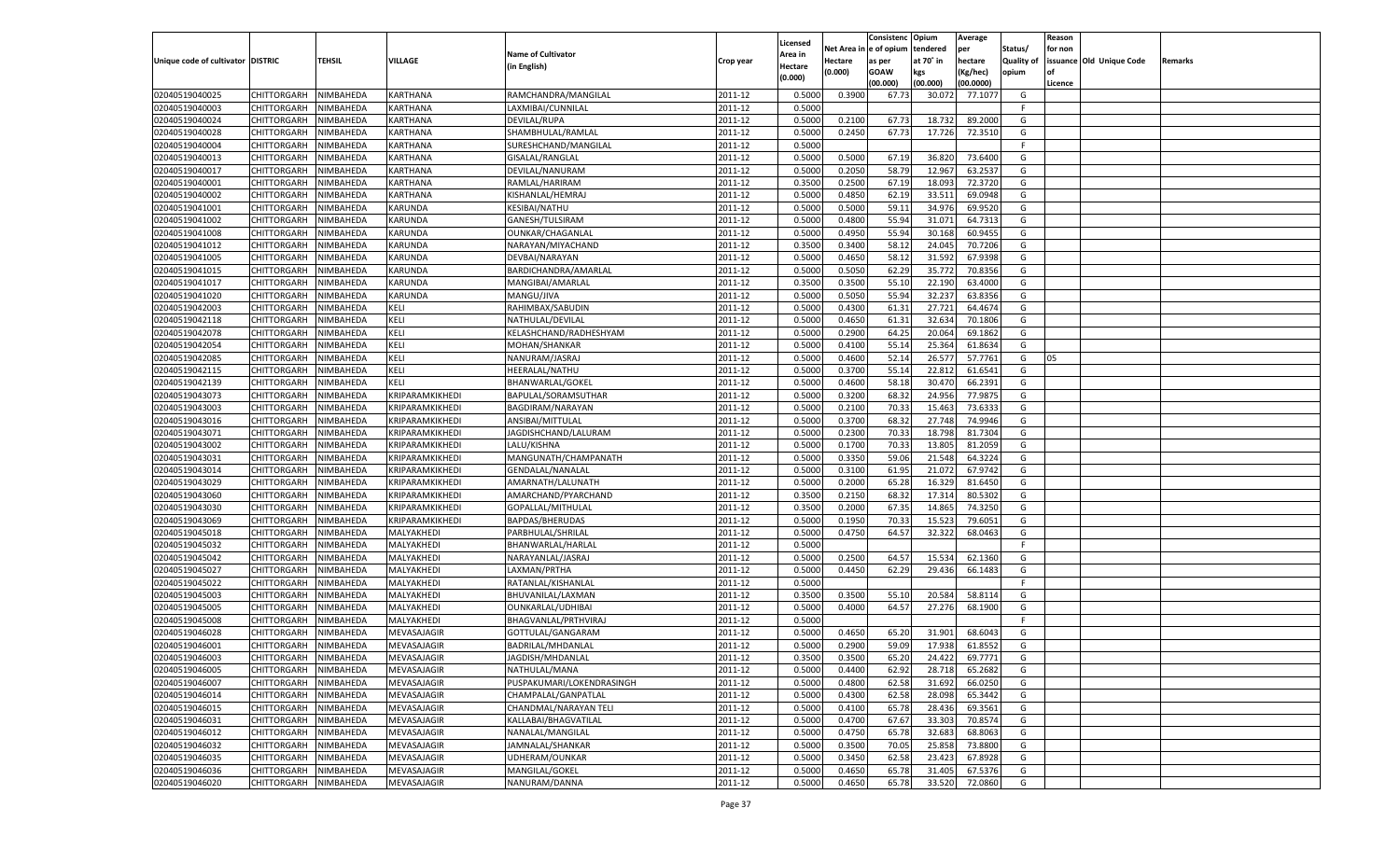|                                   |                            |                        |                              |                                       |                    |                  |                  | Consistenc Opium |                  | Average            |                   | Reason    |                          |                    |
|-----------------------------------|----------------------------|------------------------|------------------------------|---------------------------------------|--------------------|------------------|------------------|------------------|------------------|--------------------|-------------------|-----------|--------------------------|--------------------|
|                                   |                            |                        |                              |                                       |                    | Licensed         | Net Area         | e of opium       | tendered         | per                | Status/           | for non   |                          |                    |
| Unique code of cultivator DISTRIC |                            | TEHSIL                 | VILLAGE                      | <b>Name of Cultivator</b>             | Crop year          | Area in          | Hectare          | as per           | at 70˚ in        | hectare            | <b>Quality of</b> |           | issuance Old Unique Code | Remarks            |
|                                   |                            |                        |                              | (in English)                          |                    | Hectare          | (0.000)          | <b>GOAW</b>      | kgs              | (Kg/hec)           | opium             | <b>of</b> |                          |                    |
|                                   |                            |                        |                              |                                       |                    | (0.000)          |                  | (00.000)         | (00.000)         | (00.0000)          |                   | Licence   |                          |                    |
| 02040519046025                    | CHITTORGARH                | NIMBAHEDA              | MEVASAJAGIR                  | CHANCANBAI/MHDANLAL                   | 2011-12            | 0.5000           | 0.3900           | 59.09            | 23.965           | 61.4487            | G                 |           |                          |                    |
| 02040519046041                    | CHITTORGARH                | NIMBAHEDA              | MEVASAJAGIR                  | KALURAM/NARAYAN                       | 2011-12            | 0.5000           | 0.4600           | 65.4             | 31.084           | 67.5739            | G                 |           |                          |                    |
| 02040519046042                    | <b>CHITTORGARH</b>         | NIMBAHEDA              | MEVASAJAGIR                  | MANGIBAI/BAGDURAM                     | 2011-12            | 0.5000           | 0.4500           | 65.42            | 30.813           | 68.4733            | G                 |           |                          |                    |
| 02040519046045                    | CHITTORGARH                | NIMBAHEDA              | MEVASAJAGIR                  | KISHAN/VIJHERAM                       | 2011-12            | 0.5000           | 0.4650           | 65.42            | 31.83            | 68.4559            | G                 |           |                          |                    |
| 02040519046046                    | CHITTORGARH                | NIMBAHEDA              | MEVASAJAGIR                  | PYARA/PRTHA                           | 2011-12            | 0.5000           | 0.4800           | 65.42            | 32.878           | 68.4958            | G                 |           |                          |                    |
| 02040519046047                    | CHITTORGARH                | NIMBAHEDA              | MEVASAJAGIR                  | VISHNULAL/RADHU                       | 2011-12            | 0.3500           | 0.3550           | 62.58            | 22.743           | 64.0648            | G                 |           |                          |                    |
| 02040519046052                    | CHITTORGARH                | NIMBAHEDA              | MEVASAJAGIR                  | NANIBAI/ONKAR                         | 2011-12            | 0.5000           | 0.2150           | 65.85            | 14.760           | 68.651             | G                 |           |                          |                    |
| 02040519046050                    | CHITTORGARH                | NIMBAHEDA              | MEVASAJAGIR                  | BHERULAL/HUKMICHAND                   | 2011-12            | 0.3500           | 0.3500           | 62.58            | 23.655           | 67.585             | G                 |           |                          |                    |
| 02040519047058                    | CHITTORGARH                | NIMBAHEDA              | MOHMADPURA                   | LAKHMICHAND/NOLA                      | 2011-12            | 0.5000           | 0.3500           | 67.29            | 24.580           | 70.2286            | G                 |           |                          |                    |
| 02040519047001                    | CHITTORGARH                | NIMBAHEDA              | MOHMADPURA                   | PAVANSINGH/KESARSINGH                 | 2011-12            | 0.3500           | 0.3500           | 67.29            | 25.39            | 72.5629            | G                 |           |                          |                    |
| 02040519047002                    | CHITTORGARH                | NIMBAHEDA              | MOHMADPURA                   | KESARSINGH/UDHESINGH                  | 2011-12            | 0.5000           | 0.2950           | 62.16            | 21.561           | 73.0881            | G                 |           |                          |                    |
| 02040519047003                    | CHITTORGARH                | NIMBAHEDA              | MOHMADPURA                   | CHGANLAL/KESARRAM                     | 2011-12            | 0.5000           | 0.3000           | 67.29            | 22.110           | 73.7000            | G                 |           |                          |                    |
| 02040519047017                    | CHITTORGARH                | NIMBAHEDA              | MOHMADPURA                   | KISHANLAL/BHURA                       | 2011-12            | 0.5000           | 0.3600           | 65.03            | 24.916           | 69.2111            | G                 |           |                          |                    |
| 02040519047024                    | CHITTORGARH                | NIMBAHEDA              | MOHMADPURA                   | MITTULAL/MANGILAL                     | 2011-12            | 0.3500           | 0.3250           | 67.52            | 24.076           | 74.0800            | G                 |           |                          |                    |
| 02040519047032                    | <b>CHITTORGARH</b>         | NIMBAHEDA              | MOHMADPURA                   | NATHULAL/RAMA                         | 2011-12            | 0.5000           | 0.4600           | 65.03            | 31.809           | 69.1500            | G                 |           |                          |                    |
| 02040519047033                    | CHITTORGARH                | NIMBAHEDA              | MOHMADPURA                   | <b>BALULAL/KESULAL</b>                | 2011-12            | 0.5000           | 0.3600           | 70.09            | 27.415           | 76.1528            | G                 |           |                          |                    |
| 02040519047034                    | <b>CHITTORGARH</b>         | NIMBAHEDA              | MOHMADPURA                   | NANALAL/MADHOLAL                      | 2011-12            | 0.5000           | 0.2000           | 67.52            | 15.096           | 75.4800            | G                 |           |                          |                    |
| 02040519047036                    | CHITTORGARH                | NIMBAHEDA              | MOHMADPURA                   | RATANLAL/KASIRAM                      | 2011-12            | 0.5000           | 0.4150           | 62.16            | 28.247           | 68.0651            | G                 |           |                          |                    |
| 02040519047043                    | <b>CHITTORGARH</b>         | NIMBAHEDA              | MOHMADPURA                   | MOTILAL/GOTTULAL                      | 2011-12            | 0.5000           | 0.3050           | 70.09            | 24.401           | 80.003             | G                 |           |                          |                    |
| 02040519047045                    | CHITTORGARH                | NIMBAHEDA              | MOHMADPURA                   | RAMCHANDRA/PEMA                       | 2011-12            | 0.5000           | 0.2050           | 67.52            | 15.472           | 75.4732            | G                 |           |                          |                    |
| 02040519047055                    | <b>CHITTORGARH</b>         | NIMBAHEDA              | MOHMADPURA                   | DADAMCHAND/KESURAM                    | 2011-12            | 0.5000           | 0.4100           | 67.52            | 29.545           | 72.0610            | G                 |           |                          |                    |
| 02040519047059                    | CHITTORGARH                | NIMBAHEDA              | MOHMADPURA                   | DHANRAJ/NOLA                          | 2011-12            | 0.3500           | 0.2000           | 67.32            | 14.060           | 70.3000            | G                 |           |                          |                    |
| 02040519047053                    | <b>CHITTORGARH</b>         | NIMBAHEDA              | MOHMADPURA                   | BALCHAND/SHANKARLAI                   | 2011-12            | 0.5000           | 0.3100           | 67.32            | 22.283           | 71.880             | G                 |           |                          |                    |
| 02040519047048                    | CHITTORGARH                | NIMBAHEDA              | MOHMADPURA                   | SOHANLAL/BHURALAL                     | 2011-12            | 0.5000           | 0.3500           | 65.03            | 23.690           | 67.6857            | G                 |           |                          |                    |
| 02040519047057                    | <b>CHITTORGARH</b>         | NIMBAHEDA              | MOHMADPURA                   | KANIYALAL/MADHOLAL                    | 2011-12            | 0.3500           | 0.2100           | 65.03            | 14.771           | 70.3381            | G                 |           |                          |                    |
| 02040519047035                    | CHITTORGARH                | NIMBAHEDA              | MOHMADPURA                   | BHERULAL/MADHOLAL                     | 2011-12            | 0.3500           | 0.2200           | 62.16            | 14.457           | 65.7136            | G                 |           |                          |                    |
| 02040519047037                    | <b>CHITTORGARH</b>         | NIMBAHEDA              | MOHMADPURA                   | SHAMBHULAL/MAGNIRAM                   | 2011-12            | 0.5000           | 0.2300           | 67.32            | 17.696           | 76.9391            | G                 |           |                          |                    |
| 02040519047012                    | CHITTORGARH                | NIMBAHEDA              | MOHMADPURA                   | BHERULAL/RAMAJI                       | 2011-12            | 0.5000           | 0.3000           | 67.32            | 22.129           | 73.7633            | G                 |           |                          |                    |
| 02040519047025                    | <b>CHITTORGARH</b>         | NIMBAHEDA              | MOHMADPURA                   | HEMRAJ/BHURA                          | 2011-12            | 0.5000           | 0.4100           | 64.17            | 29.207           | 71.2366            | - 1               | 02        |                          |                    |
| 02040519047029                    | CHITTORGARH                | NIMBAHEDA              | MOHMADPURA                   | DALIBAI/BHURALAL                      | 2011-12            | 0.3500           | 0.2150           | 67.89            | 15.87            | 73.8465            | G                 |           |                          |                    |
| 02040519047061                    | CHITTORGARH                | NIMBAHEDA              | MOHMADPURA                   | BHERULAL/RATANLAL                     | 2011-12            | 0.5000           | 0.4900           | 64.17            | 32.397           | 66.1163            | - 1               | 02        |                          |                    |
| 02040519047056                    | CHITTORGARH                | NIMBAHEDA              | MOHMADPURA                   | KALURAM/MANGILAL                      | 2011-12            | 0.5000           | 0.2400           | 67.89            | 17.58            | 73.2667            | G                 |           |                          |                    |
| 02040519047051                    | CHITTORGARH                | NIMBAHEDA              | MOHMADPURA                   | CHTRBHUJ/MANGILAL                     | 2011-12            | 0.5000           | 0.3500           | 67.89            | 25.100           | 71.7143            | G                 |           |                          |                    |
| 02040519048029                    | CHITTORGARH                | NIMBAHEDA              | MOTHA                        | ARJUN/TARACHAND                       | 2011-12            | 0.3500           | 0.2100           | 65.17            | 15.82            | 75.3667            | G                 |           |                          |                    |
| 02040519048001                    | CHITTORGARH                | NIMBAHEDA              | MOTHA                        | BADRILAL/SHANKARLAI                   | 2011-12            | 0.5000           | 0.2500           | 62.37            | 17.775           | 71.1000            | G                 |           |                          |                    |
| 02040519048007                    | CHITTORGARH                | NIMBAHEDA              | MOTHA                        | SANTILAL/HJARILAL                     | 2011-12            | 0.5000           | 0.3950           | 67.03            | 31.38            | 79.4658            | G                 |           |                          |                    |
| 02040519048018                    | CHITTORGARH                | NIMBAHEDA              | MOTHA                        | CHOGALAL/TARCHAND                     | 2011-12            | 0.5000           | 0.3200           | 67.03            | 25.194           | 78.7313            | G                 |           |                          |                    |
| 02040519048027                    | CHITTORGARH                | NIMBAHEDA              | MOTHA                        | JAINARAYAN/MOTILAL                    | 2011-12            | 0.5000           | 0.2950           | 64.63            | 23.784           | 80.623             | G                 |           |                          |                    |
| 02040519048016                    | CHITTORGARH                | NIMBAHEDA              | MOTHA                        | KISHANLAL/CUNNILAL                    | 2011-12            | 0.5000           | 0.3000           | 64.63            | 20.903           | 69.6767            | G                 |           |                          |                    |
| 02040519048024                    | CHITTORGARH                | NIMBAHEDA              | MOTHA                        | MANGILAL/TARACHAND                    | 2011-12            | 0.5000           | 0.2800           | 64.63            | 21.605           | 77.1607            | G                 |           |                          |                    |
| 02040519048021                    | CHITTORGARH                | NIMBAHEDA              | MOTHA                        | ASHOKKUMAR/BADRILAL                   | 2011-12            | 0.3500           | 0.3400           | 62.37            | 23.496           | 69.1059            | G                 |           |                          |                    |
| 02040519048031                    | CHITTORGARH                | NIMBAHEDA              | MOTHA                        | OUNKARLAL/CUNNILAL                    | 2011-12            | 0.5000           | 0.3150           | 64.63            | 21.30            | 67.6190            | G                 |           |                          |                    |
| 02040519048022                    | CHITTORGARH                | NIMBAHEDA              | MOTHA                        | NANDLAL/RAMLAL                        | 2011-12            | 0.3500           | 0.3400           | 59.01            | 20.97            | 61.6882            | G                 |           |                          |                    |
| 02040519048023                    | CHITTORGARH                | NIMBAHEDA              | MOTHA                        | BABULAL/JAGNATH                       | 2011-12            | 0.3500           | 0.2750           | 53.54            | 17.064           | 62.0509            |                   | 02        |                          |                    |
| 02040519048009                    | CHITTORGARH                | NIMBAHEDA              | MOTHA                        | RUKMNIBAI/CUNNILAL                    | 2011-12            | 0.3500           | 0.2850           | 62.37            | 19.246           | 67.5298            | G                 |           |                          |                    |
|                                   |                            |                        |                              | RAMRATAN/BHANWARLAL                   | 2011-12            |                  | 0.3600           |                  | 23.713           |                    | G                 |           |                          |                    |
| 02040519063035<br>02040519063002  | CHITTORGARH<br>CHITTORGARH | NIMBAHEDA              | PEMANDAKHEDA<br>PEMANDAKHEDA | BHANWARLAL/LALURAM                    |                    | 0.5000           |                  | 61.25            |                  | 65.8694<br>72.2986 | G                 |           |                          |                    |
| 02040519063004                    | <b>CHITTORGARH</b>         | NIMBAHEDA<br>NIMBAHEDA | PEMANDAKHEDA                 | OUNKARSIGH/MOTISINGH                  | 2011-12<br>2011-12 | 0.5000<br>0.5000 | 0.3650<br>0.2500 | 61.74<br>61.74   | 26.389<br>17.472 | 69.8880            | G                 |           |                          |                    |
| 02040519063011                    | <b>CHITTORGARH</b>         | NIMBAHEDA              | PEMANDAKHEDA                 | PREMKUNWAR/SAMBHUSINGH                | 2011-12            | 0.3500           | 0.3100           | 61.74            | 20.480           | 66.0645            | G                 |           |                          | <b>NAME CHANGE</b> |
| 02040519063013                    | <b>CHITTORGARH</b>         | NIMBAHEDA              | PEMANDAKHEDA                 | BHERULAL/CUNNILAL                     | 2011-12            | 0.5000           | 0.3450           | 59.11            | 22.301           | 64.6406            | G                 |           |                          |                    |
| 02040519063026                    | <b>CHITTORGARH</b>         | NIMBAHEDA              | PEMANDAKHEDA                 | GANPATSINGH/UDHESINGH                 | 2011-12            | 0.5000           | 0.3550           | 59.11            | 22.791           | 64.2000            | G                 |           |                          |                    |
|                                   | <b>CHITTORGARH</b>         |                        |                              |                                       |                    |                  |                  |                  |                  |                    | G                 |           |                          |                    |
| 02040519063028                    | <b>CHITTORGARH</b>         | NIMBAHEDA<br>NIMBAHEDA | PEMANDAKHEDA<br>PEMANDAKHEDA | AMBHALAL/MULCHAND<br>RATANLAL/DHULAJI | 2011-12<br>2011-12 | 0.5000           | 0.3600<br>0.2900 | 61.74            | 22.923<br>19.236 | 63.6750            | G                 |           |                          |                    |
| 02040519063034                    | <b>CHITTORGARH</b>         |                        |                              | BASRAJ/NANDLAL                        | 2011-12            | 0.3500           |                  | 59.11            |                  | 66.3310<br>68.8087 | G                 |           |                          |                    |
| 02040519063032<br>02040519063030  |                            | NIMBAHEDA              | PEMANDAKHEDA                 |                                       |                    | 0.5000           | 0.2300           | 64.11            | 15.826           |                    |                   |           |                          |                    |
|                                   | CHITTORGARH                | NIMBAHEDA              | PEMANDAKHEDA                 | SOBHALAL/NANDLAL                      | 2011-12            | 0.3500           | 0.1500           | 61.74            | 9.728            | 64.8533            | G                 |           |                          |                    |
| 02040519063017                    | CHITTORGARH                | NIMBAHEDA              | PEMANDAKHEDA                 | NIHALKUVAR/RAMSINGH                   | 2011-12            | 0.5000           | 0.3100           | 52.77            | 17.467           | 56.3452            | G                 | 05        |                          |                    |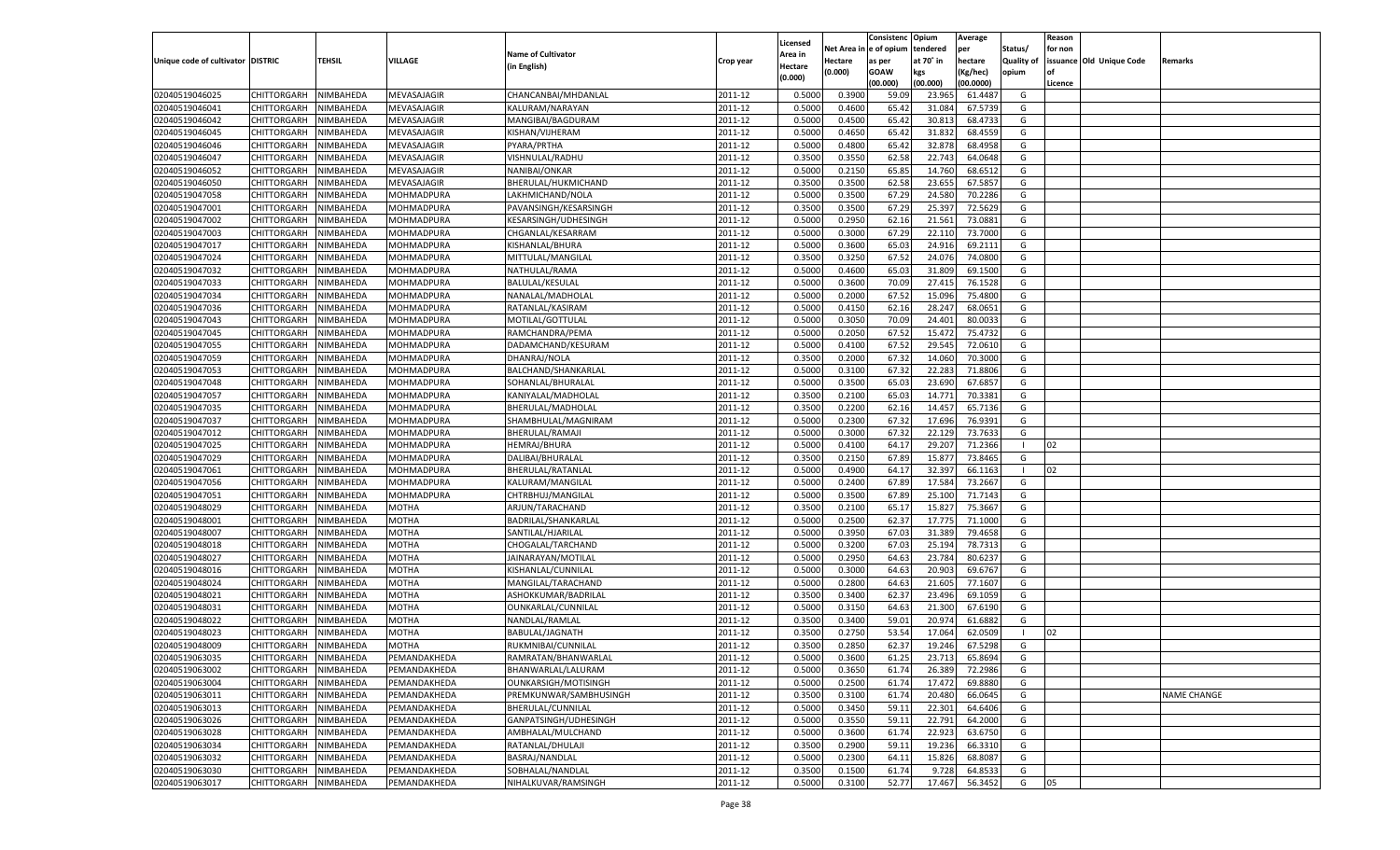|                                   |                       |               |               |                            |           |                           |          | Consistenc  | Opium     | Average            |                   | Reason   |                          |                 |
|-----------------------------------|-----------------------|---------------|---------------|----------------------------|-----------|---------------------------|----------|-------------|-----------|--------------------|-------------------|----------|--------------------------|-----------------|
|                                   |                       |               |               | <b>Name of Cultivator</b>  |           | Licensed                  | Net Area | e of opium  | tendered  | per                | Status/           | for non  |                          |                 |
| Unique code of cultivator DISTRIC |                       | <b>TEHSIL</b> | VILLAGE       | (in English)               | Crop year | <b>Area in</b><br>Hectare | Hectare  | as per      | at 70° in | hectare            | <b>Quality of</b> |          | issuance Old Unique Code | Remarks         |
|                                   |                       |               |               |                            |           | (0.000)                   | (0.000)  | <b>GOAW</b> | kgs       | (Kg/hec)           | opium             |          |                          |                 |
|                                   |                       |               |               |                            |           |                           |          | (00.000)    | (00.000)  | (00.0000)          |                   | Licence  |                          |                 |
| 02040519063031                    | CHITTORGARH           | NIMBAHEDA     | PEMANDAKHEDA  | BHANWARSINGH/AMARSINGH     | 2011-12   | 0.5000                    | 0.4400   | 59.11       | 27.841    | 63.2750            | G                 |          |                          |                 |
| 02040519063006                    | CHITTORGARH           | NIMBAHEDA     | PEMANDAKHEDA  | DEEPKUVAR/KARANSINGH       | 2011-12   | 0.5000                    | 0.1750   | 59.11       | 10.809    | 61.7657            | G                 |          |                          |                 |
| 02040519063016                    | CHITTORGARH           | NIMBAHEDA     | PEMANDAKHEDA  | MANGU/HEERA                | 2011-12   | 0.3500                    | 0.2700   | 52.85       | 14.904    | 55.2000            | G                 | 04       |                          |                 |
| 02040519051051                    | CHITTORGARH           | NIMBAHEDA     | RAMPURA       | KASIRAM/DYARAM             | 2011-12   | 0.3500                    | 0.3000   | 64.10       | 20.768    | 69.2267            | G                 |          |                          |                 |
| 02040519051036                    | CHITTORGARH           | NIMBAHEDA     | RAMPURA       | RAMNARAYAN/AMRATRAM        | 2011-12   | 0.5000                    | 0.3350   | 64.10       | 23.122    | 69.0209            | G                 |          |                          |                 |
| 02040519051046                    | CHITTORGARH           | NIMBAHEDA     | RAMPURA       | FULCHAND/KHEMRAJ           | 2011-12   | 0.3500                    | 0.3400   | 64.10       | 23.15     | 68.1118            | G                 |          |                          |                 |
| 02040519051063                    | CHITTORGARH           | NIMBAHEDA     | RAMPURA       | JANKILAL/KHEMRAJ           | 2011-12   | 0.3500                    | 0.3400   | 62.55       | 22.098    | 64.9941            | G                 |          |                          |                 |
| 02040519051028                    | CHITTORGARH           | NIMBAHEDA     | RAMPURA       | HABUDA/HARIRAM             | 2011-12   | 0.3500                    | 0.2000   | 62.55       | 13.904    | 69.5200            | G                 |          |                          |                 |
| 02040519051049                    | CHITTORGARH           | NIMBAHEDA     | RAMPURA       | SANTILAL/BHANWARLAL        | 2011-12   | 0.3500                    | 0.3450   | 62.55       | 23.099    | 66.9536            | G                 |          |                          |                 |
| 02040519051055                    | CHITTORGARH           | NIMBAHEDA     | RAMPURA       | MAHIPAL/UTHAMCHAND         | 2011-12   | 0.5000                    | 0.3050   | 70.09       | 18.524    | 60.7344            | G                 |          |                          |                 |
| 02040519052005                    | CHITTORGARH           | NIMBAHEDA     | RATHANJANA-A  | PRTHVIRAJ/GOKEL            | 2011-12   | 0.5000                    | 0.4900   | 70.13       | 37.63     | 76.7959            | G                 |          |                          |                 |
| 02040519052009                    | CHITTORGARH           | NIMBAHEDA     | RATHANJANA-A  | OUNKARLAL/KHEMRAJ          | 2011-12   | 0.5000                    | 0.4650   | 58.67       | 31.732    | 68.2409            | G                 |          |                          |                 |
| 02040519052010                    | CHITTORGARH           | NIMBAHEDA     | RATHANJANA-A  | PYARA/GOKEL                | 2011-12   | 0.5000                    | 0.4850   | 62.14       | 33.209    | 68.4722            | G                 |          |                          |                 |
| 02040519052022                    | CHITTORGARH           | NIMBAHEDA     | RATHANJANA-A  | MATHURALAL/NARAYAN         | 2011-12   | 0.5000                    | 0.4300   | 50.19       | 26.429    | 61.4628            | G                 | 05       |                          |                 |
| 02040519052027                    | CHITTORGARH           | NIMBAHEDA     | RATHANJANA-A  | GHERILAL/BHURA             | 2011-12   | 0.5000                    | 0.5000   | 59.39       | 33.954    | 67.9080            | G                 |          |                          |                 |
| 02040519052131                    | CHITTORGARH           | NIMBAHEDA     | RATHANJANA-A  | GITABAI/SANTILAL           | 2011-12   | 0.5000                    | 0.4900   | 52.98       | 30.524    | 62.2939            | G                 | 05       |                          |                 |
| 02040519052017                    | CHITTORGARH           | NIMBAHEDA     | RATHANJANA-A  | JAGDISH/TARACHAND          | 2011-12   | 0.5000                    | 0.4500   | 50.10       | 12.161    | 27.0244            | $\blacksquare$    | 02       |                          |                 |
| 02040519052003                    | CHITTORGARH           | NIMBAHEDA     | RATHANJANA-A  | SHYAMLAL/SHIVLAL           | 2011-12   | 0.5000                    | 0.5050   | 65.48       | 37.052    | 73.3703            | G                 |          |                          |                 |
| 02040519052028                    | CHITTORGARH           | NIMBAHEDA     | RATHANJANA-A  | BALCHAND/BHAGVAN           | 2011-12   | 0.5000                    | 0.4450   | 59.39       | 28.804    | 64.7281            | G                 |          |                          |                 |
| 02040519052002                    | CHITTORGARH           | NIMBAHEDA     | RATHANJANA-A  | LALA/CHOTTU                | 2011-12   | 0.5000                    | 0.4200   | 65.48       | 29.728    | 70.7810            | G                 |          |                          |                 |
| 02040519052008                    | CHITTORGARH           | NIMBAHEDA     | RATHANJANA-A  | MOTIYABAI/BHERA            | 2011-12   | 0.3500                    | 0.3450   | 62.14       | 25.193    | 73.0232            | G                 |          |                          |                 |
| 02040519052038                    | CHITTORGARH           | NIMBAHEDA     | RATHANJANA-A  | GHATHUKAVAR/KUNDANSINGH    | 2011-12   | 0.5000                    | 0.4950   | 62.54       | 34.013    | 68.7131            | $\blacksquare$    | 02       |                          |                 |
| 02040519052034                    | CHITTORGARH           | NIMBAHEDA     | RATHANJANA-A  | GASILAL/RAMA               | 2011-12   | 0.5000                    | 0.4200   | 59.39       | 27.871    | 66.3595            | G                 |          |                          |                 |
| 02040519052011                    | CHITTORGARH           | NIMBAHEDA     | RATHANJANA-A  | SUNDARBAI/MEGRAJ           | 2011-12   | 0.5000                    | 0.4900   | 56.25       | 31.275    | 63.8265            | G                 |          |                          |                 |
| 02040519052133                    | CHITTORGARH           | NIMBAHEDA     | RATHANJANA-A  | DURGALAL/HEERALAL          | 2011-12   | 0.5000                    | 0.3750   | 59.39       | 27.676    | 73.8027            | G                 |          |                          |                 |
| 02040519052134                    | CHITTORGARH           | NIMBAHEDA     | RATHANJANA-A  | KANIYALAL/HEERALAI         | 2011-12   | 0.5000                    | 0.3850   | 59.39       | 26.904    | 69.8805            | G                 |          |                          |                 |
| 02040519052135                    |                       |               |               | NIKAMLAL/KHEMRAJ           | 2011-12   | 0.5000                    | 0.3450   |             |           | 73.959             | G                 |          |                          |                 |
| 02040519052136                    | CHITTORGARH           | NIMBAHEDA     | RATHANJANA-A  |                            |           |                           |          | 62.54       | 25.516    |                    | - 1               |          |                          |                 |
|                                   | CHITTORGARH           | NIMBAHEDA     | RATHANJANA-A  | LAXMILAL/KHEMRAJ           | 2011-12   | 0.5000                    | 0.3750   | 49.62       | 5.441     | 14.5093<br>70.2137 | - 1               | 02<br>02 |                          |                 |
| 02040519052139                    | CHITTORGARH           | NIMBAHEDA     | RATHANJANA-A  | MANGILAL/JAIRAM            | 2011-12   | 0.5000                    | 0.5100   | 62.54       | 35.809    |                    |                   |          | 02030514105001           | <b>TRANSFER</b> |
| 02040519052059                    | CHITTORGARH           | NIMBAHEDA     | RATHANJANA-B  | MNOHARSINGH/BHANWARSINGH   | 2011-12   | 0.3500                    | 0.3050   | 53.03       | 18.591    | 60.9541            | G                 | 05       |                          |                 |
| 02040519052068                    | CHITTORGARH           | NIMBAHEDA     | RATHANJANA-B  | LALCHAND/HEERA             | 2011-12   | 0.5000                    | 0.5000   | 53.03       | 30.053    | 60.1060            | G                 | 05       |                          |                 |
| 02040519052108                    | CHITTORGARH           | NIMBAHEDA     | RATHANJANA-B  | SHANKARLAL/KISHANLAL       | 2011-12   | 0.5000                    | 0.4950   | 61.18       | 36.12     | 72.9737            | G                 |          |                          |                 |
| 02040519052088                    | CHITTORGARH           | NIMBAHEDA     | RATHANJANA-B  | HJARI/HEERALAL             | 2011-12   | 0.5000                    | 0.5050   | 64.06       | 37.072    | 73.4099            | G                 |          |                          |                 |
| 02040519052100                    | CHITTORGARH           | NIMBAHEDA     | RATHANJANA-B  | BAPULAL/HJARILAL(HEERALAL) | 2011-12   | 0.5000                    | 0.4650   | 59.09       | 32.626    | 70.1634            | G                 |          |                          |                 |
| 02040519052111                    | CHITTORGARH           | NIMBAHEDA     | RATHANJANA-B  | DADAMCHAND/TARACHAND       | 2011-12   | 0.5000                    | 0.3650   | 64.17       | 26.282    | 72.005             | G                 |          |                          |                 |
| 02040519052113                    | CHITTORGARH           | NIMBAHEDA     | RATHANJANA-B  | SHAMBHULAL/MODA            | 2011-12   | 0.5000                    | 0.4850   | 61.18       | 33.431    | 68.9299            | G                 |          |                          |                 |
| 02040519052129                    | CHITTORGARH           | NIMBAHEDA     | RATHANJANA-B  | SEETARAM/TARACHAND         | 2011-12   | 0.5000                    | 0.4400   | 59.09       | 31.411    | 71.3886            | G                 |          |                          |                 |
| 02040519052115                    | CHITTORGARH           | NIMBAHEDA     | RATHANJANA-B  | BABUSINGH/AMARSINGH        | 2011-12   | 0.5000                    | 0.4550   | 59.05       | 31.02     | 68.191             | G                 |          |                          |                 |
| 02040519052052                    | CHITTORGARH           | NIMBAHEDA     | RATHANJANA-B  | ASHU/SOLA                  | 2011-12   | 0.5000                    | 0.4900   | 61.63       | 35.03     | 71.4939            | G                 |          |                          |                 |
| 02040519052080                    | CHITTORGARH           | NIMBAHEDA     | RATHANJANA-B  | CHAMPALAL/BHAGVAN          | 2011-12   | 0.5000                    | 0.3600   | 67.28       | 26.604    | 73.9000            | G                 |          |                          |                 |
| 02040519052062                    | CHITTORGARH           | NIMBAHEDA     | RATHANJANA-B  | RAMCHANDRA/GOKEL           | 2011-12   | 0.5000                    | 0.3300   | 53.03       | 20.280    | 61.4545            | G                 | 05       |                          |                 |
| 02040519052094                    | CHITTORGARH           | NIMBAHEDA     | RATHANJANA-B  | SURESHCHANDRA/MOHANLAL     | 2011-12   | 0.5000                    | 0.4450   | 52.07       | 28.760    | 64.6292            | G                 | 05       |                          |                 |
| 02040519052137                    | CHITTORGARH           | NIMBAHEDA     | RATHANJANA-B  | NANDLAL/MEGHA              | 2011-12   | 0.5000                    | 0.4300   | 55.90       | 28.83     | 67.0605            | G                 |          |                          |                 |
| 02040519052098                    | CHITTORGARH           | NIMBAHEDA     | RATHANJANA-B  | BADRILAL/KASIRAM           | 2011-12   | 0.5000                    | 0.4500   | 59.0        | 30.63     | 68.086             | G                 |          |                          |                 |
| 02040519052102                    | CHITTORGARH           | NIMBAHEDA     | RATHANJANA-B  | BHERULAL/RAMCHANDRA        | 2011-12   | 0.5000                    | 0.4350   | 59.08       | 30.190    | 69.4023            | G                 |          |                          |                 |
| 02040519052095                    | CHITTORGARH NIMBAHEDA |               | RATHANJANA-B  | JASVANSINGH/KUNDANSINGH    | 2011-12   | 0.5000                    | 0.4950   | 59.08       | 34.216    | 69.1232            | G                 |          |                          |                 |
| 02040519052138                    | <b>CHITTORGARH</b>    | NIMBAHEDA     | RATHANJANA-B  | TULSIRAM/MANA              | 2011-12   | 0.5000                    | 0.4850   | 58.04       | 32.328    | 66.6557            | G                 |          |                          |                 |
| 02040519055015                    | <b>CHITTORGARH</b>    | NIMBAHEDA     | SANKLOKAKHEDA | GOVINDRAM/HANSRAJ          | 2011-12   | 0.3500                    | 0.1950   | 61.63       | 13.048    | 66.9128            | G                 |          |                          |                 |
| 02040519055002                    | <b>CHITTORGARH</b>    | NIMBAHEDA     | SANKLOKAKHEDA | KASIRAM/JASRAJ             | 2011-12   | 0.5000                    | 0.2900   | 67.12       | 22.974    | 79.2207            | G                 |          |                          |                 |
| 02040519055003                    | <b>CHITTORGARH</b>    | NIMBAHEDA     | SANKLOKAKHEDA | GOPALLAL/HEMRAJ            | 2011-12   | 0.5000                    | 0.4050   | 64.11       | 27.476    | 67.8420            | G                 |          |                          |                 |
| 02040519055013                    | <b>CHITTORGARH</b>    | NIMBAHEDA     | SANKLOKAKHEDA | RAMSINGH/JASRAJ            | 2011-12   | 0.5000                    | 0.3900   | 64.11       | 27.228    | 69.8154            | G                 |          |                          |                 |
| 02040519055014                    | <b>CHITTORGARH</b>    | NIMBAHEDA     | SANKLOKAKHEDA | RUKMNIBAI/LOBHCHAND        | 2011-12   | 0.5000                    | 0.2500   | 70.07       | 20.330    | 81.3200            | G                 |          |                          |                 |
| 02040519055021                    | <b>CHITTORGARH</b>    | NIMBAHEDA     | SANKLOKAKHEDA | RAMRATAN/HJARILAL          | 2011-12   | 0.3500                    | 0.3400   | 61.63       | 23.393    | 68.8029            | G                 |          |                          |                 |
| 02040519055023                    | <b>CHITTORGARH</b>    | NIMBAHEDA     | SANKLOKAKHEDA | CHANDIBAI/HJARILAL         | 2011-12   | 0.3500                    | 0.3450   | 61.63       | 23.745    | 68.8261            | G                 |          |                          |                 |
| 02040519055011                    | <b>CHITTORGARH</b>    | NIMBAHEDA     | SANKLOKAKHEDA | BAPULAL/JASRAJ             | 2011-12   | 0.5000                    | 0.3700   | 61.63       | 25.576    | 69.1243            | G                 |          |                          |                 |
| 02040519055026                    | CHITTORGARH           | NIMBAHEDA     | SANKLOKAKHEDA | AMARSINGH/BHERUSINGH       | 2011-12   | 0.5000                    | 0.3800   | 64.21       | 25.877    | 68.0974            | G                 |          |                          |                 |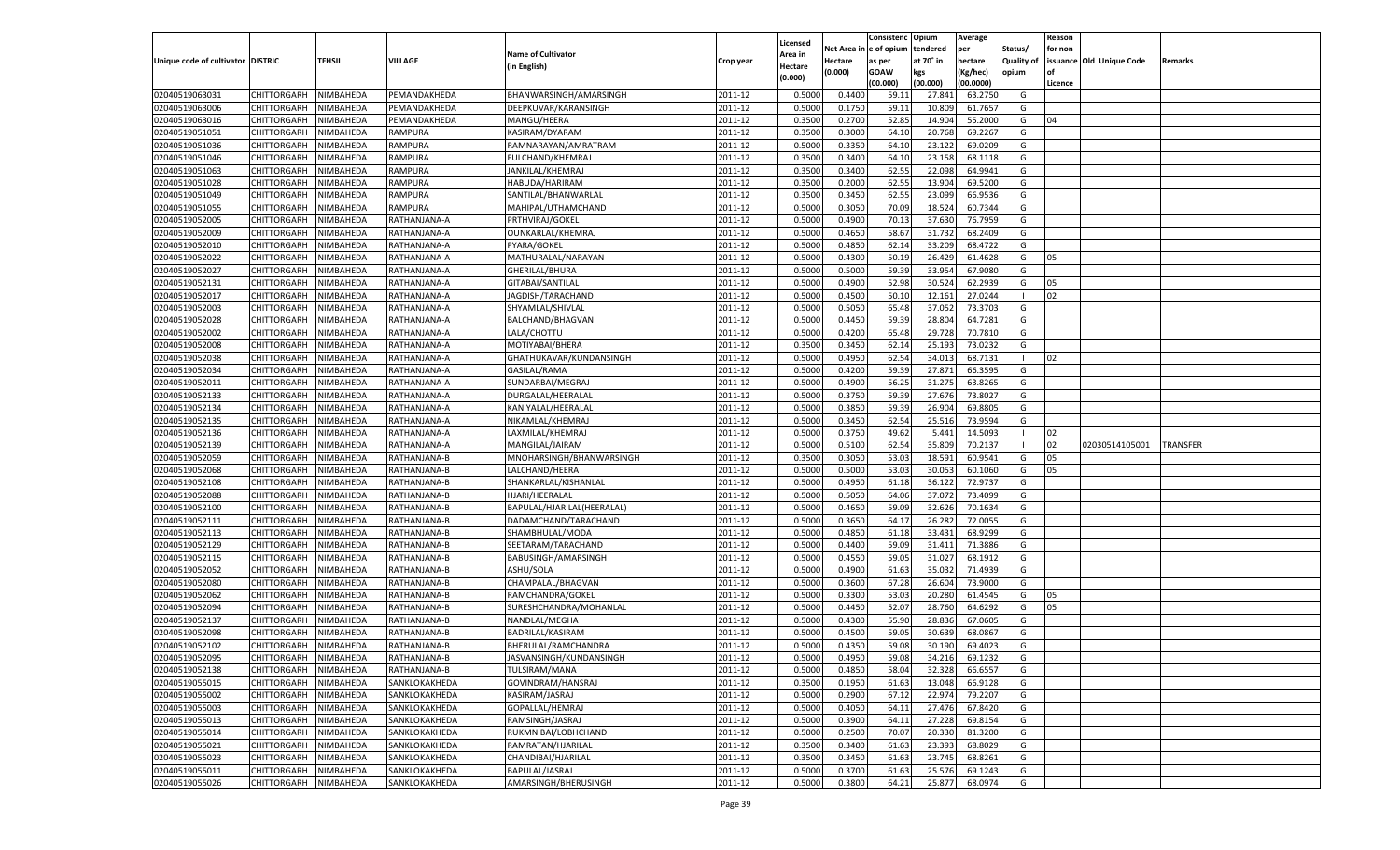|                                   |                            |                        |                |                           |                    |                           |          | Consistenc  | Opium     | Average   |                   | Reason  |                          |                 |
|-----------------------------------|----------------------------|------------------------|----------------|---------------------------|--------------------|---------------------------|----------|-------------|-----------|-----------|-------------------|---------|--------------------------|-----------------|
|                                   |                            |                        |                | <b>Name of Cultivator</b> |                    | Licensed                  | Net Area | e of opium  | tendered  | per       | Status/           | for non |                          |                 |
| Unique code of cultivator DISTRIC |                            | <b>TEHSIL</b>          | VILLAGE        | (in English)              | Crop year          | <b>Area in</b><br>Hectare | Hectare  | as per      | at 70° in | hectare   | <b>Quality of</b> |         | issuance Old Unique Code | Remarks         |
|                                   |                            |                        |                |                           |                    | (0.000)                   | (0.000)  | <b>GOAW</b> | kgs       | (Kg/hec)  | opium             |         |                          |                 |
|                                   |                            |                        |                |                           |                    |                           |          | (00.000)    | (00.000)  | (00.0000) |                   | Licence |                          |                 |
| 02040519056005                    | CHITTORGARH                | NIMBAHEDA              | SARTHAL        | KUKIBAI/GHISULAL          | 2011-12            | 0.5000                    | 0.4700   | 67.06       | 33.061    | 70.3426   | G                 |         |                          |                 |
| 02040519056012                    | CHITTORGARH                | NIMBAHEDA              | SARTHAL        | MOHAN/RATTA               | 2011-12            | 0.5000                    |          |             |           |           | F.                |         |                          |                 |
| 02040519056025                    | CHITTORGARH                | NIMBAHEDA              | SARTHAL        | MANGU/NAVLA               | 2011-12            | 0.5000                    | 0.4550   | 67.06       | 31.949    | 70.2176   | G                 |         |                          |                 |
| 02040519056001                    | CHITTORGARH                | NIMBAHEDA              | SARTHAL        | NIRBHAYRAM/BHERULAL       | 2011-12            | 0.5000                    | 0.4700   | 67.06       | 33.865    | 72.0532   | G                 |         |                          |                 |
| 02040519056038                    | CHITTORGARH                | NIMBAHEDA              | SARTHAL        | DALLA/KALU                | 2011-12            | 0.5000                    | 0.1400   | 64.15       | 10.22     | 73.0500   | G                 |         |                          |                 |
| 02040519056039                    | CHITTORGARH                | NIMBAHEDA              | SARTHAL        | NANURAM/BHURA             | 2011-12            | 0.5000                    | 0.1650   | 70.07       | 13.433    | 81.4121   | G                 |         |                          |                 |
| 02040519056013                    | CHITTORGARH                | NIMBAHEDA              | SARTHAL        | <b>CUNNILAL/BHERU</b>     | 2011-12            | 0.5000                    | 0.2350   | 64.15       | 15.671    | 66.6851   | G                 |         |                          |                 |
| 02040519056040                    | CHITTORGARH                | NIMBAHEDA              | SARTHAL        | SOHANDAS/TULSIDAS         | 2011-12            | 0.5000                    | 0.4650   | 56.38       | 27.409    | 58.9441   | G                 |         |                          |                 |
| 02040519056041                    | CHITTORGARH                | NIMBAHEDA              | SARTHAL        | NATHULAL/BHURA            | 2011-12            | 0.5000                    | 0.3200   | 62.2        | 21.074    | 65.8563   | G                 |         |                          |                 |
| 02040519056042                    | CHITTORGARH                | NIMBAHEDA              | SARTHAL        | RAJIBAI/DHANNA            | 2011-12            | 0.5000                    | 0.4750   | 62.2        | 31.980    | 67.3263   | G                 |         | 02030514105002           | TRANSFER        |
| 02040519058012                    | CHITTORGARH                | NIMBAHEDA              | SHAHBAD        | DALCHAND/SHRIRAM          | 2011-12            | 0.5000                    | 0.4150   | 70.43       | 29.78     | 71.7639   | G                 |         | 02040519048032           | TRANSFER        |
| 02040519058036                    | CHITTORGARH                | NIMBAHEDA              | SHAHBAD        | GOPALLAL/DALCHAND         | 2011-12            | 0.5000                    | 0.2300   | 70.04       | 17.29     | 75.1739   | G                 |         | 02040519048033           | TRANSFER        |
| 02040519058048                    | CHITTORGARH                | NIMBAHEDA              | SHAHBAD        | SANTILAL/KALURAM          | 2011-12            | 0.3500                    | 0.3400   | 62.07       | 21.627    | 63.6088   | G                 |         | 02040519048034           | TRANSFER        |
| 02040519058042                    | CHITTORGARH                | NIMBAHEDA              | SHAHBAD        | GOTTU/BHAGGA              | 2011-12            | 0.5000                    | 0.4750   | 65.52       | 31.450    | 66.2105   | $\blacksquare$    | 02      | 02040519027158           | TRANSFER        |
| 02040519058016                    | CHITTORGARH                | NIMBAHEDA              | SHAHBAD        | NIRBHAYRAM / NAVALRAM     | 2011-12            | 0.5000                    | 0.5050   | 65.48       | 33.535    | 66.4059   | G                 |         | 02040519027169           | TRANSFER        |
| 02040519058022                    | CHITTORGARH                | NIMBAHEDA              | SHAHBAD        | KASTURIBAI/RAMRATAN       | 2011-12            | 0.5000                    | 0.4550   | 68.08       | 32.416    | 71.2440   | G                 |         | 02040519055025           | TRANSFER        |
| 02040519058003                    | CHITTORGARH                | NIMBAHEDA              | SHAHBAD        | RAMSINGH/AMRATRAM         | 2011-12            | 0.3500                    | 0.2000   | 70.43       | 15.474    | 77.3700   | G                 |         | 02040519025117           | <b>TRANSFER</b> |
| 02040519060032                    | CHITTORGARH                | NIMBAHEDA              | TAI-A          | GOVERDHAN/HJARILAL        | 2011-12            | 0.5000                    | 0.2500   | 70.07       | 17.828    | 71.3120   | G                 |         |                          |                 |
| 02040519060007                    | CHITTORGARH                | NIMBAHEDA              | TAI-A          | CHTRBHUJ/BHAGVAN          | 2011-12            | 0.5000                    | 0.3700   | 58.12       | 22.243    | 60.1162   | G                 |         |                          |                 |
| 02040519060009                    | CHITTORGARH                | NIMBAHEDA              | TAI-A          | RATANLAL/OUNKARLAL        | 2011-12            | 0.5000                    | 0.4450   | 67.82       | 33.271    | 74.7663   | G                 |         |                          |                 |
| 02040519060014                    | CHITTORGARH                | NIMBAHEDA              | TAI-A          | SHYAMKUVAR/DULICHAND      | 2011-12            | 0.5000                    | 0.2500   | 70.07       | 17.908    | 71.6320   | G                 |         |                          |                 |
| 02040519060016                    | CHITTORGARH                | NIMBAHEDA              | TAI-A          | RAMESVAR/KESARIMAL        | 2011-12            | 0.5000                    | 0.5000   | 64.37       | 33.252    | 66.5040   | G                 |         |                          |                 |
| 02040519060022                    | CHITTORGARH                | NIMBAHEDA              | TAI-A          | CHAMPALAL/PANNALAL        | 2011-12            | 0.5000                    | 0.4500   | 67.82       | 32.854    | 73.0089   | G                 |         |                          |                 |
| 02040519060025                    | CHITTORGARH                | NIMBAHEDA              | TAI-A          | BHVANIRAM/MOTILAL         | 2011-12            | 0.3500                    | 0.3050   | 67.82       | 21.799    | 71.4721   | G                 |         |                          |                 |
| 02040519060028                    | CHITTORGARH                | NIMBAHEDA              | TAI-A          | NANDRAM/RATANDAS          | 2011-12            | 0.5000                    | 0.0950   | 64.37       | 6.897     | 72.6000   | G                 |         |                          |                 |
| 02040519060037                    | CHITTORGARH                | NIMBAHEDA              | TAI-A          | DAMARLAL/NIRBHESINGH      | 2011-12            | 0.5000                    | 0.3950   | 70.07       | 28.458    | 72.0456   | G                 |         |                          |                 |
| 02040519060038                    | CHITTORGARH                | NIMBAHEDA              | TAI-A          | MOHANLAL/NANDA            | 2011-12            | 0.5000                    | 0.1750   | 70.07       | 13.143    | 75.1029   | G                 |         |                          |                 |
| 02040519060091                    | CHITTORGARH                | NIMBAHEDA              | TAI-A          | MANGILAL/NATHULAL         | 2011-12            | 0.5000                    | 0.4350   | 64.37       | 28.075    | 64.5402   | G                 |         |                          |                 |
| 02040519060095                    | CHITTORGARH                | NIMBAHEDA              | TAI-A          | TULSIRAM/BHAGATRAM        | 2011-12            | 0.5000                    | 0.1400   | 64.37       | 9.554     | 68.2429   | G                 |         |                          |                 |
| 02040519060096                    | CHITTORGARH                | NIMBAHEDA              | TAI-A          | MANJUBAI/OMPARKASH        | 2011-12            | 0.5000                    |          |             |           |           | F.                |         |                          |                 |
| 02040519060097                    | CHITTORGARH                | NIMBAHEDA              | TAI-A          | CHANDPARKASH/OUNKARLAL    | 2011-12            | 0.5000                    | 0.3450   | 70.07       | 25.175    | 72.9710   | G                 |         |                          |                 |
| 02040519060099                    | CHITTORGARH                | NIMBAHEDA              | TAI-A          | SHYAMLAL/JAMNALAI         | 2011-12            | 0.5000                    | 0.2900   | 65.51       | 21.076    | 72.6759   | G                 |         |                          |                 |
| 02040519060101                    | <b>CHITTORGARH</b>         | NIMBAHEDA              | TAI-A          | PARBHULAL/BHANWARLAL      | 2011-12            | 0.5000                    | 0.3300   | 71.79       | 23.92     | 72.5061   | G                 |         |                          |                 |
| 02040519060102                    | CHITTORGARH                | NIMBAHEDA              | TAI-A          | JIVARAJ/MOTILAL           | 2011-12            | 0.5000                    | 0.3550   | 71.79       | 25.609    | 72.1380   | G                 |         |                          |                 |
| 02040519060018                    | CHITTORGARH                | NIMBAHEDA              | TAI-A          | DHAPUBAI/MANGILAL         | 2011-12            | 0.5000                    | 0.3050   | 67.82       | 21.39     | 70.1377   | G                 |         |                          |                 |
| 02040519060003                    | CHITTORGARH                | NIMBAHEDA              | TAI-A          | SHANKARLAL/TULSIRAM       | 2011-12            | 0.5000                    | 0.4600   | 67.82       | 32.554    | 70.7696   | G                 |         |                          |                 |
| 02040519060019                    | CHITTORGARH                | NIMBAHEDA              | TAI-A          | RAMCHANDIBAI/SHRILAI      | 2011-12            | 0.5000                    | 0.4150   | 65.51       | 28.553    | 68.8024   | G                 |         |                          |                 |
| 02040519060029                    | CHITTORGARH                | NIMBAHEDA              | TAI-A          | RAMCHANRA/BHANA           | 2011-12            | 0.5000                    |          |             |           |           | F                 |         |                          |                 |
| 02040519060098                    | CHITTORGARH                | NIMBAHEDA              | TAI-A          | MAGNIBAI/BHERULAL         | 2011-12            | 0.5000                    | 0.5000   | 71.79       | 37.87     | 75.7480   | G                 |         |                          |                 |
| 02040519060013                    |                            |                        | TAI-A          | <b>OUNKAR/HEERA</b>       |                    |                           | 0.2350   | 71.79       | 17.096    | 72.7489   | G                 |         |                          |                 |
| 02040519060026                    | CHITTORGARH                | NIMBAHEDA<br>NIMBAHEDA | TAI-A          | RAMCHANRA/NANDA           | 2011-12<br>2011-12 | 0.5000<br>0.5000          | 0.1600   | 70.13       | 12.253    | 76.581    | G                 |         |                          |                 |
| 02040519060093                    | CHITTORGARH                |                        |                |                           | 2011-12            |                           | 0.4850   |             | 32.268    | 66.5320   | G                 |         |                          |                 |
|                                   | CHITTORGARH<br>CHITTORGARH | NIMBAHEDA<br>NIMBAHEDA | TAI-A<br>TAI-A | BAGDIRAM/NANALAL          | 2011-12            | 0.5000<br>0.5000          |          | 65.51       |           |           |                   |         |                          |                 |
| 02040519060006                    |                            |                        |                | KESURAM/PREAMCHANDRA      |                    |                           | 0.3300   | 65.51       | 22.451    | 68.033    | G                 |         |                          |                 |
| 02040519060103                    | CHITTORGARH                | NIMBAHEDA              | TAI-A          | TULSIRAM/DALLICHAND       | 2011-12            | 0.5000                    | 0.3700   | 65.51       | 26.57     | 71.8324   | G                 |         |                          |                 |
| 02040519060086                    | CHITTORGARH                | NIMBAHEDA              | TAI-B          | BABULAL/JAMNALAI          | 2011-12            | 0.5000                    | 0.3550   | 67.29       | 25.935    | 73.0563   | G                 |         |                          |                 |
| 02040519060039                    | CHITTORGARH NIMBAHEDA      |                        | TAI-B          | PYARA/LALU                | 2011-12            | 0.5000                    | 0.5000   | 67.29       | 33.828    | 67.6560   | G                 |         |                          |                 |
| 02040519060041                    | <b>CHITTORGARH</b>         | NIMBAHEDA              | TAI-B          | VIDHIYA/KANIYALAL         | 2011-12            | 0.5000                    | 0.3400   | 67.29       | 24.157    | 71.0500   | G                 |         |                          |                 |
| 02040519060050                    | <b>CHITTORGARH</b>         | NIMBAHEDA              | TAI-B          | MOHANIBAI/DALCHAND        | 2011-12            | 0.5000                    | 0.3350   | 65.80       | 24.440    | 72.9552   | G                 |         |                          |                 |
| 02040519060056                    | <b>CHITTORGARH</b>         | NIMBAHEDA              | TAI-B          | GITABAI/NIRBHAYRAM        | 2011-12            | 0.5000                    | 0.2050   | 62.62       | 13.141    | 64.1024   | G                 |         |                          |                 |
| 02040519060062                    | <b>CHITTORGARH</b>         | NIMBAHEDA              | TAI-B          | MOTILAL/NANURAM           | 2011-12            | 0.5000                    | 0.3400   | 65.80       | 22.823    | 67.1265   | G                 |         |                          |                 |
| 02040519060074                    | <b>CHITTORGARH</b>         | NIMBAHEDA              | TAI-B          | BAJERAM/BHVANA            | 2011-12            | 0.5000                    | 0.2800   | 67.29       | 21.033    | 75.1179   | G                 |         |                          |                 |
| 02040519060080                    | <b>CHITTORGARH</b>         | NIMBAHEDA              | TAI-B          | BIHARILAL/NANDA           | 2011-12            | 0.5000                    | 0.2000   | 59.06       | 12.225    | 61.1250   | G                 |         |                          |                 |
| 02040519060081                    | <b>CHITTORGARH</b>         | NIMBAHEDA              | TAI-B          | BHANWARLAL/NANDRAM        | 2011-12            | 0.5000                    | 0.1750   | 68.17       | 13.108    | 74.9029   | G                 |         |                          |                 |
| 02040519060089                    | <b>CHITTORGARH</b>         | NIMBAHEDA              | TAI-B          | SANTILAL/HEERALAL         | 2011-12            | 0.5000                    | 0.1000   | 68.17       | 7.304     | 73.0400   | G                 |         |                          |                 |
| 02040519060052                    | <b>CHITTORGARH</b>         | NIMBAHEDA              | TAI-B          | LOBHIBAI/HEMRAJ           | 2011-12            | 0.5000                    | 0.4900   | 65.80       | 34.761    | 70.9408   | G                 |         |                          |                 |
| 02040519060053                    | <b>CHITTORGARH</b>         | NIMBAHEDA              | TAI-B          | RAMESVARLAL/NETRAM        | 2011-12            | 0.5000                    | 0.4850   | 68.17       | 37.153    | 76.6041   | G                 |         |                          |                 |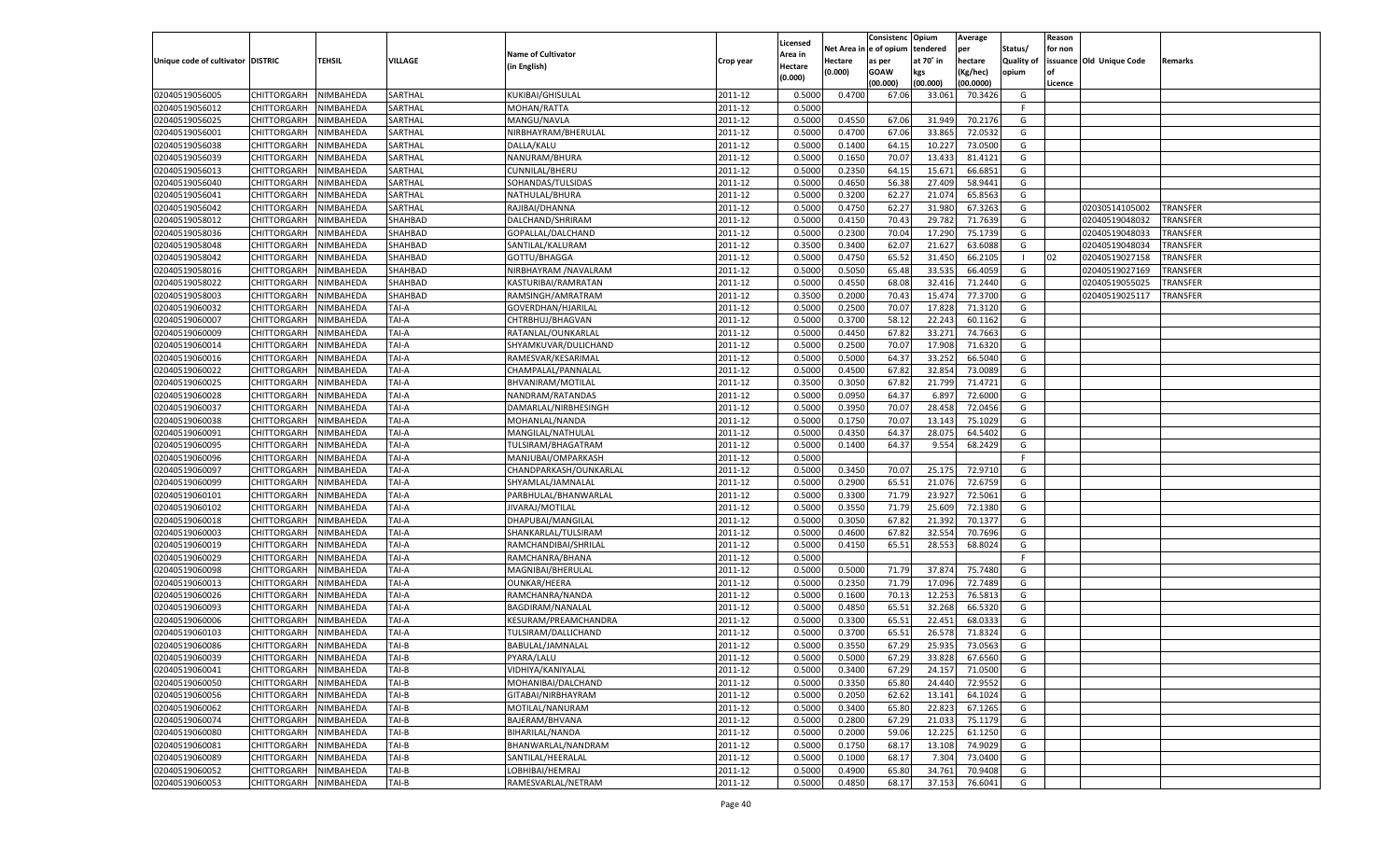|                                   |                       |               |            |                                        |           |                    |          | Consistenc  | Opium     | Average   |                   | Reason  |                          |                    |
|-----------------------------------|-----------------------|---------------|------------|----------------------------------------|-----------|--------------------|----------|-------------|-----------|-----------|-------------------|---------|--------------------------|--------------------|
|                                   |                       |               |            | <b>Name of Cultivator</b>              |           | Licensed           | Net Area | le of opium | tendered  | per       | Status/           | for non |                          |                    |
| Unique code of cultivator DISTRIC |                       | <b>TEHSIL</b> | VILLAGE    | (in English)                           | Crop year | \rea in<br>Hectare | Hectare  | as per      | at 70° in | hectare   | <b>Quality of</b> |         | issuance Old Unique Code | Remarks            |
|                                   |                       |               |            |                                        |           | (0.000)            | (0.000)  | <b>GOAW</b> | kgs       | (Kg/hec)  | opium             |         |                          |                    |
|                                   |                       |               |            |                                        |           |                    |          | (00.000)    | (00.000)  | (00.0000) |                   | Licence |                          |                    |
| 02040519060054                    | CHITTORGARH           | NIMBAHEDA     | TAI-B      | MOHAN/MAGNA                            | 2011-12   | 0.3500             | 0.1650   | 61.12       | 11.543    | 69.9576   | G                 |         |                          |                    |
| 02040519060057                    | CHITTORGARH           | NIMBAHEDA     | TAI-B      | OUNKARLAL/PREAMCHAND                   | 2011-12   | 0.5000             | 0.1450   | 65.80       | 9.992     | 68.9103   | G                 |         |                          |                    |
| 02040519060078                    | CHITTORGARH           | NIMBAHEDA     | TAI-B      | GISA/PRTHA                             | 2011-12   | 0.5000             | 0.2850   | 70.17       | 22.304    | 78.2596   | G                 |         |                          |                    |
| 02040519060071                    | CHITTORGARH           | NIMBAHEDA     | TAI-B      | NANDA/PRTHA                            | 2011-12   | 0.5000             | 0.2450   | 61.1        | 15.821    | 64.5755   | G                 |         |                          |                    |
| 02040519060044                    | CHITTORGARH           | NIMBAHEDA     | TAI-B      | BHANWARIBAI/PRTHVIRAJ                  | 2011-12   | 0.5000             | 0.3000   | 68.17       | 21.181    | 70.603    | G                 |         |                          |                    |
| 02040519060048                    | CHITTORGARH           | NIMBAHEDA     | TAI-B      | MANGILAL/POKER                         | 2011-12   | 0.3500             | 0.3250   | 61.1        | 20.833    | 64.101    | G                 |         |                          |                    |
| 02040519060051                    | CHITTORGARH           | NIMBAHEDA     | TAI-B      | NANALAL/NANDA                          | 2011-12   | 0.5000             | 0.4900   | 61.12       | 30.778    | 62.8122   | G                 |         |                          |                    |
| 02040519060087                    | CHITTORGARH           | NIMBAHEDA     | TAI-B      | BAGDIRAM/SHORAM                        | 2011-12   | 0.3500             | 0.2450   | 61.1        | 16.74     | 68.3551   | G                 |         |                          |                    |
| 02040519060077                    | CHITTORGARH           | NIMBAHEDA     | TAI-B      | MULCHAND/LAKHMICHAND                   | 2011-12   | 0.3500             | 0.1950   | 70.17       | 14.335    | 73.5128   | G                 |         |                          |                    |
| 02040519061006                    | CHITTORGARH           | NIMBAHEDA     | TILAKHEDA  | CHAGANLAL/BHAGVAN                      | 2011-12   | 0.5000             | 0.4900   | 68.2        | 36.716    | 74.930    | G                 |         |                          |                    |
| 02040519061009                    | CHITTORGARH           | NIMBAHEDA     | TILAKHEDA  | MATHURALAL/PYARA                       | 2011-12   | 0.5000             | 0.4500   | 68.21       | 35.216    | 78.2578   | G                 |         |                          |                    |
| 02040519061019                    | CHITTORGARH           | NIMBAHEDA     | TILAKHEDA  | GULABCHAND/BARDICHAND                  | 2011-12   | 0.3500             | 0.3450   | 71.18       | 28.147    | 81.5855   | G                 |         |                          |                    |
| 02040519061002                    | CHITTORGARH           | NIMBAHEDA     | TILAKHEDA  | DHANRAJ/SUKHRAJ                        | 2011-12   | 0.5000             | 0.4400   | 59.94       | 29.836    | 67.8091   | G                 |         |                          |                    |
| 02040519061013                    | CHITTORGARH           | NIMBAHEDA     | TILAKHEDA  | BANSILAL/KISHANLAI                     | 2011-12   | 0.5000             | 0.4100   | 64.62       | 29.467    | 71.8707   | G                 |         |                          |                    |
| 02040519061026                    | CHITTORGARH           | NIMBAHEDA     | TILAKHEDA  | PREAMCHAND/MOTILAL                     | 2011-12   | 0.5000             | 0.3300   | 67.26       | 26.106    | 79.1091   | G                 |         |                          |                    |
| 02040519062001                    | CHITTORGARH           | NIMBAHEDA     | UNKHLIYA-A | GISULAL/GANGARAM                       | 2011-12   | 0.5000             | 0.4750   | 68.4        | 38.421    | 80.8863   | G                 |         |                          |                    |
| 02040519062003                    | CHITTORGARH           | NIMBAHEDA     | UNKHLIYA-A | BADRILAL/NANDLAL                       | 2011-12   | 0.5000             | 0.2400   | 64.97       | 17.570    | 73.208    | G                 |         |                          |                    |
| 02040519062004                    | CHITTORGARH           | NIMBAHEDA     | UNKHLIYA-A | SEETABAI/GANGARAM                      | 2011-12   | 0.5000             | 0.1050   | 70.05       | 7.906     | 75.2952   | G                 |         |                          |                    |
| 02040519062006                    | CHITTORGARH           | NIMBAHEDA     | UNKHLIYA-A | DEVBAI/DEVILAL                         | 2011-12   | 0.5000             | 0.3300   | 62.69       | 21.359    | 64.7242   | G                 |         |                          |                    |
| 02040519062008                    | CHITTORGARH           | NIMBAHEDA     | UNKHLIYA-A | KISHANLAL/UDHERAM                      | 2011-12   | 0.5000             | 0.2900   | 64.97       | 22.183    | 76.4931   | G                 |         |                          |                    |
| 02040519062011                    | CHITTORGARH           | NIMBAHEDA     | UNKHLIYA-A | RATANLAL/BARDICHAND                    | 2011-12   | 0.5000             | 0.3000   | 68.47       | 26.136    | 87.1200   | G                 |         |                          |                    |
| 02040519062012                    | CHITTORGARH           | NIMBAHEDA     | UNKHLIYA-A | MOTILAL/KHEMA                          | 2011-12   | 0.5000             | 0.3950   | 68.4        | 30.009    | 75.9722   | G                 |         |                          |                    |
| 02040519062017                    | CHITTORGARH           | NIMBAHEDA     | UNKHLIYA-A | NANDLAL/BHOLIRAM                       | 2011-12   | 0.5000             | 0.2500   | 62.69       | 17.634    | 70.5360   | G                 |         |                          |                    |
| 02040519062019                    | CHITTORGARH           | NIMBAHEDA     | UNKHLIYA-A | KAMLESH/KANIRAM                        | 2011-12   | 0.5000             | 0.2500   | 64.97       | 19.129    | 76.5160   | G                 |         |                          |                    |
| 02040519062020                    | CHITTORGARH           | NIMBAHEDA     | UNKHLIYA-A | MADHOLAL/BHAGATRAM                     | 2011-12   | 0.5000             |          |             |           |           | F                 |         |                          |                    |
| 02040519062021                    | CHITTORGARH           | NIMBAHEDA     | UNKHLIYA-A | <b>BADRILAL/SUKHA</b>                  | 2011-12   | 0.5000             | 0.4600   | 64.97       | 32.977    | 71.6891   | G                 |         |                          |                    |
| 02040519062024                    | CHITTORGARH           | NIMBAHEDA     | UNKHLIYA-A | BARDIBAI/SHANKARLAL                    | 2011-12   | 0.5000             | 0.2450   | 62.69       | 16.819    | 68.6490   | G                 |         |                          |                    |
| 02040519062032                    | CHITTORGARH           | NIMBAHEDA     | UNKHLIYA-A | PRATAPIBAI/SANKAR                      | 2011-12   | 0.3500             | 0.2050   | 62.69       | 14.365    | 70.0732   | G                 |         |                          | <b>NAME CHANGE</b> |
| 02040519062033                    | CHITTORGARH           | NIMBAHEDA     | UNKHLIYA-A | DEVILAL/PRTHVIRAJ                      | 2011-12   | 0.5000             | 0.1500   | 68.47       | 12.667    | 84.4467   | G                 |         |                          |                    |
| 02040519062038                    | CHITTORGARH           | NIMBAHEDA     | UNKHLIYA-A | MANGILAL/DAYARAM                       | 2011-12   | 0.5000             | 0.1900   | 68.47       | 14.017    | 73.7737   | G                 |         |                          |                    |
| 02040519062046                    | CHITTORGARH           | NIMBAHEDA     | UNKHLIYA-A | KISHANLAL/DUNGRAM                      | 2011-12   | 0.5000             | 0.3750   | 67.04       | 27.381    | 73.0160   | G                 |         |                          |                    |
| 02040519062051                    | CHITTORGARH           | NIMBAHEDA     | UNKHLIYA-A | RAMCHANDRA/BHOTHLAL                    | 2011-12   | 0.5000             | 0.3000   | 64.39       | 21.35     | 71.1967   | G                 |         |                          |                    |
| 02040519062173                    | CHITTORGARH           | NIMBAHEDA     | UNKHLIYA-A | MANGILAL/CHTRBHUJ                      | 2011-12   | 0.5000             | 0.2500   | 64.39       | 18.45     | 73.8080   | G                 |         |                          |                    |
| 02040519062174                    | CHITTORGARH           | NIMBAHEDA     | UNKHLIYA-A | PANNALAL/KJODHJI                       | 2011-12   | 0.5000             | 0.3000   | 64.39       | 20.301    | 67.6700   | G                 |         |                          |                    |
| 02040519062176                    |                       |               |            |                                        | 2011-12   | 0.5000             | 0.3100   | 67.04       | 22.525    | 72.6613   | G                 |         |                          |                    |
| 02040519062179                    | CHITTORGARH           | NIMBAHEDA     | UNKHLIYA-A | BADRILAL/DALCHAND<br>BANSILAL/BADRILAL | 2011-12   | 0.5000             | 0.2900   | 67.04       | 21.395    | 73.7759   | G                 |         |                          |                    |
|                                   | CHITTORGARH           | NIMBAHEDA     | UNKHLIYA-A |                                        |           |                    |          |             |           | 74.1556   |                   |         |                          |                    |
| 02040519062182                    | CHITTORGARH           | NIMBAHEDA     | UNKHLIYA-A | MDHUSUDAN/BADRILAL                     | 2011-12   | 0.5000             | 0.3150   | 67.04       | 23.35     |           | G                 |         |                          |                    |
| 02040519062183                    | CHITTORGARH           | NIMBAHEDA     | UNKHLIYA-A | RATANLAL/DEVILAL                       | 2011-12   | 0.5000             | 0.3050   | 64.71       | 19.903    | 65.255    | G                 |         |                          |                    |
| 02040519062190                    | CHITTORGARH           | NIMBAHEDA     | UNKHLIYA-A | NATHULAL/DALCHAND                      | 2011-12   | 0.5000             | 0.1950   | 67.04       | 14.663    | 75.1949   | G                 |         |                          |                    |
| 02040519062030                    | CHITTORGARH           | NIMBAHEDA     | UNKHLIYA-A | UDHELAL/PANNALAL                       | 2011-12   | 0.5000             | 0.2250   | 62.3        | 15.682    | 69.6978   | G                 |         |                          |                    |
| 02040519062031                    | CHITTORGARH           | NIMBAHEDA     | UNKHLIYA-A | NOJIBAI/CUNNILAL                       | 2011-12   | 0.5000             | 0.2000   | 68.17       | 15.260    | 76.3000   | G                 |         |                          |                    |
| 02040519062039                    | CHITTORGARH           | NIMBAHEDA     | UNKHLIYA-A | MHDANSINGH/MNOHARSINGH                 | 2011-12   | 0.5000             | 0.1800   | 64.71       | 13.256    | 73.6444   | G                 |         |                          |                    |
| 02040519062050                    | CHITTORGARH           | NIMBAHEDA     | UNKHLIYA-A | RAMCHANDRA/KHEMRA.                     | 2011-12   | 0.5000             | 0.1950   | 64.71       | 14.45     | 74.1436   | G                 |         |                          |                    |
| 02040519062055                    | CHITTORGARH           | NIMBAHEDA     | UNKHLIYA-A | JANIBAI/RADHAKISHAN                    | 2011-12   | 0.5000             | 0.3050   | 62.69       | 22.23     | 72.9082   | G                 |         |                          |                    |
| 02040519062170                    | CHITTORGARH           | NIMBAHEDA     | UNKHLIYA-A | NANDKISOR/NANURAM                      | 2011-12   | 0.5000             | 0.2150   | 59.75       | 14.989    | 69.7163   | G                 |         |                          |                    |
| 02040519062181                    | CHITTORGARH NIMBAHEDA |               | UNKHLIYA-A | CHTRSINGH/MHDANSINGH                   | 2011-12   | 0.5000             | 0.2000   | 58.44       | 13.575    | 67.8750   | G                 |         |                          |                    |
| 02040519062002                    | <b>CHITTORGARH</b>    | NIMBAHEDA     | UNKHLIYA-A | KALURAM/NAGJIRAM                       | 2011-12   | 0.5000             | 0.1900   | 59.21       | 12.992    | 68.3789   | G                 |         |                          |                    |
| 02040519062005                    | <b>CHITTORGARH</b>    | NIMBAHEDA     | UNKHLIYA-A | GOPAL/RAMLAL                           | 2011-12   | 0.5000             | 0.2400   | 64.71       | 17.472    | 72.8000   | G                 |         |                          |                    |
| 02040519062016                    | <b>CHITTORGARH</b>    | NIMBAHEDA     | UNKHLIYA-A | MANGILAL/MOTILAL                       | 2011-12   | 0.5000             | 0.2200   | 68.17       | 17.695    | 80.4318   | G                 |         |                          |                    |
| 02040519062013                    | <b>CHITTORGARH</b>    | NIMBAHEDA     | UNKHLIYA-A | <b>BHAGIRTH/KHEMA</b>                  | 2011-12   | 0.5000             | 0.4400   | 62.69       | 30.646    | 69.6500   | G                 |         |                          |                    |
| 02040519062018                    | <b>CHITTORGARH</b>    | NIMBAHEDA     | UNKHLIYA-A | NIRBHERAM/RUKAMN                       | 2011-12   | 0.5000             | 0.2150   | 68.17       | 17.627    | 81.9860   | G                 |         |                          |                    |
| 02040519062054                    | <b>CHITTORGARH</b>    | NIMBAHEDA     | UNKHLIYA-A | VENIRAM/KEVALCHAND                     | 2011-12   | 0.5000             | 0.4000   | 64.71       | 28.001    | 70.0025   | G                 |         |                          |                    |
| 02040519062040                    | <b>CHITTORGARH</b>    | NIMBAHEDA     | UNKHLIYA-A | RADHAKISHAN/GANESH                     | 2011-12   | 0.3500             | 0.1950   | 62.69       | 13.254    | 67.9692   | G                 |         |                          |                    |
| 02040519062166                    | <b>CHITTORGARH</b>    | NIMBAHEDA     | UNKHLIYA-A | BHERULAL/PRTHVIRAJ                     | 2011-12   | 0.5000             | 0.2100   | 68.17       | 17.880    | 85.1429   | G                 |         |                          |                    |
| 02040519062169                    | <b>CHITTORGARH</b>    | NIMBAHEDA     | UNKHLIYA-A | RUKMNIBAI/NANURAM                      | 2011-12   | 0.3500             | 0.2000   | 59.21       | 12.832    | 64.1600   | G                 |         |                          |                    |
| 02040519062178                    | <b>CHITTORGARH</b>    | NIMBAHEDA     | UNKHLIYA-A | DEVILAL/HEMRAJ                         | 2011-12   | 0.5000             | 0.4050   | 64.39       | 27.881    | 68.8420   | G                 |         |                          |                    |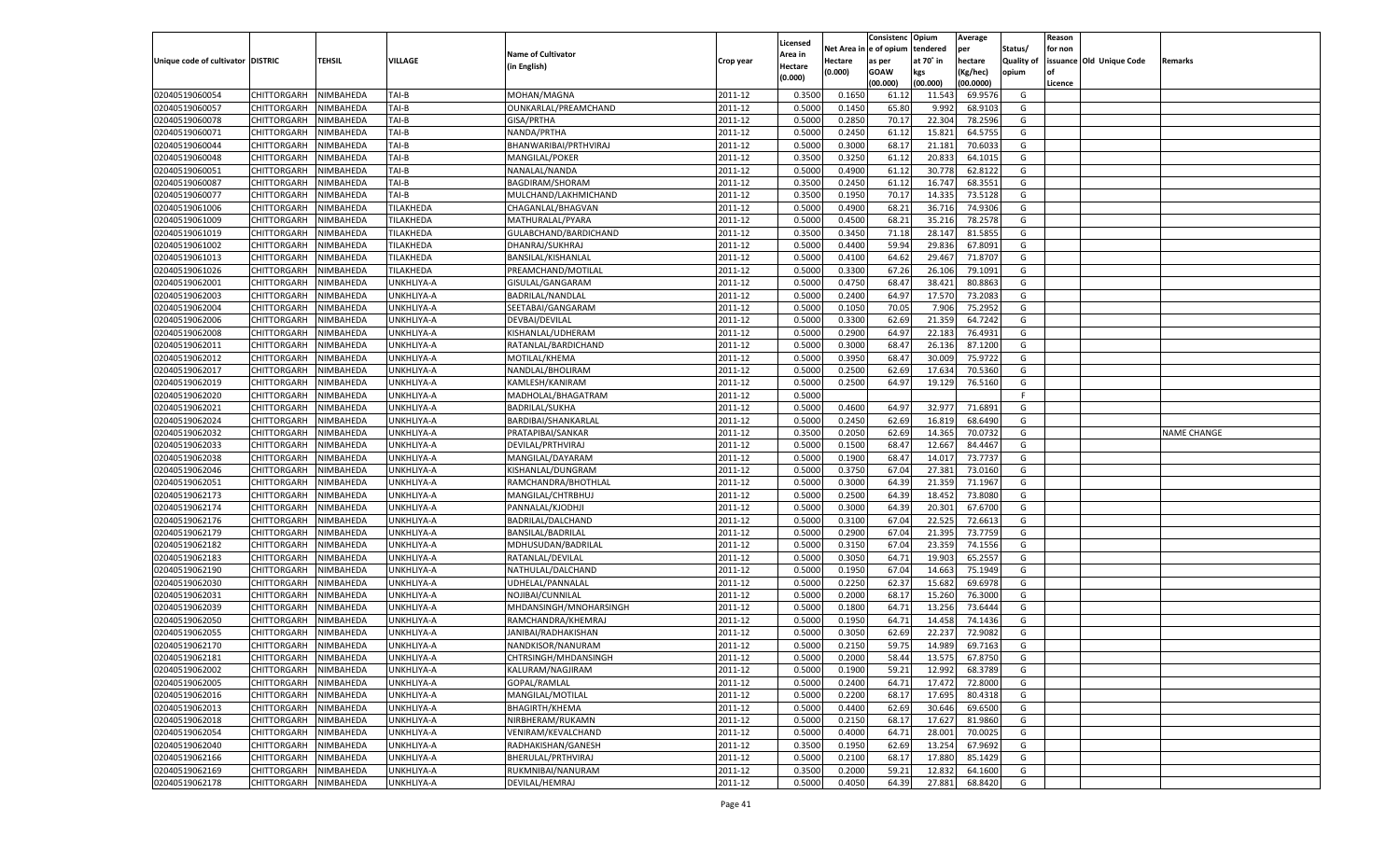|                                   |                       |               |            |                           |           |                    |          | Consistenc  | Opium     | Average   |                   | Reason  |                          |                    |
|-----------------------------------|-----------------------|---------------|------------|---------------------------|-----------|--------------------|----------|-------------|-----------|-----------|-------------------|---------|--------------------------|--------------------|
|                                   |                       |               |            | <b>Name of Cultivator</b> |           | Licensed           | Net Area | e of opium  | tendered  | per       | Status/           | for non |                          |                    |
| Unique code of cultivator DISTRIC |                       | <b>TEHSIL</b> | VILLAGE    | (in English)              | Crop year | \rea in<br>Hectare | Hectare  | as per      | at 70° in | hectare   | <b>Quality of</b> |         | issuance Old Unique Code | Remarks            |
|                                   |                       |               |            |                           |           | (0.000)            | (0.000)  | <b>GOAW</b> | kgs       | (Kg/hec)  | opium             |         |                          |                    |
|                                   |                       |               |            |                           |           |                    |          | (00.000)    | (00.000)  | (00.0000) |                   | Licence |                          |                    |
| 02040519062180                    | CHITTORGARH           | NIMBAHEDA     | UNKHLIYA-A | BHANWARLAL/KHEMRAJ        | 2011-12   | 0.5000             | 0.1900   | 62.69       | 13.434    | 70.705    | G                 |         |                          |                    |
| 02040519062047                    | CHITTORGARH           | NIMBAHEDA     | UNKHLIYA-A | BHOTHLAL/NANDLAL          | 2011-12   | 0.5000             | 0.1600   | 68.17       | 12.144    | 75.9000   | G                 |         |                          |                    |
| 02040519062027                    | CHITTORGARH           | NIMBAHEDA     | UNKHLIYA-A | KANMAL/CHOGA              | 2011-12   | 0.5000             | 0.3050   | 62.69       | 21.682    | 71.0885   | G                 |         |                          |                    |
| 02040519062167                    | CHITTORGARH           | NIMBAHEDA     | UNKHLIYA-A | DHANRAJ/HARLAL            | 2011-12   | 0.5000             | 0.2500   | 59.21       | 17.83     | 71.3560   | G                 |         |                          |                    |
| 02040519062172                    | CHITTORGARH           | NIMBAHEDA     | UNKHLIYA-A | JAGNNATH/HEMRAJ           | 2011-12   | 0.5000             | 0.1950   | 64.39       | 14.175    | 72.6923   | G                 |         |                          |                    |
| 02040519062056                    | CHITTORGARH           | NIMBAHEDA     | UNKHLIYA-B | RAMCHANDRA/NARAYAN        | 2011-12   | 0.5000             | 0.4000   | 64.89       | 32.13     | 80.3250   | G                 |         |                          |                    |
| 02040519062057                    | CHITTORGARH           | NIMBAHEDA     | UNKHLIYA-B | JAIRAJ/BADRILAL           | 2011-12   | 0.5000             | 0.3850   | 65.70       | 28.33     | 73.597    | G                 |         |                          |                    |
| 02040519062058                    | CHITTORGARH           | NIMBAHEDA     | UNKHLIYA-B | OUNKARLAL/GANGARAM        | 2011-12   | 0.5000             | 0.3000   | 65.70       | 22.667    | 75.5567   | G                 |         |                          |                    |
| 02040519062061                    | CHITTORGARH           | NIMBAHEDA     | UNKHLIYA-B | MOTILAL/MOHANLAI          | 2011-12   | 0.5000             | 0.4000   | 63.25       | 27.812    | 69.5300   | G                 |         |                          |                    |
| 02040519062062                    | CHITTORGARH           | NIMBAHEDA     | UNKHLIYA-B | NANDLAL/DUNGA             | 2011-12   | 0.5000             | 0.3500   | 65.70       | 25.895    | 73.985    | G                 |         |                          |                    |
| 02040519062063                    | CHITTORGARH           | NIMBAHEDA     | UNKHLIYA-B | KANIRAM/SUKHDEV           | 2011-12   | 0.5000             | 0.2600   | 65.70       | 19.344    | 74.4000   | G                 |         |                          |                    |
| 02040519062064                    | CHITTORGARH           | NIMBAHEDA     | UNKHLIYA-B | <b>BHAGIRTH/CUNNILAL</b>  | 2011-12   | 0.5000             | 0.3900   | 68.52       | 31.460    | 80.6667   | G                 |         |                          |                    |
| 02040519062065                    | CHITTORGARH           | NIMBAHEDA     | UNKHLIYA-B | DEVILAL/NARAYAN           | 2011-12   | 0.5000             | 0.3250   | 68.69       | 26.328    | 81.0092   | G                 |         |                          |                    |
| 02040519062072                    | CHITTORGARH           | NIMBAHEDA     | UNKHLIYA-B | MATHURALAL/MANGILAL       | 2011-12   | 0.5000             | 0.3000   | 68.98       | 23.020    | 76.7333   | G                 |         |                          |                    |
| 02040519062075                    | CHITTORGARH           | NIMBAHEDA     | UNKHLIYA-B | JAGNNATH/HEERALAL         | 2011-12   | 0.5000             | 0.4900   | 68.18       | 37.643    | 76.8224   | G                 |         |                          |                    |
| 02040519062076                    | CHITTORGARH           | NIMBAHEDA     | UNKHLIYA-B | BAGDIRAM/BOTHLAL          | 2011-12   | 0.5000             | 0.3000   | 68.3        | 23.158    | 77.1933   | G                 |         |                          |                    |
| 02040519062077                    | CHITTORGARH           | NIMBAHEDA     | UNKHLIYA-B | MOHANLAL/LAXMICHAND       | 2011-12   | 0.5000             | 0.3550   | 65.70       | 27.575    | 77.6761   | G                 |         |                          |                    |
| 02040519062078                    | CHITTORGARH           | NIMBAHEDA     | UNKHLIYA-B | KESURAM/NARAYAN           | 2011-12   | 0.5000             | 0.4950   | 62.46       | 32.322    | 65.2970   | G                 |         |                          |                    |
| 02040519062080                    | CHITTORGARH           | NIMBAHEDA     | UNKHLIYA-B | DOLATRAM/POKHER           | 2011-12   | 0.5000             | 0.1200   | 64.83       | 9.632     | 80.2667   | G                 |         |                          |                    |
| 02040519062083                    | CHITTORGARH           | NIMBAHEDA     | UNKHLIYA-B | UTHAMCHAND/BHOLIRAM       | 2011-12   | 0.5000             | 0.3000   | 70.18       | 26.939    | 89.7967   | G                 |         |                          |                    |
| 02040519062085                    | CHITTORGARH           | NIMBAHEDA     | UNKHLIYA-B | NANDLAL/JAGNNATH          | 2011-12   | 0.5000             | 0.1950   | 71.89       | 16.463    | 84.4256   | G                 |         |                          |                    |
| 02040519062097                    | CHITTORGARH           | NIMBAHEDA     | UNKHLIYA-B | GORILAL/BABRU             | 2011-12   | 0.5000             | 0.3000   | 65.60       | 24.609    | 82.0300   | G                 |         |                          |                    |
| 02040519062098                    | CHITTORGARH           | NIMBAHEDA     | UNKHLIYA-B | KANMAL/CHAGANLAL          | 2011-12   | 0.5000             | 0.2500   | 61.57       | 18.629    | 74.5160   | G                 |         |                          |                    |
| 02040519062101                    | CHITTORGARH           | NIMBAHEDA     | UNKHLIYA-B | TULSIBAI/PRTHVIRAJ        | 2011-12   | 0.5000             | 0.3500   | 65.59       | 24.184    | 69.0971   | G                 |         |                          |                    |
| 02040519062102                    | CHITTORGARH           | NIMBAHEDA     | UNKHLIYA-B | GANGABAI/MOHANDAS         | 2011-12   | 0.5000             | 0.2000   | 67.71       | 14.606    | 73.0300   | G                 |         |                          |                    |
| 02040519062104                    | CHITTORGARH           | NIMBAHEDA     | UNKHLIYA-B | NIRBHERAM/DALCHAND        | 2011-12   | 0.5000             | 0.3200   | 68.67       | 25.987    | 81.2094   | G                 |         |                          |                    |
| 02040519062118                    | CHITTORGARH           | NIMBAHEDA     | UNKHLIYA-B | JAIRAJ/DHULA              | 2011-12   | 0.5000             | 0.4650   | 65.60       | 34.215    | 73.5806   | G                 |         |                          |                    |
| 02040519062125                    | CHITTORGARH           | NIMBAHEDA     | UNKHLIYA-B | OUNKARLAL/KESURAM         | 2011-12   | 0.5000             | 0.3250   | 67.78       | 25.175    | 77.4615   | G                 |         |                          |                    |
| 02040519062129                    | CHITTORGARH           | NIMBAHEDA     | UNKHLIYA-B | MATHURALAL/NARAYAN        | 2011-12   | 0.5000             | 0.1100   | 65.36       | 8.002     | 72.7455   | G                 |         |                          |                    |
| 02040519062130                    | CHITTORGARH           | NIMBAHEDA     | UNKHLIYA-B | RANGLAL/LAXMICHAND        | 2011-12   | 0.5000             | 0.3600   | 63.87       | 25.922    | 72.0056   | G                 |         |                          |                    |
| 02040519062131                    | CHITTORGARH           | NIMBAHEDA     | UNKHLIYA-B | SHANKARLAL/HEERALAL       | 2011-12   | 0.5000             | 0.2500   | 68.21       | 19.995    | 79.9800   | G                 |         |                          |                    |
| 02040519062135                    | CHITTORGARH           | NIMBAHEDA     | UNKHLIYA-B | LABHCHAND/JAGNNATH        | 2011-12   | 0.5000             | 0.3400   | 66.67       | 27.125    | 79.7794   | G                 |         |                          |                    |
| 02040519062136                    | CHITTORGARH           | NIMBAHEDA     | UNKHLIYA-B | MITTULAL/BABRULAL         | 2011-12   | 0.5000             | 0.3200   | 70.26       | 26.578    | 83.0563   | G                 |         |                          |                    |
| 02040519062142                    | CHITTORGARH           | NIMBAHEDA     | UNKHLIYA-B | RAMCHANDRIBAI/BHERULAL    | 2011-12   | 0.5000             | 0.3700   | 61.08       | 24.938    | 67.4000   | G                 |         |                          |                    |
| 02040519062145                    |                       | NIMBAHEDA     |            |                           | 2011-12   | 0.5000             | 0.2100   | 68.21       | 16.185    | 77.0714   | G                 |         |                          |                    |
| 02040519062149                    | CHITTORGARH           |               | UNKHLIYA-B | LAXMILAL/SHANKARLAL       | 2011-12   | 0.3500             | 0.2350   | 67.27       | 19.47     | 82.8894   | G                 |         |                          |                    |
|                                   | CHITTORGARH           | NIMBAHEDA     | UNKHLIYA-B | PYARCHAND/NANURAM         |           |                    |          |             |           |           |                   |         |                          | <b>NAME CHANGE</b> |
| 02040519062161                    | CHITTORGARH           | NIMBAHEDA     | UNKHLIYA-B | NARBDABAI/BADRILAL        | 2011-12   | 0.5000             | 0.2950   | 65.39       | 22.27     | 75.491    | G                 |         |                          |                    |
| 02040519062163                    | CHITTORGARH           | NIMBAHEDA     | UNKHLIYA-B | CUNNILAL/CHAGANLAL        | 2011-12   | 0.5000             | 0.2300   | 64.89       | 17.659    | 76.7783   | G                 |         |                          |                    |
| 02040519062069                    | CHITTORGARH           | NIMBAHEDA     | UNKHLIYA-B | HEMA/BHAGIRTH             | 2011-12   | 0.5000             | 0.3650   | 67.08       | 27.119    | 74.2986   | G                 |         |                          |                    |
| 02040519062071                    | CHITTORGARH           | NIMBAHEDA     | UNKHLIYA-B | CHAGANLAL/ASHARAM         | 2011-12   | 0.5000             | 0.1000   | 61.76       | 7.094     | 70.9400   | G                 |         |                          |                    |
| 02040519062089                    | CHITTORGARH           | NIMBAHEDA     | UNKHLIYA-B | GANGARAM/KALU             | 2011-12   | 0.5000             | 0.2000   | 61.76       | 13.73     | 68.6850   | G                 |         |                          |                    |
| 02040519062091                    | CHITTORGARH           | NIMBAHEDA     | UNKHLIYA-B | MATHURALAL/RATANLAL       | 2011-12   | 0.5000             | 0.2000   | 67.08       | 14.94     | 74.7000   | G                 |         |                          |                    |
| 02040519062066                    | CHITTORGARH           | NIMBAHEDA     | UNKHLIYA-B | BALURAM/TODHURAM          | 2011-12   | 0.5000             | 0.2150   | 64.89       | 16.41     | 76.3581   | G                 |         |                          |                    |
| 02040519062074                    | CHITTORGARH           | NIMBAHEDA     | UNKHLIYA-B | BAGDIRAM/JAGGANNATH       | 2011-12   | 0.5000             | 0.2400   | 67.08       | 17.48     | 72.8708   | G                 |         |                          |                    |
| 02040519062093                    | CHITTORGARH           | NIMBAHEDA     | UNKHLIYA-B | NANALAL/TODURAM           | 2011-12   | 0.5000             | 0.1500   | 70.10       | 13.099    | 87.3267   | G                 |         |                          |                    |
| 02040519062094                    | CHITTORGARH NIMBAHEDA |               | UNKHLIYA-B | MOTILAL/TODURAM           | 2011-12   | 0.5000             | 0.2550   | 70.09       | 19.595    | 76.8431   | G                 |         |                          |                    |
| 02040519062095                    | <b>CHITTORGARH</b>    | NIMBAHEDA     | UNKHLIYA-B | MANGILAL/PRTHVIRAJ        | 2011-12   | 0.5000             | 0.4550   | 70.09       | 36.487    | 80.1912   | G                 |         |                          |                    |
| 02040519062100                    | CHITTORGARH           | NIMBAHEDA     | UNKHLIYA-B | DEVBAI/BHOTHLAL           | 2011-12   | 0.5000             | 0.3750   | 61.76       | 28.163    | 75.1013   | G                 |         |                          |                    |
| 02040519062105                    | <b>CHITTORGARH</b>    | NIMBAHEDA     | UNKHLIYA-B | PARTAPIBAI/HEERALAL       | 2011-12   | 0.5000             | 0.2100   | 70.09       | 16.331    | 77.7667   | G                 |         |                          |                    |
| 02040519062122                    | <b>CHITTORGARH</b>    | NIMBAHEDA     | UNKHLIYA-B | BHANWARLAL/KESURAM        | 2011-12   | 0.5000             | 0.4250   | 62.68       | 29.272    | 68.8753   | G                 |         |                          |                    |
| 02040519062126                    | <b>CHITTORGARH</b>    | NIMBAHEDA     | UNKHLIYA-B | LAKMICHAND/SUKHDEV        | 2011-12   | 0.5000             | 0.2050   | 55.08       | 13.636    | 66.5171   | G                 |         |                          |                    |
| 02040519062133                    | <b>CHITTORGARH</b>    | NIMBAHEDA     | UNKHLIYA-B | LAXMILAL/MOHANLAL         | 2011-12   | 0.5000             | 0.4350   | 67.19       | 33.537    | 77.0966   | G                 |         |                          |                    |
| 02040519062084                    | <b>CHITTORGARH</b>    | NIMBAHEDA     | UNKHLIYA-B | GORILAL/NARAYAN           | 2011-12   | 0.5000             | 0.2250   | 67.19       | 17.834    | 79.2622   | G                 |         |                          |                    |
| 02040519062073                    | <b>CHITTORGARH</b>    | NIMBAHEDA     | UNKHLIYA-B | DEVILAL/VENIRAM           | 2011-12   | 0.5000             | 0.3500   | 70.09       | 25.152    | 71.8629   | G                 |         |                          |                    |
| 02040519062060                    | <b>CHITTORGARH</b>    | NIMBAHEDA     | UNKHLIYA-B | BANSILAL/BADRILAL         | 2011-12   | 0.5000             | 0.1150   | 64.89       | 8.464     | 73.6000   | G                 |         |                          |                    |
| 02040519062082                    | <b>CHITTORGARH</b>    | NIMBAHEDA     | UNKHLIYA-B | <b>BALU/MANGILAL</b>      | 2011-12   | 0.5000             | 0.4950   | 67.19       | 38.385    | 77.5455   | G                 |         |                          |                    |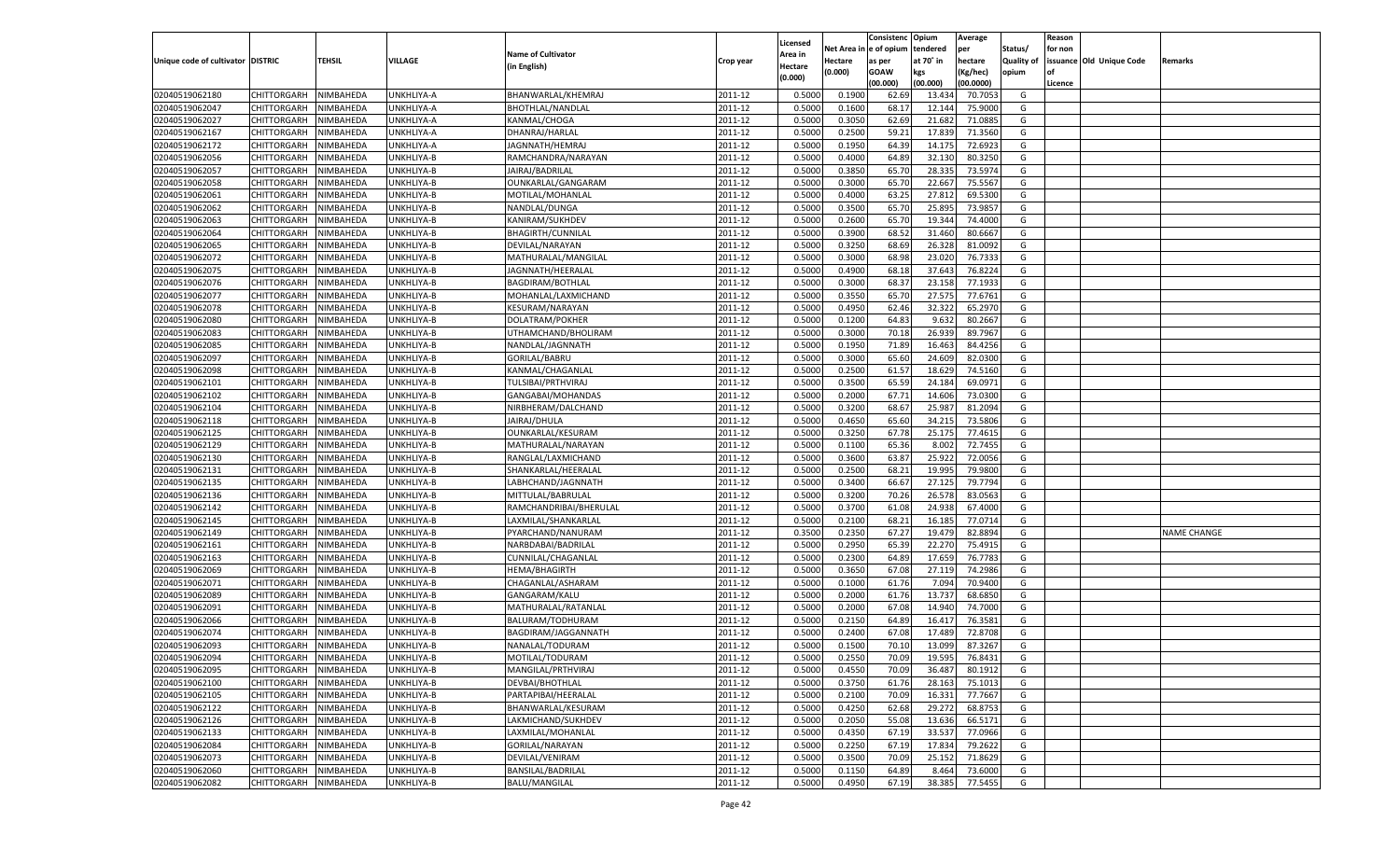|                                   |                       |                        |                                |                            |           |                           |               | Consistenc  | Opium     | Average   |                   | Reason  |                          |         |
|-----------------------------------|-----------------------|------------------------|--------------------------------|----------------------------|-----------|---------------------------|---------------|-------------|-----------|-----------|-------------------|---------|--------------------------|---------|
|                                   |                       |                        |                                | <b>Name of Cultivator</b>  |           | Licensed                  | Net Area      | e of opium  | tendered  | per       | Status/           | for non |                          |         |
| Unique code of cultivator DISTRIC |                       | <b>TEHSIL</b>          | VILLAGE                        | (in English)               | Crop year | <b>Area in</b><br>Hectare | Hectare       | as per      | at 70° in | hectare   | <b>Quality of</b> |         | issuance Old Unique Code | Remarks |
|                                   |                       |                        |                                |                            |           | (0.000)                   | (0.000)       | <b>GOAW</b> | kgs       | (Kg/hec)  | opium             |         |                          |         |
|                                   |                       |                        |                                |                            |           |                           |               | (00.000)    | (00.000)  | (00.0000) |                   | Licence |                          |         |
| 02040519062096                    | CHITTORGARH           | NIMBAHEDA              | UNKHLIYA-B                     | UDHERAM/BABRU              | 2011-12   | 0.5000                    | 0.3050        | 67.2        | 23.362    | 76.5967   | G                 |         |                          |         |
| 02040519062148                    | CHITTORGARH           | NIMBAHEDA              | UNKHLIYA-B                     | NIRBHERAM/SHANKARLAL       | 2011-12   | 0.5000                    | 0.3000        | 61.86       | 20.767    | 69.2233   | G                 |         |                          |         |
| 02040519062162                    | CHITTORGARH           | NIMBAHEDA              | UNKHLIYA-B                     | AMBHALAL/NANDLAL           | 2011-12   | 0.5000                    | 0.2000        | 67.27       | 14.434    | 72.1700   | G                 |         |                          |         |
| 02040519062143                    | CHITTORGARH           | NIMBAHEDA              | UNKHLIYA-B                     | MHDANLAL/NANURAM           | 2011-12   | 0.5000                    | 0.3600        | 67.27       | 28.21     | 78.3750   | G                 |         |                          |         |
| 02040519062144                    | CHITTORGARH           | NIMBAHEDA              | UNKHLIYA-B                     | KISHANLAL/DEVILAL          | 2011-12   | 0.5000                    | 0.3000        | 67.27       | 23.064    | 76.8800   | G                 |         |                          |         |
| 02040519124001                    | CHITTORGARH           | NIMBAHEDA              | AHMADNAGAR                     | BHANWAR LAL/KHEMRAJ        | 2011-12   | 0.5000                    | 0.4700        | 68.2        | 33.83     | 71.9830   | G                 |         |                          |         |
| 02040519124003                    | CHITTORGARH           | NIMBAHEDA              | AHMADNAGAR                     | MANGI LAL/MAGNIRAM         | 2011-12   | 0.5000                    | 0.3950        | 64.12       | 25.694    | 65.0481   | G                 |         |                          |         |
| 02040519124004                    | CHITTORGARH           | NIMBAHEDA              | AHMADNAGAR                     | BHERU LAL/KHEMRAJ          | 2011-12   | 0.5000                    | 0.2900        | 68.2        | 21.083    | 72.7000   | G                 |         |                          |         |
| 02040519124009                    | CHITTORGARH           | NIMBAHEDA              | AHMADNAGAR                     | SANTILAL/MAGNA             | 2011-12   | 0.5000                    | 0.4400        | 64.12       | 30.375    | 69.0341   | G                 |         |                          |         |
| 02040519124002                    | CHITTORGARH           | NIMBAHEDA              | AHMADNAGAR                     | <b>BADRI LAL/KHEMRAJ</b>   | 2011-12   | 0.5000                    | 0.2050        | 68.2        | 14.621    | 71.3220   | G                 |         |                          |         |
| 02040519124011                    | CHITTORGARH           | NIMBAHEDA              | AHMADNAGAR                     | KISHANA/BHERFA             | 2011-12   | 0.5000                    | 0.4900        | 68.16       | 34.684    | 70.783    | G                 |         |                          |         |
| 02040519124014                    | CHITTORGARH           | NIMBAHEDA              | AHMADNAGAR                     | BHAGWANIBAI/TULSIRAM       | 2011-12   | 0.5000                    | 0.4150        | 62.08       | 27.936    | 67.3157   | G                 |         |                          |         |
| 02040519124017                    | CHITTORGARH           | NIMBAHEDA              | AHMADNAGAR                     | KHUBCHAND/JAYCHAND         | 2011-12   | 0.5000                    | 0.5050        | 62.08       | 32.814    | 64.978    | G                 |         |                          |         |
| 02040519124018                    | CHITTORGARH           | NIMBAHEDA              | AHMADNAGAR                     | DEVILAL/BHNAWARLAL         | 2011-12   | 0.5000                    | 0.0850        | 62.08       | 5.534     | 65.1059   | G                 |         |                          |         |
| 02040519124006                    | CHITTORGARH           | NIMBAHEDA              | AHMADNAGAR                     | NARAYAN/GULAB              | 2011-12   | 0.5000                    | 0.5000        | 64.12       | 32.683    | 65.3660   | G                 |         |                          |         |
| 02040519124020                    | CHITTORGARH           | NIMBAHEDA              | AHMADNAGAR                     | SHANKAR/KALU               | 2011-12   | 0.3500                    | 0.3500        | 68.16       | 23.252    | 66.4343   | G                 |         |                          |         |
| 02040519124019                    | CHITTORGARH           | NIMBAHEDA              | AHMADNAGAR                     | MANGILAL/GOKAL             | 2011-12   | 0.5000                    | 0.2000        | 64.13       | 13.257    | 66.2850   | G                 |         |                          |         |
| 02040519124014                    | CHITTORGARH           | NIMBAHEDA              | AHMADNAGAR                     | CHATARBHUJ/GANGARAM        | 2011-12   | 0.5000                    | 0.3800        | 68.16       | 27.595    | 72.6184   | G                 |         |                          |         |
| 02040519064003                    | CHITTORGARH           | NIMBAHEDA              | ARNIYAMALI                     | DHAPUBAI/SURAJMAL          | 2011-12   | 0.5000                    | 0.5100        | 55.32       | 32.378    | 63.4863   | G                 |         |                          |         |
| 02040519064007                    | CHITTORGARH           | NIMBAHEDA              | ARNIYAMALI                     | MISHRILAL/BHOTHLAL         | 2011-12   | 0.5000                    | 0.5100        | 59.01       | 34.285    | 67.2255   | G                 |         |                          |         |
| 02040519064024                    | CHITTORGARH           | NIMBAHEDA              | ARNIYAMALI                     | AMBHALAL/TARACHAND         | 2011-12   | 0.5000                    | 0.3950        | 64.63       | 28.114    | 71.1747   | G                 |         |                          |         |
| 02040519064033                    | CHITTORGARH           | NIMBAHEDA              | ARNIYAMALI                     | GISIBAI/MANGILAL           | 2011-12   | 0.5000                    | 0.4900        | 55.32       | 32.354    | 66.0286   | G                 |         |                          |         |
| 02040519064037                    | CHITTORGARH           | NIMBAHEDA              | ARNIYAMALI                     | SOBHALAL/NANDA             | 2011-12   | 0.3500                    | 0.3450        | 55.32       | 22.215    | 64.391    | G                 |         |                          |         |
| 02040519064048                    | CHITTORGARH           | NIMBAHEDA              | ARNIYAMALI                     | KISHANLAL/HIRA JI          | 2011-12   | 0.3500                    | 0.3500        | 62.3        | 23.522    | 67.2057   | G                 |         |                          |         |
| 02040519064047                    | CHITTORGARH           | NIMBAHEDA              | ARNIYAMALI                     | MANGILAL/GANGARAM          | 2011-12   | 0.5000                    | 0.4200        | 2.27,52.    | 26.473    | 63.0310   | G                 | 05      |                          |         |
| 02040519064056                    | CHITTORGARH           | NIMBAHEDA              | ARNIYAMALI                     | SHANKAR/ASHU REGAR         | 2011-12   | 0.5000                    | 0.4050        | 56.38       | 27.030    | 66.7407   | G                 |         |                          |         |
| 02040519064044                    | CHITTORGARH           | NIMBAHEDA              | ARNIYAMALI                     | DOLATRAM/LAKMICHAND        | 2011-12   | 0.3500                    | 0.3550        | 52.96       | 19.709    | 55.5183   | G                 | 04      |                          |         |
| 02040519064001                    | CHITTORGARH           | NIMBAHEDA              | ARNIYAMALI                     | NATHULAL/RAMLAL            | 2011-12   | 0.5000                    | 0.4750        | 70.01       | 52.007    | 109.4884  | G                 |         |                          |         |
| 02040519064034                    | CHITTORGARH           | NIMBAHEDA              | ARNIYAMALI                     | RATANLAL/GANGAJI           | 2011-12   | 0.3500                    | 0.3400        | 59.01       | 22.382    | 65.8294   | G                 |         |                          |         |
| 02040519074058                    | CHITTORGARH           | NIMBAHEDA              | ARNIYAMALI                     | SHIV LAL/BHUVANA           | 2011-12   | 0.3500                    |               |             |           |           | F.                |         |                          |         |
| 02040519065008                    | CHITTORGARH           | NIMBAHEDA              | <b>BADI-A</b>                  | NANDLAL/KALURAM            | 2011-12   | 0.5000                    | 0.1850        | 65.26       | 12.735    | 68.8378   | G                 |         |                          |         |
| 02040519065001                    | CHITTORGARH           | NIMBAHEDA              | <b>BADI-A</b>                  | SOSARBAI/HEERALAI          | 2011-12   | 0.5000                    |               |             |           |           | F.                |         |                          |         |
| 02040519065026                    | CHITTORGARH           | NIMBAHEDA              | <b>BADI-A</b>                  | DHAPUBAI/BHANWARLAL        | 2011-12   | 0.5000                    | 0.3350        | 59.38       | 21.283    | 63.5313   | G                 |         |                          |         |
| 02040519065027                    | CHITTORGARH           | NIMBAHEDA              | <b>BADI-A</b>                  | LALCHAND/KHEMRAJ           | 2011-12   | 0.5000                    | 0.2500        | 67.21       | 17.542    | 70.1680   | G                 |         |                          |         |
| 02040519065118                    | CHITTORGARH           | NIMBAHEDA              | <b>BADI-A</b>                  | SHANKARLAL/PRTHVIRAJ       | 2011-12   | 0.5000                    | 0.0950        | 64.4        | 6.720     | 70.7368   | G                 |         |                          |         |
| 02040519065139                    | CHITTORGARH           | NIMBAHEDA              | <b>BADI-A</b>                  | LABHCHAND/DHANRAJ          | 2011-12   | 0.5000                    | 0.3000 53.52. |             | 18.334    | 61.1133   | G                 | 05      |                          |         |
| 02040519065148                    | CHITTORGARH           | NIMBAHEDA              | <b>BADI-A</b>                  | DADAMCHAND/GAMNDIRAM       | 2011-12   | 0.5000                    |               |             |           |           | F.                |         |                          |         |
| 02040519065005                    | CHITTORGARH           | NIMBAHEDA              | <b>BADI-A</b>                  | DEVILAL/GISALAL/HAZARILAI  | 2011-12   | 0.5000                    |               |             |           |           | F.                |         |                          |         |
| 02040519065025                    | CHITTORGARH           | NIMBAHEDA              | <b>BADI-A</b>                  | FHULIBAIRATANLAL           | 2011-12   | 0.3500                    | 0.3400        | 59.31       | 22.275    | 65.5147   | G                 |         |                          |         |
| 02040519065149                    | CHITTORGARH           | NIMBAHEDA              | <b>BADI-A</b>                  | ANCHIBAI/HIRALAL           | 2011-12   | 0.5000                    | 0.2000        | 64.4        | 12.851    | 64.2550   | G                 |         |                          |         |
| 02040519065135                    | CHITTORGARH           | NIMBAHEDA              | <b>BADI-A</b>                  | SURESHKUMAR/BHANWARLAL     | 2011-12   | 0.5000                    | 0.1400        | 70.36       | 12.594    | 89.9571   | G                 |         |                          |         |
| 02040519065160                    | CHITTORGARH           | NIMBAHEDA              | <b>BADI-A</b>                  | SHRIRAM/GOKEL              | 2011-12   | 0.5000                    |               |             |           |           | F.                |         |                          |         |
| 02040519065161                    | CHITTORGARH           | NIMBAHEDA              | <b>BADI-A</b>                  | SAGARBAI/NETRAM            | 2011-12   | 0.5000                    | 0.1000        | 64.4        | 6.812     | 68.1200   | G                 |         |                          |         |
| 02040519065162                    |                       |                        |                                | SITABAI/HEERALAL/PREMCHAND |           | 0.5000                    |               |             |           |           | F.                |         |                          |         |
|                                   | CHITTORGARH           | NIMBAHEDA<br>NIMBAHEDA | <b>BADI-A</b><br><b>BADI-A</b> | MANGIBAI/MOTILAL           | 2011-12   |                           | 0.3400        |             |           | 68.5088   |                   |         |                          |         |
| 02040519065163                    | CHITTORGARH           |                        |                                |                            | 2011-12   | 0.3500                    |               | 67.21       | 23.293    |           | G                 |         |                          |         |
| 02040519065164                    | CHITTORGARH NIMBAHEDA |                        | <b>BADI-A</b>                  | SANTILAL/BHANWARLAL        | 2011-12   | 0.5000                    | 0.3350        | 64.44       | 22.812    | 68.0955   | G                 |         |                          |         |
| 02040519065165                    | <b>CHITTORGARH</b>    | <b>NIMBAHEDA</b>       | <b>BADI-A</b>                  | UTHMICHAND/CHTRBHUJ        | 2011-12   | 0.5000                    | 0.3200        | 64.64       | 22.338    | 69.8063   | G                 |         |                          |         |
| 02040519065166                    | <b>CHITTORGARH</b>    | NIMBAHEDA              | <b>BADI-A</b>                  | BAPULAL/LOBHCHAND          | 2011-12   | 0.5000                    | 0.1000        | 64.64       | 7.092     | 70.9200   | G                 |         |                          |         |
| 02040519065168                    | <b>CHITTORGARH</b>    | NIMBAHEDA              | <b>BADI-A</b>                  | RAMRATAN/CHATARBHUJ        | 2011-12   | 0.5000                    | 0.1000        | 67.21       | 7.508     | 75.0800   | G                 |         |                          |         |
| 02040519065169                    | <b>CHITTORGARH</b>    | NIMBAHEDA              | <b>BADI-A</b>                  | LHERIBAI/LOBCHAND          | 2011-12   | 0.5000                    |               |             |           |           | F.                |         |                          |         |
| 02040519065170                    | <b>CHITTORGARH</b>    | NIMBAHEDA              | <b>BADI-A</b>                  | WASRAJ/KISHANJI            | 2011-12   | 0.5000                    | 0.4700        | 67.21       | 33.538    | 71.3574   | G                 |         |                          |         |
| 02040519065007                    | <b>CHITTORGARH</b>    | NIMBAHEDA              | <b>BADI-A</b>                  | SOHANLAL/NAHARSINGH        | 2011-12   | 0.5000                    | 0.3050        | 70.36       | 22.555    | 73.9508   | G                 |         |                          |         |
| 02040519065128                    | <b>CHITTORGARH</b>    | NIMBAHEDA              | <b>BADI-A</b>                  | PREAMCHAND/DHOKEL          | 2011-12   | 0.5000                    | 0.3050        | 59.17       | 18.114    | 59.3902   | G                 |         |                          |         |
| 02040519065012                    | <b>CHITTORGARH</b>    | NIMBAHEDA              | <b>BADI-A</b>                  | BHANWARLAL/BHURA           | 2011-12   | 0.3500                    | 0.3550        | 64.64       | 24.286    | 68.4113   | G                 |         |                          |         |
| 02040519065123                    | <b>CHITTORGARH</b>    | NIMBAHEDA              | <b>BADI-A</b>                  | KAMLABAI/DADAMCHAND        | 2011-12   | 0.5000                    | 0.3000        | 67.21       | 21.632    | 72.1067   | G                 |         |                          |         |
| 02040519065129                    | CHITTORGARH           | NIMBAHEDA              | <b>BADI-A</b>                  | TRILOKCHAND/RAMRATAN       | 2011-12   | 0.5000                    | 0.2850        | 64.64       | 19.567    | 68.6561   | G                 |         |                          |         |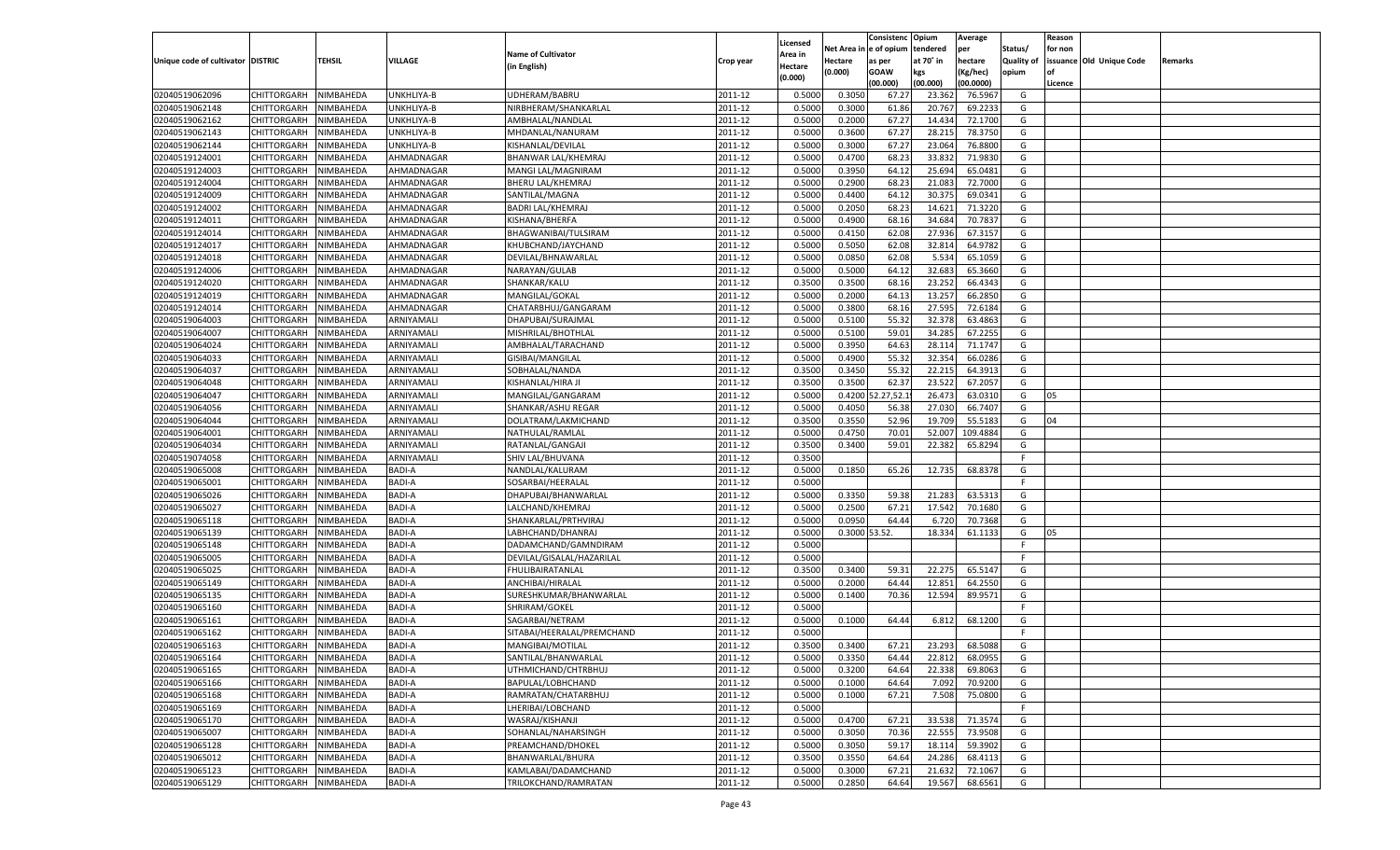|                                   |                                      |                  |                          |                                        |           |                     |            | Consistenc    | Opium     | Average   |                   | Reason  |                          |          |
|-----------------------------------|--------------------------------------|------------------|--------------------------|----------------------------------------|-----------|---------------------|------------|---------------|-----------|-----------|-------------------|---------|--------------------------|----------|
|                                   |                                      |                  |                          | <b>Name of Cultivator</b>              |           | Licensed<br>Area in | Net Area i | n  e of opium | tendered  | per       | Status/           | for non |                          |          |
| Unique code of cultivator DISTRIC |                                      | TEHSIL           | <b>VILLAGE</b>           | (in English)                           | Crop year | Hectare             | Hectare    | as per        | at 70° in | hectare   | <b>Quality of</b> |         | issuance Old Unique Code | Remarks  |
|                                   |                                      |                  |                          |                                        |           | (0.000)             | (0.000)    | <b>GOAW</b>   | kgs       | (Kg/hec)  | opium             |         |                          |          |
|                                   |                                      |                  |                          |                                        |           |                     |            | (00.000)      | (00.000)  | (00.0000) |                   | Licence |                          |          |
| 02040519065131                    | CHITTORGARH                          | NIMBAHEDA        | <b>BADI-A</b>            | BAPULAL/BHANWARLAL                     | 2011-12   | 0.5000              | 0.0700     | 70.36         | 6.493     | 92.7571   | G                 |         |                          |          |
| 02040519065133                    | CHITTORGARH                          | NIMBAHEDA        | <b>BADI-A</b>            | GORILAL/SHRIRAM                        | 2011-12   | 0.5000              | 0.3050     | 64.64         | 20.288    | 66.5180   | G                 |         |                          |          |
| 02040519065140                    | CHITTORGARH                          | NIMBAHEDA        | <b>BADI-A</b>            | SHYAMDAS/RAMCHANDRADAS                 | 2011-12   | 0.5000              | 0.3850     | 64.64         | 25.283    | 65.6701   | G                 |         |                          |          |
| 02040519065141                    | CHITTORGARH                          | NIMBAHEDA        | <b>BADI-A</b>            | FTEHLAL/CHENRAM                        | 2011-12   | 0.3500              | 0.1000     | 67.86         | 7.339     | 73.3900   | G                 |         |                          |          |
| 02040519065147                    | CHITTORGARH                          | NIMBAHEDA        | <b>BADI-A</b>            | NOJIBAI/LABCHNAD CHOTI                 | 2011-12   | 0.5000              | 0.3000     | 59.31         | 18.869    | 62.8967   | G                 |         |                          |          |
| 02040519065137                    | CHITTORGARH                          | NIMBAHEDA        | <b>BADI-A</b>            | SANTILAL/KHEMRAJ                       | 2011-12   | 0.3500              | 0.3350     | 70.36         | 25.440    | 75.9403   | G                 |         |                          |          |
| 02040519065150                    | CHITTORGARH                          | NIMBAHEDA        | <b>BADI-A</b>            | TULSIRAM/NARAYANDAS                    | 2011-12   | 0.3500              | 0.2450     | 62.47         | 16.91     | 69.0286   | G                 |         |                          |          |
| 02040519065003                    | CHITTORGARH                          | NIMBAHEDA        | <b>BADI-A</b>            | MANGU/NARAYAN                          | 2011-12   | 0.5000              | 0.2400     | 57.7          | 14.875    | 61.9792   | G                 |         |                          |          |
| 02040519065138                    | CHITTORGARH                          | NIMBAHEDA        | <b>BADI-A</b>            | KELASHCHAND/RAMRATAN                   | 2011-12   | 0.3500              | 0.1550     | 62.47         | 11.664    | 75.2516   | G                 |         |                          |          |
| 02040519065004                    | CHITTORGARH                          | NIMBAHEDA        | <b>BADI-A</b>            | NANURAM/NARAYAN                        | 2011-12   | 0.5000              |            |               |           |           | F.                |         |                          |          |
| 02040519065143                    | CHITTORGARH                          | NIMBAHEDA        | <b>BADI-A</b>            | BAPULAL/KHEMRAJ                        | 2011-12   | 0.5000              | 0.5000     | 62.51         | 31.925    | 63.8500   | G                 |         |                          |          |
| 02040519065175                    | CHITTORGARH                          | NIMBAHEDA        | <b>BADI-A</b>            | BALU DAS/NARAYAN DAS                   | 2011-12   | 0.5000              | 0.3900     | 62.47         | 26.068    | 66.8410   | G                 |         | 02040519094038           | TRANSFER |
| 02040519065176                    | CHITTORGARH                          | NIMBAHEDA        | <b>BADI-A</b>            | RAM SINGH/BASRAJ                       | 2011-12   | 0.5000              |            |               |           |           | F.                |         | 02040519094116           | TRANSFER |
| 02040519065049                    | CHITTORGARH                          | NIMBAHEDA        | <b>BADI-B</b>            | RAMLAL/BHANWARLAL                      | 2011-12   | 0.5000              |            |               |           |           | E                 |         |                          |          |
| 02040519065028                    | CHITTORGARH                          | NIMBAHEDA        | <b>BADI-B</b>            | RATANLAL/MANGILAL                      | 2011-12   | 0.5000              | 0.1200     | 65.49         | 8.598     | 71.6500   | G                 |         |                          |          |
| 02040519065030                    | CHITTORGARH                          | NIMBAHEDA        | <b>BADI-B</b>            | PARBHUBAI/BAGDIRAM                     | 2011-12   | 0.3500              | 0.3050     | 71.19         | 22.049    | 72.2918   | G                 |         |                          |          |
| 02040519065033                    | CHITTORGARH                          | NIMBAHEDA        | <b>BADI-B</b>            | MOHANLAL/BHERULAL                      | 2011-12   | 0.5000              | 0.4500     | 65.49         | 30.088    | 66.8622   | G                 |         |                          |          |
| 02040519065058                    | CHITTORGARH                          | NIMBAHEDA        | <b>BADI-B</b>            | BHEYALAL/NATHULAL                      | 2011-12   | 0.5000              |            |               |           |           | F.                |         |                          |          |
| 02040519065062                    | CHITTORGARH                          | NIMBAHEDA        | <b>BADI-B</b>            | AASHISKUMAR/HIMMATHSINGH               | 2011-12   | 0.3500              | 0.2450     | 65.49         | 16.700    | 68.1633   | G                 |         |                          |          |
| 02040519065064                    | CHITTORGARH                          | NIMBAHEDA        | <b>BADI-B</b>            | GISALAL/HAJARI                         | 2011-12   | 0.5000              | 0.5000     | 62.09         | 33.369    | 66.7380   | G                 |         |                          |          |
| 02040519065066                    | CHITTORGARH                          | NIMBAHEDA        | <b>BADI-B</b>            | YASHVANTKUMAR/HEERALAL                 | 2011-12   | 0.5000              | 0.3550     | 67.39         | 23.336    | 65.7352   | G                 |         |                          |          |
| 02040519065071                    | CHITTORGARH                          | NIMBAHEDA        | <b>BADI-B</b>            | JAGDISHCHANDRA/KISHANLAI               | 2011-12   | 0.5000              | 0.2850     | 65.49         | 19.123    | 67.0982   | G                 |         |                          |          |
| 02040519065072                    | CHITTORGARH                          | NIMBAHEDA        | <b>BADI-B</b>            | JAGDISH/SHANKERJI                      | 2011-12   | 0.3500              | 0.0850     | 68.23         | 6.609     | 77.7529   | G                 |         |                          |          |
| 02040519065078                    | CHITTORGARH                          | NIMBAHEDA        | <b>BADI-B</b>            | <b>BHERULAL/JORJI</b>                  | 2011-12   | 0.5000              | 0.3250     | 71.19         | 23.767    | 73.1292   | G                 |         |                          |          |
| 02040519065079                    | CHITTORGARH                          | NIMBAHEDA        | <b>BADI-B</b>            | GOPAL/KISHANLAL                        | 2011-12   | 0.5000              | 0.0800     | 67.39         | 5.719     | 71.4875   | G                 |         |                          |          |
| 02040519065081                    | CHITTORGARH                          | NIMBAHEDA        | <b>BADI-B</b>            | DHANRAJ/HEERALAI                       | 2011-12   | 0.5000              |            |               |           |           | F.                |         |                          |          |
| 02040519065082                    | CHITTORGARH                          | NIMBAHEDA        | <b>BADI-B</b>            | BADRILAL/NAVLAJI                       | 2011-12   | 0.3500              | 0.3100     | 65.19         | 20.966    | 67.6323   | G                 |         |                          |          |
| 02040519065084                    | CHITTORGARH                          | NIMBAHEDA        | <b>BADI-B</b>            | KELASHCHANDRA/BHERULAL                 | 2011-12   | 0.5000              | 0.3650     | 71.19         | 25.974    | 71.1616   | G                 |         |                          |          |
| 02040519065085                    | CHITTORGARH                          | NIMBAHEDA        | <b>BADI-B</b>            | UTTAMICHAND/DHANRAJ                    | 2011-12   | 0.5000              | 0.5050     | 62.09         | 33.200    | 65.7426   | G                 |         |                          |          |
| 02040519065088                    | CHITTORGARH                          | NIMBAHEDA        | <b>BADI-B</b>            | MADANLAL/ROOPLAL                       | 2011-12   | 0.3500              | 0.3450     | 62.98         | 23.339    | 67.6493   | G                 |         |                          |          |
| 02040519065089                    | CHITTORGARH                          | NIMBAHEDA        | <b>BADI-B</b>            | PURANMAL/HEERALAL                      | 2011-12   | 0.3500              | 0.0950     | 65.49         | 6.736     | 70.905    | G                 |         |                          |          |
| 02040519065094                    | CHITTORGARH                          | NIMBAHEDA        | <b>BADI-B</b>            | PARTHVIRAJ/ROOPA                       | 2011-12   | 0.5000              | 0.1950     | 62.09         | 12.817    | 65.7282   | G                 |         |                          |          |
| 02040519065097                    | CHITTORGARH                          | NIMBAHEDA        | <b>BADI-B</b>            | OUNKARLAL/SHORAM                       | 2011-12   | 0.3500              | 0.3400     | 67.39         | 24.029    | 70.6735   | G                 |         |                          |          |
| 02040519065105                    | CHITTORGARH                          | NIMBAHEDA        | <b>BADI-B</b>            | MUKESH/TULSHIRAM                       | 2011-12   | 0.5000              |            |               |           |           | F                 |         |                          |          |
| 02040519065102                    | CHITTORGARH                          | NIMBAHEDA        | <b>BADI-B</b>            | RAMSAVROOP/UTTAMCHAND                  | 2011-12   | 0.3500              | 0.3500     | 62.50         | 22.911    | 65.4600   | G                 |         |                          |          |
| 02040519065106                    | CHITTORGARH                          | NIMBAHEDA        | <b>BADI-B</b>            | KISHANLAL/POKHARJI                     | 2011-12   | 0.3500              | 0.3000     | 65.08         | 20.342    | 67.8067   | G                 |         |                          |          |
| 02040519065108                    | CHITTORGARH                          | NIMBAHEDA        | <b>BADI-B</b>            | AMRATRAM/BHERULAL                      | 2011-12   | 0.5000              | 0.3450     | 62.50         | 23.134    | 67.0551   | G                 |         |                          |          |
| 02040519065114                    | CHITTORGARH                          | NIMBAHEDA        | <b>BADI-B</b>            | CHENRAM/DHANRAJ                        | 2011-12   | 0.5000              |            |               |           |           | F                 |         |                          |          |
| 02040519065054                    | CHITTORGARH                          | NIMBAHEDA        | <b>BADI-B</b>            | SUNILAKUMAR/RATANLAL                   | 2011-12   | 0.5000              | 0.2650     | 65.08         | 19.756    | 74.5509   | G                 |         |                          |          |
| 02040519065100                    | CHITTORGARH                          | NIMBAHEDA        | <b>BADI-B</b>            | BHERULAL/MOHANJI                       | 2011-12   | 0.5000              | 0.2900     | 67.39         | 20.073    | 69.2172   | G                 |         |                          |          |
| 02040519065029                    | CHITTORGARH                          | NIMBAHEDA        | <b>BADI-B</b>            | MADANLAL/KANEHYALAL                    | 2011-12   | 0.5000              | 0.4950     | 65.08         | 33.962    | 68.6101   | G                 |         |                          |          |
| 02040519065037                    | CHITTORGARH                          | NIMBAHEDA        | <b>BADI-B</b>            | CHANDMAL/NOLA                          | 2011-12   | 0.5000              | 0.4950     | 58.46         | 28.996    | 58.5778   | G                 |         |                          |          |
| 02040519065107                    | CHITTORGARH                          | NIMBAHEDA        | <b>BADI-B</b>            | GAHRILAL/BHAGATRAM                     | 2011-12   | 0.5000              | 0.4000     | 68.23         | 28.58     | 71.4700   | G                 |         |                          |          |
| 02040519065032                    | CHITTORGARH                          | NIMBAHEDA        | <b>BADI-B</b>            | KESARBAI/KHYALILAL                     | 2011-12   | 0.5000              | 0.2500     | 62.50         | 16.036    | 64.1440   | G                 |         |                          |          |
| 02040519065092                    |                                      | NIMBAHEDA        | <b>BADI-B</b>            |                                        |           | 0.5000              |            |               |           |           | F.                |         |                          |          |
|                                   | CHITTORGARH<br>CHITTORGARH NIMBAHEDA |                  |                          | TULSHIRAM/BHURALAI<br>RATANLAL/PYARJI  | 2011-12   |                     |            |               |           |           |                   |         |                          |          |
| 02040519065093                    |                                      |                  | <b>BADI-B</b>            |                                        | 2011-12   | 0.5000              | 0.2050     | 65.08         | 14.810    | 72.2439   | G                 |         |                          |          |
| 02040519065096                    | <b>CHITTORGARH</b>                   | <b>NIMBAHEDA</b> | <b>BADI-B</b>            | SHANTILAL/BHURA<br>YASHVANTLAL/GORILAL | 2011-12   | 0.5000              | 0.5000     | 62.50         | 32.634    | 65.2680   | G                 |         |                          |          |
| 02040519065101                    | <b>CHITTORGARH</b>                   | NIMBAHEDA        | <b>BADI-B</b>            |                                        | 2011-12   | 0.5000              |            |               |           |           | F.                |         |                          |          |
| 02040519065067                    | CHITTORGARH                          | NIMBAHEDA        | <b>BADI-B</b>            | NANDLAL/MULCHAND                       | 2011-12   | 0.5000              | 0.2000     | 68.23         | 15.946    | 79.7300   | G                 |         |                          |          |
| 02040519065047                    | <b>CHITTORGARH</b>                   | NIMBAHEDA        | <b>BADI-B</b>            | SANTIBAI/DALCHAND                      | 2011-12   | 0.3500              | 0.1750     | 56.95         | 10.389    | 59.3657   | G                 |         |                          |          |
| 02040519066057                    | CHITTORGARH                          | NIMBAHEDA        | <b>BADOLI MADHOSINGH</b> | BHANWARLAL/MOHANJI                     | 2011-12   | 0.5000              | 0.5050     | 70.09         | 36.877    | 73.0238   | G                 |         |                          |          |
| 02040519066001                    | <b>CHITTORGARH</b>                   | NIMBAHEDA        | <b>BADOLI MADHOSINGH</b> | CHAGANLAL/HEERALAL                     | 2011-12   | 0.5000              |            |               |           |           | F.                |         |                          |          |
| 02040519066004                    | CHITTORGARH                          | NIMBAHEDA        | <b>BADOLI MADHOSINGH</b> | CHUNNIBAI/SHANKERLAL                   | 2011-12   | 0.5000              |            |               |           |           | F.                |         |                          |          |
| 02040519066007                    | <b>CHITTORGARH</b>                   | NIMBAHEDA        | <b>BADOLI MADHOSINGH</b> | NARAYANLAL/KALULAL                     | 2011-12   | 0.5000              |            |               |           |           | F.                |         |                          |          |
| 02040519066008                    | <b>CHITTORGARH</b>                   | NIMBAHEDA        | <b>BADOLI MADHOSINGH</b> | SHANKERLAL/FULLCHAND                   | 2011-12   | 0.5000              |            |               |           |           | F.                |         |                          |          |
| 02040519066011                    | <b>CHITTORGARH</b>                   | NIMBAHEDA        | <b>BADOLI MADHOSINGH</b> | ANCHIBAI/BADRILAL                      | 2011-12   | 0.5000              |            |               |           |           | F.                |         |                          |          |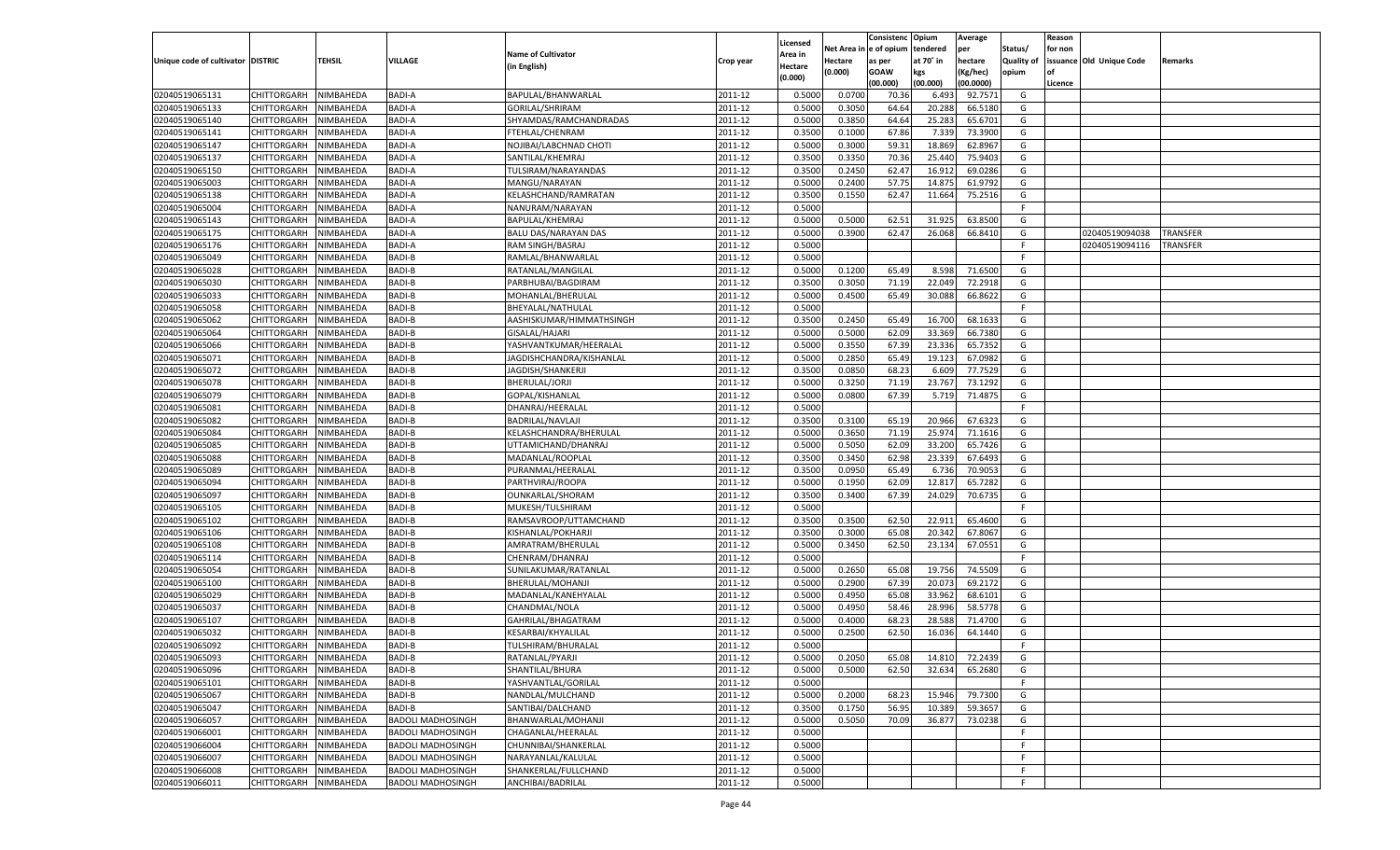|                                   |                       |               |                          |                           |                    |                    |          | Consistenc  | Opium     | Average   |                   | Reason  |                          |         |
|-----------------------------------|-----------------------|---------------|--------------------------|---------------------------|--------------------|--------------------|----------|-------------|-----------|-----------|-------------------|---------|--------------------------|---------|
|                                   |                       |               |                          | <b>Name of Cultivator</b> |                    | Licensed           | Net Area | e of opium  | tendered  | per       | Status/           | for non |                          |         |
| Unique code of cultivator DISTRIC |                       | <b>TEHSIL</b> | VILLAGE                  | (in English)              | Crop year          | \rea in<br>Hectare | Hectare  | as per      | at 70° in | hectare   | <b>Quality of</b> |         | issuance Old Unique Code | Remarks |
|                                   |                       |               |                          |                           |                    | (0.000)            | (0.000)  | <b>GOAW</b> | kgs       | (Kg/hec)  | opium             |         |                          |         |
|                                   |                       |               |                          |                           |                    |                    |          | (00.000)    | (00.000)  | (00.0000) |                   | Licence |                          |         |
| 02040519066013                    | CHITTORGARH           | NIMBAHEDA     | <b>BADOLI MADHOSINGH</b> | UDAILAL/BHERULAL          | 2011-12            | 0.5000             |          |             |           |           | -F                |         |                          |         |
| 02040519066014                    | CHITTORGARH           | NIMBAHEDA     | <b>BADOLI MADHOSINGH</b> | KAJOD/GOPILAL             | 2011-12            | 0.3500             |          |             |           |           | F.                |         |                          |         |
| 02040519066015                    | CHITTORGARH           | NIMBAHEDA     | <b>BADOLI MADHOSINGH</b> | MANGUIBAI/MUNDALAL        | 2011-12            | 0.5000             |          |             |           |           | F.                |         |                          |         |
| 02040519066027                    | CHITTORGARH           | NIMBAHEDA     | <b>BADOLI MADHOSINGH</b> | BABULAL/UDAILAL           | 2011-12            | 0.5000             |          |             |           |           | F.                |         |                          |         |
| 02040519066045                    | CHITTORGARH           | NIMBAHEDA     | <b>BADOLI MADHOSINGH</b> | MANGILAL/CHUNNILAL        | 2011-12            | 0.3500             | 0.1100   | 53.35       | 6.806     | 61.8727   | G                 | 05      |                          |         |
| 02040519066049                    | CHITTORGARH           | NIMBAHEDA     | <b>BADOLI MADHOSINGH</b> | BHERULAL/SEVARAM          | 2011-12            | 0.5000             |          |             |           |           | F.                |         |                          |         |
| 02040519066051                    | CHITTORGARH           | NIMBAHEDA     | <b>BADOLI MADHOSINGH</b> | RADHESHYAM/MANGILAL       | 2011-12            | 0.5000             |          |             |           |           | F.                |         |                          |         |
| 02040519066052                    | CHITTORGARH           | NIMBAHEDA     | <b>BADOLI MADHOSINGH</b> | MANGILAL/VARDAJI          | 2011-12            | 0.3500             | 0.3000   | 62.57       | 19.942    | 66.4733   | G                 |         |                          |         |
| 02040519066053                    | CHITTORGARH           | NIMBAHEDA     | <b>BADOLI MADHOSINGH</b> | KANWARLALA/MATHRALAL      | 2011-12            | 0.5000             |          |             |           |           | F.                |         |                          |         |
| 02040519066058                    | CHITTORGARH           | NIMBAHEDA     | <b>BADOLI MADHOSINGH</b> | MOTILAL/NARAYAN           | 2011-12            | 0.5000             |          |             |           |           | F.                |         |                          |         |
| 02040519066064                    | CHITTORGARH           | NIMBAHEDA     | <b>BADOLI MADHOSINGH</b> | RANGLAL/HEERALAL          | 2011-12            | 0.5000             | 0.3550   | 64.09       | 23.924    | 67.3915   | G                 |         |                          |         |
| 02040519066072                    | CHITTORGARH           | NIMBAHEDA     | <b>BADOLI MADHOSINGH</b> | RAMESWAR/KASIRAM          | 2011-12            | 0.5000             |          |             |           |           | F.                |         |                          |         |
| 02040519066088                    | CHITTORGARH           | NIMBAHEDA     | <b>BADOLI MADHOSINGH</b> | SATYNARAYAN/BAGDIRAM      | 2011-12            | 0.5000             |          |             |           |           | F.                |         |                          |         |
| 02040519066091                    | CHITTORGARH           | NIMBAHEDA     | <b>BADOLI MADHOSINGH</b> | HANSRAJ/GOPALDANGI        | 2011-12            | 0.5000             | 0.3100   | 62.57       | 20.317    | 65.5387   | G                 |         |                          |         |
| 02040519066095                    | CHITTORGARH           | NIMBAHEDA     | <b>BADOLI MADHOSINGH</b> | HARIRAM/ONKAR DHAKAD      | 2011-12            | 0.5000             |          |             |           |           | F.                |         |                          |         |
| 02040519066101                    | CHITTORGARH           | NIMBAHEDA     | <b>BADOLI MADHOSINGH</b> | NARAYAN/JAGNATH DHAKAD    | 2011-12            | 0.3500             | 0.3250   | 53.46       | 18.512    | 56.9600   | G                 | 05      |                          |         |
| 02040519066102                    | CHITTORGARH           | NIMBAHEDA     | <b>BADOLI MADHOSINGH</b> | LAKMICHAND/GISI DHAKAD    | 2011-12            | 0.5000             |          |             |           |           | F                 |         |                          |         |
| 02040519066016                    | CHITTORGARH           | NIMBAHEDA     | <b>BADOLI MADHOSINGH</b> | NARAYANSINGH/BHOPALSINGH  | 2011-12            | 0.5000             | 0.4400   | 61.82       | 28.216    | 64.1273   | G                 |         |                          |         |
| 02040519066038                    | CHITTORGARH           | NIMBAHEDA     | <b>BADOLI MADHOSINGH</b> | NOJIBAI/BHANWARLAL        | 2011-12            | 0.5000             |          |             |           |           | F                 |         |                          |         |
| 02040519066050                    | CHITTORGARH           | NIMBAHEDA     | <b>BADOLI MADHOSINGH</b> | LAXMILAL/HEMRAJ           | 2011-12            | 0.5000             | 0.4950   | 61.82       | 33.551    | 67.7798   | G                 |         |                          |         |
| 02040519066054                    | CHITTORGARH           | NIMBAHEDA     | <b>BADOLI MADHOSINGH</b> | MOTILAL/RAMRATAN          | 2011-12            | 0.5000             |          |             |           |           | F.                |         |                          |         |
| 02040519066039                    | CHITTORGARH           | NIMBAHEDA     | <b>BADOLI MADHOSINGH</b> | FATEHLAL/PARBHULAL        | 2011-12            | 0.5000             | 0.1750   | 64.09       | 13.074    | 74.7086   | G                 |         |                          |         |
| 02040519066030                    | CHITTORGARH           | NIMBAHEDA     | <b>BADOLI MADHOSINGH</b> | FULLCHAND/MOHANLAL        | 2011-12            | 0.5000             |          |             |           |           | F.                |         |                          |         |
| 02040519066097                    | CHITTORGARH           | NIMBAHEDA     | <b>BADOLI MADHOSINGH</b> | BADRILAL/KISHANLAL        | 2011-12            | 0.5000             |          |             |           |           | F.                |         |                          |         |
| 02040519066003                    | CHITTORGARH           | NIMBAHEDA     | <b>BADOLI MADHOSINGH</b> | GEETABAI/BHANWARLAL       | 2011-12            | 0.5000             | 0.2950   | 61.82       | 19.341    | 65.5627   | G                 |         |                          |         |
| 02040519066098                    | CHITTORGARH           | NIMBAHEDA     | <b>BADOLI MADHOSINGH</b> | BHERULAL/BHAGIRAT DANGI   | 2011-12            | 0.5000             |          |             |           |           | F.                |         |                          |         |
| 02040519066021                    | CHITTORGARH           | NIMBAHEDA     | <b>BADOLI MADHOSINGH</b> | KASHIRAM/DEVA             | 2011-12            | 0.3500             | 0.2950   | 59.88       | 18.144    | 61.5051   | G                 |         |                          |         |
| 02040519066025                    | CHITTORGARH           | NIMBAHEDA     | <b>BADOLI MADHOSINGH</b> | JANIBAI/KHEMA             | 2011-12            | 0.5000             |          |             |           |           | F.                |         |                          |         |
| 02040519066028                    | CHITTORGARH           | NIMBAHEDA     | <b>BADOLI MADHOSINGH</b> | MANGILAL/SEVARAM          | 2011-12            | 0.5000             |          |             |           |           | F.                |         |                          |         |
| 02040519066086                    | CHITTORGARH           | NIMBAHEDA     | <b>BADOLI MADHOSINGH</b> | JHAMKUBAI/NANURAM         | 2011-12            | 0.5000             |          |             |           |           | F.                |         |                          |         |
| 02040519066103                    | CHITTORGARH           | NIMBAHEDA     | <b>BADOLI MADHOSINGH</b> | <b>BHERULAL/GOKEL</b>     | 2011-12            | 0.5000             | 0.2200   | 59.88       | 14.055    | 63.8864   | G                 |         |                          |         |
| 02040519066061                    | CHITTORGARH           | NIMBAHEDA     | <b>BADOLI MADHOSINGH</b> | AMARCHAND/MOHANLAL        | 2011-12            | 0.5000             |          |             |           |           | F.                |         |                          |         |
| 02040519066067                    | CHITTORGARH           | NIMBAHEDA     | <b>BADOLI MADHOSINGH</b> | NANDRAM/KASIRAM KUMAWAT   | 2011-12            | 0.3500             |          |             |           |           | F.                |         |                          |         |
| 02040519066087                    | CHITTORGARH           | NIMBAHEDA     | <b>BADOLI MADHOSINGH</b> | UDYLAL/SHANKARLAL         | 2011-12            | 0.5000             | 0.5050   | 64.14       | 34.599    | 68.5129   | G                 |         |                          |         |
| 02040519066063                    | <b>CHITTORGARH</b>    | NIMBAHEDA     | <b>BADOLI MADHOSINGH</b> | KANHEYALAL/MOTILAL        | 2011-12            | 0.3500             | 0.3500   | 67.55       | 24.685    | 70.5286   | G                 |         |                          |         |
| 02040519066104                    | CHITTORGARH           | NIMBAHEDA     | <b>BADOLI MADHOSINGH</b> | MANGILAL/MAGNIRAM         | 2011-12            | 0.5000             |          |             |           |           | F.                |         |                          |         |
| 02040519066105                    | <b>CHITTORGARH</b>    | NIMBAHEDA     | <b>BADOLI MADHOSINGH</b> | CHTRBHUJ/KALURAM          | 2011-12            | 0.5000             |          |             |           |           | F                 |         |                          |         |
| 02040519066106                    | CHITTORGARH           | NIMBAHEDA     | <b>BADOLI MADHOSINGH</b> | MOHANLAL/POKERLAL         | 2011-12            | 0.3500             |          |             |           |           | F.                |         |                          |         |
| 02040519066107                    | <b>CHITTORGARH</b>    | NIMBAHEDA     | <b>BADOLI MADHOSINGH</b> | KESURAM/MULCHAND/NARAYAN  | 2011-12            | 0.5000             |          |             |           |           | F.                |         |                          |         |
| 02040519066108                    | CHITTORGARH           | NIMBAHEDA     | <b>BADOLI MADHOSINGH</b> | KAMLABAI/KALURAM          | 2011-12            | 0.5000             |          |             |           |           | F.                |         |                          |         |
| 02040519067007                    | <b>CHITTORGARH</b>    | NIMBAHEDA     | <b>BANGERDA MAMADEV</b>  | HUKMICHAND/GANGARAM       | 2011-12            | 0.5000             | 0.3550   | 65.24       | 24.055    | 67.7606   | G                 |         |                          |         |
| 02040519067005                    | CHITTORGARH           | NIMBAHEDA     | <b>BANGERDA MAMADEV</b>  | DHANRAJ/BHOLIRAM          | 2011-12            | 0.5000             |          |             |           |           | F.                |         |                          |         |
| 02040519067006                    | CHITTORGARH           | NIMBAHEDA     | <b>BANGERDA MAMADEV</b>  | GOPI/KASIRAM              | 2011-12            | 0.5000             |          |             |           |           | F.                |         |                          |         |
| 02040519067011                    | CHITTORGARH           | NIMBAHEDA     | BANGERDA MAMADEV         | FHOOLCHNAD/KHEMRAJ        | 2011-12            | 0.5000             |          |             |           |           | F.                |         |                          |         |
| 02040519067014                    | CHITTORGARH           | NIMBAHEDA     | <b>BANGERDA MAMADEV</b>  | SANTILALL/DAYARAM         | 2011-12            | 0.5000             | 0.1050   | 65.24       | 6.971     | 66.3905   | G                 |         |                          |         |
| 02040519067017                    | CHITTORGARH NIMBAHEDA |               | <b>BANGERDA MAMADEV</b>  | MOHANLAL/MAGNIRAM         |                    | 0.5000             |          |             |           |           | F                 |         |                          |         |
| 02040519067032                    |                       |               | <b>BANGERDA MAMADEV</b>  |                           | 2011-12<br>2011-12 | 0.5000             |          | 68.26       | 27.499    |           | G                 |         |                          |         |
|                                   | <b>CHITTORGARH</b>    | NIMBAHEDA     |                          | KALULAL/PRTHA             |                    |                    | 0.3650   |             |           | 75.3397   |                   |         |                          |         |
| 02040519067042                    | CHITTORGARH           | NIMBAHEDA     | <b>BANGERDA MAMADEV</b>  | KISHANLAL/BHAGIRTH        | 2011-12            | 0.5000<br>0.5000   | 0.4900   | 58.06       | 30.598    | 62.4449   | G                 |         |                          |         |
| 02040519067060                    | <b>CHITTORGARH</b>    | NIMBAHEDA     | <b>BANGERDA MAMADEV</b>  | BAGRILAL/PYARCHAND        | 2011-12            |                    |          |             |           |           | F.                |         |                          |         |
| 02040519067002                    | <b>CHITTORGARH</b>    | NIMBAHEDA     | <b>BANGERDA MAMADEV</b>  | RATANLAL/GASINATH         | 2011-12            | 0.5000             | 0.1000   | 68.04       | 7.650     | 76.5000   | G                 |         |                          |         |
| 02040519067008                    | <b>CHITTORGARH</b>    | NIMBAHEDA     | <b>BANGERDA MAMADEV</b>  | DAYARAM/WARDA             | 2011-12            | 0.3500             | 0.3450   | 61.10       | 20.949    | 60.7217   | G                 |         |                          |         |
| 02040519067004                    | <b>CHITTORGARH</b>    | NIMBAHEDA     | <b>BANGERDA MAMADEV</b>  | BHERULAL/BHAGVAN          | 2011-12            | 0.5000             | 0.4050   | 61.10       | 24.894    | 61.4667   | G                 |         |                          |         |
| 02040519067044                    | <b>CHITTORGARH</b>    | NIMBAHEDA     | <b>BANGERDA MAMADEV</b>  | MANGILAL/BHERULAL         | 2011-12            | 0.3500             |          |             |           |           | F.                |         |                          |         |
| 02040519067019                    | <b>CHITTORGARH</b>    | NIMBAHEDA     | <b>BANGERDA MAMADEV</b>  | KISHANLAL/OUNKARLAL       | 2011-12            | 0.5000             | 0.4600   | 61.10       | 28.324    | 61.5739   | G                 |         |                          |         |
| 02040519067009                    | <b>CHITTORGARH</b>    | NIMBAHEDA     | <b>BANGERDA MAMADEV</b>  | KANIRAM/WARDA             | 2011-12            | 0.5000             | 0.1950   | 58.44       | 12.439    | 63.7897   | G                 |         |                          |         |
| 02040519067050                    | CHITTORGARH           | NIMBAHEDA     | <b>BANGERDA MAMADEV</b>  | SOHANIBAI/BHANWARNATH     | 2011-12            | 0.3500             |          |             |           |           | F.                | 08      |                          |         |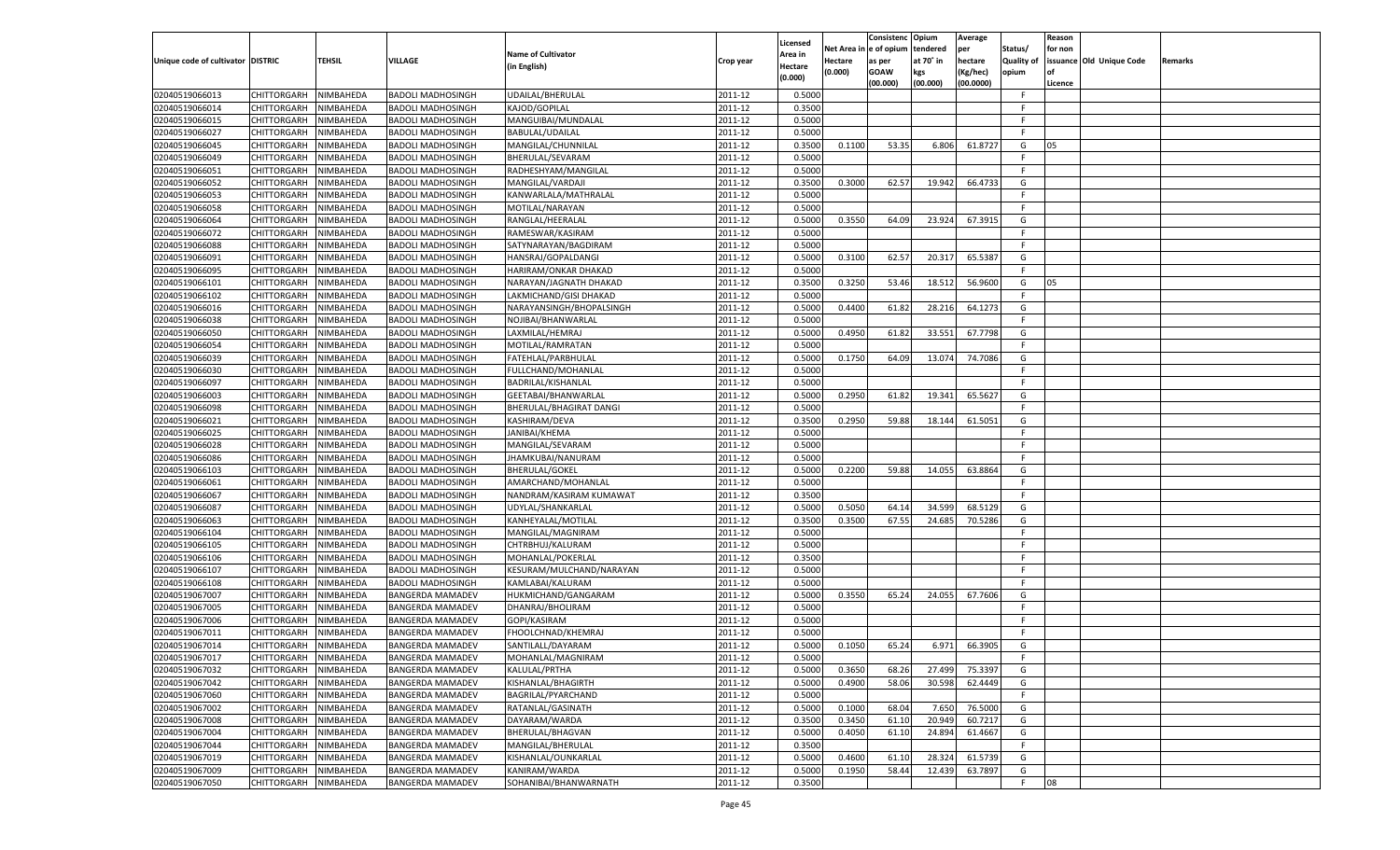|                                   |                       |                        |                                       |                                         |                    |                    |            | Consistenc Opium |           | Average   |                   | Reason  |                          |                 |
|-----------------------------------|-----------------------|------------------------|---------------------------------------|-----------------------------------------|--------------------|--------------------|------------|------------------|-----------|-----------|-------------------|---------|--------------------------|-----------------|
|                                   |                       |                        |                                       |                                         |                    | Licensed           | Net Area i | n  e of opium    | tendered  | per       | Status/           | for non |                          |                 |
| Unique code of cultivator DISTRIC |                       | TEHSIL                 | VILLAGE                               | <b>Name of Cultivator</b>               | Crop year          | \rea in            | Hectare    | as per           | at 70° in | hectare   | <b>Quality of</b> |         | issuance Old Unique Code | <b>Remarks</b>  |
|                                   |                       |                        |                                       | (in English)                            |                    | Hectare<br>(0.000) | (0.000)    | <b>GOAW</b>      | kgs       | (Kg/hec)  | opium             |         |                          |                 |
|                                   |                       |                        |                                       |                                         |                    |                    |            | (00.000)         | (00.000)  | (00.0000) |                   | Licence |                          |                 |
| 02040519067001                    | CHITTORGARH           | NIMBAHEDA              | <b>BANGERDA MAMADEV</b>               | RAMCHANDRA/GOVERDHAN                    | 2011-12            | 0.5000             |            |                  |           |           | -F.               |         |                          |                 |
| 02040519067069                    | CHITTORGARH           | NIMBAHEDA              | <b>BANGERDA MAMADEV</b>               | LALURAM/HEMRAJ                          | 2011-12            | 0.5000             |            |                  |           |           | F                 |         |                          |                 |
| 02040519067070                    | CHITTORGARH           | NIMBAHEDA              | <b>BANGERDA MAMADEV</b>               | RADHESHYAM/LAXMAN                       | 2011-12            | 0.3500             |            |                  |           |           | F.                |         |                          |                 |
| 02040519067071                    | CHITTORGARH           | NIMBAHEDA              | <b>BANGERDA MAMADEV</b>               | NOJIBAI/GORILAL                         | 2011-12            | 0.5000             |            |                  |           |           | F.                |         |                          |                 |
| 02040519067072                    | CHITTORGARH           | NIMBAHEDA              | <b>BANGERDA MAMADEV</b>               | RATANLAL/PYARA JI                       | 2011-12            | 0.3500             |            |                  |           |           | F.                |         |                          |                 |
| 02040519067054                    | CHITTORGARH           | NIMBAHEDA              | <b>BANGERDA MAMADEV</b>               | BABRU/MANGU                             | 2011-12            | 0.5000             |            |                  |           |           | F.                |         |                          |                 |
| 02040519067023                    | CHITTORGARH           | NIMBAHEDA              | <b>BANGERDA MAMADEV</b>               | PARBHUBAI/NARAYAN                       | 2011-12            | 0.5000             | 0.2500     | 55.02            | 14.958    | 59.8320   | G                 |         |                          |                 |
| 02040519067074                    | CHITTORGARH           | NIMBAHEDA              | <b>BANGERDA MAMADEV</b>               | BHANWARLAL/MODIRAM                      | 2011-12            | 0.5000             |            |                  |           |           | F.                |         |                          |                 |
| 02040519067075                    | CHITTORGARH           | NIMBAHEDA              | <b>BANGERDA MAMADEV</b>               | MANGIBAI/BAGDURAM                       | 2011-12            | 0.5000             | 0.4500     | 61.10            | 29.398    | 65.3289   | G                 |         | 02040519096034           | <b>TRANSFER</b> |
| 02040519069014                    | CHITTORGARH           | NIMBAHEDA              | BHAGWANPURA-A                         | HEERALAL/PYARA                          | 2011-12            | 0.5000             | 0.2650     | 71.15            | 19.902    | 75.1019   | G                 |         |                          |                 |
| 02040519069001                    | CHITTORGARH           | NIMBAHEDA              | BHAGWANPURA-A                         | BHERULAL/BHANEARLAL                     | 2011-12            | 0.5000             | 0.1500     | 65.28            | 10.342    | 68.9467   | G                 |         |                          |                 |
| 02040519069002                    | CHITTORGARH           | NIMBAHEDA              | BHAGWANPURA-A                         | PARBHULAL/PYARA                         | 2011-12            | 0.5000             | 0.3300     | 62.12            | 20.99     | 63.6273   | G                 |         |                          |                 |
| 02040519069003                    | CHITTORGARH           | NIMBAHEDA              | BHAGWANPURA-A                         | MAGNIRAM/HEERALAL                       | 2011-12            | 0.5000             | 0.1700     | 71.11            | 12.73     | 74.9353   | G                 |         |                          |                 |
| 02040519069005                    | CHITTORGARH           | NIMBAHEDA              | BHAGWANPURA-A                         | ASARAM/RATANLAL                         | 2011-12            | 0.5000             | 0.3700     | 71.11            | 27.12     | 73.3054   | G                 |         |                          |                 |
| 02040519069006                    | CHITTORGARH           | NIMBAHEDA              | BHAGWANPURA-A                         | MANGILAL/KASHIRAM                       | 2011-12            | 0.5000             | 0.2750     | 71.11            | 19.921    | 72.4400   | G                 |         |                          |                 |
| 02040519069007                    | CHITTORGARH           | NIMBAHEDA              | BHAGWANPURA-A                         | RAMCHANDRA/DHULA                        | 2011-12            | 0.5000             | 0.1500     | 71.11            | 11.611    | 77.4067   | G                 |         |                          |                 |
| 02040519069010                    | CHITTORGARH           | NIMBAHEDA              | BHAGWANPURA-A                         | KISHNA/DHANNA                           | 2011-12            | 0.5000             | 0.3000     | 71.11            | 22.186    | 73.9533   | G                 |         |                          |                 |
| 02040519069011                    | CHITTORGARH           | NIMBAHEDA              | BHAGWANPURA-A                         | DEVILAL/UDA                             | 2011-12            | 0.5000             | 0.3950     | 67.17            | 27.885    | 70.5949   | G                 |         |                          |                 |
|                                   | CHITTORGARH           |                        |                                       |                                         |                    |                    |            |                  |           |           |                   |         |                          |                 |
| 02040519069012                    |                       | NIMBAHEDA              | BHAGWANPURA-A                         | HEERALAL/JAGANNATH                      | 2011-12            | 0.5000             | 0.1500     | 70.19            | 11.551    | 77.0067   | G                 |         |                          |                 |
| 02040519069015                    | CHITTORGARH           | NIMBAHEDA              | BHAGWANPURA-A                         | FULCHAND/NARAYAN                        | 2011-12            | 0.5000             | 0.3000     | 70.19            | 21.889    | 72.9633   | G                 |         |                          |                 |
| 02040519069016                    | CHITTORGARH           | NIMBAHEDA              | BHAGWANPURA-A                         | VARDA/DOLA                              | 2011-12            | 0.5000             | 0.1900     | 70.19            | 13.567    | 71.4053   | G                 |         |                          |                 |
| 02040519069019                    | CHITTORGARH           | NIMBAHEDA              | BHAGWANPURA-A                         | HEERALAL/RAMCHANDRA                     | 2011-12            | 0.5000             | 0.1900     | 67.17            | 14.845    | 78.1316   | G                 |         |                          |                 |
| 02040519069020                    | CHITTORGARH           | NIMBAHEDA              | BHAGWANPURA-A                         | RAMESHVARLAL/PARBHULAL                  | 2011-12            | 0.5000             | 0.2300     | 65.28            | 15.77     | 68.5652   | G                 |         |                          |                 |
| 02040519069021                    | CHITTORGARH           | NIMBAHEDA              | BHAGWANPURA-A                         | BANSILAL/SHANKARLAL                     | 2011-12            | 0.5000             | 0.5000     | 65.28            | 34.291    | 68.5820   | G                 |         |                          |                 |
| 02040519069022                    | CHITTORGARH           | NIMBAHEDA              | BHAGWANPURA-A                         | BHANWARLAL/HEERALAL                     | 2011-12            | 0.5000             | 0.3500     | 65.28            | 23.622    | 67.4914   | G                 |         |                          |                 |
| 02040519069024                    | CHITTORGARH           | NIMBAHEDA              | BHAGWANPURA-A                         | BADRILAL/SHANKARLAL                     | 2011-12            | 0.5000             | 0.2500     | 70.19            | 18.400    | 73.6000   | G                 |         |                          |                 |
| 02040519069028                    | CHITTORGARH           | NIMBAHEDA              | BHAGWANPURA-A                         | MADANLAL/PRAYCHAND                      | 2011-12            | 0.5000             | 0.2100     | 67.17            | 14.710    | 70.0476   | G                 |         |                          |                 |
| 02040519069030                    | CHITTORGARH           | NIMBAHEDA              | BHAGWANPURA-A                         | BHERULAL/LAXMAN                         | 2011-12            | 0.5000             | 0.2950     | 64.33            | 19.639    | 66.5729   | G                 |         |                          |                 |
| 02040519069031                    | CHITTORGARH           | NIMBAHEDA              | BHAGWANPURA-A                         | MANGILAL/NARAYAN                        | 2011-12            | 0.5000             | 0.3100     | 62.59            | 19.680    | 63.4839   | G                 |         |                          |                 |
| 02040519069032                    | CHITTORGARH           | NIMBAHEDA              | BHAGWANPURA-A                         | RATANLAL/NARAYAN                        | 2011-12            | 0.5000             | 0.3050     | 67.1             | 21.446    | 70.3148   | G                 |         |                          |                 |
| 02040519069034                    | CHITTORGARH           | NIMBAHEDA              | BHAGWANPURA-A                         | LABHCHNAD/KASHIRAM                      | 2011-12            | 0.5000             | 0.1150     | 64.33            | 7.857     | 68.3217   | G                 |         |                          |                 |
| 02040519069035                    | CHITTORGARH           | NIMBAHEDA              | BHAGWANPURA-A                         | NARAYANIBAI/MATHURALAL                  | 2011-12            | 0.5000             | 0.2000     | 62.59            | 12.679    | 63.3950   | G                 |         |                          |                 |
| 02040519069040                    | CHITTORGARH           | NIMBAHEDA              | BHAGWANPURA-A                         | SHANKERLAL/CHUNNILAL                    | 2011-12            | 0.5000             | 0.3500     | 68.07            | 24.019    | 68.6257   | G                 |         |                          |                 |
| 02040519069023                    | CHITTORGARH           | NIMBAHEDA              | BHAGWANPURA-A                         | RAMNARAYN/SHANKERLAL                    | 2011-12            | 0.5000             | 0.3050     | 68.0             | 21.063    | 69.0590   | G                 |         |                          |                 |
| 02040519069041                    | CHITTORGARH           | NIMBAHEDA              | BHAGWANPURA-A                         | DHAPUBAI/NARAYAN                        | 2011-12            | 0.5000             | 0.3000     | 68.07            | 20.732    | 69.1067   | G                 |         |                          |                 |
| 02040519069129                    | CHITTORGARH           | NIMBAHEDA              | BHAGWANPURA-A                         | JAGNNATH/PYARA                          | 2011-12            | 0.5000             |            |                  |           |           | F.                |         |                          |                 |
| 02040519069004                    | CHITTORGARH           | NIMBAHEDA              | BHAGWANPURA-A                         | RAMESHLAL/RATANLAL                      | 2011-12            | 0.5000             | 0.1950     | 70.19            | 14.800    | 75.897    | G                 |         |                          |                 |
| 02040519069130                    | CHITTORGARH           | NIMBAHEDA              | BHAGWANPURA-A                         | DHAPU BAI/UDAI LAL                      | 2011-12            | 0.5000             | 0.3550     | 62.59            | 22.863    | 64.4028   | G                 |         |                          |                 |
| 02040519069026                    | CHITTORGARH           | NIMBAHEDA              | BHAGWANPURA-A                         | LACHMICHAND/PYARA                       | 2011-12            | 0.5000             | 0.2950     | 64.33            | 20.347    | 68.9729   | G                 |         |                          |                 |
| 02040519069045                    | CHITTORGARH           | NIMBAHEDA              | BHAGWANPURA-A                         | RAMKANWARIBAI/NANALAL                   | 2011-12            | 0.5000             | 0.4850     | 68.07            | 33.461    | 68.9918   | G                 |         |                          |                 |
| 02040519069134                    | CHITTORGARH           | NIMBAHEDA              | <b>BHAGWANPURA-A</b>                  | GORILAL/CHANDANMAL                      | 2011-12            | 0.5000             |            |                  |           |           | F.                |         |                          |                 |
| 02040519069135                    | CHITTORGARH           | NIMBAHEDA              | BHAGWANPURA-A                         | MANGILAL/PARTHVIRAJ                     | 2011-12            | 0.5000             | 0.2700     | 67.11            | 18.915    | 70.0556   | G                 |         |                          |                 |
| 02040519069131                    | CHITTORGARH           | NIMBAHEDA              | BHAGWANPURA-A                         | NARAYANIBAI/MANGILAL                    | 2011-12            | 0.5000             |            |                  |           |           | F.                |         |                          |                 |
| 02040519069132                    | CHITTORGARH           | NIMBAHEDA              | BHAGWANPURA-A                         | <b>BADRILAL/RODILAL</b>                 | 2011-12            | 0.5000             | 0.2300     | 64.33            | 14.520    | 63.1304   | G                 |         |                          |                 |
| 02040519069133                    | CHITTORGARH           | NIMBAHEDA              | BHAGWANPURA-A                         | PREMCHAND/DEEPLAI                       | 2011-12            | 0.5000             |            |                  |           |           | F.                |         |                          |                 |
|                                   | CHITTORGARH NIMBAHEDA |                        |                                       |                                         |                    | 0.5000             |            |                  |           |           | F.                |         |                          |                 |
| 02040519069082                    | CHITTORGARH           |                        | <b>BHAGWANPURA-B</b>                  | BHANWARLAL/DHANRAJ                      | 2011-12            |                    |            |                  |           |           | F.                |         |                          |                 |
| 02040519069057<br>02040519069058  |                       | NIMBAHEDA<br>NIMBAHEDA | <b>BHAGWANPURA-B</b><br>BHAGWANPURA-B | GANPATLAL/BADRILAL<br>PARBHULAL/MOTILAL | 2011-12<br>2011-12 | 0.5000             | 0.3000     | 70.15            |           |           |                   |         |                          |                 |
|                                   | CHITTORGARH           |                        |                                       |                                         |                    | 0.5000             |            |                  | 21.626    | 72.0867   | G                 |         |                          |                 |
| 02040519069046                    | <b>CHITTORGARH</b>    | NIMBAHEDA              | <b>BHAGWANPURA-B</b>                  | KAVARLAL/MATHURALAL                     | 2011-12            | 0.5000             | 0.2950     | 67.52            | 20.372    | 69.0576   | G                 |         |                          |                 |
| 02040519069047                    | <b>CHITTORGARH</b>    | NIMBAHEDA              | <b>BHAGWANPURA-B</b>                  | FULCHAND/LAXMAN                         | 2011-12            | 0.5000             |            |                  |           |           | N                 |         |                          |                 |
| 02040519069049                    | CHITTORGARH           | NIMBAHEDA              | BHAGWANPURA-B                         | PREAMCHAND/LAXMAN                       | 2011-12            | 0.5000             | 0.2000     | 67.52            | 13.890    | 69.4500   | G                 |         |                          |                 |
| 02040519069051                    | CHITTORGARH           | NIMBAHEDA              | BHAGWANPURA-B                         | JAGNNATH/BHAGIRTH                       | 2011-12            | 0.5000             | 0.3300     | 65.38            | 22.070    | 66.8788   | G                 |         |                          |                 |
| 02040519069052                    | <b>CHITTORGARH</b>    | NIMBAHEDA              | <b>BHAGWANPURA-B</b>                  | DEVILAL/GASI                            | 2011-12            | 0.5000             | 0.3000     | 68.46            | 22.093    | 73.6433   | G                 |         |                          |                 |
| 02040519069054                    | <b>CHITTORGARH</b>    | NIMBAHEDA              | <b>BHAGWANPURA-B</b>                  | <b>BIHARILAL/GABUR</b>                  | 2011-12            | 0.5000             | 0.4350     | 67.52            | 30.895    | 71.0230   | G                 |         |                          |                 |
| 02040519069056                    | CHITTORGARH           | NIMBAHEDA              | <b>BHAGWANPURA-B</b>                  | UDAILAL/MATHURALAL                      | 2011-12            | 0.5000             | 0.1500     | 65.38            | 10.106    | 67.3733   | G                 |         |                          |                 |
| 02040519069059                    | CHITTORGARH           | NIMBAHEDA              | <b>BHAGWANPURA-B</b>                  | PARBHULAL/JAGNNATH                      | 2011-12            | 0.5000             | 0.2050     | 70.15            | 15.263    | 74.4537   | G                 |         |                          |                 |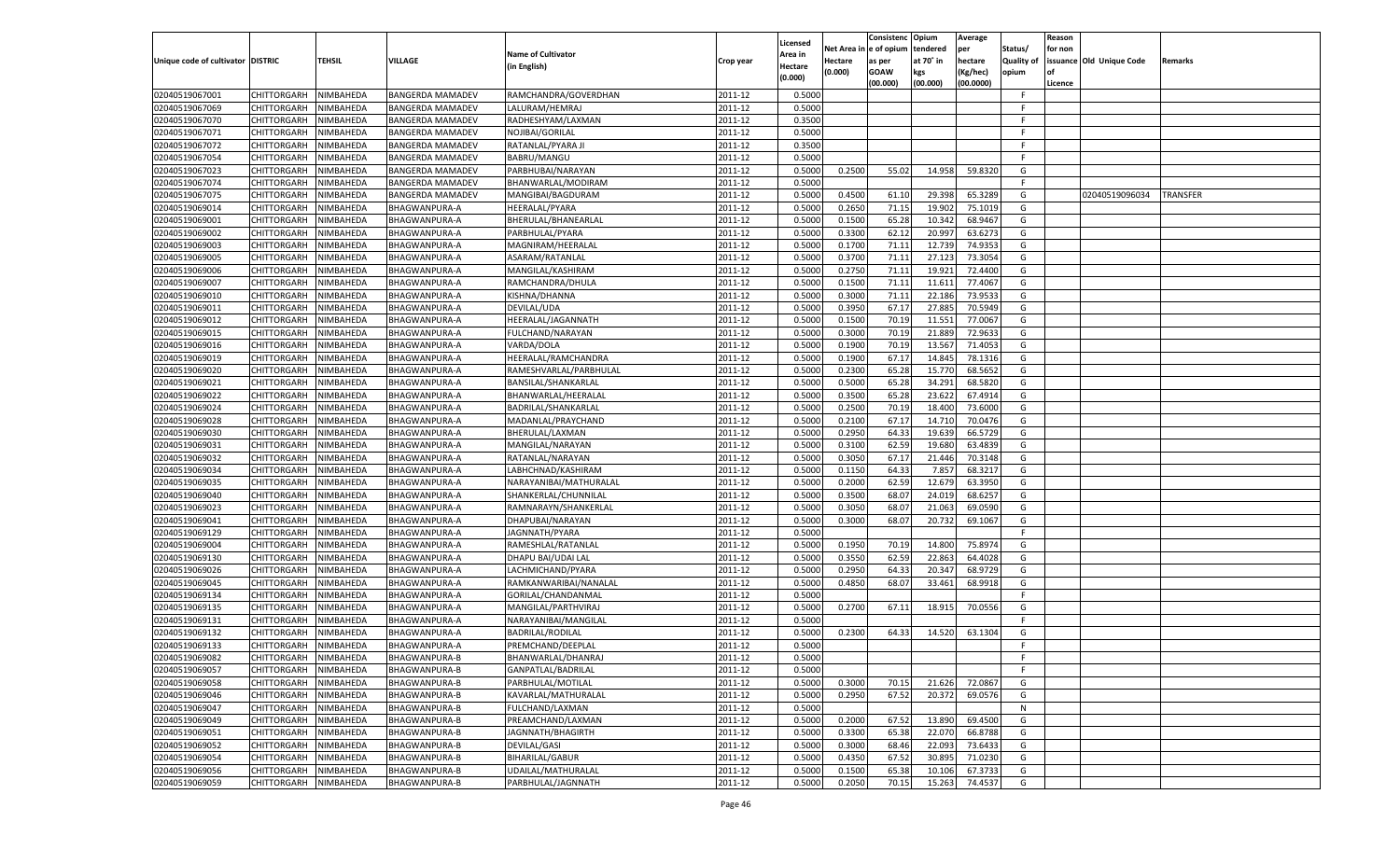|                                   |                       |           |                      |                           |           |                     |             | Consistenc    | Opium     | Average   |                   | Reason  |                          |                    |
|-----------------------------------|-----------------------|-----------|----------------------|---------------------------|-----------|---------------------|-------------|---------------|-----------|-----------|-------------------|---------|--------------------------|--------------------|
|                                   |                       |           |                      | <b>Name of Cultivator</b> |           | Licensed<br>Area in | Net Area iı | n  e of opium | tendered  | per       | Status/           | for non |                          |                    |
| Unique code of cultivator DISTRIC |                       | TEHSIL    | <b>VILLAGE</b>       | (in English)              | Crop year | Hectare             | Hectare     | as per        | at 70° in | hectare   | <b>Quality of</b> |         | issuance Old Unique Code | Remarks            |
|                                   |                       |           |                      |                           |           | (0.000)             | (0.000)     | <b>GOAW</b>   | kgs       | (Kg/hec)  | opium             |         |                          |                    |
|                                   |                       |           |                      |                           |           |                     |             | (00.000)      | (00.000)  | (00.0000) |                   | Licence |                          |                    |
| 02040519069060                    | CHITTORGARH           | NIMBAHEDA | BHAGWANPURA-B        | HUKMICHAND/DHANRAJ        | 2011-12   | 0.5000              | 0.2450      | 70.1          | 17.507    | 71.4571   | G                 |         |                          |                    |
| 02040519069061                    | CHITTORGARH           | NIMBAHEDA | BHAGWANPURA-B        | NANDA/SHVA                | 2011-12   | 0.5000              | 0.4500      | 67.22         | 30.470    | 67.7111   | G                 |         |                          |                    |
| 02040519069063                    | CHITTORGARH           | NIMBAHEDA | BHAGWANPURA-B        | LAXMILAL/NARAYAN          | 2011-12   | 0.5000              | 0.2050      | 64.44         | 14.048    | 68.5268   | G                 |         |                          |                    |
| 02040519069064                    | CHITTORGARH           | NIMBAHEDA | BHAGWANPURA-B        | RAMCHANDRA/MATHURALAL     | 2011-12   | 0.5000              | 0.1100      | 65.19         | 7.497     | 68.1545   | G                 |         |                          |                    |
| 02040519069066                    | CHITTORGARH           | NIMBAHEDA | BHAGWANPURA-B        | BADRILAL/NANDA            | 2011-12   | 0.5000              | 0.5000      | 67.22         | 33.975    | 67.9500   | G                 |         |                          |                    |
| 02040519069068                    | CHITTORGARH           | NIMBAHEDA | BHAGWANPURA-B        | KANIRM/NANDA              | 2011-12   | 0.5000              | 0.1500      | 67.22         | 10.602    | 70.6800   | G                 |         |                          |                    |
| 02040519069070                    | CHITTORGARH           | NIMBAHEDA | <b>BHAGWANPURA-B</b> | <b>OUNKAR/GOKEL</b>       | 2011-12   | 0.5000              | 0.2500      | 65.19         | 16.661    | 66.6440   | G                 |         |                          |                    |
| 02040519069072                    | CHITTORGARH           | NIMBAHEDA | BHAGWANPURA-B        | <b>BHERULAL/GASI</b>      | 2011-12   | 0.5000              | 0.3000      | 70.15         | 21.225    | 70.7500   | G                 |         |                          |                    |
| 02040519069073                    | CHITTORGARH           | NIMBAHEDA | <b>BHAGWANPURA-B</b> | PARBHULAL/LAXMAN          | 2011-12   | 0.5000              | 0.3850      | 70.15         | 28.521    | 74.0805   | G                 |         |                          |                    |
| 02040519069076                    | CHITTORGARH           | NIMBAHEDA | BHAGWANPURA-B        | NANURAM/DHULA             | 2011-12   | 0.5000              | 0.2000      | 68.46         | 13.780    | 68.9000   | G                 |         |                          |                    |
| 02040519069077                    | CHITTORGARH           | NIMBAHEDA | BHAGWANPURA-B        | PARBHULAL/KESURAM         | 2011-12   | 0.5000              | 0.2500      | 67.22         | 17.468    | 69.8720   | G                 |         |                          |                    |
| 02040519069079                    | CHITTORGARH           | NIMBAHEDA | BHAGWANPURA-B        | BHANWARLAL/KISHANLAL      | 2011-12   | 0.5000              | 0.3000      | 70.91         | 22.549    | 75.1633   | G                 |         |                          |                    |
| 02040519069083                    | CHITTORGARH           | NIMBAHEDA | BHAGWANPURA-B        | RADHESHYAM/MOTILAL        | 2011-12   | 0.5000              | 0.5000      | 65.19         | 33.470    | 66.9400   | G                 |         |                          |                    |
| 02040519069084                    | CHITTORGARH           | NIMBAHEDA | BHAGWANPURA-B        | <b>FULCHAND/GABUR</b>     | 2011-12   | 0.5000              | 0.4500      | 65.19         | 29.680    | 65.9556   | G                 |         |                          |                    |
| 02040519069085                    | CHITTORGARH           | NIMBAHEDA | BHAGWANPURA-B        | UDHA/KASIRAM              | 2011-12   | 0.5000              |             |               |           |           | F.                |         |                          |                    |
| 02040519069086                    | CHITTORGARH           | NIMBAHEDA | BHAGWANPURA-B        | HEERALAL/NARAYAN          | 2011-12   | 0.5000              | 0.4550      | 68.46         | 32.215    | 70.8022   | G                 |         |                          |                    |
| 02040519069088                    | CHITTORGARH           | NIMBAHEDA | BHAGWANPURA-B        | BHANWARLAL/NARAYAN        | 2011-12   | 0.5000              | 0.2500      | 68.46         | 17.213    | 68.8520   | G                 |         |                          |                    |
| 02040519069089                    | CHITTORGARH           | NIMBAHEDA | BHAGWANPURA-B        | DHANRAJ/KASIRAM           | 2011-12   | 0.5000              | 0.2000      | 71.44         | 14.410    | 72.0500   | G                 |         |                          |                    |
| 02040519069090                    | CHITTORGARH           | NIMBAHEDA | BHAGWANPURA-B        | PRABHULAL/SHVA            | 2011-12   | 0.5000              | 0.2500      | 62.56         | 15.980    | 63.9200   | G                 |         |                          |                    |
| 02040519069091                    | CHITTORGARH           | NIMBAHEDA | BHAGWANPURA-B        | MANGILAL/NARAYAN          | 2011-12   | 0.5000              | 0.3500      | 68.46         | 25.037    | 71.5343   | G                 |         |                          |                    |
| 02040519069092                    | CHITTORGARH           | NIMBAHEDA | <b>BHAGWANPURA-B</b> | RAMESHWARLAL/PREAMCHAND   | 2011-12   | 0.5000              |             |               |           |           | F.                |         |                          |                    |
| 02040519069094                    | CHITTORGARH           | NIMBAHEDA | BHAGWANPURA-B        | KISHAN/NANDA              | 2011-12   | 0.3500              | 0.2000      | 65.46         | 14.113    | 70.5650   | G                 |         |                          |                    |
| 02040519069095                    | CHITTORGARH           | NIMBAHEDA | BHAGWANPURA-B        | UDHA/KASIRAM              | 2011-12   | 0.5000              | 0.4100      | 69.55         | 29.449    | 71.8268   | G                 |         |                          |                    |
| 02040519069096                    | CHITTORGARH           | NIMBAHEDA | BHAGWANPURA-B        | RATANLAL/NARAYAN          | 2011-12   | 0.5000              | 0.2950      | 68.46         | 20.538    | 69.6203   | G                 |         |                          |                    |
| 02040519069097                    | CHITTORGARH           | NIMBAHEDA | BHAGWANPURA-B        | NANDUBAI/PARBHULAL        | 2011-12   | 0.5000              | 0.3600      | 62.56         | 24.130    | 67.0278   | G                 |         |                          | <b>NAME CHANGE</b> |
| 02040519069098                    | CHITTORGARH           | NIMBAHEDA | BHAGWANPURA-B        | PARBULAL/LAXMAN           | 2011-12   | 0.5000              | 0.5000      | 67.52         | 35.419    | 70.8380   | G                 |         |                          |                    |
| 02040519069099                    | CHITTORGARH           | NIMBAHEDA | BHAGWANPURA-B        | <b>HUKMICHAND/GISA</b>    | 2011-12   | 0.5000              | 0.2500      | 68.56         | 17.845    | 71.3800   | G                 |         |                          |                    |
| 02040519069100                    | CHITTORGARH           | NIMBAHEDA | <b>BHAGWANPURA-B</b> | <b>BADRILAL/GOKEL</b>     | 2011-12   | 0.5000              | 0.2500      | 68.56         | 17.669    | 70.6760   | G                 |         |                          |                    |
| 02040519069101                    |                       |           |                      |                           | 2011-12   | 0.5000              | 0.3050      | 70.75         | 22.367    | 73.3344   | G                 |         |                          |                    |
|                                   | CHITTORGARH           | NIMBAHEDA | BHAGWANPURA-B        | BANSILAL/PYARA            |           |                     |             |               |           |           |                   |         |                          |                    |
| 02040519069103                    | CHITTORGARH           | NIMBAHEDA | BHAGWANPURA-B        | MOTILAL/CHAMPALAL         | 2011-12   | 0.5000              | 0.3100      | 65.38         | 21.080    | 68.0000   | G                 |         |                          |                    |
| 02040519069104                    | CHITTORGARH           | NIMBAHEDA | <b>BHAGWANPURA-B</b> | SHIVLAL/GOKEL             | 2011-12   | 0.5000              | 0.3850      | 70.75         | 28.037    | 72.8234   | G<br>F            |         |                          |                    |
| 02040519069105                    | CHITTORGARH           | NIMBAHEDA | <b>BHAGWANPURA-B</b> | BADRILAL/CUNNILAL         | 2011-12   | 0.5000              |             |               |           |           |                   |         |                          |                    |
| 02040519069109                    | CHITTORGARH           | NIMBAHEDA | <b>BHAGWANPURA-B</b> | BAGDIRAM/RATANLAL         | 2011-12   | 0.5000              | 0.1500      | 70.75         | 11.007    | 73.3800   | G                 |         |                          |                    |
| 02040519069111                    | CHITTORGARH           | NIMBAHEDA | <b>BHAGWANPURA-B</b> | SURESHCHAND/MTHURALAL     | 2011-12   | 0.5000              | 0.2500      | 70.75         | 18.365    | 73.4600   | G                 |         |                          |                    |
| 02040519069112                    | CHITTORGARH           | NIMBAHEDA | <b>BHAGWANPURA-B</b> | PERMCHNAD/KISHNA JI       | 2011-12   | 0.5000              | 0.3000      | 70.91         | 22.175    | 73.9167   | G                 |         |                          |                    |
| 02040519069113                    | CHITTORGARH           | NIMBAHEDA | <b>BHAGWANPURA-B</b> | BADRILAL/NANDA            | 2011-12   | 0.5000              | 0.1500      | 68.56         | 10.274    | 68.4933   | G                 |         |                          |                    |
| 02040519069114                    | CHITTORGARH           | NIMBAHEDA | <b>BHAGWANPURA-B</b> | BABULAL/KISHANA           | 2011-12   | 0.5000              | 0.3700      | 65.38         | 24.480    | 66.1622   | G                 |         |                          |                    |
| 02040519069115                    | CHITTORGARH           | NIMBAHEDA | <b>BHAGWANPURA-B</b> | SIVESINGH/MANSINGH        | 2011-12   | 0.5000              | 0.2900      | 70.91         | 22.245    | 76.7069   | G                 |         |                          |                    |
| 02040519069116                    | CHITTORGARH           | NIMBAHEDA | <b>BHAGWANPURA-B</b> | MOHANLAL/NANDA            | 2011-12   | 0.5000              | 0.1600      | 68.56         | 11.636    | 72.7250   | G                 |         |                          |                    |
| 02040519069117                    | CHITTORGARH           | NIMBAHEDA | <b>BHAGWANPURA-B</b> | MUKESH/FULCHNAD           | 2011-12   | 0.5000              | 0.3150      | 65.38         | 20.810    | 66.0635   | G                 |         |                          |                    |
| 02040519069118                    | CHITTORGARH           | NIMBAHEDA | <b>BHAGWANPURA-B</b> | MOHANLAL/KASIRAM          | 2011-12   | 0.5000              | 0.3700      | 65.38         | 24.910    | 67.3243   | G                 |         |                          |                    |
| 02040519069120                    | CHITTORGARH           | NIMBAHEDA | <b>BHAGWANPURA-B</b> | KISHANLAL/LAKMICHNAD      | 2011-12   | 0.5000              | 0.3000      | 68.56         | 21.655    | 72.1833   | G                 |         |                          |                    |
| 02040519069122                    | CHITTORGARH           | NIMBAHEDA | <b>BHAGWANPURA-B</b> | DHNARAJ/SHANKAR           | 2011-12   | 0.5000              | 0.2100      | 70.91         | 15.43     | 73.5143   | G                 |         |                          |                    |
| 02040519069123                    | CHITTORGARH           | NIMBAHEDA | <b>BHAGWANPURA-B</b> | LABCHAND/PYARCHAND        | 2011-12   | 0.5000              | 0.3000      | 68.29         | 20.789    | 69.2967   | G                 |         |                          |                    |
| 02040519069125                    | CHITTORGARH           | NIMBAHEDA | <b>BHAGWANPURA-B</b> | DALCHNAD/LALU             | 2011-12   | 0.5000              | 0.3000      | 68.29         | 21.628    | 72.0933   | G                 |         |                          |                    |
| 02040519069126                    | CHITTORGARH NIMBAHEDA |           | <b>BHAGWANPURA-B</b> | BABRULAL/SHANKARLAL       | 2011-12   | 0.5000              | 0.2500      | 70.91         | 18.021    | 72.0840   | G                 |         |                          |                    |
| 02040519069055                    | <b>CHITTORGARH</b>    | NIMBAHEDA | <b>BHAGWANPURA-B</b> | SHIVLAL/RAMCHANDRA        | 2011-12   | 0.5000              | 0.2400      | 70.06         | 17.425    | 72.6042   | G                 |         |                          |                    |
| 02040519069075                    | CHITTORGARH           | NIMBAHEDA | <b>BHAGWANPURA-B</b> | MATHURALAL/RAMLAL         | 2011-12   | 0.5000              | 0.4800      | 68.29         | 35.530    | 74.0208   | G                 |         |                          |                    |
| 02040519069128                    | CHITTORGARH           | NIMBAHEDA | <b>BHAGWANPURA-B</b> | BHERUNATH/GANESHNATH      | 2011-12   | 0.3500              |             |               |           |           | N                 |         |                          |                    |
| 02040519068002                    | CHITTORGARH           | NIMBAHEDA | <b>BHAGWANPURA-B</b> | GAJRAJSINGH/SHAMBHUSINGH  | 2011-12   | 0.5000              | 0.1800      | 68.29         | 12.614    | 70.0778   | G                 |         |                          |                    |
| 02040519070038                    | CHITTORGARH           | NIMBAHEDA | <b>BHATTKOTDI</b>    | FULLCHAND/CHATARBHUJ      | 2011-12   | 0.5000              | 0.3100      | 59.13         | 18.457    | 59.5387   | G                 |         |                          |                    |
| 02040519070006                    | CHITTORGARH           | NIMBAHEDA | <b>BHATTKOTDI</b>    | RANGLAL/TARACHAD          | 2011-12   | 0.5000              | 0.2350      | 67.65         | 15.791    | 67.1957   | G                 |         |                          |                    |
| 02040519070008                    | CHITTORGARH           | NIMBAHEDA | <b>BHATTKOTDI</b>    | RAMESHCHAND/BADRILAL      | 2011-12   | 0.5000              |             |               |           |           | F.                |         |                          |                    |
| 02040519070018                    | CHITTORGARH           | NIMBAHEDA | <b>BHATTKOTDI</b>    | NANALAL/KASHIRAM          | 2011-12   | 0.5000              |             |               |           |           | F.                |         |                          |                    |
| 02040519070019                    | <b>CHITTORGARH</b>    | NIMBAHEDA | <b>BHATTKOTDI</b>    | SHANKERLAL/LAXMAN         | 2011-12   | 0.5000              | 0.1250      | 65.85         | 8.372     | 66.9760   | G                 |         |                          |                    |
| 02040519070022                    | <b>CHITTORGARH</b>    | NIMBAHEDA | <b>BHATTKOTDI</b>    | JAGDISH/SOHANIBAI         | 2011-12   | 0.3500              |             |               |           |           | F.                |         |                          |                    |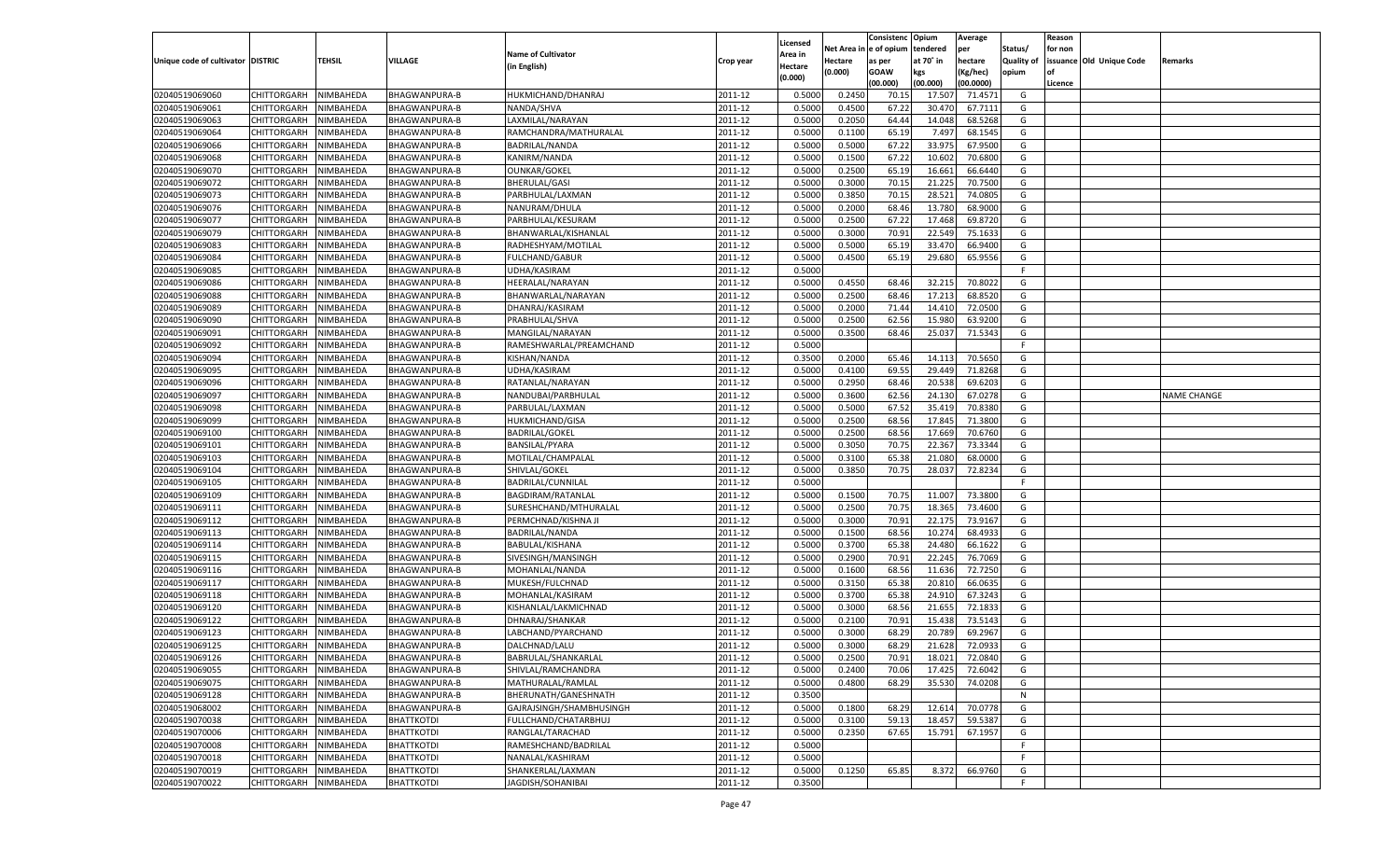|                                   |                       |           |                   |                           |           |                     |            | Consistenc    | Opium     | Average   |                   | Reason  |                          |                    |
|-----------------------------------|-----------------------|-----------|-------------------|---------------------------|-----------|---------------------|------------|---------------|-----------|-----------|-------------------|---------|--------------------------|--------------------|
|                                   |                       |           |                   | <b>Name of Cultivator</b> |           | Licensed<br>Area in | Net Area i | n le of opium | tendered  | per       | Status/           | for non |                          |                    |
| Unique code of cultivator DISTRIC |                       | TEHSIL    | <b>VILLAGE</b>    | (in English)              | Crop year | Hectare             | Hectare    | as per        | at 70° in | hectare   | <b>Quality of</b> |         | issuance Old Unique Code | Remarks            |
|                                   |                       |           |                   |                           |           | (0.000)             | (0.000)    | <b>GOAW</b>   | kgs       | (Kg/hec)  | opium             |         |                          |                    |
|                                   |                       |           |                   |                           |           |                     |            | (00.000)      | (00.000)  | (00.0000) |                   | Licence |                          |                    |
| 02040519070028                    | CHITTORGARH           | NIMBAHEDA | <b>BHATTKOTDI</b> | AMBALAL/CHATARBHUJ        | 2011-12   | 0.5000              | 0.2850     | 61.50         | 17.659    | 61.9614   | G                 |         |                          |                    |
| 02040519070035                    | CHITTORGARH           | NIMBAHEDA | <b>BHATTKOTDI</b> | UDAILAL/BADRILAL          | 2011-12   | 0.5000              |            |               |           |           | F.                |         |                          |                    |
| 02040519070036                    | CHITTORGARH           | NIMBAHEDA | <b>BHATTKOTDI</b> | RANGLAL/LAXMICHAND        | 2011-12   | 0.5000              |            |               |           |           | F.                |         |                          |                    |
| 02040519070039                    | CHITTORGARH           | NIMBAHEDA | <b>BHATTKOTDI</b> | SOHANIBAI/RATANLAL        | 2011-12   | 0.5000              | 0.2600     | 61.50         | 17.079    | 65.6885   | G                 |         |                          | NAME CHANGE        |
| 02040519070041                    | CHITTORGARH           | NIMBAHEDA | <b>BHATTKOTDI</b> | RAMCHAND/CHUNNILAL        | 2011-12   | 0.5000              |            |               |           |           | F.                |         |                          |                    |
| 02040519070040                    | CHITTORGARH           | NIMBAHEDA | <b>BHATTKOTDI</b> | MATHURALAL/TARACHAND      | 2011-12   | 0.5000              |            |               |           |           | E                 |         |                          |                    |
| 02040519070051                    | CHITTORGARH           | NIMBAHEDA | <b>BHATTKOTDI</b> | ONAKRLAL/BHAGWAN MALI     | 2011-12   | 0.5000              |            |               |           |           | F.                |         |                          |                    |
| 02040519070053                    | CHITTORGARH           | NIMBAHEDA | <b>BHATTKOTDI</b> | RAMLAL/BANWARLAL          | 2011-12   | 0.5000              |            |               |           |           | E                 |         |                          |                    |
| 02040519070055                    | CHITTORGARH           | NIMBAHEDA | <b>BHATTKOTDI</b> | GANGRAM/BURAJI            | 2011-12   | 0.5000              |            |               |           |           | F.                |         |                          |                    |
| 02040519070063                    | CHITTORGARH           | NIMBAHEDA | <b>BHATTKOTDI</b> | MOHANLAL/CHUNNILAL        | 2011-12   | 0.5000              |            |               |           |           | E                 |         |                          |                    |
| 02040519070064                    | CHITTORGARH           | NIMBAHEDA | <b>BHATTKOTDI</b> | GISALAL/LAXMICHAND        | 2011-12   | 0.5000              | 0.1500     | 61.50         | 9.770     | 65.1333   | G                 |         |                          |                    |
| 02040519070065                    | CHITTORGARH           | NIMBAHEDA | <b>BHATTKOTDI</b> | DURGASHANKAR/KASIRAM      | 2011-12   | 0.5000              |            |               |           |           | E                 |         |                          |                    |
| 02040519070066                    | CHITTORGARH           | NIMBAHEDA | <b>BHATTKOTDI</b> | RAMNARAYAN/CHUUNILAL      | 2011-12   | 0.5000              |            |               |           |           | F.                |         |                          |                    |
| 02040519070067                    | CHITTORGARH           | NIMBAHEDA | <b>BHATTKOTDI</b> | BHAGWATILAL/CHUUNILAL     | 2011-12   | 0.5000              |            |               |           |           | E                 |         |                          |                    |
| 02040519070068                    | CHITTORGARH           | NIMBAHEDA | <b>BHATTKOTDI</b> | NARAYANLAL/PYARFCHAND     | 2011-12   | 0.5000              |            |               |           |           | F.                |         |                          |                    |
| 02040519070070                    | CHITTORGARH           | NIMBAHEDA | <b>BHATTKOTDI</b> | SOKINLAL/CHATRBHUJ        | 2011-12   | 0.5000              | 0.2400     | 65.85         | 15.823    | 65.9292   | G                 |         |                          |                    |
| 02040519070071                    | CHITTORGARH           | NIMBAHEDA | <b>BHATTKOTDI</b> | SHANTILAL/BHERULAL        | 2011-12   | 0.5000              |            |               |           |           | F.                |         |                          |                    |
| 02040519070074                    | CHITTORGARH           | NIMBAHEDA | <b>BHATTKOTDI</b> | BABULALL/PARBHULAL        | 2011-12   | 0.5000              | 0.1200     | 59.13         | 7.315     | 60.9583   | G                 |         |                          |                    |
| 02040519070075                    | CHITTORGARH           | NIMBAHEDA | <b>BHATTKOTDI</b> | MATRA/RUPA                | 2011-12   | 0.5000              | 0.2500     | 71.63         | 18.092    | 72.3680   | G                 |         |                          |                    |
| 02040519070077                    | CHITTORGARH           | NIMBAHEDA | <b>BHATTKOTDI</b> | GOKEL/KHEMA               | 2011-12   | 0.5000              |            |               |           |           | F.                |         |                          |                    |
| 02040519070079                    | CHITTORGARH           | NIMBAHEDA | <b>BHATTKOTDI</b> | <b>BHAGIU/GASI</b>        | 2011-12   | 0.5000              | 0.4900     | 61.50         | 31.321    | 63.9204   | G                 |         |                          |                    |
| 02040519070069                    | CHITTORGARH           | NIMBAHEDA | <b>BHATTKOTDI</b> | BALUDAS/JAGATNATH         | 2011-12   | 0.5000              |            |               |           |           | F.                |         |                          |                    |
| 02040519072002                    | CHITTORGARH           | NIMBAHEDA | BHERUKHEDA        | BADRILAL/KASIRAM          | 2011-12   | 0.5000              | 0.2850     | 67.15         | 20.615    | 72.3333   | G                 |         |                          |                    |
| 02040519072001                    | CHITTORGARH           | NIMBAHEDA | BHERUKHEDA        | SOHANIBAI/HEERALAL        | 2011-12   | 0.5000              | 0.2050     | 65.61         | 13.928    | 67.9415   | G                 |         |                          | <b>NAME CHANGE</b> |
| 02040519072006                    | CHITTORGARH           | NIMBAHEDA | BHERUKHEDA        | SUKHLAL/KHEMA             | 2011-12   | 0.5000              | 0.3500     | 67.33         | 25.364    | 72.4686   | G                 |         |                          |                    |
| 02040519072007                    | CHITTORGARH           | NIMBAHEDA | BHERUKHEDA        | CHAMPALAL/HARLAL          | 2011-12   | 0.5000              | 0.2650     | 65.61         | 18.380    | 69.3585   | G                 |         |                          |                    |
| 02040519072010                    | CHITTORGARH           | NIMBAHEDA | BHERUKHEDA        | NARAYAN/RUPA              | 2011-12   | 0.5000              | 0.1500     | 67.33         | 10.734    | 71.5600   | G                 |         |                          |                    |
| 02040519072014                    | CHITTORGARH           | NIMBAHEDA | BHERUKHEDA        | SHAMBHULAL/WARDA          | 2011-12   | 0.3500              | 0.3000     | 68.59         | 22.370    | 74.5667   | G                 |         |                          |                    |
| 02040519072015                    | CHITTORGARH           | NIMBAHEDA | BHERUKHEDA        | RAMCHANDRA/RUPA           | 2011-12   | 0.5000              | 0.4000     | 65.61         | 28.803    | 72.0075   | G                 |         |                          |                    |
| 02040519072016                    | CHITTORGARH           | NIMBAHEDA | BHERUKHEDA        | PARBHULAL/RUPA            | 2011-12   | 0.5000              | 0.3000     | 65.61         | 20.901    | 69.6700   | G                 |         |                          |                    |
| 02040519072019                    |                       | NIMBAHEDA |                   | JAGDISH/WARDA             | 2011-12   | 0.5000              | 0.4600     | 67.33         | 32.780    | 71.2609   | G                 |         |                          |                    |
|                                   | CHITTORGARH           |           | BHERUKHEDA        |                           |           |                     | 0.1000     |               |           | 72.2400   |                   |         |                          |                    |
| 02040519072021                    | CHITTORGARH           | NIMBAHEDA | BHERUKHEDA        | RAMESH/GOPILAL            | 2011-12   | 0.5000              |            | 67.33         | 7.224     |           | G                 |         |                          |                    |
| 02040519072022                    | CHITTORGARH           | NIMBAHEDA | BHERUKHEDA        | BHERULAL/JAGNNATH         | 2011-12   | 0.3500              | 0.2050     | 65.58         | 14.699    | 71.7024   | G                 |         |                          |                    |
| 02040519072023                    | CHITTORGARH           | NIMBAHEDA | BHERUKHEDA        | SURESH/GOPILAL            | 2011-12   | 0.5000              | 0.4950     | 3.20,63.      | 33.742    | 68.1657   | G                 |         |                          |                    |
| 02040519072025                    | CHITTORGARH           | NIMBAHEDA | BHERUKHEDA        | GISALAL/KHEMRAJ           | 2011-12   | 0.5000              | 0.4950     | 62.71         | 32.511    | 65.6788   | G                 |         |                          |                    |
| 02040519072028                    | CHITTORGARH           | NIMBAHEDA | BHERUKHEDA        | HUKMACHAND/NANDA          | 2011-12   | 0.5000              | 0.3000     | 65.67         | 20.611    | 68.7033   | G                 |         |                          |                    |
| 02040519072005                    | CHITTORGARH           | NIMBAHEDA | BHERUKHEDA        | DHAPUBAI/GOPILAL          | 2011-12   | 0.5000              | 0.4300     | 65.58         | 31.235    | 72.6395   | G                 |         |                          |                    |
| 02040519072013                    | CHITTORGARH           | NIMBAHEDA | BHERUKHEDA        | JAIRAJ/MOTILAL            | 2011-12   | 0.5000              | 0.3050     | 66.77         | 21.824    | 71.5541   | G                 |         |                          |                    |
| 02040519072018                    | CHITTORGARH           | NIMBAHEDA | BHERUKHEDA        | PARBHULAL/BHURALAL        | 2011-12   | 0.5000              | 0.1750     | 65.93         | 12.57     | 71.8514   | G                 |         |                          |                    |
| 02040519072029                    | CHITTORGARH           | NIMBAHEDA | BHERUKHEDA        | CHANDMAL/BHURALAL         | 2011-12   | 0.5000              | 0.3850     | 60.08         | 24.667    | 64.0701   | G                 |         |                          |                    |
| 02040519072030                    | CHITTORGARH           | NIMBAHEDA | BHERUKHEDA        | BALKISHAN/BHERU/JAGTHNATH | 2011-12   | 0.5000              |            |               |           |           | F.                |         |                          |                    |
| 02040519074005                    | CHITTORGARH           | NIMBAHEDA | <b>BORAKHEDI</b>  | RAJUBAI/NANDLAL           | 2011-12   | 0.5000              |            |               |           |           | F                 |         |                          |                    |
| 02040519074001                    | CHITTORGARH           | NIMBAHEDA | <b>BORAKHEDI</b>  | RAMESHCHAND/JAMNALAL      | 2011-12   | 0.5000              | 0.4600     | 61.16         | 30.484    | 66.2696   | G                 |         |                          |                    |
| 02040519074002                    | CHITTORGARH           | NIMBAHEDA | <b>BORAKHEDI</b>  | SHANAKARLAL/PARSHRAM      | 2011-12   | 0.5000              | 0.0750     | 64.14         | 5.589     | 74.5200   | G                 |         |                          |                    |
| 02040519074003                    | CHITTORGARH           | NIMBAHEDA | <b>BORAKHEDI</b>  | JAMUNALAL/BHERULAL        | 2011-12   | 0.5000              | 0.2100     | 61.93         | 14.934    | 71.1143   | G                 |         |                          |                    |
| 02040519074004                    | CHITTORGARH NIMBAHEDA |           | <b>BORAKHEDI</b>  | MOHANLAL/NATHULAL         | 2011-12   | 0.5000              |            |               |           |           | F                 |         |                          |                    |
| 02040519074006                    | <b>CHITTORGARH</b>    | NIMBAHEDA | <b>BORAKHEDI</b>  | POKERLAL/KALURAM          | 2011-12   | 0.5000              |            |               |           |           | F.                |         |                          |                    |
| 02040519074011                    | CHITTORGARH           | NIMBAHEDA | <b>BORAKHEDI</b>  | NARAYANLAL/AMBHALAL       | 2011-12   | 0.5000              |            |               |           |           | F.                |         |                          |                    |
| 02040519074013                    | CHITTORGARH           | NIMBAHEDA | <b>BORAKHEDI</b>  | SYAMHUBAI/HANGAMIBAI      | 2011-12   | 0.5000              |            |               |           |           | F.                |         |                          |                    |
| 02040519074014                    | CHITTORGARH           | NIMBAHEDA | <b>BORAKHEDI</b>  | NARYANLAL/CHAGANLAL       | 2011-12   | 0.5000              | 0.2050     | 61.93         | 13.403    | 65.3805   | G                 |         |                          |                    |
| 02040519074017                    | CHITTORGARH           | NIMBAHEDA | <b>BORAKHEDI</b>  | DALCHAND/SHANKAR          | 2011-12   | 0.5000              |            |               |           |           | F                 |         |                          |                    |
| 02040519074020                    | <b>CHITTORGARH</b>    | NIMBAHEDA | <b>BORAKHEDI</b>  | RADHIBAI/KHEMRAJ          | 2011-12   | 0.3500              | 0.1500     | 64.14         | 10.097    | 67.3133   | G                 |         |                          |                    |
| 02040519074025                    | <b>CHITTORGARH</b>    | NIMBAHEDA | <b>BORAKHEDI</b>  | JAHGDISHCHAND/GISALAL     | 2011-12   | 0.3500              | 0.3450     | 61.93         | 23.135    | 67.0580   | G                 |         |                          |                    |
| 02040519074027                    | <b>CHITTORGARH</b>    | NIMBAHEDA | <b>BORAKHEDI</b>  | HEERALAL/JAIRAM           | 2011-12   | 0.5000              | 0.2700     | 59.29         | 16.898    | 62.5852   | G                 |         |                          |                    |
| 02040519074033                    | <b>CHITTORGARH</b>    | NIMBAHEDA | <b>BORAKHEDI</b>  | RAMCHANDRA/JAMNALAL       | 2011-12   | 0.5000              | 0.3850     | 64.14         | 29.019    | 75.3740   | G                 |         |                          |                    |
| 02040519074034                    | <b>CHITTORGARH</b>    | NIMBAHEDA | <b>BORAKHEDI</b>  | TOLIRAM/FTEHLAL           | 2011-12   | 0.3500              | 0.3550     | 61.93         | 23.118    | 65.1211   | G                 |         |                          |                    |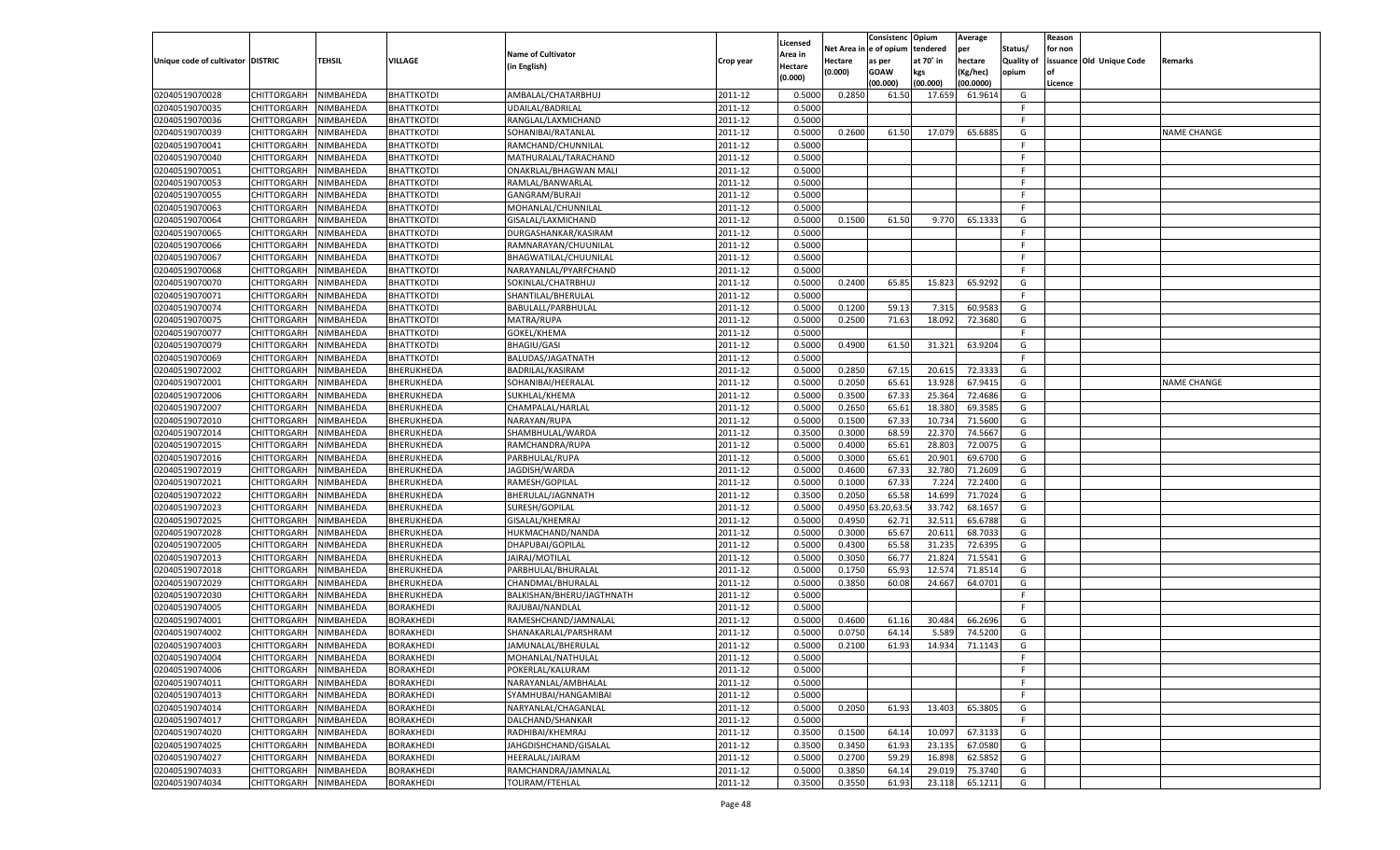|                                   |                       |           |                      |                           |           |                     |            | Consistenc        | Opium     | Average   |                   | Reason  |                          |         |
|-----------------------------------|-----------------------|-----------|----------------------|---------------------------|-----------|---------------------|------------|-------------------|-----------|-----------|-------------------|---------|--------------------------|---------|
|                                   |                       |           |                      | <b>Name of Cultivator</b> |           | Licensed<br>Area in | Net Area i | n  e of opium     | tendered  | per       | Status/           | for non |                          |         |
| Unique code of cultivator DISTRIC |                       | TEHSIL    | VILLAGE              | (in English)              | Crop year | Hectare             | Hectare    | as per            | at 70° in | hectare   | <b>Quality of</b> |         | issuance Old Unique Code | Remarks |
|                                   |                       |           |                      |                           |           | (0.000)             | (0.000)    | <b>GOAW</b>       | kgs       | (Kg/hec)  | opium             |         |                          |         |
|                                   |                       |           |                      |                           |           |                     |            | (00.000)          | (00.000)  | (00.0000) |                   | Licence |                          |         |
| 02040519074035                    | CHITTORGARH           | NIMBAHEDA | <b>BORAKHEDI</b>     | KAVARLAL/MANGILAL         | 2011-12   | 0.5000              | 0.1500     | 68.31             | 11.271    | 75.1400   | G                 |         |                          |         |
| 02040519074036                    | CHITTORGARH           | NIMBAHEDA | <b>BORAKHEDI</b>     | DEVKISHAN/NATHULALS       | 2011-12   | 0.5000              |            |                   |           |           | E                 |         |                          |         |
| 02040519074042                    | CHITTORGARH           | NIMBAHEDA | <b>BORAKHEDI</b>     | SANTILAL/MANGILAL         | 2011-12   | 0.5000              | 0.4900     | 58.97             | 30.698    | 62.6490   | G                 |         |                          |         |
| 02040519074045                    | CHITTORGARH           | NIMBAHEDA | <b>BORAKHEDI</b>     | SATEYENARAYAN/OUNKARLAL   | 2011-12   | 0.5000              | 0.2400     | 61.93             | 16.323    | 68.0125   | G                 |         |                          |         |
| 02040519074050                    | CHITTORGARH           | NIMBAHEDA | <b>BORAKHEDI</b>     | SHYAMLAL/SOBHARAM         | 2011-12   | 0.5000              | 0.3900     | 58.97             | 25.366    | 65.0410   | G                 |         |                          |         |
| 02040519074053                    | CHITTORGARH           | NIMBAHEDA | BORAKHEDI            | HEERALAL/GANESHLAL        | 2011-12   | 0.5000              |            |                   |           |           | F.                |         |                          |         |
| 02040519074054                    | CHITTORGARH           | NIMBAHEDA | <b>BORAKHEDI</b>     | RAMESVARLAL/PYARCHAND     | 2011-12   | 0.5000              | 0.2950     | 61.4              | 20.181    | 68.4102   | G                 |         |                          |         |
| 02040519074048                    | CHITTORGARH           | NIMBAHEDA | <b>BORAKHEDI</b>     | SHAMBHULAL/NANURAM        | 2011-12   | 0.5000              | 0.1000     | 64.14             | 6.909     | 69.0900   | G                 |         |                          |         |
| 02040519074012                    | CHITTORGARH           | NIMBAHEDA | <b>BORAKHEDI</b>     | NARAYANLAL/SHAMBHULAL     | 2011-12   | 0.5000              |            |                   |           |           | F.                |         |                          |         |
| 02040519074037                    | CHITTORGARH           | NIMBAHEDA | BORAKHEDI            | RUPLAL/FTEHLAL            | 2011-12   | 0.3500              | 0.3400     | 61.4              | 22.699    | 66.7618   | G                 |         |                          |         |
| 02040519074059                    | CHITTORGARH           | NIMBAHEDA | <b>BORAKHEDI</b>     | BHAGIRAT/GANGARAM         | 2011-12   | 0.5000              | 0.4750     | 56.25             | 30.439    | 64.0821   | G                 |         |                          |         |
| 02040519074057                    | CHITTORGARH           | NIMBAHEDA | <b>BORAKHEDI</b>     | BARJUBAI/NANDRAM          | 2011-12   | 0.3500              | 0.3550     | 68.31             | 24.660    | 69.4648   | G                 |         |                          |         |
| 02040519074029                    | CHITTORGARH           | NIMBAHEDA | <b>BORAKHEDI</b>     | POKHERLAL/NATHULAL        | 2011-12   | 0.5000              |            |                   |           |           | F.                |         |                          |         |
| 02040519074007                    | CHITTORGARH           | NIMBAHEDA | BORAKHEDI            | DALCHAND/OUNKARLAL        | 2011-12   | 0.3500              | 0.1000     | 65.48             | 6.969     | 69.6900   | G                 |         |                          |         |
| 02040519074009                    | CHITTORGARH           | NIMBAHEDA | <b>BORAKHEDI</b>     | YASVENTLAL/GOTAMLAI       | 2011-12   | 0.5000              | 0.4900     | 61.42             | 32.210    | 65.7347   | G                 |         |                          |         |
| 02040519074015                    | CHITTORGARH           | NIMBAHEDA | BORAKHEDI            | GOPIBAI/GANGARAM          | 2011-12   | 0.3500              | 0.3500     | 61.42             | 21.866    | 62.4743   | G                 |         |                          |         |
| 02040519074016                    | CHITTORGARH           | NIMBAHEDA | BORAKHEDI            | LEELABAI/GANGARAM         | 2011-12   | 0.5000              |            |                   |           |           | F.                |         |                          |         |
| 02040519074056                    | CHITTORGARH           | NIMBAHEDA | <b>BORAKHEDI</b>     | ROOPLAL/GANESHLAL         | 2011-12   | 0.5000              |            |                   |           |           | F.                |         |                          |         |
| 02040519074049                    | CHITTORGARH           | NIMBAHEDA | <b>BORAKHEDI</b>     | GISIBAI/BHURABHIL         | 2011-12   | 0.3500              |            |                   |           |           | F.                |         |                          |         |
| 02040519074022                    | CHITTORGARH           | NIMBAHEDA | BORAKHEDI            | MAHADEV/PRTHVIRAJ         | 2011-12   | 0.3500              |            |                   |           |           | F.                |         |                          |         |
| 02040519074038                    | CHITTORGARH           | NIMBAHEDA | BORAKHEDI            | LAXMILAL/DEVKISHAN        | 2011-12   | 0.5000              | 0.4100     | 65.48             | 29.560    | 72.0976   | G                 |         |                          |         |
| 02040519074060                    | CHITTORGARH           | NIMBAHEDA | <b>BORAKHEDI</b>     | OUNKARLAL/SHRILAL         | 2011-12   | 0.3500              | 0.3450     | 58.97             | 20.471    | 59.3362   | G                 |         |                          |         |
| 02040519074046                    | CHITTORGARH           | NIMBAHEDA | <b>BORAKHEDI</b>     | SITABSAI/BALCHAND         | 2011-12   | 0.3500              | 0.3400     | 65.15             | 23.164    | 68.1294   | G                 |         |                          |         |
| 02040519077030                    | CHITTORGARH           | NIMBAHEDA | CHANGERI             | TARACHAND/HEMRAJDHAKAD    | 2011-12   | 0.5000              | 0.2950     | 65.58             | 21.267    | 72.0915   | G                 |         |                          |         |
| 02040519077004                    | CHITTORGARH           | NIMBAHEDA | CHANGERI             | MOTILAL/DHULA             | 2011-12   | 0.5000              | 0.3650     | 65.58             | 24.967    | 68.4027   | G                 |         |                          |         |
| 02040519077006                    | CHITTORGARH           | NIMBAHEDA | CHANGERI             | NANDLAL/RAMCHANDRA        | 2011-12   | 0.5000              | 0.2050     | 62.71             | 13.966    | 68.1268   | G                 |         |                          |         |
| 02040519077009                    | CHITTORGARH           | NIMBAHEDA | CHANGERI             | LAXMICHAND/DOLA           | 2011-12   | 0.5000              | 0.1650     | 65.58             | 12.226    | 74.0970   | G                 |         |                          |         |
| 02040519077022                    | CHITTORGARH           | NIMBAHEDA | CHANGERI             | LALURAM/LAXMAN DHAKAD     | 2011-12   | 0.5000              | 0.3000     | 62.71             | 20.112    | 67.0400   | G                 |         |                          |         |
| 02040519077025                    | CHITTORGARH           | NIMBAHEDA | CHANGERI             | GITABAI/NANALAL           | 2011-12   | 0.5000              | 0.3200     | 64.62             | 22.275    | 69.6094   | G                 |         |                          |         |
| 02040519077026                    | CHITTORGARH           | NIMBAHEDA | CHANGERI             | DADAMCHAND/HEMRAJ DHAKD   | 2011-12   | 0.5000              | 0.4000     | 58.18             | 24.178    | 60.4450   | G                 |         |                          |         |
| 02040519077027                    | CHITTORGARH           | NIMBAHEDA | CHANGERI             | MANGILAL/HEMRAJDHAKAD     | 2011-12   | 0.3500              | 0.1000     | 61.40             | 6.482     | 64.8200   | G                 |         |                          |         |
| 02040519077032                    | CHITTORGARH           | NIMBAHEDA | CHANGERI             | HUKMICHAND/RAMCHAND       | 2011-12   | 0.5000              |            |                   |           |           | F                 |         |                          |         |
| 02040519077015                    | CHITTORGARH           | NIMBAHEDA | CHANGERI             | MANGIBAI/BHANWARLAL       | 2011-12   | 0.5000              | 0.3050     | 64.62             | 20.420    | 66.9508   | G                 | 08      |                          |         |
| 02040519077031                    | CHITTORGARH           | NIMBAHEDA | CHANGERI             | BHANWARLAL/RAMCHAND       | 2011-12   | 0.5000              | 0.0950     | 68.59             | 7.770     | 81.7895   | G                 |         |                          |         |
| 02040519077014                    |                       | NIMBAHEDA | CHANGERI             |                           | 2011-12   | 0.5000              | 0.3000     | 61.40             | 19.867    | 66.2233   | G                 |         |                          |         |
|                                   | CHITTORGARH           |           |                      | BHANWARLAL/LAXMAN         |           |                     | 0.2100     |                   |           | 64.9905   |                   |         |                          |         |
| 02040519077021                    | CHITTORGARH           | NIMBAHEDA | CHANGERI<br>CHANGERI | HIRALAL/LAXAMN DHAKAD     | 2011-12   | 0.5000<br>0.5000    | 0.3400     | 61.40<br>64.62    | 13.648    |           | G                 |         |                          |         |
| 02040519077020                    | CHITTORGARH           | NIMBAHEDA |                      | HUKMICHAND/LAXMAN DHAKAD  | 2011-12   |                     |            |                   | 23.448    | 68.9647   | G<br>F            |         |                          |         |
| 02040519077023                    | CHITTORGARH           | NIMBAHEDA | CHANGERI             | KANCHANBAI/SOBHALAL       | 2011-12   | 0.5000              |            |                   |           |           |                   |         |                          |         |
| 02040519077003                    | CHITTORGARH           | NIMBAHEDA | CHANGERI             | SAGARBAI/RATANLAL         | 2011-12   | 0.5000              | 0.3000     | 68.59             | 21.567    | 71.8900   | G                 |         |                          |         |
| 02040519077013                    | CHITTORGARH           | NIMBAHEDA | CHANGERI             | MATHRIBAI/BHOTHLAL        | 2011-12   | 0.5000              | 0.1000     | 64.62             | 6.942     | 69.4200   | G                 |         |                          |         |
| 02040519077032                    | CHITTORGARH           | NIMBAHEDA | CHANGERI             | DARIYAKANWAR/SOHANSINGH   | 2011-12   | 0.5000              | 0.3000     | 61.40             | 19.271    | 64.2367   | G                 |         |                          |         |
| 02040519078003                    | CHITTORGARH           | NIMBAHEDA | DALLAKISHANPURA      | SUKHLAL/PARBHULAL         | 2011-12   | 0.5000              | 0.4700 6   | 4.08,64.          | 31.322    | 66.6426   | G                 |         |                          |         |
| 02040519078011                    | CHITTORGARH           | NIMBAHEDA | DALLAKISHANPURA      | FULCHAND/SHANKARLAL       | 2011-12   | 0.5000              | 0.3200     | 64.11             | 21.406    | 66.8938   | G                 |         |                          |         |
| 02040519078024                    | CHITTORGARH           | NIMBAHEDA | DALLAKISHANPURA      | LALURAM/TARACHAND         | 2011-12   | 0.5000              | 0.1950     | 64.44             | 12.998    | 66.6564   | G                 |         |                          |         |
| 02040519078029                    | CHITTORGARH           | NIMBAHEDA | DALLAKISHANPURA      | SURESH/NANALAL            | 2011-12   | 0.5000              | 0.4650     | 58.97             | 28.348    | 60.9634   | G                 |         |                          |         |
| 02040519078004                    | CHITTORGARH NIMBAHEDA |           | DALLAKISHANPURA      | SOBHARAM/PYARA            | 2011-12   | 0.5000              | 0.1000     | 64.44             | 6.812     | 68.1200   | G                 |         |                          |         |
| 02040519078008                    | <b>CHITTORGARH</b>    | NIMBAHEDA | DALLAKISHANPURA      | GISIBAI/BHAGVAN           | 2011-12   | 0.5000              | 0.3800     | 68.46             | 27.061    | 71.2132   | G                 |         |                          |         |
| 02040519078037                    | CHITTORGARH           | NIMBAHEDA | DALLAKISHANPURA      | NANIBAI/SOBHALAL          | 2011-12   | 0.5000              | 0.4200     | 59.80             | 25.723    | 61.2452   | G                 |         |                          |         |
| 02040519078034                    | CHITTORGARH           | NIMBAHEDA | DALLAKISHANPURA      | JAGDISH/BHAGWANLAL        | 2011-12   | 0.5000              | 0.2900     | 57.85             | 16.818    | 57.9931   | G                 |         |                          |         |
| 02040519078005                    | <b>CHITTORGARH</b>    | NIMBAHEDA | DALLAKISHANPURA      | KANKUBAI/RAMLAL           | 2011-12   | 0.3500              | 0.3500     | 64.44             | 23.806    | 68.0171   | G                 |         |                          |         |
| 02040519078010                    | CHITTORGARH           | NIMBAHEDA | DALLAKISHANPURA      | UDHELAL/ASHARAM           | 2011-12   | 0.5000              |            |                   |           |           | F                 |         |                          |         |
| 02040519078021                    | <b>CHITTORGARH</b>    | NIMBAHEDA | DALLAKISHANPURA      | SRHIRAM/PYARAJI           | 2011-12   | 0.5000              | 0.1000     | 69.36             | 7.461     | 74.6100   | G                 |         |                          |         |
| 02040519078001                    | CHITTORGARH           | NIMBAHEDA | DALLAKISHANPURA      | RADHESHYAM/JAGTNATH       | 2011-12   | 0.5000              |            | 0.4900 61.95,61.1 | 32.311    | 65.9408   | G                 |         |                          |         |
| 02040519079028                    | CHITTORGARH           | NIMBAHEDA | <b>DHANORA</b>       | NATHULAL/HJARILAL         | 2011-12   | 0.5000              |            |                   |           |           | F.                |         |                          |         |
| 02040519079010                    | CHITTORGARH           | NIMBAHEDA | <b>DHANORA</b>       | SUSHILA/CHTRBHUJ          | 2011-12   | 0.3500              | 0.3450     | 62.29             | 22.460    | 65.1014   | G                 |         |                          |         |
| 02040519079029                    | <b>CHITTORGARH</b>    | NIMBAHEDA | <b>DHANORA</b>       | GERULAL/HJARILAL          | 2011-12   | 0.5000              | 0.2550     | 58.12             | 16.357    | 64.1451   | G                 |         |                          |         |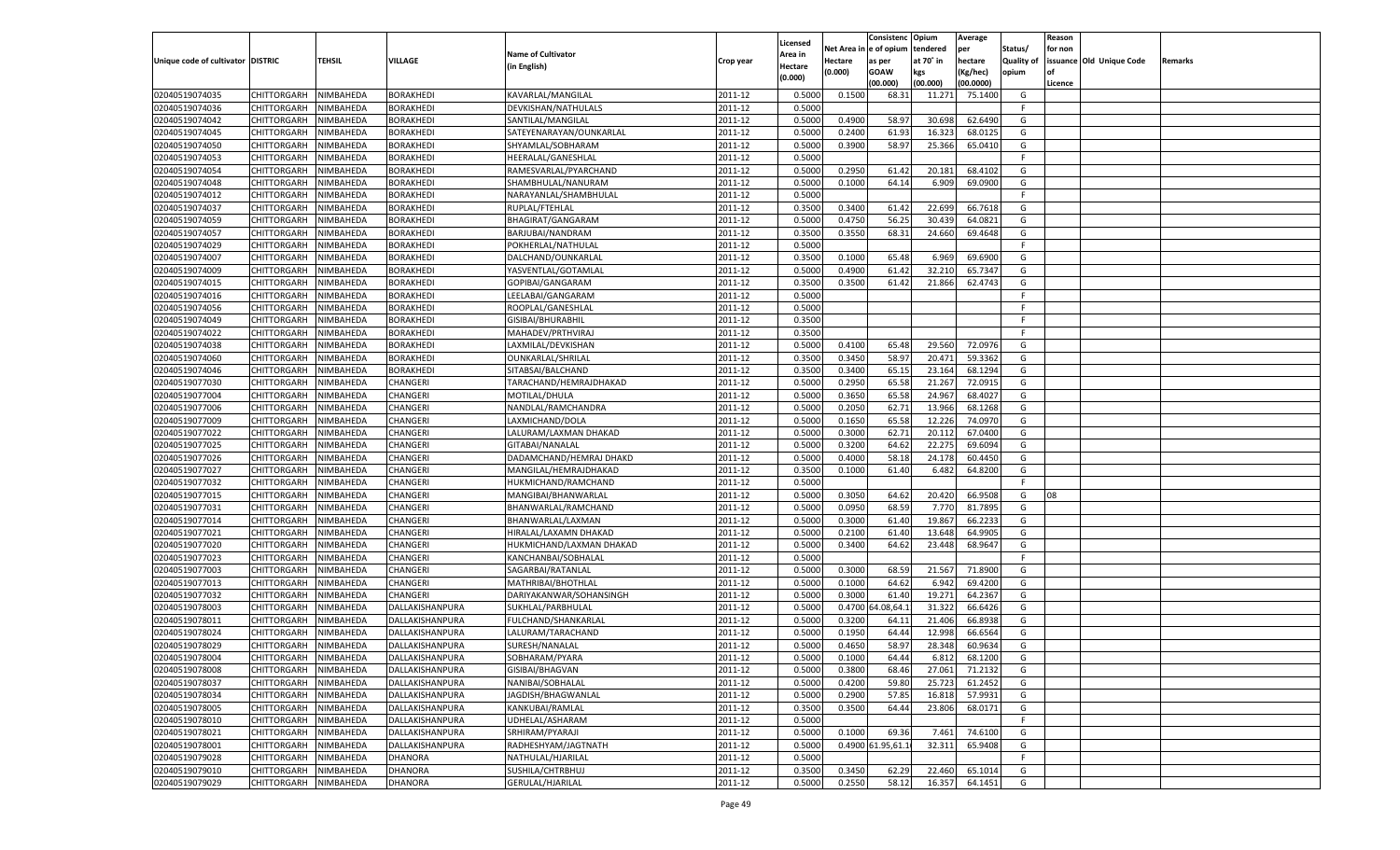|                                   |                       |           |                |                           |           |          |          | Consistenc Opium |           | Average   |                   | Reason    |                          |         |
|-----------------------------------|-----------------------|-----------|----------------|---------------------------|-----------|----------|----------|------------------|-----------|-----------|-------------------|-----------|--------------------------|---------|
|                                   |                       |           |                |                           |           | Licensed | Net Area | e of opium       | tendered  | per       | Status/           | for non   |                          |         |
| Unique code of cultivator DISTRIC |                       | TEHSIL    | VILLAGE        | <b>Name of Cultivator</b> | Crop year | Area in  | Hectare  | as per           | at 70˚ in | hectare   | <b>Quality of</b> |           | issuance Old Unique Code | Remarks |
|                                   |                       |           |                | (in English)              |           | Hectare  | (0.000)  | <b>GOAW</b>      | kgs       | (Kg/hec)  | opium             | <b>of</b> |                          |         |
|                                   |                       |           |                |                           |           | (0.000)  |          | (00.000)         | (00.000)  | (00.0000) |                   | Licence   |                          |         |
|                                   |                       |           |                |                           |           |          |          |                  |           |           |                   | 04        |                          |         |
| 02040519079023                    | CHITTORGARH           | NIMBAHEDA | <b>DHANORA</b> | NANDUBAI/GASI             | 2011-12   | 0.5000   | 0.4950   | 50.1!            | 26.07     | 52.668    | G                 |           |                          |         |
| 02040519079024                    | CHITTORGARH           | NIMBAHEDA | DHANORA        | KANLUBAI/RAMIBAI          | 2011-12   | 0.5000   | 0.4900   | 65.62            | 5.231     | 10.675    | G                 | 04        |                          |         |
| 02040519079009                    | <b>CHITTORGARH</b>    | NIMBAHEDA | DHANORA        | GATTUBAI/PRTHVIRAJ        | 2011-12   | 0.5000   | 0.4950   | 65.48            | 35.911    | 72.5475   | G                 |           |                          |         |
| 02040519079001                    | CHITTORGARH           | NIMBAHEDA | DHANORA        | GIRDHARILAL/KISHANLAL     | 2011-12   | 0.3500   | 0.3450   | 59.54            | 21.375    | 61.9565   | G                 |           |                          |         |
| 02040519079011                    | CHITTORGARH           | NIMBAHEDA | <b>DHANORA</b> | BHURALAL/GULABCHAND       | 2011-12   | 0.3500   | 0.3350   | 55.10            | 20.741    | 61.9134   | G                 |           |                          |         |
| 02040519079030                    | CHITTORGARH           | NIMBAHEDA | DHANORA        | SHANKAR/KISHANLAL         | 2011-12   | 0.3500   | 0.3500   | 55.10            | 19.545    | 55.8429   | G                 | 04        |                          |         |
| 02040519079036                    | CHITTORGARH           | NIMBAHEDA | <b>DHANORA</b> | BHERULAL/MAGNIRAM         | 2011-12   | 0.3500   | 0.3450   | 58.12            | 20.076    | 58.191    | G                 |           |                          |         |
| 02040519088050                    | CHITTORGARH           | NIMBAHEDA | <b>JAVDA-A</b> | NIRBHERAM/PARBHULAL       | 2011-12   | 0.5000   | 0.2500   | 70.10            | 18.246    | 72.9840   | G                 |           |                          |         |
| 02040519088003                    | CHITTORGARH           | NIMBAHEDA | <b>JAVDA-A</b> | PARBHULAL/WARDA           | 2011-12   | 0.5000   | 0.1000   | 67.12            | 7.891     | 78.9100   | G                 |           |                          |         |
| 02040519088002                    | CHITTORGARH           | NIMBAHEDA | <b>JAVDA-A</b> | BHERULAL/UDHA             | 2011-12   | 0.5000   | 0.1500   | 67.12            | 10.30     | 68.7200   | G                 |           |                          |         |
| 02040519088004                    | CHITTORGARH           | NIMBAHEDA | <b>JAVDA-A</b> | KANIRAM/BHVANA            | 2011-12   | 0.5000   | 0.1500   | 67.36            | 10.441    | 69.6067   | G                 |           |                          |         |
| 02040519088005                    |                       |           |                | <b>BANSILAL/NARAYAN</b>   |           |          |          |                  |           |           |                   |           |                          |         |
|                                   | CHITTORGARH           | NIMBAHEDA | <b>JAVDA-A</b> |                           | 2011-12   | 0.5000   | 0.3200   | 65.63            | 21.067    | 65.8344   | G                 |           |                          |         |
| 02040519088007                    | CHITTORGARH           | NIMBAHEDA | <b>JAVDA-A</b> | BADRILAL/SOBHARAM         | 2011-12   | 0.5000   | 0.1000   | 67.36            | 7.275     | 72.7500   | G                 |           |                          |         |
| 02040519088008                    | CHITTORGARH           | NIMBAHEDA | AVDA-A         | <b>BAGDIRAM/NATHULAL</b>  | 2011-12   | 0.5000   | 0.3700   | 65.63            | 28.05     | 75.8162   | G                 |           |                          |         |
| 02040519088013                    | <b>CHITTORGARH</b>    | NIMBAHEDA | AVDA-A         | JASRAJ/PANNALAL           | 2011-12   | 0.5000   | 0.4100   | 62.58            | 28.277    | 68.9683   | G                 |           |                          |         |
| 02040519088015                    | CHITTORGARH           | NIMBAHEDA | AVDA-A         | <b>BAGDIRAM/BHANA</b>     | 2011-12   | 0.5000   |          |                  |           |           | F.                |           |                          |         |
| 02040519088016                    | <b>CHITTORGARH</b>    | NIMBAHEDA | AVDA-A         | NANDUBAI/MOHANLAL         | 2011-12   | 0.3500   | 0.3450   | 65.63            | 23.739    | 68.8087   | G                 |           |                          |         |
| 02040519088021                    | CHITTORGARH           | NIMBAHEDA | AVDA-A         | <b>BHERULAL/BHVANA</b>    | 2011-12   | 0.5000   | 0.1000   | 67.36            | 7.054     | 70.5400   | G                 |           |                          |         |
| 02040519088022                    | <b>CHITTORGARH</b>    | NIMBAHEDA | AVDA-A         | HARNARAYAN/SURAJMAL       | 2011-12   | 0.5000   | 0.1050   | 62.58            | 6.625     | 63.0952   | G                 |           |                          |         |
| 02040519088023                    | CHITTORGARH           | NIMBAHEDA | AVDA-A         | KISHANLAL/NARAYANGUJAR    | 2011-12   | 0.5000   |          |                  |           |           | F                 |           |                          |         |
| 02040519088025                    | <b>CHITTORGARH</b>    | NIMBAHEDA | AVDA-A         | JAGDISH/GASI              | 2011-12   | 0.3500   | 0.0950   | 67.36            | 6.909     | 72.7263   | G                 |           |                          |         |
| 02040519088029                    | CHITTORGARH           | NIMBAHEDA | AVDA-A         | SHANKARLAL/UDHA           | 2011-12   | 0.5000   | 0.2750   | 62.41            | 17.724    | 64.4509   | G                 |           |                          |         |
| 02040519088036                    | <b>CHITTORGARH</b>    | NIMBAHEDA | AVDA-A         | LACHIRAM/NARAYAN          | 2011-12   | 0.5000   | 0.3450   | 67.36            | 23.538    | 68.2261   | G                 |           |                          |         |
|                                   |                       |           |                |                           |           |          |          |                  |           |           | F                 |           |                          |         |
| 02040519088037                    | CHITTORGARH           | NIMBAHEDA | AVDA-A         | NARAYAN/KESURAM           | 2011-12   | 0.5000   |          |                  |           |           |                   |           |                          |         |
| 02040519088039                    | <b>CHITTORGARH</b>    | NIMBAHEDA | AVDA-A         | KJODHJI/PREAMCHAND        | 2011-12   | 0.5000   | 0.4350   | 67.77            | 29.761    | 68.4161   | G                 |           |                          |         |
| 02040519088040                    | CHITTORGARH           | NIMBAHEDA | AVDA-A         | SHIVLAL/WAJAIRAM          | 2011-12   | 0.5000   |          |                  |           |           | F                 |           |                          |         |
| 02040519088041                    | <b>CHITTORGARH</b>    | NIMBAHEDA | AVDA-A         | SHRILAL/HEERALAL          | 2011-12   | 0.5000   | 0.4500   | 65.63            | 29.740    | 66.0889   | G                 |           |                          |         |
| 02040519088043                    | CHITTORGARH           | NIMBAHEDA | AVDA-A         | SURESHKUMAR/BHANWARLAL    | 2011-12   | 0.5000   | 0.2950   | 60.29            | 19.077    | 64.6678   | G                 |           |                          |         |
| 02040519088044                    | <b>CHITTORGARH</b>    | NIMBAHEDA | AVDA-A         | MOHANLAL/NARAYAN          | 2011-12   | 0.5000   | 0.4900   | 67.77            | 33.759    | 68.8959   | G                 |           |                          |         |
| 02040519088047                    | CHITTORGARH           | NIMBAHEDA | AVDA-A         | BHAGVATIBAI/PARBHULAL     | 2011-12   | 0.5000   | 0.1500   | 65.63            | 9.976     | 66.506    | G                 |           |                          |         |
| 02040519088049                    | CHITTORGARH           | NIMBAHEDA | <b>AVDA-A</b>  | SURESH/PANNALAL           | 2011-12   | 0.5000   | 0.2950   | 67.77            | 21.977    | 74.4983   | G                 |           |                          |         |
| 02040519088051                    | CHITTORGARH           | NIMBAHEDA | <b>JAVDA-A</b> | MATHRIBAI/RAMCHANDRA      | 2011-12   | 0.5000   | 0.3550   | 62.41            | 22.922    | 64.5690   | G                 |           |                          |         |
| 02040519088052                    | CHITTORGARH           | NIMBAHEDA | <b>JAVDA-A</b> | SHIVLAL/PANNALAL          | 2011-12   | 0.5000   | 0.2950   | 62.41            | 19.677    | 66.7017   | G                 |           |                          |         |
| 02040519088054                    | CHITTORGARH           | NIMBAHEDA | <b>JAVDA-A</b> | KAMLIBAI/MOTI             | 2011-12   | 0.5000   | 0.4850   | 65.93            | 32.48     | 66.9691   | G                 |           |                          |         |
| 02040519088057                    | CHITTORGARH           | NIMBAHEDA | AVDA-A         | DHANRAJ/HEERALAL          | 2011-12   | 0.5000   | 0.3550   | 62.4             | 22.860    | 64.3944   | G                 |           |                          |         |
| 02040519088058                    | CHITTORGARH           | NIMBAHEDA | <b>JAVDA-A</b> | SURESHCHAND/WAJAIRAM      | 2011-12   | 0.5000   | 0.3100   | 62.41            | 19.606    | 63.245    | G                 |           |                          |         |
| 02040519088059                    | CHITTORGARH           | NIMBAHEDA | <b>JAVDA-A</b> | GANESHLAL/KANIRAM         | 2011-12   | 0.5000   | 0.3100   | 65.39            | 21.289    | 68.6742   | G                 |           |                          |         |
|                                   |                       |           |                |                           |           |          |          |                  |           |           | G                 |           |                          |         |
| 02040519088060                    | CHITTORGARH           | NIMBAHEDA | <b>JAVDA-A</b> | NANDLAL/SHANKARLAL        | 2011-12   | 0.5000   | 0.1000   | 67.77            | 7.513     | 75.130    |                   |           |                          |         |
| 02040519088061                    | CHITTORGARH           | NIMBAHEDA | AVDA-A         | BABULAL/KANIRAM (BAVTIYA) | 2011-12   | 0.5000   | 0.2900   | 65.39            | 19.636    | 67.7103   | G                 |           |                          |         |
| 02040519088067                    | CHITTORGARH           | NIMBAHEDA | <b>JAVDA-A</b> | PARSH/KJODH               | 2011-12   | 0.5000   | 0.4350   | 67.08            | 29.515    | 67.8506   | G                 |           |                          |         |
| 02040519088068                    | CHITTORGARH           | NIMBAHEDA | <b>JAVDA-A</b> | GISALAL/BHERULAL          | 2011-12   | 0.5000   | 0.0950   | 67.08            | 6.938     | 73.0316   | G                 |           |                          |         |
| 02040519088071                    | CHITTORGARH           | NIMBAHEDA | <b>JAVDA-A</b> | GORISHANKARLAL/KANIYALAL  | 2011-12   | 0.5000   | 0.1500   | 64.19            | 10.13     | 67.553    | G                 |           |                          |         |
| 02040519088074                    | CHITTORGARH           | NIMBAHEDA | AVDA-A         | HUKMICHAND/DOLA           | 2011-12   | 0.5000   | 0.1800   | 64.19            | 12.141    | 67.4500   | G                 |           |                          |         |
| 02040519088076                    | CHITTORGARH           | NIMBAHEDA | AVDA-A         | WAJAIRAM/BHYALAL          | 2011-12   | 0.5000   | 0.3950   | 67.10            | 27.71     | 70.1570   | G                 |           |                          |         |
| 02040519088077                    | CHITTORGARH           | NIMBAHEDA | <b>JAVDA-A</b> | DALCHAND/MEGRAJ           | 2011-12   | 0.5000   | 0.2900   | 64.19            | 19.266    | 66.4345   | G                 |           |                          |         |
| 02040519088080                    | CHITTORGARH NIMBAHEDA |           | JAVDA-A        | DURGABAIGERILAL           | 2011-12   | 0.5000   |          |                  |           |           | -F                |           |                          |         |
| 02040519088082                    | <b>CHITTORGARH</b>    | NIMBAHEDA | JAVDA-A        | SHAMBHULAL/WAJAIRAM       | 2011-12   | 0.5000   | 0.2150   | 62.79            | 13.688    | 63.6651   | G                 |           |                          |         |
| 02040519088083                    | CHITTORGARH           | NIMBAHEDA | JAVDA-A        | OUNKARLAL/NARAYAN         | 2011-12   | 0.5000   | 0.3900   | 64.19            | 25.190    | 64.5897   | G                 |           |                          |         |
| 02040519088084                    | <b>CHITTORGARH</b>    | NIMBAHEDA | JAVDA-A        | NANALAL/SHANKARLAL        | 2011-12   | 0.5000   | 0.2400   | 65.63            | 18.339    | 76.4125   | G                 |           |                          |         |
| 02040519088085                    | <b>CHITTORGARH</b>    | NIMBAHEDA | JAVDA-A        | SANTILAL/MEGRAJ           | 2011-12   | 0.5000   | 0.3450   | 65.63            | 22.802    | 66.0928   | G                 |           |                          |         |
| 02040519088086                    | <b>CHITTORGARH</b>    | NIMBAHEDA | <b>JAVDA-A</b> | KASTHURIBAI/BHERULAL      | 2011-12   | 0.5000   |          |                  |           |           | F                 |           |                          |         |
| 02040519088087                    | <b>CHITTORGARH</b>    | NIMBAHEDA | JAVDA-A        | UDHERAM/MODA              | 2011-12   | 0.5000   | 0.4300   | 62.79            | 28.677    | 66.6907   | G                 |           |                          |         |
|                                   |                       |           |                |                           |           |          |          |                  |           |           |                   |           |                          |         |
| 02040519088088                    | <b>CHITTORGARH</b>    | NIMBAHEDA | <b>JAVDA-A</b> | SANTILAL/RATANLAL         | 2011-12   | 0.5000   | 0.1650   | 68.11            | 11.258    | 68.2303   | G                 |           |                          |         |
| 02040519088092                    | <b>CHITTORGARH</b>    | NIMBAHEDA | JAVDA-A        | <b>BAGDIRAM/WAJAIRAM</b>  | 2011-12   | 0.5000   | 0.2300   | 65.63            | 16.97     | 73.8217   | G                 |           |                          |         |
| 02040519088094                    | <b>CHITTORGARH</b>    | NIMBAHEDA | JAVDA-A        | KISHANLAL/SOBHARAM        | 2011-12   | 0.5000   | 0.2000   | 68.11            | 14.118    | 70.5900   | G                 |           |                          |         |
| 02040519088095                    | CHITTORGARH           | NIMBAHEDA | JAVDA-A        | DAMARULAL/KJODHJI         | 2011-12   | 0.5000   | 0.4650   | 62.79            | 30.058    | 64.6409   | G                 |           |                          |         |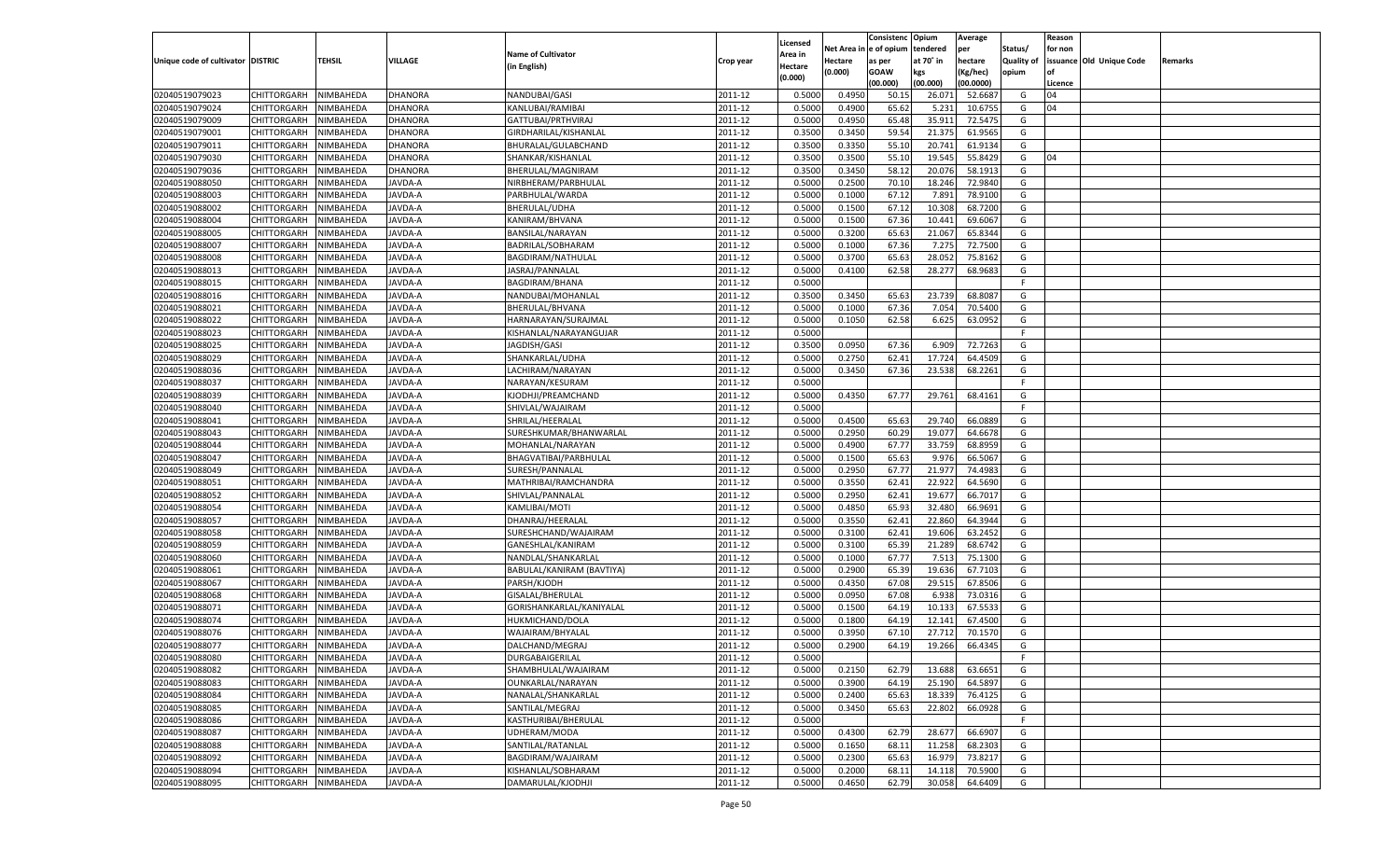|                                   |                       |               |                |                           |           |                           |               | Consistenc  | Opium     | Average   |                   | Reason  |                          |                    |
|-----------------------------------|-----------------------|---------------|----------------|---------------------------|-----------|---------------------------|---------------|-------------|-----------|-----------|-------------------|---------|--------------------------|--------------------|
|                                   |                       |               |                | <b>Name of Cultivator</b> |           | Licensed                  | Net Area      | e of opium  | tendered  | per       | Status/           | for non |                          |                    |
| Unique code of cultivator DISTRIC |                       | <b>TEHSIL</b> | VILLAGE        | (in English)              | Crop year | <b>Area in</b><br>Hectare | Hectare       | as per      | at 70° in | hectare   | <b>Quality of</b> |         | issuance Old Unique Code | Remarks            |
|                                   |                       |               |                |                           |           | (0.000)                   | (0.000)       | <b>GOAW</b> | kgs       | (Kg/hec)  | opium             |         |                          |                    |
|                                   |                       |               |                |                           |           |                           |               | (00.000)    | (00.000)  | (00.0000) |                   | Licence |                          |                    |
| 02040519088098                    | CHITTORGARH           | NIMBAHEDA     | JAVDA-A        | KESIBAI/JAGNNATH          | 2011-12   | 0.5000                    | 0.4450        | 62.58       | 29.681    | 66.6989   | G                 |         |                          |                    |
| 02040519088099                    | CHITTORGARH           | NIMBAHEDA     | <b>JAVDA-A</b> | UDIBAI/BHAGVANLAL         | 2011-12   | 0.3500                    | 0.3000        | 65.63       | 20.167    | 67.223    | G                 |         |                          | <b>NAME CHANGE</b> |
| 02040519088100                    | CHITTORGARH           | NIMBAHEDA     | JAVDA-A        | SURESHCHAND/RUPLAL        | 2011-12   | 0.5000                    | 0.4050        | 62.58       | 26.498    | 65.4272   | G                 |         |                          |                    |
| 02040519088101                    | CHITTORGARH           | NIMBAHEDA     | JAVDA-A        | GERILAL/NARAYAN           | 2011-12   | 0.5000                    | 0.2000        | 68.1        | 13.612    | 68.0600   | G                 |         |                          |                    |
| 02040519088102                    | CHITTORGARH           | NIMBAHEDA     | JAVDA-A        | KANCHANBAI/GOPILAL        | 2011-12   | 0.5000                    | 0.0500        | 65.11       | 3.503     | 70.0600   | G                 |         |                          |                    |
| 02040519088103                    | CHITTORGARH           | NIMBAHEDA     | <b>JAVDA-A</b> | HUKMICHAND/HEERALAI       | 2011-12   | 0.5000                    | 0.3050        | 65.63       | 20.205    | 66.2459   | G                 |         |                          |                    |
| 02040519088104                    | CHITTORGARH           | NIMBAHEDA     | <b>JAVDA-A</b> | SURESHCHAND/SHANKARLAL    | 2011-12   | 0.5000                    | 0.3050        | 65.22       | 20.516    | 67.2656   | G                 |         |                          |                    |
| 02040519088105                    | CHITTORGARH           | NIMBAHEDA     | <b>JAVDA-A</b> | MULCHAND/RAMA             | 2011-12   | 0.5000                    | 0.3200        | 65.1        | 23.420    | 73.1875   | G                 |         |                          |                    |
| 02040519088110                    | CHITTORGARH           | NIMBAHEDA     | JAVDA-A        | NIBHERAM/SHANKARLAL       | 2011-12   | 0.3500                    | 0.1950        | 65.22       | 13.668    | 70.092    | G                 |         |                          |                    |
| 02040519088113                    | CHITTORGARH           | NIMBAHEDA     | <b>JAVDA-A</b> | SHANKARLAL/DOLA           | 2011-12   | 0.5000                    |               |             |           |           | F.                |         |                          |                    |
| 02040519088045                    | CHITTORGARH           | NIMBAHEDA     | <b>JAVDA-A</b> | KALURAM/BHERULAL          | 2011-12   | 0.5000                    | 0.2600        | 67.1        | 17.576    | 67.6000   | G                 |         |                          |                    |
| 02040519088056                    | CHITTORGARH           | NIMBAHEDA     | <b>JAVDA-A</b> | CUNNILAL/BHAGVANLAL       | 2011-12   | 0.5000                    | 0.2050        | 67.1        | 14.91     | 72.7317   | G                 |         |                          |                    |
| 02040519088091                    | CHITTORGARH           | NIMBAHEDA     | JAVDA-A        | FTEHLAL/MOHANLAL          | 2011-12   | 0.5000                    | 0.2200        | 62.58       | 14.894    | 67.7000   | G                 |         |                          |                    |
| 02040519088192                    | CHITTORGARH           | NIMBAHEDA     | AVDA-A         | JANUBAI/MANGU             | 2011-12   | 0.5000                    | 0.2900        | 65.22       | 19.547    | 67.4034   | G                 |         |                          |                    |
| 02040519088031                    | CHITTORGARH           | NIMBAHEDA     | AVDA-A         | KESIBAI/NARAYAN           | 2011-12   | 0.5000                    |               |             |           |           | F                 |         |                          |                    |
| 02040519088010                    | CHITTORGARH           | NIMBAHEDA     | AVDA-A         | BHANWARLAL/OUNKARLAL      | 2011-12   | 0.5000                    | 0.1550        | 70.10       | 12.117    | 78.1742   | G                 |         |                          |                    |
| 02040519088012                    | CHITTORGARH           | NIMBAHEDA     | AVDA-A         | JANIBAI/HARIRAM           | 2011-12   | 0.3500                    |               |             |           |           | F                 |         |                          |                    |
| 02040519088075                    | CHITTORGARH           | NIMBAHEDA     | AVDA-A         | MTHURALAL/MULCHAND        | 2011-12   | 0.5000                    | 0.2350        | 65.22       | 16.016    | 68.1532   | G                 |         |                          |                    |
| 02040519088112                    | CHITTORGARH           | NIMBAHEDA     | AVDA-A         | HANGAMIBAI/MOHANLAL       | 2011-12   | 0.5000                    | 0.4000        | 65.22       | 26.945    | 67.3625   | G                 |         |                          |                    |
| 02040519088027                    | CHITTORGARH           | NIMBAHEDA     | AVDA-A         | MEGRAJ/DHYARAM            | 2011-12   | 0.5000                    | 0.3000        | 67.1        | 21.210    | 70.7000   | G                 |         |                          |                    |
| 02040519088032                    | CHITTORGARH           | NIMBAHEDA     | AVDA-A         | GANGABAI/KASIRAM          | 2011-12   | 0.5000                    | 0.1600        | 70.10       | 11.116    | 69.4750   | G                 |         |                          |                    |
| 02040519088197                    | CHITTORGARH           | NIMBAHEDA     | AVDA-A         | SHAMBHULAL/DOLATRAM       | 2011-12   | 0.3500                    |               |             |           |           | F.                |         |                          | <b>NAME CHANGE</b> |
| 02040519088126                    | CHITTORGARH           | NIMBAHEDA     | AVDA-B         | KANKUBAI/DOLIBAI          | 2011-12   | 0.5000                    | 0.1000        | 65.04       | 6.811     | 68.1100   | G                 |         |                          |                    |
| 02040519088114                    | CHITTORGARH           | NIMBAHEDA     | AVDA-B         | AMBHALAL/SHANKERLAL       | 2011-12   | 0.3500                    | 0.1200        | 67.22       | 8.969     | 74.7417   | G                 |         |                          |                    |
| 02040519088115                    | CHITTORGARH           | NIMBAHEDA     | AVDA-B         | DEVILAL/MITHULAL          | 2011-12   | 0.5000                    | 0.1850        | 67.22       | 12.368    | 66.8541   | G                 |         |                          |                    |
| 02040519088116                    | CHITTORGARH           | NIMBAHEDA     | AVDA-B         | KAMLIBAI/MANGILAI         | 2011-12   | 0.5000                    | 0.3500        | 65.04       | 23.730    | 67.8000   | G                 |         |                          |                    |
| 02040519088120                    | CHITTORGARH           | NIMBAHEDA     | AVDA-B         | BHAGVATIBAI/KESHURAM      | 2011-12   | 0.5000                    |               |             |           |           | F.                |         |                          |                    |
| 02040519088122                    | CHITTORGARH           | NIMBAHEDA     | AVDA-B         | RANGLAL/KAJOD             | 2011-12   | 0.5000                    | 0.4900        | 67.22       | 34.186    | 69.7673   | G                 |         |                          |                    |
| 02040519088123                    | CHITTORGARH           | NIMBAHEDA     | AVDA-B         | SHAKUBAI/HEERALAL         | 2011-12   | 0.5000                    | 0.4100        | 62.14       | 26.969    | 65.7780   | G                 |         |                          |                    |
| 02040519088124                    | CHITTORGARH           | NIMBAHEDA     | AVDA-B         | RAMNARAYAN/CHAMPALAL      | 2011-12   | 0.5000                    | 0.4800        | 62.14       | 30.173    | 62.8604   | G                 |         |                          |                    |
| 02040519088125                    | CHITTORGARH           | NIMBAHEDA     | <b>JAVDA-B</b> | UDAILAL/NATHU             | 2011-12   | 0.5000                    | 0.3250        | 65.04       | 20.738    | 63.8092   | G                 |         |                          |                    |
| 02040519088128                    | CHITTORGARH           | NIMBAHEDA     | JAVDA-B        | FULLCHAND/MAYARAM         | 2011-12   | 0.5000                    | 0.2000        | 68.62       | 14.312    | 71.5600   | G                 |         |                          |                    |
| 02040519088129                    | CHITTORGARH           | NIMBAHEDA     | <b>JAVDA-B</b> | SHUKI BAI/SHOBHARAM       | 2011-12   | 0.5000                    | 0.1000        | 68.62       | 7.019     | 70.1900   | G                 |         |                          |                    |
| 02040519088131                    | CHITTORGARH           | NIMBAHEDA     | JAVDA-B        | SOHANLAL/SUGANLAL         | 2011-12   | 0.5000                    | 0.4550        | 70.11       | 30.308    | 66.6110   | G                 |         |                          |                    |
| 02040519088132                    | CHITTORGARH           | NIMBAHEDA     | <b>JAVDA-B</b> | MITHULAL/MYARAM           | 2011-12   | 0.5000                    | 0.1800        | 65.04       | 12.385    | 68.8056   | G                 |         |                          |                    |
| 02040519088133                    | CHITTORGARH           | NIMBAHEDA     | JAVDA-B        | KANIRAM/NATHU             | 2011-12   | 0.5000                    | 0.3000        | 65.46       | 19.993    | 66.643    | G                 |         |                          |                    |
| 02040519088134                    |                       | NIMBAHEDA     | <b>JAVDA-B</b> | NANDA/NARAYAN             | 2011-12   | 0.5000                    | 0.1900        | 70.11       |           | 77.6474   | G                 |         |                          |                    |
|                                   | CHITTORGARH           |               |                |                           |           |                           |               |             | 14.753    |           |                   |         |                          |                    |
| 02040519088135                    | CHITTORGARH           | NIMBAHEDA     | AVDA-B         | MANGILAL/NANDLAL          | 2011-12   | 0.5000                    | 0.2850        | 65.46       | 19.535    | 68.5439   | G                 |         |                          |                    |
| 02040519088138                    | CHITTORGARH           | NIMBAHEDA     | <b>JAVDA-B</b> | MANA/KELA                 | 2011-12   | 0.5000                    |               |             |           |           | F.                |         |                          |                    |
| 02040519088141                    | CHITTORGARH           | NIMBAHEDA     | JAVDA-B        | MADHOLAL/NANDLAL          | 2011-12   | 0.3500                    | 0.3550        | 62.14       | 23.587    | 66.4423   | G                 |         |                          |                    |
| 02040519088146                    | CHITTORGARH           | NIMBAHEDA     | <b>JAVDA-B</b> | DEUBAI/LAXMAN             | 2011-12   | 0.5000                    | 0.3000        | 65.46       | 19.844    | 66.1467   | G                 |         |                          |                    |
| 02040519088154                    | CHITTORGARH           | NIMBAHEDA     | AVDA-B         | SHANKERLAL/GASI           | 2011-12   | 0.5000                    | 0.3500        | 65.46       | 24.192    | 69.1200   | G                 |         |                          |                    |
| 02040519088157                    | CHITTORGARH           | NIMBAHEDA     | <b>JAVDA-B</b> | AMBALAL/KISHANLAI         | 2011-12   | 0.5000                    | 0.4050        | 65.12       | 27.239    | 67.2568   | G                 |         |                          |                    |
| 02040519088163                    | CHITTORGARH           | NIMBAHEDA     | AVDA-B         | AMBALAL/MOHANLAL          | 2011-12   | 0.5000                    |               |             |           |           | F                 |         |                          |                    |
| 02040519088164                    | CHITTORGARH           | NIMBAHEDA     | JAVDA-B        | GANPATLAL/KALU            | 2011-12   | 0.5000                    | 0.4650 68.62. |             | 32.506    | 69.9054   | G                 |         |                          |                    |
| 02040519088167                    | CHITTORGARH NIMBAHEDA |               | JAVDA-B        | AKLINGDAS/MANGUDAS        | 2011-12   | 0.5000                    | 0.4400        | 65.46       | 29.616    | 67.3091   | G                 |         |                          |                    |
| 02040519088169                    | <b>CHITTORGARH</b>    | NIMBAHEDA     | JAVDA-B        | UDALAL/KANHYALAL          | 2011-12   | 0.5000                    | 0.4950        | 65.37       | 33.049    | 66.7657   | G                 |         |                          |                    |
| 02040519088171                    | <b>CHITTORGARH</b>    | NIMBAHEDA     | JAVDA-B        | SAMBHULAL/MAHDEV          | 2011-12   | 0.5000                    | 0.1500        | 65.37       | 10.310    | 68.7333   | G                 |         |                          |                    |
| 02040519088171                    | <b>CHITTORGARH</b>    | NIMBAHEDA     | JAVDA-B        | RAMLAL/BALA               | 2011-12   | 0.5000                    | 0.4650        | 68.62       | 33.075    | 71.1290   | G                 |         |                          |                    |
| 02040519088172                    | <b>CHITTORGARH</b>    | NIMBAHEDA     | JAVDA-B        | KANIRAM/ONKARLAL          | 2011-12   | 0.5000                    |               |             |           |           | F.                |         |                          |                    |
| 02040519088173                    | <b>CHITTORGARH</b>    | NIMBAHEDA     | JAVDA-B        | BADRILAL/DOLAJI           | 2011-12   | 0.5000                    | 0.2050        | 65.37       | 14.129    | 68.9220   | G                 |         |                          |                    |
| 02040519088174                    | <b>CHITTORGARH</b>    | NIMBAHEDA     | JAVDA-B        | GORVADHANLAL/RATANLAL     | 2011-12   | 0.5000                    | 0.2450        | 65.37       | 16.865    | 68.8367   | G                 |         |                          |                    |
| 02040519088175                    | <b>CHITTORGARH</b>    | NIMBAHEDA     | JAVDA-B        | BADRILAL/CHAGANLAL        | 2011-12   | 0.5000                    | 0.1050        | 65.37       | 7.779     | 74.0857   | G                 |         |                          |                    |
| 02040519088176                    | <b>CHITTORGARH</b>    | NIMBAHEDA     | JAVDA-B        | BALURAM/MANGILAL          | 2011-12   | 0.5000                    | 0.4600        | 62.14       | 29.215    | 63.5109   | G                 |         |                          |                    |
| 02040519088177                    | <b>CHITTORGARH</b>    | NIMBAHEDA     | JAVDA-B        | BANWARDAS/BADRIDAS        | 2011-12   | 0.3500                    | 0.3450        | 70.11       | 25.881    | 75.0174   | G                 |         |                          |                    |
| 02040519088178                    | <b>CHITTORGARH</b>    | NIMBAHEDA     | JAVDA-B        | PUSHPA/BANWARLAL          | 2011-12   | 0.5000                    | 0.2800        | 58.43       | 16.486    | 58.8786   | G                 |         |                          |                    |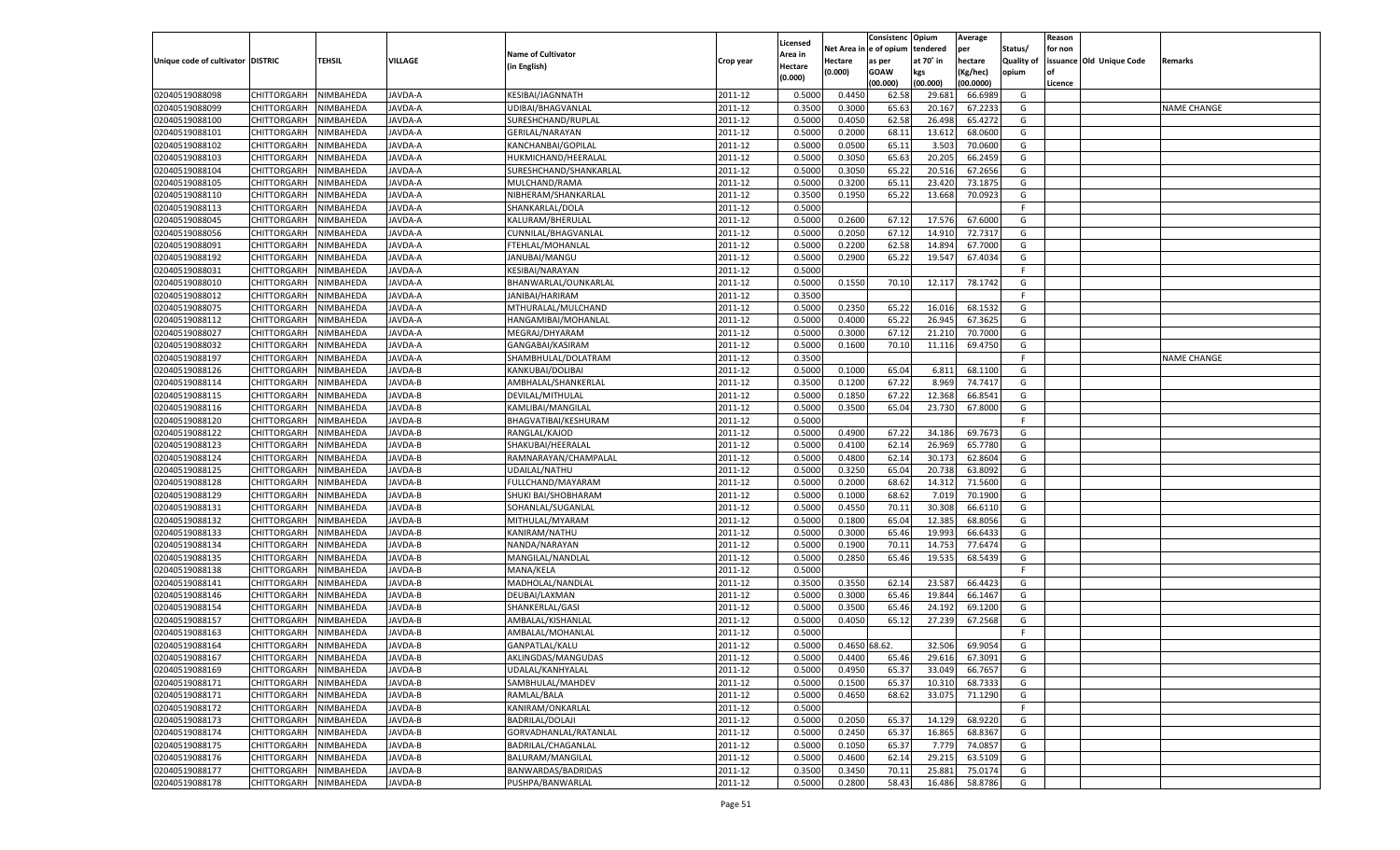|                                   |                            |           |                   |                              |           |                     |            | Consistenc    | Opium     | Average   |                   | Reason  |                          |                      |
|-----------------------------------|----------------------------|-----------|-------------------|------------------------------|-----------|---------------------|------------|---------------|-----------|-----------|-------------------|---------|--------------------------|----------------------|
|                                   |                            |           |                   | <b>Name of Cultivator</b>    |           | Licensed<br>Area in | Net Area i | n  e of opium | tendered  | per       | Status/           | for non |                          |                      |
| Unique code of cultivator DISTRIC |                            | TEHSIL    | VILLAGE           | (in English)                 | Crop year | Hectare             | Hectare    | as per        | at 70° in | hectare   | <b>Quality of</b> |         | issuance Old Unique Code | Remarks              |
|                                   |                            |           |                   |                              |           | (0.000)             | (0.000)    | <b>GOAW</b>   | kgs       | (Kg/hec)  | opium             |         |                          |                      |
|                                   |                            |           |                   |                              |           |                     |            | (00.000)      | (00.000)  | (00.0000) |                   | Licence |                          |                      |
| 02040519088180                    | CHITTORGARH                | NIMBAHEDA | JAVDA-B           | KISHANLAL/MOHANLAL           | 2011-12   | 0.5000              | 0.1150     | 70.1          | 8.373     | 72.8087   | G                 |         |                          |                      |
| 02040519088188                    | CHITTORGARH                | NIMBAHEDA | JAVDA-B           | BHAGWANLAL/PYARA             | 2011-12   | 0.5000              | 0.0900     | 62.14         | 5.761     | 64.0111   | G                 |         |                          |                      |
| 02040519088155                    | CHITTORGARH                | NIMBAHEDA | JAVDA-B           | BHANWARLAL/CHAMPALAL         | 2011-12   | 0.5000              | 0.3650     | 70.11         | 25.790    | 70.6575   | G                 |         |                          |                      |
| 02040519088168                    | CHITTORGARH                | NIMBAHEDA | JAVDA-B           | LAXMAN/MHADEV JI             | 2011-12   | 0.3500              | 0.3150     | 64.12         | 20.647    | 65.5460   | G                 |         |                          |                      |
| 02040519088142                    | CHITTORGARH                | NIMBAHEDA | JAVDA-B           | MODABAI/MOHANLAI             | 2011-12   | 0.3500              | 0.3100     | 62.08         | 20.158    | 65.0258   | G                 |         |                          | <b>NAME CHANGE</b>   |
| 02040519088145                    | CHITTORGARH                | NIMBAHEDA | JAVDA-B           | SHANKERLAL/BHAGIRATH         | 2011-12   | 0.5000              | 0.5150     | 58.43         | 31.060    | 60.3107   | G                 |         |                          |                      |
| 02040519088184                    | CHITTORGARH                | NIMBAHEDA | JAVDA-B           | MADANLAL/RUPLAL              | 2011-12   | 0.5000              |            |               |           |           | F.                |         |                          |                      |
| 02040519089008                    | CHITTORGARH                | NIMBAHEDA | KACHARIYAKHEDI    | JAGANNATH/KALU               | 2011-12   | 0.3500              | 0.3500     | 61.65         | 22.018    | 62.9086   | G                 |         |                          |                      |
| 02040519089002                    | CHITTORGARH                | NIMBAHEDA | KACHARIYAKHEDI    | CHAAGANLAL/PYARCHAND         | 2011-12   | 0.5000              | 0.2000     | 67.06         | 13.834    | 69.1700   | G                 |         |                          |                      |
| 02040519089003                    | CHITTORGARH                | NIMBAHEDA | KACHARIYAKHEDI    | RANGLAL/KANIRAM              | 2011-12   | 0.5000              | 0.4050     | 61.65         | 25.655    | 63.3457   | G                 |         |                          |                      |
| 02040519089007                    | CHITTORGARH                | NIMBAHEDA | KACHARIYAKHEDI    | BAGWATIBAI/SANTILAL/DHAPUBAI | 2011-12   | 0.5000              | 0.2150     | 65.09         | 14.171    | 65.9116   | G                 |         |                          |                      |
| 02040519089011                    | CHITTORGARH                | NIMBAHEDA | KACHARIYAKHEDI    | UDAIRAM/BHOTHLAL             | 2011-12   | 0.5000              | 0.1500     | 67.06         | 9.963     | 66.4200   | - 1               | 02      |                          |                      |
| 02040519089015                    | CHITTORGARH                | NIMBAHEDA | KACHARIYAKHEDI    | JAGDISH/MANGILAL             | 2011-12   | 0.3500              |            |               |           |           | N                 |         |                          |                      |
| 02040519089018                    | CHITTORGARH                | NIMBAHEDA | KACHARIYAKHEDI    | KANIRAM/SEETARAM             | 2011-12   | 0.5000              | 0.4750     | 61.58         | 31.379    | 66.0611   | G                 |         |                          |                      |
| 02040519089001                    | CHITTORGARH                | NIMBAHEDA | KACHARIYAKHEDI    | JUNDALAL/KASTURIBAI/NAVLA    | 2011-12   | 0.5000              | 0.3550     | 61.65         | 21.560    | 60.7324   | G                 |         |                          |                      |
| 02040519089009                    | CHITTORGARH                | NIMBAHEDA | KACHARIYAKHEDI    | MATHRIBAI/UDAIRAM            | 2011-12   | 0.5000              | 0.2150     | 65.09         | 14.180    | 65.9535   | G                 |         |                          |                      |
| 02040519089014                    | CHITTORGARH                | NIMBAHEDA | KACHARIYAKHEDI    | <b>BADRILAL/DOLA</b>         | 2011-12   | 0.5000              | 0.4600     | 65.09         | 31.922    | 69.3957   | G                 |         |                          |                      |
| 02040519089006                    | CHITTORGARH                | NIMBAHEDA | KACHARIYAKHEDI    | CHANDIBAI/NANALAL            | 2011-12   | 0.5000              | 0.3650     | 65.09         | 25.385    | 69.5479   | G                 |         |                          |                      |
| 02040519091004                    | CHITTORGARH                | NIMBAHEDA | KHARAMANKCHOK     | GISALAL/NANURAM              | 2011-12   | 0.5000              | 0.3300     | 71.11         | 24.594    | 74.5273   | G                 |         |                          |                      |
| 02040519091008                    | CHITTORGARH                | NIMBAHEDA | KHARAMANKCHOK     | <b>BHERU/HEERA</b>           | 2011-12   | 0.5000              | 0.4500     | 71.11         | 32.985    | 73.3000   | G                 |         |                          |                      |
| 02040519091009                    | CHITTORGARH                | NIMBAHEDA | KHARAMANKCHOK     | DALLA/HARLAL                 | 2011-12   | 0.5000              | 0.3050     | 71.11         | 22.034    | 72.2426   | G                 |         |                          |                      |
| 02040519091010                    | CHITTORGARH                | NIMBAHEDA | KHARAMANKCHOK     | MOHANLAL//RAGHU              | 2011-12   | 0.3500              | 0.3200     | 71.48         | 23.987    | 74.9594   | G                 |         |                          |                      |
| 02040519091014                    |                            |           |                   | RAMLAL/JIVA                  | 2011-12   | 0.5000              | 0.4200     |               | 30.191    | 71.8833   | G                 |         |                          |                      |
| 02040519091019                    | CHITTORGARH<br>CHITTORGARH | NIMBAHEDA | KHARAMANKCHOK     |                              |           |                     |            | 71.11         |           | 70.0250   |                   |         |                          |                      |
|                                   |                            | NIMBAHEDA | KHARAMANKCHOK     | PAYARCHAND/KALU              | 2011-12   | 0.3500              | 0.2000     | 67.89         | 14.005    |           | G                 |         |                          |                      |
| 02040519091024                    | CHITTORGARH                | NIMBAHEDA | KHARAMANKCHOK     | DEVILAL/NANURAM              | 2011-12   | 0.5000              | 0.4200     | 64.17         | 27.474    | 65.4143   | G                 |         |                          |                      |
| 02040519091002                    | CHITTORGARH                | NIMBAHEDA | KHARAMANKCHOK     | DALU/NARAYAN                 | 2011-12   | 0.5000              | 0.2000     | 71.11         | 15.157    | 75.7850   | G                 |         |                          |                      |
| 02040519091003                    | CHITTORGARH                | NIMBAHEDA | KHARAMANKCHOK     | CHANDIBAI/SHAMBU             | 2011-12   | 0.5000              | 0.2250     | 71.11         | 17.556    | 78.0267   | G                 |         |                          |                      |
| 02040519091018                    | CHITTORGARH                | NIMBAHEDA | KHARAMANKCHOK     | DALCHAND/KALU                | 2011-12   | 0.5000              | 0.4400     | 71.48         | 31.921    | 72.5477   | G                 |         |                          |                      |
| 02040519091022                    | CHITTORGARH                | NIMBAHEDA | KHARAMANKCHOK     | BHERULAL/MOTI                | 2011-12   | 0.5000              | 0.4000     | 71.48         | 29.164    | 72.9100   | G                 |         |                          |                      |
| 02040519091027                    | CHITTORGARH                | NIMBAHEDA | KHARAMANKCHOK     | BHAGWANLAL/HARLAL            | 2011-12   | 0.5000              | 0.4650     | 71.48         | 33.596    | 72.2495   | G                 |         |                          |                      |
| 02040519092003                    | CHITTORGARH                | NIMBAHEDA | KHEDAJADIP        | RADESYAM/GASI                | 2011-12   | 0.5000              | 0.3000     | 67.58         | 21.210    | 70.7000   | G                 |         |                          |                      |
| 02040519092001                    | CHITTORGARH                | NIMBAHEDA | KHEDAJADIP        | MOTILALA/RATANLAL            | 2011-12   | 0.5000              | 0.5000     | 62.14         | 32.668    | 65.3360   | G                 |         |                          |                      |
| 02040519092002                    | CHITTORGARH                | NIMBAHEDA | KHEDAJADIP        | RAMLAL/PYARA                 | 2011-12   | 0.5000              | 0.5000     | 71.48         | 36.445    | 72.8900   | G                 |         |                          |                      |
| 02040519092004                    | CHITTORGARH                | NIMBAHEDA | KHEDAJADIP        | PARBHULAL/JAGANNATH          | 2011-12   | 0.5000              | 0.5000     | 65.43         | 33.285    | 66.5700   | G                 |         |                          |                      |
| 02040519092006                    | CHITTORGARH                | NIMBAHEDA | KHEDAJADIP        | RAMCHANDRA/UDA               | 2011-12   | 0.5000              | 0.3000     | 67.58         | 21.587    | 71.9567   | G                 |         |                          |                      |
| 02040519092007                    | CHITTORGARH                | NIMBAHEDA | KHEDAJADIP        | SURESHCHANDRA/MANGILAL       | 2011-12   | 0.5000              | 0.3700     | 65.43         | 25.228    | 68.1838   | G                 |         |                          |                      |
| 02040519092012                    | CHITTORGARH                | NIMBAHEDA | KHEDAJADIP        | HIRALAL/JAGANNATH            | 2011-12   | 0.5000              | 0.5050     | 65.43         | 34.996    | 69.2990   | G                 |         |                          |                      |
| 02040519092014                    | CHITTORGARH                | NIMBAHEDA | KHEDAJADIP        | NATHU/DEVILAL                | 2011-12   | 0.5000              | 0.4450     | 62.14         | 28.158    | 63.2764   | G                 |         |                          |                      |
| 02040519092017                    | CHITTORGARH                | NIMBAHEDA | KHEDAJADIP        | MANGILAL/ONKAR               | 2011-12   | 0.5000              | 0.3000     | 67.58         | 20.950    | 69.8333   | G                 |         |                          |                      |
| 02040519092011                    | CHITTORGARH                | NIMBAHEDA | KHEDAJADIP        | BADRILAL/RAMAJI              | 2011-12   | 0.5000              | 0.5000     | 64.1          | 33.14     | 66.2940   | G                 |         |                          |                      |
| 02040519092005                    | CHITTORGARH                | NIMBAHEDA | KHEDAJADIP        | RAMCHANDRA/NANDA             | 2011-12   | 0.5000              | 0.2100     | 67.58         | 15.283    | 72.7762   | G                 |         |                          |                      |
| 02040519092009                    | CHITTORGARH                | NIMBAHEDA | KHEDAJADIP        | BHANWARLAL/NANDAJI           | 2011-12   | 0.5000              | 0.5000     | 58.06         | 29.984    | 59.9680   | G                 |         |                          |                      |
| 02040519092010                    | CHITTORGARH                | NIMBAHEDA | KHEDAJADIP        | GISIBAI/JAGANNATH            | 2011-12   | 0.5000              | 0.2800     | 66.1          | 18.420    | 65.785    | G                 |         |                          |                      |
| 02040519092018                    | CHITTORGARH                | NIMBAHEDA | KHEDAJADIP        | ALLANUR/JIVANKHAN            | 2011-12   | 0.5000              | 0.4500     | 67.58         | 31.936    | 70.968    | G                 |         |                          |                      |
| 02040519092019                    | CHITTORGARH                | NIMBAHEDA | KHEDAJADIP        | KHEVAJAHUSEN/ALLANUR         | 2011-12   | 0.5000              | 0.4500     | 68.26         | 32.404    | 72.0089   | G                 |         |                          |                      |
| 02040519092020                    | CHITTORGARH NIMBAHEDA      |           | <b>KHEDAJADIP</b> | PRTHVIRAJ/JORAVAR            | 2011-12   | 0.3500              | 0.3600     | 68.26         | 25.383    | 70.5083   | G                 |         |                          |                      |
| 02040519093012                    | <b>CHITTORGARH</b>         | NIMBAHEDA | KHERABAD          | <b>GULSER KHA/ALLA KAH</b>   | 2011-12   | 0.5000              | 0.2500     | 59.06         | 17.414    | 69.6560   | G                 |         |                          | TRANSFER/SEMALIYA    |
| 02040519093006                    | CHITTORGARH                | NIMBAHEDA | KHERABAD          | NARAYAN/KHEMA                | 2011-12   | 0.5000              | 0.4350     | 52.05         | 25.891    | 59.5195   | - 1               | 02      |                          |                      |
| 02040519093007                    | CHITTORGARH                | NIMBAHEDA | KHERABAD          | RAMLAL/DVEA                  | 2011-12   | 0.5000              | 0.2450     | 52.05         | 13.555    | 55.3265   | G                 | 04      |                          |                      |
| 02040519093013                    | <b>CHITTORGARH</b>         | NIMBAHEDA | KHERABAD          | UTAMCHAND/NARAYAN            | 2011-12   | 0.5000              | 0.4000     | 61.95         | 27.913    | 69.7825   | G                 |         |                          | TRANSFER/SEMALIYA    |
| 02040519093003                    | CHITTORGARH                | NIMBAHEDA | KHERABAD          | MANGILAL/NARAYAN             | 2011-12   | 0.3500              | 0.1000     | 61.95         | 6.832     | 68.3200   | G                 |         |                          | TRANSFER/SEMALIYA    |
| 02040519093017                    | <b>CHITTORGARH</b>         | NIMBAHEDA | KHERABAD          | NATHIBAI/NARAYAN             | 2011-12   | 0.5000              | 0.4750     | 56.60         | 30.685    | 64.6000   | G                 |         |                          | TRANSFER/KHEDA JADIP |
| 02040519093016                    | CHITTORGARH                | NIMBAHEDA | KHERABAD          | MOHANLAL/CHAMPALAL           | 2011-12   | 0.5000              | 0.3250     | 68.32         | 23.717    | 72.9754   | G                 |         |                          | TRANSFER/BHERUKHEDA  |
| 02040519094062                    | <b>CHITTORGARH</b>         | NIMBAHEDA | KISHANPURA        | RAMESVARLAL/CUNNILAL         | 2011-12   | 0.5000              | 0.3600     | 59.38         | 23.998    | 66.6611   | G                 |         |                          |                      |
| 02040519094005                    | CHITTORGARH                | NIMBAHEDA | <b>KISHANPURA</b> | SITABAI/HEERALAL             | 2011-12   | 0.5000              | 0.3250     | 70.17         | 23.547    | 72.4523   | G                 |         |                          |                      |
| 02040519094012                    | CHITTORGARH                | NIMBAHEDA | KISHANPURA        | <b>BHOLIRAM/RAMLAL</b>       | 2011-12   | 0.5000              | 0.2050     | 67.86         | 14.551    | 70.9805   | G                 |         |                          |                      |
|                                   |                            |           |                   |                              |           |                     |            |               |           |           |                   |         |                          |                      |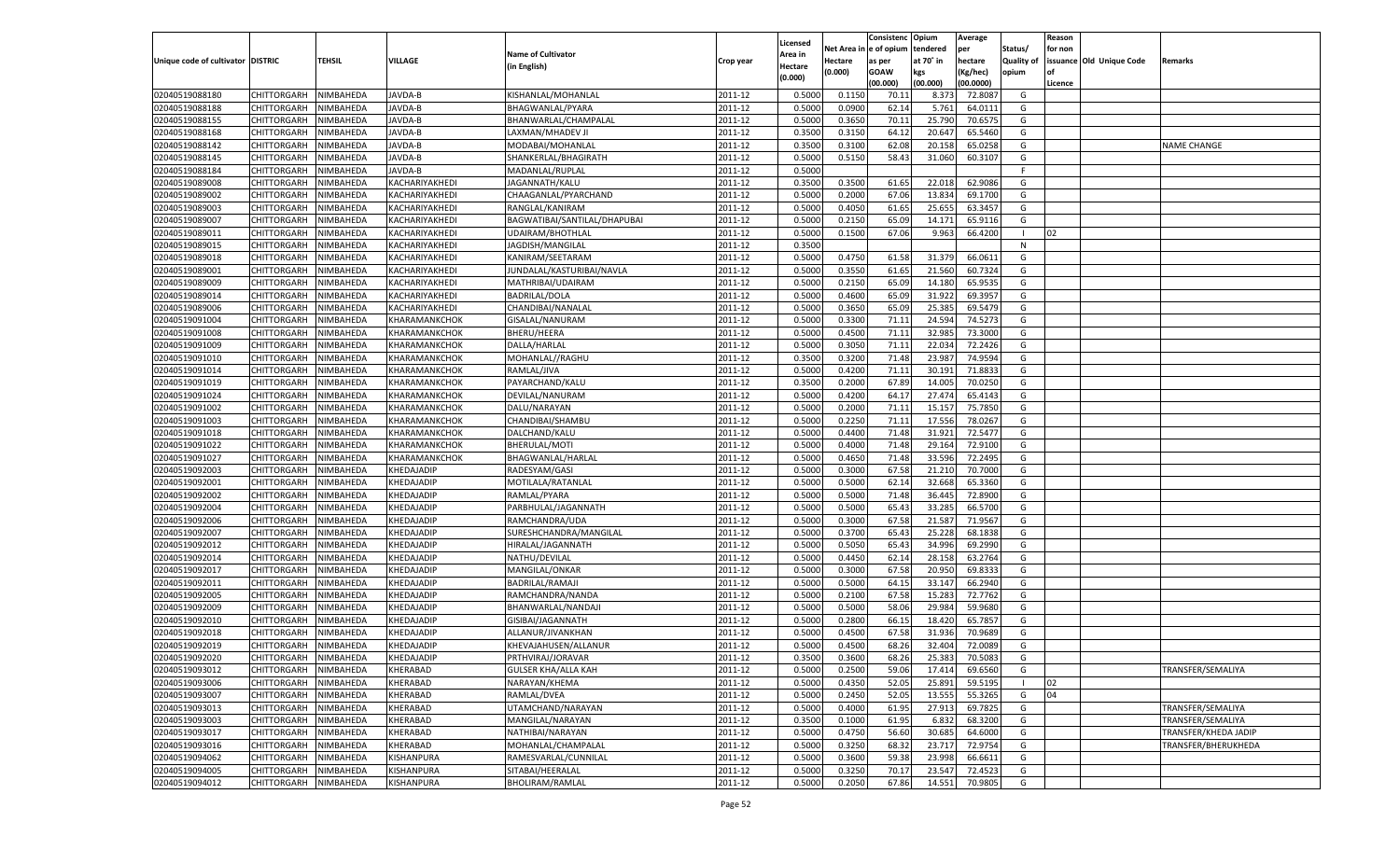|                                   |                       |               |                          |                           |           |                           |          | Consistenc  | Opium     | Average   |                   | Reason  |                          |                 |
|-----------------------------------|-----------------------|---------------|--------------------------|---------------------------|-----------|---------------------------|----------|-------------|-----------|-----------|-------------------|---------|--------------------------|-----------------|
|                                   |                       |               |                          | <b>Name of Cultivator</b> |           | Licensed                  | Net Area | e of opium  | tendered  | per       | Status/           | for non |                          |                 |
| Unique code of cultivator DISTRIC |                       | <b>TEHSIL</b> | VILLAGE                  | (in English)              | Crop year | <b>Area in</b><br>Hectare | Hectare  | as per      | at 70° in | hectare   | <b>Quality of</b> |         | issuance Old Unique Code | Remarks         |
|                                   |                       |               |                          |                           |           | (0.000)                   | (0.000)  | <b>GOAW</b> | kgs       | (Kg/hec)  | opium             |         |                          |                 |
|                                   |                       |               |                          |                           |           |                           |          | (00.000)    | (00.000)  | (00.0000) |                   | Licence |                          |                 |
| 02040519094015                    | CHITTORGARH           | NIMBAHEDA     | KISHANPURA               | RAMRATAN/RAMLAL           | 2011-12   | 0.5000                    | 0.1950   | 70.1        | 14.936    | 76.5949   | G                 |         |                          |                 |
| 02040519094048                    | CHITTORGARH           | NIMBAHEDA     | KISHANPURA               | KAILASHIBAI/RAMRATAN      | 2011-12   | 0.5000                    | 0.4150   | 59.38       | 24.473    | 58.9711   | G                 |         |                          |                 |
| 02040519094051                    | CHITTORGARH           | NIMBAHEDA     | KISHANPURA               | GOVINDRAM/SHANKARLAL      | 2011-12   | 0.5000                    | 0.4250   | 65.36       | 28.593    | 67.2776   | G                 |         |                          |                 |
| 02040519094061                    | CHITTORGARH           | NIMBAHEDA     | KISHANPURA               | RAMBAX/SHRIRAM            | 2011-12   | 0.5000                    | 0.1850   | 62.4        | 11.985    | 64.7838   | G                 |         |                          |                 |
| 02040519094063                    | CHITTORGARH           | NIMBAHEDA     | KISHANPURA               | BHAGWANIDEVI/DALCHAND     | 2011-12   | 0.5000                    | 0.3100   | 65.4        | 21.813    | 70.3645   | G                 |         |                          |                 |
| 02040519094067                    | CHITTORGARH           | NIMBAHEDA     | KISHANPURA               | DADAMCHAND/JITMAL         | 2011-12   | 0.5000                    | 0.2000   | 67.86       | 13.921    | 69.6050   | G                 |         |                          |                 |
| 02040519094068                    | CHITTORGARH           | NIMBAHEDA     | KISHANPURA               | SANTILAL/HEERALAL(CHOTA)  | 2011-12   | 0.5000                    | 0.2850   | 65.42       | 19.29     | 67.6842   | G                 |         |                          |                 |
| 02040519094069                    | CHITTORGARH           | NIMBAHEDA     | KISHANPURA               | SHRIRAM/NATHU             | 2011-12   | 0.3500                    | 0.2000   | 65.28       | 13.504    | 67.5200   | G                 |         |                          |                 |
| 02040519094070                    | CHITTORGARH           | NIMBAHEDA     | KISHANPURA               | KELASHCHAND/HEERALAL      | 2011-12   | 0.3500                    | 0.1500   | 65.28       | 10.13     | 67.5800   | G                 |         |                          |                 |
| 02040519094073                    | CHITTORGARH           | NIMBAHEDA     | KISHANPURA               | SHANKARLAL/MANGILAL       | 2011-12   | 0.3500                    | 0.3450   | 59.38       | 21.81     | 63.2406   | G                 |         |                          |                 |
| 02040519094077                    | CHITTORGARH           | NIMBAHEDA     | KISHANPURA               | RAMNARAYAN/BHOLIRAM       | 2011-12   | 0.5000                    | 0.2100   | 70.36       | 15.982    | 76.1048   | G                 |         |                          |                 |
| 02040519094092                    | CHITTORGARH           | NIMBAHEDA     | KISHANPURA               | PARBULAL/MANGILAL         | 2011-12   | 0.5000                    | 0.3100   | 62.4        | 19.999    | 64.5129   | G                 |         |                          |                 |
| 02040519094099                    | CHITTORGARH           | NIMBAHEDA     | KISHANPURA               | KANCHANBAI/NANU KHAN      | 2011-12   | 0.5000                    | 0.0500   | 70.17       | 3.509     | 70.1800   | G                 |         |                          |                 |
| 02040519094019                    | CHITTORGARH           | NIMBAHEDA     | KISHANPURA               | SHUHAGIBAI/RAMA           | 2011-12   | 0.5000                    | 0.3100   | 67.86       | 21.744    | 70.1419   | G                 |         |                          |                 |
| 02040519094011                    | CHITTORGARH           | NIMBAHEDA     | KISHANPURA               | NAGJIRAM/SHRIRAM          | 2011-12   | 0.5000                    | 0.2200   | 65.28       | 15.089    | 68.5864   | G                 |         |                          |                 |
| 02040519094108                    | CHITTORGARH           | NIMBAHEDA     | KISHANPURA               | BADAMBAI/CHTRBHUJ         | 2011-12   | 0.5000                    | 0.1600   | 65.28       | 10.202    | 63.7625   | G                 |         |                          |                 |
| 02040519094085                    | CHITTORGARH           | NIMBAHEDA     | KISHANPURA               | SANTILAL/HEERALAL(BHDA)   | 2011-12   | 0.5000                    | 0.2650   | 65.28       | 17.420    | 65.7358   | G                 |         |                          |                 |
| 02040519094044                    | CHITTORGARH           | NIMBAHEDA     | KISHANPURA               | RAMESVARLAL/BALUDAS       | 2011-12   | 0.5000                    | 0.2000   | 67.86       | 13.911    | 69.5550   | G                 |         |                          |                 |
| 02040519094105                    | CHITTORGARH           | NIMBAHEDA     | KISHANPURA               | KAILASHIBAIS/SHANKARLAI   | 2011-12   | 0.3500                    | 0.1950   | 65.42       | 12.663    | 64.9385   | G                 |         |                          |                 |
| 02040519094112                    | CHITTORGARH           | NIMBAHEDA     | KISHANPURA               | MOHANIBAI/SHANKARLAL      | 2011-12   | 0.5000                    | 0.1850   | 65.26       | 13.322    | 72.0108   | G                 |         |                          |                 |
| 02040519094113                    | CHITTORGARH           | NIMBAHEDA     | KISHANPURA               | LALURAM/ONKAR             | 2011-12   | 0.5000                    | 0.3400   | 57.88       | 19.357    | 56.9324   | G                 |         |                          |                 |
| 02040519094114                    | CHITTORGARH           | NIMBAHEDA     | KISHANPURA               | JAMNALAL/NATHU            | 2011-12   | 0.5000                    | 0.4900   | 65.26       | 32.472    | 66.2694   | G                 |         |                          |                 |
| 02040519094053                    | CHITTORGARH           | NIMBAHEDA     | KISHANPURA               | SHUKIBAI/GOVINDRAM        | 2011-12   | 0.5000                    |          |             |           |           | N                 |         |                          | TRANSFER/BADI A |
| 02040519094004                    | CHITTORGARH           | NIMBAHEDA     | KISHANPURA               | NARAYANIBAI/GAMNDIRAM     | 2011-12   | 0.3500                    | 0.2600   | 65.42       | 16.467    | 63.3346   | G                 |         |                          |                 |
| 02040519094033                    | CHITTORGARH           | NIMBAHEDA     | KISHANPURA               | DEVRAM/MADHUDAS           | 2011-12   | 0.5000                    | 0.3100   | 62.62       | 19.314    | 62.3032   | G                 |         |                          |                 |
| 02040519094046                    |                       |               |                          |                           | 2011-12   |                           |          |             |           |           | G                 |         |                          |                 |
| 02040519094098                    | CHITTORGARH           | NIMBAHEDA     | KISHANPURA<br>KISHANPURA | GOVINDRAM/BHANWARLAL      | 2011-12   | 0.5000<br>0.3500          | 0.2350   | 65.42       | 16.785    | 71.4255   | F                 |         |                          |                 |
|                                   | CHITTORGARH           | NIMBAHEDA     |                          | JAGGTNATH/NANALAL JAT     |           |                           |          |             |           |           |                   |         |                          |                 |
| 02040519094100                    | CHITTORGARH           | NIMBAHEDA     | KISHANPURA               | RAMDAS/NARAYANDAS         | 2011-12   | 0.5000                    | 0.2000   | 62.62       | 13.750    | 68.7500   | G                 |         |                          |                 |
| 02040519094118                    | CHITTORGARH           | NIMBAHEDA     | KISHANPURA               | DALIBAI/MOTI              | 2011-12   | 0.3500                    | 0.3100   | 62.62       | 19.528    | 62.9935   | G                 |         |                          |                 |
| 02040519094115                    | CHITTORGARH           | NIMBAHEDA     | KISHANPURA               | KALU/BHERA                | 2011-12   | 0.3500                    | 0.2050   | 70.17       | 15.417    | 75.2049   | G                 |         |                          |                 |
| 02040519094075                    | CHITTORGARH           | NIMBAHEDA     | KISHANPURA               | CHANDIBAI/LALCHAND        | 2011-12   | 0.5000                    | 0.3300   | 62.62       | 21.55     | 65.3303   | G                 |         |                          |                 |
| 02040519096011                    | CHITTORGARH           | NIMBAHEDA     | KOTDIKALA                | BARDICHAND/NATHU          | 2011-12   | 0.5000                    | 0.4700   | 64.4        | 36.822    | 78.3447   | G                 |         |                          |                 |
| 02040519096002                    | CHITTORGARH           | NIMBAHEDA     | KOTDIKALA                | <b>BANSILAL/RAMLAL</b>    | 2011-12   | 0.3500                    |          |             |           |           | F.                |         |                          |                 |
| 02040519096006                    | CHITTORGARH           | NIMBAHEDA     | KOTDIKALA                | SAGARBAI/GOTAM            | 2011-12   | 0.5000                    |          |             |           |           | F.                |         |                          |                 |
| 02040519096007                    | CHITTORGARH           | NIMBAHEDA     | KOTDIKALA                | MOHANIBAI/BHURALAL        | 2011-12   | 0.5000                    | 0.4000   | 64.4        | 26.442    | 66.1050   | G                 |         |                          |                 |
| 02040519096012                    | CHITTORGARH           | NIMBAHEDA     | KOTDIKALA                | KANIRAM/HARLAL            | 2011-12   | 0.5000                    | 0.3950   | 61.05       | 25.170    | 63.7215   | G                 |         |                          |                 |
| 02040519096017                    | CHITTORGARH           | NIMBAHEDA     | KOTDIKALA                | MANGILAL/NARAYAN          | 2011-12   | 0.5000                    |          |             |           |           | F.                |         |                          |                 |
| 02040519096018                    | CHITTORGARH           | NIMBAHEDA     | KOTDIKALA                | RAGUNATH/SHVA             | 2011-12   | 0.5000                    | 0.1900   | 59.56       | 11.393    | 59.9632   | G                 |         |                          |                 |
| 02040519096022                    | CHITTORGARH           | NIMBAHEDA     | KOTDIKALA                | BHANWARLAL/KANIRAM        | 2011-12   | 0.5000                    | 0.3150   | 61.05       | 20.452    | 64.9270   | G                 |         |                          |                 |
| 02040519096029                    | CHITTORGARH           | NIMBAHEDA     | KOTDIKALA                | AMRITRAM/SHANKAR          | 2011-12   | 0.5000                    | 0.4900   | 61.05       | 31.580    | 64.4490   | G                 |         |                          |                 |
| 02040519096031                    | CHITTORGARH           | NIMBAHEDA     | KOTDIKALA                | GIRJABAI/PARBHULAL        | 2011-12   | 0.5000                    | 0.5000   | 64.47       | 33.174    | 66.3480   | G                 |         |                          |                 |
| 02040519096036                    | CHITTORGARH           | NIMBAHEDA     | KOTDIKALA                | KANIRAM/UDA               | 2011-12   | 0.5000                    | 0.5000   | 58.19       | 29.245    | 58.4900   | G                 |         |                          |                 |
| 02040519096038                    | CHITTORGARH           | NIMBAHEDA     | KOTDIKALA                | BHERULAL/LAXMAN           | 2011-12   | 0.3500                    | 0.1150   | 56.68       | 6.753     | 58.7217   | G                 |         |                          |                 |
| 02040519096035                    | CHITTORGARH           | NIMBAHEDA     | KOTDIKALA                | NAGJIRAM/SHANKAR          | 2011-12   | 0.5000                    | 0.2200   | 58.19       | 12.89     | 58.6045   | G                 |         |                          |                 |
| 02040519096008                    | CHITTORGARH           | NIMBAHEDA     | KOTDIKALA                | JASRAJ/SHANKAR            | 2011-12   | 0.5000                    | 0.4400   | 56.20       | 28.734    | 65.3045   | G                 |         |                          |                 |
| 02040519096009                    | CHITTORGARH NIMBAHEDA |               | <b>KOTDIKALA</b>         | SHYANIBAI/TULSIRAM        | 2011-12   | 0.5000                    | 0.4800   | 67.08       | 32.083    | 66.8396   | G                 |         |                          |                 |
| 02040519096001                    | <b>CHITTORGARH</b>    | NIMBAHEDA     | <b>KOTDIKALA</b>         | NANA/GASI                 | 2011-12   | 0.5000                    | 0.5100   | 58.19       | 29.810    | 58.4510   | G                 |         |                          |                 |
| 02040519096023                    | CHITTORGARH           | NIMBAHEDA     | KOTDIKALA                | SOHANBAI/RAMA             | 2011-12   | 0.5000                    |          |             |           |           | F.                |         |                          |                 |
| 02040519096039                    | <b>CHITTORGARH</b>    | NIMBAHEDA     | KOTDIKALA                | NANIBAI/BHANWARLAL        | 2011-12   | 0.5000                    | 0.4700   | 67.08       | 30.138    | 64.1234   | G                 |         |                          |                 |
| 02040519095033                    | <b>CHITTORGARH</b>    | NIMBAHEDA     | KOTADIKHURD              | <b>BANSILAL/SHIVLAL</b>   | 2011-12   | 0.5000                    |          |             |           |           | F.                |         |                          |                 |
| 02040519095005                    | <b>CHITTORGARH</b>    | NIMBAHEDA     | KOTADIKHURD              | SAJJANSINGH/KESARBAI      | 2011-12   | 0.5000                    | 0.5150   | 61.10       | 31.842    | 61.8291   | G                 |         |                          |                 |
| 02040519095006                    | <b>CHITTORGARH</b>    | NIMBAHEDA     | KOTADIKHURD              | RATANSINGH/BHANWARSINGH   | 2011-12   | 0.5000                    | 0.4700   | 56.68       | 27.255    | 57.9894   | G                 |         |                          |                 |
| 02040519095013                    | <b>CHITTORGARH</b>    | NIMBAHEDA     | KOTADIKHURD              | GOVERDHANSINGH/RUPSIGNH   | 2011-12   | 0.3500                    |          |             |           |           | F                 |         |                          |                 |
| 02040519095022                    | <b>CHITTORGARH</b>    | NIMBAHEDA     | KOTADIKHURD              | PREMCHAND/NARAYAN         | 2011-12   | 0.3500                    | 0.3350   | 58.07       | 20.383    | 60.8448   | G                 |         |                          |                 |
| 02040519095059                    | <b>CHITTORGARH</b>    | NIMBAHEDA     | KOTADIKHURD              | KANWARLAL/SHIVELAL        | 2011-12   | 0.5000                    |          |             |           |           | F.                |         |                          |                 |
| 02040519095064                    | CHITTORGARH           | NIMBAHEDA     | KOTADIKHURD              | SOHANSINGH/SARDARSINGH    | 2011-12   | 0.5000                    |          |             |           |           | F.                |         |                          |                 |
|                                   |                       |               |                          |                           |           |                           |          |             |           |           |                   |         |                          |                 |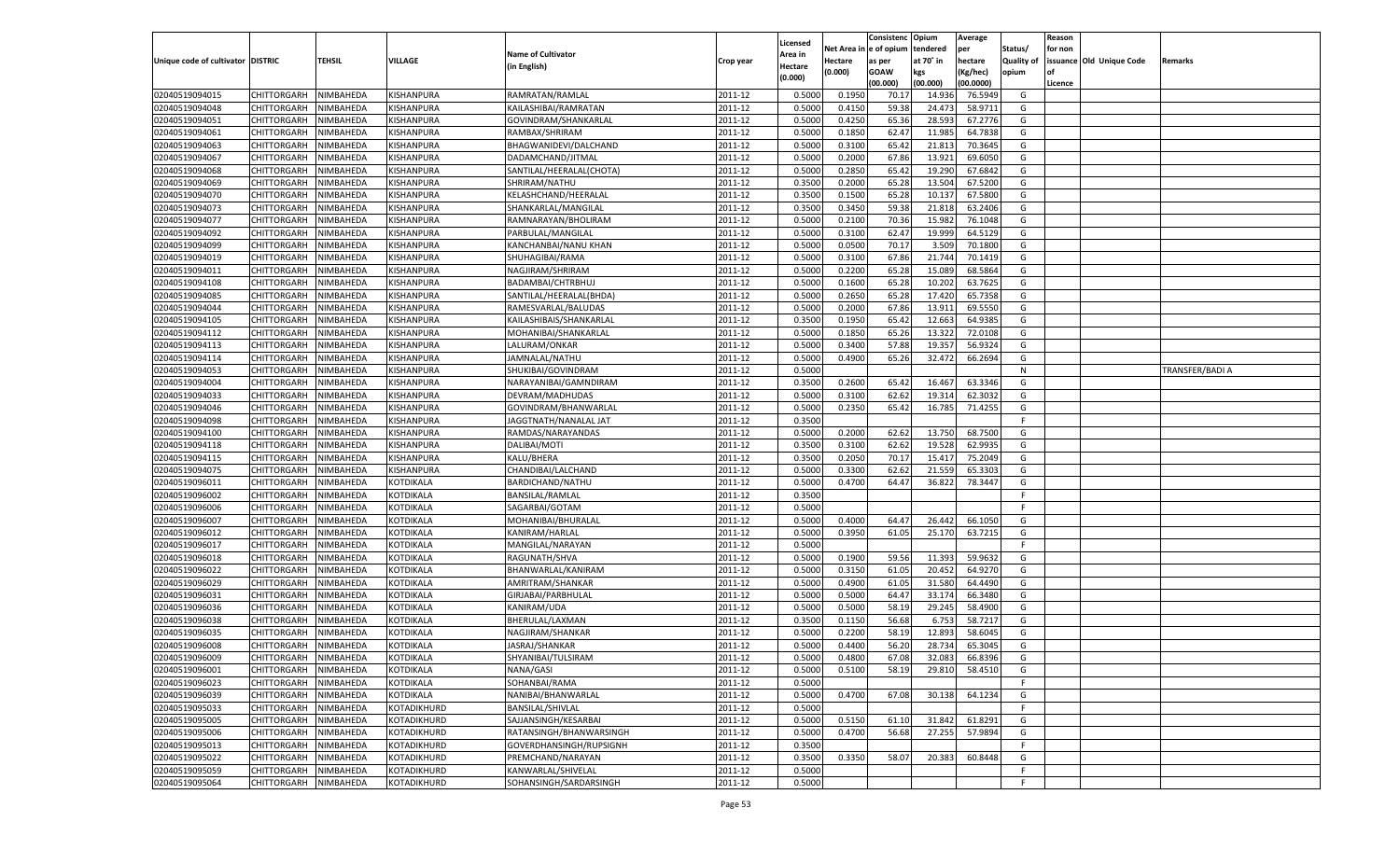|                                   |                       |           |                   |                           |           |                     |            | Consistenc       | Opium     | Average   |                   | Reason  |                          |          |
|-----------------------------------|-----------------------|-----------|-------------------|---------------------------|-----------|---------------------|------------|------------------|-----------|-----------|-------------------|---------|--------------------------|----------|
|                                   |                       |           |                   | <b>Name of Cultivator</b> |           | Licensed<br>Area in | Net Area i | n e of opium     | tendered  | per       | Status/           | for non |                          |          |
| Unique code of cultivator DISTRIC |                       | TEHSIL    | VILLAGE           | (in English)              | Crop year | Hectare             | Hectare    | as per           | at 70° in | hectare   | <b>Quality of</b> |         | issuance Old Unique Code | Remarks  |
|                                   |                       |           |                   |                           |           | (0.000)             | (0.000)    | <b>GOAW</b>      | kgs       | (Kg/hec)  | opium             |         |                          |          |
|                                   |                       |           |                   |                           |           |                     |            | (00.000)         | (00.000)  | (00.0000) |                   | Licence |                          |          |
| 02040519095034                    | CHITTORGARH           | NIMBAHEDA | KOTADIKHURD       | NARAYANSINGH/BHANWARSINGH | 2011-12   | 0.5000              |            |                  |           |           | F                 |         |                          |          |
| 02040519095030                    | CHITTORGARH           | NIMBAHEDA | KOTADIKHURD       | RAMCHANDRA/GANGARAM       | 2011-12   | 0.3500              | 0.3450     | 58.57            | 20.625    | 59.7826   | G                 |         |                          |          |
| 02040519095015                    | CHITTORGARH           | NIMBAHEDA | KOTADIKHURD       | CUNA/UDHA                 | 2011-12   | 0.3500              | 0.1750     | 59.77            | 10.690    | 61.0857   | G                 |         |                          |          |
| 02040519095067                    | CHITTORGARH           | NIMBAHEDA | KOTADIKHURD       | RADHABAI/NANURAM          | 2011-12   | 0.5000              | 0.1450     | 58.06            | 8.511     | 58.6966   | G                 |         |                          |          |
| 02040519095054                    | CHITTORGARH           | NIMBAHEDA | KOTADIKHURD       | MANGUSINGH/SHIVESINGH     | 2011-12   | 0.5000              |            |                  |           |           | F.                |         |                          |          |
| 02040519095029                    | CHITTORGARH           | NIMBAHEDA | KOTADIKHURD       | HEERALAL/MOTILAL          | 2011-12   | 0.5000              |            | 0.4900 55.75,55. | 29.222    | 59.6367   | G                 |         |                          |          |
| 02040519095065                    | CHITTORGARH           | NIMBAHEDA | KOTADIKHURD       | KAMALSINGH/SARDARSINGH    | 2011-12   | 0.5000              | 0.1900     | 58.07            | 12.958    | 68.2000   | G                 |         |                          |          |
| 02040519095028                    | CHITTORGARH           | NIMBAHEDA | KOTADIKHURD       | SANTILAL/SHIVLAL          | 2011-12   | 0.5000              | 0.4950     | 61.10            | 30.096    | 60.8000   | G                 |         |                          |          |
| 02040519097001                    | CHITTORGARH           | NIMBAHEDA | LASDAVAN          | ALAUDIN/RAHMAN            | 2011-12   | 0.5000              | 0.4950     | 62.57            | 34.029    | 68.7455   | G                 |         |                          |          |
| 02040519097008                    | CHITTORGARH           | NIMBAHEDA | LASDAVAN          | KAJODIBAI/GAMERA          | 2011-12   | 0.5000              | 0.1550     | 59.1             | 10.503    | 67.7613   | G                 |         |                          |          |
| 02040519097009                    | CHITTORGARH           | NIMBAHEDA | LASDAVAN          | KANIRAM/BHAGVANLAL        | 2011-12   | 0.5000              | 0.4450     | 53.63            | 25.650    | 57.6404   | G                 | 05      |                          |          |
| 02040519097016                    | CHITTORGARH           | NIMBAHEDA | LASDAVAN          | TARACHAND/UDAJI           | 2011-12   | 0.5000              |            |                  |           |           | E                 |         |                          |          |
| 02040519097024                    | CHITTORGARH           | NIMBAHEDA | LASDAVAN          | ROOPA/MODAJI              | 2011-12   | 0.5000              | 0.3000     | 67.55            | 21.510    | 71.7000   | G                 |         |                          |          |
| 02040519097025                    | CHITTORGARH           | NIMBAHEDA | <b>ASDAVAN</b>    | MADHULAL/CHANDMAL         | 2011-12   | 0.3500              |            |                  |           |           | F.                |         |                          |          |
| 02040519097027                    | CHITTORGARH           | NIMBAHEDA | <b>ASDAVAN</b>    | DEVBAI/KANA               | 2011-12   | 0.5000              |            |                  |           |           | F.                |         |                          |          |
| 02040519097038                    | CHITTORGARH           | NIMBAHEDA | <b>ASDAVAN</b>    | SUNDERBAI/CHAMPALAL       | 2011-12   | 0.5000              | 0.0750     | 59.88            | 5.047     | 67.2933   | G                 |         |                          |          |
| 02040519097004                    | CHITTORGARH           | NIMBAHEDA | <b>ASDAVAN</b>    | KHYALILAL/PANNALAL        | 2011-12   | 0.3500              | 0.2300     | 64.25            | 15.705    | 68.2826   | G                 |         |                          |          |
| 02040519097019                    | CHITTORGARH           | NIMBAHEDA | <b>ASDAVAN</b>    | SHANKERLAL/UDA            | 2011-12   | 0.3500              | 0.1000     | 67.55            | 7.836     | 78.3600   | G                 |         |                          |          |
| 02040519097013                    | CHITTORGARH           | NIMBAHEDA | <b>ASDAVAN</b>    | DEVILAL/GAMERJI           | 2011-12   | 0.5000              | 0.2750     | 56.06            | 16.049    | 58.3600   | G                 |         |                          |          |
| 02040519097015                    | CHITTORGARH           | NIMBAHEDA | <b>ASDAVAN</b>    | UDAILAL/DALICHAND         | 2011-12   | 0.5000              | 0.5050     | 56.06            | 29.111    | 57.6455   | G                 |         |                          |          |
| 02040519097032                    | CHITTORGARH           | NIMBAHEDA | <b>ASDAVAN</b>    | SOHANBAI/CHANDMAL         | 2011-12   | 0.5000              | 0.2900     | 62.57            | 19.602    | 67.5931   | G                 |         |                          |          |
| 02040519097023                    | CHITTORGARH           | NIMBAHEDA | <b>ASDAVAN</b>    | BHERULAL/MOTILAL          | 2011-12   | 0.5000              |            |                  |           |           | F.                |         |                          |          |
| 02040519097005                    | CHITTORGARH           | NIMBAHEDA | <b>ASDAVAN</b>    | GAHRILAL/MODA             | 2011-12   | 0.3500              | 0.2550     | 59.88            | 17.040    | 66.8235   | G                 |         |                          |          |
| 02040519097020                    | CHITTORGARH           | NIMBAHEDA | <b>ASDAVAN</b>    | <b>HEERALAL/BHAGVAN</b>   | 2011-12   | 0.5000              |            |                  |           |           | F.                |         |                          |          |
| 02040519097053                    | CHITTORGARH           | NIMBAHEDA | <b>ASDAVAN</b>    | RADHIBAI/FULCHAND         | 2011-12   | 0.5000              | 0.3000     | 64.25            | 20.689    | 68.9633   | G                 |         |                          |          |
| 02040519097054                    | CHITTORGARH           | NIMBAHEDA | <b>ASDAVAN</b>    | PYARCHAND/RAMCHANDAR      | 2011-12   | 0.5000              | 0.1000     | 64.09            | 6.757     | 67.5700   | G                 |         |                          |          |
| 02040519097003                    | CHITTORGARH           | NIMBAHEDA | <b>ASDAVAN</b>    | MEGHRAJ/BHERULAL          | 2011-12   | 0.3500              | 0.2550     | 56.06            | 14.632    | 57.3804   | G                 |         |                          |          |
| 02040519097049                    | CHITTORGARH           | NIMBAHEDA | <b>ASDAVAN</b>    | SEETADEVI/BAGDIRAM        | 2011-12   | 0.5000              | 0.3000     | 64.09            | 20.143    | 67.1433   | G                 |         |                          |          |
| 02040519097050                    | CHITTORGARH           | NIMBAHEDA | <b>ASDAVAN</b>    | BHANWARAL/PANNALAI        | 2011-12   | 0.5000              |            |                  |           |           | F.                |         | 02040519085008           | TRANSFER |
| 02040519097026                    | CHITTORGARH           | NIMBAHEDA | LASDAVAN          | MUKESH/CHANDMAL           | 2011-12   | 0.5000              |            |                  |           |           | E                 |         | 02040519085045           | TRANSFER |
| 02040519097051                    | CHITTORGARH           | NIMBAHEDA | LASDAVAN          | PARBHULAL/KHAMRAJ         | 2011-12   | 0.5000              | 0.2500     | 64.09            | 16.132    | 64.5280   | G                 |         | 02040519077025           | TRANSFER |
| 02040519098002                    | CHITTORGARH           | NIMBAHEDA | LAXMIPURA-3       | BHAGUBAI/HJARILAL         | 2011-12   | 0.5000              | 0.3050     | 62.57            | 19.647    | 64.4164   | G                 |         |                          |          |
| 02040519098020                    | CHITTORGARH           | NIMBAHEDA | LAXMIPURA-3       | BARDICHAND/NANDLAL        | 2011-12   | 0.5000              | 0.1500     | 56.07            | 9.844     | 65.6267   | G                 |         |                          |          |
| 02040519098022                    | CHITTORGARH           | NIMBAHEDA | LAXMIPURA-3       | RAMNIVASH/HJARILAL        | 2011-12   | 0.5000              | 0.4500     | 59.15            | 27.302    | 60.6711   | G                 |         |                          |          |
| 02040519098021                    | CHITTORGARH           | NIMBAHEDA | LAXMIPURA-3       | AVANTILAL/HJARILAL        | 2011-12   | 0.5000              | 0.5100     | 56.06            | 30.088    | 58.9961   | G                 |         |                          |          |
| 02040519098001                    | CHITTORGARH           | NIMBAHEDA | LAXMIPURA-3       | <b>VENIRAM/LALJI</b>      | 2011-12   | 0.5000              | 0.2400     | 62.57            | 15.634    | 65.1417   | G                 |         |                          |          |
| 02040519098003                    | CHITTORGARH           | NIMBAHEDA | LAXMIPURA-3       | PARASRAM/BARGRAJ          | 2011-12   | 0.5000              | 0.4800     | 64.16            | 34.417    | 71.7021   | G                 |         |                          |          |
| 02040519098004                    | CHITTORGARH           | NIMBAHEDA | LAXMIPURA-3       | KALURAM/PRTHVIRAJ         | 2011-12   | 0.5000              | 0.4850     | 64.16            | 31.393    | 64.7278   | G                 |         |                          |          |
| 02040519098028                    | CHITTORGARH           | NIMBAHEDA | LAXMIPURA-3       | CHANRAM/LALA              | 2011-12   | 0.5000              | 0.2100     | 64.25            | 13.850    | 65.9524   | G                 |         |                          |          |
| 02040519098008                    | CHITTORGARH           | NIMBAHEDA | LAXMIPURA-3       | MOHANSINGH/GULABSINGH     | 2011-12   | 0.3500              | 0.3300     | 59.1             | 20.964    | 63.5273   | G                 |         |                          |          |
| 02040519098014                    | CHITTORGARH           | NIMBAHEDA | LAXMIPURA-3       | RAMCHANDRA/CUNNILAI       | 2011-12   | 0.5000              | 0.4800     | 62.57            | 31.419    | 65.4563   | G                 |         |                          |          |
| 02040519098005                    | CHITTORGARH           | NIMBAHEDA | LAXMIPURA-3       | LHERIBAI/PREAMCHAND       | 2011-12   | 0.5000              | 0.5000     | 59.1             | 29.795    | 59.5900   | G                 |         |                          |          |
| 02040519098007                    | CHITTORGARH           | NIMBAHEDA | LAXMIPURA-3       | BHERULAL/OUNKARLAL        | 2011-12   | 0.5000              | 0.4500     | 64.25            | 30.060    | 66.8000   | G                 |         |                          |          |
| 02040519098013                    | CHITTORGARH           | NIMBAHEDA | LAXMIPURA-3       | RAMNARAYAN/KALURAM        | 2011-12   | 0.5000              |            |                  |           |           | F                 |         |                          |          |
| 02040519098024                    | CHITTORGARH           | NIMBAHEDA | LAXMIPURA-3       | KARPALSINGH/HJARILAL      | 2011-12   | 0.5000              | 0.4950     | 64.25            | 33.346    | 67.3657   | G                 |         |                          |          |
| 02040519098029                    | CHITTORGARH NIMBAHEDA |           | LAXMIPURA-3       | OUNKER LAL/NAND LAL       | 2011-12   | 0.3500              | 0.3450     | 62.57            | 22.945    | 66.5072   | G                 |         |                          |          |
| 02040519099029                    | <b>CHITTORGARH</b>    | NIMBAHEDA | <b>MAKHANPURA</b> | AMARCHAND/HARLAL          | 2011-12   | 0.3500              | 0.3000     | 68.02            | 21.630    | 72.1000   | G                 |         |                          |          |
| 02040519099010                    | <b>CHITTORGARH</b>    | NIMBAHEDA | MAKHANPURA        | MAGNIRAM/HEERALAL         | 2011-12   | 0.3500              | 0.3550     | 64.16            | 23.923    | 67.3887   | G                 |         |                          |          |
| 02040519099011                    | CHITTORGARH           | NIMBAHEDA | MAKHANPURA        | OUNKARLAL/AMRATRAM        | 2011-12   | 0.5000              | 0.2450     | 68.02            | 17.763    | 72.5020   | G                 |         |                          |          |
| 02040519099025                    | <b>CHITTORGARH</b>    | NIMBAHEDA | MAKHANPURA        | SANTILAL/BHERA            | 2011-12   | 0.3500              | 0.2500     | 70.09            | 18.654    | 74.6160   | G                 |         |                          |          |
| 02040519099034                    | CHITTORGARH           | NIMBAHEDA | MAKHANPURA        | MANGILAL/TARACHAND        | 2011-12   | 0.5000              | 0.3450     | 64.16            | 24.317    | 70.4841   | G                 |         |                          |          |
| 02040519099032                    | CHITTORGARH           |           |                   | OUNKARDAS/SHIVDAS         | 2011-12   |                     | 0.3500     | 62.35            | 23.488    | 67.1086   | G                 |         |                          |          |
|                                   |                       | NIMBAHEDA | MAKHANPURA        |                           |           | 0.5000<br>0.5000    |            |                  | 22.447    | 71.2603   |                   |         |                          |          |
| 02040519099040                    | CHITTORGARH           | NIMBAHEDA | MAKHANPURA        | BHURALAL/RAMA             | 2011-12   |                     | 0.3150     | 68.02            |           |           | G                 |         |                          |          |
| 02040519099053                    | CHITTORGARH           | NIMBAHEDA | MAKHANPURA        | JAMNALAL/BHERULAL         | 2011-12   | 0.5000              | 0.4750     | 68.02            | 32.504    | 68.4295   | G                 |         |                          |          |
| 02040519099002                    | <b>CHITTORGARH</b>    | NIMBAHEDA | MAKHANPURA        | GISADAS/MURLIDAS          | 2011-12   | 0.5000              | 0.3900     | 67.73            | 28.708    | 73.6103   | G                 |         |                          |          |
| 02040519099013                    | <b>CHITTORGARH</b>    | NIMBAHEDA | MAKHANPURA        | <b>HEERALAL/LALU</b>      | 2011-12   | 0.5000              | 0.4900     | 64.16            | 34.472    | 70.3510   | G                 |         |                          |          |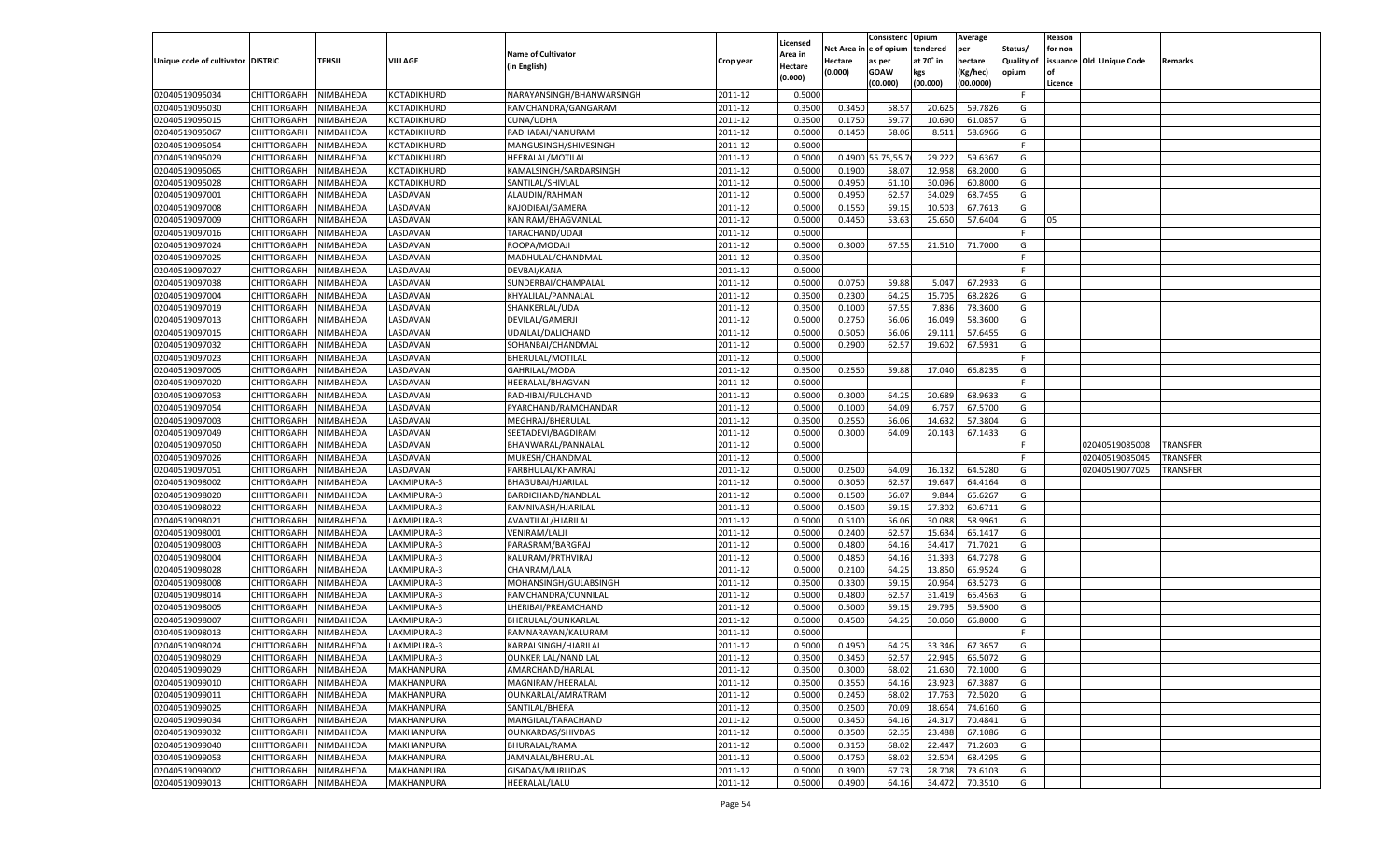|                                   |                       |           |            |                               |           |          |          | Consistenc Opium |           | Average   |                   | Reason    |                          |         |
|-----------------------------------|-----------------------|-----------|------------|-------------------------------|-----------|----------|----------|------------------|-----------|-----------|-------------------|-----------|--------------------------|---------|
|                                   |                       |           |            |                               |           | Licensed | Net Area | e of opium       | tendered  | per       | Status/           | for non   |                          |         |
| Unique code of cultivator DISTRIC |                       | TEHSIL    | VILLAGE    | <b>Name of Cultivator</b>     | Crop year | Area in  | Hectare  | as per           | at 70˚ in | hectare   | <b>Quality of</b> |           | issuance Old Unique Code | Remarks |
|                                   |                       |           |            | (in English)                  |           | Hectare  | (0.000)  | <b>GOAW</b>      | kgs       | (Kg/hec)  | opium             | <b>of</b> |                          |         |
|                                   |                       |           |            |                               |           | (0.000)  |          | (00.000)         | (00.000)  | (00.0000) |                   | Licence   |                          |         |
| 02040519099014                    | CHITTORGARH           | NIMBAHEDA | MAKHANPURA | HARLAL/SEETARAM               | 2011-12   | 0.5000   | 0.2500   | 67.73            | 18.19     | 72.7600   | G                 |           |                          |         |
| 02040519099016                    | CHITTORGARH           | NIMBAHEDA | MAKHANPURA | MOHANLAL/GMER                 | 2011-12   | 0.5000   | 0.4950   | 62.3             | 32.778    | 66.2182   | G                 |           |                          |         |
| 02040519099017                    | <b>CHITTORGARH</b>    | NIMBAHEDA | MAKHANPURA | HJARILAL/WARDICHAND           | 2011-12   | 0.5000   | 0.3950   | 62.35            | 28.663    | 72.5646   | G                 |           |                          |         |
| 02040519099020                    | CHITTORGARH           | NIMBAHEDA | MAKHANPURA | CHAMPALAL/SEETARAM            | 2011-12   | 0.5000   | 0.3800   | 67.73            | 28.166    | 74.1211   | G                 |           |                          |         |
| 02040519099052                    | CHITTORGARH           | NIMBAHEDA | MAKHANPURA | POKER/MAGNIRAM                | 2011-12   | 0.5000   | 0.3950   | 64.16            | 26.04     | 65.9468   | G                 |           |                          |         |
| 02040519099001                    | CHITTORGARH           | NIMBAHEDA | MAKHANPURA | NARSINGHLAL/WARDICHAD         | 2011-12   | 0.5000   | 0.2650   | 70.09            | 20.727    | 78.2151   | G                 |           |                          |         |
| 02040519099003                    | CHITTORGARH           | NIMBAHEDA | MAKHANPURA | GAMNDIRAM/DHANRAJ             | 2011-12   | 0.5000   | 0.2700   | 67.73            | 20.290    | 75.1481   | G                 |           |                          |         |
| 02040519099038                    | CHITTORGARH           | NIMBAHEDA | MAKHANPURA | LHERULAL/WARDICHAND           | 2011-12   | 0.5000   | 0.4000   | 67.29            | 27.993    | 69.9825   | G                 |           |                          |         |
| 02040519100050                    | <b>CHITTORGARH</b>    | NIMBAHEDA | MANGROL-A  | MOJUDDIN/FAKIRMOHMAD          | 2011-12   | 0.5000   | 0.3400   | 64.02            | 21.895    | 64.3971   | G                 |           |                          |         |
| 02040519100032                    | CHITTORGARH           | NIMBAHEDA | MANGROL-A  | HAJARI/KISHANLAL GANDARU      | 2011-12   | 0.5000   | 0.2850   | 58.12            | 17.170    | 60.2456   | G                 |           |                          |         |
| 02040519100001                    | <b>CHITTORGARH</b>    | NIMBAHEDA | MANGROL-A  | ROOPCHAND/VENDIRAM            | 2011-12   | 0.5000   |          |                  |           |           | F.                |           |                          |         |
| 02040519100002                    | CHITTORGARH           | NIMBAHEDA | MANGROL-A  | DEVILAL/CHAGANLAL             | 2011-12   | 0.5000   |          |                  |           |           | F.                |           |                          |         |
| 02040519100005                    | <b>CHITTORGARH</b>    | NIMBAHEDA | MANGROL-A  | KELASHIBAI/RAMNARAYAN         | 2011-12   | 0.5000   | 0.2100   | 58.12            | 12.961    | 61.7190   | G                 |           |                          |         |
| 02040519100007                    | CHITTORGARH           | NIMBAHEDA | MANGROL-A  | OUNKARLAL/BHANWARLAL          | 2011-12   | 0.3500   | 0.1750   | 70.12            | 12.792    | 73.0971   | G                 |           |                          |         |
| 02040519100008                    | <b>CHITTORGARH</b>    | NIMBAHEDA | MANGROL-A  | DALCHAND/MOTILAL              | 2011-12   | 0.5000   | 0.1100   | 64.02            | 7.408     | 67.3455   | G                 |           |                          |         |
| 02040519100011                    | <b>CHITTORGARH</b>    | NIMBAHEDA | MANGROL-A  | NARAYANIBAI/AMRATRAM          | 2011-12   | 0.5000   | 0.2350   | 58.12            | 14.663    | 62.3957   | G                 |           |                          |         |
| 02040519100014                    | <b>CHITTORGARH</b>    | NIMBAHEDA | MANGROL-A  | GAMNDIRAM/BHOTHLAL            | 2011-12   | 0.5000   | 0.1500   | 61.06            | 9.517     | 63.4467   | G                 |           |                          |         |
| 02040519100015                    | CHITTORGARH           | NIMBAHEDA | MANGROL-A  | GISU/DOLA                     | 2011-12   | 0.5000   | 0.1000   | 67.32            | 7.280     | 72.8000   | G                 |           |                          |         |
| 02040519100018                    | <b>CHITTORGARH</b>    | NIMBAHEDA | MANGROL-A  | RAMNIVAS/MODIBAI              | 2011-12   | 0.5000   | 0.5050   | 64.10            | 33.048    | 65.4416   | G                 |           |                          |         |
| 02040519100019                    | CHITTORGARH           | NIMBAHEDA | MANGROL-A  | BHERULAL/OUNKARLAL            | 2011-12   | 0.5000   |          |                  |           |           | F.                |           |                          |         |
| 02040519100020                    | <b>CHITTORGARH</b>    | NIMBAHEDA | MANGROL-A  | CHATARBHUJ/HUMICHAND          | 2011-12   | 0.5000   |          |                  |           |           | F                 |           |                          |         |
|                                   | CHITTORGARH           |           |            | <b>BAGDIRAM/OUNKARLAL</b>     |           |          |          |                  |           | 72.1300   | G                 |           |                          |         |
| 02040519100021<br>02040519100025  |                       | NIMBAHEDA | MANGROL-A  |                               | 2011-12   | 0.5000   | 0.1000   | 67.32            | 7.213     |           | F                 |           |                          |         |
|                                   | <b>CHITTORGARH</b>    | NIMBAHEDA | MANGROL-A  | RAMVILAS/NANALAL              | 2011-12   | 0.5000   |          |                  |           |           |                   |           |                          |         |
| 02040519100028                    | CHITTORGARH           | NIMBAHEDA | MANGROL-A  | SHIVLAL/HEERALAL              | 2011-12   | 0.3500   | 0.1500   | 64.41            | 9.579     | 63.8600   | $\blacksquare$    | 02        |                          |         |
| 02040519100033                    | <b>CHITTORGARH</b>    | NIMBAHEDA | MANGROL-A  | <b>BHAGIRATH/HAJARI</b>       | 2011-12   | 0.5000   | 0.2450   | 58.12            | 14.962    | 61.0694   | G                 |           |                          |         |
| 02040519100037                    | <b>CHITTORGARH</b>    | NIMBAHEDA | MANGROL-A  | DHANRAJ/DEVA                  | 2011-12   | 0.5000   | 0.2650   | 61.06            | 17.306    | 65.3057   | G                 |           |                          |         |
| 02040519100043                    | <b>CHITTORGARH</b>    | NIMBAHEDA | MANGROL-A  | DOULATRAM/CHAGANLAL           | 2011-12   | 0.5000   | 0.2500   | 58.11            | 15.864    | 63.4560   | G                 |           |                          |         |
| 02040519100046                    | CHITTORGARH           | NIMBAHEDA | MANGROL-A  | SULTANMOHMAD/RASUI            | 2011-12   | 0.5000   | 0.4850   | 64.10            | 31.262    | 64.4577   | G                 |           |                          |         |
| 02040519100047                    | <b>CHITTORGARH</b>    | NIMBAHEDA | MANGROL-A  | BHERULAL/PARTHVIRAJ           | 2011-12   | 0.3500   | 0.2400   | 67.06            | 16.794    | 69.9750   | G                 |           |                          |         |
| 02040519100049                    | CHITTORGARH           | NIMBAHEDA | MANGROL-A  | DALCHAND/AMRATRAM             | 2011-12   | 0.5000   | 0.2600   | 70.26            | 18.47     | 71.0692   | G                 |           |                          |         |
| 02040519100052                    | <b>CHITTORGARH</b>    | NIMBAHEDA | MANGROL-A  | DOULATRAM/DHULAIRAM           | 2011-12   | 0.5000   | 0.2350   | 61.06            | 14.541    | 61.8766   | G                 |           |                          |         |
| 02040519100054                    | CHITTORGARH           | NIMBAHEDA | MANGROL-A  | JAMNALAL/HEERAJI              | 2011-12   | 0.5000   | 0.1900   | 61.06            | 12.561    | 66.1105   | G                 |           |                          |         |
| 02040519100056                    | <b>CHITTORGARH</b>    | NIMBAHEDA | MANGROL-A  | RAJMAL/GAMNDIRAM              | 2011-12   | 0.5000   |          |                  |           |           | F                 |           |                          |         |
| 02040519100251                    | CHITTORGARH           | NIMBAHEDA | MANGROL-A  | RAMRATAN/KHEMRAJ              | 2011-12   | 0.5000   | 0.2000   | 61.06            | 12.962    | 64.8100   | G                 |           |                          |         |
| 02040519100262                    | <b>CHITTORGARH</b>    | NIMBAHEDA | MANGROL-A  | SHKUR MO./RASHUL MO           | 2011-12   | 0.5000   | 0.2900   | 67.06            | 20.568    | 70.9241   | G                 |           |                          |         |
| 02040519100264                    | CHITTORGARH           | NIMBAHEDA | MANGROL-A  | HIRALAL/NOLAA                 | 2011-12   | 0.5000   |          |                  |           |           | F                 |           |                          |         |
| 02040519100267                    | <b>CHITTORGARH</b>    | NIMBAHEDA | MANGROL-A  | SYAMPURI/ONKARPURI            | 2011-12   | 0.5000   | 0.4750   | 70.26            | 35.993    | 75.7747   | G                 |           |                          |         |
| 02040519100275                    | <b>CHITTORGARH</b>    | NIMBAHEDA | MANGROL-A  | SIVEPARKASH/RAMNARAYAN        | 2011-12   | 0.5000   |          |                  |           |           | F                 |           |                          |         |
| 02040519100276                    | <b>CHITTORGARH</b>    | NIMBAHEDA | MANGROL-A  | ASOKKHUMAR/ONKARLAL JAT       | 2011-12   | 0.5000   | 0.2500   | 70.26            | 18.629    | 74.5160   | G                 |           |                          |         |
| 02040519100278                    | CHITTORGARH           | NIMBAHEDA | MANGROL-A  | BHURALAL/MITHULAL             | 2011-12   | 0.5000   | 0.3900   | 58.11            | 24.780    | 63.5385   | G                 |           |                          |         |
| 02040519100051                    | <b>CHITTORGARH</b>    | NIMBAHEDA | MANGROL-A  | MOLABAKSH/KHAJU               | 2011-12   | 0.3500   | 0.1950   | 67.06            | 13.45     | 68.9744   | G                 |           |                          |         |
| 02040519100006                    | CHITTORGARH           | NIMBAHEDA | MANGROL-A  | HARIRAM/KISHANLAI             | 2011-12   | 0.5000   | 0.3000   | 61.10            | 18.62     | 62.0900   | G                 |           |                          |         |
| 02040519100024                    | CHITTORGARH           | NIMBAHEDA | MANGROL-A  | SHRILAL/RAMLAL                | 2011-12   | 0.5000   | 0.1500   | 64.10            | 10.08     | 67.2000   | G                 |           |                          |         |
| 02040519100026                    | CHITTORGARH           | NIMBAHEDA | MANGROL-A  | AMRATRAM/DOULATRAM            | 2011-12   | 0.3500   | 0.2000   | 64.4             | 13.88     | 69.4250   | G                 |           |                          |         |
| 02040519100042                    | CHITTORGARH           | NIMBAHEDA | MANGROL-A  | CHANDIBAI/MOHANLAL/KISHANALAL | 2011-12   | 0.5000   | 0.4650   | 55.13            | 26.990    | 58.0430   | G                 |           |                          |         |
| 02040519100045                    | CHITTORGARH NIMBAHEDA |           | MANGROL-A  | BHERULAL/VENDIRAM             | 2011-12   | 0.5000   | 0.3200   | 58.11            | 20.073    | 62.7281   | G                 |           |                          |         |
| 02040519100223                    | <b>CHITTORGARH</b>    | NIMBAHEDA | MANGROL-A  | ISHAKMOHMAD/ALLADIN           | 2011-12   | 0.5000   |          |                  |           |           | F                 |           |                          |         |
| 02040519100254                    | <b>CHITTORGARH</b>    | NIMBAHEDA | MANGROL-A  | <b>BAGDIRAM/BHERULAL</b>      | 2011-12   | 0.5000   |          |                  |           |           | F                 |           |                          |         |
| 02040519100247                    | <b>CHITTORGARH</b>    | NIMBAHEDA | MANGROL-A  | KELASHPURI/ONKARPURI          | 2011-12   | 0.5000   | 0.4700   | 64.4             | 31.515    | 67.0532   |                   | 02        |                          |         |
| 02040519100271                    | <b>CHITTORGARH</b>    | NIMBAHEDA | MANGROL-A  | RAMSINGH/KALURAM JAT          | 2011-12   | 0.5000   | 0.2900   | 67.06            | 21.459    | 73.9966   | G                 |           |                          |         |
| 02040519100258                    | <b>CHITTORGARH</b>    | NIMBAHEDA | MANGROL-A  | SHANTILAL/AMRATRAM JAT        | 2011-12   | 0.5000   | 0.3550   | 67.06            | 24.391    | 68.7070   | G                 |           |                          |         |
| 02040519100036                    | <b>CHITTORGARH</b>    | NIMBAHEDA | MANGROL-A  | SOHNIBAI/MODA                 | 2011-12   | 0.5000   | 0.2200   | 61.10            | 14.140    | 64.2727   | G                 |           |                          |         |
| 02040519100239                    | <b>CHITTORGARH</b>    | NIMBAHEDA | MANGROL-A  | MANGIBAI/RAMRATAN             | 2011-12   | 0.5000   |          |                  |           |           | F                 |           |                          |         |
| 02040519100249                    | <b>CHITTORGARH</b>    | NIMBAHEDA | MANGROL-A  | BABUKHA/AMIRKHA               | 2011-12   | 0.5000   | 0.4900   | 52.12            | 27.043    | 55.1898   | G                 | 04        |                          |         |
| 02040519100269                    | <b>CHITTORGARH</b>    | NIMBAHEDA | MANGROL-A  | SAHNTILAL/NARU REGAR          | 2011-12   | 0.5000   | 0.1800   | 70.26            | 13.671    | 75.9500   | G                 |           |                          |         |
| 02040519100057                    | CHITTORGARH           | NIMBAHEDA | MANGROL-B  | MATHRALAL/NANDAJI             | 2011-12   | 0.5000   |          |                  |           |           | $\mathsf F$       |           |                          |         |
|                                   |                       |           |            |                               |           |          |          |                  |           |           |                   |           |                          |         |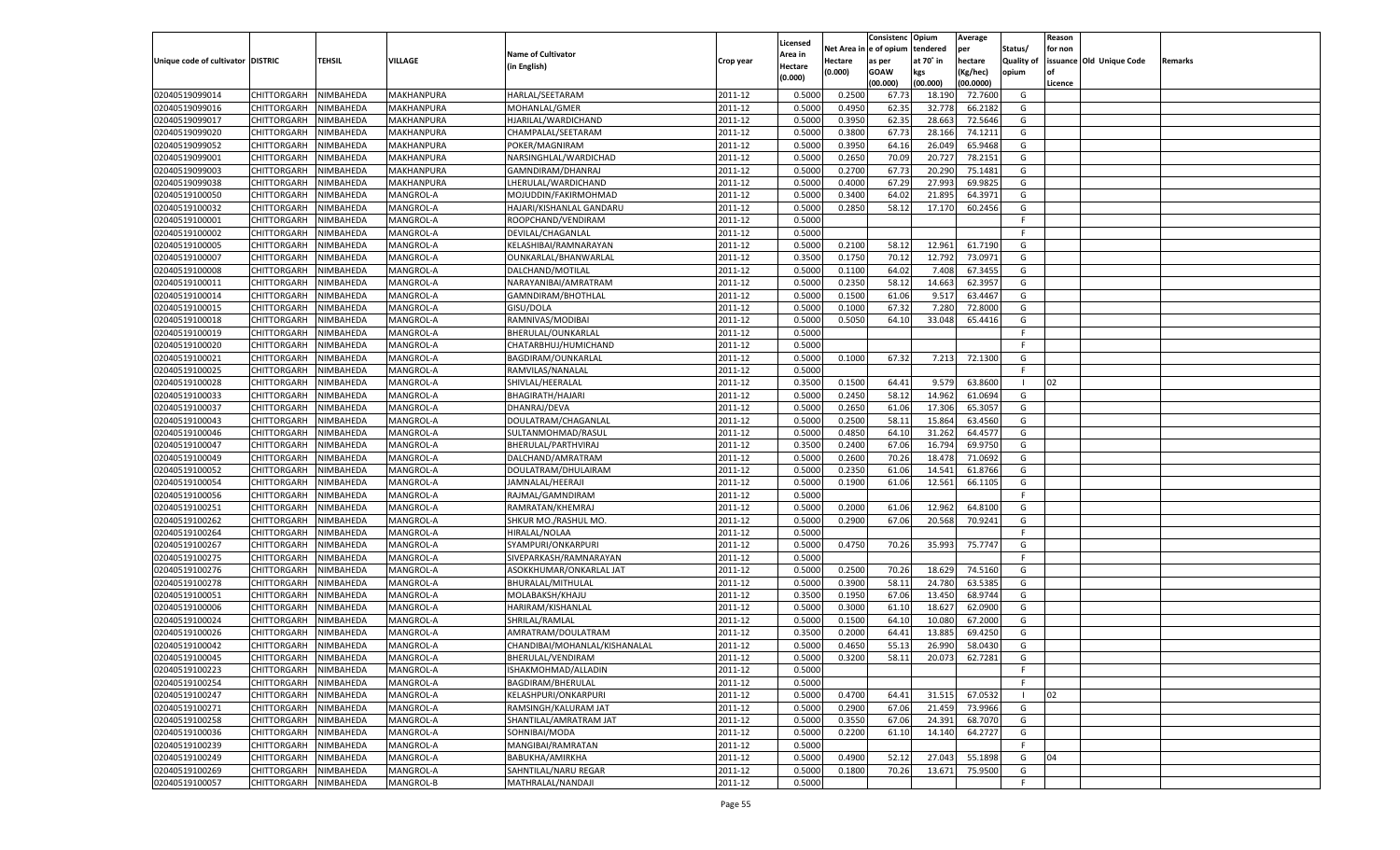|                                   |                       |               |           |                            |           |                           |          | Consistenc  | Opium     | Average   |                   | Reason  |                          |                    |
|-----------------------------------|-----------------------|---------------|-----------|----------------------------|-----------|---------------------------|----------|-------------|-----------|-----------|-------------------|---------|--------------------------|--------------------|
|                                   |                       |               |           | <b>Name of Cultivator</b>  |           | Licensed                  | Net Area | e of opium  | tendered  | per       | Status/           | for non |                          |                    |
| Unique code of cultivator DISTRIC |                       | <b>TEHSIL</b> | VILLAGE   | (in English)               | Crop year | <b>Area in</b><br>Hectare | Hectare  | as per      | at 70° in | hectare   | <b>Quality of</b> |         | issuance Old Unique Code | Remarks            |
|                                   |                       |               |           |                            |           | (0.000)                   | (0.000)  | <b>GOAW</b> | kgs       | (Kg/hec)  | opium             |         |                          |                    |
|                                   |                       |               |           |                            |           |                           |          | (00.000)    | (00.000)  | (00.0000) |                   | Licence |                          |                    |
| 02040519100144                    | CHITTORGARH           | NIMBAHEDA     | MANGROL-B | LOBCHAND/HAZARILAL         | 2011-12   | 0.5000                    |          |             |           |           | -F                |         |                          |                    |
| 02040519100063                    | CHITTORGARH           | NIMBAHEDA     | MANGROL-B | IBHRAHIM/FHKIRMOHMD        | 2011-12   | 0.5000                    | 0.3200   | 67.7        | 21.667    | 67.709    | G                 |         |                          |                    |
| 02040519100064                    | CHITTORGARH           | NIMBAHEDA     | MANGROL-B | RADHABAI/OUNKAR            | 2011-12   | 0.3500                    | 0.2800   | 67.29       | 18.649    | 66.6036   | G                 |         |                          |                    |
| 02040519100069                    | CHITTORGARH           | NIMBAHEDA     | MANGROL-B | SULTAN/KHAJU               | 2011-12   | 0.5000                    | 0.2000   | 70.11       | 14.443    | 72.2150   | G                 |         |                          |                    |
| 02040519100071                    | CHITTORGARH           | NIMBAHEDA     | MANGROL-B | MOHANIBAI/MITTU            | 2011-12   | 0.3500                    | 0.2000   | 67.12       | 14.412    | 72.0600   | G                 |         |                          | <b>NAME CHANGE</b> |
| 02040519100073                    | CHITTORGARH           | NIMBAHEDA     | MANGROL-B | KHATUN/SHAMBHUDIN          | 2011-12   | 0.5000                    | 0.4900   | 67.1        | 33.627    | 68.6265   | G                 |         |                          |                    |
| 02040519100074                    | CHITTORGARH           | NIMBAHEDA     | MANGROL-B | MADHU/POKHER               | 2011-12   | 0.5000                    | 0.1350   | 64.10       | 9.249     | 68.5111   | G                 |         |                          |                    |
| 02040519100075                    | CHITTORGARH           | NIMBAHEDA     | MANGROL-B | ABDUL/FHKIRMOHMAD          | 2011-12   | 0.5000                    | 0.4750   | 61.18       | 29.891    | 62.9284   | G                 |         |                          |                    |
| 02040519100077                    | CHITTORGARH           | NIMBAHEDA     | MANGROL-B | BANSILAL/KALURAM           | 2011-12   | 0.5000                    | 0.2500   | 67.12       | 17.029    | 68.1160   | G                 |         |                          |                    |
| 02040519100078                    | CHITTORGARH           | NIMBAHEDA     | MANGROL-B | MANGIBAI/RATANLAL          | 2011-12   | 0.5000                    | 0.2000   | 64.10       | 12.930    | 64.6500   | G                 |         |                          |                    |
| 02040519100079                    | CHITTORGARH           | NIMBAHEDA     | MANGROL-B | LALU/BHERA                 | 2011-12   | 0.5000                    | 0.4400   | 64.10       | 30.383    | 69.052    | G                 |         |                          |                    |
| 02040519100080                    | CHITTORGARH           | NIMBAHEDA     | MANGROL-B | BHOLIRAM/KALURAM           | 2011-12   | 0.5000                    | 0.3000   | 67.12       | 20.836    | 69.4533   | G                 |         |                          | <b>NAME CHANGE</b> |
| 02040519100084                    | CHITTORGARH           | NIMBAHEDA     | MANGROL-B | CHNDA/RODA                 | 2011-12   | 0.5000                    |          |             |           |           | F.                |         |                          |                    |
| 02040519100092                    | CHITTORGARH           | NIMBAHEDA     | MANGROL-B | SHRILAL/SHIVLAL(JAT)       | 2011-12   | 0.5000                    | 0.3050   | 64.10       | 19.679    | 64.5213   | G                 |         |                          |                    |
| 02040519100093                    | CHITTORGARH           | NIMBAHEDA     | MANGROL-B | GAMNDIRAM/DHANRAJ          | 2011-12   | 0.5000                    | 0.3450   | 59.67       | 9.095     | 26.3623   | G                 | 04      |                          |                    |
| 02040519100097                    | CHITTORGARH           | NIMBAHEDA     | MANGROL-B | SHANKAR/PRTHA              | 2011-12   | 0.5000                    | 0.2950   | 67.12       | 20.529    | 69.5898   | G                 |         |                          |                    |
| 02040519100100                    | CHITTORGARH           | NIMBAHEDA     | MANGROL-B | PARSHRAM/BHERULAL          | 2011-12   | 0.5000                    | 0.2900   | 70.11       | 21.293    | 73.4241   | G                 |         |                          |                    |
| 02040519100104                    | CHITTORGARH           | NIMBAHEDA     | MANGROL-B | CUNA/OUNKAR                | 2011-12   | 0.5000                    | 0.2900   | 64.10       | 19.065    | 65.7414   | G                 |         |                          |                    |
| 02040519100107                    |                       |               | MANGROL-B |                            | 2011-12   | 0.5000                    |          |             |           |           | F                 |         |                          |                    |
|                                   | CHITTORGARH           | NIMBAHEDA     |           | LABHCHAND/GAMNDIRAM        |           |                           |          |             |           |           |                   |         |                          |                    |
| 02040519100114                    | CHITTORGARH           | NIMBAHEDA     | MANGROL-B | KANIBAI/NATHULAL           | 2011-12   | 0.5000                    | 0.3350   | 67.10       | 22.852    | 68.2149   | G                 |         |                          |                    |
| 02040519100124                    | CHITTORGARH           | NIMBAHEDA     | MANGROL-B | BHERULAL/BHAGIRTH          | 2011-12   | 0.3500                    | 0.3400   | 67.10       | 23.590    | 69.3824   | G                 |         |                          |                    |
| 02040519100131                    | CHITTORGARH           | NIMBAHEDA     | MANGROL-B | KAMLESH/CHAGANLAL          | 2011-12   | 0.5000                    | 0.3900   | 59.67       | 24.755    | 63.4744   | G                 |         |                          |                    |
| 02040519100133                    | CHITTORGARH           | NIMBAHEDA     | MANGROL-B | RATANLAL/GISALAL           | 2011-12   | 0.5000                    | 0.2000   | 67.10       | 13.871    | 69.3550   | G                 |         |                          |                    |
| 02040519100134                    | CHITTORGARH           | NIMBAHEDA     | MANGROL-B | MAGNIRAM/GULABHJI          | 2011-12   | 0.5000                    | 0.4950   | 64.44       | 32.441    | 65.5374   | G                 |         |                          |                    |
| 02040519100136                    | CHITTORGARH           | NIMBAHEDA     | MANGROL-B | RAMNARAYAN/GISULAL         | 2011-12   | 0.5000                    | 0.3200   | 67.10       | 21.386    | 66.8313   | G                 |         |                          |                    |
| 02040519100141                    | CHITTORGARH           | NIMBAHEDA     | MANGROL-B | RAJJAKMOHMAD/MITTUSHA      | 2011-12   | 0.5000                    | 0.4100   | 64.4        | 27.507    | 67.0902   | G                 |         |                          |                    |
| 02040519100147                    | CHITTORGARH           | NIMBAHEDA     | MANGROL-B | SAKIMOHMAD/ABDULPIJARA     | 2011-12   | 0.3500                    | 0.3400   | 67.10       | 23.034    | 67.7471   | G                 |         |                          |                    |
| 02040519100149                    | CHITTORGARH           | NIMBAHEDA     | MANGROL-B | NARVARSINGH/CHTRBHUJ       | 2011-12   | 0.5000                    | 0.3200   | 64.44       | 21.946    | 68.5813   | G                 |         |                          |                    |
| 02040519100153                    | CHITTORGARH           | NIMBAHEDA     | MANGROL-B | TODARMAL/HJARILAL          | 2011-12   | 0.5000                    |          |             |           |           | F                 |         |                          |                    |
| 02040519100156                    | CHITTORGARH           | NIMBAHEDA     | MANGROL-B | KELASHCHAND/BHAGIRTH       | 2011-12   | 0.3500                    |          |             |           |           | F.                |         |                          |                    |
| 02040519100157                    | CHITTORGARH           | NIMBAHEDA     | MANGROL-B | MOHANLAL/DHULIRAM          | 2011-12   | 0.5000                    | 0.1000   | 70.11       | 7.141     | 71.4100   | G                 |         |                          |                    |
| 02040519100158                    | CHITTORGARH           | NIMBAHEDA     | MANGROL-B | RAJJAKMOHMAD/IBRAHIM       | 2011-12   | 0.5000                    | 0.3350   | 67.29       | 22.590    | 67.4328   | G                 |         |                          |                    |
| 02040519100159                    | <b>CHITTORGARH</b>    | NIMBAHEDA     | MANGROL-B | KELASH/NANALAL             | 2011-12   | 0.5000                    | 0.4950   | 64.44       | 33.233    | 67.1374   | G                 |         |                          |                    |
| 02040519100160                    | CHITTORGARH           | NIMBAHEDA     | MANGROL-B | TAKHATSINGH/OUNKARLAL      | 2011-12   | 0.3500                    | 0.1800   | 67.29       | 12.891    | 71.6167   | G                 |         |                          |                    |
| 02040519100151                    | <b>CHITTORGARH</b>    | NIMBAHEDA     | MANGROL-B | JIVANLAL/CUNNILAL          | 2011-12   | 0.5000                    | 0.3050   | 64.19       | 19.945    | 65.3934   | G                 |         |                          |                    |
| 02040519100126                    | CHITTORGARH           | NIMBAHEDA     | MANGROL-B | AMARCHAND/GISABHIL         | 2011-12   | 0.3500                    |          |             |           |           | F                 |         |                          |                    |
| 02040519100068                    | CHITTORGARH           | NIMBAHEDA     | MANGROL-B | KASTURIBAI/PYARA           | 2011-12   | 0.5000                    |          |             |           |           | F.                |         |                          |                    |
| 02040519100076                    | CHITTORGARH           | NIMBAHEDA     | MANGROL-B | BHERULAL/KANIRAM           | 2011-12   | 0.3500                    | 0.3550   | 64.19       | 23.833    | 67.1352   | G                 |         |                          |                    |
| 02040519100088                    | <b>CHITTORGARH</b>    | NIMBAHEDA     | MANGROL-B | SOHANLA/MALCHAND           | 2011-12   | 0.5000                    |          |             |           |           | F.                |         |                          |                    |
| 02040519100103                    | CHITTORGARH           | NIMBAHEDA     | MANGROL-B | KHEMRAJ/NOLA               | 2011-12   | 0.5000                    | 0.4150   | 64.19       | 26.877    | 64.7639   | G                 |         |                          |                    |
| 02040519100105                    | <b>CHITTORGARH</b>    | NIMBAHEDA     | MANGROL-B | PARTAPSINGH/OUNKARSINGH    | 2011-12   | 0.3500                    | 0.3500   | 61.18       | 22.138    | 63.2514   | G                 |         |                          |                    |
| 02040519100119                    | CHITTORGARH           | NIMBAHEDA     | MANGROL-B | MHDANLAL/PRTHVIRAJ         | 2011-12   | 0.5000                    | 0.3000   | 70.11       | 22.095    | 73.6500   | G                 |         |                          |                    |
| 02040519100121                    | CHITTORGARH           | NIMBAHEDA     | MANGROL-B | CHANDMOHMAD/IBRAHIMPINJARA | 2011-12   | 0.5000                    | 0.1550   | 61.18       | 9.465     | 61.0645   | G                 |         |                          |                    |
| 02040519100122                    | CHITTORGARH           | NIMBAHEDA     | MANGROL-B | LOBHCHAND/PRTHVIAJ         | 2011-12   | 0.3500                    | 0.3500   | 67.29       | 24.224    | 69.2114   | G                 |         |                          |                    |
| 02040519100123                    | CHITTORGARH           | NIMBAHEDA     | MANGROL-B | PUSHPABAI/MHDANLAL         | 2011-12   | 0.3500                    | 0.1600   | 70.11       | 11.628    | 72.6750   | G                 |         |                          |                    |
| 02040519100148                    | CHITTORGARH NIMBAHEDA |               | MANGROL-B | BHERULAL/NARAYANLAL        | 2011-12   | 0.5000                    | 0.1700   | 67.29       | 12.343    | 72.6059   | G                 |         |                          |                    |
| 02040519100146                    | <b>CHITTORGARH</b>    | NIMBAHEDA     | MANGROL-B | SANTILAL/SHANKARLAL        | 2011-12   | 0.3500                    | 0.3000   | 80.22       | 25.235    | 84.1167   | - 1               | 02      |                          |                    |
| 02040519100062                    | <b>CHITTORGARH</b>    | NIMBAHEDA     | MANGROL-B | LHERIBAI/BHAGIRTH          | 2011-12   | 0.5000                    |          |             |           |           | F.                |         |                          |                    |
|                                   |                       |               |           |                            |           |                           |          |             |           | 63.2182   |                   |         |                          |                    |
| 02040519100083                    | <b>CHITTORGARH</b>    | NIMBAHEDA     | MANGROL-B | HJARI/CHTRBHUJ             | 2011-12   | 0.3500                    | 0.2750   | 61.65       | 17.385    |           | G                 |         |                          |                    |
| 02040519100086                    | <b>CHITTORGARH</b>    | NIMBAHEDA     | MANGROL-B | NARAYANIBAI/BHERULAL       | 2011-12   | 0.5000                    | 0.4350   | 61.65       | 27.866    | 64.0598   | G                 |         |                          |                    |
| 02040519100294                    | <b>CHITTORGARH</b>    | NIMBAHEDA     | MANGROL-B | GOKEL/JAICHAND             | 2011-12   | 0.5000                    | 0.4900   | 64.19       | 33.195    | 67.7449   | G                 |         |                          |                    |
| 02040519100222                    | <b>CHITTORGARH</b>    | NIMBAHEDA     | MANGROL-C | OMPARKASH/BANSILAL         | 2011-12   | 0.5000                    | 0.4850   | 67.35       | 34.762    | 71.6742   | G                 |         |                          |                    |
| 02040519100162                    | <b>CHITTORGARH</b>    | NIMBAHEDA     | MANGROL-C | MANGIBAI/SHANKARLAL        | 2011-12   | 0.3500                    | 0.1500   | 64.67       | 10.329    | 68.8600   | G                 |         |                          |                    |
| 02040519100166                    | <b>CHITTORGARH</b>    | NIMBAHEDA     | MANGROL-C | KAMLADEVI/MOHANLAL         | 2011-12   | 0.5000                    | 0.2050   | 64.67       | 13.932    | 67.9610   | G                 |         |                          |                    |
| 02040519100169                    | <b>CHITTORGARH</b>    | NIMBAHEDA     | MANGROL-C | RAJMAL/RAMRATAN            | 2011-12   | 0.5000                    | 0.2050   | 65.13       | 13.166    | 64.2244   | G                 |         |                          |                    |
| 02040519100174                    | <b>CHITTORGARH</b>    | NIMBAHEDA     | MANGROL-C | BHERUGIR/GULABGIR          | 2011-12   | 0.5000                    | 0.4750   | 65.13       | 31.141    | 65.5600   | G                 |         |                          |                    |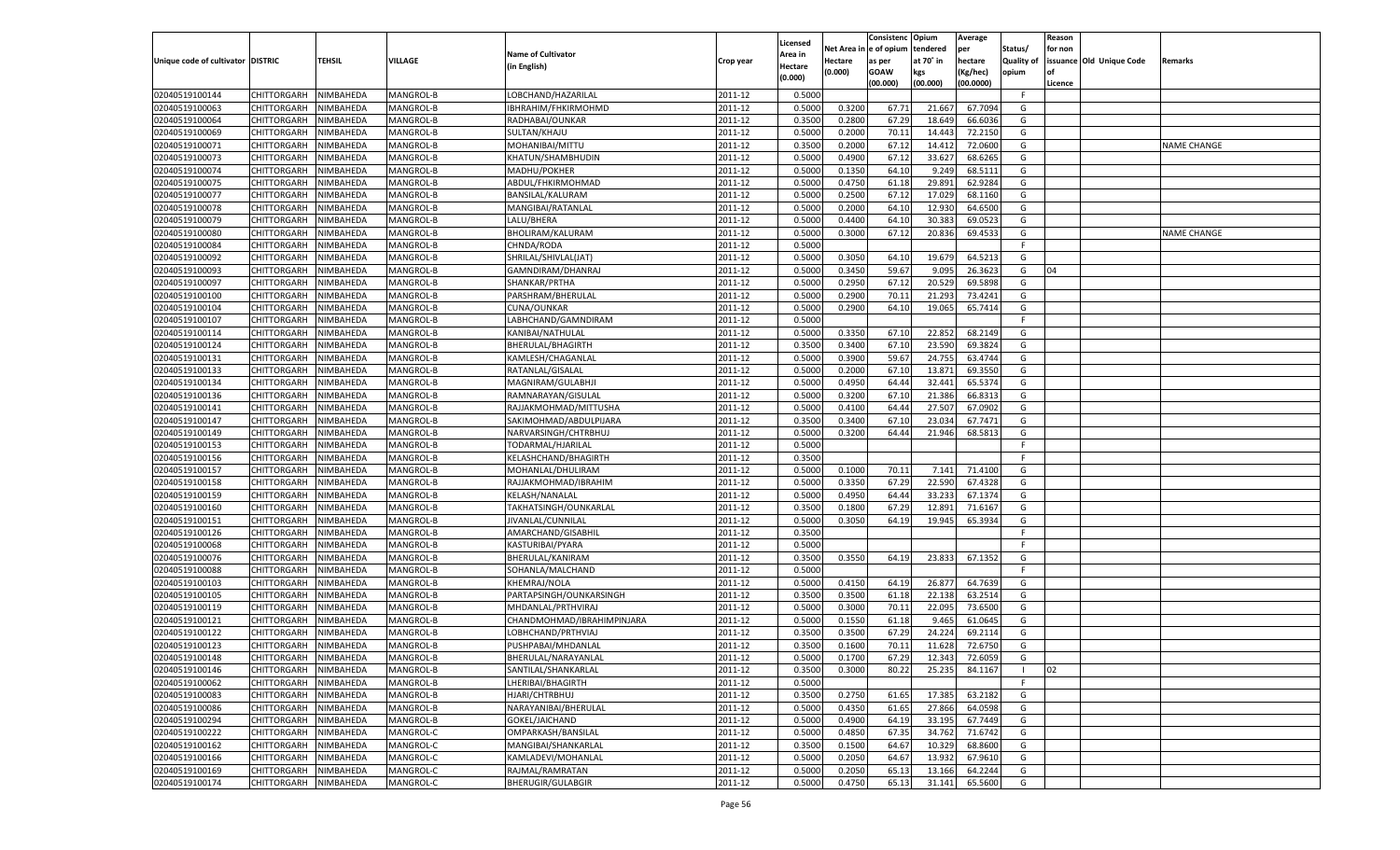|                                   |                       |           |                      |                                      |           |                     |            | Consistenc   | Opium     | Average   |                   | Reason  |                          |             |
|-----------------------------------|-----------------------|-----------|----------------------|--------------------------------------|-----------|---------------------|------------|--------------|-----------|-----------|-------------------|---------|--------------------------|-------------|
|                                   |                       |           |                      | <b>Name of Cultivator</b>            |           | Licensed<br>Area in | Net Area i | n e of opium | tendered  | per       | Status/           | for non |                          |             |
| Unique code of cultivator DISTRIC |                       | TEHSIL    | <b>VILLAGE</b>       | (in English)                         | Crop year | Hectare             | Hectare    | as per       | at 70° in | hectare   | <b>Quality of</b> |         | issuance Old Unique Code | Remarks     |
|                                   |                       |           |                      |                                      |           | (0.000)             | (0.000)    | <b>GOAW</b>  | kgs       | (Kg/hec)  | opium             |         |                          |             |
|                                   |                       |           |                      |                                      |           |                     |            | (00.000)     | (00.000)  | (00.0000) |                   | Licence |                          |             |
| 02040519100177                    | CHITTORGARH           | NIMBAHEDA | MANGROL-C            | GANGABAI/MOHANLAL                    | 2011-12   | 0.5000              |            |              |           |           | F                 |         |                          |             |
| 02040519100178                    | CHITTORGARH           | NIMBAHEDA | MANGROL-C            | WARDICHAND/GISULAL                   | 2011-12   | 0.5000              | 0.2500     | 67.26        | 17.516    | 70.0640   | G                 |         |                          |             |
| 02040519100182                    | CHITTORGARH           | NIMBAHEDA | MANGROL-C            | PARBHULAL/HARIRAM                    | 2011-12   | 0.5000              | 0.2200     | 67.22        | 15.576    | 70.8000   | G                 |         |                          |             |
| 02040519100187                    | CHITTORGARH           | NIMBAHEDA | MANGROL-C            | RADHABAI/BHAGVANLAL                  | 2011-12   | 0.5000              | 0.2600     | 65.13        | 17.045    | 65.5577   | G                 |         |                          |             |
| 02040519100191                    | CHITTORGARH           | NIMBAHEDA | MANGROL-C            | OUNKARLAL/BHAGVAN                    | 2011-12   | 0.3500              | 0.3500     | 65.13        | 23.056    | 65.8743   | G                 |         |                          |             |
| 02040519100189                    | CHITTORGARH           | NIMBAHEDA | MANGROL-C            | RAJMAL/PYARCHAND                     | 2011-12   | 0.5000              | 0.3000     | 61.07        | 18.862    | 62.8733   | G                 |         |                          |             |
| 02040519100192                    | CHITTORGARH           | NIMBAHEDA | MANGROL-C            | GISULAL/AMRA                         | 2011-12   | 0.5000              | 0.4000     | 61.44        | 25.822    | 64.5550   | G                 |         |                          |             |
| 02040519100200                    | CHITTORGARH           | NIMBAHEDA | MANGROL-C            | GATTUBAI/CHAGANLAL                   | 2011-12   | 0.3500              | 0.3450     | 65.13        | 23.103    | 66.9652   | G                 |         |                          | NAME CHANGE |
| 02040519100203                    | CHITTORGARH           | NIMBAHEDA | MANGROL-C            | DHANNA/BHURA                         | 2011-12   | 0.5000              | 0.2450     | 64.81        | 16.369    | 66.8122   | G                 |         |                          |             |
| 02040519100211                    | CHITTORGARH           | NIMBAHEDA | MANGROL-C            | MAGNIBAI/NARULAI                     | 2011-12   | 0.5000              | 0.1800     | 67.26        | 13.269    | 73.7167   | G                 |         |                          |             |
| 02040519100214                    | CHITTORGARH           | NIMBAHEDA | MANGROL-C            | HASTIMAL/BHERULAL                    | 2011-12   | 0.5000              | 0.2800     | 64.81        | 18.804    | 67.1571   | G                 |         |                          |             |
| 02040519100216                    | CHITTORGARH           | NIMBAHEDA | MANGROL-C            | OMPARKASH/CUNNILAL                   | 2011-12   | 0.5000              | 0.4200     | 61.44        | 25.480    | 60.6667   | G                 |         |                          |             |
| 02040519100221                    | CHITTORGARH           | NIMBAHEDA | MANGROL-C            | RATANLAL/KALURAM                     | 2011-12   | 0.5000              | 0.2050     | 70.33        | 14.398    | 70.2341   | G                 |         |                          |             |
| 02040519100225                    | CHITTORGARH           | NIMBAHEDA | MANGROL-C            | RADHABAI/PARBHULAL                   | 2011-12   | 0.3500              | 0.1600     | 61.44        | 10.181    | 63.6313   | G                 |         |                          | NAME CHANGE |
| 02040519100230                    | CHITTORGARH           | NIMBAHEDA | MANGROL-C            | SADIK MO./KHAJU JI                   | 2011-12   | 0.5000              | 0.3600     | 61.44        | 22.154    | 61.5389   | G                 |         |                          |             |
| 02040519100231                    | CHITTORGARH           | NIMBAHEDA | MANGROL-C            | PURANAML/SHANKARLAL                  | 2011-12   | 0.5000              | 0.2950     | 61.44        | 20.486    | 69.4441   | G                 |         |                          |             |
| 02040519100237                    | CHITTORGARH           | NIMBAHEDA | MANGROL-C            | RAMESWAR/MANGILAL                    | 2011-12   | 0.5000              | 0.4000     | 64.81        | 27.859    | 69.6475   | G                 |         |                          |             |
| 02040519100030                    | CHITTORGARH           | NIMBAHEDA | MANGROL-C            | KANHEYALAL/RATANLAL                  | 2011-12   | 0.5000              | 0.2000     | 70.33        | 14.337    | 71.6850   | G                 |         |                          |             |
| 02040519100243                    | CHITTORGARH           | NIMBAHEDA | MANGROL-C            | RADESYAM/BHAGWANLAI                  | 2011-12   | 0.5000              | 0.1700     | 70.23        | 12.411    | 73.0059   | G                 |         |                          |             |
| 02040519100252                    | CHITTORGARH           | NIMBAHEDA | MANGROL-C            | BANWARLAL/LALURAM SHARMA             | 2011-12   | 0.5000              | 0.3350     | 64.81        | 21.693    | 64.7552   | G                 |         |                          |             |
| 02040519100253                    | CHITTORGARH           | NIMBAHEDA | MANGROL-C            | MANGILAL/MOHANLAL SHARMA             | 2011-12   | 0.5000              | 0.1500     | 64.81        | 9.777     | 65.1800   | G                 |         |                          |             |
| 02040519100266                    | CHITTORGARH           | NIMBAHEDA | MANGROL-C            | TOLIRAM/CHAGANLAL GUJAR              | 2011-12   | 0.5000              | 0.2000     | 70.23        | 15.360    | 76.8000   | G                 |         |                          |             |
| 02040519100168                    | CHITTORGARH           | NIMBAHEDA | MANGROL-C            | VENIRAM/BHERULAL                     | 2011-12   | 0.5000              | 0.4700     | 59.06        | 28.788    | 61.2511   | G                 |         |                          |             |
| 02040519100224                    | CHITTORGARH           | NIMBAHEDA | MANGROL-C            | GOPALLAL/LALUJI GUJAR                | 2011-12   | 0.5000              | 0.1300     | 70.23        | 9.742     | 74.9385   | G                 |         |                          |             |
| 02040519100163                    | CHITTORGARH           | NIMBAHEDA | MANGROL-C            | LALURAM/CHAGANLAL                    | 2011-12   | 0.5000              | 0.4000     | 67.26        | 28.912    | 72.2800   | G                 |         |                          |             |
| 02040519100161                    | CHITTORGARH           | NIMBAHEDA | MANGROL-C            | MOHANIBAI/GORILAL                    | 2011-12   | 0.3500              | 0.3500     | 70.23        | 23.577    | 67.3629   | G                 |         |                          | NAME CHANGE |
| 02040519100196                    | CHITTORGARH           | NIMBAHEDA | MANGROL-C            | SHRILAL/MODA                         | 2011-12   | 0.5000              |            |              |           |           | F.                |         |                          |             |
| 02040519100215                    | CHITTORGARH           | NIMBAHEDA | MANGROL-C            | RAMLAL/OUNKAR                        | 2011-12   | 0.5000              | 0.5000     | 65.12        | 33.565    | 67.1300   | G                 |         |                          |             |
| 02040519100194                    | CHITTORGARH           | NIMBAHEDA | MANGROL-C            | SHANKARLAL/BHERU                     | 2011-12   | 0.5000              | 0.3500     | 65.12        | 23.387    | 66.8200   | G                 |         |                          |             |
| 02040519100199                    | CHITTORGARH           | NIMBAHEDA | MANGROL-C            | NANALAL/KANA                         | 2011-12   | 0.3500              | 0.3200     | 62.69        | 20.804    | 65.0125   | G                 |         |                          |             |
| 02040519100172                    | CHITTORGARH           | NIMBAHEDA | MANGROL-C            | RADHIBAI/MANGI LAL                   | 2011-12   | 0.5000              | 0.2950     | 65.12        | 20.569    | 69.7254   | G                 |         |                          |             |
| 02040519100246                    | CHITTORGARH           | NIMBAHEDA | MANGROL-C            | SYAMLAL/DALCHAND                     | 2011-12   | 0.5000              | 0.1300     | 70.23        | 9.912     | 76.2462   | G                 |         |                          |             |
| 02040519100256                    | CHITTORGARH           | NIMBAHEDA | MANGROL-C            | PERMCHAND/GISU GADRI                 | 2011-12   | 0.5000              | 0.4200     | 70.23        | 30.038    | 71.5190   | G                 |         |                          |             |
| 02040519100229                    | CHITTORGARH           | NIMBAHEDA | MANGROL-C            | DOLATGIRI/MOHANGIRI                  | 2011-12   | 0.5000              | 0.5050     | 62.69        | 32.993    | 65.3327   | G                 |         |                          |             |
| 02040519100201                    | CHITTORGARH           | NIMBAHEDA | MANGROL-C            | MNIDMOHMAD/SHAHBUDIN                 | 2011-12   | 0.5000              | 0.4750     | 59.06        | 28.239    | 59.4505   | G                 |         |                          |             |
| 02040519100185                    | CHITTORGARH           | NIMBAHEDA | MANGROL-C            | SAGARMAL/GOKEL                       | 2011-12   | 0.5000              | 0.3650     | 62.69        | 24.279    | 66.5178   | G                 |         |                          |             |
| 02040519100190                    | CHITTORGARH           | NIMBAHEDA | MANGROL-C            | BHAGWANLAL/RAMLAL                    | 2011-12   | 0.3500              | 0.1950     | 62.69        | 12.995    | 66.6410   | G                 |         |                          |             |
| 02040519100175                    | CHITTORGARH           | NIMBAHEDA | MANGROL-C            | BHURALAL/RAMA                        | 2011-12   | 0.5000              | 0.3900     | 67.26        | 26.606    | 68.2205   | G                 |         |                          |             |
| 02040519100180                    | CHITTORGARH           | NIMBAHEDA | MANGROL-C            | MUBARIK/RAHIMBAX                     | 2011-12   | 0.5000              | 0.3200     | 70.11        | 23.006    | 71.8938   | G                 |         |                          |             |
| 02040519100184                    | CHITTORGARH           | NIMBAHEDA | MANGROL-C            | PARBHULAL/CHAGANLAL                  | 2011-12   | 0.5000              | 0.4750     | 67.26        | 33.025    | 69.5263   | G                 |         |                          |             |
| 02040519100202                    | CHITTORGARH           | NIMBAHEDA | MANGROL-C            | SHANKARGIR/MADHUGIR                  | 2011-12   | 0.5000              | 0.5100     | 56.78        | 29.680    | 58.1961   | G                 |         |                          |             |
| 02040519100220                    | CHITTORGARH           | NIMBAHEDA | MANGROL-C            | SAGARMAL/BHAGIRTH                    | 2011-12   | 0.3500              |            |              |           |           | F                 |         |                          |             |
| 02040519101057                    | CHITTORGARH           | NIMBAHEDA | MARJEEVI             | NABBUBAI/KESHURAM                    | 2011-12   | 0.5000              | 0.5000     | 62.3         | 32.646    | 65.2920   | G                 |         |                          |             |
| 02040519101004                    | CHITTORGARH           | NIMBAHEDA | MARJEEVI             | CHAGANLAL/BHERA                      | 2011-12   | 0.5000              | 0.4200     | 68.59        | 29.033    | 69.1262   | G                 |         |                          |             |
| 02040519101005                    | CHITTORGARH           | NIMBAHEDA | MARJEEVI             | AMRATRAM/RODIBAI                     | 2011-12   | 0.5000              |            |              |           |           | F.                |         |                          |             |
|                                   | CHITTORGARH NIMBAHEDA |           | MARJEEVI             | LALURAM/SHANKERLAL                   | 2011-12   | 0.5000              | 0.3100     | 64.62        | 20.761    |           | G                 |         |                          |             |
| 02040519101007<br>02040519101008  |                       | NIMBAHEDA | MARJEEVI             | AMRATLAL/DHANNA                      | 2011-12   | 0.5000              |            |              |           | 66.9710   | -F                |         |                          |             |
|                                   | <b>CHITTORGARH</b>    |           |                      |                                      |           |                     |            |              |           |           |                   |         |                          |             |
| 02040519101010                    | CHITTORGARH           | NIMBAHEDA | MARJEEVI<br>MARJEEVI | NABBUBAISHRILAL<br>SAMANDARBAI/MODJI | 2011-12   | 0.5000              | 0.2000     | 68.59        |           |           | F.                |         |                          |             |
| 02040519101012                    | CHITTORGARH           | NIMBAHEDA |                      |                                      | 2011-12   | 0.5000              |            |              | 13.855    | 69.2750   | G                 |         |                          |             |
| 02040519101015                    | CHITTORGARH           | NIMBAHEDA | MARJEEVI             | KANA/NANDA                           | 2011-12   | 0.5000              |            |              |           |           | F.                |         |                          |             |
| 02040519101017                    | CHITTORGARH           | NIMBAHEDA | MARJEEVI             | MANGILAL/SEETARAM                    | 2011-12   | 0.5000              | 0.3000     | 68.67        | 21.739    | 72.4633   | G                 |         |                          |             |
| 02040519101025                    | CHITTORGARH           | NIMBAHEDA | MARJEEVI             | MATHURALAL/BHAGVAN                   | 2011-12   | 0.5000              | 0.5050     | 68.67        | 35.571    | 70.4376   | G                 |         |                          |             |
| 02040519101022                    | CHITTORGARH           | NIMBAHEDA | MARJEEVI             | SHANTILAL/BHERULAL                   | 2011-12   | 0.5000              | 0.3650     | 61.31        | 23.447    | 64.2384   | G                 |         |                          |             |
| 02040519101016                    | CHITTORGARH           | NIMBAHEDA | MARJEEVI             | GANGABAI/HEERALAL                    | 2011-12   | 0.5000              |            |              |           |           | F.                |         |                          |             |
| 02040519101035                    | CHITTORGARH           | NIMBAHEDA | MARJEEVI             | KANVARLAL/MOD JI                     | 2011-12   | 0.5000              | 0.0950     | 61.31        | 6.744     | 70.9895   | G                 |         |                          |             |
| 02040519101036                    | <b>CHITTORGARH</b>    | NIMBAHEDA | MARJEEVI             | MOHANLAL/KESHURAM                    | 2011-12   | 0.5000              |            |              |           |           | F.                |         |                          |             |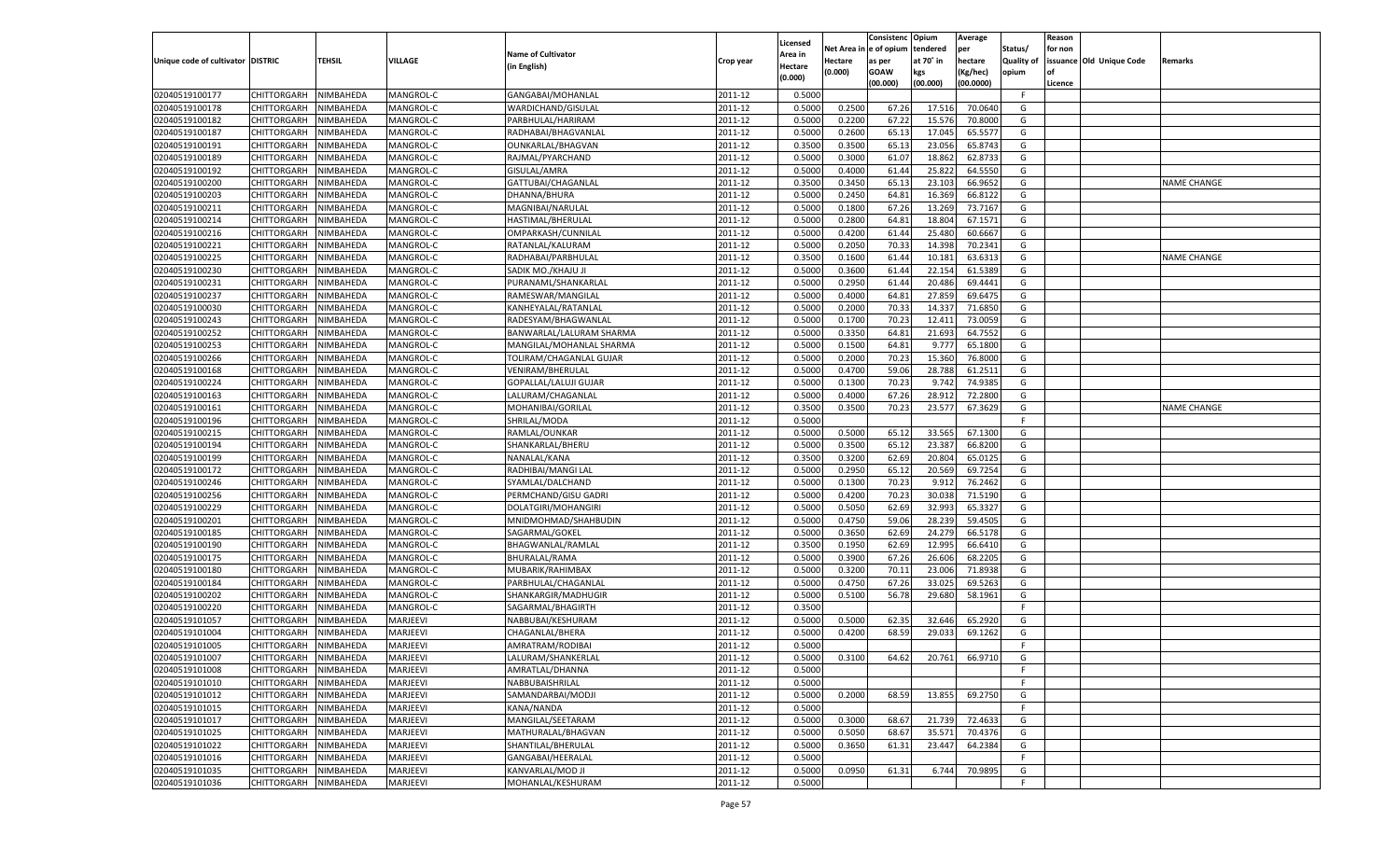|                                   |                            |           |                      |                            |                    |                    |            | Consistenc   | Opium     | Average   |            | Reason  |                          |                    |
|-----------------------------------|----------------------------|-----------|----------------------|----------------------------|--------------------|--------------------|------------|--------------|-----------|-----------|------------|---------|--------------------------|--------------------|
|                                   |                            |           |                      |                            |                    | Licensed           | Net Area i | n e of opium | tendered  | per       | Status/    | for non |                          |                    |
| Unique code of cultivator DISTRIC |                            | TEHSIL    | <b>VILLAGE</b>       | <b>Name of Cultivator</b>  | Crop year          | Area in            | Hectare    | as per       | at 70° in | hectare   | Quality of |         | issuance Old Unique Code | Remarks            |
|                                   |                            |           |                      | (in English)               |                    | Hectare<br>(0.000) | (0.000)    | <b>GOAW</b>  | kgs       | (Kg/hec)  | opium      |         |                          |                    |
|                                   |                            |           |                      |                            |                    |                    |            | (00.000)     | (00.000)  | (00.0000) |            | Licence |                          |                    |
| 02040519101038                    | CHITTORGARH                | NIMBAHEDA | MARJEEVI             | MANNALAL/MEGHA             | 2011-12            | 0.5000             |            |              |           |           | F.         |         |                          |                    |
| 02040519101041                    | CHITTORGARH                | NIMBAHEDA | MARJEEVI             | ONKARLAL/RODJI             | 2011-12            | 0.5000             |            |              |           |           | E          |         |                          | NAME CHANGE        |
| 02040519101047                    | CHITTORGARH                | NIMBAHEDA | MARJEEVI             | NANDUBAI/JANIBAI           | 2011-12            | 0.5000             |            |              |           |           | F.         |         |                          |                    |
| 02040519101050                    | CHITTORGARH                | NIMBAHEDA | MARJEEVI             | HEERALAL/NANDRAM           | 2011-12            | 0.3500             | 0.2050     | 65.18        | 14.070    | 68.6341   | G          |         |                          |                    |
| 02040519101054                    | CHITTORGARH                | NIMBAHEDA | MARJEEVI             | HARIRAM/PYARA              | 2011-12            | 0.5000             |            |              |           |           | F.         |         |                          |                    |
| 02040519101034                    | CHITTORGARH                | NIMBAHEDA | MARJEEVI             | NANURAM/RODJI              | 2011-12            | 0.5000             | 0.2150     | 65.18        | 13.604    | 63.2744   | G          |         |                          |                    |
| 02040519101055                    | CHITTORGARH                | NIMBAHEDA | MARJEEVI             | SANTIBAI/GANPATLAL         | 2011-12            | 0.5000             | 0.2750     | 68.67        | 20.052    | 72.9164   | G          |         |                          |                    |
| 02040519101059                    | CHITTORGARH                | NIMBAHEDA | MARJEEVI             | CHUNNILAL/NANDA            | 2011-12            | 0.5000             |            |              |           |           | E          |         |                          |                    |
| 02040519101002                    | CHITTORGARH                | NIMBAHEDA | MARJEEVI             | SHANKERLAL/BHERULAL        | 2011-12            | 0.5000             | 0.4500     | 65.18        | 30.467    | 67.7044   | G          |         |                          |                    |
| 02040519101009                    | CHITTORGARH                | NIMBAHEDA | MARJEEVI             | LALU/NANDA                 | 2011-12            | 0.5000             |            |              |           |           | -F         |         |                          |                    |
| 02040519101023                    | CHITTORGARH                | NIMBAHEDA | MARJEEVI             | KANIRAM/BHAGVAN            | 2011-12            | 0.5000             |            |              |           |           | F.         |         |                          |                    |
| 02040519101020                    | CHITTORGARH                | NIMBAHEDA | MARJEEVI             | MADANLAL/BHANWARLAL        | 2011-12            | 0.5000             |            |              |           |           | E          |         |                          |                    |
| 02040519101018                    | CHITTORGARH                | NIMBAHEDA | MARJEEVI             | PARTHVIRAJ/KESHURAM        | 2011-12            | 0.5000             | 0.2100     | 58.18        | 13.481    | 64.1952   | G          |         |                          |                    |
| 02040519101066                    | CHITTORGARH                | NIMBAHEDA | MARJEEVI             | MOHANLAL/RATANLAL          | 2011-12            | 0.5000             | 0.2500     | 65.18        | 17.068    | 68.2720   | G          |         |                          |                    |
| 02040519101019                    | CHITTORGARH                | NIMBAHEDA | MARJEEVI             | MOHANIBAI/MODA             | 2011-12            | 0.5000             | 0.4150     | 65.18        | 26.994    | 65.0458   | G          |         |                          |                    |
| 02040519101043                    | CHITTORGARH                | NIMBAHEDA | MARJEEVI             | TANKUBAI/SHANKERLAL        | 2011-12            | 0.5000             |            |              |           |           | F.         |         |                          | <b>NAME CHANGE</b> |
| 02040519101045                    | CHITTORGARH                | NIMBAHEDA | MARJEEVI             | MOTYABAI/GOTU              | 2011-12            | 0.5000             | 0.4900     | 64.25        | 32.070    | 65.4490   | G          |         |                          |                    |
| 02040519104062                    | CHITTORGARH                | NIMBAHEDA | MUNDAVLI             | BHURALAL/GULABCHAND        | 2011-12            | 0.5000             | 0.1900     | 67.55        | 14.755    | 77.6579   | G          |         |                          |                    |
| 02040519104001                    | CHITTORGARH                | NIMBAHEDA | MUNDAVLI             | MOTILAL/HARLAL             | 2011-12            | 0.3500             | 0.3000     | 62.38        | 19.605    | 65.3500   | G          |         |                          |                    |
| 02040519104004                    | CHITTORGARH                | NIMBAHEDA | MUNDAVLI             | SANTIBAI/AMRATLAL/HIRALAL  | 2011-12            | 0.5000             | 0.1400     | 64.14        | 9.758     | 69.7000   | G          |         |                          |                    |
| 02040519104008                    | CHITTORGARH                | NIMBAHEDA | MUNDAVLI             | PARBHULAL/KANIRAM          | 2011-12            | 0.5000             | 0.4300     | 64.14        | 29.642    | 68.9349   | G          |         |                          |                    |
| 02040519104013                    | CHITTORGARH                | NIMBAHEDA | MUNDAVLI             | FULLCHAND/NANDA            | 2011-12            | 0.5000             | 0.3950     | 64.14        | 27.571    | 69.8000   | G          |         |                          |                    |
| 02040519104016                    | CHITTORGARH                | NIMBAHEDA | MUNDAVLI             | KISHANLAL/NARAYAN          | 2011-12            | 0.3500             | 0.3450     | 61.82        |           | 63.2290   | G          |         |                          |                    |
| 02040519104014                    | CHITTORGARH                |           |                      | GANPATLAL/NANDA            | 2011-12            | 0.5000             |            |              | 21.814    |           | F.         |         |                          |                    |
|                                   |                            | NIMBAHEDA | MUNDAVLI<br>MUNDAVLI |                            | 2011-12            | 0.5000             |            |              |           |           | F.         |         |                          |                    |
| 02040519104023                    | CHITTORGARH<br>CHITTORGARH | NIMBAHEDA |                      | BAGDIRAM/MANGILAI          |                    | 0.5000             | 0.3900     | 64.14        | 26.756    | 68.6051   |            |         |                          |                    |
| 02040519104034                    | CHITTORGARH                | NIMBAHEDA | MUNDAVLI<br>MUNDAVLI | JAYRAJ/TARACHAND           | 2011-12<br>2011-12 | 0.5000             | 0.2750     | 67.55        |           | 76.3236   | G          |         |                          |                    |
| 02040519104037                    |                            | NIMBAHEDA |                      | KELASIBAI/MADANLAI         |                    |                    |            |              | 20.989    |           | G          |         |                          |                    |
| 02040519104058                    | CHITTORGARH                | NIMBAHEDA | MUNDAVLI             | UDAYLAL/RAMLAL             | 2011-12            | 0.3500             | 0.1400     | 62.56        | 9.366     | 66.9000   | G          |         |                          |                    |
| 02040519104063                    | CHITTORGARH                | NIMBAHEDA | MUNDAVLI             | SIVELAL/BHAGWAN JI         | 2011-12            | 0.5000             | 0.3500     | 59.88        | 23.071    | 65.9171   | G          |         |                          |                    |
| 02040519104064                    | CHITTORGARH                | NIMBAHEDA | MUNDAVLI             | SOBHALAL/BHNWARLAL         | 2011-12            | 0.5000             |            |              |           |           | F.         |         |                          |                    |
| 02040519104070                    | CHITTORGARH                | NIMBAHEDA | MUNDAVLI             | DEVILAL/MOTYILAL           | 2011-12            | 0.5000             | 0.2950     | 64.13        | 21.080    | 71.4576   | G          |         |                          |                    |
| 02040519104057                    | CHITTORGARH                | NIMBAHEDA | MUNDAVLI             | HUKMICHAND/TARACHAND       | 2011-12            | 0.5000             | 0.2550     | 62.56        | 17.669    | 69.2902   | G          |         |                          |                    |
| 02040519104059                    | CHITTORGARH                | NIMBAHEDA | MUNDAVLI             | MANGILAL/SHANKARLAI        | 2011-12            | 0.5000             | 0.4450     | 62.56        | 28.072    | 63.0831   | G          |         |                          |                    |
| 02040519104009                    | CHITTORGARH                | NIMBAHEDA | MUNDAVLI             | MOTILAL/PYARIBAI           | 2011-12            | 0.5000             | 0.4300     | 62.56        | 27.401    | 63.7233   | G          |         |                          |                    |
| 02040519104055                    | CHITTORGARH                | NIMBAHEDA | MUNDAVLI             | MOHANSINGH/CHOGAJI         | 2011-12            | 0.3500             |            |              |           |           | F.         |         |                          |                    |
| 02040519104029                    | CHITTORGARH                | NIMBAHEDA | MUNDAVLI             | UTTMCHAND/MOTILAL          | 2011-12            | 0.5000             | 0.2900     | 62.56        | 19.635    | 67.7069   | G          |         |                          |                    |
| 02040519104003                    | CHITTORGARH                | NIMBAHEDA | MUNDAVLI             | UDAILAL/PARTHVIRAJ         | 2011-12            | 0.5000             |            |              |           |           | F.         |         |                          |                    |
| 02040519104011                    | CHITTORGARH                | NIMBAHEDA | MUNDAVLI             | MATHURALAL/SHIVLAL         | 2011-12            | 0.3500             |            |              |           |           | E          |         |                          |                    |
| 02040519104012                    | CHITTORGARH                | NIMBAHEDA | MUNDAVLI             | LAHRIBAI/SHANKERLAL        | 2011-12            | 0.5000             |            |              |           |           | E          | 08      |                          |                    |
| 02040519104025                    | CHITTORGARH                | NIMBAHEDA | MUNDAVLI             | UDAILAL/DHULA              | 2011-12            | 0.5000             | 0.4500     | 62.38        | 30.415    | 67.5889   | G          |         |                          |                    |
| 02040519104030                    | CHITTORGARH                | NIMBAHEDA | MUNDAVLI             | KANWARI/GASIRAM            | 2011-12            | 0.5000             |            |              |           |           | F.         |         |                          |                    |
| 02040519104035                    | CHITTORGARH                | NIMBAHEDA | MUNDAVLI             | KISHANLAL/GULABCHAND       | 2011-12            | 0.5000             |            |              |           |           | F          |         |                          |                    |
| 02040519104041                    | CHITTORGARH                | NIMBAHEDA | MUNDAVLI             | RADESYAM/MOTILAL           | 2011-12            | 0.5000             | 0.1950     | 64.13        | 14.054    | 72.0718   | G          |         |                          |                    |
| 02040519104049                    | CHITTORGARH                | NIMBAHEDA | MUNDAVLI             | SHURENDARSINGH/SAJJANSINGH | 2011-12            | 0.5000             |            |              |           |           | F          |         |                          |                    |
| 02040519104021                    | CHITTORGARH                | NIMBAHEDA | MUNDAVLI             | MANOHARSINGH/NARANDARSINGH | 2011-12            | 0.3500             |            |              |           |           | F          |         |                          |                    |
| 02040519104042                    | CHITTORGARH NIMBAHEDA      |           | <b>MUNDAVLI</b>      | RAMESWARLAL/UDAYLAL        | 2011-12            | 0.5000             |            |              |           |           | F.         |         |                          |                    |
| 02040519104044                    | <b>CHITTORGARH</b>         | NIMBAHEDA | <b>MUNDAVLI</b>      | MANGUSINGH/CHOGASINGH      | 2011-12            | 0.3500             |            |              |           |           | F.         |         |                          |                    |
| 02040519104069                    | CHITTORGARH                | NIMBAHEDA | MUNDAVLI             | BAGDIRAM/SHIVELAL          | 2011-12            | 0.5000             |            |              |           |           | F.         |         |                          |                    |
| 02040519104002                    | CHITTORGARH                | NIMBAHEDA | MUNDAVLI             | JAMNABAI/BADRILAL          | 2011-12            | 0.3500             | 0.3600     | 64.13        | 23.820    | 66.1667   | G          |         |                          |                    |
| 02040519104065                    | CHITTORGARH                | NIMBAHEDA | MUNDAVLI             | DHANRAJ/NANALAL            | 2011-12            | 0.3500             |            |              |           |           | F.         |         |                          |                    |
| 02040519104074                    | CHITTORGARH                | NIMBAHEDA | MUNDAVLI             | HANGAMIBAI/VEERAM          | 2011-12            | 0.3500             |            |              |           |           | F          |         |                          |                    |
| 02040519104060                    | CHITTORGARH                | NIMBAHEDA | MUNDAVLI             | SHAMBULAL/SHANKARLAL       | 2011-12            | 0.3500             | 0.2000     | 62.38        | 13.055    | 65.2750   | G          |         | 02040519085006           | <b>TRANSFER</b>    |
| 02040519104075                    | CHITTORGARH                | NIMBAHEDA | MUNDAVLI             | UDAYLAL/JAGTTNAATH         | 2011-12            | 0.5000             |            |              |           |           | F.         |         | 02040519085039           | <b>TRANSFER</b>    |
| 02040519104076                    | CHITTORGARH                | NIMBAHEDA | MUNDAVLI             | CHATARBHUJ/JGGANNATH       | 2011-12            | 0.3500             |            |              |           |           | F.         |         | 02040519097047           | TRANSFER           |
| 02040519106015                    | CHITTORGARH                | NIMBAHEDA | NAHRSINGHGARH        | FULCHAND/BHANWARLAL        | 2011-12            | 0.5000             | 0.4800     | 61.13        | 32.181    | 67.0438   | G          |         |                          |                    |
| 02040519106001                    | CHITTORGARH                | NIMBAHEDA | NAHRSINGHGARH        | MANGILAL/PRTHVIRAJ         | 2011-12            | 0.5000             | 0.1050     | 67.19        | 8.159     | 77.7048   | G          |         |                          |                    |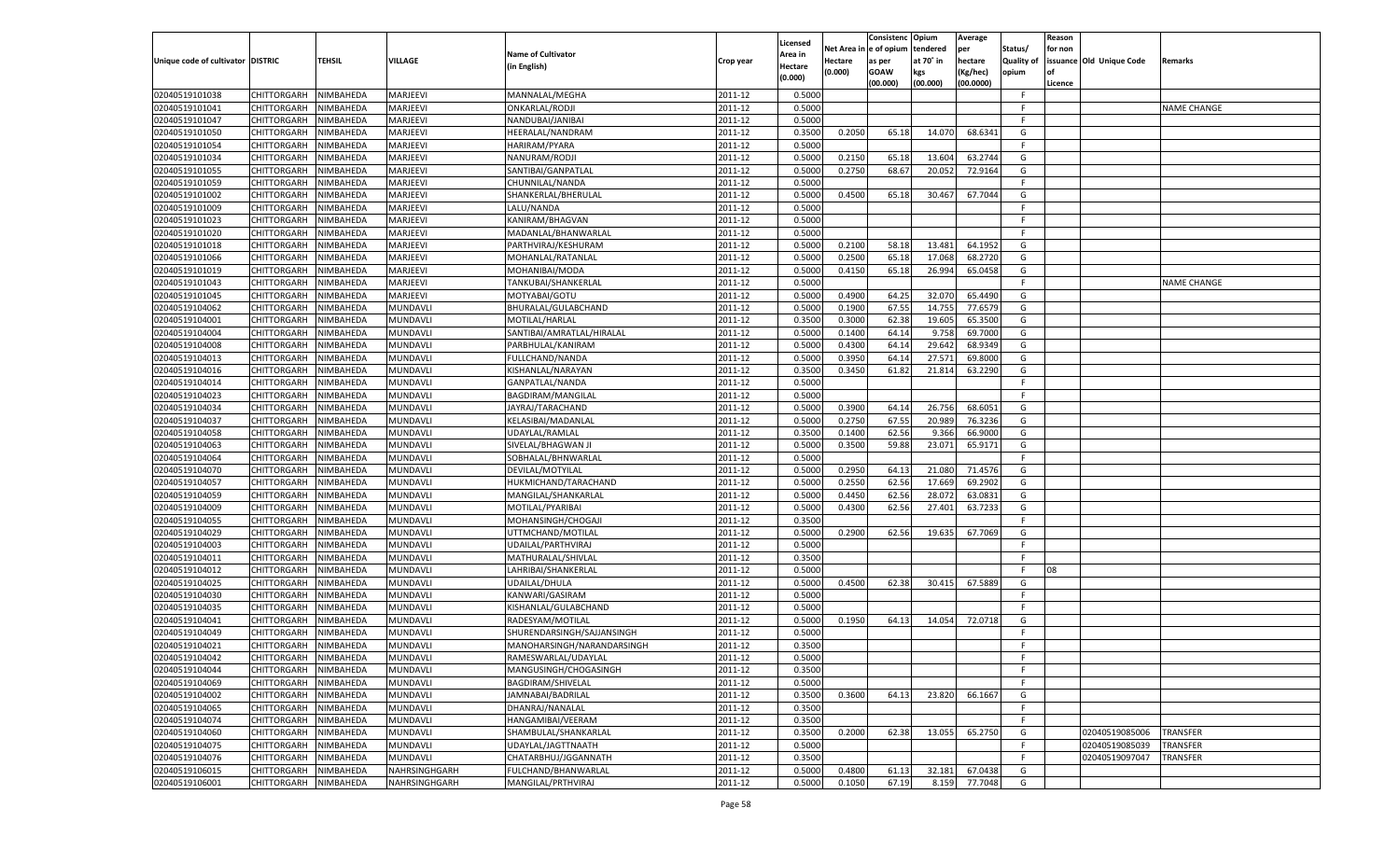|                                   |                       |           |                        |                           |           |                    |             | Consistenc    | Opium     | Average            |                | Reason  |                          |         |
|-----------------------------------|-----------------------|-----------|------------------------|---------------------------|-----------|--------------------|-------------|---------------|-----------|--------------------|----------------|---------|--------------------------|---------|
|                                   |                       |           |                        | <b>Name of Cultivator</b> |           | Licensed           | Net Area iı | n  e of opium | tendered  | per                | Status/        | for non |                          |         |
| Unique code of cultivator DISTRIC |                       | TEHSIL    | <b>VILLAGE</b>         | (in English)              | Crop year | Area in<br>Hectare | Hectare     | as per        | at 70° in | hectare            | Quality of     |         | issuance Old Unique Code | Remarks |
|                                   |                       |           |                        |                           |           | (0.000)            | (0.000)     | <b>GOAW</b>   | kgs       | (Kg/hec)           | opium          |         |                          |         |
|                                   |                       |           |                        |                           |           |                    |             | (00.000)      | (00.000)  | (00.0000)          |                | Licence |                          |         |
| 02040519106002                    | CHITTORGARH           | NIMBAHEDA | NAHRSINGHGARH          | HEERALAL/KASIRAM          | 2011-12   | 0.5000             | 0.4900      | 65.16,64.     | 32.848    | 67.0367            | G              |         |                          |         |
| 02040519106016                    | CHITTORGARH           | NIMBAHEDA | NAHRSINGHGARH          | CHAGANLAL/CHAMPALAL       | 2011-12   | 0.5000             | 0.4450      | 64.09         | 29.921    | 67.2382            | G              |         |                          |         |
| 02040519106008                    | CHITTORGARH           | NIMBAHEDA | NAHRSINGHGARH          | <b>GOPILAL/NANDA</b>      | 2011-12   | 0.5000             | 0.5100      | 7.06,67.0     | 34.565    | 67.7745            | G              |         |                          |         |
| 02040519106019                    | CHITTORGARH           | NIMBAHEDA | NAHRSINGHGARH          | MANGILAL/BHUVANA          | 2011-12   | 0.5000             | 0.3500      | 61.13         | 22.470    | 64.2000            | G              |         |                          |         |
| 02040519106020                    | CHITTORGARH           | NIMBAHEDA | NAHRSINGHGARH          | TAMMUBAI/DHANRAJ          | 2011-12   | 0.5000             | 0.3950      | 58.79         | 24.675    | 62.4684            | G              |         |                          |         |
| 02040519106007                    | CHITTORGARH           | NIMBAHEDA | NAHRSINGHGARH          | GOPILAL/BAGDIRAM          | 2011-12   | 0.5000             |             |               |           |                    | F.             |         |                          |         |
| 02040519106005                    | CHITTORGARH           | NIMBAHEDA | NAHRSINGHGARH          | RADHESHYAM/LAXMAN         | 2011-12   | 0.5000             | 0.4050      | 64.09         | 27.998    | 69.1309            | G              |         |                          |         |
| 02040519106006                    | CHITTORGARH           | NIMBAHEDA | NAHRSINGHGARH          | BADRILAL/PRTHVIRAJ        | 2011-12   | 0.5000             | 0.1500      | 64.09         | 10.291    | 68.6067            | G              |         |                          |         |
| 02040519106011                    | CHITTORGARH           | NIMBAHEDA | NAHRSINGHGARH          | <b>BHOLIRAM/GASI</b>      | 2011-12   | 0.5000             |             |               |           |                    | F.             |         |                          |         |
| 02040519123023                    | CHITTORGARH           | NIMBAHEDA | SARLAI                 | DEVILAL/MODA              | 2011-12   | 0.5000             | 0.3400      | 70.46         | 23.846    | 70.1353            | G              |         |                          |         |
| 02040519123003                    | CHITTORGARH           | NIMBAHEDA | SARLAI                 | <b>BARDICHAND/GASI</b>    | 2011-12   | 0.5000             | 0.4950      | 65.24         | 32.946    | 66.5576            | G              |         |                          |         |
| 02040519123004                    | CHITTORGARH           | NIMBAHEDA | SARLAI                 | MOHANLAL/HARI RAM         | 2011-12   | 0.5000             | 0.3100      | 70.46         | 22.819    | 73.6097            | G              |         |                          |         |
| 02040519123015                    | CHITTORGARH           | NIMBAHEDA | SARLAI                 | SITABAI/SANTILAL          | 2011-12   | 0.5000             | 0.4500      | 62.50         | 30.277    | 67.2822            | G              |         |                          |         |
| 02040519123016                    | CHITTORGARH           | NIMBAHEDA | SARLAI                 | PERMBAI/GANSYAM           | 2011-12   | 0.5000             |             |               |           |                    | F.             |         |                          |         |
| 02040519123002                    | CHITTORGARH           | NIMBAHEDA | SARLAI                 | BHERULAL/GANGARAM         | 2011-12   | 0.5000             | 0.4900      | 58.26         | 35.008    | 71.4449            | G              |         |                          |         |
| 02040519123008                    | CHITTORGARH           | NIMBAHEDA | SARLAI                 | SUNDARBAI/NANURAM/GASI    | 2011-12   | 0.5000             | 0.4150      | 56.25         | 23.834    | 57.4313            | G              |         |                          |         |
| 02040519123010                    | CHITTORGARH           | NIMBAHEDA | SARLAI                 | HIRALAL/NANURAM           | 2011-12   | 0.5000             | 0.4700      | 62.50         | 31.277    | 66.5468            | G              |         |                          |         |
| 02040519123011                    | CHITTORGARH           | NIMBAHEDA | SARLAI                 | BHAGWANIBAI/CHAMPALAL     | 2011-12   | 0.3500             |             |               |           |                    | F.             |         |                          |         |
| 02040519123021                    | CHITTORGARH           | NIMBAHEDA | SARLAI                 | RAMLAL/BHUWANA            | 2011-12   | 0.5000             | 0.2900      | 62.50         | 20.696    | 71.3655            | G              |         |                          |         |
| 02040519123033                    | CHITTORGARH           | NIMBAHEDA | SARLAI                 | <b>BAGDIRAM/DALU</b>      | 2011-12   | 0.5000             |             |               |           |                    | F.             |         |                          |         |
| 02040519123001                    | CHITTORGARH           | NIMBAHEDA | SARLAI                 | MANGILAL/PONKAR           | 2011-12   | 0.5000             | 0.4700      | 59.21         | 28.328    | 60.2723            | G              |         |                          |         |
| 02040519116019                    | CHITTORGARH           | NIMBAHEDA | SEMLIYA-3              | RAMLAL/LAKHMICHAND        | 2011-12   | 0.5000             | 0.1900      | 70.20         | 14.150    | 74.4737            | G              |         |                          |         |
| 02040519116002                    | CHITTORGARH           | NIMBAHEDA | SEMLIYA-3              | GISALAL/BARDICHAND        | 2011-12   | 0.5000             | 0.1500      | 62.50         | 10.813    | 72.0867            | G              |         |                          |         |
| 02040519116005                    | CHITTORGARH           | NIMBAHEDA | SEMLIYA-3              | BHOLIRAM/HUKMICHAND       | 2011-12   | 0.5000             | 0.2400      | 64.41         | 16.857    | 70.2375            | G              |         |                          |         |
| 02040519116006                    | CHITTORGARH           | NIMBAHEDA | SEMLIYA-3              | SANTILAL/NARAYAN          | 2011-12   | 0.5000             |             |               |           |                    | F.             |         |                          |         |
| 02040519116007                    | CHITTORGARH           | NIMBAHEDA | SEMLIYA-3              | GOPILAL/MANGILAL          | 2011-12   | 0.5000             | 0.2300      | 68.26         | 16.889    | 73.4304            | G              |         |                          |         |
| 02040519116010                    | CHITTORGARH           | NIMBAHEDA | SEMLIYA-3              | BAGDIRAM/GANGARAM         | 2011-12   | 0.5000             | 0.2900      | 64.41         | 19.636    | 67.7103            | $\blacksquare$ | 02      |                          |         |
| 02040519116008                    | CHITTORGARH           | NIMBAHEDA | SEMLIYA-3              | GOPILAL/PYARA             | 2011-12   | 0.5000             | 0.2450      | 64.41         | 16.774    | 68.4653            | G              |         |                          |         |
| 02040519116021                    | CHITTORGARH           | NIMBAHEDA | SEMLIYA-3              | BHURAIBAI/CHAMPALAL       | 2011-12   | 0.5000             | 0.3450      | 62.50         | 23.366    | 67.7275            | G              |         |                          |         |
| 02040519116020                    |                       |           |                        |                           | 2011-12   |                    | 0.4650      | 62.50         | 30.438    |                    | G              |         |                          |         |
| 02040519116016                    | CHITTORGARH           | NIMBAHEDA | SEMLIYA-3<br>SEMLIYA-3 | GOPILAL/MODA              | 2011-12   | 0.5000<br>0.5000   | 0.4900      | 64.41         | 34.303    | 65.4581<br>70.0061 | G              |         |                          |         |
|                                   | CHITTORGARH           | NIMBAHEDA |                        | ANSIBAI/JAICHAND          |           | 0.5000             |             |               |           |                    | F              |         |                          |         |
| 02040519116025                    | CHITTORGARH           | NIMBAHEDA | SEMLIYA-3              | RADHESHYAM/KANIRAM        | 2011-12   |                    |             |               |           |                    |                |         |                          |         |
| 02040519116031                    | CHITTORGARH           | NIMBAHEDA | SEMLIYA-3              | HARIRAM/DHANRAJ           | 2011-12   | 0.5000             | 0.2000      | 68.01         | 14.311    | 71.5550            | G              |         |                          |         |
| 02040519116040                    | CHITTORGARH           | NIMBAHEDA | SEMLIYA-3              | CHAGANLAL/PRTHVIRAJ       | 2011-12   | 0.5000             | 0.3500      | 62.50         | 24.366    | 69.6171            | G              |         |                          |         |
| 02040519116044                    | CHITTORGARH           | NIMBAHEDA | SEMLIYA-3              | HEERALAL/MOTILAL          | 2011-12   | 0.5000             | 0.2000      | 68.26         | 14.968    | 74.8400            | G              |         |                          |         |
| 02040519116048                    | CHITTORGARH           | NIMBAHEDA | SEMLIYA-3              | TULSIRAM/WARDA            | 2011-12   | 0.5000             | 0.3000      | 68.26         | 21.551    | 71.8367            | G              |         |                          |         |
| 02040519116052                    | CHITTORGARH           | NIMBAHEDA | SEMLIYA-3              | RADHESHYAM/NARAYAN        | 2011-12   | 0.5000             | 0.2450      | 64.82         | 17.974    | 73.3633            | G              |         |                          |         |
| 02040519116054                    | CHITTORGARH           | NIMBAHEDA | SEMLIYA-3              | DEVILAL/CHAMPALAI         | 2011-12   | 0.5000             | 0.3200      | 64.82         | 21.854    | 68.2938            | G              |         |                          |         |
| 02040519116057                    | CHITTORGARH           | NIMBAHEDA | SEMLIYA-3              | KAVARLAL/BHOLIRAM         | 2011-12   | 0.5000             | 0.4950      | 62.62         | 33.126    | 66.9212            | G              |         |                          |         |
| 02040519116059                    | CHITTORGARH           | NIMBAHEDA | SEMLIYA-3              | PARBHULAL/SHVLAL          | 2011-12   | 0.5000             |             |               |           |                    | F              |         |                          |         |
| 02040519116060                    | CHITTORGARH           | NIMBAHEDA | SEMLIYA-3              | RADHESHYAM/LAKHMICHAND    | 2011-12   | 0.5000             | 0.1900      | 70.20         | 14.100    | 74.2105            | G              |         |                          |         |
| 02040519116023                    | CHITTORGARH           | NIMBAHEDA | SEMLIYA-3              | BHERULAL/HANGAMIBAI       | 2011-12   | 0.5000             |             |               |           |                    | F              |         |                          |         |
| 02040519116074                    | CHITTORGARH           | NIMBAHEDA | SEMLIYA-3              | SALUUBAI/KASHIRAM         | 2011-12   | 0.5000             | 0.3600      | 62.62         | 22.543    | 62.6194            | G              |         |                          |         |
| 02040519116071                    | CHITTORGARH           | NIMBAHEDA | SEMLIYA-3              | SHKUBAI/BAGDURAM          | 2011-12   | 0.3500             |             |               |           |                    | F              |         |                          |         |
| 02040519116065                    | CHITTORGARH           | NIMBAHEDA | SEMLIYA-3              | SEETARAM/NARAYAN          | 2011-12   | 0.3500             |             |               |           |                    | F              |         |                          |         |
| 02040519116015                    | CHITTORGARH NIMBAHEDA |           | SEMLIYA-3              | BHERULAL/MOHANLAL         | 2011-12   | 0.5000             | 0.3450      | 67.11         | 25.531    | 74.0029            | G              |         |                          |         |
| 02040519116068                    | <b>CHITTORGARH</b>    | NIMBAHEDA | SEMLIYA-3              | AMRATRAM/MAGNIRAM         | 2011-12   | 0.5000             | 0.4200      | 64.82         | 29.715    | 70.7500            | G              |         |                          |         |
| 02040519116003                    | CHITTORGARH           | NIMBAHEDA | SEMLIYA-3              | HEERALAL/WARDA            | 2011-12   | 0.5000             | 0.3650      | 64.82         | 25.150    | 68.9041            | G              |         |                          |         |
| 02040519116012                    | CHITTORGARH           | NIMBAHEDA | SEMLIYA-3              | LAKMICHAND/GATTUBAI       | 2011-12   | 0.5000             | 0.2450      | 67.11         | 17.928    | 73.1755            | G              |         |                          |         |
| 02040519116013                    | CHITTORGARH           | NIMBAHEDA | SEMLIYA-3              | BHAGWANIBAI/KASIRAM       | 2011-12   | 0.5000             | 0.3950      | 64.82         | 26.558    | 67.2354            | G              |         |                          |         |
| 02040519116018                    | CHITTORGARH           | NIMBAHEDA | SEMLIYA-3              | BHERULAL/PRATVIRAJ        | 2011-12   | 0.5000             | 0.3400      | 62.18         | 23.397    | 68.8147            | G              |         |                          |         |
| 02040519116028                    | CHITTORGARH           | NIMBAHEDA | SEMLIYA-3              | BHAGVANIBAI/NANDA         | 2011-12   | 0.5000             | 0.4350      | 59.50         | 28.067    | 64.5218            | G              |         |                          |         |
| 02040519116032                    | CHITTORGARH           | NIMBAHEDA | SEMLIYA-3              | KANKUBAI/HARIRAM          | 2011-12   | 0.5000             | 0.4000      | 64.70         | 26.712    | 66.7800            | G              |         |                          |         |
| 02040519116036                    | CHITTORGARH           | NIMBAHEDA | SEMLIYA-3              | BAGDIRAM/GOPILAL          | 2011-12   | 0.5000             | 0.2000      | 64.70         | 13.236    | 66.1800            | G              |         |                          |         |
| 02040519116038                    | <b>CHITTORGARH</b>    | NIMBAHEDA | SEMLIYA-3              | OUNKARLAL/TULSIRAM        | 2011-12   | 0.5000             | 0.2500      | 59.50         | 15.428    | 61.7120            | G              |         |                          |         |
| 02040519116045                    | <b>CHITTORGARH</b>    | NIMBAHEDA | SEMLIYA-3              | MAKHANLAL/SUKHLAL         | 2011-12   | 0.5000             |             |               |           |                    | F.             |         |                          |         |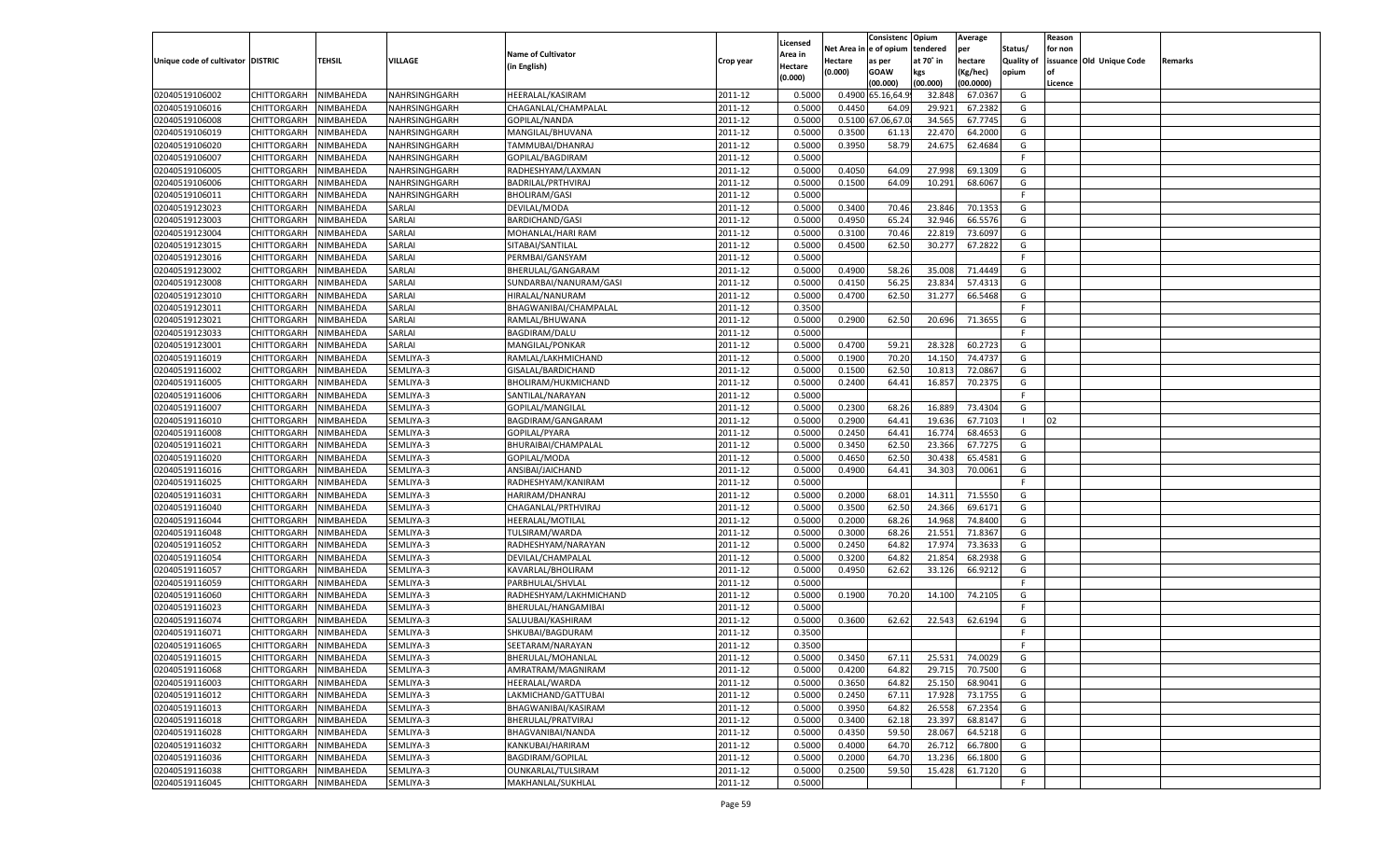|                                   |                    |               |                 |                             |           |                     |            | Consistenc   | Opium     | Average   |            | Reason  |                          |                    |
|-----------------------------------|--------------------|---------------|-----------------|-----------------------------|-----------|---------------------|------------|--------------|-----------|-----------|------------|---------|--------------------------|--------------------|
|                                   |                    |               |                 | <b>Name of Cultivator</b>   |           | Licensed<br>Area in | Net Area i | n e of opium | tendered  | per       | Status/    | for non |                          |                    |
| Unique code of cultivator DISTRIC |                    | TEHSIL        | <b>VILLAGE</b>  | (in English)                | Crop year | Hectare             | Hectare    | as per       | at 70° in | hectare   | Quality of |         | issuance Old Unique Code | Remarks            |
|                                   |                    |               |                 |                             |           | (0.000)             | (0.000)    | <b>GOAW</b>  | kgs       | (Kg/hec)  | opium      |         |                          |                    |
|                                   |                    |               |                 |                             |           |                     |            | (00.000)     | (00.000)  | (00.0000) |            | Licence |                          |                    |
| 02040519116051                    | CHITTORGARH        | NIMBAHEDA     | SEMLIYA-3       | DHAPUBAI/MOTILAL            | 2011-12   | 0.5000              | 0.3050     | 59.50        | 19.474    | 63.8492   | G          |         |                          |                    |
| 02040519116053                    | CHITTORGARH        | NIMBAHEDA     | SEMLIYA-3       | LAXMINARAYAN/PRTHVIRAJ      | 2011-12   | 0.3500              |            |              |           |           | E          |         |                          |                    |
| 02040519116029                    | CHITTORGARH        | NIMBAHEDA     | SEMLIYA-3       | NANALAL/SUKHLAL             | 2011-12   | 0.5000              | 0.1350     | 62.62        | 10.225    | 75.7407   | G          |         |                          |                    |
| 02040519116041                    | CHITTORGARH        | NIMBAHEDA     | SEMLIYA-3       | ARJUANSINGH/GOVERDHANSINGH  | 2011-12   | 0.5000              | 0.4650     | 62.62        | 31.748    | 68.2753   | G          |         |                          |                    |
| 02040518001013                    | CHITTORGARH        | DUNGLA        | ALAKHEDI        | GOPILAL/KISHNA              | 2011-12   | 0.5000              | 0.1000     | 61.95        | 6.744     | 67.4400   | G          |         |                          |                    |
| 02040518001001                    | CHITTORGARH        | DUNGLA        | ALAKHEDI        | BALKISHAN/LAXMAN            | 2011-12   | 0.5000              | 0.1200     | 67.35        | 8.563     | 71.3583   | G          |         |                          |                    |
| 02040518001002                    | CHITTORGARH        | DUNGLA        | ALAKHEDI        | LAXMINARAYAN/CHATARBHUJ     | 2011-12   | 0.5000              |            |              |           |           | F.         |         |                          | NAME CHANGE        |
| 02040518001005                    | CHITTORGARH        | DUNGLA        | <b>ALAKHEDI</b> | GEHARILAL/LAXMAN            | 2011-12   | 0.5000              |            |              |           |           | E          |         |                          |                    |
| 02040518001006                    | CHITTORGARH        | DUNGLA        | ALAKHEDI        | MOHANLAL/LAXMAN             | 2011-12   | 0.5000              | 0.3450     | 65.28        | 23.995    | 69.5507   | G          |         |                          |                    |
| 02040518001015                    | CHITTORGARH        | DUNGLA        | ALAKHEDI        | SHANKERLAL/LAXMAN           | 2011-12   | 0.3500              | 0.2350     | 67.35        | 16.193    | 68.9064   | G          |         |                          |                    |
| 02040518001030                    | CHITTORGARH        | DUNGLA        | ALAKHEDI        | LAXMAN/SHOBHALAL            | 2011-12   | 0.5000              |            |              |           |           | F.         |         |                          |                    |
| 02040518001036                    | CHITTORGARH        | DUNGLA        | <b>ALAKHEDI</b> | MANGILAL/NANALAL            | 2011-12   | 0.5000              |            |              |           |           | E          |         |                          |                    |
| 02040518001031                    | CHITTORGARH        | DUNGLA        | ALAKHEDI        | RATNLAL/JYOTICHAND          | 2011-12   | 0.5000              | 0.2700     | 59.06        | 16.984    | 62.9037   | G          |         |                          |                    |
| 02040518001027                    | CHITTORGARH        | DUNGLA        | ALAKHEDI        | <b>BHOPSINGH/RAMSINGH</b>   | 2011-12   | 0.5000              |            |              |           |           | F.         |         |                          |                    |
| 02040518001008                    | CHITTORGARH        | DUNGLA        | <b>ALAKHEDI</b> | OUKARLAL/MADHULAL           | 2011-12   | 0.5000              |            |              |           |           | F.         |         |                          |                    |
| 02040518003058                    | CHITTORGARH        | DUNGLA        | ARNED           | CHAGAN LAL/BHANA            | 2011-12   | 0.5000              | 0.1500     | 53.52        | 7.845     | 52.3000   | G          | 04      |                          |                    |
| 02040518003009                    | CHITTORGARH        | <b>DUNGLA</b> | ARNED           | SHRI LAL/BHURA JANVA        | 2011-12   | 0.3500              |            |              |           |           | F          |         |                          |                    |
| 02040518003008                    | CHITTORGARH        | DUNGLA        | ARNED           | SHANKAR/DALCHAND            | 2011-12   | 0.5000              |            |              |           |           | F.         |         |                          |                    |
| 02040518003016                    | CHITTORGARH        | DUNGLA        | ARNED           | JAGNNTH/KANIRAM             | 2011-12   | 0.5000              | 0.2050     | 59.08        | 13.386    | 65.2976   | G          |         |                          |                    |
| 02040518003022                    | CHITTORGARH        | DUNGLA        | ARNED           | DAL CHAND/PEMA              | 2011-12   | 0.3500              | 0.2150     | 59.31        | 15.370    | 71.4884   | G          |         |                          |                    |
| 02040518003045                    | CHITTORGARH        | <b>DUNGLA</b> | ARNED           | HUKMI CHAND/BHANWAR LAL     | 2011-12   | 0.5000              |            |              |           |           | F          |         |                          |                    |
| 02040518003055                    | CHITTORGARH        | DUNGLA        | ARNED           | BADRI LAL/BHANWAR LAL       | 2011-12   | 0.5000              |            |              |           |           | F.         |         |                          |                    |
| 02040518003030                    | CHITTORGARH        | DUNGLA        | ARNED           | OUNKAR/KALU                 | 2011-12   | 0.5000              | 0.2300     | 57.66        | 15.181    | 66.0043   | G          |         |                          |                    |
| 02040518003002                    | CHITTORGARH        | DUNGLA        | ARNED           | <b>OUNKAR / BHOLA</b>       | 2011-12   | 0.5000              |            |              |           |           | F.         |         |                          | <b>NAME CHANGE</b> |
| 02040518003004                    | CHITTORGARH        | <b>DUNGLA</b> | ARNED           | CHOGA LAL/SHVA JANVA        | 2011-12   | 0.5000              | 0.1000     | 62.51        | 6.635     | 66.3500   | G          |         |                          |                    |
| 02040518003005                    | CHITTORGARH        | DUNGLA        | ARNED           | GOKEL/JHECHAND              | 2011-12   | 0.3500              | 0.1700     | 59.31        | 12.455    | 73.2647   | G          |         |                          |                    |
| 02040518003006                    | CHITTORGARH        | DUNGLA        | ARNED           | LAXMAN/BABRU                | 2011-12   | 0.5000              | 0.1600     | 59.08        | 11.251    | 70.3188   | G          |         |                          |                    |
| 02040518003011                    | CHITTORGARH        | DUNGLA        | ARNED           | SHAMBHU LAL/OUNKAR LAL      | 2011-12   | 0.3500              |            |              |           |           | F.         |         |                          |                    |
| 02040518003031                    | CHITTORGARH        | <b>DUNGLA</b> | ARNED           | PANALAL/JAGNNTH             | 2011-12   | 0.3500              | 0.3450     | 62.51        | 24.549    | 71.1565   | G          |         |                          |                    |
| 02040518003032                    | CHITTORGARH        | DUNGLA        | ARNED           | POKHAR LAL/CHTRBHUJ         | 2011-12   | 0.5000              |            |              |           |           | F.         |         |                          |                    |
| 02040518003046                    | CHITTORGARH        | <b>DUNGLA</b> | ARNED           | <b>GOTAM PURI/RAM PURI</b>  | 2011-12   | 0.5000              |            |              |           |           | E          |         |                          |                    |
| 02040518003050                    | CHITTORGARH        | DUNGLA        | ARNED           | BHANWAR LAL/BHURA           | 2011-12   | 0.3500              | 0.1500     | 57.78        | 9.872     | 65.8133   | G          |         |                          |                    |
| 02040518003051                    | CHITTORGARH        | <b>DUNGLA</b> | ARNED           | HEERA/MODA                  | 2011-12   | 0.3500              | 0.1950     | 64.44        | 15.061    | 77.2359   | G          |         |                          |                    |
| 02040518003057                    | CHITTORGARH        | DUNGLA        | ARNED           | MOHAN PURI/MADHO PURI       | 2011-12   | 0.5000              | 0.1300     | 67.44        | 9.885     | 76.0385   | G          |         |                          |                    |
| 02040518003014                    | CHITTORGARH        | DUNGLA        | ARNED           | KALU/UDAI LAL LUHAR         | 2011-12   | 0.5000              |            |              |           |           | F.         |         |                          |                    |
| 02040518003010                    | CHITTORGARH        | DUNGLA        | ARNED           | HUKMI CHAND/MATURA LAL      | 2011-12   | 0.5000              | 0.2500     | 59.08        | 16.804    | 67.2160   | G          |         |                          |                    |
| 02040518003023                    | CHITTORGARH        | <b>DUNGLA</b> | ARNED           | <b>BADAMI BAI/OUNKAR JI</b> | 2011-12   | 0.3500              |            |              |           |           | F.         |         |                          |                    |
| 02040518003020                    | CHITTORGARH        | DUNGLA        | ARNED           | <b>GOPI LAL/NARAYAN</b>     | 2011-12   | 0.3500              |            |              |           |           | F          |         |                          |                    |
| 02040518003028                    | CHITTORGARH        | DUNGLA        | ARNED           | KISHAN LAL/BHAGVAN          | 2011-12   | 0.5000              |            |              |           |           | E          |         |                          |                    |
| 02040518003019                    | CHITTORGARH        | DUNGLA        | ARNED           | DALLI CHAND/GANGA RAM       | 2011-12   | 0.5000              | 0.2300     | 59.08        | 15.226    | 66.2000   | G          |         |                          |                    |
| 02040518003059                    | CHITTORGARH        | <b>DUNGLA</b> | ARNED           | KISHAN LAL/BHAGVAN          | 2011-12   | 0.5000              |            |              |           |           | F.         |         |                          |                    |
| 02040518003038                    | CHITTORGARH        | DUNGLA        | ARNED           | SHOHANI BAI/DOLATRAM        | 2011-12   | 0.5000              | 0.0900     | 62.51        | 6.778     | 75.3111   | G          |         |                          | <b>NAME CHANGE</b> |
| 02040518003060                    | CHITTORGARH        | DUNGLA        | ARNED           | HEERA LAL/CUNNI LAL         | 2011-12   | 0.5000              | 0.2850     | 62.51        | 19.057    | 66.8667   | G          |         |                          |                    |
| 02040518005020                    | CHITTORGARH        | DUNGLA        | <b>BADVAI</b>   | <b>GENESH/RUP LAL</b>       | 2011-12   | 0.3500              | 0.3400     | 56.77        | 20.689    | 60.8500   | G          |         |                          |                    |
| 02040518005022                    | CHITTORGARH        | <b>DUNGLA</b> | <b>BADVAI</b>   | KALU LAL/NAVLA              | 2011-12   | 0.3500              | 0.3500     | 56.77        | 22.895    | 65.4143   | G          |         |                          |                    |
| 02040518005019                    | CHITTORGARH DUNGLA |               | <b>BADVAI</b>   | MOHANI BAI/PRATVIRAJ        | 2011-12   | 0.5000              | 0.3550     | 64.35        | 25.519    | 71.8845   | G          |         |                          |                    |
| 02040518005011                    | <b>CHITTORGARH</b> | <b>DUNGLA</b> | <b>BADVAI</b>   | <b>GOPI LAL/OUNKAR</b>      | 2011-12   | 0.5000              | 0.1000     | 64.35        | 6.555     | 65.5500   | G          |         |                          |                    |
| 02040518005016                    | CHITTORGARH        | <b>DUNGLA</b> | <b>BADVAI</b>   | LAXMILAL/SHANKER LAL        | 2011-12   | 0.5000              | 0.4500     | 61.11        | 29.717    | 66.0378   | G          |         |                          | NAME CHANGE        |
| 02040518005006                    | CHITTORGARH        | <b>DUNGLA</b> | <b>BADVAI</b>   | BANSI LAL/LAXMI RAM         | 2011-12   | 0.5000              | 0.4900     |              | 30.398    | 62.0367   |            |         |                          |                    |
| 02040518005014                    | CHITTORGARH        | <b>DUNGLA</b> | <b>BADVAI</b>   | <b>GASI LAL/NATHU LAL</b>   | 2011-12   | 0.5000              |            | 61.11        |           |           | G<br>F.    |         |                          |                    |
| 02040518005013                    | CHITTORGARH        | <b>DUNGLA</b> | <b>BADVAI</b>   | MANGI LAL/KHESYA            | 2011-12   | 0.3500              | 0.1800     | 64.35        | 11.886    | 66.0333   | G          |         |                          |                    |
| 02040518007007                    | CHITTORGARH        |               | BHANAKHEDI      | KISHANLAL/HEERALAL          | 2011-12   | 0.5000              | 0.1200     | 61.78        | 8.031     | 66.9250   | G          |         |                          |                    |
|                                   |                    | <b>DUNGLA</b> |                 |                             |           |                     |            |              |           |           |            |         |                          |                    |
| 02040518007002                    | CHITTORGARH        | <b>DUNGLA</b> | BHANAKHEDI      | KESHURAM/OUNKAR             | 2011-12   | 0.5000              | 0.1150     | 65.15        | 7.986     | 69.4435   | G          |         |                          |                    |
| 02040518007006                    | CHITTORGARH        | <b>DUNGLA</b> | BHANAKHEDI      | NANALAL/SUKHLAL             | 2011-12   | 0.5000              |            |              |           |           | F.         |         |                          |                    |
| 02040518007008                    | <b>CHITTORGARH</b> | <b>DUNGLA</b> | BHANAKHEDI      | LAXMICHAND/GASHI            | 2011-12   | 0.5000              | 0.0800     | 71.45        | 6.175     | 77.1875   | G          |         |                          |                    |
| 02040518007010                    | <b>CHITTORGARH</b> | <b>DUNGLA</b> | BHANAKHEDI      | VENDIRAM/SHAMBHU            | 2011-12   | 0.3500              | 0.3450     | 59.74        | 21.694    | 62.8812   | G          |         |                          |                    |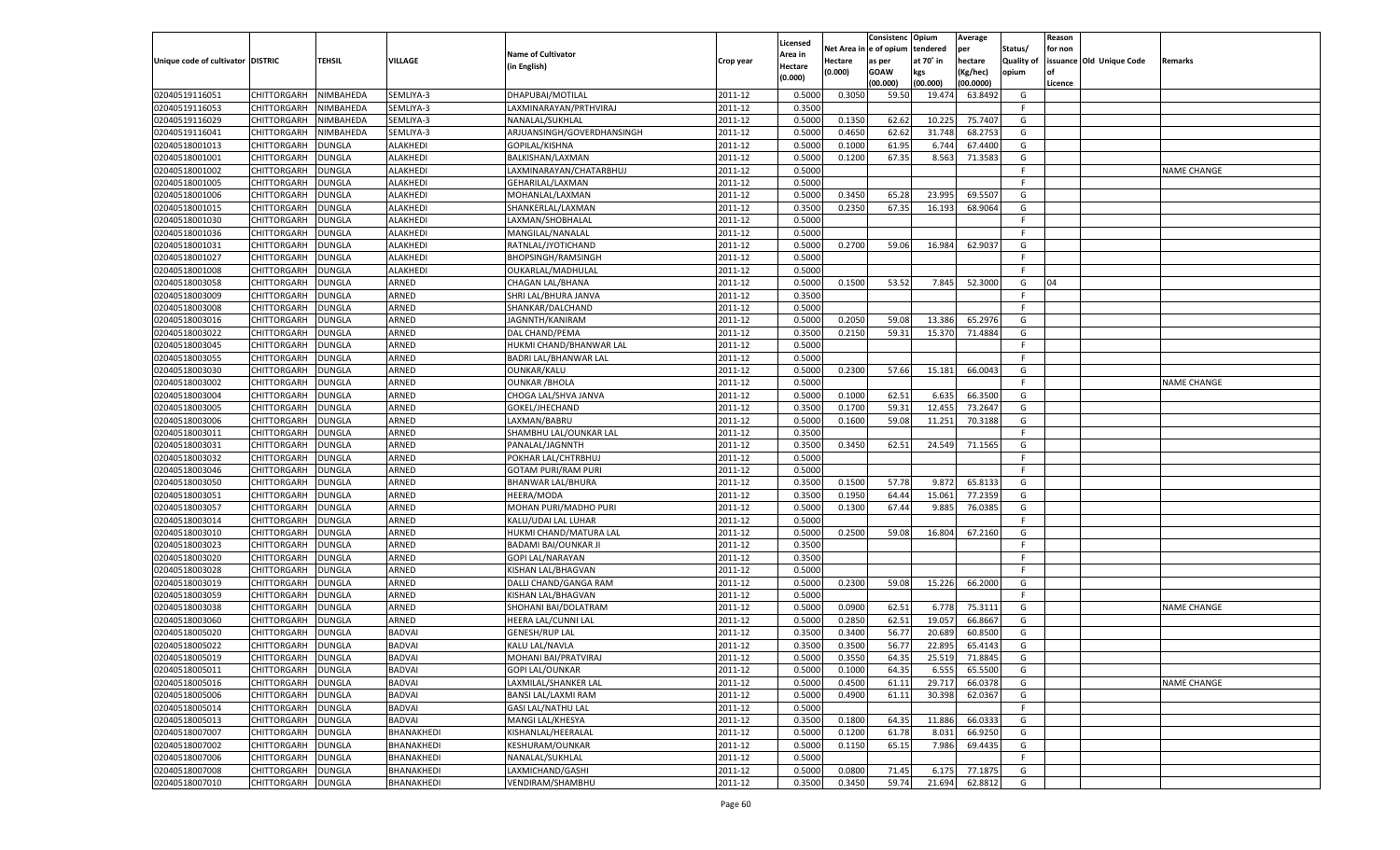|                                   |                    |                                |                |                                     |           |                     |             | Consistenc    | Opium     | Average   |                   | Reason  |                          |                    |
|-----------------------------------|--------------------|--------------------------------|----------------|-------------------------------------|-----------|---------------------|-------------|---------------|-----------|-----------|-------------------|---------|--------------------------|--------------------|
|                                   |                    |                                |                | <b>Name of Cultivator</b>           |           | Licensed<br>Area in | Net Area iı | n  e of opium | tendered  | per       | Status/           | for non |                          |                    |
| Unique code of cultivator DISTRIC |                    | TEHSIL                         | <b>VILLAGE</b> | (in English)                        | Crop year | Hectare             | Hectare     | as per        | at 70° in | hectare   | <b>Quality of</b> |         | issuance Old Unique Code | Remarks            |
|                                   |                    |                                |                |                                     |           | (0.000)             | (0.000)     | <b>GOAW</b>   | kgs       | (Kg/hec)  | opium             |         |                          |                    |
|                                   |                    |                                |                |                                     |           |                     |             | (00.000)      | (00.000)  | (00.0000) |                   | Licence |                          |                    |
| 02040518007001                    | CHITTORGARH        | <b>DUNGLA</b>                  | BHANAKHEDI     | LAXMILAL/OUNKAR                     | 2011-12   | 0.3500              | 0.0950      | 59.74         | 6.196     | 65.2211   | G                 |         |                          |                    |
| 02040518013018                    | CHITTORGARH        | DUNGLA                         | <b>BILOT</b>   | <b>GOLABI BAI/HEMA</b>              | 2011-12   | 0.5000              | 0.2600      | 61.12         | 17.856    | 68.6769   | G                 |         |                          |                    |
| 02040518013038                    | CHITTORGARH        | DUNGLA                         | <b>BILOT</b>   | SANTI LAL/KISHAN LAL                | 2011-12   | 0.5000              | 0.3950      | 70.42         | 30.592    | 77.4481   | G                 |         |                          |                    |
| 02040518013001                    | CHITTORGARH        | DUNGLA                         | <b>BILOT</b>   | GANGABAI/KISHAN LAL                 | 2011-12   | 0.5000              | 0.3000      | 70.42         | 22.685    | 75.6167   | G                 |         |                          |                    |
| 02040518013013                    | CHITTORGARH        | DUNGLA                         | <b>BILOT</b>   | GOTM/DEVA                           | 2011-12   | 0.5000              | 0.2900      | 67.06         | 20.827    | 71.8172   | G                 |         |                          |                    |
| 02040518013017                    | CHITTORGARH        | DUNGLA                         | <b>BILOT</b>   | KESHURAM/BHAGVAN                    | 2011-12   | 0.5000              | 0.3500      | 65.47         | 24.476    | 69.9314   | G                 |         |                          |                    |
| 02040518013019                    | CHITTORGARH        | DUNGLA                         | <b>BILOT</b>   | RUPA/MODA                           | 2011-12   | 0.5000              | 0.4100      | 65.47         | 28.947    | 70.6024   | G                 |         |                          |                    |
| 02040518013026                    | CHITTORGARH        | DUNGLA                         | <b>BILOT</b>   | KAMLABAI/CHOGA LAL                  | 2011-12   | 0.5000              | 0.4950      | 67.06         | 35.839    | 72.4020   | - 1               | 02      |                          |                    |
| 02040518013030                    | CHITTORGARH        | DUNGLA                         | <b>BILOT</b>   | SHANKAR LAL/RAMA                    | 2011-12   | 0.5000              | 0.2550      | 65.47         | 18.781    | 73.6510   | G                 |         |                          |                    |
| 02040518013031                    | CHITTORGARH        | DUNGLA                         | <b>BILOT</b>   | JASHRAJ/PYAR JI                     | 2011-12   | 0.5000              | 0.4850      | 65.21         | 34.077    | 70.2619   | G                 |         |                          |                    |
| 02040518013040                    | CHITTORGARH        | DUNGLA                         | <b>BILOT</b>   | RAMESAR LAL/KISHAN LAL              | 2011-12   | 0.5000              | 0.3400      | 70.42         | 27.564    | 81.0706   | G                 |         |                          |                    |
| 02040518013044                    | CHITTORGARH        | DUNGLA                         | <b>BILOT</b>   | NARAYAN/BABRU BDA                   | 2011-12   | 0.5000              | 0.2950      | 65.21         | 20.196    | 68.4610   | G                 |         |                          |                    |
| 02040518013055                    | CHITTORGARH        | DUNGLA                         | <b>BILOT</b>   | DANRAJ/KHUMA                        | 2011-12   | 0.5000              | 0.4550      | 61.12         | 30.787    | 67.6637   | G                 |         |                          |                    |
| 02040518013056                    | CHITTORGARH        | DUNGLA                         | <b>BILOT</b>   | GOPILAL/GANGARAM                    | 2011-12   | 0.5000              | 0.2400      | 65.21         | 16.852    | 70.2167   | G                 |         |                          |                    |
| 02040518013028                    | CHITTORGARH        | DUNGLA                         | <b>BILOT</b>   | MANGI LAL/NENA                      | 2011-12   | 0.5000              | 0.2650      | 67.71         | 19.858    | 74.9358   | G                 |         |                          |                    |
| 02040518013032                    | CHITTORGARH        | DUNGLA                         | <b>BILOT</b>   | NARAYAN/OUNKAR                      | 2011-12   | 0.5000              | 0.4000      | 65.21         | 28.301    | 70.7525   | G                 |         |                          |                    |
| 02040518013003                    | CHITTORGARH        | <b>DUNGLA</b>                  | <b>BILOT</b>   | HEMERIBAI/NETRAM                    | 2011-12   | 0.5000              |             |               |           |           | F                 |         |                          |                    |
| 02040518013037                    | CHITTORGARH        | DUNGLA                         | <b>BILOT</b>   | NANU RAM/FARTA                      | 2011-12   | 0.5000              | 0.4700      | 65.04         | 35.521    | 75.5766   | G                 |         |                          |                    |
| 02040518013039                    | CHITTORGARH        | DUNGLA                         | <b>BILOT</b>   | LOBHCHAND/BHAGVAN                   | 2011-12   | 0.5000              | 0.3550      | 61.73         | 23.281    | 65.5803   | G                 |         |                          |                    |
| 02040518013049                    | CHITTORGARH        | DUNGLA                         | <b>BILOT</b>   | <b>BABU LAL/GOPI</b>                | 2011-12   | 0.5000              | 0.3050      | 61.73         | 21.015    | 68.9016   | G                 |         |                          |                    |
| 02040518013051                    | CHITTORGARH        | DUNGLA                         | <b>BILOT</b>   | GMERIBAI/BHJHA                      | 2011-12   | 0.3500              | 0.1350      | 59.67         | 8.490     | 62.8889   | G                 |         |                          |                    |
| 02040518013020                    | CHITTORGARH        | DUNGLA                         | <b>BILOT</b>   | GOTTU/BHOLA                         | 2011-12   | 0.5000              | 0.5000      | 59.67         | 34.114    | 68.2280   | G                 |         |                          |                    |
| 02040518013027                    | CHITTORGARH        | DUNGLA                         | <b>BILOT</b>   | NARAYAN/RUPA                        | 2011-12   | 0.5000              | 0.3900      | 61.12         | 28.115    | 72.0897   | G                 |         |                          |                    |
| 02040518013002                    | CHITTORGARH        | DUNGLA                         | <b>BILOT</b>   | SANTI LAL/PYARA                     | 2011-12   | 0.3500              | 0.1550      | 61.73         | 9.974     | 64.3484   | G                 |         |                          |                    |
| 02040518013016                    | CHITTORGARH        | DUNGLA                         | <b>BILOT</b>   | <b>BAGDI RAM/GOKAL</b>              | 2011-12   | 0.3500              | 0.2950      | 65.04         | 22.457    | 76.1254   | G                 |         |                          |                    |
| 02040518014103                    | CHITTORGARH        | DUNGLA                         | CHIKARDA       | NANALAL/BHERULAL                    | 2011-12   | 0.5000              |             |               |           |           | F.                |         |                          |                    |
| 02040518014032                    | CHITTORGARH        | DUNGLA                         | CHIKARDA       | GASIRAM/DHULLA                      | 2011-12   | 0.5000              |             |               |           |           | F.                |         |                          |                    |
| 02040518014040                    | CHITTORGARH        | DUNGLA                         | CHIKARDA       | RAMESWERLAL/VARDICHAND              | 2011-12   | 0.5000              |             |               |           |           | F.                |         |                          |                    |
| 02040518014044                    | CHITTORGARH        | DUNGLA                         | CHIKARDA       | DALU/DUNGAJI                        | 2011-12   | 0.5000              |             |               |           |           | F.                |         |                          |                    |
| 02040518014051                    | CHITTORGARH        | DUNGLA                         | CHIKARDA       | LAXMILAL/FAKIRCHAND GARG            | 2011-12   | 0.5000              | 0.1850      | 65.62         | 12.449    | 67.2919   | G                 |         |                          |                    |
| 02040518014061                    | CHITTORGARH        | DUNGLA                         | CHIKARDA       | JAMUNALAL/CHATARBHUJ DARJI          | 2011-12   | 0.3500              | 0.3450      | 62.07         | 23.134    | 67.0551   | G                 |         |                          |                    |
| 02040518014062                    | CHITTORGARH        | DUNGLA                         | CHIKARDA       | NIHALCHAND/SHRILAL LODA             | 2011-12   | 0.5000              |             |               |           |           | F.                | 08      |                          |                    |
| 02040518014108                    | CHITTORGARH        | <b>DUNGLA</b>                  | CHIKARDA       | MANGILAL/VENAJI                     | 2011-12   | 0.5000              |             |               |           |           | F                 |         |                          |                    |
| 02040518014107                    | CHITTORGARH        | DUNGLA                         | CHIKARDA       | TARACHAND/TIKAMCHAND                | 2011-12   | 0.5000              |             |               |           |           | F                 |         |                          |                    |
| 02040518014039                    | CHITTORGARH        | DUNGLA                         | CHIKARDA       | CHATARBHUJ/DHUNGAJI                 | 2011-12   | 0.5000              |             |               |           |           | E                 |         |                          |                    |
| 02040518014053                    | CHITTORGARH        | DUNGLA                         | CHIKARDA       | HANGAMIBAI/GHERILAL                 | 2011-12   | 0.3500              |             |               |           |           | F                 |         |                          | <b>NAME CHANGE</b> |
| 02040518014067                    | CHITTORGARH        | <b>DUNGLA</b>                  | CHIKARDA       | HAJARI/KISHANA JAT                  | 2011-12   | 0.5000              |             |               |           |           | F                 |         |                          |                    |
| 02040518014072                    | CHITTORGARH        | DUNGLA                         | CHIKARDA       | PIRTVIRAJ/LALU GADRI                | 2011-12   | 0.3500              | 0.0200      | 59.11         | 1.461     | 73.0500   | G                 |         |                          |                    |
| 02040518014017                    | CHITTORGARH        | DUNGLA                         | CHIKARDA       | GOPALDAS/KISHNADAS                  | 2011-12   | 0.3500              |             |               |           |           | F.                |         |                          |                    |
| 02040518014114                    | CHITTORGARH        | DUNGLA                         | CHIKARDA       | RATAN/NARAYAN                       | 2011-12   | 0.5000              |             |               |           |           | F                 |         | 02040518009002           | TRANSFER           |
| 02040518014115                    | CHITTORGARH        | <b>DUNGLA</b>                  | CHIKARDA       | KALU/BABRU                          | 2011-12   | 0.3500              | 0.1700      | 65.62         | 12.777    | 75.1588   | G                 |         | 02040518009007           | TRANSFER           |
| 02040518015107                    | CHITTORGARH        | DUNGLA                         | <b>DELWAS</b>  | GANGABAI/DHANRAJ                    | 2011-12   | 0.5000              | 0.3350      | 67.39         | 25.589    | 76.3851   | G                 |         |                          |                    |
| 02040518015001                    | CHITTORGARH        | DUNGLA                         | DELWAS         | DAPUBAI/FULCHAND                    | 2011-12   | 0.5000              | 0.4900      | 65.58         | 33.436    | 68.2367   | G                 |         |                          |                    |
| 02040518015007                    | CHITTORGARH        | DUNGLA                         | <b>DELWAS</b>  | CHANDRPARKASH/FULCHAND              | 2011-12   | 0.5000              |             |               |           |           | F                 |         |                          |                    |
| 02040518015006                    | CHITTORGARH        | <b>DUNGLA</b>                  | DELWAS         | UDHA/RAMA                           | 2011-12   | 0.5000              | 0.3500      | 70.53         | 25.381    | 72.5171   | G                 |         |                          |                    |
| 02040518015010                    | CHITTORGARH        | <b>DUNGLA</b>                  | <b>DELWAS</b>  | NARAYAN LAL/BHAGVAN LAL             | 2011-12   | 0.3500              | 0.3500      | 61.56         | 23.129    | 66.0829   | G                 |         |                          |                    |
| 02040518015014                    | <b>CHITTORGARH</b> | <b>DUNGLA</b>                  | <b>DELWAS</b>  | BHANWAR LAL/LALU                    | 2011-12   | 0.5000              | 0.3150      | 62.02         | 21.530    | 68.3492   | G                 |         |                          |                    |
| 02040518015017                    | <b>CHITTORGARH</b> | <b>DUNGLA</b>                  | <b>DELWAS</b>  | RATAN LAL/CHATARBHUJ                | 2011-12   | 0.5000              | 0.4400      | 67.39         | 31.635    | 71.8977   | G                 |         |                          |                    |
| 02040518015018                    | CHITTORGARH        | <b>DUNGLA</b>                  | <b>DELWAS</b>  | NAVLA/AANDA                         | 2011-12   | 0.5000              | 0.4700      | 59.35         | 30.489    | 64.8702   | G                 |         |                          |                    |
| 02040518015021                    | CHITTORGARH        | <b>DUNGLA</b>                  | <b>DELWAS</b>  | NATHU/BABRU                         | 2011-12   | 0.5000              | 0.1500      | 62.02         | 10.552    | 70.3467   | G                 |         |                          |                    |
| 02040518015022                    | CHITTORGARH        | <b>DUNGLA</b>                  | <b>DELWAS</b>  | DALLA/BABRU                         | 2011-12   | 0.5000              |             |               |           |           | F                 |         |                          |                    |
| 02040518015023                    | CHITTORGARH        | <b>DUNGLA</b>                  | <b>DELWAS</b>  | RUP LAL/LALU                        | 2011-12   | 0.5000              | 0.5050      | 59.35         | 33.244    | 65.8297   | G                 |         |                          |                    |
| 02040518015024                    | CHITTORGARH        | <b>DUNGLA</b>                  | <b>DELWAS</b>  | MOHAN LAL/LALU                      | 2011-12   | 0.5000              | 0.5000      | 59.35         | 31.981    | 63.9620   | G                 |         |                          |                    |
|                                   |                    |                                |                |                                     |           |                     |             |               |           |           |                   |         |                          |                    |
| 02040518015043<br>02040518015047  | CHITTORGARH        | <b>DUNGLA</b><br><b>DUNGLA</b> | <b>DELWAS</b>  | RAMA/HEERA<br>BHANWAR LAL/BHERU LAL | 2011-12   | 0.5000              | 0.4800      | 56.10         | 28.843    | 60.0896   | G                 |         |                          |                    |
|                                   | CHITTORGARH        |                                | <b>DELWAS</b>  |                                     | 2011-12   | 0.5000              | 0.3450      | 65.58         | 23.927    | 69.3536   | G                 |         |                          |                    |
| 02040518015060                    | <b>CHITTORGARH</b> | <b>DUNGLA</b>                  | <b>DELWAS</b>  | DEVI DAS / BOJI DAS                 | 2011-12   | 0.5000              | 0.4950      | 59.09         | 31.292    | 63.2162   | G                 |         |                          |                    |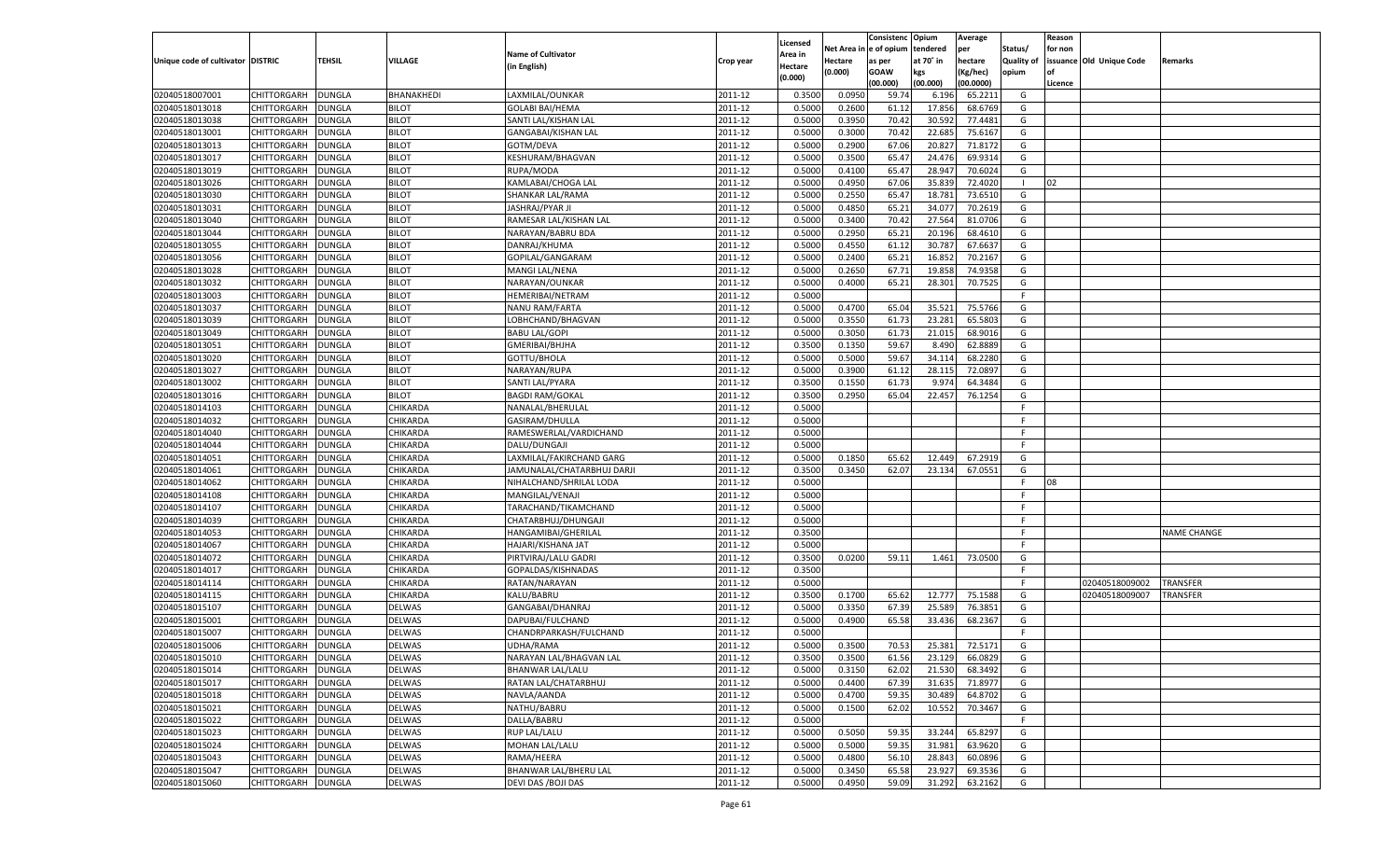|                                   |                                          |                                |                                    |                              |                    |                           |          | Consistenc  | Opium     | Average        |                   | Reason  |                          |                    |
|-----------------------------------|------------------------------------------|--------------------------------|------------------------------------|------------------------------|--------------------|---------------------------|----------|-------------|-----------|----------------|-------------------|---------|--------------------------|--------------------|
|                                   |                                          |                                |                                    | <b>Name of Cultivator</b>    |                    | Licensed                  | Net Area | e of opium  | tendered  | per            | Status/           | for non |                          |                    |
| Unique code of cultivator DISTRIC |                                          | <b>TEHSIL</b>                  | VILLAGE                            | (in English)                 | Crop year          | <b>Area in</b><br>Hectare | Hectare  | as per      | at 70° in | hectare        | <b>Quality of</b> |         | issuance Old Unique Code | Remarks            |
|                                   |                                          |                                |                                    |                              |                    | (0.000)                   | (0.000)  | <b>GOAW</b> | kgs       | (Kg/hec)       | opium             |         |                          |                    |
|                                   |                                          |                                |                                    |                              |                    |                           |          | (00.000)    | (00.000)  | (00.0000)      |                   | Licence |                          |                    |
| 02040518015061                    | CHITTORGARH                              | <b>DUNGLA</b>                  | DELWAS                             | MITHU DAS/BHOJI DAS          | 2011-12            | 0.5000                    | 0.4000   | 65.2        | 26.871    | 67.1775        | G                 |         |                          |                    |
| 02040518015073                    | CHITTORGARH                              | DUNGLA                         | DELWAS                             | WAKTA/NARAYAN                | 2011-12            | 0.5000                    | 0.4600   | 65.2        | 31.734    | 68.9870        | G                 |         |                          |                    |
| 02040518015093                    | CHITTORGARH                              | DUNGLA                         | DELWAS                             | BABRU/DEVA                   | 2011-12            | 0.5000                    | 0.4950   | 56.15       | 31.701    | 64.0424        | G                 |         |                          |                    |
| 02040518015113                    | CHITTORGARH                              | DUNGLA                         | DELWAS                             | KISHAN LAL/CHMPA LAL         | 2011-12            | 0.5000                    | 0.4050   | 62.02       | 26.828    | 66.2420        | G                 |         |                          |                    |
| 02040518015119                    | CHITTORGARH                              | DUNGLA                         | DELWAS                             | LACHIRAM/ONKAR MEGWAL        | 2011-12            | 0.5000                    | 0.4050   | 62.02       | 27.404    | 67.6642        | G                 |         |                          |                    |
| 02040518015120                    | CHITTORGARH                              | DUNGLA                         | DELWAS                             | SALU BAI/CHATUR BHUJ         | 2011-12            | 0.3500                    | 0.2000   | 65.22       | 14.23     | 71.1850        | G                 |         |                          | <b>NAME CHANGE</b> |
| 02040518015089                    | CHITTORGARH                              | DUNGLA                         | DELWAS                             | <b>OUNKAR/BHAGWAN</b>        | 2011-12            | 0.5000                    | 0.4200   | 59.09       | 27.148    | 64.6381        | G                 |         |                          |                    |
| 02040518015108                    | CHITTORGARH                              | DUNGLA                         | DELWAS                             | FULCHNAD/CHAMPA LAL          | 2011-12            | 0.5000                    | 0.2500   | 67.39       | 17.300    | 69.2000        | G                 |         |                          |                    |
| 02040518015090                    | CHITTORGARH                              | DUNGLA                         | DELWAS                             | RUP LAL/SHAMBHULAL           | 2011-12            | 0.5000                    | 0.4750   | 56.15       | 28.83     | 60.7095        | G                 |         |                          |                    |
| 02040518015025                    | CHITTORGARH                              | DUNGLA                         | DELWAS                             | NARAYAN LAL/DEVI LAL         | 2011-12            | 0.5000                    | 0.4250   | 53.53       | 24.769    | 58.2800        | G                 | 05      |                          |                    |
| 02040518015030                    | CHITTORGARH                              | DUNGLA                         | DELWAS                             | <b>OUNKAR LAL/RAM LAL</b>    | 2011-12            | 0.5000                    | 0.4500   | 68.03       | 32.256    | 71.6800        | G                 |         |                          |                    |
| 02040518015053                    | CHITTORGARH                              | DUNGLA                         | DELWAS                             | NOKVKAND/MTHRA               | 2011-12            | 0.5000                    | 0.4800   | 56.15       | 30.666    | 63.887         | G                 |         |                          |                    |
| 02040518015072                    | CHITTORGARH                              | DUNGLA                         | DELWAS                             | SANTOSHRAM/CHTRBHUJ          | 2011-12            | 0.5000                    | 0.4450   | 68.03       | 32.168    | 72.2876        | G                 |         |                          |                    |
| 02040518015075                    | CHITTORGARH                              | DUNGLA                         | DELWAS                             | <b>NANU RAM/BHERA</b>        | 2011-12            | 0.5000                    | 0.3800   | 59.09       | 25.155    | 66.1974        | G                 |         |                          |                    |
| 02040518015081                    | CHITTORGARH                              | DUNGLA                         | DELWAS                             | <b>OUNKAR/GANGA RAM</b>      | 2011-12            | 0.5000                    | 0.4900   | 65.22       | 36.486    | 74.4612        | G                 |         |                          |                    |
| 02040518015087                    | CHITTORGARH                              | DUNGLA                         | DELWAS                             | <b>BHART LAL/NATHU LAL</b>   | 2011-12            | 0.5000                    | 0.5000   | 65.73       | 34.790    | 69.5800        | G                 |         |                          |                    |
| 02040518015101                    | CHITTORGARH                              | DUNGLA                         | DELWAS                             | CHGAN LAL/OUNKAR LAI         | 2011-12            | 0.5000                    | 0.1000   | 62.02       | 6.503     | 65.0300        | G                 |         |                          |                    |
| 02040518015116                    | CHITTORGARH                              | DUNGLA                         | DELWAS                             | NAVL SINGH/BHUVANI SINGH     | 2011-12            | 0.5000                    | 0.4900   | 59.09       | 31.925    | 65.1531        | G                 |         |                          |                    |
| 02040518015002                    | CHITTORGARH                              | DUNGLA                         | DELWAS                             | GAMERA/DALU                  | 2011-12            | 0.3500                    | 0.3450   | 65.34       | 23.522    | 68.1797        | G                 |         |                          |                    |
| 02040518015019                    | CHITTORGARH                              | DUNGLA                         | DELWAS                             | MANGI LAL/KAJOD              | 2011-12            | 0.5000                    | 0.3900   | 61.56       | 28.027    | 71.8641        | G                 |         |                          |                    |
| 02040518015068                    | CHITTORGARH                              | DUNGLA                         | DELWAS                             | LAXMAN/FULI BAI              | 2011-12            | 0.5000                    | 0.3050   | 61.56       | 22.162    | 72.6623        | G                 |         |                          |                    |
| 02040518015077                    | CHITTORGARH                              | DUNGLA                         | DELWAS                             | NARAYAN/OUNKAR               | 2011-12            | 0.5000                    | 0.4300   | 65.34       | 30.439    | 70.7884        | G                 |         |                          |                    |
| 02040518015082                    | CHITTORGARH                              | DUNGLA                         | DELWAS                             | MANGI LAL/KISHNA             | 2011-12            | 0.5000                    | 0.3400   | 65.34       | 24.596    | 72.3412        | G                 |         |                          |                    |
| 02040518015096                    | CHITTORGARH                              | DUNGLA                         | DELWAS                             | PEMA/NAVLA                   | 2011-12            | 0.5000                    | 0.4000   | 56.10       | 24.283    | 60.7075        | G                 |         |                          |                    |
| 02040518015100                    | CHITTORGARH                              | DUNGLA                         | DELWAS                             | <b>BANSHI LAL/LALU BHIL</b>  | 2011-12            | 0.5000                    |          |             |           |                | F                 |         |                          |                    |
| 02040518015105                    | CHITTORGARH                              | DUNGLA                         | DELWAS                             | LAXMI LAL/NARAYAN            | 2011-12            | 0.5000                    | 0.4650   | 65.34       | 34.528    | 74.2538        | G                 |         |                          |                    |
| 02040518015106                    | CHITTORGARH                              | DUNGLA                         | DELWAS                             | MOHAN LAL/OUNKAR LAL         | 2011-12            | 0.5000                    | 0.4550   | 59.09       | 30.229    | 66.4374        | G                 |         |                          |                    |
| 02040518015112                    | CHITTORGARH                              | DUNGLA                         | DELWAS                             | DEVI LAL/OUNKAR LAL          | 2011-12            | 0.5000                    | 0.1200   | 65.08       | 8.591     | 71.5917        | G                 |         |                          |                    |
| 02040518015098                    | CHITTORGARH                              | DUNGLA                         | DELWAS                             | BHERA/SHVA                   | 2011-12            | 0.5000                    | 0.4850   | 59.65       | 32.543    | 67.0990        | G                 |         |                          |                    |
| 02040518015038                    | CHITTORGARH                              | <b>DUNGLA</b>                  | DELWAS                             | BHVANI SHANKAR/HIMTRAM       | 2011-12            | 0.5000                    | 0.4850   | 65.08       | 32.865    | 67.7629        | G                 |         |                          |                    |
| 02040518015078                    | CHITTORGARH                              | <b>DUNGLA</b>                  | DELWAS                             | <b>BHURA/WAKTA</b>           | 2011-12            | 0.5000                    | 0.3850   | 65.08       | 27.231    | 70.7299        | G                 |         |                          |                    |
| 02040518015084                    | CHITTORGARH                              | DUNGLA                         | DELWAS                             | <b>HEERA LAL/LALU</b>        | 2011-12            | 0.5000                    | 0.4450   | 59.65       | 30.73     | 69.0719        | G                 |         |                          |                    |
| 02040518015092                    | CHITTORGARH                              | DUNGLA                         | DELWAS                             | DALU/PEMA                    | 2011-12            | 0.5000                    | 0.2400   | 65.08       | 17.023    | 70.9292        | G                 |         |                          |                    |
| 02040518015114                    | CHITTORGARH                              | DUNGLA                         | DELWAS                             | KAWAR LAL/BHANWAR LAL        | 2011-12            | 0.5000                    | 0.4750   | 61.56       | 31.387    | 66.0779        | G                 |         |                          |                    |
| 02040518015109                    | CHITTORGARH                              | <b>DUNGLA</b>                  | DELWAS                             | KESAR SINGH/BHANWAR SINGH    | 2011-12            | 0.5000                    | 0.4800   | 59.58       | 31.884    | 66.4250        | G                 |         |                          |                    |
| 02040518015056                    | CHITTORGARH                              | DUNGLA                         | DELWAS                             | SHANTILAL/NARAYAN            | 2011-12            | 0.5000                    | 0.4850   | 59.58       | 29.152    | 60.1072        | G                 |         |                          |                    |
| 02040518015104                    | CHITTORGARH                              | DUNGLA                         | DELWAS                             | DOLAT SINGH/LAXMAN SINGH     | 2011-12            | 0.5000                    | 0.4900   | 59.58       | 32.386    | 66.0939        | G                 |         |                          |                    |
| 02040518015034                    | CHITTORGARH                              | DUNGLA                         | DELWAS                             | RATAN LAL/BHARTH LAL         | 2011-12            | 0.5000                    | 0.3950   | 59.09       | 24.497    | 62.0177        | G                 |         |                          |                    |
| 02040518015036                    | CHITTORGARH                              | <b>DUNGLA</b>                  | DELWAS                             | NANDA/OUNKAR                 | 2011-12            | 0.5000                    | 0.4700   | 59.09       | 31.478    | 66.9745        | G                 |         |                          |                    |
| 02040518015040                    | CHITTORGARH                              | DUNGLA                         | DELWAS                             | SHANKAR LAL/KALU             | 2011-12            | 0.5000                    | 0.4650   | 56.10       | 29.773    | 64.0280        | G                 |         |                          |                    |
| 02040518015029                    | CHITTORGARH                              | DUNGLA                         | DELWAS                             | RAMESHVAR LAL/LAXMI LAL      | 2011-12            | 0.5000                    | 0.4900   | 67.39       | 36.84     | 75.1898        | G                 |         |                          |                    |
| 02040518015035                    | CHITTORGARH                              | DUNGLA                         | DELWAS                             | CHAMPA LAL/DEVA              | 2011-12            | 0.5000                    | 0.4900   | 65.58       | 35.16     | 71.7551        | G                 |         |                          |                    |
| 02040518015086                    | CHITTORGARH                              | DUNGLA                         | DELWAS                             | DALLA/BHERA                  | 2011-12            | 0.3500                    | 0.3450   | 59.09       | 20.960    | 60.7536        | G                 |         |                          |                    |
| 02040518017008                    | CHITTORGARH                              | DUNGLA                         | <b>DEVIPURA</b>                    | <b>OUNKAR/PEMA</b>           | 2011-12            | 0.5000                    |          |             |           |                | F                 |         |                          |                    |
| 02040518017006                    | CHITTORGARH                              | <b>DUNGLA</b>                  | DEVIPURA                           | JEETMAL/RAMESHVAR LAL        | 2011-12            | 0.3500                    |          |             |           |                | F                 |         |                          |                    |
| 02040518017001                    | CHITTORGARH   DUNGLA                     |                                | <b>DEVIPURA</b>                    | CHANDU/GOKAL                 |                    | 0.5000                    |          | 64.44       |           |                | G                 |         |                          |                    |
|                                   |                                          |                                |                                    |                              | 2011-12            |                           | 0.1500   |             |           | 10.725 71.5000 |                   |         |                          |                    |
| 02040518017004<br>02040518017009  | <b>CHITTORGARH</b><br><b>CHITTORGARH</b> | <b>DUNGLA</b><br><b>DUNGLA</b> | <b>DEVIPURA</b><br><b>DEVIPURA</b> | ROOPA/GOKAL<br>BAGDIBAI/KALU | 2011-12<br>2011-12 | 0.3500<br>0.3500          | 0.0350   | 67.44       | 2.601     | 74.3143        | -F<br>G           |         |                          |                    |
|                                   |                                          |                                | <b>DEVIPURA</b>                    |                              |                    | 0.3500                    |          |             |           |                | F                 |         |                          |                    |
| 02040518017015                    | <b>CHITTORGARH</b>                       | <b>DUNGLA</b>                  |                                    | RAM LAL/BHEEMA               | 2011-12            |                           |          |             |           |                |                   |         |                          |                    |
| 02040518017012                    | <b>CHITTORGARH</b>                       | <b>DUNGLA</b>                  | <b>DEVIPURA</b>                    | <b>BHERU LAL/OUNKAR</b>      | 2011-12            | 0.3500                    | 0.2350   | 70.36       | 17.550    | 74.6809        | G                 |         |                          |                    |
| 02040518017007                    | <b>CHITTORGARH</b>                       | <b>DUNGLA</b>                  | <b>DEVIPURA</b>                    | VARDICHAND/KALU              | 2011-12            | 0.5000                    | 0.1950   | 67.44       | 14.577    | 74.7538        | G                 |         |                          |                    |
| 02040518017003                    | <b>CHITTORGARH</b>                       | <b>DUNGLA</b>                  | <b>DEVIPURA</b>                    | SAVI BAI/GOKAL               | 2011-12            | 0.5000                    |          |             |           |                | F.                |         |                          |                    |
| 02040518017010                    | <b>CHITTORGARH</b>                       | <b>DUNGLA</b>                  | <b>DEVIPURA</b>                    | <b>BEEJRAM/NANA LAL</b>      | 2011-12            | 0.3500                    | 0.0950   | 67.44       | 6.474     | 68.1474        | G                 |         |                          |                    |
| 02040518019024                    | <b>CHITTORGARH</b>                       | <b>DUNGLA</b>                  | <b>DUNGLA</b>                      | JHECHAND/GODADH TELI         | 2011-12            | 0.5000                    | 0.2600   | 62.02       | 16.418    | 63.1462        | G                 |         |                          |                    |
| 02040518019009                    | <b>CHITTORGARH</b>                       | <b>DUNGLA</b>                  | <b>DUNGLA</b>                      | SANTI LAL/PYARA              | 2011-12            | 0.3500                    | 0.2050   | 67.25       | 15.602    | 76.1073        | G                 |         |                          |                    |
| 02040518019006                    | <b>CHITTORGARH</b>                       | <b>DUNGLA</b>                  | <b>DUNGLA</b>                      | LAXMAN/WAKTA                 | 2011-12            | 0.5000                    | 0.1000   | 62.02       | 5.952     | 59.5200        | G                 |         |                          |                    |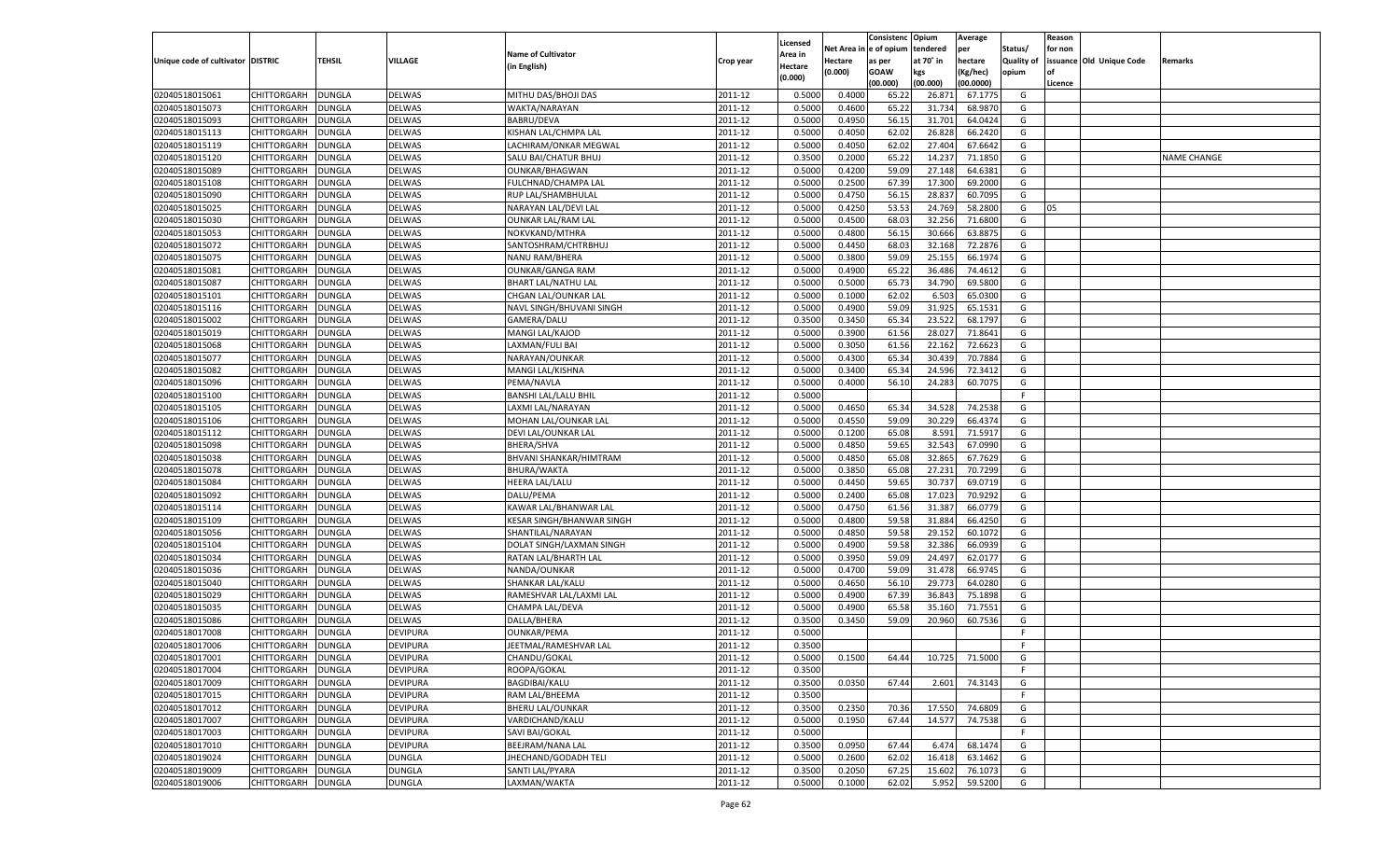|                                   |                    |               |                                    |                                       |                    |                     |             | Consistenc    | Opium     | Average        |                   | Reason  |                          |          |
|-----------------------------------|--------------------|---------------|------------------------------------|---------------------------------------|--------------------|---------------------|-------------|---------------|-----------|----------------|-------------------|---------|--------------------------|----------|
|                                   |                    |               |                                    | <b>Name of Cultivator</b>             |                    | Licensed<br>Area in | Net Area iı | n  e of opium | tendered  | per            | Status/           | for non |                          |          |
| Unique code of cultivator DISTRIC |                    | TEHSIL        | VILLAGE                            | (in English)                          | Crop year          | Hectare             | Hectare     | as per        | at 70° in | hectare        | <b>Quality of</b> |         | issuance Old Unique Code | Remarks  |
|                                   |                    |               |                                    |                                       |                    | (0.000)             | (0.000)     | <b>GOAW</b>   | kgs       | (Kg/hec)       | opium             |         |                          |          |
|                                   |                    |               |                                    |                                       |                    |                     |             | (00.000)      | (00.000)  | (00.0000)      |                   | Licence |                          |          |
| 02040518019007                    | CHITTORGARH        | DUNGLA        | <b>DUNGLA</b>                      | CHATRA/BABRU                          | 2011-12            | 0.5000              | 0.2000      | 61.04         | 12.894    | 64.4700        | G                 |         |                          |          |
| 02040518019008                    | CHITTORGARH        | DUNGLA        | <b>DUNGLA</b>                      | <b>UDAI LAL/KISHANA</b>               | 2011-12            | 0.5000              |             |               |           |                | E                 |         |                          |          |
| 02040518019011                    | CHITTORGARH        | DUNGLA        | <b>DUNGLA</b>                      | SHANKAR LAL/BHERU TELI                | 2011-12            | 0.5000              | 0.1200      | 67.09         | 7.515     | 62.6250        | G                 |         |                          |          |
| 02040518019021                    | CHITTORGARH        | DUNGLA        | <b>DUNGLA</b>                      | CUNNI LAL/KALU LAL                    | 2011-12            | 0.5000              | 0.1000      | 67.25         | 6.673     | 66.7300        | G                 |         |                          |          |
| 02040518019025                    | CHITTORGARH        | DUNGLA        | <b>DUNGLA</b>                      | KACRUMAL/DEVA                         | 2011-12            | 0.5000              | 0.1200      | 67.09         | 8.614     | 71.7833        | G                 |         |                          |          |
| 02040518019027                    | CHITTORGARH        | DUNGLA        | <b>DUNGLA</b>                      | RAJMAL/RANG LAL                       | 2011-12            | 0.5000              | 0.2450      | 67.25         | 18.647    | 76.1102        | G                 |         |                          |          |
| 02040518019013                    | CHITTORGARH        | DUNGLA        | <b>DUNGLA</b>                      | HUDIBAI/BHANWAR LAL                   | 2011-12            | 0.5000              |             |               |           |                | F.                |         |                          |          |
| 02040518019017                    | CHITTORGARH        | DUNGLA        | <b>DUNGLA</b>                      | HEERA LAL/BHERA(FITER)                | 2011-12            | 0.5000              | 0.2000      | 58.28         | 12.255    | 61.2750        | G                 |         |                          |          |
| 02040518019050                    | CHITTORGARH        | DUNGLA        | <b>DUNGLA</b>                      | DAL CHAND/DEVA                        | 2011-12            | 0.5000              | 0.1550      | 65.18         | 9.945     | 64.1613        | G                 |         |                          |          |
| 02040518019014                    | CHITTORGARH        | DUNGLA        | <b>DUNGLA</b>                      | SHANKER LAL/NARAYAN                   | 2011-12            | 0.3500              | 0.1000      | 61.04         | 6.397     | 63.9700        | G                 |         |                          |          |
| 02040518019031                    | CHITTORGARH        | DUNGLA        | <b>DUNGLA</b>                      | HUKMI CHAND/BHAGVAN                   | 2011-12            | 0.5000              |             |               |           |                | F.                |         |                          |          |
| 02040518019045                    | CHITTORGARH        | DUNGLA        | <b>DUNGLA</b>                      | <b>UDAI LAL/BALU</b>                  | 2011-12            | 0.5000              | 0.4050      | 61.04         | 26.483    | 65.3901        | G                 |         |                          |          |
| 02040518019053                    | CHITTORGARH        | DUNGLA        | <b>DUNGLA</b>                      | BHAGWANLAL/PAYARA                     | 2011-12            | 0.5000              | 0.3350      | 67.25         | 24.345    | 72.6716        | G                 |         |                          |          |
| 02040518019055                    | CHITTORGARH        | DUNGLA        | <b>DUNGLA</b>                      | BAGDIRAM/HEERA LAL                    | 2011-12            | 0.3500              |             |               |           |                | F.                |         |                          |          |
| 02040518019061                    | CHITTORGARH        | DUNGLA        | <b>DUNGLA</b>                      | AMBALAL/KISHNA                        | 2011-12            | 0.5000              | 0.1000      | 70.81         | 7.949     | 79.4900        | G                 |         |                          |          |
| 02040518019026                    | CHITTORGARH        | DUNGLA        | <b>DUNGLA</b>                      | RATAN LAL/DEVA                        | 2011-12            | 0.3500              | 0.1000      | 70.81         | 7.245     | 72.4500        | G                 |         |                          |          |
| 02040518019012                    | CHITTORGARH        | DUNGLA        | <b>DUNGLA</b>                      | HEERA LAL/BHERA SEKHAWAT              | 2011-12            | 0.5000              | 0.3100      | 65.18         | 21.489    | 69.3194        | G                 |         |                          |          |
| 02040518019005                    | CHITTORGARH        | DUNGLA        | <b>DUNGLA</b>                      | KELASHI BAI/BARDA TELI                | 2011-12            | 0.5000              | 0.1200      | 67.25         | 8.702     | 72.5167        | G                 |         |                          |          |
| 02040518019015                    | CHITTORGARH        | DUNGLA        | <b>DUNGLA</b>                      | <b>BHERU LAL/BABRU</b>                | 2011-12            | 0.5000              | 0.1000      | 70.81         | 7.240     | 72.4000        | G                 |         |                          |          |
| 02040518019048                    | CHITTORGARH        | DUNGLA        | <b>DUNGLA</b>                      | PUNAM CHAND/BHAGVAN LAL               | 2011-12            | 0.5000              | 0.1200      | 70.81         | 8.849     | 73.7417        | G                 |         |                          |          |
| 02040518019052                    | CHITTORGARH        | DUNGLA        | <b>DUNGLA</b>                      | SHNATILAL/GOTILAL                     | 2011-12            | 0.5000              |             |               |           |                | F.                |         |                          |          |
| 02040518019064                    | CHITTORGARH        | DUNGLA        | <b>DUNGLA</b>                      | JANI BAI / BHERU LAL                  | 2011-12            | 0.5000              |             |               |           |                | F.                |         |                          |          |
| 02040518019065                    | CHITTORGARH        | DUNGLA        | <b>DUNGLA</b>                      | <b>BADAMI/NAVLA</b>                   | 2011-12            | 0.5000              |             |               |           |                | F.                |         |                          |          |
| 02040518019062                    | CHITTORGARH        | DUNGLA        | <b>DUNGLA</b>                      | UDA/SAVA                              | 2011-12            | 0.5000              | 0.3150      | 55.69         | 19.690    | 62.5079        | G                 |         |                          |          |
| 02040518019040                    | CHITTORGARH        | DUNGLA        | <b>DUNGLA</b>                      | UDAI LAL/NARAYAN LAL                  | 2011-12            | 0.5000              |             |               |           |                | F.                |         |                          |          |
| 02040518019002                    | CHITTORGARH        | DUNGLA        | <b>DUNGLA</b>                      | KISHAN LAL/HEERA LAL                  | 2011-12            | 0.3500              | 0.3000      | 55.69         | 14.161    | 47.2033        | G                 | 04      |                          |          |
| 02040518019066                    | CHITTORGARH        | DUNGLA        | <b>DUNGLA</b>                      | TARU/GASHI                            | 2011-12            | 0.3500              | 0.3300      | 58.28         | 18.908    | 57.2970        | G                 |         | 02040518057018           | TRANSFER |
| 02040518019067                    | CHITTORGARH        | DUNGLA        | <b>DUNGLA</b>                      | GOTU/ALA                              | 2011-12            | 0.5000              |             |               |           |                | N                 |         | 02040518057068           | TRANSFER |
| 02040518019068                    | CHITTORGARH        | DUNGLA        | <b>DUNGLA</b>                      | LUNDA/CHUNA                           | 2011-12            | 0.5000              | 0.4750      | 70.81         | 32.906    | 69.2758        | G                 |         | 02040518057045           | TRANSFER |
| 02040518019069                    | CHITTORGARH        | DUNGLA        | <b>DUNGLA</b>                      | KANA/NATHU                            | 2011-12            | 0.5000              | 0.3350      | 58.12         | 19.470    | 58.1194        | G                 |         | 02040518057002           | TRANSFER |
| 02040518020007                    | CHITTORGARH        | DUNGLA        | DURGAKHEDA                         | MANGI LAL/PYARE LAL                   | 2011-12            | 0.5000              | 0.2500      | 62.29         | 17.726    | 70.9040        | G                 |         |                          |          |
| 02040518020011                    | CHITTORGARH        | DUNGLA        | DURGAKHEDA                         | RODI LAL/NARAYANI BAI                 | 2011-12            | 0.5000              | 0.5000      | 58.53         | 31.339    | 62.6780        | G                 |         |                          |          |
| 02040518020002                    | CHITTORGARH        | DUNGLA        | DURGAKHEDA                         | LIMBHA/BHERA                          | 2011-12            | 0.5000              | 0.4500      | 58.53         | 30.653    | 68.1178        | G                 |         |                          |          |
| 02040518020009                    | CHITTORGARH        | DUNGLA        | DURGAKHEDA                         | RAM LAL/KISHNA                        | 2011-12            | 0.5000              | 0.3950      | 62.29         | 27.710    | 70.1519        | G                 |         |                          |          |
| 02040518020013                    | CHITTORGARH        | DUNGLA        | DURGAKHEDA                         | BHAWARLAL/DOLI/CHENA                  | 2011-12            | 0.5000              |             |               |           |                | F.                |         |                          |          |
| 02040518020014                    | CHITTORGARH        | DUNGLA        | DURGAKHEDA                         | GNESH/KISHNA                          | 2011-12            | 0.5000              | 0.4650      | 64.69         | 35.284    | 75.8796        | G                 |         |                          |          |
| 02040518020016                    | CHITTORGARH        | DUNGLA        | DURGAKHEDA                         | LAXMI CHNAD/BAGGA                     | 2011-12            | 0.5000              | 0.1900      | 62.29         | 14.051    | 73.9526        | G                 |         |                          |          |
| 02040518020006                    | CHITTORGARH        | DUNGLA        | DURGAKHEDA                         | <b>BHERA/OUNKAR</b>                   | 2011-12            | 0.5000              |             |               |           |                | F.                |         |                          |          |
| 02040518020020                    | CHITTORGARH        | DUNGLA        | DURGAKHEDA                         | SHANTI LAL/GANGA JI RAVAT             | 2011-12            | 0.5000              | 0.1950      | 58.53         | 13.596    | 69.7231        | G                 |         |                          |          |
| 02040518022027                    | CHITTORGARH        | DUNGLA        | FALASIYA                           | NARAYAN/TOLIRAM                       | 2011-12            | 0.5000              | 0.3650      | 62.38         | 26.485    | 72.5616        | G                 |         |                          |          |
| 02040518022001                    | CHITTORGARH        | DUNGLA        | FALASIYA                           | MATRIBAI/BARDA                        | 2011-12            | 0.5000              | 0.1250      | 62.32         | 9.090     | 72.7200        | G                 |         |                          |          |
| 02040518022005                    | CHITTORGARH        | DUNGLA        | FALASIYA                           | GALLA/NAVLA                           | 2011-12            | 0.3500              | 0.1800      | 59.28         | 12.432    | 69.0667        | G                 |         |                          |          |
| 02040518022010                    | CHITTORGARH        | DUNGLA        | FALASIYA                           | BHURA LAL/LALU LAL                    | 2011-12            | 0.5000              |             |               |           |                | F.                |         |                          |          |
| 02040518022026                    | CHITTORGARH        | DUNGLA        | FALASIYA                           | PRTHA/WATHA                           | 2011-12            | 0.5000              | 0.2400      | 61.50         | 15.067    | 62.7792        | G                 |         |                          |          |
| 02040518022028                    |                    | <b>DUNGLA</b> | FALASIYA                           |                                       |                    | 0.5000              |             |               |           |                | F.                |         |                          |          |
|                                   | CHITTORGARH        |               |                                    | KHEMA/BHOLA GAYRI<br>BHERULAL/NARAYAN | 2011-12            |                     |             |               |           |                |                   |         |                          |          |
| 02040518022036                    | CHITTORGARH DUNGLA |               | <b>FALASIYA</b><br><b>FALASIYA</b> |                                       | 2011-12<br>2011-12 | 0.5000<br>0.5000    | 0.1600      | 65.60         |           | 11.677 72.9813 | G<br>-F           |         |                          |          |
| 02040518022051                    | <b>CHITTORGARH</b> | <b>DUNGLA</b> |                                    | <b>GASI LAL/DEVA</b>                  |                    |                     |             |               |           |                |                   |         |                          |          |
| 02040518022031                    | <b>CHITTORGARH</b> | <b>DUNGLA</b> | FALASIYA                           | GOKAL/VAKTA                           | 2011-12            | 0.3500              |             |               |           |                | F.                |         |                          |          |
| 02040518022055                    | CHITTORGARH        | <b>DUNGLA</b> | FALASIYA                           | PYARI BAI/MOTI GAYRI                  | 2011-12            | 0.5000              | 0.2400      | 61.50         | 16.649    | 69.3708        | G                 |         |                          |          |
| 02040518022011                    | CHITTORGARH        | <b>DUNGLA</b> | FALASIYA                           | HMERA/BHAGA                           | 2011-12            | 0.3500              |             |               |           |                | F.                |         |                          |          |
| 02040518022022                    | CHITTORGARH        | <b>DUNGLA</b> | <b>FALASIYA</b>                    | <b>GIRDHARI/HAR LAL</b>               | 2011-12            | 0.5000              |             |               |           |                | F                 |         |                          |          |
| 02040518022025                    | CHITTORGARH        | <b>DUNGLA</b> | FALASIYA                           | PAYARIBAI/DALU RAM                    | 2011-12            | 0.3500              | 0.3400      | 61.50         | 22.816    | 67.1059        | G                 |         |                          |          |
| 02040518022029                    | CHITTORGARH        | <b>DUNGLA</b> | <b>FALASIYA</b>                    | KALU/DALU GAYRI                       | 2011-12            | 0.5000              | 0.1200      | 61.50         | 8.408     | 70.0667        | G                 |         |                          |          |
| 02040518022030                    | <b>CHITTORGARH</b> | <b>DUNGLA</b> | FALASIYA                           | MITTHU KUWAR/NARSINGH                 | 2011-12            | 0.5000              | 0.3050      | 58.14         | 19.842    | 65.0557        | G                 |         |                          |          |
| 02040518022032                    | <b>CHITTORGARH</b> | <b>DUNGLA</b> | <b>FALASIYA</b>                    | RAM LAL/BHGGA                         | 2011-12            | 0.5000              | 0.2500      | 58.14         | 16.744    | 66.9760        | G                 |         |                          |          |
| 02040518022033                    | <b>CHITTORGARH</b> | <b>DUNGLA</b> | FALASIYA                           | KANA/AMRA                             | 2011-12            | 0.5000              |             |               |           |                | F.                |         |                          |          |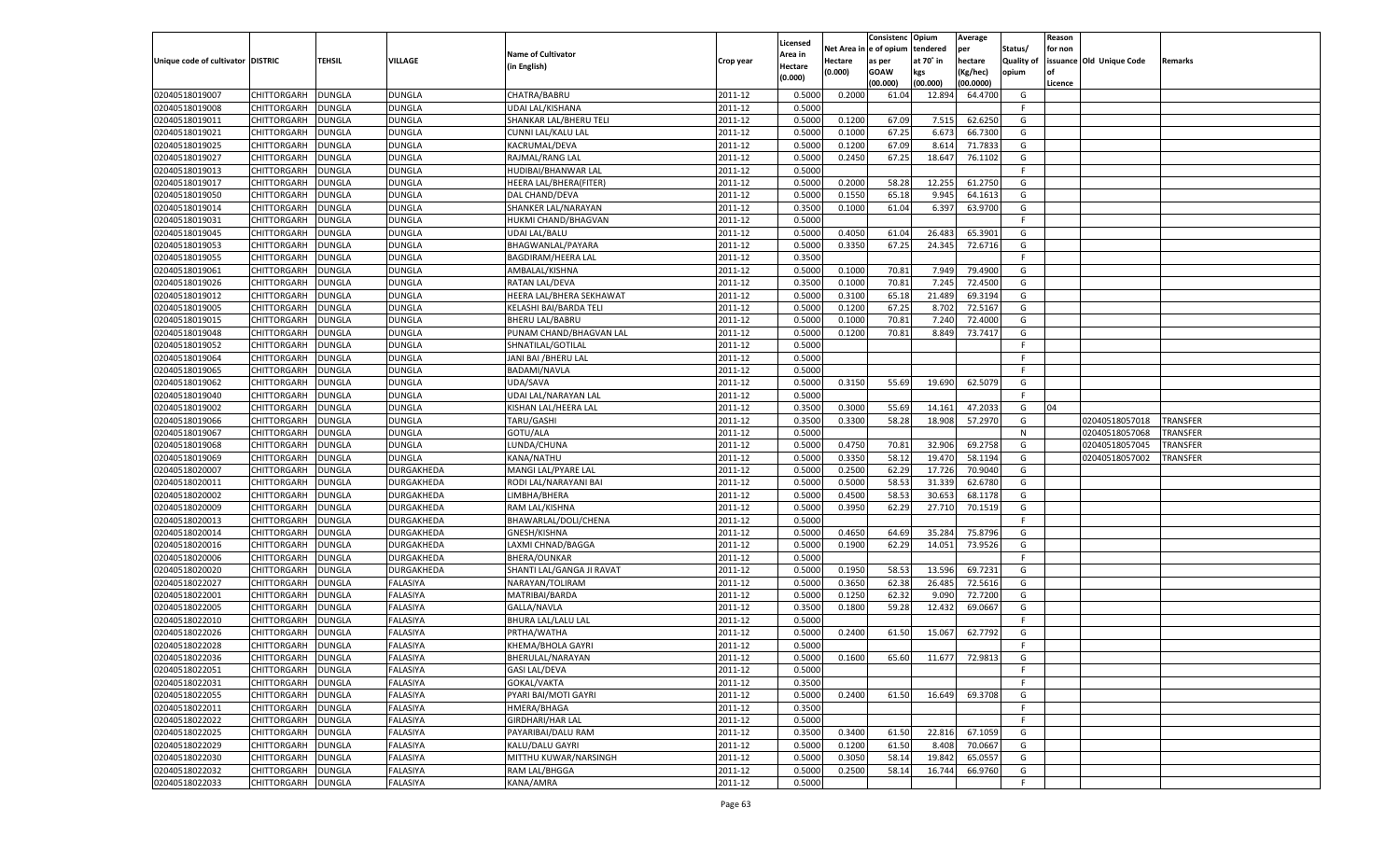|                                   |                    |               |                             |                                                          |                    |                     |                  | Consistenc    | Opium            | Average       |                   | Reason  |                          |                    |
|-----------------------------------|--------------------|---------------|-----------------------------|----------------------------------------------------------|--------------------|---------------------|------------------|---------------|------------------|---------------|-------------------|---------|--------------------------|--------------------|
|                                   |                    |               |                             | <b>Name of Cultivator</b>                                |                    | Licensed<br>Area in | Net Area iı      | n  e of opium | tendered         | per           | Status/           | for non |                          |                    |
| Unique code of cultivator DISTRIC |                    | TEHSIL        | <b>VILLAGE</b>              | (in English)                                             | Crop year          | Hectare             | Hectare          | as per        | at 70° in        | hectare       | <b>Quality of</b> |         | issuance Old Unique Code | Remarks            |
|                                   |                    |               |                             |                                                          |                    | (0.000)             | (0.000)          | <b>GOAW</b>   | kgs              | (Kg/hec)      | opium             |         |                          |                    |
|                                   |                    |               |                             |                                                          |                    |                     |                  | (00.000)      | (00.000)         | (00.0000)     |                   | Licence |                          |                    |
| 02040518022034                    | CHITTORGARH        | DUNGLA        | <b>FALASIYA</b>             | KALU/GASI GAYRI                                          | 2011-12            | 0.5000              | 0.1000           | 58.14         | 6.728            | 67.2800       | G                 |         |                          |                    |
| 02040518022037                    | CHITTORGARH        | DUNGLA        | FALASIYA                    | NARAYANI BAI/WARDA                                       | 2011-12            | 0.5000              | 0.3550           | 61.50         | 25.259           | 71.1521       | G                 |         |                          |                    |
| 02040518022046                    | CHITTORGARH        | DUNGLA        | FALASIYA                    | <b>BABRU/LALU RAM</b>                                    | 2011-12            | 0.5000              |                  |               |                  |               | F.                |         |                          |                    |
| 02040518022020                    | CHITTORGARH        | DUNGLA        | FALASIYA                    | <b>BALU LAL/BHERA</b>                                    | 2011-12            | 0.3500              | 0.1350           | 65.60         | 10.758           | 79.6889       | G                 |         |                          |                    |
| 02040518022054                    | CHITTORGARH        | DUNGLA        | FALASIYA                    | PUSHPA/HAMERA                                            | 2011-12            | 0.3500              |                  |               |                  |               | F.                |         |                          | <b>NAME CHANGE</b> |
| 02040518022056                    | CHITTORGARH        | DUNGLA        | FALASIYA                    | <b>VENIRAM/PEETHA</b>                                    | 2011-12            | 0.3500              |                  |               |                  |               | F.                |         | 02040518057022           | TRANSFER           |
| 02040518026053                    | CHITTORGARH        | DUNGLA        | GUMANPURA                   | MODI RAM/HEMRAJ                                          | 2011-12            | 0.5000              | 0.4950           | 58.07         | 33.598           | 67.8747       | G                 |         |                          |                    |
| 02040518026029                    | CHITTORGARH        | DUNGLA        | GUMANPURA                   | PYARA/KANA                                               | 2011-12            | 0.5000              |                  |               |                  |               | E                 |         |                          |                    |
| 02040518026016                    | CHITTORGARH        | DUNGLA        | GUMANPURA                   | SOLA/UDHA                                                | 2011-12            | 0.5000              |                  |               |                  |               | F.                |         |                          |                    |
| 02040518026005                    | CHITTORGARH        | DUNGLA        | <b>GUMANPURA</b>            | UDIBAI/NARU                                              | 2011-12            | 0.5000              | 0.1400           | 67.39         | 10.166           | 72.6143       | G                 |         |                          |                    |
| 02040518026022                    | CHITTORGARH        | DUNGLA        | GUMANPURA                   | PURA/LAKHA                                               | 2011-12            | 0.5000              | 0.1550           | 71.19         | 12.835           | 82.8065       | G                 |         |                          |                    |
| 02040518026020                    | CHITTORGARH        | DUNGLA        | <b>GUMANPURA</b>            | <b>SHANKAR / GENESH</b>                                  | 2011-12            | 0.5000              |                  |               |                  |               | E                 |         |                          |                    |
| 02040518026013                    | CHITTORGARH        | DUNGLA        | GUMANPURA                   | NAVLA/NATHU                                              | 2011-12            | 0.3500              | 0.3300           | 56.95         | 22.674           | 68.7091       | G                 |         |                          |                    |
| 02040518026021                    | CHITTORGARH        | DUNGLA        | GUMANPURA                   | RATANIBAI/KUKA                                           | 2011-12            | 0.5000              | 0.1950           | 62.09         | 15.008           | 76.9641       | G                 |         |                          | NAME CHANGE        |
| 02040518026048                    | CHITTORGARH        | DUNGLA        | GUMANPURA                   | NARAYAN/ONKAR                                            | 2011-12            | 0.3500              | 0.3400           | 56.95         | 21.861           | 64.2971       | G                 |         |                          |                    |
| 02040518029015                    | CHITTORGARH        | DUNGLA        | JAJALWAS                    | RAM NARAYAN / MOHAN LAL                                  | 2011-12            | 0.5000              | 0.4850           | 65.44         | 34.627           | 71.3959       | G                 |         |                          |                    |
| 02040518029001                    | CHITTORGARH        | DUNGLA        | <b>JAJALWAS</b>             | MADHAW DAS/BHAGVAN DAS                                   | 2011-12            | 0.5000              | 0.4900           | 65.44         | 37.329           | 76.1816       | G                 |         |                          |                    |
| 02040518029002                    | CHITTORGARH        | DUNGLA        | JAJALWAS                    | SOBHA LAL/GOTTU LAL                                      | 2011-12            | 0.3500              | 0.2950           | 65.44         | 20.314           | 68.8610       | G                 |         |                          |                    |
| 02040518029005                    | CHITTORGARH        | DUNGLA        | <b>JAJALWAS</b>             | SEETA BAI/CHMPA LAL                                      | 2011-12            | 0.5000              | 0.4350           | 67.13         | 32.127           | 73.8552       | G                 |         |                          |                    |
| 02040518029016                    | CHITTORGARH        | DUNGLA        | <b>IAJALWAS</b>             | SURAJMAL/SHRI LAL                                        | 2011-12            | 0.5000              | 0.3600           | 64.44         | 26.512           | 73.6444       | G                 |         |                          |                    |
| 02040518029022                    | CHITTORGARH        | DUNGLA        | <b>AJALWAS</b>              | RAMESVAR LAL/GOTI LAL                                    | 2011-12            | 0.5000              | 0.4950           | 70.99         | 37.503           | 75.7636       | G                 |         |                          |                    |
| 02040518029026                    | CHITTORGARH        | DUNGLA        | JAJALWAS                    | NANDRAM/LALU RAM                                         | 2011-12            | 0.5000              | 0.4100           | 62.25         | 28.048           | 68.4098       | G                 |         |                          |                    |
| 02040518029028                    | CHITTORGARH        | DUNGLA        | <b>JAJALWAS</b>             | JAGNNTH DAS/HANUMAN DAS                                  | 2011-12            | 0.5000              | 0.4050           | 67.13         | 32.453           | 80.1309       | G                 |         |                          |                    |
| 02040518029033                    | CHITTORGARH        | DUNGLA        | <b>IAJALWAS</b>             | LAXMI LAL/CHMPA LAL                                      | 2011-12            | 0.5000              | 0.4250           | 62.25         | 29.604           | 69.6565       | G                 |         |                          |                    |
| 02040518029034                    | CHITTORGARH        | DUNGLA        | <b>AJALWAS</b>              | HEMRAJ/HANUMAN DAS                                       | 2011-12            | 0.5000              | 0.4700           | 64.44         | 32.551           | 69.2574       | G                 |         |                          |                    |
| 02040518029035                    | CHITTORGARH        | DUNGLA        | JAJALWAS                    | NANURAM/NARAYAN                                          | 2011-12            | 0.5000              | 0.2200           | 64.44         | 15.880           | 72.1818       | G                 |         |                          |                    |
| 02040518029043                    | CHITTORGARH        | DUNGLA        | <b>JAJALWAS</b>             | NARAYAN LAL/UDAI LAL                                     | 2011-12            | 0.3500              | 0.2050           | 64.44         | 14.748           | 71.9415       | G                 |         |                          |                    |
| 02040518029027                    | CHITTORGARH        | DUNGLA        | <b>IAJALWAS</b>             | KALU/GOUTAM MEGHWAL                                      | 2011-12            | 0.3500              | 0.3300           | 62.25         | 22.534           | 68.2848       | G                 |         |                          |                    |
| 02040518029008                    | CHITTORGARH        | DUNGLA        | <b>AJALWAS</b>              | <b>BAGDI RAM/WARDA</b>                                   | 2011-12            | 0.5000              | 0.4650           | 64.49         | 35.350           | 76.0215       | G                 |         |                          |                    |
| 02040518029010                    | CHITTORGARH        | DUNGLA        | JAJALWAS                    | DEVI LAL/DOLTRAM                                         | 2011-12            | 0.3500              | 0.3400           | 58.42         | 22.609           | 66.4971       | G                 |         |                          |                    |
| 02040518029011                    | CHITTORGARH        | DUNGLA        | <b>JAJALWAS</b>             | <b>BHURIBAI/CHMPA LAL</b>                                | 2011-12            | 0.5000              | 0.5000           | 61.4          | 32.735           | 65.4700       | G                 |         |                          | <b>NAME CHANGE</b> |
| 02040518029017                    | CHITTORGARH        | DUNGLA        | JAJALWAS                    | KISHAN DAS/MOTI DAS                                      | 2011-12            | 0.5000              | 0.3150           | 58.42         | 21.841           | 69.3365       | G                 |         |                          |                    |
| 02040518029019                    | CHITTORGARH        | DUNGLA        | <b>JAJALWAS</b>             | NATHU/MIYA CHAND                                         | 2011-12            | 0.5000              | 0.3850           | 67.13         | 31.014           | 80.5558       | G                 |         |                          |                    |
| 02040518029023                    | CHITTORGARH        | DUNGLA        | <b>JAJALWAS</b>             | <b>MANGI LAL/DOLTRAM</b>                                 | 2011-12            | 0.5000              | 0.4900           | 58.42         | 31.922           | 65.1469       | G                 |         |                          |                    |
| 02040518029024                    | CHITTORGARH        | DUNGLA        | <b>JAJALWAS</b>             | KRSHIYA/HANSA                                            | 2011-12            | 0.5000              | 0.4850           | 61.4          | 31.585           | 65.1237       | G                 |         |                          |                    |
| 02040518029030                    | CHITTORGARH        | DUNGLA        | JAJALWAS                    | DEVI LAL/KALU MEGVAL                                     | 2011-12            | 0.5000              | 0.3700           | 70.99         | 30.404           | 82.1730       | G                 |         |                          |                    |
| 02040518029037                    |                    | <b>DUNGLA</b> | <b>JAJALWAS</b>             | <b>GENESH/GOPI LAL</b>                                   | 2011-12            | 0.3500              | 0.1500           | 58.42         | 10.941           | 72.9400       | G                 |         |                          |                    |
|                                   | CHITTORGARH        |               |                             |                                                          |                    |                     |                  |               |                  | 66.9887       |                   |         |                          |                    |
| 02040518029045                    | CHITTORGARH        | DUNGLA        | JAJALWAS<br><b>JAJALWAS</b> | <b>BHARTH LAL/SOBHA LAL</b><br>SEETA RAM DAS/BHAGVAN DAS | 2011-12<br>2011-12 | 0.3500<br>0.5000    | 0.3550<br>0.3000 | 61.4          | 23.781<br>22.443 | 74.8100       | G                 |         |                          |                    |
| 02040518029046                    | CHITTORGARH        | DUNGLA        |                             |                                                          |                    | 0.5000              | 0.4900           | 64.49         |                  | 72.7245       | G                 |         |                          |                    |
| 02040518029020                    | CHITTORGARH        | DUNGLA        | <b>JAJALWAS</b>             | JAGANNATH/LAXMAN                                         | 2011-12            |                     |                  | 64.49         | 35.635           |               | G                 |         |                          |                    |
| 02040518032003                    | CHITTORGARH        | DUNGLA        | JHADSHADRI-4                | KHUMI BAI/DHYARAM                                        | 2011-12            | 0.3500              |                  |               |                  |               | F.                |         |                          |                    |
| 02040518032002                    | CHITTORGARH        | DUNGLA        | JHADSHADRI-4                | NARAYAN LAL/MODI BA                                      | 2011-12            | 0.3500              |                  |               |                  |               | F                 |         |                          |                    |
| 02040518032004                    | CHITTORGARH        | DUNGLA        | JHADSHADRI-4                | GASI/DAYARAM                                             | 2011-12            | 0.5000              |                  |               |                  |               | E                 |         |                          |                    |
| 02040518032005                    | CHITTORGARH        | DUNGLA        | JHADSHADRI-4                | <b>HEERA/RAMA</b>                                        | 2011-12            | 0.3500              |                  |               |                  |               | F                 |         |                          |                    |
| 02040518032007                    | CHITTORGARH        | <b>DUNGLA</b> | JHADSHADRI-4                | SANTI LAL/RAM LAL                                        | 2011-12            | 0.5000              |                  |               |                  |               | F.                |         |                          |                    |
| 02040518032008                    | CHITTORGARH DUNGLA |               | JHADSHADRI-4                | UDHERAM/KALU                                             | 2011-12            | 0.3500              | 0.1050           | 64.57         |                  | 7.582 72.2095 | G                 |         |                          |                    |
| 02040518032010                    | <b>CHITTORGARH</b> | <b>DUNGLA</b> | JHADSHADRI-4                | BHAGVAN/NARAYAN                                          | 2011-12            | 0.5000              |                  |               |                  |               | -F                |         |                          |                    |
| 02040518032012                    | <b>CHITTORGARH</b> | <b>DUNGLA</b> | JHADSHADRI-4                | BHERULAL/KISHANLAL                                       | 2011-12            | 0.3500              |                  |               |                  |               | F.                |         |                          |                    |
| 02040518032014                    | CHITTORGARH        | <b>DUNGLA</b> | JHADSHADRI-4                | WARDI CHAND/MANK LAL                                     | 2011-12            | 0.5000              | 0.3050           | 64.57         | 20.561           | 67.4131       | G                 |         |                          |                    |
| 02040518032017                    | <b>CHITTORGARH</b> | <b>DUNGLA</b> | JHADSHADRI-4                | AMRCHAND/JIVAN LAL                                       | 2011-12            | 0.3500              |                  |               |                  |               | F.                |         |                          |                    |
| 02040518032013                    | CHITTORGARH        | <b>DUNGLA</b> | JHADSHADRI-4                | RAM LAL/GOTTU                                            | 2011-12            | 0.5000              |                  |               |                  |               | F                 |         |                          |                    |
| 02040518032024                    | CHITTORGARH        | <b>DUNGLA</b> | JHADSHADRI-4                | KISHANLAL/HEERALAL                                       | 2011-12            | 0.5000              | 0.1650           | 59.54         | 11.296           | 68.4606       | G                 |         |                          |                    |
| 02040518031003                    | CHITTORGARH        | <b>DUNGLA</b> | JHADSHADRI-4                | PANNA LAL/KALU                                           | 2011-12            | 0.5000              | 0.4900           | 59.54         | 32.016           | 65.3388       | G                 | 08      |                          |                    |
| 02040518033016                    | <b>CHITTORGARH</b> | <b>DUNGLA</b> | KARANA                      | HAR LAL/BHAGVAN                                          | 2011-12            | 0.5000              | 0.1800           | 65.63         | 13.220           | 73.4444       | G                 |         |                          |                    |
| 02040518033030                    | CHITTORGARH        | <b>DUNGLA</b> | <b>KARANA</b>               | GORI SHANKER/MAGNI RAM                                   | 2011-12            | 0.5000              |                  |               |                  |               | F.                |         |                          |                    |
| 02040518033024                    | <b>CHITTORGARH</b> | <b>DUNGLA</b> | KARANA                      | JAMUNALAL/OUNKAR LAL                                     | 2011-12            | 0.5000              |                  |               |                  |               | F.                |         |                          |                    |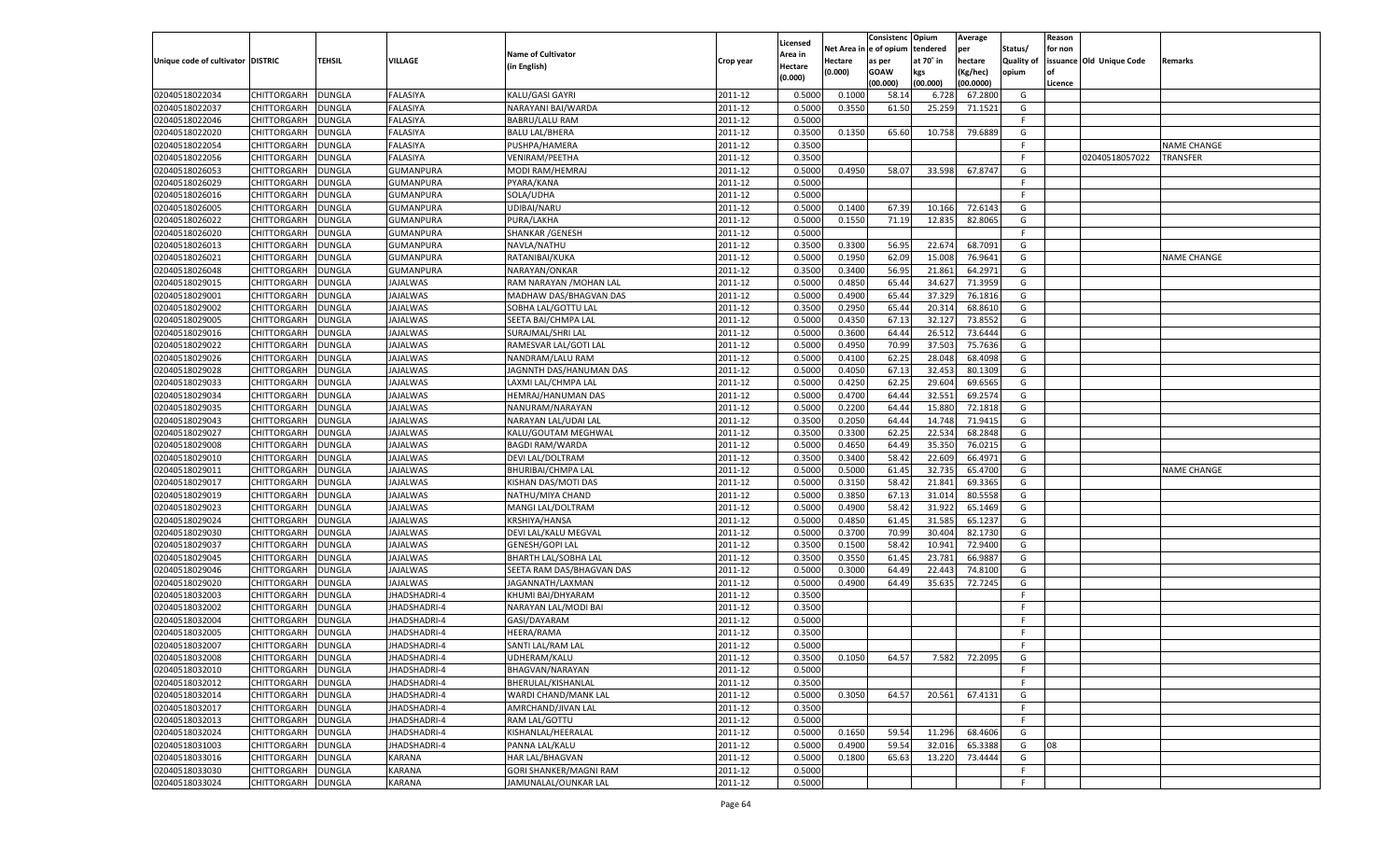| Net Area in e of opium<br>tendered<br>per<br>Status/<br>for non<br><b>Name of Cultivator</b><br>Area in<br><b>TEHSIL</b><br>at 70° in<br><b>Quality of</b><br>Unique code of cultivator DISTRIC<br>VILLAGE<br>Crop year<br>Hectare<br>hectare<br>issuance Old Unique Code<br>Remarks<br>as per<br>(in English)<br>Hectare<br>(0.000)<br><b>GOAW</b><br>(Kg/hec)<br>opium<br>kgs<br>nf<br>(0.000)<br>(00.000)<br>(00.000)<br>(00.0000)<br>Licence<br>0.3700<br>59.52<br>02040518033048<br><b>CHITTORGARH</b><br><b>DUNGLA</b><br><b>KARANA</b><br>SHYAM LAL/MAGNI RAM<br>2011-12<br>0.5000<br>24.803<br>67.0351<br>G<br>02040518033034<br><b>KARANA</b><br>2011-12<br>0.5000<br>0.1550<br>59.24<br>10.426<br><b>CHITTORGARH</b><br><b>DUNGLA</b><br>MOHAN LAL/NARAYAN<br>67.2645<br>G<br>02040518033017<br><b>KARANA</b><br>2011-12<br>0.5000<br><b>CHITTORGARH</b><br><b>DUNGLA</b><br>LAXMAN/OUKAR<br>F.<br>NAME CHANGE<br>02040518033107<br>KARANA<br>2011-12<br>0.5000<br>0.1100<br>57.01<br>6.336<br>57.6000<br><b>CHITTORGARH</b><br><b>DUNGLA</b><br>NANU RAM/RAMA<br>G<br>02040518033073<br><b>KARANA</b><br>2011-12<br>0.5000<br><b>CHITTORGARH</b><br><b>DUNGLA</b><br>MOTI/GOTTU<br>F.<br>02040518033056<br>KARANA<br>2011-12<br>0.5000<br>11.693<br>68.7824<br><b>CHITTORGARH</b><br><b>DUNGLA</b><br>RAM LAL/VENDI RAM<br>0.1700<br>61.73<br>G<br>02040518033053<br><b>KARANA</b><br>2011-12<br>0.5000<br>0.4750<br>53.59<br>28.196<br>59.3600<br><b>CHITTORGARH</b><br><b>DUNGLA</b><br>CHATARBHUJ/NANA<br>G<br>05<br>02040518033072<br>KARANA<br>2011-12<br>0.5000<br><b>CHITTORGARH</b><br><b>DUNGLA</b><br>KANHIYA LAL/HEERA LAL<br>F.<br>02040518033070<br><b>KARANA</b><br>2011-12<br>0.3500<br><b>CHITTORGARH</b><br><b>DUNGLA</b><br>NHANRAJ/JAGANNATH<br>F.<br><b>NAME CHANGE</b><br>02040518033040<br>KARANA<br>2011-12<br><b>CHITTORGARH</b><br><b>DUNGLA</b><br>MOTI/KALU<br>0.5000<br>E<br>02040518033062<br><b>KARANA</b><br>2011-12<br>0.5000<br>0.4050<br>50.64<br>22.882<br>56.4988<br><b>CHITTORGARH</b><br><b>DUNGLA</b><br>CHATARBHUJ/UDA<br>G<br>05<br>02040518033114<br>KARANA<br>2011-12<br>0.5000<br>0.3000<br>59.24<br>20.751<br>CHITTORGARH<br><b>DUNGLA</b><br>BHANWAR LAL/SHAMBHU<br>69.1700<br>G<br>02040518033095<br><b>KARANA</b><br>2011-12<br>0.5000<br><b>CHITTORGARH</b><br><b>DUNGLA</b><br>CHUNA/NARAYAN<br>F.<br>02040518033117<br>CHITTORGARH<br><b>KARANA</b><br>2011-12<br>0.5000<br>0.2500<br>50.64<br>12.805<br>51.2200<br>G<br>04<br><b>DUNGLA</b><br>DHAKHI BAI/KISHANA<br>02040518033090<br><b>DUNGLA</b><br><b>KARANA</b><br>2011-12<br>0.5000<br>0.2850<br>61.20<br>19.374<br>67.9789<br>G<br>CHITTORGARH<br><b>BAGDI RAM/VARDA</b><br>02040518033088<br><b>KARANA</b><br>2011-12<br>0.5000<br>0.4800<br>59.24<br>30.390<br>63.3125<br>CHITTORGARH<br><b>DUNGLA</b><br>SHANKER NATH/NAVAL NATH<br>G<br>02040518033004<br>CHITTORGARH<br><b>DUNGLA</b><br><b>KARANA</b><br>DEVA/GMERA<br>2011-12<br>0.5000<br>F.<br>02040518033012<br><b>KARANA</b><br><b>MANGI LAL/MAGNA</b><br>2011-12<br>0.5000<br>F.<br>CHITTORGARH<br><b>DUNGLA</b><br>02040518033027<br><b>DUNGLA</b><br><b>KARANA</b><br>NARAYAN/NANA<br>2011-12<br>0.5000<br>0.2050<br>56.78<br>13.416<br>65.4439<br>G<br>CHITTORGARH<br>02040518033042<br><b>KARANA</b><br><b>KESURAM/BHARMAL</b><br>2011-12<br>0.5000<br>CHITTORGARH<br><b>DUNGLA</b><br>F.<br>02040518033091<br>CHITTORGARH<br><b>DUNGLA</b><br><b>KARANA</b><br>2011-12<br>0.5000<br>0.4950<br>34.683<br>70.0667<br>G<br>CHOGA LAL/SHVA<br>61.20<br>02040518033009<br><b>KARANA</b><br>2011-12<br>0.5000<br>0.4550<br>53.59<br>26.772<br>58.8396<br>G<br>05<br>CHITTORGARH<br><b>DUNGLA</b><br><b>BAGDI RAM/GOKEL</b><br>02040518033113<br><b>DUNGLA</b><br><b>KARANA</b><br>KESUEAM/NARAYAN LAL<br>2011-12<br>0.5000<br>F.<br>CHITTORGARH<br>02040518033037<br><b>KARANA</b><br>GAMRA/KALU<br>2011-12<br>0.5000<br>CHITTORGARH<br><b>DUNGLA</b><br>F.<br>02040518033008<br>CHITTORGARH<br><b>DUNGLA</b><br><b>KARANA</b><br>MOHAN/UDA<br>2011-12<br>0.5000<br>E<br>02040518033043<br><b>KARANA</b><br>2011-12<br>0.5000<br>0.2800<br>68.55<br>22.788<br>81.3857<br>G<br>CHITTORGARH<br><b>DUNGLA</b><br>KISHAN LAL/BHANWAR LAL<br>02040518033068<br><b>DUNGLA</b><br><b>KARANA</b><br>BHANWAR LAL/ASHARAM<br>2011-12<br>0.3500<br>0.2200<br>65.63<br>15.479<br>70.3591<br>G<br>CHITTORGARH<br>APPEAL ACCEPTED BY DNC 09-10<br>02040518034037<br>KATERA<br>2011-12<br>0.5000<br>0.1700<br>70.27<br>11.896<br>69.9765<br>G<br>CHITTORGARH<br><b>DUNGLA</b><br><b>BABU LAL/VARDI CHAND</b><br>02040518034001<br><b>CHITTORGARH</b><br><b>DUNGLA</b><br><b>KATERA</b><br>2011-12<br>0.5000<br>0.2000<br>59.68<br>13.087<br>65.4350<br>G<br>MOTI LAL/HEERA NAND<br>02040518034005<br><b>KATERA</b><br>2011-12<br>0.5000<br>F.<br>CHITTORGARH<br><b>DUNGLA</b><br>DHANNA/KAJOD<br>02040518034006<br>CHITTORGARH<br><b>DUNGLA</b><br><b>KATERA</b><br>2011-12<br>0.3500<br>0.1950<br>59.68<br>12.865<br>65.9744<br>G<br>TOLI RAM/NAVAL RAM<br>02040518034007<br><b>KATERA</b><br>2011-12<br>0.5000<br>0.1850<br>67.13<br>14.836<br>G<br>CHITTORGARH<br><b>DUNGLA</b><br>HARNARAYAN/VIJAY RAM<br>80.1946<br>02040518034011<br><b>DUNGLA</b><br><b>KATERA</b><br>2011-12<br>0.3500<br>0.0200<br>70.27<br>2.409<br>120.4500<br>G<br><b>CHITTORGARH</b><br>BHAVANI SHANKER/BHEEM JI<br>02040518034012<br><b>KATERA</b><br>2011-12<br>0.5000<br>0.4350<br>59.68<br>28.885<br>66.4023<br>G<br>CHITTORGARH<br><b>DUNGLA</b><br>UDAI LAL/DEV RAM<br>02040518034015<br>CHITTORGARH<br><b>DUNGLA</b><br><b>KATERA</b><br>2011-12<br>0.5000<br>F.<br><b>OUNKAR/DHANRAJ</b><br>02040518034021<br><b>KATERA</b><br>2011-12<br>0.5000<br>0.2700<br>62.63<br>19.639<br>72.7370<br>G<br>CHITTORGARH<br><b>DUNGLA</b><br><b>NANI BAI/BHERA</b><br>02040518034032<br><b>DUNGLA</b><br><b>KATERA</b><br>2011-12<br>0.5000<br>0.4850<br>56.74<br>29.634<br>61.1010<br>G<br><b>CHITTORGARH</b><br><b>KSTURIBAI/KHEMRAJ</b><br>02040518034035<br><b>KATERA</b><br>2011-12<br>0.5000<br>0.1950<br>64.04<br>14.995<br>76.8974<br>G<br>CHITTORGARH<br><b>DUNGLA</b><br>AASA RAM/KAJOD<br>59.68<br>02040518034036<br>CHITTORGARH<br><b>DUNGLA</b><br><b>KATERA</b><br>2011-12<br>0.5000<br>0.1000<br>6.863<br>68.6300<br>G<br><b>BAGDI RAM/LIMBA</b><br>02040518034040<br><b>KATERA</b><br>2011-12<br>0.5000<br>0.2500<br>62.62<br>16.916<br>67.6640<br>CHITTORGARH<br><b>DUNGLA</b><br>KHUB CHAND/GANGA RAM<br>G<br>02040518034042<br><b>DUNGLA</b><br><b>KATERA</b><br>2011-12<br>0.5000<br>0.5000<br>64.04<br>35.634<br>71.2680<br>G<br><b>CHITTORGARH</b><br>UDAI LAL/TOLI RAM<br>02040518034043<br><b>KATERA</b><br>2011-12<br>0.5000<br>0.3000<br>64.04<br>21.334<br>71.1133<br>G<br>CHITTORGARH<br><b>DUNGLA</b><br>RAM CHANDRA/VAJE RAM<br>02040518034045<br><b>DUNGLA</b><br><b>KATERA</b><br>2011-12<br>0.5000<br>0.4850<br>56.74<br>31.645<br>65.2474<br>G<br>CHITTORGARH<br><b>OUNKAR LAL/TOLI RAM</b><br>02040518034046<br><b>KATERA</b><br>2011-12<br>56.20<br>11.674<br>72.9625<br>CHITTORGARH<br><b>DUNGLA</b><br>BHERU LAL/PARBHU LAL<br>0.5000<br>0.1600<br>G<br>02040518034048<br><b>DUNGLA</b><br><b>KATERA</b><br>2011-12<br>0.5000<br>0.1750<br>65.58<br>12.367<br>70.6686<br>G<br>CHITTORGARH<br>RAM CHANDRA/DHANNA BRAMAN<br>02040518034051<br>2011-12<br>30.782 69.1730<br>G<br>KATERA<br>0.5000<br>0.4450<br>62.62<br>CHITTORGARH DUNGLA<br>SHANTI LAL/KAJOD<br>02040518034054<br><b>CHITTORGARH</b><br><b>DUNGLA</b><br><b>KATERA</b><br>JAGDISH CHANDRA/BABRU<br>2011-12<br>0.3500<br>0.0200<br>70.27<br>2.058 102.9000<br>G<br>02040518034057<br><b>CHITTORGARH</b><br><b>DUNGLA</b><br><b>KATERA</b><br>PARAS RAM/GANGA RAM<br>2011-12<br>0.5000<br>0.2900<br>62.62<br>19.743<br>68.0793<br>G<br>02040518034058<br><b>CHITTORGARH</b><br><b>DUNGLA</b><br><b>KATERA</b><br>DAL CHAND/NARBDA SHANKER<br>2011-12<br>0.5000<br>F.<br>02040518034059<br><b>CHITTORGARH</b><br><b>DUNGLA</b><br><b>KATERA</b><br>2011-12<br>0.5000<br>0.2400<br>62.62<br>15.288<br>63.7000<br>G<br>BHAGVAN LAL/SHANKER LAL<br>0.2800<br>02040518034060<br><b>CHITTORGARH</b><br><b>DUNGLA</b><br><b>KATERA</b><br>KISHNA/BHERA<br>2011-12<br>0.5000<br>61.77<br>20.314<br>72.5500<br>G<br>02040518034061<br><b>CHITTORGARH</b><br><b>DUNGLA</b><br><b>KATERA</b><br>SHANKER/MOTI<br>2011-12<br>0.3500<br>0.2450<br>56.64<br>15.010<br>61.2653<br>G<br>02040518034062<br><b>CHITTORGARH</b><br><b>DUNGLA</b><br><b>KATERA</b><br>2011-12<br>0.3500<br>0.1250<br>61.77<br>8.718<br>69.7440<br>G<br>VARDI CHAND/KAJOD<br>02040518034068<br><b>CHITTORGARH</b><br><b>KATERA</b><br>SHANTI LAL/NARBDA SHANKER<br>2011-12<br>0.5000<br>0.2000<br>61.77<br>13.510<br>67.5500<br>G<br><b>DUNGLA</b><br>02040518034063<br><b>CHITTORGARH</b><br><b>DUNGLA</b><br><b>KATERA</b><br>RAM CHANDRA/AMRAT RAM<br>2011-12<br>0.5000<br>0.2550<br>65.58<br>18.512<br>72.5961<br>G<br>02040518034070<br>CHITTORGARH<br><b>DUNGLA</b><br>KATERA<br><b>GANGA RAM/VAJE RAM</b><br>2011-12<br>0.3500<br>0.3500<br>70.27<br>26.060 74.4571<br>G |  |  |  |          | Consistenc Opium | Average | Reason |  |
|------------------------------------------------------------------------------------------------------------------------------------------------------------------------------------------------------------------------------------------------------------------------------------------------------------------------------------------------------------------------------------------------------------------------------------------------------------------------------------------------------------------------------------------------------------------------------------------------------------------------------------------------------------------------------------------------------------------------------------------------------------------------------------------------------------------------------------------------------------------------------------------------------------------------------------------------------------------------------------------------------------------------------------------------------------------------------------------------------------------------------------------------------------------------------------------------------------------------------------------------------------------------------------------------------------------------------------------------------------------------------------------------------------------------------------------------------------------------------------------------------------------------------------------------------------------------------------------------------------------------------------------------------------------------------------------------------------------------------------------------------------------------------------------------------------------------------------------------------------------------------------------------------------------------------------------------------------------------------------------------------------------------------------------------------------------------------------------------------------------------------------------------------------------------------------------------------------------------------------------------------------------------------------------------------------------------------------------------------------------------------------------------------------------------------------------------------------------------------------------------------------------------------------------------------------------------------------------------------------------------------------------------------------------------------------------------------------------------------------------------------------------------------------------------------------------------------------------------------------------------------------------------------------------------------------------------------------------------------------------------------------------------------------------------------------------------------------------------------------------------------------------------------------------------------------------------------------------------------------------------------------------------------------------------------------------------------------------------------------------------------------------------------------------------------------------------------------------------------------------------------------------------------------------------------------------------------------------------------------------------------------------------------------------------------------------------------------------------------------------------------------------------------------------------------------------------------------------------------------------------------------------------------------------------------------------------------------------------------------------------------------------------------------------------------------------------------------------------------------------------------------------------------------------------------------------------------------------------------------------------------------------------------------------------------------------------------------------------------------------------------------------------------------------------------------------------------------------------------------------------------------------------------------------------------------------------------------------------------------------------------------------------------------------------------------------------------------------------------------------------------------------------------------------------------------------------------------------------------------------------------------------------------------------------------------------------------------------------------------------------------------------------------------------------------------------------------------------------------------------------------------------------------------------------------------------------------------------------------------------------------------------------------------------------------------------------------------------------------------------------------------------------------------------------------------------------------------------------------------------------------------------------------------------------------------------------------------------------------------------------------------------------------------------------------------------------------------------------------------------------------------------------------------------------------------------------------------------------------------------------------------------------------------------------------------------------------------------------------------------------------------------------------------------------------------------------------------------------------------------------------------------------------------------------------------------------------------------------------------------------------------------------------------------------------------------------------------------------------------------------------------------------------------------------------------------------------------------------------------------------------------------------------------------------------------------------------------------------------------------------------------------------------------------------------------------------------------------------------------------------------------------------------------------------------------------------------------------------------------------------------------------------------------------------------------------------------------------------------------------------------------------------------------------------------------------------------------------------------------------------------------------------------------------------------------------------------------------------------------------------------------------------------------------------------------------------------------------------------------------------------------------------------------------------------------------------------------------------------------------------------------------------------------------------------------------------------------------------------------------------------------------------------------------------------------------------------------------------------------------------------------------------------------------------------------------------------------------------------------------------------------------------------------------------------------------------------------------------------------------------------------------------------------------------------------------------------------------------------------------------------------------------------------------------------------------------------------------------------------------------------------------------------------------------------------------------------------------------------------------------------------------------------------------------------------------------------------------------------------------------------------------------------------------------------------------------------------------------------------------------------------------------------------------------------------------------------------------------------------------------------------------------------------------------------------------------------------------------------------------------------------------------------------------------------------------------------------------------------------------------------------------------------------------------------------------------------------------|--|--|--|----------|------------------|---------|--------|--|
|                                                                                                                                                                                                                                                                                                                                                                                                                                                                                                                                                                                                                                                                                                                                                                                                                                                                                                                                                                                                                                                                                                                                                                                                                                                                                                                                                                                                                                                                                                                                                                                                                                                                                                                                                                                                                                                                                                                                                                                                                                                                                                                                                                                                                                                                                                                                                                                                                                                                                                                                                                                                                                                                                                                                                                                                                                                                                                                                                                                                                                                                                                                                                                                                                                                                                                                                                                                                                                                                                                                                                                                                                                                                                                                                                                                                                                                                                                                                                                                                                                                                                                                                                                                                                                                                                                                                                                                                                                                                                                                                                                                                                                                                                                                                                                                                                                                                                                                                                                                                                                                                                                                                                                                                                                                                                                                                                                                                                                                                                                                                                                                                                                                                                                                                                                                                                                                                                                                                                                                                                                                                                                                                                                                                                                                                                                                                                                                                                                                                                                                                                                                                                                                                                                                                                                                                                                                                                                                                                                                                                                                                                                                                                                                                                                                                                                                                                                                                                                                                                                                                                                                                                                                                                                                                                                                                                                                                                                                                                                                                                                                                                                                                                                                                                                                                                                                                                                                                                                                                                                                                                                                                                                                                                                                                                                                                                                                                                                                                                                                                                                                                                          |  |  |  | Licensed |                  |         |        |  |
|                                                                                                                                                                                                                                                                                                                                                                                                                                                                                                                                                                                                                                                                                                                                                                                                                                                                                                                                                                                                                                                                                                                                                                                                                                                                                                                                                                                                                                                                                                                                                                                                                                                                                                                                                                                                                                                                                                                                                                                                                                                                                                                                                                                                                                                                                                                                                                                                                                                                                                                                                                                                                                                                                                                                                                                                                                                                                                                                                                                                                                                                                                                                                                                                                                                                                                                                                                                                                                                                                                                                                                                                                                                                                                                                                                                                                                                                                                                                                                                                                                                                                                                                                                                                                                                                                                                                                                                                                                                                                                                                                                                                                                                                                                                                                                                                                                                                                                                                                                                                                                                                                                                                                                                                                                                                                                                                                                                                                                                                                                                                                                                                                                                                                                                                                                                                                                                                                                                                                                                                                                                                                                                                                                                                                                                                                                                                                                                                                                                                                                                                                                                                                                                                                                                                                                                                                                                                                                                                                                                                                                                                                                                                                                                                                                                                                                                                                                                                                                                                                                                                                                                                                                                                                                                                                                                                                                                                                                                                                                                                                                                                                                                                                                                                                                                                                                                                                                                                                                                                                                                                                                                                                                                                                                                                                                                                                                                                                                                                                                                                                                                                                          |  |  |  |          |                  |         |        |  |
|                                                                                                                                                                                                                                                                                                                                                                                                                                                                                                                                                                                                                                                                                                                                                                                                                                                                                                                                                                                                                                                                                                                                                                                                                                                                                                                                                                                                                                                                                                                                                                                                                                                                                                                                                                                                                                                                                                                                                                                                                                                                                                                                                                                                                                                                                                                                                                                                                                                                                                                                                                                                                                                                                                                                                                                                                                                                                                                                                                                                                                                                                                                                                                                                                                                                                                                                                                                                                                                                                                                                                                                                                                                                                                                                                                                                                                                                                                                                                                                                                                                                                                                                                                                                                                                                                                                                                                                                                                                                                                                                                                                                                                                                                                                                                                                                                                                                                                                                                                                                                                                                                                                                                                                                                                                                                                                                                                                                                                                                                                                                                                                                                                                                                                                                                                                                                                                                                                                                                                                                                                                                                                                                                                                                                                                                                                                                                                                                                                                                                                                                                                                                                                                                                                                                                                                                                                                                                                                                                                                                                                                                                                                                                                                                                                                                                                                                                                                                                                                                                                                                                                                                                                                                                                                                                                                                                                                                                                                                                                                                                                                                                                                                                                                                                                                                                                                                                                                                                                                                                                                                                                                                                                                                                                                                                                                                                                                                                                                                                                                                                                                                                          |  |  |  |          |                  |         |        |  |
|                                                                                                                                                                                                                                                                                                                                                                                                                                                                                                                                                                                                                                                                                                                                                                                                                                                                                                                                                                                                                                                                                                                                                                                                                                                                                                                                                                                                                                                                                                                                                                                                                                                                                                                                                                                                                                                                                                                                                                                                                                                                                                                                                                                                                                                                                                                                                                                                                                                                                                                                                                                                                                                                                                                                                                                                                                                                                                                                                                                                                                                                                                                                                                                                                                                                                                                                                                                                                                                                                                                                                                                                                                                                                                                                                                                                                                                                                                                                                                                                                                                                                                                                                                                                                                                                                                                                                                                                                                                                                                                                                                                                                                                                                                                                                                                                                                                                                                                                                                                                                                                                                                                                                                                                                                                                                                                                                                                                                                                                                                                                                                                                                                                                                                                                                                                                                                                                                                                                                                                                                                                                                                                                                                                                                                                                                                                                                                                                                                                                                                                                                                                                                                                                                                                                                                                                                                                                                                                                                                                                                                                                                                                                                                                                                                                                                                                                                                                                                                                                                                                                                                                                                                                                                                                                                                                                                                                                                                                                                                                                                                                                                                                                                                                                                                                                                                                                                                                                                                                                                                                                                                                                                                                                                                                                                                                                                                                                                                                                                                                                                                                                                          |  |  |  |          |                  |         |        |  |
|                                                                                                                                                                                                                                                                                                                                                                                                                                                                                                                                                                                                                                                                                                                                                                                                                                                                                                                                                                                                                                                                                                                                                                                                                                                                                                                                                                                                                                                                                                                                                                                                                                                                                                                                                                                                                                                                                                                                                                                                                                                                                                                                                                                                                                                                                                                                                                                                                                                                                                                                                                                                                                                                                                                                                                                                                                                                                                                                                                                                                                                                                                                                                                                                                                                                                                                                                                                                                                                                                                                                                                                                                                                                                                                                                                                                                                                                                                                                                                                                                                                                                                                                                                                                                                                                                                                                                                                                                                                                                                                                                                                                                                                                                                                                                                                                                                                                                                                                                                                                                                                                                                                                                                                                                                                                                                                                                                                                                                                                                                                                                                                                                                                                                                                                                                                                                                                                                                                                                                                                                                                                                                                                                                                                                                                                                                                                                                                                                                                                                                                                                                                                                                                                                                                                                                                                                                                                                                                                                                                                                                                                                                                                                                                                                                                                                                                                                                                                                                                                                                                                                                                                                                                                                                                                                                                                                                                                                                                                                                                                                                                                                                                                                                                                                                                                                                                                                                                                                                                                                                                                                                                                                                                                                                                                                                                                                                                                                                                                                                                                                                                                                          |  |  |  |          |                  |         |        |  |
|                                                                                                                                                                                                                                                                                                                                                                                                                                                                                                                                                                                                                                                                                                                                                                                                                                                                                                                                                                                                                                                                                                                                                                                                                                                                                                                                                                                                                                                                                                                                                                                                                                                                                                                                                                                                                                                                                                                                                                                                                                                                                                                                                                                                                                                                                                                                                                                                                                                                                                                                                                                                                                                                                                                                                                                                                                                                                                                                                                                                                                                                                                                                                                                                                                                                                                                                                                                                                                                                                                                                                                                                                                                                                                                                                                                                                                                                                                                                                                                                                                                                                                                                                                                                                                                                                                                                                                                                                                                                                                                                                                                                                                                                                                                                                                                                                                                                                                                                                                                                                                                                                                                                                                                                                                                                                                                                                                                                                                                                                                                                                                                                                                                                                                                                                                                                                                                                                                                                                                                                                                                                                                                                                                                                                                                                                                                                                                                                                                                                                                                                                                                                                                                                                                                                                                                                                                                                                                                                                                                                                                                                                                                                                                                                                                                                                                                                                                                                                                                                                                                                                                                                                                                                                                                                                                                                                                                                                                                                                                                                                                                                                                                                                                                                                                                                                                                                                                                                                                                                                                                                                                                                                                                                                                                                                                                                                                                                                                                                                                                                                                                                                          |  |  |  |          |                  |         |        |  |
|                                                                                                                                                                                                                                                                                                                                                                                                                                                                                                                                                                                                                                                                                                                                                                                                                                                                                                                                                                                                                                                                                                                                                                                                                                                                                                                                                                                                                                                                                                                                                                                                                                                                                                                                                                                                                                                                                                                                                                                                                                                                                                                                                                                                                                                                                                                                                                                                                                                                                                                                                                                                                                                                                                                                                                                                                                                                                                                                                                                                                                                                                                                                                                                                                                                                                                                                                                                                                                                                                                                                                                                                                                                                                                                                                                                                                                                                                                                                                                                                                                                                                                                                                                                                                                                                                                                                                                                                                                                                                                                                                                                                                                                                                                                                                                                                                                                                                                                                                                                                                                                                                                                                                                                                                                                                                                                                                                                                                                                                                                                                                                                                                                                                                                                                                                                                                                                                                                                                                                                                                                                                                                                                                                                                                                                                                                                                                                                                                                                                                                                                                                                                                                                                                                                                                                                                                                                                                                                                                                                                                                                                                                                                                                                                                                                                                                                                                                                                                                                                                                                                                                                                                                                                                                                                                                                                                                                                                                                                                                                                                                                                                                                                                                                                                                                                                                                                                                                                                                                                                                                                                                                                                                                                                                                                                                                                                                                                                                                                                                                                                                                                                          |  |  |  |          |                  |         |        |  |
|                                                                                                                                                                                                                                                                                                                                                                                                                                                                                                                                                                                                                                                                                                                                                                                                                                                                                                                                                                                                                                                                                                                                                                                                                                                                                                                                                                                                                                                                                                                                                                                                                                                                                                                                                                                                                                                                                                                                                                                                                                                                                                                                                                                                                                                                                                                                                                                                                                                                                                                                                                                                                                                                                                                                                                                                                                                                                                                                                                                                                                                                                                                                                                                                                                                                                                                                                                                                                                                                                                                                                                                                                                                                                                                                                                                                                                                                                                                                                                                                                                                                                                                                                                                                                                                                                                                                                                                                                                                                                                                                                                                                                                                                                                                                                                                                                                                                                                                                                                                                                                                                                                                                                                                                                                                                                                                                                                                                                                                                                                                                                                                                                                                                                                                                                                                                                                                                                                                                                                                                                                                                                                                                                                                                                                                                                                                                                                                                                                                                                                                                                                                                                                                                                                                                                                                                                                                                                                                                                                                                                                                                                                                                                                                                                                                                                                                                                                                                                                                                                                                                                                                                                                                                                                                                                                                                                                                                                                                                                                                                                                                                                                                                                                                                                                                                                                                                                                                                                                                                                                                                                                                                                                                                                                                                                                                                                                                                                                                                                                                                                                                                                          |  |  |  |          |                  |         |        |  |
|                                                                                                                                                                                                                                                                                                                                                                                                                                                                                                                                                                                                                                                                                                                                                                                                                                                                                                                                                                                                                                                                                                                                                                                                                                                                                                                                                                                                                                                                                                                                                                                                                                                                                                                                                                                                                                                                                                                                                                                                                                                                                                                                                                                                                                                                                                                                                                                                                                                                                                                                                                                                                                                                                                                                                                                                                                                                                                                                                                                                                                                                                                                                                                                                                                                                                                                                                                                                                                                                                                                                                                                                                                                                                                                                                                                                                                                                                                                                                                                                                                                                                                                                                                                                                                                                                                                                                                                                                                                                                                                                                                                                                                                                                                                                                                                                                                                                                                                                                                                                                                                                                                                                                                                                                                                                                                                                                                                                                                                                                                                                                                                                                                                                                                                                                                                                                                                                                                                                                                                                                                                                                                                                                                                                                                                                                                                                                                                                                                                                                                                                                                                                                                                                                                                                                                                                                                                                                                                                                                                                                                                                                                                                                                                                                                                                                                                                                                                                                                                                                                                                                                                                                                                                                                                                                                                                                                                                                                                                                                                                                                                                                                                                                                                                                                                                                                                                                                                                                                                                                                                                                                                                                                                                                                                                                                                                                                                                                                                                                                                                                                                                                          |  |  |  |          |                  |         |        |  |
|                                                                                                                                                                                                                                                                                                                                                                                                                                                                                                                                                                                                                                                                                                                                                                                                                                                                                                                                                                                                                                                                                                                                                                                                                                                                                                                                                                                                                                                                                                                                                                                                                                                                                                                                                                                                                                                                                                                                                                                                                                                                                                                                                                                                                                                                                                                                                                                                                                                                                                                                                                                                                                                                                                                                                                                                                                                                                                                                                                                                                                                                                                                                                                                                                                                                                                                                                                                                                                                                                                                                                                                                                                                                                                                                                                                                                                                                                                                                                                                                                                                                                                                                                                                                                                                                                                                                                                                                                                                                                                                                                                                                                                                                                                                                                                                                                                                                                                                                                                                                                                                                                                                                                                                                                                                                                                                                                                                                                                                                                                                                                                                                                                                                                                                                                                                                                                                                                                                                                                                                                                                                                                                                                                                                                                                                                                                                                                                                                                                                                                                                                                                                                                                                                                                                                                                                                                                                                                                                                                                                                                                                                                                                                                                                                                                                                                                                                                                                                                                                                                                                                                                                                                                                                                                                                                                                                                                                                                                                                                                                                                                                                                                                                                                                                                                                                                                                                                                                                                                                                                                                                                                                                                                                                                                                                                                                                                                                                                                                                                                                                                                                                          |  |  |  |          |                  |         |        |  |
|                                                                                                                                                                                                                                                                                                                                                                                                                                                                                                                                                                                                                                                                                                                                                                                                                                                                                                                                                                                                                                                                                                                                                                                                                                                                                                                                                                                                                                                                                                                                                                                                                                                                                                                                                                                                                                                                                                                                                                                                                                                                                                                                                                                                                                                                                                                                                                                                                                                                                                                                                                                                                                                                                                                                                                                                                                                                                                                                                                                                                                                                                                                                                                                                                                                                                                                                                                                                                                                                                                                                                                                                                                                                                                                                                                                                                                                                                                                                                                                                                                                                                                                                                                                                                                                                                                                                                                                                                                                                                                                                                                                                                                                                                                                                                                                                                                                                                                                                                                                                                                                                                                                                                                                                                                                                                                                                                                                                                                                                                                                                                                                                                                                                                                                                                                                                                                                                                                                                                                                                                                                                                                                                                                                                                                                                                                                                                                                                                                                                                                                                                                                                                                                                                                                                                                                                                                                                                                                                                                                                                                                                                                                                                                                                                                                                                                                                                                                                                                                                                                                                                                                                                                                                                                                                                                                                                                                                                                                                                                                                                                                                                                                                                                                                                                                                                                                                                                                                                                                                                                                                                                                                                                                                                                                                                                                                                                                                                                                                                                                                                                                                                          |  |  |  |          |                  |         |        |  |
|                                                                                                                                                                                                                                                                                                                                                                                                                                                                                                                                                                                                                                                                                                                                                                                                                                                                                                                                                                                                                                                                                                                                                                                                                                                                                                                                                                                                                                                                                                                                                                                                                                                                                                                                                                                                                                                                                                                                                                                                                                                                                                                                                                                                                                                                                                                                                                                                                                                                                                                                                                                                                                                                                                                                                                                                                                                                                                                                                                                                                                                                                                                                                                                                                                                                                                                                                                                                                                                                                                                                                                                                                                                                                                                                                                                                                                                                                                                                                                                                                                                                                                                                                                                                                                                                                                                                                                                                                                                                                                                                                                                                                                                                                                                                                                                                                                                                                                                                                                                                                                                                                                                                                                                                                                                                                                                                                                                                                                                                                                                                                                                                                                                                                                                                                                                                                                                                                                                                                                                                                                                                                                                                                                                                                                                                                                                                                                                                                                                                                                                                                                                                                                                                                                                                                                                                                                                                                                                                                                                                                                                                                                                                                                                                                                                                                                                                                                                                                                                                                                                                                                                                                                                                                                                                                                                                                                                                                                                                                                                                                                                                                                                                                                                                                                                                                                                                                                                                                                                                                                                                                                                                                                                                                                                                                                                                                                                                                                                                                                                                                                                                                          |  |  |  |          |                  |         |        |  |
|                                                                                                                                                                                                                                                                                                                                                                                                                                                                                                                                                                                                                                                                                                                                                                                                                                                                                                                                                                                                                                                                                                                                                                                                                                                                                                                                                                                                                                                                                                                                                                                                                                                                                                                                                                                                                                                                                                                                                                                                                                                                                                                                                                                                                                                                                                                                                                                                                                                                                                                                                                                                                                                                                                                                                                                                                                                                                                                                                                                                                                                                                                                                                                                                                                                                                                                                                                                                                                                                                                                                                                                                                                                                                                                                                                                                                                                                                                                                                                                                                                                                                                                                                                                                                                                                                                                                                                                                                                                                                                                                                                                                                                                                                                                                                                                                                                                                                                                                                                                                                                                                                                                                                                                                                                                                                                                                                                                                                                                                                                                                                                                                                                                                                                                                                                                                                                                                                                                                                                                                                                                                                                                                                                                                                                                                                                                                                                                                                                                                                                                                                                                                                                                                                                                                                                                                                                                                                                                                                                                                                                                                                                                                                                                                                                                                                                                                                                                                                                                                                                                                                                                                                                                                                                                                                                                                                                                                                                                                                                                                                                                                                                                                                                                                                                                                                                                                                                                                                                                                                                                                                                                                                                                                                                                                                                                                                                                                                                                                                                                                                                                                                          |  |  |  |          |                  |         |        |  |
|                                                                                                                                                                                                                                                                                                                                                                                                                                                                                                                                                                                                                                                                                                                                                                                                                                                                                                                                                                                                                                                                                                                                                                                                                                                                                                                                                                                                                                                                                                                                                                                                                                                                                                                                                                                                                                                                                                                                                                                                                                                                                                                                                                                                                                                                                                                                                                                                                                                                                                                                                                                                                                                                                                                                                                                                                                                                                                                                                                                                                                                                                                                                                                                                                                                                                                                                                                                                                                                                                                                                                                                                                                                                                                                                                                                                                                                                                                                                                                                                                                                                                                                                                                                                                                                                                                                                                                                                                                                                                                                                                                                                                                                                                                                                                                                                                                                                                                                                                                                                                                                                                                                                                                                                                                                                                                                                                                                                                                                                                                                                                                                                                                                                                                                                                                                                                                                                                                                                                                                                                                                                                                                                                                                                                                                                                                                                                                                                                                                                                                                                                                                                                                                                                                                                                                                                                                                                                                                                                                                                                                                                                                                                                                                                                                                                                                                                                                                                                                                                                                                                                                                                                                                                                                                                                                                                                                                                                                                                                                                                                                                                                                                                                                                                                                                                                                                                                                                                                                                                                                                                                                                                                                                                                                                                                                                                                                                                                                                                                                                                                                                                                          |  |  |  |          |                  |         |        |  |
|                                                                                                                                                                                                                                                                                                                                                                                                                                                                                                                                                                                                                                                                                                                                                                                                                                                                                                                                                                                                                                                                                                                                                                                                                                                                                                                                                                                                                                                                                                                                                                                                                                                                                                                                                                                                                                                                                                                                                                                                                                                                                                                                                                                                                                                                                                                                                                                                                                                                                                                                                                                                                                                                                                                                                                                                                                                                                                                                                                                                                                                                                                                                                                                                                                                                                                                                                                                                                                                                                                                                                                                                                                                                                                                                                                                                                                                                                                                                                                                                                                                                                                                                                                                                                                                                                                                                                                                                                                                                                                                                                                                                                                                                                                                                                                                                                                                                                                                                                                                                                                                                                                                                                                                                                                                                                                                                                                                                                                                                                                                                                                                                                                                                                                                                                                                                                                                                                                                                                                                                                                                                                                                                                                                                                                                                                                                                                                                                                                                                                                                                                                                                                                                                                                                                                                                                                                                                                                                                                                                                                                                                                                                                                                                                                                                                                                                                                                                                                                                                                                                                                                                                                                                                                                                                                                                                                                                                                                                                                                                                                                                                                                                                                                                                                                                                                                                                                                                                                                                                                                                                                                                                                                                                                                                                                                                                                                                                                                                                                                                                                                                                                          |  |  |  |          |                  |         |        |  |
|                                                                                                                                                                                                                                                                                                                                                                                                                                                                                                                                                                                                                                                                                                                                                                                                                                                                                                                                                                                                                                                                                                                                                                                                                                                                                                                                                                                                                                                                                                                                                                                                                                                                                                                                                                                                                                                                                                                                                                                                                                                                                                                                                                                                                                                                                                                                                                                                                                                                                                                                                                                                                                                                                                                                                                                                                                                                                                                                                                                                                                                                                                                                                                                                                                                                                                                                                                                                                                                                                                                                                                                                                                                                                                                                                                                                                                                                                                                                                                                                                                                                                                                                                                                                                                                                                                                                                                                                                                                                                                                                                                                                                                                                                                                                                                                                                                                                                                                                                                                                                                                                                                                                                                                                                                                                                                                                                                                                                                                                                                                                                                                                                                                                                                                                                                                                                                                                                                                                                                                                                                                                                                                                                                                                                                                                                                                                                                                                                                                                                                                                                                                                                                                                                                                                                                                                                                                                                                                                                                                                                                                                                                                                                                                                                                                                                                                                                                                                                                                                                                                                                                                                                                                                                                                                                                                                                                                                                                                                                                                                                                                                                                                                                                                                                                                                                                                                                                                                                                                                                                                                                                                                                                                                                                                                                                                                                                                                                                                                                                                                                                                                                          |  |  |  |          |                  |         |        |  |
|                                                                                                                                                                                                                                                                                                                                                                                                                                                                                                                                                                                                                                                                                                                                                                                                                                                                                                                                                                                                                                                                                                                                                                                                                                                                                                                                                                                                                                                                                                                                                                                                                                                                                                                                                                                                                                                                                                                                                                                                                                                                                                                                                                                                                                                                                                                                                                                                                                                                                                                                                                                                                                                                                                                                                                                                                                                                                                                                                                                                                                                                                                                                                                                                                                                                                                                                                                                                                                                                                                                                                                                                                                                                                                                                                                                                                                                                                                                                                                                                                                                                                                                                                                                                                                                                                                                                                                                                                                                                                                                                                                                                                                                                                                                                                                                                                                                                                                                                                                                                                                                                                                                                                                                                                                                                                                                                                                                                                                                                                                                                                                                                                                                                                                                                                                                                                                                                                                                                                                                                                                                                                                                                                                                                                                                                                                                                                                                                                                                                                                                                                                                                                                                                                                                                                                                                                                                                                                                                                                                                                                                                                                                                                                                                                                                                                                                                                                                                                                                                                                                                                                                                                                                                                                                                                                                                                                                                                                                                                                                                                                                                                                                                                                                                                                                                                                                                                                                                                                                                                                                                                                                                                                                                                                                                                                                                                                                                                                                                                                                                                                                                                          |  |  |  |          |                  |         |        |  |
|                                                                                                                                                                                                                                                                                                                                                                                                                                                                                                                                                                                                                                                                                                                                                                                                                                                                                                                                                                                                                                                                                                                                                                                                                                                                                                                                                                                                                                                                                                                                                                                                                                                                                                                                                                                                                                                                                                                                                                                                                                                                                                                                                                                                                                                                                                                                                                                                                                                                                                                                                                                                                                                                                                                                                                                                                                                                                                                                                                                                                                                                                                                                                                                                                                                                                                                                                                                                                                                                                                                                                                                                                                                                                                                                                                                                                                                                                                                                                                                                                                                                                                                                                                                                                                                                                                                                                                                                                                                                                                                                                                                                                                                                                                                                                                                                                                                                                                                                                                                                                                                                                                                                                                                                                                                                                                                                                                                                                                                                                                                                                                                                                                                                                                                                                                                                                                                                                                                                                                                                                                                                                                                                                                                                                                                                                                                                                                                                                                                                                                                                                                                                                                                                                                                                                                                                                                                                                                                                                                                                                                                                                                                                                                                                                                                                                                                                                                                                                                                                                                                                                                                                                                                                                                                                                                                                                                                                                                                                                                                                                                                                                                                                                                                                                                                                                                                                                                                                                                                                                                                                                                                                                                                                                                                                                                                                                                                                                                                                                                                                                                                                                          |  |  |  |          |                  |         |        |  |
|                                                                                                                                                                                                                                                                                                                                                                                                                                                                                                                                                                                                                                                                                                                                                                                                                                                                                                                                                                                                                                                                                                                                                                                                                                                                                                                                                                                                                                                                                                                                                                                                                                                                                                                                                                                                                                                                                                                                                                                                                                                                                                                                                                                                                                                                                                                                                                                                                                                                                                                                                                                                                                                                                                                                                                                                                                                                                                                                                                                                                                                                                                                                                                                                                                                                                                                                                                                                                                                                                                                                                                                                                                                                                                                                                                                                                                                                                                                                                                                                                                                                                                                                                                                                                                                                                                                                                                                                                                                                                                                                                                                                                                                                                                                                                                                                                                                                                                                                                                                                                                                                                                                                                                                                                                                                                                                                                                                                                                                                                                                                                                                                                                                                                                                                                                                                                                                                                                                                                                                                                                                                                                                                                                                                                                                                                                                                                                                                                                                                                                                                                                                                                                                                                                                                                                                                                                                                                                                                                                                                                                                                                                                                                                                                                                                                                                                                                                                                                                                                                                                                                                                                                                                                                                                                                                                                                                                                                                                                                                                                                                                                                                                                                                                                                                                                                                                                                                                                                                                                                                                                                                                                                                                                                                                                                                                                                                                                                                                                                                                                                                                                                          |  |  |  |          |                  |         |        |  |
|                                                                                                                                                                                                                                                                                                                                                                                                                                                                                                                                                                                                                                                                                                                                                                                                                                                                                                                                                                                                                                                                                                                                                                                                                                                                                                                                                                                                                                                                                                                                                                                                                                                                                                                                                                                                                                                                                                                                                                                                                                                                                                                                                                                                                                                                                                                                                                                                                                                                                                                                                                                                                                                                                                                                                                                                                                                                                                                                                                                                                                                                                                                                                                                                                                                                                                                                                                                                                                                                                                                                                                                                                                                                                                                                                                                                                                                                                                                                                                                                                                                                                                                                                                                                                                                                                                                                                                                                                                                                                                                                                                                                                                                                                                                                                                                                                                                                                                                                                                                                                                                                                                                                                                                                                                                                                                                                                                                                                                                                                                                                                                                                                                                                                                                                                                                                                                                                                                                                                                                                                                                                                                                                                                                                                                                                                                                                                                                                                                                                                                                                                                                                                                                                                                                                                                                                                                                                                                                                                                                                                                                                                                                                                                                                                                                                                                                                                                                                                                                                                                                                                                                                                                                                                                                                                                                                                                                                                                                                                                                                                                                                                                                                                                                                                                                                                                                                                                                                                                                                                                                                                                                                                                                                                                                                                                                                                                                                                                                                                                                                                                                                                          |  |  |  |          |                  |         |        |  |
|                                                                                                                                                                                                                                                                                                                                                                                                                                                                                                                                                                                                                                                                                                                                                                                                                                                                                                                                                                                                                                                                                                                                                                                                                                                                                                                                                                                                                                                                                                                                                                                                                                                                                                                                                                                                                                                                                                                                                                                                                                                                                                                                                                                                                                                                                                                                                                                                                                                                                                                                                                                                                                                                                                                                                                                                                                                                                                                                                                                                                                                                                                                                                                                                                                                                                                                                                                                                                                                                                                                                                                                                                                                                                                                                                                                                                                                                                                                                                                                                                                                                                                                                                                                                                                                                                                                                                                                                                                                                                                                                                                                                                                                                                                                                                                                                                                                                                                                                                                                                                                                                                                                                                                                                                                                                                                                                                                                                                                                                                                                                                                                                                                                                                                                                                                                                                                                                                                                                                                                                                                                                                                                                                                                                                                                                                                                                                                                                                                                                                                                                                                                                                                                                                                                                                                                                                                                                                                                                                                                                                                                                                                                                                                                                                                                                                                                                                                                                                                                                                                                                                                                                                                                                                                                                                                                                                                                                                                                                                                                                                                                                                                                                                                                                                                                                                                                                                                                                                                                                                                                                                                                                                                                                                                                                                                                                                                                                                                                                                                                                                                                                                          |  |  |  |          |                  |         |        |  |
|                                                                                                                                                                                                                                                                                                                                                                                                                                                                                                                                                                                                                                                                                                                                                                                                                                                                                                                                                                                                                                                                                                                                                                                                                                                                                                                                                                                                                                                                                                                                                                                                                                                                                                                                                                                                                                                                                                                                                                                                                                                                                                                                                                                                                                                                                                                                                                                                                                                                                                                                                                                                                                                                                                                                                                                                                                                                                                                                                                                                                                                                                                                                                                                                                                                                                                                                                                                                                                                                                                                                                                                                                                                                                                                                                                                                                                                                                                                                                                                                                                                                                                                                                                                                                                                                                                                                                                                                                                                                                                                                                                                                                                                                                                                                                                                                                                                                                                                                                                                                                                                                                                                                                                                                                                                                                                                                                                                                                                                                                                                                                                                                                                                                                                                                                                                                                                                                                                                                                                                                                                                                                                                                                                                                                                                                                                                                                                                                                                                                                                                                                                                                                                                                                                                                                                                                                                                                                                                                                                                                                                                                                                                                                                                                                                                                                                                                                                                                                                                                                                                                                                                                                                                                                                                                                                                                                                                                                                                                                                                                                                                                                                                                                                                                                                                                                                                                                                                                                                                                                                                                                                                                                                                                                                                                                                                                                                                                                                                                                                                                                                                                                          |  |  |  |          |                  |         |        |  |
|                                                                                                                                                                                                                                                                                                                                                                                                                                                                                                                                                                                                                                                                                                                                                                                                                                                                                                                                                                                                                                                                                                                                                                                                                                                                                                                                                                                                                                                                                                                                                                                                                                                                                                                                                                                                                                                                                                                                                                                                                                                                                                                                                                                                                                                                                                                                                                                                                                                                                                                                                                                                                                                                                                                                                                                                                                                                                                                                                                                                                                                                                                                                                                                                                                                                                                                                                                                                                                                                                                                                                                                                                                                                                                                                                                                                                                                                                                                                                                                                                                                                                                                                                                                                                                                                                                                                                                                                                                                                                                                                                                                                                                                                                                                                                                                                                                                                                                                                                                                                                                                                                                                                                                                                                                                                                                                                                                                                                                                                                                                                                                                                                                                                                                                                                                                                                                                                                                                                                                                                                                                                                                                                                                                                                                                                                                                                                                                                                                                                                                                                                                                                                                                                                                                                                                                                                                                                                                                                                                                                                                                                                                                                                                                                                                                                                                                                                                                                                                                                                                                                                                                                                                                                                                                                                                                                                                                                                                                                                                                                                                                                                                                                                                                                                                                                                                                                                                                                                                                                                                                                                                                                                                                                                                                                                                                                                                                                                                                                                                                                                                                                                          |  |  |  |          |                  |         |        |  |
|                                                                                                                                                                                                                                                                                                                                                                                                                                                                                                                                                                                                                                                                                                                                                                                                                                                                                                                                                                                                                                                                                                                                                                                                                                                                                                                                                                                                                                                                                                                                                                                                                                                                                                                                                                                                                                                                                                                                                                                                                                                                                                                                                                                                                                                                                                                                                                                                                                                                                                                                                                                                                                                                                                                                                                                                                                                                                                                                                                                                                                                                                                                                                                                                                                                                                                                                                                                                                                                                                                                                                                                                                                                                                                                                                                                                                                                                                                                                                                                                                                                                                                                                                                                                                                                                                                                                                                                                                                                                                                                                                                                                                                                                                                                                                                                                                                                                                                                                                                                                                                                                                                                                                                                                                                                                                                                                                                                                                                                                                                                                                                                                                                                                                                                                                                                                                                                                                                                                                                                                                                                                                                                                                                                                                                                                                                                                                                                                                                                                                                                                                                                                                                                                                                                                                                                                                                                                                                                                                                                                                                                                                                                                                                                                                                                                                                                                                                                                                                                                                                                                                                                                                                                                                                                                                                                                                                                                                                                                                                                                                                                                                                                                                                                                                                                                                                                                                                                                                                                                                                                                                                                                                                                                                                                                                                                                                                                                                                                                                                                                                                                                                          |  |  |  |          |                  |         |        |  |
|                                                                                                                                                                                                                                                                                                                                                                                                                                                                                                                                                                                                                                                                                                                                                                                                                                                                                                                                                                                                                                                                                                                                                                                                                                                                                                                                                                                                                                                                                                                                                                                                                                                                                                                                                                                                                                                                                                                                                                                                                                                                                                                                                                                                                                                                                                                                                                                                                                                                                                                                                                                                                                                                                                                                                                                                                                                                                                                                                                                                                                                                                                                                                                                                                                                                                                                                                                                                                                                                                                                                                                                                                                                                                                                                                                                                                                                                                                                                                                                                                                                                                                                                                                                                                                                                                                                                                                                                                                                                                                                                                                                                                                                                                                                                                                                                                                                                                                                                                                                                                                                                                                                                                                                                                                                                                                                                                                                                                                                                                                                                                                                                                                                                                                                                                                                                                                                                                                                                                                                                                                                                                                                                                                                                                                                                                                                                                                                                                                                                                                                                                                                                                                                                                                                                                                                                                                                                                                                                                                                                                                                                                                                                                                                                                                                                                                                                                                                                                                                                                                                                                                                                                                                                                                                                                                                                                                                                                                                                                                                                                                                                                                                                                                                                                                                                                                                                                                                                                                                                                                                                                                                                                                                                                                                                                                                                                                                                                                                                                                                                                                                                                          |  |  |  |          |                  |         |        |  |
|                                                                                                                                                                                                                                                                                                                                                                                                                                                                                                                                                                                                                                                                                                                                                                                                                                                                                                                                                                                                                                                                                                                                                                                                                                                                                                                                                                                                                                                                                                                                                                                                                                                                                                                                                                                                                                                                                                                                                                                                                                                                                                                                                                                                                                                                                                                                                                                                                                                                                                                                                                                                                                                                                                                                                                                                                                                                                                                                                                                                                                                                                                                                                                                                                                                                                                                                                                                                                                                                                                                                                                                                                                                                                                                                                                                                                                                                                                                                                                                                                                                                                                                                                                                                                                                                                                                                                                                                                                                                                                                                                                                                                                                                                                                                                                                                                                                                                                                                                                                                                                                                                                                                                                                                                                                                                                                                                                                                                                                                                                                                                                                                                                                                                                                                                                                                                                                                                                                                                                                                                                                                                                                                                                                                                                                                                                                                                                                                                                                                                                                                                                                                                                                                                                                                                                                                                                                                                                                                                                                                                                                                                                                                                                                                                                                                                                                                                                                                                                                                                                                                                                                                                                                                                                                                                                                                                                                                                                                                                                                                                                                                                                                                                                                                                                                                                                                                                                                                                                                                                                                                                                                                                                                                                                                                                                                                                                                                                                                                                                                                                                                                                          |  |  |  |          |                  |         |        |  |
|                                                                                                                                                                                                                                                                                                                                                                                                                                                                                                                                                                                                                                                                                                                                                                                                                                                                                                                                                                                                                                                                                                                                                                                                                                                                                                                                                                                                                                                                                                                                                                                                                                                                                                                                                                                                                                                                                                                                                                                                                                                                                                                                                                                                                                                                                                                                                                                                                                                                                                                                                                                                                                                                                                                                                                                                                                                                                                                                                                                                                                                                                                                                                                                                                                                                                                                                                                                                                                                                                                                                                                                                                                                                                                                                                                                                                                                                                                                                                                                                                                                                                                                                                                                                                                                                                                                                                                                                                                                                                                                                                                                                                                                                                                                                                                                                                                                                                                                                                                                                                                                                                                                                                                                                                                                                                                                                                                                                                                                                                                                                                                                                                                                                                                                                                                                                                                                                                                                                                                                                                                                                                                                                                                                                                                                                                                                                                                                                                                                                                                                                                                                                                                                                                                                                                                                                                                                                                                                                                                                                                                                                                                                                                                                                                                                                                                                                                                                                                                                                                                                                                                                                                                                                                                                                                                                                                                                                                                                                                                                                                                                                                                                                                                                                                                                                                                                                                                                                                                                                                                                                                                                                                                                                                                                                                                                                                                                                                                                                                                                                                                                                                          |  |  |  |          |                  |         |        |  |
|                                                                                                                                                                                                                                                                                                                                                                                                                                                                                                                                                                                                                                                                                                                                                                                                                                                                                                                                                                                                                                                                                                                                                                                                                                                                                                                                                                                                                                                                                                                                                                                                                                                                                                                                                                                                                                                                                                                                                                                                                                                                                                                                                                                                                                                                                                                                                                                                                                                                                                                                                                                                                                                                                                                                                                                                                                                                                                                                                                                                                                                                                                                                                                                                                                                                                                                                                                                                                                                                                                                                                                                                                                                                                                                                                                                                                                                                                                                                                                                                                                                                                                                                                                                                                                                                                                                                                                                                                                                                                                                                                                                                                                                                                                                                                                                                                                                                                                                                                                                                                                                                                                                                                                                                                                                                                                                                                                                                                                                                                                                                                                                                                                                                                                                                                                                                                                                                                                                                                                                                                                                                                                                                                                                                                                                                                                                                                                                                                                                                                                                                                                                                                                                                                                                                                                                                                                                                                                                                                                                                                                                                                                                                                                                                                                                                                                                                                                                                                                                                                                                                                                                                                                                                                                                                                                                                                                                                                                                                                                                                                                                                                                                                                                                                                                                                                                                                                                                                                                                                                                                                                                                                                                                                                                                                                                                                                                                                                                                                                                                                                                                                                          |  |  |  |          |                  |         |        |  |
|                                                                                                                                                                                                                                                                                                                                                                                                                                                                                                                                                                                                                                                                                                                                                                                                                                                                                                                                                                                                                                                                                                                                                                                                                                                                                                                                                                                                                                                                                                                                                                                                                                                                                                                                                                                                                                                                                                                                                                                                                                                                                                                                                                                                                                                                                                                                                                                                                                                                                                                                                                                                                                                                                                                                                                                                                                                                                                                                                                                                                                                                                                                                                                                                                                                                                                                                                                                                                                                                                                                                                                                                                                                                                                                                                                                                                                                                                                                                                                                                                                                                                                                                                                                                                                                                                                                                                                                                                                                                                                                                                                                                                                                                                                                                                                                                                                                                                                                                                                                                                                                                                                                                                                                                                                                                                                                                                                                                                                                                                                                                                                                                                                                                                                                                                                                                                                                                                                                                                                                                                                                                                                                                                                                                                                                                                                                                                                                                                                                                                                                                                                                                                                                                                                                                                                                                                                                                                                                                                                                                                                                                                                                                                                                                                                                                                                                                                                                                                                                                                                                                                                                                                                                                                                                                                                                                                                                                                                                                                                                                                                                                                                                                                                                                                                                                                                                                                                                                                                                                                                                                                                                                                                                                                                                                                                                                                                                                                                                                                                                                                                                                                          |  |  |  |          |                  |         |        |  |
|                                                                                                                                                                                                                                                                                                                                                                                                                                                                                                                                                                                                                                                                                                                                                                                                                                                                                                                                                                                                                                                                                                                                                                                                                                                                                                                                                                                                                                                                                                                                                                                                                                                                                                                                                                                                                                                                                                                                                                                                                                                                                                                                                                                                                                                                                                                                                                                                                                                                                                                                                                                                                                                                                                                                                                                                                                                                                                                                                                                                                                                                                                                                                                                                                                                                                                                                                                                                                                                                                                                                                                                                                                                                                                                                                                                                                                                                                                                                                                                                                                                                                                                                                                                                                                                                                                                                                                                                                                                                                                                                                                                                                                                                                                                                                                                                                                                                                                                                                                                                                                                                                                                                                                                                                                                                                                                                                                                                                                                                                                                                                                                                                                                                                                                                                                                                                                                                                                                                                                                                                                                                                                                                                                                                                                                                                                                                                                                                                                                                                                                                                                                                                                                                                                                                                                                                                                                                                                                                                                                                                                                                                                                                                                                                                                                                                                                                                                                                                                                                                                                                                                                                                                                                                                                                                                                                                                                                                                                                                                                                                                                                                                                                                                                                                                                                                                                                                                                                                                                                                                                                                                                                                                                                                                                                                                                                                                                                                                                                                                                                                                                                                          |  |  |  |          |                  |         |        |  |
|                                                                                                                                                                                                                                                                                                                                                                                                                                                                                                                                                                                                                                                                                                                                                                                                                                                                                                                                                                                                                                                                                                                                                                                                                                                                                                                                                                                                                                                                                                                                                                                                                                                                                                                                                                                                                                                                                                                                                                                                                                                                                                                                                                                                                                                                                                                                                                                                                                                                                                                                                                                                                                                                                                                                                                                                                                                                                                                                                                                                                                                                                                                                                                                                                                                                                                                                                                                                                                                                                                                                                                                                                                                                                                                                                                                                                                                                                                                                                                                                                                                                                                                                                                                                                                                                                                                                                                                                                                                                                                                                                                                                                                                                                                                                                                                                                                                                                                                                                                                                                                                                                                                                                                                                                                                                                                                                                                                                                                                                                                                                                                                                                                                                                                                                                                                                                                                                                                                                                                                                                                                                                                                                                                                                                                                                                                                                                                                                                                                                                                                                                                                                                                                                                                                                                                                                                                                                                                                                                                                                                                                                                                                                                                                                                                                                                                                                                                                                                                                                                                                                                                                                                                                                                                                                                                                                                                                                                                                                                                                                                                                                                                                                                                                                                                                                                                                                                                                                                                                                                                                                                                                                                                                                                                                                                                                                                                                                                                                                                                                                                                                                                          |  |  |  |          |                  |         |        |  |
|                                                                                                                                                                                                                                                                                                                                                                                                                                                                                                                                                                                                                                                                                                                                                                                                                                                                                                                                                                                                                                                                                                                                                                                                                                                                                                                                                                                                                                                                                                                                                                                                                                                                                                                                                                                                                                                                                                                                                                                                                                                                                                                                                                                                                                                                                                                                                                                                                                                                                                                                                                                                                                                                                                                                                                                                                                                                                                                                                                                                                                                                                                                                                                                                                                                                                                                                                                                                                                                                                                                                                                                                                                                                                                                                                                                                                                                                                                                                                                                                                                                                                                                                                                                                                                                                                                                                                                                                                                                                                                                                                                                                                                                                                                                                                                                                                                                                                                                                                                                                                                                                                                                                                                                                                                                                                                                                                                                                                                                                                                                                                                                                                                                                                                                                                                                                                                                                                                                                                                                                                                                                                                                                                                                                                                                                                                                                                                                                                                                                                                                                                                                                                                                                                                                                                                                                                                                                                                                                                                                                                                                                                                                                                                                                                                                                                                                                                                                                                                                                                                                                                                                                                                                                                                                                                                                                                                                                                                                                                                                                                                                                                                                                                                                                                                                                                                                                                                                                                                                                                                                                                                                                                                                                                                                                                                                                                                                                                                                                                                                                                                                                                          |  |  |  |          |                  |         |        |  |
|                                                                                                                                                                                                                                                                                                                                                                                                                                                                                                                                                                                                                                                                                                                                                                                                                                                                                                                                                                                                                                                                                                                                                                                                                                                                                                                                                                                                                                                                                                                                                                                                                                                                                                                                                                                                                                                                                                                                                                                                                                                                                                                                                                                                                                                                                                                                                                                                                                                                                                                                                                                                                                                                                                                                                                                                                                                                                                                                                                                                                                                                                                                                                                                                                                                                                                                                                                                                                                                                                                                                                                                                                                                                                                                                                                                                                                                                                                                                                                                                                                                                                                                                                                                                                                                                                                                                                                                                                                                                                                                                                                                                                                                                                                                                                                                                                                                                                                                                                                                                                                                                                                                                                                                                                                                                                                                                                                                                                                                                                                                                                                                                                                                                                                                                                                                                                                                                                                                                                                                                                                                                                                                                                                                                                                                                                                                                                                                                                                                                                                                                                                                                                                                                                                                                                                                                                                                                                                                                                                                                                                                                                                                                                                                                                                                                                                                                                                                                                                                                                                                                                                                                                                                                                                                                                                                                                                                                                                                                                                                                                                                                                                                                                                                                                                                                                                                                                                                                                                                                                                                                                                                                                                                                                                                                                                                                                                                                                                                                                                                                                                                                                          |  |  |  |          |                  |         |        |  |
|                                                                                                                                                                                                                                                                                                                                                                                                                                                                                                                                                                                                                                                                                                                                                                                                                                                                                                                                                                                                                                                                                                                                                                                                                                                                                                                                                                                                                                                                                                                                                                                                                                                                                                                                                                                                                                                                                                                                                                                                                                                                                                                                                                                                                                                                                                                                                                                                                                                                                                                                                                                                                                                                                                                                                                                                                                                                                                                                                                                                                                                                                                                                                                                                                                                                                                                                                                                                                                                                                                                                                                                                                                                                                                                                                                                                                                                                                                                                                                                                                                                                                                                                                                                                                                                                                                                                                                                                                                                                                                                                                                                                                                                                                                                                                                                                                                                                                                                                                                                                                                                                                                                                                                                                                                                                                                                                                                                                                                                                                                                                                                                                                                                                                                                                                                                                                                                                                                                                                                                                                                                                                                                                                                                                                                                                                                                                                                                                                                                                                                                                                                                                                                                                                                                                                                                                                                                                                                                                                                                                                                                                                                                                                                                                                                                                                                                                                                                                                                                                                                                                                                                                                                                                                                                                                                                                                                                                                                                                                                                                                                                                                                                                                                                                                                                                                                                                                                                                                                                                                                                                                                                                                                                                                                                                                                                                                                                                                                                                                                                                                                                                                          |  |  |  |          |                  |         |        |  |
|                                                                                                                                                                                                                                                                                                                                                                                                                                                                                                                                                                                                                                                                                                                                                                                                                                                                                                                                                                                                                                                                                                                                                                                                                                                                                                                                                                                                                                                                                                                                                                                                                                                                                                                                                                                                                                                                                                                                                                                                                                                                                                                                                                                                                                                                                                                                                                                                                                                                                                                                                                                                                                                                                                                                                                                                                                                                                                                                                                                                                                                                                                                                                                                                                                                                                                                                                                                                                                                                                                                                                                                                                                                                                                                                                                                                                                                                                                                                                                                                                                                                                                                                                                                                                                                                                                                                                                                                                                                                                                                                                                                                                                                                                                                                                                                                                                                                                                                                                                                                                                                                                                                                                                                                                                                                                                                                                                                                                                                                                                                                                                                                                                                                                                                                                                                                                                                                                                                                                                                                                                                                                                                                                                                                                                                                                                                                                                                                                                                                                                                                                                                                                                                                                                                                                                                                                                                                                                                                                                                                                                                                                                                                                                                                                                                                                                                                                                                                                                                                                                                                                                                                                                                                                                                                                                                                                                                                                                                                                                                                                                                                                                                                                                                                                                                                                                                                                                                                                                                                                                                                                                                                                                                                                                                                                                                                                                                                                                                                                                                                                                                                                          |  |  |  |          |                  |         |        |  |
|                                                                                                                                                                                                                                                                                                                                                                                                                                                                                                                                                                                                                                                                                                                                                                                                                                                                                                                                                                                                                                                                                                                                                                                                                                                                                                                                                                                                                                                                                                                                                                                                                                                                                                                                                                                                                                                                                                                                                                                                                                                                                                                                                                                                                                                                                                                                                                                                                                                                                                                                                                                                                                                                                                                                                                                                                                                                                                                                                                                                                                                                                                                                                                                                                                                                                                                                                                                                                                                                                                                                                                                                                                                                                                                                                                                                                                                                                                                                                                                                                                                                                                                                                                                                                                                                                                                                                                                                                                                                                                                                                                                                                                                                                                                                                                                                                                                                                                                                                                                                                                                                                                                                                                                                                                                                                                                                                                                                                                                                                                                                                                                                                                                                                                                                                                                                                                                                                                                                                                                                                                                                                                                                                                                                                                                                                                                                                                                                                                                                                                                                                                                                                                                                                                                                                                                                                                                                                                                                                                                                                                                                                                                                                                                                                                                                                                                                                                                                                                                                                                                                                                                                                                                                                                                                                                                                                                                                                                                                                                                                                                                                                                                                                                                                                                                                                                                                                                                                                                                                                                                                                                                                                                                                                                                                                                                                                                                                                                                                                                                                                                                                                          |  |  |  |          |                  |         |        |  |
|                                                                                                                                                                                                                                                                                                                                                                                                                                                                                                                                                                                                                                                                                                                                                                                                                                                                                                                                                                                                                                                                                                                                                                                                                                                                                                                                                                                                                                                                                                                                                                                                                                                                                                                                                                                                                                                                                                                                                                                                                                                                                                                                                                                                                                                                                                                                                                                                                                                                                                                                                                                                                                                                                                                                                                                                                                                                                                                                                                                                                                                                                                                                                                                                                                                                                                                                                                                                                                                                                                                                                                                                                                                                                                                                                                                                                                                                                                                                                                                                                                                                                                                                                                                                                                                                                                                                                                                                                                                                                                                                                                                                                                                                                                                                                                                                                                                                                                                                                                                                                                                                                                                                                                                                                                                                                                                                                                                                                                                                                                                                                                                                                                                                                                                                                                                                                                                                                                                                                                                                                                                                                                                                                                                                                                                                                                                                                                                                                                                                                                                                                                                                                                                                                                                                                                                                                                                                                                                                                                                                                                                                                                                                                                                                                                                                                                                                                                                                                                                                                                                                                                                                                                                                                                                                                                                                                                                                                                                                                                                                                                                                                                                                                                                                                                                                                                                                                                                                                                                                                                                                                                                                                                                                                                                                                                                                                                                                                                                                                                                                                                                                                          |  |  |  |          |                  |         |        |  |
|                                                                                                                                                                                                                                                                                                                                                                                                                                                                                                                                                                                                                                                                                                                                                                                                                                                                                                                                                                                                                                                                                                                                                                                                                                                                                                                                                                                                                                                                                                                                                                                                                                                                                                                                                                                                                                                                                                                                                                                                                                                                                                                                                                                                                                                                                                                                                                                                                                                                                                                                                                                                                                                                                                                                                                                                                                                                                                                                                                                                                                                                                                                                                                                                                                                                                                                                                                                                                                                                                                                                                                                                                                                                                                                                                                                                                                                                                                                                                                                                                                                                                                                                                                                                                                                                                                                                                                                                                                                                                                                                                                                                                                                                                                                                                                                                                                                                                                                                                                                                                                                                                                                                                                                                                                                                                                                                                                                                                                                                                                                                                                                                                                                                                                                                                                                                                                                                                                                                                                                                                                                                                                                                                                                                                                                                                                                                                                                                                                                                                                                                                                                                                                                                                                                                                                                                                                                                                                                                                                                                                                                                                                                                                                                                                                                                                                                                                                                                                                                                                                                                                                                                                                                                                                                                                                                                                                                                                                                                                                                                                                                                                                                                                                                                                                                                                                                                                                                                                                                                                                                                                                                                                                                                                                                                                                                                                                                                                                                                                                                                                                                                                          |  |  |  |          |                  |         |        |  |
|                                                                                                                                                                                                                                                                                                                                                                                                                                                                                                                                                                                                                                                                                                                                                                                                                                                                                                                                                                                                                                                                                                                                                                                                                                                                                                                                                                                                                                                                                                                                                                                                                                                                                                                                                                                                                                                                                                                                                                                                                                                                                                                                                                                                                                                                                                                                                                                                                                                                                                                                                                                                                                                                                                                                                                                                                                                                                                                                                                                                                                                                                                                                                                                                                                                                                                                                                                                                                                                                                                                                                                                                                                                                                                                                                                                                                                                                                                                                                                                                                                                                                                                                                                                                                                                                                                                                                                                                                                                                                                                                                                                                                                                                                                                                                                                                                                                                                                                                                                                                                                                                                                                                                                                                                                                                                                                                                                                                                                                                                                                                                                                                                                                                                                                                                                                                                                                                                                                                                                                                                                                                                                                                                                                                                                                                                                                                                                                                                                                                                                                                                                                                                                                                                                                                                                                                                                                                                                                                                                                                                                                                                                                                                                                                                                                                                                                                                                                                                                                                                                                                                                                                                                                                                                                                                                                                                                                                                                                                                                                                                                                                                                                                                                                                                                                                                                                                                                                                                                                                                                                                                                                                                                                                                                                                                                                                                                                                                                                                                                                                                                                                                          |  |  |  |          |                  |         |        |  |
|                                                                                                                                                                                                                                                                                                                                                                                                                                                                                                                                                                                                                                                                                                                                                                                                                                                                                                                                                                                                                                                                                                                                                                                                                                                                                                                                                                                                                                                                                                                                                                                                                                                                                                                                                                                                                                                                                                                                                                                                                                                                                                                                                                                                                                                                                                                                                                                                                                                                                                                                                                                                                                                                                                                                                                                                                                                                                                                                                                                                                                                                                                                                                                                                                                                                                                                                                                                                                                                                                                                                                                                                                                                                                                                                                                                                                                                                                                                                                                                                                                                                                                                                                                                                                                                                                                                                                                                                                                                                                                                                                                                                                                                                                                                                                                                                                                                                                                                                                                                                                                                                                                                                                                                                                                                                                                                                                                                                                                                                                                                                                                                                                                                                                                                                                                                                                                                                                                                                                                                                                                                                                                                                                                                                                                                                                                                                                                                                                                                                                                                                                                                                                                                                                                                                                                                                                                                                                                                                                                                                                                                                                                                                                                                                                                                                                                                                                                                                                                                                                                                                                                                                                                                                                                                                                                                                                                                                                                                                                                                                                                                                                                                                                                                                                                                                                                                                                                                                                                                                                                                                                                                                                                                                                                                                                                                                                                                                                                                                                                                                                                                                                          |  |  |  |          |                  |         |        |  |
|                                                                                                                                                                                                                                                                                                                                                                                                                                                                                                                                                                                                                                                                                                                                                                                                                                                                                                                                                                                                                                                                                                                                                                                                                                                                                                                                                                                                                                                                                                                                                                                                                                                                                                                                                                                                                                                                                                                                                                                                                                                                                                                                                                                                                                                                                                                                                                                                                                                                                                                                                                                                                                                                                                                                                                                                                                                                                                                                                                                                                                                                                                                                                                                                                                                                                                                                                                                                                                                                                                                                                                                                                                                                                                                                                                                                                                                                                                                                                                                                                                                                                                                                                                                                                                                                                                                                                                                                                                                                                                                                                                                                                                                                                                                                                                                                                                                                                                                                                                                                                                                                                                                                                                                                                                                                                                                                                                                                                                                                                                                                                                                                                                                                                                                                                                                                                                                                                                                                                                                                                                                                                                                                                                                                                                                                                                                                                                                                                                                                                                                                                                                                                                                                                                                                                                                                                                                                                                                                                                                                                                                                                                                                                                                                                                                                                                                                                                                                                                                                                                                                                                                                                                                                                                                                                                                                                                                                                                                                                                                                                                                                                                                                                                                                                                                                                                                                                                                                                                                                                                                                                                                                                                                                                                                                                                                                                                                                                                                                                                                                                                                                                          |  |  |  |          |                  |         |        |  |
|                                                                                                                                                                                                                                                                                                                                                                                                                                                                                                                                                                                                                                                                                                                                                                                                                                                                                                                                                                                                                                                                                                                                                                                                                                                                                                                                                                                                                                                                                                                                                                                                                                                                                                                                                                                                                                                                                                                                                                                                                                                                                                                                                                                                                                                                                                                                                                                                                                                                                                                                                                                                                                                                                                                                                                                                                                                                                                                                                                                                                                                                                                                                                                                                                                                                                                                                                                                                                                                                                                                                                                                                                                                                                                                                                                                                                                                                                                                                                                                                                                                                                                                                                                                                                                                                                                                                                                                                                                                                                                                                                                                                                                                                                                                                                                                                                                                                                                                                                                                                                                                                                                                                                                                                                                                                                                                                                                                                                                                                                                                                                                                                                                                                                                                                                                                                                                                                                                                                                                                                                                                                                                                                                                                                                                                                                                                                                                                                                                                                                                                                                                                                                                                                                                                                                                                                                                                                                                                                                                                                                                                                                                                                                                                                                                                                                                                                                                                                                                                                                                                                                                                                                                                                                                                                                                                                                                                                                                                                                                                                                                                                                                                                                                                                                                                                                                                                                                                                                                                                                                                                                                                                                                                                                                                                                                                                                                                                                                                                                                                                                                                                                          |  |  |  |          |                  |         |        |  |
|                                                                                                                                                                                                                                                                                                                                                                                                                                                                                                                                                                                                                                                                                                                                                                                                                                                                                                                                                                                                                                                                                                                                                                                                                                                                                                                                                                                                                                                                                                                                                                                                                                                                                                                                                                                                                                                                                                                                                                                                                                                                                                                                                                                                                                                                                                                                                                                                                                                                                                                                                                                                                                                                                                                                                                                                                                                                                                                                                                                                                                                                                                                                                                                                                                                                                                                                                                                                                                                                                                                                                                                                                                                                                                                                                                                                                                                                                                                                                                                                                                                                                                                                                                                                                                                                                                                                                                                                                                                                                                                                                                                                                                                                                                                                                                                                                                                                                                                                                                                                                                                                                                                                                                                                                                                                                                                                                                                                                                                                                                                                                                                                                                                                                                                                                                                                                                                                                                                                                                                                                                                                                                                                                                                                                                                                                                                                                                                                                                                                                                                                                                                                                                                                                                                                                                                                                                                                                                                                                                                                                                                                                                                                                                                                                                                                                                                                                                                                                                                                                                                                                                                                                                                                                                                                                                                                                                                                                                                                                                                                                                                                                                                                                                                                                                                                                                                                                                                                                                                                                                                                                                                                                                                                                                                                                                                                                                                                                                                                                                                                                                                                                          |  |  |  |          |                  |         |        |  |
|                                                                                                                                                                                                                                                                                                                                                                                                                                                                                                                                                                                                                                                                                                                                                                                                                                                                                                                                                                                                                                                                                                                                                                                                                                                                                                                                                                                                                                                                                                                                                                                                                                                                                                                                                                                                                                                                                                                                                                                                                                                                                                                                                                                                                                                                                                                                                                                                                                                                                                                                                                                                                                                                                                                                                                                                                                                                                                                                                                                                                                                                                                                                                                                                                                                                                                                                                                                                                                                                                                                                                                                                                                                                                                                                                                                                                                                                                                                                                                                                                                                                                                                                                                                                                                                                                                                                                                                                                                                                                                                                                                                                                                                                                                                                                                                                                                                                                                                                                                                                                                                                                                                                                                                                                                                                                                                                                                                                                                                                                                                                                                                                                                                                                                                                                                                                                                                                                                                                                                                                                                                                                                                                                                                                                                                                                                                                                                                                                                                                                                                                                                                                                                                                                                                                                                                                                                                                                                                                                                                                                                                                                                                                                                                                                                                                                                                                                                                                                                                                                                                                                                                                                                                                                                                                                                                                                                                                                                                                                                                                                                                                                                                                                                                                                                                                                                                                                                                                                                                                                                                                                                                                                                                                                                                                                                                                                                                                                                                                                                                                                                                                                          |  |  |  |          |                  |         |        |  |
|                                                                                                                                                                                                                                                                                                                                                                                                                                                                                                                                                                                                                                                                                                                                                                                                                                                                                                                                                                                                                                                                                                                                                                                                                                                                                                                                                                                                                                                                                                                                                                                                                                                                                                                                                                                                                                                                                                                                                                                                                                                                                                                                                                                                                                                                                                                                                                                                                                                                                                                                                                                                                                                                                                                                                                                                                                                                                                                                                                                                                                                                                                                                                                                                                                                                                                                                                                                                                                                                                                                                                                                                                                                                                                                                                                                                                                                                                                                                                                                                                                                                                                                                                                                                                                                                                                                                                                                                                                                                                                                                                                                                                                                                                                                                                                                                                                                                                                                                                                                                                                                                                                                                                                                                                                                                                                                                                                                                                                                                                                                                                                                                                                                                                                                                                                                                                                                                                                                                                                                                                                                                                                                                                                                                                                                                                                                                                                                                                                                                                                                                                                                                                                                                                                                                                                                                                                                                                                                                                                                                                                                                                                                                                                                                                                                                                                                                                                                                                                                                                                                                                                                                                                                                                                                                                                                                                                                                                                                                                                                                                                                                                                                                                                                                                                                                                                                                                                                                                                                                                                                                                                                                                                                                                                                                                                                                                                                                                                                                                                                                                                                                                          |  |  |  |          |                  |         |        |  |
|                                                                                                                                                                                                                                                                                                                                                                                                                                                                                                                                                                                                                                                                                                                                                                                                                                                                                                                                                                                                                                                                                                                                                                                                                                                                                                                                                                                                                                                                                                                                                                                                                                                                                                                                                                                                                                                                                                                                                                                                                                                                                                                                                                                                                                                                                                                                                                                                                                                                                                                                                                                                                                                                                                                                                                                                                                                                                                                                                                                                                                                                                                                                                                                                                                                                                                                                                                                                                                                                                                                                                                                                                                                                                                                                                                                                                                                                                                                                                                                                                                                                                                                                                                                                                                                                                                                                                                                                                                                                                                                                                                                                                                                                                                                                                                                                                                                                                                                                                                                                                                                                                                                                                                                                                                                                                                                                                                                                                                                                                                                                                                                                                                                                                                                                                                                                                                                                                                                                                                                                                                                                                                                                                                                                                                                                                                                                                                                                                                                                                                                                                                                                                                                                                                                                                                                                                                                                                                                                                                                                                                                                                                                                                                                                                                                                                                                                                                                                                                                                                                                                                                                                                                                                                                                                                                                                                                                                                                                                                                                                                                                                                                                                                                                                                                                                                                                                                                                                                                                                                                                                                                                                                                                                                                                                                                                                                                                                                                                                                                                                                                                                                          |  |  |  |          |                  |         |        |  |
|                                                                                                                                                                                                                                                                                                                                                                                                                                                                                                                                                                                                                                                                                                                                                                                                                                                                                                                                                                                                                                                                                                                                                                                                                                                                                                                                                                                                                                                                                                                                                                                                                                                                                                                                                                                                                                                                                                                                                                                                                                                                                                                                                                                                                                                                                                                                                                                                                                                                                                                                                                                                                                                                                                                                                                                                                                                                                                                                                                                                                                                                                                                                                                                                                                                                                                                                                                                                                                                                                                                                                                                                                                                                                                                                                                                                                                                                                                                                                                                                                                                                                                                                                                                                                                                                                                                                                                                                                                                                                                                                                                                                                                                                                                                                                                                                                                                                                                                                                                                                                                                                                                                                                                                                                                                                                                                                                                                                                                                                                                                                                                                                                                                                                                                                                                                                                                                                                                                                                                                                                                                                                                                                                                                                                                                                                                                                                                                                                                                                                                                                                                                                                                                                                                                                                                                                                                                                                                                                                                                                                                                                                                                                                                                                                                                                                                                                                                                                                                                                                                                                                                                                                                                                                                                                                                                                                                                                                                                                                                                                                                                                                                                                                                                                                                                                                                                                                                                                                                                                                                                                                                                                                                                                                                                                                                                                                                                                                                                                                                                                                                                                                          |  |  |  |          |                  |         |        |  |
|                                                                                                                                                                                                                                                                                                                                                                                                                                                                                                                                                                                                                                                                                                                                                                                                                                                                                                                                                                                                                                                                                                                                                                                                                                                                                                                                                                                                                                                                                                                                                                                                                                                                                                                                                                                                                                                                                                                                                                                                                                                                                                                                                                                                                                                                                                                                                                                                                                                                                                                                                                                                                                                                                                                                                                                                                                                                                                                                                                                                                                                                                                                                                                                                                                                                                                                                                                                                                                                                                                                                                                                                                                                                                                                                                                                                                                                                                                                                                                                                                                                                                                                                                                                                                                                                                                                                                                                                                                                                                                                                                                                                                                                                                                                                                                                                                                                                                                                                                                                                                                                                                                                                                                                                                                                                                                                                                                                                                                                                                                                                                                                                                                                                                                                                                                                                                                                                                                                                                                                                                                                                                                                                                                                                                                                                                                                                                                                                                                                                                                                                                                                                                                                                                                                                                                                                                                                                                                                                                                                                                                                                                                                                                                                                                                                                                                                                                                                                                                                                                                                                                                                                                                                                                                                                                                                                                                                                                                                                                                                                                                                                                                                                                                                                                                                                                                                                                                                                                                                                                                                                                                                                                                                                                                                                                                                                                                                                                                                                                                                                                                                                                          |  |  |  |          |                  |         |        |  |
|                                                                                                                                                                                                                                                                                                                                                                                                                                                                                                                                                                                                                                                                                                                                                                                                                                                                                                                                                                                                                                                                                                                                                                                                                                                                                                                                                                                                                                                                                                                                                                                                                                                                                                                                                                                                                                                                                                                                                                                                                                                                                                                                                                                                                                                                                                                                                                                                                                                                                                                                                                                                                                                                                                                                                                                                                                                                                                                                                                                                                                                                                                                                                                                                                                                                                                                                                                                                                                                                                                                                                                                                                                                                                                                                                                                                                                                                                                                                                                                                                                                                                                                                                                                                                                                                                                                                                                                                                                                                                                                                                                                                                                                                                                                                                                                                                                                                                                                                                                                                                                                                                                                                                                                                                                                                                                                                                                                                                                                                                                                                                                                                                                                                                                                                                                                                                                                                                                                                                                                                                                                                                                                                                                                                                                                                                                                                                                                                                                                                                                                                                                                                                                                                                                                                                                                                                                                                                                                                                                                                                                                                                                                                                                                                                                                                                                                                                                                                                                                                                                                                                                                                                                                                                                                                                                                                                                                                                                                                                                                                                                                                                                                                                                                                                                                                                                                                                                                                                                                                                                                                                                                                                                                                                                                                                                                                                                                                                                                                                                                                                                                                                          |  |  |  |          |                  |         |        |  |
|                                                                                                                                                                                                                                                                                                                                                                                                                                                                                                                                                                                                                                                                                                                                                                                                                                                                                                                                                                                                                                                                                                                                                                                                                                                                                                                                                                                                                                                                                                                                                                                                                                                                                                                                                                                                                                                                                                                                                                                                                                                                                                                                                                                                                                                                                                                                                                                                                                                                                                                                                                                                                                                                                                                                                                                                                                                                                                                                                                                                                                                                                                                                                                                                                                                                                                                                                                                                                                                                                                                                                                                                                                                                                                                                                                                                                                                                                                                                                                                                                                                                                                                                                                                                                                                                                                                                                                                                                                                                                                                                                                                                                                                                                                                                                                                                                                                                                                                                                                                                                                                                                                                                                                                                                                                                                                                                                                                                                                                                                                                                                                                                                                                                                                                                                                                                                                                                                                                                                                                                                                                                                                                                                                                                                                                                                                                                                                                                                                                                                                                                                                                                                                                                                                                                                                                                                                                                                                                                                                                                                                                                                                                                                                                                                                                                                                                                                                                                                                                                                                                                                                                                                                                                                                                                                                                                                                                                                                                                                                                                                                                                                                                                                                                                                                                                                                                                                                                                                                                                                                                                                                                                                                                                                                                                                                                                                                                                                                                                                                                                                                                                                          |  |  |  |          |                  |         |        |  |
|                                                                                                                                                                                                                                                                                                                                                                                                                                                                                                                                                                                                                                                                                                                                                                                                                                                                                                                                                                                                                                                                                                                                                                                                                                                                                                                                                                                                                                                                                                                                                                                                                                                                                                                                                                                                                                                                                                                                                                                                                                                                                                                                                                                                                                                                                                                                                                                                                                                                                                                                                                                                                                                                                                                                                                                                                                                                                                                                                                                                                                                                                                                                                                                                                                                                                                                                                                                                                                                                                                                                                                                                                                                                                                                                                                                                                                                                                                                                                                                                                                                                                                                                                                                                                                                                                                                                                                                                                                                                                                                                                                                                                                                                                                                                                                                                                                                                                                                                                                                                                                                                                                                                                                                                                                                                                                                                                                                                                                                                                                                                                                                                                                                                                                                                                                                                                                                                                                                                                                                                                                                                                                                                                                                                                                                                                                                                                                                                                                                                                                                                                                                                                                                                                                                                                                                                                                                                                                                                                                                                                                                                                                                                                                                                                                                                                                                                                                                                                                                                                                                                                                                                                                                                                                                                                                                                                                                                                                                                                                                                                                                                                                                                                                                                                                                                                                                                                                                                                                                                                                                                                                                                                                                                                                                                                                                                                                                                                                                                                                                                                                                                                          |  |  |  |          |                  |         |        |  |
|                                                                                                                                                                                                                                                                                                                                                                                                                                                                                                                                                                                                                                                                                                                                                                                                                                                                                                                                                                                                                                                                                                                                                                                                                                                                                                                                                                                                                                                                                                                                                                                                                                                                                                                                                                                                                                                                                                                                                                                                                                                                                                                                                                                                                                                                                                                                                                                                                                                                                                                                                                                                                                                                                                                                                                                                                                                                                                                                                                                                                                                                                                                                                                                                                                                                                                                                                                                                                                                                                                                                                                                                                                                                                                                                                                                                                                                                                                                                                                                                                                                                                                                                                                                                                                                                                                                                                                                                                                                                                                                                                                                                                                                                                                                                                                                                                                                                                                                                                                                                                                                                                                                                                                                                                                                                                                                                                                                                                                                                                                                                                                                                                                                                                                                                                                                                                                                                                                                                                                                                                                                                                                                                                                                                                                                                                                                                                                                                                                                                                                                                                                                                                                                                                                                                                                                                                                                                                                                                                                                                                                                                                                                                                                                                                                                                                                                                                                                                                                                                                                                                                                                                                                                                                                                                                                                                                                                                                                                                                                                                                                                                                                                                                                                                                                                                                                                                                                                                                                                                                                                                                                                                                                                                                                                                                                                                                                                                                                                                                                                                                                                                                          |  |  |  |          |                  |         |        |  |
|                                                                                                                                                                                                                                                                                                                                                                                                                                                                                                                                                                                                                                                                                                                                                                                                                                                                                                                                                                                                                                                                                                                                                                                                                                                                                                                                                                                                                                                                                                                                                                                                                                                                                                                                                                                                                                                                                                                                                                                                                                                                                                                                                                                                                                                                                                                                                                                                                                                                                                                                                                                                                                                                                                                                                                                                                                                                                                                                                                                                                                                                                                                                                                                                                                                                                                                                                                                                                                                                                                                                                                                                                                                                                                                                                                                                                                                                                                                                                                                                                                                                                                                                                                                                                                                                                                                                                                                                                                                                                                                                                                                                                                                                                                                                                                                                                                                                                                                                                                                                                                                                                                                                                                                                                                                                                                                                                                                                                                                                                                                                                                                                                                                                                                                                                                                                                                                                                                                                                                                                                                                                                                                                                                                                                                                                                                                                                                                                                                                                                                                                                                                                                                                                                                                                                                                                                                                                                                                                                                                                                                                                                                                                                                                                                                                                                                                                                                                                                                                                                                                                                                                                                                                                                                                                                                                                                                                                                                                                                                                                                                                                                                                                                                                                                                                                                                                                                                                                                                                                                                                                                                                                                                                                                                                                                                                                                                                                                                                                                                                                                                                                                          |  |  |  |          |                  |         |        |  |
|                                                                                                                                                                                                                                                                                                                                                                                                                                                                                                                                                                                                                                                                                                                                                                                                                                                                                                                                                                                                                                                                                                                                                                                                                                                                                                                                                                                                                                                                                                                                                                                                                                                                                                                                                                                                                                                                                                                                                                                                                                                                                                                                                                                                                                                                                                                                                                                                                                                                                                                                                                                                                                                                                                                                                                                                                                                                                                                                                                                                                                                                                                                                                                                                                                                                                                                                                                                                                                                                                                                                                                                                                                                                                                                                                                                                                                                                                                                                                                                                                                                                                                                                                                                                                                                                                                                                                                                                                                                                                                                                                                                                                                                                                                                                                                                                                                                                                                                                                                                                                                                                                                                                                                                                                                                                                                                                                                                                                                                                                                                                                                                                                                                                                                                                                                                                                                                                                                                                                                                                                                                                                                                                                                                                                                                                                                                                                                                                                                                                                                                                                                                                                                                                                                                                                                                                                                                                                                                                                                                                                                                                                                                                                                                                                                                                                                                                                                                                                                                                                                                                                                                                                                                                                                                                                                                                                                                                                                                                                                                                                                                                                                                                                                                                                                                                                                                                                                                                                                                                                                                                                                                                                                                                                                                                                                                                                                                                                                                                                                                                                                                                                          |  |  |  |          |                  |         |        |  |
|                                                                                                                                                                                                                                                                                                                                                                                                                                                                                                                                                                                                                                                                                                                                                                                                                                                                                                                                                                                                                                                                                                                                                                                                                                                                                                                                                                                                                                                                                                                                                                                                                                                                                                                                                                                                                                                                                                                                                                                                                                                                                                                                                                                                                                                                                                                                                                                                                                                                                                                                                                                                                                                                                                                                                                                                                                                                                                                                                                                                                                                                                                                                                                                                                                                                                                                                                                                                                                                                                                                                                                                                                                                                                                                                                                                                                                                                                                                                                                                                                                                                                                                                                                                                                                                                                                                                                                                                                                                                                                                                                                                                                                                                                                                                                                                                                                                                                                                                                                                                                                                                                                                                                                                                                                                                                                                                                                                                                                                                                                                                                                                                                                                                                                                                                                                                                                                                                                                                                                                                                                                                                                                                                                                                                                                                                                                                                                                                                                                                                                                                                                                                                                                                                                                                                                                                                                                                                                                                                                                                                                                                                                                                                                                                                                                                                                                                                                                                                                                                                                                                                                                                                                                                                                                                                                                                                                                                                                                                                                                                                                                                                                                                                                                                                                                                                                                                                                                                                                                                                                                                                                                                                                                                                                                                                                                                                                                                                                                                                                                                                                                                                          |  |  |  |          |                  |         |        |  |
|                                                                                                                                                                                                                                                                                                                                                                                                                                                                                                                                                                                                                                                                                                                                                                                                                                                                                                                                                                                                                                                                                                                                                                                                                                                                                                                                                                                                                                                                                                                                                                                                                                                                                                                                                                                                                                                                                                                                                                                                                                                                                                                                                                                                                                                                                                                                                                                                                                                                                                                                                                                                                                                                                                                                                                                                                                                                                                                                                                                                                                                                                                                                                                                                                                                                                                                                                                                                                                                                                                                                                                                                                                                                                                                                                                                                                                                                                                                                                                                                                                                                                                                                                                                                                                                                                                                                                                                                                                                                                                                                                                                                                                                                                                                                                                                                                                                                                                                                                                                                                                                                                                                                                                                                                                                                                                                                                                                                                                                                                                                                                                                                                                                                                                                                                                                                                                                                                                                                                                                                                                                                                                                                                                                                                                                                                                                                                                                                                                                                                                                                                                                                                                                                                                                                                                                                                                                                                                                                                                                                                                                                                                                                                                                                                                                                                                                                                                                                                                                                                                                                                                                                                                                                                                                                                                                                                                                                                                                                                                                                                                                                                                                                                                                                                                                                                                                                                                                                                                                                                                                                                                                                                                                                                                                                                                                                                                                                                                                                                                                                                                                                                          |  |  |  |          |                  |         |        |  |
|                                                                                                                                                                                                                                                                                                                                                                                                                                                                                                                                                                                                                                                                                                                                                                                                                                                                                                                                                                                                                                                                                                                                                                                                                                                                                                                                                                                                                                                                                                                                                                                                                                                                                                                                                                                                                                                                                                                                                                                                                                                                                                                                                                                                                                                                                                                                                                                                                                                                                                                                                                                                                                                                                                                                                                                                                                                                                                                                                                                                                                                                                                                                                                                                                                                                                                                                                                                                                                                                                                                                                                                                                                                                                                                                                                                                                                                                                                                                                                                                                                                                                                                                                                                                                                                                                                                                                                                                                                                                                                                                                                                                                                                                                                                                                                                                                                                                                                                                                                                                                                                                                                                                                                                                                                                                                                                                                                                                                                                                                                                                                                                                                                                                                                                                                                                                                                                                                                                                                                                                                                                                                                                                                                                                                                                                                                                                                                                                                                                                                                                                                                                                                                                                                                                                                                                                                                                                                                                                                                                                                                                                                                                                                                                                                                                                                                                                                                                                                                                                                                                                                                                                                                                                                                                                                                                                                                                                                                                                                                                                                                                                                                                                                                                                                                                                                                                                                                                                                                                                                                                                                                                                                                                                                                                                                                                                                                                                                                                                                                                                                                                                                          |  |  |  |          |                  |         |        |  |
|                                                                                                                                                                                                                                                                                                                                                                                                                                                                                                                                                                                                                                                                                                                                                                                                                                                                                                                                                                                                                                                                                                                                                                                                                                                                                                                                                                                                                                                                                                                                                                                                                                                                                                                                                                                                                                                                                                                                                                                                                                                                                                                                                                                                                                                                                                                                                                                                                                                                                                                                                                                                                                                                                                                                                                                                                                                                                                                                                                                                                                                                                                                                                                                                                                                                                                                                                                                                                                                                                                                                                                                                                                                                                                                                                                                                                                                                                                                                                                                                                                                                                                                                                                                                                                                                                                                                                                                                                                                                                                                                                                                                                                                                                                                                                                                                                                                                                                                                                                                                                                                                                                                                                                                                                                                                                                                                                                                                                                                                                                                                                                                                                                                                                                                                                                                                                                                                                                                                                                                                                                                                                                                                                                                                                                                                                                                                                                                                                                                                                                                                                                                                                                                                                                                                                                                                                                                                                                                                                                                                                                                                                                                                                                                                                                                                                                                                                                                                                                                                                                                                                                                                                                                                                                                                                                                                                                                                                                                                                                                                                                                                                                                                                                                                                                                                                                                                                                                                                                                                                                                                                                                                                                                                                                                                                                                                                                                                                                                                                                                                                                                                                          |  |  |  |          |                  |         |        |  |
|                                                                                                                                                                                                                                                                                                                                                                                                                                                                                                                                                                                                                                                                                                                                                                                                                                                                                                                                                                                                                                                                                                                                                                                                                                                                                                                                                                                                                                                                                                                                                                                                                                                                                                                                                                                                                                                                                                                                                                                                                                                                                                                                                                                                                                                                                                                                                                                                                                                                                                                                                                                                                                                                                                                                                                                                                                                                                                                                                                                                                                                                                                                                                                                                                                                                                                                                                                                                                                                                                                                                                                                                                                                                                                                                                                                                                                                                                                                                                                                                                                                                                                                                                                                                                                                                                                                                                                                                                                                                                                                                                                                                                                                                                                                                                                                                                                                                                                                                                                                                                                                                                                                                                                                                                                                                                                                                                                                                                                                                                                                                                                                                                                                                                                                                                                                                                                                                                                                                                                                                                                                                                                                                                                                                                                                                                                                                                                                                                                                                                                                                                                                                                                                                                                                                                                                                                                                                                                                                                                                                                                                                                                                                                                                                                                                                                                                                                                                                                                                                                                                                                                                                                                                                                                                                                                                                                                                                                                                                                                                                                                                                                                                                                                                                                                                                                                                                                                                                                                                                                                                                                                                                                                                                                                                                                                                                                                                                                                                                                                                                                                                                                          |  |  |  |          |                  |         |        |  |
|                                                                                                                                                                                                                                                                                                                                                                                                                                                                                                                                                                                                                                                                                                                                                                                                                                                                                                                                                                                                                                                                                                                                                                                                                                                                                                                                                                                                                                                                                                                                                                                                                                                                                                                                                                                                                                                                                                                                                                                                                                                                                                                                                                                                                                                                                                                                                                                                                                                                                                                                                                                                                                                                                                                                                                                                                                                                                                                                                                                                                                                                                                                                                                                                                                                                                                                                                                                                                                                                                                                                                                                                                                                                                                                                                                                                                                                                                                                                                                                                                                                                                                                                                                                                                                                                                                                                                                                                                                                                                                                                                                                                                                                                                                                                                                                                                                                                                                                                                                                                                                                                                                                                                                                                                                                                                                                                                                                                                                                                                                                                                                                                                                                                                                                                                                                                                                                                                                                                                                                                                                                                                                                                                                                                                                                                                                                                                                                                                                                                                                                                                                                                                                                                                                                                                                                                                                                                                                                                                                                                                                                                                                                                                                                                                                                                                                                                                                                                                                                                                                                                                                                                                                                                                                                                                                                                                                                                                                                                                                                                                                                                                                                                                                                                                                                                                                                                                                                                                                                                                                                                                                                                                                                                                                                                                                                                                                                                                                                                                                                                                                                                                          |  |  |  |          |                  |         |        |  |
|                                                                                                                                                                                                                                                                                                                                                                                                                                                                                                                                                                                                                                                                                                                                                                                                                                                                                                                                                                                                                                                                                                                                                                                                                                                                                                                                                                                                                                                                                                                                                                                                                                                                                                                                                                                                                                                                                                                                                                                                                                                                                                                                                                                                                                                                                                                                                                                                                                                                                                                                                                                                                                                                                                                                                                                                                                                                                                                                                                                                                                                                                                                                                                                                                                                                                                                                                                                                                                                                                                                                                                                                                                                                                                                                                                                                                                                                                                                                                                                                                                                                                                                                                                                                                                                                                                                                                                                                                                                                                                                                                                                                                                                                                                                                                                                                                                                                                                                                                                                                                                                                                                                                                                                                                                                                                                                                                                                                                                                                                                                                                                                                                                                                                                                                                                                                                                                                                                                                                                                                                                                                                                                                                                                                                                                                                                                                                                                                                                                                                                                                                                                                                                                                                                                                                                                                                                                                                                                                                                                                                                                                                                                                                                                                                                                                                                                                                                                                                                                                                                                                                                                                                                                                                                                                                                                                                                                                                                                                                                                                                                                                                                                                                                                                                                                                                                                                                                                                                                                                                                                                                                                                                                                                                                                                                                                                                                                                                                                                                                                                                                                                                          |  |  |  |          |                  |         |        |  |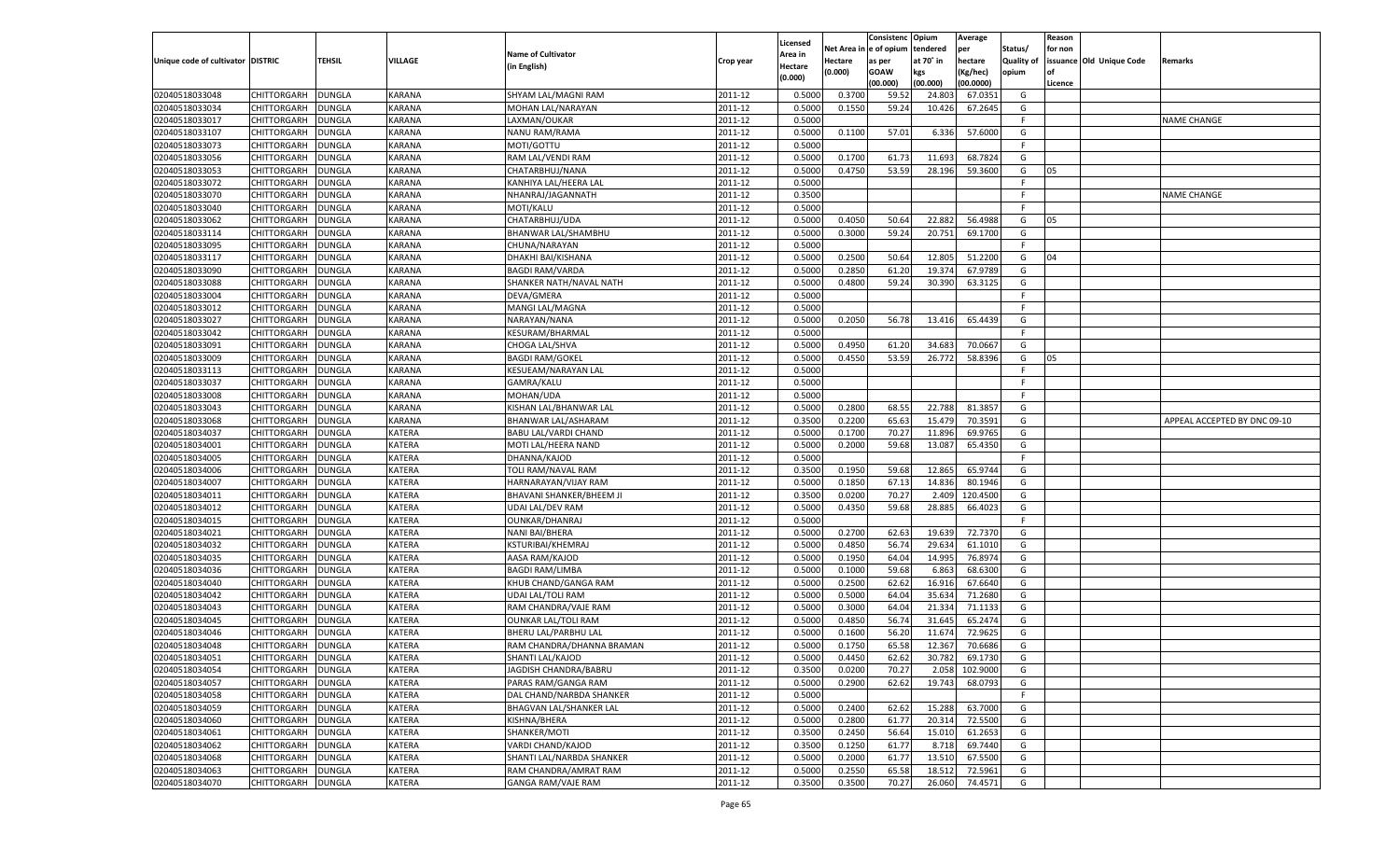|                                   |                    |               |                |                                         |           |                     |             | Consistenc    | Opium     | Average   |                   | Reason  |                          |                      |
|-----------------------------------|--------------------|---------------|----------------|-----------------------------------------|-----------|---------------------|-------------|---------------|-----------|-----------|-------------------|---------|--------------------------|----------------------|
|                                   |                    |               |                | <b>Name of Cultivator</b>               |           | Licensed<br>Area in | Net Area iı | n  e of opium | tendered  | per       | Status/           | for non |                          |                      |
| Unique code of cultivator DISTRIC |                    | TEHSIL        | <b>VILLAGE</b> | (in English)                            | Crop year | Hectare             | Hectare     | as per        | at 70° in | hectare   | <b>Quality of</b> |         | issuance Old Unique Code | Remarks              |
|                                   |                    |               |                |                                         |           | (0.000)             | (0.000)     | <b>GOAW</b>   | kgs       | (Kg/hec)  | opium             |         |                          |                      |
|                                   |                    |               |                |                                         |           |                     |             | (00.000)      | (00.000)  | (00.0000) |                   | Licence |                          |                      |
| 02040518034022                    | CHITTORGARH        | DUNGLA        | KATERA         | SHANKER/PARMANAND                       | 2011-12   | 0.5000              | 0.5000      | 65.58         | 35.591    | 71.1820   | G                 |         |                          |                      |
| 02040518034039                    | CHITTORGARH        | DUNGLA        | <b>KATERA</b>  | <b>BHAGVAN LAL/UDA</b>                  | 2011-12   | 0.5000              | 0.4900      | 61.77         | 33.391    | 68.1449   | G                 |         |                          |                      |
| 02040518034029                    | CHITTORGARH        | DUNGLA        | <b>KATERA</b>  | BHEEMA/NARAYAN                          | 2011-12   | 0.5000              | 0.4550      | 62.25         | 31.961    | 70.2440   | G                 |         |                          |                      |
| 02040518034056                    | CHITTORGARH        | DUNGLA        | KATERA         | BHERU LAL/HEERA LAL                     | 2011-12   | 0.5000              |             |               |           |           | E                 |         |                          |                      |
| 02040518034018                    | CHITTORGARH        | DUNGLA        | <b>KATERA</b>  | <b>BARDI BAI/KALU</b>                   | 2011-12   | 0.3500              | 0.3400      | 62.25         | 21.627    | 63.6088   | G                 |         |                          |                      |
| 02040518037036                    | CHITTORGARH        | DUNGLA        | KISHANKARERI   | NATHU LAL/DEV KISHAN                    | 2011-12   | 0.5000              | 0.1400      | 67.1          | 9.942     | 71.0143   | G                 |         |                          |                      |
| 02040518037042                    | CHITTORGARH        | DUNGLA        | KISHANKARERI   | MOTI LAL/LAXMAN                         | 2011-12   | 0.5000              | 0.2750      | 62.59         | 17.785    | 64.6727   | G                 |         |                          |                      |
| 02040518037002                    | CHITTORGARH        | DUNGLA        | KISHANKARERI   | <b>BHURA LAL/GOPAL</b>                  | 2011-12   | 0.5000              | 0.4350      | 58.49         | 26.722    | 61.4299   | G                 |         |                          | NAME CHANGE          |
| 02040518037006                    | CHITTORGARH        | DUNGLA        | KISHANKARERI   | ROOPA/CHATARBHUJ                        | 2011-12   | 0.5000              |             |               |           |           | F.                |         |                          |                      |
| 02040518037009                    | CHITTORGARH        | DUNGLA        | KISHANKARERI   | <b>GENESH / GOKEL</b>                   | 2011-12   | 0.5000              | 0.4750      | 67.1          | 32.913    | 69.2905   | G                 |         |                          |                      |
| 02040518037020                    | CHITTORGARH        | DUNGLA        | KISHANKARERI   | CHTRBHUJ/KHEMRAJ                        | 2011-12   | 0.5000              |             |               |           |           | F.                |         |                          |                      |
| 02040518037022                    | CHITTORGARH        | DUNGLA        | KISHANKARERI   | KHEMRAJ/NATHU                           | 2011-12   | 0.5000              | 0.0950      | 58.49         | 6.283     | 66.1368   | G                 |         |                          |                      |
| 02040518037004                    | CHITTORGARH        | DUNGLA        | KISHANKARERI   | GOKAL/CHTRBHUJ                          | 2011-12   | 0.5000              | 0.1000      | 64.33         | 6.369     | 63.6900   | G                 |         |                          |                      |
| 02040518037021                    | CHITTORGARH        | DUNGLA        | KISHANKARERI   | MANGI LAL/LAXMAN                        | 2011-12   | 0.5000              |             |               |           |           | E                 |         |                          |                      |
| 02040518037041                    | CHITTORGARH        | DUNGLA        | KISHANKARERI   | BHERU LAL/TOLI RAM                      | 2011-12   | 0.3500              |             |               |           |           | E                 | 06      |                          | VIOLATION OF DP RULE |
| 02040518037029                    | CHITTORGARH        | DUNGLA        | KISHANKARERI   | KALU LAL/NATHU                          | 2011-12   | 0.5000              | 0.2950      | 70.12         | 21.907    | 74.2610   | G                 |         |                          |                      |
| 02040518037008                    | CHITTORGARH        | DUNGLA        | KISHANKARERI   | PARBHU LAL/SHANKAR LAL                  | 2011-12   | 0.5000              | 0.1950      | 58.49         | 11.723    | 60.1179   | G                 |         |                          |                      |
| 02040518037010                    | CHITTORGARH        | DUNGLA        | KISHANKARERI   | MANGI LAL/GOKEL                         | 2011-12   | 0.5000              | 0.5050      | 67.11         | 34.514    | 68.3446   | G                 |         |                          |                      |
| 02040518037013                    | CHITTORGARH        | DUNGLA        | KISHANKARERI   | MOHAN LAL/DEVA                          | 2011-12   | 0.5000              |             |               |           |           | F.                |         |                          |                      |
| 02040518037014                    | CHITTORGARH        | DUNGLA        | KISHANKARERI   | RUP LAL/SHRI LAL                        | 2011-12   | 0.5000              |             |               |           |           | N                 |         |                          |                      |
| 02040518037049                    | CHITTORGARH        | DUNGLA        | KISHANKARERI   | SHANKAR/GANGA RAM                       | 2011-12   | 0.5000              |             |               |           |           | F.                |         |                          |                      |
| 02040518037011                    | CHITTORGARH        | DUNGLA        | KISHANKARERI   | MEGHRAJ/OUNKAR                          | 2011-12   | 0.5000              | 0.4750      | 67.15         | 32.894    | 69.2505   | G                 |         |                          |                      |
| 02040518037016                    | CHITTORGARH        | DUNGLA        | KISHANKARERI   | DAKHIBAI/BARDI CHAND                    | 2011-12   | 0.3500              | 0.3500      | 62.59         | 23.114    | 66.0400   | G                 |         |                          | <b>NAME CHANGE</b>   |
| 02040518037003                    | CHITTORGARH        | DUNGLA        | KISHANKARERI   | PERAM CHAND/KISHAN LAL                  | 2011-12   | 0.3500              | 0.3500      | 56.54         | 19.506    | 55.7314   | G                 | 04      |                          |                      |
| 02040518039009                    | CHITTORGARH        | DUNGLA        | LOTHIYANA      | HEERA LAL/JAI RAM                       | 2011-12   | 0.5000              |             |               |           |           | F                 |         |                          |                      |
| 02040518039001                    | CHITTORGARH        | DUNGLA        | LOTHIYANA      | MADHAV LAL/BHERU LAL                    | 2011-12   | 0.5000              |             |               |           |           | F.                |         |                          |                      |
| 02040518039003                    | CHITTORGARH        | DUNGLA        | LOTHIYANA      | <b>KISHAN LAL/GIRDHARI</b>              | 2011-12   | 0.5000              | 0.0950      | 64.14         | 6.863     | 72.2421   | G                 |         |                          |                      |
| 02040518039007                    | CHITTORGARH        | DUNGLA        | LOTHIYANA      | <b>HEMRAJ/BHERU</b>                     | 2011-12   | 0.5000              | 0.3300      | 56.38         | 20.144    | 61.0424   | G                 |         |                          |                      |
| 02040518039004                    | CHITTORGARH        | DUNGLA        | LOTHIYANA      | NARAYAN LAL/DAL CHAND                   | 2011-12   | 0.5000              | 0.2450      | 58.12         | 15.286    | 62.3918   | G                 |         |                          |                      |
| 02040518039005                    | CHITTORGARH        | DUNGLA        | LOTHIYANA      | MOHAN LAL/BHERU LAL                     | 2011-12   | 0.5000              |             |               |           |           | F.                |         |                          |                      |
| 02040518039006                    | CHITTORGARH        | DUNGLA        | LOTHIYANA      | <b>OUNKAR LAL/BHANA</b>                 | 2011-12   | 0.3500              |             |               |           |           | F                 |         |                          |                      |
| 02040518039015                    | CHITTORGARH        | DUNGLA        | LOTHIYANA      | KALU/ROOPA                              | 2011-12   | 0.3500              |             |               |           |           | F                 |         |                          |                      |
| 02040518039019                    | CHITTORGARH        | <b>DUNGLA</b> | LOTHIYANA      | RAM LAL/TARA CHAND                      | 2011-12   | 0.5000              |             |               |           |           | F                 |         |                          |                      |
| 02040518039018                    | CHITTORGARH        | DUNGLA        | LOTHIYANA      | GOUTAM/LACHI RAM                        | 2011-12   | 0.5000              |             |               |           |           | F                 |         |                          |                      |
| 02040518039023                    | CHITTORGARH        | DUNGLA        | LOTHIYANA      | KALU/KISHANA                            | 2011-12   | 0.5000              | 0.1100      | 61.16         | 7.531     | 68.4636   | G                 |         |                          |                      |
| 02040518039028                    | CHITTORGARH        | DUNGLA        | LOTHIYANA      | VARDI BAI/RATAN LAL                     | 2011-12   | 0.5000              |             |               |           |           | F                 |         |                          |                      |
| 02040518039036                    | CHITTORGARH        | <b>DUNGLA</b> | LOTHIYANA      | KESARBAI/HEERALAL/KISHANA               | 2011-12   | 0.5000              |             |               |           |           | F                 |         |                          |                      |
| 02040518039039                    | CHITTORGARH        | DUNGLA        | LOTHIYANA      | MANGU/DEVA                              | 2011-12   | 0.3500              |             |               |           |           | F                 |         |                          |                      |
| 02040518039050                    | CHITTORGARH        | DUNGLA        | LOTHIYANA      | RAMBAKSH/SHO RAM                        | 2011-12   | 0.5000              | 0.2500      | 70.13         | 19.656    | 78.6240   | G                 |         |                          |                      |
| 02040518039041                    | CHITTORGARH        | DUNGLA        | LOTHIYANA      | KALU/SHORAM                             | 2011-12   | 0.5000              | 0.2050      | 61.16         | 13.307    | 64.9122   | G                 |         |                          |                      |
| 02040518039026                    | CHITTORGARH        | <b>DUNGLA</b> | LOTHIYANA      | NAND RAM/JAI RAM                        | 2011-12   | 0.5000              |             |               |           |           | F.                |         |                          |                      |
| 02040518039049                    | CHITTORGARH        | DUNGLA        | LOTHIYANA      | CHOGALAL/DALLI CHAND                    | 2011-12   | 0.5000              |             |               |           |           | F                 |         |                          | <b>NAME CHANGE</b>   |
| 02040518039053                    | CHITTORGARH        | DUNGLA        | LOTHIYANA      | RUKMANIBAI/ANDA                         | 2011-12   | 0.5000              |             |               |           |           | E                 |         |                          |                      |
| 02040518039021                    | CHITTORGARH        | DUNGLA        | LOTHIYANA      | MANGI LAL/NAVLA                         | 2011-12   | 0.3500              | 0.0400      | 56.25         | 2.628     | 65.7000   | G                 |         |                          |                      |
| 02040518039032                    | CHITTORGARH        | <b>DUNGLA</b> | LOTHIYANA      | <b>DEU BAI/PARTHA</b>                   | 2011-12   | 0.3500              |             |               |           |           | F.                |         |                          |                      |
| 02040518039025                    | CHITTORGARH        | <b>DUNGLA</b> | LOTHIYANA      | RAMESWARLAL/BHERA                       | 2011-12   | 0.5000              |             |               |           |           | F.                |         |                          | <b>NAME CHANGE</b>   |
| 02040518039027                    | <b>CHITTORGARH</b> | <b>DUNGLA</b> | LOTHIYANA      | DEVILAL/DALCHAND                        | 2011-12   | 0.5000              |             |               |           |           | F.                |         |                          |                      |
| 02040518039031                    | CHITTORGARH        | <b>DUNGLA</b> | LOTHIYANA      | <b>HEERA LAL/JETA</b>                   | 2011-12   | 0.5000              |             |               |           |           | F.                |         |                          |                      |
| 02040518039034                    | CHITTORGARH        | <b>DUNGLA</b> | LOTHIYANA      | MADHO LAL/UDAI RAM                      | 2011-12   | 0.5000              |             |               |           |           | F.                |         |                          |                      |
| 02040518039035                    | CHITTORGARH        | <b>DUNGLA</b> | LOTHIYANA      | GANESH KUMAR/GASHI JAT                  | 2011-12   | 0.5000              |             |               |           |           | F.                |         |                          |                      |
| 02040518039030                    | CHITTORGARH        | <b>DUNGLA</b> | LOTHIYANA      | DHANRAJ/KISHNA                          | 2011-12   | 0.5000              | 0.1550      | 61.16         | 10.965    | 70.7419   | G                 |         |                          |                      |
| 02040518039042                    | CHITTORGARH        | <b>DUNGLA</b> | LOTHIYANA      | RAM LAL/NAVLA                           | 2011-12   | 0.5000              |             |               |           |           | F                 |         |                          |                      |
|                                   | <b>CHITTORGARH</b> |               |                |                                         |           |                     | 0.5000      |               |           |           |                   |         |                          |                      |
| 02040518038011                    |                    | <b>DUNGLA</b> | LUXMIPURA-4    | NARAYAN LAL/KANA<br>HEERALAL/CHAMPA LAL | 2011-12   | 0.5000              |             | 61.04         | 34.758    | 69.5160   | G                 |         |                          |                      |
| 02040518038002                    | CHITTORGARH        | <b>DUNGLA</b> | LUXMIPURA-4    |                                         | 2011-12   | 0.5000              | 0.5100      | 58.13         | 33.807    | 66.2882   | G                 |         |                          |                      |
| 02040518038005                    | CHITTORGARH        | <b>DUNGLA</b> | LUXMIPURA-4    | RAMESHVAR LAL/SAV LAL                   | 2011-12   | 0.5000              | 0.5000      | 61.14         | 33.112    | 66.2240   | G                 |         |                          |                      |
| 02040518038014                    | <b>CHITTORGARH</b> | <b>DUNGLA</b> | LUXMIPURA-4    | <b>OUNKAR/MOTI LAL</b>                  | 2011-12   | 0.5000              | 0.2600      | 61.14         | 15.888    | 61.1077   | G                 |         |                          |                      |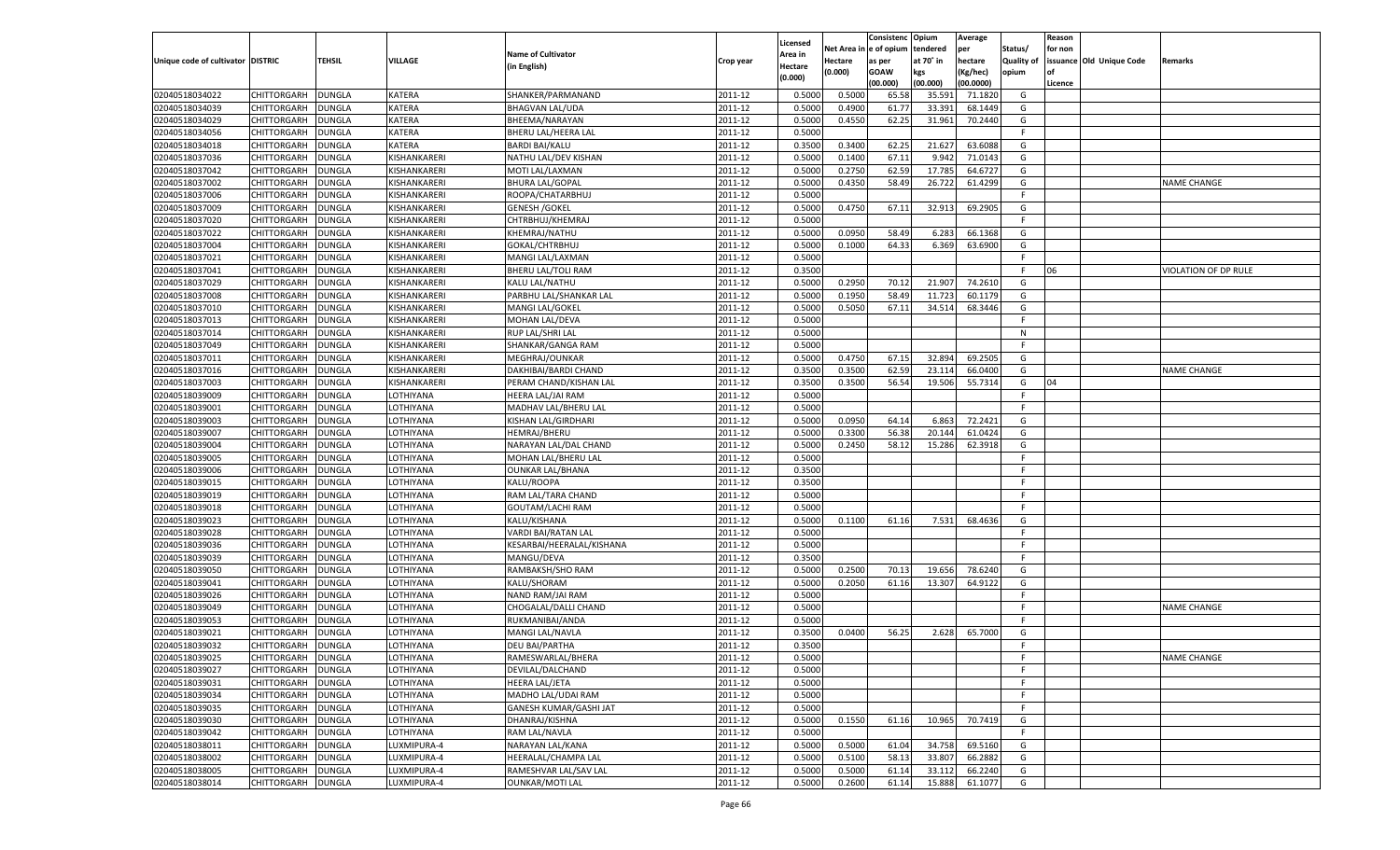|                                   |                    |               |                |                              |           |          |            | Consistenc Opium |           | Average   |                   | Reason    |                          |                    |
|-----------------------------------|--------------------|---------------|----------------|------------------------------|-----------|----------|------------|------------------|-----------|-----------|-------------------|-----------|--------------------------|--------------------|
|                                   |                    |               |                |                              |           | Licensed | Net Area i | n e of opium     | tendered  | per       | Status/           | for non   |                          |                    |
| Unique code of cultivator DISTRIC |                    | TEHSIL        | VILLAGE        | <b>Name of Cultivator</b>    | Crop year | Area in  | Hectare    | as per           | at 70° in | hectare   | <b>Quality of</b> |           | issuance Old Unique Code | Remarks            |
|                                   |                    |               |                | (in English)                 |           | Hectare  | (0.000)    | <b>GOAW</b>      | kgs       | (Kg/hec)  | opium             | <b>of</b> |                          |                    |
|                                   |                    |               |                |                              |           | (0.000)  |            | (00.000)         | (00.000)  | (00.0000) |                   | Licence   |                          |                    |
| 02040518038003                    | CHITTORGARH        | <b>DUNGLA</b> | LUXMIPURA-4    | <b>OUNKAR/SAV RAM</b>        | 2011-12   | 0.5000   | 0.3700     | 58.13            | 24.04     | 64.9973   | G                 |           |                          |                    |
| 02040518038016                    | CHITTORGARH        | DUNGLA        | LUXMIPURA-4    | HARLAL/GAMERA                | 2011-12   | 0.5000   | 0.1500     | 58.13            | 10.189    | 67.9267   | G                 |           |                          |                    |
| 02040518038013                    | CHITTORGARH        | <b>DUNGLA</b> | LUXMIPURA-4    | KALU RAM/RAMA                | 2011-12   | 0.5000   | 0.5050     | 67.24            | 35.897    | 71.0832   | G                 |           |                          |                    |
| 02040518038010                    | CHITTORGARH        | DUNGLA        | LUXMIPURA-4    | <b>BAGDI LAL/NARAYAN LAL</b> | 2011-12   | 0.5000   | 0.2550     | 61.14            | 18.359    | 71.9961   | G                 |           |                          |                    |
| 02040518038024                    | CHITTORGARH        | <b>DUNGLA</b> | LUXMIPURA-4    | <b>BANSHI LAL/NARAYAN</b>    | 2011-12   | 0.5000   | 0.2050     | 67.24            | 15.926    | 77.6878   | G                 |           |                          |                    |
| 02040518038017                    | CHITTORGARH        | DUNGLA        | LUXMIPURA-4    | <b>BAGDI RAM/DALU</b>        | 2011-12   | 0.5000   | 0.3050     | 64.19            | 24.502    | 80.3344   | G                 |           |                          |                    |
| 02040518038029                    | CHITTORGARH        | <b>DUNGLA</b> | LUXMIPURA-4    | BHANA/DEVA                   | 2011-12   | 0.5000   | 0.4550     | 52.12            | 25.010    | 54.9670   | G                 | 04        |                          |                    |
| 02040518040019                    | CHITTORGARH        | DUNGLA        | MANGALWAD      | SHANKAR LAL/NATHU            | 2011-12   | 0.5000   |            |                  |           |           | F.                |           |                          |                    |
| 02040518040014                    | CHITTORGARH        | <b>DUNGLA</b> | MANGALWAD      | PRATAPIBAI/CHAMPA LAL        | 2011-12   | 0.3500   |            |                  |           |           | F.                |           |                          | <b>NAME CHANGE</b> |
| 02040518040020                    | CHITTORGARH        | DUNGLA        | MANGALWAD      | NANDA/KISHNA                 | 2011-12   | 0.3500   |            |                  |           |           | N                 |           |                          |                    |
| 02040518040022                    | CHITTORGARH        | <b>DUNGLA</b> | MANGALWAD      | PARBHU LAL/KHUMAN SALVI      | 2011-12   | 0.5000   |            |                  |           |           | F.                |           |                          |                    |
| 02040518040013                    | CHITTORGARH        | DUNGLA        | MANGALWAD      | BHANWAR LAL/KHUMAN           | 2011-12   | 0.5000   |            |                  |           |           | F.                |           |                          |                    |
| 02040518040054                    | CHITTORGARH        | DUNGLA        | MANGALWAD      | DEVI SINGH/BAGH SINGH        | 2011-12   | 0.5000   |            |                  |           |           | F.                |           |                          |                    |
| 02040518040051                    | CHITTORGARH        | <b>DUNGLA</b> | MANGALWAD      | KESLASH/VARDA                | 2011-12   | 0.3500   | 0.1900     | 61.56            | 11.907    | 62.6684   | G                 |           |                          |                    |
| 02040518040004                    | CHITTORGARH        | <b>DUNGLA</b> | MANGALWAD      | ALIRAM/LAXMAN                | 2011-12   | 0.3500   | 0.1500     | 59.03            | 9.917     | 66.1133   | G                 |           |                          |                    |
| 02040518046016                    | CHITTORGARH        | <b>DUNGLA</b> | NALYAKHEDA     | DOLATRAM/SHANKAR GUJAR       | 2011-12   | 0.5000   | 0.1400     | 65.37            | 9.787     | 69.9071   | G                 |           |                          |                    |
| 02040518046005                    | CHITTORGARH        | <b>DUNGLA</b> | NALYAKHEDA     | SHREELAL/UDA                 | 2011-12   | 0.5000   |            |                  |           |           | F.                |           |                          |                    |
| 02040518046023                    | CHITTORGARH        | <b>DUNGLA</b> | NALYAKHEDA     | ONKAR/RAJING                 | 2011-12   | 0.5000   |            |                  |           |           | F                 |           |                          |                    |
| 02040518046013                    | CHITTORGARH        | <b>DUNGLA</b> | NALYAKHEDA     | LALU/BHANA GUJAR             | 2011-12   | 0.5000   |            |                  |           |           | E                 |           |                          |                    |
| 02040518046024                    | CHITTORGARH        | <b>DUNGLA</b> | NALYAKHEDA     | UDA/RUPA                     | 2011-12   | 0.5000   |            |                  |           |           | F.                |           |                          |                    |
| 02040518046012                    | CHITTORGARH        | <b>DUNGLA</b> | NALYAKHEDA     | MANOHAIBAI/AMBALAL           | 2011-12   | 0.3500   |            |                  |           |           | E                 |           |                          |                    |
| 02040518046025                    | CHITTORGARH        | <b>DUNGLA</b> | NALYAKHEDA     | SHOBHA LAL/KISHAN LAL        | 2011-12   | 0.5000   |            |                  |           |           | E                 |           | 02040518009008           | <b>TRANSFER</b>    |
|                                   | CHITTORGARH        | <b>DUNGLA</b> | NALYAKHEDA     | BHERA/NARAYAN                | 2011-12   | 0.3500   |            |                  |           |           | F                 |           | 02040518009006           |                    |
| 02040518046026<br>02040518049020  | CHITTORGARH        | <b>DUNGLA</b> | <b>NOGAWAN</b> | <b>HEERA/LALU</b>            | 2011-12   |          |            |                  |           |           | F                 |           |                          | TRANSFER           |
|                                   |                    |               |                |                              |           | 0.5000   |            |                  |           |           | E                 |           |                          |                    |
| 02040518049037                    | CHITTORGARH        | <b>DUNGLA</b> | <b>NOGAWAN</b> | MANGI LAL/SUKH LAL           | 2011-12   | 0.3500   |            |                  |           |           | E                 |           |                          |                    |
| 02040518049040                    | CHITTORGARH        | <b>DUNGLA</b> | <b>NOGAWAN</b> | BADAMIBAI/HEERALLALGUJAR     | 2011-12   | 0.5000   |            |                  |           |           | E                 |           |                          |                    |
| 02040518049011                    | CHITTORGARH        | <b>DUNGLA</b> | <b>NOGAWAN</b> | AMARATRAM/SHAMBHU            | 2011-12   | 0.5000   |            |                  |           |           |                   |           |                          |                    |
| 02040518049018                    | CHITTORGARH        | <b>DUNGLA</b> | <b>NOGAWAN</b> | BHAGGA/CHATARBHUJ            | 2011-12   | 0.3500   |            |                  |           |           | F.                |           |                          |                    |
| 02040518049019                    | CHITTORGARH        | <b>DUNGLA</b> | NOGAWAN        | BHERU LAL/JAI CHAND          | 2011-12   | 0.5000   |            |                  |           |           | F                 |           |                          |                    |
| 02040518049043                    | CHITTORGARH        | <b>DUNGLA</b> | NOGAWAN        | MAGNIRAM/HEERALAL            | 2011-12   | 0.5000   |            |                  |           |           | E                 |           |                          |                    |
| 02040518049044                    | CHITTORGARH        | DUNGLA        | <b>NOGAWAN</b> | LACHIRAM/BHDHA               | 2011-12   | 0.5000   |            |                  |           |           | E                 |           |                          |                    |
| 02040518049045                    | CHITTORGARH        | <b>DUNGLA</b> | <b>NOGAWAN</b> | AMARCHAND/UDHA               | 2011-12   | 0.5000   |            |                  |           |           | F                 |           |                          |                    |
| 02040518050001                    | CHITTORGARH        | <b>DUNGLA</b> | PALOD          | RAMLAL/PANALAL               | 2011-12   | 0.5000   |            |                  |           |           | E                 |           |                          |                    |
| 02040518050015                    | CHITTORGARH        | <b>DUNGLA</b> | PALOD          | RAM CHANDRA/LAXMI CHAND      | 2011-12   | 0.5000   |            |                  |           |           | E                 |           |                          |                    |
| 02040518050030                    | CHITTORGARH        | DUNGLA        | PALOD          | SURAJMAL/TARA CHAND          | 2011-12   | 0.5000   | 0.0550     | 58.32            | 3.841     | 69.8364   | G                 |           |                          |                    |
| 02040518050032                    | CHITTORGARH        | <b>DUNGLA</b> | PALOD          | GOTU/LAKHMA                  | 2011-12   | 0.5000   |            |                  |           |           | F.                |           |                          |                    |
| 02040518050036                    | CHITTORGARH        | <b>DUNGLA</b> | PALOD          | BHERU LAL/CHATARBHUJ         | 2011-12   | 0.5000   | 0.2150     | 55.01            | 12.841    | 59.7256   | G                 |           |                          |                    |
| 02040518050040                    | CHITTORGARH        | <b>DUNGLA</b> | PALOD          | NAVLA/MAGNA                  | 2011-12   | 0.5000   | 0.2250     | 58.32            | 14.888    | 66.1689   | G                 |           |                          |                    |
| 02040518050043                    | CHITTORGARH        | DUNGLA        | PALOD          | <b>SHANKER PURI/RAM PURI</b> | 2011-12   | 0.5000   | 0.0700     | 65.04            | 4.897     | 69.9571   | G                 |           |                          |                    |
| 02040518050056                    | CHITTORGARH        | DUNGLA        | PALOD          | DEVA/CHATARBHUJ              | 2011-12   | 0.3500   | 0.2500     | 56.91            | 15.821    | 63.2840   | G                 |           |                          |                    |
| 02040518050070                    | CHITTORGARH        | <b>DUNGLA</b> | PALOD          | <b>KALU LAL/TEKA</b>         | 2011-12   | 0.5000   |            |                  |           |           | F.                |           |                          |                    |
| 02040518050084                    | CHITTORGARH        | DUNGLA        | PALOD          | BHERU/RAMA                   | 2011-12   | 0.3500   | 0.0500     | 65.04            | 3.809     | 76.1800   | G                 |           |                          |                    |
| 02040518050085                    | CHITTORGARH        | DUNGLA        | PALOD          | MOTI/LAKHMA                  | 2011-12   | 0.5000   | 0.3100     | 61.56            | 20.895    | 67.4032   | G                 |           |                          |                    |
| 02040518050089                    | CHITTORGARH        | DUNGLA        | PALOD          | SHANKER/KALU                 | 2011-12   | 0.5000   |            |                  |           |           | F                 |           |                          |                    |
| 02040518050090                    | CHITTORGARH        | DUNGLA        | PALOD          | <b>HEERA LAL/GANGA</b>       | 2011-12   | 0.5000   |            |                  |           |           | F                 |           |                          |                    |
| 02040518050093                    | CHITTORGARH        | DUNGLA        | PALOD          | TARA CHAND/MOHAN             | 2011-12   | 0.5000   | 0.0950     | 55.01            | 6.342     | 66.7579   | G                 |           |                          |                    |
| 02040518050105                    | CHITTORGARH        | <b>DUNGLA</b> | PALOD          | KALU/GANGA RAM               | 2011-12   | 0.3500   |            |                  |           |           | F                 |           |                          |                    |
| 02040518050071                    | CHITTORGARH        | <b>DUNGLA</b> | PALOD          | PARBHU/OUNKAR                | 2011-12   | 0.5000   | 0.2450     | 56.53            | 15.215    | 62.1020   | G                 |           |                          |                    |
| 02040518050108                    | <b>CHITTORGARH</b> | <b>DUNGLA</b> | PALOD          | CHOGA/PANNA                  | 2011-12   | 0.5000   | 0.1900     | 61.56            | 12.479    | 65.6789   | G                 |           |                          |                    |
| 02040518050049                    | CHITTORGARH        | <b>DUNGLA</b> | PALOD          | BAGDIRAM/LKHMA               | 2011-12   | 0.5000   |            |                  |           |           | F.                |           |                          |                    |
| 02040518050031                    | <b>CHITTORGARH</b> | <b>DUNGLA</b> | PALOD          | NARAYAN/MANA                 | 2011-12   | 0.3500   |            |                  |           |           | F.                |           |                          |                    |
| 02040518050035                    | CHITTORGARH        | <b>DUNGLA</b> | PALOD          | <b>BAGDI RAM/BABRU</b>       | 2011-12   | 0.5000   | 0.1000     | 58.64            | 6.593     | 65.9300   | G                 |           |                          |                    |
| 02040518050038                    | <b>CHITTORGARH</b> | <b>DUNGLA</b> | PALOD          | MOHAN/OUNKAR                 | 2011-12   | 0.5000   |            |                  |           |           | F.                |           |                          |                    |
| 02040518050044                    | CHITTORGARH        | <b>DUNGLA</b> | PALOD          | PANNA/OUNKAR                 | 2011-12   | 0.3500   |            |                  |           |           | E                 |           |                          |                    |
| 02040518050045                    | CHITTORGARH        | <b>DUNGLA</b> | PALOD          | DHAPU BAI/KALU               | 2011-12   | 0.5000   | 0.1650     | 55.01            | 9.918     | 60.1091   | G                 |           |                          |                    |
| 02040518050062                    | CHITTORGARH        | <b>DUNGLA</b> | PALOD          | RAMESHVAR LAL/UDA            | 2011-12   | 0.5000   |            |                  |           |           | F.                |           |                          |                    |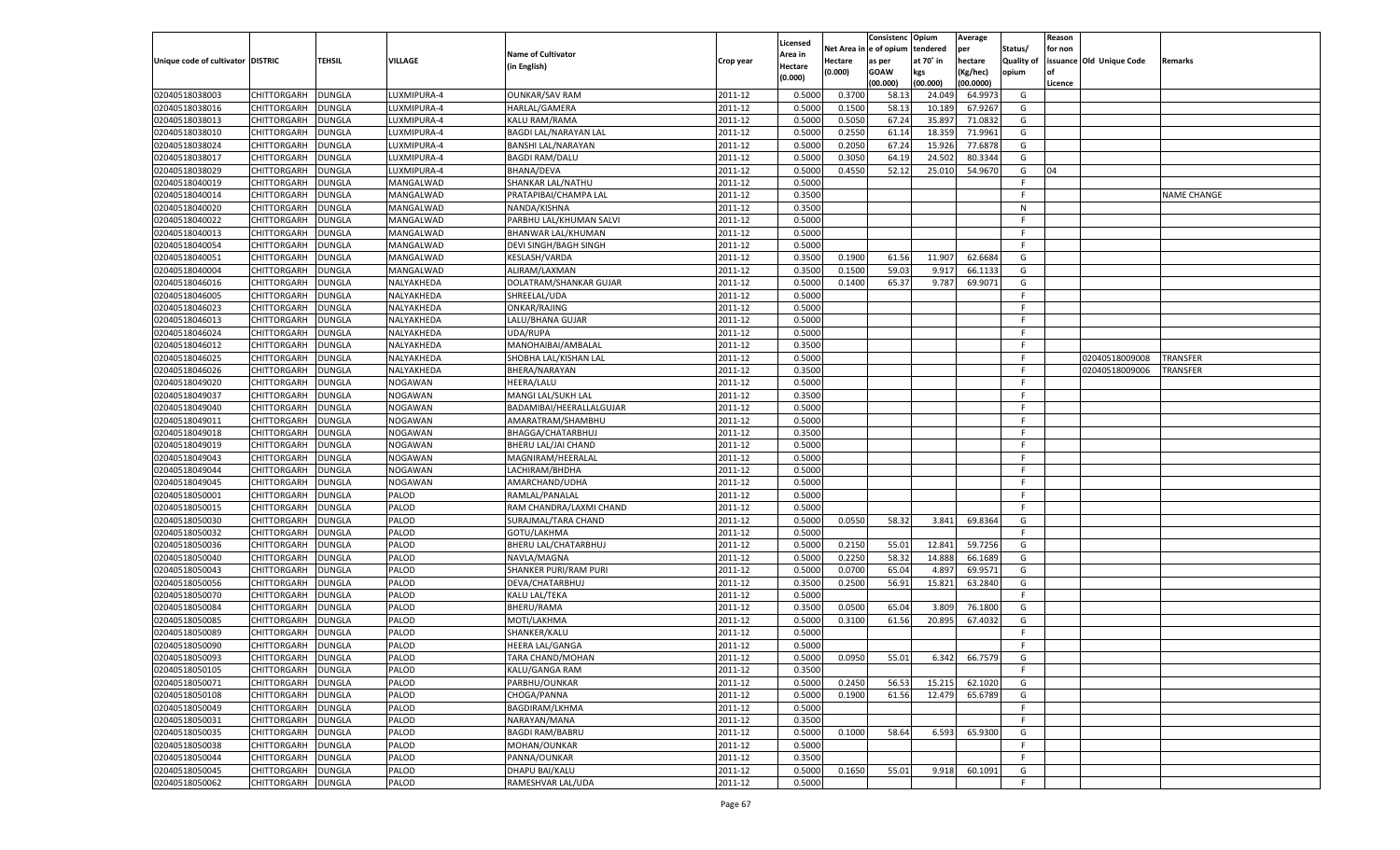|                                   |                    |               |                |                              |           |                     |            | Consistenc    | Opium     | Average   |            | Reason  |                          |         |
|-----------------------------------|--------------------|---------------|----------------|------------------------------|-----------|---------------------|------------|---------------|-----------|-----------|------------|---------|--------------------------|---------|
|                                   |                    |               |                | <b>Name of Cultivator</b>    |           | Licensed<br>Area in | Net Area i | n  e of opium | tendered  | per       | Status/    | for non |                          |         |
| Unique code of cultivator DISTRIC |                    | TEHSIL        | <b>VILLAGE</b> | (in English)                 | Crop year | Hectare             | Hectare    | as per        | at 70° in | hectare   | Quality of |         | issuance Old Unique Code | Remarks |
|                                   |                    |               |                |                              |           | (0.000)             | (0.000)    | <b>GOAW</b>   | kgs       | (Kg/hec)  | opium      |         |                          |         |
|                                   |                    |               |                |                              |           |                     |            | (00.000)      | (00.000)  | (00.0000) |            | Licence |                          |         |
| 02040518050065                    | CHITTORGARH        | DUNGLA        | PALOD          | GAMERI BAI/JAI CHAND         | 2011-12   | 0.3500              |            |               |           |           | -F         |         |                          |         |
| 02040518050069                    | CHITTORGARH        | DUNGLA        | PALOD          | GOKAL/NANA                   | 2011-12   | 0.3500              |            |               |           |           | F.         |         |                          |         |
| 02040518050076                    | CHITTORGARH        | DUNGLA        | PALOD          | CHOGA LAL/NAVLA              | 2011-12   | 0.5000              | 0.3400     | 58.64         | 21.596    | 63.5176   | G          |         |                          |         |
| 02040518050080                    | CHITTORGARH        | DUNGLA        | PALOD          | ANHCHIBAI/NARAYAN            | 2011-12   | 0.3500              | 0.2000     | 56.74         | 12.564    | 62.8200   | G          |         |                          |         |
| 02040518050083                    | CHITTORGARH        | DUNGLA        | PALOD          | SHOHAN LAL/UDA               | 2011-12   | 0.5000              |            |               |           |           | F.         |         |                          |         |
| 02040518050095                    | CHITTORGARH        | DUNGLA        | PALOD          | KALU/ROOPA                   | 2011-12   | 0.5000              | 0.1100     | 58.64         | 7.221     | 65.6455   | G          |         |                          |         |
| 02040518050004                    | CHITTORGARH        | DUNGLA        | PALOD          | BHANWAR LAL/NATHU            | 2011-12   | 0.5000              | 0.1550     | 58.64         | 10.388    | 67.0194   | G          |         |                          |         |
| 02040518050013                    | CHITTORGARH        | DUNGLA        | PALOD          | NARAYANI BAI/SAVA            | 2011-12   | 0.3500              |            |               |           |           | F.         |         |                          |         |
| 02040518050029                    | CHITTORGARH        | DUNGLA        | PALOD          | GOTU/VARDA                   | 2011-12   | 0.5000              |            |               |           |           | F.         |         |                          |         |
| 02040518050046                    | CHITTORGARH        | DUNGLA        | PALOD          | KAJOD/OUNKAR                 | 2011-12   | 0.3500              |            |               |           |           | E          |         |                          |         |
| 02040518050054                    | CHITTORGARH        | DUNGLA        | PALOD          | BHANWAR LAL/MOHAN            | 2011-12   | 0.5000              | 0.2000     | 61.56         | 13.191    | 65.9550   | G          |         |                          |         |
| 02040518050059                    | CHITTORGARH        | DUNGLA        | PALOD          | KANA/CHUNNI LAL              | 2011-12   | 0.5000              | 0.3450     | 58.64         | 20.826    | 60.3652   | G          |         |                          |         |
| 02040518050088                    | CHITTORGARH        | DUNGLA        | PALOD          | NARAYAN/BHERA                | 2011-12   | 0.3500              |            |               |           |           | F.         |         |                          |         |
| 02040518050100                    | CHITTORGARH        | DUNGLA        | PALOD          | BHANWARLAL/GOTU              | 2011-12   | 0.5000              | 0.1550     | 61.56         | 9.990     | 64.4516   | G          |         |                          |         |
| 02040518050106                    | CHITTORGARH        | DUNGLA        | PALOD          | SHANKER/MOTI                 | 2011-12   | 0.5000              |            |               |           |           | F.         |         |                          |         |
| 02040518050091                    | CHITTORGARH        | DUNGLA        | PALOD          | NAVLA/LAXMAN                 | 2011-12   | 0.3500              |            |               |           |           | F.         |         |                          |         |
| 02040518050033                    | CHITTORGARH        | <b>DUNGLA</b> | PALOD          | NANDA/ROOPA                  | 2011-12   | 0.3500              | 0.3100     | 52.31         | 15.708    | 50.6710   | G          | 04      |                          |         |
| 02040518050063                    | CHITTORGARH        | DUNGLA        | PALOD          | SOHANIBAI/CHUNNI LAL         | 2011-12   | 0.5000              |            |               |           |           | F.         |         |                          |         |
| 02040518050058                    | CHITTORGARH        | DUNGLA        | PALOD          | CHOGA LAL/JAI CHAND          | 2011-12   | 0.5000              | 0.1950     | 59.03         | 12.691    | 65.0821   | G          |         |                          |         |
| 02040518051005                    | CHITTORGARH        | DUNGLA        | PARANA         | <b>BANSI LAL/NATHU</b>       | 2011-12   | 0.5000              | 0.4000     | 62.43         | 29.922    | 74.8050   | G          |         |                          |         |
| 02040518051019                    | CHITTORGARH        | DUNGLA        | PARANA         | <b>MANGI LAL/RAMA</b>        | 2011-12   | 0.5000              | 0.3700     | 62.43         | 24.767    | 66.9378   | G          |         |                          |         |
| 02040518051028                    | CHITTORGARH        | DUNGLA        | PARANA         | SUJUDIDEVI/NARAYAN           | 2011-12   | 0.5000              | 0.4800     | 62.43         | 32.437    | 67.5771   | G          |         |                          |         |
| 02040518051029                    | CHITTORGARH        | DUNGLA        | PARANA         | SUNDAR LAL/SUKH LAL          | 2011-12   | 0.5000              |            |               |           |           | F.         |         |                          |         |
| 02040518051035                    | CHITTORGARH        | DUNGLA        | PARANA         | RAM NARAYAN/DEEP CHAND       | 2011-12   | 0.5000              | 0.3600     | 62.68         | 25.806    | 71.6833   | G          |         |                          |         |
| 02040518051009                    | CHITTORGARH        | DUNGLA        | PARANA         | MHDAN LAL/DALU TELI          | 2011-12   | 0.5000              | 0.5050     | 62.68         | 36.229    | 71.7406   | G          |         |                          |         |
| 02040518051004                    | CHITTORGARH        | DUNGLA        | PARANA         | GOVERDHAN SINGH/GOPAL SINGH  | 2011-12   | 0.5000              |            |               |           |           | F.         |         |                          |         |
| 02040518051011                    | CHITTORGARH        | DUNGLA        | PARANA         | <b>HEERA LAL/BHIMA</b>       | 2011-12   | 0.5000              |            |               |           |           | F.         |         |                          |         |
| 02040518051032                    | CHITTORGARH        | DUNGLA        | PARANA         | RAM SINGH/NATHU SINGH        | 2011-12   | 0.5000              |            |               |           |           | E          |         |                          |         |
| 02040518051038                    | CHITTORGARH        | DUNGLA        | PARANA         | <b>GANGA RAM/DOLA</b>        | 2011-12   | 0.5000              | 0.1100     | 64.09         | 8.377     | 76.1545   | G          |         |                          |         |
| 02040518051047                    | CHITTORGARH        | DUNGLA        | PARANA         | DEVI SINGH/MADHO SINGH       | 2011-12   | 0.5000              | 0.5100     | 58.80         | 34.982    | 68.5922   | G          |         |                          |         |
| 02040518051045                    | CHITTORGARH        | DUNGLA        | PARANA         | NAHAR SINGH/DEVI SINGH       | 2011-12   | 0.5000              | 0.4800     | 58.79         | 33.116    | 68.9917   | G          |         |                          |         |
| 02040518051046                    | CHITTORGARH        | DUNGLA        | PARANA         | DULESINGH/RAMSINGH/PRAMKUVAR | 2011-12   | 0.3500              | 0.3450     | 58.79         | 23.970    | 69.4783   | G          |         |                          |         |
| 02040518051007                    | CHITTORGARH        | DUNGLA        | PARANA         | UDA/NARU                     | 2011-12   | 0.5000              | 0.4850     | 62.68         | 33.283    | 68.6247   | G          |         |                          |         |
| 02040518051012                    | CHITTORGARH        | DUNGLA        | PARANA         | ROD SINGH/FHTE SINGH         | 2011-12   | 0.5000              | 0.2950     | 61.52         | 19.783    | 67.0610   | G          |         |                          |         |
| 02040518051016                    | CHITTORGARH        | DUNGLA        | PARANA         | PURA/RUPA                    | 2011-12   | 0.5000              | 0.4650     | 61.52         | 32.342    | 69.5527   | G          |         |                          |         |
| 02040518051039                    | CHITTORGARH        | DUNGLA        | PARANA         | MANGI LAL/VARDA              | 2011-12   | 0.5000              | 0.3500     | 59.33         | 21.376    | 61.0743   | G          |         |                          |         |
| 02040518051021                    | CHITTORGARH        | DUNGLA        | PARANA         | <b>HAR LAL/KANA</b>          | 2011-12   | 0.5000              | 0.4800     | 61.52         | 35.726    | 74.4292   | G          |         |                          |         |
| 02040518051034                    | CHITTORGARH        | DUNGLA        | PARANA         | MOHAN LAL/BHAGVATI LAL       | 2011-12   | 0.5000              |            |               |           |           | F.         |         |                          |         |
| 02040518051026                    | CHITTORGARH        | DUNGLA        | PARANA         | SHANKAR LAL/RAM LAL          | 2011-12   | 0.5000              | 0.4650     | 61.70         | 32.445    | 69.7742   | G          |         |                          |         |
| 02040518051027                    | CHITTORGARH        | DUNGLA        | PARANA         | AMBHA LAL/BHURA LAL          | 2011-12   | 0.5000              | 0.2250     | 67.06         | 16.075    | 71.4444   | G          |         |                          |         |
| 02040518052002                    | CHITTORGARH        | DUNGLA        | PARMESHWARPURA | BHERU LAL/RATAN LAL          | 2011-12   | 0.5000              | 0.1500     | 67.47         | 11.354    | 75.6933   | G          |         |                          |         |
| 02040518052003                    | CHITTORGARH        | DUNGLA        | PARMESHWARPURA | KALULAL/SHANKAR LAL          | 2011-12   | 0.5000              |            |               |           |           | F.         |         |                          |         |
| 02040518052005                    | CHITTORGARH        | DUNGLA        | PARMESHWARPURA | <b>HAJARI/NANDA</b>          | 2011-12   | 0.5000              | 0.1950     | 65.15         | 13.104    | 67.2000   | G          |         |                          |         |
| 02040518052009                    | CHITTORGARH        | DUNGLA        | PARMESHWARPURA | RATAN LAL/KISHNA             | 2011-12   | 0.5000              |            |               |           |           | F          |         |                          |         |
| 02040518052014                    |                    | <b>DUNGLA</b> |                | KALU /JODHA                  |           | 0.5000              |            |               |           |           | F.         |         |                          |         |
|                                   | CHITTORGARH        |               | PARMESHWARPURA |                              | 2011-12   |                     |            |               |           |           | F          |         |                          |         |
| 02040518052015                    | CHITTORGARH        | <b>DUNGLA</b> | PARMESHWARPURA | GODHA/MOTI                   | 2011-12   | 0.5000              |            |               |           |           |            |         |                          |         |
| 02040518052016                    | <b>CHITTORGARH</b> | <b>DUNGLA</b> | PARMESHWARPURA | RAM CHANDRA/KISHAN LAL       | 2011-12   | 0.3500              | 0.0150     | 67.68         | 1.257     | 83.8000   | G          |         |                          |         |
| 02040518052020                    | <b>CHITTORGARH</b> | <b>DUNGLA</b> | PARMESHWARPURA | CHUNNI LAL/NARAYAN           | 2011-12   | 0.5000              |            |               |           |           | F.         |         |                          |         |
| 02040518052026                    | CHITTORGARH        | <b>DUNGLA</b> | PARMESHWARPURA | OUNKAR/JHECHAND              | 2011-12   | 0.5000              |            |               |           |           | F.         |         |                          |         |
| 02040518052006                    | CHITTORGARH        | <b>DUNGLA</b> | PARMESHWARPURA | HANSRAJ/CHMPA                | 2011-12   | 0.5000              |            |               |           |           | F.         |         |                          |         |
| 02040518052011                    | <b>CHITTORGARH</b> | <b>DUNGLA</b> | PARMESHWARPURA | TULSHIRAM/NANU DAS           | 2011-12   | 0.5000              |            |               |           |           | F.         |         |                          |         |
| 02040518052012                    | CHITTORGARH        | <b>DUNGLA</b> | PARMESHWARPURA | KISHAN LAL/HEMRAJ            | 2011-12   | 0.5000              |            |               |           |           | F.         |         |                          |         |
| 02040518052013                    | CHITTORGARH        | <b>DUNGLA</b> | PARMESHWARPURA | AMBHA LAL/SHANKAR LAL        | 2011-12   | 0.5000              | 0.0850     | 61.78         | 5.993     | 70.5059   | G          |         |                          |         |
| 02040518052007                    | <b>CHITTORGARH</b> | <b>DUNGLA</b> | PARMESHWARPURA | SORAM/BHANA                  | 2011-12   | 0.5000              |            |               |           |           | F.         |         |                          |         |
| 02040518052010                    | <b>CHITTORGARH</b> | <b>DUNGLA</b> | PARMESHWARPURA | SOSAR BAI/KALU LAL           | 2011-12   | 0.5000              |            |               |           |           | F.         |         |                          |         |
| 02040518052025                    | <b>CHITTORGARH</b> | <b>DUNGLA</b> | PARMESHWARPURA | SHANKAR LAL/KISHNA           | 2011-12   | 0.5000              |            |               |           |           | F.         |         |                          |         |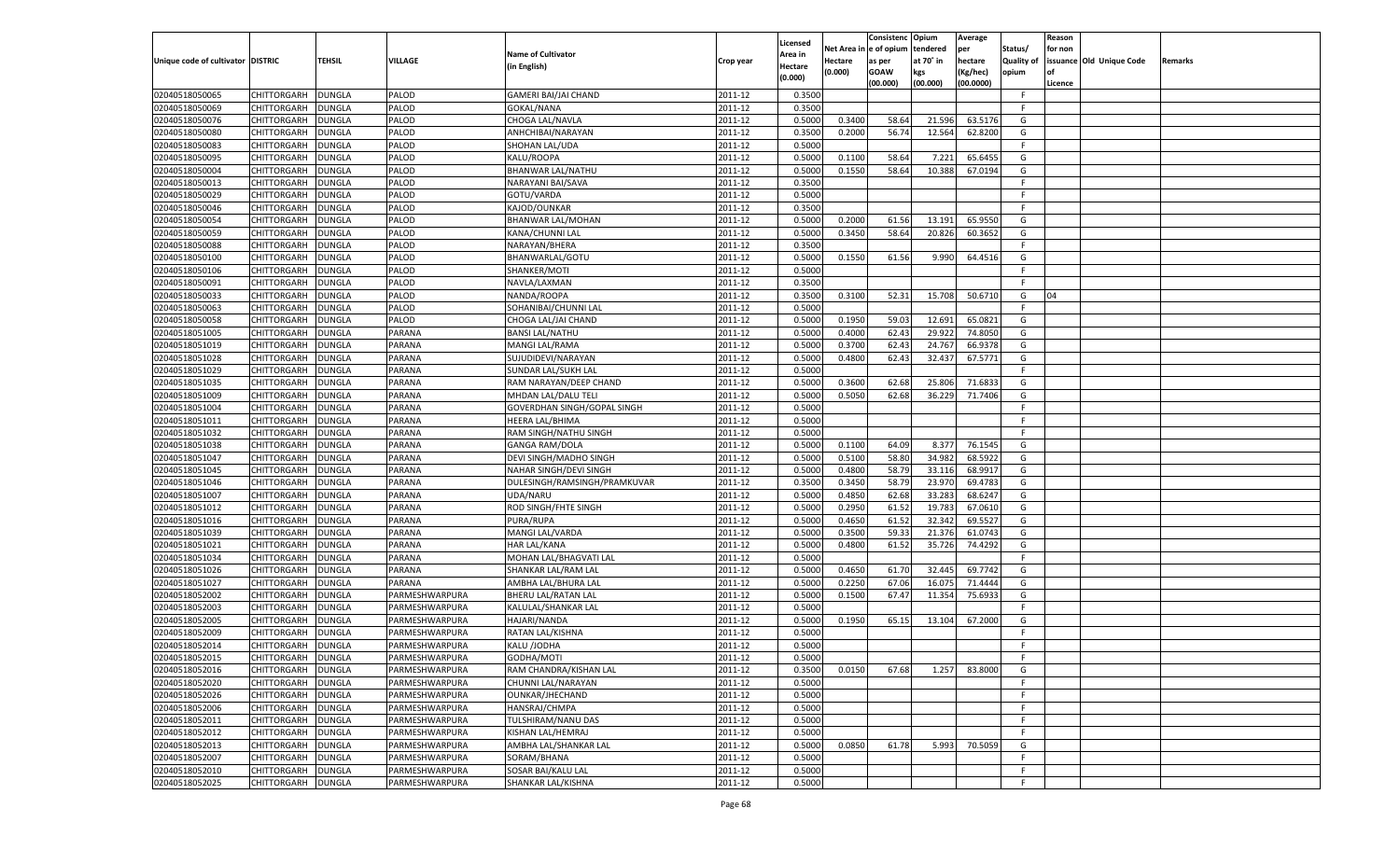|                                   |                    |               |                 |                             |           |                    |            | Consistenc   | Opium     | Average   |            | Reason  |                          |         |
|-----------------------------------|--------------------|---------------|-----------------|-----------------------------|-----------|--------------------|------------|--------------|-----------|-----------|------------|---------|--------------------------|---------|
|                                   |                    |               |                 |                             |           | Licensed           | Net Area i | n e of opium | tendered  | per       | Status/    | for non |                          |         |
| Unique code of cultivator DISTRIC |                    | TEHSIL        | <b>VILLAGE</b>  | <b>Name of Cultivator</b>   | Crop year | Area in            | Hectare    | as per       | at 70° in | hectare   | Quality of |         | issuance Old Unique Code | Remarks |
|                                   |                    |               |                 | (in English)                |           | Hectare<br>(0.000) | (0.000)    | <b>GOAW</b>  | kgs       | (Kg/hec)  | opium      |         |                          |         |
|                                   |                    |               |                 |                             |           |                    |            | (00.000)     | (00.000)  | (00.0000) |            | Licence |                          |         |
| 02040518052028                    | CHITTORGARH        | <b>DUNGLA</b> | PARMESHWARPURA  | GAMERA/BHERA                | 2011-12   | 0.5000             |            |              |           |           | -F         |         |                          |         |
| 02040518052018                    | CHITTORGARH        | DUNGLA        | PARMESHWARPURA  | MATRALAL/VARDI CHAND        | 2011-12   | 0.5000             |            |              |           |           | E          |         |                          |         |
| 02040518052038                    | CHITTORGARH        | DUNGLA        | PARMESHWARPURA  | BHAWRIBAI/RAMLAL            | 2011-12   | 0.5000             |            |              |           |           | F.         |         |                          |         |
| 02040518052039                    | CHITTORGARH        | DUNGLA        | PARMESHWARPURA  | GATTUBAI/BHURALAL           | 2011-12   | 0.5000             |            |              |           |           | E          |         |                          |         |
| 02040518052040                    | CHITTORGARH        | DUNGLA        | PARMESHWARPURA  | <b>OUNKAR/BHAGVAN</b>       | 2011-12   | 0.3500             |            |              |           |           | F.         |         |                          |         |
| 02040518052041                    | CHITTORGARH        | DUNGLA        | PARMESHWARPURA  | OUKAR/KISHNA/DAPUBAI        | 2011-12   | 0.5000             |            |              |           |           | -F         |         |                          |         |
| 02040518053019                    | CHITTORGARH        | DUNGLA        | PIRANA          | PARASRAM/PREAM CHAND        | 2011-12   | 0.5000             |            |              |           |           | F.         |         |                          |         |
| 02040518053036                    | CHITTORGARH        | DUNGLA        | PIRANA          | SHAMBHU LAL/GANGA RAM       | 2011-12   | 0.5000             |            |              |           |           | F.         |         |                          |         |
| 02040518053006                    | CHITTORGARH        | DUNGLA        | PIRANA          | SHYAM LAL/SHVRAM            | 2011-12   | 0.3500             | 0.1400     | 58.44        | 8.941     | 63.8643   | G          |         |                          |         |
| 02040518053014                    | CHITTORGARH        | DUNGLA        | PIRANA          | LACHHU BAI/PARSHRAM         | 2011-12   | 0.5000             |            |              |           |           | F.         |         |                          |         |
| 02040518053015                    | CHITTORGARH        | DUNGLA        | PIRANA          | <b>HEERA LAL/BHERA</b>      | 2011-12   | 0.5000             |            |              |           |           | F.         |         |                          |         |
| 02040518053045                    | CHITTORGARH        | DUNGLA        | PIRANA          | <b>GASHI LAL/CHUNNI LAL</b> | 2011-12   | 0.5000             |            |              |           |           | E          |         |                          |         |
| 02040518053010                    | CHITTORGARH        | DUNGLA        | PIRANA          | SHVARAM/RAM JI              | 2011-12   | 0.5000             |            |              |           |           | F.         |         |                          |         |
| 02040518053065                    | CHITTORGARH        | DUNGLA        | PIRANA          | GENESHLAL/MANA              | 2011-12   | 0.5000             |            |              |           |           | F.         |         |                          |         |
| 02040518053046                    | CHITTORGARH        | DUNGLA        | PIRANA          | BAGDIRAM/LACHI RAM          | 2011-12   | 0.5000             |            |              |           |           | F.         |         |                          |         |
| 02040518053070                    | CHITTORGARH        | DUNGLA        | PIRANA          | SOHURAMDAS/LAXMANDAS        | 2011-12   | 0.5000             |            |              |           |           | F.         |         |                          |         |
| 02040518053023                    | CHITTORGARH        | <b>DUNGLA</b> | PIRANA          | HANGAMIBAI/KISHAN LAL       | 2011-12   | 0.5000             |            |              |           |           | F.         |         |                          |         |
| 02040518053055                    | CHITTORGARH        | DUNGLA        | PIRANA          | WARDI BAI/OUNKAR            | 2011-12   | 0.5000             |            |              |           |           | F.         |         |                          |         |
| 02040518053069                    | CHITTORGARH        | DUNGLA        | PIRANA          | BHERULAL/KISHANLAL          | 2011-12   | 0.5000             |            |              |           |           | F.         |         |                          |         |
| 02040518053040                    | CHITTORGARH        | DUNGLA        | PIRANA          | MANGU/BHURA                 | 2011-12   | 0.5000             |            |              |           |           | F.         |         |                          |         |
| 02040518053048                    | CHITTORGARH        | DUNGLA        | PIRANA          | GOKAL/KANIRAM               | 2011-12   | 0.3500             | 0.1250     | 55.71        | 7.720     | 61.7600   | G          |         |                          |         |
| 02040518054021                    | CHITTORGARH        | DUNGLA        | RAWATPURA       | <b>SHV RAM/AMRA</b>         | 2011-12   | 0.5000             | 0.4750     | 53.12        | 28.116    | 59.1916   | G          | 05      |                          |         |
| 02040518054005                    | CHITTORGARH        | DUNGLA        | RAWATPURA       | GHASI/MODA                  | 2011-12   | 0.5000             | 0.2500     | 64.06        | 17.067    | 68.2680   | G          |         |                          |         |
| 02040518054006                    | CHITTORGARH        | DUNGLA        | RAWATPURA       | RATAN LAL/BHERU LAL         | 2011-12   | 0.5000             |            |              |           |           | F.         |         |                          |         |
| 02040518054011                    | CHITTORGARH        | DUNGLA        | RAWATPURA       | NANDA/LAXMAN                | 2011-12   | 0.5000             |            |              |           |           | F.         |         |                          |         |
| 02040518054033                    | CHITTORGARH        | DUNGLA        | RAWATPURA       | DALU/KANA                   | 2011-12   | 0.5000             | 0.1350     | 53.12        | 8.567     | 63.4593   | G          | 05      |                          |         |
| 02040518054035                    | CHITTORGARH        | DUNGLA        | RAWATPURA       | NARAYAN/PRTHA               | 2011-12   | 0.5000             | 0.2500     | 56.20        | 16.113    | 64.4520   | G          |         |                          |         |
| 02040518054027                    | CHITTORGARH        | DUNGLA        | RAWATPURA       | <b>OUNKR/JAI CHAND</b>      | 2011-12   | 0.5000             | 0.5000     | 53.12        | 29.671    | 59.3420   | G          | 05      |                          |         |
| 02040518054030                    | CHITTORGARH        | DUNGLA        | RAWATPURA       | BHERULAL/BHELI              | 2011-12   | 0.5000             | 0.4750     | 56.20        | 30.790    | 64.8211   | G          |         |                          |         |
| 02040518054004                    | CHITTORGARH        | DUNGLA        | RAWATPURA       | <b>BHGGA/GOKEL</b>          | 2011-12   | 0.5000             |            |              |           |           | F.         |         |                          |         |
| 02040518054007                    |                    | <b>DUNGLA</b> | RAWATPURA       |                             | 2011-12   | 0.3500             |            |              |           |           | F          |         |                          |         |
|                                   | CHITTORGARH        |               |                 | <b>GULAB BAI/NARAYAN</b>    |           |                    |            |              |           |           | F          |         |                          |         |
| 02040518056001                    | CHITTORGARH        | DUNGLA        | SARANGPURA      | RATANLAL/KALU LAL           | 2011-12   | 0.5000             |            |              |           |           | F          |         |                          |         |
| 02040518056003                    | CHITTORGARH        | DUNGLA        | SARANGPURA      | KUKA/BHERA                  | 2011-12   | 0.3500             |            |              |           |           |            |         |                          |         |
| 02040518056004                    | CHITTORGARH        | DUNGLA        | SARANGPURA      | <b>HAV LAL/GOTTU</b>        | 2011-12   | 0.5000             |            |              |           |           | F          |         |                          |         |
| 02040518056019                    | CHITTORGARH        | <b>DUNGLA</b> | SARANGPURA      | RAMIBAI/BHERULAL            | 2011-12   | 0.5000             |            |              |           |           | E          |         |                          |         |
| 02040518056007                    | CHITTORGARH        | DUNGLA        | SARANGPURA      | UDHE LAL/BHANWAR LAL        | 2011-12   | 0.5000             |            |              |           |           | F          |         |                          |         |
| 02040518056005                    | CHITTORGARH        | <b>DUNGLA</b> | SARANGPURA      | SHREELAL/HARIRAM            | 2011-12   | 0.5000             |            |              |           |           | F          |         |                          |         |
| 02040518056014                    | CHITTORGARH        | DUNGLA        | SARANGPURA      | GHERI LAL/GANGA RAM         | 2011-12   | 0.5000             |            |              |           |           | F          |         |                          |         |
| 02040518056018                    | CHITTORGARH        | <b>DUNGLA</b> | SARANGPURA      | RAMJAN ALLI/ANAR ALLI       | 2011-12   | 0.5000             |            |              |           |           | E          |         |                          |         |
| 02040518056008                    | CHITTORGARH        | DUNGLA        | SARANGPURA      | SAHV LAL/BHURA LAL          | 2011-12   | 0.5000             |            |              |           |           | F.         |         |                          |         |
| 02040518056021                    | CHITTORGARH        | <b>DUNGLA</b> | SARANGPURA      | <b>OUNKAR LAL/NANA</b>      | 2011-12   | 0.5000             |            |              |           |           | F.         |         |                          |         |
| 02040518058010                    | CHITTORGARH        | DUNGLA        | <b>SETHWANA</b> | MANGI LAL/UDAI LAL          | 2011-12   | 0.5000             | 0.4000     | 68.14        | 29.281    | 73.2025   | G          |         |                          |         |
| 02040518058023                    | <b>CHITTORGARH</b> | DUNGLA        | SETHWANA        | <b>HAR LAL/MANA</b>         | 2011-12   | 0.5000             | 0.4000     | 70.04        | 30.497    | 76.2425   | G          |         |                          |         |
| 02040518058008                    | CHITTORGARH        | DUNGLA        | SETHWANA        | OUNKAR DASS/UDAI RAM DAS    | 2011-12   | 0.3500             | 0.3450     | 65.62        | 23.501    | 68.1188   | G          |         |                          |         |
| 02040518058013                    | CHITTORGARH        | <b>DUNGLA</b> | SETHWANA        | MITHU LAL/GAMERA            | 2011-12   | 0.5000             | 0.2950     | 68.14        | 22.029    | 74.6746   | - 1        | 02      |                          |         |
| 02040518058018                    | CHITTORGARH        | <b>DUNGLA</b> | SETHWANA        | SHANKER/DHANNA              | 2011-12   | 0.5000             | 0.4800     | 65.59        | 33.844    | 70.5083   | G          |         |                          |         |
| 02040518058025                    | <b>CHITTORGARH</b> | <b>DUNGLA</b> | SETHWANA        | RATAN LAL/MOHAN DAS         | 2011-12   | 0.5000             | 0.4800     | 68.08        | 35.907    | 74.8063   | G          |         |                          |         |
| 02040518058001                    | <b>CHITTORGARH</b> | <b>DUNGLA</b> | SETHWANA        | MOHAN LAL/OUNKAR            | 2011-12   | 0.5000             |            |              |           |           | F.         |         |                          |         |
| 02040518058027                    | <b>CHITTORGARH</b> | <b>DUNGLA</b> | SETHWANA        | LALIT KUMAR/OUNKAR LAL      | 2011-12   | 0.5000             | 0.4900     | 65.59        | 34.304    | 70.0082   | G          |         |                          |         |
| 02040518059009                    | CHITTORGARH        | <b>DUNGLA</b> | SUJAKHEDA       | TULSIRAM/MODA               | 2011-12   | 0.5000             | 0.2500     | 61.10        | 16.933    | 67.7320   | G          |         |                          |         |
| 02040518059026                    | CHITTORGARH        | <b>DUNGLA</b> | SUJAKHEDA       | KALULAL/BHERA               | 2011-12   | 0.5000             |            |              |           |           | F          |         |                          |         |
| 02040518059033                    | CHITTORGARH        | <b>DUNGLA</b> | SUJAKHEDA       | KAILASHBAI/SOHANLAL         | 2011-12   | 0.5000             | 0.2400     | 58.44        | 15.270    | 63.6250   | G          |         |                          |         |
| 02040518059040                    | CHITTORGARH        | <b>DUNGLA</b> | SUJAKHEDA       | BHURIBAI/MAGNIRAM           | 2011-12   | 0.3500             |            |              |           |           | F          |         |                          |         |
| 02040518059001                    | CHITTORGARH        | <b>DUNGLA</b> | SUJAKHEDA       | KALU/BHANA                  | 2011-12   | 0.5000             |            |              |           |           | F.         |         |                          |         |
| 02040518059003                    | CHITTORGARH        | <b>DUNGLA</b> | SUJAKHEDA       | SOSAR/KISHANA               | 2011-12   | 0.5000             |            |              |           |           | F.         |         |                          |         |
| 02040518059013                    | CHITTORGARH        | <b>DUNGLA</b> | SUJAKHEDA       | MAGNIRAM/KISHNA             | 2011-12   | 0.5000             |            |              |           |           | F.         |         |                          |         |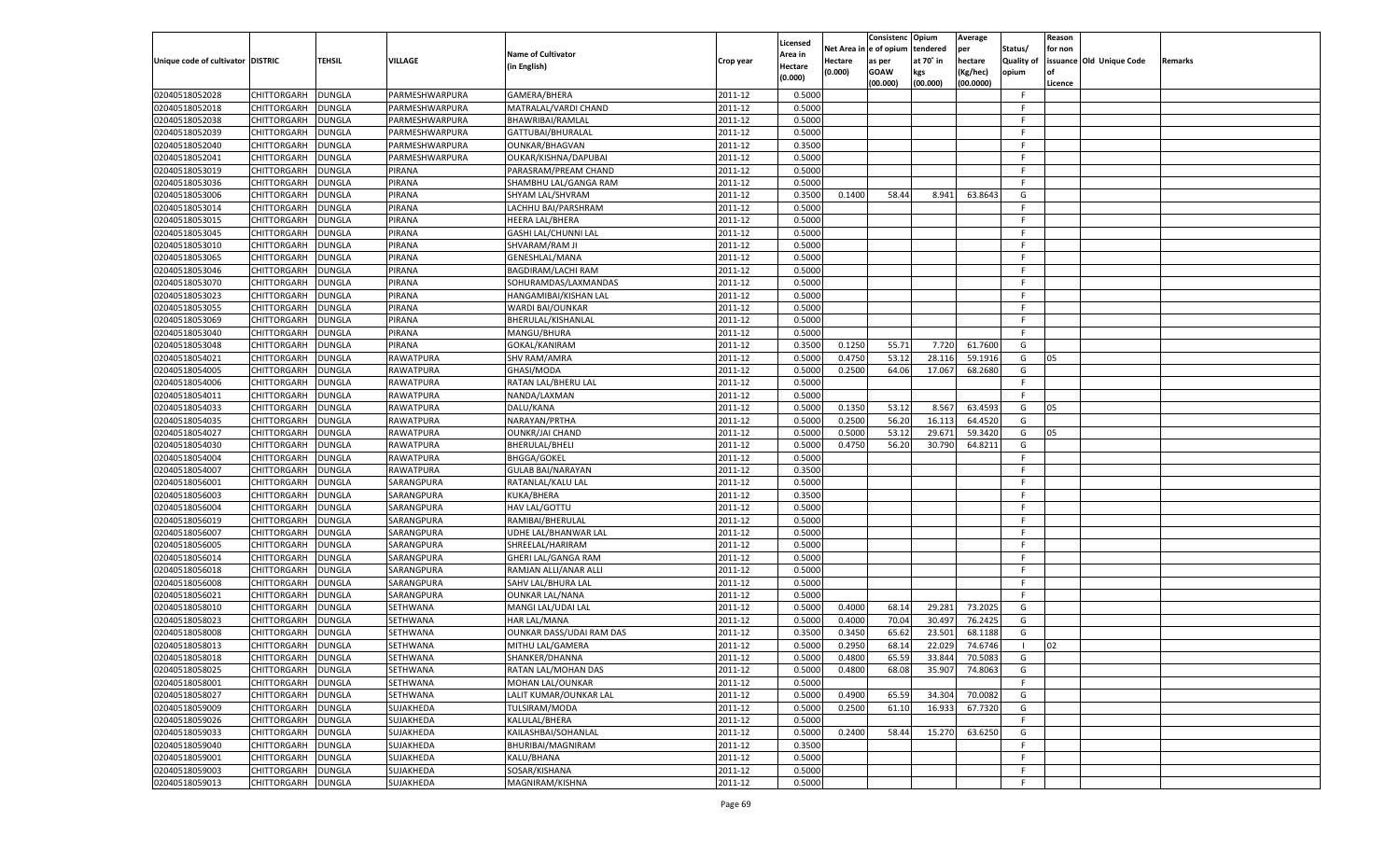|                                   |                    |               |                 |                           |           |                    |            | Consistenc   | Opium     | Average   |            | Reason  |                          |          |
|-----------------------------------|--------------------|---------------|-----------------|---------------------------|-----------|--------------------|------------|--------------|-----------|-----------|------------|---------|--------------------------|----------|
|                                   |                    |               |                 |                           |           | Licensed           | Net Area i | n e of opium | tendered  | per       | Status/    | for non |                          |          |
| Unique code of cultivator DISTRIC |                    | TEHSIL        | VILLAGE         | <b>Name of Cultivator</b> | Crop year | Area in            | Hectare    | as per       | at 70° in | hectare   | Quality of |         | issuance Old Unique Code | Remarks  |
|                                   |                    |               |                 | (in English)              |           | Hectare<br>(0.000) | (0.000)    | <b>GOAW</b>  | kgs       | (Kg/hec)  | opium      |         |                          |          |
|                                   |                    |               |                 |                           |           |                    |            | (00.000)     | (00.000)  | (00.0000) |            | Licence |                          |          |
| 02040518059016                    | CHITTORGARH        | DUNGLA        | SUJAKHEDA       | NARAYAN/MODA              | 2011-12   | 0.5000             |            |              |           |           | F          |         |                          |          |
| 02040518059019                    | CHITTORGARH        | DUNGLA        | SUJAKHEDA       | RAMESHVAR LAL/KISHNA      | 2011-12   | 0.5000             | 0.2950     | 65.24        | 21.389    | 72.5051   | G          |         |                          |          |
| 02040518059027                    | CHITTORGARH        | DUNGLA        | SUJAKHEDA       | NARAYAN/KISHANA           | 2011-12   | 0.5000             |            |              |           |           | F.         |         |                          |          |
| 02040518059043                    | CHITTORGARH        | DUNGLA        | SUJAKHEDA       | CHAMPA/PARTHA             | 2011-12   | 0.5000             |            |              |           |           | E          |         |                          |          |
| 02040518059032                    | CHITTORGARH        | DUNGLA        | SUJAKHEDA       | <b>UDA/KISHOR</b>         | 2011-12   | 0.5000             |            |              |           |           | F.         |         |                          |          |
| 02040518059036                    | CHITTORGARH        | DUNGLA        | SUJAKHEDA       | <b>HAJARI/BHERA</b>       | 2011-12   | 0.3500             |            |              |           |           | -F         |         | 02040518009021           | TRANSFER |
| 02040518060026                    | CHITTORGARH        | DUNGLA        | SUREDA          | <b>MANGI LAL/PARTHA</b>   | 2011-12   | 0.5000             |            |              |           |           | E          |         |                          |          |
| 02040518060054                    | CHITTORGARH        | DUNGLA        | SUREDA          | DEVA/RAMA GUJR            | 2011-12   | 0.5000             |            |              |           |           | E          |         |                          |          |
| 02040518060028                    | CHITTORGARH        | DUNGLA        | SUREDA          | SHANKER LAL/ROOPA         | 2011-12   | 0.5000             | 0.3900     | 52.05        | 21.958    | 56.3026   | G          | 05      |                          |          |
| 02040518060004                    | CHITTORGARH        | DUNGLA        | SUREDA          | SHVA/NANDA                | 2011-12   | 0.5000             |            |              |           |           | -F         |         |                          |          |
| 02040518060013                    | CHITTORGARH        | DUNGLA        | SUREDA          | MAGNI RAM/KASI RAM        | 2011-12   | 0.5000             | 0.1500     | 56.78        | 8.752     | 58.3467   | G          |         |                          |          |
| 02040518060023                    | CHITTORGARH        | DUNGLA        | SUREDA          | KALU/CHOKHA               | 2011-12   | 0.3500             |            |              |           |           | E          |         |                          |          |
| 02040518060042                    | CHITTORGARH        | DUNGLA        | SUREDA          | AMBHA LAL/HEERA LAL       | 2011-12   | 0.5000             | 0.1900     | 59.18        | 12.073    | 63.5421   | G          |         |                          |          |
| 02040518060001                    | CHITTORGARH        | DUNGLA        | SUREDA          | RODI LAL/HEERA LAL        | 2011-12   | 0.5000             |            |              |           |           | E          |         |                          |          |
| 02040518060025                    | CHITTORGARH        | DUNGLA        | SUREDA          | LAXMAN/PRTHA              | 2011-12   | 0.5000             | 0.2850     | 61.07        | 18.138    | 63.6421   | G          |         |                          |          |
| 02040518060047                    | CHITTORGARH        | DUNGLA        | SUREDA          | LAXMI LAL/GOVERDAN        | 2011-12   | 0.3500             | 0.3450     | 61.07        | 20.860    | 60.4638   | G          |         |                          |          |
| 02040518060029                    | CHITTORGARH        | DUNGLA        | SUREDA          | KALU SINGH/LAXMAN SINGH   | 2011-12   | 0.5000             | 0.4700     | 59.18        | 28.694    | 61.0511   | G          |         |                          |          |
| 02040518062098                    | CHITTORGARH        | DUNGLA        | TALAWADA        | SANTI LAL/MOHAN LAL       | 2011-12   | 0.5000             | 0.4950     | 67.03        | 35.133    | 70.9758   | G          |         |                          |          |
| 02040518062023                    | CHITTORGARH        | DUNGLA        | <b>TALAWADA</b> | PYAR CHAND/HANSRAJ        | 2011-12   | 0.5000             | 0.2800     | 62.65        | 19.529    | 69.7464   | G          |         |                          |          |
| 02040518062001                    | CHITTORGARH        | DUNGLA        | TALAWADA        | PREAM CHAND/GOTTU DHAKAD  | 2011-12   | 0.5000             | 0.1550     | 67.03        | 12.113    | 78.1484   | G          |         |                          |          |
| 02040518062002                    | CHITTORGARH        | DUNGLA        | <b>TALAWADA</b> | NIRBHE SINGH/AMAR SINGH   | 2011-12   | 0.5000             | 0.4850     | 64.68        | 33.837    | 69.7670   | G          |         |                          |          |
| 02040518062004                    | CHITTORGARH        | DUNGLA        | TALAWADA        | ANCHI BAI/RAM LAL         | 2011-12   | 0.5000             | 0.4900     | 61.56        | 33.409    | 68.1816   | G          |         |                          |          |
| 02040518062008                    | CHITTORGARH        | DUNGLA        | <b>TALAWADA</b> | PRBHULAL/BHANWAR LAL      | 2011-12   | 0.5000             | 0.2500     | 61.56        | 16.278    | 65.1120   | G          |         |                          |          |
| 02040518062009                    | CHITTORGARH        | DUNGLA        | TALAWADA        | SANTI LAL/WARDI CHAND     | 2011-12   | 0.5000             |            |              |           |           | F.         |         |                          |          |
| 02040518062011                    | CHITTORGARH        | DUNGLA        | <b>TALAWADA</b> | LAXMAN SINGH/AMAR SINGH   | 2011-12   | 0.5000             | 0.5000     | 67.03        | 35.851    | 71.7020   | G          |         |                          |          |
| 02040518062012                    | CHITTORGARH        | DUNGLA        | TALAWADA        | RAJI BAI/PRTHA            | 2011-12   | 0.5000             | 0.2000     | 67.10        | 14.896    | 74.4800   | G          |         |                          |          |
| 02040518062013                    | CHITTORGARH        | DUNGLA        | <b>TALAWADA</b> | KESIBAI/NARAYAN           | 2011-12   | 0.5000             | 0.3200     | 55.15        | 19.499    | 60.9344   | G          |         |                          |          |
| 02040518062014                    | CHITTORGARH        | DUNGLA        | TALAWADA        | BHANWAR LAL/MOHAN LAL     | 2011-12   | 0.5000             | 0.3000     | 67.10        | 23.044    | 76.8133   | G          |         |                          |          |
| 02040518062015                    | CHITTORGARH        | DUNGLA        | <b>TALAWADA</b> | MADHU LAL/HUKMI CHAND     | 2011-12   | 0.5000             | 0.3900     | 64.68        | 28.441    | 72.9256   | G          |         |                          |          |
|                                   |                    |               |                 |                           |           |                    |            |              |           |           |            |         |                          |          |
| 02040518062016                    | CHITTORGARH        | DUNGLA        | <b>TALAWADA</b> | NARAYAN/HARI RAM          | 2011-12   | 0.5000             | 0.4950     | 64.22        | 36.523    | 73.7838   | G          |         |                          |          |
| 02040518062017                    | CHITTORGARH        | DUNGLA        | <b>TALAWADA</b> | DEVI LAL/HAR LAL          | 2011-12   | 0.5000             | 0.2950     | 61.56        | 19.963    | 67.6712   | G          |         |                          |          |
| 02040518062018                    | CHITTORGARH        | DUNGLA        | TALAWADA        | MOHAN LAL/NARAYAN         | 2011-12   | 0.5000             | 0.4950     | 67.10        | 35.055    | 70.8182   | G          |         |                          |          |
| 02040518062022                    | CHITTORGARH        | DUNGLA        | <b>TALAWADA</b> | KAJODH/BHANA              | 2011-12   | 0.3500             | 0.3450     | 62.65        | 24.192    | 70.1217   | G          |         |                          |          |
| 02040518062024                    | CHITTORGARH        | DUNGLA        | <b>TALAWADA</b> | <b>UDHE LAL/NARAYN</b>    | 2011-12   | 0.5000             | 0.4000     | 67.10        | 29.91     | 74.7925   | G          |         |                          |          |
| 02040518062027                    | CHITTORGARH        | DUNGLA        | <b>TALAWADA</b> | <b>BHANAWAR LAL/MEGA</b>  | 2011-12   | 0.5000             | 0.4950     | 64.22        | 35.14     | 71.0040   | G          |         |                          |          |
| 02040518062028                    | CHITTORGARH        | DUNGLA        | TALAWADA        | BHANWAR LAL/JAGNNTH       | 2011-12   | 0.5000             | 0.4900     | 65.19        | 35.575    | 72.6020   | G          |         |                          |          |
| 02040518062029                    | CHITTORGARH        | DUNGLA        | <b>TALAWADA</b> | RATAN LAL/NARAYAN         | 2011-12   | 0.5000             | 0.4500     | 67.60        | 33.221    | 73.8244   | G          |         |                          |          |
| 02040518062035                    | CHITTORGARH        | DUNGLA        | TALAWADA        | JAGDISH CHAND/MOHAN LAL   | 2011-12   | 0.5000             | 0.2200     | 67.60        | 16.002    | 72.7364   | G          |         |                          |          |
| 02040518062038                    | CHITTORGARH        | DUNGLA        | <b>TALAWADA</b> | LAL CHAND/KESRIMAL        | 2011-12   | 0.5000             | 0.3000     | 58.09        | 18.224    | 60.7467   | G          |         |                          |          |
| 02040518062040                    | CHITTORGARH        | DUNGLA        | TALAWADA        | LEELABAI/DULESHANKAR      | 2011-12   | 0.5000             | 0.4050     | 58.09        | 27.045    | 66.7778   | G          |         |                          |          |
| 02040518062049                    | CHITTORGARH        | DUNGLA        | <b>TALAWADA</b> | GOPILAL/DAYARAM           | 2011-12   | 0.5000             | 0.5000     | 65.19        | 38.965    | 77.9300   | G          |         |                          |          |
| 02040518062059                    | CHITTORGARH        | DUNGLA        | TALAWADA        | BHAGWANLAL/LAXMAN         | 2011-12   | 0.5000             | 0.3800     | 61.56        | 26.875    | 70.7237   | G          |         |                          |          |
| 02040518062060                    | CHITTORGARH        | DUNGLA        | <b>TALAWADA</b> | FAHTE SINGH/BHIM SINGH    | 2011-12   | 0.5000             | 0.2500     | 58.09        | 15.361    | 61.4440   | G          |         |                          |          |
| 02040518062061                    | CHITTORGARH        | DUNGLA        | TALAWADA        | UDHE LAL/DAL CHAND        | 2011-12   | 0.5000             | 0.4900     | 61.74        | 34.424    | 70.2531   | G          |         |                          |          |
| 02040518062064                    | CHITTORGARH        | <b>DUNGLA</b> | TALAWADA        | NANU RAM/MOTI MEGVAL      | 2011-12   | 0.5000             | 0.4900     | 58.09        | 30.771    | 62.7980   | G          |         |                          |          |
| 02040518062066                    | CHITTORGARH        | <b>DUNGLA</b> | <b>TALAWADA</b> | NARAYAN/RADHA KISHAN      | 2011-12   | 0.5000             | 0.4850     | 64.76        | 34.351    | 70.8268   | G          |         |                          |          |
| 02040518062068                    | <b>CHITTORGARH</b> | <b>DUNGLA</b> | <b>TALAWADA</b> | <b>BHAGIRTH/CHMPA LAL</b> | 2011-12   | 0.5000             | 0.1350     | 71.83        | 11.062    | 81.9407   | G          |         |                          |          |
| 02040518062071                    | CHITTORGARH        | <b>DUNGLA</b> | <b>TALAWADA</b> | <b>GOPI LAL/DULA</b>      | 2011-12   | 0.5000             | 0.4700     | 58.15        | 30.172    | 64.1957   | G          |         |                          |          |
| 02040518062080                    | CHITTORGARH        | <b>DUNGLA</b> | <b>TALAWADA</b> | BHANWAR LAL/DEVI LAL      | 2011-12   | 0.5000             | 0.4500     | 64.76        | 33.509    | 74.4644   | G          |         |                          |          |
| 02040518062091                    | CHITTORGARH        | <b>DUNGLA</b> | <b>TALAWADA</b> | TULSIRAM/BHANWAR LAL      | 2011-12   | 0.5000             | 0.1500     | 61.74        | 10.734    | 71.5600   | G          |         |                          |          |
| 02040518062096                    | <b>CHITTORGARH</b> | <b>DUNGLA</b> | <b>TALAWADA</b> | MANGI LAL/DEVI LAL        | 2011-12   | 0.5000             | 0.4000     | 61.74        | 27.095    | 67.7375   | G          |         |                          |          |
| 02040518062097                    | CHITTORGARH        | <b>DUNGLA</b> | <b>TALAWADA</b> | UDHE LAL/JAGNNTH          | 2011-12   | 0.5000             | 0.4100     | 61.74        | 27.651    | 67.4415   | G          |         |                          |          |
| 02040518062104                    | CHITTORGARH        | <b>DUNGLA</b> | <b>TALAWADA</b> | PYARCHNAD/JAYCHAND        | 2011-12   | 0.5000             | 0.3400     | 62.07        | 22.797    | 67.0500   | G          |         |                          |          |
| 02040518062106                    | CHITTORGARH        | <b>DUNGLA</b> | <b>TALAWADA</b> | PARBHULAL/MODA            | 2011-12   | 0.5000             | 0.4300     | 67.60        | 31.550    | 73.3721   | G          |         |                          |          |
| 02040518062109                    | <b>CHITTORGARH</b> | <b>DUNGLA</b> | <b>TALAWADA</b> | NANURAM/MODA              | 2011-12   | 0.5000             | 0.3200     | 64.76        | 22.379    | 69.9344   | G          |         |                          |          |
| 02040518062114                    | <b>CHITTORGARH</b> | <b>DUNGLA</b> | <b>TALAWADA</b> | FTHESINGH/NAHARSINGH      | 2011-12   | 0.5000             | 0.4500     | 64.58        | 33.222    | 73.8267   | G          |         |                          |          |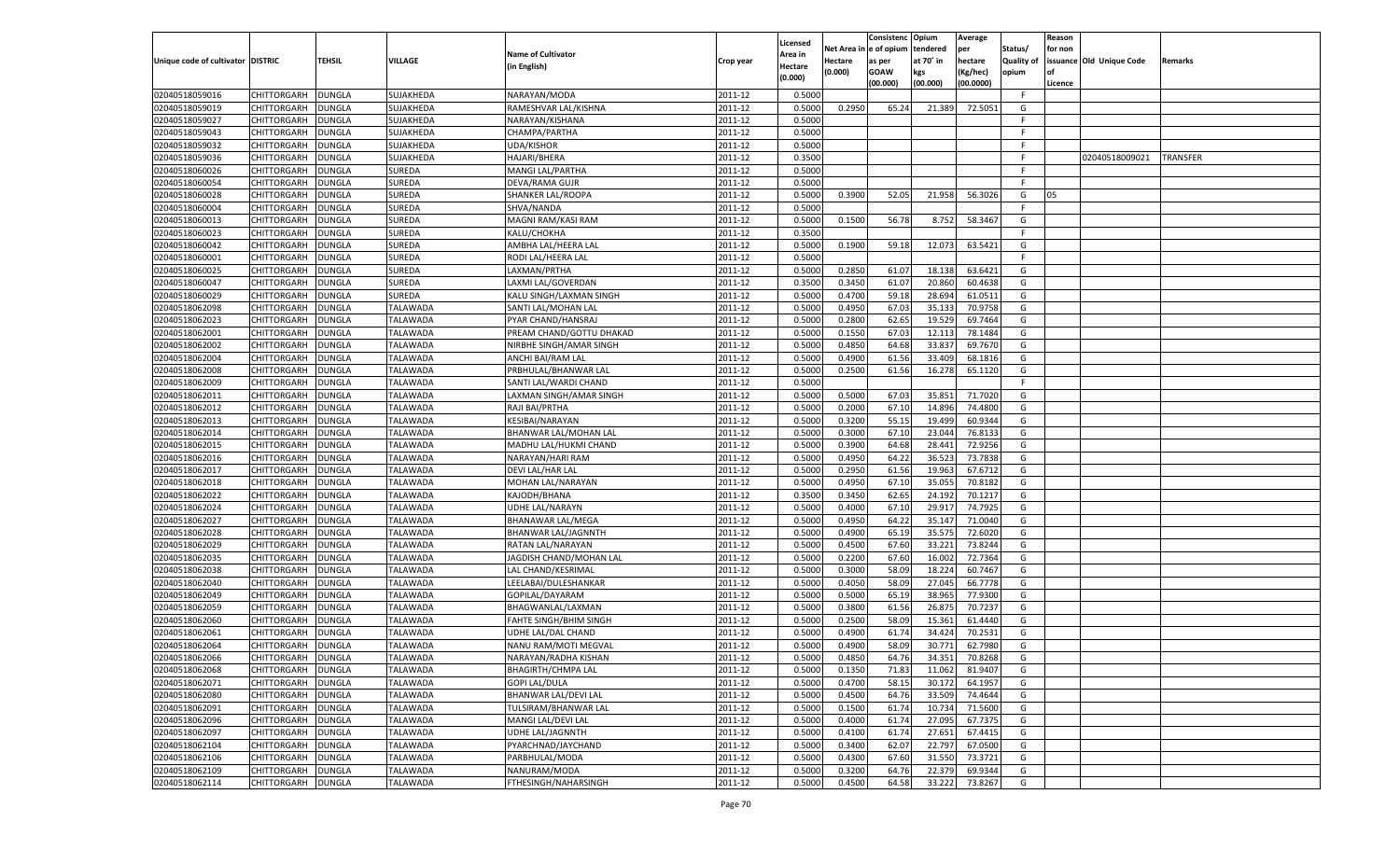|                                   |                       |                                      |                 |                            |           |                     |            | Consistenc    | Opium     | Average   |            | Reason  |                          |                    |
|-----------------------------------|-----------------------|--------------------------------------|-----------------|----------------------------|-----------|---------------------|------------|---------------|-----------|-----------|------------|---------|--------------------------|--------------------|
|                                   |                       |                                      |                 | <b>Name of Cultivator</b>  |           | Licensed<br>Area in | Net Area i | n  e of opium | tendered  | per       | Status/    | for non |                          |                    |
| Unique code of cultivator DISTRIC |                       | TEHSIL                               | VILLAGE         | (in English)               | Crop year | Hectare             | Hectare    | as per        | at 70° in | hectare   | Quality of |         | issuance Old Unique Code | Remarks            |
|                                   |                       |                                      |                 |                            |           | (0.000)             | (0.000)    | <b>GOAW</b>   | kgs       | (Kg/hec)  | opium      |         |                          |                    |
|                                   |                       |                                      |                 |                            |           |                     |            | (00.000)      | (00.000)  | (00.0000) |            | Licence |                          |                    |
| 02040518062115                    | CHITTORGARH           | DUNGLA                               | <b>TALAWADA</b> | RATANLAL\MOTILAL           | 2011-12   | 0.5000              | 0.3850     | 56.67         | 24.13     | 62.6831   | G          |         |                          |                    |
| 02040518062116                    | CHITTORGARH           | DUNGLA                               | TALAWADA        | KUBHERSINGH/BAWANISINGH    | 2011-12   | 0.5000              | 0.4950     | 59.33         | 32.343    | 65.3394   | G          |         |                          |                    |
| 02040518062107                    | CHITTORGARH           | DUNGLA                               | TALAWADA        | CHHUNILAL/BARDA            | 2011-12   | 0.5000              | 0.3100     | 56.67         | 20.32     | 65.5484   | G          |         |                          |                    |
| 02040518062048                    | CHITTORGARH           | DUNGLA                               | TALAWADA        | SEETA RAM/MANGI LAL        | 2011-12   | 0.5000              | 0.4950     | 56.67         | 30.408    | 61.4303   | G          |         |                          |                    |
| 02040518062092                    | CHITTORGARH           | DUNGLA                               | <b>TALAWADA</b> | PRAHLAD/MOHAN LAL          | 2011-12   | 0.5000              | 0.5000     | 64.58         | 34.301    | 68.6020   | G          |         |                          |                    |
| 02040518062093                    | CHITTORGARH           | DUNGLA                               | TALAWADA        | MHDAN LAL/BHANWAR LAL      | 2011-12   | 0.5000              | 0.4500     | 71.48         | 36.164    | 80.3644   | G          |         |                          |                    |
| 02040518062095                    | CHITTORGARH           | DUNGLA                               | TALAWADA        | GOPI LAL/MITHU LAL         | 2011-12   | 0.5000              | 0.4800     | 64.58         | 33.425    | 69.6354   | G          |         |                          |                    |
| 02040518062111                    | CHITTORGARH           | DUNGLA                               | TALAWADA        | HIRALAL/AWANTILAL          | 2011-12   | 0.5000              | 0.4600     | 59.33         | 29.250    | 63.5870   | G          |         |                          |                    |
| 02040518062031                    | CHITTORGARH           | DUNGLA                               | <b>TALAWADA</b> | JAY CHAND/KHEMA            | 2011-12   | 0.5000              | 0.3600     | 61.70         | 24.107    | 66.9639   | G          |         |                          |                    |
| 02040518062037                    | CHITTORGARH           | DUNGLA                               | TALAWADA        | SURESH CHAND/HEERA LAL     | 2011-12   | 0.5000              | 0.2950     | 67.06         | 23.538    | 79.7898   | G          |         |                          |                    |
| 02040518062053                    | CHITTORGARH           | DUNGLA                               | TALAWADA        | RATAN LAL/OUNKAR           | 2011-12   | 0.5000              | 0.3500     | 64.68         | 24.126    | 68.9314   | G          |         |                          |                    |
| 02040518062063                    | CHITTORGARH           | DUNGLA                               | TALAWADA        | <b>BHAGVTI LAL/JAGNNTH</b> | 2011-12   | 0.5000              | 0.2450     | 61.70         | 15.989    | 65.2612   | G          |         |                          |                    |
| 02040518062065                    | CHITTORGARH           | DUNGLA                               | <b>TALAWADA</b> | PARASRAM/JAGNNTH           | 2011-12   | 0.5000              |            |               |           |           | F.         |         |                          |                    |
| 02040518062069                    | CHITTORGARH           | DUNGLA                               | TALAWADA        | DEVI LAL/OUNKAR LAL        | 2011-12   | 0.5000              | 0.2750     | 61.70         | 18.898    | 68.7200   | G          |         |                          |                    |
| 02040518062075                    | CHITTORGARH           | DUNGLA                               | <b>TALAWADA</b> | <b>GEETABAI/SOBHA LAL</b>  | 2011-12   | 0.5000              | 0.2750     | 64.68         | 19.016    | 69.1491   | G          |         |                          |                    |
| 02040518062077                    | CHITTORGARH           | DUNGLA                               | TALAWADA        | BHURA LAL/NARAYAN          | 2011-12   | 0.5000              | 0.3850     | 61.53         | 26.405    | 68.5844   | G          |         |                          |                    |
| 02040518062084                    | CHITTORGARH           | DUNGLA                               | <b>TALAWADA</b> | <b>GANGABAI/NANU RAM</b>   | 2011-12   | 0.5000              | 0.3500     | 64.68         | 24.699    | 70.5686   | G          |         |                          | <b>NAME CHANGE</b> |
| 02040518062085                    | CHITTORGARH           | DUNGLA                               | TALAWADA        | CHTENDR SINGH/IANDR SINGH  | 2011-12   | 0.5000              | 0.4000     | 61.53         | 28.066    | 70.1650   | G          |         |                          |                    |
| 02040518062105                    | CHITTORGARH           | DUNGLA                               | <b>TALAWADA</b> | <b>BOHMA/DOLLA MOGIYA</b>  | 2011-12   | 0.5000              | 0.4950     | 58.63         | 31.434    | 63.5030   | G          |         |                          |                    |
| 02040518062079                    | CHITTORGARH           | DUNGLA                               | TALAWADA        | LALA/NANA                  | 2011-12   | 0.5000              | 0.3950     | 61.53         | 27.117    | 68.6506   | G          |         |                          |                    |
| 02040518062032                    | CHITTORGARH           | DUNGLA                               | <b>TALAWADA</b> | SHANKER LAL/DALU           | 2011-12   | 0.5000              | 0.4100     | 58.63         | 26.819    | 65.4122   | G          |         |                          |                    |
| 02040518062090                    | CHITTORGARH           | DUNGLA                               | TALAWADA        | VIJERAM/MOTI LAL           | 2011-12   | 0.5000              | 0.4900     | 58.63         | 30.973    | 63.2102   | G          |         |                          |                    |
| 02040518062099                    | CHITTORGARH           | DUNGLA                               | <b>TALAWADA</b> | MHDAN LAL/FULCHAND         | 2011-12   | 0.5000              | 0.4900     | 58.56         | 32.718    | 66.7714   | G          |         |                          |                    |
| 02040518062062                    | CHITTORGARH           | DUNGLA                               | TALAWADA        | KISHNA/BHAJJA              | 2011-12   | 0.3500              | 0.3200     | 58.56         | 20.136    | 62.9250   | G          |         |                          |                    |
| 02040518062070                    | CHITTORGARH           | DUNGLA                               | <b>TALAWADA</b> | SANTI LAL/SHANKAR          | 2011-12   | 0.5000              | 0.4900     | 61.53         | 33.244    | 67.8449   | G          |         |                          |                    |
| 02040518062076                    | CHITTORGARH           | DUNGLA                               | TALAWADA        | KAMLA BAI/MOHAN LAL        | 2011-12   | 0.5000              | 0.4900     | 62.65         | 32.408    | 66.1388   | G          |         |                          |                    |
| 02040518062088                    | CHITTORGARH           | DUNGLA                               | <b>TALAWADA</b> | BHAGVANIBAI/NANA LAL       | 2011-12   | 0.5000              | 0.4900     | 58.56         | 31.070    | 63.4082   | G          |         |                          | <b>NAME CHANGE</b> |
| 02040518062089                    | CHITTORGARH           | DUNGLA                               | TALAWADA        | RAMESVAR LAL/RATAN LAL     | 2011-12   | 0.5000              | 0.4500     | 67.06         | 33.061    | 73.4689   | G          |         |                          |                    |
| 02040518062046                    | CHITTORGARH           | DUNGLA                               | <b>TALAWADA</b> | <b>OUNKAR / DEVA SALVI</b> | 2011-12   | 0.5000              | 0.4000     | 62.65         | 28.962    | 72.4050   | G          |         |                          |                    |
| 02040518063010                    | CHITTORGARH           | DUNGLA                               | TEELAKHEDA-4    | SHUVAGIBAI/MOTI LAL        | 2011-12   | 0.3500              | 0.0300     | 68.08         | 2.363     | 78.7667   | G          |         |                          |                    |
| 02040518063002                    | CHITTORGARH           | DUNGLA                               | TEELAKHEDA-4    | AMBHA LAL/BHANA            | 2011-12   | 0.5000              |            |               |           |           | F.         |         |                          |                    |
| 02040518063003                    | CHITTORGARH           | DUNGLA                               | TEELAKHEDA-4    | KANNIRAM/OUNKAR            | 2011-12   | 0.3500              |            |               |           |           | F          |         |                          |                    |
| 02040518063019                    | CHITTORGARH           | DUNGLA                               | TEELAKHEDA-4    | <b>UDAI LAL/BHANA</b>      | 2011-12   | 0.5000              | 0.2500     | 65.48         | 16.997    | 67.9880   | G          |         |                          |                    |
| 02040518063012                    | CHITTORGARH           | DUNGLA                               | TEELAKHEDA-4    | PRYAR CHAND/BHANA          | 2011-12   | 0.5000              |            |               |           |           | F          |         |                          |                    |
| 02040518063014                    | CHITTORGARH           | DUNGLA                               | TEELAKHEDA-4    | NARAYAN DAS/POKHAR DAS     | 2011-12   | 0.5000              | 0.2950     | 65.48         | 20.963    | 71.0610   | G          |         |                          |                    |
| 02040518063005                    | CHITTORGARH           | DUNGLA                               | TEELAKHEDA-4    | MANGI LAL/KANKU BAI        | 2011-12   | 0.5000              |            |               |           |           | F          |         |                          |                    |
| 02040518063009                    | CHITTORGARH           | DUNGLA                               | TEELAKHEDA-4    | <b>OUNKAR LAL/KALU</b>     | 2011-12   | 0.3500              |            |               |           |           | F          |         |                          |                    |
| 02040518063008                    | CHITTORGARH           | DUNGLA                               | TEELAKHEDA-4    | BHERULAL/SHORAM            | 2011-12   | 0.5000              |            |               |           |           | F          |         |                          |                    |
| 02040520006101                    | CHITTORGARH           | <b>BADISADRI</b>                     | BADVAL-A        | JAGANNATH/BHURA            | 2011-12   | 0.5000              | 0.3100     | 61.61         | 20.578    | 66.3806   | G          |         |                          |                    |
| 02040520006083                    | CHITTORGARH           | <b>BADISADRI</b>                     | BADVAL-A        | NARAYAN/FATHA              | 2011-12   | 0.5000              | 0.4900     | 61.61         | 33.181    | 67.7163   | G          |         |                          |                    |
| 02040520006085                    | CHITTORGARH           | <b>BADISADRI</b>                     | BADVAL-A        | SHANKERLAL/DALU            | 2011-12   | 0.5000              | 0.4000     | 68.41         | 29.328    | 73.3200   | G          |         |                          |                    |
| 02040520006095                    | CHITTORGARH           | BADISADRI                            | BADVAL-A        | RAMLAL/BABRU               | 2011-12   | 0.5000              | 0.2500     | 65.82         | 17.489    | 69.9560   | G          |         |                          |                    |
| 02040520006097                    | CHITTORGARH           | BADISADRI                            | <b>BADVAL-A</b> | KISHANLAL/KALU             | 2011-12   | 0.5000              | 0.4950     | 61.82         | 33.763    | 68.2081   | G          |         |                          |                    |
| 02040520006098                    | CHITTORGARH           | BADISADRI                            | BADVAL-A        | RAMCHANDRA/LAXMAN          | 2011-12   | 0.5000              | 0.4800     | 65.61         | 33.93     | 70.6875   | G          |         |                          |                    |
| 02040520006099                    | CHITTORGARH           | <b>BADISADRI</b>                     | BADVAL-A        | MOHANLAL/SUKHLAL           | 2011-12   | 0.5000              | 0.2900     | 65.61         | 21.070    | 72.6552   | G          |         |                          |                    |
| 02040520006102                    | CHITTORGARH BADISADRI |                                      | <b>BADVAL-A</b> | KHEMRAJ/OUNKAR             | 2011-12   | 0.5000              | 0.1550     | 68.41         | 12.187    | 78.6258   | G          |         |                          |                    |
| 02040520006103                    | <b>CHITTORGARH</b>    | <b>BADISADRI</b>                     | <b>BADVAL-A</b> | LAXMILAL/SUKHLAL           | 2011-12   | 0.5000              | 0.4850     | 65.61         | 34.698    | 71.5423   | G          |         |                          |                    |
| 02040520006108                    | <b>CHITTORGARH</b>    | <b>BADISADRI</b>                     | <b>BADVAL-A</b> | HAJARI/NATHU               | 2011-12   | 0.5000              | 0.5000     | 64.67         | 35.689    | 71.3780   | G          |         |                          |                    |
| 02040520006111                    | <b>CHITTORGARH</b>    | <b>BADISADRI</b>                     | <b>BADVAL-A</b> | DEVILAL/BHABUL             | 2011-12   | 0.5000              | 0.4750     | 64.67         | 33.869    | 71.3032   | G          |         |                          |                    |
| 02040520006113                    | <b>CHITTORGARH</b>    | <b>BADISADRI</b>                     | <b>BADVAL-A</b> | <b>BHURALAL/NANDA</b>      | 2011-12   | 0.5000              | 0.4900     | 61.61         | 32.856    | 67.0531   | G          |         |                          |                    |
| 02040520006114                    | CHITTORGARH           | <b>BADISADRI</b>                     | <b>BADVAL-A</b> | SHIVLAL/BABRU              | 2011-12   | 0.3500              | 0.3500     | 59.35         | 22.511    | 64.3171   | G          |         |                          |                    |
| 02040520006115                    | CHITTORGARH           |                                      |                 |                            | 2011-12   |                     | 0.4650     | 65.33         | 32.320    | 69.5054   | G          |         |                          |                    |
| 02040520006116                    |                       | <b>BADISADRI</b><br><b>BADISADRI</b> | <b>BADVAL-A</b> | LALURAM/OUNKAR             |           | 0.5000<br>0.5000    | 0.4500     |               | 32.301    |           | G          |         |                          |                    |
| 02040520006119                    | CHITTORGARH           |                                      | <b>BADVAL-A</b> | MITHULAL/OUNKAR            | 2011-12   |                     |            | 65.33         |           | 71.7800   |            |         |                          |                    |
|                                   | CHITTORGARH           | <b>BADISADRI</b>                     | <b>BADVAL-A</b> | KHEMA/CHATARBHUJ           | 2011-12   | 0.5000              | 0.4000     | 67.08         | 28.643    | 71.6075   | G          |         |                          |                    |
| 02040520006121                    | <b>CHITTORGARH</b>    | <b>BADISADRI</b>                     | <b>BADVAL-A</b> | GABBA/BABRU                | 2011-12   | 0.5000              | 0.4050     | 62.28         | 28.204    | 69.6395   | G          |         |                          |                    |
| 02040520006129                    | <b>CHITTORGARH</b>    | <b>BADISADRI</b>                     | <b>BADVAL-A</b> | JAGANNATH/HEERALAL         | 2011-12   | 0.5000              | 0.3050     | 67.08         | 22.194    | 72.7672   | G          |         |                          |                    |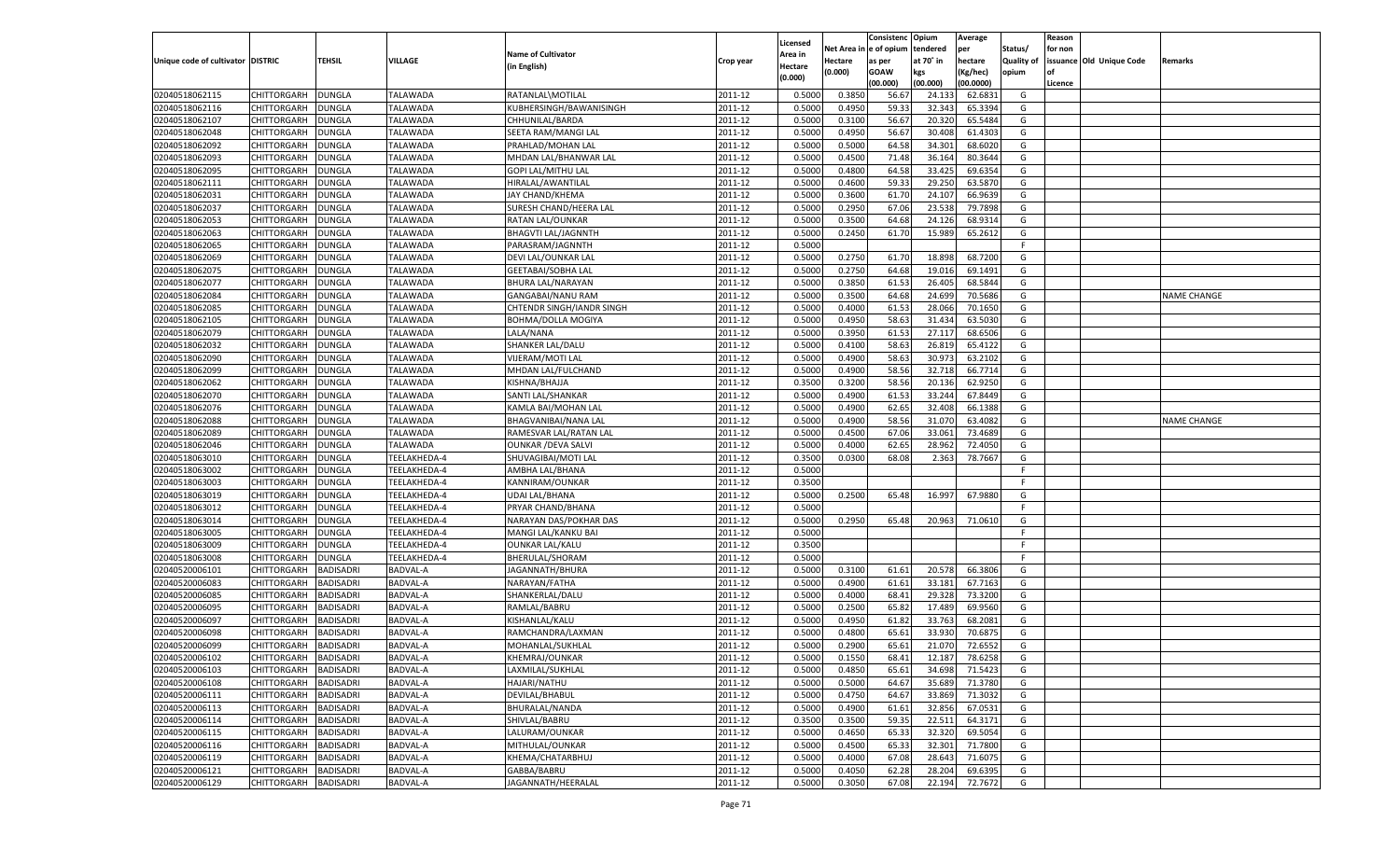|                                   |             |                  |                 |                           |           |          |            | Consistenc Opium   |           | Average   |                   | Reason    |                          |         |
|-----------------------------------|-------------|------------------|-----------------|---------------------------|-----------|----------|------------|--------------------|-----------|-----------|-------------------|-----------|--------------------------|---------|
|                                   |             |                  |                 |                           |           | Licensed | Net Area i | l e of opium       | tendered  | per       | Status/           | for non   |                          |         |
| Unique code of cultivator DISTRIC |             | TEHSIL           | VILLAGE         | <b>Name of Cultivator</b> | Crop year | Area in  | Hectare    | as per             | at 70° in | hectare   | <b>Quality of</b> |           | issuance Old Unique Code | Remarks |
|                                   |             |                  |                 | (in English)              |           | Hectare  | (0.000)    | <b>GOAW</b>        | kgs       | (Kg/hec)  | opium             | <b>of</b> |                          |         |
|                                   |             |                  |                 |                           |           | (0.000)  |            | (00.000)           | (00.000)  | (00.0000) |                   | Licence   |                          |         |
| 02040520006133                    | CHITTORGARH | <b>BADISADRI</b> | BADVAL-A        | SHRILAL/JAGANNATH         | 2011-12   | 0.5000   | 0.5000     | 62.28              | 32.661    | 65.3220   | G                 |           |                          |         |
| 02040520006134                    | CHITTORGARH | BADISADRI        | BADVAL-A        | SHOBHALAL/CHUNNILAL       | 2011-12   | 0.5000   | 0.4450     | 62.28              | 30.419    | 68.3573   | G                 |           |                          |         |
| 02040520006140                    | CHITTORGARH | <b>BADISADRI</b> | <b>BADVAL-A</b> | OUNKARLAL/JAYCHAND        | 2011-12   | 0.5000   | 0.4200     | 61.82              | 26.848    | 63.9238   | G                 |           |                          |         |
| 02040520006141                    | CHITTORGARH | <b>BADISADRI</b> | BADVAL-A        | SUNDERBAI/SHANKERLAI      | 2011-12   | 0.5000   | 0.4450     | 70.05              | 34.004    | 76.4135   | G                 |           |                          |         |
| 02040520006147                    | CHITTORGARH | BADISADRI        | <b>BADVAL-A</b> | UDAILAL/DOLA              | 2011-12   | 0.5000   | 0.2000     | 70.57              | 15.152    | 75.7600   | G                 |           |                          |         |
| 02040520006149                    | CHITTORGARH | BADISADRI        | BADVAL-A        | CHAMAN/GABBA JI           | 2011-12   | 0.5000   | 0.3700     | 64.67              | 25.092    | 67.8162   | G                 |           |                          |         |
| 02040520006150                    | CHITTORGARH | <b>BADISADRI</b> | <b>BADVAL-A</b> | KISHANLAL/KASHIRAM        | 2011-12   | 0.5000   | 0.5000     | 61.82              | 31.820    | 63.6400   | G                 |           |                          |         |
| 02040520006151                    | CHITTORGARH | <b>BADISADRI</b> | BADVAL-A        | DHANRAJ/DEEPA             | 2011-12   | 0.5000   | 0.5000     | 68.41              | 36.404    | 72.8080   | G                 |           |                          |         |
| 02040520006148                    | CHITTORGARH | BADISADRI        | <b>BADVAL-A</b> | BHANWARLAL/RAKBA          | 2011-12   | 0.5000   | 0.4400     | 68.4               | 33.951    | 77.1614   | G                 |           |                          |         |
| 02040520006174                    | CHITTORGARH | BADISADRI        | BADVAL-A        | <b>BHAGVAN/DEEPA</b>      | 2011-12   | 0.5000   | 0.2950     | 65.33              | 20.766    | 70.3932   | G                 |           |                          |         |
| 02040520006175                    | CHITTORGARH | <b>BADISADRI</b> | BADVAL-A        | SHANKERLAL/HEMA           | 2011-12   | 0.3500   | 0.3000     | 64.27              | 21.227    | 70.7567   | G                 |           |                          |         |
| 02040520006176                    | CHITTORGARH | <b>BADISADRI</b> | BADVAL-A        | HEERALAL/OUNKAR           | 2011-12   | 0.5000   | 0.2400     | 68.77              | 18.106    | 75.4417   | G                 |           |                          |         |
| 02040520006177                    | CHITTORGARH | <b>BADISADRI</b> | <b>BADVAL-A</b> | ROOPABAI/SHRILAI          | 2011-12   | 0.5000   | 0.2500     | 64.27              | 17.353    | 69.4120   | G                 |           |                          |         |
| 02040520006078                    | CHITTORGARH | <b>BADISADRI</b> | <b>BADVAL-A</b> | SHANKER/GABBA             | 2011-12   | 0.5000   | 0.4800     | 64.27              | 32.999    | 68.7479   | G                 |           |                          |         |
| 02040520006091                    | CHITTORGARH | <b>BADISADRI</b> | <b>BADVAL-A</b> | CHENSINGH/DEVISINGH       | 2011-12   | 0.5000   | 0.5100     | 61.96              | 33.450    | 65.5882   | G                 |           |                          |         |
| 02040520006106                    | CHITTORGARH | <b>BADISADRI</b> | <b>BADVAL-A</b> | CHOGALAL/RAMLAL           | 2011-12   | 0.5000   | 0.2450     | 68.77              | 18.440    | 75.2653   | G                 |           |                          |         |
| 02040520006107                    | CHITTORGARH | <b>BADISADRI</b> | <b>BADVAL-A</b> | KESHURAM/HEERALAL         | 2011-12   | 0.5000   | 0.0950     | 64.27              | 6.822     | 71.8105   | G                 |           |                          |         |
| 02040520006109                    | CHITTORGARH | <b>BADISADRI</b> | <b>BADVAL-A</b> | MOHANLAL/KALU             | 2011-12   | 0.5000   | 0.5000     | 70.05              | 37.187    | 74.3740   | G                 |           |                          |         |
| 02040520006110                    | CHITTORGARH | <b>BADISADRI</b> | <b>BADVAL-A</b> | GOKAL/BHAGVAN             | 2011-12   | 0.5000   | 0.5000     | 58.44              | 30.756    | 61.5120   | G                 |           |                          |         |
| 02040520006112                    | CHITTORGARH | <b>BADISADRI</b> | <b>BADVAL-A</b> | RATANLAL/KASHIRAM         | 2011-12   | 0.5000   | 0.3050     | 62.37              | 21.019    | 68.9148   | G                 |           |                          |         |
| 02040520006118                    | CHITTORGARH | <b>BADISADRI</b> | <b>BADVAL-A</b> | AMRATIBAI/TULASHIRAM      | 2011-12   | 0.5000   | 0.4850     | 62.37              | 33.110    | 68.2680   | G                 |           |                          |         |
| 02040520006127                    | CHITTORGARH | <b>BADISADRI</b> | <b>BADVAL-A</b> | SHANKERLAL/POKHAR         | 2011-12   | 0.5000   | 0.5000     | 68.77              | 38.158    | 76.3160   | G                 |           |                          |         |
|                                   | CHITTORGARH | <b>BADISADRI</b> | <b>BADVAL-A</b> |                           | 2011-12   | 0.5000   | 0.1450     | 70.05              | 11.118    | 76.6759   | G                 |           |                          |         |
| 02040520006128                    |             |                  |                 | JAGANNATH/KANIRAM         |           |          |            |                    |           |           |                   |           |                          |         |
| 02040520006130                    | CHITTORGARH | <b>BADISADRI</b> | <b>BADVAL-A</b> | SHANKERLAL/KASHIRAM       | 2011-12   | 0.5000   | 0.2950     | 64.92              | 21.136    | 71.6475   | G                 |           |                          |         |
| 02040520006132<br>02040520006135  | CHITTORGARH | <b>BADISADRI</b> | <b>BADVAL-A</b> | DEVILAL/NARAYAN           | 2011-12   | 0.5000   | 0.4950     | 64.92              | 35.242    | 71.1960   | G                 |           |                          |         |
|                                   | CHITTORGARH | <b>BADISADRI</b> | <b>BADVAL-A</b> | CHUNNILAL/KHEMRAJ         | 2011-12   | 0.5000   | 0.5000     | 67.14              | 36.419    | 72.8380   | G                 |           |                          |         |
| 02040520006136                    | CHITTORGARH | <b>BADISADRI</b> | <b>BADVAL-A</b> | RAMCHANDRA/JAGANNATH      | 2011-12   | 0.5000   | 0.4800     | 67.14              | 36.112    | 75.2333   | G                 |           |                          |         |
| 02040520006138                    | CHITTORGARH | <b>BADISADRI</b> | <b>BADVAL-A</b> | BHANWARLAL/NANDA          | 2011-12   | 0.5000   | 0.2250     | 67.14              | 15.999    | 71.1067   | G                 |           |                          |         |
| 02040520006139                    | CHITTORGARH | <b>BADISADRI</b> | <b>BADVAL-A</b> | HEERALAL/RAMLAL           | 2011-12   | 0.5000   | 0.5100     | 61.17              | 34.212    | 67.0824   | G                 |           |                          |         |
| 02040520006142                    | CHITTORGARH | <b>BADISADRI</b> | <b>BADVAL-A</b> | <b>HEERALAL/KHEMRAJ</b>   | 2011-12   | 0.5000   | 0.3500     | 67.08              | 24.206    | 69.1600   | G                 |           |                          |         |
| 02040520006144                    | CHITTORGARH | <b>BADISADRI</b> | <b>BADVAL-A</b> | RAMESHVARLAL/BABRU        | 2011-12   | 0.5000   | 0.5050     | 59.35              | 32.007    | 63.3802   | G                 |           |                          |         |
| 02040520006152                    | CHITTORGARH | BADISADRI        | BADVAL-A        | KESHURAM/BHANA            | 2011-12   | 0.5000   |            |                    |           |           | F                 |           |                          |         |
| 02040520006137                    | CHITTORGARH | <b>BADISADRI</b> | <b>BADVAL-A</b> | GOPAL/MOTILAL             | 2011-12   | 0.5000   | 0.3600     | 61.17              | 23.725    | 65.9028   | G                 |           |                          |         |
| 02040520006154                    | CHITTORGARH | <b>BADISADRI</b> | <b>BADVAL-A</b> | DALICHAND/POKHAR          | 2011-12   | 0.5000   | 0.4800     | 61.17              | 31.870    | 66.3958   | G                 |           |                          |         |
| 02040520006094                    | CHITTORGARH | <b>BADISADRI</b> | <b>BADVAL-A</b> | BHANWARLAL/BALA           | 2011-12   | 0.5000   | 0.4500     | 64.92              | 31.625    | 70.2778   | G                 |           |                          |         |
| 02040520006079                    | CHITTORGARH | BADISADRI        | BADVAL-A        | <b>GOKAL/RAMLAL</b>       | 2011-12   | 0.5000   | 0.2000     | 61.69              | 13.932    | 69.6600   | G                 |           |                          |         |
| 02040520006080                    | CHITTORGARH | <b>BADISADRI</b> | <b>BADVAL-A</b> | MOTILAL/BHAGVAN           | 2011-12   | 0.5000   | 0.2000     | 67.08              | 15.237    | 76.1850   | G                 |           |                          |         |
| 02040520006081                    | CHITTORGARH | <b>BADISADRI</b> | <b>BADVAL-A</b> | NARAYANLAL/BABRU          | 2011-12   | 0.5000   | 0.5000     | 65.82              | 35.740    | 71.4800   | G                 |           |                          |         |
| 02040520006082                    | CHITTORGARH | <b>BADISADRI</b> | <b>BADVAL-A</b> | DEVILAL/KALU              | 2011-12   | 0.5000   | 0.2000     | 67.08              | 14.796    | 73.9800   | G                 |           |                          |         |
| 02040520006089                    | CHITTORGARH | BADISADRI        | BADVAL-A        | PYARCHAND/RAKBA           | 2011-12   | 0.5000   | 0.2600     | 65.82              | 18.383    | 70.7038   | G                 |           |                          |         |
| 02040520006181                    | CHITTORGARH | <b>BADISADRI</b> | <b>BADVAL-A</b> | NATHU/DEVA                | 2011-12   | 0.5000   | 0.4650     | 61.96              | 32.803    | 70.5441   | G                 |           |                          |         |
| 02040520006029                    | CHITTORGARH | <b>BADISADRI</b> | <b>BADVAL-B</b> | CHAGNLAL/BHURA            | 2011-12   | 0.5000   | 0.4550     | 64.14              | 30.15     | 66.2835   | G                 |           |                          |         |
| 02040520006013                    | CHITTORGARH | <b>BADISADRI</b> | <b>BADVAL-B</b> | JAGANNATH/NANDA           | 2011-12   | 0.5000   | 0.4000     | 65.55              | 28.346    | 70.8650   | G                 |           |                          |         |
| 02040520006003                    | CHITTORGARH | BADISADRI        | <b>BADVAL-B</b> | MITHULAL/KASHIRAM JANVA   | 2011-12   | 0.5000   | 0.3000     | 61.14              | 19.756    | 65.8533   | G                 |           |                          |         |
| 02040520006004                    | CHITTORGARH | BADISADRI        | BADVAL-B        | <b>GERILAL/SUKHLAL</b>    | 2011-12   | 0.5000   | 0.5000     | 65.33              | 35.203    | 70.4060   | G                 |           |                          |         |
| 02040520006007                    | CHITTORGARH | BADISADRI        | BADVAL-B        | MITHULAL/GANGARAM         | 2011-12   | 0.5000   |            | 0.5050 59.11,53.21 | 32.778    | 64.9069   | G                 |           |                          |         |
| 02040520006009                    | CHITTORGARH | <b>BADISADRI</b> | <b>BADVAL-B</b> | SHANKERLAL/SUKHLAL        | 2011-12   | 0.5000   | 0.4650     | 61.14              | 29.917    | 64.3376   | G                 |           |                          |         |
| 02040520006011                    | CHITTORGARH | <b>BADISADRI</b> | <b>BADVAL-B</b> | KASHIRAM/BABRU            | 2011-12   | 0.5000   |            | 0.5000 56.15,56.1  | 30.301    | 60.6020   | G                 |           |                          |         |
| 02040520006015                    | CHITTORGARH | <b>BADISADRI</b> | <b>BADVAL-B</b> | MANGILAL/RAMJU PINJARA    | 2011-12   | 0.5000   | 0.1250     | 65.33              | 8.802     | 70.4160   | G                 |           |                          |         |
| 02040520006018                    | CHITTORGARH | <b>BADISADRI</b> | <b>BADVAL-B</b> | RADHESYAM/GABBA           | 2011-12   | 0.5000   | 0.4850 6   | 4.80,65.2          | 33.272    | 68.6021   | G                 |           |                          |         |
| 02040520006030                    | CHITTORGARH | <b>BADISADRI</b> | <b>BADVAL-B</b> | RADHA/VENDA               | 2011-12   | 0.5000   | 0.5050     | 65.33              | 35.612    | 70.5188   | G                 |           |                          |         |
| 02040520006037                    | CHITTORGARH | <b>BADISADRI</b> | <b>BADVAL-B</b> | MANGILAL/MOHAN            | 2011-12   | 0.5000   | 0.5000     | 64.95              | 34.784    | 69.5680   | G                 |           |                          |         |
| 02040520006038                    | CHITTORGARH | <b>BADISADRI</b> | <b>BADVAL-B</b> | <b>JAMAKLAL/GASI</b>      | 2011-12   | 0.5000   | 0.4950     | 70.71              | 37.719    | 76.2000   | G                 |           |                          |         |
| 02040520006161                    | CHITTORGARH | <b>BADISADRI</b> | <b>BADVAL-B</b> | PARBHULAL/NATHU JANVA     | 2011-12   | 0.5000   | 0.5000     | 67.33              | 36.243    | 72.4860   | G                 |           |                          |         |
| 02040520006053                    | CHITTORGARH | <b>BADISADRI</b> | <b>BADVAL-B</b> | KISHANLAL/POKHAR          | 2011-12   | 0.5000   | 0.4900     | 9.07,59.1          | 31.782    | 64.8612   | G                 |           |                          |         |
| 02040520006056                    | CHITTORGARH | <b>BADISADRI</b> | <b>BADVAL-B</b> | CHATARBHUJ/RAMLAL         | 2011-12   | 0.5000   | 0.5000     | 62.09              | 34.027    | 68.0540   | G                 |           |                          |         |
|                                   |             |                  |                 |                           |           |          |            |                    |           |           |                   |           |                          |         |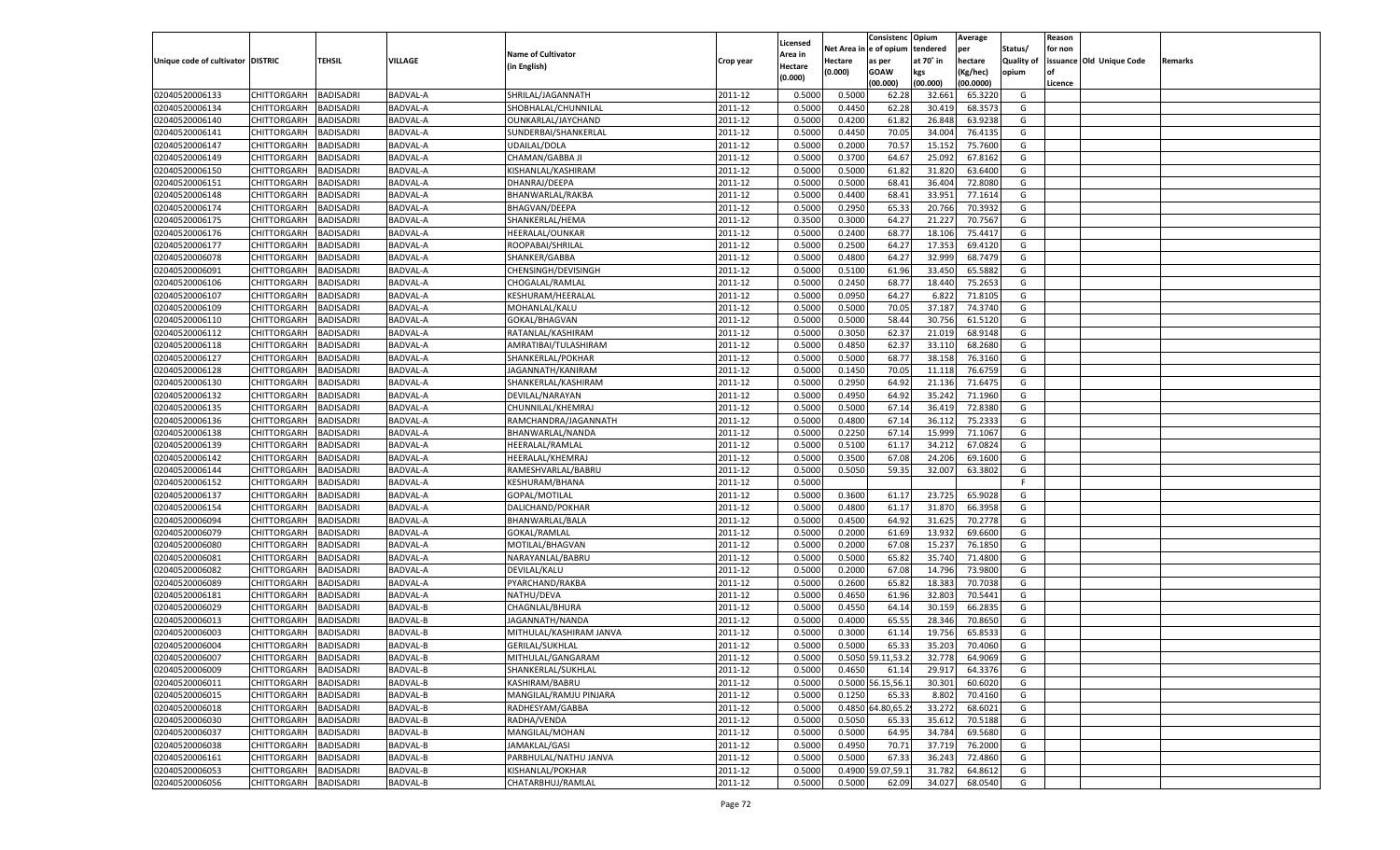|                                   |                       |                  |                 |                            |           |                     |            | Consistenc        | Opium     | Average   |                   | Reason  |                          |         |
|-----------------------------------|-----------------------|------------------|-----------------|----------------------------|-----------|---------------------|------------|-------------------|-----------|-----------|-------------------|---------|--------------------------|---------|
|                                   |                       |                  |                 | <b>Name of Cultivator</b>  |           | Licensed<br>Area in | Net Area i | n e of opium      | tendered  | per       | Status/           | for non |                          |         |
| Unique code of cultivator DISTRIC |                       | TEHSIL           | VILLAGE         | (in English)               | Crop year | Hectare             | Hectare    | as per            | at 70° in | hectare   | <b>Quality of</b> |         | issuance Old Unique Code | Remarks |
|                                   |                       |                  |                 |                            |           | (0.000)             | (0.000)    | <b>GOAW</b>       | kgs       | (Kg/hec)  | opium             |         |                          |         |
|                                   |                       |                  |                 |                            |           |                     |            | (00.000)          | (00.000)  | (00.0000) |                   | Licence |                          |         |
| 02040520006063                    | CHITTORGARH           | <b>BADISADRI</b> | BADVAL-B        | TULASHIRAM/BABRU           | 2011-12   | 0.5000              | 0.4850     | 67.33             | 35.20     | 72.5814   | G                 |         |                          |         |
| 02040520006064                    | CHITTORGARH           | BADISADRI        | BADVAL-B        | <b>BHERULAL/SHANKER</b>    | 2011-12   | 0.5000              | 0.4150     | 64.95             | 30.154    | 72.6602   | G                 |         |                          |         |
| 02040520006065                    | CHITTORGARH           | BADISADRI        | BADVAL-B        | VENDIRAM/KASHIRAM          | 2011-12   | 0.5000              | 0.3150     | 64.95             | 21.786    | 69.1619   | G                 |         |                          |         |
| 02040520006068                    | CHITTORGARH           | BADISADRI        | BADVAL-B        | LAXMILAL/BABRU             | 2011-12   | 0.5000              | 0.5000     | 62.09             | 33.83     | 67.6600   | G                 |         |                          |         |
| 02040520006071                    | CHITTORGARH           | BADISADRI        | BADVAL-B        | UDAILAL/CHOGALAL           | 2011-12   | 0.5000              | 0.4850     | 64.19             | 34.039    | 70.1835   | G                 |         |                          |         |
| 02040520006163                    | CHITTORGARH           | BADISADRI        | BADVAL-B        | JAMNALAL/PARBHULAL         | 2011-12   | 0.5000              | 0.4950     | 64.19             | 34.388    | 69.4707   | G                 |         |                          |         |
| 02040520006165                    | CHITTORGARH           | BADISADRI        | BADVAL-B        | PARBHUBAI/GEHRILAL         | 2011-12   | 0.5000              | 0.5050     | 64.19             | 35.177    | 69.6574   | G                 |         |                          |         |
| 02040520006014                    | CHITTORGARH           | BADISADRI        | BADVAL-B        | KALUGIR/SHANKERGIR         | 2011-12   | 0.5000              | 0.4450     | 70.71             | 35.262    | 79.2404   | G                 |         |                          |         |
| 02040520006042                    | CHITTORGARH           | BADISADRI        | BADVAL-B        | SAVAILAL/DEEPA             | 2011-12   | 0.5000              | 0.4000     | 67.81             | 29.257    | 73.1425   | G                 |         |                          |         |
| 02040520006164                    | CHITTORGARH           | BADISADRI        | BADVAL-B        | RATANGIR/SHANKERGIR        | 2011-12   | 0.5000              | 0.4000     | 64.35             | 27.781    | 69.4525   | G                 |         |                          |         |
| 02040520006168                    | CHITTORGARH           | BADISADRI        | BADVAL-B        | RAMCHANDRA/BAGDU           | 2011-12   | 0.5000              | 0.4950     | 58.63             | 31.091    | 62.8101   | G                 |         |                          |         |
| 02040520006012                    | CHITTORGARH           | BADISADRI        | BADVAL-B        | MOHANLAL/CHAGANLAI         | 2011-12   | 0.5000              | 0.2450     | 64.35             | 17.459    | 71.2612   | G                 |         |                          |         |
| 02040520006170                    | CHITTORGARH           | BADISADRI        | <b>BADVAL-B</b> | BARDESINGH/KESARBAI        | 2011-12   | 0.5000              | 0.5050     | 61.14             | 33.313    | 65.9663   | G                 |         |                          |         |
| 02040520006171                    | CHITTORGARH           | BADISADRI        | BADVAL-B        | NAVLA/GOUTAM               | 2011-12   | 0.5000              | 0.4950     | 64.35             | 34.484    | 69.6646   | G                 |         |                          |         |
| 02040520006166                    | CHITTORGARH           | BADISADRI        | BADVAL-B        | LAHRIBAI/MODIRAM           | 2011-12   | 0.5000              | 0.2500     | 61.14             | 16.273    | 65.0920   | G                 |         |                          |         |
| 02040520006008                    | CHITTORGARH           | BADISADRI        | BADVAL-B        | DEVILAL/KANIRAM            | 2011-12   | 0.5000              | 0.3200     | 67.18             | 23.589    | 73.7156   | G                 |         |                          |         |
| 02040520006023                    | CHITTORGARH           | BADISADRI        | <b>BADVAL-B</b> | MITHULAL/TULSHIRAM         | 2011-12   | 0.5000              | 0.2950     | 64.35             | 20.631    | 69.9356   | G                 |         |                          |         |
| 02040520006025                    | CHITTORGARH           | BADISADRI        | BADVAL-B        | PARBHULAL/DHULA            | 2011-12   | 0.5000              |            |                   |           |           | F.                |         |                          |         |
| 02040520006055                    | CHITTORGARH           | BADISADRI        | BADVAL-B        | NARAYANIBAI/KALURAM        | 2011-12   | 0.5000              | 0.1400     | 64.1              | 10.342    | 73.8714   | G                 |         |                          |         |
| 02040520006061                    | CHITTORGARH           | BADISADRI        | BADVAL-B        | MOHANLAL/NARAYAN           | 2011-12   | 0.5000              | 0.5000     | 64.12             | 33.736    | 67.4720   | G                 |         |                          |         |
| 02040520006062                    | CHITTORGARH           | BADISADRI        | <b>BADVAL-B</b> | POKHARLAL/OUNKAR           | 2011-12   | 0.5000              | 0.4800     | 64.14             | 31.758    | 66.1625   | G                 |         |                          |         |
| 02040520006169                    | CHITTORGARH           | BADISADRI        | BADVAL-B        | PANCHA/GANGA               | 2011-12   | 0.5000              | 0.4900     | 58.63             | 32.054    | 65.4163   | G                 |         |                          |         |
| 02040520006158                    | CHITTORGARH           | BADISADRI        | BADVAL-B        | MANGILAL/DEEPA             | 2011-12   | 0.5000              | 0.5000     | 64.12             | 36.594    | 73.1880   | G                 |         |                          |         |
| 02040520006072                    | CHITTORGARH           | BADISADRI        | BADVAL-B        | CHATARBHUJ/HEERA           | 2011-12   | 0.5000              | 0.5000     | 58.63             | 31.643    | 63.2860   | G                 |         |                          |         |
| 02040520006070                    | CHITTORGARH           | BADISADRI        | <b>BADVAL-B</b> | SHANKERLAL/RAMNATH BRANMAN | 2011-12   | 0.5000              | 0.3000     | 67.81             | 22.348    | 74.4933   | G                 |         |                          |         |
| 02040520006005                    | CHITTORGARH           | BADISADRI        | BADVAL-B        | RAMLAL/ROOPA               | 2011-12   | 0.5000              | 0.2550     | 65.20             | 17.511    | 68.6706   | G                 |         |                          |         |
| 02040520006033                    | CHITTORGARH           | BADISADRI        | <b>BADVAL-B</b> | UDAILAL/BABRU RAVAT        | 2011-12   | 0.5000              |            |                   |           |           | F.                |         |                          |         |
| 02040520006002                    | CHITTORGARH           | BADISADRI        | BADVAL-B        | PARASRAM/PARTAP KUMAR      | 2011-12   | 0.5000              | 0.3000     | 68.50             | 21.568    | 71.8933   | G                 |         |                          |         |
| 02040520006016                    | CHITTORGARH           | BADISADRI        | <b>BADVAL-B</b> | KISHANLAL/CHAGANLAL        | 2011-12   | 0.5000              | 0.3550     | 65.20             | 25.484    | 71.7859   | G                 |         |                          |         |
| 02040520006017                    | CHITTORGARH           | BADISADRI        | <b>BADVAL-B</b> | MOHANLAL/HEMA              | 2011-12   | 0.5000              | 0.5000     | 62.02             | 32.029    | 64.0580   | G                 |         |                          |         |
| 02040520006022                    | CHITTORGARH           | <b>BADISADRI</b> | <b>BADVAL-B</b> | BADRILAL/DHULA MEGWAL      | 2011-12   | 0.5000              | 0.4100     | 62.02             | 28.795    | 70.2317   | G                 |         |                          |         |
| 02040520006031                    | CHITTORGARH           | <b>BADISADRI</b> | <b>BADVAL-B</b> | MITHULAL/GASI              | 2011-12   | 0.5000              | 0.5000     | 65.20             | 34.994    | 69.9880   | G                 |         |                          |         |
| 02040520006036                    | CHITTORGARH           | <b>BADISADRI</b> | <b>BADVAL-B</b> | SUKHLAL/HARIRAM            | 2011-12   | 0.5000              | 0.4200     | 65.36             | 29.795    | 70.9405   | G                 |         |                          |         |
| 02040520006041                    | CHITTORGARH           | BADISADRI        | <b>BADVAL-B</b> | AMIRMOHMAD/EBRAHIM         | 2011-12   | 0.5000              | 0.4950     | 58.28             | 31.230    | 63.0909   | G                 |         |                          |         |
| 02040520006039                    | CHITTORGARH           | BADISADRI        | <b>BADVAL-B</b> | MITHULAL/LAXMAN            | 2011-12   | 0.5000              | 0.3850     | 58.28             | 25.244    | 65.5688   | G                 |         |                          |         |
| 02040520006045                    | CHITTORGARH           | <b>BADISADRI</b> | <b>BADVAL-B</b> | MITHULAL/POKHAR JOSHI      | 2011-12   | 0.5000              | 0.3000     | 65.36             | 21.84     | 72.8000   | G                 |         |                          |         |
| 02040520006049                    | CHITTORGARH           | <b>BADISADRI</b> | <b>BADVAL-B</b> | PARBHULAL/OUNKAR           | 2011-12   | 0.5000              | 0.2550     | 67.19             | 17.671    | 69.2980   | G                 |         |                          |         |
| 02040520006067                    | CHITTORGARH           | BADISADRI        | <b>BADVAL-B</b> | MAGNIRAM/NARAYAN           | 2011-12   | 0.5000              | 0.5050     | 65.36             | 36.069    | 71.4238   | G                 |         |                          |         |
| 02040520006069                    | CHITTORGARH           | BADISADRI        | <b>BADVAL-B</b> | GASHIRAM/JAGANNATH         | 2011-12   | 0.5000              | 0.4450     | 67.81             | 32.03     | 71.9888   | G                 |         |                          |         |
| 02040520006074                    | CHITTORGARH           | <b>BADISADRI</b> | <b>BADVAL-B</b> | KISHANLAL/SAVARAM          | 2011-12   | 0.5000              | 0.5000     | 0.55,71.          | 37.550    | 75.1000   | G                 |         |                          |         |
| 02040520006157                    | CHITTORGARH           | <b>BADISADRI</b> | <b>BADVAL-B</b> | JASHRAJ/KASHIRAM           | 2011-12   | 0.5000              | 0.1700     | 62.02             | 11.385    | 66.9706   | G                 |         |                          |         |
| 02040520006050                    | CHITTORGARH           | BADISADRI        | <b>BADVAL-B</b> | BANSHILAL/TULASHIRAM       | 2011-12   | 0.5000              | 0.4800     | 67.09             | 34.839    | 72.5813   | G                 |         |                          |         |
| 02040520006162                    | CHITTORGARH           | BADISADRI        | BADVAL-B        | SOHANLAL/TULSHIRAM         | 2011-12   | 0.5000              | 0.2000     | 70.29             | 15.323    | 76.6150   | G                 |         |                          |         |
| 02040520006001                    | CHITTORGARH           | BADISADRI        | <b>BADVAL-B</b> | NARAYANLAL/SHANKERLAL      | 2011-12   | 0.5000              | 0.4850     | 67.09             | 35.84     | 73.9072   | G                 |         |                          |         |
| 02040520007005                    | CHITTORGARH           | <b>BADISADRI</b> | BAGLOKAKHEDA    | SHANKER/SAVA               | 2011-12   | 0.5000              |            | 0.4950 62.81,62.8 | 33.998    | 68.6828   | G                 |         |                          |         |
| 02040520007012                    | CHITTORGARH BADISADRI |                  | BAGLOKAKHEDA    | <b>UDAI LAL/JAY CHAND</b>  | 2011-12   | 0.5000              | 0.5000     | 59.49             | 32.261    | 64.5220   | G                 |         |                          |         |
| 02040520007020                    | <b>CHITTORGARH</b>    | <b>BADISADRI</b> | BAGLOKAKHEDA    | MODIRAM/GOUTAM             | 2011-12   | 0.5000              |            | 0.4800 62.81,62.8 | 34.438    | 71.7458   | G                 |         |                          |         |
| 02040520007024                    | <b>CHITTORGARH</b>    | <b>BADISADRI</b> | BAGLOKAKHEDA    | SAVROOPSINGH/AANANDSINGH   | 2011-12   | 0.3500              | 0.3500     | 62.81             | 22.692    | 64.8343   | G                 |         |                          |         |
| 02040520007007                    | CHITTORGARH           | <b>BADISADRI</b> | BAGLOKAKHEDA    | NANDA/BHAGIRATH            | 2011-12   | 0.5000              | 0.4050     | 56.13             | 24.962    | 61.6346   | G                 |         |                          |         |
| 02040520007015                    | <b>CHITTORGARH</b>    | <b>BADISADRI</b> | BAGLOKAKHEDA    | NAVALKUNWAR/SHAMBHU SINGH  | 2011-12   | 0.5000              | 0.4650     | 56.71             | 28.185    | 60.6129   | G                 |         |                          |         |
| 02040520009004                    | <b>CHITTORGARH</b>    | <b>BADISADRI</b> | <b>BANSHI</b>   | MADANLAL/MOHANLAL          | 2011-12   | 0.5000              | 0.5150     | 58.51             | 34.178    | 66.3650   | G                 |         |                          |         |
| 02040520009001                    | <b>CHITTORGARH</b>    | <b>BADISADRI</b> | <b>BANSHI</b>   | OUNKAR/BHURA               | 2011-12   | 0.5000              | 0.3150     | 65.23             | 22.290    | 70.7619   | G                 |         |                          |         |
| 02040520009034                    | CHITTORGARH           | <b>BADISADRI</b> | <b>BANSHI</b>   | BHAGGA/NANDA               | 2011-12   | 0.5000              | 0.4050     | 58.51             | 26.630    | 65.7531   | G                 |         |                          |         |
| 02040520009005                    | <b>CHITTORGARH</b>    | <b>BADISADRI</b> | <b>BANSHI</b>   | SANVARIBAI/DAMU/KISHANLAL  | 2011-12   | 0.5000              | 0.3950     | 61.50             | 25.294    | 64.0354   | G                 |         |                          |         |
| 02040520009014                    | <b>CHITTORGARH</b>    | <b>BADISADRI</b> | <b>BANSHI</b>   | <b>BHERULAL/CHUNNILAL</b>  | 2011-12   | 0.5000              | 0.4650     | 64.58             | 33.019    | 71.0086   | G                 |         |                          |         |
| 02040520009025                    | <b>CHITTORGARH</b>    | <b>BADISADRI</b> | <b>BANSHI</b>   | BASANTILAL/MOHANLAL        | 2011-12   | 0.5000              | 0.3100     | 61.50             | 20.849    | 67.2548   | G                 |         |                          |         |
|                                   |                       |                  |                 |                            |           |                     |            |                   |           |           |                   |         |                          |         |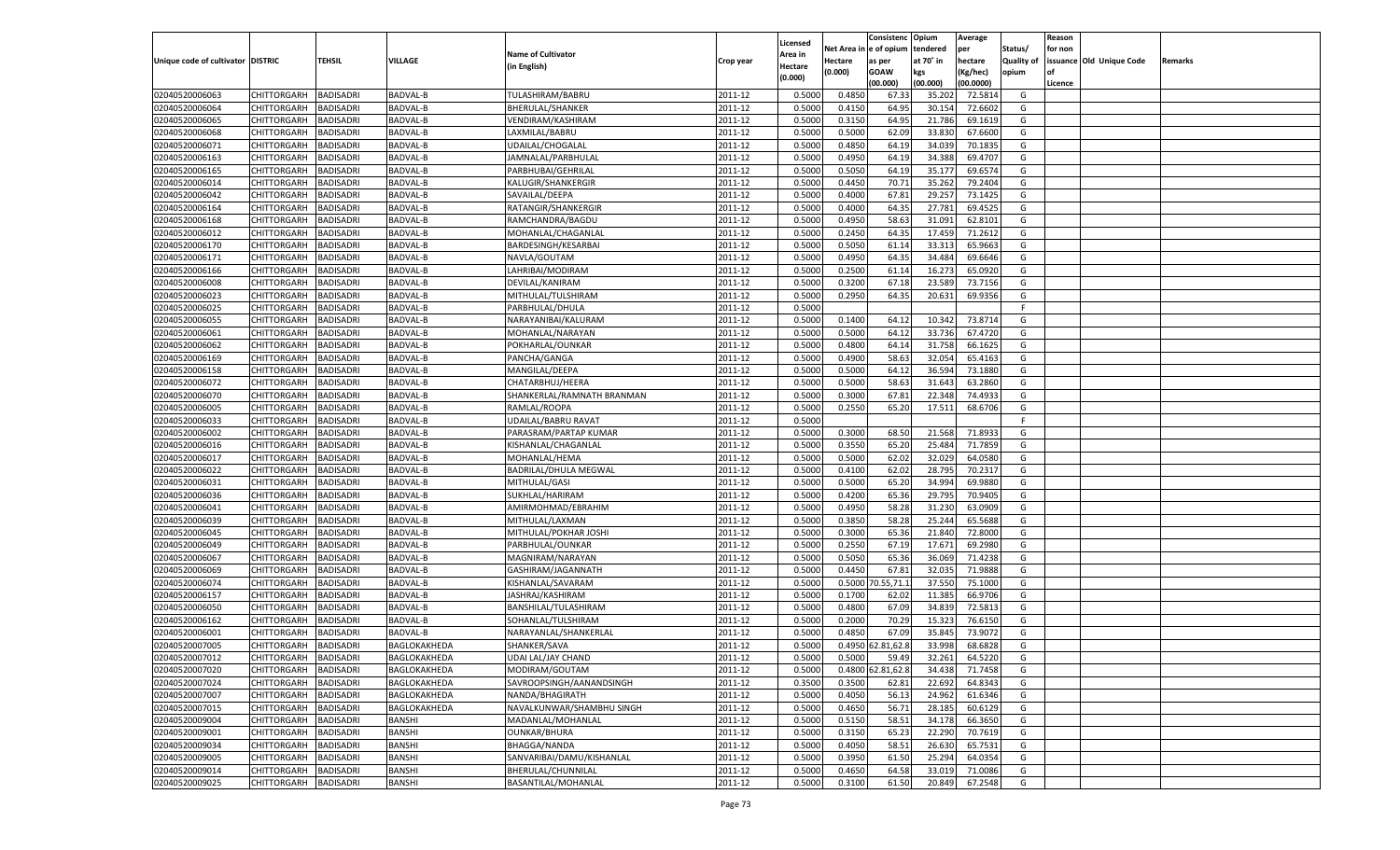|                                   |                       |                  |                   |                               |           |                     |             | Consistenc    | Opium            | Average   |                   | Reason  |                          |                 |
|-----------------------------------|-----------------------|------------------|-------------------|-------------------------------|-----------|---------------------|-------------|---------------|------------------|-----------|-------------------|---------|--------------------------|-----------------|
|                                   |                       |                  |                   | <b>Name of Cultivator</b>     |           | Licensed<br>Area in | Net Area iı | n  e of opium | tendered         | per       | Status/           | for non |                          |                 |
| Unique code of cultivator DISTRIC |                       | TEHSIL           | VILLAGE           | (in English)                  | Crop year | Hectare             | Hectare     | as per        | at 70° in        | hectare   | <b>Quality of</b> |         | issuance Old Unique Code | Remarks         |
|                                   |                       |                  |                   |                               |           | (0.000)             | (0.000)     | <b>GOAW</b>   | kgs              | (Kg/hec)  | opium             |         |                          |                 |
|                                   |                       |                  |                   |                               |           |                     |             | (00.000)      | (00.000)         | (00.0000) |                   | Licence |                          |                 |
| 02040520009031                    | CHITTORGARH           | <b>BADISADRI</b> | <b>BANSHI</b>     | GOUTAMIBAI/SHANKERLAL         | 2011-12   | 0.5000              | 0.3450      | 65.45         | 22.692           | 65.7739   | G                 |         |                          |                 |
| 02040520009017                    | CHITTORGARH           | BADISADRI        | <b>BANSHI</b>     | PARTHA/BHAGVAN                | 2011-12   | 0.5000              | 0.4700      | 61.50         | 35.020           | 74.5106   | G                 |         |                          |                 |
| 02040520009035                    | CHITTORGARH           | BADISADRI        | <b>BANSHI</b>     | <b>BALDEV/SUKHLAL</b>         | 2011-12   | 0.5000              | 0.4800      | 61.50         | 32.762           | 68.2542   | G                 |         |                          |                 |
| 02040520009011                    | CHITTORGARH           | BADISADRI        | <b>BANSHI</b>     | <b>FATEHSINGH/CHATARSINGH</b> | 2011-12   | 0.5000              | 0.4900      | 64.58         | 36.192           | 73.8612   | G                 |         |                          |                 |
| 02040520009039                    | CHITTORGARH           | BADISADRI        | <b>BANSHI</b>     | SHANKER/KISHNA                | 2011-12   | 0.5000              | 0.5000      | 6.92,56.8     | 32.827           | 65.6540   | G                 |         |                          |                 |
| 02040520009040                    | CHITTORGARH           | BADISADRI        | <b>BANSHI</b>     | RAMSINGH/LACHMA               | 2011-12   | 0.5000              | 0.5000      | 56.7          | 33.637           | 67.2740   | G                 |         |                          |                 |
| 02040520009020                    | CHITTORGARH           | BADISADRI        | <b>BANSHI</b>     | HIMMATSINGH/AMARSINGH         | 2011-12   | 0.5000              | 0.5100      | 62.61         | 35.670           | 69.9412   | G                 |         |                          |                 |
| 02040520009041                    | CHITTORGARH           | BADISADRI        | <b>BANSHI</b>     | <b>OUNKAR/KANIRAM</b>         | 2011-12   | 0.5000              | 0.5000      | 65.2          | 34.537           | 69.0740   | G                 |         |                          |                 |
| 02040520009042                    | CHITTORGARH           | BADISADRI        | <b>BANSHI</b>     | SHANKERLAL/HAJARILAL          | 2011-12   | 0.5000              | 0.5000      | 4.46,64.0     | 34.231           | 68.4620   | G                 |         |                          |                 |
| 02040520010007                    | CHITTORGARH           | BADISADRI        | ВНАВНАКАКНЕDА     | GOPI/PYARA                    | 2011-12   | 0.5000              | 0.3500      | 61.24         | 24.519           | 70.0543   | G                 |         |                          |                 |
| 02040520010009                    | CHITTORGARH           | BADISADRI        | ВНАВНАКАКНЕDА     | RAMESHVAR/KASHIRAM            | 2011-12   | 0.5000              | 0.2300      | 64.31         | 16.324           | 70.9739   | G                 |         |                          |                 |
| 02040520010008                    | CHITTORGARH           | BADISADRI        | ВНАВНАКАКНЕDА     | NAGJIRAM/NATHU                | 2011-12   | 0.5000              | 0.3550      | 61.24         | 24.837           | 69.9634   | G                 |         |                          |                 |
| 02040520010010                    | CHITTORGARH           | BADISADRI        | ВНАВНАКАКНЕDА     | LAXMILAL/DEVA                 | 2011-12   | 0.5000              | 0.1500      | 67.25         | 11.488           | 76.5867   | G                 |         |                          |                 |
| 02040520010011                    | CHITTORGARH           | BADISADRI        | ВНАВНАКАКНЕDА     | <b>BHERU LAL/KANI RAM</b>     | 2011-12   | 0.5000              | 0.4100      | 64.31         | 31.705           | 77.3293   | G                 |         |                          |                 |
| 02040520010001                    | CHITTORGARH           | <b>BADISADRI</b> | ВНАВНАКАКНЕDА     | MATHARIBAI/BHANWARLAL         | 2011-12   | 0.5000              | 0.5000      | 64.31         | 35.710           | 71.4200   | G                 |         |                          |                 |
| 02040520010002                    | CHITTORGARH           | BADISADRI        | ВНАВНАКАКНЕDА     | MOTILAL/LAXMAN                | 2011-12   | 0.5000              | 0.2200      | 58.62         | 14.052           | 63.8727   | G                 |         |                          |                 |
| 02040520013069                    | CHITTORGARH           | <b>BADISADRI</b> | BHANUJA           | RUKMANIBAI/MOTILAL            | 2011-12   | 0.5000              | 0.4300      | 61.73         | 28.440           | 66.1395   | G                 |         |                          |                 |
| 02040520013002                    | CHITTORGARH           | BADISADRI        | BHANUJA           | SOHANBAI/DALU                 | 2011-12   | 0.5000              |             |               |                  |           | F.                |         |                          |                 |
| 02040520013016                    | CHITTORGARH           | BADISADRI        | BHANUJA           | <b>OUNKAR/GABBA</b>           | 2011-12   | 0.3500              | 0.1100      | 65.04         | 7.563            | 68.7545   | G                 |         |                          |                 |
| 02040520013018                    | CHITTORGARH           | BADISADRI        | BHANUJA           | BHANWARLAL/RAMLAL             | 2011-12   | 0.5000              | 0.3800      | 67.71         | 26.939           | 70.8921   | G                 |         |                          |                 |
| 02040520013058                    | CHITTORGARH           | <b>BADISADRI</b> | BHANUJA           | NARAYAN/KHEMA                 | 2011-12   | 0.3500              |             |               |                  |           | F.                |         |                          |                 |
| 02040520013001                    | CHITTORGARH           | BADISADRI        | BHANUJA           | JAMNALAL/PRATHVIRAJ           | 2011-12   | 0.5000              |             |               |                  |           | F.                |         |                          |                 |
| 02040520013053                    | CHITTORGARH           | BADISADRI        | BHANUJA           | BHANWAR/DHULA                 | 2011-12   | 0.3500              |             |               |                  |           | F.                |         |                          |                 |
| 02040520013054                    | CHITTORGARH           | BADISADRI        | BHANUJA           | SHYAMLAL/RAMLAL               | 2011-12   | 0.5000              |             |               |                  |           | F.                |         |                          |                 |
| 02040520013009                    | CHITTORGARH           | <b>BADISADRI</b> | BHANUJA           | LALU/VARDA                    | 2011-12   | 0.5000              | 0.2300      | 58.32         | 14.772           | 64.2261   | G                 |         |                          |                 |
| 02040520013007                    | CHITTORGARH           | BADISADRI        | BHANUJA           | JAMNABAI/DEVILAL              | 2011-12   | 0.5000              | 0.2000      | 61.73         | 12.928           | 64.6400   | G                 |         |                          |                 |
| 02040520013035                    | CHITTORGARH           | BADISADRI        | BHANUJA           | DEVISINGH/VIJAYSINGH          | 2011-12   | 0.3500              |             |               |                  |           | F.                |         |                          |                 |
| 02040520013037                    | CHITTORGARH           | BADISADRI        | BHANUJA           | <b>HEERALAL/SUKHLAL</b>       | 2011-12   | 0.5000              |             |               |                  |           | F.                |         |                          |                 |
| 02040520013059                    | CHITTORGARH           | <b>BADISADRI</b> | BHANUJA           | CHAGANLAL/NARAYAN JANVA       | 2011-12   | 0.5000              |             |               |                  |           | F.                |         |                          |                 |
| 02040520013071                    | CHITTORGARH           | <b>BADISADRI</b> | BHANUJA           | DALICHAND/BHURA               | 2011-12   | 0.5000              | 0.3000      | 58.32         | 18.837           | 62.7900   | G                 |         |                          |                 |
| 02040520015013                    | CHITTORGARH           | <b>BADISADRI</b> | BHOPATPURA        | HEERALAL/SAVALAL              | 2011-12   | 0.5000              |             |               |                  |           | F.                |         |                          |                 |
| 02040520015014                    | CHITTORGARH           | <b>BADISADRI</b> | BHOPATPURA        | NATRAM/SAVALAL                | 2011-12   | 0.5000              |             |               |                  |           | F                 |         |                          |                 |
| 02040520015012                    | CHITTORGARH           | <b>BADISADRI</b> | <b>BHOPATPURA</b> | MANGILAL/NAVLA GAYRI          | 2011-12   | 0.5000              |             |               |                  |           | F                 |         |                          |                 |
| 02040520015025                    | CHITTORGARH           | BADISADRI        | BHOPATPURA        | BHAGWANI BAI/SURAJMAL         | 2011-12   | 0.3500              |             |               |                  |           | F                 |         |                          |                 |
| 02040520015021                    | CHITTORGARH           | <b>BADISADRI</b> | <b>BHOPATPURA</b> | KISHANGIR/KEVALGIR            | 2011-12   | 0.5000              |             |               |                  |           | F                 |         |                          |                 |
| 02040520015022                    | CHITTORGARH           | <b>BADISADRI</b> | <b>BHOPATPURA</b> | SHYANDI/JAYCHAND              | 2011-12   | 0.5000              |             |               |                  |           | F                 |         |                          |                 |
| 02040520015023                    | CHITTORGARH           | <b>BADISADRI</b> | <b>BHOPATPURA</b> | GORDHAN SINGH/KHUMAN SINGH    | 2011-12   | 0.5000              | 0.4700      | 53.52         | 9.075            | 19.3085   | G                 | 04      | 02040520025021           | <b>TRANSFER</b> |
| 02040520015024                    | CHITTORGARH           | BADISADRI        | BHOPATPURA        | HAJARI/NAVLA                  | 2011-12   | 0.5000              | 0.4350      | 57.80         | 25.316           | 58.1977   | G                 |         | 02040520025022           | TRANSFER        |
| 02040520017033                    | CHITTORGARH           | <b>BADISADRI</b> | <b>BOHEDAA</b>    | SHANKERLAL/JAGANNATH          | 2011-12   | 0.5000              | 0.4900      | 65.01         | 35.490           | 72.4286   | G                 |         |                          |                 |
| 02040520017001                    | CHITTORGARH           | <b>BADISADRI</b> | <b>BOHEDAA</b>    | LAXMINARAYAN/SHANKERLAL       | 2011-12   | 0.5000              | 0.4900      | 65.10         | 36.582           | 74.6571   | G                 |         |                          |                 |
| 02040520017009                    | CHITTORGARH           | <b>BADISADRI</b> | <b>BOHEDAA</b>    | BHAGVATILAL/CHUNNILAL         | 2011-12   | 0.5000              | 0.2000      | 65.36         | 15.005           | 75.0250   | G                 |         |                          |                 |
| 02040520017012                    | CHITTORGARH           | BADISADRI        | BOHEDAA           | KISHANLAL/MANNA               | 2011-12   | 0.5000              |             |               |                  |           | F                 |         |                          |                 |
| 02040520017013                    | CHITTORGARH           | BADISADRI        | <b>BOHEDAA</b>    | GASI/RAMA MOGYA               | 2011-12   | 0.5000              | 0.4450      | 67.34         | 33.920           | 76.2247   | G                 |         |                          |                 |
| 02040520017025                    | CHITTORGARH           | BADISADRI        | <b>BOHEDAA</b>    | CHANDRASHEKHAR/MOHANLAL       | 2011-12   | 0.5000              |             |               |                  |           | N                 |         |                          |                 |
| 02040520017029                    | CHITTORGARH           | <b>BADISADRI</b> | BOHEDAA           | KISHANLAL/OUNKAR              | 2011-12   | 0.5000              | 0.4950      | 65.36         | 33.791           | 68.2646   | G                 |         |                          |                 |
| 02040520017034                    | CHITTORGARH BADISADRI |                  | <b>BOHEDAA</b>    | DURGASHANKER/BHANWARLAL       | 2011-12   | 0.3500              | 0.3500      | 58.12         | 21.147           | 60.4200   | G                 |         |                          |                 |
| 02040520017057                    | <b>CHITTORGARH</b>    | <b>BADISADRI</b> | <b>BOHEDAA</b>    | CHOGALAL/KISHNA               | 2011-12   | 0.5000              | 0.4700      | 65.36         | 32.755           | 69.6915   | G                 |         |                          |                 |
| 02040520017071                    | CHITTORGARH           | <b>BADISADRI</b> | <b>BOHEDAA</b>    | SHOBHALAL/NATHU JOSHI         | 2011-12   | 0.5000              | 0.3850      | 68.08         | 29.362           | 76.2649   | G                 |         |                          |                 |
| 02040520017095                    | <b>CHITTORGARH</b>    | <b>BADISADRI</b> | <b>BOHEDAA</b>    | PUSHPA/AMARATLAL              | 2011-12   | 0.5000              | 0.5050      | 62.08         | 35.412           | 70.1228   | G                 |         |                          |                 |
| 02040520017037                    | <b>CHITTORGARH</b>    | <b>BADISADRI</b> | <b>BOHEDAA</b>    | SHANKERLAL/VARDA              | 2011-12   | 0.5000              | 0.4800      | 58.12         | 31.742           | 66.1292   | G                 |         |                          |                 |
| 02040520017005                    | CHITTORGARH           | <b>BADISADRI</b> | <b>BOHEDAA</b>    | KISHANLAL/HEERALAL            | 2011-12   | 0.5000              | 0.4900      | 68.08         |                  | 79.9694   | G                 |         |                          |                 |
| 02040520017107                    | CHITTORGARH           | <b>BADISADRI</b> | <b>BOHEDAA</b>    | KANHEYALAL/GOVARDHAN          | 2011-12   |                     | 0.4850      | 62.08         | 39.185<br>32.468 | 66.9443   | G                 |         |                          |                 |
|                                   |                       | <b>BADISADRI</b> | <b>BOHEDAA</b>    |                               |           | 0.5000<br>0.3500    |             |               |                  |           |                   |         |                          |                 |
| 02040520017116                    | CHITTORGARH           |                  |                   | SHANKERLAL/PARBHULAL          | 2011-12   |                     |             |               |                  |           | F.                |         |                          |                 |
| 02040520017110                    | CHITTORGARH           | <b>BADISADRI</b> | <b>BOHEDAA</b>    | POKHAR/BABRU                  | 2011-12   | 0.5000              | 0.4950      | 64.02         | 34.781           | 70.2646   | G                 |         |                          |                 |
| 02040520017132                    | <b>CHITTORGARH</b>    | <b>BADISADRI</b> | <b>BOHEDAA</b>    | AMRATIBAI/SHIVLAL             | 2011-12   | 0.5000              | 0.4750      | 62.03         | 33.452           | 70.4253   | G                 |         |                          |                 |
| 02040520017098                    | CHITTORGARH           | <b>BADISADRI</b> | <b>BOHEDAA</b>    | <b>BALU/PARBHU</b>            | 2011-12   | 0.3500              | 0.3500      | 62.03         | 23.536           | 67.2457   | G                 |         |                          |                 |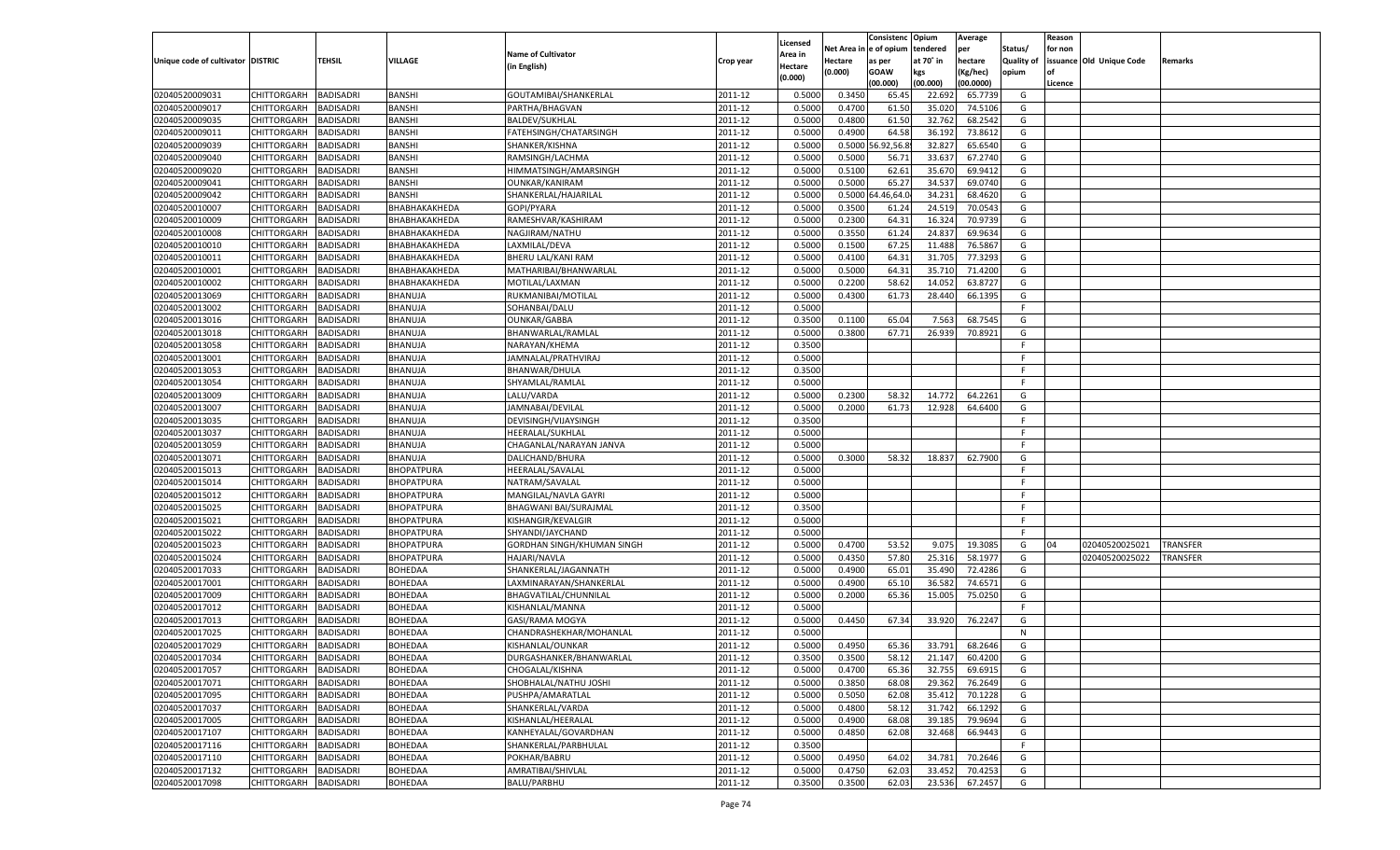|                                   |                       |                  |               |                            |           |                           |          | Consistenc        | Opium     | Average   |                   | Reason  |                          |         |
|-----------------------------------|-----------------------|------------------|---------------|----------------------------|-----------|---------------------------|----------|-------------------|-----------|-----------|-------------------|---------|--------------------------|---------|
|                                   |                       |                  |               | <b>Name of Cultivator</b>  |           | Licensed                  | Net Area | e of opium        | tendered  | per       | Status/           | for non |                          |         |
| Unique code of cultivator DISTRIC |                       | <b>TEHSIL</b>    | VILLAGE       | (in English)               | Crop year | <b>Area in</b><br>Hectare | Hectare  | as per            | at 70° in | hectare   | <b>Quality of</b> |         | issuance Old Unique Code | Remarks |
|                                   |                       |                  |               |                            |           | (0.000)                   | (0.000)  | <b>GOAW</b>       | kgs       | (Kg/hec)  | opium             |         |                          |         |
|                                   |                       |                  |               |                            |           |                           |          | (00.000)          | (00.000)  | (00.0000) |                   | Licence |                          |         |
| 02040520017008                    | CHITTORGARH           | <b>BADISADRI</b> | BOHEDAA       | SUKHLAL/BAGDIRAM           | 2011-12   | 0.5000                    | 0.5000   | 68.08             | 38.25     | 76.5020   | G                 |         |                          |         |
| 02040520017032                    | CHITTORGARH           | BADISADRI        | BOHEDAA       | GANESHIBAI/KISHANDAS       | 2011-12   | 0.5000                    | 0.5050   | 64.02             | 33.345    | 66.0297   | G                 |         |                          |         |
| 02040520017049                    | CHITTORGARH           | BADISADRI        | BOHEDAA       | TULSHIBAI/OUNKAR           | 2011-12   | 0.5000                    | 0.4950   | 64.16             | 33.61     | 67.9010   | G                 |         |                          |         |
| 02040520017072                    | CHITTORGARH           | BADISADRI        | BOHEDAA       | CHATARBHUJ/MOHAN SUTHAR    | 2011-12   | 0.5000                    | 0.3900   | 64.16             | 29.22     | 74.9231   | G                 |         |                          |         |
| 02040520017088                    | CHITTORGARH           | BADISADRI        | BOHEDAA       | <b>BAGDIRAM/KHUMA JAT</b>  | 2011-12   | 0.5000                    | 0.5050   | 58.12             | 31.426    | 62.2297   | G                 |         |                          |         |
| 02040520017090                    | CHITTORGARH           | BADISADRI        | BOHEDAA       | KESHRIMAL/PARBHULAL        | 2011-12   | 0.5000                    | 0.5000   | 64.16             | 36.544    | 73.0880   | G                 |         |                          |         |
| 02040520017092                    | CHITTORGARH           | BADISADRI        | BOHEDAA       | BAGDIRAM/MITHULAL          | 2011-12   | 0.5000                    | 0.5100   | 62.03             | 35.375    | 69.3627   | G                 |         |                          |         |
| 02040520017002                    | CHITTORGARH           | BADISADRI        | BOHEDAA       | GOKALCHAN/SHOHANLAL        | 2011-12   | 0.5000                    | 0.4550   | 70.29             | 36.611    | 80.4637   | G                 |         |                          |         |
| 02040520017004                    | CHITTORGARH           | BADISADRI        | BOHEDAA       | CHOTHMAL/JAYCHAND          | 2011-12   | 0.5000                    | 0.4900   | 61.09             | 33.355    | 68.0714   | G                 |         |                          |         |
| 02040520017015                    | CHITTORGARH           | BADISADRI        | BOHEDAA       | JAGANNATH/NARAYAN          | 2011-12   | 0.5000                    | 0.4900   | 67.18             | 36.815    | 75.1327   | G                 |         |                          |         |
| 02040520017018                    | CHITTORGARH           | BADISADRI        | BOHEDAA       | UDIBAI/SHANKERLAL          | 2011-12   | 0.5000                    |          |                   |           |           | F.                |         |                          |         |
| 02040520017023                    | CHITTORGARH           | BADISADRI        | BOHEDAA       | DHANRAJ/KISHNA             | 2011-12   | 0.5000                    | 0.2600   | 56.92             | 17.084    | 65.7077   | G                 |         |                          |         |
| 02040520017040                    | CHITTORGARH           | <b>BADISADRI</b> | BOHEDAA       | HEMRAJ/NARAYAN             | 2011-12   | 0.5000                    | 0.4900   | 67.34             | 37.152    | 75.8204   | G                 |         |                          |         |
| 02040520017053                    | CHITTORGARH           | BADISADRI        | BOHEDAA       | TEJSINGH/OUNKARSINGH       | 2011-12   | 0.5000                    | 0.4700   | 58.04             | 30.944    | 65.838    | G                 |         |                          |         |
| 02040520017068                    | CHITTORGARH           | BADISADRI        | BOHEDAA       | MOHANLAL/SHANKERLAL        | 2011-12   | 0.5000                    | 0.2500   | 61.09             | 17.402    | 69.6080   | G                 |         |                          |         |
| 02040520017081                    | CHITTORGARH           | BADISADRI        | BOHEDAA       | BHANWARLAL/HARIRAM         | 2011-12   | 0.5000                    | 0.5050   | 58.04             | 32.925    | 65.1980   | G                 |         |                          |         |
| 02040520017084                    | CHITTORGARH           | <b>BADISADRI</b> | BOHEDAA       | MOHANLAL/CHUNNIALAI        | 2011-12   | 0.5000                    | 0.1150   | 58.06             | 7.457     | 64.8435   | G                 |         |                          |         |
| 02040520017030                    | CHITTORGARH           | BADISADRI        | BOHEDAA       | SHANKERLAL/NARAYAN         | 2011-12   | 0.5000                    | 0.3050   | 61.09             | 20.395    | 66.8689   | G                 |         |                          |         |
| 02040520017086                    | CHITTORGARH           | <b>BADISADRI</b> | BOHEDAA       | LAXMILAL/SURAJMAL          | 2011-12   | 0.5000                    | 0.4950   | 61.09             | 33.704    | 68.0889   | G                 |         |                          |         |
| 02040520017024                    | CHITTORGARH           | BADISADRI        | BOHEDAA       | BHANA/KHUMA                | 2011-12   | 0.5000                    |          |                   |           |           | F.                |         |                          |         |
| 02040520017003                    | CHITTORGARH           | <b>BADISADRI</b> | BOHEDAA       | LACHUDIBAI/NARAYAN         | 2011-12   | 0.5000                    | 0.4950   | 64.17             | 36.568    | 73.8747   | G                 |         |                          |         |
| 02040520017006                    | CHITTORGARH           | BADISADRI        | BOHEDAA       | MATHURALAL/MOHANLAL        | 2011-12   | 0.5000                    | 0.4900   | 64.65             | 36.509    | 74.5082   | G                 |         |                          |         |
| 02040520017007                    | CHITTORGARH           | <b>BADISADRI</b> | BOHEDAA       | KANIRAM/NATHU              | 2011-12   | 0.5000                    | 0.4900   | 67.34             | 38.220    | 78.0000   | G                 |         |                          |         |
| 02040520017027                    | CHITTORGARH           | BADISADRI        | BOHEDAA       | MADANPARSHAD/NARSINGHDAS   | 2011-12   | 0.5000                    |          |                   |           |           | F.                |         |                          |         |
| 02040520017035                    | CHITTORGARH           | BADISADRI        | BOHEDAA       | CHUNNILAL/KISHNA           | 2011-12   | 0.5000                    |          | 0.4400 56.91.56.9 | 27.612    | 62.7545   | G                 |         |                          |         |
| 02040520017038                    | CHITTORGARH           | BADISADRI        | BOHEDAA       | SHOBHABAI/PARBHULAI        | 2011-12   | 0.5000                    |          |                   |           |           | F.                |         |                          |         |
| 02040520017082                    | CHITTORGARH           | <b>BADISADRI</b> | BOHEDAA       | MEGHRAJ/BHOLIRAM           | 2011-12   | 0.5000                    | 0.4900   | 62.08             | 33.213    | 67.7816   | G                 |         |                          |         |
| 02040520017113                    | CHITTORGARH           | BADISADRI        | BOHEDAA       | KANKUBAI/CHUNNILAL         | 2011-12   | 0.5000                    | 0.5050   | 58.06             | 30.407    | 60.2119   | G                 |         |                          |         |
| 02040520017112                    | CHITTORGARH           | BADISADRI        | BOHEDAA       | BHERULAL/KISHNA            | 2011-12   | 0.5000                    | 0.4850   | 58.06             | 32.207    | 66.4062   | G                 |         |                          |         |
| 02040520017139                    | CHITTORGARH           | BADISADRI        | BOHEDAA       | <b>BALU/DANU</b>           | 2011-12   | 0.5000                    | 0.5050   | 55.90             | 30.777    | 60.9446   | G                 |         |                          |         |
| 02040520017135                    | CHITTORGARH           | <b>BADISADRI</b> | BOHEDAA       | DHANRAJ/KALU               | 2011-12   | 0.5000                    | 0.3500   | 64.65             | 25.869    | 73.9114   | G                 |         |                          |         |
| 02040520017121                    | CHITTORGARH           | BADISADRI        | BOHEDAA       | AATMARAM/SURAJMAL          | 2011-12   | 0.5000                    |          |                   |           |           | F.                |         |                          |         |
| 02040520017123                    | CHITTORGARH           | <b>BADISADRI</b> | BOHEDAA       | <b>BHERUSINGH/KAJOD</b>    | 2011-12   | 0.5000                    |          |                   |           |           | F.                |         |                          |         |
| 02040520017108                    | CHITTORGARH           | BADISADRI        | BOHEDAA       | BHANWARSINGH/SHAMBHUSINGH  | 2011-12   | 0.5000                    | 0.4200   | 64.65             | 29.277    | 69.7071   | G                 |         |                          |         |
| 02040520017150                    | CHITTORGARH           | <b>BADISADRI</b> | BOHEDAA       | SUKHA/NANA MOGIYA          | 2011-12   | 0.5000                    | 0.4950   | 64.65             | 37.192    | 75.1354   | G                 |         |                          |         |
| 02040520021034                    | CHITTORGARH           | BADISADRI        | CHARANKHEDI   | HIMMATSINGH/SHANKERSINGH   | 2011-12   | 0.5000                    |          |                   |           |           | F                 |         |                          |         |
| 02040520021023                    |                       | <b>BADISADRI</b> | CHARANKHEDI   | SAJJANBAI/RADHUDAN         | 2011-12   | 0.5000                    |          |                   |           |           | F                 |         |                          |         |
|                                   | CHITTORGARH           |                  |               |                            |           |                           |          |                   |           |           | F.                |         |                          |         |
| 02040520021038                    | CHITTORGARH           | BADISADRI        | CHARANKHEDI   | MANGILAL/JALAM             | 2011-12   | 0.5000                    |          |                   |           |           | F.                |         |                          |         |
| 02040520021031                    | <b>CHITTORGARH</b>    | <b>BADISADRI</b> | CHARANKHEDI   | GANGADAN/MAHADAN           | 2011-12   | 0.5000                    |          |                   |           |           |                   |         |                          |         |
| 02040520021040                    | CHITTORGARH           | BADISADRI        | CHARANKHEDI   | <b>KHEMA/RAM</b>           | 2011-12   | 0.3500                    | 0.0950   | 62.10             | 6.429     | 67.6737   | G                 |         |                          |         |
| 02040520021043                    | CHITTORGARH           | <b>BADISADRI</b> | CHARANKHEDI   | <b>BAGDI RAM/VARDA</b>     | 2011-12   | 0.3500                    | 0.3500   | 62.10             | 23.740    | 67.8286   | G                 |         |                          |         |
| 02040520021044                    | CHITTORGARH           | BADISADRI        | CHARANKHEDI   | SHANKER/KALU               | 2011-12   | 0.3500                    | 0.3450   | 64.06             | 25.212    | 73.078    | G                 |         |                          |         |
| 02040520021047                    | CHITTORGARH           | BADISADRI        | CHARANKHEDI   | MAAN SINGH/RODA SINGH      | 2011-12   | 0.5000                    |          |                   |           |           | F.                |         |                          |         |
| 02040520021050                    | CHITTORGARH           | BADISADRI        | CHARANKHEDI   | BHERU SINGH/LAL SINGH      | 2011-12   | 0.3500                    |          |                   |           |           | F                 |         |                          |         |
| 02040520021002                    | CHITTORGARH           | <b>BADISADRI</b> | CHARANKHEDI   | CHUNNILAL/GOKAL            | 2011-12   | 0.5000                    |          |                   |           |           | F                 |         |                          |         |
| 02040520021032                    | CHITTORGARH BADISADRI |                  | CHARANKHEDI   | BADRIDAN/CHANDIDAN         | 2011-12   | 0.5000                    |          |                   |           |           | F                 |         |                          |         |
| 02040520021039                    | <b>CHITTORGARH</b>    | <b>BADISADRI</b> | CHARANKHEDI   | RADHESHYAM/MOHANLAL SUTHAR | 2011-12   | 0.3500                    |          |                   |           |           | F.                |         |                          |         |
| 02040520021001                    | <b>CHITTORGARH</b>    | <b>BADISADRI</b> | CHARANKHEDI   | BADGDIRAM/GOTU             | 2011-12   | 0.5000                    |          |                   |           |           | F.                |         |                          |         |
| 02040520021005                    | <b>CHITTORGARH</b>    | <b>BADISADRI</b> | CHARANKHEDI   | SHYANIBAI/NANURAM          | 2011-12   | 0.5000                    |          |                   |           |           | F.                |         |                          |         |
| 02040520021009                    | <b>CHITTORGARH</b>    | <b>BADISADRI</b> | CHARANKHEDI   | KHEMA/PITHA                | 2011-12   | 0.5000                    |          |                   |           |           | F.                |         |                          |         |
| 02040520021011                    | <b>CHITTORGARH</b>    | <b>BADISADRI</b> | CHARANKHEDI   | GATTUBAI/VEERDAN           | 2011-12   | 0.5000                    |          |                   |           |           | F                 |         |                          |         |
| 02040520021025                    | <b>CHITTORGARH</b>    | <b>BADISADRI</b> | CHARANKHEDI   | RATANDAN/RODDAN            | 2011-12   | 0.5000                    |          |                   |           |           | F.                |         |                          |         |
| 02040520021029                    | <b>CHITTORGARH</b>    | <b>BADISADRI</b> | CHARANKHEDI   | GANPAT/MANGILAL            | 2011-12   | 0.5000                    |          |                   |           |           | F.                |         |                          |         |
| 02040520021045                    | <b>CHITTORGARH</b>    | <b>BADISADRI</b> | CHARANKHEDI   | RADHA KISHAN/POKHAR        | 2011-12   | 0.3500                    | 0.2300   | 59.95             | 16.213    | 70.4913   | G                 |         |                          |         |
| 02040520027021                    | <b>CHITTORGARH</b>    | <b>BADISADRI</b> | <b>FACHAR</b> | SOVANIBAI/HEERA            | 2011-12   | 0.5000                    | 0.3300   | 56.47             | 20.289    | 61.4818   | G                 |         |                          |         |
| 02040520027012                    | <b>CHITTORGARH</b>    | <b>BADISADRI</b> | <b>FACHAR</b> | MOVANIBAI/PYARCHAND        | 2011-12   | 0.5000                    | 0.4900   | 61.25             | 33.128    | 67.6082   | G                 |         |                          |         |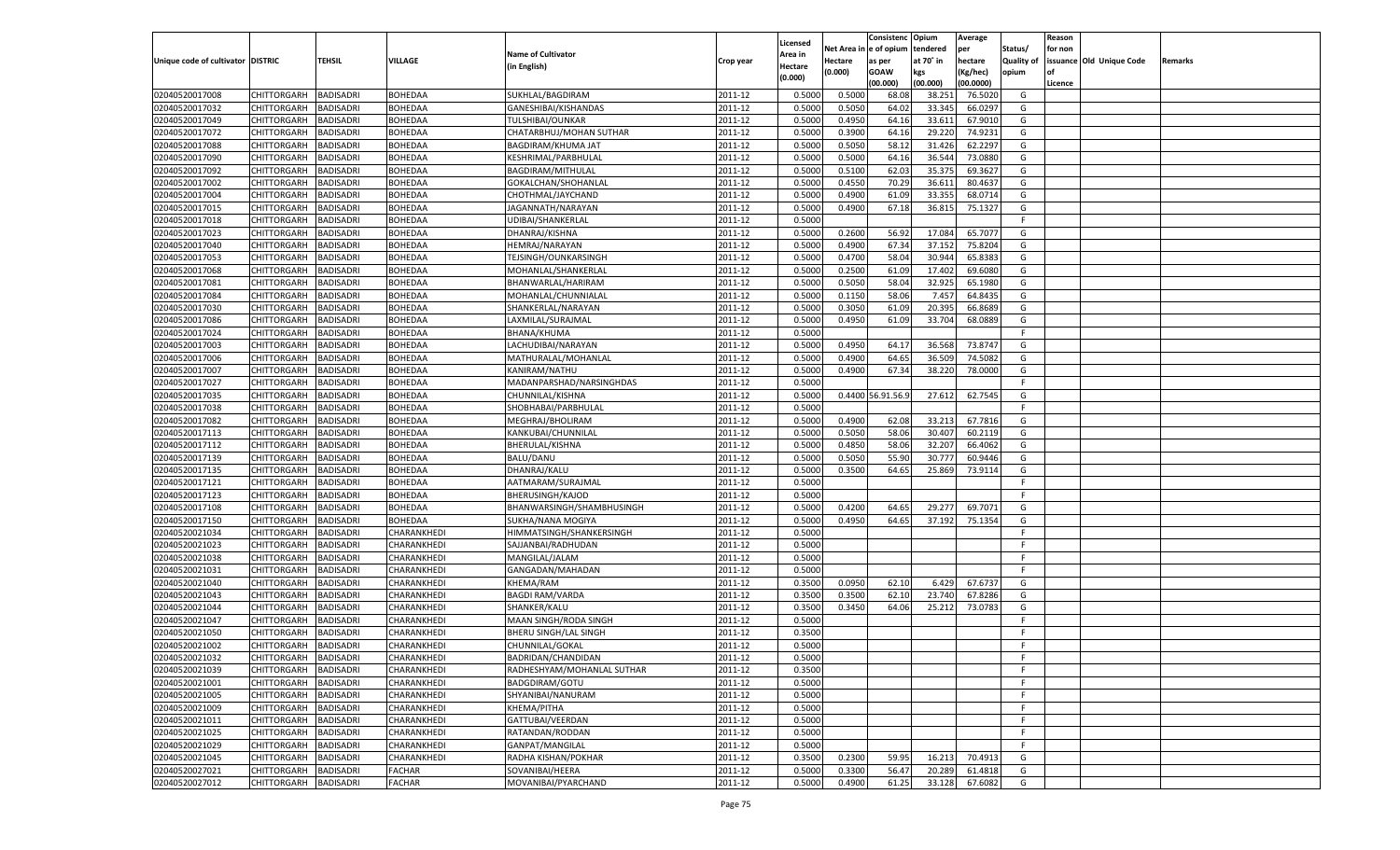|                                     |                    |                  |                     |                        |           |                     |            | Consistenc        | Opium     | Average   |                   | Reason  |                          |                                 |
|-------------------------------------|--------------------|------------------|---------------------|------------------------|-----------|---------------------|------------|-------------------|-----------|-----------|-------------------|---------|--------------------------|---------------------------------|
|                                     |                    |                  |                     | Name of Cultivator     |           | Licensed<br>Area in | Net Area i | e of opium        | tendered  | per       | Status/           | for non |                          |                                 |
| Unique code of cultivator   DISTRIC |                    | <b>TEHSIL</b>    | VILLAGE             | (in English)           | Crop year | Hectare             | Hectare    | as per            | at 70° in | hectare   | <b>Quality of</b> |         | issuance Old Unique Code | Remarks                         |
|                                     |                    |                  |                     |                        |           | (0.000)             | (0.000)    | <b>GOAW</b>       | kgs       | Kg/hec)   | opium             |         |                          |                                 |
|                                     |                    |                  |                     |                        |           |                     |            | (00.000)          | (00.000)  | (00.0000) |                   | Licence |                          |                                 |
| 02040520027001                      | CHITTORGARH        | BADISADRI        | FACHAR              | SHANKER/KALU           | 2011-12   | 0.5000              |            |                   |           |           | - F               |         |                          |                                 |
| 02040520027014                      | CHITTORGARH        | BADISADRI        | FACHAR              | NARAYAN/GANESH         | 2011-12   | 0.5000              | 0.2450     | 58.3              | 15.977    | 65.2122   | G                 |         |                          |                                 |
| 02040520027022                      | CHITTORGARH        | BADISADRI        | FACHAR              | ROOPA/KISHNA           | 2011-12   | 0.5000              | 0.3300     | 64.11             | 23.125    | 70.0758   | G                 |         |                          |                                 |
| 02040520027016                      | CHITTORGARH        | BADISADRI        | FACHAR              | RAMCHANDRA/OUNKAR      | 2011-12   | 0.3500              |            |                   |           |           | -F                |         |                          |                                 |
| 02040520027024                      | CHITTORGARH        | BADISADRI        | FACHAR              | RAMCHANDRA/NARAYAN     | 2011-12   | 0.3500              |            |                   |           |           | F.                |         |                          |                                 |
| 02040520027023                      | CHITTORGARH        | BADISADRI        | FACHAR              | RAMESHVAR/NANDA        | 2011-12   | 0.5000              |            |                   |           |           | - F               |         |                          |                                 |
| 02040520028020                      | CHITTORGARH        | BADISADRI        | FINODRA             | BHAGVANLAL/KANIRAM     | 2011-12   | 0.5000              | 0.4850     |                   | 7.995     | 16.4845   |                   | 02      |                          |                                 |
| 02040520028027                      | CHITTORGARH        | BADISADRI        | FINODRA             | SHANKERLAL/UDA         | 2011-12   | 0.5000              |            |                   |           |           | - F               |         |                          | TRANSFER/BHANUJA                |
| 02040520028040                      | CHITTORGARH        | BADISADRI        | <b>FINODRA</b>      | MAGNIRAM/VARDA JAT     | 2011-12   | 0.3500              | 0.1500     | 56.67             | 10.775    | 71.8333   | G                 |         |                          | TRANSFER/BHANUJA                |
| 02040520028041                      | CHITTORGARH        | BADISADRI        | FINODRA             | BHERULAL/OUNKAR JAT    | 2011-12   | 0.3500              | 0.3500     | 53.14             | 21.066    | 60.1886   | G                 | 05      |                          | TRANSFER/SATIKAKHEDA            |
| 02040520028042                      | CHITTORGARH        | BADISADRI        | FINODRA             | VAJIBAI/GOUTAMPURI     | 2011-12   | 0.3500              | 0.3500     | 48.46             | 18.665    | 53.3286   |                   | 02      | 02040520025002           | TRANSFER                        |
| 02040520028043                      | CHITTORGARH        | BADISADRI        | FINODRA             | HARLAL/NARAYAN         | 2011-12   | 0.5000              | 0.5000     |                   | 21.633    | 43.2660   |                   | 02      | 02040520025023           | TRANSFER/ 100% PENALTY ON OPIUM |
| 02040520029032                      | CHITTORGARH        | BADISADRI        | GAJANDEVI           | OUNKARLAL/KANIRAM      | 2011-12   | 0.5000              | 0.4750     | 64.68             | 35.676    | 75.1074   | G                 |         |                          |                                 |
| 02040520029040                      | CHITTORGARH        | BADISADRI        | GAJANDEVI           | MADANLAL/NATHULAL      | 2011-12   | 0.5000              | 0.3600     | 62.73             | 25.836    | 71.7667   | G                 |         |                          |                                 |
| 02040520029003                      | CHITTORGARH        | BADISADRI        | GAJANDEVI           | KISHANLAL/HARIRAM      | 2011-12   | 0.5000              | 0.3300     | 56.55             | 22.014    | 66.7091   | G                 |         |                          |                                 |
| 02040520029009                      | CHITTORGARH        | BADISADRI        | GAJANDEVI           | MANGILAL/BABRU         | 2011-12   | 0.5000              | 0.4700     | 56.55             | 30.351    | 64.5766   | G                 |         |                          |                                 |
| 02040520029010                      | CHITTORGARH        | BADISADRI        | GAJANDEVI           | MATHRIBAI/FULLCHAND    | 2011-12   | 0.5000              | 0.2450     | 59.65             | 16.378    | 66.8490   | G                 |         |                          |                                 |
| 02040520029011                      | CHITTORGARH        | BADISADRI        | GAJANDEVI           | SUNDERBAI/VAJERAM      | 2011-12   | 0.5000              | 0.2600     | 64.68             | 18.22     | 70.0808   | G                 |         |                          |                                 |
| 02040520029013                      | CHITTORGARH        | BADISADRI        | GAJANDEVI           | PYARIBAI/GOPILAL       | 2011-12   | 0.5000              |            | 0.4450 57.13,56.1 | 29.138    | 65.4787   | G                 |         |                          |                                 |
| 02040520029016                      | CHITTORGARH        | BADISADRI        | GAJANDEVI           | DALCHAND/TECKCHAND     | 2011-12   | 0.5000              | 0.3050     | 61.20             | 20.371    | 66.7902   | G                 |         |                          |                                 |
| 02040520029019                      | CHITTORGARH        | <b>BADISADRI</b> | GAJANDEVI           | LAXMINARAYAN/PYARCHAND | 2011-12   | 0.5000              | 0.2850     | 56.55             | 18.371    | 64.4596   | G                 |         |                          |                                 |
| 02040520029027                      | CHITTORGARH        | BADISADRI        | GAJANDEVI           | RAMCHANDRA/BHOLIRAM    | 2011-12   | 0.5000              |            | 0.4650 57.09,56.  | 29.728    | 63.9312   | G                 |         |                          |                                 |
| 02040520029028                      | CHITTORGARH        | BADISADRI        | GAJANDEVI           | NARAYAN/BHERA          | 2011-12   | 0.5000              | 0.4850     | 56.65             | 31.180    | 64.2887   | G                 |         |                          |                                 |
| 02040520029030                      | CHITTORGARH        | BADISADRI        | GAJANDEVI           | MOHANLAL/BHANWARLAL    | 2011-12   | 0.5000              | 0.2200     | 64.68             | 15.468    | 70.3091   | G                 |         |                          |                                 |
| 02040520029031                      | CHITTORGARH        | BADISADRI        | <b>GAJANDEVI</b>    | UDAIRAM/BHAGVAN        | 2011-12   | 0.5000              | 0.2850     | 59.65             | 19.156    | 67.2140   | G                 |         |                          |                                 |
| 02040520029034                      | CHITTORGARH        | BADISADRI        | <b>GAJANDEVI</b>    | NANURAM/BHAGVAN        | 2011-12   | 0.5000              | 0.2350     | 65.96             | 17.858    | 75.9915   | G                 |         |                          |                                 |
| 02040520029035                      | CHITTORGARH        | BADISADRI        | <b>GAJANDEVI</b>    | HANSRAJ/GASHI          | 2011-12   | 0.5000              | 0.4250     | 65.69             | 31.315    | 73.6824   | G                 |         |                          |                                 |
| 02040520029038                      | CHITTORGARH        | BADISADRI        | <b>GAJANDEVI</b>    | GOPILAL/PREMCHAND      | 2011-12   | 0.5000              | 0.2900     | 62.73             | 19.867    | 68.5069   | G                 |         |                          |                                 |
| 02040520029041                      | CHITTORGARH        | BADISADRI        | <b>GAJANDEVI</b>    | RAMESHVAR/VAJERAM      | 2011-12   | 0.5000              | 0.2050     | 67.22             | 14.587    | 71.1561   | G                 |         |                          |                                 |
| 02040520029002                      | CHITTORGARH        | BADISADRI        | <b>GAJANDEVI</b>    | GANGABAI/VARDA         | 2011-12   | 0.5000              | 0.2600     | 61.20             | 19.051    | 73.2731   | G                 |         |                          |                                 |
| 02040520029001                      | CHITTORGARH        | BADISADRI        | <b>GAJANDEVI</b>    | HARKUBAI/RAMLAL        | 2011-12   | 0.5000              | 0.4050     | 61.20             | 27.330    | 67.4815   | G                 |         |                          |                                 |
| 02040520029026                      | CHITTORGARH        | BADISADRI        | <b>GAJANDEVI</b>    | UTAMCHAND/MATARALAL    | 2011-12   | 0.5000              | 0.4750     | 61.20             | 32.296    | 67.9916   | G                 |         |                          |                                 |
| 02040520029044                      | CHITTORGARH        | BADISADRI        | <b>GAJANDEVI</b>    | GANGABAI/KANHIYALAL    | 2011-12   | 0.5000              | 0.4650     | 59.21             | 30.409    | 65.3957   | G                 |         |                          |                                 |
| 02040520029022                      | CHITTORGARH        | BADISADRI        | <b>GAJANDEVI</b>    | BHANWARLAL/BHOLIRAM    | 2011-12   | 0.5000              | 0.4500     | 57.09,56.6        | 27.943    | 62.0956   | G                 |         |                          |                                 |
| 02040520029005                      | CHITTORGARH        | BADISADRI        | <b>GAJANDEVI</b>    | UDAILAL/KASHIRAM       | 2011-12   | 0.5000              | 0.3650     | 56.76             | 22.582    | 61.8685   | G                 |         |                          |                                 |
| 02040520029006                      | CHITTORGARH        | BADISADRI        | <b>GAJANDEVI</b>    | FULLCHAN/MOHAN LAL     | 2011-12   | 0.5000              | 0.3150     | 62.73             | 22.896    | 72.6857   | G                 |         |                          |                                 |
| 02040520029014                      |                    | BADISADRI        |                     |                        | 2011-12   | 0.5000              | 0.4900     | 62.73             | 34.358    | 70.1184   | G                 |         |                          |                                 |
|                                     | CHITTORGARH        |                  | <b>GAJANDEVI</b>    | NARAYANLAL/GHASI       |           |                     |            |                   |           |           |                   |         |                          |                                 |
| 02040520029020<br>02040520029023    | CHITTORGARH        | BADISADRI        | <b>GAJANDEVI</b>    | BABRULAL/OUNKARLAL     | 2011-12   | 0.5000              | 0.3050     | 66.34             | 23.086    | 75.6918   | G                 |         |                          |                                 |
|                                     | CHITTORGARH        | BADISADRI        | <b>GAJANDEVI</b>    | JERAJ/GASHI            | 2011-12   | 0.5000              | 0.3650     | 61.80             | 25.903    | 70.9671   | G                 |         |                          |                                 |
| 02040520029008                      | CHITTORGARH        | BADISADRI        | <b>GAJANDEVI</b>    | NANDLAL/KANIRAM        | 2011-12   | 0.5000              | 0.2500     | 59.21             | 16.418    | 65.6720   | G                 |         |                          |                                 |
| 02040520029039                      | CHITTORGARH        | BADISADRI        | <b>GAJANDEVI</b>    | RAMCHANDRA/SHANKERLAL  | 2011-12   | 0.5000              | 0.3050     | 61.80             | 21.480    | 70.4262   | G                 |         |                          |                                 |
| 02040520029021                      | CHITTORGARH        | BADISADRI        | <b>GAJANDEVI</b>    | NANDKISHOR/OUNKARLAL   | 2011-12   | 0.5000              | 0.3050     | 61.80             | 19.555    | 64.1148   | G                 |         |                          |                                 |
| 02040520036071                      | CHITTORGARH        | BADISADRI        | JAYSINGHPURA        | CHUNNILAL/OUNKAR       | 2011-12   | 0.5000              | 0.1500     | 56.65             | 9.757     | 65.0467   | G                 |         |                          |                                 |
| 02040520036100                      | CHITTORGARH        | BADISADRI        | <b>JAYSINGHPURA</b> | RATANLAL/BABRU         | 2011-12   | 0.5000              | 0.4500     | 67.19             | 32.357    | 71.9044   | G                 |         |                          |                                 |
| 02040520036001                      | CHITTORGARH        | BADISADRI        | <b>JAYSINGHPURA</b> | SANTOSHRAM/OUNKARLAL   | 2011-12   | 0.5000              | 0.4000     | 65.59             | 28.635    | 71.5875   | G                 |         |                          |                                 |
| 02040520036003                      | CHITTORGARH        | <b>BADISADRI</b> | <b>JAYSINGHPURA</b> | BADAMIBAI/NARAYANLAL   | 2011-12   | 0.5000              | 0.4900     | 65.59             | 35.437    | 72.3204   | G                 |         |                          |                                 |
| 02040520036006                      | CHITTORGARH        | <b>BADISADRI</b> | <b>JAYSINGHPURA</b> | HEERALAL/SHIVLAL       | 2011-12   | 0.5000              | 0.4800     | 62.2              | 32.452    | 67.6083   | G                 |         |                          |                                 |
| 02040520036007                      | <b>CHITTORGARH</b> | <b>BADISADRI</b> | <b>JAYSINGHPURA</b> | GOPILAL/PARTHA         | 2011-12   | 0.5000              | 0.3150     | 62.22             | 21.466    | 68.1460   | G                 |         |                          |                                 |
| 02040520036010                      | <b>CHITTORGARH</b> | <b>BADISADRI</b> | <b>JAYSINGHPURA</b> | BHANWARLAL/DAYARAM     | 2011-12   | 0.5000              | 0.3250     | 62.76             | 21.957    | 67.5600   | G                 |         |                          |                                 |
| 02040520036011                      | <b>CHITTORGARH</b> | <b>BADISADRI</b> | <b>JAYSINGHPURA</b> | SHANKERLAL/PYARCHAND   | 2011-12   | 0.5000              | 0.5000     | 62.7              | 34.626    | 69.2520   | G                 |         |                          |                                 |
| 02040520036013                      | <b>CHITTORGARH</b> | <b>BADISADRI</b> | <b>JAYSINGHPURA</b> | JEEVRAM/MOTI           | 2011-12   | 0.5000              | 0.1500     | 67.19             | 10.539    | 70.2600   | G                 |         |                          |                                 |
| 02040520036017                      | <b>CHITTORGARH</b> | <b>BADISADRI</b> | <b>JAYSINGHPURA</b> | SHIVLAL/KASHIRAM       | 2011-12   | 0.5000              | 0.2850     | 59.51             | 19.247    | 67.5333   | G                 |         |                          |                                 |
| 02040520036022                      | <b>CHITTORGARH</b> | <b>BADISADRI</b> | <b>JAYSINGHPURA</b> | BAGDIRAM/SEETARAM      | 2011-12   | 0.5000              | 0.4950     | 64.26             | 35.003    | 70.7131   | G                 |         |                          |                                 |
| 02040520036025                      | CHITTORGARH        | BADISADRI        | <b>JAYSINGHPURA</b> | BHERULAL/SHIVLAL       | 2011-12   | 0.5000              | 0.4900     | 62.76             | 33.666    | 68.7061   | G                 |         |                          |                                 |
| 02040520036028                      | <b>CHITTORGARH</b> | <b>BADISADRI</b> | <b>JAYSINGHPURA</b> | NARAYAN/KHUMAN         | 2011-12   | 0.5000              | 0.3400     | 64.26             | 23.492    | 69.0941   | G                 |         |                          |                                 |
| 02040520036030                      | <b>CHITTORGARH</b> | <b>BADISADRI</b> | <b>JAYSINGHPURA</b> | BHURA/DAYARAM          | 2011-12   | 0.5000              | 0.4950     | 61.15             | 32.488    | 65.6323   | G                 |         |                          |                                 |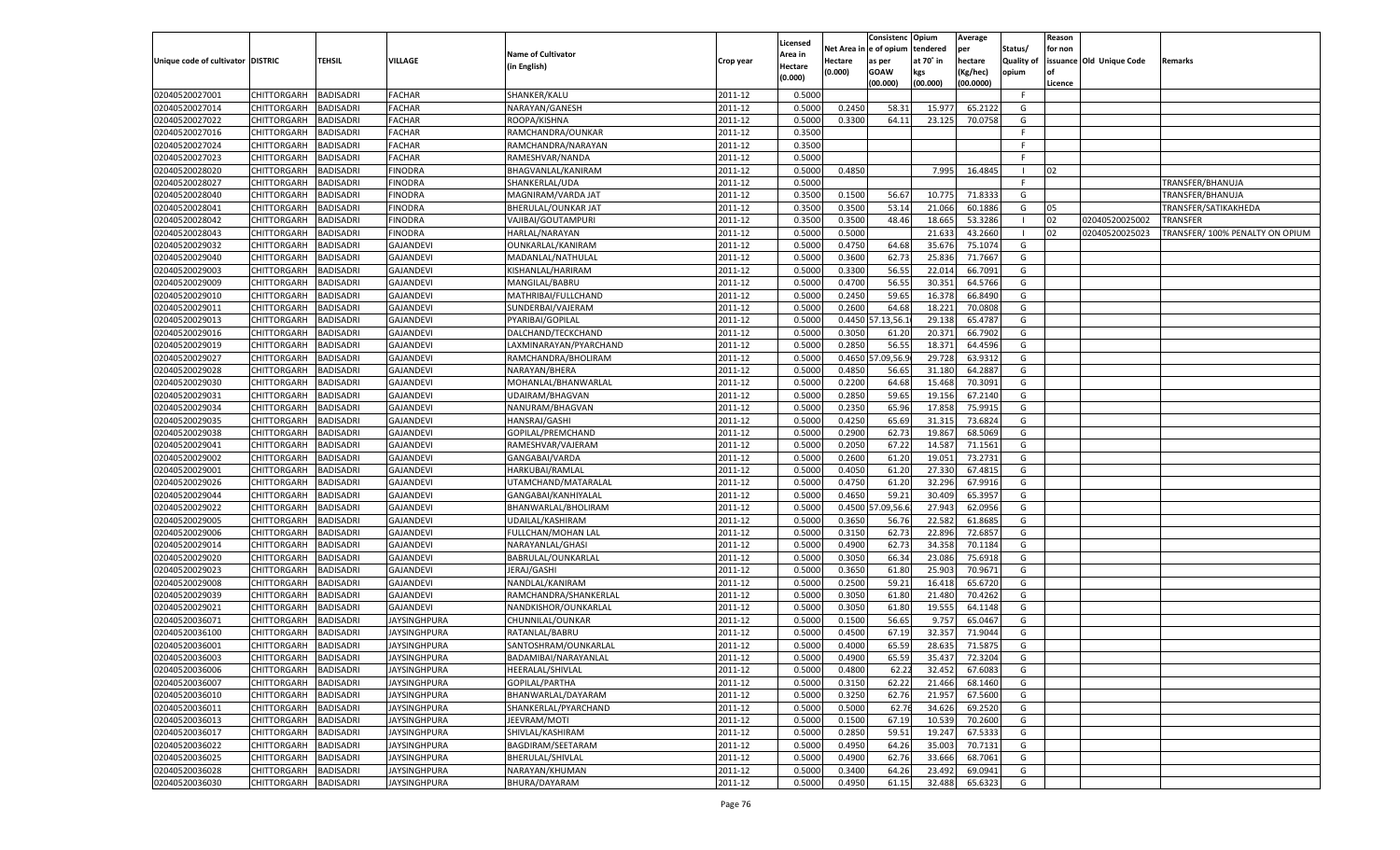|                                   |                    |                  |                     |                           |           |          |            | Consistenc Opium  |           | Average   |                   | Reason    |                          |         |
|-----------------------------------|--------------------|------------------|---------------------|---------------------------|-----------|----------|------------|-------------------|-----------|-----------|-------------------|-----------|--------------------------|---------|
|                                   |                    |                  |                     |                           |           | Licensed | Net Area i | l e of opium      | tendered  | per       | Status/           | for non   |                          |         |
| Unique code of cultivator DISTRIC |                    | TEHSIL           | VILLAGE             | <b>Name of Cultivator</b> | Crop year | Area in  | Hectare    | as per            | at 70° in | hectare   | <b>Quality of</b> |           | issuance Old Unique Code | Remarks |
|                                   |                    |                  |                     | (in English)              |           | Hectare  | (0.000)    | <b>GOAW</b>       | kgs       | (Kg/hec)  | opium             | <b>of</b> |                          |         |
|                                   |                    |                  |                     |                           |           | (0.000)  |            | (00.000)          | (00.000)  | (00.0000) |                   | Licence   |                          |         |
| 02040520036031                    | CHITTORGARH        | <b>BADISADRI</b> | JAYSINGHPURA        | BHANWARDAS/HEERADAS       | 2011-12   | 0.5000   | 0.2200     | 59.51             | 14.08     | 64.0318   | G                 |           |                          |         |
| 02040520036032                    | CHITTORGARH        | BADISADRI        | JAYSINGHPURA        | HEERALAL/DAYARAM          | 2011-12   | 0.5000   | 0.2950     | 61.15             | 20.546    | 69.6475   | G                 |           |                          |         |
| 02040520036034                    |                    | <b>BADISADRI</b> |                     |                           | 2011-12   | 0.5000   | 0.2000     | 61.15             | 13.390    | 66.9500   | G                 |           |                          |         |
|                                   | CHITTORGARH        |                  | JAYSINGHPURA        | DHANRAJ/LAXMAN            |           |          |            |                   |           |           |                   |           |                          |         |
| 02040520036036                    | CHITTORGARH        | <b>BADISADRI</b> | JAYSINGHPURA        | MANGILAL/OUNKERLAL        | 2011-12   | 0.5000   | 0.4500     | 59.11             | 29.977    | 66.6156   | G                 |           |                          |         |
| 02040520036040                    | CHITTORGARH        | <b>BADISADRI</b> | JAYSINGHPURA        | TARCHAND/OUNKAR           | 2011-12   | 0.5000   | 0.3050     | 59.52             | 19.608    | 64.2885   | G                 |           |                          |         |
| 02040520036042                    | CHITTORGARH        | BADISADRI        | JAYSINGHPURA        | UDAILAL/SHIVRAJ           | 2011-12   | 0.5000   | 0.4200     | 64.26             | 29.17     | 69.4619   | G                 |           |                          |         |
| 02040520036043                    | CHITTORGARH        | <b>BADISADRI</b> | JAYSINGHPURA        | NARAYAN/GASHI             | 2011-12   | 0.5000   | 0.5000     | 59.1              | 32.055    | 64.1100   | G                 |           |                          |         |
| 02040520036046                    | CHITTORGARH        | <b>BADISADRI</b> | <b>JAYSINGHPURA</b> | CHUNNILAL/BHURA           | 2011-12   | 0.5000   | 0.3250     | 55.07             | 19.975    | 61.4615   | G                 |           |                          |         |
| 02040520036047                    | CHITTORGARH        | <b>BADISADRI</b> | JAYSINGHPURA        | SHANTILAL/BHURALAL        | 2011-12   | 0.5000   | 0.3650     | 64.26             | 24.703    | 67.6795   | G                 |           |                          |         |
| 02040520036048                    | CHITTORGARH        | BADISADRI        | <b>JAYSINGHPURA</b> | MATHRIBAI/GOPILAL         | 2011-12   | 0.5000   | 0.4500     | 9.05,58.          | 30.413    | 67.5844   | G                 |           |                          |         |
| 02040520036049                    | CHITTORGARH        | <b>BADISADRI</b> | JAYSINGHPURA        | BHAGVANLAL/CHAMPALAL      | 2011-12   | 0.5000   | 0.2950     | 64.26             | 21.894    | 74.2169   | G                 |           |                          |         |
| 02040520036056                    | CHITTORGARH        | <b>BADISADRI</b> | <b>JAYSINGHPURA</b> | MANGILAL/SHIVLAL          | 2011-12   | 0.5000   | 0.4800     | 64.16             | 33.391    | 69.5646   | G                 |           |                          |         |
| 02040520036060                    | CHITTORGARH        | <b>BADISADRI</b> | JAYSINGHPURA        | PREMCHAND/BHERA           | 2011-12   | 0.5000   | 0.4050     | 67.58             | 29.610    | 73.1111   | G                 |           |                          |         |
| 02040520036064                    | CHITTORGARH        | <b>BADISADRI</b> | JAYSINGHPURA        | SHANKER/GASHI             | 2011-12   | 0.5000   | 0.3400     | 67.28             | 24.990    | 73.5000   | G                 |           |                          |         |
| 02040520036065                    | CHITTORGARH        | <b>BADISADRI</b> | JAYSINGHPURA        | DALCHAND/KHUMAN           | 2011-12   | 0.5000   | 0.2000     | 57.99             | 12.799    | 63.9950   | G                 |           |                          |         |
| 02040520036067                    | CHITTORGARH        | <b>BADISADRI</b> | JAYSINGHPURA        | PARBHULAL/DAYARAM         | 2011-12   | 0.5000   | 0.2850     | 65.71             | 21.318    | 74.8000   | G                 |           |                          |         |
|                                   |                    |                  |                     |                           |           |          |            |                   |           |           |                   |           |                          |         |
| 02040520036074                    | CHITTORGARH        | <b>BADISADRI</b> | JAYSINGHPURA        | RAMLAL/LAXMAN             | 2011-12   | 0.5000   | 0.2500     | 64.16             | 17.131    | 68.5240   | G                 |           |                          |         |
| 02040520036076                    | CHITTORGARH        | <b>BADISADRI</b> | JAYSINGHPURA        | UTAMCHAND/DAYARAM         | 2011-12   | 0.5000   | 0.5000     | .07,55.           | 29.141    | 58.2820   | G                 |           |                          |         |
| 02040520036086                    | CHITTORGARH        | <b>BADISADRI</b> | JAYSINGHPURA        | HEERALAL/KISHNA SUTHAR    | 2011-12   | 0.5000   | 0.4950     | 59.22             | 32.148    | 64.9455   | G                 |           |                          |         |
| 02040520036089                    | CHITTORGARH        | <b>BADISADRI</b> | JAYSINGHPURA        | MOHANLAL/LAXMAN           | 2011-12   | 0.5000   | 0.2000     | 64.16             | 13.914    | 69.5700   | G                 |           |                          |         |
| 02040520036092                    | CHITTORGARH        | <b>BADISADRI</b> | JAYSINGHPURA        | NARAYAN/PARTHA            | 2011-12   | 0.5000   | 0.1750     | 67.15             | 12.327    | 70.4400   | G                 |           |                          |         |
| 02040520036096                    | CHITTORGARH        | <b>BADISADRI</b> | JAYSINGHPURA        | JAGDISHDAS/BHANWARDAS     | 2011-12   | 0.5000   | 0.2200     | 64.16             | 14.876    | 67.6182   | G                 |           |                          |         |
| 02040520036050                    | CHITTORGARH        | <b>BADISADRI</b> | <b>JAYSINGHPURA</b> | BHAGVAN/DAYARAM           | 2011-12   | 0.5000   | 0.2700     | 61.15             | 17.436    | 64.5778   | G                 |           |                          |         |
| 02040520036023                    | CHITTORGARH        | <b>BADISADRI</b> | JAYSINGHPURA        | PARTAPIBAI/MOTILAL        | 2011-12   | 0.5000   | 0.2950     | 59.22             | 20.135    | 68.2542   | G                 |           |                          |         |
| 02040520036107                    | CHITTORGARH        | <b>BADISADRI</b> | JAYSINGHPURA        | MITHULAL/SEETARAM         | 2011-12   | 0.5000   | 0.4750     | 61.15             | 31.632    | 66.5937   | G                 |           |                          |         |
| 02040520036068                    | CHITTORGARH        | <b>BADISADRI</b> | JAYSINGHPURA        | MOHANLAL/SHIVAARAM        | 2011-12   | 0.5000   | 0.2100     | 61.00             | 14.797    | 70.4619   | G                 |           |                          |         |
| 02040520036110                    | CHITTORGARH        | <b>BADISADRI</b> | <b>JAYSINGHPURA</b> | SAVALAL/PREMCHAND         | 2011-12   | 0.5000   | 0.4000     | 67.27             | 29.138    | 72.8450   | G                 |           |                          |         |
| 02040520036039                    | CHITTORGARH        | <b>BADISADRI</b> | <b>JAYSINGHPURA</b> | RANGLAL/BHANWARLAL        | 2011-12   | 0.5000   | 0.4750     | 61.00             | 31.049    | 65.3663   | G                 |           |                          |         |
| 02040520036015                    | CHITTORGARH        | <b>BADISADRI</b> | JAYSINGHPURA        | HUKMICHAND/JEEVRAM        | 2011-12   | 0.5000   | 0.4000     | 68.84             | 30.280    | 75.7000   | G                 |           |                          |         |
| 02040520036009                    | CHITTORGARH        | <b>BADISADRI</b> | JAYSINGHPURA        | BHANWARLAL/PREMCHAND      | 2011-12   | 0.5000   | 0.5000     | 59.22             | 33.958    | 67.9160   | G                 |           |                          |         |
|                                   |                    |                  |                     |                           |           |          |            |                   |           |           |                   |           |                          |         |
| 02040520036069                    | CHITTORGARH        | <b>BADISADRI</b> | JAYSINGHPURA        | MANGILAL/GASHI            | 2011-12   | 0.5000   | 0.5000     | 61.00             | 33.942    | 67.8840   | G                 |           |                          |         |
| 02040520036106                    | CHITTORGARH        | BADISADRI        | JAYSINGHPURA        | SUKHLAL/CHUNNILAL         | 2011-12   | 0.5000   | 0.2750     | 65.32             | 19.671    | 71.5309   | G                 |           |                          |         |
| 02040520036109                    | CHITTORGARH        | <b>BADISADRI</b> | JAYSINGHPURA        | JAMANASINGH/BABRU         | 2011-12   | 0.5000   | 0.2850     | 58.49             | 19.52     | 68.5158   | G                 |           |                          |         |
| 02040520036012                    | CHITTORGARH        | <b>BADISADRI</b> | JAYSINGHPURA        | HEERALAL/PARTHA DHADOLIYA | 2011-12   | 0.5000   | 0.3900     | 67.18             | 30.125    | 77.2436   | G                 |           |                          |         |
| 02040520036082                    | CHITTORGARH        | <b>BADISADRI</b> | JAYSINGHPURA        | RAMLAL/NARAYAN            | 2011-12   | 0.5000   | 0.2900     | 58.51             | 18.715    | 64.5345   | G                 |           |                          |         |
| 02040520036020                    | CHITTORGARH        | <b>BADISADRI</b> | JAYSINGHPURA        | NANALAL/NARAYAN           | 2011-12   | 0.5000   | 0.4000     | 70.29             | 30.556    | 76.3900   | G                 |           |                          |         |
| 02040520036029                    | CHITTORGARH        | <b>BADISADRI</b> | JAYSINGHPURA        | RANGLAL/DHANRAJ           | 2011-12   | 0.5000   | 0.4150     | .84,62.           | 30.861    | 74.3639   | G                 |           |                          |         |
| 02040520036066                    | CHITTORGARH        | <b>BADISADRI</b> | JAYSINGHPURA        | PARBHULAL/BHOLIRAM        | 2011-12   | 0.5000   | 0.3100     | 64.16             | 21.219    | 68.4484   | G                 |           |                          |         |
| 02040520036083                    | CHITTORGARH        | BADISADRI        | JAYSINGHPURA        | RATANLAL/BHANWARLAL       | 2011-12   | 0.5000   | 0.2950     | 57.03             | 19.129    | 64.8441   | G                 |           |                          |         |
| 02040520036102                    | CHITTORGARH        | BADISADRI        | JAYSINGHPURA        | CHAMPALAL/BHANWARLAL      | 2011-12   | 0.5000   | 0.2600     | 70.29             | 20.31     | 78.1308   | G                 |           |                          |         |
| 02040520036087                    | CHITTORGARH        | <b>BADISADRI</b> | JAYSINGHPURA        | DHANRAJ/OUNKAR DHAKAD     | 2011-12   | 0.5000   | 0.2500     | 70.29             | 19.541    | 78.1640   | G                 |           |                          |         |
| 02040520036058                    | CHITTORGARH        | <b>BADISADRI</b> | JAYSINGHPURA        | <b>TULSIRAM/GOPAL</b>     | 2011-12   | 0.5000   | 0.5000     | .44,60.           | 32.391    | 64.7820   | G                 |           |                          |         |
| 02040520036070                    | CHITTORGARH        | BADISADRI        | JAYSINGHPURA        | HARKUBAI/CHAMPALAI        | 2011-12   | 0.5000   | 0.4550     | 65.2              | 32.008    | 70.3473   | G                 |           |                          |         |
| 02040520036104                    | CHITTORGARH        | BADISADRI        | <b>JAYSINGHPURA</b> | RAMESHVARLAL/MANGILAL     | 2011-12   | 0.5000   | 0.2000     | 55.07             | 11.997    | 59.9850   | G                 |           |                          |         |
| 02040520036112                    | CHITTORGARH        | <b>BADISADRI</b> | JAYSINGHPURA        | MOTILAL/PREMCHNAD         | 2011-12   | 0.5000   | 0.3900     | 62.48             | 27.197    | 69.7359   | G                 |           |                          |         |
| 02040520036113                    | CHITTORGARH        | BADISADRI        | <b>JAYSINGHPURA</b> | MODILAL/BHANWARLAL        | 2011-12   | 0.3500   | 0.3450     | 61.61             | 23.306    | 67.5536   | G                 |           |                          |         |
| 02040520036114                    | CHITTORGARH        | <b>BADISADRI</b> | <b>JAYSINGHPURA</b> | BAGDIRAM/OUNKARDAS        | 2011-12   | 0.5000   |            | 0.5050 63.29,62.7 | 36.285    | 71.8515   | G                 |           |                          |         |
|                                   |                    |                  |                     |                           |           |          |            |                   |           |           |                   |           |                          |         |
| 02040520036120                    | CHITTORGARH        | <b>BADISADRI</b> | <b>JAYSINGHPURA</b> | BANSHILAL/KASHIRAM        | 2011-12   | 0.5000   |            | 0.4700 67.66,67.6 | 36.185    | 76.9894   | G                 |           |                          |         |
| 02040520036121                    | CHITTORGARH        | <b>BADISADRI</b> | <b>JAYSINGHPURA</b> | <b>BHOLIRAM/MEGHA</b>     | 2011-12   | 0.5000   |            | 0.4800 61.14,61.  | 32.389    | 67.4771   | G                 |           |                          |         |
| 02040520036122                    | CHITTORGARH        | <b>BADISADRI</b> | <b>JAYSINGHPURA</b> | RODILAL/GOKAL             | 2011-12   | 0.5000   | 0.3000     | 60.58             | 20.043    | 66.8100   | G                 |           |                          |         |
| 02040520036123                    | CHITTORGARH        | <b>BADISADRI</b> | <b>JAYSINGHPURA</b> | NANURAM/HEERA             | 2011-12   | 0.5000   | 0.3150     | 59.15             | 20.373    | 64.6762   | G                 |           |                          |         |
| 02040520034051                    | CHITTORGARH        | <b>BADISADRI</b> | <b>JARKHANA</b>     | MOHANLAL/DHANRAJ          | 2011-12   | 0.5000   | 0.2000     | 62.14             | 13.609    | 68.0450   | G                 |           |                          |         |
| 02040520034054                    | CHITTORGARH        | <b>BADISADRI</b> | <b>JARKHANA</b>     | LALCHAND/NANDLAL          | 2011-12   | 0.5000   | 0.5000     | 62.36             | 32.819    | 65.6380   | G                 |           |                          |         |
| 02040520034005                    | CHITTORGARH        | <b>BADISADRI</b> | JARKHANA            | LALCHAND/JEETMAL          | 2011-12   | 0.3500   |            |                   |           |           | E                 |           |                          |         |
| 02040520034010                    | <b>CHITTORGARH</b> | <b>BADISADRI</b> | <b>JARKHANA</b>     | RAMRATAN/GAMNDIRAM        | 2011-12   | 0.5000   |            |                   |           |           | E                 |           |                          |         |
| 02040520034013                    | <b>CHITTORGARH</b> | <b>BADISADRI</b> | <b>JARKHANA</b>     | BADAMIBAI/KHEMRAJ         | 2011-12   | 0.5000   |            |                   |           |           | F.                |           |                          |         |
|                                   |                    |                  |                     |                           |           |          |            |                   |           |           |                   |           |                          |         |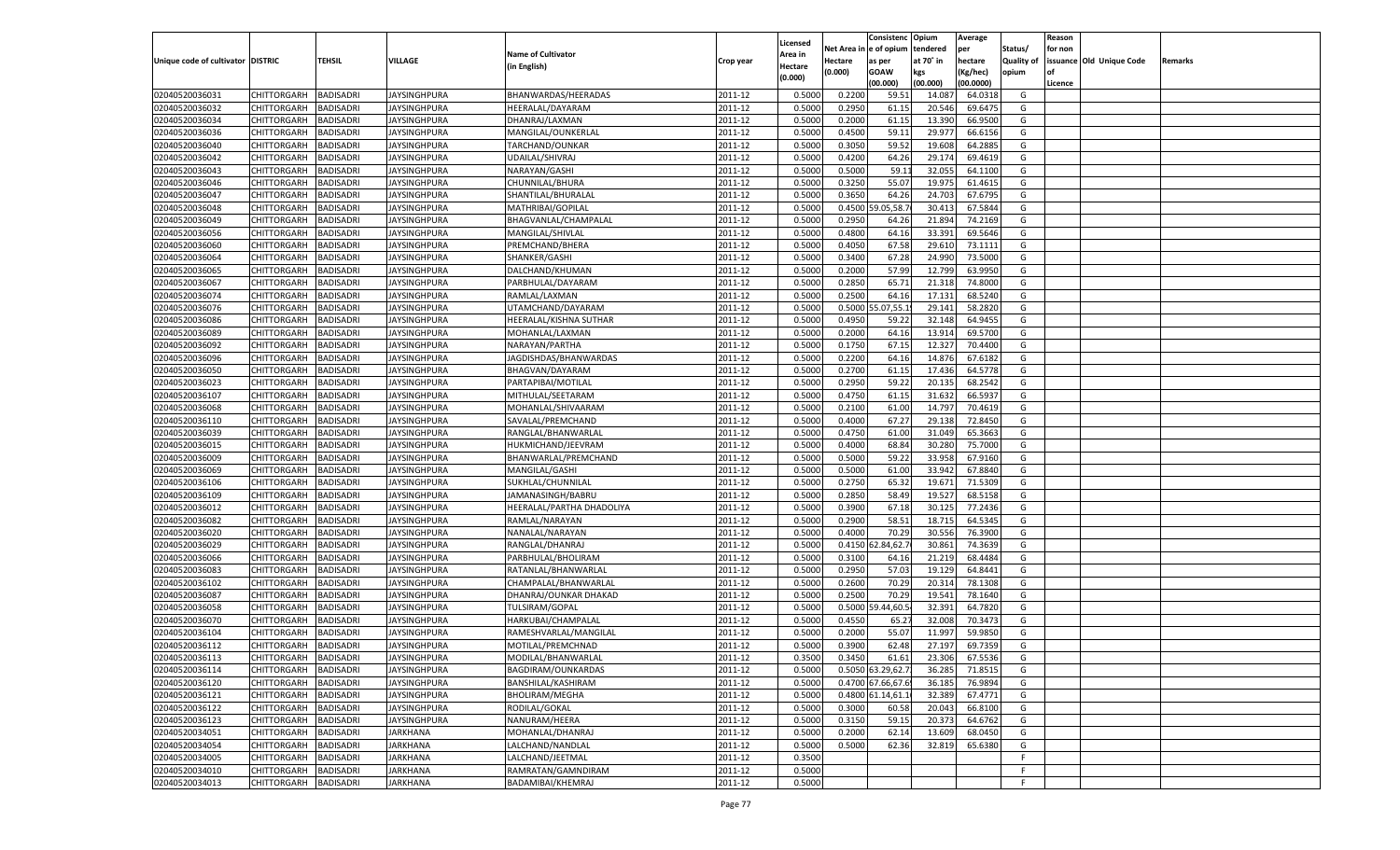|                                   |                       |                  |                  |                           |           |                    |         | Consistenc Opium       |           | Average        |                   | Reason  |                          |                |
|-----------------------------------|-----------------------|------------------|------------------|---------------------------|-----------|--------------------|---------|------------------------|-----------|----------------|-------------------|---------|--------------------------|----------------|
|                                   |                       |                  |                  | <b>Name of Cultivator</b> |           | Licensed           |         | Net Area in e of opium | tendered  | per            | Status/           | for non |                          |                |
| Unique code of cultivator DISTRIC |                       | TEHSIL           | VILLAGE          |                           | Crop year | Area in            | Hectare | as per                 | at 70° in | hectare        | <b>Quality of</b> |         | issuance Old Unique Code | <b>Remarks</b> |
|                                   |                       |                  |                  | (in English)              |           | Hectare<br>(0.000) | (0.000) | <b>GOAW</b>            | kgs       | (Kg/hec)       | opium             |         |                          |                |
|                                   |                       |                  |                  |                           |           |                    |         | (00.000)               | (00.000)  | (00.0000)      |                   | Licence |                          |                |
| 02040520034034                    | CHITTORGARH           | <b>BADISADRI</b> | <b>JARKHANA</b>  | LAHRIBAI/RAMLAL/BHOLIRAM  | 2011-12   | 0.5000             |         |                        |           |                | -F.               |         |                          |                |
| 02040520034071                    | CHITTORGARH           | <b>BADISADRI</b> | <b>JARKHANA</b>  | RAJARAM/JEETMAL           | 2011-12   | 0.5000             |         |                        |           |                | F                 |         |                          |                |
| 02040520034073                    | CHITTORGARH           | <b>BADISADRI</b> | <b>JARKHANA</b>  | SHOBHALAL/NANDLAL         | 2011-12   | 0.3500             |         |                        |           |                | F.                |         |                          |                |
| 02040520034106                    | CHITTORGARH           | <b>BADISADRI</b> | <b>JARKHANA</b>  | OUNKARLAL/BHANWARLAL      | 2011-12   | 0.5000             |         |                        |           |                | F.                |         |                          |                |
| 02040520034107                    | CHITTORGARH           | <b>BADISADRI</b> | JARKHANA         | BALKISHAN/HEERALAL        | 2011-12   | 0.5000             |         |                        |           |                | F.                |         |                          |                |
| 02040520034066                    | CHITTORGARH           | <b>BADISADRI</b> | JARKHANA         | DADAMCHAND/BHAGIRATH      | 2011-12   | 0.5000             |         |                        |           |                | -F                |         |                          |                |
| 02040520034083                    | CHITTORGARH           | <b>BADISADRI</b> | <b>JARKHANA</b>  | HAJARILAL/UDA             | 2011-12   | 0.5000             |         |                        |           |                | F.                |         |                          |                |
| 02040520034084                    | CHITTORGARH           | <b>BADISADRI</b> | <b>JARKHANA</b>  | RAMKELASH/SHRIRAM         | 2011-12   | 0.3500             | 0.0100  | 62.36                  | 0.748     | 74.8000        | G                 |         |                          |                |
| 02040520034099                    | CHITTORGARH           | <b>BADISADRI</b> | JARKHANA         | SHANTILAL/SHRIRAM         | 2011-12   | 0.5000             |         |                        |           |                | F.                |         |                          |                |
| 02040520034110                    | CHITTORGARH           | <b>BADISADRI</b> | JARKHANA         | DHANRAJ/SHRI RAM          | 2011-12   | 0.5000             |         |                        |           |                | -F                |         |                          |                |
| 02040520034118                    | CHITTORGARH           | <b>BADISADRI</b> | <b>JARKHANA</b>  | PYARIBAI/GOKAL            | 2011-12   | 0.5000             |         |                        |           |                | F.                |         |                          |                |
| 02040520034053                    | CHITTORGARH           | <b>BADISADRI</b> | <b>JARKHANA</b>  | JANIBAI/NAGJIRAM          | 2011-12   | 0.5000             | 0.2300  | 64.15                  | 15.763    | 68.5348        | G                 |         |                          |                |
| 02040520034056                    | CHITTORGARH           | <b>BADISADRI</b> | JARKHANA         | MOHANLAL/AMRA             | 2011-12   | 0.5000             |         |                        |           |                | F.                |         |                          |                |
| 02040520034125                    | CHITTORGARH           | BADISADRI        | JARKHANA         | SURESH/HJARI              | 2011-12   | 0.5000             |         |                        |           |                | F.                |         |                          |                |
| 02040520034059                    | CHITTORGARH           | BADISADRI        | JARKHANA         | BULAKBAI/RAMKISHAN        | 2011-12   | 0.5000             |         |                        |           |                | F.                |         |                          |                |
|                                   |                       |                  |                  |                           |           | 0.5000             | 0.2000  | 64.15                  | 15.286    | 76.4300        | G                 |         |                          |                |
| 02040520034046                    | CHITTORGARH           | BADISADRI        | JARKHANA         | LACHHIRAM/RAMLAL          | 2011-12   |                    |         |                        |           |                |                   |         |                          |                |
| 02040520034057                    | CHITTORGARH           | BADISADRI        | JARKHANA         | BAPULAL/KISHANLAL         | 2011-12   | 0.5000             |         |                        |           |                | F.                |         |                          |                |
| 02040520034065                    | CHITTORGARH           | BADISADRI        | JARKHANA         | RAMESHVARLAL/KISHANRAM    | 2011-12   | 0.5000             |         |                        |           |                | E                 |         |                          |                |
| 02040520034101                    | CHITTORGARH           | BADISADRI        | JARKHANA         | RAMNARAYAN/GAMNDIRAM      | 2011-12   | 0.5000             |         |                        |           |                | F.                |         |                          |                |
| 02040520034062                    | CHITTORGARH           | BADISADRI        | JARKHANA         | RAMLAL/MODA               | 2011-12   | 0.5000             |         |                        |           |                | -F.               |         |                          |                |
| 02040520034116                    | CHITTORGARH           | BADISADRI        | JARKHANA         | MOHAN LAL/PARTHA MEGHWAL  | 2011-12   | 0.5000             |         |                        |           |                | F.                |         |                          |                |
| 02040520034017                    | CHITTORGARH           | BADISADRI        | JARKHANA         | NARBADIBAI/BHAGIRATH      | 2011-12   | 0.5000             |         |                        |           |                | E                 |         |                          |                |
| 02040520034025                    | CHITTORGARH           | BADISADRI        | JARKHANA         | RAMRATAN/BACHRAJ          | 2011-12   | 0.5000             |         |                        |           |                | F.                |         |                          |                |
| 02040520034070                    | CHITTORGARH           | BADISADRI        | JARKHANA         | HARLAL/CHAMPALAL          | 2011-12   | 0.3500             |         |                        |           |                | -F                |         |                          |                |
| 02040520034015                    | CHITTORGARH           | <b>BADISADRI</b> | JARKHANA         | BHORIRAM/BHAGIRATH        | 2011-12   | 0.5000             |         |                        |           |                | F.                |         |                          |                |
| 02040520034023                    | CHITTORGARH           | BADISADRI        | JARKHANA         | MANGILAL/MEGHRAJ          | 2011-12   | 0.5000             | 0.5000  | 62.36                  | 34.601    | 69.2020        | G                 |         |                          |                |
| 02040520034043                    | CHITTORGARH           | BADISADRI        | JARKHANA         | GOVINDRAM/SHIVRAM         | 2011-12   | 0.5000             | 0.2000  | 58.06                  | 12.732    | 63.6600        | G                 |         |                          |                |
| 02040520034047                    | CHITTORGARH           | BADISADRI        | JARKHANA         | ROSHANLAL/HEERALAL        | 2011-12   | 0.5000             |         |                        |           |                | -F.               |         |                          |                |
| 02040520034001                    | CHITTORGARH           | <b>BADISADRI</b> | JARKHANA         | RAMRATAN/DHANRAJ          | 2011-12   | 0.5000             | 0.4050  | 62.50                  | 28.107    | 69.4000        | G                 |         |                          |                |
| 02040520034002                    | CHITTORGARH           | BADISADRI        | JARKHANA         | SHANKERLAL/BHERULAL       | 2011-12   | 0.5000             |         |                        |           |                | E                 |         |                          |                |
| 02040520034127                    | CHITTORGARH           | <b>BADISADRI</b> | JARKHANA         | PARTHVIRAJ/CHATARBHUJ     | 2011-12   | 0.3500             |         |                        |           |                | F.                |         |                          |                |
| 02040520037017                    | CHITTORGARH           | BADISADRI        | JIYAKHEDI        | JAMKUBAI/PYARA            | 2011-12   | 0.5000             | 0.2600  | 61.13                  | 15.981    | 61.4654        | G                 |         |                          |                |
| 02040520037004                    | CHITTORGARH           | BADISADRI        | JIYAKHEDI        | KELA/NAVLA                | 2011-12   | 0.5000             |         |                        |           |                | F.                |         |                          |                |
| 02040520037007                    | CHITTORGARH           | BADISADRI        | JIYAKHEDI        | MAGNIRAM/CHATARBHUJ       | 2011-12   | 0.5000             |         |                        |           |                | E                 |         |                          |                |
| 02040520037001                    | CHITTORGARH           | BADISADRI        | JIYAKHEDI        | GULAB/KANA                | 2011-12   | 0.5000             |         |                        |           |                | F.                |         |                          |                |
| 02040520037006                    | CHITTORGARH           | BADISADRI        | JIYAKHEDI        | JAGDISH/OUNKARLAL         | 2011-12   | 0.5000             |         |                        |           |                | -F.               |         |                          |                |
| 02040520037008                    | CHITTORGARH           | BADISADRI        | JIYAKHEDI        | BHURALAL/JAGANNATH        | 2011-12   | 0.5000             | 0.2550  | 65.77                  | 17.626    | 69.1216        | G                 |         |                          |                |
| 02040520037012                    | CHITTORGARH           | BADISADRI        | JIYAKHEDI        | <b>HARLAL/DEVJI</b>       | 2011-12   | 0.5000             |         |                        |           |                | F.                |         |                          |                |
| 02040520037016                    | CHITTORGARH           | BADISADRI        | JIYAKHEDI        | MOHAN/BHAJYA              | 2011-12   | 0.5000             |         |                        |           |                | F.                |         |                          |                |
| 02040520037018                    |                       |                  |                  | <b>HEERAGIR/TOLIGIR</b>   |           |                    |         |                        |           |                |                   |         |                          |                |
|                                   | CHITTORGARH           | BADISADRI        | JIYAKHEDI        |                           | 2011-12   | 0.3500             | 0.3200  | 56.67                  | 19.017    | 59.4281        | G                 |         |                          |                |
| 02040520037009                    | CHITTORGARH           | BADISADRI        | JIYAKHEDI        | UDA/CHATARBHUJ            | 2011-12   | 0.5000             | 0.3550  | 59.14                  | 21.045    | 59.2817        | G                 |         |                          |                |
| 02040520037025                    | CHITTORGARH           | BADISADRI        | JIYAKHEDI        | <b>OUNKAR/GOTU</b>        | 2011-12   | 0.5000             | 0.3150  | 68.59                  | 22.527    | 71.5143        | G                 |         |                          |                |
| 02040520037003                    | CHITTORGARH           | BADISADRI        | JIYAKHEDI        | <b>OUNKAR/FULLA</b>       | 2011-12   | 0.5000             |         | 0.4950 65.11,65.6      | 34.526    | 69.7495        | G                 |         |                          |                |
| 02040520037013                    | CHITTORGARH           | BADISADRI        | JIYAKHEDI        | GOUTAM/HAMERA             | 2011-12   | 0.5000             |         |                        |           |                | F.                |         |                          |                |
| 02040520037020                    | CHITTORGARH           | BADISADRI        | JIYAKHEDI        | BAGDIRAM/BHOLARAM         | 2011-12   | 0.5000             | 0.3850  | 64.09                  | 26.771    | 69.5351        | G                 |         |                          |                |
| 02040520037014                    | CHITTORGARH BADISADRI |                  | <b>JIYAKHEDI</b> | CHAMPALAL/NAVLA           | 2011-12   | 0.5000             | 0.2450  | 71.80                  |           | 18.976 77.4531 | G                 |         |                          |                |
| 02040520037010                    | CHITTORGARH           | <b>BADISADRI</b> | <b>JIYAKHEDI</b> | NARAYANGIR/AMRATGIR       | 2011-12   | 0.5000             |         |                        |           |                | -F                |         |                          |                |
| 02040520037026                    | <b>CHITTORGARH</b>    | BADISADRI        | <b>JIYAKHEDI</b> | <b>GANESHGIR/TOLGIR</b>   | 2011-12   | 0.5000             |         |                        |           |                | F.                |         |                          |                |
| 02040520037027                    | CHITTORGARH           | <b>BADISADRI</b> | <b>JIYAKHEDI</b> | CHAGANLAL/PRATHVIRAJ      | 2011-12   | 0.5000             | 0.3600  | 69.17                  | 26.551    | 73.7528        | G                 |         |                          |                |
| 02040520037028                    | CHITTORGARH           | <b>BADISADRI</b> | <b>JIYAKHEDI</b> | LACHIRAM/KUKA             | 2011-12   | 0.5000             |         |                        |           |                | F.                |         |                          |                |
| 02040520037029                    | CHITTORGARH           | <b>BADISADRI</b> | <b>JIYAKHEDI</b> | PARBHU LAL/CHUNNI LAL     | 2011-12   | 0.5000             |         |                        |           |                | F                 |         |                          |                |
| 02040520038006                    | <b>CHITTORGARH</b>    | <b>BADISADRI</b> | KACHUMRA         | PARTVIRAJ/BHOLA           | 2011-12   | 0.3500             | 0.1150  | 67.06                  | 9.206     | 80.0522        | G                 |         |                          |                |
| 02040520038026                    | CHITTORGARH           | <b>BADISADRI</b> | KACHUMRA         | BADRIBAI/VAJERAM          | 2011-12   | 0.5000             | 0.4350  | 56.38                  | 26.346    | 60.5655        | G                 |         |                          |                |
| 02040520038027                    | CHITTORGARH           | <b>BADISADRI</b> | KACHUMRA         | MOHANLAL/GULAB            | 2011-12   | 0.3500             |         |                        |           |                | F.                |         |                          |                |
| 02040520038035                    | CHITTORGARH           | <b>BADISADRI</b> | KACHUMRA         | GEETABAI/SHANKERDAS       | 2011-12   | 0.5000             |         |                        |           |                | F                 |         |                          |                |
| 02040520038045                    | <b>CHITTORGARH</b>    | <b>BADISADRI</b> | KACHUMRA         | BHERA/DEVA                | 2011-12   | 0.5000             |         |                        |           |                | F.                |         |                          |                |
|                                   |                       |                  |                  |                           |           |                    |         |                        |           |                |                   |         |                          |                |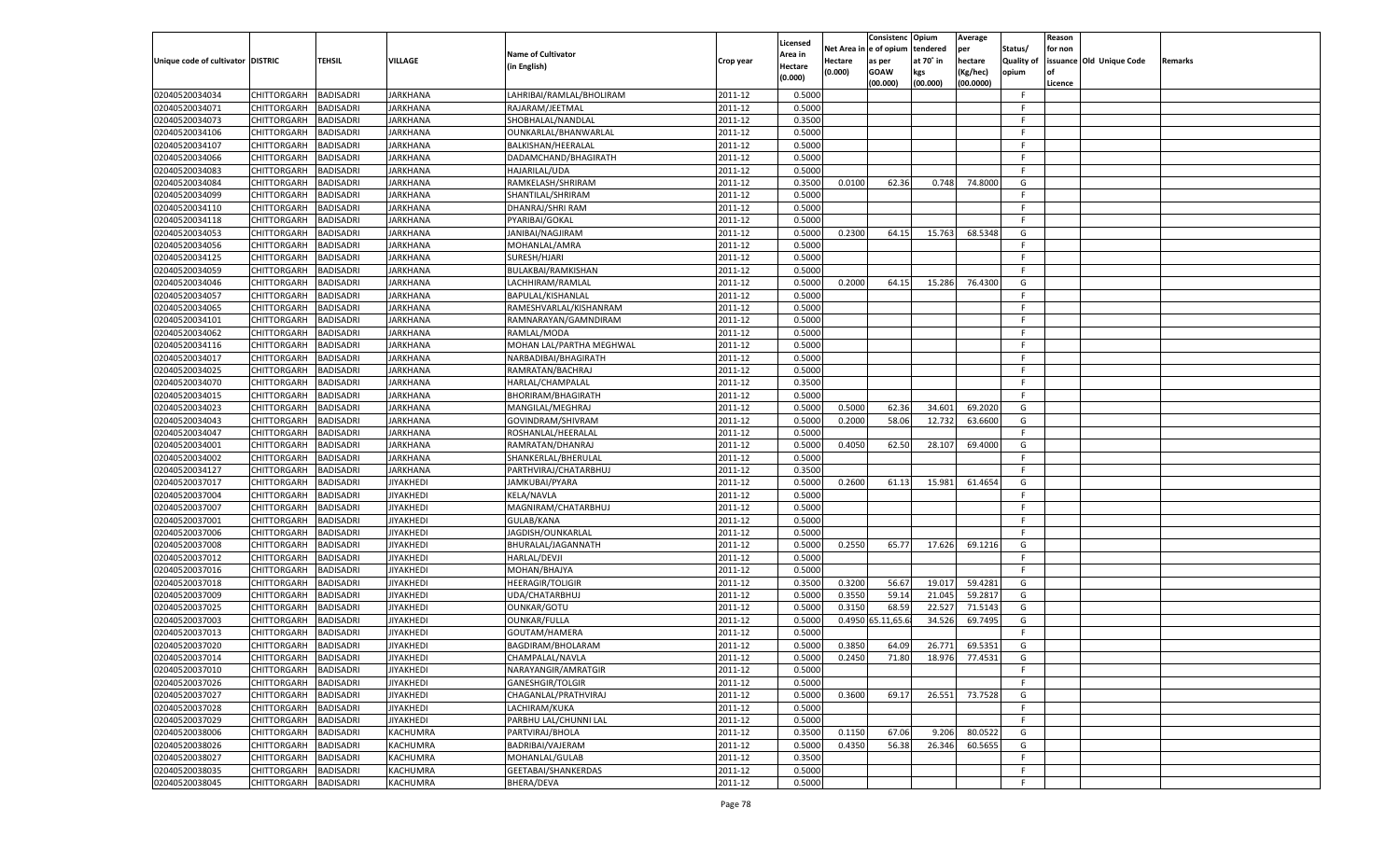|                                   |                       |                  |                    |                             |           |                     |             | Consistenc       | Opium     | Average   |                   | Reason  |                          |          |
|-----------------------------------|-----------------------|------------------|--------------------|-----------------------------|-----------|---------------------|-------------|------------------|-----------|-----------|-------------------|---------|--------------------------|----------|
|                                   |                       |                  |                    | <b>Name of Cultivator</b>   |           | Licensed<br>Area in | Net Area iı | n  e of opium    | tendered  | per       | Status/           | for non |                          |          |
| Unique code of cultivator DISTRIC |                       | TEHSIL           | <b>VILLAGE</b>     | (in English)                | Crop year | Hectare             | Hectare     | as per           | at 70° in | hectare   | <b>Quality of</b> |         | issuance Old Unique Code | Remarks  |
|                                   |                       |                  |                    |                             |           | (0.000)             | (0.000)     | <b>GOAW</b>      | kgs       | (Kg/hec)  | opium             |         |                          |          |
|                                   |                       |                  |                    |                             |           |                     |             | (00.000)         | (00.000)  | (00.0000) |                   | Licence |                          |          |
| 02040520038020                    | CHITTORGARH           | <b>BADISADRI</b> | KACHUMRA           | BHURADAN/DHULJI             | 2011-12   | 0.5000              | 0.4900      | 59.31            | 32.663    | 66.6592   | G                 |         |                          |          |
| 02040520038003                    | CHITTORGARH           | BADISADRI        | KACHUMRA           | SHANKER/ROOPA               | 2011-12   | 0.5000              |             |                  |           |           | F.                |         |                          |          |
| 02040520038005                    | CHITTORGARH           | BADISADRI        | KACHUMRA           | LAXMAN/VAKTA                | 2011-12   | 0.5000              | 0.4050      | 62.2             | 27.256    | 67.2988   | G                 |         |                          |          |
| 02040520038056                    | CHITTORGARH           | BADISADRI        | KACHUMRA           | <b>GHISI BAI/SHOLA</b>      | 2011-12   | 0.3500              | 0.3500      | 59.31            | 18.886    | 53.9600   | G                 | 04      | 02040520062011           | TRANSFER |
| 02040520038057                    | CHITTORGARH           | BADISADRI        | KACHUMRA           | SHANKER/OUNKAR              | 2011-12   | 0.5000              |             |                  |           |           | F.                |         | 02040520062018           | TRANSFER |
| 02040520038058                    | CHITTORGARH           | BADISADRI        | KACHUMRA           | KISHNA/NATHU                | 2011-12   | 0.5000              | 0.2850      | 59.3             | 18.395    | 64.5439   | G                 |         | 02040520093018           | TRANSFER |
| 02040520038059                    | CHITTORGARH           | BADISADRI        | KACHUMRA           | KALURAM/PREMCHAND           | 2011-12   | 0.5000              |             | 0.4950 56.54,56. | 31.532    | 63.7010   | G                 |         | 02040520093014           | TRANSFER |
| 02040520041004                    | CHITTORGARH           | BADISADRI        | <b>KAROLI</b>      | MADAN LAL/DHANRAJ           | 2011-12   | 0.5000              | 0.2350      | 61.63            | 15.381    | 65.4511   | G                 |         |                          |          |
| 02040520041019                    | CHITTORGARH           | BADISADRI        | <b>KAROLI</b>      | MOTILAL/NATHU LAL           | 2011-12   | 0.5000              | 0.2600      | 56.47            | 15.126    | 58.1769   | G                 |         |                          |          |
| 02040520041027                    | CHITTORGARH           | BADISADRI        | <b>KAROLI</b>      | <b>VENDI RAM/RATAN LAL</b>  | 2011-12   | 0.5000              |             |                  |           |           | F.                |         |                          |          |
| 02040520041009                    | CHITTORGARH           | BADISADRI        | <b>KAROLI</b>      | NARAYAN/PYARA               | 2011-12   | 0.5000              |             | 0.4800 53.32,53. | 27.153    | 56.5688   | G                 | 05      |                          |          |
| 02040520041030                    | CHITTORGARH           | BADISADRI        | <b>KAROLI</b>      | MOHANLAL/NANDA/NAVLIBAI     | 2011-12   | 0.5000              |             |                  |           |           | E                 |         |                          |          |
| 02040520041023                    | CHITTORGARH           | <b>BADISADRI</b> | <b>KAROLI</b>      | NARAYAN/MAGNI RAM           | 2011-12   | 0.3500              |             |                  |           |           | F.                |         |                          |          |
| 02040520041017                    | CHITTORGARH           | BADISADRI        | <b>KAROLI</b>      | <b>BARDI BAI/BAJERAM</b>    | 2011-12   | 0.3500              |             |                  |           |           | E                 |         |                          |          |
| 02040520041003                    | CHITTORGARH           | <b>BADISADRI</b> | <b>KAROLI</b>      | BHAVANISHANKER/NATHU LAL    | 2011-12   | 0.5000              |             |                  |           |           | F.                |         |                          |          |
| 02040520041011                    | CHITTORGARH           | BADISADRI        | <b>KAROLI</b>      | <b>GANESH LAL/BADRI LAL</b> | 2011-12   | 0.5000              |             |                  |           |           | F.                |         |                          |          |
| 02040520041021                    | CHITTORGARH           | <b>BADISADRI</b> | KAROLI             | <b>BHERU LAL/NANDLAL</b>    | 2011-12   | 0.5000              | 0.5000      | 56.47            | 30.131    | 60.2620   | G                 |         |                          |          |
| 02040520041001                    | CHITTORGARH           | BADISADRI        | <b>KAROLI</b>      | LAXMI LAL/LACHMI CHAND      | 2011-12   | 0.5000              |             |                  |           |           | F.                |         |                          |          |
| 02040520041014                    | CHITTORGARH           | <b>BADISADRI</b> | <b>KAROLI</b>      | SURAJMAL/JAVAHARMAL         | 2011-12   | 0.5000              |             |                  |           |           | F.                |         |                          |          |
| 02040520044004                    | CHITTORGARH           | BADISADRI        | KHAKHRIYAKHEDA     | <b>BABRU/SAVA LAL</b>       | 2011-12   | 0.3500              |             |                  |           |           | F.                |         |                          |          |
| 02040520044006                    | CHITTORGARH           | <b>BADISADRI</b> | KHAKHRIYAKHEDA     | GHASI/NARAYAN               | 2011-12   | 0.5000              |             |                  |           |           | F.                |         |                          |          |
| 02040520044001                    | CHITTORGARH           | BADISADRI        | KHAKHRIYAKHEDA     | <b>HAGAMI BAI/PARTHA</b>    | 2011-12   | 0.3500              |             |                  |           |           | F.                |         |                          |          |
| 02040520044003                    | CHITTORGARH           | <b>BADISADRI</b> | KHAKHRIYAKHEDA     | DAYA RAM/GAMERA             | 2011-12   | 0.5000              |             |                  |           |           | F.                |         |                          |          |
| 02040520044011                    | CHITTORGARH           | BADISADRI        | KHAKHRIYAKHEDA     | NATHU LAL/PARBHU LAL        | 2011-12   | 0.5000              |             |                  |           |           | F.                |         |                          |          |
| 02040520044019                    | CHITTORGARH           | <b>BADISADRI</b> | KHAKHRIYAKHEDA     | VENDI RAM/PARTHA GAYRI      | 2011-12   | 0.5000              |             |                  |           |           | F.                |         |                          |          |
| 02040520044023                    | CHITTORGARH           | BADISADRI        | KHAKHRIYAKHEDA     | <b>HEERA/HUKMA</b>          | 2011-12   | 0.5000              |             |                  |           |           | F.                |         |                          |          |
| 02040520045030                    | CHITTORGARH           | <b>BADISADRI</b> | KHARDEVLA          | MAANSINGH/NAVLASINGH        | 2011-12   | 0.5000              | 0.4900      | 56.13            | 29.124    | 59.4367   | G                 |         |                          |          |
| 02040520045075                    | CHITTORGARH           | BADISADRI        | KHARDEVLA          | GOVINDSINGH/BHEEMSINGH      | 2011-12   | 0.5000              |             |                  |           |           | F.                |         |                          |          |
| 02040520045072                    | CHITTORGARH           | <b>BADISADRI</b> | KHARDEVLA          | DHANNA/VARDA                | 2011-12   | 0.5000              | 0.1850      | 56.50            | 11.981    | 64.7622   | G                 |         |                          |          |
| 02040520045074                    | CHITTORGARH           | <b>BADISADRI</b> | KHARDEVLA          | KANIRAM/BHERA               | 2011-12   | 0.5000              | 0.0850      | 56.50            | 5.537     | 65.1412   | G                 |         |                          |          |
| 02040520045026                    | CHITTORGARH           | <b>BADISADRI</b> | KHARDEVLA          | SHYAMSINGH/BHURSINGH        | 2011-12   | 0.5000              |             |                  |           |           | F.                |         |                          |          |
| 02040520045034                    | CHITTORGARH           | <b>BADISADRI</b> | KHARDEVLA          | BABRU/RAMA                  | 2011-12   | 0.5000              |             |                  |           |           | F                 |         |                          |          |
| 02040520045081                    | CHITTORGARH           | <b>BADISADRI</b> | KHARDEVLA          | GAMERA/RAMA                 | 2011-12   | 0.5000              | 0.2250      | 56.50            | 14.194    | 63.0844   | G                 |         |                          |          |
| 02040520052030                    |                       | <b>BADISADRI</b> | <b>IKODA</b>       |                             | 2011-12   | 0.5000              | 0.1600      | 56.71            | 10.637    |           | G                 |         |                          |          |
|                                   | CHITTORGARH           | <b>BADISADRI</b> | <b>IKODA</b>       | NANDA/MODA                  | 2011-12   | 0.5000              |             |                  |           | 66.4813   | F.                |         |                          |          |
| 02040520052037                    | CHITTORGARH           |                  |                    | KISHAN LAL/VARDA            |           |                     |             |                  |           |           | F                 |         |                          |          |
| 02040520052005                    | CHITTORGARH           | <b>BADISADRI</b> | <b>IKODA</b>       | <b>BHAGVAN/SAVA</b>         | 2011-12   | 0.5000              |             |                  |           |           |                   |         |                          |          |
| 02040520052023                    | CHITTORGARH           | <b>BADISADRI</b> | <b>IKODA</b>       | RAMCHANDRA/GOPAL            | 2011-12   | 0.5000              |             |                  |           |           | F                 |         |                          |          |
| 02040520052024                    | CHITTORGARH           | <b>BADISADRI</b> | <b>IKODA</b>       | NARAYAN/GOPAL               | 2011-12   | 0.5000              |             |                  |           |           | F.                |         |                          |          |
| 02040520052016                    | CHITTORGARH           | <b>BADISADRI</b> | <b>IKODA</b>       | LAXMAN/BALU                 | 2011-12   | 0.5000              |             |                  |           |           | E                 |         |                          |          |
| 02040520052009                    | CHITTORGARH           | <b>BADISADRI</b> | <b>IKODA</b>       | BAGDIRAM/CHUNNILAL          | 2011-12   | 0.5000              | 0.3800      | 67.71            | 26.350    | 69.3421   | G                 |         |                          |          |
| 02040520052051                    | CHITTORGARH           | <b>BADISADRI</b> | <b>IKODA</b>       | FULL CHAND/NATHU            | 2011-12   | 0.5000              |             |                  |           |           | F.                |         |                          |          |
| 02040520052004                    | CHITTORGARH           | <b>BADISADRI</b> | <b>IKODA</b>       | BHANWARLAL/SAVA             | 2011-12   | 0.5000              |             |                  |           |           | F.                |         |                          |          |
| 02040520052031                    | CHITTORGARH           | BADISADRI        | <b>IKODA</b>       | <b>BHURA/VENDA</b>          | 2011-12   | 0.5000              |             |                  |           |           | E                 |         |                          |          |
| 02040520052034                    | CHITTORGARH           | BADISADRI        | <b>LIKODA</b>      | MANGIYA/SAVA                | 2011-12   | 0.3500              | 0.3550      | 56.71            | 22.012    | 62.0056   | G                 |         |                          |          |
| 02040520051008                    | CHITTORGARH           | <b>BADISADRI</b> | LAXMIPURA 5        | GISHALAL/RAMLAL             | 2011-12   | 0.5000              | 0.4000      | 65.27            | 27.124    | 67.8100   | G                 |         |                          |          |
| 02040520051058                    | CHITTORGARH BADISADRI |                  | <b>LAXMIPURA 5</b> | SHANTOSHLAL/GOPILAL         | 2011-12   | 0.5000              | 0.5000      | 65.27            | 33.493    | 66.9860   | G                 |         |                          |          |
| 02040520051001                    | <b>CHITTORGARH</b>    | <b>BADISADRI</b> | LAXMIPURA 5        | HEERALAL/BHANWARLAL         | 2011-12   | 0.5000              | 0.2400      | 57.06            | 14.575    | 60.7292   | G                 |         |                          |          |
| 02040520051003                    | <b>CHITTORGARH</b>    | <b>BADISADRI</b> | LAXMIPURA 5        | SURESH/NARAYAN              | 2011-12   | 0.5000              | 0.5050      | 62.61            | 32.629    | 64.6119   | G                 |         |                          |          |
| 02040520051004                    | <b>CHITTORGARH</b>    | <b>BADISADRI</b> | LAXMIPURA 5        | BHANWARLAL/BHAGVAN          | 2011-12   | 0.5000              | 0.3800      | 62.53            | 24.083    | 63.3763   | G                 |         |                          |          |
| 02040520051011                    | <b>CHITTORGARH</b>    | <b>BADISADRI</b> | LAXMIPURA 5        | RADHESHYAM/PREMCHAND        | 2011-12   | 0.5000              | 0.2150      | 65.27            | 14.788    | 68.7814   | G                 |         |                          |          |
| 02040520051012                    | CHITTORGARH           | <b>BADISADRI</b> | LAXMIPURA 5        | MUYLIBAI/CHAMPALAL          | 2011-12   | 0.5000              | 0.1550      | 61.46            | 9.807     | 63.2710   | G                 |         |                          |          |
| 02040520051014                    | CHITTORGARH           | <b>BADISADRI</b> | LAXMIPURA 5        | BHANWARLAL/SAVALAL          | 2011-12   | 0.5000              | 0.3900      | 65.23            | 25.343    | 64.9821   | G                 |         |                          |          |
| 02040520051017                    | CHITTORGARH           | <b>BADISADRI</b> | LAXMIPURA 5        | GOPILAL/BHOLIRAM            | 2011-12   | 0.5000              | 0.3000      | 67.18            | 21.219    | 70.7300   | G                 |         |                          |          |
| 02040520051019                    | <b>CHITTORGARH</b>    | <b>BADISADRI</b> | LAXMIPURA 5        | KISHANLAL/BHAGVANLAL        | 2011-12   | 0.5000              |             |                  |           |           | F.                |         |                          |          |
| 02040520051022                    | <b>CHITTORGARH</b>    | <b>BADISADRI</b> | LAXMIPURA 5        | RANGLAL/SHANKERLAL          | 2011-12   | 0.5000              |             |                  |           |           | F.                |         |                          |          |
| 02040520051023                    | <b>CHITTORGARH</b>    | <b>BADISADRI</b> | <b>LAXMIPURA 5</b> | BHAGCHAND/RAMA              | 2011-12   | 0.5000              | 0.3000      | 62.53            | 19.429    | 64.7633   | G                 |         |                          |          |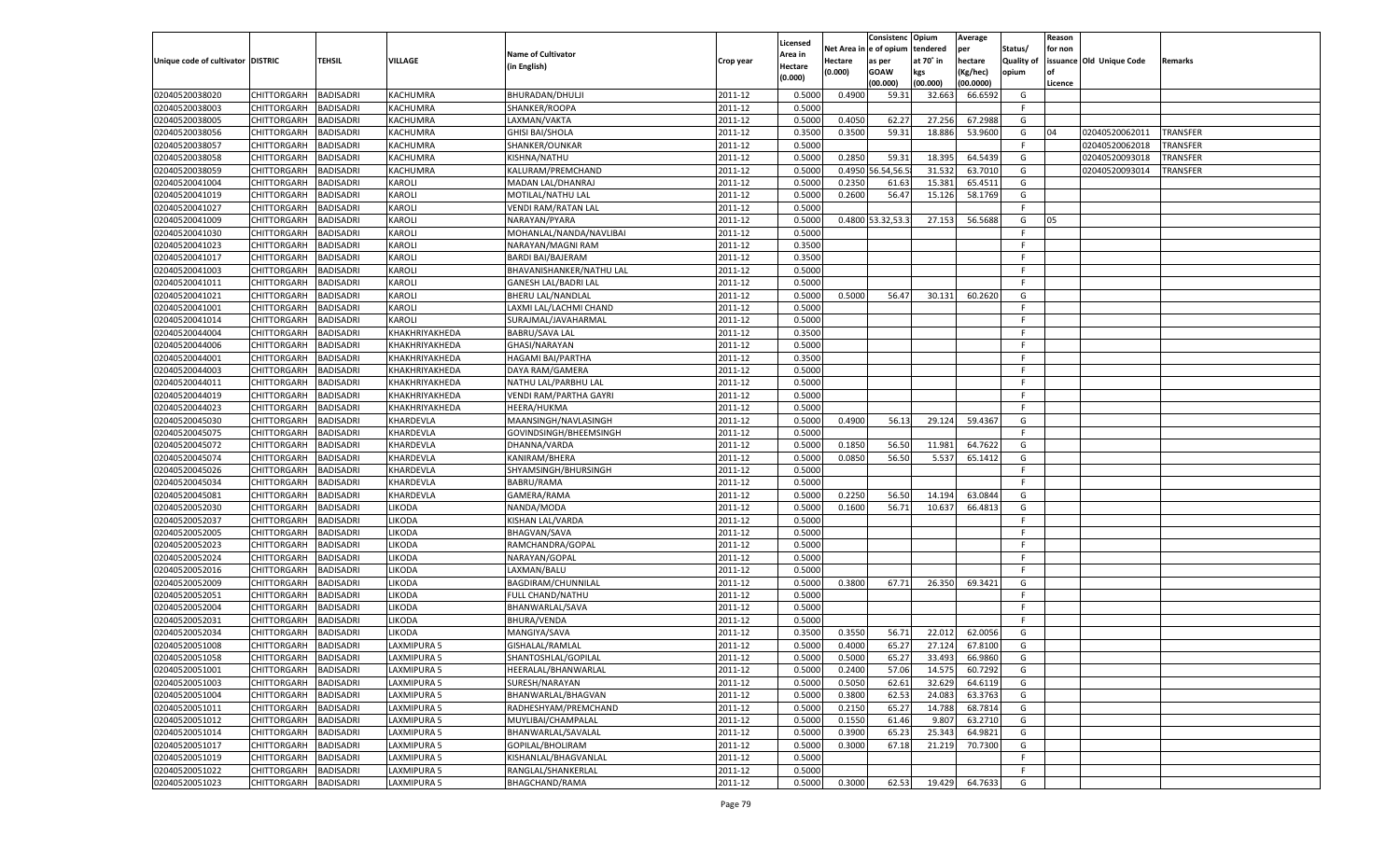|                                   |                       |                  |                                |                              |           |                     |            | Consistenc   | Opium     | Average   |            | Reason  |                          |         |
|-----------------------------------|-----------------------|------------------|--------------------------------|------------------------------|-----------|---------------------|------------|--------------|-----------|-----------|------------|---------|--------------------------|---------|
|                                   |                       |                  |                                | <b>Name of Cultivator</b>    |           | Licensed<br>Area in | Net Area i | n e of opium | tendered  | per       | Status/    | for non |                          |         |
| Unique code of cultivator DISTRIC |                       | TEHSIL           | <b>VILLAGE</b>                 | (in English)                 | Crop year | Hectare             | Hectare    | as per       | at 70° in | hectare   | Quality of |         | issuance Old Unique Code | Remarks |
|                                   |                       |                  |                                |                              |           | (0.000)             | (0.000)    | <b>GOAW</b>  | kgs       | (Kg/hec)  | opium      |         |                          |         |
|                                   |                       |                  |                                |                              |           |                     |            | (00.000)     | (00.000)  | (00.0000) |            | Licence |                          |         |
| 02040520051024                    | CHITTORGARH           | <b>BADISADRI</b> | LAXMIPURA 5                    | BHANWARLAL/BHERULAL          | 2011-12   | 0.5000              | 0.0950     | 62.53        | 6.450     | 67.8947   | G          |         |                          |         |
| 02040520051025                    | CHITTORGARH           | BADISADRI        | LAXMIPURA 5                    | RAMCHANDRA/NARAYAN DHANOTIYA | 2011-12   | 0.5000              | 0.3850     | 58.51        | 22.510    | 58.4675   | G          |         |                          |         |
| 02040520051026                    | CHITTORGARH           | BADISADRI        | LAXMIPURA 5                    | SEETARAM/MOTILAL             | 2011-12   | 0.5000              | 0.4550     | 70.71        | 33.476    | 73.5736   | G          |         |                          |         |
| 02040520051031                    | CHITTORGARH           | BADISADRI        | LAXMIPURA 5                    | JAGANNATHIBAI/GHASI          | 2011-12   | 0.5000              |            |              |           |           | E          |         |                          |         |
| 02040520051034                    | CHITTORGARH           | BADISADRI        | AXMIPURA 5                     | NATHU/KALU                   | 2011-12   | 0.5000              | 0.1500     | 65.64        | 10.259    | 68.393    | G          |         |                          |         |
| 02040520051035                    | CHITTORGARH           | BADISADRI        | LAXMIPURA 5                    | RAMCHANDRA/NARAYAN SAKVADIYA | 2011-12   | 0.5000              | 0.5000     | 59.58        | 30.079    | 60.1580   | G          |         |                          |         |
| 02040520051039                    | CHITTORGARH           | BADISADRI        | LAXMIPURA 5                    | <b>UDAIRAM/BHERA</b>         | 2011-12   | 0.5000              | 0.3750     | 59.58        | 23.160    | 61.7600   | G          |         |                          |         |
| 02040520051041                    | CHITTORGARH           | BADISADRI        | LAXMIPURA 5                    | SHANTILAL/DALCHAND           | 2011-12   | 0.5000              | 0.2050     | 67.45        | 14.627    | 71.3512   | G          |         |                          |         |
| 02040520051042                    | CHITTORGARH           | BADISADRI        | AXMIPURA 5                     | MOTILAL/BHAGVANLAL           | 2011-12   | 0.5000              | 0.3300     | 62.53        | 21.090    | 63.9091   | G          |         |                          |         |
| 02040520051045                    | CHITTORGARH           | BADISADRI        | LAXMIPURA 5                    | MANGILAL/KISHNA              | 2011-12   | 0.5000              | 0.1400     | 62.32        | 9.606     | 68.6143   | G          |         |                          |         |
| 02040520051046                    | CHITTORGARH           | BADISADRI        | LAXMIPURA 5                    | MANGILAL/LAXMAN              | 2011-12   | 0.5000              | 0.2700     | 65.64        | 18.717    | 69.3222   | G          |         |                          |         |
| 02040520051047                    | CHITTORGARH           | BADISADRI        | LAXMIPURA 5                    | <b>BABRI/HEERALAL</b>        | 2011-12   | 0.5000              | 0.2050     | 65.64        | 14.385    | 70.1707   | G          |         |                          |         |
| 02040520051050                    | CHITTORGARH           | BADISADRI        | AXMIPURA 5                     | GOPILAL/BHERA                | 2011-12   | 0.5000              | 0.4700     | 5.64,65.6    | 31.704    | 67.4553   | G          |         |                          |         |
| 02040520051052                    | CHITTORGARH           | BADISADRI        | LAXMIPURA 5                    | RAMLAL/BHERA                 | 2011-12   | 0.5000              | 0.5000     | 67.18        | 34.511    | 69.0220   | G          |         |                          |         |
| 02040520051053                    | CHITTORGARH           | BADISADRI        | LAXMIPURA 5                    | SUKHLAL/KHEMRAJ              | 2011-12   | 0.5000              | 0.4100     | 62.32        | 26.130    | 63.7317   | G          |         |                          |         |
| 02040520051054                    | CHITTORGARH           | BADISADRI        | LAXMIPURA 5                    | BHAGCHAND/PYARA              | 2011-12   | 0.5000              | 0.1650     | 67.18        | 11.469    | 69.5091   | G          |         |                          |         |
| 02040520051061                    | CHITTORGARH           | <b>BADISADRI</b> | AXMIPURA 5                     | HARIRAM/JAYRAM               | 2011-12   | 0.5000              | 0.4950     | 59.58        | 29.713    | 60.0263   | G          |         |                          |         |
| 02040520051064                    | CHITTORGARH           | BADISADRI        | <b>LAXMIPURA 5</b>             | PREMCHAND/SAVALAL            | 2011-12   | 0.5000              | 0.1050     | 65.85        | 7.074     | 67.3714   | G          |         |                          |         |
| 02040520051066                    | CHITTORGARH           | BADISADRI        | LAXMIPURA 5                    | NIRBHYARAM/BHANWARLAL        | 2011-12   | 0.5000              | 0.2000     | 59.85        | 12.214    | 61.0700   | G          |         |                          |         |
| 02040520051068                    | CHITTORGARH           | BADISADRI        | LAXMIPURA 5                    | SHANTILAL/MANGILAL           | 2011-12   | 0.5000              | 0.4400     | 62.32        | 28.836    | 65.5364   | G          |         |                          |         |
| 02040520051069                    | CHITTORGARH           | <b>BADISADRI</b> | AXMIPURA 5                     | DEVILAL/RATANLAL             | 2011-12   | 0.5000              | 0.3000     | 59.49        | 19.487    | 64.9567   | G          |         |                          |         |
| 02040520051070                    | CHITTORGARH           | BADISADRI        | <b>LAXMIPURA 5</b>             | DEVILAL/NANDA                | 2011-12   | 0.5000              | 0.2500     | 65.85        | 17.789    | 71.1560   | G          |         |                          |         |
| 02040520051074                    | CHITTORGARH           | BADISADRI        | LAXMIPURA 5                    | SANTOSHLAL/BHANWARLAL        | 2011-12   | 0.5000              | 0.3000     | 65.85        | 21.364    | 71.2133   | G          |         |                          |         |
| 02040520051002                    | CHITTORGARH           | BADISADRI        | LAXMIPURA 5                    | PYARRIBAI/GASI               | 2011-12   | 0.5000              | 0.4500     | 65.85        | 30.244    | 67.2089   | G          |         |                          |         |
| 02040520051005                    | CHITTORGARH           | <b>BADISADRI</b> | AXMIPURA 5                     | BHOLIBAI/RAMLAL              | 2011-12   | 0.5000              | 0.3700     | 62.32        | 23.904    | 64.6054   | G          |         |                          |         |
| 02040520051007                    | CHITTORGARH           | BADISADRI        | <b>LAXMIPURA 5</b>             | RAMCHANDRA/TOLIRAM           | 2011-12   | 0.5000              | 0.3550     | 65.85        | 24.214    | 68.2085   | G          |         |                          |         |
| 02040520051013                    | CHITTORGARH           | BADISADRI        | LAXMIPURA 5                    | NAKSATRAMAL/BHERULAL         | 2011-12   | 0.5000              |            |              |           |           | F.         |         |                          |         |
| 02040520051073                    | CHITTORGARH           | BADISADRI        | <b>LAXMIPURA 5</b>             | MANGIBAI//KASHIRAM           | 2011-12   | 0.5000              | 0.3850     | 65.71        | 27.410    | 71.1948   | G          |         |                          |         |
| 02040520051018                    | CHITTORGARH           | <b>BADISADRI</b> | AXMIPURA 5                     | SURESH/PARBHULAL             | 2011-12   | 0.5000              | 0.3600     | 65.85        | 24.618    | 68.3833   | G          |         |                          |         |
| 02040520051010                    | CHITTORGARH           | BADISADRI        | LAXMIPURA 5                    | PREMNARAYAN/MANGILAL         | 2011-12   | 0.5000              | 0.2200     | 65.71        | 15.320    | 69.6364   | G          |         |                          |         |
| 02040520051009                    | CHITTORGARH           | <b>BADISADRI</b> | LAXMIPURA 5                    | <b>BADRILAL/MOTI</b>         | 2011-12   | 0.5000              | 0.3950     | 65.71        | 27.073    | 68.5392   | G          |         |                          |         |
| 02040520051048                    | CHITTORGARH           | <b>BADISADRI</b> | LAXMIPURA 5                    | UDAILAL/NARAYAN              | 2011-12   | 0.5000              | 0.3050     | 59.49        | 18.833    | 61.7475   | G          |         |                          |         |
| 02040520051038                    | CHITTORGARH           | <b>BADISADRI</b> | LAXMIPURA 5                    | JAYRAM/TECKA                 | 2011-12   | 0.5000              | 0.1900     | 59.49        | 12.000    | 63.1579   | G          |         |                          |         |
| 02040520051006                    | CHITTORGARH           | BADISADRI        | LAXMIPURA 5                    | UDAIRAM/MOTI                 | 2011-12   | 0.5000              | 0.3150     | 67.18        | 21.939    | 69.6476   | G          |         |                          |         |
| 02040520051021                    | CHITTORGARH           | <b>BADISADRI</b> | LAXMIPURA 5                    | JAYRAM/MOTI                  | 2011-12   | 0.5000              | 0.4200     | 68.22        | 29.539    | 70.3310   | G          |         |                          |         |
| 02040520051055                    | CHITTORGARH           | <b>BADISADRI</b> | LAXMIPURA 5                    | NARAYAN/PARTHVIRAJ           | 2011-12   | 0.5000              | 0.1200     | 65.71        | 9.096     | 75.8000   | G          |         |                          |         |
| 02040520051059                    | CHITTORGARH           | <b>BADISADRI</b> | LAXMIPURA 5                    | SHANTILAL/PARTHVIRAJ         | 2011-12   | 0.5000              | 0.1900     | 62.32        | 12.437    | 65.4579   | G          |         |                          |         |
| 02040520051067                    | CHITTORGARH           | BADISADRI        | LAXMIPURA 5                    | RAMNARAYAN/UDAIRAM           | 2011-12   | 0.5000              | 0.3150     | 65.71        | 21.863    | 69.4063   | G          |         |                          |         |
| 02040520055003                    | CHITTORGARH           | <b>BADISADRI</b> | MAHUDA                         | RAMESHVAR/KISHAN LAL         | 2011-12   | 0.5000              | 0.2350     | 65.69        | 16.798    | 71.4809   | G          |         |                          |         |
| 02040520055008                    | CHITTORGARH           | <b>BADISADRI</b> | MAHUDA                         | MOHANI/SHANKER               | 2011-12   | 0.5000              | 0.2350     | 65.96        | 18.130    | 77.1489   | G          |         |                          |         |
| 02040520055013                    | CHITTORGARH           | <b>BADISADRI</b> | MAHUDA                         | PANNALAL/HAR LAI             | 2011-12   | 0.5000              | 0.4900     | 64.47        | 33.156    | 67.6653   | G          |         |                          |         |
| 02040520055025                    | CHITTORGARH           | BADISADRI        | MAHUDA                         | <b>OUNKAR /JAYRAM</b>        | 2011-12   | 0.5000              | 0.1500     | 64.47        | 11.393    | 75.9533   | G          |         |                          |         |
| 02040520055026                    | CHITTORGARH           | BADISADRI        | MAHUDA                         | UDAILAL/CHANDA               | 2011-12   | 0.5000              | 0.1700     | 64.47        | 12.986    | 76.3882   | G          |         |                          |         |
| 02040520055028                    | CHITTORGARH           | BADISADRI        | MAHUDA                         | SHANTI LAL/BHERU LAL         | 2011-12   | 0.5000              | 0.1500     | 70.29        | 12.281    | 81.8733   | G          |         |                          |         |
| 02040520055031                    | CHITTORGARH           | <b>BADISADRI</b> | MAHUDA                         | <b>BHERU LAL/NAVLA</b>       | 2011-12   | 0.5000              | 0.1600     | 70.29        | 12.712    | 79.4500   | G          |         |                          |         |
| 02040520055014                    | CHITTORGARH BADISADRI |                  | <b>MAHUDA</b>                  | KISHAN LAL/JAGANNATH         | 2011-12   | 0.5000              | 0.3700     | 61.80        | 25.161    | 68.0027   | G          |         |                          |         |
| 02040520055004                    | <b>CHITTORGARH</b>    | <b>BADISADRI</b> | <b>MAHUDA</b>                  | <b>BAGDI RAM/BHAGVAN LAL</b> | 2011-12   | 0.5000              | 0.2550     | 61.80        | 18.566    | 72.8078   | G          |         |                          |         |
| 02040520055007                    | <b>CHITTORGARH</b>    | <b>BADISADRI</b> | MAHUDA                         | SHAMBHU LAL/PREM CHAND       | 2011-12   | 0.5000              | 0.2800     | 65.56        | 21.232    | 75.8286   | G          |         |                          |         |
| 02040520055016                    | CHITTORGARH           | <b>BADISADRI</b> | <b>MAHUDA</b>                  | SUSILA BAI/BHERU LAL         | 2011-12   | 0.5000              | 0.2800     | 62.22        | 20.088    | 71.7429   | G          |         |                          |         |
| 02040520055023                    | <b>CHITTORGARH</b>    | <b>BADISADRI</b> | <b>MAHUDA</b>                  | MANGI LAL/KAJODLAL           | 2011-12   | 0.5000              | 0.1100     | 62.22        | 8.017     | 72.8818   | G          |         |                          |         |
| 02040520055033                    | <b>CHITTORGARH</b>    | <b>BADISADRI</b> | <b>MAHUDA</b>                  | UDAILAL/HEERALAL             | 2011-12   | 0.5000              | 0.3800     | 65.30        | 28.359    | 74.6289   | G          |         |                          |         |
| 02040520055002                    |                       | <b>BADISADRI</b> |                                |                              | 2011-12   |                     | 0.4900     | 64.47        | 36.324    | 74.1306   | G          |         |                          |         |
|                                   | <b>CHITTORGARH</b>    | <b>BADISADRI</b> | <b>MAHUDA</b><br><b>MAHUDA</b> | MANDAK/BHAGIRATH             |           | 0.5000<br>0.5000    | 0.4800     |              | 37.633    |           |            |         |                          |         |
| 02040520055039<br>02040520055046  | CHITTORGARH           |                  |                                | DHAPUBAI/MANGILAL            | 2011-12   |                     |            | 68.74        |           | 78.4021   | G          |         |                          |         |
|                                   | <b>CHITTORGARH</b>    | <b>BADISADRI</b> | <b>MAHUDA</b>                  | KANI RAM/MOTI                | 2011-12   | 0.5000              | 0.5000     | 67.19        | 38.567    | 77.1340   | G          |         |                          |         |
| 02040520055015                    | <b>CHITTORGARH</b>    | <b>BADISADRI</b> | <b>MAHUDA</b>                  | RATAN LAL/LAXMAN             | 2011-12   | 0.5000              | 0.4400     | 65.59        | 33.470    | 76.0682   | G          |         |                          |         |
| 02040520060004                    | <b>CHITTORGARH</b>    | <b>BADISADRI</b> | NAGGAKHEDI                     | LALCHAND/RAMCHANDRA          | 2011-12   | 0.5000              |            |              |           |           | F.         |         |                          |         |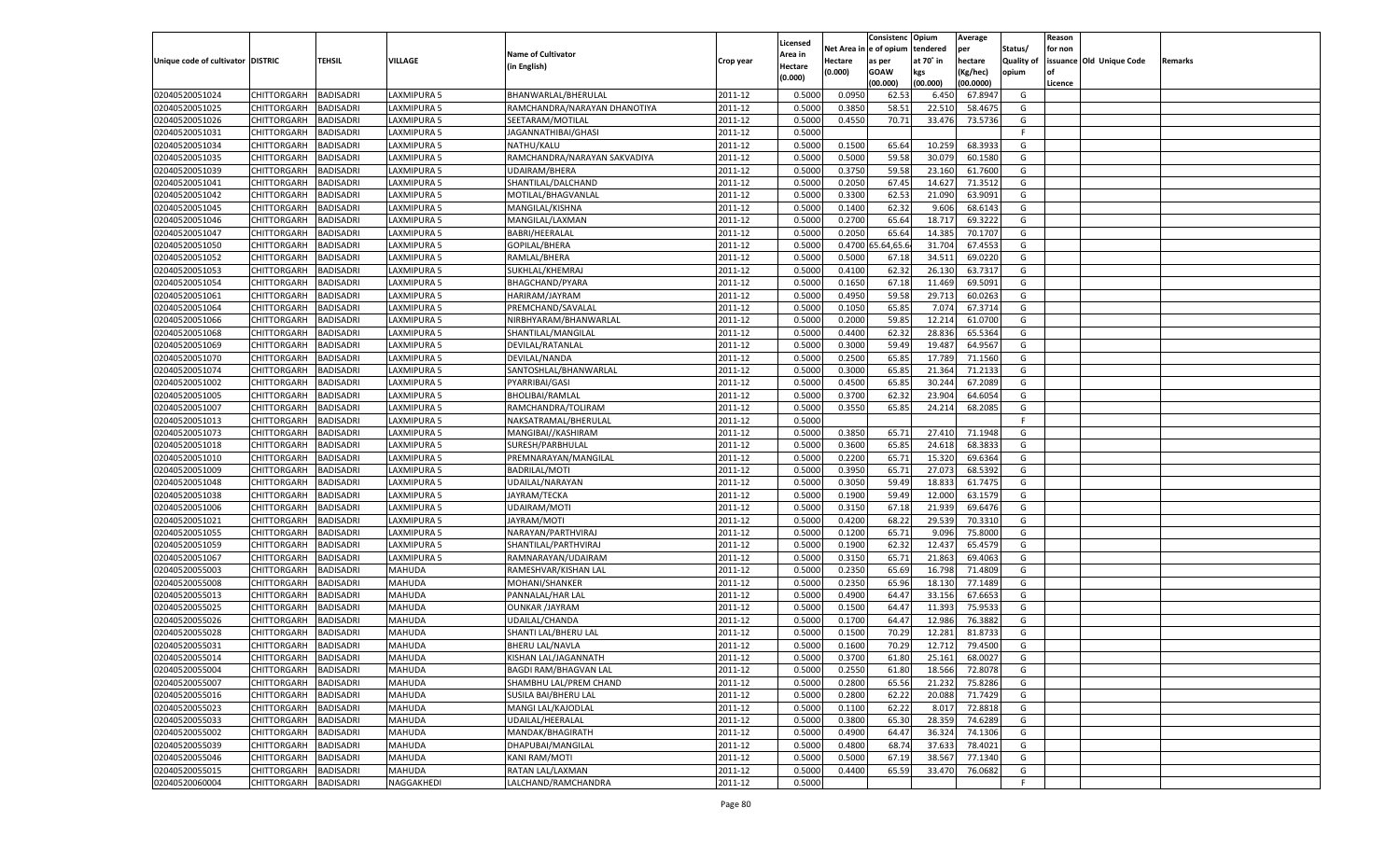|                                   |                       |                  |                |                           |           |                    |         | Consistenc Opium       |           | Average   |            | Reason  |                          |                    |
|-----------------------------------|-----------------------|------------------|----------------|---------------------------|-----------|--------------------|---------|------------------------|-----------|-----------|------------|---------|--------------------------|--------------------|
|                                   |                       |                  |                | <b>Name of Cultivator</b> |           | Licensed           |         | Net Area in e of opium | tendered  | per       | Status/    | for non |                          |                    |
| Unique code of cultivator DISTRIC |                       | TEHSIL           | <b>VILLAGE</b> |                           | Crop year | Area in            | Hectare | as per                 | at 70° in | hectare   | Quality of |         | issuance Old Unique Code | <b>Remarks</b>     |
|                                   |                       |                  |                | (in English)              |           | Hectare<br>(0.000) | (0.000) | <b>GOAW</b>            | kgs       | (Kg/hec)  | opium      |         |                          |                    |
|                                   |                       |                  |                |                           |           |                    |         | (00.000)               | (00.000)  | (00.0000) |            | Licence |                          |                    |
| 02040520060012                    | CHITTORGARH           | <b>BADISADRI</b> | NAGGAKHEDI     | CHENRAM/OUNKARLAL         | 2011-12   | 0.5000             |         |                        |           |           | -F.        |         |                          |                    |
| 02040520060021                    | CHITTORGARH           | <b>BADISADRI</b> | NAGGAKHEDI     | BHERULAL/HAJARILAL        | 2011-12   | 0.5000             |         |                        |           |           | F.         |         |                          |                    |
| 02040520060024                    | CHITTORGARH           | <b>BADISADRI</b> | NAGGAKHEDI     | JEETMAL/BHEEMA            | 2011-12   | 0.5000             | 0.4600  | 56.60                  | 27.896    | 60.6435   | G          |         |                          |                    |
| 02040520060027                    | CHITTORGARH           | <b>BADISADRI</b> | NAGGAKHEDI     | NETRAM/BHOLIRAM MEGHWAL   | 2011-12   | 0.5000             |         |                        |           |           | F.         |         |                          |                    |
| 02040520060028                    | CHITTORGARH           | <b>BADISADRI</b> | NAGGAKHEDI     | RAMSINGH/RAMCHANDRA       | 2011-12   | 0.3500             |         |                        |           |           | F.         |         |                          |                    |
| 02040520060030                    | CHITTORGARH           | <b>BADISADRI</b> | NAGGAKHEDI     | RAMNARAYN/BHAGIRATH       | 2011-12   | 0.5000             | 0.1900  | 59.06                  | 13.002    | 68.4316   | G          |         |                          |                    |
| 02040520060034                    | CHITTORGARH           | <b>BADISADRI</b> | NAGGAKHEDI     | SHYANDIBAI/HEERALAL       | 2011-12   | 0.5000             |         |                        |           |           | F.         |         |                          |                    |
| 02040520060020                    | CHITTORGARH           | <b>BADISADRI</b> | NAGGAKHEDI     | NANDLAL/MAGNIRAM          | 2011-12   | 0.5000             |         |                        |           |           | F.         |         |                          |                    |
| 02040520060013                    | CHITTORGARH           | <b>BADISADRI</b> | NAGGAKHEDI     | DADAMCHAND/HAJARI         | 2011-12   | 0.5000             |         |                        |           |           | F.         |         |                          |                    |
| 02040520060019                    | CHITTORGARH           | <b>BADISADRI</b> | NAGGAKHEDI     | RAMLAL/NAVALRAM           | 2011-12   | 0.5000             |         |                        |           |           | -F         |         |                          |                    |
| 02040520060022                    | CHITTORGARH           | <b>BADISADRI</b> | NAGGAKHEDI     | LOBHCHAND/HAJARILAL       | 2011-12   | 0.5000             |         |                        |           |           | F.         |         |                          |                    |
| 02040520060005                    | CHITTORGARH           | <b>BADISADRI</b> | NAGGAKHEDI     | NAGJIRAM/DOLA             | 2011-12   | 0.5000             | 0.3450  | 56.60                  | 21.282    | 61.6870   | G          |         |                          |                    |
| 02040520060009                    | CHITTORGARH           | BADISADRI        | NAGGAKHEDI     | PREMCHAND/LALCHAND        | 2011-12   | 0.5000             |         |                        |           |           | F.         |         |                          |                    |
| 02040520060023                    | CHITTORGARH           | BADISADRI        | NAGGAKHEDI     | AMRATRAM/MAGANIRAM        | 2011-12   | 0.5000             | 0.1850  | 56.78                  | 11.234    | 60.7243   | G          |         |                          |                    |
| 02040520060002                    | CHITTORGARH           | BADISADRI        | NAGGAKHEDI     | LABHCHAND/LALU            | 2011-12   | 0.5000             |         |                        |           |           | F.         |         |                          |                    |
|                                   |                       |                  |                |                           |           |                    |         | 61.95                  | 22.152    | 69.2250   | G          |         |                          |                    |
| 02040520060039                    | CHITTORGARH           | BADISADRI        | NAGGAKHEDI     | PYARIBAI/BHERULAL         | 2011-12   | 0.3500             | 0.3200  |                        |           |           |            |         |                          |                    |
| 02040520101002                    | CHITTORGARH           | BADISADRI        | <b>NALVAI</b>  | NARAYAN/BHOLA             | 2011-12   | 0.5000             | 0.2850  | 64.53                  | 19.313    | 67.7649   | G          |         |                          |                    |
| 02040520101029                    | CHITTORGARH           | BADISADRI        | <b>NALVAI</b>  | UDA/FATEHRAM              | 2011-12   | 0.5000             | 0.3900  | 64.53                  | 26.439    | 67.7923   | G          |         |                          |                    |
| 02040520101001                    | CHITTORGARH           | BADISADRI        | <b>NALVAI</b>  | NANDA/MIYARAM             | 2011-12   | 0.5000             | 0.4550  | 61.73                  | 28.854    | 63.4154   | G          |         |                          |                    |
| 02040520101003                    | CHITTORGARH           | BADISADRI        | <b>NALVAI</b>  | <b>HARLAL/BHOLA</b>       | 2011-12   | 0.5000             |         |                        |           |           | F.         |         |                          |                    |
| 02040520101005                    | CHITTORGARH           | BADISADRI        | <b>NALVAI</b>  | DHANNIBAI/UDA             | 2011-12   | 0.5000             | 0.3000  | 61.73                  | 18.828    | 62.7600   | G          |         |                          |                    |
| 02040520101008                    | CHITTORGARH           | BADISADRI        | <b>NALVAI</b>  | JANIBAI/PYARA             | 2011-12   | 0.3500             | 0.3150  | 64.53                  | 21.119    | 67.0444   | G          |         |                          | <b>NAME CHANGE</b> |
| 02040520101010                    | CHITTORGARH           | BADISADRI        | <b>NALVAI</b>  | KALU/VARDA GODAVALA       | 2011-12   | 0.5000             |         |                        |           |           | F.         |         |                          |                    |
| 02040520101011                    | CHITTORGARH           | BADISADRI        | <b>NALVAI</b>  | NARAYAN/MALA              | 2011-12   | 0.5000             | 0.2800  | 64.53                  | 18.446    | 65.8786   | G          |         |                          |                    |
| 02040520101012                    | CHITTORGARH           | BADISADRI        | <b>NALVAI</b>  | VARDICHAND/TEKA           | 2011-12   | 0.5000             | 0.1500  | 67.50                  | 10.328    | 68.8533   | G          |         |                          |                    |
| 02040520101014                    | CHITTORGARH           | BADISADRI        | <b>NALVAI</b>  | NANDA/KEVLIYA             | 2011-12   | 0.5000             | 0.1900  | 67.50                  | 13.018    | 68.5158   | G          |         |                          |                    |
| 02040520101016                    | CHITTORGARH           | BADISADRI        | <b>NALVAI</b>  | <b>DEVILAL/FATEHLAL</b>   | 2011-12   | 0.5000             | 0.4850  | 64.53                  | 32.035    | 66.0515   | G          |         |                          |                    |
| 02040520101017                    | CHITTORGARH           | BADISADRI        | <b>NALVAI</b>  | SHOBHALAL/PARTHVIRAJ      | 2011-12   | 0.5000             | 0.2850  | 68.80                  | 22.163    | 77.7649   | G          |         |                          |                    |
| 02040520101018                    | CHITTORGARH           | <b>BADISADRI</b> | <b>NALVAI</b>  | NARAYAN/HARLAL            | 2011-12   | 0.5000             |         |                        |           |           | F.         |         |                          |                    |
| 02040520101019                    | CHITTORGARH           | BADISADRI        | <b>NALVAI</b>  | SHRILAL/LALULAL           | 2011-12   | 0.5000             | 0.3900  | 70.53                  | 27.315    | 70.0385   | G          |         |                          |                    |
| 02040520101021                    | CHITTORGARH           | BADISADRI        | <b>NALVAI</b>  | GASI/SAVA                 | 2011-12   | 0.5000             |         |                        |           |           | F.         |         |                          |                    |
| 02040520101024                    | CHITTORGARH           | BADISADRI        | <b>NALVAI</b>  | <b>BALURAM/KALU</b>       | 2011-12   | 0.5000             | 0.0700  | 67.50                  | 5.342     | 76.3143   | G          |         |                          |                    |
| 02040520101031                    | CHITTORGARH           | BADISADRI        | <b>NALVAI</b>  | SHRILAL/HARLAL            | 2011-12   | 0.5000             | 0.1100  | 68.80                  | 7.902     | 71.8364   | G          |         |                          |                    |
| 02040520101042                    | CHITTORGARH           | BADISADRI        | <b>NALVAI</b>  | GANPAT/VAKTAJI            | 2011-12   | 0.5000             | 0.4600  | 70.57                  | 32.946    | 71.6217   | G          |         |                          |                    |
| 02040520101045                    | CHITTORGARH           | BADISADRI        | <b>NALVAI</b>  | GASI/BHURA MOGIYA         | 2011-12   | 0.3500             | 0.3100  | 62.39                  | 20.384    | 65.7548   | G          |         |                          |                    |
| 02040520101049                    | CHITTORGARH           | BADISADRI        | <b>NALVAI</b>  | OUNKAR/MIYARAM            | 2011-12   | 0.5000             | 0.3250  | 62.39                  | 20.482    | 63.0215   | G          |         |                          |                    |
| 02040520101054                    | CHITTORGARH           | BADISADRI        | <b>NALVAI</b>  | RAMSINGH/LALU             | 2011-12   | 0.5000             | 0.4850  | 62.39                  | 29.947    | 61.7464   | G          |         |                          |                    |
| 02040520101057                    | CHITTORGARH           | BADISADRI        | <b>NALVAI</b>  | <b>OUNKAR/PEMA MOGIYA</b> | 2011-12   | 0.5000             | 0.4450  | 62.39                  | 28.004    | 62.9303   | G          |         |                          |                    |
| 02040520101060                    | CHITTORGARH           |                  |                |                           |           |                    |         |                        |           |           |            |         |                          |                    |
|                                   |                       | BADISADRI        | <b>NALVAI</b>  | GANESH/LALU MOGIYA        | 2011-12   | 0.5000             | 0.1700  | 70.57                  | 10.727    | 63.1000   | G<br>-F    |         |                          |                    |
| 02040520101062                    | CHITTORGARH           | BADISADRI        | <b>NALVAI</b>  | MANGILAL/RATNA            | 2011-12   | 0.5000             |         |                        |           |           |            |         |                          |                    |
| 02040520101068                    | CHITTORGARH           | BADISADRI        | <b>NALVAI</b>  | SHYAMLAL/UDA              | 2011-12   | 0.5000             | 0.4000  | 68.80                  | 28.542    | 71.3550   | G          |         |                          |                    |
| 02040520101070                    | CHITTORGARH           | BADISADRI        | <b>NALVAI</b>  | NARAYAN/BHOLA MOGIYA      | 2011-12   | 0.5000             | 0.4750  | 68.80                  | 33.280    | 70.0632   | G          |         |                          |                    |
| 02040520101071                    | CHITTORGARH           | BADISADRI        | <b>NALVAI</b>  | KAMLI/NARAYAN             | 2011-12   | 0.5000             | 0.4850  | 59.1                   | 30.075    | 62.0103   | G          |         |                          |                    |
| 02040520101074                    | CHITTORGARH           | BADISADRI        | <b>NALVAI</b>  | MOVAN/KALU                | 2011-12   | 0.5000             | 0.4650  | 65.7                   | 31.081    | 66.8409   | G          |         |                          |                    |
| 02040520101075                    | CHITTORGARH           | BADISADRI        | <b>NALVAI</b>  | MOHAN/BHOLA               | 2011-12   | 0.5000             | 0.2750  | 65.73                  | 17.833    | 64.8473   | G          |         |                          |                    |
| 02040520101083                    | CHITTORGARH BADISADRI |                  | <b>NALVAI</b>  | PARTHVIRAJ/NATHU          | 2011-12   | 0.5000             | 0.3950  | 62.96                  | 24.851    | 62.9139   | G          |         |                          |                    |
| 02040520101040                    | CHITTORGARH           | <b>BADISADRI</b> | <b>NALVAI</b>  | ROSHANLAL/PARTHVIRAJ      | 2011-12   | 0.5000             |         |                        |           |           | -F         |         |                          |                    |
| 02040520101061                    | <b>CHITTORGARH</b>    | BADISADRI        | <b>NALVAI</b>  | GEETABAI/RAMLAL           | 2011-12   | 0.5000             | 0.1000  | 65.19                  | 6.798     | 67.9800   | G          |         |                          |                    |
| 02040520101036                    | <b>CHITTORGARH</b>    | <b>BADISADRI</b> | <b>NALVAI</b>  | NATHULAL/NANDA            | 2011-12   | 0.5000             |         |                        |           |           | F.         |         |                          |                    |
| 02040520101085                    | <b>CHITTORGARH</b>    | <b>BADISADRI</b> | <b>NALVAI</b>  | GOUTAM/KISHNA             | 2011-12   | 0.5000             | 0.4050  | 62.96                  | 25.400    | 62.7160   | G          |         |                          |                    |
| 02040520101086                    | CHITTORGARH           | <b>BADISADRI</b> | <b>NALVAI</b>  | MANGIBAI/RAMSINGH         | 2011-12   | 0.5000             | 0.3850  | 62.96                  | 25.247    | 65.5766   | G          |         |                          |                    |
| 02040520101015                    | <b>CHITTORGARH</b>    | <b>BADISADRI</b> | <b>NALVAI</b>  | PEMA/CHAMPALAL            | 2011-12   | 0.5000             | 0.1950  | 59.12                  | 11.596    | 59.4667   | G          |         |                          |                    |
| 02040520101028                    | <b>CHITTORGARH</b>    | <b>BADISADRI</b> | <b>NALVAI</b>  | KALU/CHENA                | 2011-12   | 0.5000             |         |                        |           |           | F.         |         |                          |                    |
| 02040520101032                    | <b>CHITTORGARH</b>    | <b>BADISADRI</b> | <b>NALVAI</b>  | MAGNIRAM/LALU             | 2011-12   | 0.3500             | 0.3150  | 65.19                  | 21.205    | 67.3175   | G          |         |                          |                    |
| 02040520101034                    | CHITTORGARH           | <b>BADISADRI</b> | <b>NALVAI</b>  | DEVILAL/SHANKER           | 2011-12   | 0.5000             |         |                        |           |           | F.         |         |                          |                    |
| 02040520101037                    | <b>CHITTORGARH</b>    | <b>BADISADRI</b> | <b>NALVAI</b>  | ROOPA/CHAMPA              | 2011-12   | 0.5000             | 0.4700  | 62.96                  | 30.850    | 65.6383   | G          |         |                          |                    |
|                                   |                       |                  |                |                           |           |                    |         |                        |           |           |            |         |                          |                    |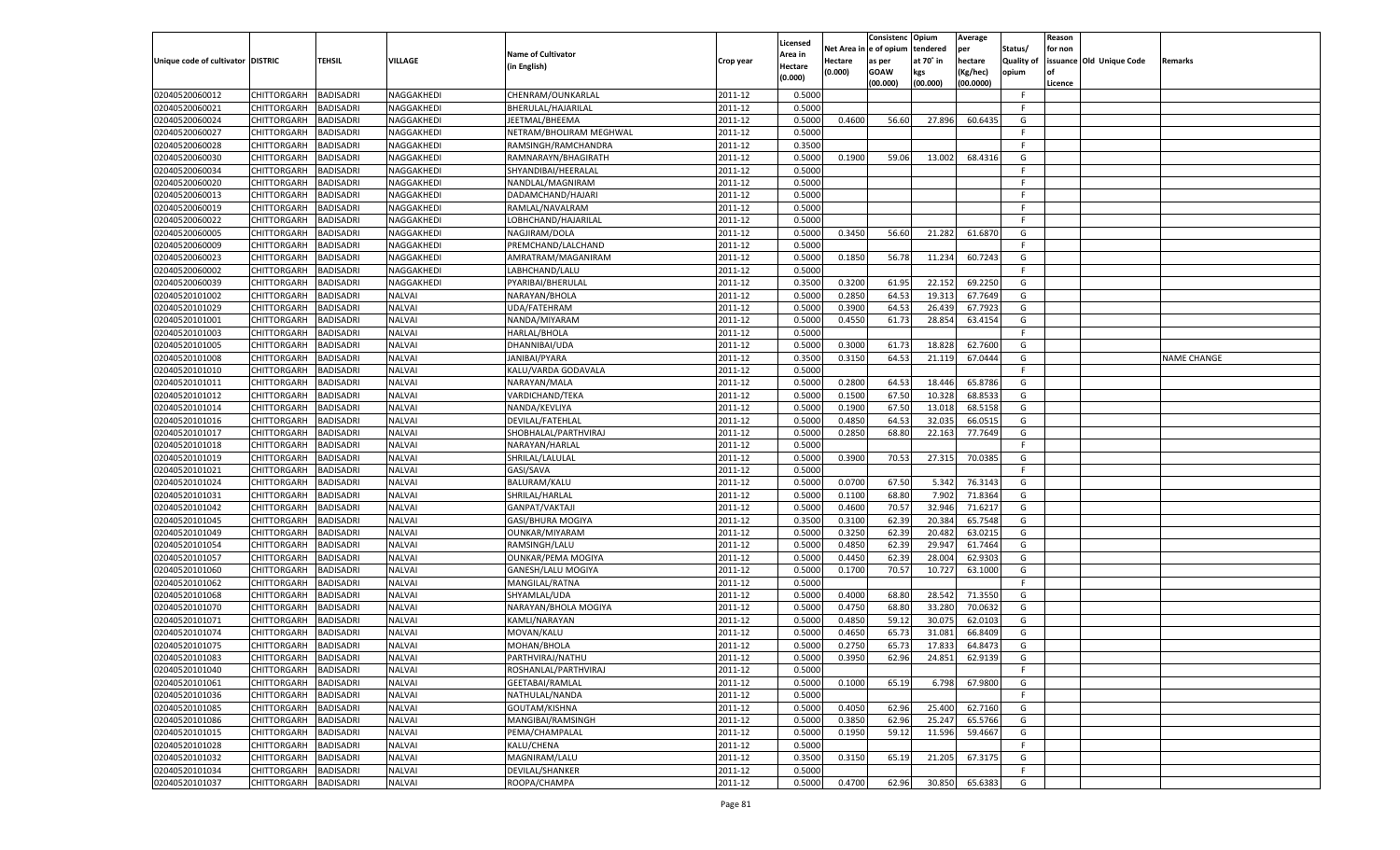|                                   |                       |                                      |                      |                                    |                    |                     |                  | Consistenc     | Opium     | Average   |            | Reason  |                          |                             |
|-----------------------------------|-----------------------|--------------------------------------|----------------------|------------------------------------|--------------------|---------------------|------------------|----------------|-----------|-----------|------------|---------|--------------------------|-----------------------------|
|                                   |                       |                                      |                      | <b>Name of Cultivator</b>          |                    | Licensed<br>Area in | Net Area i       | le of opium    | tendered  | per       | Status/    | for non |                          |                             |
| Unique code of cultivator DISTRIC |                       | TEHSIL                               | <b>VILLAGE</b>       | (in English)                       | Crop year          | Hectare             | Hectare          | as per         | at 70° in | hectare   | Quality of |         | issuance Old Unique Code | Remarks                     |
|                                   |                       |                                      |                      |                                    |                    | (0.000)             | (0.000)          | <b>GOAW</b>    | kgs       | (Kg/hec)  | opium      |         |                          |                             |
|                                   |                       |                                      |                      |                                    |                    |                     |                  | (00.000)       | (00.000)  | (00.0000) |            | Licence |                          |                             |
| 02040520101048                    | CHITTORGARH           | <b>BADISADRI</b>                     | <b>NALVAI</b>        | BADRILAL/KASHIRAM                  | 2011-12            | 0.5000              |                  |                |           |           | F          |         |                          |                             |
| 02040520101058                    | CHITTORGARH           | BADISADRI                            | <b>NALVAI</b>        | NATHIBAI/SHANKER                   | 2011-12            | 0.5000              | 0.1100           | 68.03          | 7.590     | 69.0000   | G          |         |                          |                             |
| 02040520101059                    | CHITTORGARH           | BADISADRI                            | <b>NALVAI</b>        | KALU/TULCHA MOGIYA                 | 2011-12            | 0.3500              | 0.1000           | 70.53          | 7.617     | 76.1700   | G          |         |                          |                             |
| 02040520101065                    | CHITTORGARH           | BADISADRI                            | <b>NALVAI</b>        | SHRILAL/KALU                       | 2011-12            | 0.5000              | 0.3350           | 65.19          | 22.518    | 67.2179   | G          |         |                          |                             |
| 02040520101076                    | CHITTORGARH           | BADISADRI                            | <b>NALVAI</b>        | RAJU/PARTHA                        | 2011-12            | 0.5000              |                  |                |           |           | F.         |         |                          |                             |
| 02040520101080                    | CHITTORGARH           | BADISADRI                            | <b>NALVAI</b>        | RAMKUMARI/MOTILAL                  | 2011-12            | 0.5000              | 0.2200           | 59.1           | 13.767    | 62.5773   | G          |         |                          |                             |
| 02040520101081                    | CHITTORGARH           | BADISADRI                            | <b>NALVAI</b>        | BHERULAL/PARTHVIRAJ                | 2011-12            | 0.5000              |                  |                |           |           | F.         |         |                          |                             |
| 02040520101009                    | CHITTORGARH           | BADISADRI                            | <b>NALVAI</b>        | <b>BHOLI/NARAYAN</b>               | 2011-12            | 0.5000              | 0.1950           | 67.50          | 13.346    | 68.4410   | G          |         |                          | NAME CHANGE                 |
| 02040520101047                    | CHITTORGARH           | BADISADRI                            | <b>NALVAI</b>        | DALICHAND/NANDA                    | 2011-12            | 0.5000              |                  |                |           |           | F.         |         |                          |                             |
| 02040520101072                    | CHITTORGARH           | BADISADRI                            | <b>NALVAI</b>        | RAJMAL/MAGNIRAM                    | 2011-12            | 0.5000              |                  |                |           |           | E          |         |                          |                             |
| 02040520101077                    | CHITTORGARH           | BADISADRI                            | <b>NALVAI</b>        | KALU/KHUMA                         | 2011-12            | 0.5000              | 0.1750           | 65.19          | 11.706    | 66.8914   | G          |         |                          |                             |
| 02040520101038                    | CHITTORGARH           | BADISADRI                            | <b>NALVAI</b>        | ONKAR/DALU                         | 2011-12            | 0.5000              | 0.5000           | 70.53          | 36.212    | 72.4240   | G          |         |                          |                             |
| 02040520101051                    | CHITTORGARH           | <b>BADISADRI</b>                     | <b>NALVAI</b>        | NANDA/MOTI MOGYA                   | 2011-12            | 0.5000              | 0.2400           | 61.73          | 15.821    | 65.9208   | G          |         |                          |                             |
| 02040520101033                    | CHITTORGARH           | <b>BADISADRI</b>                     | <b>NALVAI</b>        | SAVA/DOLA                          | 2011-12            | 0.5000              | 0.3400           | 59.12          | 21.309    | 62.6735   | G          |         |                          |                             |
| 02040520101087                    | CHITTORGARH           | <b>BADISADRI</b>                     | <b>NALVAI</b>        | SAVASINGH/KISHANSINGH              | 2011-12            | 0.5000              | 0.3250           | 67.50          | 22.217    | 68.3600   | G          |         |                          |                             |
| 02040520101067                    | CHITTORGARH           | BADISADRI                            | <b>NALVAI</b>        | GULAB/KALU                         | 2011-12            | 0.5000              | 0.2950           | 65.19          | 19.939    | 67.5898   | G          |         |                          |                             |
| 02040520101090                    | CHITTORGARH           | <b>BADISADRI</b>                     | NALVAI               | SHAMBHULAL/GANGA RAM               | 2011-12            | 0.5000              | 0.2800           | 65.19          | 18.952    | 67.6857   | G          |         |                          |                             |
| 02040520101091                    | CHITTORGARH           | BADISADRI                            | NALVAI               | RATANLAL/NANDLAL                   | 2011-12            | 0.5000              | 0.2750           | 61.73          | 18.722    | 68.0800   | G          |         |                          |                             |
| 02040520069008                    | CHITTORGARH           | <b>BADISADRI</b>                     | PARLIYA              | KISHNA/BABRU                       | 2011-12            | 0.5000              |                  |                |           |           | F.         |         |                          |                             |
| 02040520069036                    | CHITTORGARH           | BADISADRI                            | PARLIYA              | SOHAN SINGH/HARI SINGH             | 2011-12            | 0.5000              |                  |                |           |           | F.         |         |                          |                             |
| 02040520069013                    | CHITTORGARH           | <b>BADISADRI</b>                     | PARLIYA              | PYAR CHAND/SHANKER SINGH           | 2011-12            | 0.5000              |                  |                |           |           | F.         |         |                          |                             |
| 02040520069037                    | CHITTORGARH           | BADISADRI                            | PARLIYA              | HAMERSINGH/GAMER SINGH             | 2011-12            | 0.5000              |                  |                |           |           | E          |         |                          |                             |
| 02040520069039                    | CHITTORGARH           | <b>BADISADRI</b>                     | PARLIYA              | CHUNNI LAL/OUNKAR                  | 2011-12            | 0.5000              |                  |                |           |           | F.         |         |                          |                             |
| 02040520069022                    | CHITTORGARH           | BADISADRI                            | PARLIYA              | GOVARDHANKUNWAR/HARI SINGH         | 2011-12            | 0.5000              |                  |                |           |           | F.         |         |                          |                             |
| 02040520069033                    | CHITTORGARH           | <b>BADISADRI</b>                     | PARLIYA              | CHUNNILAL/BHERA                    | 2011-12            | 0.5000              |                  |                |           |           | F.         |         |                          |                             |
| 02040520077003                    | CHITTORGARH           | BADISADRI                            | RATANPUR             | ANCHIBAI/CHAMPA LAL                | 2011-12            | 0.5000              | 0.4550           | 47.11          | 21.166    | 46.5187   | G          | 04      |                          |                             |
| 02040520077015                    | CHITTORGARH           | <b>BADISADRI</b>                     | RATANPUR             | SHAMBHU/CHAMPA DANGI               | 2011-12            | 0.5000              | 0.3450           | 50.39          | 19.681    | 57.0464   | G          | 05      |                          |                             |
| 02040520077014                    | CHITTORGARH           | BADISADRI                            | RATANPUR             | BHAGA/KUKA MOGIYA                  | 2011-12            | 0.5000              | 0.5150           | 58.44          | 34.020    | 66.0583   | G          |         |                          | TRANSFER/BHANUJA            |
| 02040520077010                    | CHITTORGARH           | <b>BADISADRI</b>                     | RATANPUR             | RATANLAL/CHAMPA LAL                | 2011-12            | 0.5000              | 0.4600           | 55.44          | 28.615    | 62.2065   | G          |         |                          | TRANSFER/BHANUJA            |
| 02040520077004                    | CHITTORGARH           | <b>BADISADRI</b>                     | RATANPUR             | NARAYAN/KESHU RAM                  | 2011-12            | 0.5000              | 0.3750           | 55.44          | 22.849    | 60.9307   | G          |         |                          | NAME CHANGE/TRANSFER/NALWAI |
| 02040520077017                    | CHITTORGARH           | <b>BADISADRI</b>                     | <b>RATANPUR</b>      | JUMMA/SHAFISHAH                    | 2011-12            | 0.3500              | 0.3550           | 58.26          | 21.566    | 60.7493   | G          |         |                          | TRANSFER/NALWAI             |
| 02040520078001                    | CHITTORGARH           | <b>BADISADRI</b>                     | RATHODO KA KHEDA     | SAKUBAI/BHANWARLAL                 | 2011-12            | 0.5000              | 0.3600           | 58.62          | 23.050    | 64.0278   | G          |         |                          |                             |
| 02040520078002                    | CHITTORGARH           | <b>BADISADRI</b>                     | RATHODO KA KHEDA     | RAMIBAI/GANGARAM                   | 2011-12            | 0.5000              | 0.1400           | 61.24          | 9.23      | 65.9286   | G          |         |                          |                             |
| 02040520078008                    | CHITTORGARH           | BADISADRI                            | RATHODO KA KHEDA     | GHANSHYAMSINGH/MOHABATHSINGH       | 2011-12            | 0.5000              | 0.3000           | 62.00          | 20.306    | 67.6867   | G          |         |                          |                             |
| 02040520078009                    | CHITTORGARH           | <b>BADISADRI</b>                     | RATHODO KA KHEDA     | PREMCHAND/BABRU                    | 2011-12            | 0.5000              | 0.3550           | 62.00          | 23.584    | 66.4338   | G          |         |                          |                             |
| 02040520078010                    | CHITTORGARH           | <b>BADISADRI</b>                     | RATHODO KA KHEDA     | RAMCHANDRA/JAGANNATH               | 2011-12            | 0.5000              | 0.4800           | 62.00          | 32.585    | 67.8854   | G          |         |                          |                             |
| 02040520078007                    | CHITTORGARH           | <b>BADISADRI</b>                     | RATHODO KA KHEDA     | JAGNNATH/GANGARAM                  | 2011-12            | 0.5000              | 0.4100           | 62.00          | 27.202    | 66.3463   | G          |         |                          |                             |
| 02040520083002                    | CHITTORGARH           | BADISADRI                            | SANGRIYA             | VARDA/BHERA                        | 2011-12            | 0.5000              |                  |                |           |           | F.         |         |                          |                             |
| 02040520083007                    | CHITTORGARH           | <b>BADISADRI</b>                     | SANGRIYA             | RUKAMNIBAI/RAMA                    | 2011-12            | 0.3500              |                  |                |           |           | E          |         |                          |                             |
| 02040520083001                    | CHITTORGARH           | <b>BADISADRI</b>                     | SANGRIYA             | RAMA/KUKA                          | 2011-12            | 0.5000              | 0.1950           | 61.18          | 13.101    | 67.1846   | G          |         |                          |                             |
| 02040520083014                    | CHITTORGARH           | <b>BADISADRI</b>                     | SANGRIYA             | AMBALAL/DAYARAM                    | 2011-12            | 0.5000              |                  |                |           |           | F.         |         |                          |                             |
| 02040520083017                    | CHITTORGARH           | BADISADRI                            | SANGRIYA             | RADHESHYAM/RAMLAL                  | 2011-12            | 0.5000              |                  |                |           |           | F          |         |                          |                             |
| 02040520083029                    | CHITTORGARH           | BADISADRI                            | SANGRIYA             | RADHAKISHAN/SORAM                  | 2011-12            | 0.5000              |                  |                |           |           | E          |         |                          |                             |
| 02040520083040                    | CHITTORGARH           | BADISADRI                            | SANGRIYA             | NANDA/GOMA                         | 2011-12            | 0.5000              |                  |                |           |           | F          |         |                          |                             |
| 02040520083005                    | CHITTORGARH           | <b>BADISADRI</b>                     | SANGRIYA             | SANKAR/GOTU                        | 2011-12            | 0.5000              |                  |                |           |           | F.         |         |                          |                             |
| 02040520083009                    | CHITTORGARH BADISADRI |                                      | SANGRIYA             | NOJIBAI/VARDA                      | 2011-12            | 0.3500              |                  |                |           |           | F          |         |                          |                             |
| 02040520083016                    | <b>CHITTORGARH</b>    | <b>BADISADRI</b>                     | SANGRIYA             | SEETARAM/NAVLA                     | 2011-12            | 0.3500              |                  |                |           |           | F.         |         |                          |                             |
| 02040520083018                    | <b>CHITTORGARH</b>    | <b>BADISADRI</b>                     | SANGRIYA             | BHERULAL/GANESHRAM                 | 2011-12            | 0.3500              | 0.1450           | 61.18          | 9.798     | 67.5724   | G          |         |                          |                             |
| 02040520083020                    | CHITTORGARH           | <b>BADISADRI</b>                     | SANGRIYA             | OUNKARLAL/PANNALAL                 | 2011-12            | 0.5000              | 0.1500           | 64.90          | 10.857    | 72.3800   | G          |         |                          |                             |
| 02040520083021                    | <b>CHITTORGARH</b>    |                                      |                      |                                    |                    |                     |                  |                |           |           |            |         |                          |                             |
| 02040520083034                    | CHITTORGARH           | <b>BADISADRI</b><br><b>BADISADRI</b> | SANGRIYA<br>SANGRIYA | SHRILAL/GANESH GUJAR               | 2011-12<br>2011-12 | 0.3500              | 0.1900<br>0.3350 | 64.90<br>70.09 | 15.038    | 79.1474   | G<br>G     |         |                          |                             |
|                                   | <b>CHITTORGARH</b>    | <b>BADISADRI</b>                     |                      | LALIBAI/SHANKER                    |                    | 0.3500              |                  |                | 24.461    | 73.0179   |            |         |                          |                             |
| 02040520083035                    |                       |                                      | SANGRIYA             | GORILAL/OUNKAR<br>CHATARBHUJ/HANSA | 2011-12            | 0.3500              |                  |                |           |           | F.         |         |                          |                             |
| 02040520083047                    | CHITTORGARH           | <b>BADISADRI</b>                     | SANGRIYA             |                                    | 2011-12            | 0.5000              |                  |                |           |           | F.         |         |                          |                             |
| 02040520083041                    | CHITTORGARH           | <b>BADISADRI</b>                     | SANGRIYA             | MOTI/VARDA                         | 2011-12            | 0.5000              | 0.2450           | 62.02          | 15.913    | 64.9510   | G          |         |                          |                             |
| 02040520083010                    | CHITTORGARH           | <b>BADISADRI</b>                     | SANGRIYA             | RADHESHYAM/NANDA                   | 2011-12            | 0.3500              |                  |                |           |           | F.         |         |                          |                             |
| 02040520083011                    | <b>CHITTORGARH</b>    | <b>BADISADRI</b>                     | SANGRIYA             | RUKAMNIBAI/RAMLAL VYAS             | 2011-12            | 0.5000              |                  |                |           |           | F.         |         |                          |                             |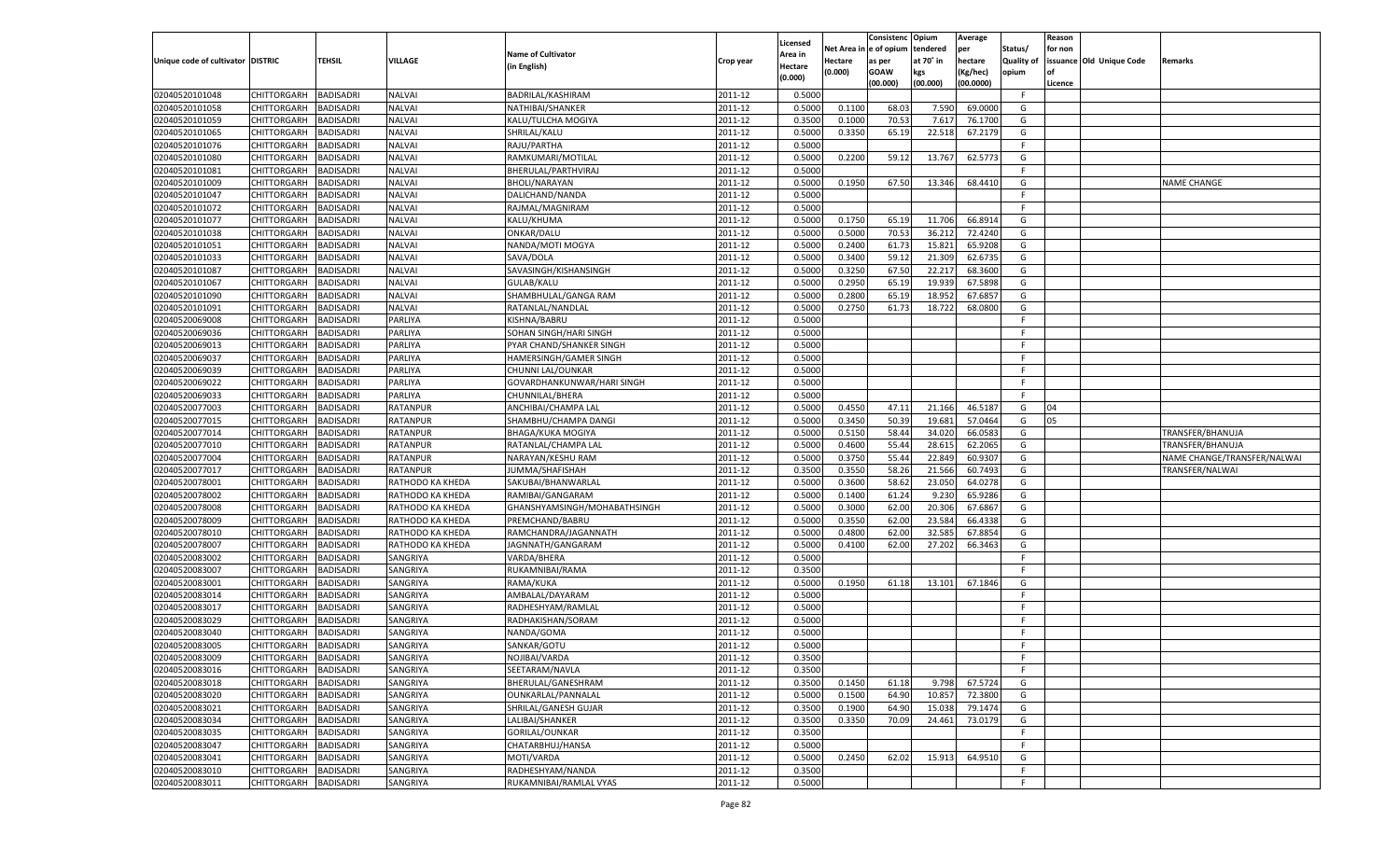|                                   |                       |                  |                                    |                                     |           |                     |            | Consistenc   | Opium     | Average   |            | Reason  |                          |                    |
|-----------------------------------|-----------------------|------------------|------------------------------------|-------------------------------------|-----------|---------------------|------------|--------------|-----------|-----------|------------|---------|--------------------------|--------------------|
|                                   |                       |                  |                                    | <b>Name of Cultivator</b>           |           | Licensed<br>Area in | Net Area i | n e of opium | tendered  | per       | Status/    | for non |                          |                    |
| Unique code of cultivator DISTRIC |                       | TEHSIL           | VILLAGE                            | (in English)                        | Crop year | Hectare             | Hectare    | as per       | at 70° in | hectare   | Quality of |         | issuance Old Unique Code | Remarks            |
|                                   |                       |                  |                                    |                                     |           | (0.000)             | (0.000)    | <b>GOAW</b>  | kgs       | (Kg/hec)  | opium      |         |                          |                    |
|                                   |                       |                  |                                    |                                     |           |                     |            | (00.000)     | (00.000)  | (00.0000) |            | Licence |                          |                    |
| 02040520083033                    | CHITTORGARH           | <b>BADISADRI</b> | SANGRIYA                           | RAMLAL/KANA                         | 2011-12   | 0.5000              |            |              |           |           | F          |         |                          |                    |
| 02040520083024                    | CHITTORGARH           | BADISADRI        | SANGRIYA                           | SHANKER/KHEMA                       | 2011-12   | 0.3500              | 0.2300     | 58.1         | 14.046    | 61.0696   | G          |         |                          |                    |
| 02040520085003                    | CHITTORGARH           | BADISADRI        | SARTHLA                            | BABRU/HAJARI                        | 2011-12   | 0.5000              |            |              |           |           | F.         |         |                          |                    |
| 02040520085007                    | CHITTORGARH           | BADISADRI        | SARTHLA                            | AMBALAL/MAGNIRAM                    | 2011-12   | 0.5000              | 0.3400     | 62.38        | 24.373    | 71.6853   | G          |         |                          |                    |
| 02040520085009                    | CHITTORGARH           | BADISADRI        | SARTHLA                            | GASI/NARAYAN                        | 2011-12   | 0.3500              |            |              |           |           | F.         |         |                          |                    |
| 02040520085012                    | CHITTORGARH           | BADISADRI        | SARTHLA                            | VARDA/LALU                          | 2011-12   | 0.5000              |            |              |           |           | E          |         |                          |                    |
| 02040520085005                    | CHITTORGARH           | BADISADRI        | SARTHLA                            | UDAILAL/RATANLAL                    | 2011-12   | 0.5000              |            |              |           |           | F.         |         |                          |                    |
| 02040520085035                    | CHITTORGARH           | BADISADRI        | SARTHLA                            | SUKH LAL/KISHAN LAL                 | 2011-12   | 0.5000              | 0.4550     | 64.13        | 30.810    | 67.7143   | G          |         |                          |                    |
| 02040520085004                    | CHITTORGARH           | BADISADRI        | SARTHLA                            | KANHIYALAL/MANGILAL                 | 2011-12   | 0.5000              |            |              |           |           | F.         |         |                          |                    |
| 02040520085046                    | CHITTORGARH           | BADISADRI        | SARTHLA                            | LAXMAN/BADRILAL                     | 2011-12   | 0.3500              | 0.3500     | 53.07        | 20.712    | 59.1771   | G          | 05      |                          |                    |
| 02040520085047                    | CHITTORGARH           | BADISADRI        | SARTHLA                            | HARLAL/NAVALRAM                     | 2011-12   | 0.5000              | 0.1000     | 56.25        | 6.999     | 69.9900   | G          | 06      |                          |                    |
| 02040520085048                    | CHITTORGARH           | BADISADRI        | SARTHLA                            | GODAWRIBAI/VARDI CHAND              | 2011-12   | 0.5000              | 0.3700     | 62.38        | 24.747    | 66.8838   | G          |         |                          |                    |
| 02040520085049                    | CHITTORGARH           | BADISADRI        | SARTHLA                            | <b>BABRU/UDA</b>                    | 2011-12   | 0.5000              | 0.4000     | 64.13        | 27.246    | 68.1150   | G          |         |                          |                    |
| 02040520085040                    | CHITTORGARH           | BADISADRI        | SARTHLA                            | MATHRI/SHANKER                      | 2011-12   | 0.5000              |            |              |           |           | F.         |         |                          |                    |
| 02040520085050                    | CHITTORGARH           | <b>BADISADRI</b> | SARTHLA                            | <b>BHOLI RAM/KANI RAM</b>           | 2011-12   | 0.5000              | 0.5000     | 52.05        | 29.022    | 58.0440   | - 1        | 02      |                          |                    |
| 02040520085051                    | CHITTORGARH           | BADISADRI        | SARTHLA                            | PARTAPSINGH/VISHAMSINGH             | 2011-12   | 0.5000              |            |              |           |           | F.         |         | 02040520062008           | <b>TRANSFER</b>    |
| 02040520088003                    | CHITTORGARH           | <b>BADISADRI</b> | SEMLIYA                            | GOUTAM/KHEMA                        | 2011-12   | 0.5000              |            |              |           |           | F.         |         |                          | TRANSFER/LAXMIPURA |
| 02040520088004                    | CHITTORGARH           | BADISADRI        | SEMLIYA                            | BARDICHAND/CHATRA                   | 2011-12   | 0.5000              |            |              |           |           | F.         |         |                          | TRANSFER/LAXMIPURA |
| 02040520088026                    | CHITTORGARH           | <b>BADISADRI</b> | SEMLIYA                            | MOHAN/BABRU                         | 2011-12   | 0.5000              |            |              |           |           | F.         |         |                          | TRANSFER/LAXMIPURA |
| 02040520088023                    | CHITTORGARH           | BADISADRI        | SEMLIYA                            | RADHESHYAM/MITHU                    | 2011-12   | 0.5000              | 0.1400     | 61.45        | 10.332    | 73.8000   | G          |         |                          | TRANSFER/LAXMIPURA |
| 02040520088016                    | CHITTORGARH           | <b>BADISADRI</b> | SEMLIYA                            | KALU/OUNKARLAL                      | 2011-12   | 0.5000              | 0.3100     | 59.56        | 19.527    | 62.9903   | G          |         |                          | TRANSFER/LAXMIPURA |
| 02040520088032                    | CHITTORGARH           | BADISADRI        | SEMLIYA                            | MOHANLAL/HEERA                      | 2011-12   | 0.5000              | 0.4000     | 47.7         | 21.710    | 54.2750   | G          | 04      | 02040520051076           | TRANSFER           |
| 02040520089038                    | CHITTORGARH           | <b>BADISADRI</b> | SOMPUR                             | NARAYAN/MODA                        | 2011-12   | 0.5000              | 0.2500     | 61.96        | 16.455    | 65.8200   | G          |         |                          |                    |
| 02040520089001                    | CHITTORGARH           | BADISADRI        | SOMPUR                             | DEVA/DUNGA                          | 2011-12   | 0.5000              |            |              |           |           | F.         |         |                          |                    |
| 02040520089010                    | CHITTORGARH           | <b>BADISADRI</b> | SOMPUR                             | DEVI LAL/MOTI LAL                   | 2011-12   | 0.5000              |            |              |           |           | F.         |         |                          |                    |
| 02040520089013                    | CHITTORGARH           | BADISADRI        | SOMPUR                             | PURA/KISHNA                         | 2011-12   | 0.5000              | 0.2000     | 61.05        | 13.161    | 65.8050   | G          |         |                          |                    |
| 02040520089020                    | CHITTORGARH           | <b>BADISADRI</b> | SOMPUR                             | NARAYAN/GANGA RAM                   | 2011-12   | 0.3500              |            |              |           |           | F.         |         |                          |                    |
| 02040520089023                    | CHITTORGARH           | BADISADRI        | SOMPUR                             | <b>HUDDI BAI/KUKA</b>               | 2011-12   | 0.5000              |            |              |           |           | F.         |         |                          |                    |
| 02040520089029                    | CHITTORGARH           | <b>BADISADRI</b> | SOMPUR                             | VARDA/BHERA                         | 2011-12   | 0.5000              |            |              |           |           | F.         |         |                          |                    |
| 02040520089040                    | CHITTORGARH           | <b>BADISADRI</b> | SOMPUR                             | DEVILAL/GANGARAM                    | 2011-12   | 0.5000              |            |              |           |           | F.         |         |                          |                    |
| 02040520089019                    | CHITTORGARH           | <b>BADISADRI</b> | <b>SOMPUR</b>                      | MOHAN DAS/NAVAL DAS                 | 2011-12   | 0.3500              |            |              |           |           | E          |         |                          |                    |
| 02040520089033                    | CHITTORGARH           | <b>BADISADRI</b> | SOMPUR                             | SHANKER/NARAYAN                     | 2011-12   | 0.5000              | 0.5050     | 56.20        | 30.790    | 60.9703   | G          |         |                          |                    |
| 02040520089037                    | CHITTORGARH           | <b>BADISADRI</b> | SOMPUR                             | MATHURALAL/KAJOD                    | 2011-12   | 0.5000              |            |              |           |           | F.         |         |                          |                    |
| 02040520089039                    | CHITTORGARH           | BADISADRI        | SOMPUR                             | GHISIBAI/NARAYAN                    | 2011-12   | 0.5000              |            |              |           |           | F          |         |                          |                    |
| 02040520089041                    | CHITTORGARH           | <b>BADISADRI</b> | <b>SOMPUR</b>                      | NAVALA/KISHNA                       | 2011-12   | 0.5000              |            |              |           |           | F          |         |                          |                    |
| 02040520089042                    | CHITTORGARH           | <b>BADISADRI</b> | SOMPUR                             | LALURAM/GOPAL                       | 2011-12   | 0.5000              |            |              |           |           | F          |         |                          |                    |
| 02040520091016                    | CHITTORGARH           | <b>BADISADRI</b> | <b>SUKHPURA</b>                    | SAGARMAL/SHANKER LAL                | 2011-12   | 0.5000              | 0.3000     | 61.04        | 21.031    | 70.1033   | G          |         |                          |                    |
| 02040520091002                    | CHITTORGARH           | BADISADRI        | <b>SUKHPURA</b>                    | UDAI LAL/BHANWAR LAI                | 2011-12   | 0.5000              | 0.2850     | 61.24        | 19.743    | 69.2737   | G          |         |                          |                    |
| 02040520091007                    | CHITTORGARH           | <b>BADISADRI</b> | <b>SUKHPURA</b>                    | <b>GEETA BAI/DHANRAJ</b>            | 2011-12   | 0.5000              | 0.3200     | 55.69        | 19.243    | 60.1344   | G          |         |                          |                    |
| 02040520091013                    | CHITTORGARH           | <b>BADISADRI</b> | <b>SUKHPURA</b>                    | RAMESHVAR/UDAI RAM                  | 2011-12   | 0.5000              | 0.1950     | 65.18        | 14.280    | 73.2308   | G          |         |                          |                    |
| 02040520091021                    | CHITTORGARH           | <b>BADISADRI</b> | <b>SUKHPURA</b>                    | <b>GOUTAM LAL/RAM LAL</b>           | 2011-12   | 0.5000              | 0.4300     | 58.12        | 27.297    | 63.4814   | G          |         |                          |                    |
| 02040520091024                    | CHITTORGARH           | <b>BADISADRI</b> | <b>SUKHPURA</b>                    | NANU RAM/HANSHRAJ                   | 2011-12   | 0.5000              | 0.2100     | 58.12        | 14.743    | 70.2048   | G          |         |                          |                    |
| 02040520091025                    | CHITTORGARH           | BADISADRI        | <b>SUKHPURA</b>                    | KALU SINGH/VARDA RAVAT              | 2011-12   | 0.5000              | 0.3000     | 61.24        | 20.87     | 69.5900   | G          |         |                          |                    |
| 02040520091010                    | CHITTORGARH           | BADISADRI        | SUKHPURA                           | SANKUBAI/SHANKARLAL                 | 2011-12   | 0.5000              | 0.3100     | 58.12        | 20.15     | 65.0000   | G          |         |                          |                    |
| 02040520091012                    | CHITTORGARH           | <b>BADISADRI</b> | <b>SUKHPURA</b>                    | CHAGAN LAL/BHANWAR LAL              | 2011-12   | 0.5000              | 0.4600     | 55.69        | 28.228    | 61.3652   | G          |         |                          |                    |
| 02040520091004                    | CHITTORGARH BADISADRI |                  | <b>SUKHPURA</b>                    | JEEV RAM/DAL CHAND                  | 2011-12   | 0.5000              | 0.3150     | 65.18        | 23.549    | 74.7587   | G          |         |                          |                    |
| 02040520091009                    | <b>CHITTORGARH</b>    | <b>BADISADRI</b> | <b>SUKHPURA</b>                    | RANG LAL/PYAR CHAND                 | 2011-12   | 0.5000              | 0.2850     | 55.69        | 18.400    | 64.5614   | G          |         |                          |                    |
| 02040520091014                    | <b>CHITTORGARH</b>    | <b>BADISADRI</b> |                                    | DINESH CHAND/CHAGAN LAL             | 2011-12   | 0.5000              | 0.2900     | 58.12        | 18.629    | 64.2379   | G          |         |                          |                    |
| 02040520091020                    | CHITTORGARH           | <b>BADISADRI</b> | <b>SUKHPURA</b><br><b>SUKHPURA</b> | MANGI LAL/DHANRAJ                   | 2011-12   | 0.5000              | 0.4150     | 58.62        | 26.953    | 64.9470   | G          |         |                          |                    |
| 02040520091022                    | CHITTORGARH           | <b>BADISADRI</b> | <b>SUKHPURA</b>                    | LAXMAN/NARAYAN                      | 2011-12   | 0.5000              | 0.4000     | 58.62        | 26.004    | 65.0100   | G          | 08      |                          |                    |
| 02040520091023                    | CHITTORGARH           | <b>BADISADRI</b> | <b>SUKHPURA</b>                    | RAMNARAYAN/HAR LAL                  | 2011-12   | 0.5000              | 0.5000     | 56.50        | 31.580    | 63.1600   | G          |         |                          |                    |
| 02040520091011                    | <b>CHITTORGARH</b>    | <b>BADISADRI</b> |                                    | BARAJ KUNWAR/PARTAP SINGH           | 2011-12   |                     | 0.3700     | 58.62        | 22.466    | 60.7189   | G          |         |                          |                    |
|                                   |                       | <b>BADISADRI</b> | <b>SUKHPURA</b>                    |                                     |           | 0.5000              | 0.1300     |              |           |           |            |         |                          |                    |
| 02040520096033                    | CHITTORGARH           |                  | <b>UMMEDPURA</b>                   | BHANWARLAL/KISHNA<br>SHANTILAL/RAMA | 2011-12   | 0.5000              |            | 71.15        | 9.544     | 73.4154   | G          |         |                          |                    |
| 02040520096018                    | CHITTORGARH           | <b>BADISADRI</b> | <b>UMMEDPURA</b>                   |                                     | 2011-12   | 0.5000              |            |              |           |           | F.         |         |                          |                    |
| 02040520096003                    | <b>CHITTORGARH</b>    | <b>BADISADRI</b> | <b>UMMEDPURA</b>                   | DEVILAL/UDAIRAM                     | 2011-12   | 0.5000              | 0.2000     | 71.15        | 14.382    | 71.9100   | G          |         |                          |                    |
| 02040520096013                    | <b>CHITTORGARH</b>    | <b>BADISADRI</b> | <b>UMMEDPURA</b>                   | GOPILAL/MOTILAL                     | 2011-12   | 0.5000              | 0.4500     | 67.22        | 30.998    | 68.8844   | G          |         |                          |                    |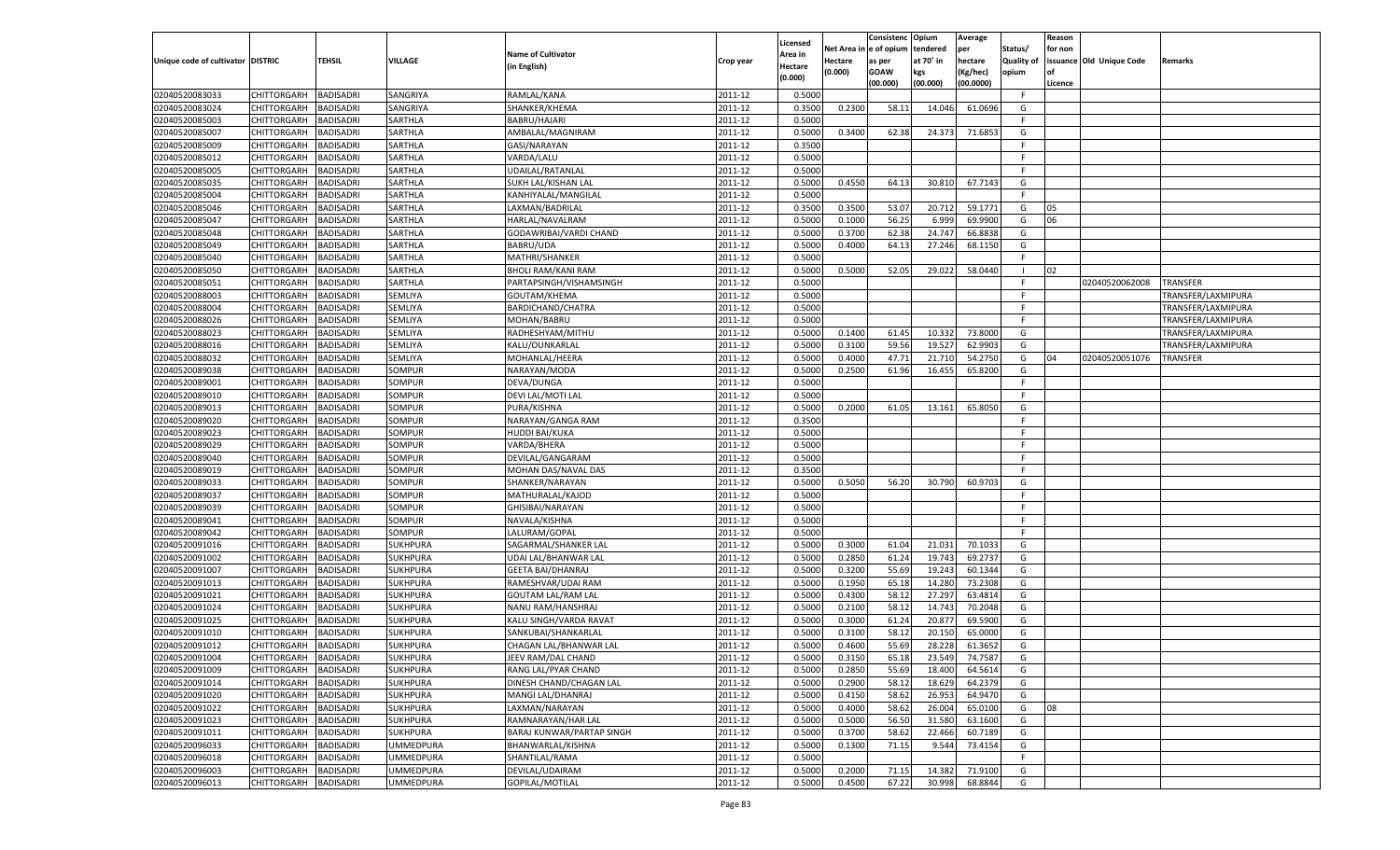|                                   |                       |                  |                  |                              |           |                    |         | Consistenc Opium       |           | Average   |            | Reason  |                          |                 |
|-----------------------------------|-----------------------|------------------|------------------|------------------------------|-----------|--------------------|---------|------------------------|-----------|-----------|------------|---------|--------------------------|-----------------|
|                                   |                       |                  |                  | <b>Name of Cultivator</b>    |           | Licensed           |         | Net Area in e of opium | tendered  | per       | Status/    | for non |                          |                 |
| Unique code of cultivator DISTRIC |                       | TEHSIL           | <b>VILLAGE</b>   |                              | Crop year | Area in            | Hectare | as per                 | at 70° in | hectare   | Quality of |         | issuance Old Unique Code | <b>Remarks</b>  |
|                                   |                       |                  |                  | (in English)                 |           | Hectare<br>(0.000) | (0.000) | <b>GOAW</b>            | kgs       | (Kg/hec)  | opium      |         |                          |                 |
|                                   |                       |                  |                  |                              |           |                    |         | (00.000)               | (00.000)  | (00.0000) |            | Licence |                          |                 |
| 02040520096014                    | CHITTORGARH           | <b>BADISADRI</b> | <b>UMMEDPURA</b> | MANGILAL/MOTILAL             | 2011-12   | 0.5000             |         |                        |           |           | -F.        |         |                          |                 |
| 02040520096016                    | CHITTORGARH           | <b>BADISADRI</b> | UMMEDPURA        | <b>HEERALAL/KISHNA</b>       | 2011-12   | 0.5000             |         |                        |           |           | F.         |         |                          |                 |
| 02040520096020                    | CHITTORGARH           | <b>BADISADRI</b> | UMMEDPURA        | DHANRAJ/CHAGANLAL            | 2011-12   | 0.5000             | 0.1950  | 62.12                  | 13.844    | 70.9949   | G          |         |                          |                 |
| 02040520096023                    | CHITTORGARH           | <b>BADISADRI</b> | <b>UMMEDPURA</b> | SARJUBAI/VIJAYRAM            | 2011-12   | 0.5000             |         |                        |           |           | F.         |         |                          |                 |
| 02040520096028                    | CHITTORGARH           | <b>BADISADRI</b> | UMMEDPURA        | BHURALAL/NARAYAN             | 2011-12   | 0.5000             | 0.2250  | 67.22                  | 16.152    | 71.7867   | G          |         |                          |                 |
| 02040520096047                    | CHITTORGARH           | <b>BADISADRI</b> | UMMEDPURA        | BHANWARLAL/KISHNAJI SANGITLA | 2011-12   | 0.5000             | 0.2500  | 67.22                  | 18.14     | 72.5960   | G          |         |                          |                 |
| 02040520096038                    | CHITTORGARH           | <b>BADISADRI</b> | UMMEDPURA        | RANGLAL/CHAGANLAL            | 2011-12   | 0.5000             | 0.1700  | 58.49                  | 10.495    | 61.7353   | G          |         |                          |                 |
| 02040520096041                    | CHITTORGARH           | <b>BADISADRI</b> | <b>UMMEDPURA</b> | MATHRA/CHAMPALAL             | 2011-12   | 0.5000             |         |                        |           |           | F.         |         |                          |                 |
| 02040520096049                    | CHITTORGARH           | <b>BADISADRI</b> | UMMEDPURA        | RATANLAL/DHANRAJ             | 2011-12   | 0.5000             |         |                        |           |           | F.         |         |                          |                 |
| 02040520096050                    | CHITTORGARH           | <b>BADISADRI</b> | UMMEDPURA        | UDAILAL/BAGDIRAM             | 2011-12   | 0.5000             |         |                        |           |           | -F         |         |                          |                 |
| 02040520096006                    | CHITTORGARH           | <b>BADISADRI</b> | UMMEDPURA        | SHAMBHULAL/PARBHULAL         | 2011-12   | 0.3500             |         |                        |           |           | F.         |         |                          |                 |
| 02040520096046                    | CHITTORGARH           | <b>BADISADRI</b> | <b>UMMEDPURA</b> | JEYRAM/HARLAL DHAKAD         | 2011-12   | 0.5000             |         |                        |           |           | -F.        |         |                          |                 |
| 02040520096019                    | CHITTORGARH           | <b>BADISADRI</b> | UMMEDPURA        | HUKMA/PARTHA                 | 2011-12   | 0.5000             |         |                        |           |           | F.         |         |                          |                 |
| 02040520096001                    | CHITTORGARH           | BADISADRI        | UMMEDPURA        | HEERALAL/MOTI DHAKAD         | 2011-12   | 0.3500             | 0.2500  | 67.17                  | 17.829    | 71.3160   | G          |         |                          |                 |
| 02040520096002                    | CHITTORGARH           | BADISADRI        | JMMEDPURA        | FULLCHAND/VARDICHAND         | 2011-12   | 0.5000             |         |                        |           |           | F.         |         |                          |                 |
| 02040520096009                    | CHITTORGARH           | BADISADRI        | UMMEDPURA        | RAMCHANDRA/PYARA             | 2011-12   | 0.5000             | 0.4000  | 62.12                  | 25.727    | 64.3175   | G          |         |                          |                 |
| 02040520096010                    | CHITTORGARH           | BADISADRI        | UMMEDPURA        | CHAGANLAL/LOTAL              | 2011-12   | 0.5000             |         |                        |           |           | F.         |         |                          |                 |
| 02040520096012                    | CHITTORGARH           | BADISADRI        | UMMEDPURA        | BHANWARKLAL/VARDICHAND       | 2011-12   | 0.5000             |         |                        |           |           | E          |         |                          |                 |
|                                   |                       |                  |                  |                              |           |                    |         |                        |           |           | F.         |         |                          |                 |
| 02040520096017                    | CHITTORGARH           | BADISADRI        | JMMEDPURA        | SHANTILAL/GHASI              | 2011-12   | 0.5000             |         |                        |           |           |            |         |                          |                 |
| 02040520096021                    | CHITTORGARH           | BADISADRI        | UMMEDPURA        | SEETARAM/MOTI                | 2011-12   | 0.5000             |         |                        |           |           | -F         |         |                          |                 |
| 02040520096032                    | CHITTORGARH           | <b>BADISADRI</b> | UMMEDPURA        | RATANLAL/VARDICHAND          | 2011-12   | 0.5000             |         |                        |           |           | F.         |         |                          |                 |
| 02040520096045                    | CHITTORGARH           | BADISADRI        | UMMEDPURA        | PARASRAM/HEERALAL DHAKAD     | 2011-12   | 0.5000             | 0.2850  | 71.15                  | 21.101    | 74.0386   | G          |         |                          |                 |
| 02040520096048                    | CHITTORGARH           | BADISADRI        | UMMEDPURA        | RADHESHYAM/DAYARAM DHAKAD    | 2011-12   | 0.5000             |         |                        |           |           | F.         |         |                          |                 |
| 02040520096025                    | CHITTORGARH           | BADISADRI        | UMMEDPURA        | CHAMPALAL/NARAYAN            | 2011-12   | 0.3500             | 0.3050  | 64.33                  | 20.567    | 67.4328   | G          |         |                          |                 |
| 02040520096053                    | CHITTORGARH           | <b>BADISADRI</b> | UMMEDPURA        | <b>BHURIBAI/KAJOD</b>        | 2011-12   | 0.5000             |         |                        |           |           | F.         |         |                          |                 |
| 02040520096052                    | CHITTORGARH           | BADISADRI        | UMMEDPURA        | SHOBHALAL/HEERALAL           | 2011-12   | 0.5000             |         |                        |           |           | E          |         |                          |                 |
| 02040520096004                    | CHITTORGARH           | BADISADRI        | UMMEDPURA        | MOHANLAL/KISHNA              | 2011-12   | 0.5000             |         |                        |           |           | F.         |         |                          |                 |
| 02040520096061                    | CHITTORGARH           | BADISADRI        | UMMEDPURA        | RATAN LAL/HEERA              | 2011-12   | 0.5000             |         |                        |           |           | -F         |         |                          |                 |
| 02040520096062                    | CHITTORGARH           | <b>BADISADRI</b> | UMMEDPURA        | CHUNNILAL/KISHNA             | 2011-12   | 0.3500             | 0.1700  | 62.12                  | 11.581    | 68.1235   | G          |         | 02040520062024           | <b>TRANSFER</b> |
| 02040520097034                    | CHITTORGARH           | BADISADRI        | UTHEL            | HEERALAL/DAYARAM             | 2011-12   | 0.5000             | 0.1650  | 67.09                  | 11.693    | 70.8667   | G          |         |                          |                 |
| 02040520097022                    | CHITTORGARH           | BADISADRI        | UTHEL            | CHAGANLAL/DAYARAM            | 2011-12   | 0.5000             | 0.1700  | 64.08                  | 11.241    | 66.1235   | G          |         |                          |                 |
| 02040520097041                    | CHITTORGARH           | BADISADRI        | UTHEL            | DALICHAND/GASI               | 2011-12   | 0.5000             |         |                        |           |           | F.         |         |                          |                 |
| 02040520097024                    | CHITTORGARH           | BADISADRI        | UTHEL            | UDA/GOKAL                    | 2011-12   | 0.5000             | 0.5150  | 64.08                  | 35.162    | 68.2757   | G          |         |                          |                 |
| 02040520097019                    | CHITTORGARH           | BADISADRI        | UTHEL            | <b>BHANU/RAMA</b>            | 2011-12   | 0.3500             | 0.3500  | 64.08                  | 24.616    | 70.3314   | G          |         |                          |                 |
| 02040520097079                    | CHITTORGARH           | BADISADRI        | UTHEL            | DAYARAM/HARCHAND             | 2011-12   | 0.5000             | 0.1700  | 67.09                  | 11.731    | 69.0059   | G          |         |                          |                 |
| 02040520097003                    | CHITTORGARH           | BADISADRI        | UTHEL            | SUHAGIBAI/RAMA               | 2011-12   | 0.5000             |         |                        |           |           | F.         |         |                          |                 |
| 02040520097038                    | CHITTORGARH           | BADISADRI        | UTHEL            | LAXMAN/GULAB                 | 2011-12   | 0.5000             | 0.4900  | 58.23                  | 28.940    | 59.0612   | G          |         |                          |                 |
| 02040520097006                    | CHITTORGARH           | BADISADRI        | UTHEL            | BHERULAL/HAJARI              | 2011-12   | 0.3500             | 0.3400  | 58.23                  | 22.959    | 67.5265   | G          |         |                          |                 |
| 02040520097035                    | CHITTORGARH           | BADISADRI        | UTHEL            | TECKCHAND/LACHIRAM           | 2011-12   | 0.5000             | 0.4450  | 64.08                  | 30.429    | 68.3798   | G          |         |                          |                 |
| 02040520097046                    | CHITTORGARH           | BADISADRI        | UTHEL            | KISHNA/MAGNA                 | 2011-12   | 0.5000             | 0.4950  | 70.05                  | 37.187    | 75.1253   | G          |         |                          |                 |
| 02040520097050                    | CHITTORGARH           | BADISADRI        | UTHEL            | LALU/GODA JAT                | 2011-12   | 0.5000             | 0.0950  | 70.05                  | 7.706     | 81.1158   | G          |         |                          |                 |
| 02040520097063                    | CHITTORGARH           | BADISADRI        | UTHEL            | MAGNIRAM/GODA JAT            | 2011-12   | 0.5000             |         |                        |           |           | F.         |         |                          |                 |
| 02040520097002                    | CHITTORGARH           | BADISADRI        | UTHEL            | MANIBAI/LACHIRAM             | 2011-12   | 0.3500             | 0.3500  | 64.28                  | 23.875    | 68.2143   | G          |         |                          |                 |
|                                   |                       |                  |                  |                              |           |                    |         |                        |           |           | F.         |         |                          |                 |
| 02040520097040                    | CHITTORGARH           | BADISADRI        | UTHEL            | BHERULAL/LACHIRAM            | 2011-12   | 0.5000             |         |                        |           |           |            |         |                          |                 |
| 02040520097001                    | CHITTORGARH           | BADISADRI        | UTHEL            | KALU/KISHNA                  | 2011-12   | 0.5000             | 0.2450  | 67.09                  | 17.022    | 69.4776   | G          |         |                          |                 |
| 02040520097086                    | CHITTORGARH BADISADRI |                  | UTHEL            | NANDUBAI/AMRA                | 2011-12   | 0.5000             | 0.2400  | 61.25                  | 17.010    | 70.8750   | G          |         |                          |                 |
| 02040520097013                    | CHITTORGARH           | <b>BADISADRI</b> | UTHEL            | MATRA/CHANDA                 | 2011-12   | 0.5000             |         |                        |           |           | -F         |         |                          |                 |
| 02040520097026                    | <b>CHITTORGARH</b>    | BADISADRI        | UTHEL            | OUNKAR/KALU                  | 2011-12   | 0.5000             | 0.4000  | 61.25                  | 27.983    | 69.9575   | G          |         |                          |                 |
| 02040520097028                    | CHITTORGARH           | <b>BADISADRI</b> | UTHEL            | LAXMAN/BHANDA                | 2011-12   | 0.5000             | 0.1050  | 58.23                  | 6.946     | 66.1524   | G          |         |                          |                 |
| 02040520097037                    | CHITTORGARH           | <b>BADISADRI</b> | UTHEL            | UDAIRAM/LACHIRAM             | 2011-12   | 0.5000             | 0.4700  | 61.32                  | 31.343    | 66.6872   | G          |         |                          |                 |
| 02040520097048                    | CHITTORGARH           | <b>BADISADRI</b> | UTHEL            | TULSHIRAM/JAGANNATH          | 2011-12   | 0.5000             |         |                        |           |           | F.         |         |                          |                 |
| 02040520097062                    | <b>CHITTORGARH</b>    | <b>BADISADRI</b> | UTHEL            | SHANKER/HARLAL               | 2011-12   | 0.5000             |         |                        |           |           | F.         |         |                          |                 |
| 02040520097047                    | <b>CHITTORGARH</b>    | <b>BADISADRI</b> | UTHEL            | BHOLIBAI/SHRIRAM             | 2011-12   | 0.5000             | 0.0950  | 64.28                  | 6.979     | 73.4632   | G          |         |                          |                 |
| 02040520097015                    | CHITTORGARH           | <b>BADISADRI</b> | UTHEL            | MOTILAL/CHAMPA               | 2011-12   | 0.3500             | 0.3400  | 61.32                  | 22.776    | 66.9882   | G          |         |                          |                 |
| 02040520097004                    | CHITTORGARH           | <b>BADISADRI</b> | UTHEL            | MATRADAS/SHANKERDAS          | 2011-12   | 0.3500             | 0.3450  | 64.28                  | 23.444    | 67.9536   | G          |         |                          |                 |
| 02040520097021                    | <b>CHITTORGARH</b>    | <b>BADISADRI</b> | UTHEL            | <b>HEERA/KALU</b>            | 2011-12   | 0.3500             | 0.1700  | 61.32                  | 11.292    | 66.4235   | G          |         |                          |                 |